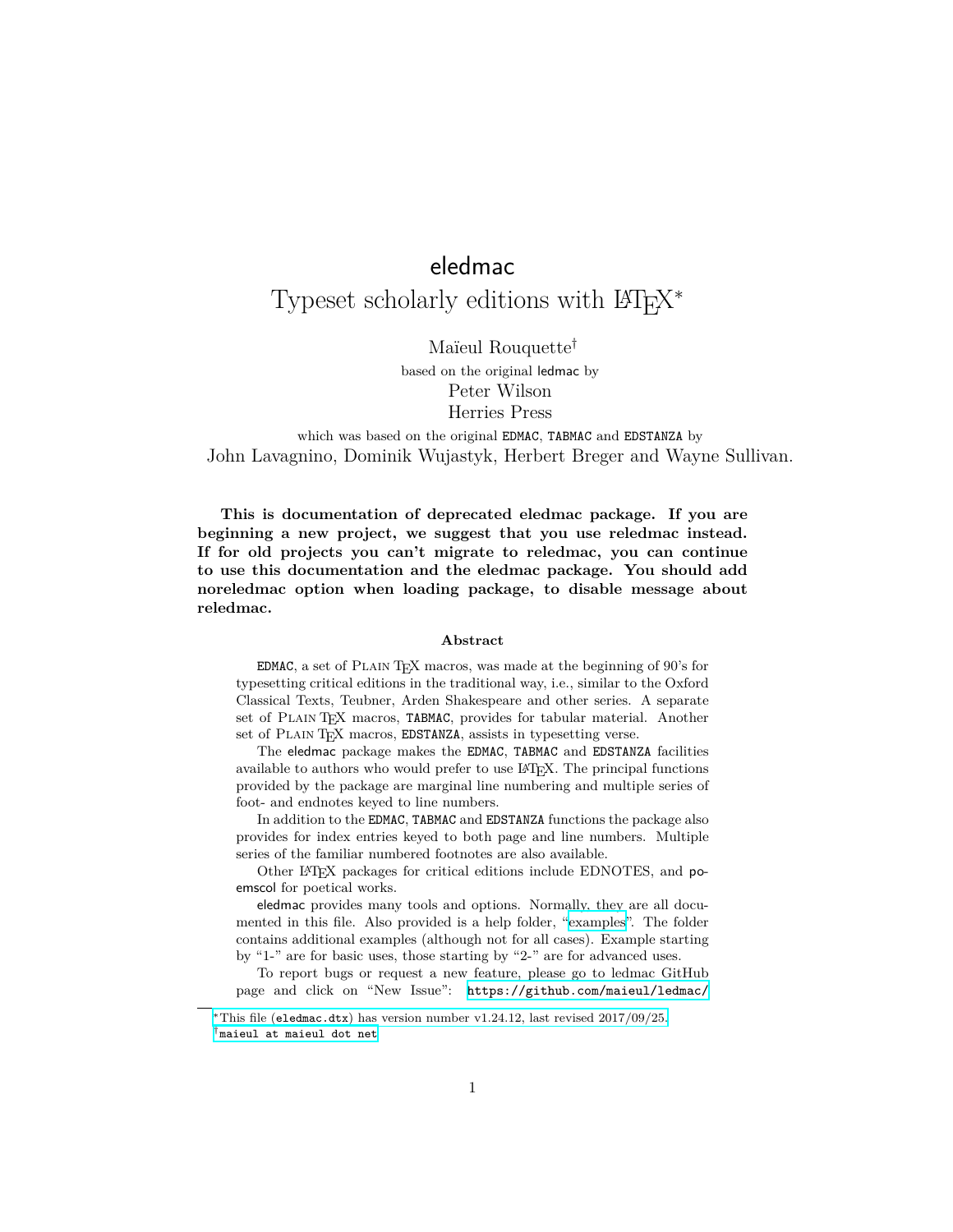[issues/](https://github.com/maieul/ledmac/issues/). You must create an account on github.com to access my page (maieul/ledmac). GitHub accounts are free for open-source users. You can post messages in English or in French (preferred).

You can subscribe to the eledmac mail list in:

<http://geekographie.maieul.net/146>

| 1 Introduction                                                             | $\overline{7}$ |
|----------------------------------------------------------------------------|----------------|
| 1.1 Overview                                                               | $\overline{7}$ |
| 1.2 History                                                                | 9              |
|                                                                            | 9              |
|                                                                            | 10             |
| 1.2.3 List of works edited with (e)ledmac $\dots \dots \dots \dots \dots$  | 11             |
| 2 The eledmac package                                                      | 11             |
| 3 Options                                                                  | 11             |
| 4 Text lines and paragraphs numbering                                      | 12             |
|                                                                            | 12             |
|                                                                            | 13             |
|                                                                            | 13             |
| 4.2.2 Content before specific \pstart and after \pend                      | 14             |
| 4.2.3 Content before every \pstart and after every \pend                   | 14             |
| 4.2.4 Producting automatically \pstart\pend                                | 14             |
| 4.2.5 Numbering paragraphs (\pstart)                                       | 15             |
| 4.2.6 Languages written in Right to Left                                   | 15             |
|                                                                            | 15             |
|                                                                            | 16             |
|                                                                            | 16             |
| 4.3.2 Setting lineation start and step                                     | 16             |
|                                                                            | 16             |
|                                                                            | 17             |
|                                                                            | 17             |
|                                                                            | 17             |
| 5 The apparatus                                                            | 19             |
|                                                                            | 19             |
|                                                                            | 19             |
|                                                                            | 19             |
|                                                                            | 20             |
| 5.1.4 Paragraph in critical apparatus $\ldots \ldots \ldots \ldots \ldots$ | 21             |
| 5.2 Disambiguation of identical words in the apparatus $\dots \dots \dots$ | 22             |
| 5.2.1 Basic use                                                            | 22             |
| 5.2.2 Note about input encoding with UTF-8 processor                       | 22             |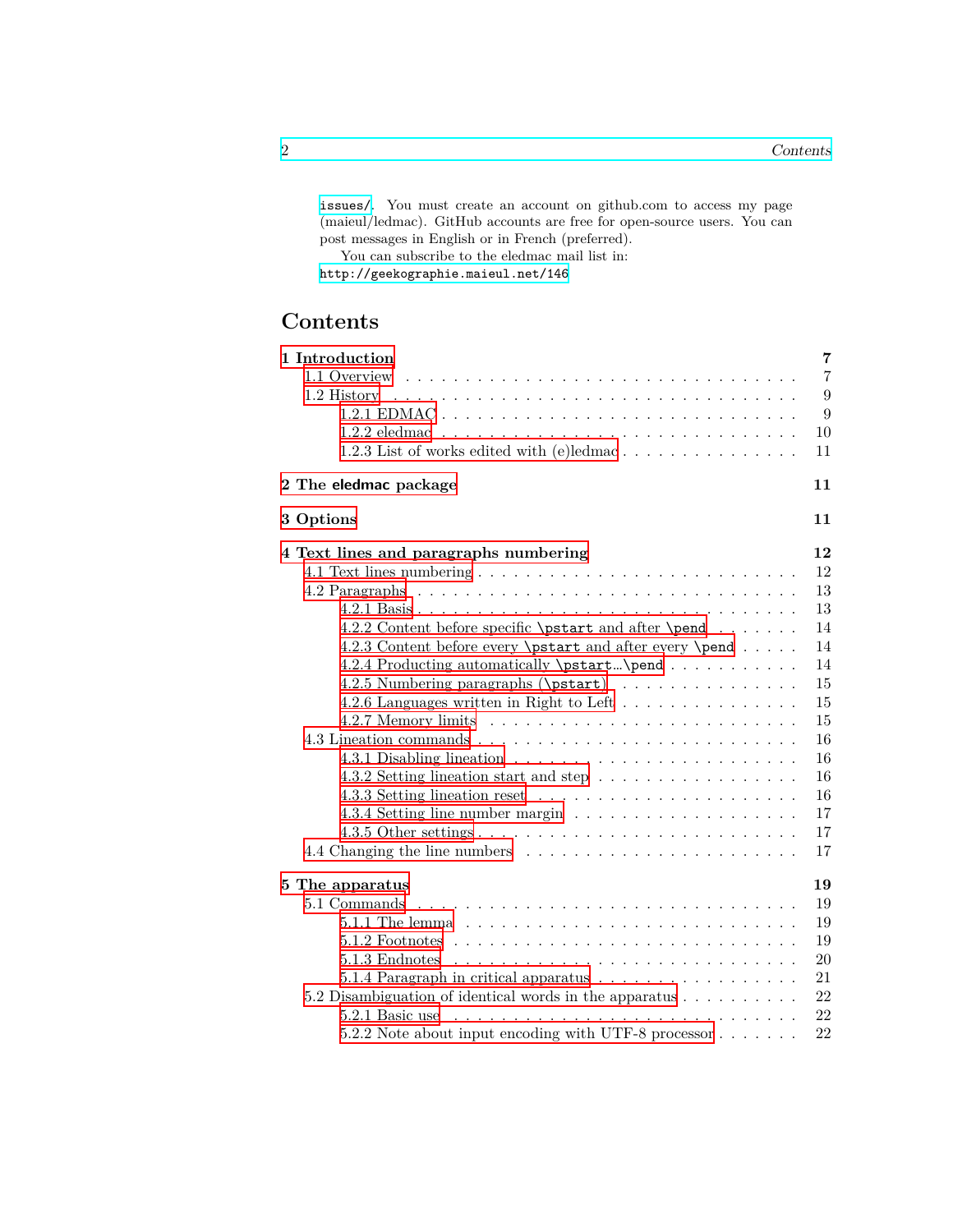| $5.2.3$ Use with <b>\lemma</b> command $\ldots$ , $\ldots$ , $\ldots$ , $\ldots$ , $\ldots$ | 23 |
|---------------------------------------------------------------------------------------------|----|
|                                                                                             | 24 |
| 5.3 Alternate footnote formatting $\dots \dots \dots \dots \dots \dots \dots \dots$         | 25 |
|                                                                                             | 25 |
|                                                                                             | 25 |
| 5.4.2 Separator between the lemma and the note $\dots \dots \dots$                          | 28 |
|                                                                                             | 29 |
|                                                                                             | 29 |
|                                                                                             | 30 |
| 5.4.6 Arbitrary code at the beginninging of notes                                           | 30 |
| 5.4.7 Options for footnotes in columns                                                      | 30 |
| 5.4.8 Options for paragraphed footnotes                                                     | 31 |
|                                                                                             | 31 |
|                                                                                             | 32 |
|                                                                                             | 32 |
| 5.6 Fonts                                                                                   | 33 |
|                                                                                             | 34 |
|                                                                                             | 34 |
|                                                                                             | 34 |
|                                                                                             | 34 |
| 6 Verse                                                                                     | 34 |
|                                                                                             | 35 |
|                                                                                             | 36 |
|                                                                                             | 36 |
|                                                                                             | 36 |
|                                                                                             | 37 |
|                                                                                             | 37 |
|                                                                                             | 37 |
|                                                                                             | 38 |
| 7 Grouping                                                                                  | 38 |
| 8 Crop marks                                                                                | 38 |
| 9 Cross referencing                                                                         | 39 |
| 9.1 Basic use                                                                               | 39 |
|                                                                                             | 40 |
| 9.3 References to lines commented in the apparatus                                          | 40 |
| 10 Side notes                                                                               | 41 |
|                                                                                             |    |
| 11 Familiar footnotes                                                                       | 42 |
|                                                                                             | 43 |
| 12 Indexing                                                                                 | 43 |
|                                                                                             | 44 |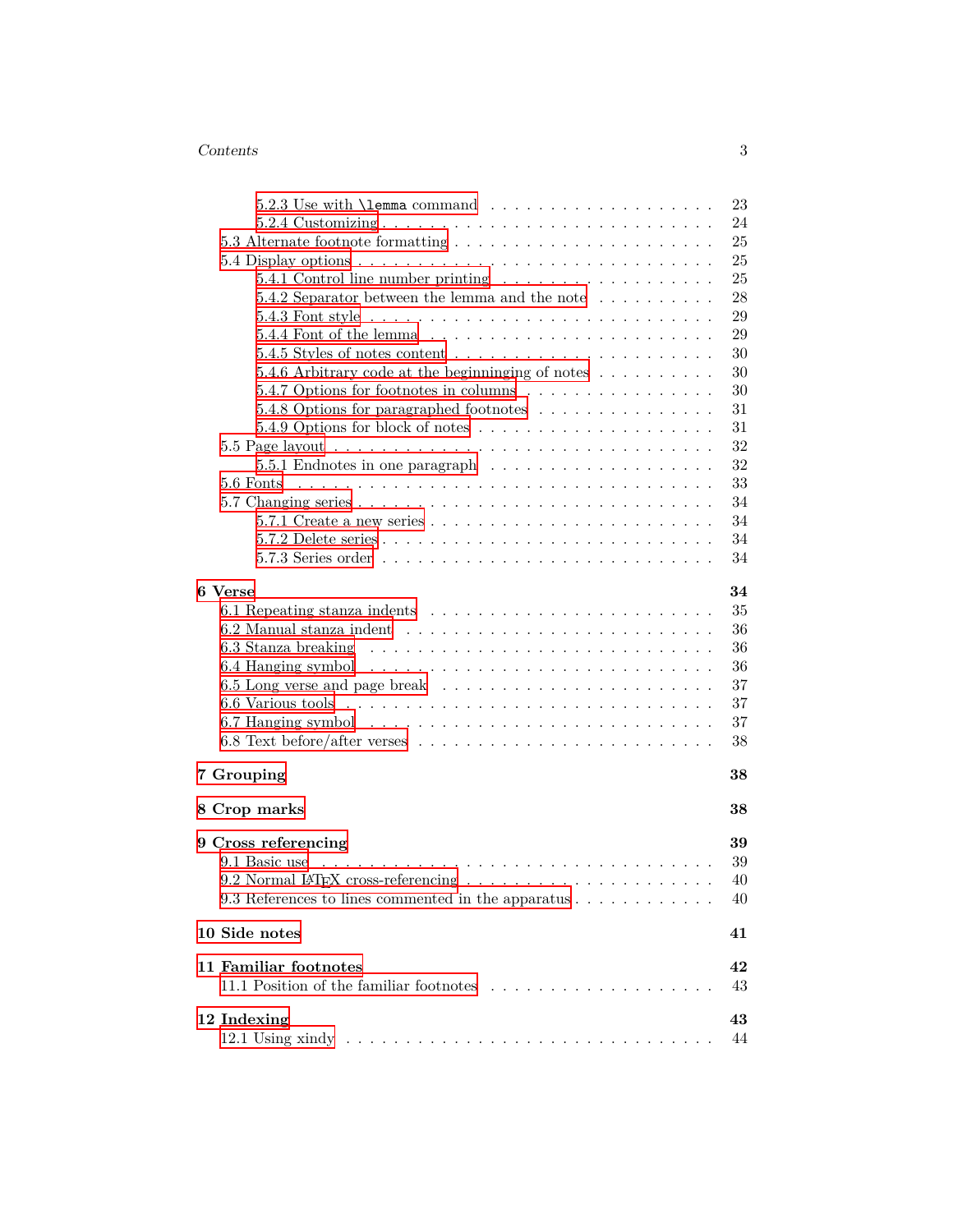| 4<br><b>+</b> |  | Contents |
|---------------|--|----------|
|               |  |          |

| 13 Tabular material                                                                                                                                                       | 45                                                                                           |
|---------------------------------------------------------------------------------------------------------------------------------------------------------------------------|----------------------------------------------------------------------------------------------|
| 14 Sectioning commands<br>14.1 Sectioning commands without line numbers or critical notes<br>14.2 Sectioning commands with line numbering and critical notes              | 48<br>48<br>49                                                                               |
| 15 Quotation environments                                                                                                                                                 | 50                                                                                           |
| 16 Page breaks                                                                                                                                                            | 50                                                                                           |
| 17 Miscellaneous                                                                                                                                                          | 51<br>52<br>53<br>54                                                                         |
| 18 Implementation overview                                                                                                                                                | 55                                                                                           |
| <b>19 Preliminaries</b><br>20 Sectioning commands<br>21 Line counting<br>21.1 Choosing the system of lineation $\ldots \ldots \ldots \ldots \ldots \ldots$                | 55<br>56<br>57<br>57<br>57<br>58<br>62<br>62<br>63<br>67<br>67<br>72<br>73<br>77<br>78<br>86 |
| 22 Marking text for notes                                                                                                                                                 | 91<br>92<br>98<br>98<br>99                                                                   |
| 23 Paragraph decomposition and reassembly<br>23.1 Boxes, counters, \pstart and \pend<br>23.3 Line and page number computation $\ldots \ldots \ldots \ldots \ldots \ldots$ | 104<br>105<br>109<br>112                                                                     |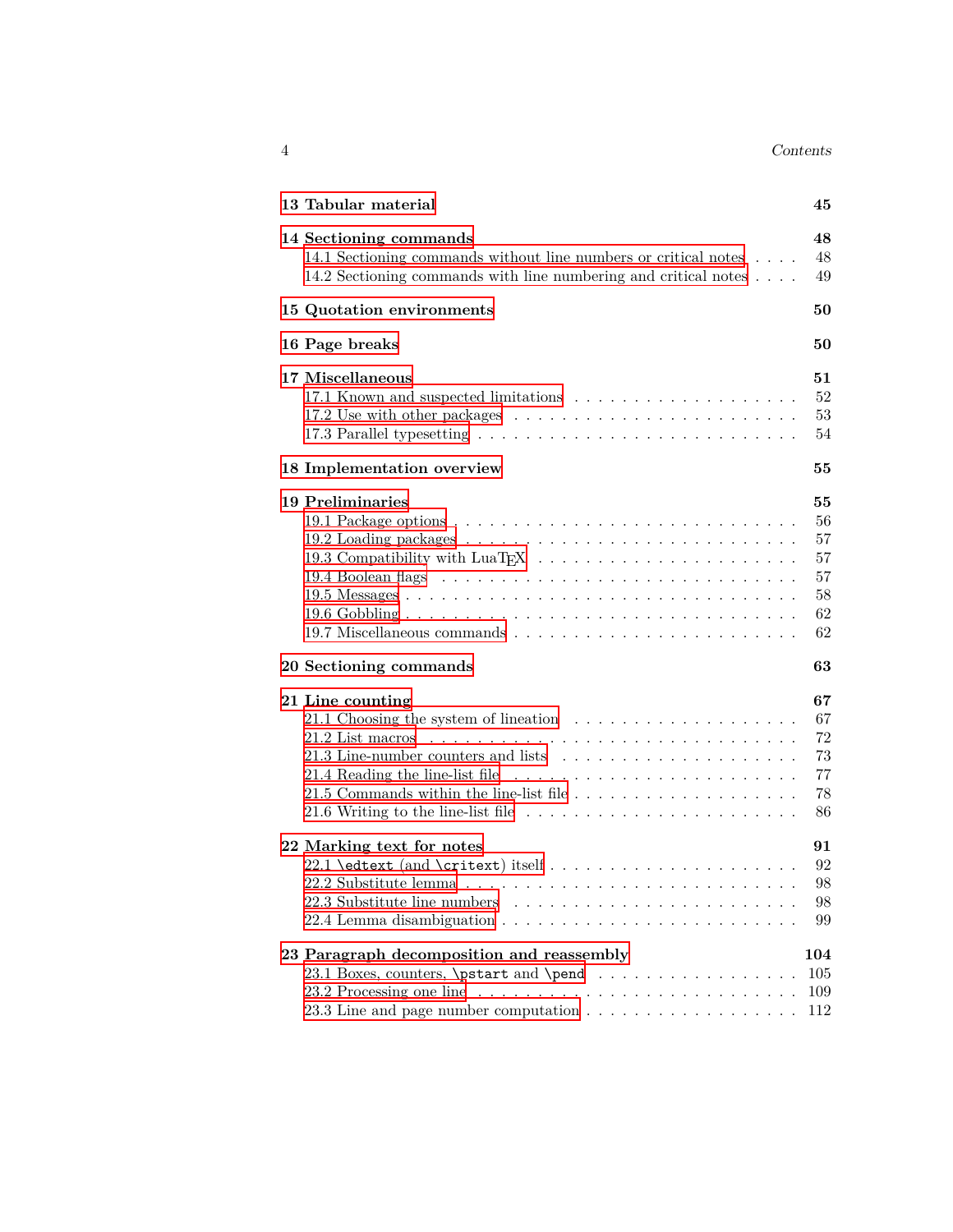| 24 Line number printing                                                                  | 114        |
|------------------------------------------------------------------------------------------|------------|
|                                                                                          | 118        |
|                                                                                          | 120        |
|                                                                                          | 121        |
|                                                                                          | 121        |
| 25 Critical footnotes                                                                    | 122        |
|                                                                                          | 122        |
|                                                                                          | 123        |
| 25.3 Normal footnote formatting                                                          | 124        |
|                                                                                          | 133        |
|                                                                                          | 135        |
| 25.5.1 Insertion of the footnotes separator $\dots \dots \dots \dots \dots$              | 141        |
|                                                                                          | 141        |
|                                                                                          | 142        |
|                                                                                          | 144        |
| 26 Familiar footnotes                                                                    | 146        |
|                                                                                          | 146        |
|                                                                                          | 148        |
|                                                                                          | 152        |
|                                                                                          | 154        |
|                                                                                          | 155        |
|                                                                                          |            |
| 27 Footnotes' width for two columns                                                      | 158        |
| 28 Footnotes' order                                                                      | 160        |
| 29 Footnotes' rule                                                                       | 160        |
| 30 Specific skip for first series of footnotes                                           | 160        |
| 31 Footnotes' output                                                                     | 162        |
| 32 Endnotes                                                                              | 163        |
| 33 Generate series                                                                       | 169        |
|                                                                                          | 169        |
| 33.1 Test if series is still existing $\ldots \ldots \ldots \ldots \ldots \ldots \ldots$ | 169        |
|                                                                                          | 169        |
| 33.3.1 Options                                                                           | 169        |
| 33.3.2 Create inserts, needed to add notes in foot $\ldots \ldots \ldots$                | 170        |
| 33.3.3 Create commands for critical apparatus, \Afootnote, \Bfootnote                    |            |
|                                                                                          | 170        |
| 33.3.4 Set standard display                                                              | 172        |
|                                                                                          | 172<br>172 |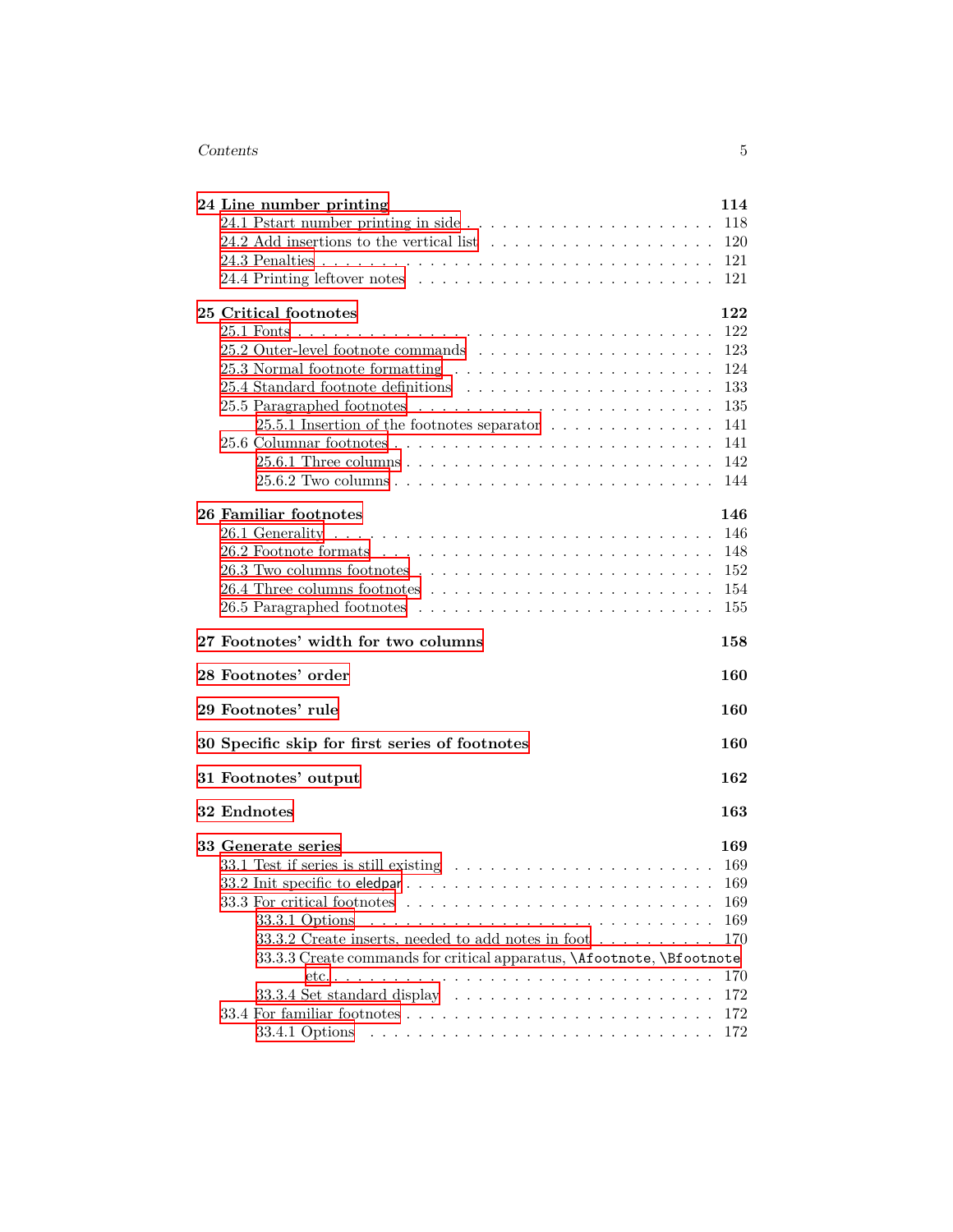| 33.4.2 Create tools for familiar footnotes (\footnoteX)                                                                                                                                                                        | 172 |
|--------------------------------------------------------------------------------------------------------------------------------------------------------------------------------------------------------------------------------|-----|
| 33.5 Common options to critical and familiar footnotes                                                                                                                                                                         | 173 |
|                                                                                                                                                                                                                                | 173 |
|                                                                                                                                                                                                                                | 173 |
|                                                                                                                                                                                                                                | 174 |
|                                                                                                                                                                                                                                | 175 |
|                                                                                                                                                                                                                                |     |
| 34 Display                                                                                                                                                                                                                     | 175 |
|                                                                                                                                                                                                                                | 175 |
|                                                                                                                                                                                                                                | 175 |
| 34.3 Options                                                                                                                                                                                                                   | 175 |
|                                                                                                                                                                                                                                | 175 |
| 34.3.2 Tools to generate options commands                                                                                                                                                                                      | 177 |
|                                                                                                                                                                                                                                | 178 |
|                                                                                                                                                                                                                                | 179 |
| 34.3.5 Common options to critical and familiar footnotes $\dots \dots$                                                                                                                                                         | 179 |
|                                                                                                                                                                                                                                | 180 |
| 34.4 Old commands, kept for backward compatibility                                                                                                                                                                             | 180 |
| 34.5 Hooks for a particular footnote                                                                                                                                                                                           | 181 |
|                                                                                                                                                                                                                                | 181 |
|                                                                                                                                                                                                                                |     |
| 35 Line number printing                                                                                                                                                                                                        | 181 |
| 36 Output routine                                                                                                                                                                                                              | 184 |
| 37 Cross referencing                                                                                                                                                                                                           | 190 |
| 38 Side notes                                                                                                                                                                                                                  | 198 |
|                                                                                                                                                                                                                                |     |
| 39 Minipages and such                                                                                                                                                                                                          | 204 |
| 40 Indexing                                                                                                                                                                                                                    | 208 |
|                                                                                                                                                                                                                                | 210 |
|                                                                                                                                                                                                                                | 212 |
|                                                                                                                                                                                                                                | 213 |
|                                                                                                                                                                                                                                | 214 |
|                                                                                                                                                                                                                                |     |
| 41 Macro as environment                                                                                                                                                                                                        | 216 |
| 42 Verse                                                                                                                                                                                                                       | 219 |
|                                                                                                                                                                                                                                | 223 |
| 43 Arrays and tables                                                                                                                                                                                                           |     |
| 44 Section's title commands                                                                                                                                                                                                    | 243 |
|                                                                                                                                                                                                                                | 243 |
| 44.2 New commands : \eledxxx \containments : \eledxxx \containments : \eledxxx \containments : \eleft(\) \elements : \eleft(\) \elements : \eleft(\) \elements : \eleft(\) \elements : \eleft(\) \elements : \eleft(\) \elemen | 246 |
| 45 Page breaking or no page breaking depending of specific lines                                                                                                                                                               | 256 |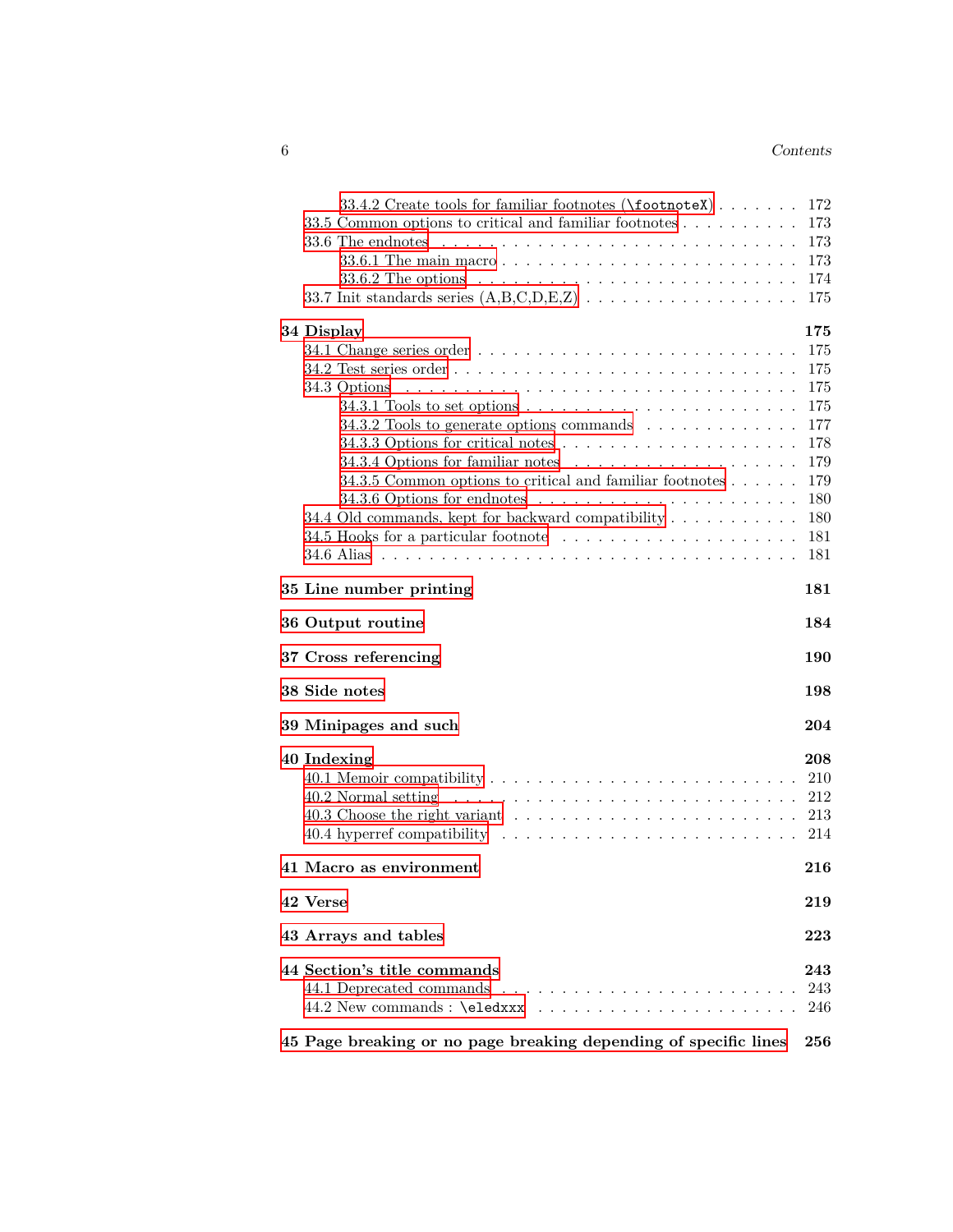| 46 Long verse: prevents being separated by a page break                                           | 258 |
|---------------------------------------------------------------------------------------------------|-----|
| 47 The End                                                                                        | 258 |
| Appendix A Some things to do when changing version                                                | 259 |
|                                                                                                   |     |
|                                                                                                   |     |
| Appendix A.3 Migration to eledmac $1.5.1 \ldots \ldots \ldots \ldots \ldots 261$                  |     |
| Appendix A.4 Migration to eledmac $1.12.0 \ldots \ldots \ldots \ldots \ldots \ldots 261$          |     |
|                                                                                                   |     |
| Appendix A.6 Migration to eledmac $1.21.0 \ldots \ldots \ldots \ldots \ldots 262$                 |     |
| Appendix A.6.1 \X1edsetnormalparstuff and \1edsetnormalparstuffX262                               |     |
| Appendix A.6.2 Endnotes $\dots \dots \dots \dots \dots \dots \dots \dots \dots \dots \dots \dots$ |     |
| Appendix A.7 Migration to eledmac $1.22.0 \ldots \ldots \ldots \ldots \ldots 263$                 |     |
| Appendix A.8 Migration to eledmac $1.23.0 \ldots \ldots \ldots \ldots \ldots \ldots 263$          |     |
| <b>References</b>                                                                                 | 264 |
| Index                                                                                             | 264 |
| Change History                                                                                    | 301 |

7

## <span id="page-6-0"></span>**1 Introduction**

The EDMAC macros [\[LW90\]](#page-263-2) for typesetting critical editions of texts have been available for use with TeX since 90's. Since EDMAC was introduced there has been a small but constant demand for a version of EDMAC that could be used with LaTeX. The eledmac package is an attempt to satisfy that request.

eledmac would not have been possible without the amazing work by John Lavagnino and Dominik Wujastyk, the original authors of EDMAC. I, Peter Wilson, am very grateful for their encouragement and permission to use EDMAC as a base. The majority of both the code and this manual are by these two. The tabular material is based on the TABMAC code [[Bre96](#page-263-3)], by permission of its author, Herbert Breger. The verse-related code is by courtesy of Wayne Sullivan, the author of EDSTANZA [[Sul92\]](#page-263-4), who has kindly supplied more than his original macros.

Since 2011's Maïeul Rouquette begun to maintain and extend eledmac. As plain TEX is used by little people, and LATEX by more people eledmac and original EDMAC are more and more distant.

## <span id="page-6-1"></span>**1.1 Overview**

The eledmac package, together with LaTeX, provides several important facilities for formatting critical editions of texts in a traditional manner. Major features include:

• automatic stepped line numbering, by page or by section;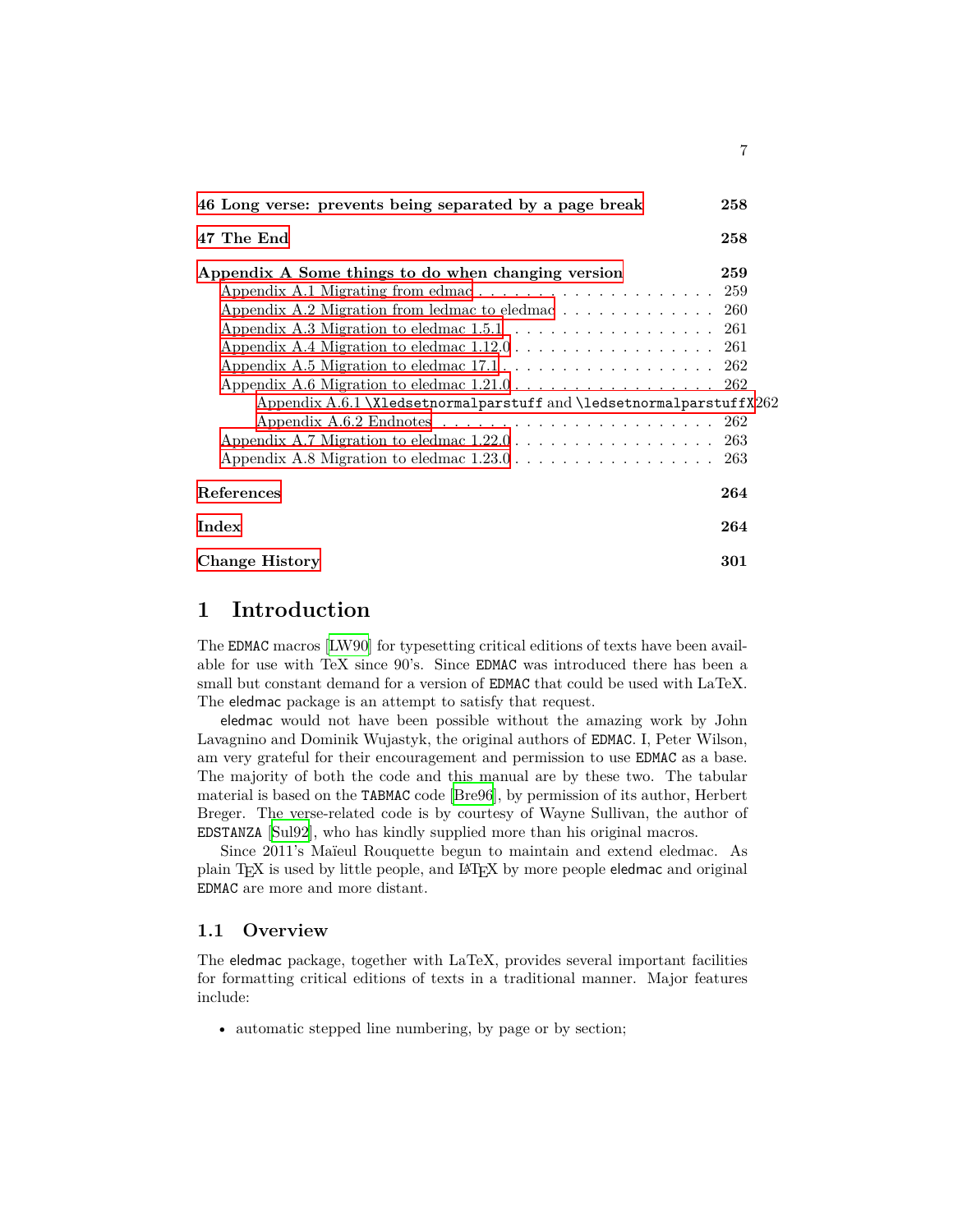- sub-lineation within the main series of line numbers;
- variant readings automatically keyed to line numbers;
- caters for both prose and verse;
- multiple series of the footnotes and endnotes;
- block or columnar formatting of the footnotes;
- simple tabular material may be line numbered;
- indexing keyed to page and line numbers.

eledmac allows the scholar engaged in preparing a critical edition to focus attention wholly on the task of creating the critical text and evaluating the variant readings, text-critical notes and testimonia. LATEX and eledmac will take care of the formatting and visual correlation of all the disparate types of information.

The original EDMAC can be used as a 'stand alone' processor or as part of a process. One example is its use as the formatting engine or 'back end' for the output of an automatic manuscript collation program. COLLATE, written by Peter Robinson, runs on the Apple Macintosh, can collate simultaneously up to a hundred manuscripts of any length, and provides facilities for the scholar to tailor the collation interactively. For further details of this and other related work, visit the EDMAC home page at [http://www.homepages.ucl.ac.uk/~ucgadkw/edmac/](http://www.homepages.ucl.ac.uk/~ucgadkw/edmac/index.html) [index.html](http://www.homepages.ucl.ac.uk/~ucgadkw/edmac/index.html).

Apart from eledmac there are some other LAT<sub>E</sub>X packages for critical edition typesetting. As Peter Wilson is not an author, or even a prospective one, of any critical edition work he could not provide any opinions on what authors in this area might feel comfortable with or how well any of the packages meet their needs.

EDNOTES [\[Lüc03](#page-263-5)], by Uwe Lück and Christian Tapp, is another  $LATEX$  package being developed for critical editions. Unlike eledmac which is based on EDMAC, EDNOTES takes a different (internal) approach and provides a different set of features. For example it provides additional facilities for overlapping lemmas and for handling tables. For more information there is a web site at <http://ednotes.sty.de.vu> or email to <ednotes.sty@web.de>.

The poemscol package [[Bur01](#page-263-6)] by John Burt is designed for typesetting critical editions of collections of poems. I do not know how, or whether, poemscol and eledmac will work together.

Critical authors may find it useful to look at EDMAC, EDNOTES, eledmac, and poemscol to see which best meets their needs.

At the time of writing Peter Wilson knows of two web sites, apart from the EDMAC home page, that have information on eledmac, and other programs.

- Jerónimo Leal pointed me to [http://www.guit.sssup.it/latex/critical.](http://www.guit.sssup.it/latex/critical.html) [html](http://www.guit.sssup.it/latex/critical.html). This also mentions another package for critical editions called Mauro-TeX (<http://www.maurolico.unipi.it/mtex/mtex.htm>). These sites are both in Italian.
- Dirk-Jan Dekker maintains <http://www.djdekker.net/ledmac> which is a FAQ for typesetting critical editions and eledmac.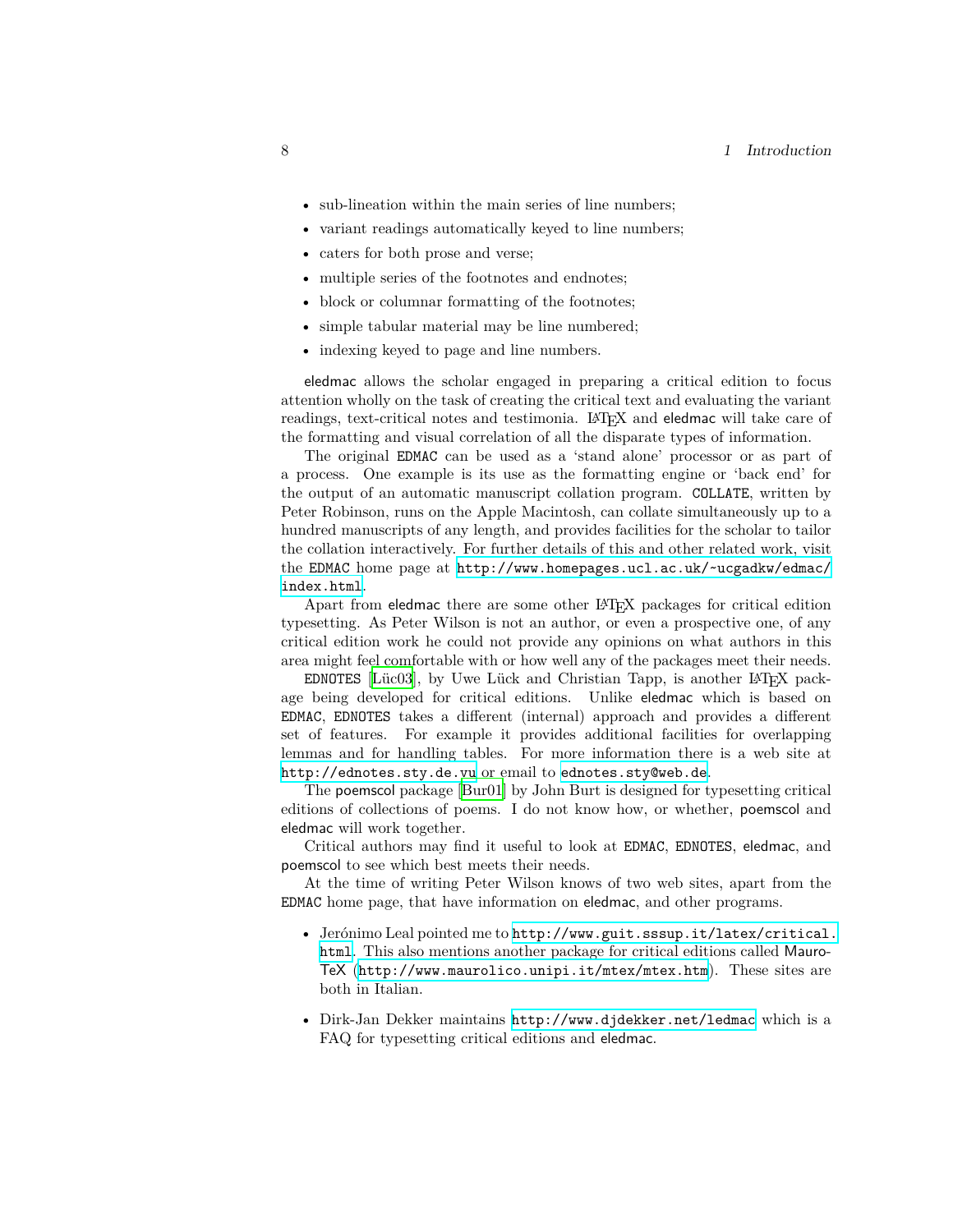## *1.2 History* 9

This manual contains a general description of how to use the LAT<sub>EX</sub> version of EDMAC, namely eledmac(in sections [2](#page-10-1) through [Appendix A.1\)](#page-258-1); the complete source code for the package, with extensive documentation (in sections [18](#page-54-0) and following) ; and an Index to the source code. We do not suggest that you need to read the source code for this package in order to use it; we provide this code primarily for reference, and many of our comments on it repeat material that is also found in the earlier sections. But no documentation, however thorough, can cover every question that comes up, and many can be answered quickly by consultation of the code. On a first reading, we suggest that you should read only the general documentation in sections [2,](#page-10-1) unless you are particularly interested in the innards of eledmac.

## <span id="page-8-0"></span>**1.2 History**

## <span id="page-8-1"></span>**1.2.1 EDMAC**

The original version of EDMAC was TEXTED.TEX, written by John Lavagnino in late 1987 and early 1988 for formatting critical editions of English plays.

John passed these macros on to Dominik Wujastyk who, in September–October 1988, added the footnote paragraphing mechanism, margin swapping and other changes to suit his own purposes, making the style more like that traditionally used for classical texts in Latin and Greek (e.g., the Oxford Classical Texts series). He also wrote some extra documentation and sent the files out to several people. This version of the macros was the first to be called EDMAC.

The present version was developed in the summer of 1990, with the intent of adding necessary features, streamlining and documenting the code, and further generalizing it to make it easily adaptable to the needs of editors in different disciplines. John did most of the general reworking and documentation, with the financial assistance of the Division of the Humanities and Social Sciences, California Institute of Technology. Dominik adapted the code to the conventions of Frank Mittelbach's doc option, and added some documentation, multiple-column footnotes, cross-references, and crop marks.<sup>1</sup> A description by John and Dominik of this version of EDMAC was published as 'An overview of EDMAC: a PLAIN T<sub>EX</sub> format for critical editions', *TUGboat 11* (1990), pp. 623–643.

From 1991 through 1994, the macros continued to evolve, and were tested at a number of sites. We are very grateful to all the members of the (now defunct) edmac@mailbase.ac.uk discussion group who helped us with smoothing out bugs and infelicities in the macros. Ron Whitney and our anonymous reviewer at the TUG were both of great help in ironing out last-minute wrinkles, while Ron made some important suggestions which may help to make future versions of EDMAC even more efficient. Wayne Sullivan, in particular, provided several important fixes and contributions, including adapting the Mittelbach/Schöpf 'New Font Selection Scheme' for use with PLAIN TEX and EDMAC. Another project Wayne has worked on is a DVI post-processor which works with an EDMAC that has been slightly modified

<sup>1</sup>This version of the macros was used to format the Sanskrit text in volume I of *Metarules of Pāṇinian Grammar* by Dominik Wujastyk (Groningen: Forsten, 1993).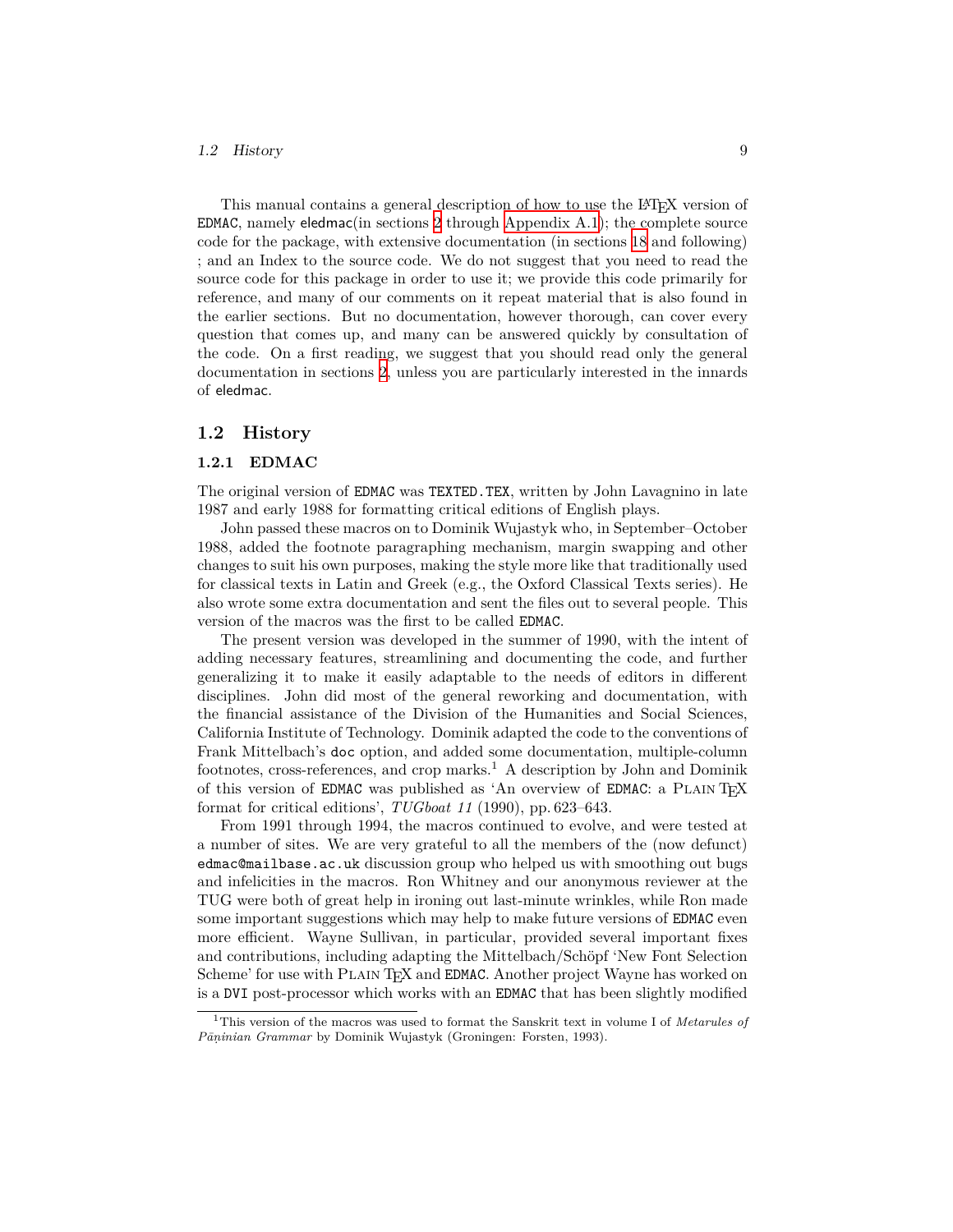to output \specials. This combination enables you to recover to some extent the text of each line, as ascii code, facilitating the creation of concordances, an *index verborum*, etc.

At the time of writing (1994), we are pleased to be able to say that EDMAC is being used for real-life book production of several interesting editions, such as the Latin texts of Euclid's *Elements*, <sup>2</sup> an edition of the letters of Nicolaus Copernicus,<sup>3</sup> Simon Bredon's *Arithmetica*, <sup>4</sup> a Latin translation by Plato of Tivoli of an Arabic astrolabe text,<sup>5</sup> a Latin translation of part II of the Arabic *Algebra* by Abū Kāmil Shujā' b. Aslam,<sup>6</sup> the Latin *Rithmachia* of Werinher von Tegernsee,<sup>7</sup> a middle-Dutch romance epic on the Crusades, ${}^{8}$  a seventeenth-century Hungarian politico-philosophical tract,  $9$  an anonymous Latin compilation from Hungary entitled *Sermones Compilati in Studio Gererali Quinqeecclesiensi in Regno Un*garie,<sup>10</sup> the collected letters and papers of Leibniz,<sup>11</sup> Theodosius's *Spherics*, the German *Algorismus* of Sacrobosco, the Sanskrit text of the *Kāśikāvṛtti* of Vāmana and Jayāditya,<sup>12</sup> and the English texts of Thomas Middleton's collected works.

## <span id="page-9-0"></span>**1.2.2 eledmac**

Version 1.0 of TABMAC was released by Herbert Breger in October 1996. This added the capability for typesetting tabular material.

Version 0.01 of EDSTANZA was released by Wayne Sullivan in June 1992, to help a colleague with typesetting Irish verse.

In March 2003 Peter Wilson started an attempt to port EDMAC from TeX to LaTeX. The starting point was EDMAC version 3.16 as documented on 19 July 1994 (available from CTAN). In August 2003 the TABMAC functions were added; the starting point for these being version 1.0 of Ocober 1996. The EDSTANZA (v0.01) functions were added in February 2004. Sidenotes and regular footnotes in numbered text were added in April 2004.

This port was called *ledmac*.

Since July 2011, ledmac is maintained by Maïeul Rouquette.

 ${}^{2}$ Gerhard Brey used EDMAC in the production of Hubert L. L. Busard and Menso Folkerts, *Robert of Chester's (?) Redaction of Euclid's* Elements*, the so-called Adelard II Version*, 2 vols., (Basel, Boston, Berlin: Birkhäuser, 1992).

<sup>3</sup>Being prepared at the German Copernicus Research Institute, Munich.

<sup>&</sup>lt;sup>4</sup>Being prepared by Menso Folkerts *et al.*, at the Institut für Geschichte der Naturwissenschaften in Munich.

<sup>5</sup>Richard Lorch, Gerhard Brey *et al.*, at the same Institute.

<sup>6</sup>Richard Lorch, 'Abū Kāmil on the Pentagon and Decagon' in *Vestigia Mathematica*, ed. M. Folkerts and J. P. Hogendijk (Amsterdam, Atlanta: Rodopi, 1993).

<sup>7</sup>Menso Folkerts, 'Die *Rithmachia* des Werinher von Tegernsee', ibid.

<sup>8</sup>Geert H. M. Claassens, *De Middelnederlandse Kruisvaartromans*, (Amsterdam: Schiphower en Brinkman, 1993).

<sup>9</sup>Emil Hargittay, *Csáky István: Politica philosophiai Okoskodás-szerint való rendes életnek példája (1664–1674)* (Budapest: Argumentum Kiadó, 1992).

 $^{10}\mathrm{Being}$  produced, as was the previous book, by Gyula Mayer in Budapest.

<sup>11</sup>Leibniz, *Sämtliche Schriften und Briefe*, series I, III, VII, being edited by Dr. H. Breger, Dr. N. Gädeke and others, at the Leibniz-Archiv, Niedersächsische Landesbibliothek, Hannover. (see <http://www.nlb-hannover.de/Leibniz>)

<sup>12</sup>Being prepared at Poona and Lausanne Universities.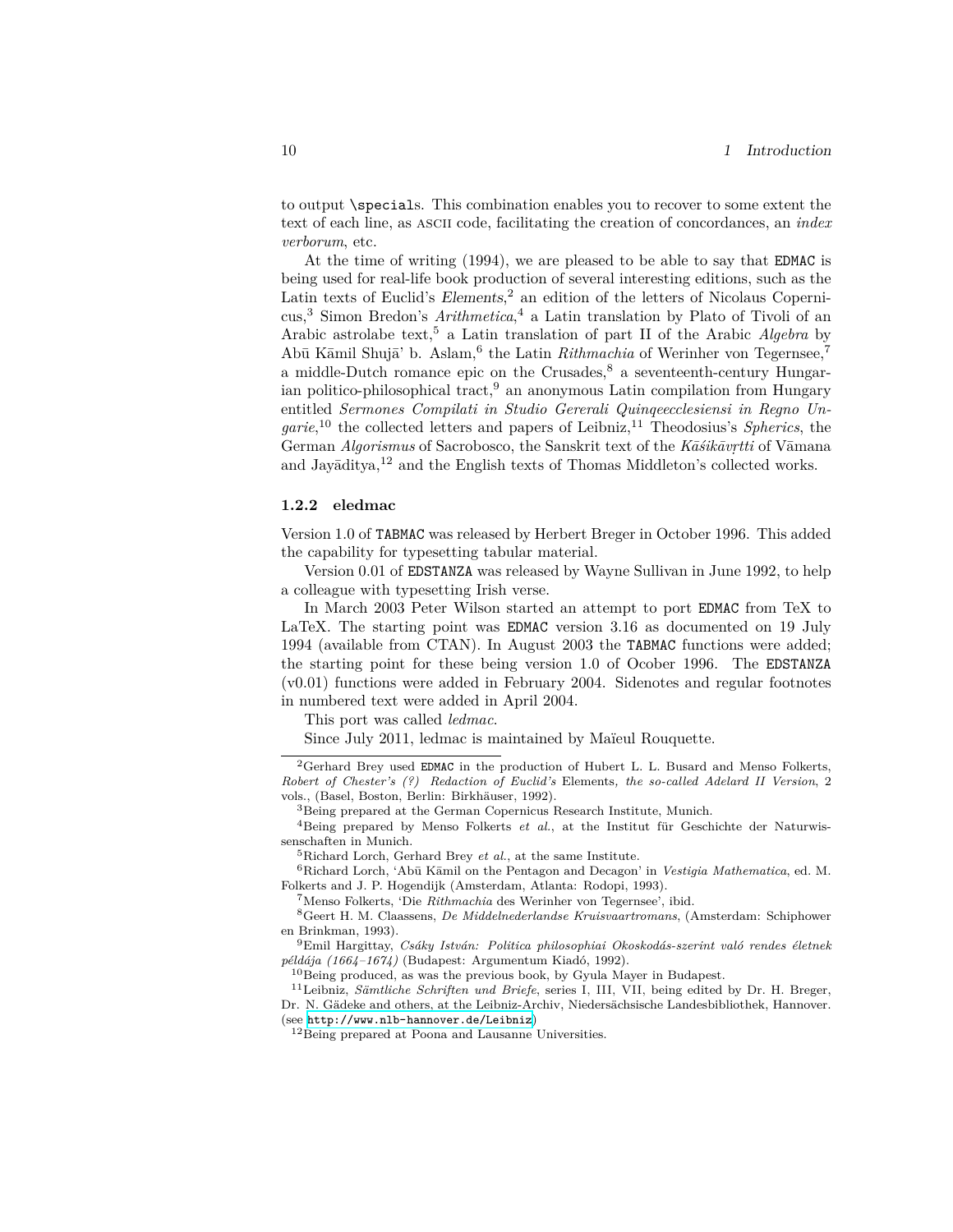Important changes were put in version 1.0, to make eledmac more easily extensible (see [5.4](#page-24-1) p. [25\)](#page-24-1). These changes can trigger small problems with the old customization. That is why a new name was selected: *eledmac*. To migrate from ledmac to eledmac, please read Appendix [Appendix A.2](#page-259-0) (p. [260\)](#page-259-0).

## <span id="page-10-0"></span>**1.2.3 List of works edited with (e)ledmac**

A collaborative list of works edited with (e)ledmac is available on [https://www.](https://www.zotero.org/groups/critical_editions_typeset_with_edmac_ledmac_and_eledmac/items) [zotero.org/groups/critical\\_editions\\_typeset\\_with\\_edmac\\_ledmac\\_and\\_eledmac/](https://www.zotero.org/groups/critical_editions_typeset_with_edmac_ledmac_and_eledmac/items) [items](https://www.zotero.org/groups/critical_editions_typeset_with_edmac_ledmac_and_eledmac/items). Please add your own edition made with (e)ledmac.

## <span id="page-10-1"></span>**2 The eledmac package**

eledmac is a three-pass package like LATEX itself. Although your textual apparatus and line numbers will be printed even on the first run, it takes two more passes through LATEX to be sure that everything gets to its right place. Any changes you make to the input file may similarly require three passes to get everything to the right place, if the changes alter the number of lines or notes. eledmac will tell you that you need to make more runs, when it notices, but it does not expend the labor to check this thoroughly. If you have problems with a line or two misnumbered at the top of a page, try running LAT<sub>EX</sub> once or twice more.

A file may mix *numbered* and *unnumbered* text. Numbered text is printed with marginal line numbers and can include footnotes and endnotes that are referenced to those line numbers: this is how you'll want to print the text that you're editing. Unnumbered text is not printed with line numbers, and you can't use eledmac's note commands with it: this is appropriate for introductions and other material added by the editor around the edited text.

## <span id="page-10-2"></span>**3 Options**

The package can be loaded with a number of global options which are listed here. It is advised to read the relevant parts of the handbook before reading this section.

**draft** underlines lemmas in the main text.

**ledsecnolinenumber** is deprecated.

**nocritical** disables tools for critical footnotes (\Afootnote, \Bfootnote etc.). If you do not need critical footnotes, this option lets eledmac run faster. It will also preserve room for other packages.

**noeledsec** disables tools for \eledsection and related commands ([14.2](#page-48-0) p. [49](#page-48-0)).

**noend** disables tools for endnotes (**\Aendnote**, **\Bendnote** etc.). If you do not need endnotes, this option lets eledmac run faster. It will also preserve room for other packages.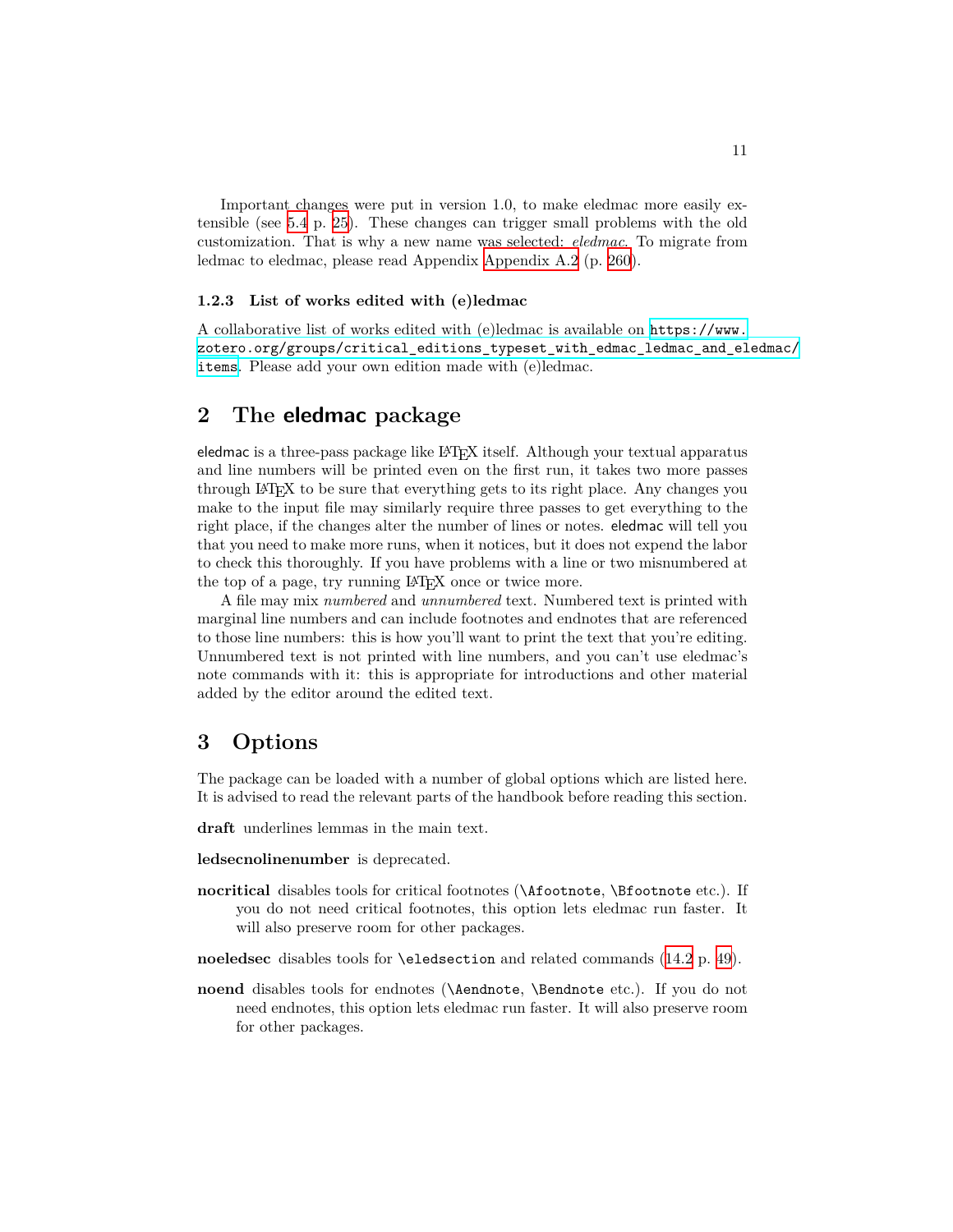- **nofamiliar** disables tools for familiar footnotes (\footnoteA, \footnoteB etc.). If you do not need familiar footnotes, this option lets eledmac run faster. It will also preserve room for other packages.
- **noledgroup** eledmac allows to use of (two or more) critical series of notes and (two or more) new series of normal notes inside minipage and ledgroup environments (see [7](#page-37-1) p. [38](#page-37-1)). However, such features use up computer memory, at the expense of other processing needs. So if you do not need this feature, use noledgroup option. This should make eledmac faster.
- **nopbinverse** prevents page break inside verses.
- **noquotation** by default, the quotation environment is redefined inside numbered text. You can disable this redefinition with noquotation (see [15](#page-49-0) p. [50\)](#page-49-0).
- **oldprintnpnumspace** is only to be used if you want to have the (bugged) behavior of **\doendnotes** of eledmac versions prior to v.1.21.0 (see [Appendix](#page-261-3) [A.6.2](#page-261-3) p. [262](#page-261-3))
- **parapparatus** by default, the apparatus cannot contain paragraph breaks; this option enables paragraphing inside the apparatus.
- **series** eledmac defines six levels of notes: A, B, C, D, E, Z. Using all these levels consumes memory space and processing speed. This is why, if your work does not require all of the A-E, Z series, you can narrow down the available number of series. For example, if you only need A and B series, call the package with series={A,B} option.
- **xindy** and xindy+hyperref are for selecting xindy as the index processor ([12.1](#page-43-0) p. [44](#page-43-0)).
- **widthliketwocolumns** set the width of the text disposed on one column to be the same as the width of the text disposed on two parallel columns with eledpar. This is useful when alternating between normal and parallel typesetting.

## <span id="page-11-0"></span>**4 Text lines and paragraphs numbering**

## <span id="page-11-1"></span>**4.1 Text lines numbering**

\beginnumbering Each section of numbered text must be preceded by \beginnumbering and fol- \endnumbering lowed by \endnumbering, like:

\beginnumbering

*⟨text⟩*

\endnumbering

The \beginnumbering macro resets the line number to zero, reads an auxiliary file called *⟨jobname⟩*.nn (where *⟨jobname⟩* is the name of the main input file for this job, and nn is 1 for the first numbered section, 2 for the second section, and so on), and then creates a new version of this auxiliary file to collect information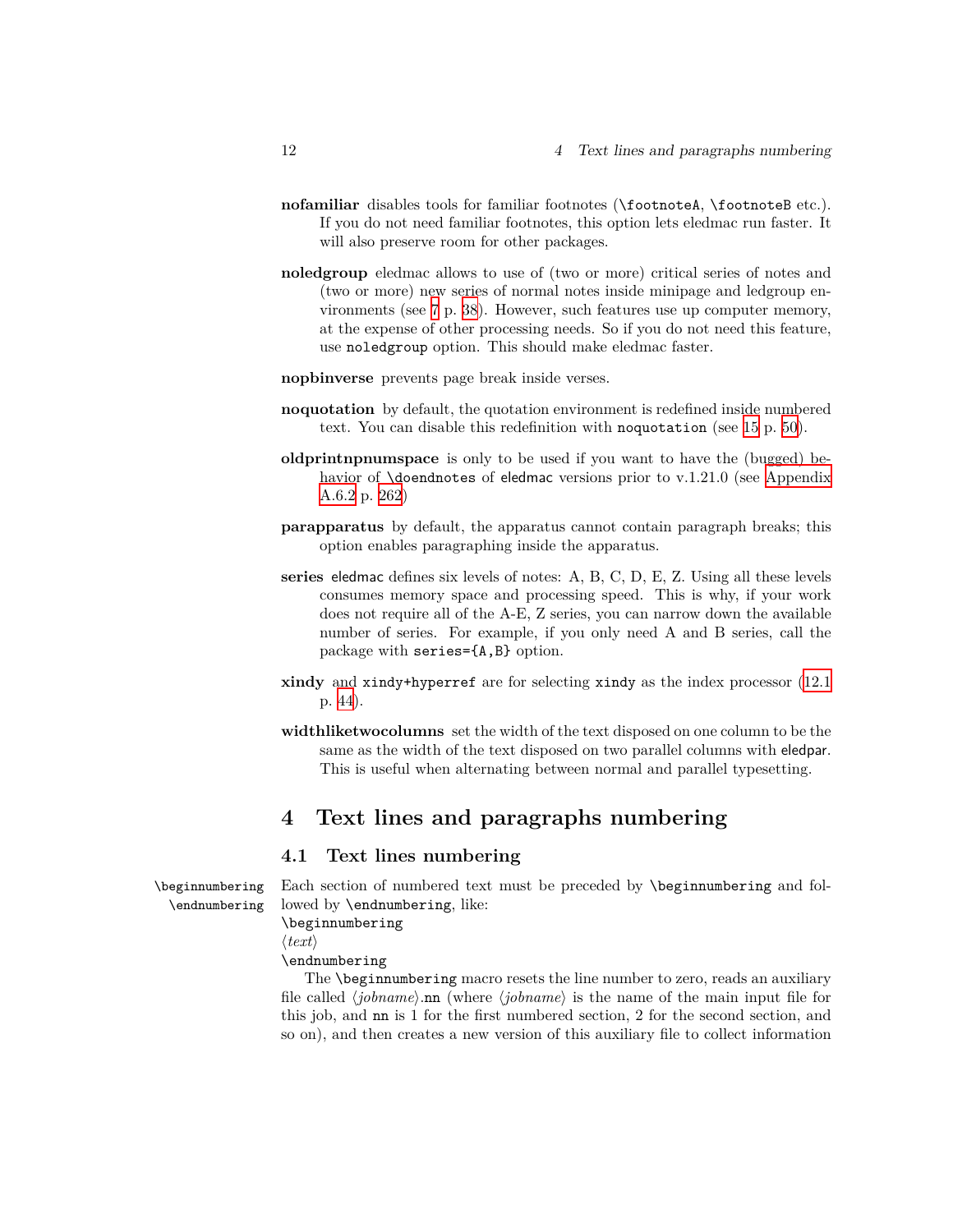### *4.2 Paragraphs* 13

during this run. The first instance of \beginnumbering also opens a file called *⟨jobname⟩*.end to receive the text of the endnotes. \endnumbering closes the *⟨jobname⟩*.nn file.

If the line numbering of a text is to be continuous from start to end, then the whole text will be typed between one pair of \beginnumbering and \endnumbering commands. But your text will most often contain chapter or other divisions marking sections that should be independently numbered, and these will be appropriate places to begin new numbered sections. eledmac has to read and store in memory a certain amount of information about the entire section when it encounters a \beginnumbering command, so it speeds up the processing and reduces memory use when a text is divided into a larger number of sections (at the expense of multiplying the number of external files that are generated).

## <span id="page-12-0"></span>**4.2 Paragraphs**

## <span id="page-12-1"></span>**4.2.1 Basis**

\pstart Within a numbered section, each paragraph of numbered text must be marked \pend using the \pstart and \pend commands:

\pstart

*⟨paragraph of text⟩*

\pend

Text that appears within a numbered section but isn't marked with \pstart and \pend will not be numbered.

The following example shows the proper section and paragraph markup, and the kind of output that would typically be generated:

\beginnumbering \pstart This is a sample paragraph, with lines numbered automatically. \pend

\pstart This paragraph too has its lines automatically numbered. \pend

The lines of this paragraph are not numbered.

\pstart And here the numbering begins again. \pend \endnumbering

- 1 This is a sample paragraph
- 2 with lines numbered
- 3 automatically.
- 4 This paragraph too
- 5 has its lines automatically 6 numbered.

The lines of this paragraph are not numbered.

- 7 And here the numbering
- 8 begins again.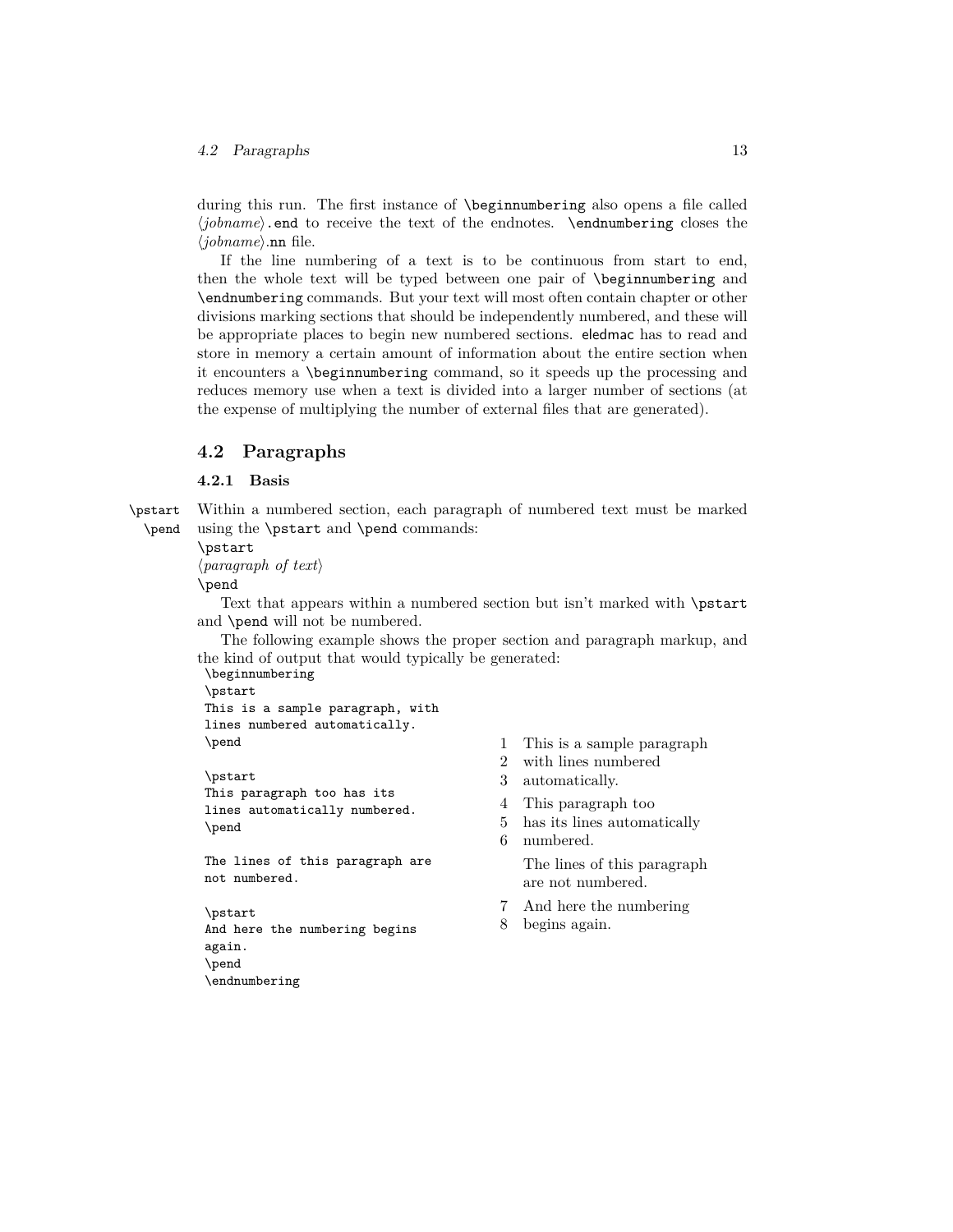## <span id="page-13-0"></span>**4.2.2 Content before specific \pstart and after \pend**

Both \pstart and \pend can take a optional argument, in brackets. Its content will be printed before the beginning of **\pstart** / after the end of **\pend** instead of the argument of \AtEveryPstart / \AtEveryPend. If you need to start a \pstart by brackets, or to add brackets after a \pend, just add a \relax between \pstart/\pend and the brackets.

For example, eledmac does not insert \parskip between paragraphs. This feature allows you to insert it:

\parskip=2\baselineskip% Set the skip between paragraphs \AtEveryPend{\vskip\parskip}% Apply after every \Pend

. This feature is also useful when typesetting verses (see [6](#page-33-4) p. [34](#page-33-4)) or eledpar (see [17.3](#page-53-0) p. [54](#page-53-0)).

A \noindent is automatically added before this argument.

## <span id="page-13-1"></span>**4.2.3 Content before every \pstart and after every \pend**

\AtEveryPstart You can use both \AtEveryPstart and \AtEveryPend. Their arguments will be \AtEveryPend printed before every \pstart begins / after every \pend ends.

## <span id="page-13-2"></span>**4.2.4 Producting automatically \pstart…\pend**

\autopar You can use \autopar to avoid the nuisance of this paragraph markup and still have every paragraph automatically numbered. The scope of the **\autopar** command needs to be limited by keeping it within a group, as follows:

\begingroup \beginnumbering \autopar

> A paragraph of numbered text. Another paragraph of numbered text. 1 A paragraph of numbered 2 text. 3 Another paragraph of 4 numbered text.

\endnumbering \endgroup

\autopar fails, however, on paragraphs that start with a { or with any other command that starts a new group before it generates any text. Such paragraphs need to be started explicitly, before the new group is opened, using \indent,  $\infty$ , or  $\leq$   $\infty$ , or using  $\partial$ .

<sup>13</sup>For a detailed study of the reasons for this restriction, see Barbara Beeton, 'Initiation rites', *TUGboat* **12** (1991), pp. 257–258.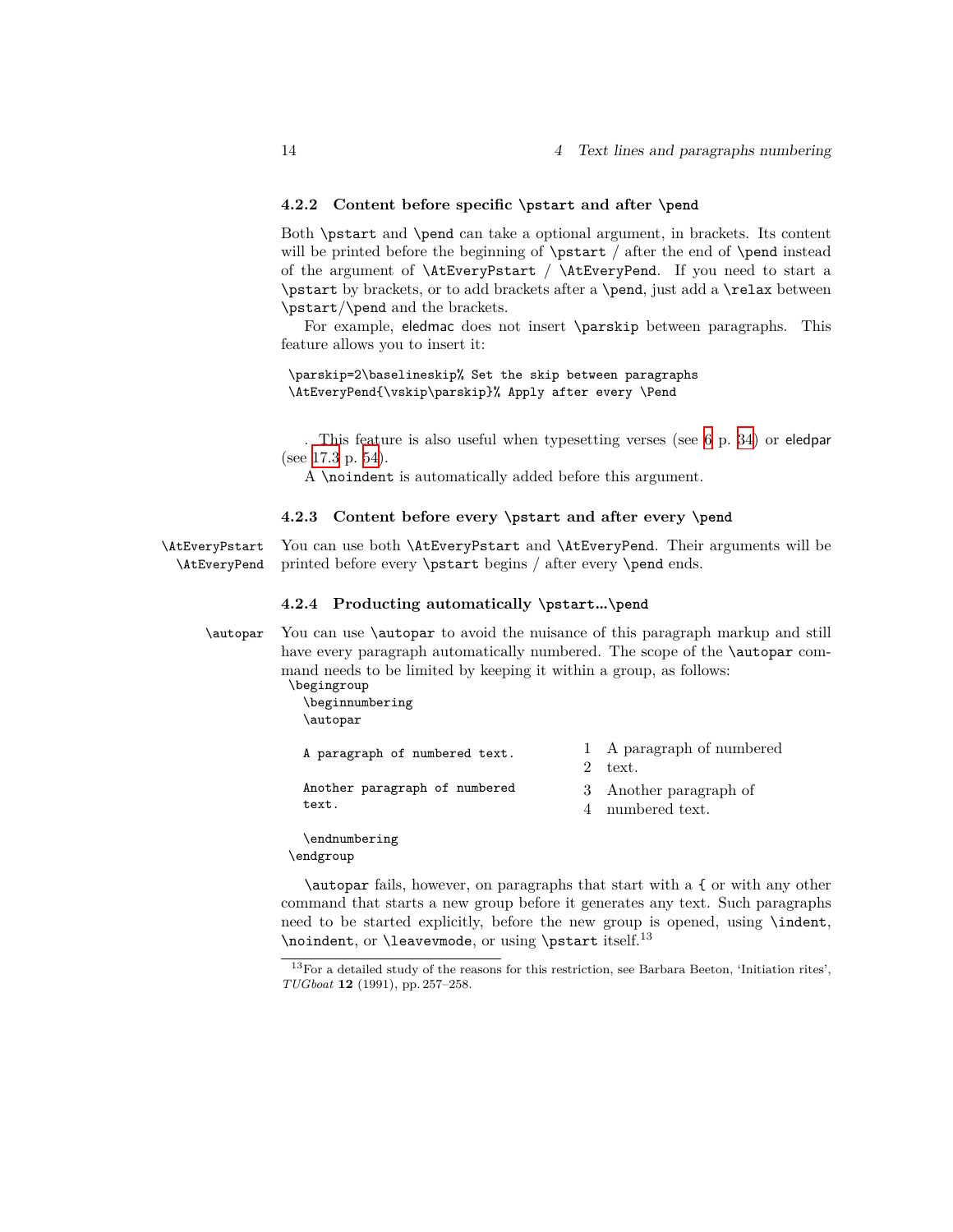## <span id="page-14-0"></span>**4.2.5 Numbering paragraphs (\pstart)**

It is possible to insert a number at every \pstart command. You must use \numberpstarttrue the \numberpstarttrue command to have it. You can stop the numbering \numberpstartfalse with \numberpstartfalse. You can redefine the command \thepstart to \thepstart change style. You can change the value of the pstart number by using *after* \beginnumbering:

\setcounter{numberpstart}{value}

On each \beginnumbering the numbering restarts.

With the \sidepstartnumtrue command, the number of \pstart will be printed inside. In this case, the line number will be not printed.

With the **\labelpstarttrue** command, a **\label** added just after a **\pstart** will refer to the number of this pstart.

#### <span id="page-14-1"></span>**4.2.6 Languages written in Right to Left**

If you use languages written in right to left, we LuaLAT<sub>EX</sub> or X<sub>T</sub>IAT<sub>EX</sub>, so you must switch text direction \before the \pstart command.

## <span id="page-14-2"></span>**4.2.7 Memory limits**

**This paragraph is kept for history, but problem described below should** \pausenumbering **not appear with eledmac.** eledmac stores a lot of information about line num- \resumenumbering bers and footnotes in memory as it goes through a numbered section. But at the end of such a section, it empties its memory out, so to speak. If your text has a very long numbered section it is possible that your LATEX may reach its memory limit. There are two solutions to this. The first is to get a larger LAT<sub>EX</sub> with increased memory. The second solution is to split your long section into several smaller ones. The trouble with this is that your line numbering will start again at zero with each new section. To avoid this problem, we provide \pausenumbering and  $\text{resumenumbering which are just like \end{min}$  .  $\begin{bmatrix} 0 & 1 \\ 0 & 0 \end{bmatrix}$ except that they arrange for your line numbering to continue across the break. Use \pausenumbering only between numbered paragraphs:

\beginnumbering \pstart Paragraph of text. \pend \pausenumbering

\resumenumbering \pstart Another paragraph. \pend \endnumbering

- 1 Paragraph of
- 2 text.
- 3 Another paragraph.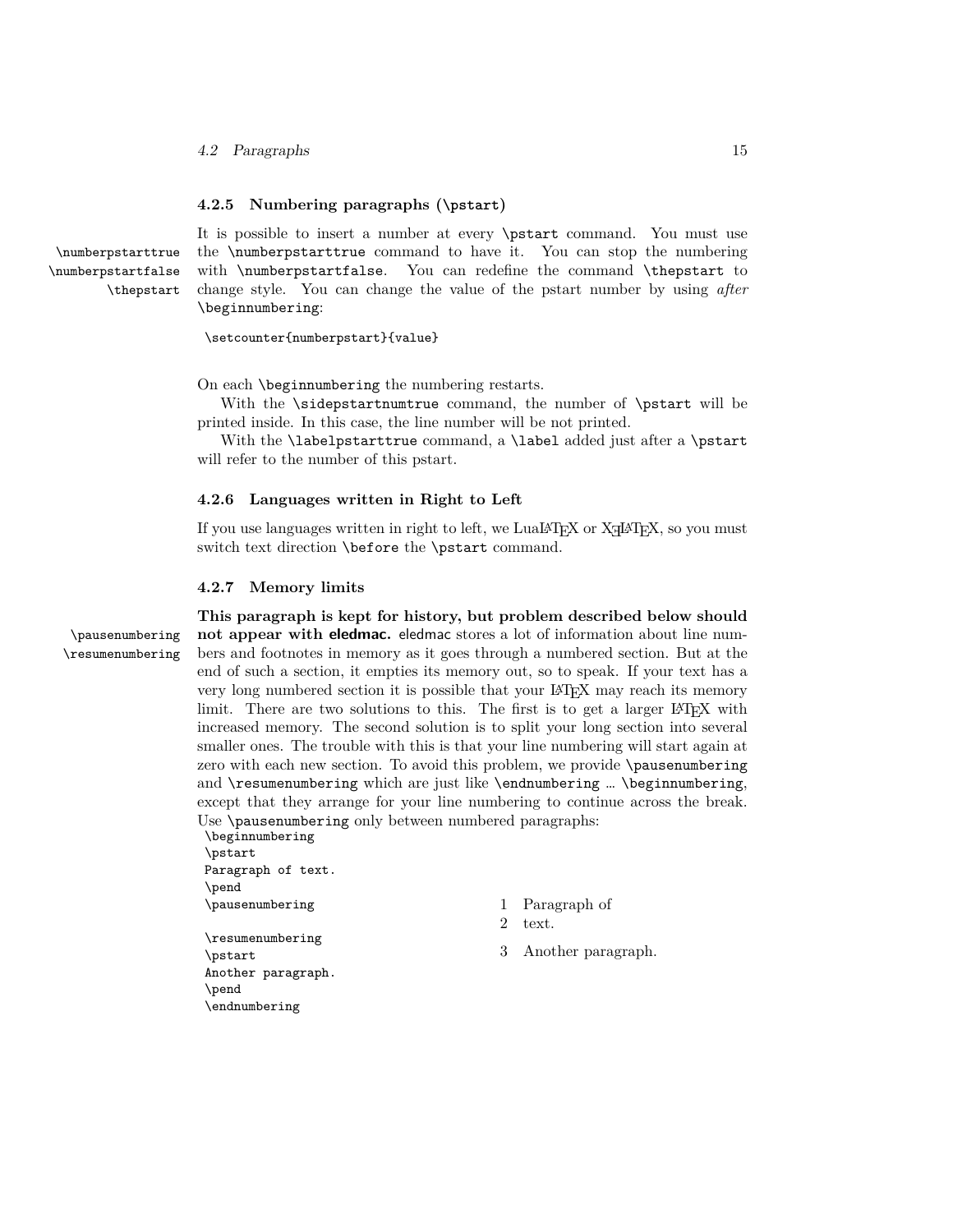We have defined these commands as two macros, in case you find it necessary to insert text between numbered sections without disturbing the line numbering. But if you are really just using these macros to save memory, you might as well say

#### \newcommand{\memorybreak}{\pausenumbering\resumenumbering}

and say **\memorybreak** between the relevant **\pend** and **\pstart**.

## <span id="page-15-0"></span>**4.3 Lineation commands**

## <span id="page-15-1"></span>**4.3.1 Disabling lineation**

\numberlinefalse Line numbering can be disabled with \numberlinefalse. It can be enabled again \numberlinetrue with \numberlinetrue.

## <span id="page-15-2"></span>**4.3.2 Setting lineation start and step**

\firstlinenum By default, eledmac numbers every 5th line. There are two counters, firstlinenum \linenumincrement and linenumincrement, that control this behaviour; they can be changed using \firstlinenum{*⟨num⟩*} and \linenumincrement{*⟨num⟩*}. \firstlinenum specifies the first line that will have a printed number, and \linenumincrement is the difference between succesive numbered lines. For example, to start printing numbers at the first line and to have every other line numbered: \firstlinenum{1} \linenumincrement{2}

\firstsublinenum There are similar commands, \firstsublinenum{*⟨num⟩*} and \sublinenumincrement{*⟨num⟩*} \sublinenumincrement for controlling sub-line numbering. You can define \linenumberlist to specify a \linenumberlist non-uniform distribution of printed line numbers. For example:

> \def\linenumberlist{1,2,3,5,7,11,13,17,19,23,29} to have numbers printed on prime-numbered lines only. There must be no spaces within the definition which consists of comma-separated decimal numbers. The numbers can be in any order but it is easier to read if you put them in numerical

> order. Either omitting the definition of \linenumberlist or following the vacuous definition

### \def\linenumberlist{}

the standard numbering sequence is applied. The standard sequence is that specified by the combination of the firstlinenum, linenumincrement, firstsublinenum and linenumincrement counter values.

### <span id="page-15-3"></span>**4.3.3 Setting lineation reset**

\lineation Lines can be numbered either by page, by pstart or by section; you specify this using the \lineation{*⟨arg⟩*} macro, where *⟨arg⟩* is either page, pstart or section. You may only use this command at places where numbering is not in effect; you can't change the lineation system within a section. You can change it between sections: they don't all have to use the same lineation system. The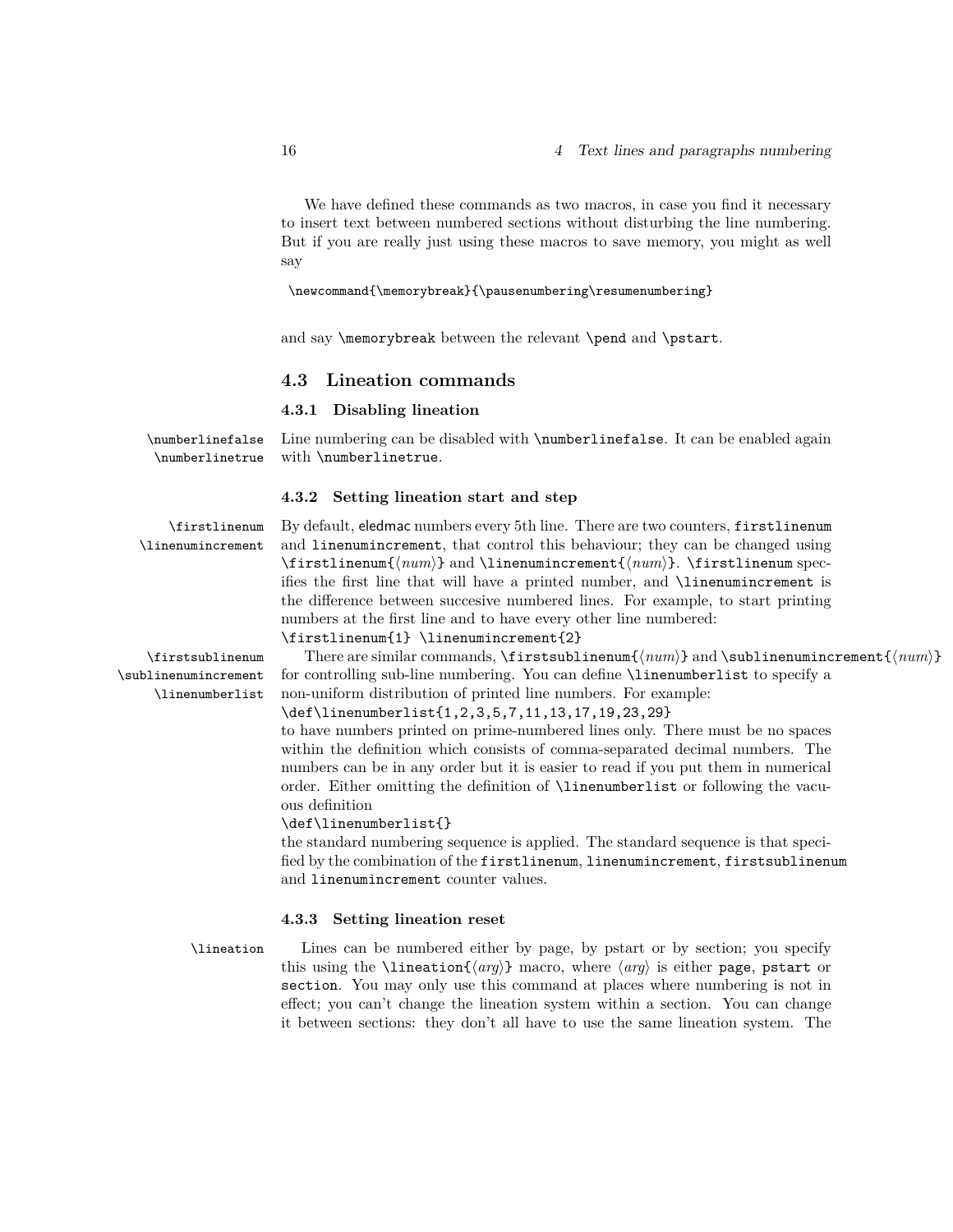package's standard setting is \lineation{section}. If the lineation is by pstart, the pstart number will be printed before the line number in the notes.

## <span id="page-16-0"></span>**4.3.4 Setting line number margin**

\linenummargin The command \linenummargin*⟨location⟩* specifies the margin where the line (or pstart) numbers will be printed. The permissable value for *⟨location⟩* is one out of the list left, right, inner, or outer, for example \linenummargin{inner}. The package's default setting is

### \linenummargin{left}

to typeset the numbers in the left hand margin. You can change this whenever you're not in the middle of making a paragraph.

More precisely, the value of \linenummargin used is that in effect at the \pend of a numbered paragraph. Apart from an initial setting for \linenummargin, only change it after a \pend, whereupon it will apply to all following numbered paragraphs, until changed again (changing it between a \pstart and \pend pair will apply the change to all the current paragraph).

## <span id="page-16-1"></span>**4.3.5 Other settings**

\rightlinenum \linenumsep

\leftlinenum When a marginal line number is to be printed, there are a lot of ways to display it. You can redefine \leftlinenum and \rightlinenum to change the way marginal line numbers are printed in the left and right margins respectively; the initial versions print the number in font \numlabfont (described below) at a distance \linenumsep (initially set to one pica) from the text.

## <span id="page-16-2"></span>**4.4 Changing the line numbers**

Normally the line numbering starts at 1 for the first line of a section and steps up by one for each line thereafter. There are various common modifications of this system, however; the commands described here allow you to put such modifications into effect.

\startsub You insert the \startsub and \endsub commands in your text to turn sub- \endsub lineation on and off. In plays, for example, stage directions are often numbered with sub-line numbers: as line 10*.*1, 10*.*2, 10*.*3, rather than as 11, 12, and 13. Titles and headings are sometimes numbered with sub-line numbers as well.

> When sub-lineation is in effect, the line number counter is frozen and the subline counter advances instead. If one of these commands appears in the middle of a line, it doesn't take effect until the next line; in other words, a line is counted as a line or sub-line depending on what it started out as, even if that changes in the middle.

\startlock The \startlock command, used in running text, locks the line number at its \endlock current value, until you say \endlock. It can tell for itself whether you are in a patch of line or sub-line numbering. One use for line-number locking is in printing poetry: there the line numbers should be those of verse lines rather than of printed lines, even when a verse line requires several printed lines.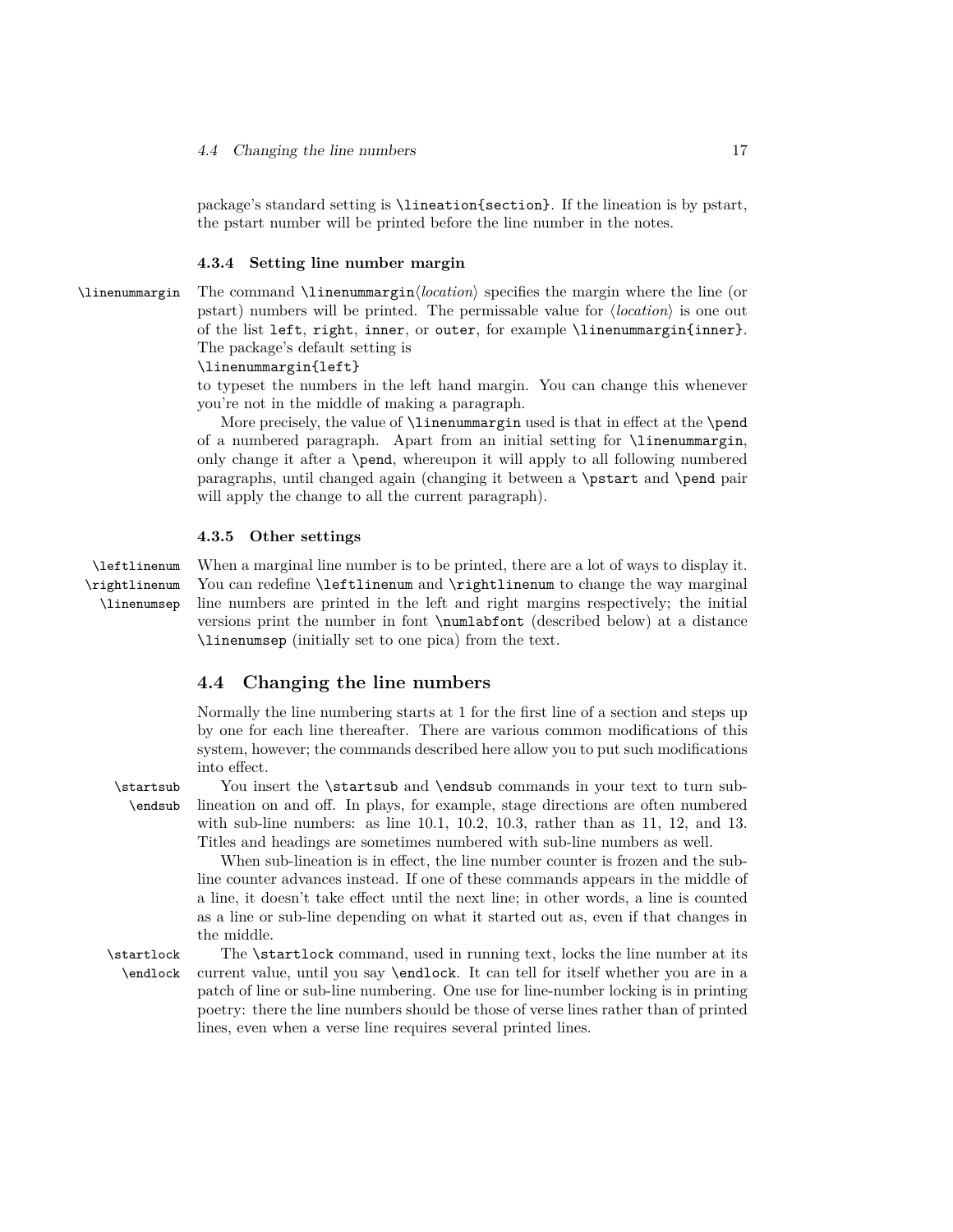## 18 *4 Text lines and paragraphs numbering*

\lockdisp When line-number locking is used, several printed lines may have the same line number, and you have to specify whether you want the number attached to the first printed line or the last, or whether you just want the number printed by them all. (This assumes that, on the basis of the settings of the previous parameters, it is necessary to display a line number for this line.) You specify your preference using \lockdisp{*⟨arg⟩*}; its argument is a word, either first, last, or all. The package initially sets this as \lockdisp{first}. \setline In some cases you may want to modify the line numbers that are automatically \advanceline calculated: if you are printing only fragments of a work but want to print line numbers appropriate to a complete version, for example. The \setline{*⟨num⟩*} and \advanceline{*⟨num⟩*} commands may be used to change the current line's number (or the sub-line number, if sub-lineation is currently on). They change both

the marginal line numbers and the line numbers passed to the notes. \setline takes one argument, the value to which you want the line number set; it must be 0 or greater. \advanceline takes one argument, an amount that should be added to the current line number; it may be positive or negative.

\setlinenum The \setline and \advanceline macros should only be used within a \pstart...\pend group. The \setlinenum{*⟨num⟩*} command can be used outside such a group, for example between a pend and a \pstart. It sets the line number to  $\langle num \rangle$ . It has no effect if used within a \pstart...\pend group

\linenumberstyle Line numbers are nomally printed as arabic numbers. You can use \linenumberstyle{*⟨style⟩*} \sublinenumberstyle to change the numbering style. *⟨style⟩* must be one of:

Alph Uppercase letters (A… Z).

alph Lowercase letters (a… z).

arabic Arabic numerals (1, 2, …)

Roman Uppercase Roman numerals (I, II, …)

roman Lowercase Roman numerals (i, ii, …)

Note that with the Alph or alph styles, 'numbers' must be between 1 and 26 inclusive.

Similarly \sublinenumberstyle{*⟨style⟩*} can be used to change the numbering style of sub-line numbers, which is normally arabic numerals.

\skipnumbering When inserted into a numbered line the macro \skipnumbering causes the numbering of that particular line to be skipped; that is, the line number is unchanged and no line number will be printed. Note that if you use it in \stanza, you must call it at the beginning of the verse.

\hidenumbering When inserted into a numbered line the macro \hidenumbering causes the number for that particular line to be hidden; namely, no line number will print. Note that if you use it in \stanza, you must call it at the beginning of the verse.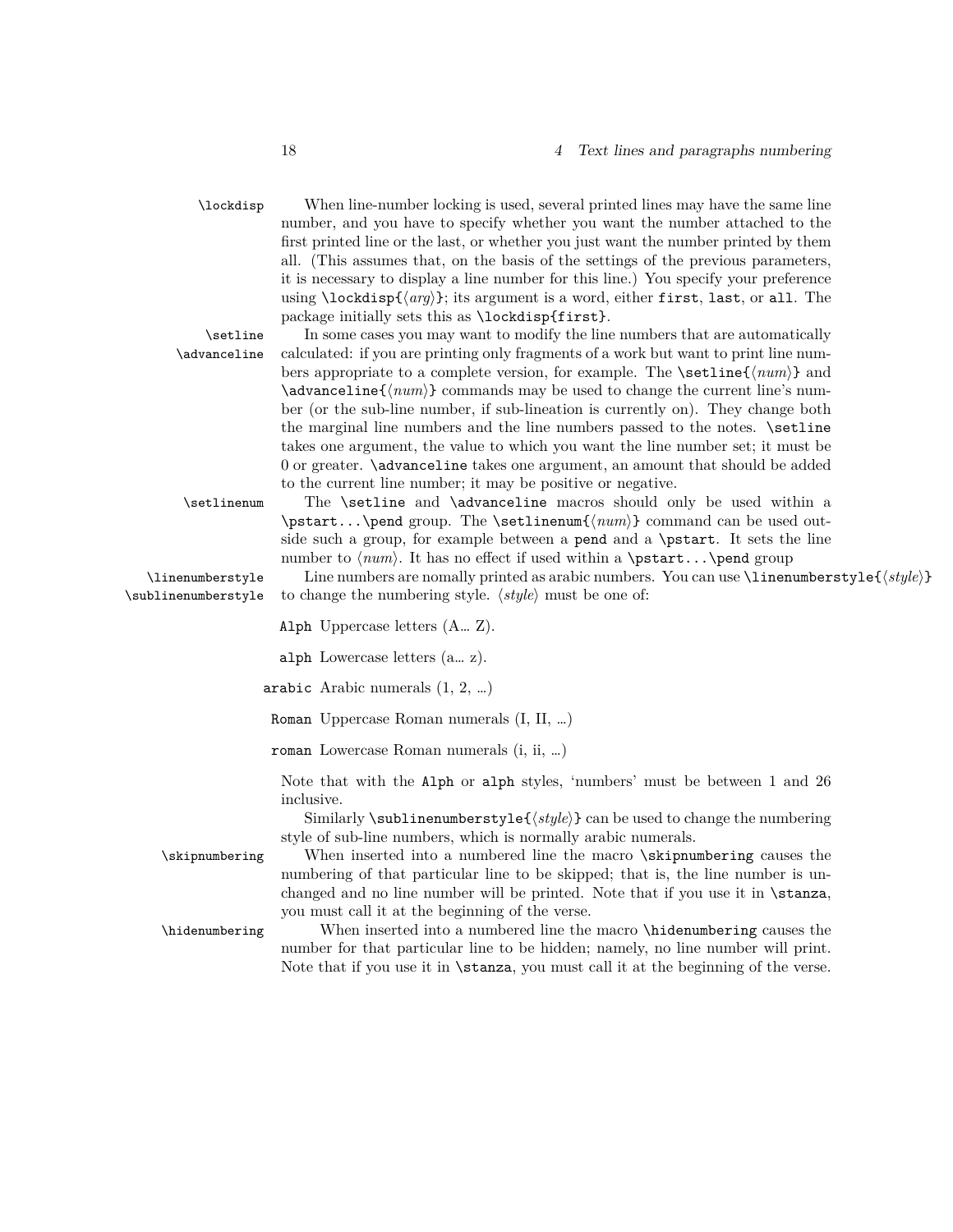## <span id="page-18-0"></span>**5 The apparatus**

## <span id="page-18-1"></span>**5.1 Commands**

### <span id="page-18-2"></span>**5.1.1 The lemma**

\edtext Within numbered paragraphs, all footnotes and endnotes are generated by the \edtext macro:

\edtext{*⟨lemma⟩*}{*⟨commands⟩*}

The *⟨lemma⟩* argument is the lemma in the main text: \edtext both prints this as part of the text, and makes it available to the *⟨commands⟩* you specify to generate notes. For example:

| тог ехашре.<br>I saw my friend \edtext{Smith}{<br>\Afootnote{Jones C, D.}} | 1 I saw my friend<br>2 Smith on Tuesday. |
|----------------------------------------------------------------------------|------------------------------------------|
| on Tuesday.                                                                | 2 Smith Jones C, D.                      |

The lemma Smith is printed as part of this sentence in the text, and is also made available to the footnote that specifies a variant, Jones C, D. The footnote macro is supplied with the line number at which the lemma appears in the main text.

The *⟨lemma⟩* may contain further \edtext commands. Nesting makes it possible to print an explanatory note on a long passage together with notes on variants for individual words within the passage. For example:

| \edtext{I saw my friend                    | 1 I saw my friend       |
|--------------------------------------------|-------------------------|
| \edtext{Smith}{\Afootnote{Jones            | 2 Smith on Tuesday.     |
| $C, D.$ on Tuesday. $\{$                   | 2 Smith Jones C, D.     |
| \Bfootnote{The date was<br>July 16, 1954.} | $1-2$ I saw my friend   |
|                                            | Smith on Tuesday. The   |
|                                            | date was July 16, 1954. |

However, \edtext cannot handle overlapping but unnested notes—for example, one note covering lines 10–15, and another covering  $12-18$ ; a \edtext that starts in the *⟨lemma⟩* argument of another \edtext must end there, too. (The \lemma and \linenum commands may be used to generate overlapping notes if necessary.)

## <span id="page-18-3"></span>**5.1.2 Footnotes**

The second argument of the \edtext macro, *⟨commands⟩*, may contain a series of subsidiary commands that generate various kinds of notes.

\Bfootnote \Cfootnote \Dfootnote \Efootnote \Zfootnote

\Afootnote Six separate series of the footnotes are maintained; each macro takes one ar gument like \Afootnote{*⟨text⟩*}. When all of the six are used, the A notes appear in a layer just below the main text, followed by the rest in turn, down to the Z notes at the bottom. These are the main macros that you will use to construct the critical apparatus of your text.

If you need more series of critical notes, please look at [5.7.1](#page-33-1) p. [34](#page-33-1).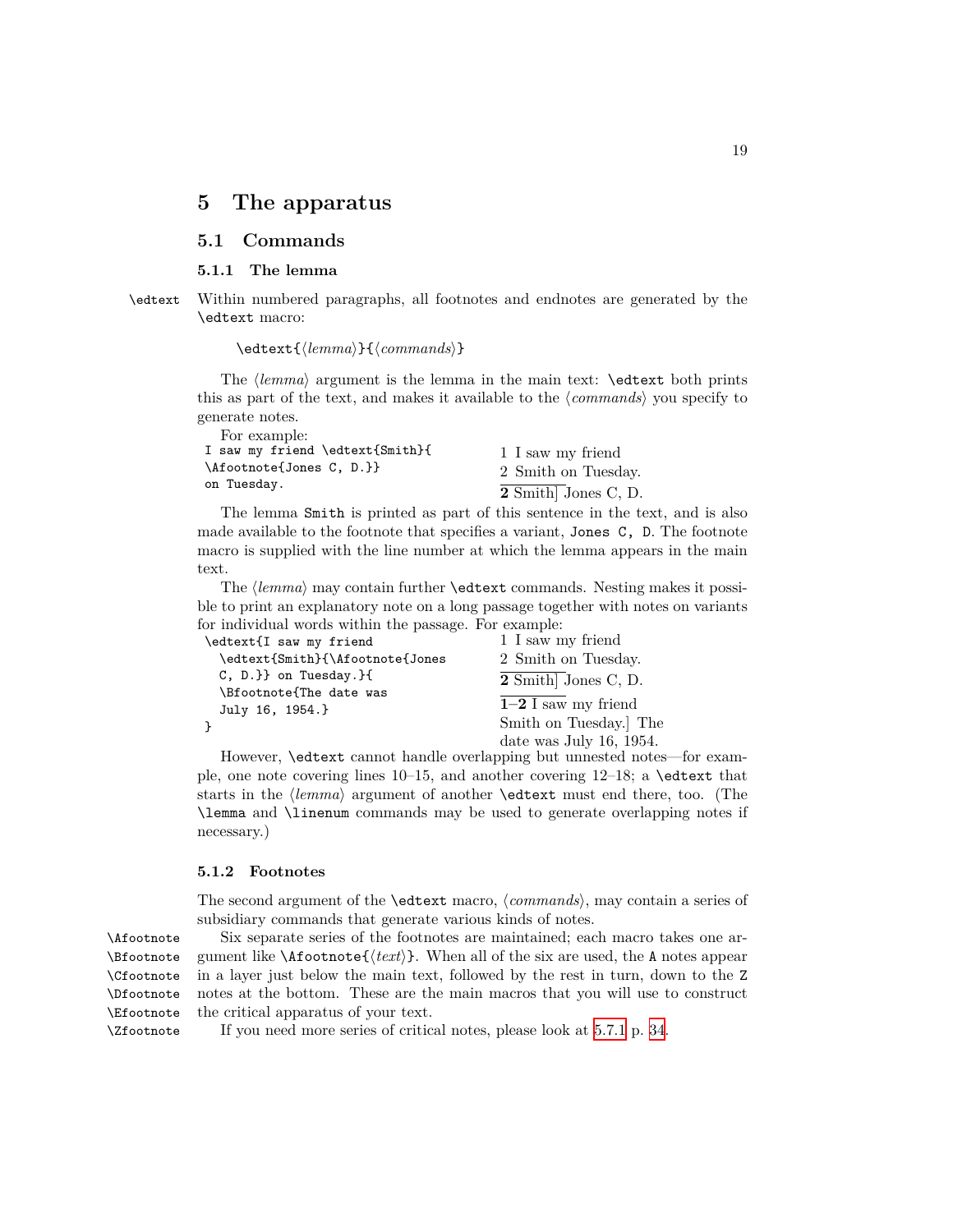An optional argument can be added before the text of the footnote. Its value is a comma separated list of options. The available options are:

- fulllines to disable \twolines and \morethantwolines features for this note (cf. [5.4.1](#page-24-2) p. [26\)](#page-24-2).
- nonum to disable line numbering for this note.
- nosep to disable the lemma separator for this note.

Example: \Afootnote[nonum]{*⟨text⟩*}.

## <span id="page-19-0"></span>**5.1.3 Endnotes**

\Aendnote The package also maintains six separate series of endnotes.

\Bendnote \Cendnote If you do not need the endnotes facility, you should use noend option when loading eledmac.

The mechanism is similar to the one for footnotes: each macro takes one or more optional arguments and one single argument, like:

\Aendnote[*⟨option⟩*]{*⟨text⟩*}.

[<option>] can contain a comma separated list of values. Allowed values are:

- fulllines to disable \Xendtwolines and \Xendmorethantwolines features for this particular note (cf. [5.4.1](#page-24-2) p. [26](#page-24-2)).
- nosep to disable the lemma separator for this particular note.

Normally, endnotes are not printed: you must use the  $\do{osh{s}}$ , where  $\langle s \rangle$  is the letter of the series to be printed. Put this command where you want the corresponding set of endnotes printed.

\Dendnote \Eendnote \Zendnote

In this case, all the endnotes of the  $\langle s \rangle$  series are printed, for all numbered sec-\doendnotesbysection tion. However, you may want to print the endnotes of one given series covering the first numbered section, then the endnotes of another given series covering the first numbered section, then the endnotes of the first given series covering the second numbered section, then the endnotes of the second given series covering the second numbered section, and so forth. In this case, use \doendnotesbysection{*⟨s⟩*}. For each value of  $\langle s \rangle$ , the first call of the command will print the notes for the first series, the second call will print the notes for the second series etc. For example, do:

> \section{Endnotes} \subsection{First text} \doendnotesbysection{A} \doendnotesbysection{B} \subsection{Second text} \doendnotesbysection{A} \doendnotesbysection{B}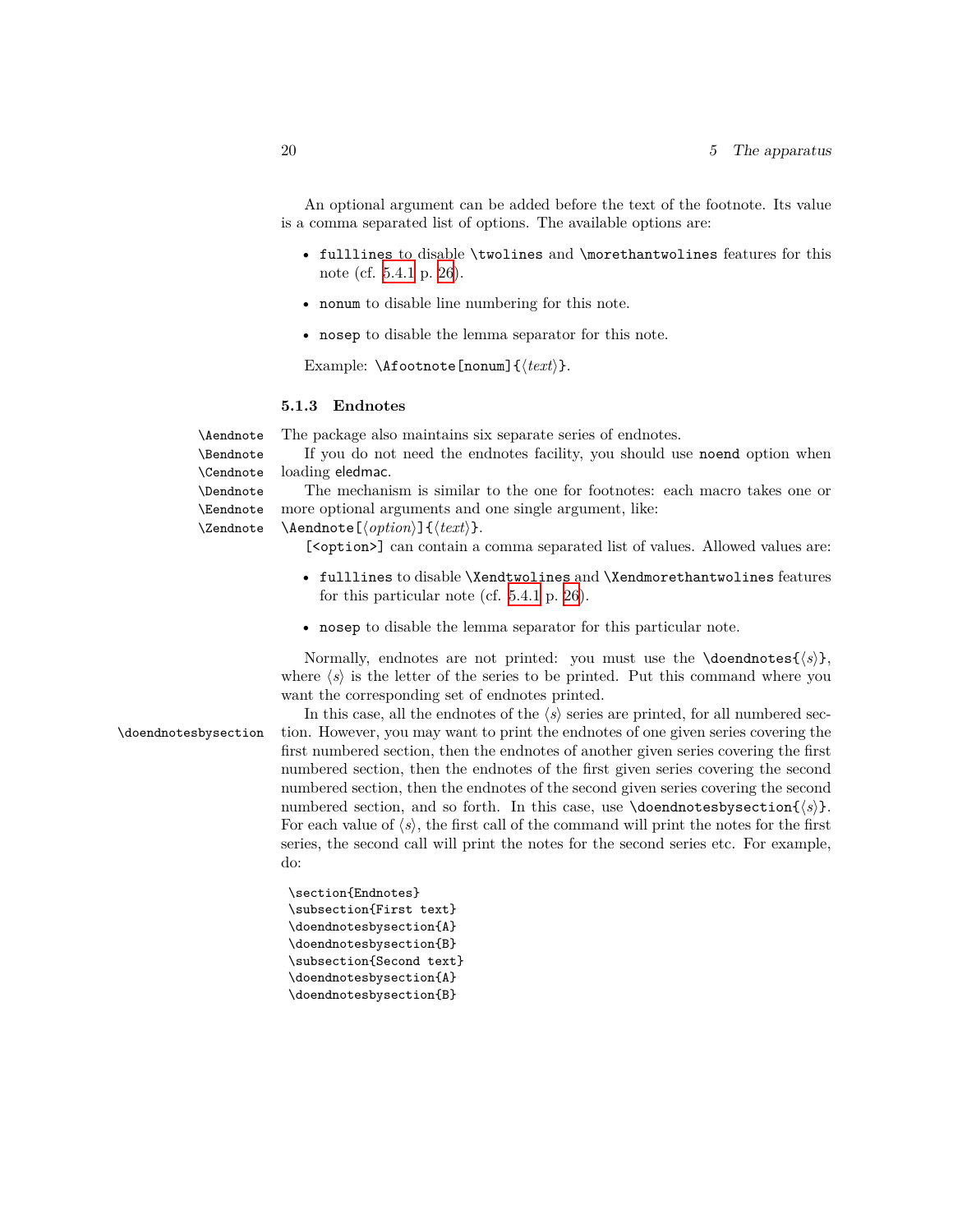## *5.1 Commands* 21

Note that by default inside endnotes no separator is used between the lemma and the content. However you can use the \Xendlemmaseparator macro to define one ([5.4.2](#page-28-2) p. [29](#page-28-2)).

As endnotes may be printed at any point in the document they always start with the page number where they are called. The macro  $\prime\prime\$  (*num)* is used to print these numbers. Its default definition is:

\newcommand\*{\printnpnum}[1]{p.#1) }

## <span id="page-20-0"></span>**5.1.4 Paragraph in critical apparatus**

By default, no paragraph can be made in the notes of critical apparatus. You can allow it by adding the options parapparatus when loading the package :

\usepackage[parapparatus]{eledmac}

\lemma If you want to change the lemma that gets passed to the notes, you can do this by using \lemma{*⟨alternative⟩*} within the second argument to \edtext, before the note commands. The most common use of this command is to abbreviate the lemma that's printed in the notes. For example: \edtext{I saw my friend

| \edtext{Smith}{\Afootnote{Jones                                                                                                                                                                                                                                                                                                                                                                                                                                                                                          | 1 I saw my friend           |
|--------------------------------------------------------------------------------------------------------------------------------------------------------------------------------------------------------------------------------------------------------------------------------------------------------------------------------------------------------------------------------------------------------------------------------------------------------------------------------------------------------------------------|-----------------------------|
| $C, D.$ } on Tuesday. $}$                                                                                                                                                                                                                                                                                                                                                                                                                                                                                                | 2 Smith on Tuesday.         |
| $\{\lambda f \cdot \text{T} \cdot \text{T} \cdot \text{T} \cdot \text{S} \cdot \text{S} \cdot \text{S} \cdot \text{S} \cdot \text{S} \cdot \text{S} \cdot \text{S} \cdot \text{S} \cdot \text{S} \cdot \text{S} \cdot \text{S} \cdot \text{S} \cdot \text{S} \cdot \text{S} \cdot \text{S} \cdot \text{S} \cdot \text{S} \cdot \text{S} \cdot \text{S} \cdot \text{S} \cdot \text{S} \cdot \text{S} \cdot \text{S} \cdot \text{S} \cdot \text{S} \cdot \text{S} \cdot \text{S} \cdot \text{S$<br>\Bfootnote{The date was | 2 Smith Jones C, D.         |
| July 16, 1954.}                                                                                                                                                                                                                                                                                                                                                                                                                                                                                                          | $1-2$ I  Tuesday.           |
|                                                                                                                                                                                                                                                                                                                                                                                                                                                                                                                          | The date was July 16, 1954. |
|                                                                                                                                                                                                                                                                                                                                                                                                                                                                                                                          |                             |

\linenum You can use \linenum{*⟨arg⟩*} to change the line numbers passed to the notes. The notes are actually given seven parameters: the page, line, and sub-line number for the start of the lemma; the same three numbers for the end of the lemma; and the font specifier for the lemma. As the argument to \linenum, you specify those seven parameters in that order, separated by vertical bars (the | character). However, you can retain the value computed by eledmac for any number by simply omitting it; and you can omit a sequence of vertical bars at the end of the argument. For example, \linenum{|||23} changes one number, the ending page number of the current lemma.

> This command doesn't change the marginal line numbers in any way; it just changes the numbers passed to the footnotes. Its use comes in situations that \edtext has trouble dealing with for whatever reason. If you need notes for overlapping passages that aren't nested, for instance, you can use \lemma and \linenum to generate such notes despite the limitations of \edtext. If the *⟨lemma⟩* argument to \edtext is extremely long, you may run out of memory; here again you can specify a note with an abbreviated lemma using \lemma and \linenum. The numbers used in \linenum need not be entered manually; you can use the 'x-' symbolic cross-referencing commands below [\(9](#page-38-0) p. [39](#page-38-0)) to compute them automatically.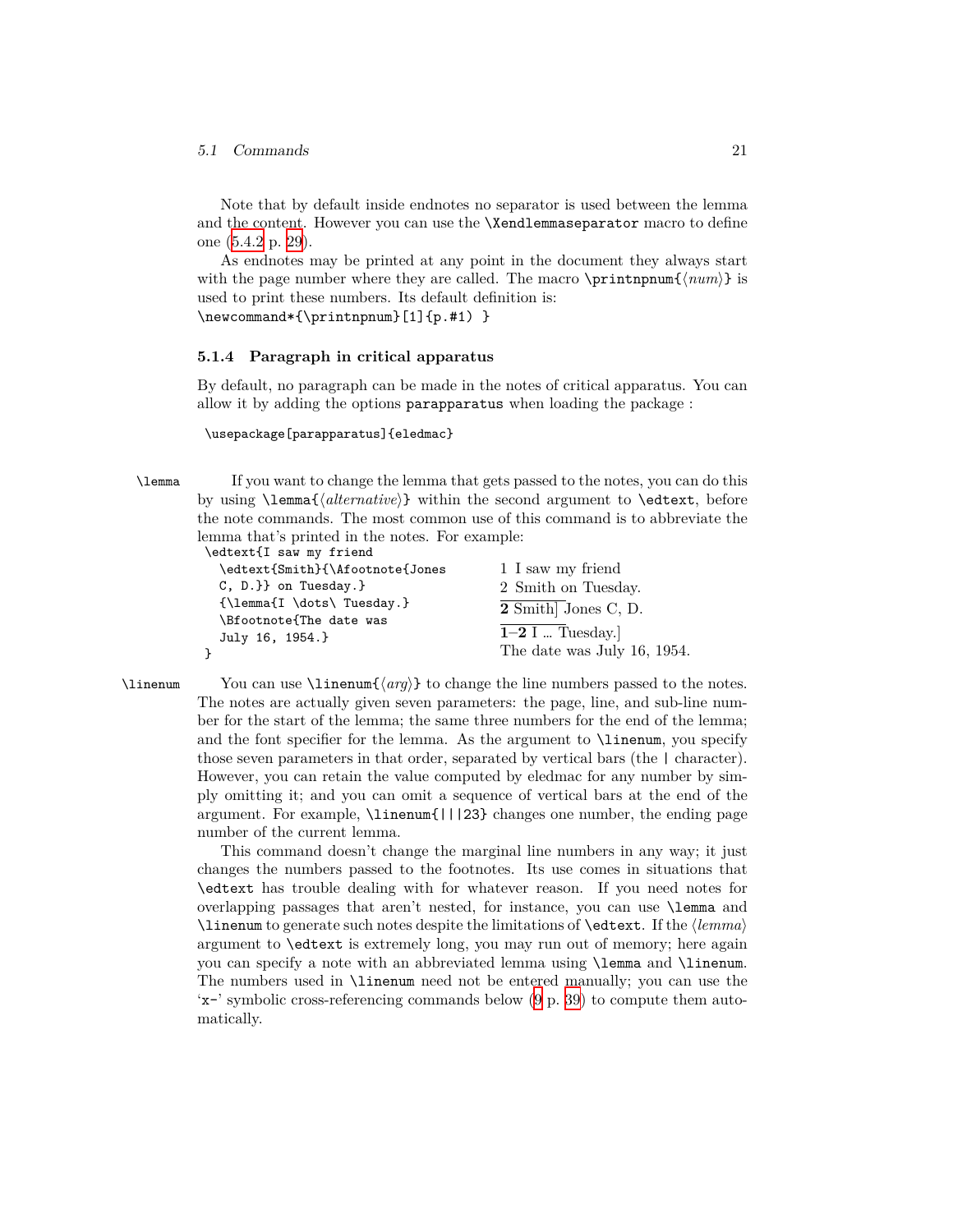Similarly, being able to manually change the lemma's font specifier in the notes might be important if you were using multiple scripts or languages. The form of the font specifier is three separate codes separated by / characters, giving the family, series, and shape codes as defined within NFSS.

**Changing the names of these commands** The commands for generating the apparatus have been given rather bland names, because editors in different fields have widely divergent notions of what sort of notes are required, where they should be printed, and what they should be called. But this doesn't mean you have to type \Afootnote when you'd rather say something you find more meaningful, like \variant. We recommend that you create a series of such aliases and use them instead of the names chosen here; all you have to do is put commands of this form at the start of your file <sup>14</sup>:

```
\newcommandx{\variant}[2][1,usedefault]{\Afootnote[#1]{#2}}
\newcommandx{\explanatory}[2][1,usedefault]{\Bfootnote[#1]{#2}}
\newcommand{\trivial}[1]{\Aendnote{#1}}
\newcommandx{\testimonia}[2][1,usedefault]{\Cfootnote[#1]{#2}}
```
## <span id="page-21-0"></span>**5.2 Disambiguation of identical words in the apparatus**

Sometimes, the same word occurs twice (or more) in the same line. eledmac provides tools to disambiguate references in the critical notes. The lemma will be followed by a reference number if a given word occurs more that once in the same line.

## <span id="page-21-1"></span>**5.2.1 Basic use**

\sameword To use this tool, you have to mark every occurrence of the potentially ambiguous term with the \sameword command:

Lupus \sameword{aut} canis \edtext{\sameword{aut}}{\Afootnote{et}} felix

In this example, aut will be followed, in the critical note, by the exponent 2 if it is printed in the same line as the first aut, but it won't if it is printed in a different line. The number is printed only after the second run.

## <span id="page-21-2"></span>**5.2.2 Note about input encoding with UTF-8 processor**

If you use UTF-8 processor, like X $H^{\perp}$ TEX or LuaLATEX, there should not be any glitches. However, pay attention to how characters are encoded. Similar-looking characters may be represented differently in unicode numbering.

For instance, in Greek, has two possible unicode numbers:

 $14$ We use \newcommand and \newcommandx instead of classical \let command because the edtabular environments have to modify the notes definition, and we need to use the newest definition of notes. Read the handbook of xargs to know more about \newcommandx.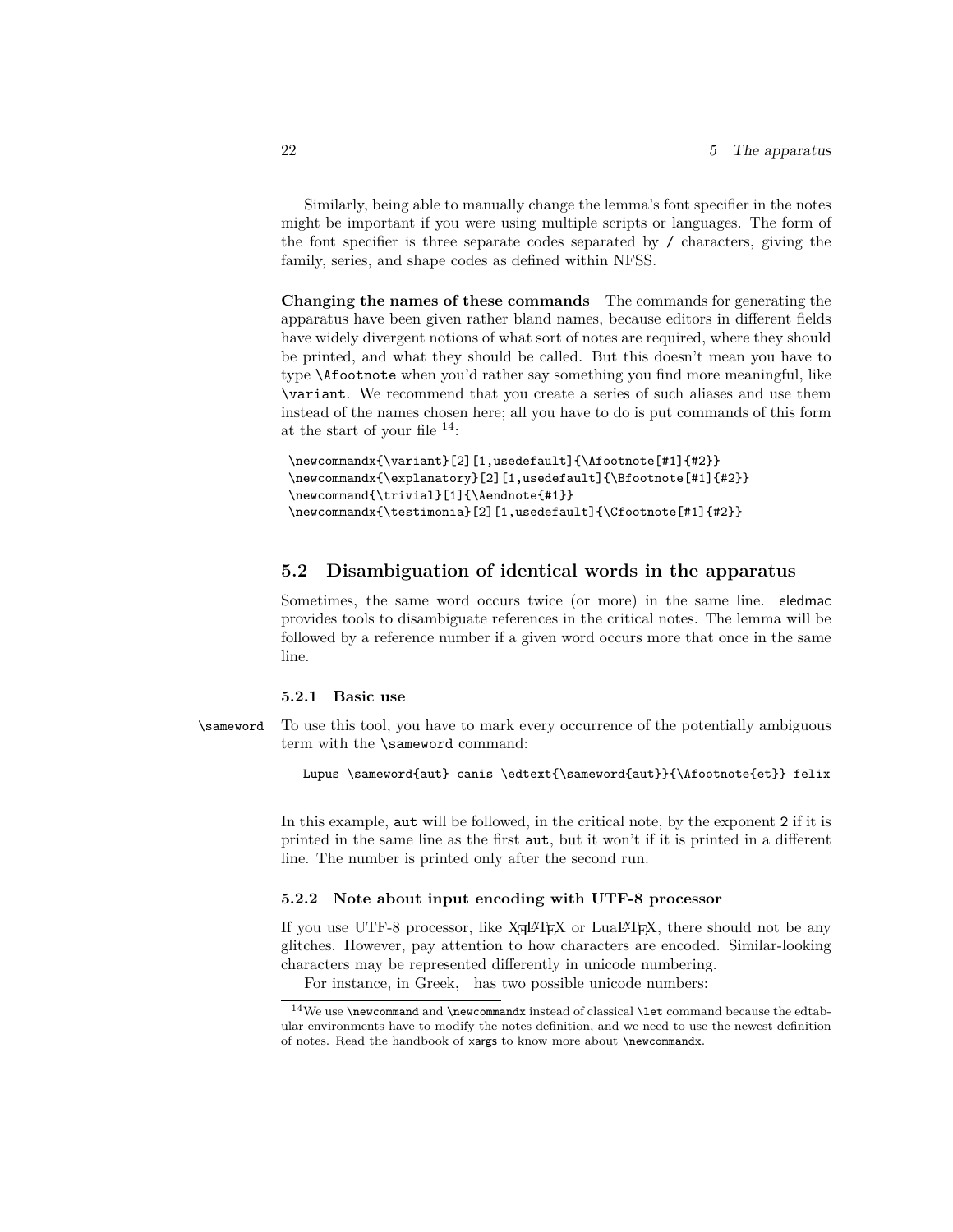- GREEK SMALL LETTER ALPHA  $(U+03B1)$  + COMBINING GREEK YPOGEGRAMMENI (U+0345)
- GREEK SMALL LETTER ALPHA WITH YPOGEGRAMMENI (U+1FB3)

Which unicode number you use depends, many times, on your keyboard configuration (the computer-input system).

Inside eledmac, the **\sameword** command considers these two unicodes options as different characters. If you use only one unicode number consistently, the distinction will probably make no difference to how your text looks, but \sameword will process the text inaccurately, based on the unicode numbers. To prevent this, do the following:

- If you use X<sub>H</sub>I<sub>T</sub>X, add this line in your preamble: **\XeTeXinputnormalization 1.**
- If you use LuaLAT<sub>EX</sub>, use the uninormalize of Michal Hoftich<sup>15</sup> with the buffer option set to true.

With these tools,  $X_{\overline{A}}T_{\overline{E}}X$  / LuaT<sub>E</sub>X will dynamicaly normalize unicode input when reading the file. Consequently, you will have no problems with the \sameword command.

## <span id="page-22-0"></span>**5.2.3 Use with \lemma command**

If you use the \lemma command, eledmac cannot know to which occurence of \sameword in the first argument of \edtext a word marked with \sameword in \lemma should refer.

For example in the following example:

```
some thing
   \edtext{\sameword{sw}
           and other \sameword{sw}
           and again \sameword{sw}
           it is all}%
   }{\lemma{\sameword{sw} \ldots all}\Afootnote{critical note}}.%
```
eledmac cannot know if the "sw" in \lemma refers to the word after "thing", after "other", or after "again".

Consequently, you have to tell eledmac which instance of \sameword in the first argument of \edtext you want to reference:

- In the content of **\lemma**, use **\sameword** with no optional argument.
- In the first argument of \edtext, use \sameword with the optional argument  $[\langle X \rangle]$ .  $\langle X \rangle$  is the depth of the **\edtext** where the **\lemma** is used. So if the \lemma is called in a \edtext inside another \edtext, *⟨X⟩* is equal to 2. If the **\lemma** is called in a **\edtext** "of first level",  $\langle X \rangle$  is equal to 1. If the

<sup>15</sup><https://github.com/michal-h21/uninormalize>.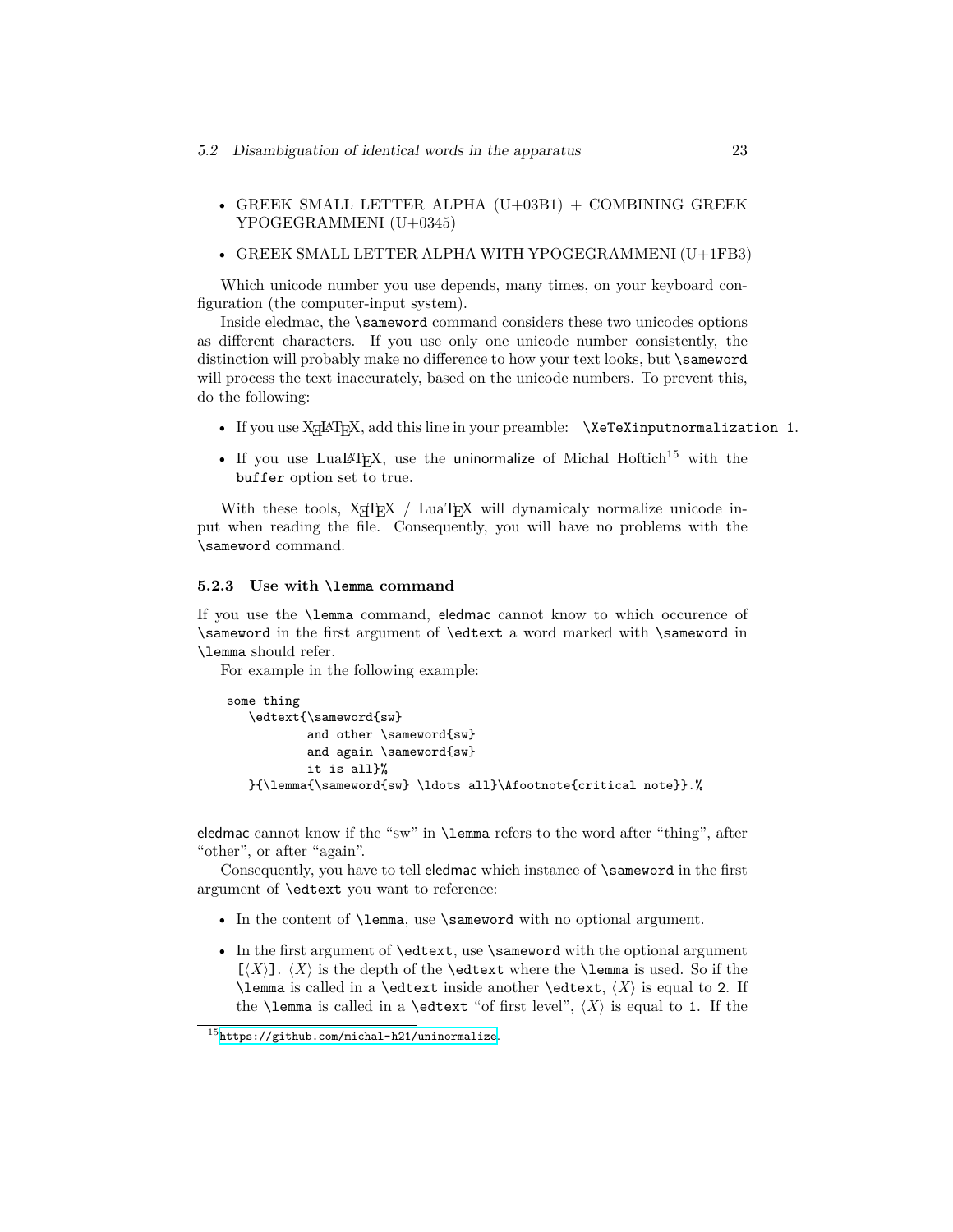lemma is called in both 1 and 2 \edtext depth,  $\langle X \rangle$  is 1,2. If that word is referenced in the lemma of every **\edtext** depth,  $\langle X \rangle$  can also be set to inlemma.

Note that only words that are actually referenced in a \lemma need the optional argument. Therefore, the first \sameword in the example above should have "1" as its optional argument, to be referenced correctly in the lemma.

Note also that the  $\langle X \rangle$  does not refer to the level where the **\sameword** occurs, but to the level of the **\lemma** that refers to that **\sameword**. For example:

```
\edtext{some \edtext{\sameword[1]{word}}{\Afootnote{om. M}}
        and other \sameword{word}
        and again a \sameword{word}
        it is all}%
}{\lemma{some \sameword{word} \ldots all}\Afootnote{critical note}}.%
```
Here the  $\simeq$  Sameword occurs in an  $\ed$ edtext of level 2, but since it is referenced by \lemma on level 1, it has "1" in the optional argument.

In the following schema, each framed box represents an \edtext level. Each number is an occurrence of **\sameword.** After a framed box, the text in superscript represents the content of \lemma for that \edtext level. The text in subscript at the right of a number represents the content of the optional argument of \sameword.

| $\pm$ <i>memma</i> |  |  |
|--------------------|--|--|
|--------------------|--|--|

The \sameword number  $3$  is called in a \lemma related to an \edtext of level 2. It must be marked by "2".

The \sameword number 5 is called in a \lemma related to \edtext of level 1. It must be marked by "1".

The \sameword number is called in two \lemmas: one related to a \edtext of level 1, the other related to \edtext of level 2. It must be marked by "1,2". However, as \lemma is called only in level 1 and 2, "1,2" could replaced by "inlemma".

The  $\simeq$  number "2" is in the first argument of a  $\ed$ text of level 3, but it has no \lemma-command, so there is no need to mark it.

#### <span id="page-23-0"></span>**5.2.4 Customizing**

\showwordrank You can redefine the \showwordrank macro to change the way the number is printed. The default value is

```
\newcommand{\showwordrank}[2]{%
  #1\textsuperscript{#2}%
}
```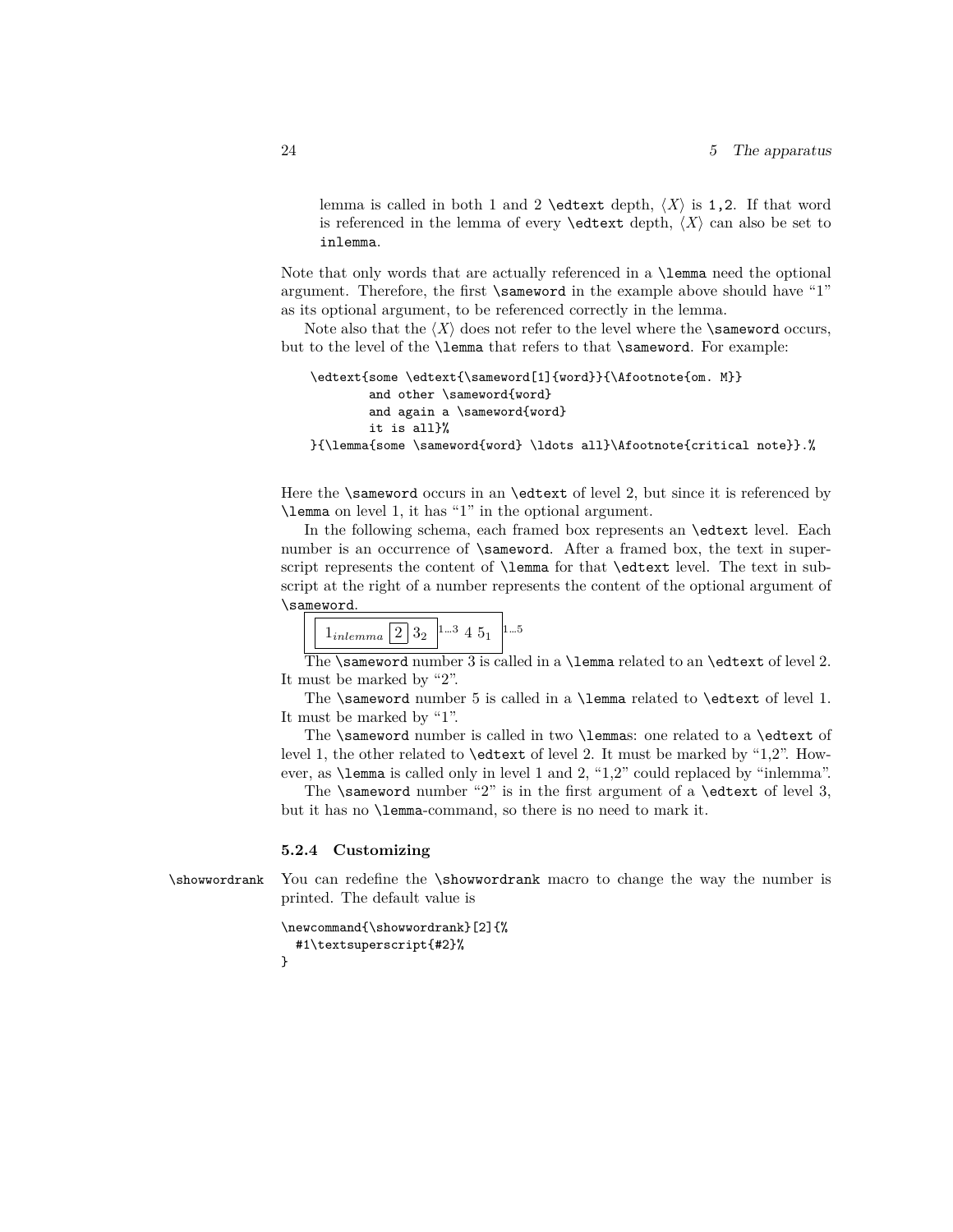## <span id="page-24-0"></span>**5.3 Alternate footnote formatting**

If you just launch into eledmac using the commands outlined above, you will get a standard layout for your text and notes. You may be happy to accept this at the very beginning, while you get the hang of things, but the standard layout is not particularly pretty, and you will certainly want to modify it in due course. The package provides ways of changing the fonts and layout of your text, but these are not aimed at being totally comprehensive. They are enough to deal with simple variations from the norm, and to exemplify how you might go on to make more signifiant changes.

\foottwocol \footthreecol

\footparagraph By default, all footnotes are formatted as a series of separate paragraphs in one column. Three other formats are also available for notes, and using these macros you can select a different format for a series of notes.

- \footparagraph formats all the footnotes of a series as a single paragraph;
- \foottwocol formats them as separate paragraphs, but in two columns;
- \footthreecol, in three columns.

Each of these macros takes one argument: a letter (between A and E) for the series of notes you want changed. So a text with three layers of notes might begin thus:

```
\footnormal{A}
\footthreecol{B}
\footparagraph{C}
```
This would make the A-notes ordinary, B-notes would be in three columns, and the bottom layer of notes would be formed into a paragraph on each page.

## <span id="page-24-1"></span>**5.4 Display options**

Since version 1.0, some commands can be used to change the display of the footnotes. All can have an optional argument  $[\langle s \rangle]$ , which is the letter of the series or a list of letters separated by comma — depending on which option is applied.

When a length, noted  $\langle l \rangle$ , is used, it can be stretchable: a plus b minus c. The final length m is calculated by LATEX to have:  $a - c \leq m \leq a + b$ . If you use some relative unity<sup>16</sup>, it will be relative to fontsize of the footnote, except for commands concerning the place kept by the notes — including blank space.

## <span id="page-24-2"></span>**5.4.1 Control line number printing**

\numberonlyfirstinline By default, the line number is printed in every note. If you want to print it only the first time for a given line number (i.e one time for line 1, one time for line 2 etc.), you can use \numberonlyfirstinline[*⟨s⟩*].

> Use  $\mathcal{V}$  and  $\mathcal{V}$  is the strip set  $(\mathcal{S})$  [false] to disable this  $(\mathcal{S})$  can be empty if you want to disable it for every series).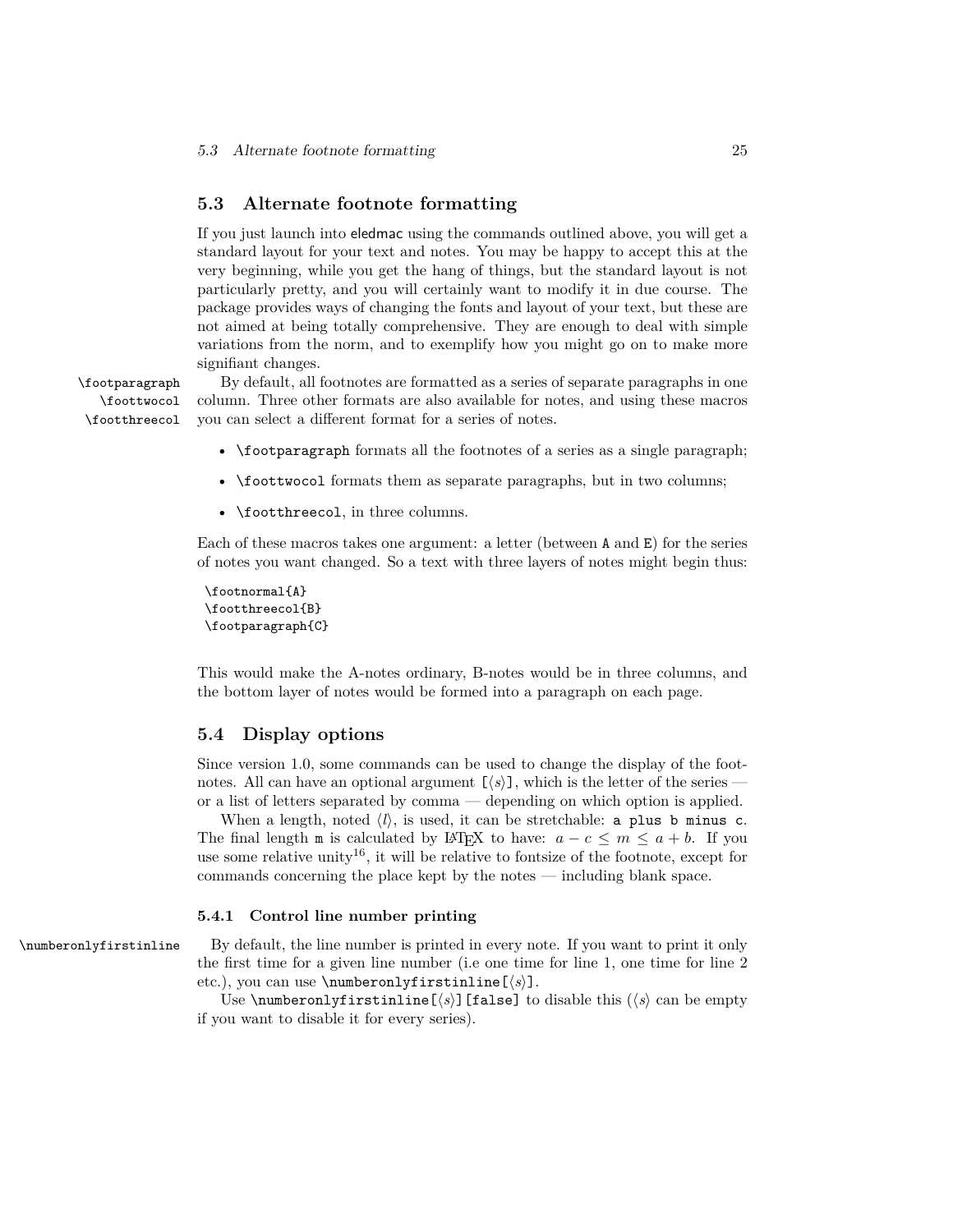\numberonlyfirstintwolines Suppose you have a lemma on line 2 and a lemma between line 2 and line 3. With \numberonlyfirstinline, the second lemma is considered to be on the same line as the first lemma. But if you use both \numberonlyfirstinline[*⟨s⟩*] and \numberonlyfirstintwolines[*⟨s⟩*], the distinction is made. Use \numberonlyfirstintwolines[*⟨s⟩*][false] to disable this (*⟨s⟩* can be empty if you want to disable it for every series).

\twolines If a lemma is printed on two subsequent lines, eledmac will print the first and \morethantwolines the last line numbers. Instead of this, it is also possible to print an abbreviation which stands for "line 1 and subsequent line(s)".

> To achieve this, use \twolines[*⟨s⟩*]{*⟨text⟩*} and \morethantwolines[*⟨s⟩*]{*⟨text⟩*}. The  $\langle text \rangle$  argument of **\twolines** will be printed if the lemma is on two lines, and the *⟨text⟩* argument of \morethantwolines will be printed if the lemma is on three or more lines. For example:

\twolines{sq.} \morethantwolines{sqq.}

Will print "1sq." for a lemma which falls on lines 1-2 and "1sqq." for a lemma which falls on lines 1-4.

\morethantwolines If you use \twolines without setting \morethantwolines, the *⟨text⟩* argument of \twolines will be used for lemmas which fall on three or more lines.

> However, if you want to use a short form (when the lemma overlaps two lines, but not more than two), use \twolinesbutnotmore[*⟨series⟩*].

It is possible to disable \twolinesbutnotmore[*⟨series⟩*] with \twolinesbutnotmore[*⟨series⟩*][false].

When you use lineation by page, the final page number, if different from the initial page number, will not be printed, because the final page number is included in the \Xendtwolines symbol.

\twolinesonlyinsamepage However, you can force print the final page number with

\twolinesonlyinsamepage[*⟨series⟩*].

Use \twolinesonlyinsamepage[*⟨series⟩*][false] to disable this.

You can disable **\twolines** and related for a specific note by using the '[ful-

llines]' argument in the note macro cf. [5.1.2](#page-18-3) p. [20](#page-18-3).

\Xendtwolines For endnotes, use \Xendtwolines; \Xendmorethantwolines; \Xendtwolinesbutnotmore; \Xendtwolinesonlyinsamepage instead of \twolines; \morethantwolines; \twolinesbutnotmore; \twolinesonlyinsamepage.

\symlinenum For setting a particular symbol in place of the line number, you can use \symlinenum[*⟨s⟩*]{*⟨symbol⟩*} in combination with \numberonlyfirstinline[*⟨s⟩*]. From the second lemma of the same line, the symbol will be used instead of the line number. Note that any command called in *⟨symbol⟩* must be robust. Use \robustify to robustify a not robust command.

\nonumberinfootnote You can use \nonumberinfootnote[*⟨s⟩*] if you don't want to have the line number in a footnote. To cancel it, use \nonumberinfootnote[*⟨s⟩*][false].

\pstartinfootnote You can use \pstartinfootnote[*⟨s⟩*] if you want to print the pstart number in the footnote, before the line and subline number. Use  $\partial \text{t}$  \perturnations  $[\langle s \rangle]$  [false]

 $16$ Like em which is the width of a mg.

\Xendmorethantwolines \Xendtwolinesbutnotmore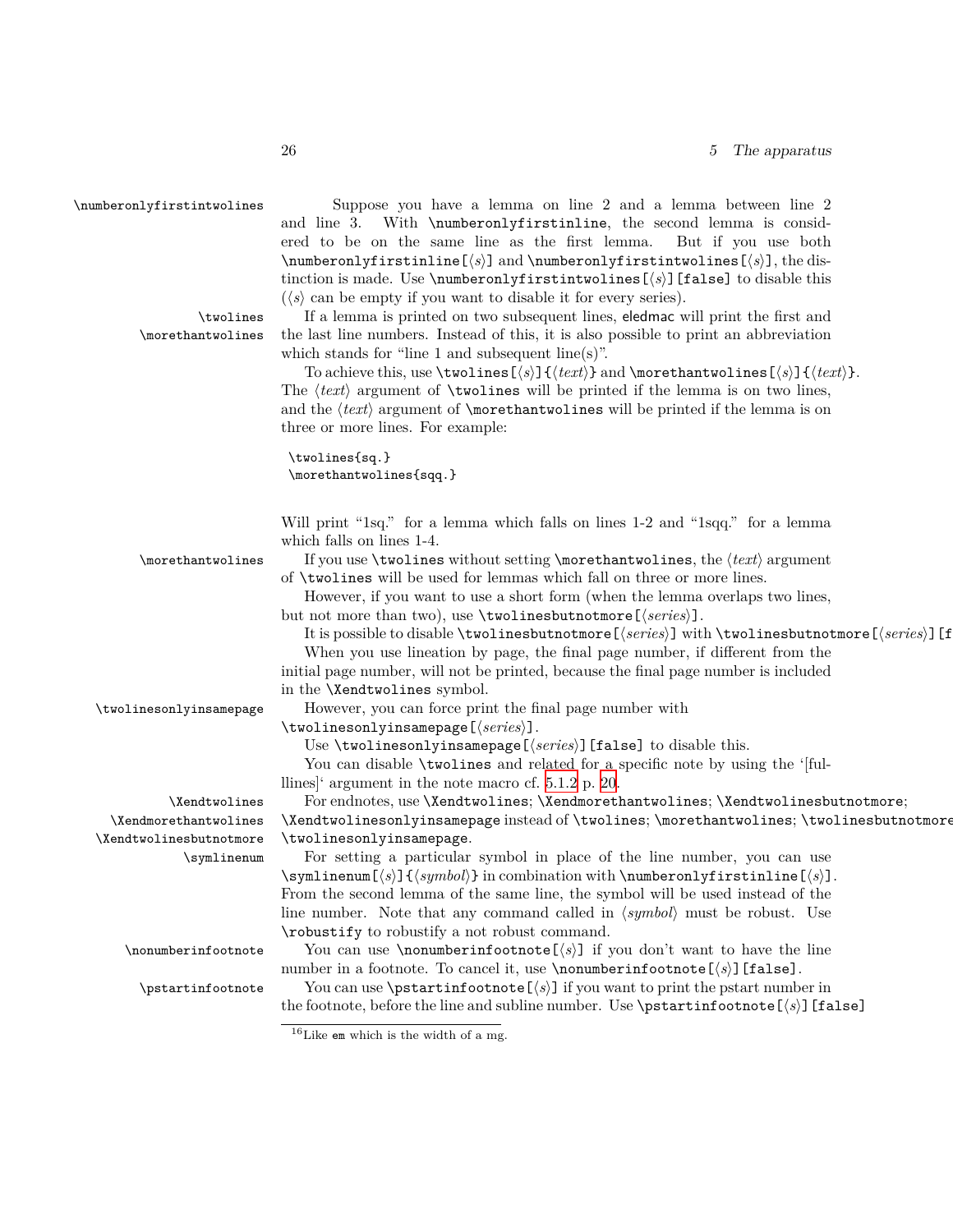|                           | to disable this $(\langle s \rangle)$ can be empty if you want to disable it for every series). Note<br>that when you change the lineation system, the option is automatically switched :                                                                                                                                                                                                                                                                                                                   |
|---------------------------|-------------------------------------------------------------------------------------------------------------------------------------------------------------------------------------------------------------------------------------------------------------------------------------------------------------------------------------------------------------------------------------------------------------------------------------------------------------------------------------------------------------|
|                           | • If you use lineation by pstart, the option is enabled.                                                                                                                                                                                                                                                                                                                                                                                                                                                    |
|                           | • If you use lineation by section or by page, the option is disabled.                                                                                                                                                                                                                                                                                                                                                                                                                                       |
| ostartinfootnoteeverytime | By default, the pstart number is printed only in the part of text where you<br>have called <i>\numberpstarttrue</i> . We don't know why you would like to print the<br>pstart number in the notes and not in the main text. However, if you want to<br>do it, you can call \pstartinfootnoteeverytime $[\langle s \rangle]$ . In this case, the pstart                                                                                                                                                      |
| \onlypstartinfootnote     | number will be printed every time in footnote.<br>In combination with $\partial \cdot$ , you can use $\onumber \{$ $\partial \cdot$<br>if you want to print only the pstart number in the footnote, and not the line and<br>subline number. Use \onlypstartinfootnote [ $\langle s \rangle$ ] [false] disable this it $(\langle s \rangle)$                                                                                                                                                                 |
| \beforenumberinfootnote   | can be empty if you want to disable it for every series).<br>With \beforenumberinfootnote[ $\langle s \rangle$ ]{ $\langle l \rangle$ }, you can add some space before<br>the line number in a footnote. If the line number is not printed, the space is not<br>either. The default value is 0 pt.                                                                                                                                                                                                          |
| \afternumberinfootnote    | With $\aff$ afternumberinfootnote[ $\lbrace s \rbrace$ ] $\lbrace \lbrace l \rbrace$ } you can add some space after the<br>line number in a footnote. If the line number is not printed, the space is not either.                                                                                                                                                                                                                                                                                           |
| \nonbreakableafternumber  | The default value is 0.5 em.<br>By default, the space defined by <b>\afternumberinfootnote</b> is breakable. With<br>\nonbreakableafternumber[ $\langle s \rangle$ ] it becomes nonbreakable. Use \nonbreakableafternumber[ $\langle s \rangle$ ] [false]                                                                                                                                                                                                                                                   |
| \beforesymlinenum         | to disable this $(\langle s \rangle)$ can be empty if you want to disable it for every series).<br>With \beforesymlinenum[ $\langle s \rangle$ ]{ $\langle l \rangle$ } you can add some space before the line<br>symbol in a footnote. The default value is value set by \beforenumberinfootnote.                                                                                                                                                                                                          |
| \aftersymlinenum          | With $\aff$ tersymlinenum $[\langle s \rangle] \{ \langle l \rangle \}$ you can add some space after the line sym-<br>bol in a footnote. The default value is value set by <i>\afternumberinfootnote</i> .                                                                                                                                                                                                                                                                                                  |
| \inplaceofnumber          | If no number or symbolic line number is printed, you can add a space, with                                                                                                                                                                                                                                                                                                                                                                                                                                  |
| \boxlinenum               | \inplaceofnumber $[\langle s \rangle] \{ \langle l \rangle \}$ . The default value is 1 em.<br>It could be useful to put the line number inside a fixed box: the content of<br>the note will be printed after this box. You can use $\boxtimes \mathrm{Box}(\langle s \rangle) \{ \langle l \rangle \}$ to do<br>that. To subsequently disable this feature, use \boxlinenum with length equal to<br>0 pt. One use of this feature is to print line number in a column, and the note in<br>an other column: |
|                           | \Xhangindent{1em}<br>\afternumberinfootnote{0em}<br>\boxlinenum{1em}                                                                                                                                                                                                                                                                                                                                                                                                                                        |
| \boxsymlinenum            | $\boxtimes$ ymlinenum $[\langle s \rangle] \{ \langle l \rangle \}$ is the same as $\boxtimes$ linenum but for the line number<br>symbol.                                                                                                                                                                                                                                                                                                                                                                   |
| boxlinenumalign           | If you put line number in box, it will be aligned left inside the box. However,<br>you can change it using \boxlinenumalign[ $\langle s \rangle$ ] { $\langle text \rangle$ } where $\langle text \rangle$ can be the<br>following:                                                                                                                                                                                                                                                                         |

**L** to align left (default value);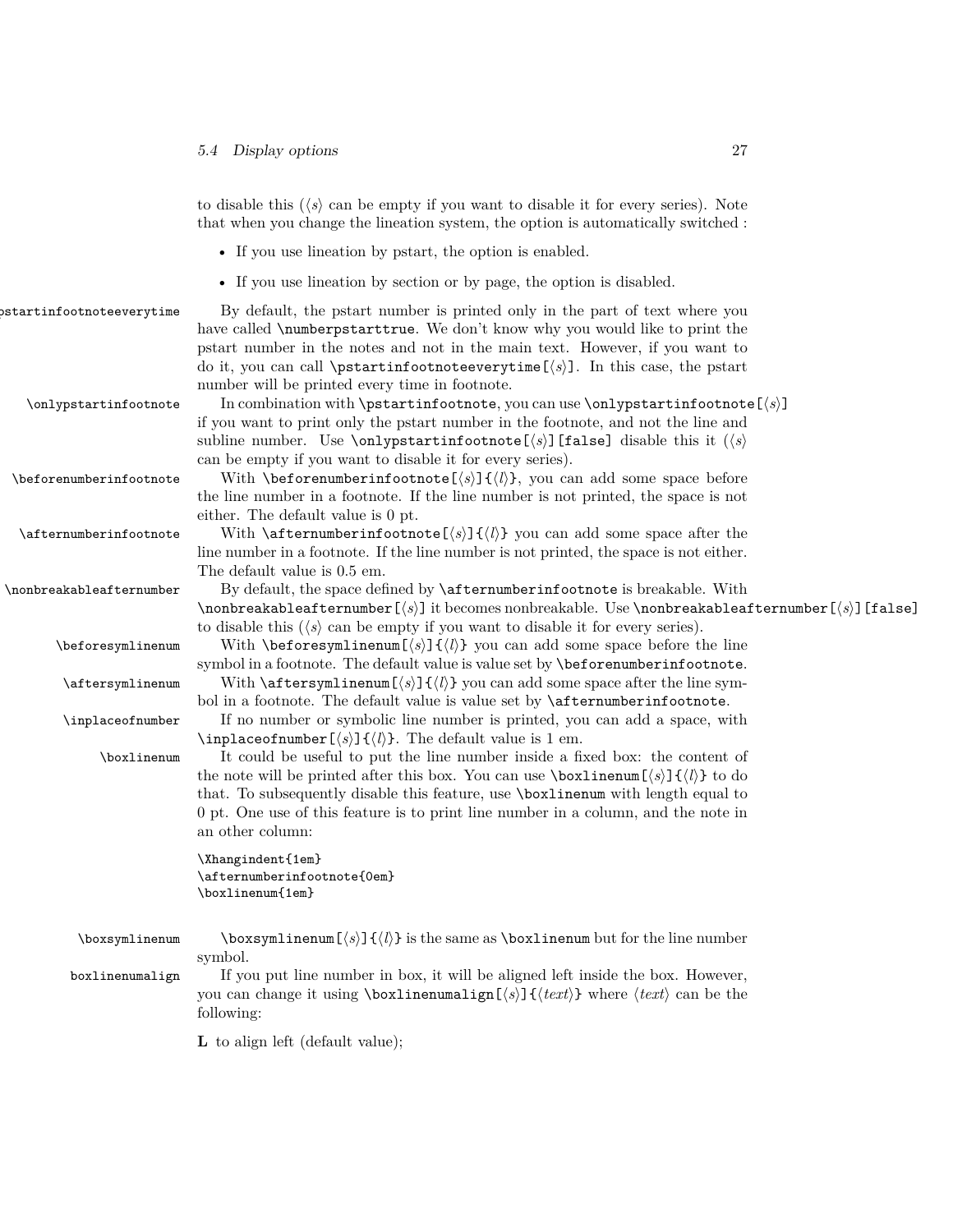- **R** to align right;
- **C** to center.

When using boxlinenum, eledmac put all the line number description in the same box. That is, the same box will contain: the start line number, the dash, and either the end line number or the range symbol (like ff.). However, it is possible to box them in two different boxes.

- \boxstartlinenum[*⟨s⟩*]{*⟨l⟩*} will box the start line number in a box of length  $\langle l \rangle$ . The content will be put at the right of the box.
- \boxendlinenum[*⟨s⟩*]{*⟨l⟩*} will box the dash plus the end line number or the range symbol in a box of length  $\langle l \rangle$ . The content will be put at the left of the box.

With these two commands, it is possible to horizontaly align the dash of line number when using critical notes, to obtain something like:

1 12-23 24ff.

\boxXendlinenumalign \boxXendstartlinenumalign \boxXendendlinenumalign

\boxXendlinenum \boxXendlinenum[ $\s)$ ]{ $\lceil \kappa \rceil$ } \boxXendlinenumalign[ $\s)$ ]{ $\lceil \kappa \rceil$ } \boxXendstartlinenum[ $\sceil$ }]{ \boxXendendlinenum[*⟨s⟩*]{*⟨l⟩*} are the same as, respectively, \boxlinenum and \boxlinenumalign, \boxstartlinenum, \boxendlinenum except in endnotes.

## <span id="page-27-0"></span>**5.4.2 Separator between the lemma and the note**

| \lemmaseparator          | <b>For footnotes</b> By default, in a footnote, the separator between the lemma and                                          |
|--------------------------|------------------------------------------------------------------------------------------------------------------------------|
|                          | the note is a right bracket ( $\text{tbracket}$ ). You can use $\text{element}(\text{s})$ { (lemmaseparator $\text{t}$ )}    |
|                          | to change it. The optional argument can be used to specify the series in which                                               |
|                          | it is used. Note that there is a non-breakable space between the lemma and the                                               |
|                          | separator, but a <b>breakable</b> space between the separator and the lemma.                                                 |
| \beforelemmaseparator    | Using \beforelemmaseparator $[\langle s \rangle] \{ \langle l \rangle \}$ you can add some space between                     |
|                          | lemma and separator. If your lemma separator is empty, this space won't be                                                   |
|                          | printed. The default value is 0 em.                                                                                          |
| \afterlemmaseparator     | Using $\after$ lemmass eparator $[\langle s \rangle] \{ \langle l \rangle \}$ you can add some space between sep-            |
|                          | arator and note. If your lemma separator is empty, this space won't be printed.                                              |
|                          | The default value is 0.5 em.                                                                                                 |
| \nolemmaseparator        | You can suppress the lemma separator, using $\cdot$ holemmasseparator $(\cdot s)$ , which                                    |
|                          | is simply a alias of <b>\lemmaseparator</b> $\left[\langle s \rangle\right]$ {}.                                             |
| \inplaceoflemmaseparator | With <b>\inplaceoflemmaseparator</b> $\left[\langle s \rangle\right] \{ \langle l \rangle\}$ you can add a space if no lemma |
|                          | separator is printed. The default value is 1 em.                                                                             |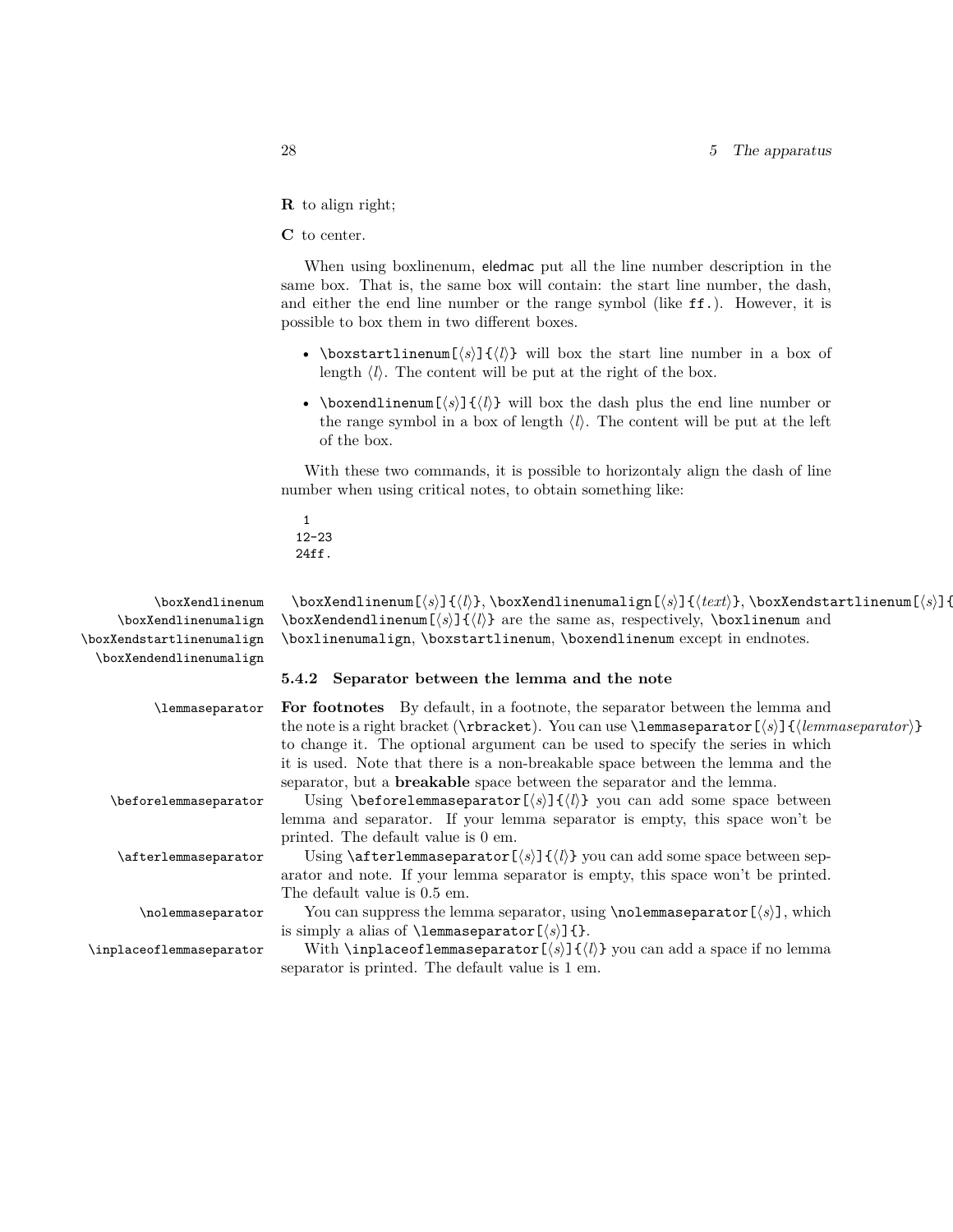<span id="page-28-2"></span><span id="page-28-1"></span><span id="page-28-0"></span>

| \Xendlemmaseparator        | For endnotes By default, there is no separator inside endnotes between the<br>lemma and the content of the note. You can use $\lambda$ emmass eparator $\{\langle s \rangle\}$ $\{\langle lemmaseparator \rangle\}$<br>to change this. The optional argument can be used to specify the series in which<br>it is used. An common value of <1emmaseparator> is \rbracket.<br>Note that there is a non-breakable space between the lemma and the separator,<br>but a <b>breakable</b> space between the separator and the lemma. |
|----------------------------|--------------------------------------------------------------------------------------------------------------------------------------------------------------------------------------------------------------------------------------------------------------------------------------------------------------------------------------------------------------------------------------------------------------------------------------------------------------------------------------------------------------------------------|
| \Xendbeforelemmaseparator  | Using \Xendbeforelemmaseparator[ $\langle s \rangle$ ]{ $\langle l \rangle$ } you can add some space be-<br>tween the lemma and the separator. If your lemma separator is empty, this space<br>won't be printed. The default value is 0 em.                                                                                                                                                                                                                                                                                    |
| \Xendafterlemmaseparator   | Using <b>\Xendafterlemmaseparator</b> $\left[\langle s \rangle\right] \left\{\langle l \rangle\right\}$ you can add some space between<br>the separator and the content of the note. If your lemma separator is empty, this<br>space won't be printed. The default value is 0.5 em.                                                                                                                                                                                                                                            |
| endinplaceoflemmaseparator | With <b>\Xendinplaceoflemmaseparator</b> $[\langle s \rangle] \{ \langle l \rangle \}$ you can add some space if<br>you chose to remove the lemma separator. The default value is 0.5 em.                                                                                                                                                                                                                                                                                                                                      |
|                            | 5.4.3 Font style                                                                                                                                                                                                                                                                                                                                                                                                                                                                                                               |
| \Xnotenumfont              | $\Lambda$ \Xnotenumfont [ $\langle s \rangle$ ] { $\langle command \rangle$ } is used to change the font style for line numbers<br>in critical footnotes; $\langle command \rangle$ must be one (or more) switching command, like<br>\bfseries.                                                                                                                                                                                                                                                                                |
| \Xendnotenumfont           | $\Xendnot$ command) is used to change the font style for line<br>numbers in critical footnotes. (command) must be one (or more) switching com-<br>mand, like \bfseries.                                                                                                                                                                                                                                                                                                                                                        |
| \notenumfontX              | $\mathcal{S}(\mathcal{S}) \leq \mathcal{S}(\mathcal{S})$ is used to change the font style for note<br>numbers in familiar footnotes. $\langle command \rangle$ must be one (or more) switching com-<br>mand, like \bfseries.                                                                                                                                                                                                                                                                                                   |
| \Xnotefontsize             | $\X$ notefontsize $\left[ \langle s \rangle \right]$ { $\langle command \rangle$ } is used to define the font size of critical<br>footnotes of the series. The default value is $\footnotesize \text{\langle command \rangle}$<br>must not be a size in pt, but a standard LAT <sub>E</sub> X size, like <b>\small</b> .                                                                                                                                                                                                       |
| \notefontsizeX             | $\boldsymbol{\infty}(\s)$ $\{\langle command \rangle\}$ is used to define the font size of critical<br>footnotes of the series. The default value is $\footnotesize \text{\langle command \rangle}$<br>must not be a size in pt, but a standard IATEX size, like \small.                                                                                                                                                                                                                                                       |
| \Xendnotefontsize          | $\Lambda$ \Xendnotefontsize[ $\langle s \rangle$ ] $\{ \langle l \rangle \}$ is used to define the font size of end critical<br>footnotes of the series. The default value is $\footnotesize \text{\langle command \rangle}$<br>must not be a size in pt, but a standard LAT <sub>F</sub> X size, like <b>\small</b> .                                                                                                                                                                                                         |
|                            | 5.4.4 Font of the lemma                                                                                                                                                                                                                                                                                                                                                                                                                                                                                                        |
|                            | lemmadisablefontselection By default, font of the lemma in footnote is the same as font of the lemma in the<br>main text. For example, if the lemma is in italic in the main text, it is also in italic<br>in note. The <b>\Xlemmadisablefontselection</b> $\left[\langle s \rangle\right]$ command allows to disable it<br>for a specific series.                                                                                                                                                                             |
|                            | endlemmadisablefontselection By default, font of the lemma in endnote is the same as font of the lemma in<br>the main text. For example, if the lemma is in italic in the main text, it is also in<br>italic in note. The command allows <b>\Xendlemmadisablefontselection</b> $\langle s \rangle$ to<br>disable it for a specific series.                                                                                                                                                                                     |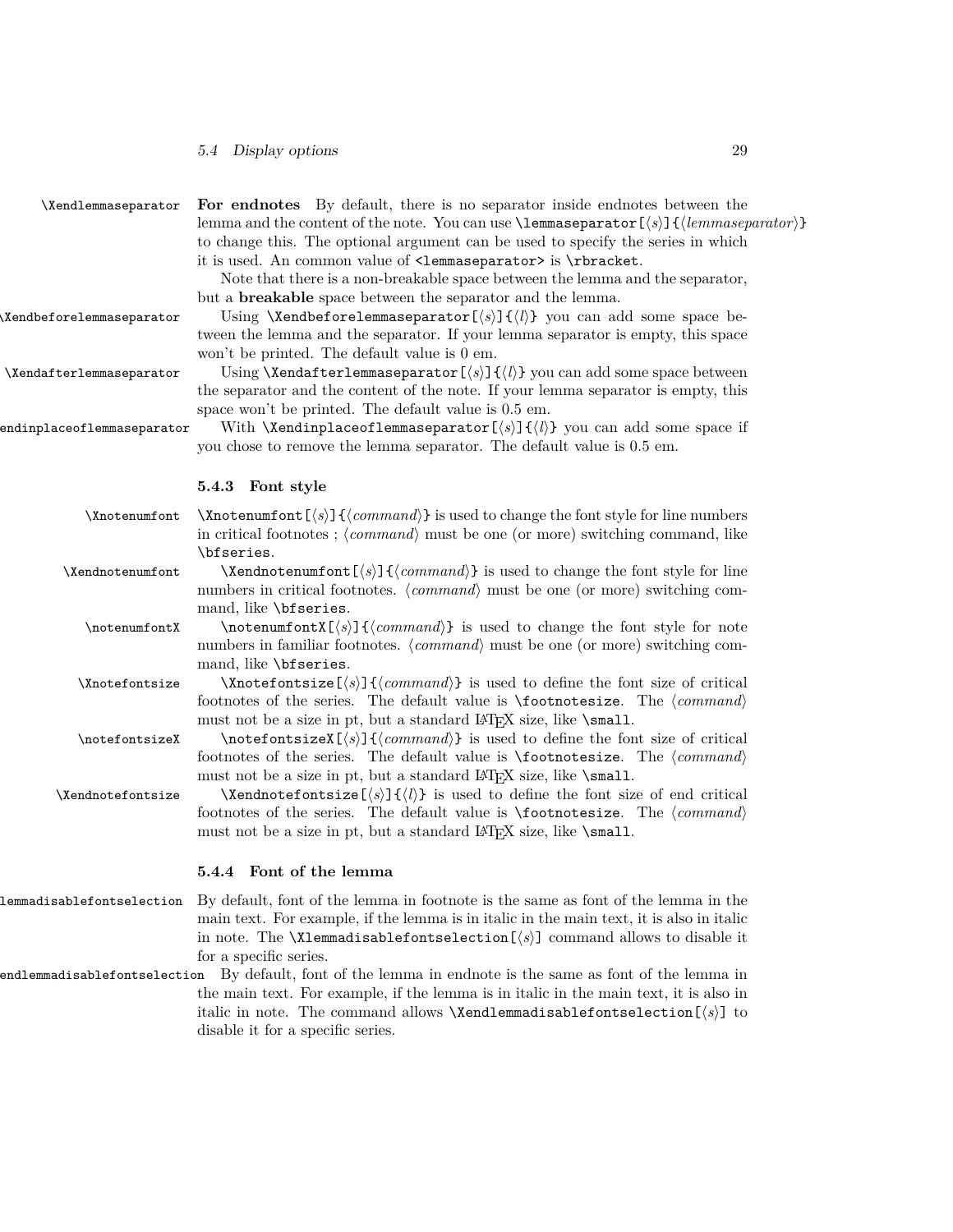### <span id="page-29-0"></span>**5.4.5 Styles of notes content**

\Xparindent By default, eledmac does not add indentation before the paragraphs inside critical footnotes. Use \Xparindent[*⟨series⟩*] to enable indentation. \parindentX By default, eledmac does not add indentation before the paragraphs inside

familiar footnotes. Use \parindentX[*⟨series⟩*] to enable indentation.

\Xhangindent For critical notes NOT paragraphed you can define an indent with \Xhangindent[*⟨s⟩*]{*⟨l⟩*}, which will be applied in the second line of notes. It can help to make distinction between a new note and a break in a note. The default value is 0 pt.

\hangindentX For familiar notes NOT paragraphed you can define an indentation with \Xhangindent[*⟨s⟩*]{*⟨l⟩*}, which will be applied in the second line of notes. It can help to make a distinction between a new note and a break in a note.

## <span id="page-29-1"></span>**5.4.6 Arbitrary code at the beginninging of notes**

The three next commands add an arbitrary code at the beginning of notes. As the name's space is local to the notes, you can use it to redefine some style inside the notes. For example, if you don't want the pstart number to be in bold, use :

\bhookXnote{\renewcommand{\thepstart}{\arabic{pstart}.}}

\bhookXnote \bhookXnote[*⟨series⟩*]{*⟨code⟩*} is to be used at the beginning of the critical footnotes.

\bhooknoteX \bhooknoteX[*⟨series⟩*]{*⟨code⟩*} is to be used at the beginning of the familiar footnotes.

\bhookXendnote \bhookXendnote[*⟨series⟩*]{*⟨code⟩*} is to be used at the beginning of the endnotes.

## <span id="page-29-2"></span>**5.4.7 Options for footnotes in columns**

**Alignement** By default, texts in footnotes in two or three columns are flushed left without hyphenation. However, you can change this with \Xcolalign[*⟨s⟩*]{*⟨code⟩*}, for critical footnotes, and \colalignX[*⟨s⟩*]{*⟨code⟩*}, for familiar footnotes.

 $<$ code> must be one of the following command:  $\leq$ </sup>

**\justifying** to have text justified, as usual with LATEX. You can also let <code> empty.

**\raggedright** to have text left aligned, but *without hyphenation*. That is the default eledmac setting.

**\RaggedRight** to have text left aligned *with hyphenation*.

**\raggedleft** to have text right aligned, but *without hyphenation*.

**\RaggedLeft** to have text right aligned *with hyphenation*.

**\centering** to have text centered, but *without hyphenation*.

**\Centering** to have text centered *with hyphenation*.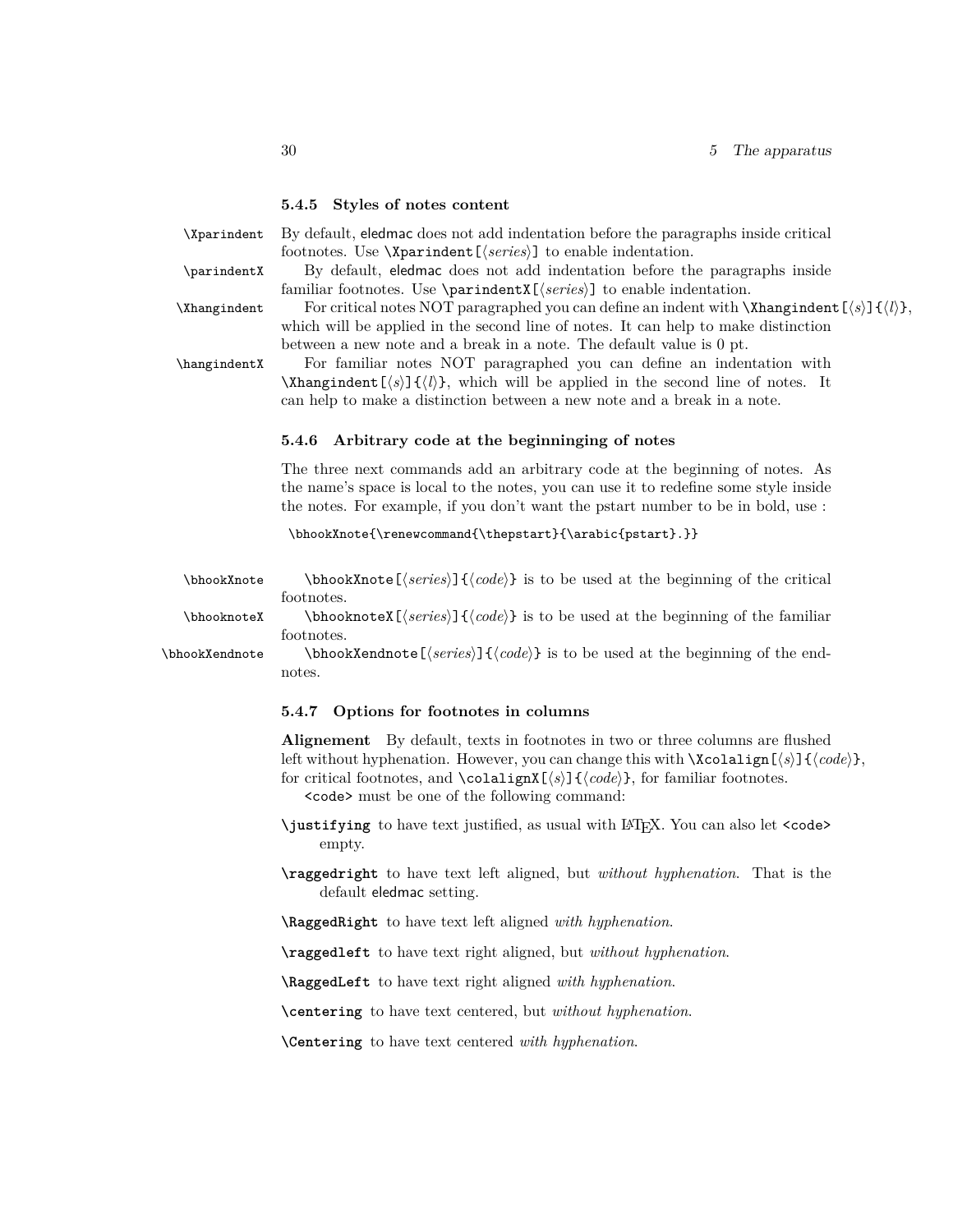<span id="page-30-0"></span>**Size of the columns** For the following four macros, be careful that the columns are made from right to left. \hsizetwocol \hsizetwocol[*⟨s⟩*]{*⟨l⟩*} is used to change width of a column when critical notes are displaying in two columns. Defaut value is .45 \hsize. \hsizethreecol \hsizethreecol[*⟨s⟩*]{*⟨l⟩*} is used to change width of a column when critical notes are displaying in three columns. Defaut value is .3 \hsize. \hsizetwocolX \hsizetwocol[*⟨s⟩*]{*⟨l⟩*} is used to change width of a column when familiar notes are displaying in two columns. Defaut value is .45 \hsize. \hsizethreecolX \hsizethreecolX[*⟨s⟩*]{*⟨l⟩*} is used to change width of a column when familiar notes are displaying in three columns. Defaut value is .3 \histze. **5.4.8 Options for paragraphed footnotes** \afternote You can add some space after a note by using \afternote[*⟨s⟩*]{*⟨l⟩*}. The default value is 1em plus.4em minus.4em. \parafootsep For paragraphed footnotes (see below), you can choose the separator between each note by using  $\frac{\sqrt{s}}{f(x)}$   $\frac{\sqrt{s}}{f(x)}$ . A common separator is the double pipe (\$||\$), which you can set by using \parafootsep{\$\parallel\$}. Note that if the symbol defined by \symlinenum must be used at the beginning of a note, the \parafootsep is not used before this note. \Xragged Text in paragraphed critical notes is justified, but you can use \Xragged[*⟨s⟩*]+L+ if you want it to be ragged left, or  $\Xragger(S)$  +R if you want it to be ragged right. \raggedX Text in paragraphed footnotes is justified, but you can use \raggedX[*⟨s⟩*]+L+ if you want it to be ragged left, or  $\raggedX[\s] + R$  if you want it to be ragged right. **5.4.9 Options for block of notes** \txtbeforeXnotes You can add some text before critical notes with \txtbeforeXnotes[*⟨s⟩*]{*⟨text⟩*}. \beforeXnotes You can change the vertical space printed before the rule of the critical notes with  $\begin{bmatrix} \frac{s}{l} \end{bmatrix}$   $\{l\}$ . The default value is 1.2em plus .6em minus .6em. Be careful, the standard LAT<sub>E</sub>X footnote rule, which is used by eled**mac, decreases by 3pt. This 3pt decrease is not changed by this com-** \beforenotesX **mand..** You can change the vertical space printed before the rule of the familiar notes with  $\begin{bmatrix} \delta \end{bmatrix}$   $\{ \langle k \rangle \}$ . The default value is 1.2em plus .6em minus .6em. Be careful, the standard L<sup>A</sup>T<sub>E</sub>X footnote rule, which is used by eled**mac, decreases 3pt. These 3pt are not changed by this command.** \afterXrule You can change the vertical space printed after the rule of the critical notes with  $\left\{\left\langle s\right\rangle\right\}$   $\left\{\left\langle l\right\rangle\right\}$ . The default value is 0pt.

> <span id="page-30-1"></span>Be careful, the standard LAT<sub>E</sub>X footnote rule, which is used by eled**mac, adds 2.6pt. These 2.6pt are not changed by this command.**

\afterruleX You can change the vertical space printed after the rule of the familiar notes with \beforenotesX[*⟨s⟩*]{*⟨l⟩*}. The default value is 0pt.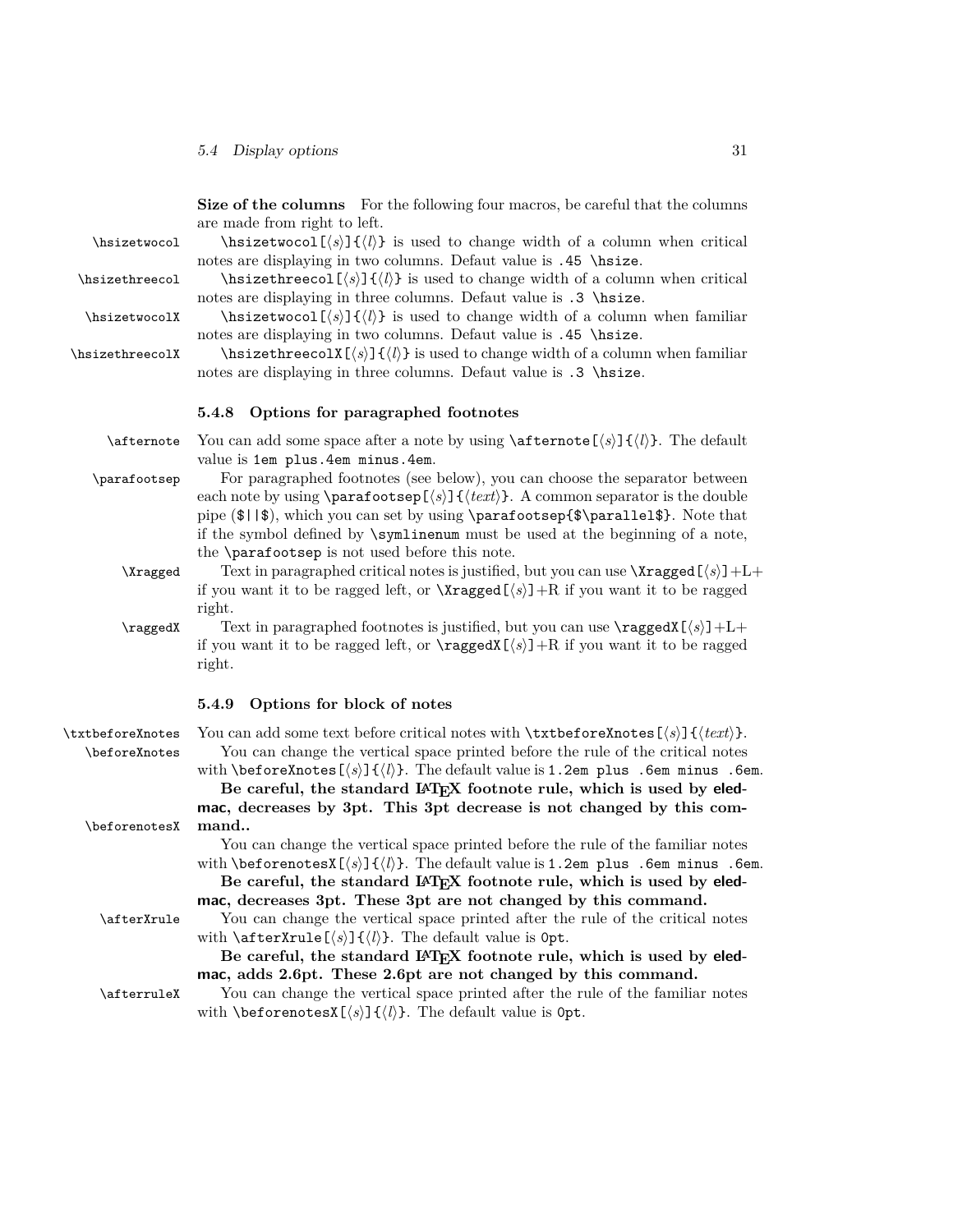Be careful, the standard IATEX footnote rule, which is used by eled**mac, adds 2.6pt. These 2.6pt are not changed by this command.**

\preXnotes You can set the space before the first series of critical notes printed on each page and set a different amount of space for subsequent the series on the page. You can do it with \preXnotes{*⟨l⟩*}. Default value is 0pt. You can disable this feature by setting the length to 0pt.

\prenotesX You can want the space before the first printed (in a page) series of familiar notes not to be the same as before other series. Default value is 0pt. You can do it with  $\preceq$ *l* $\{\langle l \rangle\}$ . You can disable this feature by setting the length to 0 pt.

\maxhXnotes By default, one series of critical notes can take 80% of the page size, before being broken to the next page. If you want to change the size use \maxhXnotes[*⟨s⟩*]{*⟨l⟩*}. Be careful : the length can't be flexible, and is relative to the the current font. For example, if you want the note to take, at most, 33 of the text height, do \maxhXnotes{.33\textheight}.

\maxhnotesX \maxhnotesX[*⟨s⟩*]{*⟨l⟩*} is the same as previous, but for familiar footnotes. Be careful with the two previous commands. Actually, for technical purposes, one paragraphed note is considered as one block. Consequently, it can't be broken between two pages, even if you used these commands. The debug is in the todolist.

## <span id="page-31-0"></span>**5.5 Page layout**

You should set up the page layout parameters, and in particular the **\baselineskip** of the footnotes (this is done for you if you use the standard \notefontsetup), before you call any of these macros because their action depends on these; too much or too little space will be allotted for the notes on the page if these macros use the wrong values.<sup>17</sup>

Xnoteswidthliketwocolumns If you use eledpar \columns macro, you can call :

- \Xnoteswidthliketwocolumns[*⟨s⟩*] to create critical notes with a twocolumn size width. Use \Xnoteswidthliketwocolumns[*⟨s⟩*][false] to disable it.
- \notesXwidthliketwocolumns[*⟨s⟩*] to create familiar notes with a twocolumn size width. Use \notesXwidthliketwocolumns[*⟨s⟩*][false] to disable it.

## <span id="page-31-1"></span>**5.5.1 Endnotes in one paragraph**

\Xendparagraph By default, any new endnote starts a new paragraph. Use \Xendparagraph[*⟨series⟩*] to have all end notes of one given series set in one paragraph.

\Xendafternote You can add some space after a endnote series by using \Xendafternote[*⟨s⟩*]{*⟨l⟩*}. The default value is 1em plus.4em minus.4em.

notesXwidthliketwocolumns

<sup>&</sup>lt;sup>17</sup>There is one tiny proviso about using paragraphed notes: you shouldn't force any explicit line-breaks inside such notes: do not use \par, \break, or \penalty=-10000. If you must have a line-break for some obscure reason, just suggest the break very strongly: \penalty=-9999 will do the trick. [25.5](#page-136-0) p. [137](#page-136-0) explains why this restriction is necessary.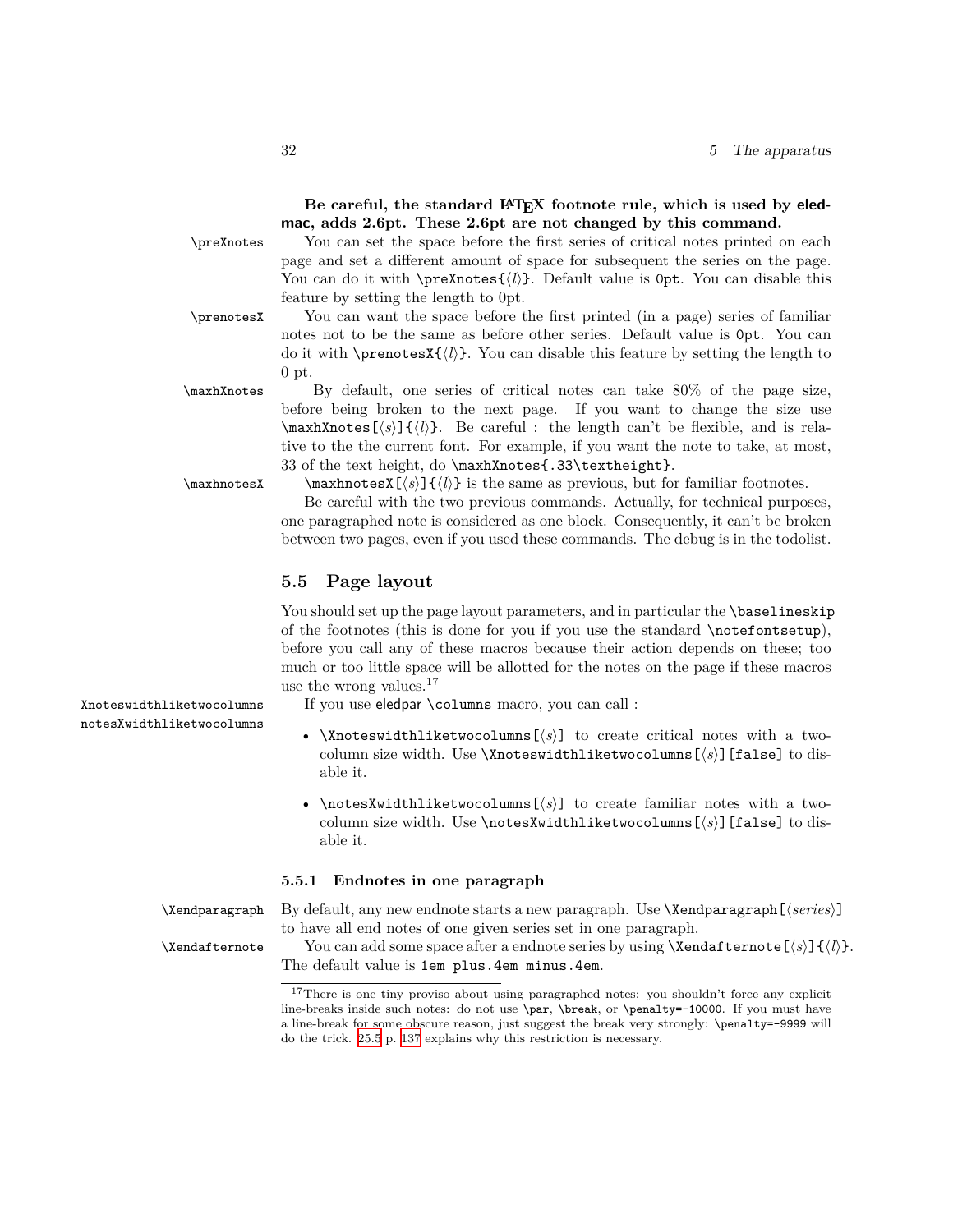- *5.6 Fonts* 33
- 

\Xendsep you can choose the separator between each note by \Xendsep[*⟨s⟩*]{*⟨text⟩*}. A common separator is the double pipe (\$||\$), which you can set by using \Xendsep{\$\parallel\$}.

## <span id="page-32-0"></span>**5.6 Fonts**

One of the most important features of the appearance of the notes, and indeed of your whole document, will be the fonts used. We will first describe the commands that give you control over the use of fonts in the different structural elements of the document, especially within the notes, and then in subsequent sections specify how these commands are used.

For those who are setting up for a large job, here is a list of the complete set of eledmac macros relating to fonts that are intended for manipulation by the user: \endashchar, \fullstop, \numlabfont, and \rbracket.

\numlabfont Line numbers for the main text are usually printed in a smaller font in the margin. The \numlabfont macro is provided as a standard name for that font: it is initially defined as

\newcommand{\numlabfont}{\normalfont\scriptsize}

You might wish to use a different font if, for example, you preferred to have these line numbers printed using old-style numerals.

\fullstop \rbracket

\endashchar A relatively trivial matter relates to punctuation. In your footnotes, there will sometimes be spans of line numbers like this: 12–34, or lines with sub-line numbers like this: 55.6. The en-dash and the full stop are taken from the same font as the numbers, and it all works nicely. But what if you wanted to use old-style numbers, like *12* and *34*? These look nice in an edition, but when you use the fonts provided by PLAIN T<sub>E</sub>X they are taken from a math font which does not have the en-dash or full stop in the same places as a text font. If you (or your macros) just typed \$\oldstyle 12--34\$ or \$\oldstyle 55.6\$ you would get '*12--34*'and '*55▷6*'. So we define \endashchar and \fullstop, which produce an en-dash and a full stop respectively from the normal document font, whatever font you are using for the numbers. These two macros are used in the macros which format the line numbers in the margins and footnotes, instead of explicit punctuation. We also define an \rbracket macro for the right square bracket printed at the end of the lemma in many styles of textual notes (including eledmac's standard style). For polyglossia, when the lemma is RTL, the bracket automatically switches to a left bracket.

\select@lemmafont We will briefly discuss \select@lemmafont here because it is important to know about it now, although it is not one of the macros you would expect to change in the course of a simple job. Hence it is 'protected' by having the @-sign in its name.

> When you use the \edtext macro to mark a word in your text as a lemma, that word will normally be printed again in your apparatus. If the word in the text happens to be in a font such as italic or bold you would probably expect it to appear in the apparatus in the same font. This becomes an absolute necessity if the font is actually a different script, such as Arabic or Cyrillic. \select@lemmafont does the work of decoding eledmac's data about the fonts used to print the lemma in the main text and calling up those fonts for printing the lemma in the note.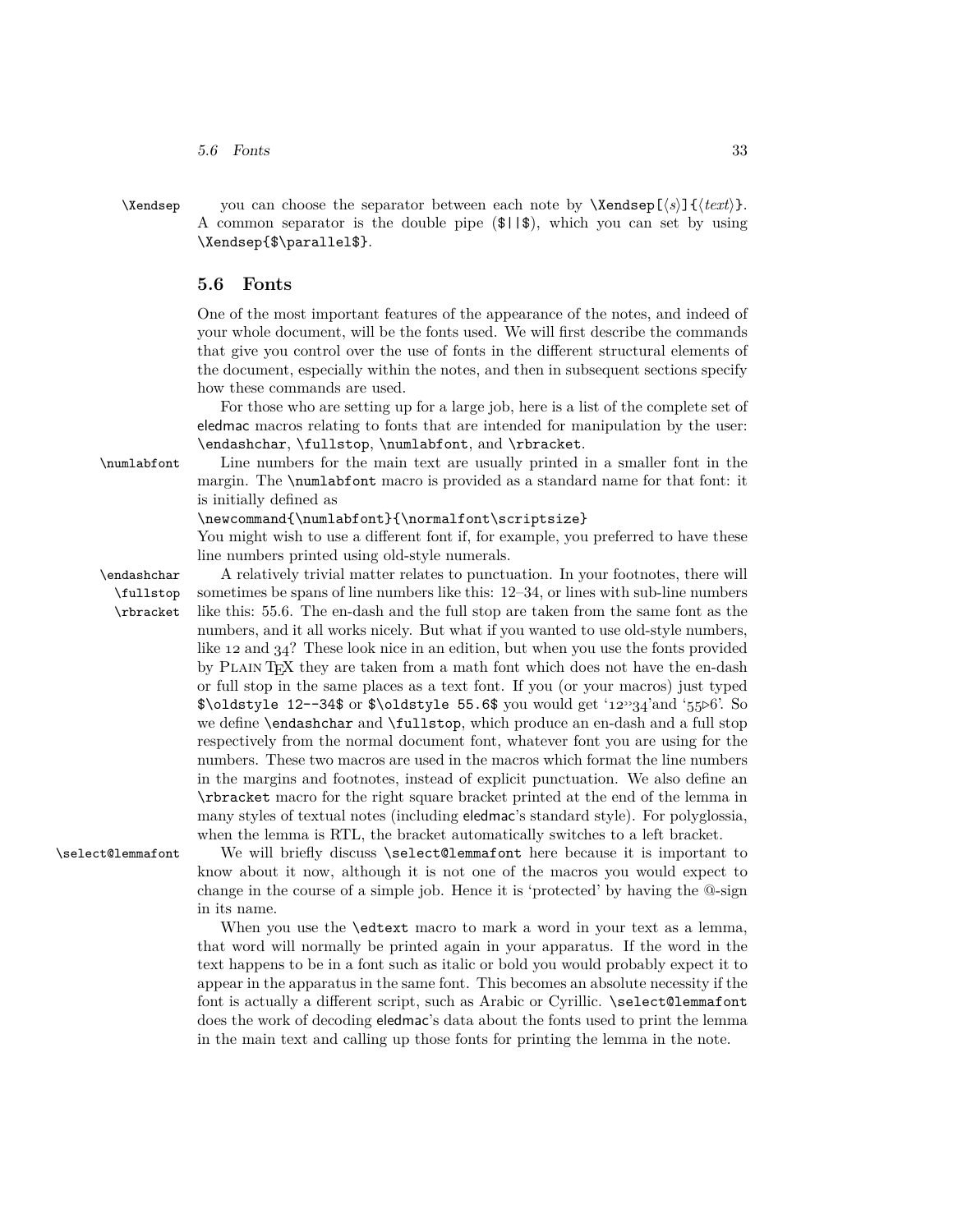\select@lemmafont is a macro that takes one long argument—the cluster of line numbers passed to the note commands. This cluster ends with a code indicating what fonts were in use at the start of the lemma.  $\searrow$  select@lemmafont selects the appropriate font for the note using that font specifier.

eledmac uses \select@lemmafont in a standard footnote format macro called \normalfootfmt. The footnote formats for each of the layers A to E are \let equal to \normalfootfmt. So all the layers of the footnotes are formatted in the same way.

## <span id="page-33-0"></span>**5.7 Changing series**

## <span id="page-33-1"></span>**5.7.1 Create a new series**

If you need more than six series of critical footnotes you can create extra series, using \newseries command. For example to create G and H series \newseriesG,H.

## <span id="page-33-2"></span>**5.7.2 Delete series**

As the number of series which are defined increases, eledmac gets slower. If you do not need all of the six standard series (A, B, C, D, E, Z), you can load the package with the series option. For example if you need only series A and B, use:

\usepackage[series={A,B}]{eledmac}

## <span id="page-33-3"></span>**5.7.3 Series order**

The default series order is the one called with the series option of the package, or, if this option is not used, A, B, C, D, E, Z. Series order determines footnotes order.

seriesatbegin However in some specific cases, you need to change the series order at some seriesatend point inside the document. You can use \seriesatbegin{ $\langle \langle s \rangle$ } to pull up a given series  $\langle s \rangle$  to the beginning, or  $\succeq$ **satend**{ $\langle \langle s \rangle$ } to push it down to the end.

## <span id="page-33-4"></span>**6 Verse**

In 1992 Wayne Sullivan<sup>18</sup> wrote the **EDSTANZA** macros [\[Sul92](#page-263-4)] for typesetting verse in a critical edition. More specifically they were for handling poetry stanzas which use indentation to indicate rhyme or metre.

With Wayne Sullivan's permission the majority of this section has been taken from [[Sul92](#page-263-4)]. Peter has made a few changes to enable his macros to be used in the IAT<sub>E</sub>X ledmac, and now in eledmac. package.

<sup>\</sup>stanza Use \stanza at the start of a stanza. Each line in a stanza is ended by an

 $\lambda$   $\overline{\hspace{1cm}}$   $\frac{18}{28}$  Department of Mathematics, University College, Dublin 4, Ireland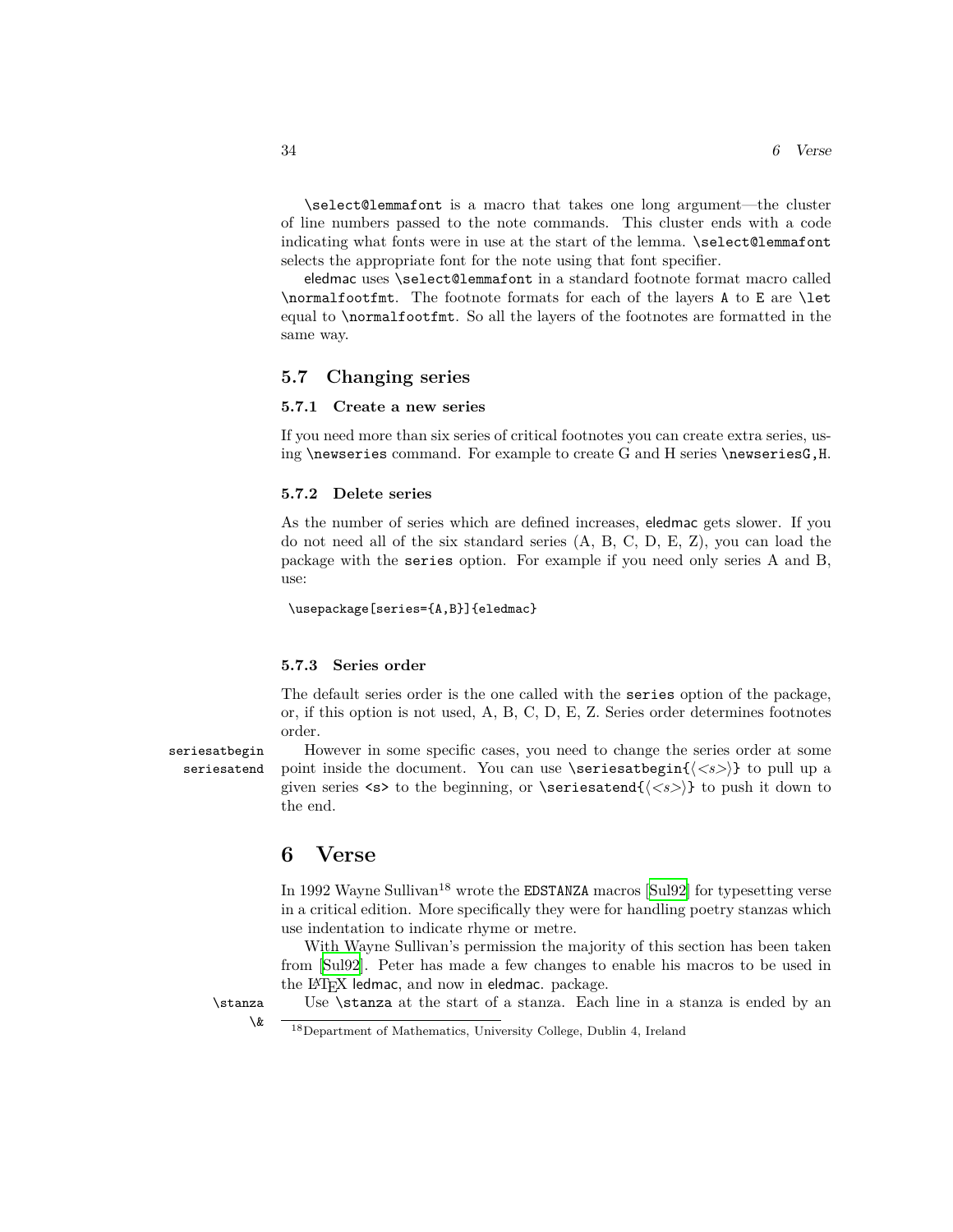ampersand  $(\&)$ , and the stanza itself is ended by putting  $\&$  at the end of the last line.

\stanzaindentbase Lines within a stanza may be indented. The indents are integer multiples of the length \stanzaindentbase, whose default value is 20pt.

\setstanzaindents In order to use the stanza macros, **one must set the indentation values**. First the value of \stanzaindentbase should be set, unless the default value 20pt is desired. Every stanza line indentation is a multiple of this.

To specify these multiples one invokes, for example

\setstanzaindents{3,1,2,1,2}.

The numerical entries must be whole numbers, 0 or greater, separated by commas without embedded spaces. The first entry gives the hanging indentation to be used if the stanza line requires more than one print line.

If it is known that each stanza line will fit on more than one print line, then this first entry should be 0; TEX does less work in this case, but no harm ensues if the hanging indentation is not 0 but is never used.

If you want the hanging verse to be flush right, you can use \hanginsymbol: see p. [6.4](#page-35-2) p. [37](#page-35-2).

Enumeration is by stanza lines, not by print lines. In the above example the lines are indented one unit, two units, one unit, two units, with 3 units of hanging indentation in case a stanza line is too long to fit on one print line.

## <span id="page-34-0"></span>**6.1 Repeating stanza indents**

Since version 0.13, if the indentation is repeated every *n* verses of the stanza, you can define only the *n* first indentations, and say they are repeated, defining the value of the stanzaindentsrepetition counter at *n*. For example:

```
\setstanzaindents{5,1,0}
\setcounter{stanzaindentsrepetition}{2}
```
is like

\setstanzaindents{0,1,0,1,0,1,0,1,0,1,0}

## **Be careful: the feature is changed in eledmac 1.5.1. See [Appendix](#page-260-0) [A.3](#page-260-0) p. [261.](#page-260-0)**

If you don't use the stanzaindentsrepetition counter, make sure you have at least one more numerical entry in \setstanzavalues than the number of lines in the stanza.

If you want to disable this feature again, just put the counter to 0:

```
\setcounter{stanzaindentsrepetition}{0}
```
The macros make no restriction on the number of lines in a stanza. Stanza indentation values (and penalty values) obey TEX's grouping conventions, so if one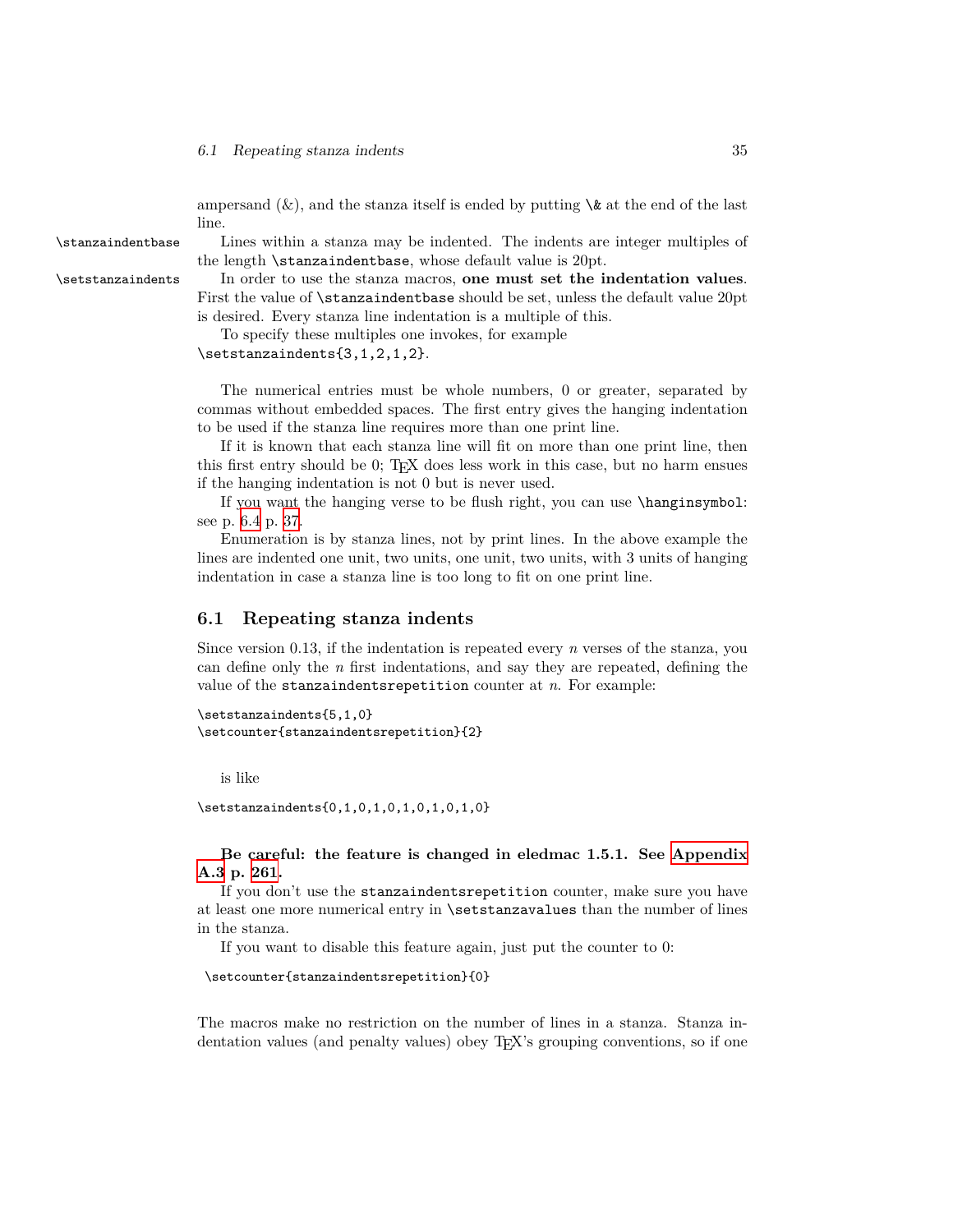stanza among several has a different structure, its indentations (penalties) may be set within a group; the prior values will be restored when the group ends.

## <span id="page-35-0"></span>**6.2 Manual stanza indent**

\stanzaindent You can set the indent of some specific verse by calling \stanzaindent{*⟨value⟩*} \stanzaindent\* at the beginning of the verse, before any other character. In this case, the indent defined by \setstanzaindents for this verse is skipped, and {*⟨value⟩*} is used instead.

> If you use the mechanism of indent repetition, the next verse will be printed as it should be even if the current verse would have its normal indent value. In other words, using \stanzaindent in a verse does not shift the indent repetition.

> However, if you want to shift the indent repetition, so the next verse has the indent normally used for the current verse, use \stanzaindent\* instead of \stanzaindent.

## <span id="page-35-1"></span>**6.3 Stanza breaking**

\setstanzapenalties When the stanzas run over several pages, it is often desirable that page breaks should arise between certain lines in the stanza, so a facility for including penalties after stanza lines is provided. If you are satisfied with the page breaks, you need not set the penalty values.

The command

\setstanzapenalties{1,5000,10100,5000,0}

results in a penalty of 5000 being placed after the first and third lines of the stanza, and a penalty of *−*100 after the second.

The first entry "1" is a control value. If it is zero, then no penalties are passed on to TEX, which is the default. Values between 0 and 10000 are penalty values; values between 10001 and 20000 have 10000 subtracted and the result is given as a negative penalty. The mechanism used for indentations and penalties requires unsigned values less than 32768. No penalty is placed after the last line, so the final ,0 in then example above could be omitted. The control sequence \endstanzaextra can be defined to include a penalty. A penalty of 10000 will prevent a page break; such a penalty is included automatically where there is stanza hanging indentation. A penalty of *−*10000 (corresponding to the entry value 20000 in this context) forces a page break. Values in between act as suggestions as to the desirability of a page break at a given line. There is a subtle interaction between penalties and *glue*, so it may take some adjustment of skips and penalties to achieve the best results.

## <span id="page-35-2"></span>**6.4 Hanging symbol**

It's possible to insert a symbol in each line of hanging verse, as in French ty- \hangingsymbol pography for '['. To insert in eledmac, redefine macro \hangingsymbol with this code: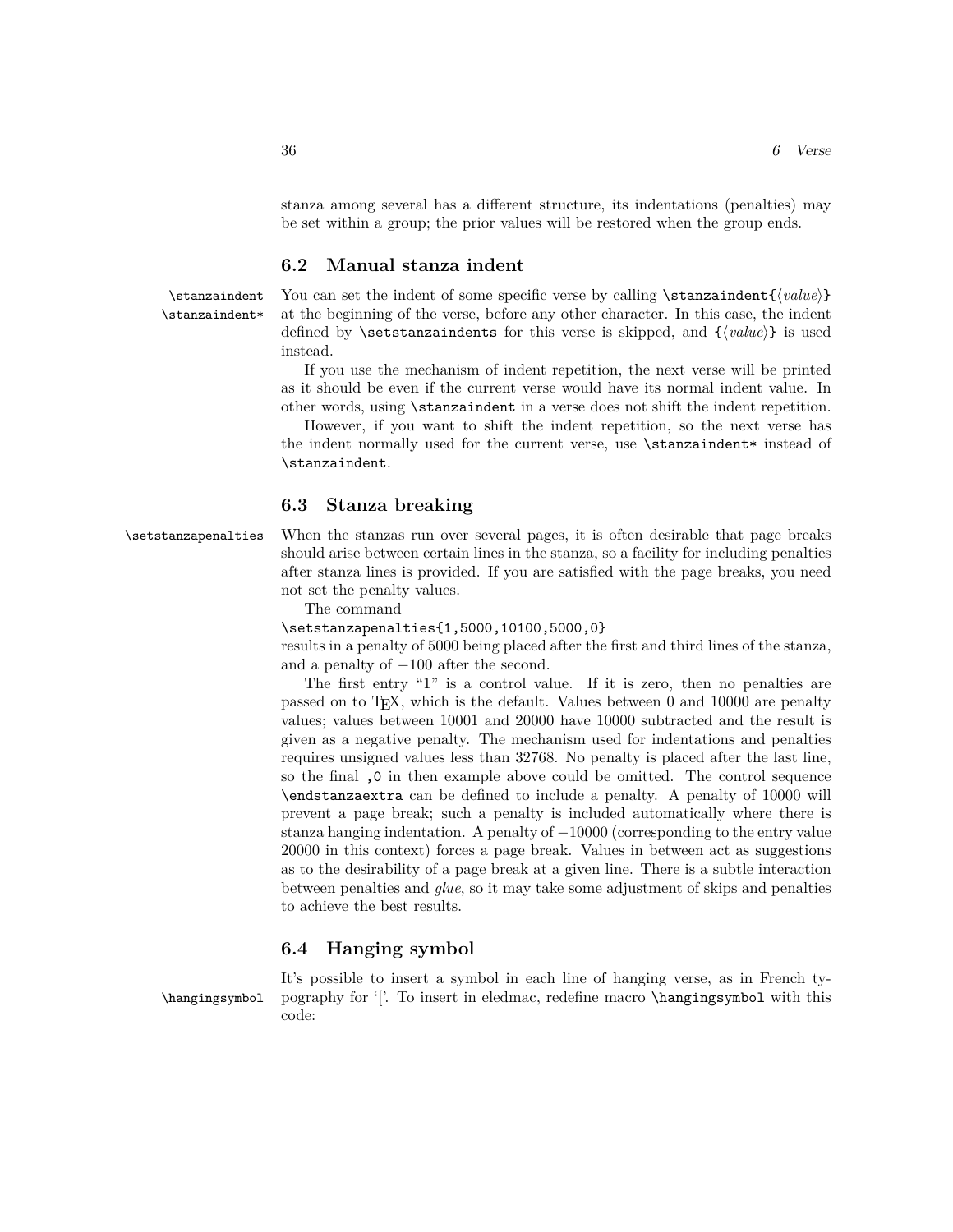\renewcommand{\hangingsymbol}{[\,}

You can also use it to force hanging verse to be flush right:

```
\renewcommand{\hangingsymbol}{\protect\hfill}
```
#### **6.5 Long verse and page break**

If you want to prevent page breaks inside long verses, use the option nopbinverse when loading package, or use \lednopbinversetrue. Read [16](#page-49-0) p. [51](#page-49-0) for further details.

#### **6.6 Various tools**

\ampersand If you need to print an  $&$  symbol in a stanza, use the \ampersand macro, not \& which will end the stanza.

\endstanzaextra The macro \endstanzaextra, if it is defined, is called at the end of a stanza. You could define this, for example, to add extra space between stanzas (by default there is no extra space between stanzas); if you are using the memoir class, it provides a length \stanzaskip which may come in handy.

\startstanzahook Similarly, if \startstanzahook is defined, it is called by \stanza at the start.

This can be defined to do something. \flagstanza Putting \flagstanza[*⟨len⟩*]{*⟨text⟩*} at the start of a line in a stanza (or else-

where) will typeset *⟨text⟩* at a distance *⟨len⟩* before the line. The default *⟨len⟩* is \stanzaindentbase.

For example, to put a verse number before the first line of a stanza you could proceed along the lines:

```
\newcounter{stanzanum}
\setcounter{stanzanum}{0}
\newcommand*{\startstanzahook}{\refstepcounter{stanzanum}}
\newcommand{\numberit}{\flagstanza{\thestanzanum}}
...
\stanza
\numberit First line...&
  rest of stanza\&
\stanza
\numberit First line, second stanza...
```
#### **6.7 Hanging symbol**

It's possible to insert a symbol on each line of hanging verse, as in French ty- \hangingsymbol pography for '['. To insert in eledmac, redefine macro \hangingsymbol with this code:

```
\renewcommand{\hangingsymbol}{[\,}
```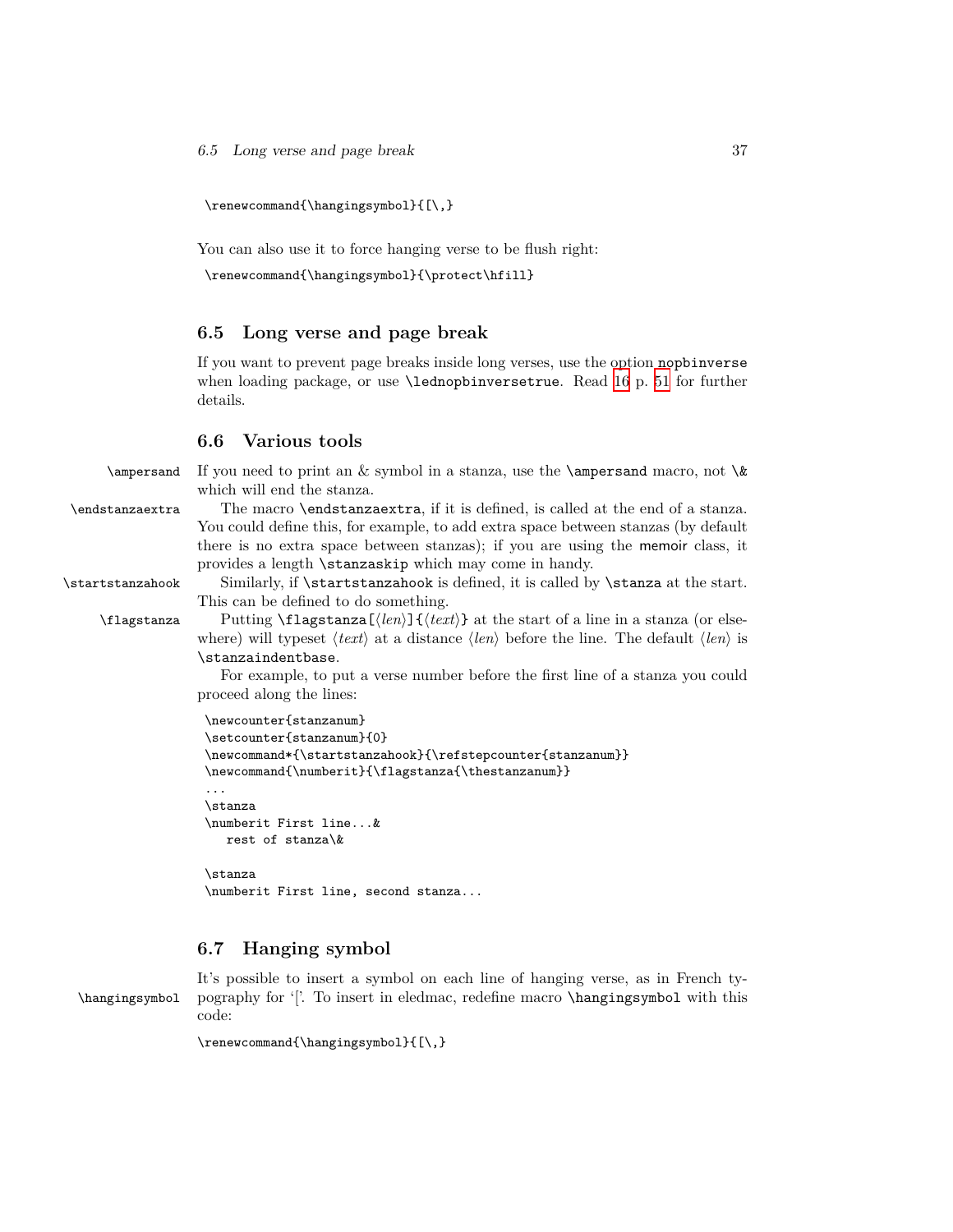#### **6.8 Text before/after verses**

It is possible to add text, like a subtitle, before or after verse:

- \stanza command can take a optional argument (in brackets). Its content will be printed before the stanza.
- & can be replaced by **\newverse** with two optional arguments (in brackets). The first will be printed after the current verse, the second before the next verse.
- $\&$  can take a optional argument (in brackets). Its content will be printed after the stanza.

# **7 Grouping**

In a minipage environment LATEX changes \footnote numbering from arabic to alphabetic and puts the footnotes at the end of the minipage.

minipage You can put numbered text with critical footnotes in a minipage and the footnotes are set at the end of the minipage.

> You can also put familiar footnotes (see section [11\)](#page-41-0) in a minipage but unlike with **\footnote** the numbering scheme is unaltered.

ledgroup Minipages, of course, aren't broken across pages. Footnotes in a ledgroup environment are typeset at the end of the environment, as with minipages, but the environment includes normal page breaks. The environment makes no change to the textwidth so it appears as normal text; it just might be that footnotes appear in the middle of a page, with text above and below.

ledgroupsized The ledgroupsized environment is similar to ledroup except that you must specify a width for the environment, as with a minipage.

\begin{ledgroupsized}[*⟨pos⟩*]{*⟨width⟩*}.

The required *⟨width⟩* argument is the text width for the environment. The optional *⟨pos⟩* argument is for positioning numbered text within the normal textwidth. It may be one of the characters:

- l (left) numbered text is flush left with respect to the normal textwidth. This is the default.
- c (center) numbered text is in the center of the textwidth.
- r (right) numbered text is flush right with respect to the normal textwidth.

Note that normal text, footnotes, and so forth are all flush left. \begin{ledgroupsized}{\textwidth} is effectively the same as \begin{ledgroup}

## **8 Crop marks**

The eledmac package does not provide crop marks. These are available with either the memoir class [\[Wil02\]](#page-263-0) or the crop package.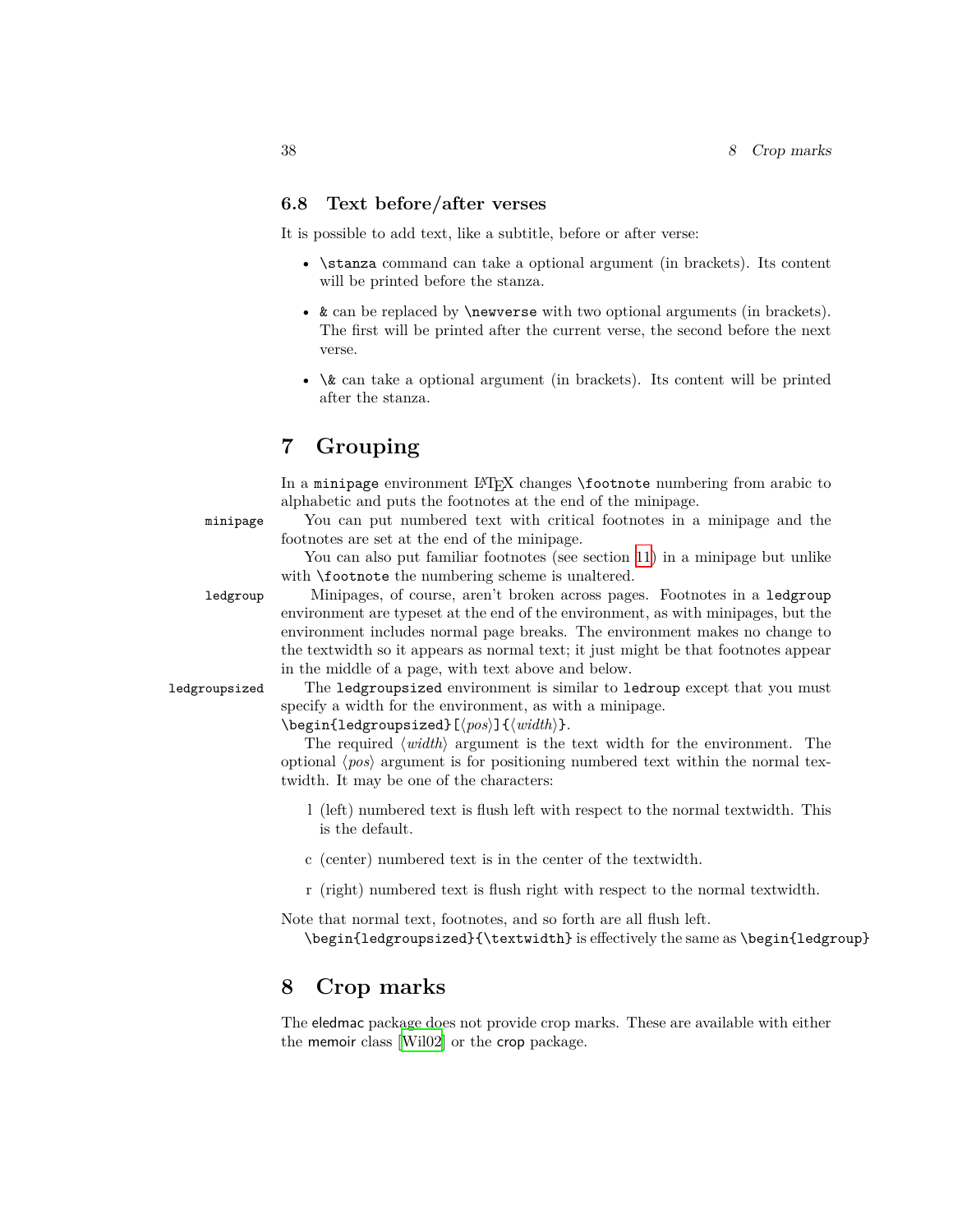## **9 Cross referencing**

The package provides a simple cross-referencing facility that allows you to mark places in the text with labels, and generate page and line number references to those places elsewhere using those labels.

#### **9.1 Basic use**

\edlabel First you place a label in the text using the command \edlabel{*⟨lab⟩*}. *⟨lab⟩* can be almost anything you like, including letters, numbers, punctuation, or a combination—anything but spaces; you might say \edlabel{toves-3}, for example.<sup>19</sup>

\edpageref Elsewhere in the text, either before or after the \edlabel, you can refer to its location via \edpageref{*⟨lab⟩*}, or \edlineref{*⟨lab⟩*} 20 , \sublineref{*⟨lab⟩*}, or \pstartref{*⟨lab⟩*}. These commands will produce, respectively, the page, line, sub-line and pstart on which the \edlabel{*⟨lab⟩*} command occurred.

> An \edlabel command may appear in the main text, or in the first argument of \edtext, but not in the apparatus itself. But \edpageref, \edlineref, \sublineref, \pstartref commands can also be used in the apparatus to refer to \edlabels in the text.

> The **\edlabel** command works by writing macros to L<sup>AT</sup>EX.aux file. You will need to process your document through LATEX twice in order for the references to be resolved.

> You will be warned if you say **\edlabel{foo}** and **foo** has been used as a label before. The ref commands will return references to the last place in the file marked with this label. You will also be warned if a reference is made to an undefined label. (This will also happen the first time you process a document after adding a new \edlabel command: the auxiliary file will not have been updated yet.)

> If you want to refer to a word inside an  $\text{...}\{... \}$  command, the \edlabel should be defined inside the first argument, e.g.,

```
The \edtext{creature\edlabel{elephant} was quite
unafraid}{\Afootnote{Of the mouse, that is.}}
```
If you add the \edlabel inside some \Xfootnote command, it will refer to that note, and a suffix *n* will be added to the reference. You can redefine this suffix by redefining the command \ledinnotemark. Its actual definition is:

```
\newcommand{\ledinnotemark}[1]{#1\emph{n}}
```
\xpageref Where #1 stands for the reference. However, there are situations in which you'll

\xlineref \xsublineref \xpstartref

<sup>20</sup>Previously, the **\edlineref** command was **\lineref**. But some packages also define **\lineref**. That is why you should use \edlineref insteaf of \lineref. eledmac defines \lineref as equal to \edlineref, except if one package has also defined a \lineref command.

\edlineref \sublineref \pstartref

 $19$ More precisely, you should stick to characters in the T<sub>EX</sub> categories of 'letter' and 'other'.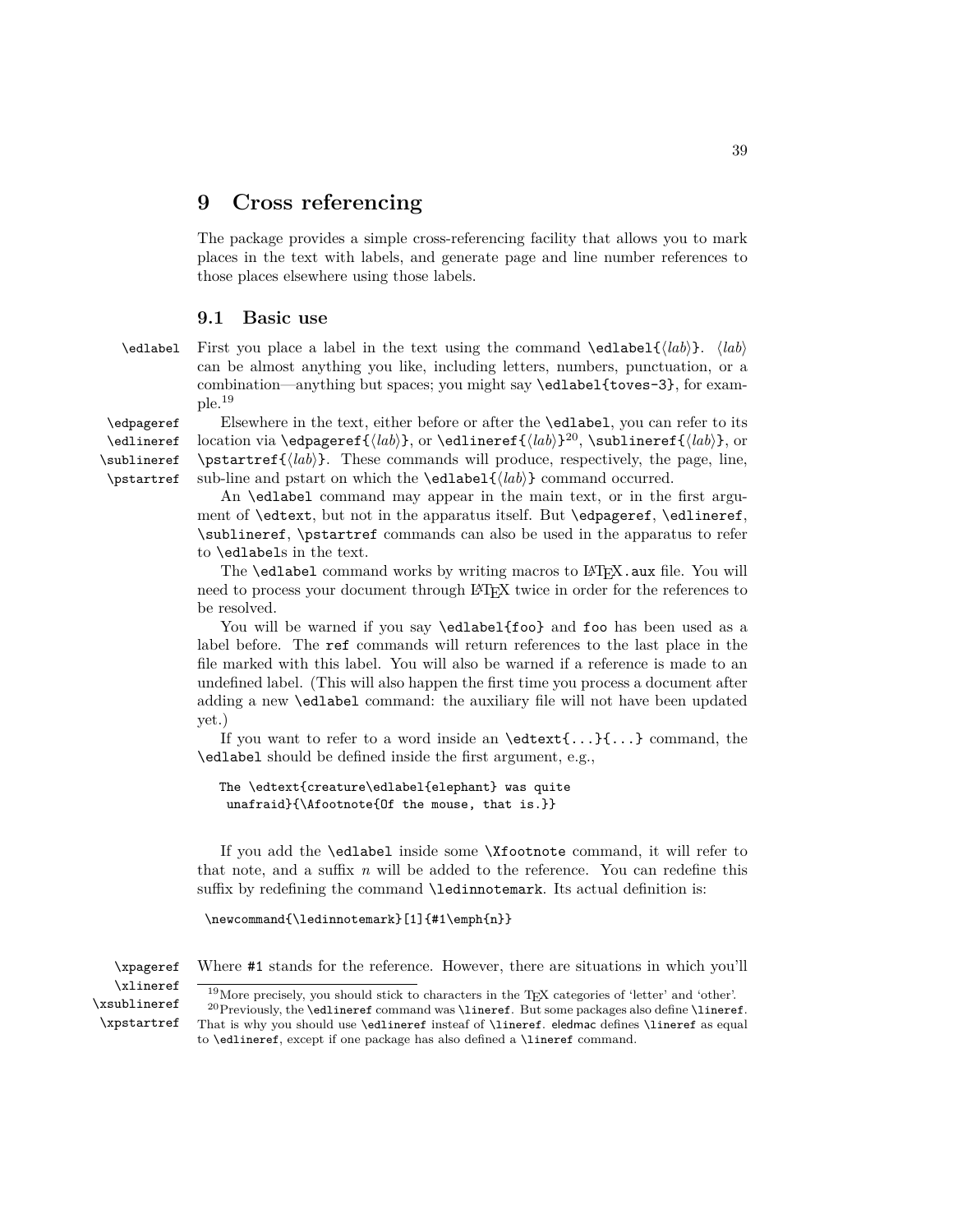want eledmac to return a number without displaying any warning messages about undefined labels or the like: if you want to use the reference in a context where  $\Delta E$ <sub>E</sub>X is looking for a number, such a warning will lead to a complaint that the number is missing. This is the case for references used within the argument to \linenum, for example. For this situation, three variants of the reference commands, with the x prefix, are supplied: \xpageref, \xlineref, \xsublineref and \xpstartref. They have these limitations:

- They will not tell you if the label is undefined.
- They must be preceded in the file by at least one of the four other crossreference commands—e.g., a \edlabel{foo} command, even if you never refer to that label—since those commands can all do the necessary processing of the .aux file, and the  $\lambda x$ ... ones cannot.
- When hyperref is loaded, the hyperref link won't be added. (Indeed, it's not a limitation, but a feature.)
- \xxref The macros \xxref and \edmakelabel let you manipulate numbers and labels in ways which you may find helpful in tricky situations.

The \xxref{*⟨lab1⟩*}{*⟨lab2⟩*} command generates a reference to a sequence of lines, for use in the second argument of \edtext. It takes two arguments, both of which are labels: e.g., \xxref{mouse}{elephant}. It calls \linenum (q.v., [5.1.4](#page-20-0) p. [21](#page-20-0) above) and sets the beginning page, line, and sub-line numbers to those of the place where \edlabel{mouse} was placed, and the ending numbers to those where \edlabel{elephant} occurs.

\edmakelabel Sometimes the \edlabel command cannot be used to specify exactly the page and line desired—for example, if you want to refer to a page and line number in another volume of your edition. In such cases, you can use the \edmakelabel{*⟨lab⟩*}{*⟨numbers⟩*} macro so that you can 'roll your own' label. For example, if you say '\edmakelabel{elephant}{10|25|0}' you will create a new label, and a later call to \edpageref{elephant} would print '10' and \lineref{elephant} would print '25'. The sub-line number here is zero. It is usually best to collect your \edmakelabel statements near the top of your document, so that you can see them at a glance.

#### **9.2 Normal LATEX cross-referencing**

\ref \pageref

\label The normal \label, \ref and \pageref macros may be used within numbered text, and operate in the familiar fashion.

## **9.3 References to lines commented in the apparatus**

You may want to make a cross-reference to a passage that is referred to by **\edtext**. eledmac provides specific tools for this scenario.

\applabel If you use \applabel{*⟨label⟩*} inside the second argument of a \edtext, eledmac will add a \edlabel at the beginning and end of the marked passage. The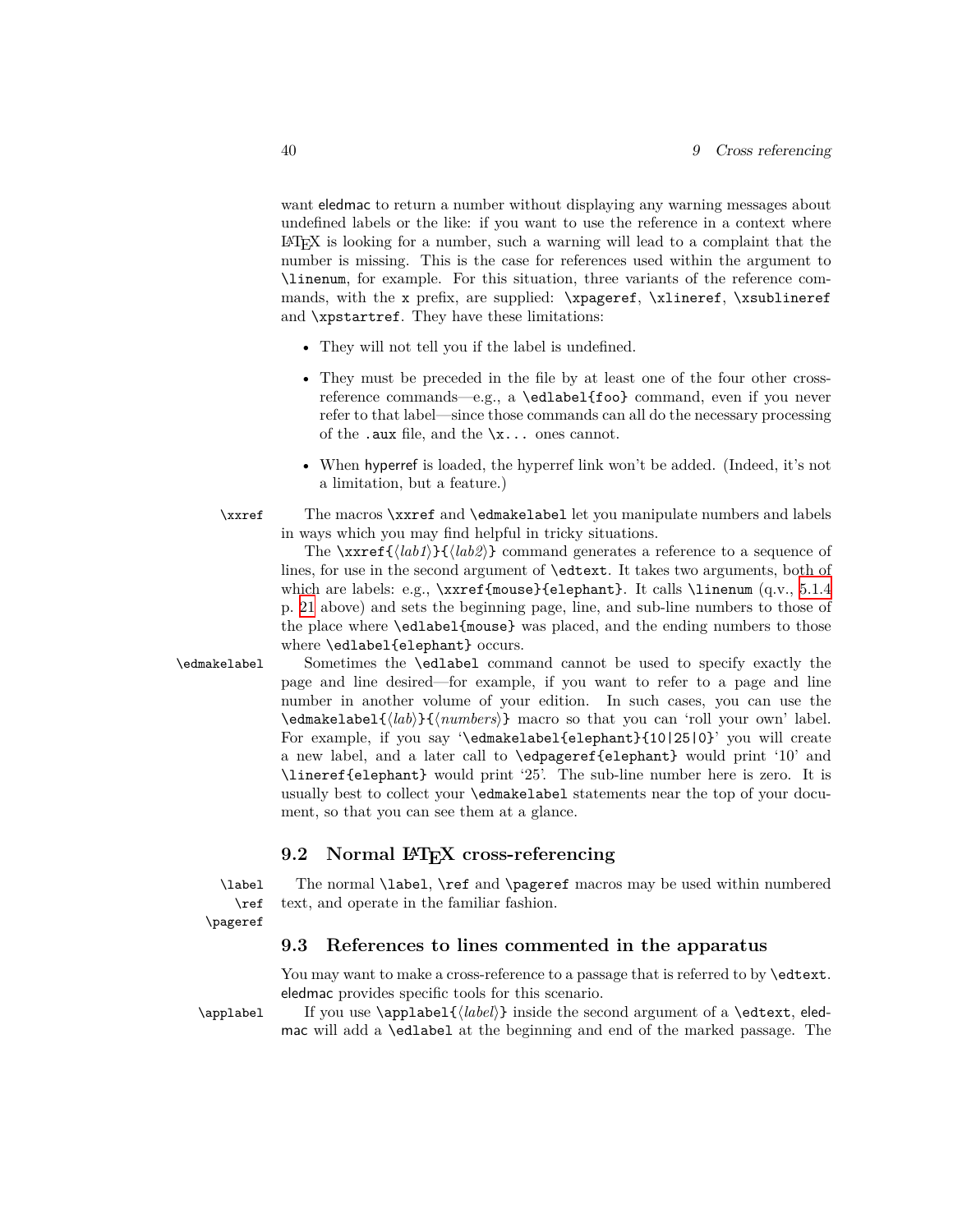label at the beginning of the passage will have the title  $\langle \text{label}\rangle$ : start, while the label at the end will have the title <label>:end.

If you use \linenum [\(5.1.4](#page-20-0) p. [21](#page-20-0)) to refer to these labels, eledmac will use your line settings to refer to the passage.

\appref You can also use \appref{*⟨label⟩*} and \apprefwithpage{*⟨label⟩*} to refer to \apprefwithpage these lines. The first one will print the lines as they are printed in the critical footnotes, while the second will print the lines as they are printed in endnotes.

\apprefprefixsingle If you redefine \apprefprefixsingle, its content will be printed before the \apprefprefixmore line numbers of a \appref-reference. If you redefine \apprefprefixmore, its content will be printed before the line numbers, if you refer to more than one line. For example, you may use:

```
\renewcommand{\apprefprefixsingle}{line~}
\renewcommand{\apprefprefixmore}{lines~}
```
Note that if \apprefprefixmore is empty, \apprefprefixsingle will used in any case.

\twolinesappref If you use \twolines, \morethantwolines, \twolinesbutnotmore and/or \twolinesonlyinsamepage ([5.4.1](#page-24-0) p. [26\)](#page-24-0) *without the optional series argument*, the setting will also be available for \appref.

> The commands \twolinesappref{*⟨text⟩*}, \morethantwolinesappref{*⟨text⟩*}, \twolinesbutnotmoreappref \twolinesonlyinsamepageappref can also be used, if you only want to change the reference style of \appref.

> It is possible to disable this setting for a specific \appref command by using \appref[fulllines]{*⟨label⟩*}.

endtwolinesapprefwithpage If you use one of \Xendtwolines, \Xendmorethantwolines, \Xendtwolinesbutnotmore, endmorethantwolinesapprefwi**thpaget**wolinesonlyinsamepage) [\(5.4.1](#page-24-0) p. [26](#page-24-0)) *without the optional series argu*endtwolinesbutnotmoreapprefwithpagee setting will also be available for **\apprefwithpage**.

\Xendtwolinesonlyinsamepageapprefwithpage The commands \Xendtwolinesappref{*⟨text⟩*}, \Xendmorethantwolinesappref{*⟨text⟩*}, \Xendtwolinesbutnotmoreappref, \Xendtwolinesonlyinsamepageappref can

also be used, if you only want to change the reference style of \apprefwithpage. It is possible to disable this setting for a specific \apprefwithpage command by using \apprefwithpage[fulllines]{*⟨label⟩*}.

## **10 Side notes**

The \marginpar command does not work in numbered text. Instead the package provides for non-floating sidenotes in either margin.

\ledinnernote \ledinnernote{*⟨text⟩*} will put *⟨text⟩* into the inner margin level with where \ledouternote the command was issued. Similarly, \ledouternote{*⟨text⟩*} puts *⟨text⟩* in the outer margin.

```
\ledrightnote
   \ledsidenote
\sidenotemargin
```
\ledleftnote \ledsidenote{*⟨text⟩*} will put *⟨text⟩* into the margin specified by the current setting of \sidenotemargin{*⟨location⟩*}. The permissible value for *⟨location⟩* is one out of the list left, right, inner, or outer, for example \sidenotemargin{outer}. The package's default setting is

\morethantwolinesappref \twolinesbutnotmoreappref \twolinesonlyinsamepage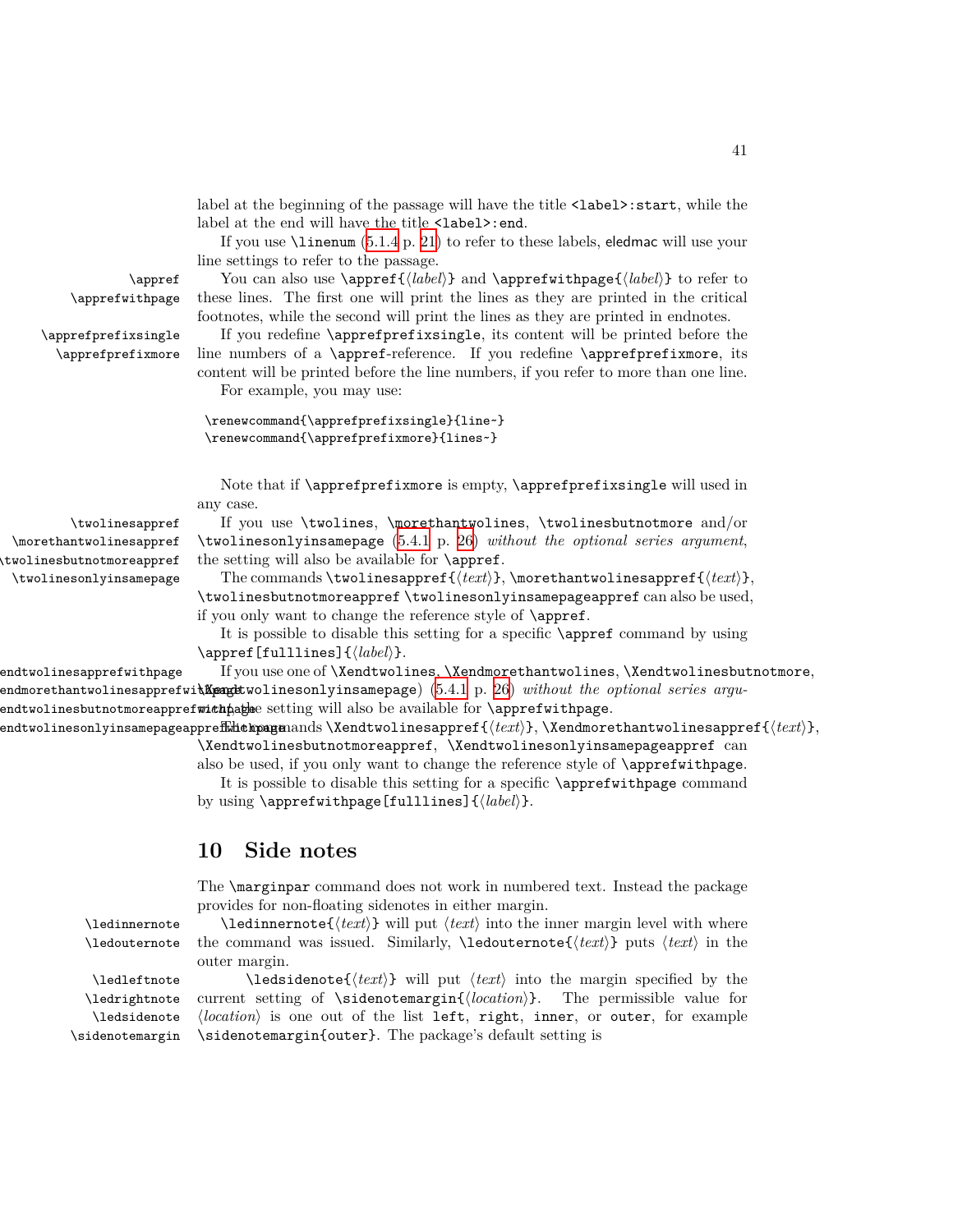#### \sidenotemargin{right}

to typeset \ledsidenotes in the right hand margin. This is the opposite to the default margin for line numbers. The style for a \ledsidenote follows that for a \ledleftnote or a \ledrightnote depending on the margin it is put in.

If two, say, \ledleftnote, commands are called in the same line the second *⟨text⟩* will obliterate the first. There is no problem though with having both a left and a right sidenote on the same line.

\ledlsnotewidth The left sidenote text is put into a box of width \ledlsnotewidth and the \ledrsnotewidth right text into a box of width \ledrsnotewidth. These are initially set to the value of \marginparwidth.

\rightnoteupfalse By default, Sidenotes are placed to align with the last line of the note to which \leftnoteupfalse it refers. If you want they to be placed to align with the first line of the note to which it refers, use **\leftnoteupfalse** (for left note) and/or **\rightnoteupfalse** (for right note).

\ledlsnotesep The texts are put a distance \ledlsnotesep (or \ledrsnotesep) into the left \ledrsnotesep (or right) margin. These lengths are initially set to the value of \linenumsep.

\ledlsnotefontsetup These macros specify how the sidenote texts are to be typeset. The initial

\newcommand\*{\ledlsnotefontsetup}{\raggedleft\footnotesize}% left \newcommand\*{\ledrsnotefontsetup}{\raggedright\footnotesize}% right

These can of course be changed to suit.

\sidenotesep If you have two or more sidenotes for the same line, they are separated by a comma. But if you want to change this separator, you can redefine the macro \sidenotesep.

## <span id="page-41-0"></span>**11 Familiar footnotes**

The footmisc package [\[Fai03\]](#page-263-1) by Robin Fairbairns has an option whereby sequential footnote marks in the text can be separated by commas<sup>3,4</sup> like so. As a convenience eledmac provides this automatically.

\multfootsep \multfootsep is used as the separator between footnote markers. Its default definition is:

> \providecommand\*{\multfootsep}{\textsuperscript{\normalfont,}} and can be changed if necessary.

\footnoteB \footnoteC \footnoteD \footnoteE \footnoteZ

\footnoteA As well as the standard LATEX footnotes generated via \footnote, the pack age also provides six series of additional footnotes called \footnoteA through \footnoteZ. These have the familiar marker in the text, and the marked text at the foot of the page can be formated using any of the styles described for the critical footnotes. Note that the 'regular' footnotes have the series letter at the end of the macro name whereas the critical footnotes have the series letter at the start of the name.

\footparagraphX \foottwocolX \footthreecolX

\footnormalX Each of the \foot...X macros takes one argument which is the series letter (e.g., B). \footnormalX is the typical footnote format. With \footparagraphX

\ledrsnotefontsetup definitions are: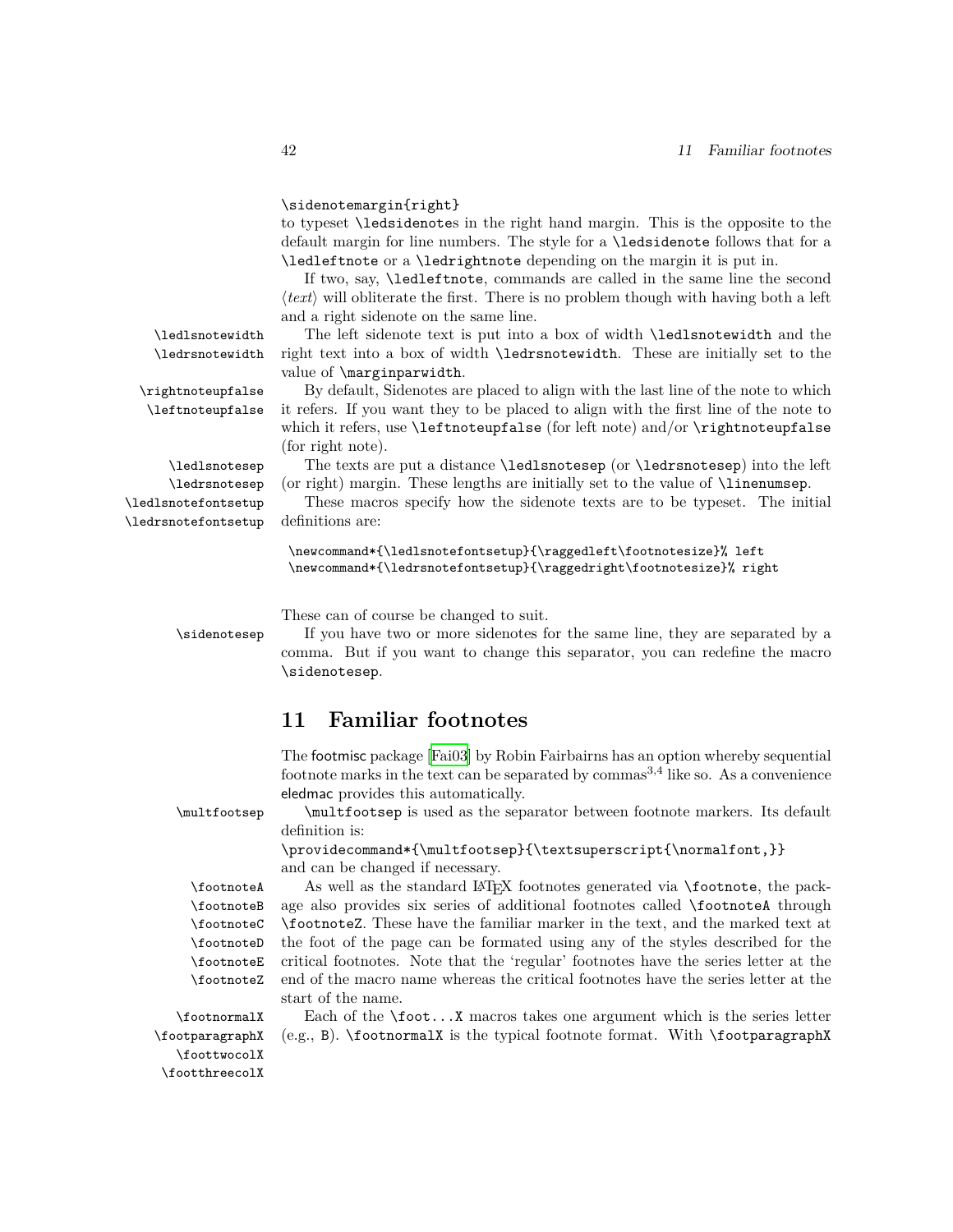the series is typeset as one paragraph, with \foottwocolX the notes are set in two columns, and are set in three columns with \footthreecolX.

\thefootnoteA As well as using the \foot...X macros to specify the general footnote arrange ment for a series, each series uses a set of macros for styling the marks. The mark numbering scheme is defined by the **\thefootnoteA** macro; the default is: \renewcommand\*{\thefootnoteA}{\arabic{footnoteA}}

> The appearance of the mark in the text is controlled by \bodyfootmarkA which is defined as:

\newcommand\*{\bodyfootmarkA}{%

#### \hbox{\textsuperscript{\normalfont\@nameuse{@thefnmarkA}}}}

The command \footfootmarkA controls the appearance of the mark at the start of the footnote text. It is defined as:

\newcommand\*{\footfootmarkA}{\textsuperscript{\@nameuse{@thefnmarkA}}} There are similar command triples for the other series.

Additional footnote series can be easily defined: you just have to use \newseries, defined above (see [5.7.1](#page-33-0) p. [34](#page-33-0)).

#### **11.1 Position of the familiar footnotes**

\fnpos There is a historical incoherence in (e)ledmac. The familiar footnotes are before \mpfnpos the critical footnotes in a normal page, but after in a minipage or in a ledgroup. However, it is possible to change the relative position of both types of footnotes. If you want to have familiar footnotes after critical footnotes in a normal page, use:

\fnpos{critical-familiar}

Or, if you want a minipage or ledgroup to have critical footnotes after familiar footnotes, use:

\mpfnpos{familiar-critical}

## **12 Indexing**

\edindex LATEX provides the \index{*⟨item⟩*} command for specifying that *⟨item⟩* and the current page number should be added to the raw index (idx) file. The \edindex{*⟨item⟩*} macro can be used in numbered text to specify that *⟨item⟩* and the current page & linenumber should be added to the raw index file.

> Note that the file . idx will contain the right reference only after the third run, because of the internal indexing mechanism of eledmac. That means you must first run three times  $(Xe/Lua)IATEX$ , then run makeindex and finally run again  $(Xe/Lua)IATEXto get an index with the right page numbers.$

> If the memoir class or the imakeidx or indextools package is used then the macro takes an optional argument, which is the name of a raw index file. For

\bodyfootmarkA \footfootmarkA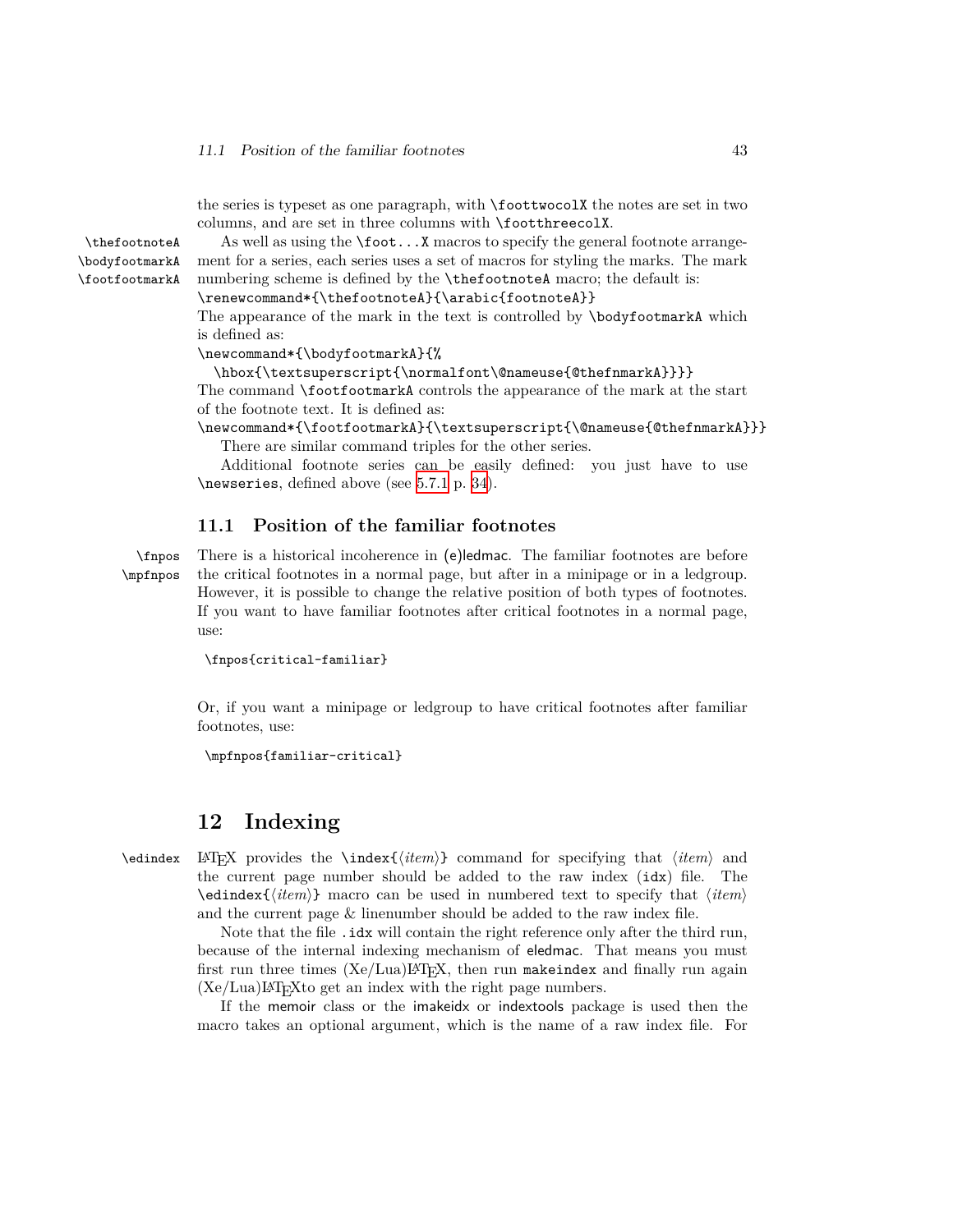example \edindex[line]{item} will use line.idx as the raw file instead of \jobname.idx.

The minimal version of imakeidx package to be used is the version 1.3a uploaded on CTAN on 2013/07/11.

Be careful with the order of package loading and index declaration. You must use this order:

- 1. Load imakeidx or indextools .
- 2. Load eledmac.
- 3. Declare the index with the macro \makeindex of imakeidx/indextools.

 $\text{pagelinesep}$  The page & linenumber combination is written as page $\text{pagelinesep}$  line, where the default definition is \newcommand{\pagelinesep}{-} so that an item on page 3, line 5 will be noted as being at 3-5. You can renew \pagelinesep to get a different separator.

- is the default separator used by the MAKEINDEX program.

Consequently, if you want to use an other \pagelinesep, you have to configure your . ist index style file. For example if you use : as separator<sup>21</sup>.

```
page_compositor ":"
delim_r ":
```
\edindexlab Read the MakeIndex program's handbook about the .ist file. The \edindex process uses a \label/\ref mechanism to get the correct line number. It automatically generates labels of the form \label{\edindexlab N}, where N is a number, and the default definition of \edindexlab is:

\newcommand\*{\edindexlab}{\$&}

in the hopes that this will not be used by any other labels (\edindex's labels are like \label{\$&27}). You can change \edindexlab to something else if you need to.

### **12.1 Using xindy**

Should you decide to use xindy instead of makeindex to transform your .idx files into . ind files, you must use some specific configuration file  $(x\,dy)$  so that xindy can understand eledmac reference syntax of which the scheme is: pagenumber-linenumber

An example of such a file is provided in the ["examples"](examples/.) folder. Read the xindy handbook to learn how to use it.<sup>22</sup>

This file also provides, with an explanation, the settings that are needed to put eledmac lines numbers in parenthesis, in order to make a better distinction between line numbers and page ranges.

<sup>&</sup>lt;sup>21</sup>For further detail, you can read <http://tex.stackexchange.com/a/32783/7712>.

 $^{22}$ Or, for people who read French, read <http://geekographie.maieul.net/174>.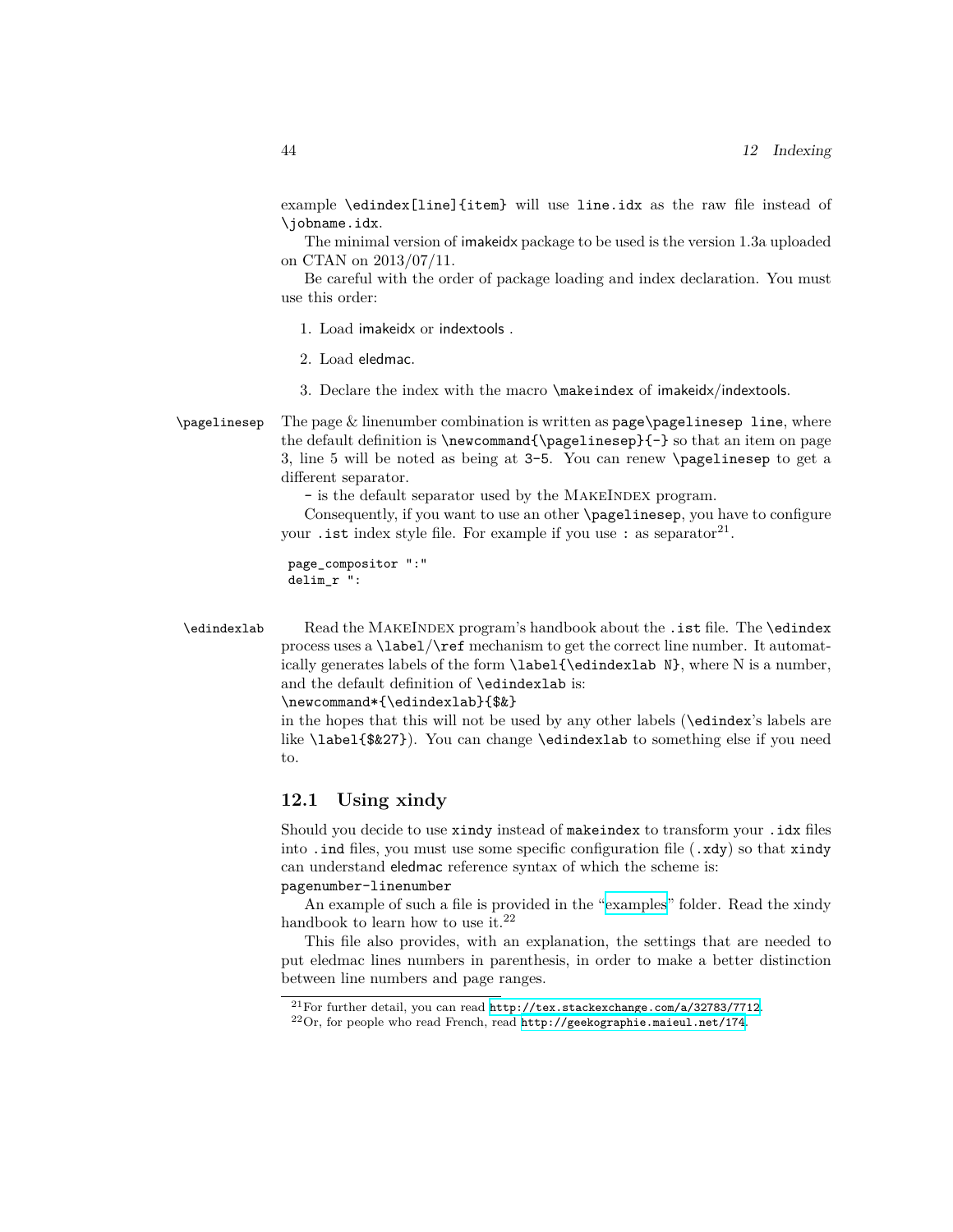In any case, you must load eledmac with the xindy option, in order to generate a .xdy file which is specific to your document. This file is needed by the .xdy example file which is in the ["examples"](examples/.) folder. Its default name is eledmac-markup-attr.xdy, but you can change it by using your own as an argument of the xindy+hyperref option.

If you chose to use both xindy and the hyperref package, you must do three more things:

- 1. Use xindy+hyperref option when loading the eledmac package. When you run  $(Xe/Lua)IAT$ <sub>F</sub>Xwith this option, a .xdy configuration file will be generated with all the settings needed to allow internal hyperlinking in each index entry which is created by \edindex.
- 2. Use hyperindex=false option when loading hyperref.
- 3. Uncomment by removing the semicolons at the beginning of the relevant lines — some lines in the  $\langle \text{code}\rangle$ .xdy $\langle \text{code}\rangle$  file provided in the ["exam](examples/.)[ples](examples/.)" folder in order to restore internal links in the index to be used by the standard index command.<sup>23</sup>.

## **13 Tabular material**

LATEX's normal tabular and array environments cannot be used where line numbering is being done; more precisely, they can be used but with odd results, so don't use them. However, eledmac provides some simple tabulation environments that can be line numbered. The environments can also be used in normal unnumbered text.

edarrayc edarrayr edtabularl edtabularc edtabularr

edarrayl There are six environments; the edarray\* environments are for math and edtabular<sup>\*</sup> for text entries. The final 1, c, or  $r$  in the environment names indicate that the entries will be flushleft  $(1)$ , centered  $(c)$  or flushright  $(r)$ . There is no means of specifying different formats for each column, nor for specifying a fixed width for a column. The environments are centered with respect to the surrounding text.

\begin{edtabularc}

| 1 & 2 & 3 \\     |          | $\frac{1}{2}$ $\frac{2}{3}$ |  |
|------------------|----------|-----------------------------|--|
| a & bb & ccc \\  |          | a bb ccc                    |  |
| AAA & BB & C     | AAA BB C |                             |  |
| \end{edtabularc} |          |                             |  |

Entries in the environments are the same as for the normal array and tabular environments but there must be no ending \\ at the end of the last row. *There must be the same number of column designators (the*  $\mathcal{C}$ *) in each row.* There is no equivalent to any line drawing commands (such as \hline). However, unlike the normal environments, the ed... environments can cross page breaks.

Macros like \edtext can be used as part of an entry.

 $^{23}\mathrm{These}$  are the recommended lines to provide the best possible compatibility between hyperref and xindy, even without using eledmac.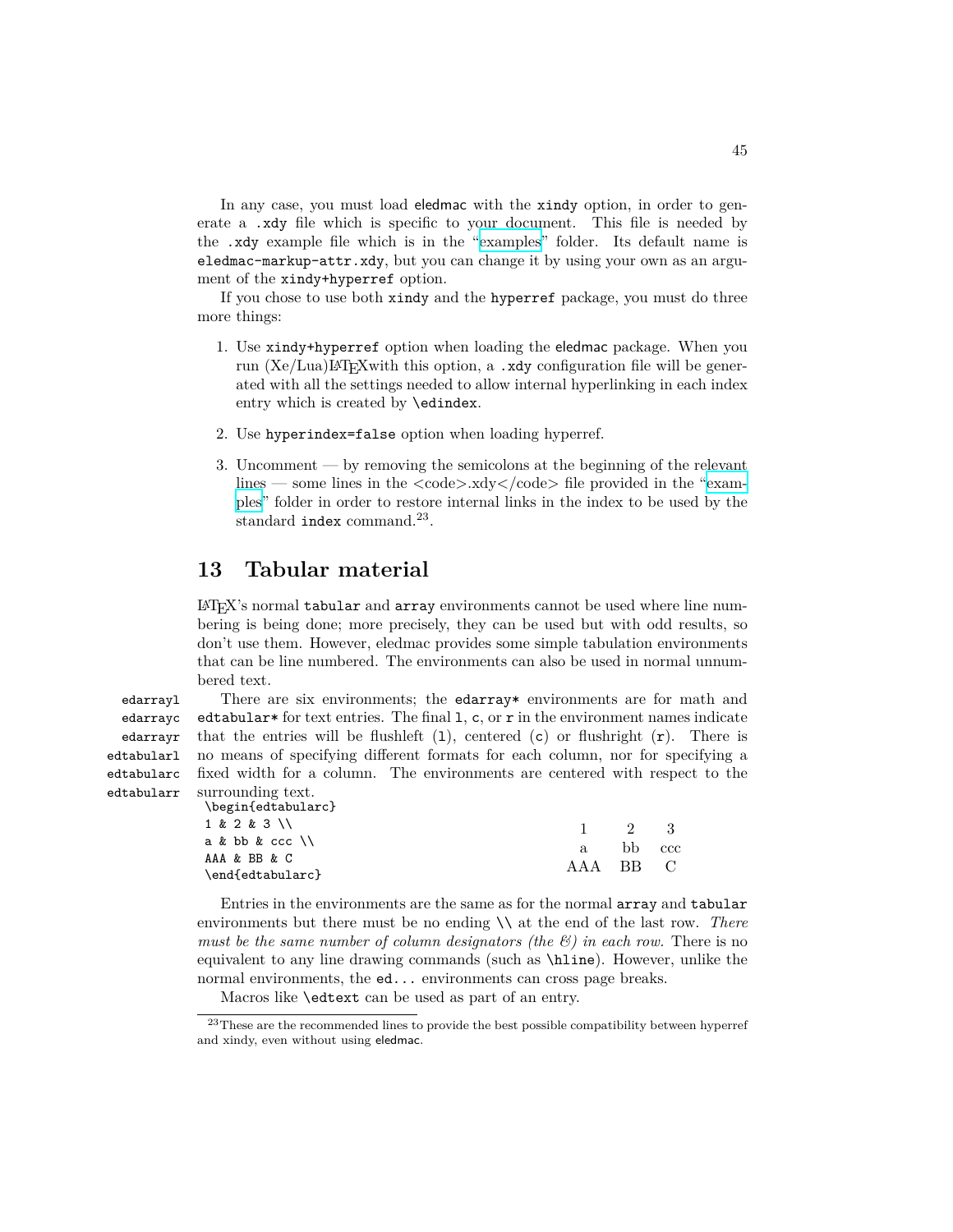```
For example:
```

```
\beginnumbering
\pstart
\begin{edtabularl}
\textbf{\Large I} & wish I was a little bug\edindex{bug} &
\textbf{\Large I} & eat my peas with honey\edindex{honey} \\
& With whiskers \edtext{round}{\Afootnote{around}} my tummy &
& I've done it all my life. \\
& I'd climb into a honey\edindex{honey} pot &
& It makes the peas taste funny \\
& And get my tummy gummy.\edindex{gummy} &
& But it keeps them on the knife.
\end{edtabularr}
\pend
\endnumbering
```
produces the following parallel pair of verses.

|    | $\mathbf 1$ wish I was a little bug | $\mathbf 1$ eat my peas with honey |
|----|-------------------------------------|------------------------------------|
|    | With whiskers round my tummy        | I've done it all my life.          |
| -3 | I'd climb into a honey pot          | It makes the peas taste funny      |
| 4  | And get my tummy gummy.             | But it keeps them on the knife.    |

\edtabcolsep The distance between the columns is controlled by the length \edtabcolsep. \spreadmath \spreadmath{*⟨math⟩*} typesets {*⟨math⟩*} but the {*⟨math⟩*} has no effect on the \spreadtext calculation of column widths. \spreadtext{*⟨text⟩*} is the analagous command for use in edtabular environments. \begin{edarrayl}

|  |  | 1 & 2 & 3 & 4 \\    |  |                             |  |  |  |  |                 |               |
|--|--|---------------------|--|-----------------------------|--|--|--|--|-----------------|---------------|
|  |  |                     |  | & \spreadmath{F+G+C} & & \\ |  |  |  |  | $1 \t2 \t3 \t4$ |               |
|  |  | a & bb & ccc & dddd |  |                             |  |  |  |  | $F+G+C$         |               |
|  |  | \end{edarray1}      |  |                             |  |  |  |  |                 | a bb ccc dddd |

\edrowfill The macro \edrowfill{*⟨start⟩*}{*⟨end⟩*}{*⟨fill⟩*} fills columns number *⟨start⟩* to *⟨end⟩* inclusive with *⟨fill⟩*. The *⟨fill⟩* argument can be any horizontal 'fill'. For example \hrulefill or \upbracefill.

> Note that every row must have the same number of columns, even if some would not appear to be necessary.

> The \edrowfill macro can be used in both tabular and array environments. The typeset appearance of the following code is shown below.

\begin{edtabularr} 1 & 2 & 3 & 4 & 5 \\ Q & & fd & h & qwertziohg \\ v  $\begin{array}{ccc} \texttt{v} & \texttt{k} & \texttt{wptz} & \texttt{k} & \texttt{x} & \texttt{w} & \texttt{w} & \texttt{w} & \texttt{w} & \texttt{w} & \texttt{w} & \texttt{w} & \texttt{w} & \texttt{w} & \texttt{w} & \texttt{w} & \texttt{w} & \texttt{w} & \texttt{w} & \texttt{w} & \texttt{w} & \texttt{w} & \texttt{w} & \texttt{w} & \texttt{w} & \texttt{w} & \texttt{w} & \texttt{w} & \texttt{w} & \texttt{w} & \text$ g  $\&$  nn  $\&$  \edrowfill{3}{5}{\upbracefill}  $\&$   $\&$  \  $\edrowfill{1}{3}{\down}$  & & pq & dgh  $\setminus$ k & & l & co & ghweropjklmnbvcxys \\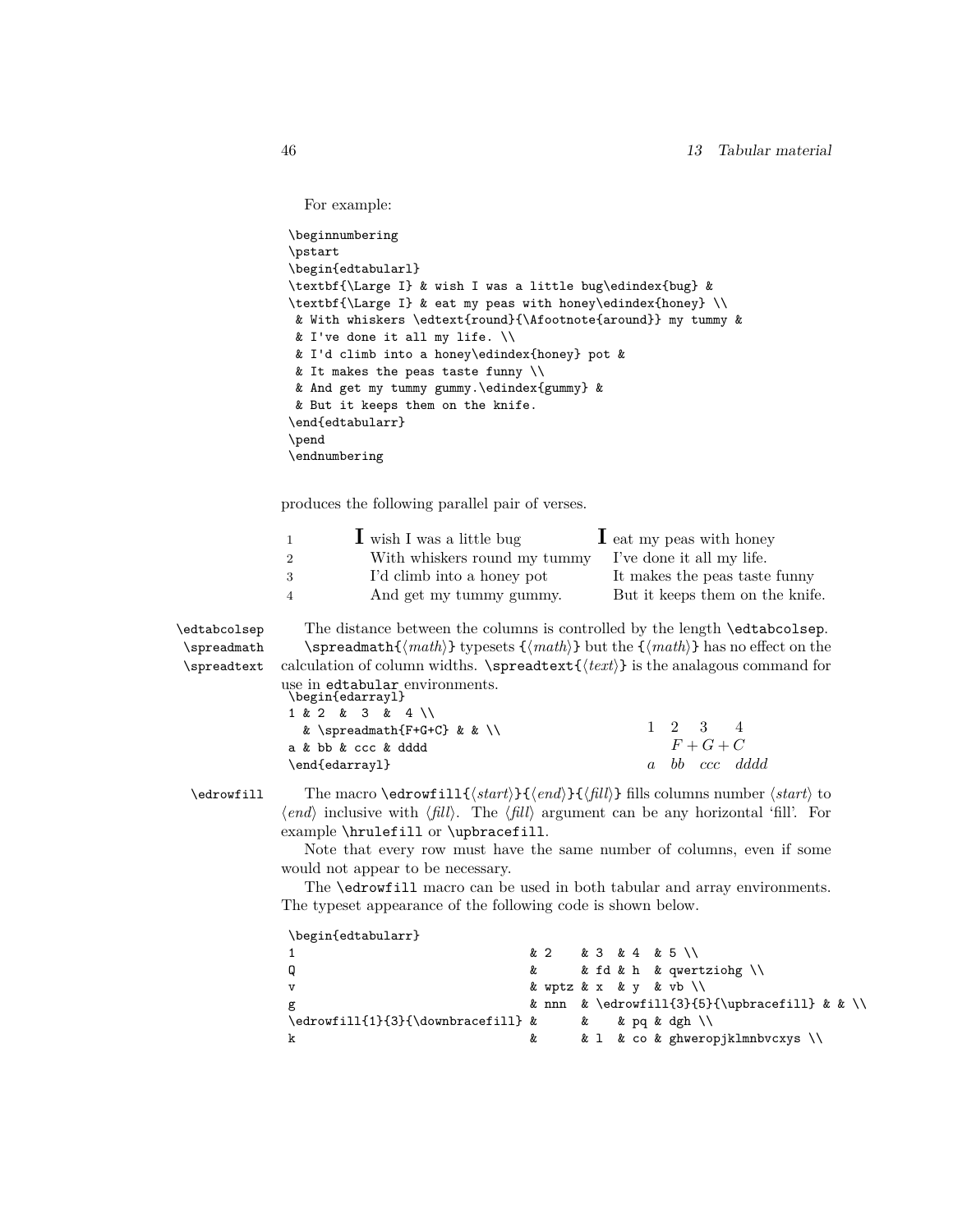1 & 2 & 3 & \edrowfill{4}{5}{\hrulefill} &

\end{tabularr}

|   |      |    |             | 5                  |
|---|------|----|-------------|--------------------|
|   |      | fд | h           | qwertziong         |
| V | wptz | X  |             | vb                 |
| g | nnn  |    |             |                    |
|   |      |    |             |                    |
|   |      |    | рq          | dgh                |
|   |      |    | $_{\rm co}$ | ghweropjklmnbvcxys |

You can also define your own 'fill'. For example:

```
\newcommand*{\upbracketfill}{%
```
\vrule height 4pt depth 0pt\hrulefill\vrule height 4pt depth 0pt}

is a fill like \upbracefill except it has the appearance of a (horizontal) bracket instead of a brace. It can be used like this:

```
\begin{edarrayc}
1 & 2 & 3 & 4 \\
a & \edrowfill{2}{3}{\upbracketfill} & & d \\
A & B & C & D
\end{edarrayc}
```

$$
\begin{array}{ccccc}\n1 & 2 & 3 & 4 \\
a & \downarrow \qquad & d \\
A & B & C & D\n\end{array}
$$

\edatleft \edatleft[*⟨math⟩*]{*⟨symbol⟩*}{*⟨halfheight⟩*} typesets the math *⟨symbol⟩* as \edatright \left<symbol> with the optional *⟨math⟩* centered before it. The *⟨symbol⟩* is twice *⟨halfheight⟩* tall. The \edatright macro is similar and it typesets \right<symbol> with *⟨math⟩* centered after it.

```
\begin{edarrayc}
  & 1 & 2 & 3 & \\
  & 4 & 5 & 6 & \\
\edatleft[left =]{\{}{1.5\baselineskip}
  & 7 & 8 & 9 &
\edatright[= right]{)}{1.5\baselineskip}
\end{edarrayc}
```

$$
left = \left\{ \begin{array}{ccc} 1 & 2 & 3 \\ 4 & 5 & 6 \\ 7 & 8 & 9 \end{array} \right\} = right
$$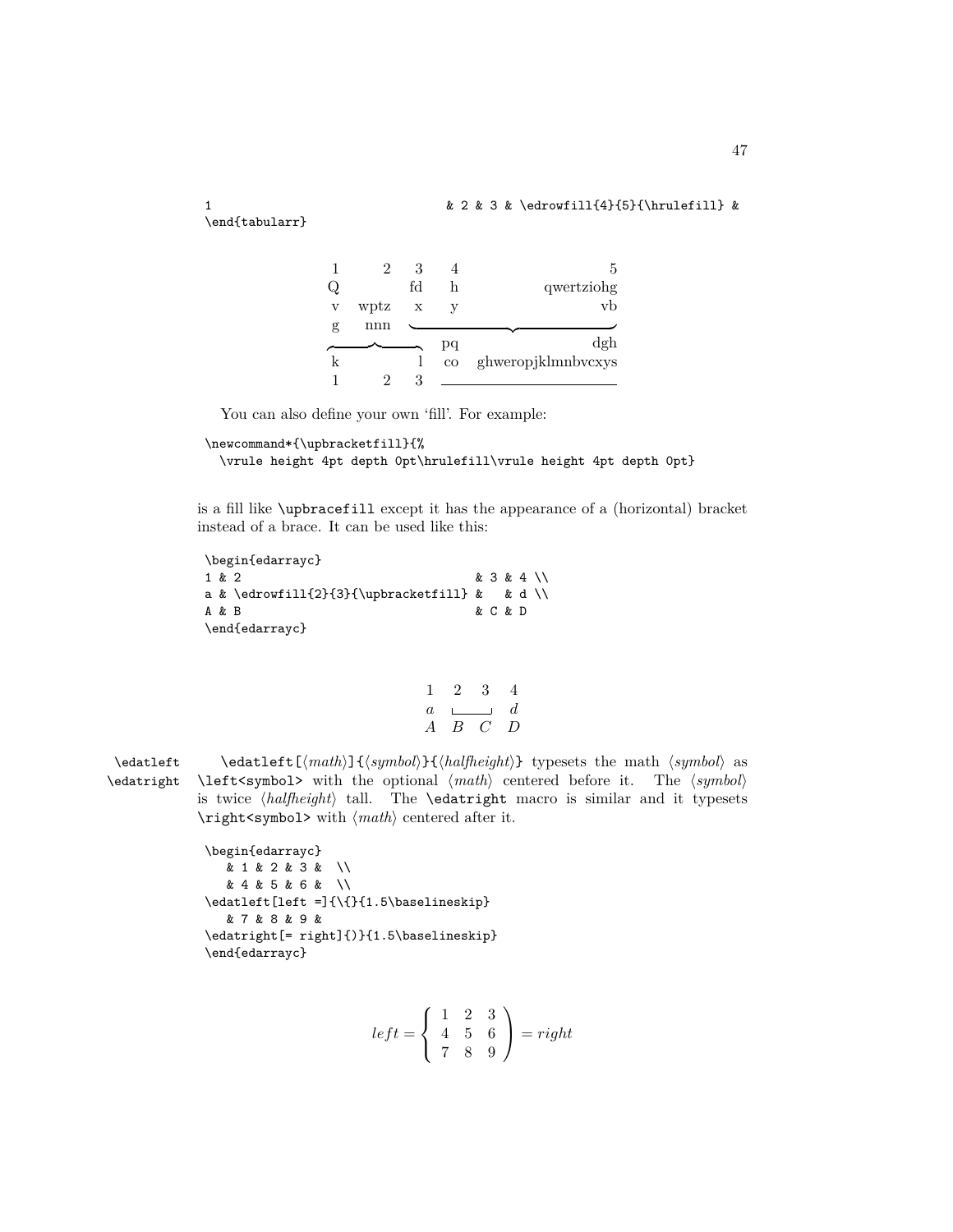\edbeforetab \edbeforetab{*⟨text⟩*}{*⟨entry⟩*}, where *⟨entry⟩* is an entry in the leftmost col- \edaftertab umn, typesets *⟨text⟩* left justified before the *⟨entry⟩*. Similarly \edaftertab{*⟨entry⟩*}{*⟨text⟩*}, where *⟨entry⟩* is an entry in the rightmost column, typesets *⟨text⟩* right justified after the *⟨entry⟩*.

For example:

\begin{edarrayl} A & 1 & 2 & 3 \\ \edbeforetab{Before}{B} & 1 & 3 & 6 \\ C & 1 & 4 & \edaftertab{8}{After} \\ D & 1 & 5 & 0 \end{edarrayl}

|               | A 1 2 3                     |  |       |
|---------------|-----------------------------|--|-------|
| <b>Before</b> | $B \quad 1 \quad 3 \quad 6$ |  |       |
|               | $C$ 1 4 8                   |  | After |
|               | $D \quad 1 \quad 5 \quad 0$ |  |       |

\edvertline The macro \edvertline{*⟨height⟩*} draws a vertical line *⟨height⟩* high (contrast \edvertdots this with \edatright where the size argument is half the desired height).

> \begin{edarrayr} a & b & C & d & \\ v & w & x & y & \\ m & n & o & p & \\ k & & L & cvb & \edvertline{4pc} \end{edarrayr}

> > *a b C d v w x y m n o p k L cvb*  $\overline{\phantom{a}}$  $\overline{\phantom{a}}$  $\overline{\phantom{a}}$  $\overline{\phantom{a}}$  $\overline{\phantom{a}}$  $\overline{\phantom{a}}$  $\overline{\phantom{a}}$  $\overline{\phantom{a}}$

The \edvertdots macro is similar to \edvertline except that it produces a vertical dotted instead of a solid line.

## **14 Sectioning commands**

## **14.1 Sectioning commands without line numbers or critical notes**

The standard sectioning commands (\chapter, \section etc.) can be used inside numbered text. In this case, you must call them as an optional argument of \pstart [\(4.2.2](#page-13-0) p. [14\)](#page-13-0):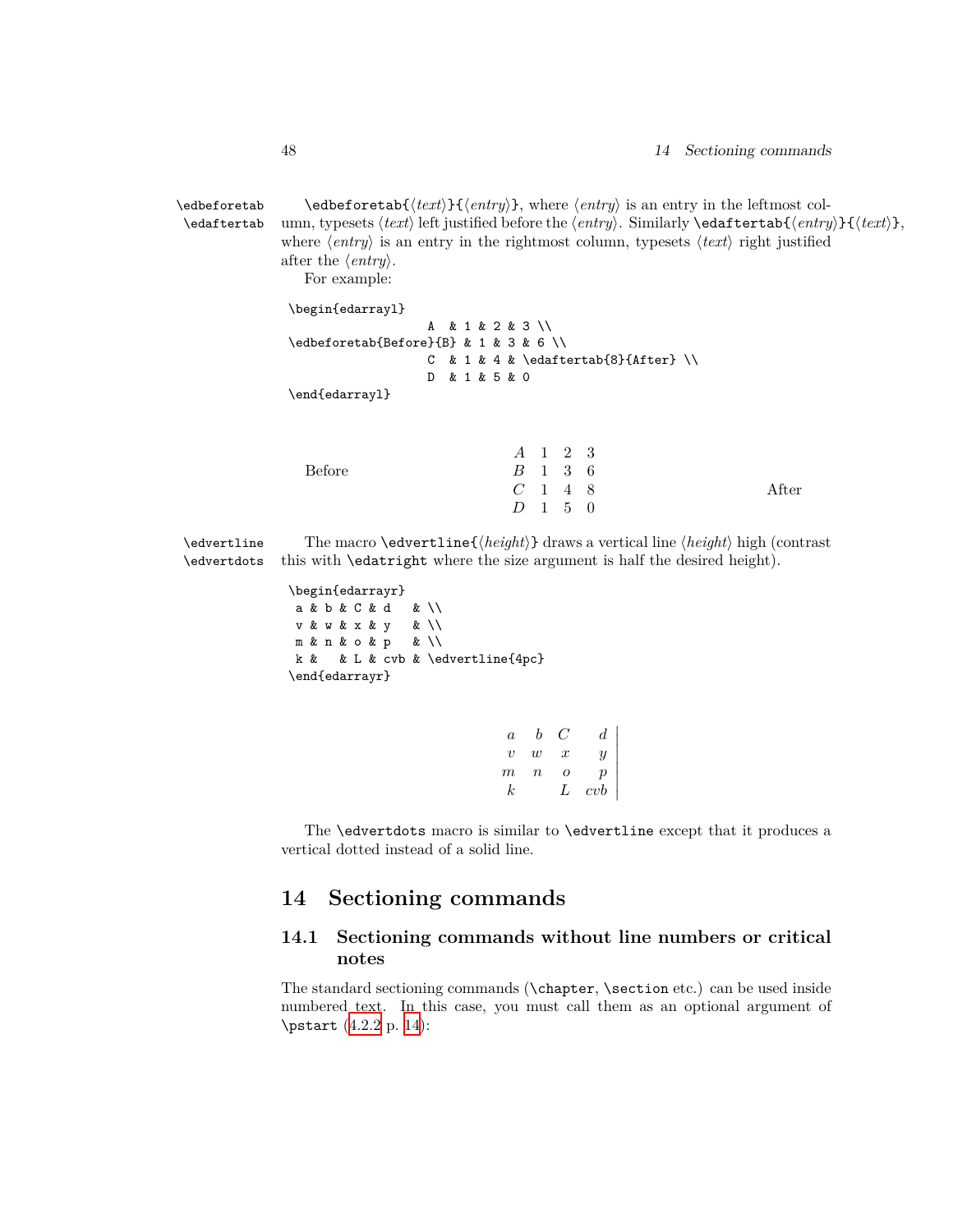*14.2 Sectioning commands with line numbering and critical notes* 49

```
\pstart[\section{section}]
Pstart content.
\pend
```
The line which contains them won't be numbered, and you can't add critical notes inside.

## **14.2 Sectioning commands with line numbering and critical notes**

In the past (between versions 1.1.0 and 1.12.0), these following commands were provided:

- \ledchapter[*⟨text⟩*]{*⟨critical text⟩*}
- \ledchapter\*
- \ledsection[*⟨text⟩*]{*⟨critical text⟩*}
- \ledsection\*
- \ledsubsection[*⟨text⟩*]{*⟨critical text⟩*}
- \ledsubsection\*
- \ledsubsubsection[*⟨text⟩*]{*⟨critical text⟩*}
- \ledsubsubsection\*

These commands are deprecated, and won't be maintened anymore, because of a bad concept. Since version 1.12.0, you have to use the following commands:

- \eledchapter[*⟨text⟩*]{*⟨critical text⟩*}
- \eledchapter\*
- \eledsection[*⟨text⟩*]{*⟨critical text⟩*}
- \eledsection\*
- \eledsubsection[*⟨text⟩*]{*⟨critical text⟩*}
- \eledsubsection\*
- \eledsubsubsection[*⟨text⟩*]{*⟨critical text⟩*}
- \eledsubsubsection\*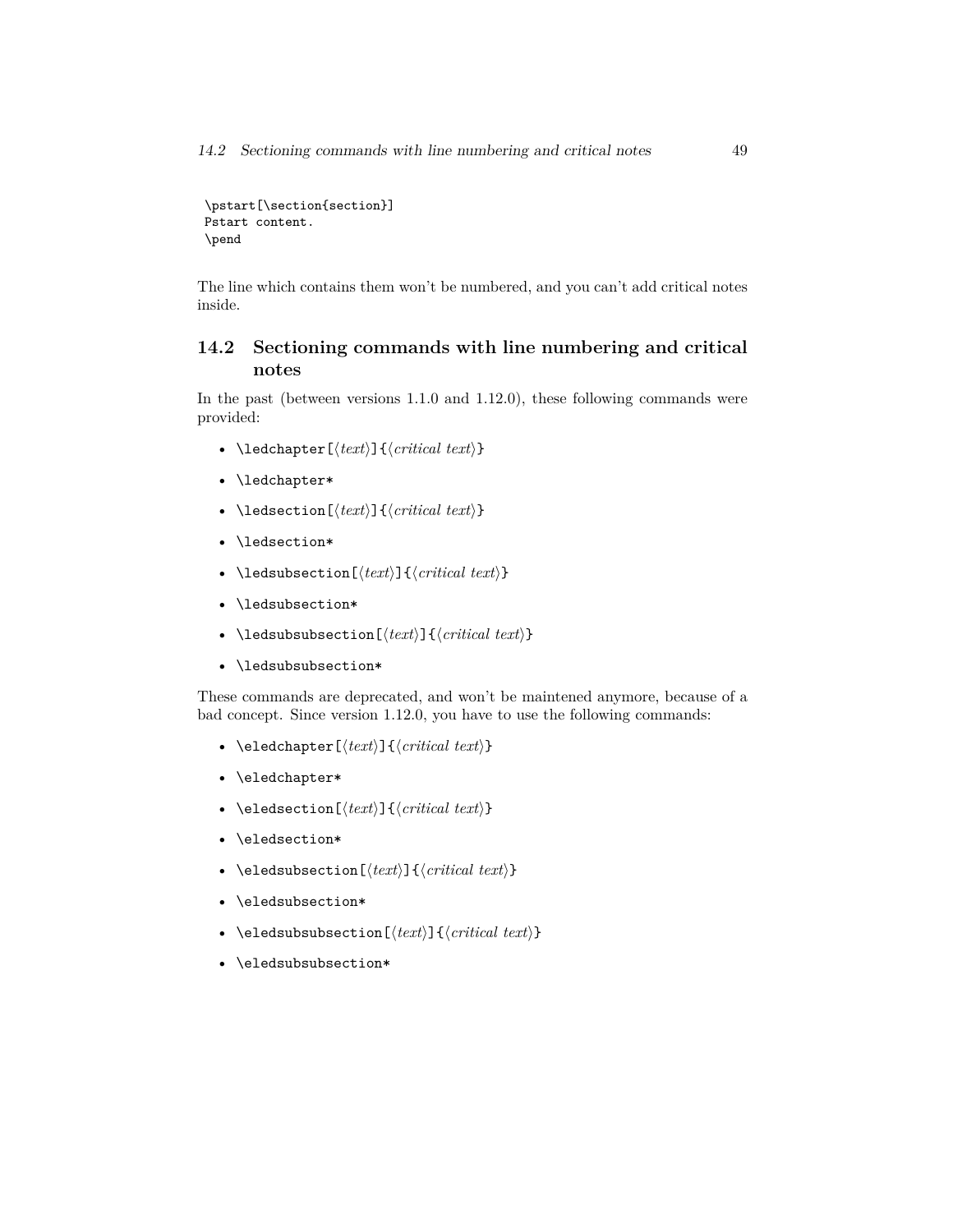Which are equivalent to the LAT<sub>EX</sub> commands. Each indivual command must be called alone in a \pstart…\pend:

```
\pstart
\eledsection*{xxxx\ledsidenote{section}}
\pend
\pstart
\eledsubsection*{xxxx\ledsidenote{sub}}
\pend
\pstart
normal text
\pend
```
At the first run, you will see only the text. It's normal. At the second run, you will see the formating. And consequently, at the third run, you will see the table of contents.

For technical reasons, the page break before \elechapter can't be added automatically. You have to insert it manually via \beforeeledchapter, which must \noeledsec be called outside of a numbered section. If you aren't going to have any \eledxxx commands, then load eledmac with \noeledsec option. That will suppress the generation of unneeded .eledsec file, keep memory and make eledmac faster.

## **15 Quotation environments**

The quotation and quote environment can be used so that same definition/note appears both inside and outside a numbered section. The typographical consequences will resemble the outside numbered sections, based on the styles of the *book* class. However, if you use a package that redefines these environments, these redefinitions won't be available inside the numbered section. You must open any quotation environments inside a \start-\pend block, not outside. A quotation environment MUST not be opened immediately after a \pstart and MUST not be closed immediately before a \pend.

In some cases, you don't want these environments to be redefined in numbered sections. You can load the package with the option noquotation to prevent this redefinition.

## <span id="page-49-0"></span>**16 Page breaks**

Eledmac and eledpar break pages automatically. However, you may sometimes \ledpb want to either force page breaks or prevent them. The packages provide two \lednopb macros:

• \ledpb adds a page break.

• \lednopb prevents a page break, by adding one line to the current page if needed.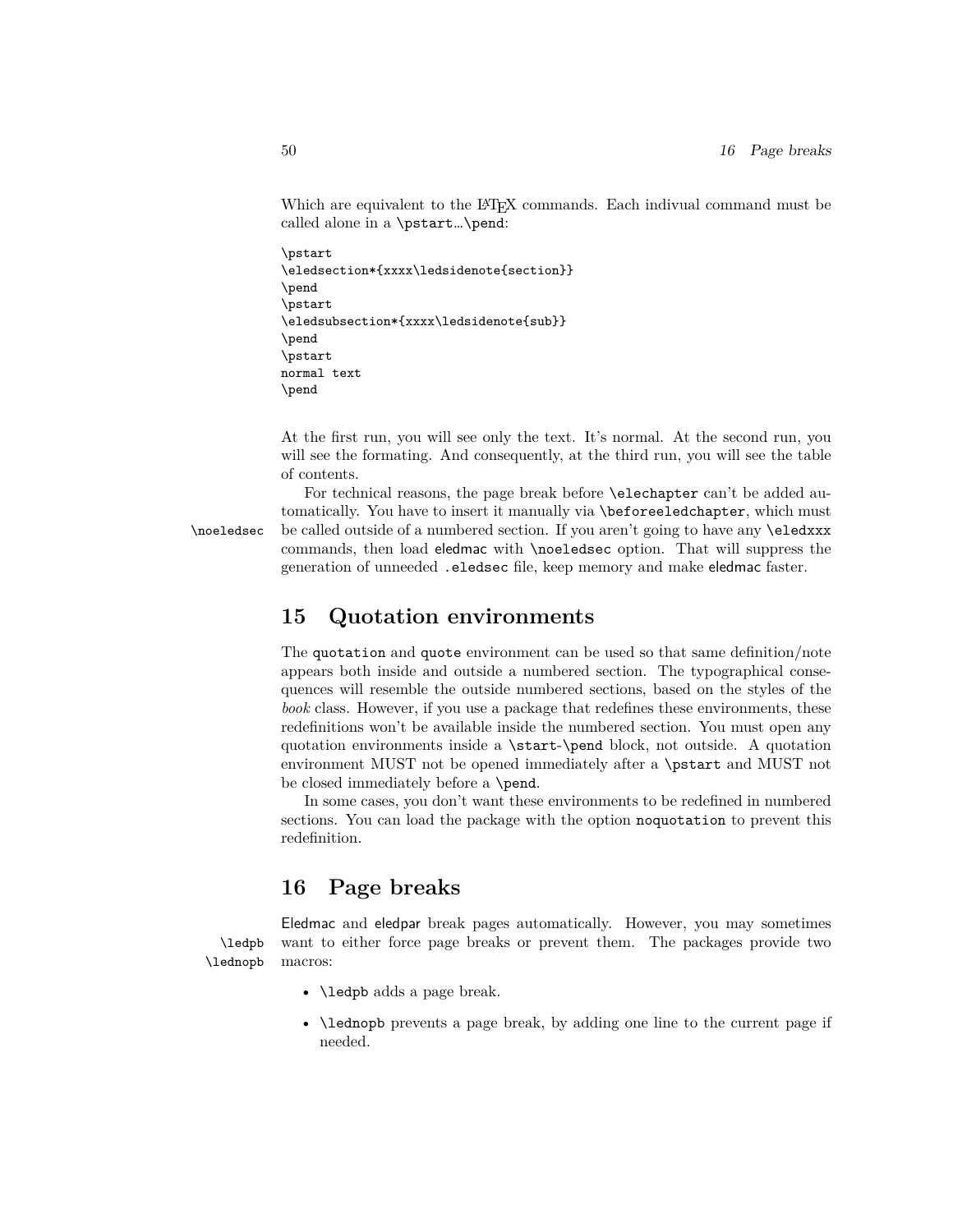#### **These commands have effect only at the second run**.

These two commands take effect at the beginning of line in which they are called. For example, if you call  $\leq$  at l. 444, the l. 443 will be at the p. *n*,  $\lambda$  ledpbsetting and the l. 444 at the p.  $n + 1$ . However you can change the behavior, and decide they will have effect after the end of the line, adding \ledpbsetting{after} at the beginning of your file (better: in your preamble). With the previous example, the l. 444 will be at the p. *n* and the l. 445 will be at the p.  $n + 1$ .

If you are using eledpar to typeset parallel pages you must use \lednopb on both sides in the two corresponding lines. This is especially important when you \lednopbinversetrue are using stanzas; otherwise the pages will run out of sync. You can also decide to prevent page breaks between two lines of a long verse. To do this, use nopbinverse when loading package, or add \lednopbinversetrue in the beginning of your file (better: in your preamble). This feature works only with verse of 2 lines, not more. It works at the third run, or at fourth run with eledpar. By default, when a long verse runs normally between two pages, a page break will be placed at the beginning of the verse. However, if you have addedledpbsetting{after}, the page break will be placed at the end of the long verse, and the page containing the long verse will have one extra line.

## **17 Miscellaneous**

\extensionchars When the package assembles the name of the auxiliary file for a section, it prefixes \extensionchars to the section number. This is initially defined to be empty, but you can add some characters to help distinguish these files if you like; what you use is likely to be system-dependent. If, for example, you said \renewcommand{\extensionchars}{!}, then you would get temporary files called jobname.!1, jobname.!2, etc.

\ifledfinal The package can take options. The option 'final', which is the default is for final typesetting; this sets \ifledfinal to TRUE. The other option, 'draft', may be useful during earlier stages and sets \ifledfinal to FALSE.

\showlemma The lemma within the text is printed via \showlemma{lemma}. Normally, or with the 'final' option, the definition of  $\s$ howlemma is:

\newcommand\*{\showlemma}[1]{#1}

so it just produces its argument. With the 'draft' option it is defined as

\newcommand\*{\showlemma}[1]{\textit{#1}}

so that its argument is typeset in an italic font, which may make it easier to check that all lemmas have been treated.

If you would prefer some other style, you could put something like this in the preamble:

```
\ifledfinal\else
```

```
\renewcommand{\showlemma}[1]{\textbf{#1}}% or simply ...[1]{#1}
\fi
```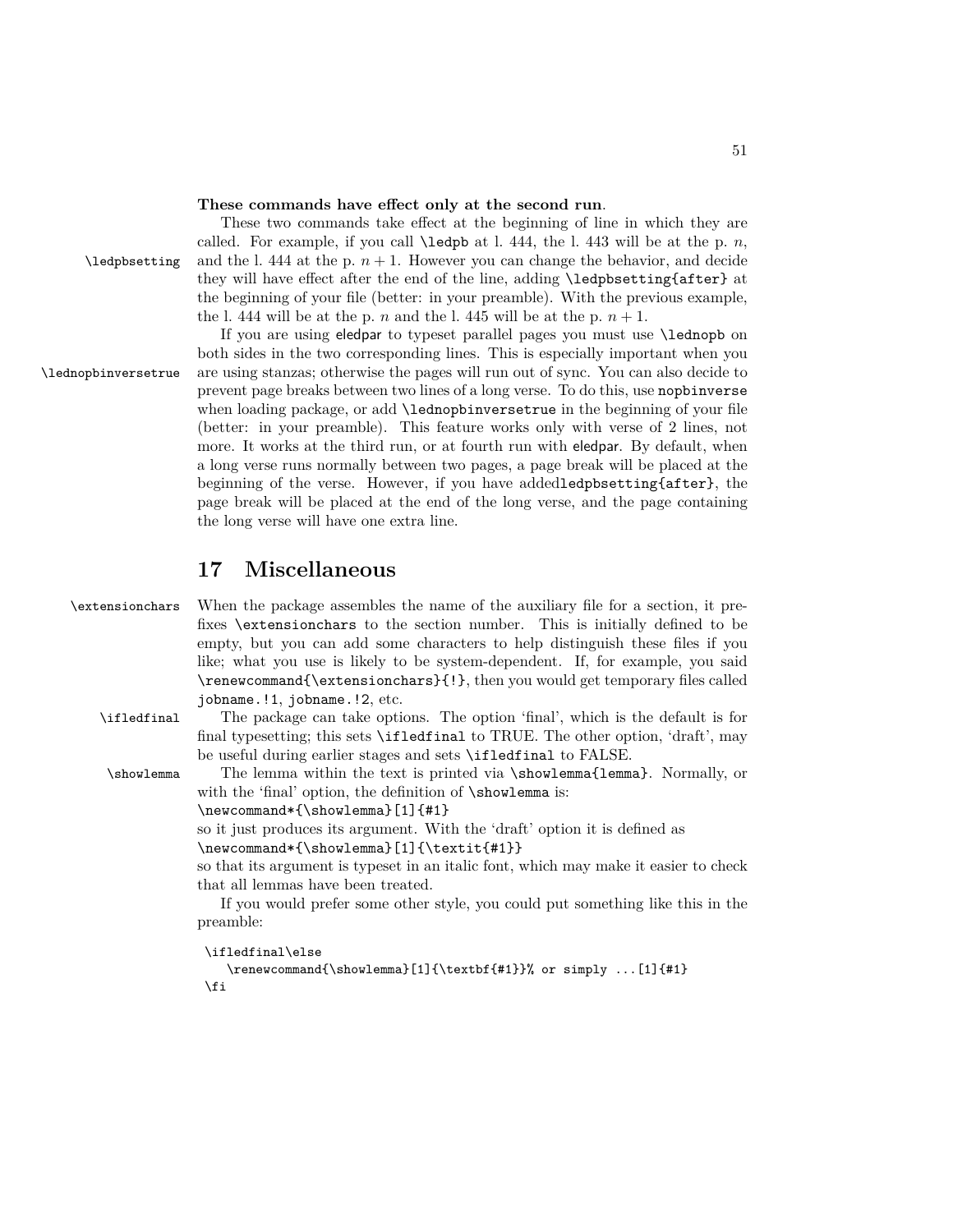#### **17.1 Known and suspected limitations**

In general, eledmac's system for adding marginal line numbers breaks anything that makes direct use of the LATEX insert system, which includes marginpars, footnotes and floats.

However, you can use both \footnote and the familiar footnote series notes in numbered text. A \marginpar in numbered text will throw away its contents and send a warning message to the terminal and log file, but will do no harm.

\parshape cannot be used within numbered text, except in a very restricted way.

\ballast LATEX is a three-pass system, but even after a document has been processed three times, there are some tricky situations in which the page breaks decided by TEX never settle down. At each successive run, eledmac may oscillate between two different sets of page decisions. To stop this happening, should it arise, Wayne Sullivan suggested the inclusion of the quantity \ballast. The amount of \ballast will be subtracted from the penalties which apply to the page breaks calculated on the *previous* run through TEX, thus reinforcing these breaks. So if you find your page breaks oscillating, say

\setcounter{ballast}{100}

or some such figure, and with any luck the page breaks will settle down. Luckily, this problem doesn't crop up at all often.

The restriction on explicit line-breaking in paragraphed footnotes, mentioned in a footnote [17](#page-31-0) p. [32](#page-31-0), and described in more detail on [25.5](#page-136-0) p. [137,](#page-136-0) really is a nuisance if that is something you need to do. There are some possible solutions, described by Michael Downes, but this area remains unsatisfactory.

LATEX has a reputation for putting things in the wrong margin after a page break. The eledmac package does nothing to improve the situation  $\overline{\phantom{a}}$  in fact it just makes it more obvious if numbered text crosses a page (or column) boundary and the numbers are meant to flip from side to side. Try and keep the numbers in the same margin all the time. Another aspect of TeX's page breaking mechanism is that when numbering lines by the page, the first few numbers after a page break may continue as though the lines were still on the previous page.

\pageparbreak If you can't resist flipping the numbers or numbering by the page, then you might find that judicious use of \pageparbreak may help if numbering goes awry across a page (or column) break. It tries to force TeX into partitioning the current paragraph into two invisibly joined paragraphs with a page break between them. Insert the command between the last word on one page and the first word on the next page. If later you change something earlier in the document the natural page break may be in a different place, and you will have to adjust the location of \pageparbreak accordingly.

\footfudgefiddle For paragraphed footnotes TEX has to estimate the amount of space required. If it underestimates this then the notes may get too long and run off the bottom of the text block. \footfudgefiddle can be increased from its default 64 (say to 68) to increase the estimate. You have to use \renewcommand for this, like: \renewcommand{\footfudgefiddle}{68}

Help, suggestions and corrections will be gratefully received.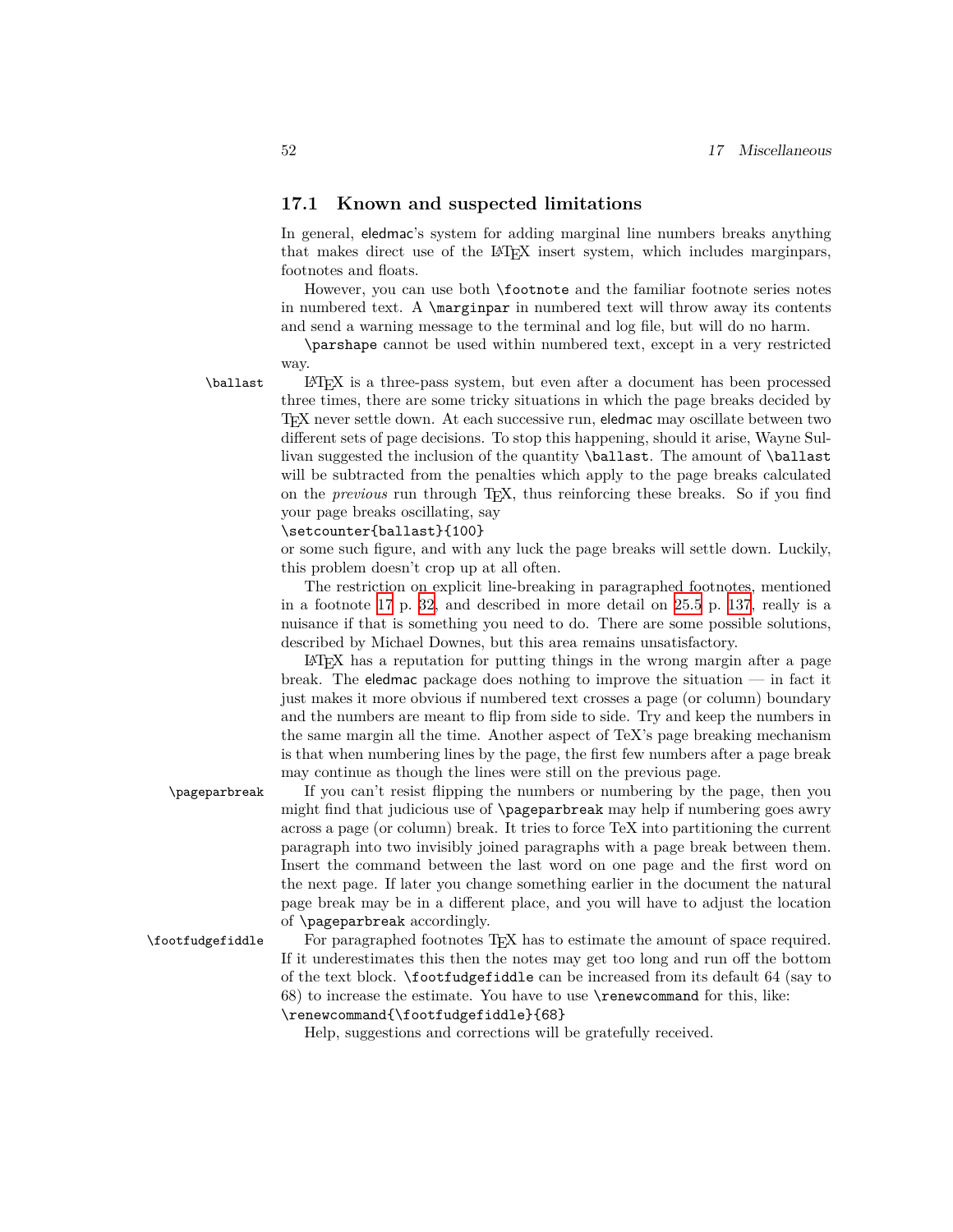#### **17.2 Use with other packages**

Because of eledmac's complexity it may not play well with other packages. In particular eledmac is sensitive to commands in the arguments to the \edtext and \\*footnote macros (this is discussed in more detail in section [22](#page-90-0), and in particular the discussion about \no@expands and \morenoexpands). You will have to see what works or doesn't work in your particular case.

It is possible that eledmac and the hyperref package may work together. I have not tried this combination but past experience with hyperref suggests that cooperation is unlikely; hyperref changes many LATEX internals and eledmac does things that are not normally seen in LAT<sub>EX</sub>.

If you want to use the option *bottom* of the footmisc package, you must load this package *before* the eledmac package.

\morenoexpands You can define the macro \morenoexpands to modify macros that you call within \edtext. Because of the way eledmac numbers the lines the arguments to \edtext can be processed more than once and in some cases a macro should only be processed once. One example is the \colorbox macro from the color package, which you might use like this:

```
... \edtext{\colorbox{mycolor}{lemma}}{\Afootnote{...\colorbox...}}
```
If you actually try this<sup>24</sup> you will find LAT<sub>E</sub>X whinging 'Missing { inserted', and then things start to fall apart. The trick in this case is to specify either:

```
\newcommand{\morenoexpands}{\let\colorbox=0}
```
#### or

```
\makeatletter
\newcommand{\morenoexpands}{\let\colorbox\@secondoftwo}
\makeatother
```
(\@secondoftwo is an internal LATEX macro that takes two arguments and thows away the first one.) The first incantation lets color show in both the main text and footnotes whereas the second one shows color in the main text but kills it in the lemma and footnotes. On the other hand if you use \textcolor instead, like

```
... \edtext{\textcolor{mycolor}{lemma}}{\Afootnote{...\textcolor...}}
```
there is no need to fiddle with \morenoexpands as the color will naturally be displayed in both the text and footnotes. To kill the color in the lemma and footnotes, though, you can do:

```
\makeatletter
```
<sup>24</sup>Reported by Dirk-Jan Dekker in the CTT thread 'Incompatibility of "color" package' on 2003/08/28.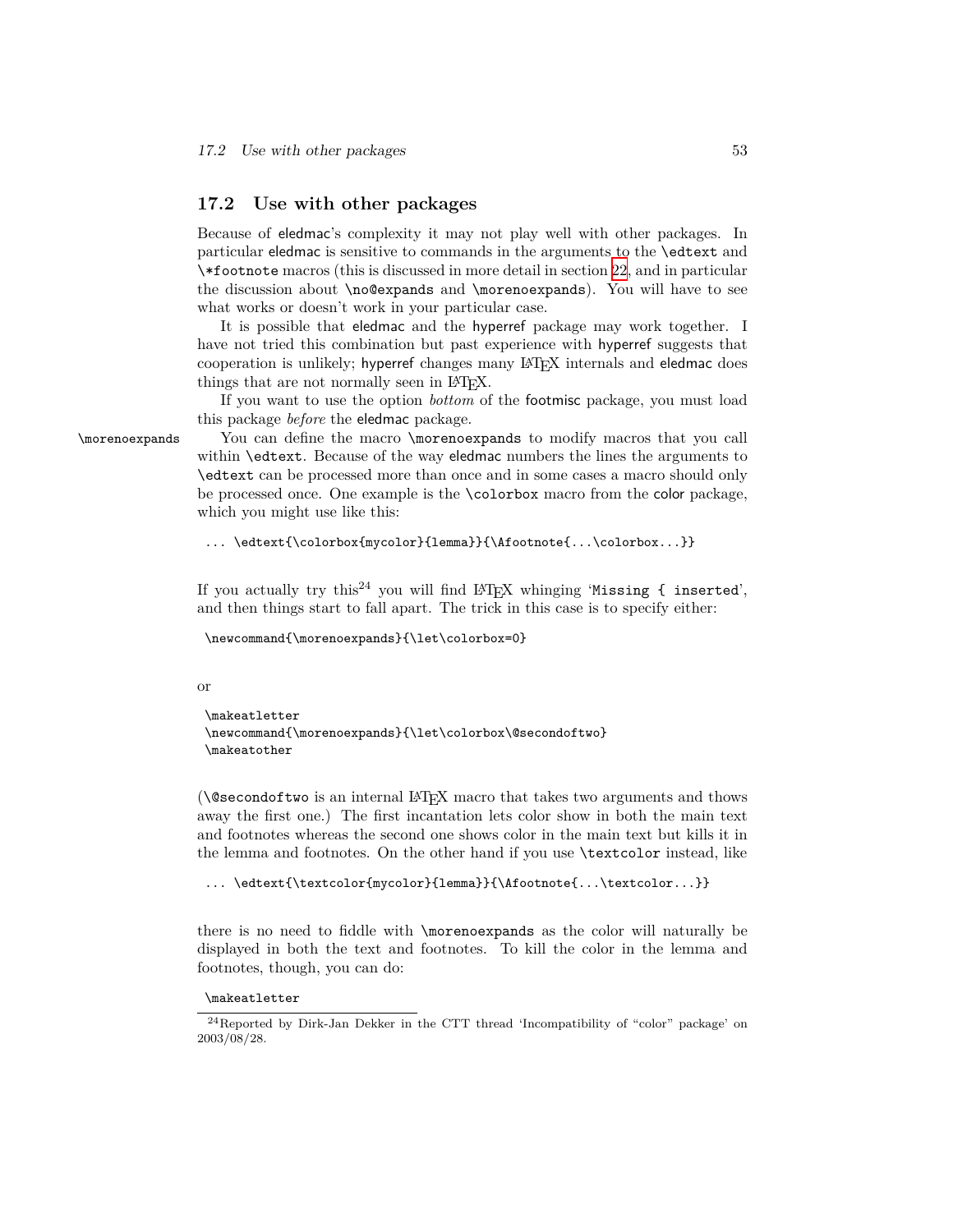```
\newcommand{\morenoexpands}{\let\textcolor\@secondoftwo}
\makeatother
```
It took me a little while to discover all this. If you run into this sort of problem you may have to spend some time experimenting before hitting on a solution.

#### **17.3 Parallel typesetting**

Peter Wilson has developed the Ledpar package as an extension to eledmac specifically for parallel typesetting of critical texts. This also cooperates with the babel / polyglossia packages for typesetting in multiple languages. The package has been called *eledpar* since September 2012.

He also developed the ledarab package for handling parallel Arabic text in critical editions. However, this package is not maintened by Maïeul Rouquette. You should use the capabilities of a modern TeX processor, like  $Xe(La)TeX$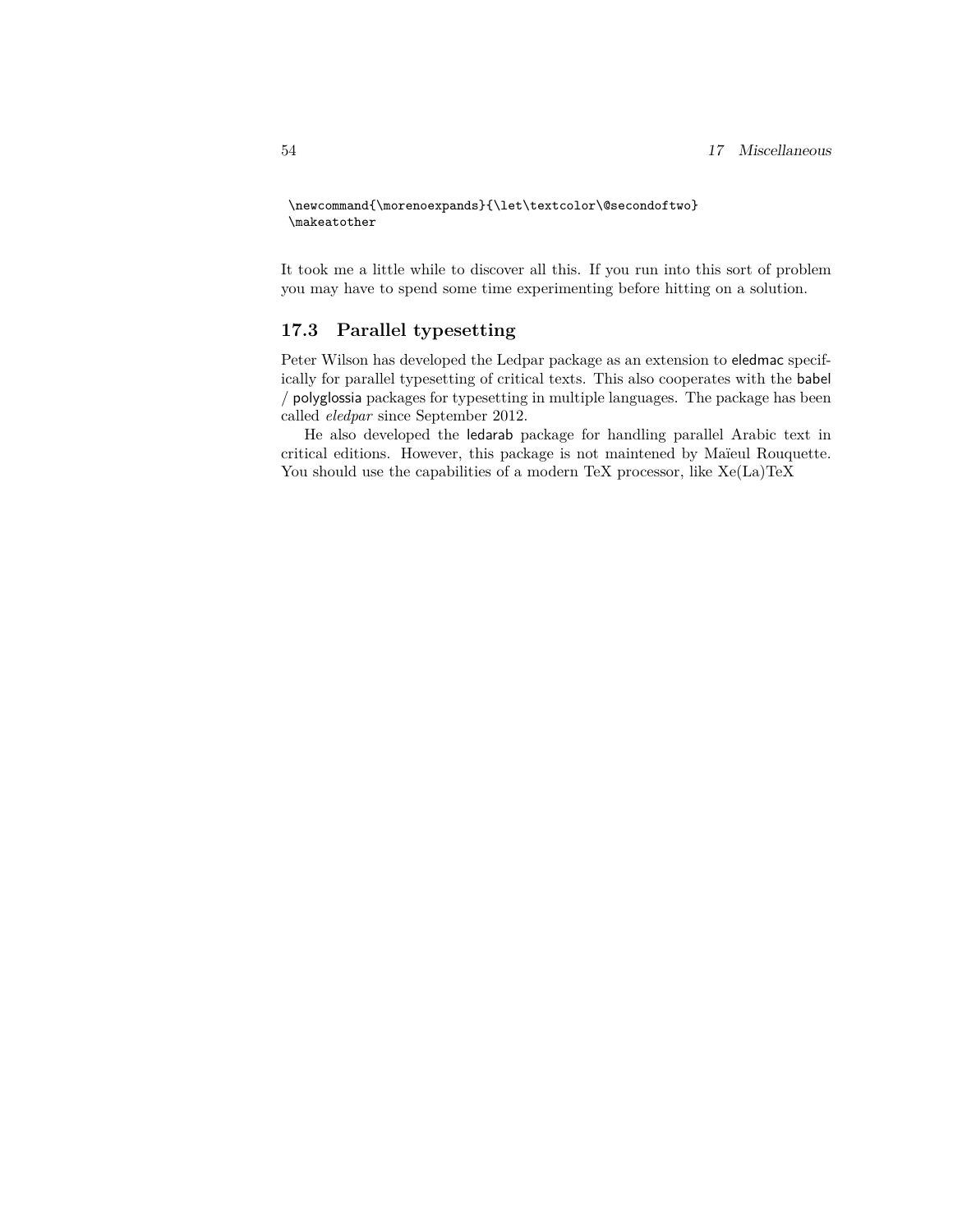## **18 Implementation overview**

We present the eledmac code in roughly the order in which it's used during a run of TEX. The order is *exactly* that in which it's read when you load The eledmac package, because the same file is used to generate this manual and to generate the LATEX package file. Most of what follows consists of macro definitions, but there are some commands that are executed immediately—especially at the start of the code. The documentation generally describes the code from the point of view of what happens when the macros are executed, though. As each macro is introduced, its name is printed in the margin.

We begin with the commands you use to start and stop line numbering in a section of text (Section [19](#page-54-0)). Next comes the machinery for writing and reading the auxiliary file for each section that helps us count lines, and for creating list macros encoding the information from that file (Section [21\)](#page-66-0); this auxiliary file will be read at the start of each section, to create those list macros, and a new version of the file will be started to collect information from the body of the section.

Next are commands for marking sections of the text for footnotes (Section [22\)](#page-90-0), followed by the macros that take each paragraph apart, attach the line numbers and insertions, and send the result to the vertical list (Section [23](#page-103-0)). The footnote commands (Section [25](#page-121-0)) and output routine (Section [36\)](#page-183-0) finish the main part of the processing; cross-referencing (Section [37](#page-189-0)) and endnotes (Section [32\)](#page-162-0) complete the story.

In what follows, macros with an @ in their name are more internal to the workings of eledmac than those made up just of ordinary letters, just as in PLAIN T<sub>EX</sub> (see *The TeXbook*, p. 344). You are meant to be able to make free with ordinary macros, but the '@' ones should be treated with more respect, and changed only if you are pretty sure of what you are doing.

## <span id="page-54-0"></span>**19 Preliminaries**

We try and use l@d in macro names to help avoid name clashes, but this is not a hard and fast rule. For example, if an original EDMAC macro includes edmac We will simply change that to eledmac.

Announce the name and version of the package, which is targetted for LaTeX2e.

```
1 ⟨∗code⟩
```

```
2 \NeedsTeXFormat{LaTeX2e}
```
3 \ProvidesPackage{eledmac}[2017/09/25 v1.24.12 LaTeX port of EDMAC]%

Generally, these are the modifications to the original. EDMAC code:

- Replace as many **\def**'s by **\newcommand**'s as possible to avoid overwriting LATEX macros.
- Replace user-level T<sub>E</sub>X counts by L<sup>4</sup>T<sub>E</sub>X counters.
- Use the LAT<sub>EX</sub> font handling mechanisms.
- Use IAT<sub>F</sub>X messaging and file facilities.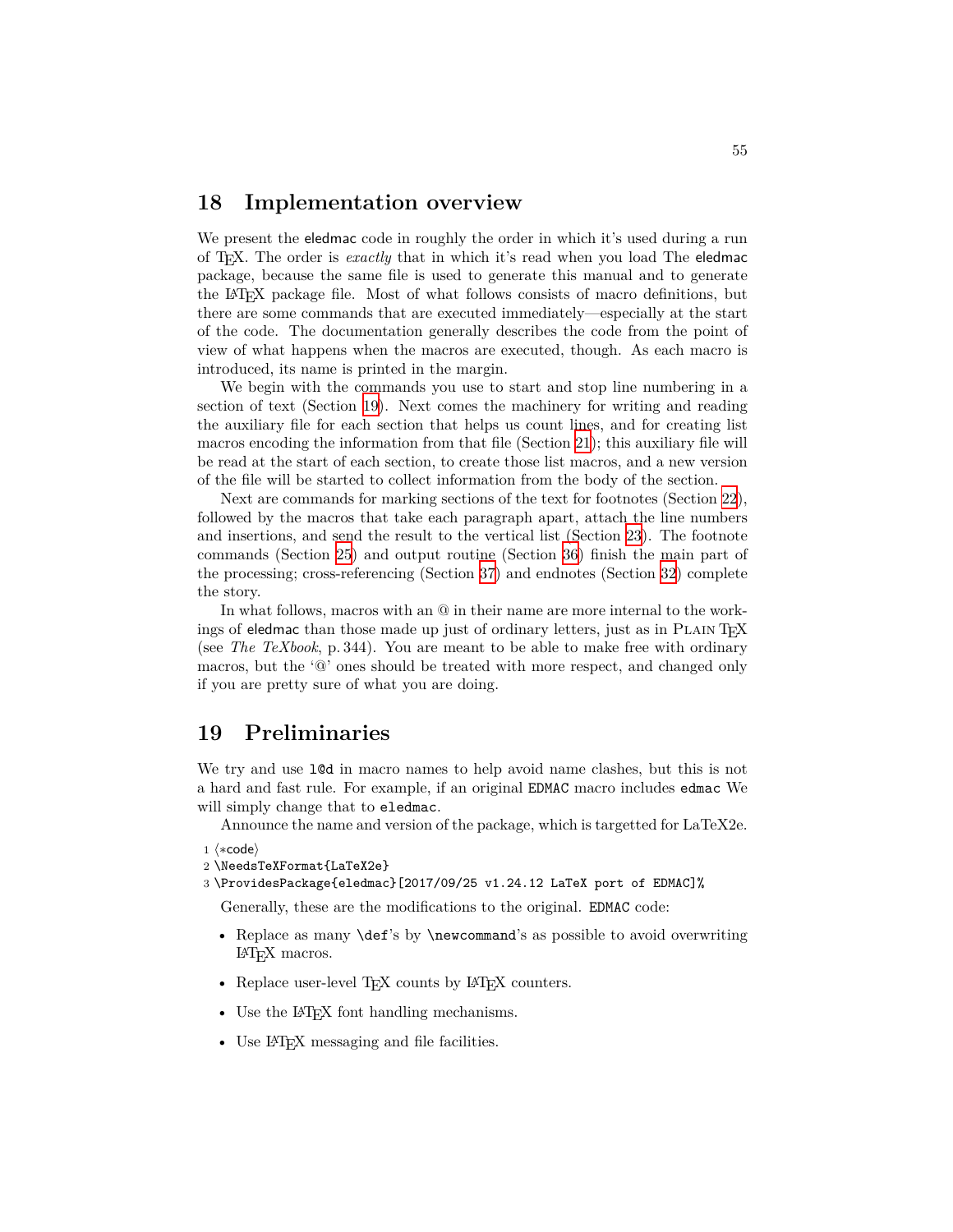#### **19.1 Package options**

\ifledfinal Use this to remember which option is used, set and execute the options with final as the default.

```
\ifoldprintnpnumspace@
        \ifnocritical@
       \if@noeled@sec
             \ifnoend@
        \ifnofamiliar@
        \ifnoledgroup@
      \ifparapparatus@
      \ifnoquotation@
     \iflednopbinverse
        \ifparledgroup
\ifwidthliketwocolumns
\ifledsecnolinenumber
             \ifxindy@
    \ifxindyhyperref@
                         4 \newif\ifledfinal
                        5 \newif\ifoldprintnpnumspace@
                       6 \newif\ifnocritical@%
                       7 \newif\if@noeled@sec%
                        8 \newif\ifnoend@%
                         9 \newif\ifnofamiliar@%
                        10 \newif\ifnoledgroup@%
                        11 \newif\ifparapparatus@
                        12 \newif\ifnoquotation@
                        13 \newif\iflednopbinverse
                        14 \newif\ifparledgroup
                        15 \newif\ifwidthliketwocolumns%
                        16 \newif\ifledsecnolinenumber
                        17 \newif\ifxindy@
                        18 \newif\ifxindyhyperref@
                        19 \parapparatus@false
                        20 \RequirePackage{xkeyval}
                        21 \DeclareOptionX{series}[A,B,C,D,E,Z]{\xdef\default@series{#1}}
                        22 \DeclareOptionX{noeledsec}{\@noeled@sectrue}
                        23 \DeclareOptionX{nocritical}{\nocritical@true}%
                        24 \DeclareOptionX{nofamiliar}{\nofamiliar@true}%
                        25 \DeclareOptionX{noledgroup}{\noledgroup@true}%
                        26 \DeclareOptionX{noend}{%
                        27 \let\l@dend@open\@gobble%
                        28 \let\l@d@end\relax
                        29 \let\l@dend@close\relax%
                        30 \global\let\l@dend@stuff=\relax%
                        31 \global\chardef\l@d@end=16%
                        32 \noend@true%
                        33 }%
                        34 \DeclareOptionX{noquotation}{\noquotation@true}
                        35 \DeclareOptionX{oldprintnpnumspace}{\oldprintnpnumspace@true}
                        36 \DeclareOptionX{final}{\ledfinaltrue}
                        37 \DeclareOptionX{draft}{\ledfinalfalse}
                        38 \DeclareOptionX{parapparatus}{\parapparatus@true}
                        39 \DeclareOptionX{nopbinverse}{\lednopbinversetrue}
                        40 \DeclareOptionX{ledsecnolinenumber}{\ledsecnolinenumbertrue}
                        41 \DeclareOptionX{widthliketwocolumns}{\widthliketwocolumnstrue}%
                        42 \DeclareOptionX{xindy}[eledmac-markup-attr.xdy]{%
                        43 \AtBeginDocument{\immediate\openout\eledmac@xindy@out=#1}%
                        44 \newwrite\eledmac@xindy@out%
                        45 \xindy@true%
                        46 \gdef\eledmacmarkuplocrefdepth{:depth 1}%
                        47 \AtEndDocument{\immediate\closeout\eledmac@xindy@out}%
                        48 }%
```
\DeclareOptionX{xindy+hyperref}{%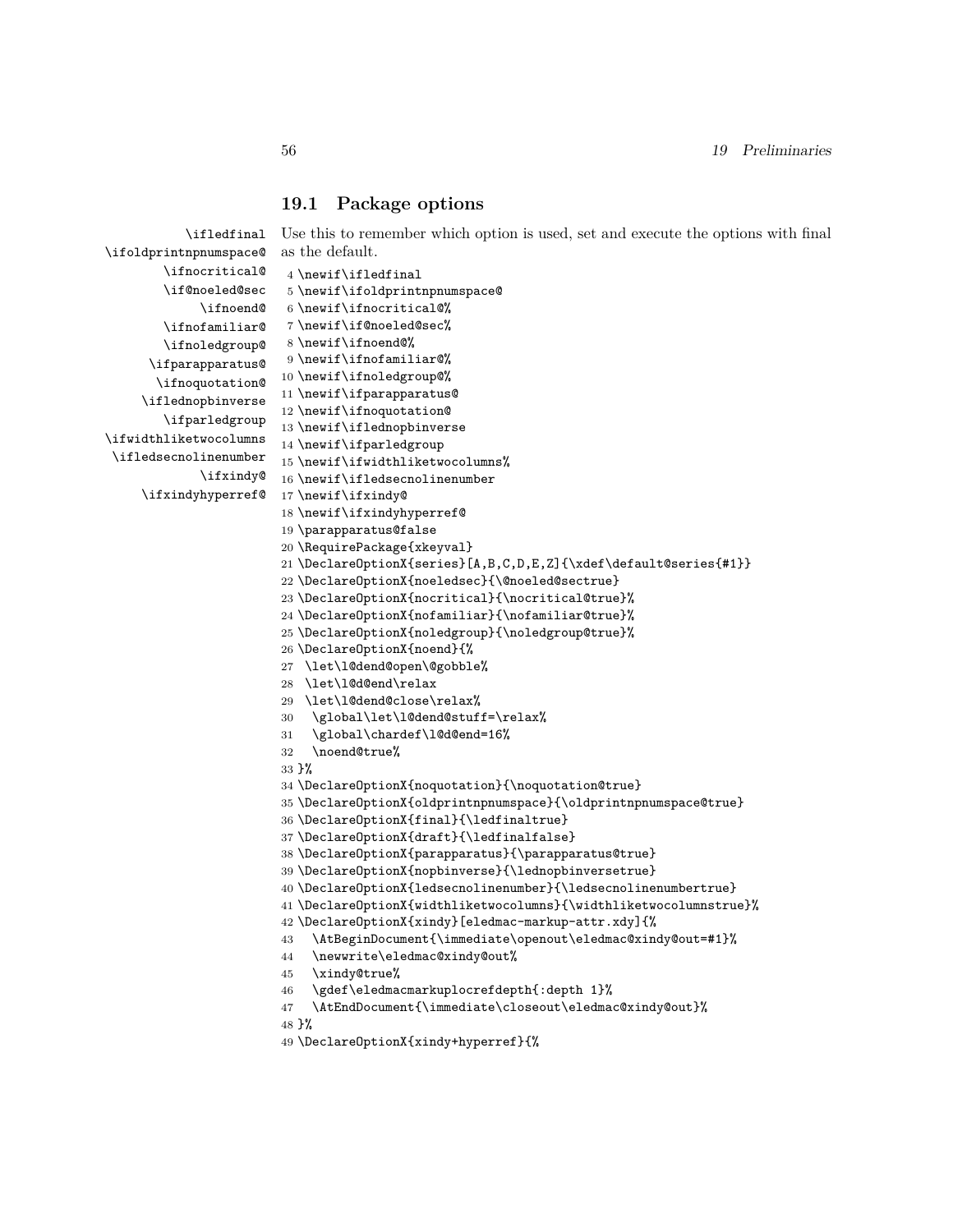```
50 \xindyhyperref@true%
51 }%
52 \ExecuteOptionsX{series}%
53 \ExecuteOptionsX{final}
Suggest to migrate to reledmac.
54 \newif\ifnoreledmac
55 \DeclareOptionX{noreledmac}{\noreledmactrue}
56 % Use the starred form of \verb?\ProcessOptions? which executes options in
57 % the order listed in the source file: class options, then listed package
58 % options, so a package option can override a class option with the same name.
59 % This was suggested by Dan Luecking\index{Luecking, Dan} in the \texttt{ctt}
60 % thread \textit{Class/package option processing}, on 27 February 2004.
61 % \begin{macrocode}
62 \ProcessOptionsX*\relax
63
```
#### **19.2 Loading packages**

Loading package xargs to declare commands with optional arguments. Etoolbox is also used to make code clearer - for example, in dynamic command names (which can replace \csname etc.). Use suffix to declare commands with a starred version, xstring to work with strings, ifluatex and ifxetex to test if LuaTEX or XATEX is running, and ragged2e to manage ragged for paragraphed notes.

```
64 \RequirePackage{xargs}
65 \RequirePackage{etoolbox}
66 \@ifl@t@r\fmtversion{2015/10/01}
67 {}%
68 {\RequirePackage{etex}%
69 \csname reserveinserts\endcsname{32}%
70 }
71 \RequirePackage{suffix}
72 \RequirePackage{xstring}
73 \RequirePackage{ifluatex}
74 \RequirePackage{ragged2e}
75 \RequirePackage{ragged2e}
76 \RequirePackage{ifxetex}%
```
## 19.3 Compatibility with LuaT<sub>E</sub>X

Here, we enable some primitives for LuaT<sub>EX</sub>.

```
77 \ifx\directlua\undefined\else%
78 \directlua{tex.enableprimitives("",{"textdir","pardir","bodydir"})}
79 \fi
```
#### **19.4 Boolean flags**

\ifl@dmemoir Define a flag for if the memoir class has been used.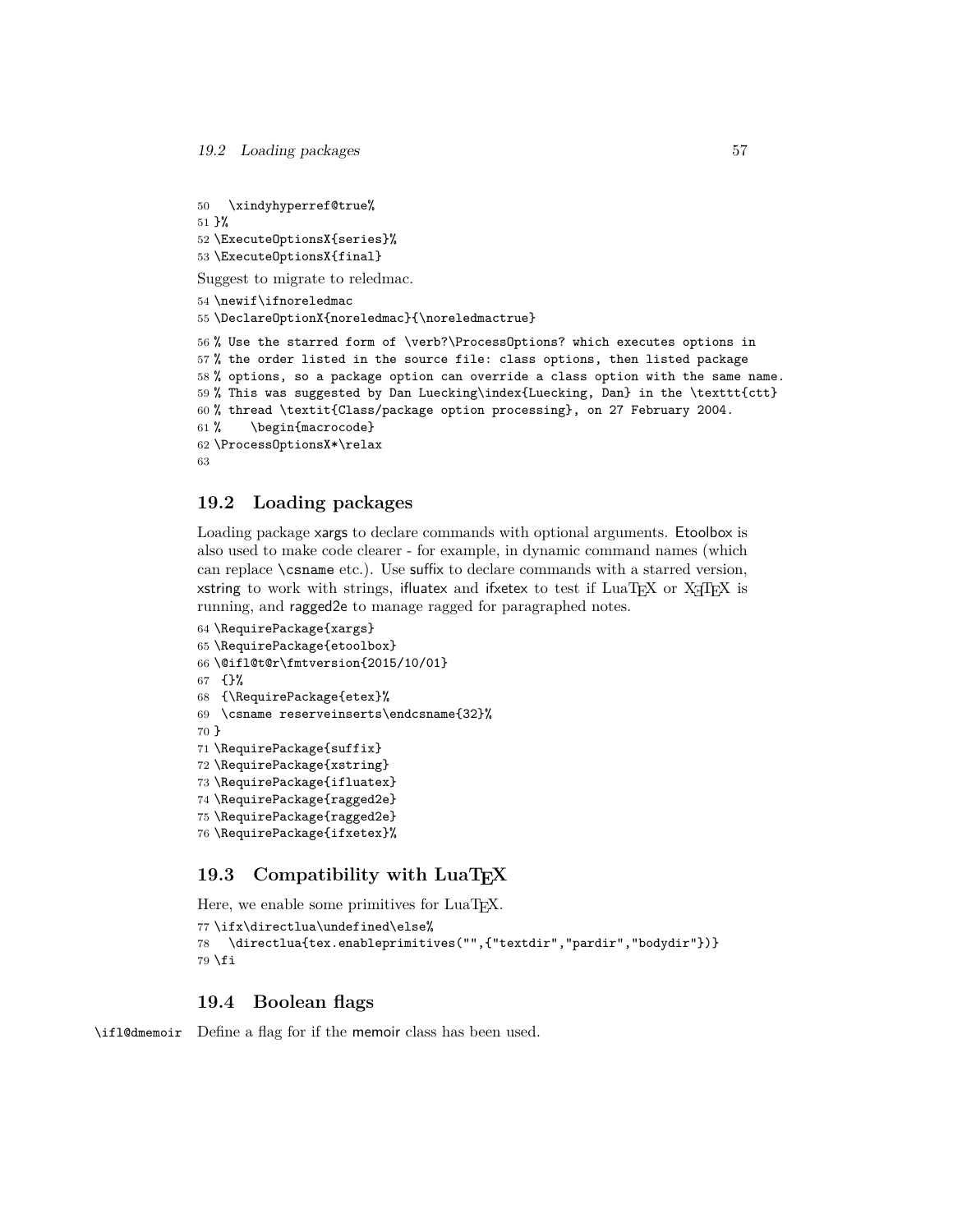|                                                                     | 80\newif\ifl@dmemoir<br>81\@ifclassloaded{memoir}{\l@dmemoirtrue}{\l@dmemoirfalse}<br>82                                                                                                                                                                                                                                                      |
|---------------------------------------------------------------------|-----------------------------------------------------------------------------------------------------------------------------------------------------------------------------------------------------------------------------------------------------------------------------------------------------------------------------------------------|
|                                                                     | \ifl@imakeidx Define a flag for if the imakeidx package has been used.<br>83 \newif\ifl@imakeidx                                                                                                                                                                                                                                              |
|                                                                     | 84\@ifpackageloaded{imakeidx}{\l@imakeidxtrue}{}%False is the default value                                                                                                                                                                                                                                                                   |
|                                                                     | \ifl@indextools  Define a flag for if the indextools package has been used.<br>85 \newif\ifl@indextools%<br>86 \@ifpackageloaded{indextools}{%<br>87 \l@indextoolstrue%<br>88 \10imakeidxtrue%<br>89 \let\imki@wrindexentry\indtl@wrindexentry%<br>90 }{}%False is the default value. We consider indextools as a variant of imakeidx. That's |
|                                                                     | \if@RTL The \if@RTL is defined by the bidi package, which is sometimes loaded by poly-<br>glossia. But we define it as well if the bidi package is not loaded.<br>91 \ifdef{\if@RTL}{}{\newif\if@RTL}                                                                                                                                         |
|                                                                     | \if@RTL The \if@RTL is defined by the bidi package, which is sometimes loaded by poly-<br>glossia. But we define it if the bidi package is not loaded.<br>92\ifdef{\if@RTL}{}{\newif\if@RTL}                                                                                                                                                  |
|                                                                     | 19.5 Messages                                                                                                                                                                                                                                                                                                                                 |
|                                                                     | All the messages are grouped here as macros. This saves TeX's memory when the<br>same message is repeated and also lets them be edited easily.                                                                                                                                                                                                |
|                                                                     | \eledmac@warning Write a warning message.<br>93\newcommand{\eledmac@warning}[1]{\PackageWarning{eledmac}{#1}}                                                                                                                                                                                                                                 |
|                                                                     | \eledmac@error Write an error message.                                                                                                                                                                                                                                                                                                        |
|                                                                     | 94 \newcommand{\eledmac@error}[2]{\PackageError{eledmac}{#1}{#2}}                                                                                                                                                                                                                                                                             |
|                                                                     | First, suggest to use reledmac.                                                                                                                                                                                                                                                                                                               |
|                                                                     | 95 \ifnoreledmac\else%<br>96 \eledmac@error{Using package `eledmac' is deprecated. We suggest\MessageBreak using `re!<br>$97$ \fi%                                                                                                                                                                                                            |
| \led@err@NumberingStarted                                           |                                                                                                                                                                                                                                                                                                                                               |
| \led@err@NumberingNotStarted<br>\led@err@NumberingShouldHaveStarted | 98\newcommand*{\led@err@NumberingStarted}{%<br>99 \eledmac@error{Numbering has already been started}{\@ehc}}<br>100\newcommand*{\led@err@NumberingNotStarted}{%<br>101 \eledmac@error{Numbering was not started}{\@ehc}}<br>102 \newcommand*{\led@err@NumberingShouldHaveStarted}{%                                                           |

103 \eledmac@error{Numbering should already have been started}{\@ehc}}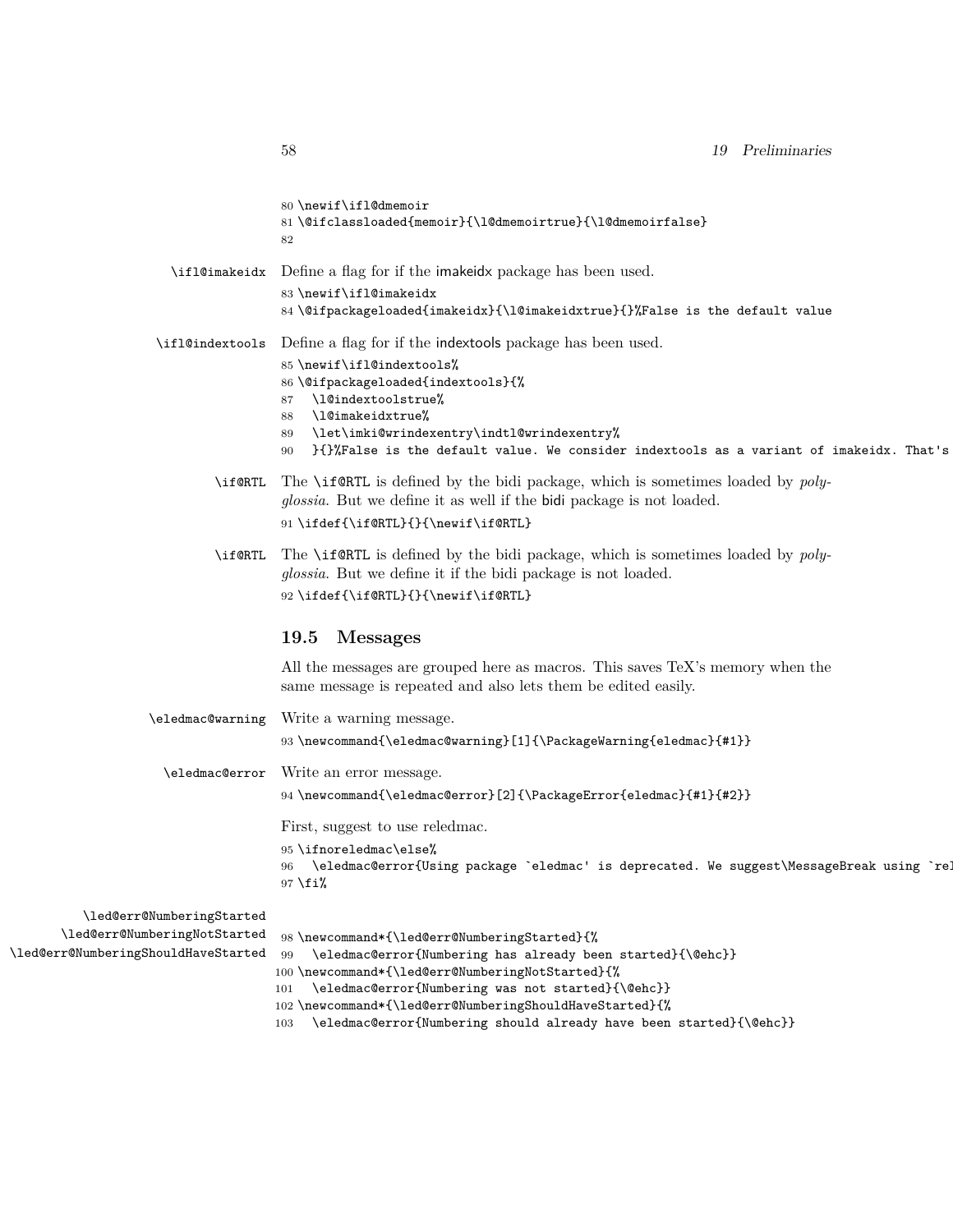*19.5 Messages* 59

| d@err@edtextoutsidepstart |                                                                                                                                                          |
|---------------------------|----------------------------------------------------------------------------------------------------------------------------------------------------------|
|                           | 104 \newcommand*{\led@err@edtextoutsidepstart}{%<br>\eledmac@error{\string\edtext\space outside numbered paragraph (\pstart\ldots\pend)}{\@ehc}}%<br>105 |
|                           |                                                                                                                                                          |
| \led@mess@NotesChanged    | 106 \newcommand*{\led@mess@NotesChanged}{%                                                                                                               |
|                           | \typeout{eledmac reminder: }%<br>107                                                                                                                     |
|                           | \typeout{ The number of the footnotes in this section<br>108                                                                                             |
|                           | has changed since the last run. }%<br>109                                                                                                                |
|                           | \typeout{ You will need to run LaTeX two more times<br>110                                                                                               |
|                           | before the footnote placement}%<br>111                                                                                                                   |
|                           | \typeout{ and line numbering in this section are<br>112                                                                                                  |
|                           | $correct.\}$<br>113                                                                                                                                      |
| led@mess@SectionContinued |                                                                                                                                                          |
|                           | 114 \newcommand*{\led@mess@SectionContinued}[1]{%                                                                                                        |
|                           | \message{Section #1 (continuing the previous section)}}<br>115                                                                                           |
| d@err@LineationInNumbered |                                                                                                                                                          |
|                           | 116 \newcommand*{\led@err@LineationInNumbered}{%                                                                                                         |
|                           | \eledmac@error{You can't use \string\lineation\space within<br>117                                                                                       |
|                           | a numbered section}{\@ehc}}<br>118                                                                                                                       |
| \led@warn@BadLineation    |                                                                                                                                                          |
|                           | ${\tt led@warm@BadLinearSummargin_{119}\newcommand*\{\label{red}m\\1ed@warn@BadLineation}\{\\$                                                           |
| \led@warn@BadLockdisp 120 | \eledmac@warning{Bad \string\lineation\space argument}}                                                                                                  |
|                           | \led@warn@BadSublockdisp 121\newcommand*{\led@warn@BadLinenummargin}{%                                                                                   |
|                           | 122 \eledmac@warning{Bad \string\linenummargin\space argument}}                                                                                          |
|                           | 123 \newcommand*{\led@warn@BadLockdisp}{%                                                                                                                |
|                           | 124 \eledmac@warning{Bad \string\lockdisp\space argument}}                                                                                               |
|                           | 125 \newcommand*{\led@warn@BadSublockdisp}{%                                                                                                             |
|                           | \eledmac@warning{Bad \string\sublockdisp\space argument}}<br>126                                                                                         |
| \led@warn@NoLineFile      |                                                                                                                                                          |
|                           | 127\newcommand*{\led@warn@NoLineFile}[1]{%                                                                                                               |
|                           | \eledmac@warning{Can't find line-list file #1}}<br>128                                                                                                   |
| led@warn@LineFileObsolete |                                                                                                                                                          |
|                           | 129 \newcommand*{\led@warn@Obsolete}[1]{%                                                                                                                |
|                           | \eledmac@warning{Line-list file #1 was obsolete. We have not read it. Please run LaTeX again.}}<br>130                                                   |
| arn@BadAdvancelineSubline |                                                                                                                                                          |
|                           | $d$ @warn@BadAdvancelineLine $_{131}$ \newcommand*{\led@warn@BadAdvancelineSubline}{%                                                                    |
|                           | \eledmac@warning{\string\advanceline\space produced a sub-line<br>132                                                                                    |
|                           | number less than zero.}}<br>133                                                                                                                          |
|                           | 134 \newcommand*{\led@warn@BadAdvancelineLine}{%                                                                                                         |
|                           | \eledmac@warning{\string\advanceline\space produced a line<br>135<br>number less than zero.}}                                                            |
|                           | 136                                                                                                                                                      |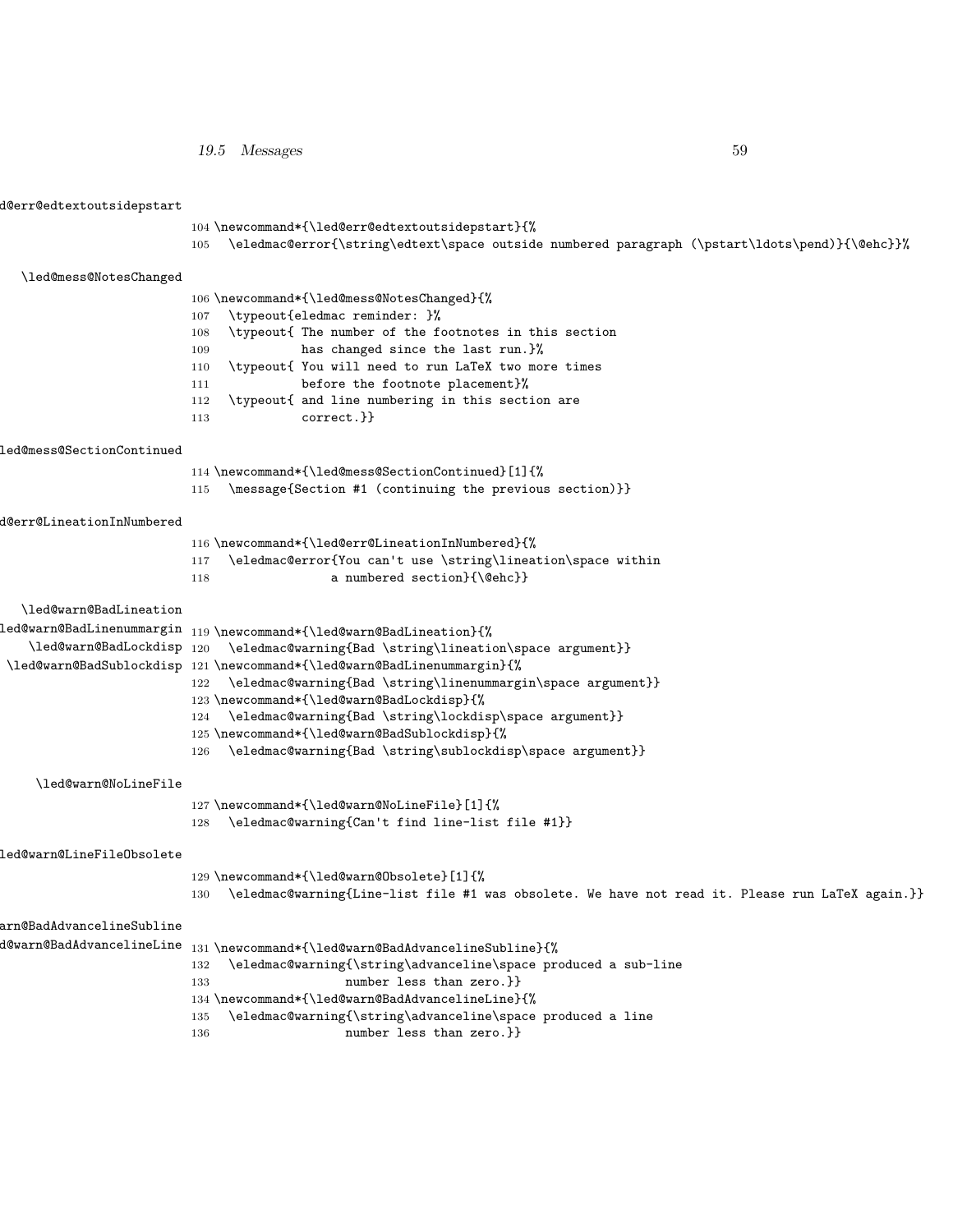*19 Preliminaries*

| \led@warn@BadSetline            |                                                                                                 |
|---------------------------------|-------------------------------------------------------------------------------------------------|
| \led@warn@BadSetlinenum         | 137 \newcommand*{\led@warn@BadSetline}{%                                                        |
|                                 | \eledmac@warning{Bad \string\setline\space argument}}<br>138                                    |
|                                 | 139 \newcommand*{\led@warn@BadSetlinenum}{%                                                     |
|                                 | \eledmac@warning{Bad \string\setlinenum\space argument}}<br>140                                 |
|                                 |                                                                                                 |
| \led@err@PstartNotNumbered      |                                                                                                 |
| \led@err@PstartInPstart         | 141 \newcommand*{\led@err@PstartNotNumbered}{%                                                  |
| $\leq$ 142                      | \eledmac@error{\string\pstart\space must be used within a                                       |
| \led@err@PendNoPstart 143       | numbered section}{\@ehc}}                                                                       |
|                                 | \led@err@AutoparNotNumbered 144 \newcommand*{\led@err@PstartInPstart}{%                         |
| \led@err@NumberingWithoutPstart | \eledmac@error{\string\pstart\space encountered while another<br>145                            |
|                                 | \string\pstart\space was in effect}{\@ehc}}<br>146                                              |
|                                 | 147 \newcommand*{\led@err@PendNotNumbered}{%                                                    |
|                                 | \eledmac@error{\string\pend\space must be used within a<br>148                                  |
|                                 | numbered section}{\@ehc}}<br>149                                                                |
|                                 | 150 \newcommand*{\led@err@PendNoPstart}{%                                                       |
|                                 | \eledmac@error{\string\pend\space must follow a \string\pstart}{\@ehc}}<br>151                  |
|                                 | 152 \newcommand*{\led@err@AutoparNotNumbered}{%                                                 |
|                                 | \eledmac@error{\string\autopar\space must be used within a<br>153                               |
|                                 | numbered section}{\@ehc}}<br>154                                                                |
|                                 | 155 \newcommand*{\led@err@NumberingWithoutPstart}{%                                             |
|                                 | \eledmac@error{\string\beginnumbering\string\endnumbering\space without \string\pstal<br>156    |
|                                 |                                                                                                 |
| \led@warn@BadAction             |                                                                                                 |
|                                 | 157 \newcommand*{\led@warn@BadAction}{%                                                         |
|                                 | \eledmac@warning{Bad action code, value \next@action.}}<br>158                                  |
|                                 |                                                                                                 |
| \led@warn@DuplicateLabel        |                                                                                                 |
| \led@warn@AppLabelOutEdtext     | 159 \newcommand*{\led@warn@DuplicateLabel}[1]{%                                                 |
| \led@warn@RefUndefined 160      | \eledmac@warning{Duplicate definition of label `#1' on page \the\pageno.}}                      |
|                                 | 161 \newcommand*{\led@warn@AppLabelOutEdtext}[1]{%                                              |
|                                 | \eledmac@warning{\string\applabel\space outside of \string\edtext\space `#1' on page \tl<br>162 |
|                                 | 163 \newcommand*{\led@warn@RefUndefined}[1]{%                                                   |
|                                 | \eledmac@warning{Reference `#1' on page \the\pageno\space undefined.<br>164                     |
|                                 | Using '000'.}}<br>165                                                                           |
| \led@warn@NoMarginpars          |                                                                                                 |
|                                 |                                                                                                 |
|                                 | 166 \newcommand*{\led@warn@NoMarginpars}{%                                                      |
|                                 | $\verb \eledmac@warming{You can't use \strut\mbox{marginpar}\space in numbered text}\n$<br>167  |
| \led@warn@BadSidenotemargin     |                                                                                                 |
|                                 |                                                                                                 |
|                                 | 168\newcommand*{\led@warn@BadSidenotemargin}{%                                                  |
|                                 | \eledmac@warning{Bad \string\sidenotemmargin\space argument}}<br>169                            |
|                                 |                                                                                                 |
| \led@warn@NoIndexFile           |                                                                                                 |
|                                 | 170 \newcommand*{\led@warn@NoIndexFile}[1]{%                                                    |
|                                 | \eledmac@warning{Undefined index file #1}}<br>171                                               |
|                                 |                                                                                                 |
|                                 |                                                                                                 |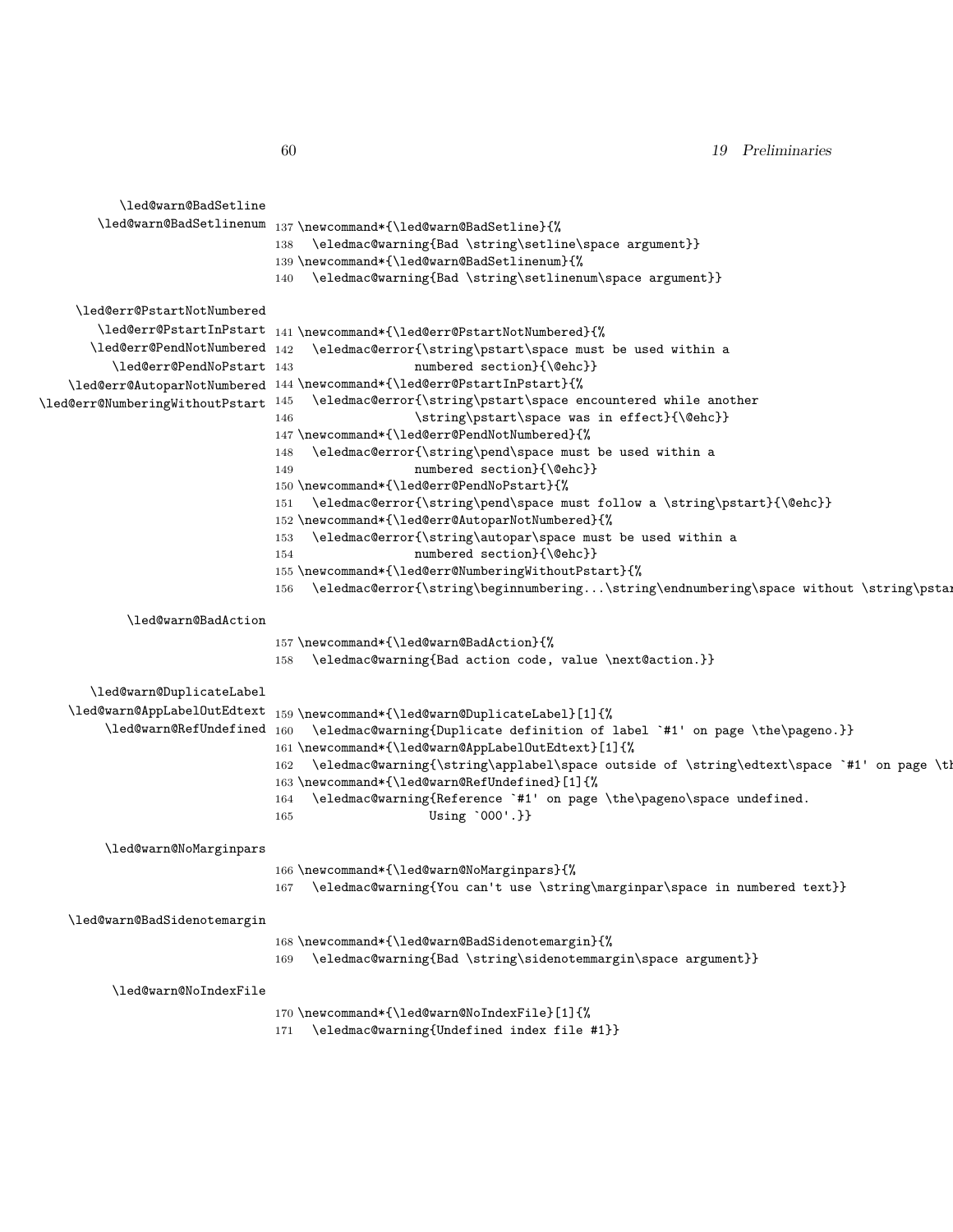| 19.5 Messages |  |
|---------------|--|
|               |  |

| @warn@AddfootinsXobsolete        |                                                                                                                                                                                                                                                                                                                                                                                                                                                 |
|----------------------------------|-------------------------------------------------------------------------------------------------------------------------------------------------------------------------------------------------------------------------------------------------------------------------------------------------------------------------------------------------------------------------------------------------------------------------------------------------|
|                                  |                                                                                                                                                                                                                                                                                                                                                                                                                                                 |
|                                  | \eledmac@warning{AddfootinsX is obsolete in eledmac 1.0. Use newseries instead.}%<br>173                                                                                                                                                                                                                                                                                                                                                        |
|                                  | 174 }%                                                                                                                                                                                                                                                                                                                                                                                                                                          |
|                                  | 175 \newcommand{\led@warn@AddfootinsObsolete}{%                                                                                                                                                                                                                                                                                                                                                                                                 |
|                                  | \eledmac@warning{Addfootins is obsolete in eledmac 1.0. Use newseries instead.}%<br>176                                                                                                                                                                                                                                                                                                                                                         |
|                                  | 177 }%                                                                                                                                                                                                                                                                                                                                                                                                                                          |
| led@warn@SeriesStillExist        |                                                                                                                                                                                                                                                                                                                                                                                                                                                 |
|                                  | 178 \newcommand{\led@warn@SeriesStillExist}[1]{%                                                                                                                                                                                                                                                                                                                                                                                                |
|                                  | \eledmac@warning{Series #1 is still existing !}%<br>179                                                                                                                                                                                                                                                                                                                                                                                         |
|                                  | $180 \frac{\text{m}}{\text{s}}$                                                                                                                                                                                                                                                                                                                                                                                                                 |
| \led@err@ManySidenotes           |                                                                                                                                                                                                                                                                                                                                                                                                                                                 |
|                                  | $\label{cor:main} \verb ded@err@ManyLeftnotes _1@newcommand{{\label{label:main}c}{\textbf{display}}$                                                                                                                                                                                                                                                                                                                                            |
| \led@err@ManyRightnotes 182      | \ifledRcol@%                                                                                                                                                                                                                                                                                                                                                                                                                                    |
|                                  | \eledmac@warning{\itemcount@\space sidenotes on line \the\line@numR\space p. \the\page@numR}%<br>183                                                                                                                                                                                                                                                                                                                                            |
|                                  | \else%<br>184                                                                                                                                                                                                                                                                                                                                                                                                                                   |
|                                  | \eledmac@warning{\itemcount@\space sidenotes on line \the\line@num\space p. \the\page@num}%<br>185                                                                                                                                                                                                                                                                                                                                              |
|                                  | \fi%<br>186                                                                                                                                                                                                                                                                                                                                                                                                                                     |
|                                  | $187 \frac{\text{Y}}{\text{S}}$<br>188 \newcommand{\led@err@ManyLeftnotes}{%                                                                                                                                                                                                                                                                                                                                                                    |
|                                  | \ifledRcol@%<br>189                                                                                                                                                                                                                                                                                                                                                                                                                             |
|                                  | \eledmac@warning{\itemcount@\space leftnotes on line \the\line@numR\space p. \the\page@numR}%<br>190                                                                                                                                                                                                                                                                                                                                            |
|                                  | \else%<br>191                                                                                                                                                                                                                                                                                                                                                                                                                                   |
|                                  | \eledmac@warning{\itemcount@\space leftnotes on line \the\line@num\space p. \the\page@num}%<br>192                                                                                                                                                                                                                                                                                                                                              |
|                                  | \fi%<br>193                                                                                                                                                                                                                                                                                                                                                                                                                                     |
|                                  | 194 }%                                                                                                                                                                                                                                                                                                                                                                                                                                          |
|                                  | 195 \newcommand{\led@err@ManyRightnotes}{%                                                                                                                                                                                                                                                                                                                                                                                                      |
|                                  | \ifledRcol@%<br>196                                                                                                                                                                                                                                                                                                                                                                                                                             |
|                                  | \eledmac@warning{\itemcount@\space rightnotes on line \the\line@numR\space p. \the\page@numR}%<br>197                                                                                                                                                                                                                                                                                                                                           |
|                                  | \else%<br>198<br>\eledmac@warning{\itemcount@\space rightnotes on line \the\line@num\space p. \the\page@num}%<br>199                                                                                                                                                                                                                                                                                                                            |
|                                  | \fi%<br>200                                                                                                                                                                                                                                                                                                                                                                                                                                     |
|                                  | $201 \frac{\nu}{2}$                                                                                                                                                                                                                                                                                                                                                                                                                             |
| tnormalparstuffDeprecated        |                                                                                                                                                                                                                                                                                                                                                                                                                                                 |
|                                  | $d@war@noeled see Deprecated 202 \neq word{\leq @war@noeled see Deprecated}[0] {\text{\%}}$                                                                                                                                                                                                                                                                                                                                                     |
|                                  | $@war@Falseverse Deprecated 203 \eledmac@warning{\string\noeledsec\space speed\space. Use \noeledsec\space profile.$                                                                                                                                                                                                                                                                                                                            |
| \led@war@ledxxxDeprecated 204 }% |                                                                                                                                                                                                                                                                                                                                                                                                                                                 |
|                                  | $@war@noendnotesDeprecated 205 \newcommand{\leq}{!ed@war@ledsetnormalparstuffDeprecated}{{\textcirc}~f\&\textcirc~f\&\textcirc~f\&\textcirc~f\&\textcirc~f\&\textcirc~f\&\textcirc~f\&\textcirc~f\&\textcirc~f\&\textcirc~f\&\textcirc~f\&\textcirc~f\&\textcirc~f\&\textcirc~f\&\textcirc~f\&\textcirc~f\&\textcirc~f\&\textcirc~f\&\textcirc~f\&\textcirc~f\&\textcirc~f\&\textcirc~f\&\textcirc~f\&\textcirc~f\&\textcirc~f\&\textcirc~f\&\$ |
|                                  | \eledmac@warning{\string\ledsetnormalparstuff\space deprecated. Look at \string\Xledsetnormalparstu<br>206                                                                                                                                                                                                                                                                                                                                      |
|                                  | 207 }%                                                                                                                                                                                                                                                                                                                                                                                                                                          |
|                                  | 208 \newcommand{\led@war@ledxxxDeprecated}[1]{%                                                                                                                                                                                                                                                                                                                                                                                                 |
|                                  | \eledmac@warning{\string\led#1\space deprecated. Look at \string\e#1 instead.}%<br>209                                                                                                                                                                                                                                                                                                                                                          |
|                                  | 210 }%                                                                                                                                                                                                                                                                                                                                                                                                                                          |
|                                  | 211 \newcommand{\led@war@noendnotesDeprecated}[0]{%                                                                                                                                                                                                                                                                                                                                                                                             |
|                                  | 212 \eledmac@warning{\string\noendnotes\space deprecated. Use `noend` option instead.}%                                                                                                                                                                                                                                                                                                                                                         |
|                                  | 213 }%                                                                                                                                                                                                                                                                                                                                                                                                                                          |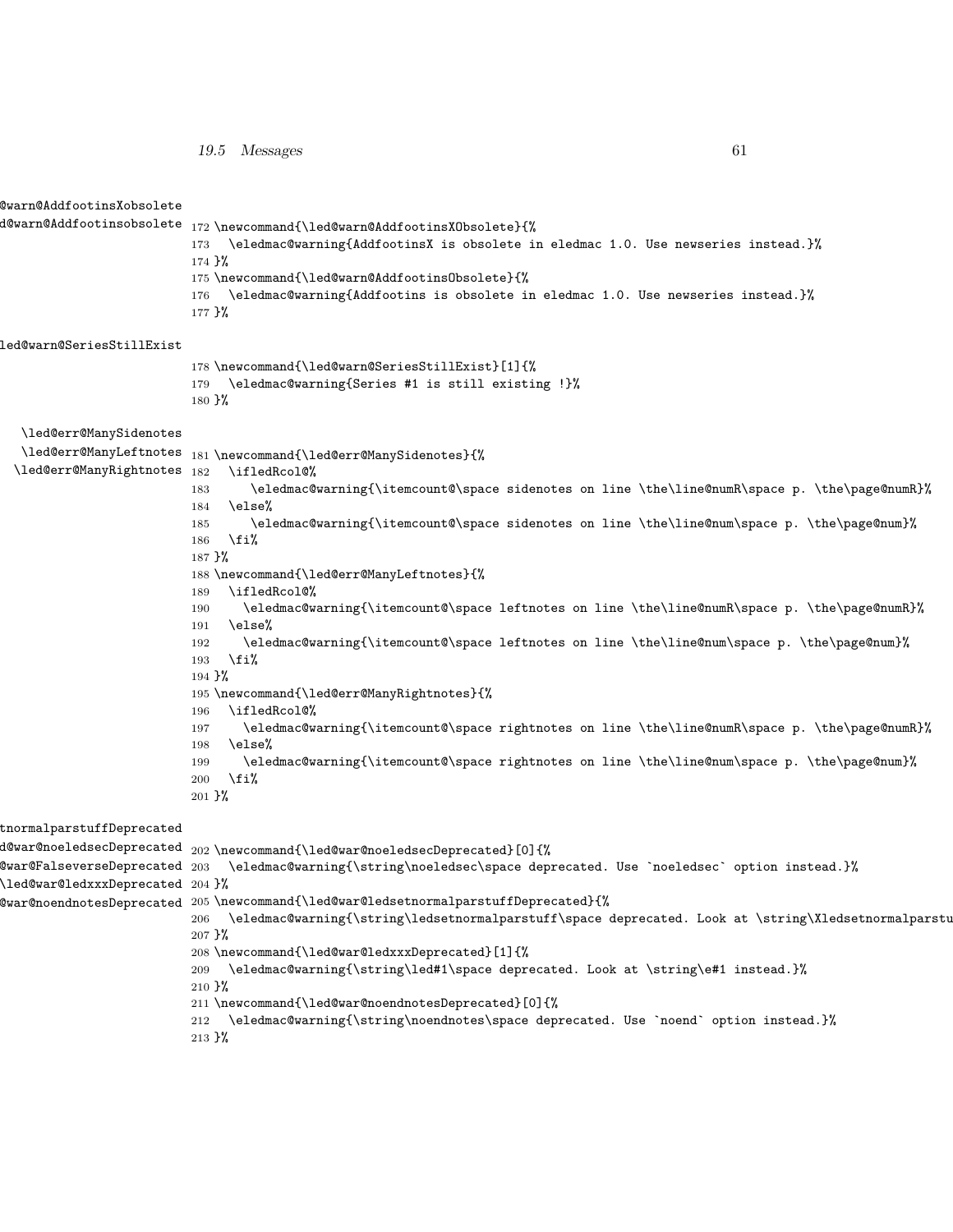| \led@err@TooManyColumns           |                                                                          |
|-----------------------------------|--------------------------------------------------------------------------|
|                                   |                                                                          |
| \led@err@LowStartColumn 215       | \eledmac@error{Too many columns}{\@ehc}}                                 |
|                                   | \led@err@HighEndColumn 216 \newcommand*{\led@err@UnequalColumns}{%       |
| \led@err@ReverseColumns 217       | \eledmac@error{Number of columns is not equal to the number              |
|                                   | in the previous row (or \protect\\ \space forgotten?)}{\@ehc}}<br>218    |
|                                   | 219 \newcommand*{\led@err@LowStartColumn}{%                              |
|                                   | \eledmac@error{Start column is too low}{\@ehc}}<br>220                   |
|                                   | 221 \newcommand*{\led@err@HighEndColumn}{%                               |
|                                   | \eledmac@error{End column is too high}{\@ehc}}<br>222                    |
|                                   | 223\newcommand*{\led@err@ReverseColumns}{%                               |
|                                   | \eledmac@error{Start column is greater than end column}{\@ehc}}<br>224   |
| \led@err@EdtextWithoutFootnote    |                                                                          |
|                                   | 225 \newcommand{\led@err@EdtextWithoutFootnote}{%                        |
|                                   | \eledmac@error{edtext without Xfootnote. Check syntaxis.}{\@ehd}%<br>226 |
|                                   | $227$ }%                                                                 |
| \led@err@FootnoteWithoutEdtext    |                                                                          |
|                                   | 228 \newcommand{\led@err@FootnoteWithoutEdtext}{%                        |
|                                   | \eledmac@error{Xfootnote without edtext. Check syntax.}{\@ehd}%<br>229   |
|                                   | $230 \frac{\text{m}}{\text{m}}$                                          |
| \led@error@ImakeidxAfterEledmac   |                                                                          |
|                                   | 231 \newcommand{\led@error@ImakeidxAfterEledmac}{%                       |
|                                   | 232 \eledmac@error{Imakeidx must be loaded before eledmac.}{\@ehd}%      |
|                                   | $233$ }%                                                                 |
| \led@error@IndextoolsAfterEledmac |                                                                          |
|                                   | 234 \newcommand{\led@error@IndextoolsAfterEledmac}{%                     |
|                                   | \eledmac@error{Indextools must be loaded before eledmac.}{\@ehd}%<br>235 |
|                                   | $236$ }%                                                                 |
|                                   |                                                                          |
|                                   | 19.6 Gobbling                                                            |
| <i><u><b>Qgobblethree</b></u></i> |                                                                          |
|                                   | $\verb+\@gobblefour_237\pprovides command*\{\verb+\@gobblethree [3]{*}$  |
|                                   | 238 \providecommand*{\@gobblefour}[4]{}                                  |
|                                   | 239 \providecommand*{\@gobblefive}[5]{}                                  |
|                                   | Here, we define some commands which gobble their arguments.              |
|                                   | 10.7 Miscollanoous commands                                              |

### **19.7 Miscellaneous commands**

\showlemma \showlemma{*⟨lemma⟩*} typesets the lemma text in the body. It depends on the option.  $240$  \ifledfinal  $\,$ 

241 \newcommand\*{\showlemma}[1]{#1}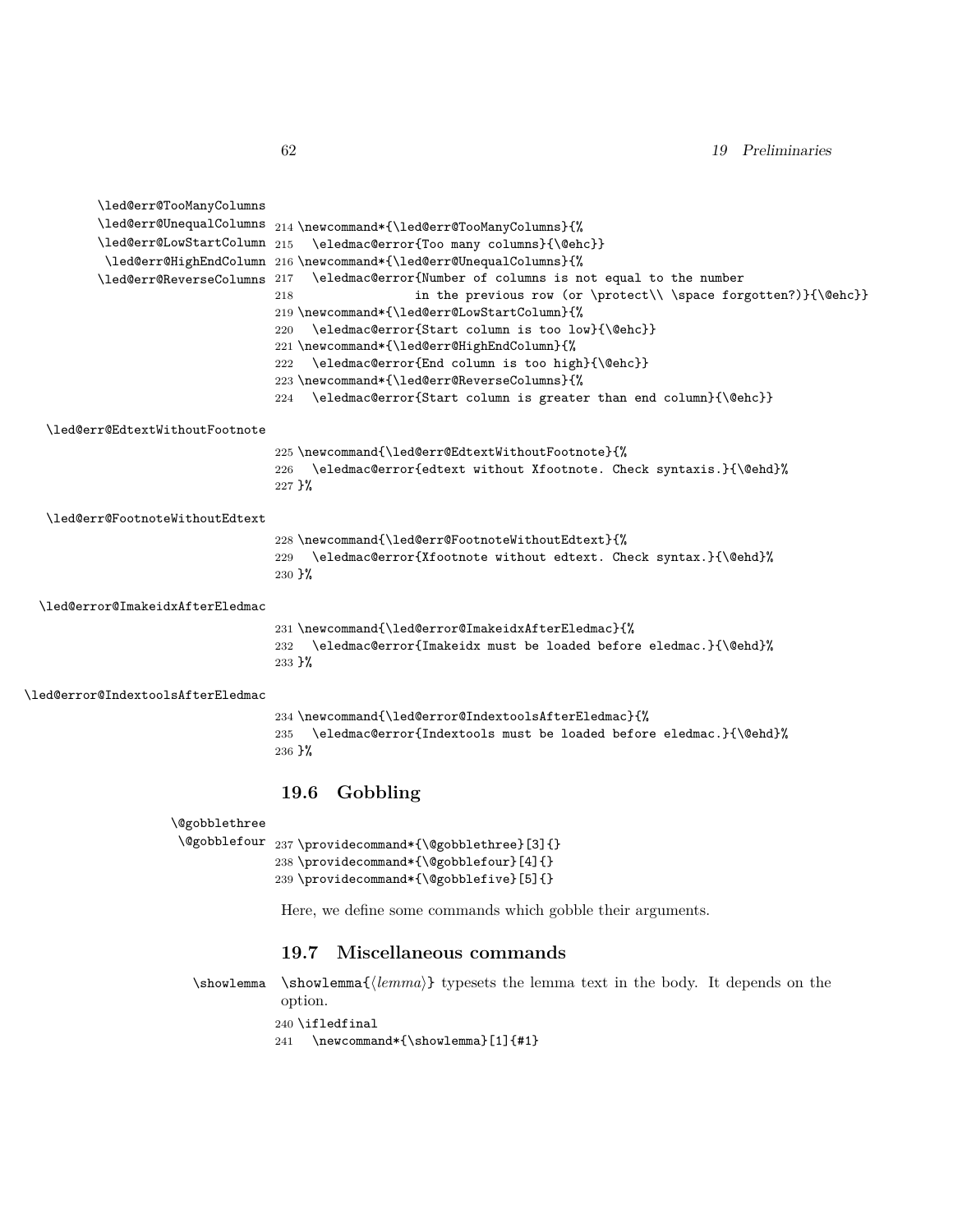```
242 \else
                 243 \newcommand*{\showlemma}[1]{\underline{#1}}
                 244 \fi
                 245
\linenumberlist The code for the \linenumberlist mechanism was given to Peter Wilson by
                 Wayne Sullivan on 2004/02/11.
                     Initialize it as \empty
                 246 \let\linenumberlist=\empty
                 247
  \@l@dtempcnta
  \@l@dtempcntb
                 In imitation of LAT<sub>EX</sub>, we create a couple of scratch counters.
                     LATEX already defines \@tempcnta and \@tempcntb but Peter Wilson found
```
in the past that it can be dangerous to use these (for example one of the AMS packages did something nasty to the ccaption package's use of one of these).

248 \newcount\@l@dtempcnta \newcount\@l@dtempcntb

## **20 Sectioning commands**

- \section@num You use \beginnumbering and \endnumbering to begin and end a line-numbered section of the text; the pair of commands may be used as many times as you like within one document to start and end multiple, separately line-numbered sections. LAT<sub>EX</sub> will maintain and display a 'section number' as a count named \section@num that counts how many \beginnumbering and \resumenumbering commands have appeared; it needn't be related to the logical divisions of your text.
- \extensionchars Each section will read and write an associated 'line-list file', containing information used to do the numbering; the file will be called *⟨jobname⟩*.nn, where nn is the section number. However, you may direct that an extra string be added before the nn in that filename, in order to distinguish these temporary files from others: that string is called \extensionchars. Initially it's empty, since different operating systems have greatly varying ideas about what characters are permitted in file names. So \renewcommand{\extensionchars}{-} gives temporary files called jobname.-1, jobname.-2, etc.

```
249 \newcount\section@num
250 \section@num=0
251 \let\extensionchars=\empty
```
\ifnumbering The \ifnumbering flag is set to true if we're within a numbered section (that is, \numberingtrue \numberingfalse between \beginnumbering and \endnumbering). You can use \ifnumbering in your own code to check whether you're in a numbered section, but don't change the flag's value.

252 \newif\ifnumbering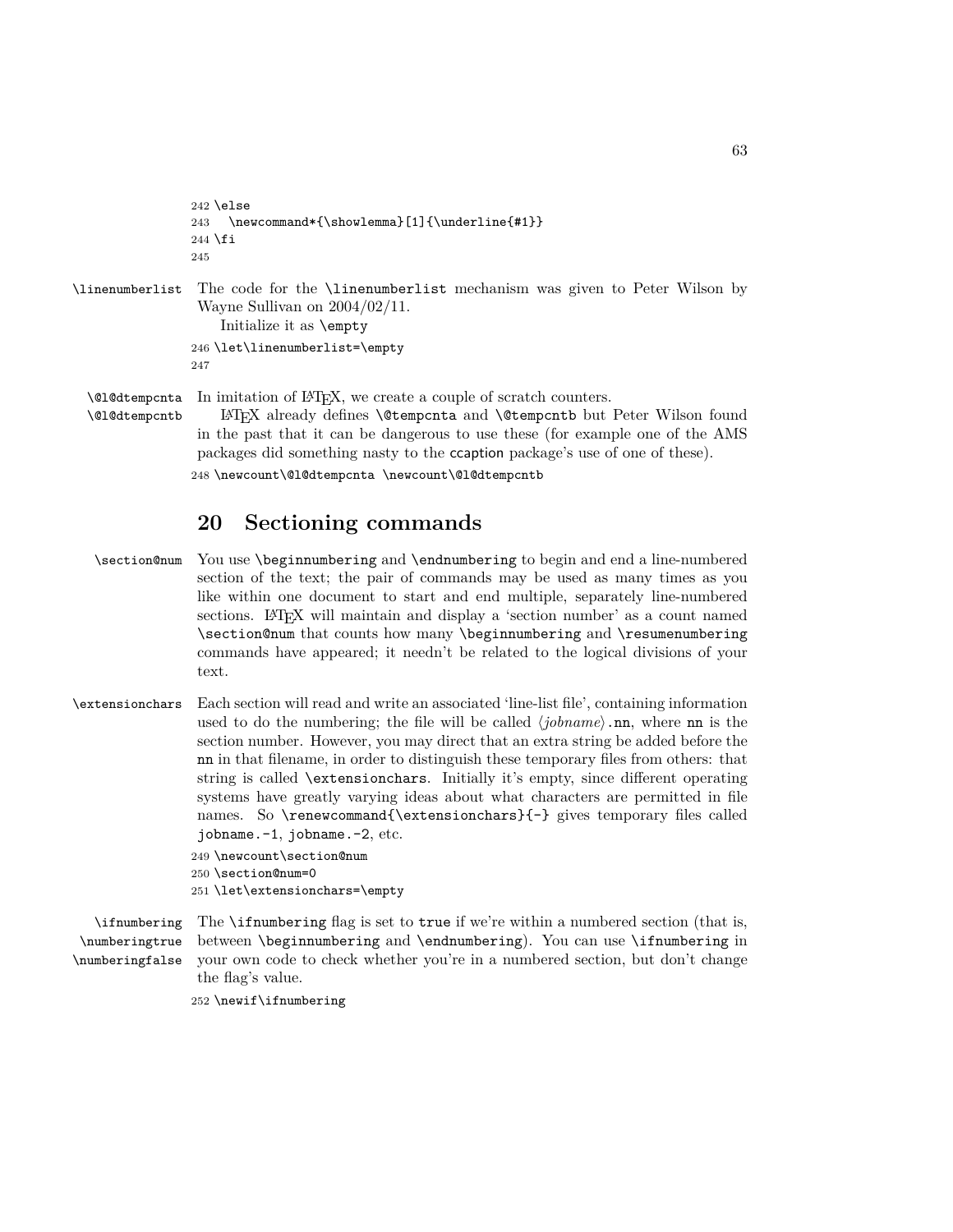| Ir.       | \ifnumberingR            |
|-----------|--------------------------|
| te        | \ifl@dpairing            |
|           | \ifl@dpaging             |
| 253       | \l@dpagingtrue           |
| 254       | \l@dpagingfalse          |
| 255       | \ifl@dprintingpages      |
| 256       | \10dprintingpagestrue    |
| 257       | \1@dprintingpagesfalse   |
| 258       | \ifl@dprintingcolumns    |
| \:        | \1@dprintingcolumnstrue  |
| fr        | \l@dprintingcolumnsfalse |
| <b>Ol</b> | \10dpairingtrue          |
| 259       | \l@dpairingfalse         |
| 260       | \ifpst@rtedL             |
| T         | \pst@rtedLtrue           |
| se        | \pst@rtedLfalse          |
| 261       | \10dnumpstartsL          |
|           | \ifledRcol               |
| \1        | \beg1####BBF9#@          |
| in        | \initnumbering@reg       |
|           |                          |

preparation for the eledpar package, these are related to the 'left' text of parallel  $exts$  (when  $\iota$ ifl@dpairing is TRUE). They are explained in the eledpar manual.

```
\newif\ifl@dpairing
\newif\ifl@dpaging%
\newif\ifl@dprintingpages%
\newif\ifl@dprintingcolumns%
\newif\ifpst@rtedL
\newcount\l@dnumpstartsL
```
\ifledRcol is set to true in the Rightside environnement. It must be distingued om \ifledRcol@ which is set to true when a right line is processed, in \Pages  $\lambda$ Columns.

\newif\ifledRcol

\newif\ifledRcol@

The **\ifnumberingR** flag is set to true if we're within a right text numbered section.

\newif\ifnumberingR

beginnumbering begins a section of numbered text. When it's executed we increment the section number, initialize our counters, send a message to your terminal, and call macros to start the lineation machinery and endnote files.

The initializations here are trickier than they look. \line@list@stuff will use all of the counters that are zeroed here when it assembles the line-list and other lists of information about the lineation. But it will do all of this locally and within a group, and when it's done the lists will remain but the counters will return to zero. Those same counters will then be used as we process the text of this section, but the assignments will be made globally. These initializations actually apply to both uses, though in all other respects there should be no direct interaction between the use of these counters and variables in the two processing steps. For parallel processing :

- zero \l@dnumpstartsL the number of chunks to be processed.
- set \ifpst@rtedL to FALSE.

```
262 \newcommand*{\beginnumbering}{%
```

```
263 \ifnumbering
```
264 \led@err@NumberingStarted

```
265 \endnumbering
```

```
266 \fi
```
- 267 \global\numberingtrue
- 268 \global\advance\section@num \@ne
- 269 \initnumbering@reg
- 270 \message{Section \the\section@num }%
- 271 \line@list@stuff{\jobname.\extensionchars\the\section@num}%
- 272 \l@dend@stuff
- 273 \setcounter{pstart}{1}
- 274 \ifl@dpairing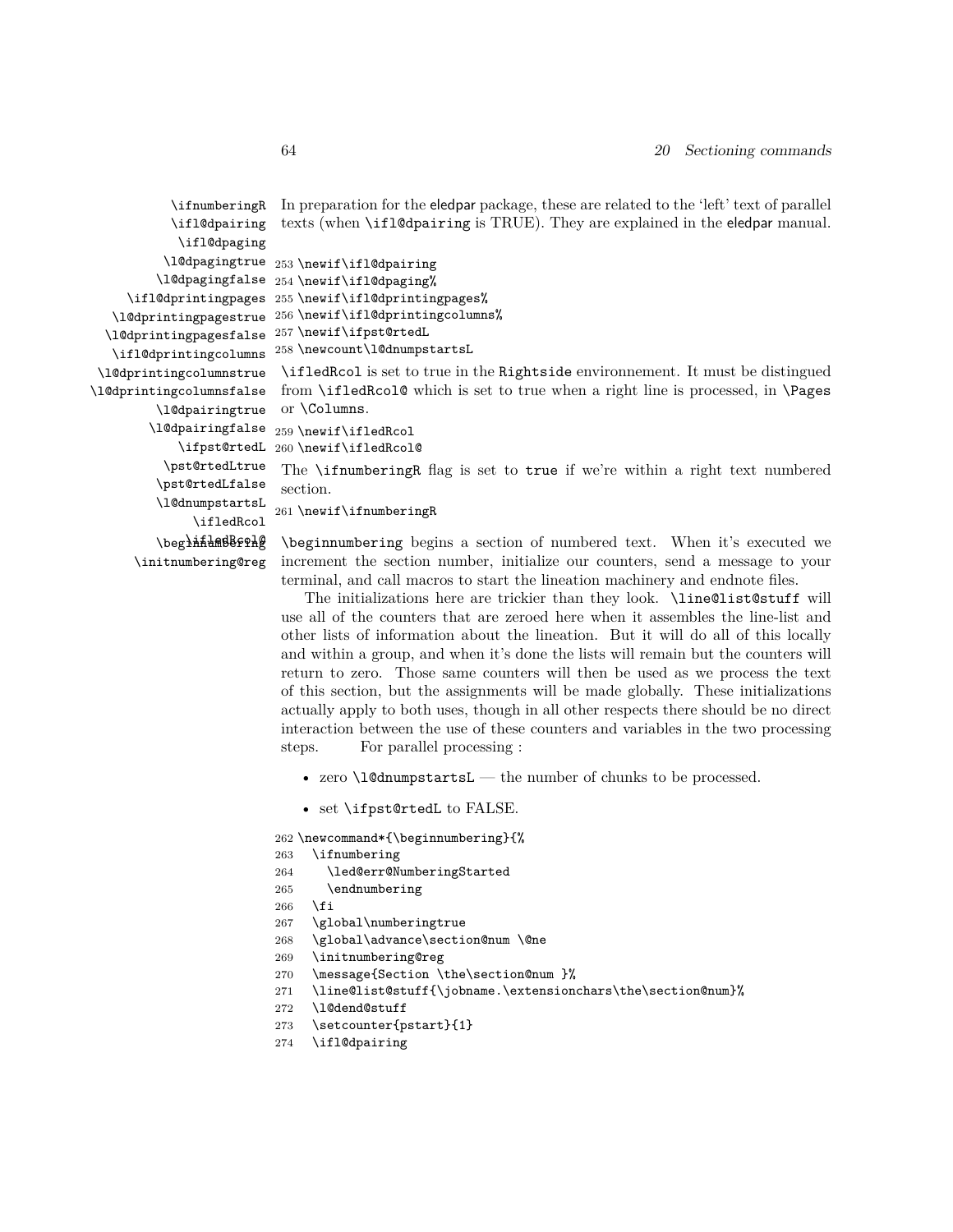#### \global\l@dnumpstartsL \z@ \global\pst@rtedLfalse

The tools for section's title commands are called:

- Define old (deprecated) sectioning commands.
- Define an empty list of pstart number where sectioning commands are called.
- Input auxiliary file with the description of section titles.
- Open the same auxiliary file to write in.

```
277 \else
278 \begingroup
279 \global\@afterindenttrue%In order to retablish normal feature if the \begingroup was not here
280 \initnumbering@sectcmd
281 \ifwidthliketwocolumns%
282 \csuse{setwidthliketwocolumns@\columns@position}%
283 \csuse{setpositionliketwocolumns@\columns@position}%
284 \overrightarrow{1}285 \fi
286 \gdef\eled@sections@@{}%
287 \if@noeled@sec\else%
288 \makeatletter\InputIfFileExists{\jobname.eledsec\the\section@num}{}{}\makeatother%
289 \immediate\openout\eled@sectioning@out=\jobname.eledsec\the\section@num\relax%
290 \overline{\text{1}}291 }
292 \newcommand*{\initnumbering@reg}{%
293 \global\pst@rtedLfalse
294 \global\l@dnumpstartsL \z@
295 \global\absline@num \z@
296 \gdef\normal@page@break{}
297 \gdef\l@prev@pb{}
298 \gdef\l@prev@nopb{}
299 \global\line@num \z@
300 \global\subline@num \z@
301 \global\@lock \z@
302 \global\sub@lock \z@
303 \global\sublines@false
304 \global\let\next@page@num=\relax
305 \global\let\sub@change=\relax
306 \resetprevline@
307 \resetprevpage@num
308 }
309
```
\endnumbering \endnumbering must follow the last text for a numbered section. It takes care of notifying you when changes have been noted in the input that require running the file through again to move everything to the right place.

\def\endnumbering{%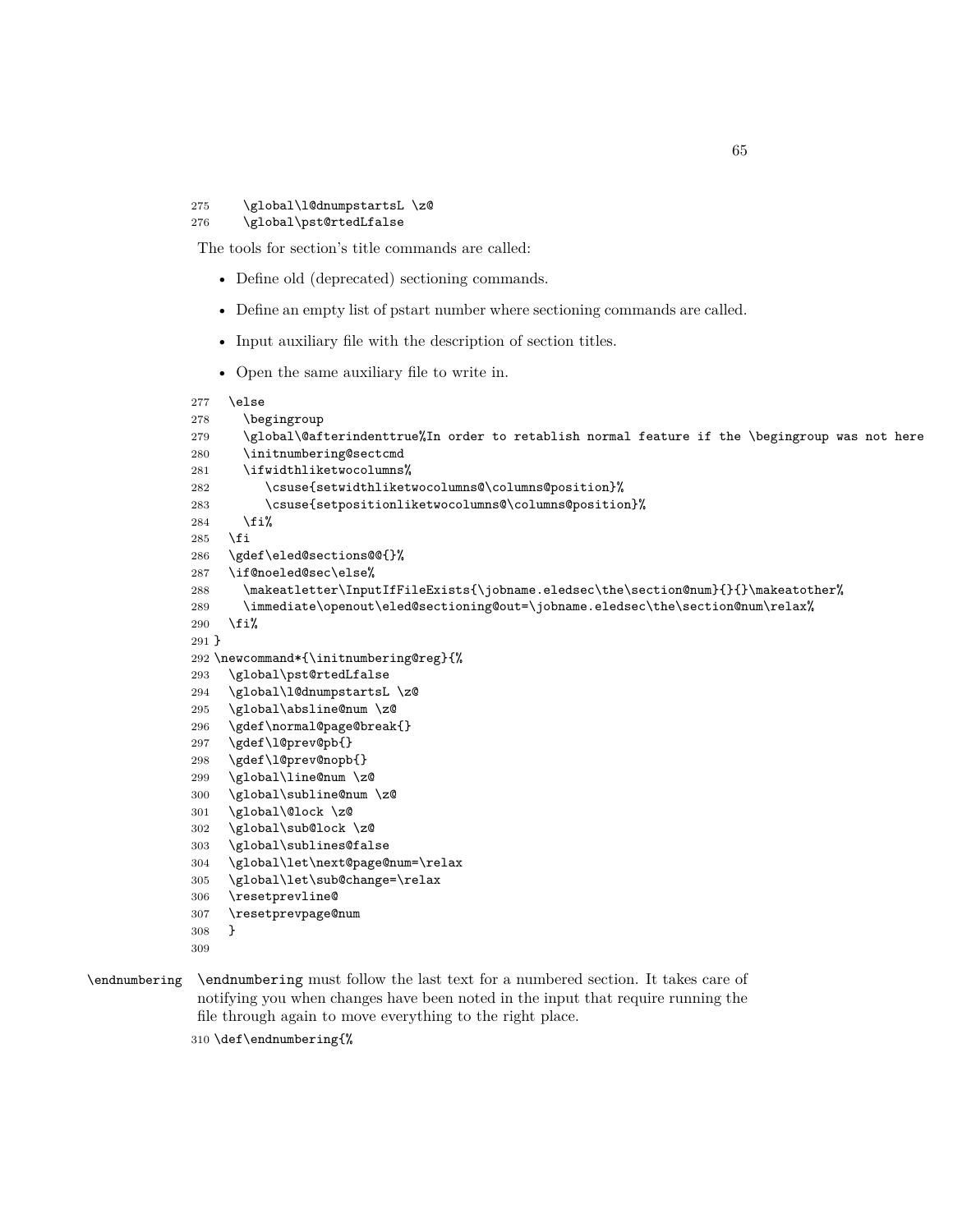```
311 \ifnumbering
312 \global\numberingfalse
313 \normal@pars
314 \ifnum\l@dnumpstartsL=0%
315 \led@err@NumberingWithoutPstart%
316 \overline{1}\317 \ifl@dpairing
318 \global\pst@rtedLfalse
319 \text{le}320 \ifx\insertlines@list\empty\else
321 \global\noteschanged@true
322 \qquad \text{if}323 \ifx\line@list\empty\else
324 \global\noteschanged@true
325 \fi
326 \fi
327 \ifnoteschanged@
328 \led@mess@NotesChanged
329 \fi
330 \else
331 \led@err@NumberingNotStarted
332 \fi
333 \autoparfalse
334 \if@noeled@sec\else%
335 \immediate\closeout\eled@sectioning@out%
336 \fi%
337 \ifl@dpairing\else
338 \global\l@dnumpstartsL=\z@%
339 \endgroup
340 \fi
341 }
```
#### \pausenumbering \resumenumbering The \pausenumbering macro is just the same as \endnumbering, but with the \ifnumbering flag set to true, to show that numbering continues across the gap.<sup>25</sup>

- \newcommand{\pausenumbering}{%
- \ifautopar\global\autopar@pausetrue\fi%
- \endnumbering\global\numberingtrue}

The \resumenumbering macro is a bit more involved, but not much. It does most of the same things as \beginnumbering, but without resetting the various counters. Note that no check is made by \resumenumbering to ensure that \pausenumbering was actually invoked.

```
345 \newcommand*{\resumenumbering}{%
346 \ifnumbering
347 \ifautopar@pause\autopar\fi
348 \global\pst@rtedLtrue
349 \global\advance\section@num \@ne
350 \led@mess@SectionContinued{\the\section@num}%
```
 $^{25}\mathrm{Our}$  thanks to Wayne Sullivan, who suggested the idea behind these macros.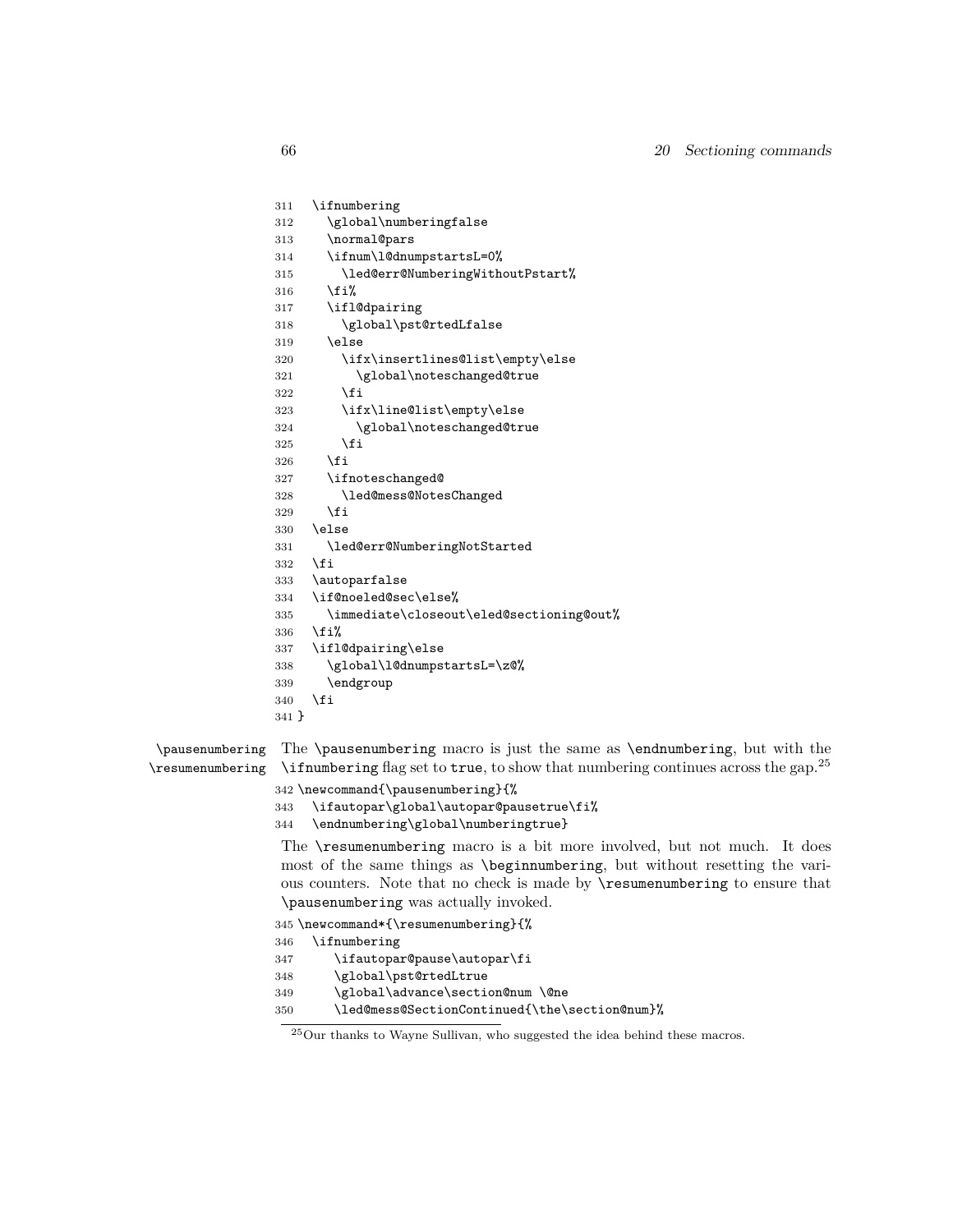```
351 \line@list@stuff{\jobname.\extensionchars\the\section@num}%
352 \l@dend@stuff
353 \ifl@dpairing\else%
354 \begingroup%
355 \initnumbering@sectcmd%
356 \ifwidthliketwocolumns%
357 \csuse{setwidthliketwocolumns@\columns@position}%
358 \csuse{setpositionliketwocolumns@\columns@position}%
359 \overrightarrow{1\}360 \fi%
361 \else
362 \led@err@NumberingShouldHaveStarted
363 \endnumbering
364 \beginnumbering
365 \fi}
366
367
```
## <span id="page-66-0"></span>**21 Line counting**

## **21.1 Choosing the system of lineation**

Sometimes you want line numbers that start at 1 at the top of each page; sometimes you want line numbers that start at 1 at each \pstart; other times you want line numbers that start at 1 at the start of each section and increase regardless of page breaks. eledmac can do it either way, and you can switch from one to the other within one work. But you have to choose one or the other for all line numbers and line references within each section. Here we will define internal codes for these systems and the macros you use to select them.

```
\ifbypstart@
\bypstart@true
\bypstart@false
    \ifbypage@
   \bypage@true
 \bypage@false
                The \ifbypage@ and \ifbypstart@ flag specifie the current lineation system:
                    • line-of-page: bypstart@ = false and bypage@ = true.
                    • line-of-pstart: bypstart@ = true and bypage@ = false.
                eledmac will use the line-of-section system unless instructed otherwise.
                368 \newif\ifbypage@
                369 \newif\ifbypstart@
    \lineation \lineation{⟨word⟩} is the macro you use to select the lineation system. Its
                 argument is a string: either page or section or pstart.
                370 \newcommand*{\lineation}[1]{{%
                371 \ifnumbering
                372 \led@err@LineationInNumbered
                373 \else
                374 \def\@tempa{#1}\def\@tempb{page}%
                375 \ifx\@tempa\@tempb
                376 \global\bypage@true
```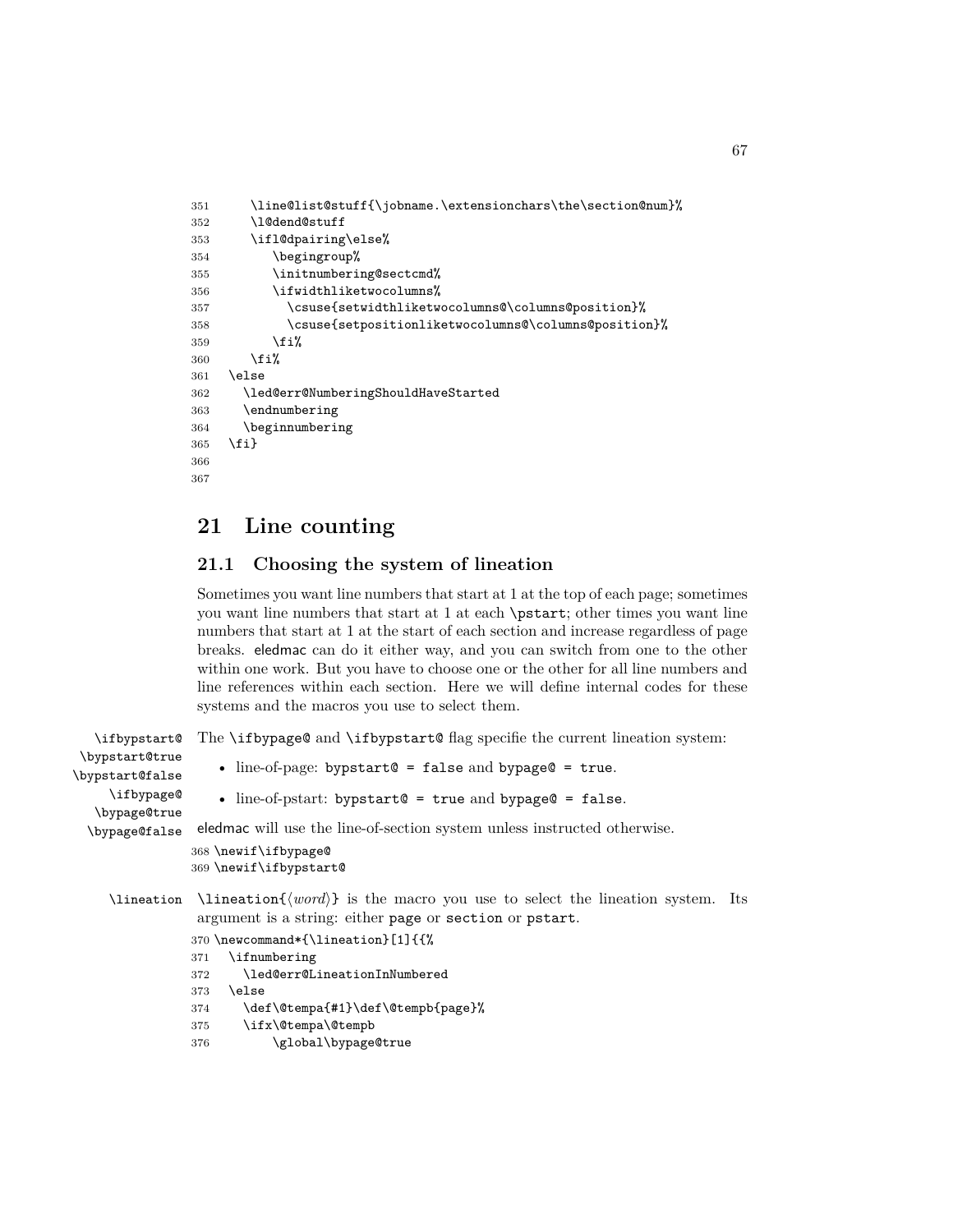```
377 \global\bypstart@false
378 \unless\ifnocritical@%
379 \pstartinfootnote[][false]%
380 \overline{\iota}381 \else
382 \def\@tempb{pstart}%
383 \ifx\@tempa\@tempb
384 \global\bypage@false
385 \global\bypstart@true
386 \unless\ifnocritical@%
387 \pstartinfootnote%
388 \overrightarrow{1}389 \else
390 \def\@tempb{section}
391 \ifx\@tempa\@tempb
392 \global\bypage@false
393 \global\bypstart@false
394 \unless\ifnocritical@%
395 \pstartinfootnote[][false]%
396 \fi%
397 \else
398 \led@warn@BadLineation
399 \qquad \qquad \text{if}400 \overrightarrow{fi}401 \fi
402 \fi}}
```

```
\linenummargin
      \line@margin
\l@dgetline@margin
```
You call \linenummargin{*⟨word⟩*} to specify which margin you want your line numbers in; it takes one argument, a string. You can put the line numbers in the same margin on every page using left or right; or you can use inner or outer to get them in the inner or outer margins. (These last two options assume that even-numbered pages will be on the left-hand side of every opening in your book.) You can change this within a numbered section, but the change may not take effect just when you'd like; if it's done between paragraphs nothing surprising should happen.

The selection is recorded in the count \line@margin: 0 for left, 1 for right, 2 for outer, and 3 for inner.

```
403 \newcount\line@margin
404 \newcommand*{\linenummargin}[1]{{%
405 \l@dgetline@margin{#1}%
406 \ifnum\@l@dtempcntb>\m@ne
407 \global\line@margin=\@l@dtempcntb
408 \fi}}
409 \newcommand*{\l@dgetline@margin}[1]{%
410 \def\@tempa{#1}\def\@tempb{left}%
411 \ifx\@tempa\@tempb
412 \@l@dtempcntb \z@
413 \else
414 \def\@tempb{right}%
```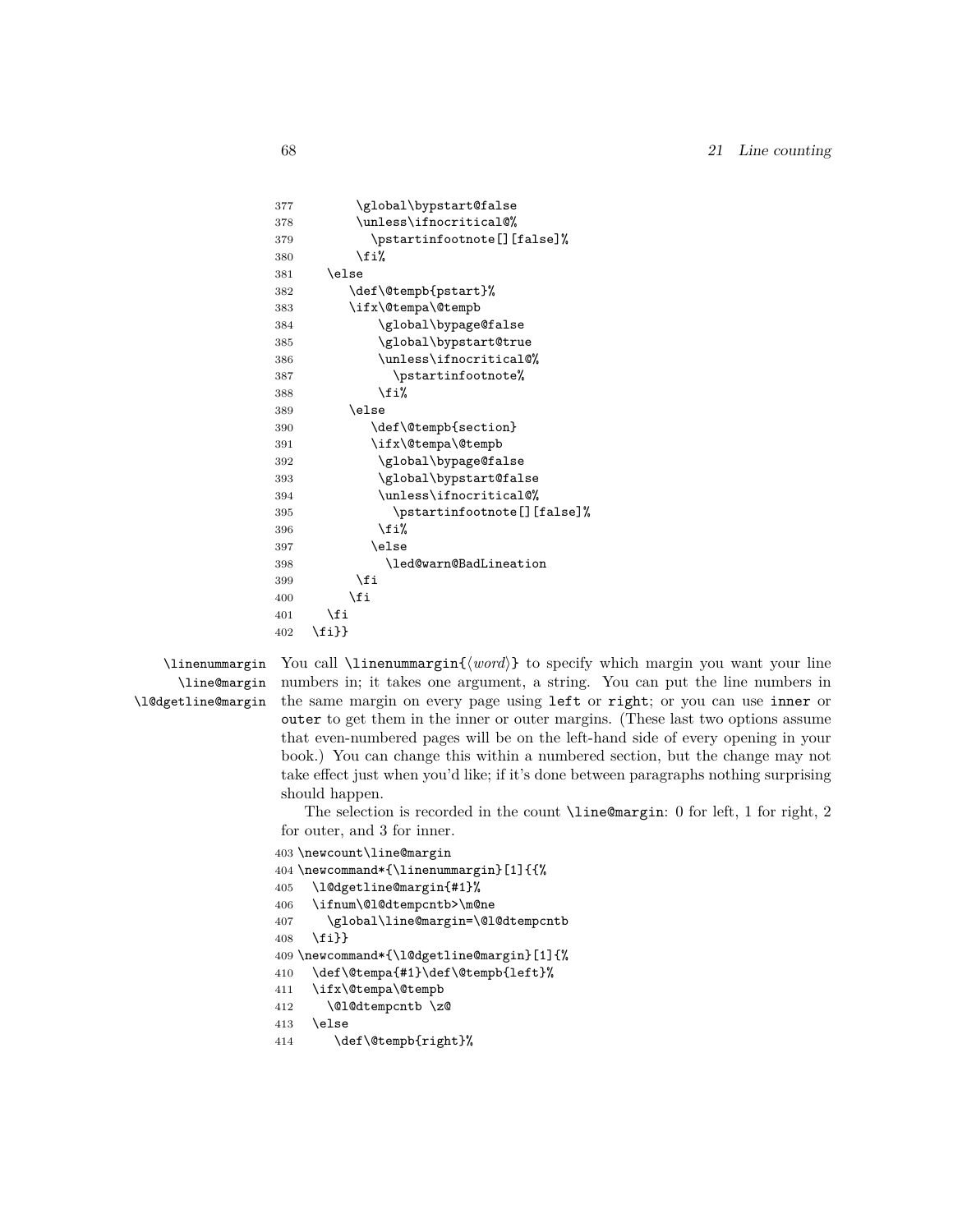```
415 \ifx\@tempa\@tempb
                       416 \@l@dtempcntb \@ne
                       417 \else
                       418 \def\@tempb{outer}%
                       419 \ifx\@tempa\@tempb
                       420 \@l@dtempcntb \tw@
                       421 \else
                       422 \def\@tempb{inner}%
                       423 \ifx\@tempa\@tempb
                       424 \@l@dtempcntb \thr@@
                       425 \else
                       426 \led@warn@BadLinenummargin
                       427 \\compare\\compare\\compare\\compare\\compare\\compare\\compare\\compare\\com
                       428 \overline{1} \fi
                       429 \fi
                       430 \overline{\ } \overline{\ } \fi
                       431 \quad \text{If}432
       \c@firstlinenum
  \c@linenumincrement
                       The following counters tell eledmac which lines should be printed with line num-
                        bers. firstlinenum is the number of the first line in each section that gets
                        a number; linenumincrement is the difference between successive numbered
                        lines. The initial values of these counters produce labels on lines 5, 10, 15, etc.
                        linenumincrement must be at least 1.
                       433 \newcounter{firstlinenum}
                       434 \setcounter{firstlinenum}{5}
                       435 \newcounter{linenumincrement}
                       436 \setcounter{linenumincrement}{5}
    \c@firstsublinenum
The following parameters are just like firstlinenum and linenumincrement, but
\c@sublinenumincrement
for sub-line numbers. sublinenumincrement must be at least 1.
                       437 \newcounter{firstsublinenum}
                       438 \setcounter{firstsublinenum}{5}
                       439 \newcounter{sublinenumincrement}
                       440 \setcounter{sublinenumincrement}{5}
                       441
         \firstlinenum
     \linenumincrement 442 \newcommand*{\firstlinenum}[1]{\setcounter{firstlinenum}{#1}}
      \firstsublinenum 443 \newcommand*{\linenumincrement}[1]{\setcounter{linenumincrement}{#1}}
  \sublinenumincrement
444 \newcommand*{\firstsublinenum}[1]{\setcounter{firstsublinenum}{#1}}
                       These macros can be used to set the corresponding counters.
                       445 \newcommand*{\sublinenumincrement}[1]{\setcounter{sublinenumincrement}{#1}}
                       446
             \lockdisp
When line locking is being used, the \lockdisp{⟨word⟩} macro specifies whether
            \lock@disp
a line number—if one is due to appear—should be printed on the first printed line
     \l@dgetlock@disp
                       or on the last, or by all of them. Its argument is a word, either first, last, or
                        all. Initially, it is set to first.
```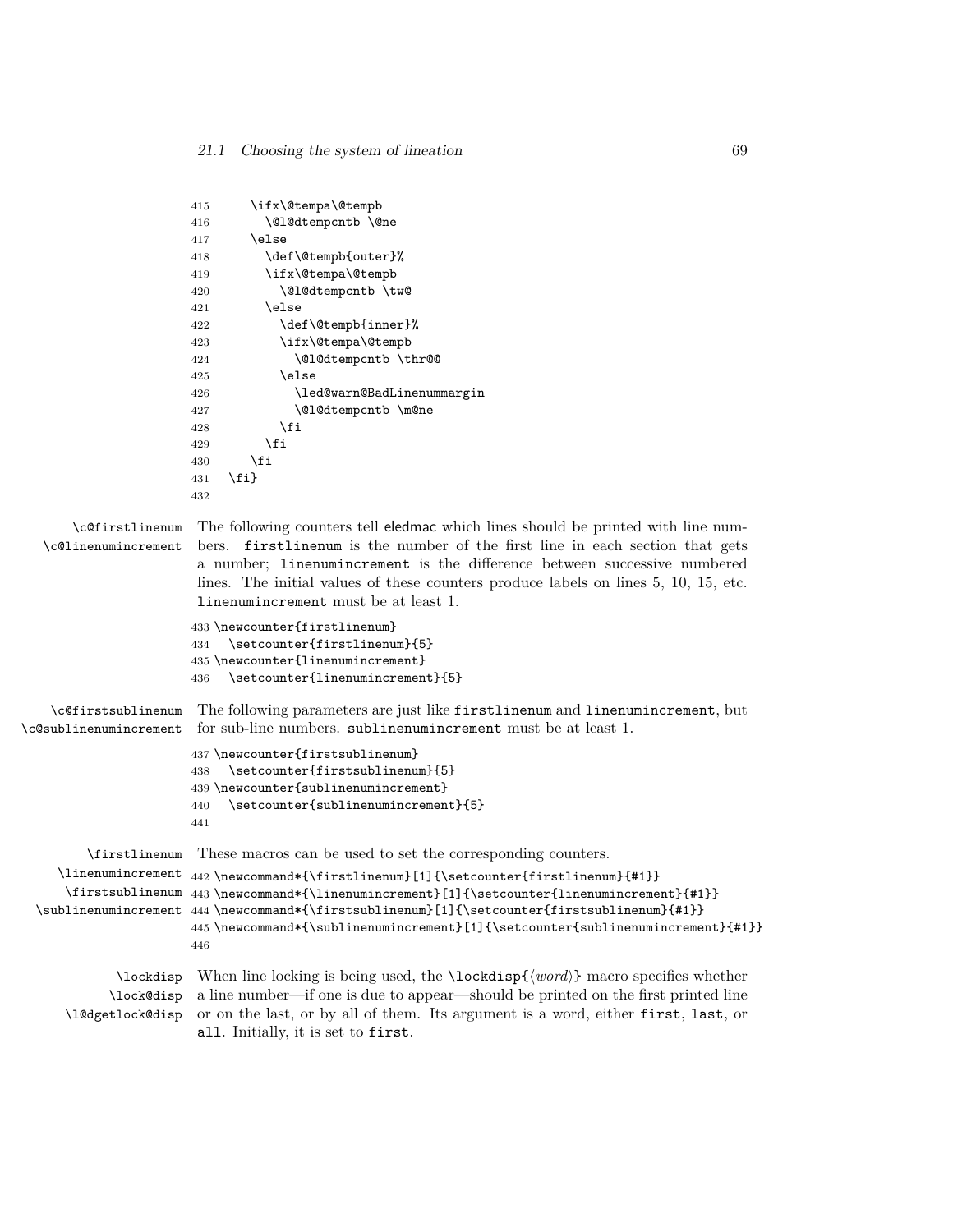\lock@disp encodes the selection: 0 for first, 1 for last, 2 for all.

```
447 \newcount\lock@disp
                   448 \newcommand{\lockdisp}[1]{{%
                   449 \l@dgetlock@disp{#1}%
                   450 \ifnum\@l@dtempcntb>\m@ne
                   451 \global\lock@disp=\@l@dtempcntb
                   452 \else
                   453 \led@warn@BadLockdisp
                   454 \fi}}
                   455 \newcommand*{\l@dgetlock@disp}[1]{
                   456 \def\@tempa{#1}\def\@tempb{first}%
                   457 \ifx\@tempa\@tempb
                   458 \@l@dtempcntb \z@
                   459 \else
                   460 \def\@tempb{last}%
                   461 \ifx\@tempa\@tempb
                   462 \@l@dtempcntb \@ne
                   463 \else
                   464 \def\@tempb{all}%
                   465 \ifx\@tempa\@tempb
                   466 \@l@dtempcntb \tw@
                   467 \else
                   468 \@l@dtempcntb \m@ne
                   469 \fi
                   470 \fi
                   471 \fi}
                   472
      \sublockdisp
The same questions about where to print the line number apply to sub-lines, and
     \sublock@disp
these are the analogous macros for dealing with the problem.
                   473 \newcount\sublock@disp
                   474 \newcommand{\sublockdisp}[1]{{%
                   475 \l@dgetlock@disp{#1}%
                   476 \ifnum\@l@dtempcntb>\m@ne
                   477 \global\sublock@disp=\@l@dtempcntb
                   478 \else
                   479 \led@warn@BadSublockdisp
                   480 \fi}}
                   481
  \linenumberstyle
We provide a mechanism for using different representations of the line numbers,
       \linenumrep
       \linenumr@p
\sublinenumberstyle
    \sublinenumrep
    \sublinenumr@p
                   not just the normal arabic.
                       NOTE: In v0.7 \linenumrep and \sublinenumrep replaced the internal
                    \linenumr@p and \sublinenumr@p.
                       \linenumberstyle and \sublinenumberstyle are user level macros for set-
                   ting the number represention (\linenumrep and \sublinenumrep) for line and
                   sub-line numbers.
                   482 \newcommand*{\linenumberstyle}[1]{%
```
\def\linenumrep##1{\@nameuse{@#1}{##1}}}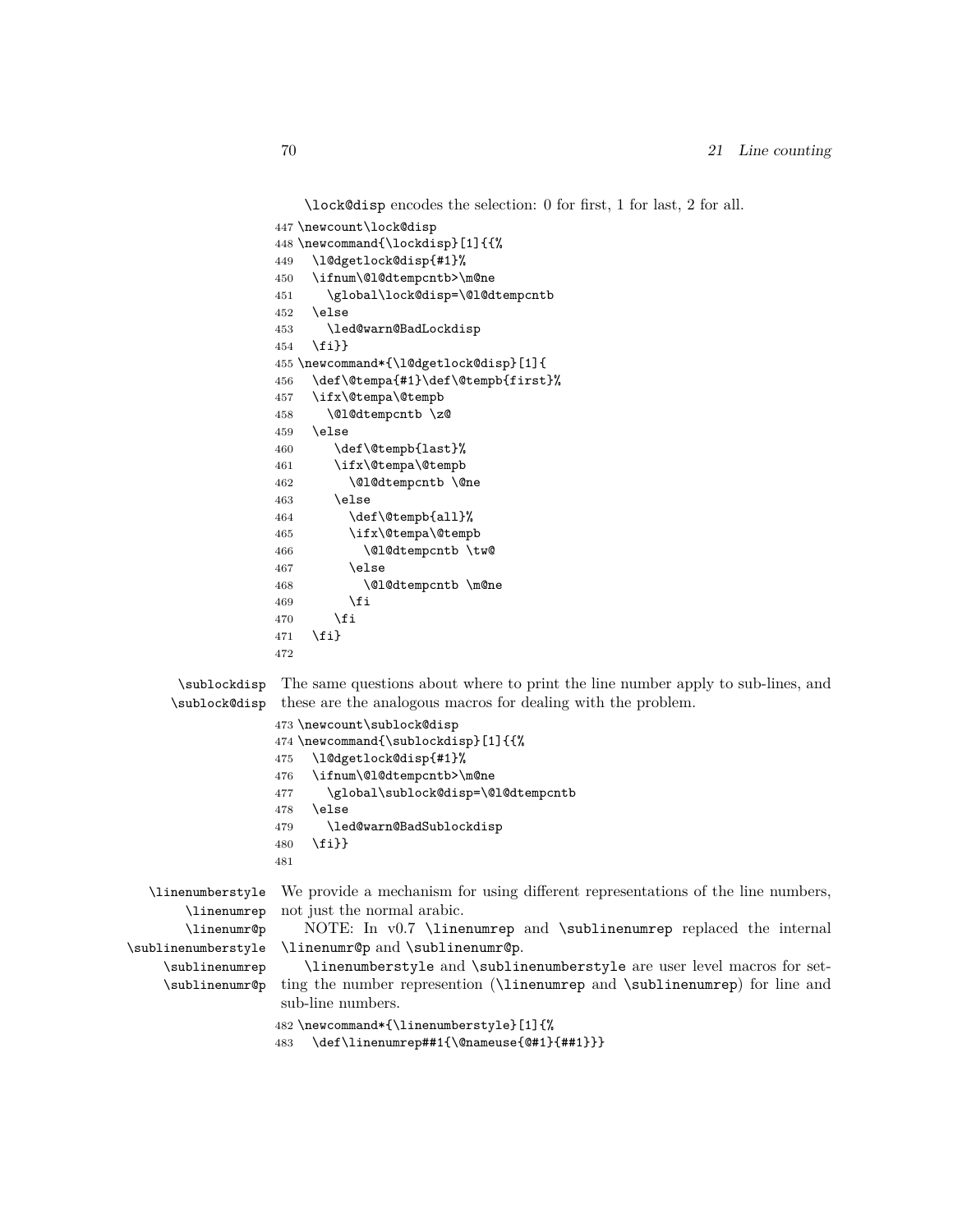```
484 \newcommand*{\sublinenumberstyle}[1]{%
485 \def\sublinenumrep##1{\@nameuse{@#1}{##1}}}
Initialise the number styles to arabic.
486 \linenumberstyle{arabic}
487 \let\linenumr@p\linenumrep
488 \sublinenumberstyle{arabic}
489 \let\sublinenumr@p\sublinenumrep
490
```
\leftlinenum \rightlinenum \linenumsep \numlabfont \ledlinenum

\leftlinenum and \rightlinenum are the macros that are called to print marginal line numbers on a page, for left- and right-hand margins respectively. They're made easy to access and change, since you may often want to change the styling in some way. These standard versions illustrate the general sort of thing that will be needed; they're based on the \leftheadline macro in *The TeXbook*, p. 416.

Whatever these macros output gets printed in a box that will be put into the appropriate margin without any space between it and the line of text. You'll generally want a kern between a line number and the text, and \linenumsep is provided as a standard way of storing its size. Line numbers are usually printed in a smaller font, and \numlabfont is provided as a standard name for that font. When called, these macros will be executed within a group, so font changes and the like will remain local.

\ledlinenum typesets the line (and subline) number.

The original  $\mathcal{S}$  original  $\mathcal{S}$  are specification is equivalent to the LATEX  $\text{S}$ for a 10pt document.

```
491 \newlength{\linenumsep}
492 \setlength{\linenumsep}{1pc}
493 \newcommand*{\numlabfont}{\normalfont\scriptsize}
494 \newcommand*{\ledlinenum}{%
495 \bgroup%
496 \ifluatex%
497 \textdir TLT%
498 \fi%
499 \numlabfont\linenumrep{\line@num}%
500 \ifsublines@
501 \ifnum\subline@num>0\relax
502 \unskip\fullstop\sublinenumrep{\subline@num}%
503 \qquad \text{If }504 \overline{12}505 \egroup%
506 }%
507
508 \newcommand*{\leftlinenum}{%
509 \ledlinenum
510 \kern\linenumsep}
511 \newcommand*{\rightlinenum}{%
512 \kern\linenumsep
513 \ledlinenum}
```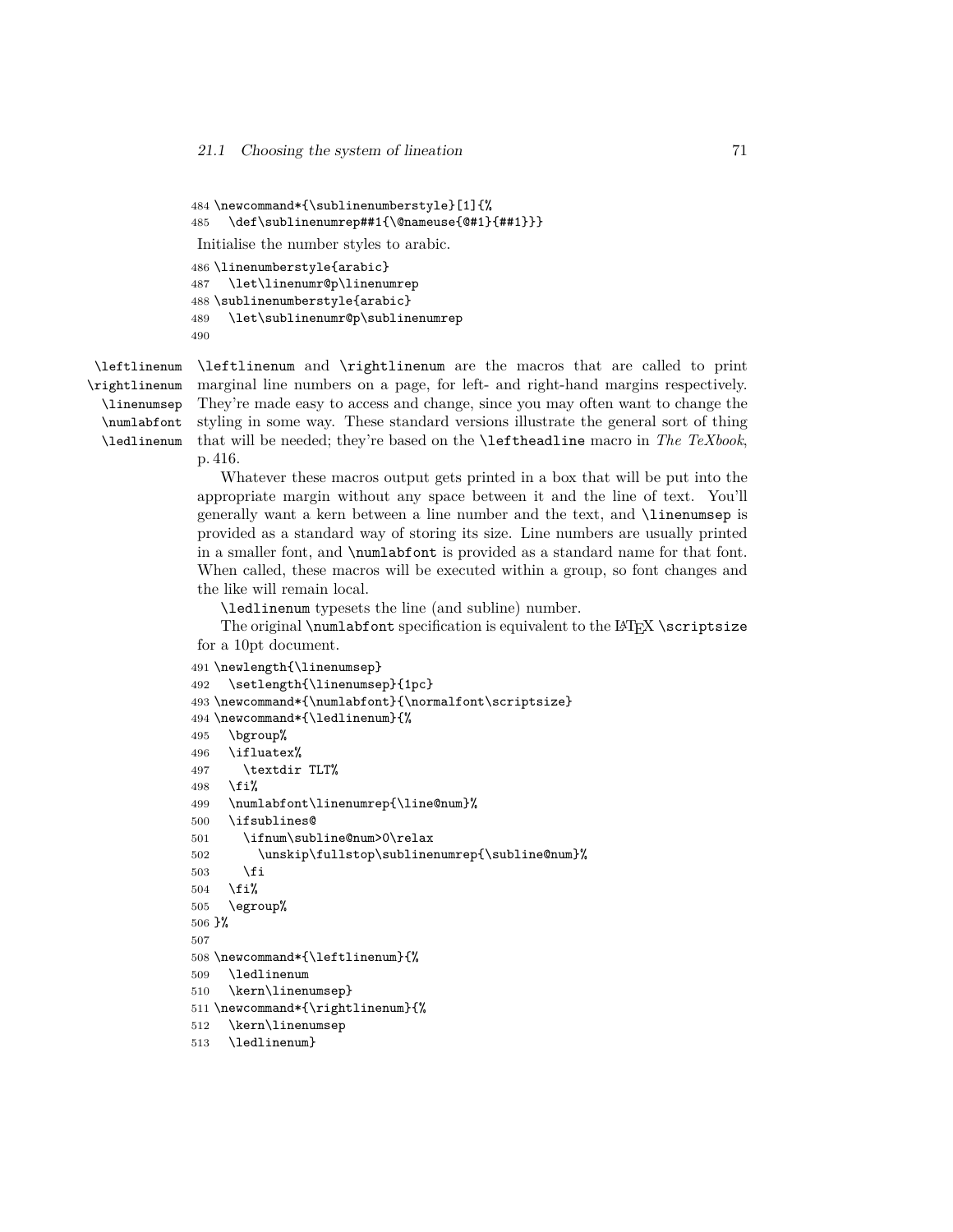514

#### **21.2 List macros**

Reminder: compare these with the LATEX list macros in case they would be suitable instead.

We will make heavy use of lists of information, which will be built up and taken apart by the following macros; they are adapted from *The TeXbook*, pp. 378–379, which discusses their use in more detail.

These macros consume a large amount of the run-time of this code. We intend to replace them in a future version, and in anticipation of doing so have defined their interface in such a way that it is not sensitive to details of the underlying code.

\list@create The \list@create macro creates a new list. In this version of eledmac this macro doesn't do anything beyond initializing an empty list macro, but in future versions it may do more.

515 \newcommand\*{\list@create}[1]{\global\let#1=\empty}

\list@clear The \list@clear macro just initializes a list to the empty list; in this version of eledmac it is no different from \list@create.

516 \newcommand\*{\list@clear}[1]{\global\let#1=\empty}

\xright@appenditem \led@toksa \led@toksb \xright@appenditem expands an item and appends it to the right end of a list macro. We want the expansion because we'll often be using this to store the current value of a counter. \xright@appenditem creates global control sequences, like \xdef, and uses two temporary token-list registers, \@toksa and \@toksb.

- 517 \newtoks\led@toksa \newtoks\led@toksb
- 518 \global\led@toksa={\\}
- 519 \long\def\xright@appenditem#1\to#2{%
- 520 \global\led@toksb=\expandafter{#2}%
- 521 \xdef#2{\the\led@toksb\the\led@toksa\expandafter{#1}}%
- 522 \global\led@toksb={}}
- \xleft@appenditem \xleft@appenditem expands an item and appends it to the left end of a list macro; it is otherwise identical to \xright@appenditem.
	- 523 \long\def\xleft@appenditem#1\to#2{%
	- 524 \global\led@toksb=\expandafter{#2}%
	- 525 \xdef#2{\the\led@toksa\expandafter{#1}\the\led@toksb}%
	- 526 \global\led@toksb={}}
	- \gl@p The \gl@p macro removes the leftmost item from a list and places it in a control sequence. You say  $\gtrsim \gtrsim (\where \lceil \cdot \ln \rceil)$  is the list macro, and  $\zeta$  receives the left item).  $\lceil \cdot \rceil$  is assumed nonempty: say  $\i{f x}{\Omega}$  to test for an empty  $\lceil \cdot \rceil$ . The control sequences created by  $\gtrsim 10p$  are all global.

```
527 \def\gl@p#1\to#2{\expandafter\gl@poff#1\gl@poff#1#2}
528 \long\def\gl@poff\\#1#2\gl@poff#3#4{\gdef#4{#1}\gdef#3{#2}}
529
```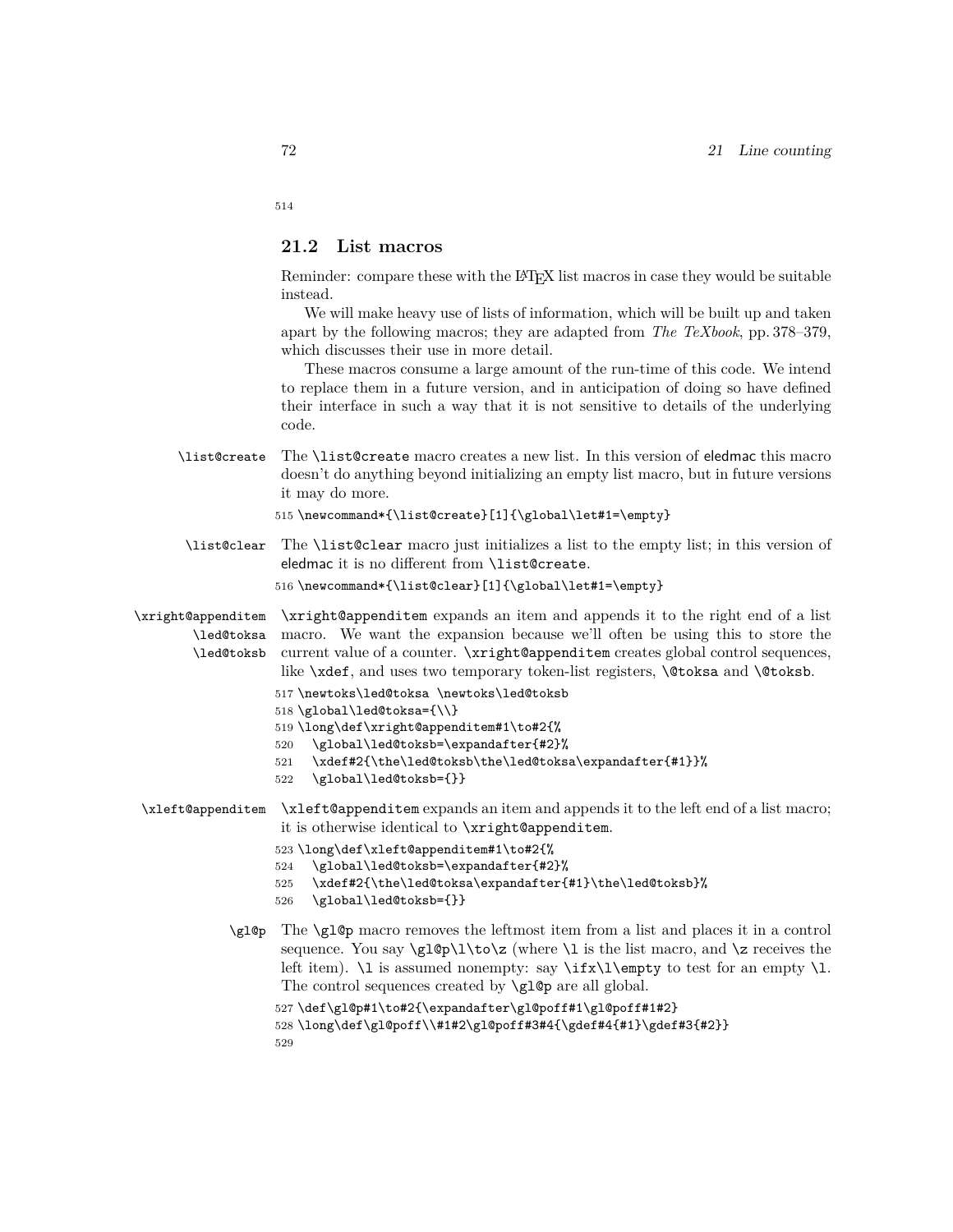### **21.3 Line-number counters and lists**

Footnote references using line numbers rather than symbols can't be generated in one pass, because we don't know the line numbers till we ship out the pages. It would be possible if footnotes were never keyed to more than one line; but some footnotes gloss passages that may run for several lines, and they must be tied to the first line of the passage glossed. And even one-line passages require two passes if we want line-per-page numbering rather than line-per-section numbering.

So we run LATEX over the text several times, and each time save information about page and line numbers in a 'line-list file' to be used during the next pass. At the start of each section—whenever \beginnumbering is executed—the line-list file for that section is read, and the information from it is encoded into a few list macros.

We need first to define the different line numbers that are involved in these macros, and the associated counters.

\line@num The count \line@num stores the line number that's used in marginal line numbering and in notes: counting either from the start of the page or from the start of the section, depending on your choice for this section. This may be qualified by \subline@num.

530 \newcount\line@num

- \subline@num The count \subline@num stores a sub-line number that qualifies \line@num. For example, line 10 might have sub-line numbers 1, 2 and 3, which might be printed as lines 10*.*1, 10*.*2, 10*.*3.
	- 531 \newcount\subline@num

\ifsublines@ \sublines@true We maintain an associated flag, **\ifsublines@**, to tell us whether we're within a sub-line range or not.

\sublines@false

You may wonder why we don't just use the value of  $\sub{subline@num}$  to determine this—treating anything greater than 0 as an indication that sub-lineation is on. We need a separate flag because sub-lineation can be used together with line-number locking in odd ways: several pieces of a logical line might be interrupted by pieces of sub-lineated text, and those sub-line numbers should not return to zero until the next change in the major line number. This is common in the typesetting of English Renaissance verse drama, in which stage directions are given sub-line numbers: a single line of verse may be interrupted by several stage directions.

#### 532 \newif\ifsublines@

\absline@num The count \absline@num stores the absolute number of lines since the start of the section: that is, the number we've actually printed, no matter what numbers we attached to them. This value is never printed on an output page, though \line@num will often be equal to it. It is used internally to keep track of where notes are to appear and where new pages start: using this value rather than \line@num is a lot simpler, because it doesn't depend on the lineation system in use.

533 \newcount\absline@num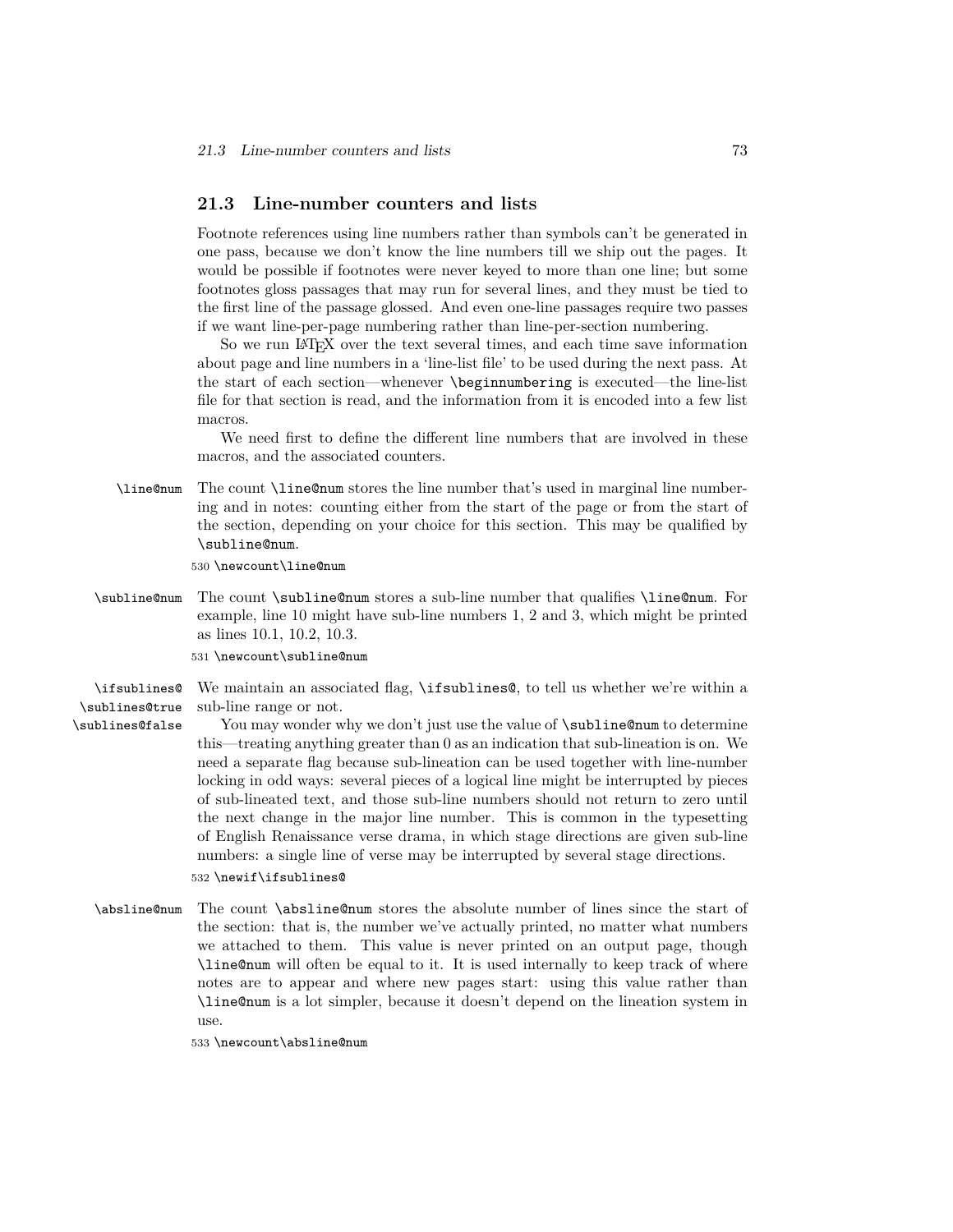We'll be calling \absline@num numbers 'absolute' numbers, and \line@num and \subline@num numbers 'visible' numbers.

\@lock \sub@lock

The counts **\@lock** and **\sub@lock** tell us the state of line-number and sub-linenumber locking. 0 means we're not within a locked set of lines; 1 means we're at the first line in the set; 2, at some intermediate line; and 3, at the last line.

534 \newcount\@lock

535 \newcount\sub@lock

\line@list Now we can define the list macros that will be created from the line-list file. We will maintain the following lists:

\insertlines@list \actionlines@list \actions@list

- <span id="page-73-0"></span>• \line@list: the page and line numbers for every lemma marked by \edtext. There are seven pieces of information, separated by vertical bars:
	- 1. the starting page,
	- 2. line, and
	- 3. sub-line numbers, followed by the
	- 4. ending page,
	- 5. line, and
	- 6. sub-line numbers, and then the
	- 7. font specifier for the lemma.

These line numbers are all visible numbers. The font specifier is a set of four codes for font encoding, family, series, and shape, separated by / characters. Thus a lemma that started on page 23, line 35 and went on until page 24, line 3 (with no sub-line numbering), and was typeset in a normal roman font would have a line list entry like this:

### 23|35|0|24|3|0|OT1/cmr/m/n.

There is one item in this list for every lemma marked by \edtext, even if there are several notes to that lemma, or no notes at all. \edtext reads the data in this list, making it available for use in the text of notes.

- \insertlines@list: the line numbers of lines that have footnotes or other insertions. These are the absolute numbers where the corresponding lemmas begin. This list contains one entry for every footnote in the section; one lemma may contribute no footnotes or many footnotes. This list is used by \add@inserts within \do@line, to tell it where to insert notes.
- \actionlines@list: a list of absolute line numbers at which we are to perform special actions; these actions are specified by the \actions@list list defined below.
- \actions@list: action codes corresponding to the line numbers in \actionlines@list. These codes tell eledmac what action it's supposed to take at each of these lines. One action, the page-start action, is generated behind the scenes by eledmac itself; the others, for specifying sub-lineation, line-number locking, and line-number alteration, are generated only by explicit commands in your input file. The page-start and line-number-alteration actions require arguments, to specify the new values for the page or line numbers; instead of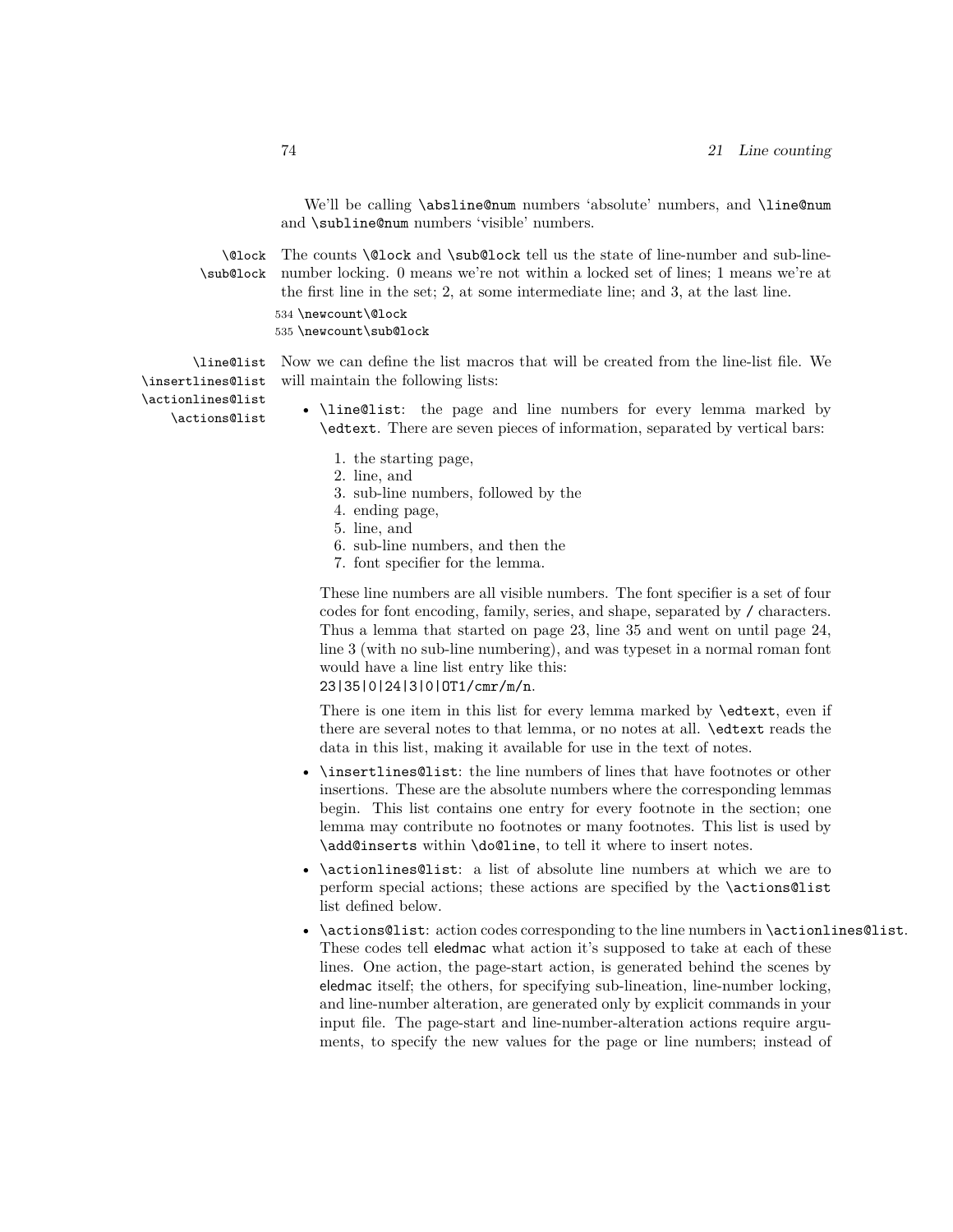storing those arguments in another list, we have chosen the action-code values so that they can encode both the action and the argument in these cases. Action codes greater than *−*1000 are page-start actions, and the code value is the page number; action codes less than *−*5000 specify line numbers, and the code value is a transformed version of the line number; action codes between these two values specify other actions which require no argument.

Here is the full list of action codes and their meanings:

Any number greater than *−*1000 is a page-start action: the line number associated with it is the first line on a page, and the action number is the page number. (The cutoff of *−*1000 is chosen because negative page-number values are used by some macro packages; we assume that page-number values less than *−*1000 are not common.) Page-start action codes are added to the list by the \page@action macro, which is (indirectly) triggered by the workings of the \page@start macro; that macro should always be called in the output routine, just before the page contents are assembled. eledmac calls it in \pagecontents.

The action code *−*1001 specifies the start of sub-lineation: meaning that, starting with the next line, we should be advancing \subline@num at each start-of-line command, rather than \line@num.

The action code *−*1002 specifies the end of sub-lineation. At the next startof-line, we should clear the sub-line counter and start advancing the line number. The action codes for starting and ending sub-lineation are added to the list by the \sub@action macro, as called to implement the \startsub and \endsub macros.

The action code *−*1003 specifies the start of line number locking. After the number for the current line is computed, it will remain at that value through the next line that has an action code to end locking.

The action code −1004 specifies the end of line number locking.

The action code *−*1005 specifies the start of sub-line number locking. After the number for the current sub-line is computed, it will remain at that value through the next sub-line that has an action code to end locking.

The action code −1006 specifies the end of sub-line number locking.

The four action codes for line and sub-line number locking are added to the list by the \do@lockon and \do@lockoff macros, as called to implement the \startlock and \endlock macros.

An action code of *−*5000 or less sets the current visible line number (either the line number or the sub-line number, whichever is currently being advanced) to a specific positive value. The value of the code is  $-(5000 + n)$ , where *n* is the value (always  $\geq 0$ ) assigned to the current line number. Action codes of this type are added to the list by the \set@line@action macro, as called to implement the \advanceline and \setline macros: this action only occurs when the user has specified some change to the line numbers using those macros. Normally eledmac computes the visible line numbers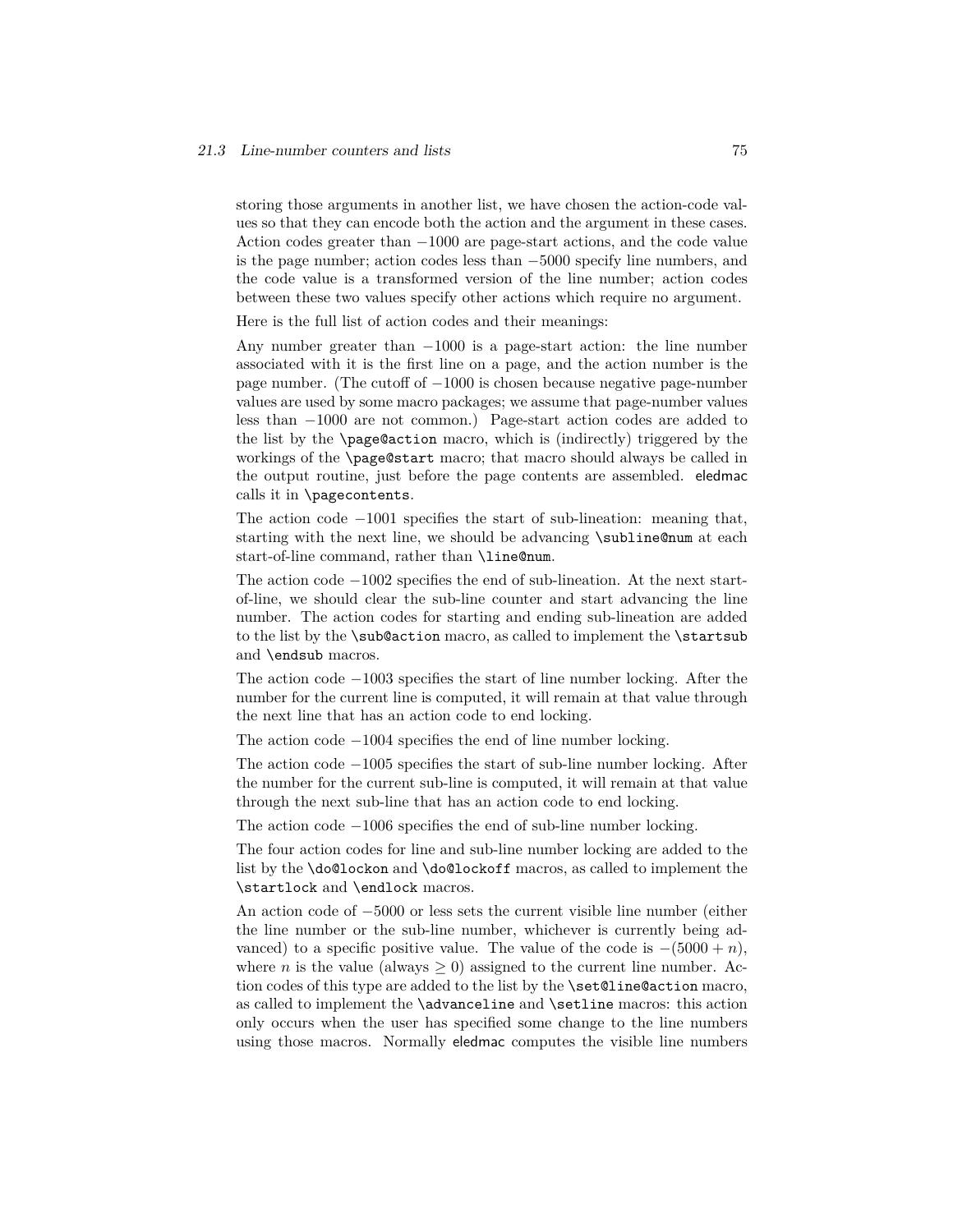from the absolute line numbers with reference to the other action codes and the settings they invoke; it doesn't require an entry in the action-code list for every line.

Here are the commands to create these lists:

| 536 | \list@create{\line@list}        |
|-----|---------------------------------|
| 537 | \list@create{\insertlines@list} |
| 538 | \list@create{\actionlines@list} |
| 539 | \list@create{\actions@list}     |
| 540 |                                 |

\page@num We'll need some counts while we read the line-list, for the page number and the ending page, line, and sub-line numbers. Some of these will be used again later on, when we are acting on the data in our list macros.

\endpage@num \endline@num

\endsubline@num 541\newcount\page@num \newcount\endpage@num \newcount\endline@num \newcount\endsubline@num

\ifnoteschanged@ \noteschanged@true \noteschanged@false

If the number of the footnotes in a section is different from what it was during the last run, or if this is the very first time you've run LATEX, on this file, the information from the line-list used to place the notes will be wrong, and some notes will probably be misplaced. When this happens, we prefer to give a single error message for the whole section rather than messages at every point where we notice the problem, because we don't really know where in the section notes were added or removed, and the solution in any case is simply to run LAT<sub>EX</sub> two more times; there's no fix needed to the document. The \ifnoteschanged@ flag is set if such a change in the number of notes is discovered at any point.

545 \newif\ifnoteschanged@

\resetprevline@ Inside the apparatus, at each note, the line number is stored in a macro called \prevlineX, where X is the letter of the current series. This macro is called when using \numberonlyfirstinline. This macro must be reset at the same time as the line number. The \resetprevline@ does this resetting for every series.

\resetprevline@

```
546 \newcommand*{\resetprevline@}{%
547 \def\do##1{\global\csundef{prevline##1}}%
548 \dolistloop{\@series}%
549 }
```
\resetprevpage@num Inside the apparatus, at each note, the page number is stored in a macro called \prevpageX@num, where X is the letter of the current series. This macro is called when using \parafootsep. This macro must be reset at the beginning of each numbered section The \resetprevpage@ command resets this macro for every series.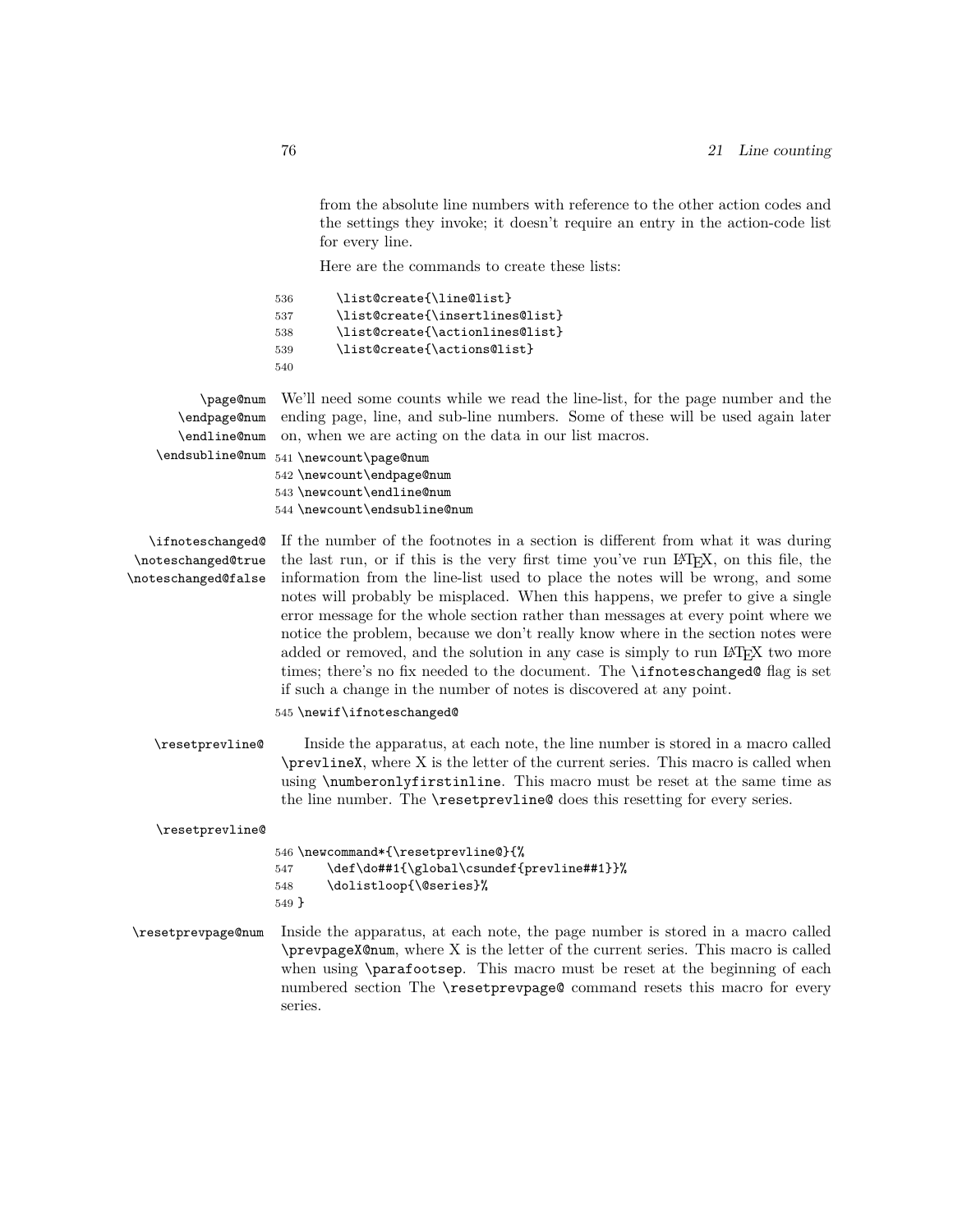*21.4 Reading the line-list file* 77

#### \resetprevpage@

```
550 \newcommand*{\resetprevpage@num}{%
551 \def\do##1{\ifcsdef{prevpage##1@num}{\global\csname prevpage##1@num\endcsname=0}{}}%
552 \dolistloop{\@series}%
553 }
```
### **21.4 Reading the line-list file**

\read@linelist \read@linelist{*⟨file⟩*} is the control sequence that's called by \beginnumbering (via \line@list@stuff) to open and process a line-list file; its argument is the name of the file.

```
554 \newread\@inputcheck
```

```
555 \newcommand*{\read@linelist}[1]{%
```

```
556 \list@clearing@reg
```
When the file is there we start a new group and make some special definitions we'll need to process it: it's a sequence of T<sub>EX</sub> commands, but they require a few special settings. We make [ and ] become grouping characters: they're used that way in the line-list file, because we need to write them out one at a time rather than in balanced pairs, and it's easier to just use something other than real braces. @ must become a letter, since this is run in the ordinary LATEX context. We ignore carriage returns, since if we're in horizontal mode they can get interpreted as spaces to be printed.

Our line, page, and line-locking counters were already zeroed by \line@list@stuff if this is being called from within \beginnumbering; sub-lineation will be turned off as well in that case. On the other hand, if this is being called from \resumenumbering, those things should still have the values they had when \pausenumbering was executed.

If the file is not there, we print an informative message. Now, after these preliminaries, we start interpreting the file.

```
557 \get@linelistfile{#1}%
```
### 558 \endgroup

When the reading is done, we're all through with the line-list file. All the information we needed from it will now be encoded in our list macros.

Finally, we initialize the \next@actionline and \next@action macros, which specify where and what the next action to be taken is.

```
559 \global\page@num=\m@ne
560 \ifx\actionlines@list\empty
561 \gdef\next@actionline{1000000}%
562 \else
563 \gl@p\actionlines@list\to\next@actionline
564 \gl@p\actions@list\to\next@action
565 \fi}
566
```
\list@clearing@reg Clears the lists for \read@linelist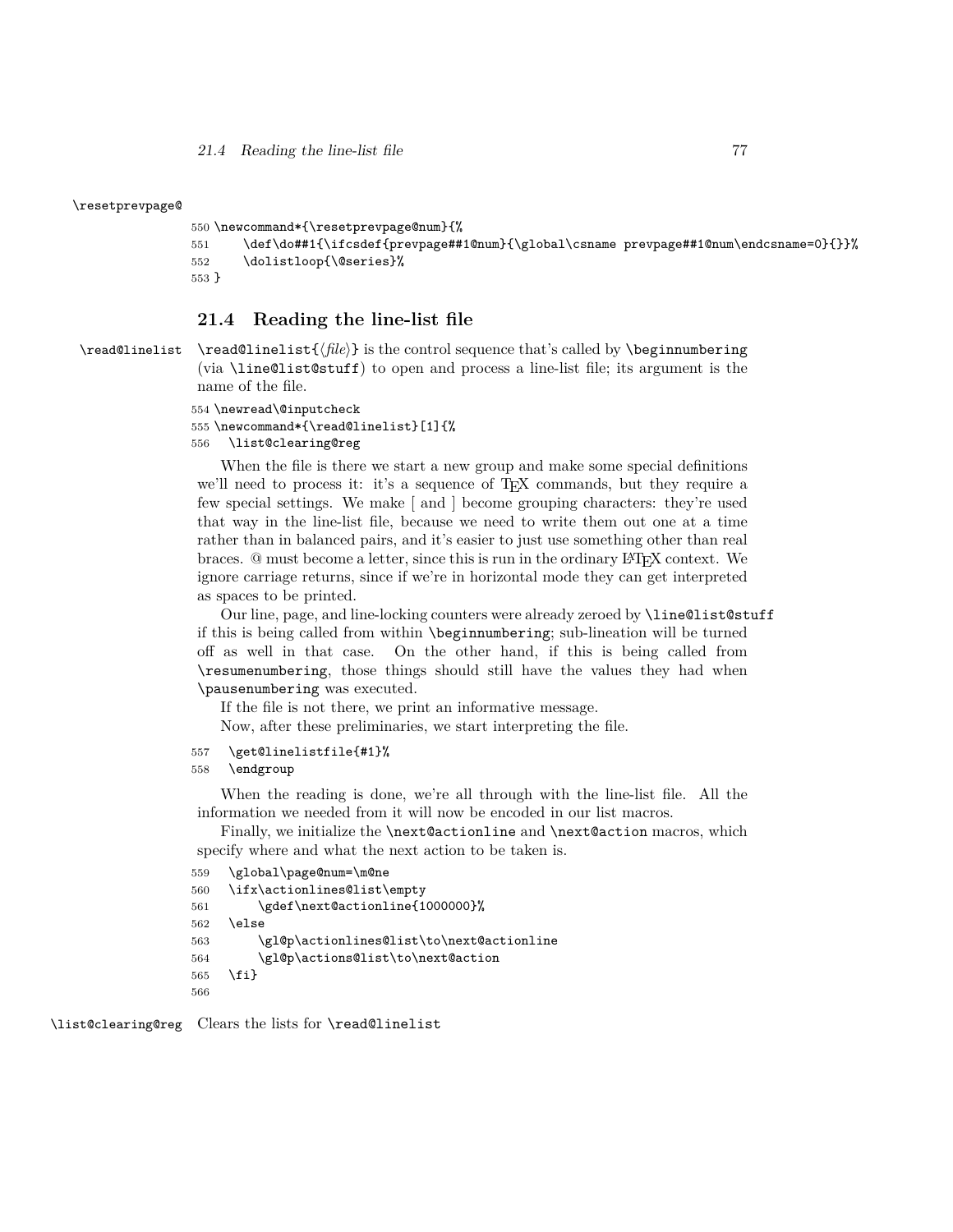```
567 \newcommand*{\list@clearing@reg}{%
568 \list@clear{\line@list}%
569 \list@clear{\insertlines@list}%
570 \list@clear{\actionlines@list}%
571 \list@clear{\actions@list}%
572 }%
```
\get@linelistfile eledmac can take advantage of the LATEX 'safe file input' macros to get the line-list file.

```
573 \newcommand*{\get@linelistfile}[1]{%
574 \InputIfFileExists{#1}{%
575 \global\noteschanged@false
576 \begingroup
577 \catcode`\[=1 \catcode`\]=2
578 \makeatletter \catcode \^^M=9}{%
579 \led@warn@NoLineFile{#1}%
580 \global\noteschanged@true
581 \begingroup}%
582 }
583
```
This version of \read@linelist creates list macros containing data for the entire section, so they could get rather large. It would be no more difficult to read the line-list file incrementally rather than all at once: we could read, at the start of each paragraph, only the commands relating to that paragraph. But this would require that we have two line-lists open at once, one for reading, one for writing, and on systems without version numbers we'd have to do some file renaming outside of LATEX for that to work. We've retained this slower approach to avoid that sort of hacking about, but have provided the \pausenumbering and \resumenumbering macros to help you if you run into macro memory limitations (see [4.2.7](#page-14-0) p. [15](#page-14-0) above).

### **21.5 Commands within the line-list file**

This section defines the commands that can appear within a line-list file. They all have very short names because we are likely to be writing very large numbers of them out. One macro, \@nl, is especially short, since it will be written to the line-list file once for every line of text in a numbered section. (Another of these commands, \@lab, will be introduced in a later section, among the crossreferencing commands it is associated with.)

When these commands modify the various page and line counters, they deliberately do not say \global. This is because we want them to affect only the counter values within the current group when nested calls of \@ref occur. (The code assumes throughout that the value of \globaldefs is zero.)

The macros with action in their names contain all the code that modifies the action-code list: again, this is so that they can be turned off easily for nested calls of \@ref.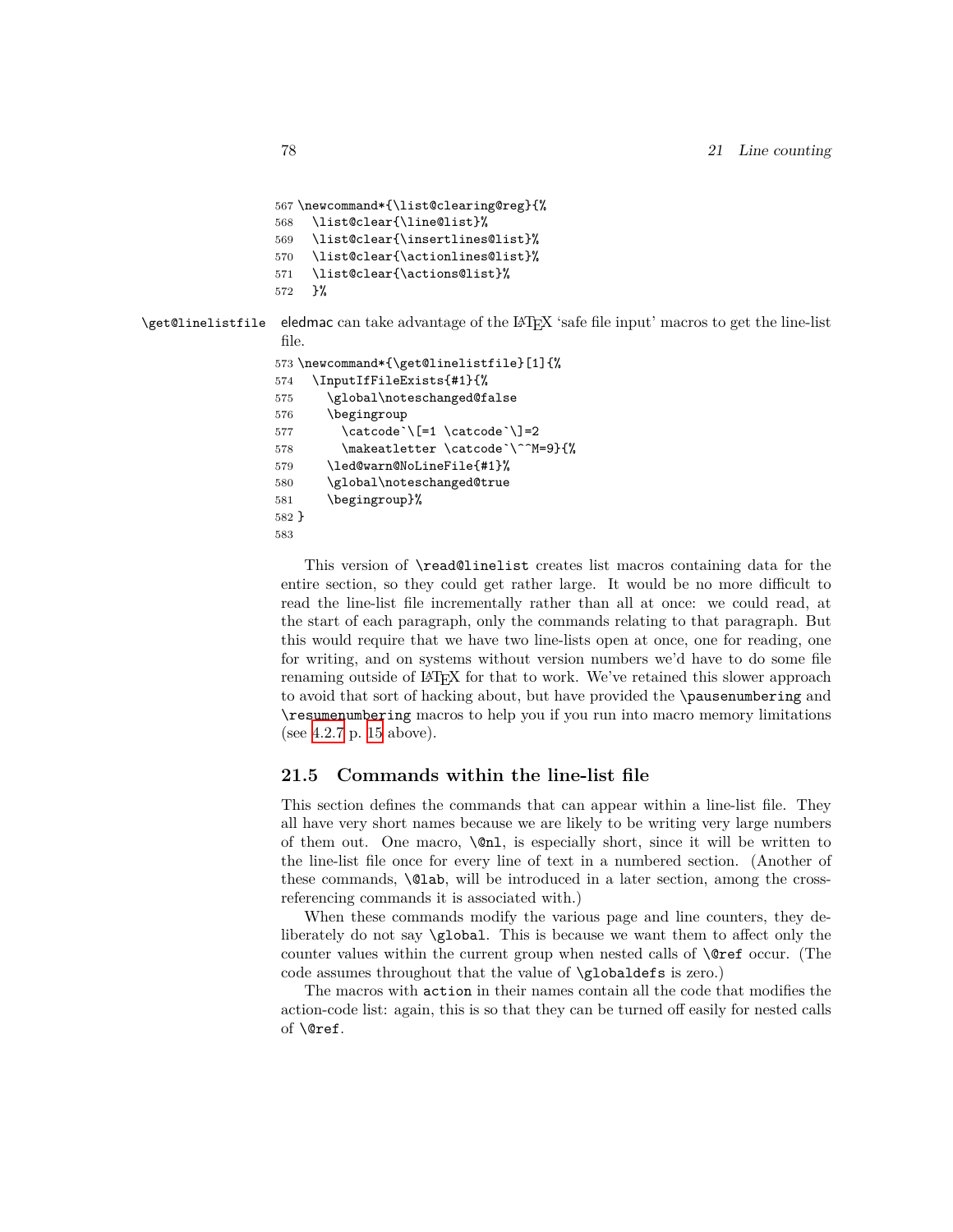\line@list@version The \line@list@version check if the line-list file does not refers to the older commands of eledmac. In this case, we stop reading the line-list file. Consequently, \line@list@version should be the first line of a line-number file.

```
584 \newcommand{\line@list@version}[1]{%
585 \IfStrEq{#1}{\this@line@list@version}%
586 {}%
587 {\ifledRcol%
588 \led@warn@Obsolete{\jobname.\extensionchars\the\section@num}%
589 \else%
590 \led@warn@Obsolete{\jobname.\extensionchars\the\section@num}%
591 \fi%
592 \endinput%
593 }%
594 }%
```
\@nl \@nl does everything related to the start of a new line of numbered text.

\@nl@reg In order to get the \setlinenum to work Peter Wilson had to slip in some new code at the start of the macro, to get the timing of the actions correct. The problem was that his original naive implementation of \setlinenum had a unfortunate tendency to change the number of the last line of the *preceding* paragraph. The new code is sort of based on the page number handling and **\setline** It seems that a lot of fiddling with the line number internals is required.

> In November 2004 in order to accurately determine page numbers Peter Wilson added these to the macro. It is now:

\@nl{*⟨page counter number⟩*}{*⟨printed page number⟩*}

I don't (yet) use the printed number (i.e., the \thepage) but it may come in handy later. The macro \fix@page checks if a new page has started.

```
595 \newcommand{\@nl}[2]{%
596 \fix@page{#1}%
597 \@nl@reg}
598 \newcommand*{\@nl@reg}{%
599 \ifx\l@dchset@num\relax \else
600 \advance\absline@num \@ne
601 \set@line@action
602 \let\l@dchset@num=\relax
603 \advance\absline@num \m@ne
604 \advance\line@num \m@ne
605 \fi
```
First increment the absolute line-number, and perform deferred actions relating to page starts and sub-lines.

| 606 | \advance\absline@num \@ne      |
|-----|--------------------------------|
| 607 | \ifx\next@page@num\relax \else |
| 608 | \page@action                   |
| 609 | \let\next@page@num=\relax      |
| 610 | \fi                            |
| 611 | \ifx\sub@change\relax \else    |
| 612 | \ifnum\sub@change>\z@          |
|     |                                |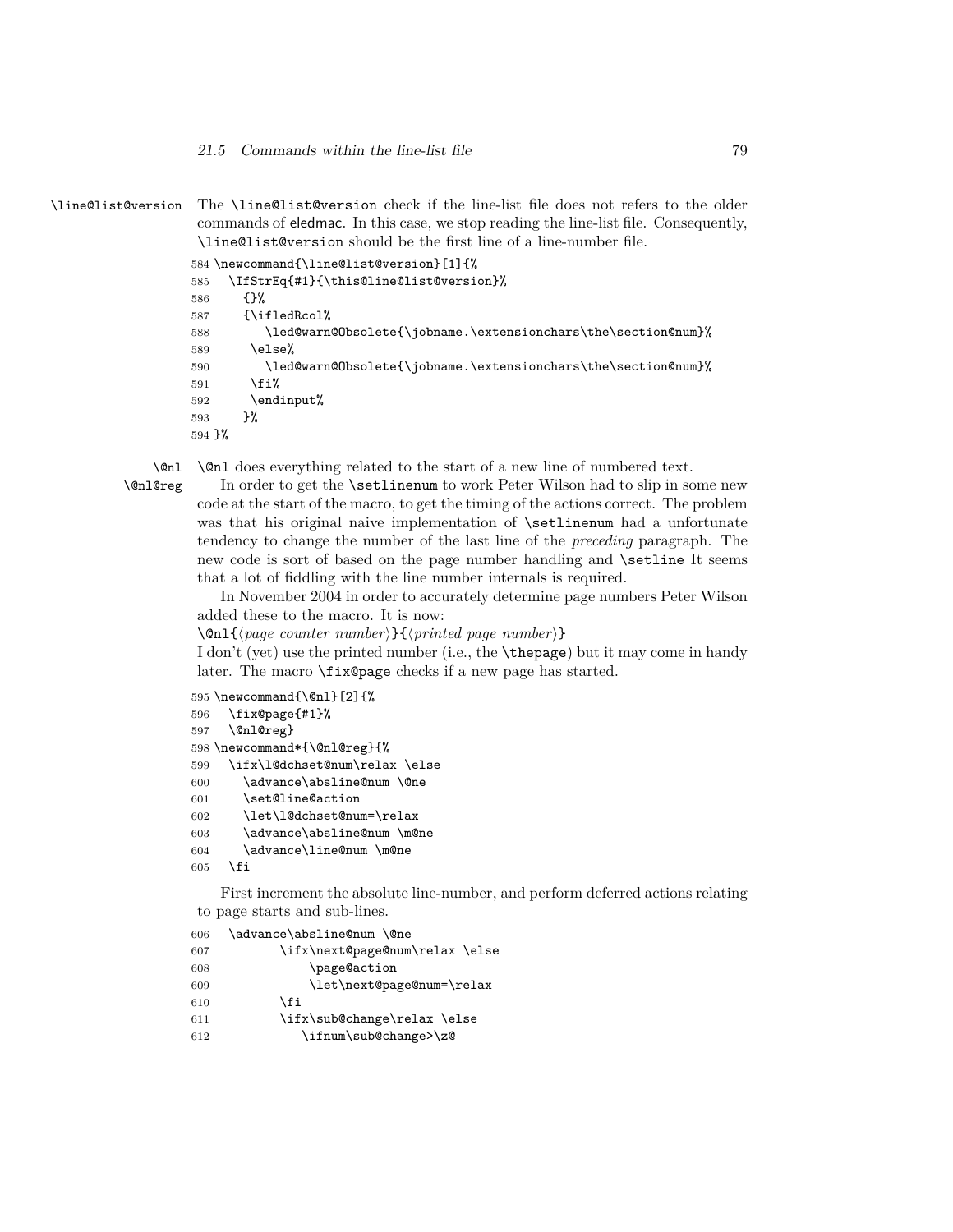| 613 | \sublines@true         |
|-----|------------------------|
| 614 | \else                  |
| 615 | \sublines@false        |
| 616 | \fi                    |
| 617 | \sub@action            |
| 618 | \let\sub@change=\relax |
| 619 | \fi                    |
|     |                        |

Fix the lock counters, if necessary. A value of 1 is advanced to 2; 3 advances to 0; other values are unchanged.

| 620 | \ifcase\@lock    |  |  |
|-----|------------------|--|--|
| 621 | \or              |  |  |
| 622 | \@lock \tw@      |  |  |
| 623 | \or \or          |  |  |
| 624 | \@lock \z@       |  |  |
| 625 | \fi              |  |  |
| 626 | \ifcase\sub@lock |  |  |
| 627 | \or              |  |  |
| 628 | \sub@lock \tw@   |  |  |
| 629 | \or \or          |  |  |
| 630 | \sub@lock \z@    |  |  |
| 631 | fi               |  |  |
|     |                  |  |  |

Now advance the visible line number, unless it's been locked.

| 632 | \ifsublines@                            |
|-----|-----------------------------------------|
| 633 | \ifnum\sub@lock<\tw@                    |
| 634 | \advance\subline@num \@ne               |
| 635 | \fi                                     |
| 636 | \else                                   |
| 637 | \ifnum\@lock<\tw@                       |
| 638 | \advance\line@num \@ne \subline@num \z@ |
| 639 | \fi                                     |
| 640 | \fi}                                    |
| 641 |                                         |

\last@page@num \fix@page basically replaces \@page. It determines whether or not a new page \fix@page has been started, based on the page values held by  $\emptyset$ nl.

> \newcount\last@page@num \last@page@num=-10000 \newcommand\*{\fix@page}[1]{% \ifnum #1=\last@page@num \else \ifbypage@ \csxdef{lastlinenumberon@\the\last@page@num}{\the\line@num}% \line@num=\z@ \subline@num=\z@ \fi \page@num=#1\relax \last@page@num=#1\relax \def\next@page@num{#1}% \listxadd{\normal@page@break}{\the\absline@num}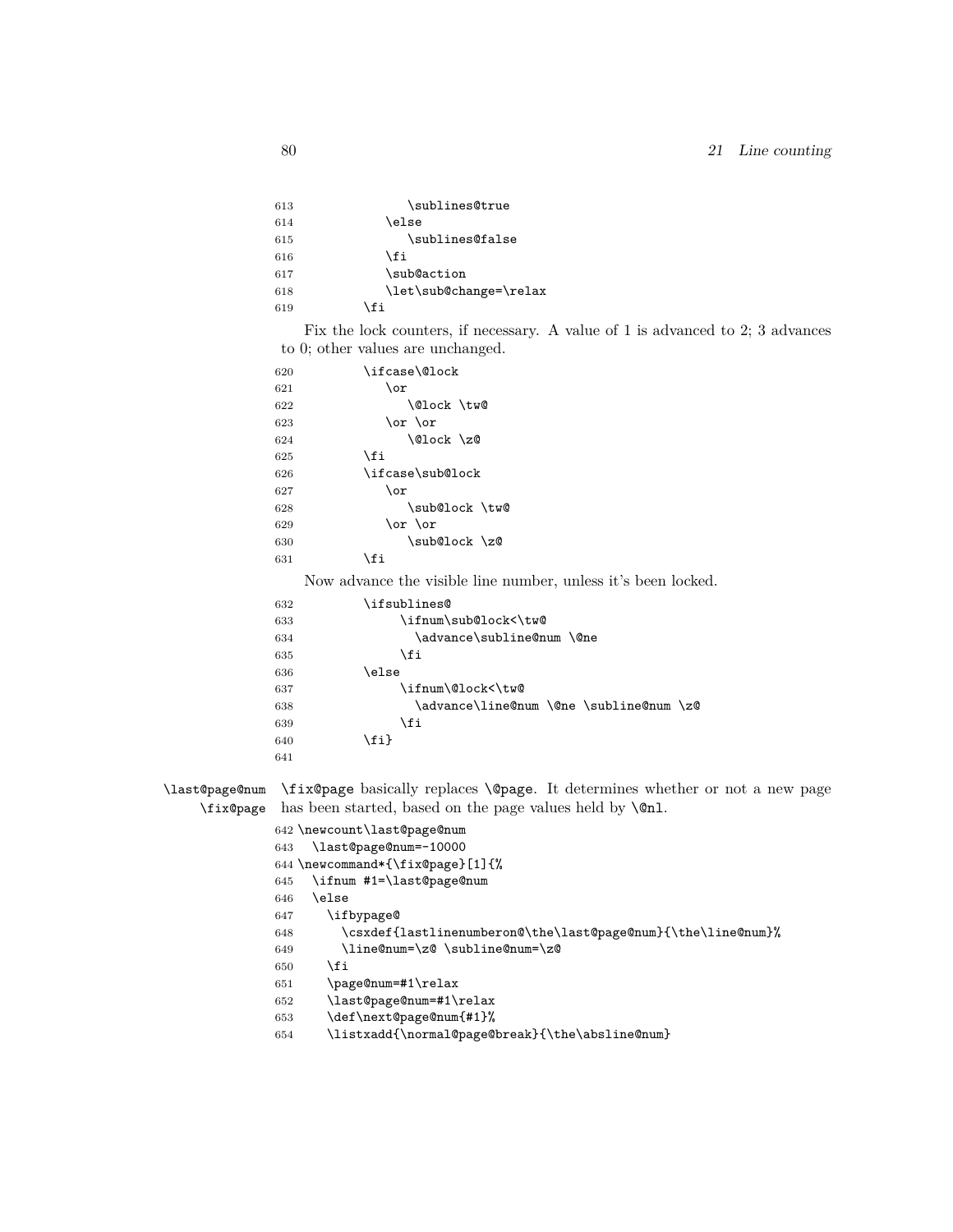\fi} 

\@pend \@pendR \@lopL \@lopR These don't do anything at this point, but will have been added to the auxiliary file(s) if the eledpar package has been used. They are just here to stop eledmac from moaning if the eledpar is used for one run and then not for the following one.

```
657 \newcommand*{\@pend}[1]{}
658 \newcommand*{\@pendR}[1]{}
659 \newcommand*{\@lopL}[1]{}
660 \newcommand*{\@lopR}[1]{}
661
```
\sub@on The \sub@on and \sub@off macros turn sub-lineation on and off: but not directly,

\sub@off since such changes don't really take effect until the next line of text. Instead they set a flag that notifies **\**©nl of the necessary action.

```
662 \newcommand*{\sub@on}{\ifsublines@
663 \let\sub@change=\relax
664 \else
665 \def\sub@change{1}%
666 \fi}
667 \newcommand*{\sub@off}{\ifsublines@
668 \def\sub@change{-1}%
669 \else
670 \let\sub@change=\relax
671 \fi}
672
```
\@adv The \@adv{*⟨num⟩*} macro advances the current visible line number by the amount specified as its argument. This is used to implement \advanceline.

```
673 \newcommand*{\@adv}[1]{\ifsublines@
674 \advance\subline@num by #1\relax
675 \ifnum\subline@num<\z@
676 \led@warn@BadAdvancelineSubline
677 \subline@num \z@
678 \fi
679 \else
680 \advance\line@num by #1\relax
681 \ifnum\line@num<\z@
682 \led@warn@BadAdvancelineLine
683 \line@num \z@
684 \fi
685 \fi
686 \set@line@action}
687
```
\@set The \@set{*⟨num⟩*} macro sets the current visible line number to the value specified as its argument. This is used to implement \setline. \newcommand\*{\@set}[1]{\ifsublines@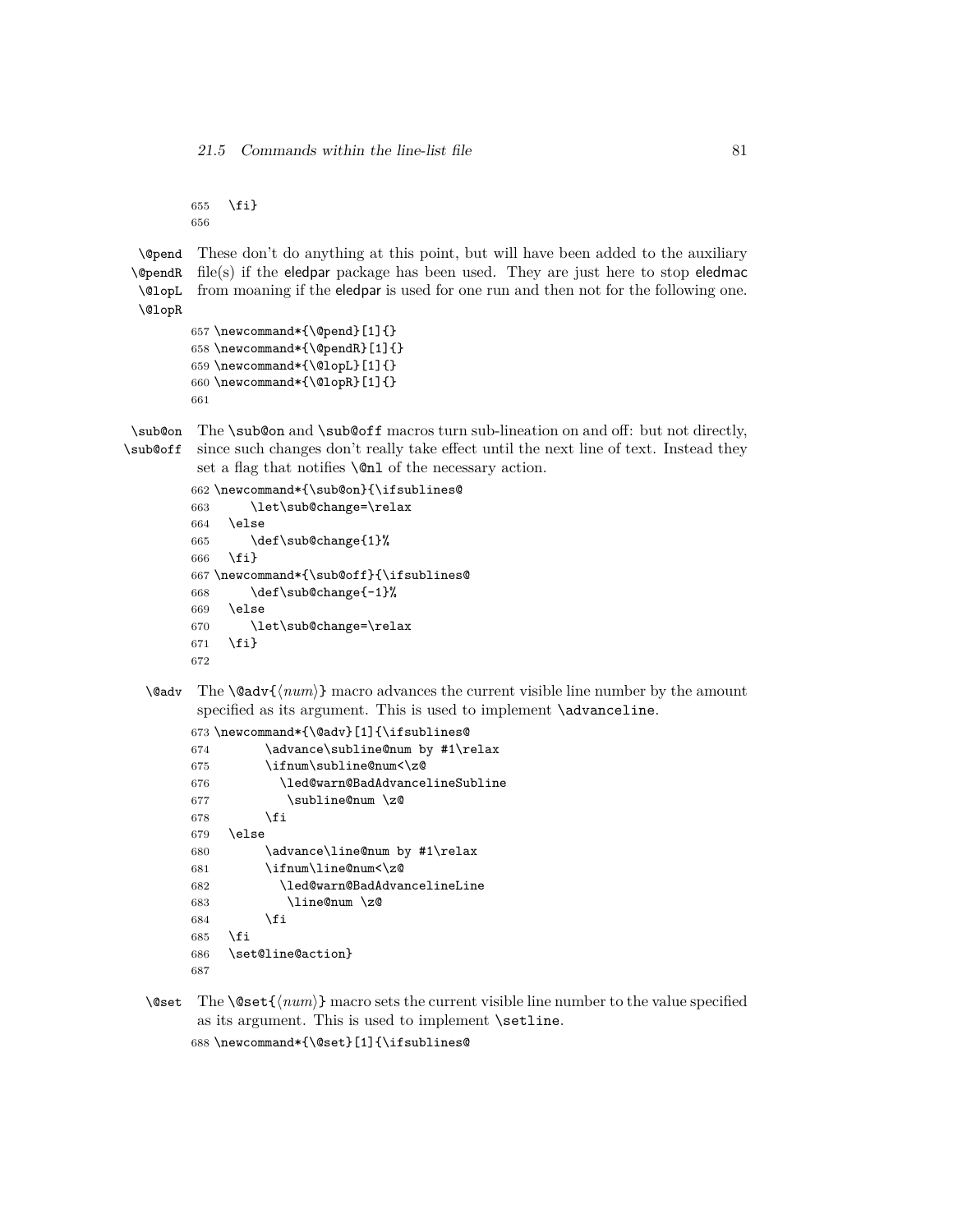```
689 \subline@num=#1\relax
690 \else
691 \line@num=#1\relax
692 \fi
693 \set@line@action}
694
```
\l@d@set \l@dchset@num

The \l@d@set{*{num*}} macro sets the line number for the next \pstart... to the value specified as its argument. This is used to implement \setlinenum.

\l@dchset@num is a flag to the \@l macro. If it is not \relax then a linenumber change is to be done.

```
695 \newcommand*{\l@d@set}[1]{%
696 \line@num=#1\relax
697 \advance\line@num \@ne
698 \def\l@dchset@num{#1}}
699 \let\l@dchset@num\relax
700
```
#### \page@action \page@action adds an entry to the action-code list to change the page number.

```
701 \newcommand*{\page@action}{%
```

```
702 \xright@appenditem{\the\absline@num}\to\actionlines@list
```

```
703 \xright@appenditem{\next@page@num}\to\actions@list}
```
- \set@line@action \set@line@action adds an entry to the action-code list to change the visible line number.
	- \newcommand\*{\set@line@action}{%
	- \xright@appenditem{\the\absline@num}\to\actionlines@list
	- \ifsublines@
	- 707 \@l@dtempcnta=-\subline@num
	- \else
	- 709 \@l@dtempcnta=-\line@num
	- \fi
	- \advance\@l@dtempcnta by -5000
	- \xright@appenditem{\the\@l@dtempcnta}\to\actions@list}
	- \sub@action \sub@action adds an entry to the action-code list to turn sub-lineation on or off, according to the current value of the **\ifsublines@** flag.
		- \newcommand\*{\sub@action}{%
		- \xright@appenditem{\the\absline@num}\to\actionlines@list
		- \ifsublines@
		- \xright@appenditem{-1001}\to\actions@list
		- \else
		- \xright@appenditem{-1002}\to\actions@list
		- \fi}

\lock@on \lock@on adds an entry to the action-code list to turn line number locking on. \do@lockon \do@lockonL numbers or sub-line numbers.The current setting of the sub-lineation flag tells us whether this applies to line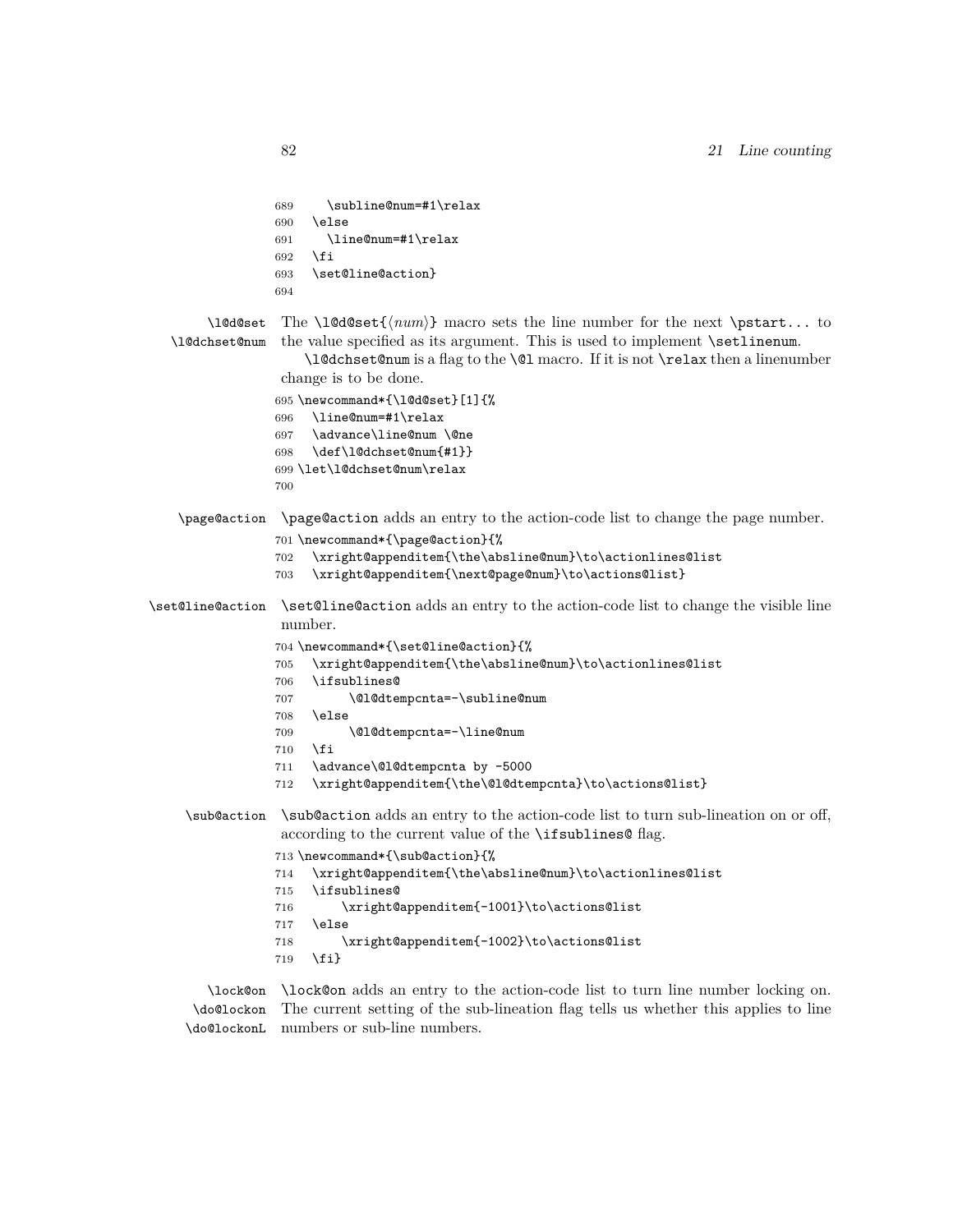Adding commands to the action list is slow, and it's very often the case that a lock-on command is immediately followed by a lock-off command in the line-list file, and therefore really does nothing. We use a look-ahead scheme here to detect such pairs, and add nothing to the line-list in those cases.

```
720 \newcommand*{\lock@on}{\futurelet\next\do@lockon}
721 \newcommand*{\do@lockon}{%
722 \ifx\next\lock@off
723 \global\let\lock@off=\skip@lockoff
724 \else
725 \do@lockonL
726 \fi}
727 \newcommand*{\do@lockonL}{%
728 \xright@appenditem{\the\absline@num}\to\actionlines@list
729 \ifsublines@
730 \xright@appenditem{-1005}\to\actions@list
731 \ifnum\sub@lock=\z@
732 \sub@lock \@ne
733 \else
734 \ifnum\sub@lock=\thr@@
735 \sub@lock \@ne
736 \fi
737 \overline{f}738 \else
739 \xright@appenditem{-1003}\to\actions@list
740 \ifnum\@lock=\z@
741 \@lock \@ne
742 \else
743 \ifnum\@lock=\thr@@
744 \Clock \Cne
745 \fi
746 \fi
747 \fi}
748
```
\lock@off \lock@off adds an entry to the action-code list to turn line number locking off.

```
\do@lockoff
749 \newcommand*{\do@lockoffL}{%
\do@lockoffL 750
\skip@lockoff 751
                  \xright@appenditem{\the\absline@num}\to\actionlines@list
                  \ifsublines@
             752 \xright@appenditem{-1006}\to\actions@list
             753 \ifnum\sub@lock=\tw@
             754 \sub@lock \thr@@
             755 \else
             756 \sub@lock \z@
             757 \overline{f}758 \else
             759 \xright@appenditem{-1004}\to\actions@list
             760 \ifnum\@lock=\tw@
             761 \@lock \thr@@
             762 \else
```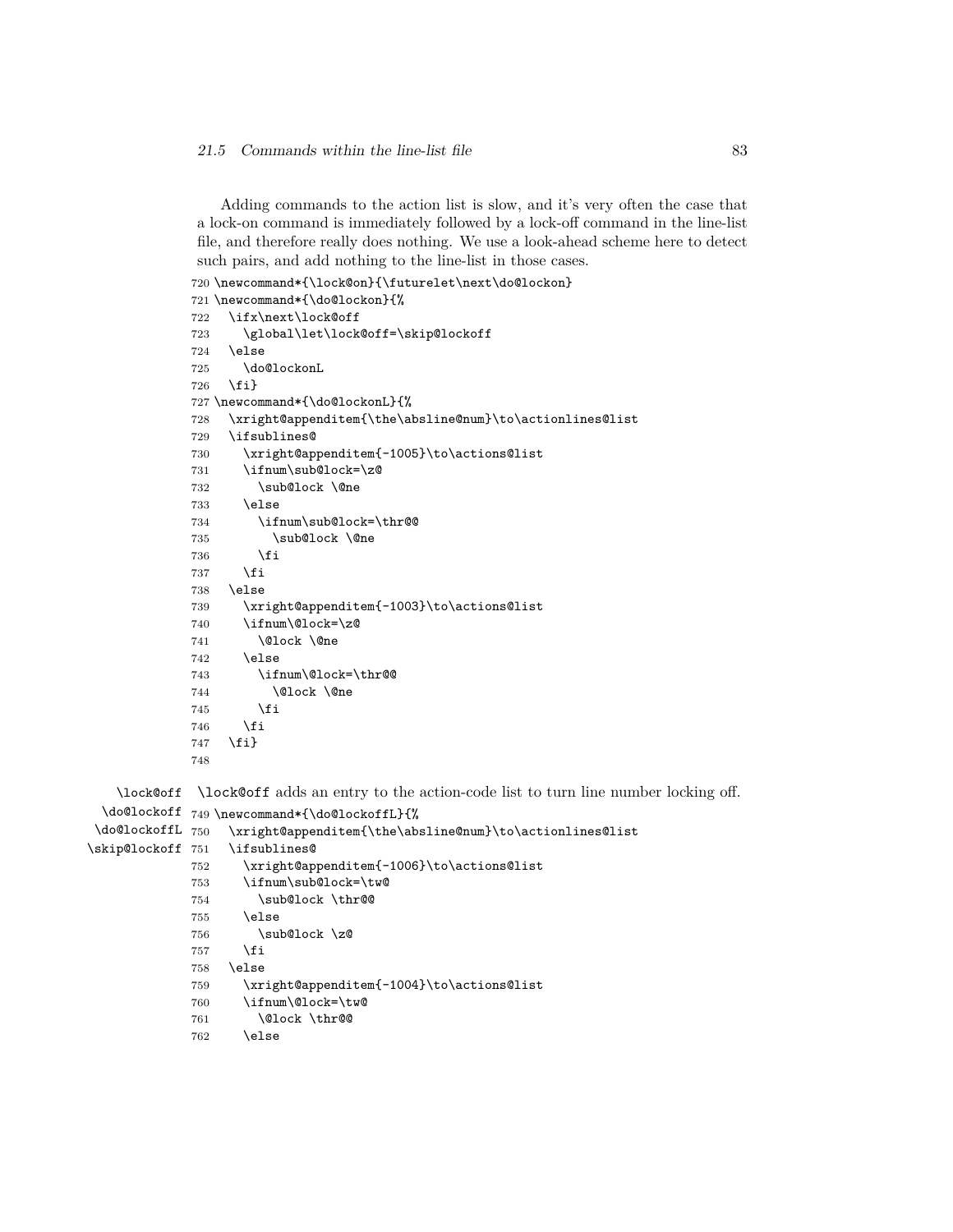```
763 \@lock \z@
                764 \fi
                765 \fi}
                766 \newcommand*{\do@lockoff}{\do@lockoffL}
                767 \newcommand*{\skip@lockoff}{\global\let\lock@off=\do@lockoff}
                768 \global\let\lock@off=\do@lockoff
                769
         \n@num These macros implement the \skipnumbering command. They use a new action
                 code, namely 1007.
                770 \newcommand*{\n@num}{%
                771 \ifledRcol%
                772 \xright@appenditem{\the\absline@numR}\to\actionlines@listR
                773 \xright@appenditem{-1007}\to\actions@listR
                774 \else%
                775 \xright@appenditem{\the\absline@num}\to\actionlines@list%
                776 \xright@appenditem{-1007}\to\actions@list%
                777 \fi%
                778 }%
                779
  \n@num@stanza This macro implements the \skipnumbering for stanza command. It uses a new
                 action code, namely 1008.
                780 \newcommand*{\n@num@stanza}{%
                781 \ifledRcol%
                782 \xright@appenditem{\the\absline@numR}\to\actionlines@listR%
                783 \xright@appenditem{-1008}\to\actions@listR%
                784 \else%
                785 \xright@appenditem{\the\absline@num}\to\actionlines@list%%
                786 \xright@appenditem{-1008}\to\actions@list%
                787 \fi%
                788 }
\ifl@dhidenumber
  \hidenumbering<br>h@num
                 \hidenumbering hides number in margin. It uses action code 1009.
                789 \newif\ifl@dhidenumber
                790 \newcommand*{\hidenumbering}{
                791 \ifledRcol%
                792 \write\linenum@outR{\string\hide@num}%
                793 \else%
                794 \write\linenum@out{\string\hide@num}%
                795 \fi%
                796 }%
                797 \newcommand*{\hide@num}{%
                798 \ifledRcol%
                799 \xright@appenditem{\the\absline@numR}\to\actionlines@listR%
                800 \xright@appenditem{-1009}\to\actions@listR%
                801 \else%
```
\xright@appenditem{\the\absline@num}\to\actionlines@list%%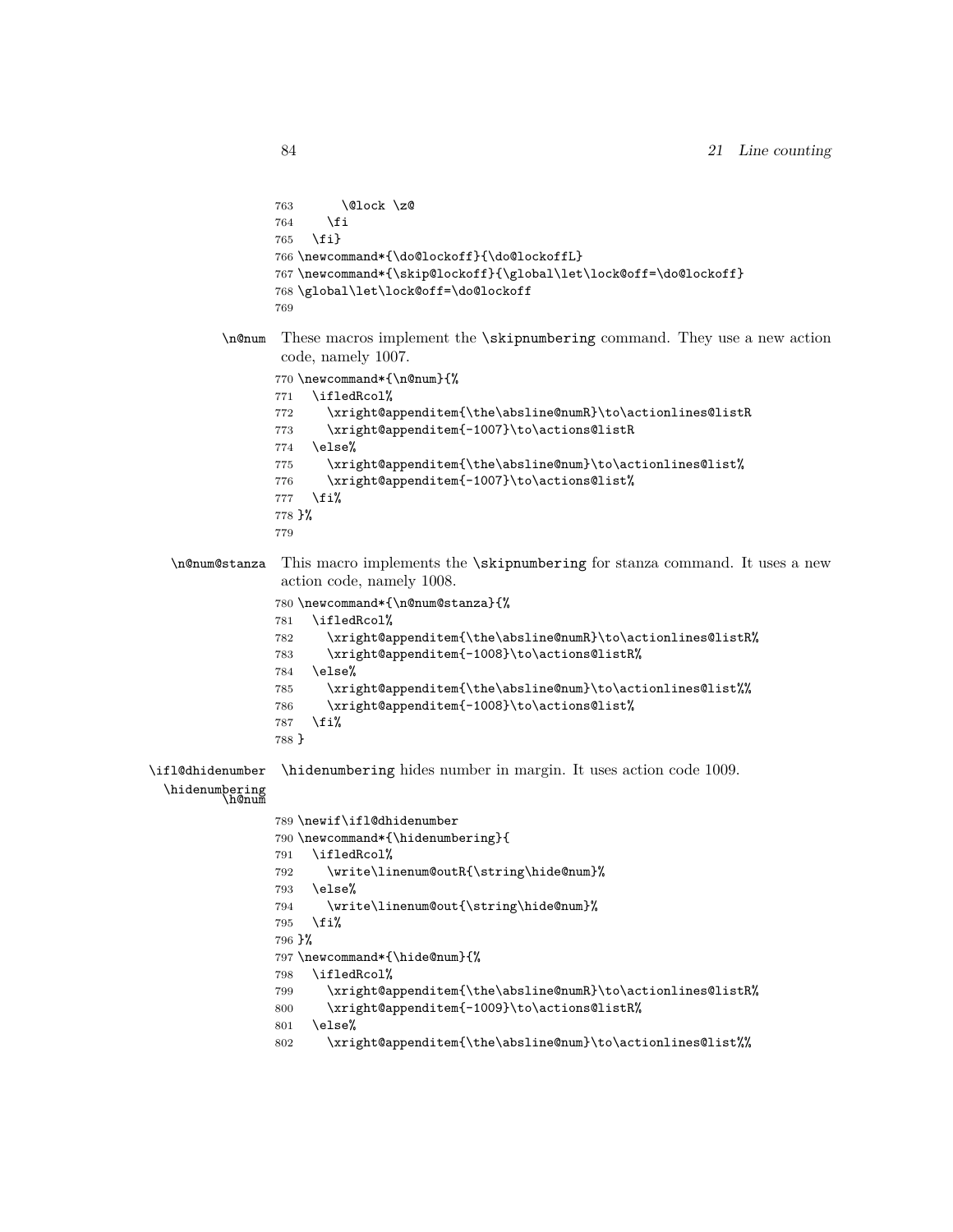21.5 Commands within the line-list file 85

```
803 \xright@appenditem{-1009}\to\actions@list%
804 \fi%
805 }
```
\@ref \@ref marks the start of a passage, for creation of a footnote reference. It takes \insert@count two arguments:

- #1, the number of entries to add to \insertlines@list for this reference. This value, here and within \edtext, which computes it and writes it to the line-list file, will be stored in the count \insert@count.
- 806 \newcount\insert@count
	- #2, a sequence of other line-list-file commands, executed to determine the ending line-number. (This may also include other **\@ref** commands, corresponding to uses of \edtext within the first argument of another instance of \edtext.)
- \dummy@ref When nesting of \@ref commands does occur, it's necessary to temporarily redefine \@ref within \@ref, so that we're only doing one of these at a time. 807 \newcommand\*{\dummy@ref}[2]{#2}
- \@ref@reg The first thing \@ref (i.e. \@ref@reg) itself does is to add the specified number of items to the \insertlines@list list.

```
808 \newcommand*{\@ref}[2]{%
809 \@ref@reg{#1}{#2}}
810 \newcommand*{\@ref@reg}[2]{%
811 \global\insert@count=#1\relax
812 \global\advance\@edtext@level by 1%
813 \loop\ifnum\insert@count>\z@
```
- 814 \xright@appenditem{\the\absline@num}\to\insertlines@list
- 815 \global\advance\insert@count \m@ne
- 816 \repeat

Next, process the second argument to determine the page and line numbers for the end of this lemma. We temporarily equate \@ref to a different macro that just executes its argument, so that nested \@ref commands are just skipped this time. Some other macros need to be temporarily redefined to suppress their action.

 \begingroup \let\@ref=\dummy@ref \let\@lopL\@gobble \let\page@action=\relax 821 \let\sub@action=\relax \let\set@line@action=\relax \let\@lab=\relax \let\@lemma=\relax% \let\@sw\@gobblethree% 826 #2 \global\endpage@num=\page@num \global\endline@num=\line@num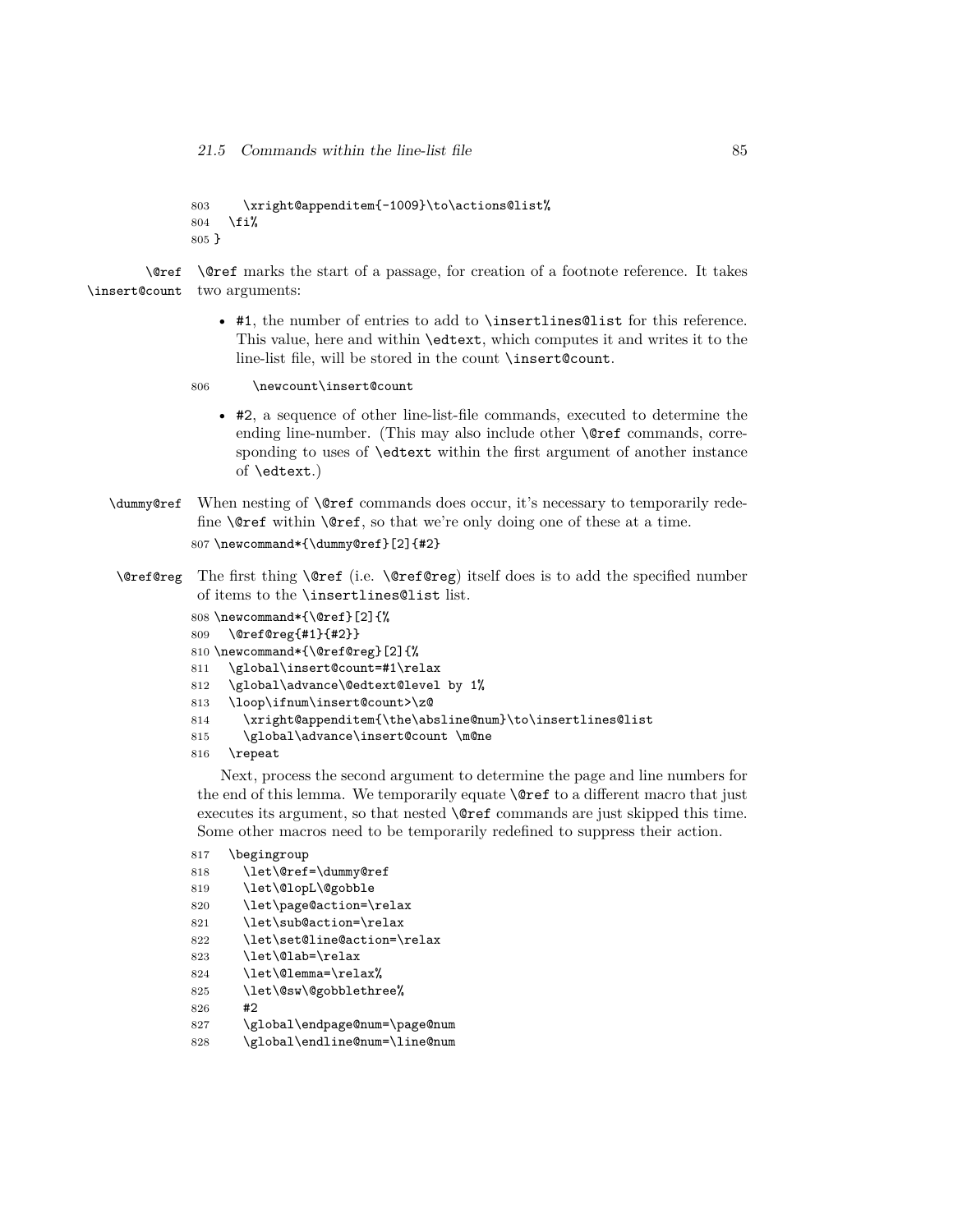```
829 \global\endsubline@num=\subline@num
```
830 \endgroup

Now store all the information about the location of the lemma's start and end in \line@list.

| 831 | \xright@appenditem%                                       |
|-----|-----------------------------------------------------------|
| 832 | $\theta \$ = {\the\page@num \the\line@num %               |
| 833 | \ifsublines@\the\subline@num\else 0\fi %                  |
| 834 | \the\endpage@num \the\endline@num %                       |
| 835 | \ifsublines@ \the\endsubline@num \else 0\fi}\to\line@list |

Create a list which stores every second argument of each \@sw in this lemma, at this level. Also set the boolean about the use of lemma in this edtext level to false.

```
836 \expandafter\list@create\expandafter{\csname sw@list@edtext@tmp@\the\@edtext@level\en
837 \providebool{lemmacommand@\the\@edtext@level}%
838 \boolfalse{lemmacommand@\the\@edtext@level}%
```
Execute the second argument of **\@ref** again, to perform for real all the commands within it.

839 #2%

Now, we store the list of  $\@x$  of this current  $\ed$ text as an element of the global list of list of \@sw for a \edtext depth.

```
840 \ifnum\@edtext@level>0%
```

```
841 \def\create@this@edtext@level{\expandafter\list@create\expandafter{\csname sw@list@edtext
842 \ifcsundef{sw@list@edtext@\the\@edtext@level}{\create@this@edtext@level}{}%
```

```
843 \letcs{\@tmp}{sw@list@edtext@\the\@edtext@level}%
```

```
844 \letcs{\@tmpp}{sw@list@edtext@tmp@\the\@edtext@level}
```

```
845 \xright@appenditem{\expandonce\@tmpp}\to\@tmp%
```

```
846 \global\cslet{sw@list@edtext@\the\@edtext@level}{\@tmp}%
```

```
847 \fi%
```
Decrease edtext level counter.

848 \global\advance\@edtext@level by -1%

```
849 }
850
```
**21.6 Writing to the line-list file**

We've now defined all the counters, lists, and commands involved in reading the line-list file at the start of a section. Now we'll cover the commands that eledmac uses within the text of a section to write commands out to the line-list.

\linenum@out The file will be opened on output stream \linenum@out. 851 \newwrite\linenum@out

\iffirst@linenum@out@ \first@linenum@out@true \first@linenum@out@false Once any file is opened on this stream, we keep it open forever, or else switch to another file that we keep open. The reason is that we want the output routine to write the page number for every page to this file; otherwise we'd have to write it at the start of every line. But it's not very easy for the output routine to tell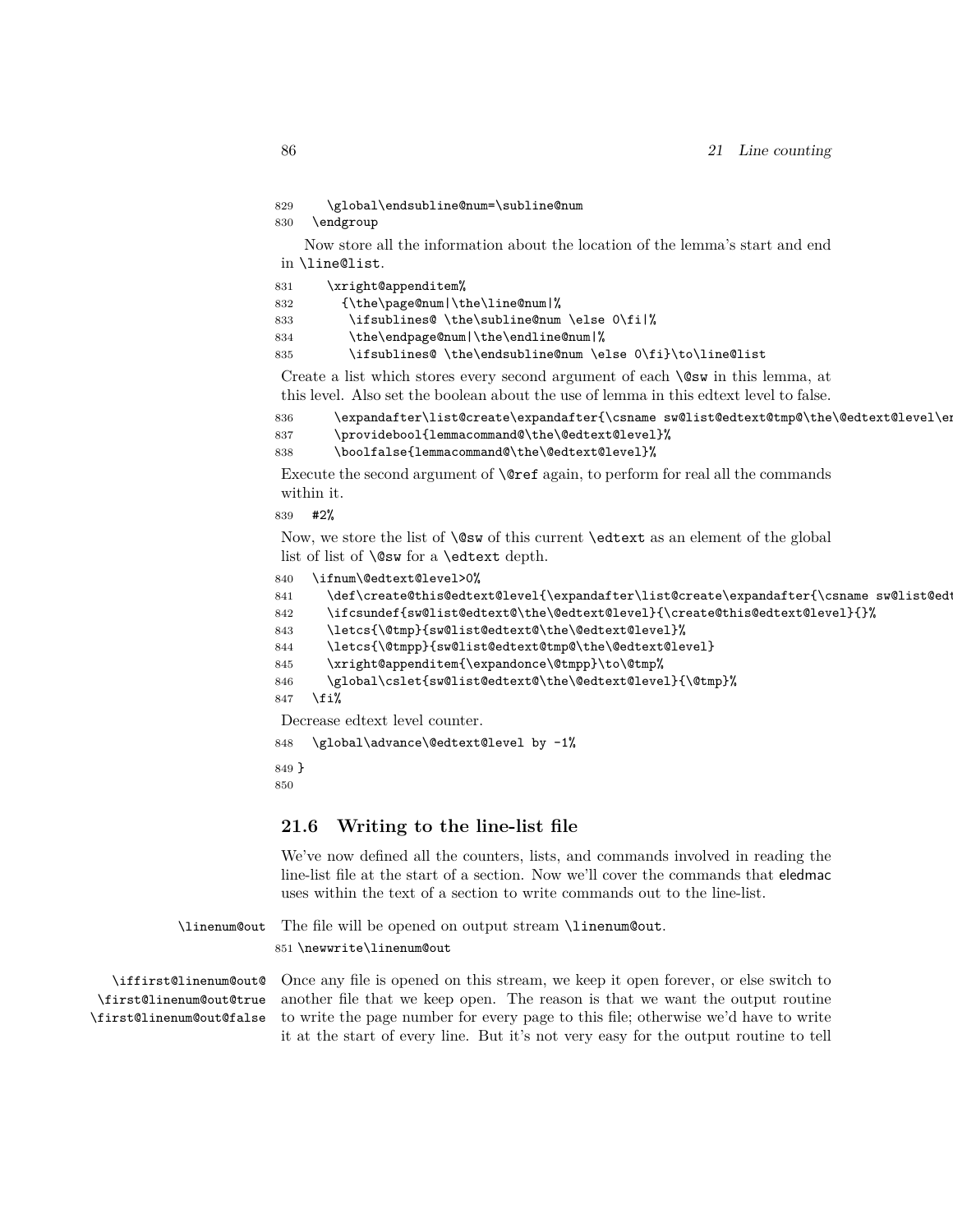whether an output stream is open or not. There's no way to test the status of a particular output stream directly, and the asynchronous nature of output routines makes the status hard to determine by other means.

We can manage pretty well by means of the **\iffirst@linenum@out@** flag; its inelegant name suggests the nature of the problem that made its creation necessary. It's set to be true before any \linenum@out file is opened. When such a file is opened for the first time, it's done using \immediate, so that it will at once be safe for the output routine to write to it; we then set this flag to false.

```
852 \newif\iffirst@linenum@out@
853 \first@linenum@out@true
```
\this@line@list@version The commands allowed in the line-list file and their arguments can change between two version of eledmac. The \this@line@list@version command is upgraded when it happens. It is written in the file list. If we process a line-list file which used a older version, that means the commands used insided are deprecated, and we can't use them.

```
854 \newcommand{\this@line@list@version}{2}%
```
\line@list@stuff The \line@list@stuff{*⟨file⟩*} macro, which is called by \beginnumbering, performs all the line-list operations needed at the start of a section. Its argument is the name of the line-list file.

#### 855 \newcommand\*{\line@list@stuff}[1]{%

First, use the commands of the previous section to interpret the line-list file from the last run.

```
856 \read@linelist{#1}%
```
Now close the current output line-list file, if any, and open a new one. The first time we open a line-list file for output, we do it using \immediate, and clear the \iffirst@linenum@out@ flag.

```
857 \iffirst@linenum@out@
858 \immediate\closeout\linenum@out%
859 \global\first@linenum@out@false%
860 \immediate\openout\linenum@out=#1\relax%
861 \immediate\write\linenum@out{\string\line@list@version{\this@line@list@version}}%
862 \else
```
If we get here, then this is not the first line-list we've seen, so we don't open or close the files immediately.

```
863 \if@minipage%
864 \leavevmode%
865 \fi%
866 \closeout\linenum@out%
867 \openout\linenum@out=#1\relax%
868 \fi}
869
```
\new@line The \new@line macro sends the \@nl command to the line-list file, to mark the start of a new text line, and its page number.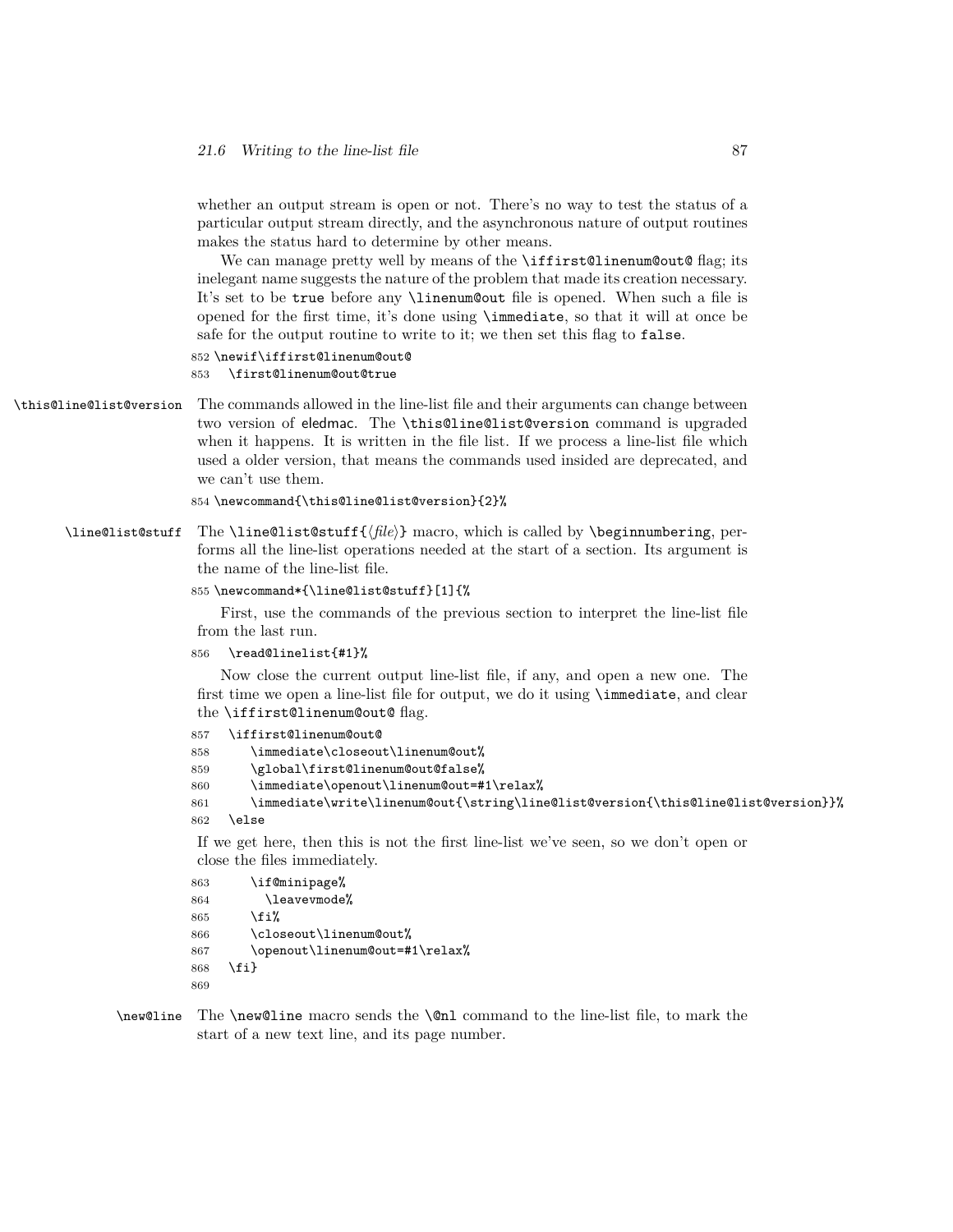```
870 \newcommand*{\new@line}{%
                  871 \IfStrEq{\led@pb@setting}{after}%
                  872 {\xifinlist{\the\absline@num}{\l@prev@nopb}%
                  873 {\xifinlist{\the\absline@num}{\normal@page@break}%
                  874 {\numgdef{\@next@page}{\thepage+1}%
                  875 \write\linenum@out{\string\@nl[\@next@page][\@next@page]}%
                  876 }%
                  877 {\write\linenum@out{\string\@nl[\the\c@page][\thepage]}}%
                  878 }%
                  879 {\write\linenum@out{\string\@nl[\the\c@page][\thepage]}}}%
                  880 {}%
                  881 \IfStrEq{\led@pb@setting}{before}%
                  882 {\numdef{\next@absline}{\the\absline@num+1}%
                  883 \xifinlist{\next@absline}{\l@prev@nopb}%
                  884 {\xifinlist{\the\absline@num}{\normal@page@break}%
                  885 {\numgdef{\nc@page}{\c@page+1}%
                  886 \write\linenum@out{\string\@nl[\nc@page][\nc@page]}%
                  887 }%
                   888 {\write\linenum@out{\string\@nl[\the\c@page][\thepage]}}%
                   889 }%
                  890 {\write\linenum@out{\string\@nl[\the\c@page][\thepage]}}%
                  891 }%
                  892 {}%
                  893 \IfStrEqCase{\led@pb@setting}{{before}{\relax}{after}{\relax}}[\write\linenum@out{\string\
                  894 }
                  895
\if@noneed@Footnote \if@noneed@Footnote is a boolean to check if we have to print a error message
                   when a \edtext is called without any footnotes.
       \flag@start
         \flag@end
                   We enclose a lemma marked by \edtext in \flag@start and \flag@end: these
                   send the \@ref command to the line-list file. \edtext is responsible for setting
                   the value of \insert@count appropriately; it actually gets done by the various
                   footnote macros.
                  896 \newif\if@noneed@Footnote%
                  897
                  898 \newcommand*{\flag@start}{%
                  899 \ifledRcol%
                  900 \edef\next{\write\linenum@outR{%
                  901 \string\@ref[\the\insert@countR][}}%
                  902 \rightarrow \text{next%}903 \ifnum\insert@countR<1%
                  904 \if@noneed@Footnote\else%
                  905 \led@err@EdtextWithoutFootnote%
                  906 \overline{\text{f}i\text{}}907 \{fi\}908 \else%
                  909 \edef\next{\write\linenum@out{%
                  910 \string\@ref[\the\insert@count][}}%
                  911 \next%
```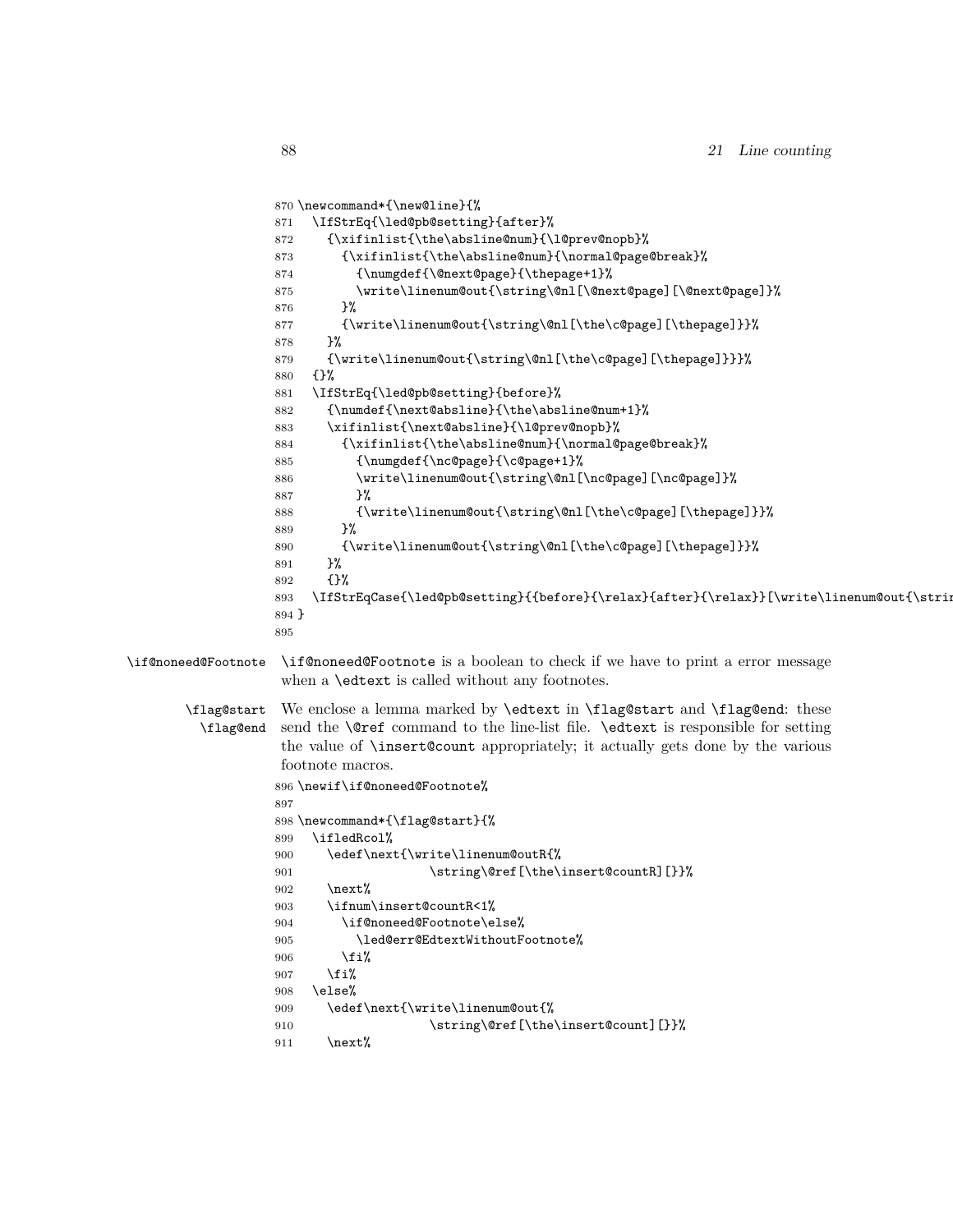```
912 \ifnum\insert@count<1%
913 \if@noneed@Footnote\else%
914 \led@err@EdtextWithoutFootnote%
915 \fi%
916 \fi%
917 \fi}%
918
```
\page@start Originally the commentary was: \page@start writes a command to the line-list file noting the current page number; when used within an output routine, this should be called so as to place its \write within the box that gets shipped out, and as close to the top of that box as possible.

> However, in October 2004 Alexej Krukov discovered that when processing long paragraphs that included Russian, Greek and Latin texts eledmac would go into an infinite loop, emitting thousands of blank pages. This was caused by being unable to find an appropriate place in the output routine. A different algorithm is now used for getting page numbers.

```
919 \newcommand*{\page@start}{}
920
```
\startsub \startsub and \endsub turn sub-lineation on and off, by writing appropriate in-\endsub structions to the line-list file. When sub-lineation is in effect, the line number counter is frozen and the sub-line counter advances instead. If one of these commands appears in the middle of a line, it doesn't take effect until the next line; in other words, a line is counted as a line or sub-line depending on what it started out as, even if that changes in the middle.

> We tinker with **lastskip** because a command of either sort really needs to be attached to the last word preceding the change, not the first word that follows the change. This is because sub-lineation will often turn on and off in mid-line—stage directions, for example, often are mixed with dialogue in that way—and when a line is mixed we want to label it using the system that was in effect at its start. But when sub-lineation begins at the very start of a line we have a problem, if we don't put in this code.

```
921 \newcommand*{\startsub}{\dimen0\lastskip
922 \ifdim\dimen0>0pt \unskip \fi
923 \write\linenum@out{\string\sub@on}%
924 \ifdim\dimen0>0pt \hskip\dimen0 \fi}
925 \def\endsub{\dimen0\lastskip
```

```
926 \ifdim\dimen0>0pt \unskip \fi
```

```
927 \write\linenum@out{\string\sub@off}%
```

```
928 \ifdim\dimen0>0pt \hskip\dimen0 \fi}
```
929

\advanceline You can use \advanceline{*⟨num⟩*} in running text to advance the current visible line-number by a specified value, positive or negative.

930 \newcommand\*{\advanceline}[1]{\write\linenum@out{\string\@adv[#1]}}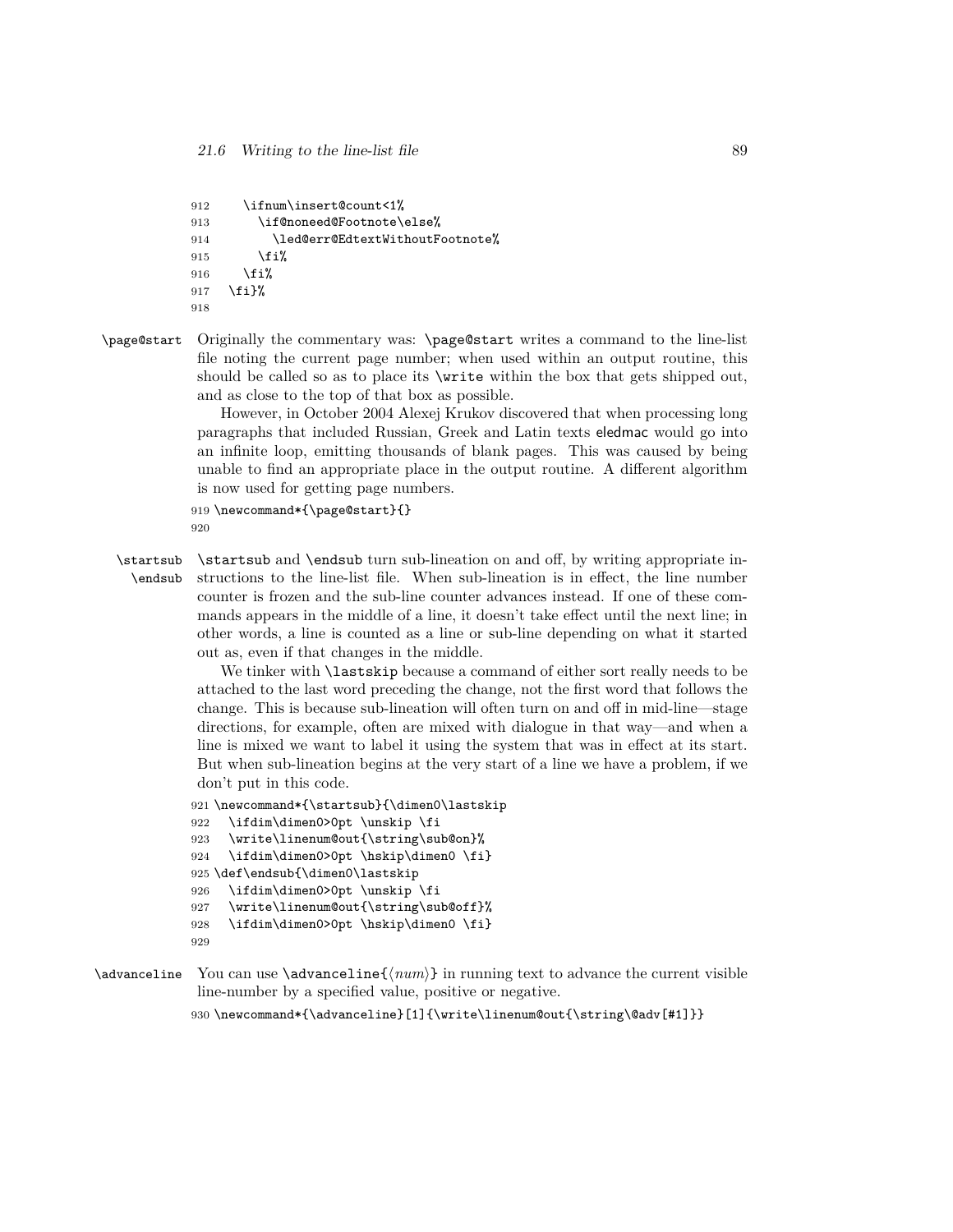|                       | \setline You can use \setline{ $\langle num \rangle$ } in running text (i.e., within \pstart\pend) to<br>set the current visible line-number to a specified positive value.<br>931 \newcommand*{\setline}[1]{%<br>\ifnum#1<\z@<br>932<br>\led@warn@BadSetline<br>933<br>\else<br>934<br>\write\linenum@out{\string\@set[#1]}%<br>935<br>\fi}<br>936 |
|-----------------------|-----------------------------------------------------------------------------------------------------------------------------------------------------------------------------------------------------------------------------------------------------------------------------------------------------------------------------------------------------|
| \setlinenum           | 937<br>to a specified positive value. It writes a \1@d@set command to the line-list file.                                                                                                                                                                                                                                                           |
|                       | 938 \newcommand*{\setlinenum}[1]{%<br>\ifnum#1<\z@<br>939<br>\led@warn@BadSetlinenum<br>940<br>\else<br>941                                                                                                                                                                                                                                         |
|                       | \write\linenum@out{\string\l@d@set[#1]}%<br>942<br>\fi}<br>943<br>944                                                                                                                                                                                                                                                                               |
| \startlock            | You can use \startlock or \endlock in running text to start or end line number<br>\endlock locking at the current line. They decide whether line numbers or sub-line numbers<br>are affected, depending on the current state of the sub-lineation flags.<br>945 \newcommand*{\startlock}{\write\linenum@out{\string\lock@on}}                       |
|                       | 946 \def\endlock{\write\linenum@out{\string\lock@off}}<br>947                                                                                                                                                                                                                                                                                       |
| \ifl@dskipnumber      | In numbered text \skipnumbering will suspend the numbering for that particular                                                                                                                                                                                                                                                                      |
| \ifl@dskipversenumber | line.                                                                                                                                                                                                                                                                                                                                               |
| \10dskipnumbertrue    | 948 \newif\ifl@dskipnumber                                                                                                                                                                                                                                                                                                                          |
|                       | \l@dskipnumberfalse 949 \newif\ifl@dskipversenumber%                                                                                                                                                                                                                                                                                                |
|                       | \skipnumbering 950 \newcommand*{\skipnumbering}{%                                                                                                                                                                                                                                                                                                   |
|                       | \leavevmode%<br>951                                                                                                                                                                                                                                                                                                                                 |
|                       | \ifledRcol%<br>952                                                                                                                                                                                                                                                                                                                                  |
|                       | \ifinstanza%<br>953                                                                                                                                                                                                                                                                                                                                 |
|                       | \write\linenum@outR{\string\n@num@stanza}%<br>954                                                                                                                                                                                                                                                                                                   |
|                       | \else%<br>955<br>\write\linenum@outR{\string\n@num}%                                                                                                                                                                                                                                                                                                |
|                       | 956<br>\fi%<br>957                                                                                                                                                                                                                                                                                                                                  |
|                       | \advanceline{-1}%<br>958                                                                                                                                                                                                                                                                                                                            |
|                       | \else%<br>959                                                                                                                                                                                                                                                                                                                                       |
|                       | \ifinstanza%<br>960                                                                                                                                                                                                                                                                                                                                 |
|                       | \write\linenum@out{\string\n@num@stanza}%<br>961                                                                                                                                                                                                                                                                                                    |
|                       | \else%<br>962                                                                                                                                                                                                                                                                                                                                       |
|                       | \write\linenum@out{\string\n@num}%<br>963                                                                                                                                                                                                                                                                                                           |
|                       | \fi%<br>964                                                                                                                                                                                                                                                                                                                                         |
|                       | \advanceline{-1}%<br>965                                                                                                                                                                                                                                                                                                                            |
|                       | \fi%<br>966                                                                                                                                                                                                                                                                                                                                         |
|                       | 967 }%                                                                                                                                                                                                                                                                                                                                              |
|                       | 968                                                                                                                                                                                                                                                                                                                                                 |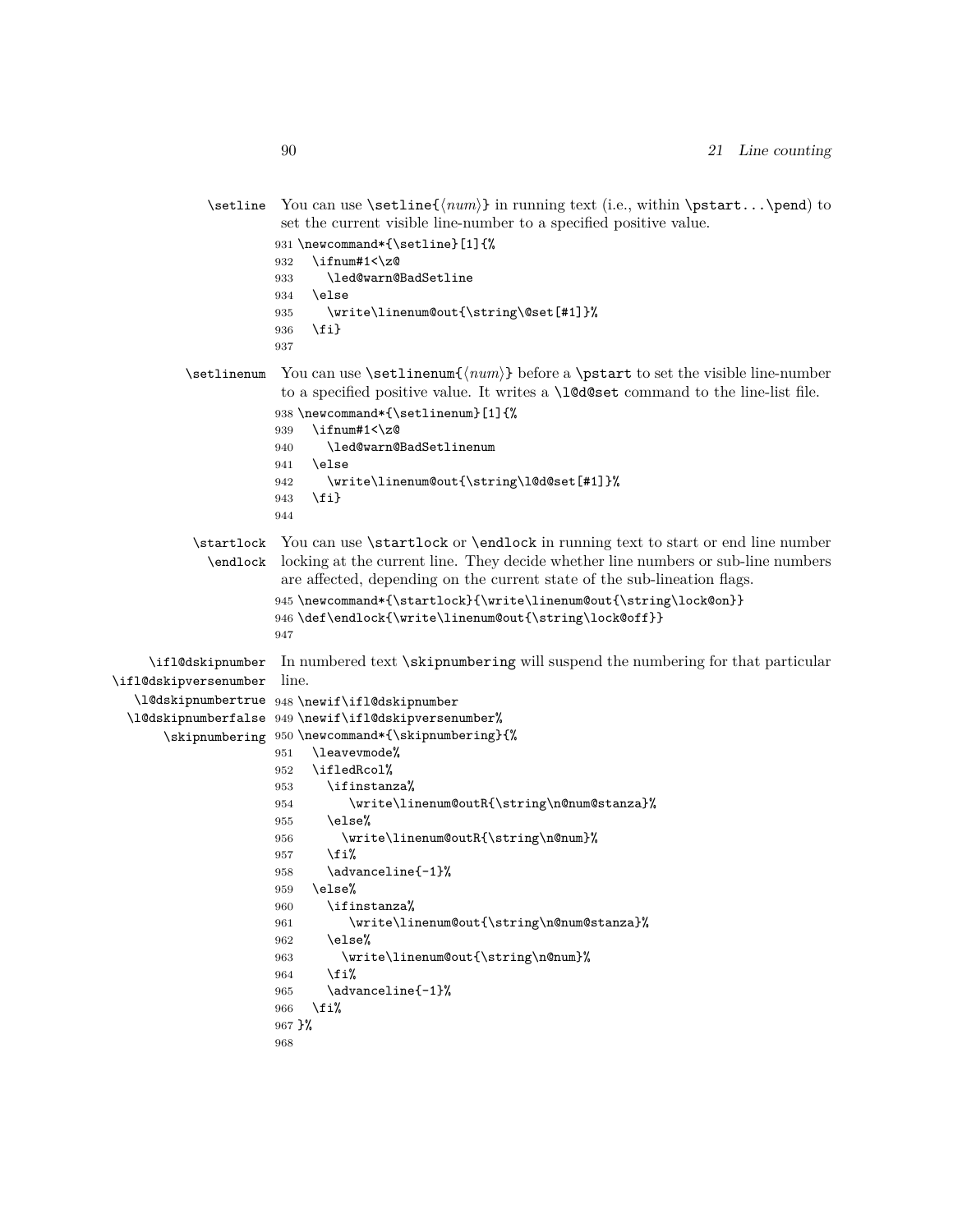## **22 Marking text for notes**

The \edtext (or \critext) macro is used to create all footnotes and endnotes, as well as to print the portion of the main text to which a given note or notes is keyed. The idea is to have that lemma appear only once in the .tex file: all instances of it in the main text and in the notes are copied from that one appearance.

For convenience, I will use \\*text when I do not need to distinguish between \edtext and \critext. The \\*text macros take two arguments, the only difference between \edtext and \critext is how the second argument is delineated.

\critext requires two arguments. At any point within numbered text, you use it by saying:

\critext{#1}#2/

Similarly \edtext requires the same two arguments but you use it by saying:

\edtext{#1}{#2}

- #1 is the piece of the main text being glossed; it gets added to the main text, and is also used as a lemma for notes to it.
- #2 is a series of subsidiary macros that generate various kinds of notes. With \critext the / after #2 *must* appear: it marks the end of the macro. (*The TeXbook*, p. 204, points out that when additional text to be matched follows the arguments like this, spaces following the macro are not skipped, which is very desirable since this macro will never be used except within text. Having an explicit terminator also helps keep things straight when nested calls to \critext are used.) Braces around #2 are optional with \critext and required for \edtext.

The \\*text macro may be used (somewhat) recursively; that is, \\*text may be used within its own first argument. The code would be much simpler without this feature, but nested notes will commonly be necessary: it's quite likely that we'll have an explanatory note for a long passage and notes on variants for individual words within that passage. The situation we can't handle is overlapping notes that aren't nested: for example, one note covering lines 10–15, and another covering 12–18. You can handle such cases by using the \lemma and \linenum macros within **#2**: they alter the copy of the lemma and the line numbers that are passed to the notes, and hence allow you to overcome any limitations of this system, albeit with extra effort.

The recursive operation of \\*text will fail if you try to use a copy that is called something other than \\*text. In order to handle recursion, \\*text needs to redefine its own definition temporarily at one point, and that doesn't work if the macro you are calling is not actually named \\*text. There's no problem as long as \\*text is not invoked in the first argument. If you want to call \\*text something else, it is best to create instead a macro that expands to an invocation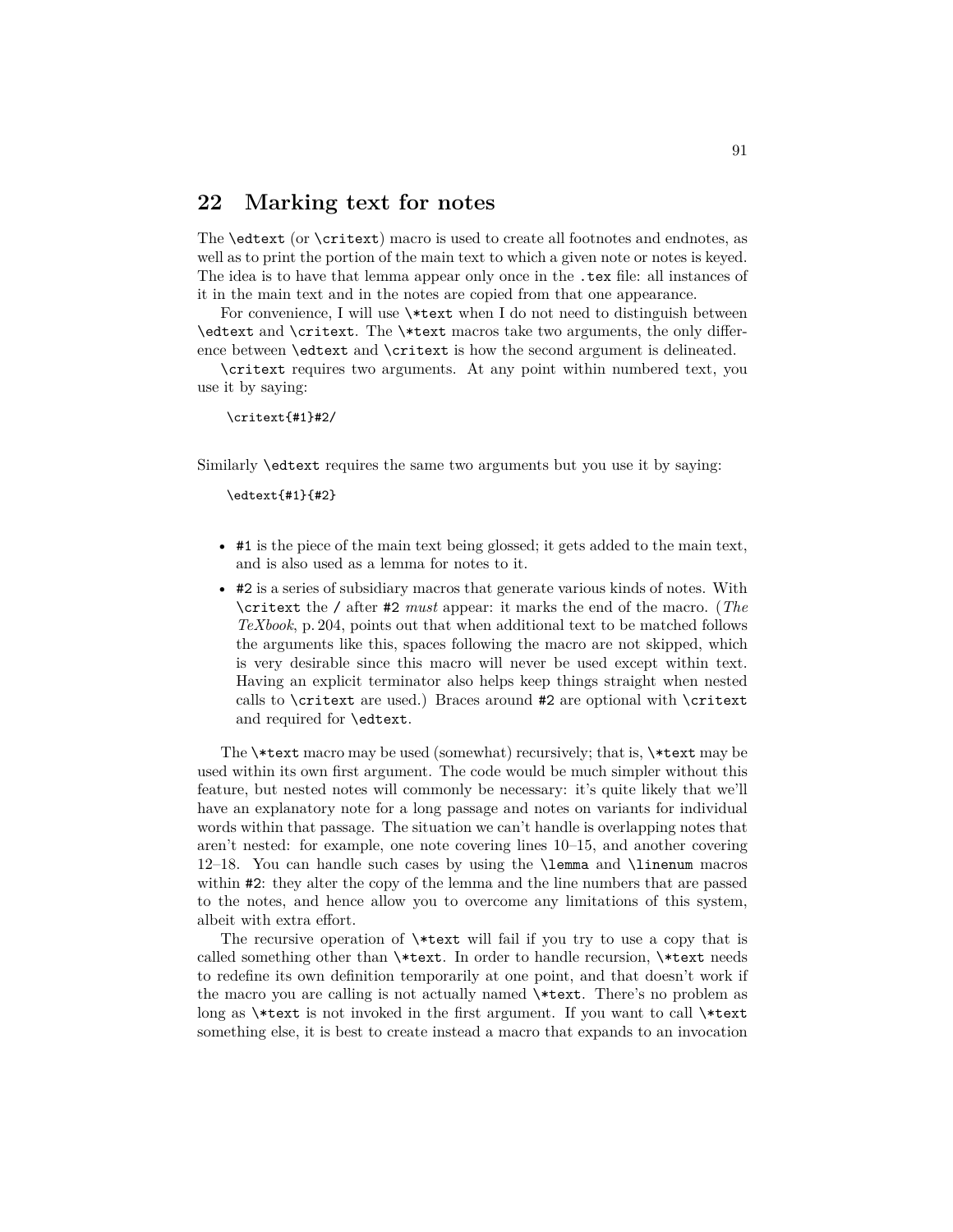of \\*text, rather than copying \\*text and giving it a new name; otherwise you will need to add an appropriate definition for your new macro to \morenoexpands.

Side effects of our line-numbering code make it impossible to use the usual footnote macros directly within a paragraph whose lines are numbered (see comments to \do@line, [23.2](#page-108-0) p. [109](#page-108-0)). Instead, the appropriate note-generating command is appended to the list macro \inserts@list, and when \pend completes the paragraph it inserts all the notes at the proper places.

Note that we don't provide previous-note information, although it's often wanted; your own macros must handle that. We can't do it correctly without keeping track of what kind of notes have gone past: it's not just a matter of remembering the line numbers associated with the previous invocation of \\*text, because that might have been for a different kind of note. It is preferable for your footnote macros to store and recall this kind of information if they need it.

### <span id="page-91-0"></span>**22.1** \edtext **(and** \critext**) itself**

The various note-generating macros might want to request that commands be executed not at once, but in close connection with the start or end of the lemma. For example, footnote numbers in the text should be connected to the end of the lemma; or, instead of a single macro to create a note listing variants, you might want to use several macros in series to create individual variants, which would each add information to a private macro or token register, which in turn would be formatted and output when all of #2 for the lemma has been read.

\end@lemmas To accomodate this, we provide a list macro to which macros may add commands that should subsequently be executed at the end of the lemma when that lemma is added to the text of the paragraph. A macro should add its contribution to \end@lemmas by using \xleft@appenditem. (Anything that needs to be done at the *start* of the lemma may be handled using \aftergroup, since the commands specified within \edtext's second argument are executed within a group that ends just before the lemma is added to the main text.)

> \end@lemmas is intended for the few things that need to be associated with the end of the lemma, like footnote numbers. Such numbers are not implemented in the current version, and indeed no use is currently made of \end@lemmas or of the \aftergroup trick. The general approach would be to define a macro to be used within the second argument of \edtext that would add the appropriate command to \end@lemmas.

> Commands that are added to this list should always take care not to do anything that adds possible line-breaks to the output; otherwise line numbering could be thrown off.

969 \list@create{\end@lemmas}

\dummy@text We now need to define a number of macros that allow us to weed out nested instances of \edtext, and other problematic macros, from our lemma. This is similar to what we did in reading the line-list file using \dummy@ref and various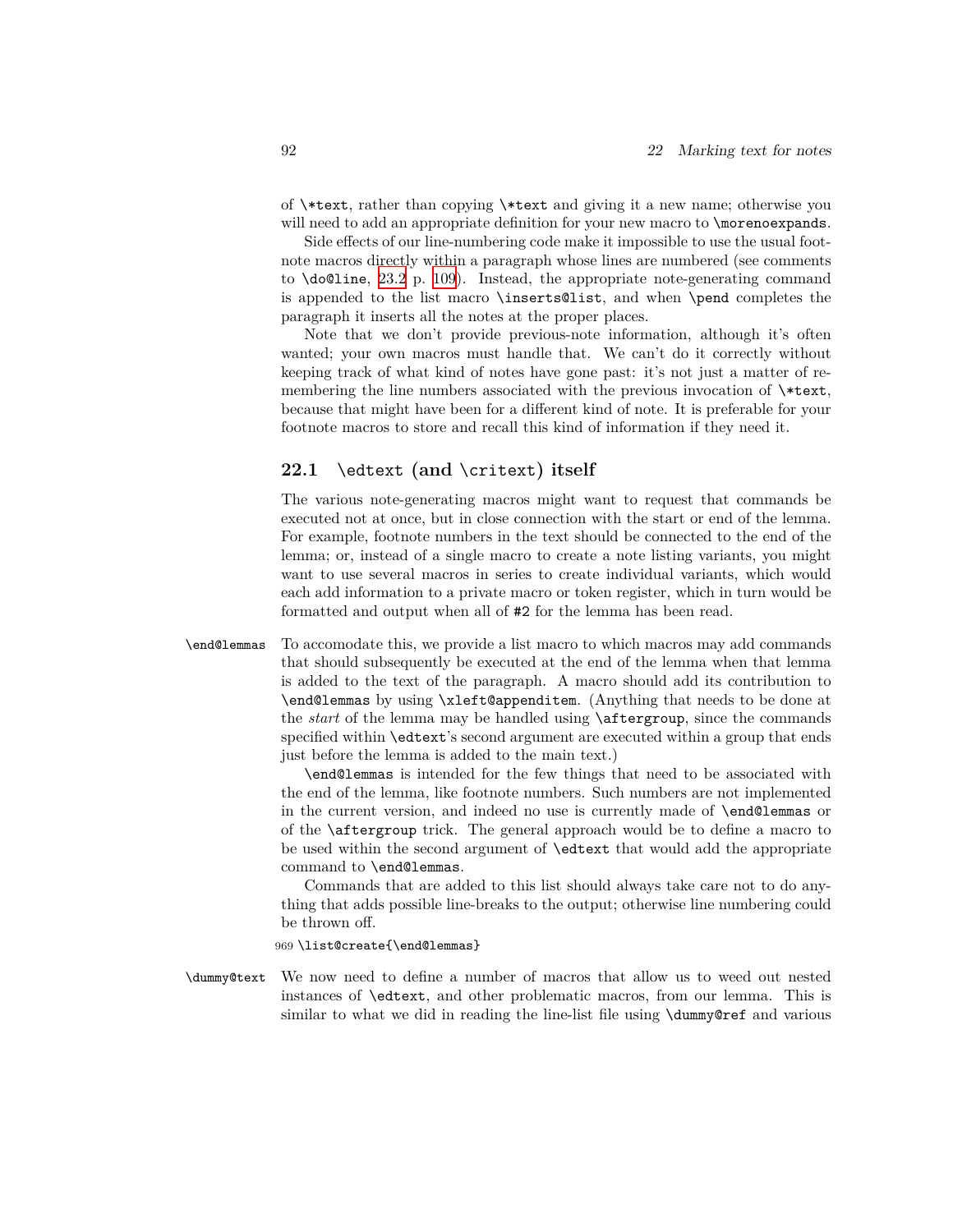redefinitions—and that's because nested \edtexts macros create nested \@ref entries in the line-list file.

Here's a macro that takes the same arguments as \critext but merely returns the first argument and ignores the second.

970 \long\def\dummy@text#1#2/{#1}

\dummy@edtext LATEX users are not used to delimited arguments, so we provide a \edtext macro as well.

971 \newcommand{\dummy@edtext}[2]{#1}

\dummy@edtext@showlemma Some time, we want to obtain only the first argument of \edtext, while also wrapping it in \showlemma. For example, when printing a \eledsection.

972 \newcommand{\dummy@edtext@showlemma}[2]{\showlemma{#1}}%

We're going to need another macro that takes one argument and ignores it entirely. This is supplied by the LAT<sub>E</sub>X  $\deg$ obble{ $\langle arg \rangle$ }.

We need to turn off macro expansion for certain sorts of macros we're likely to see within the lemma and within the notes.

The first class is font-changing macros. We suppress expansion for them by letting them become equal to zero.<sup>26</sup> This is done because we want to pass into our notes the generic commands to change to roman or whatever, and not their expansions that will ask for a particular style at a specified size. The notes may well be in a smaller font, so the command should be expanded later, when the note's environment is in effect.

A second sort to turn off includes a few of the accent macros. Most are not a problem: an accent that's expanded to an \accent command may be harder to read but it works just the same. The ones that cause problems are: those that use alignments—TEX seems to get confused about the difference between alignment parameters and macro parameters; those that use temporary control sequences; and those that look carefully at what the current font is.

(The \copyright macro defined in Plain TEX has this sort of problem as well, but isn't used enough to bother with. That macro, and any other that causes trouble, will get by all right if you put a \protect in front of it in your file.)

We also need to eliminate all eledmac macros like \edlabel and \setline that write things to auxiliary files: that writing should be done only once. And we make \edtext itself, if it appears within its own argument, do nothing but copy its first argument.

Finally, we execute \morenoexpands. The version of \morenoexpands defined here does nothing; but you may define a version of your own when you need to add more expansion suppressions as needed with your macros. That makes it possible to make such additions without needing to copy or modify the standard eledmac code. If you define your own \morenoexpands, you must be very careful about

\no@expands \morenoexpands

<sup>26</sup>Since 'control sequences equivalent to characters are not expandable'—*The TeXbook*, answer to Exercise 20.14.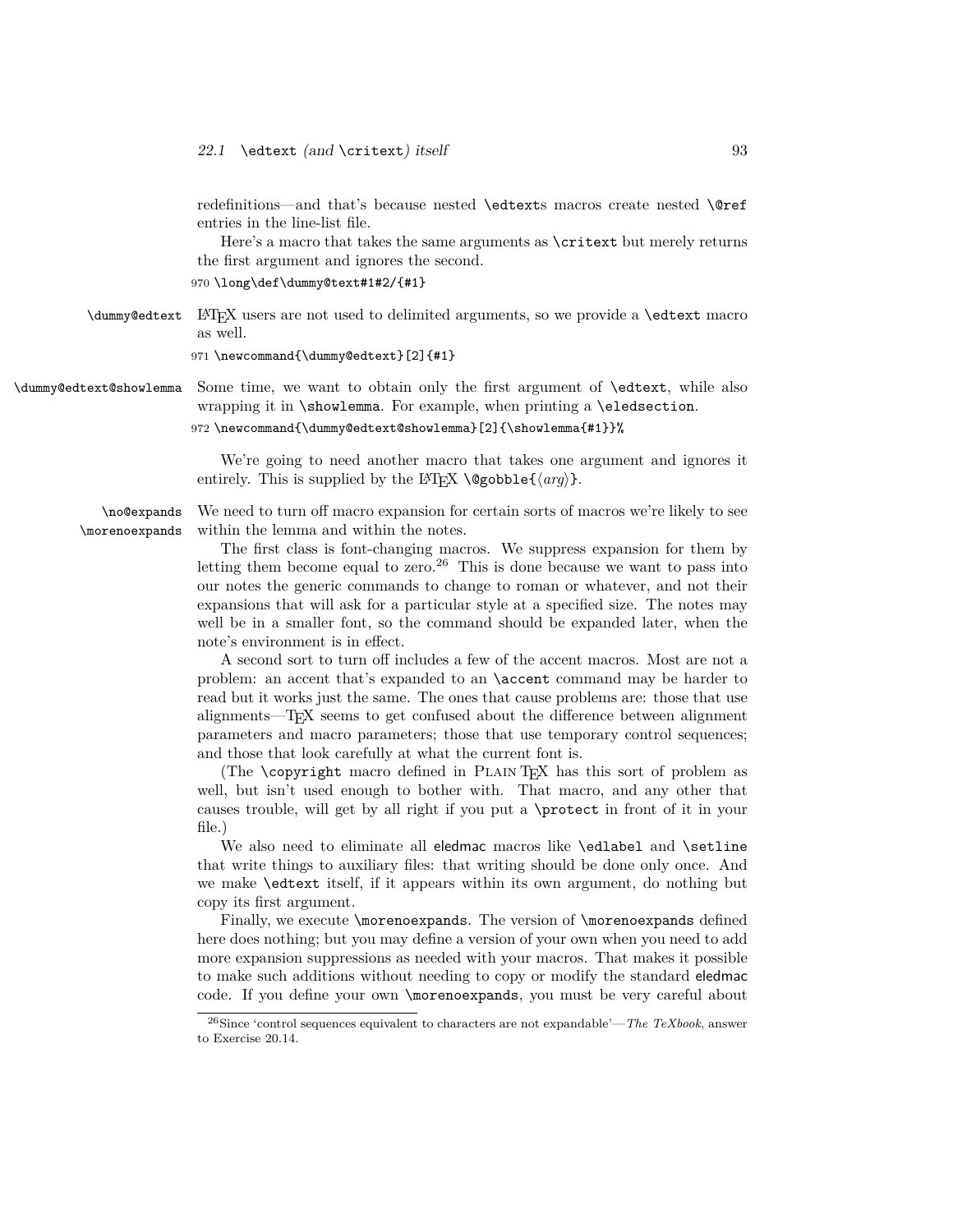spaces: if the macro adds any spaces to the text when it runs, extra space will appear in the main text when \edtext is used.

(A related problem, not addressed by these two macros, is that of characters whose category code is changed by any the macros used in the arguments to \edtext. Since the category codes are set when the arguments are scanned, macros that depend on changing them will not work. We have most often encountered this with characters that are made 'active' within text in some, but not all, of the languages used within the document. One way around the problem, if it takes this form, is to ensure that those characters are *always* active; within languages that make no special use of them, their associated control sequences should simply return the proper character.)

```
973 \newcommand*{\no@expands}{%
```
- 974 \let\select@@lemmafont=0%
- 975 \let\startsub=\relax \let\endsub=\relax
- 976 \let\startlock=\relax \let\endlock=\relax
- 977 \let\edlabel=\@gobble
- 978 \let\setline=\@gobble \let\advanceline=\@gobble
- 979 \let\critext=\dummy@text
- 980 \let\sameword\sameword@inedtext%
- 981 \let\edtext=\dummy@edtext
- 982 \l@dtabnoexpands
- 983 \morenoexpands}
- 984 \let\morenoexpands=\relax
- 985
- \@tag Now, we define an empty \@tag command. It will be redefine by \edtext: its value is the first args. It will be used by the **\Xfootnote** commands. 986 \newcommand{\@tag}{}
- \@edtext@level This counter is increased by 1 at each level of \edtext (or \critext). That is useful for some commands which can have a different behavior if called inside or outside of the {*⟨lemma⟩*} argument.

987 \newcount\@edtext@level% 988 \@edtext@level=0%

\critext Now we begin \critext itself. The definition requires a / after the arguments: this eliminates the possibility of problems about knowing where #2 ends. This also changes the handling of spaces following an invocation of the macro: normally such spaces are skipped, but in this case they're significant because #2 is a 'delimited parameter'. Since \critext is always used in running text, it seems more appropriate to pay attention to spaces than to skip them.

Since v.1.17.0, \critext only refers to \edtext.

989 \long\def\critext#1#2/{\edtext{#1}{#2}}%

\edtext When executed, \edtext first ensures that we're in horizontal mode. 990 \newcommand{\edtext}[2]{\leavevmode%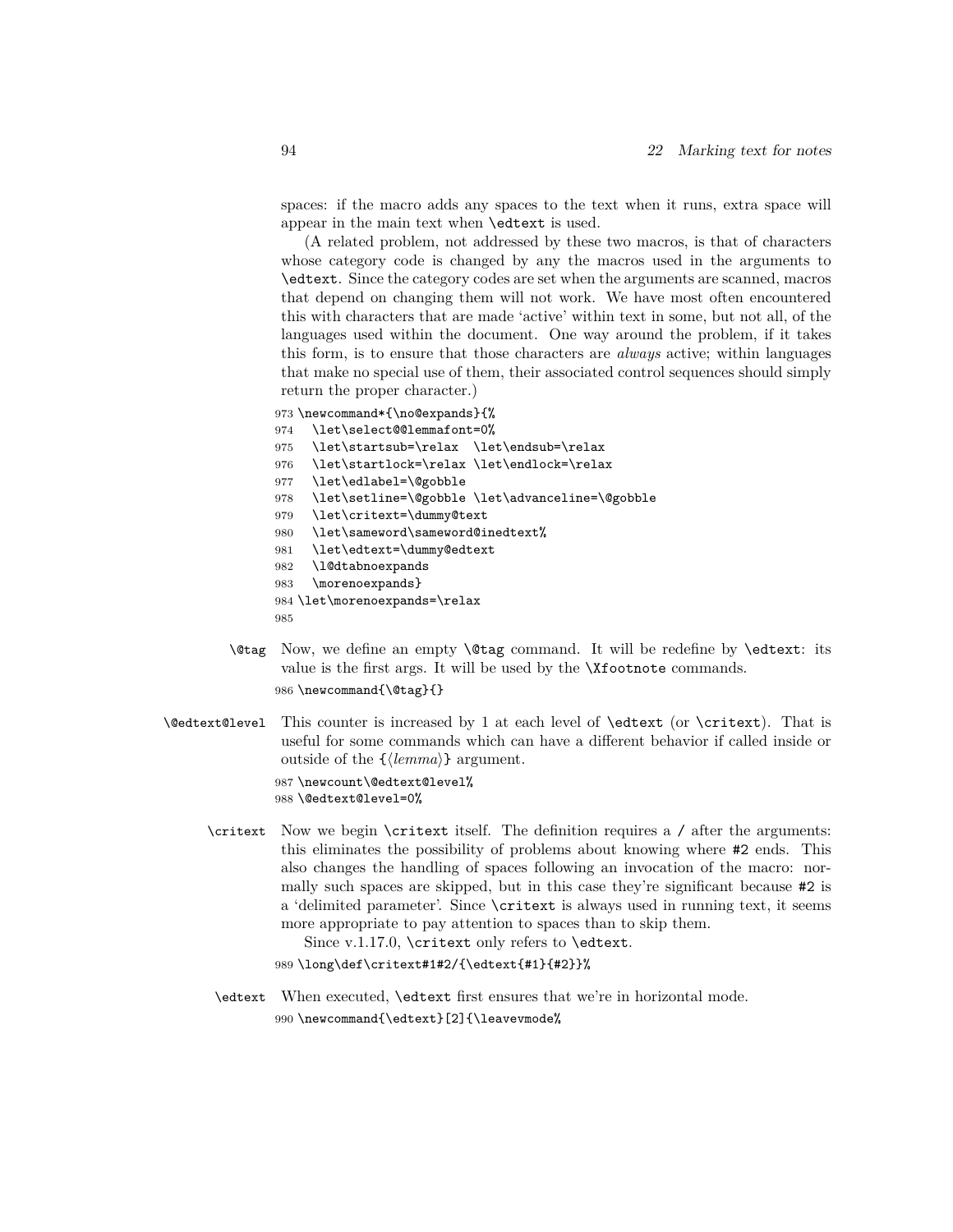Then, check if we are in a numbered paragraph (\pstart...\pend)..

991 \ifnumberedpar@%

We increase the **\@edtext@** counter to know in which level of **\edtext** we are.

```
992 \global\advance\@edtext@level by 1%
```
By default, we don't use \lemma

993 \global\@lemmacommand@false%

994 \begingroup%

We get the next series of samewords data in the list of samewords data for the current edtext level. We push them inside \sw@inthisedtext.

```
995 \ifledRcol%
996 \ifcsundef{sw@list@edtextR@\the\@edtext@level}%
997 {\global\let\sw@inthisedtext\empty}%
998 {\ifcsempty{sw@list@edtextR@\the\@edtext@level}%
999 {\global\let\sw@inthisedtext\empty}%
1000 {\expandafter\gl@p\csname sw@list@edtextR@\the\@edtext@level\endcsname\to\sw@inthisedtext}%
1001 }%
1002 \else%
1003 \ifcsundef{sw@list@edtext@\the\@edtext@level}%
1004 {\global\let\sw@inthisedtext\empty}%
1005 {\ifcsempty{sw@list@edtext@\the\@edtext@level}%
1006 {\global\let\sw@inthisedtext\empty}%
1007 {\expandafter\gl@p\csname sw@list@edtext@\the\@edtext@level\endcsname\to\sw@inthisedtext}%
1008 }%
1009 \fi%
```
\@tag Our normal lemma is just argument #1; but that argument could have further invocations of \edtext within it. We get a copy of the lemma without any \edtext macros within it by temporarily redefining \edtext to just copy its first argument and ignore the other, and then expand #1 into  $\text{Class}$ , our lemma.

This is done within a group that starts here, in order to get the original \edtext restored; within this group we've also turned off the expansion of those control sequences commonly found within text that can cause trouble for us.

| 1010 | \global\renewcommand{\@tag}{% |  |  |
|------|-------------------------------|--|--|
| 1011 | \no@expands #1%               |  |  |
| 1012 | }%                            |  |  |

\l@d@nums Prepare more data for the benefit of note-generating macros: the line references and font specifier for this lemma go to  $\ldots$ 

```
1013 \set@line%
```
\insert@count will be altered by the note-generating macros: it counts the number of deferred footnotes or other insertions generated by this instance of \edtext. If we are in a right column (eledpar), we use \insert@countR instead of \insert@count.

```
1014 \ifledRcol \global\insert@countR \z@%
1015 \else \global\insert@count \z@ \fi%
```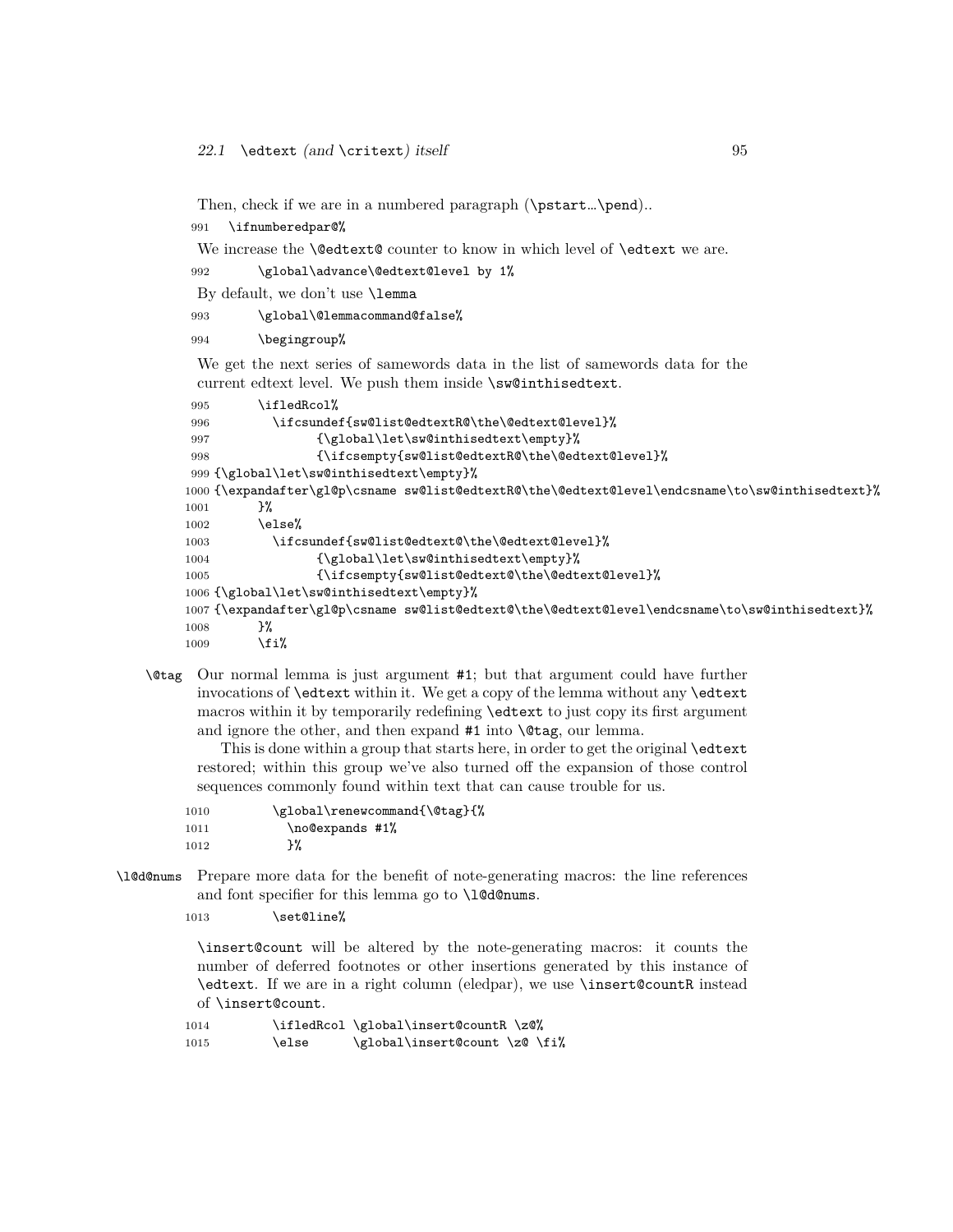Now process the note-generating macros in argument #2 (i.e., \Afootnote, \lemma, etc.). \ignorespaces is here to skip over any spaces that might appear at the start of #2; otherwise they wind up in the main text. Footnote and other macros that are used within #2 should all end with \ignorespaces as well, to skip any spaces between macros when several are used in series.

#### 1016 \ignorespaces #2\relax%

With polyglossia, you must track whether the language reads left to right (English) or right to left (Arabic).

```
1017 \@ifundefined{xpg@main@language}{%if not polyglossia
1018 \flag@start}%
1019 {\if@RTL\flag@end\else\flag@start\fi%
1020 }%
```
We write in the numbered file wether the current **\edtext** has a **\lemma** in the the second argument.

| 1021 | \if@lemmacommand@%                   |
|------|--------------------------------------|
| 1022 | \ifledRcol%                          |
| 1023 | \write\linenum@outR{\string\@lemma}% |
| 1024 | \else%                               |
| 1025 | \write\linenum@out{\string\@lemma}%  |
| 1026 | \fi%                                 |
| 1027 | £i ن                                 |

Finally, we're ready to admit the first argument into the current paragraph.

It's important that we generate and output all the notes for this chunk of text *before* putting the text into the paragraph: notes that are referenced by line number should generally be tied to the start of the passage they gloss, not the end. That should all be done within the expansion of #2 above, or in \aftergroup commands within that expansion.

1028 \endgroup% 1029 \showlemma{#1}%

Finally, we add any insertions that are associated with the *end* of the lemma. Footnotes that are identified by symbols rather than by where the lemma begins in the main text need to be done here, and not above.

| 1030 | \ifx\end@lemmas\empty \else%                                                   |
|------|--------------------------------------------------------------------------------|
| 1031 | \gl@p\end@lemmas\to\x@lemma%                                                   |
| 1032 | \x@lemma%                                                                      |
| 1033 | \global\let\x@lemma=\relax%                                                    |
| 1034 | \fi%                                                                           |
| 1035 | \@ifundefined{xpg@main@language}{%if not polyglossia                           |
| 1036 | \flag@end}%                                                                    |
| 1037 | {\if@RTL\flag@start\else\flag@end\fi% With polyglossia, you must track whether |
| 1038 | }‰                                                                             |

We switch to false some flags.

- The one that checks having footnotes inside a **\edtext**.
- The one that says we are inside a \edtext.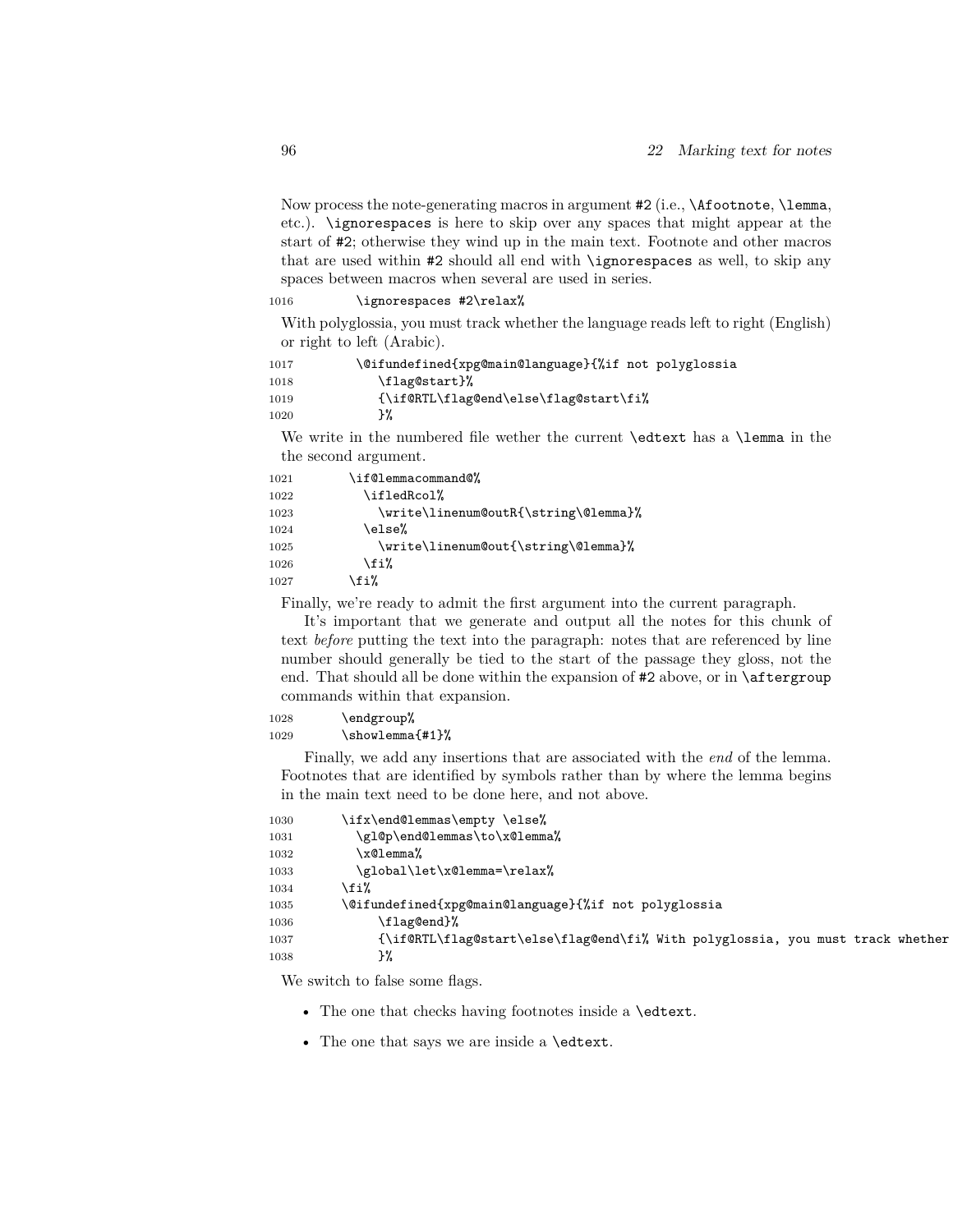• The one that says we are inside à **\@lemma**.

```
1039 \global\@noneed@Footnotefalse%
1040 \global\advance\@edtext@level by -1%
1041 \global\@lemmacommand@false%
```
If we are outside of a numbered paragraph, we send error message and print the first argument.

```
1042 \else%
1043 \showlemma{#1} (\textbf{\textsc{Edtext outside numbered paragraph}})\led@err@edtextoutsidepstart%
1044 \fi%
1045 }%
1046
1047 \newcommand*{\flag@end}{%
1048 \ifledRcol%
1049 \write\linenum@outR{]}%
1050 \else%
1051 \write\linenum@out{]}%
1052 \fi}%
1053
```
\ifnumberline The \ifnumberline option can be set to FALSE to disable line numbering.

```
1054 \newif\ifnumberline
1055 \numberlinetrue
```
\set@line The \set@line macro is called by \critext to put the line-reference field and font specifier for the current block of text into \l@d@nums.

> One instance of \critext may generate several notes, or it may generate none—it's legitimate for argument #2 to \critext to be empty. But \flag@start and \flag@end induce the generation of a single entry in \line@list during the next run, and it's vital to also remove one and only one \line@list entry here.

1056 \newcommand\*{\set@line}{%

If no more lines are listed in \line@list, something's wrong—probably just some change in the input. We set all the numbers to zeros, following an old publishing convention for numerical references that haven't yet been resolved.

```
1057 \ifx\line@list\empty
1058 \global\noteschanged@true
1059 \xdef\l@d@nums{000|000|000|000|000|000|\edfont@info}%
1060 \else
1061 \gl@p\line@list\to\@tempb
1062 \xdef\l@d@nums{\@tempb|\edfont@info}%
1063 \global\let\@tempb=\undefined
1064 \fi}
1065
```
\edfont@info The macro \edfont@info returns coded information about the current font.

1066 \newcommand\*{\edfont@info}{\f@encoding/\f@family/\f@series/\f@shape} 1067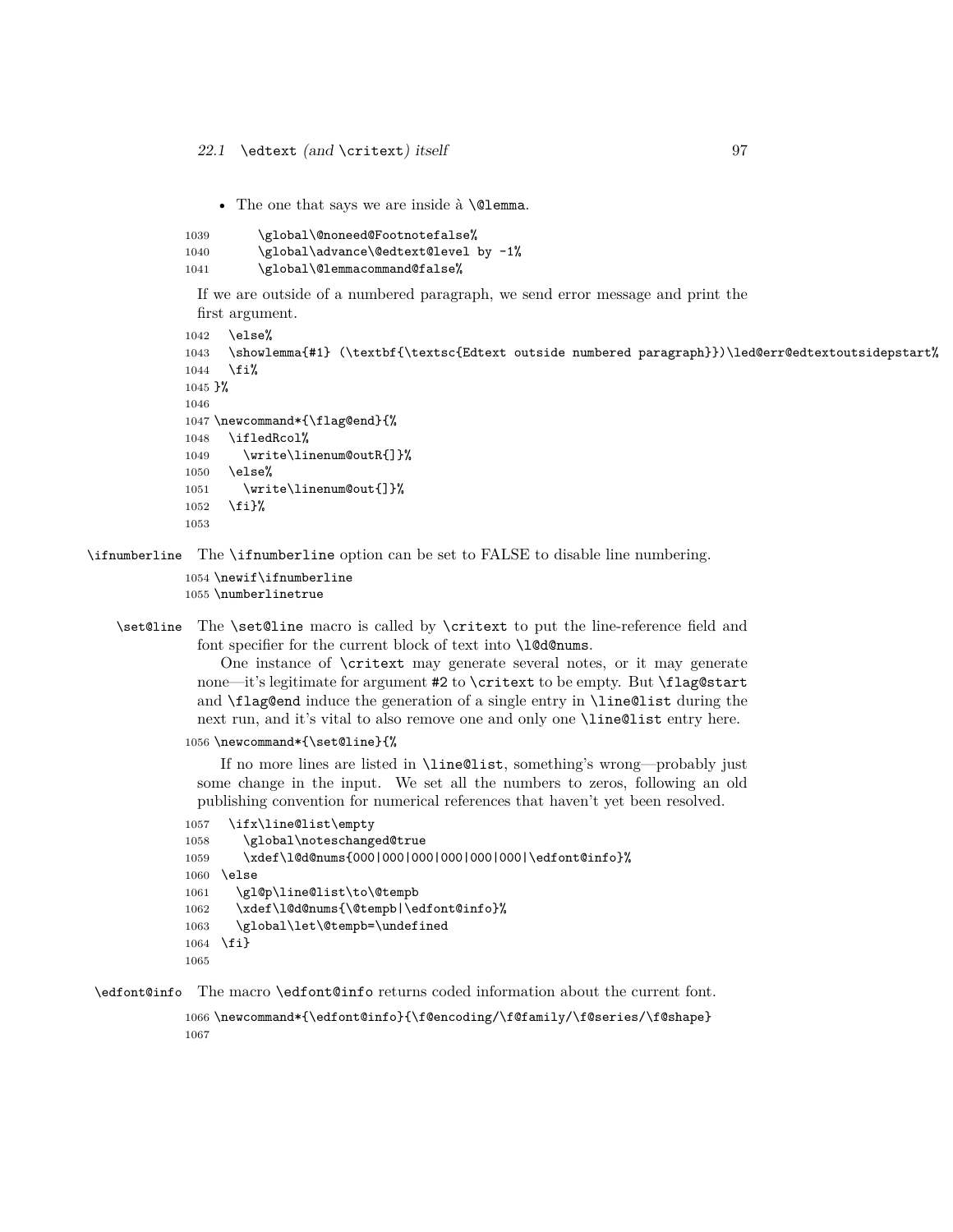### **22.2 Substitute lemma**

\lemma The \lemma{*⟨text⟩*} macro allows you to change the lemma that's passed on to the notes. Read about \@tag in normal \edtext macro for more details about \sw@list@inedtext and \no@expands ([22.1](#page-91-0) p. [95\)](#page-91-0).

1068 \unless\ifnocritical@

1069 \newcommand\*{\lemma}[1]{%

- 1070 \global\@lemmacommand@true% 1071 \global\renewcommand{\@tag}{% 1072 \no@expands #1% 1073 }%
- 1074 \ignorespaces% 1075 }%
- \@lemma The \@lemma is written in the numbered file to set which \edtext has an \lemma as second argument.

```
1076 \newcommand{\@lemma}{%
1077 \booltrue{lemmacommand@\the\@edtext@level}%
1078 }%
1079 \fi
```
\if@lemmacommand@ This boolean is set to TRUE inside a \edtext (or \critext) when a \lemma command is called. That is useful for some commands which can have a different behavior if the lemma in the note is different from the lemma in the main text. 1080 \newif\if@lemmacommand@%

### **22.3 Substitute line numbers**

\linenum The \linenum macro can change any or all of the page and line numbers that are passed on to the notes.

> As argument \linenum takes a set of seven parameters separated by vertical bars, in the format used internally for  $\lambda$  determines (see [21.3](#page-73-0) p. [74](#page-73-0)): the starting page, line, and sub-line numbers, followed by the ending page, line, and sub-line numbers, and then the font specifier for the lemma. However, you can omit any parameters you don't want to change, and you can omit a string of vertical bars at the end of the argument. Hence \linenum{18|4|0|18|7|1|0} is an invocation that changes all the parameters, but \linenum{|3} only changes the starting line number, and leaves the rest unaltered.

We use  $\setminus \$ as an internal separator for the macro parameters.

- 1081 \newcommand\*{\linenum}[1]{%
- 1082 \xdef\@tempa{#1|||||||\noexpand\\\l@d@nums}%
- 1083 \global\let\l@d@nums=\empty
- 1084 \expandafter\line@set\@tempa|\\\ignorespaces}
- \line@set \linenum calls \line@set to do the actual work; it looks at the first number in the argument to  $\lambda$  inenum, sets the corresponding value in  $\lambda$  deformations, and then calls itself to process the next number in the \linenum argument, if there are more numbers in **\l@d@nums** to process.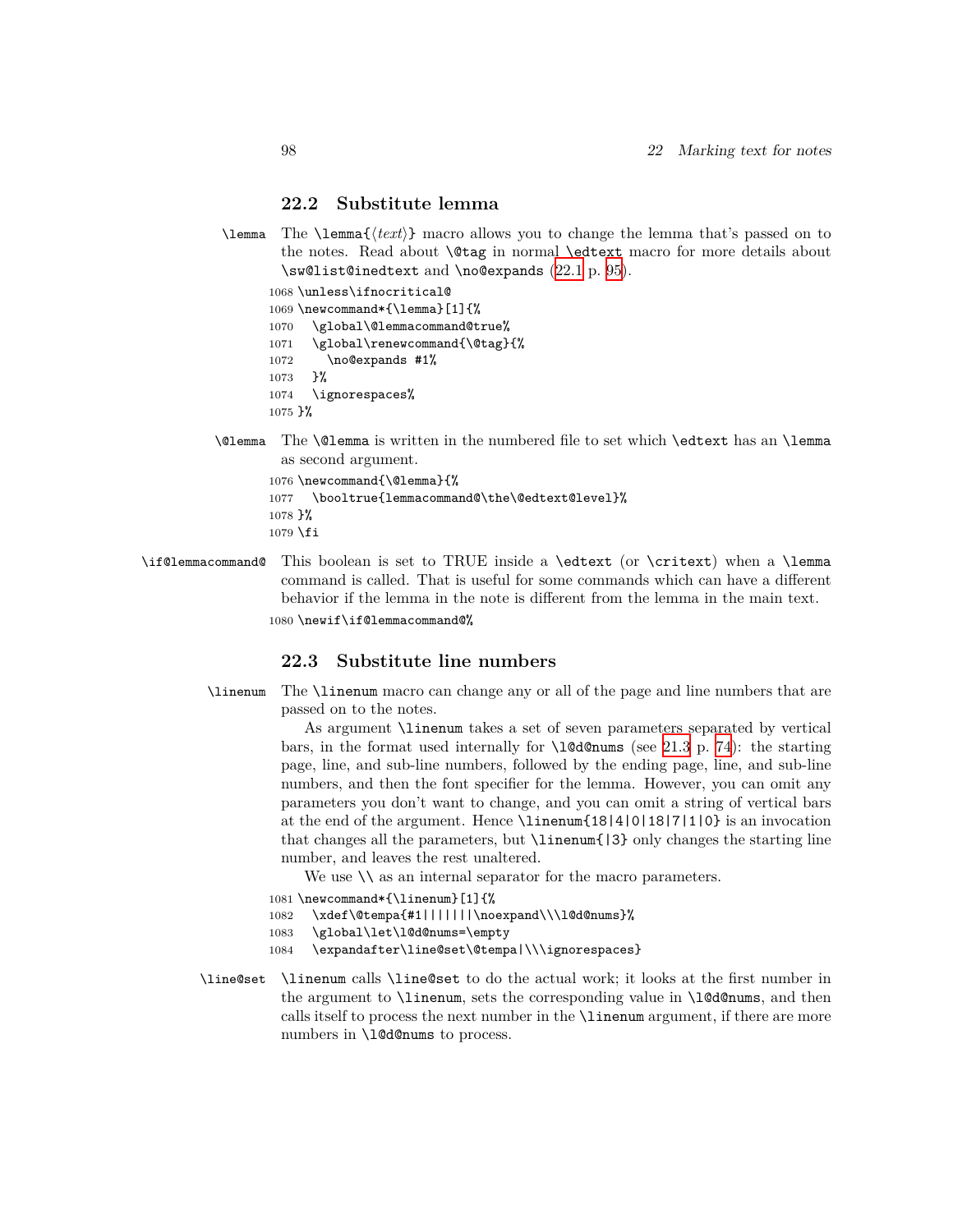```
1085 \def\line@set#1|#2\\#3|#4\\{%
1086 \gdef\@tempb{#1}%
1087 \ifx\@tempb\empty
1088 \l@d@add{#3}%
1089 \else
1090 \l@d@add{#1}%
1091 \fi
1092 \gdef\@tempb{#4}%
1093 \ifx\@tempb\empty\else
1094 \l@d@add{|}\line@set#2\\#4\\%
1095 \fi}
```
\l@d@add \line@set uses \l@d@add to tack numbers or vertical bars onto the right hand end of \l@d@nums.

```
1096 \newcommand{\l@d@add}[1]{\xdef\l@d@nums{\l@d@nums#1}}
1097
```
### **22.4 Lemma disambiguation**

The mechanism which counts the occurrence of a same word in a same line is quite complex, because, when LATEX reads a command between a **\pstart** and a **\pend**, it does not know yet which are the line numbers.

The general mechanism is the following:

- At the first run, each \sameword command increments an etoolbox counter the name of which contains the argument of the **\sameword** commands.
- Then this counter, associated with the argument of **\sameword** is stored, with the **\@sw** command, in the auxiliary file of the current eledmac section (the .1, .2… file).
- **When this auxiliary file is read at the second run**, different operations are achieved:
	- 1. Get the rank of each \sameword in a line (relative rank) from the rank of each \sameword in all the numbered section (absolute rank):
		- **–** For each paired \sameword argument and absolute line number, a counter is defined. Its value corresponds to the number of times \sameword{argument} is called from the beginning of the lineation to the end of the current line. We also store the same data for the preceding absolute line number, if it does not have \sameword{argument}.
		- **–** For each \sameword having the same argument, we substract from its absolute rank the number stored for the paired \sameword argument and previous absolute line number. Consequently, we obtain the relative rank.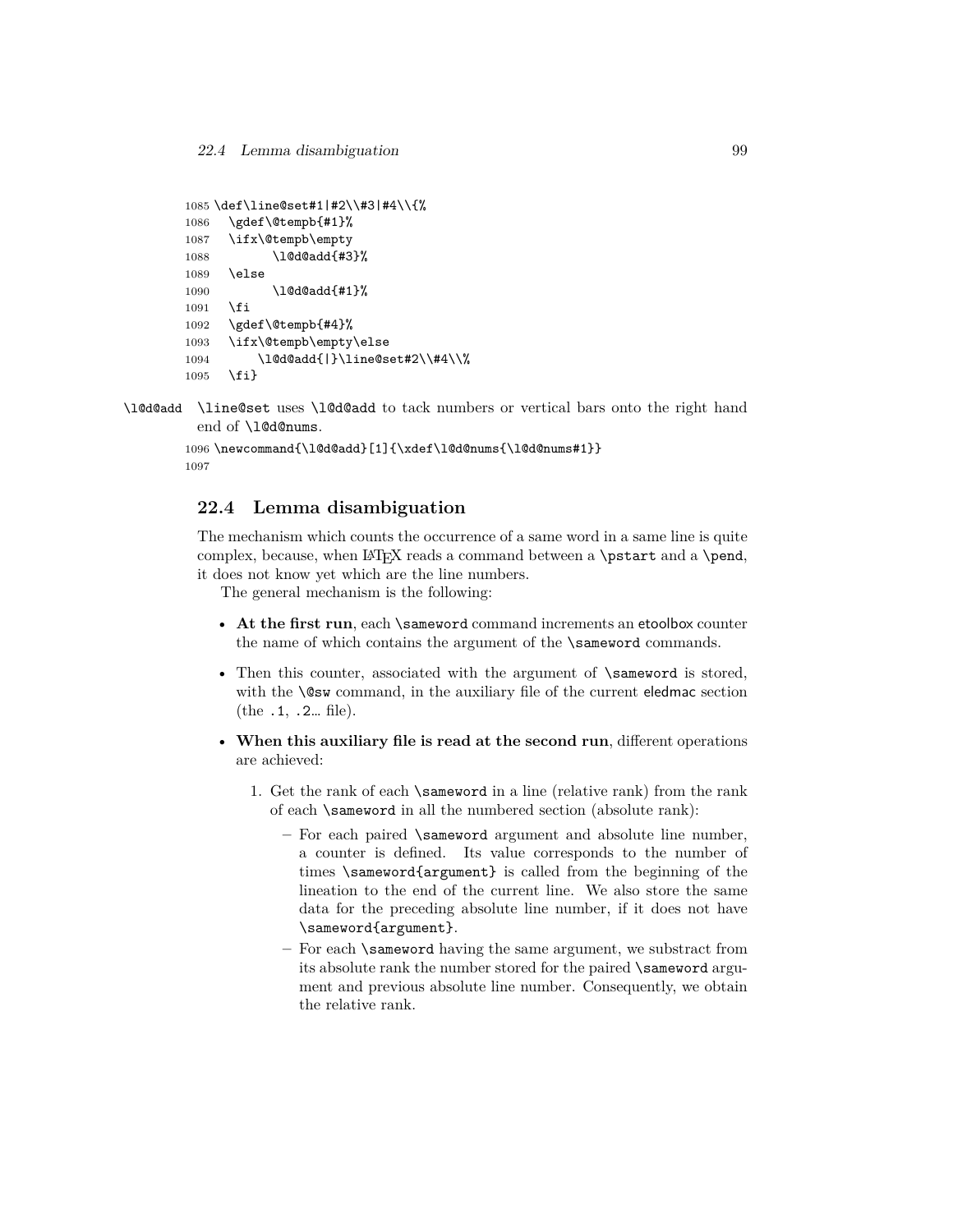**–** See the following example which explain how for same \sameword absolute ranks are transformed to relative rank.

```
At line 1:
absolute rank 1 becomes relative rank 1-0 = 11 is stored for this \sameword and the line 1
At line 2:
absolute rank 2 becomes relative rank 2-1 = 1absolute rank 3 becomes relative rank 3-2 = 2
3 is stored for this \sameword and the line 2
At line 3:
no \sameword for this line.
3 is stored for this \sameword and the line 3
At line 4:
absolute rank 4 becomes relative rank 4-3 = 13 is stored for this \sameword and the line 4
```
2. Create lists of lists of \sameword by depth of \edtext. That is: create a list for \edtext of level 1, a list for \edtext of level 2, a list for \edtext of level 3 etc. For each \edtext in these list, we store all the relative rank of \saweword which are called as lemma information, that is 1) or called in the first argument of \sameword 2) or called in the \lemma macro of the second argument of \sameword AND marked by the optional argument of \saweword in first argument of \edtext.

For example, suppose a line with nested \edtexts which contains some word marked by \sameword and having the following relative rank:



In this example, all lemma information for \edtext is framed. The text in parenthesis is the content of critical notes associated to the preceding frame. As you can see, we have two level of \edtext.

The list for \edtexts of level 1 is *{{*1*,* 2*,* 2*,* 3*,* 4*,* 3*}, {*5*,* 4*}}*.

The list for \edtexts of level 2 is *{{*1*,* 2*,* 2*,* 3*}, {*5*}}*.

As you can see, the mandatory argument of \sameword does not matter: we store the rank informations for every word potentially ambiguous.

- At the second run, when a critical notes is called, we associate it to the next item of the list associated to is \edtext level. So, in the previous example:
	- **–** Critical notes (A) and (B) are associated with *{*1*,* 2*,* 2*,* 3*}*.
	- **–** Critical note (C) is associated with *{*1*,* 2*,* 2*,* 3*,* 4*,* 3*}*.
	- **–** Critical note (D) is associated with *{*5*}*.
	- **–** Critical note (E) is associated with *{*5*,* 4*}*.
- At the second run, when a critical note is printed: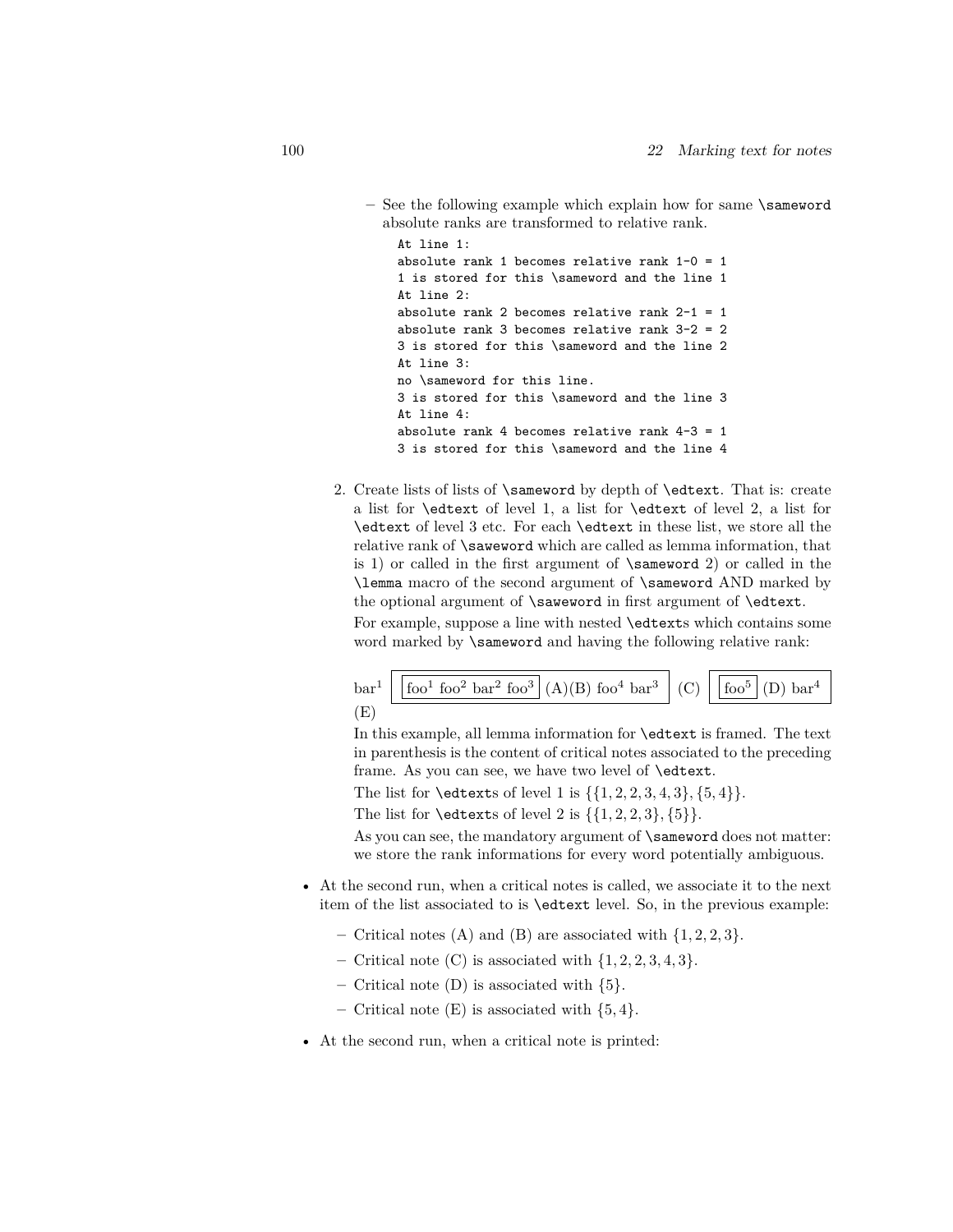- **–** The \sameword command is let \sameword@inedtext.
- **–** At each call of this \sameword@inedtext, we step to the next element of the list associated to the note. Let it be *r*.
- **–** For the word marked by \sameword, we calculate how many time it is called in its line. To do it:
	- ∗ We get the absolute line number of the current \sameword. This absolute line number was stored with list of relative rank for the current \edtext. That means, in the previous example, that, if the absolute line number of \edtext was 1, that critical notes (A) and (B) were not associated with  $\{1, 2, 2, 3\}$  but with  $\{(1, 1), (2, 1), (2, 1), (3, 1)\}.$  Such method to know the absolute line number associated to a \sameword is required because a \edtext can be overlap many lines, but \sameword can get it.
	- ∗ We get the value associated, when reading the auxiliary file, to the pair compose by the current marked word and the current absolute line number. Let this value be *n*.
- **–** If *n >* 1, that mean the current word appears more than once time in its line. In this case, we call \showwordrank with the word as first argument and *r* as second argument. If the word is called only once, we just print it.

After theory, implementation.

\get@sw@txt As the argument of \sameword can contain active character if we use inputenc with  $\text{utf8}$  option instead of native UTF-8 engine, we store its detokenized content in a macro in order to allow dynamic name of macro with  $\cosh^2$ 

> Because there is a bug with \detokenize and XƎTEX when using non BMP characters<sup>28</sup>, we detokenize only for not X $\overline{ATFX}$ engines. In any case, in X $\overline{ATFX}$ , a \csname construction can contain UTF-8 characters without a problem, as UTF-8 characters are not managed with category code, but instead read directly as UTF-8 characters.

```
1098 \newcommand{\get@sw@txt}[1]{%
1099 \ifxetex%
1100 \xdef\sw@txt{#1}%
1101 \else%
1102 \expandafter\xdef\expandafter\sw@txt\expandafter{\detokenize{#1}}%
1103 \fi%
1104 }%
```
\sameword The hight level macro \sameword, used by the editor.

```
1105 \newcommandx{\sameword}[2][1,usedefault]{%
1106 \leavevmode%
1107 \get@sw@txt{#2}%
```
<sup>27</sup>See <http://tex.stackexchange.com/q/244538/7712>. <sup>28</sup><http://sourceforge.net/p/xetex/bugs/108/>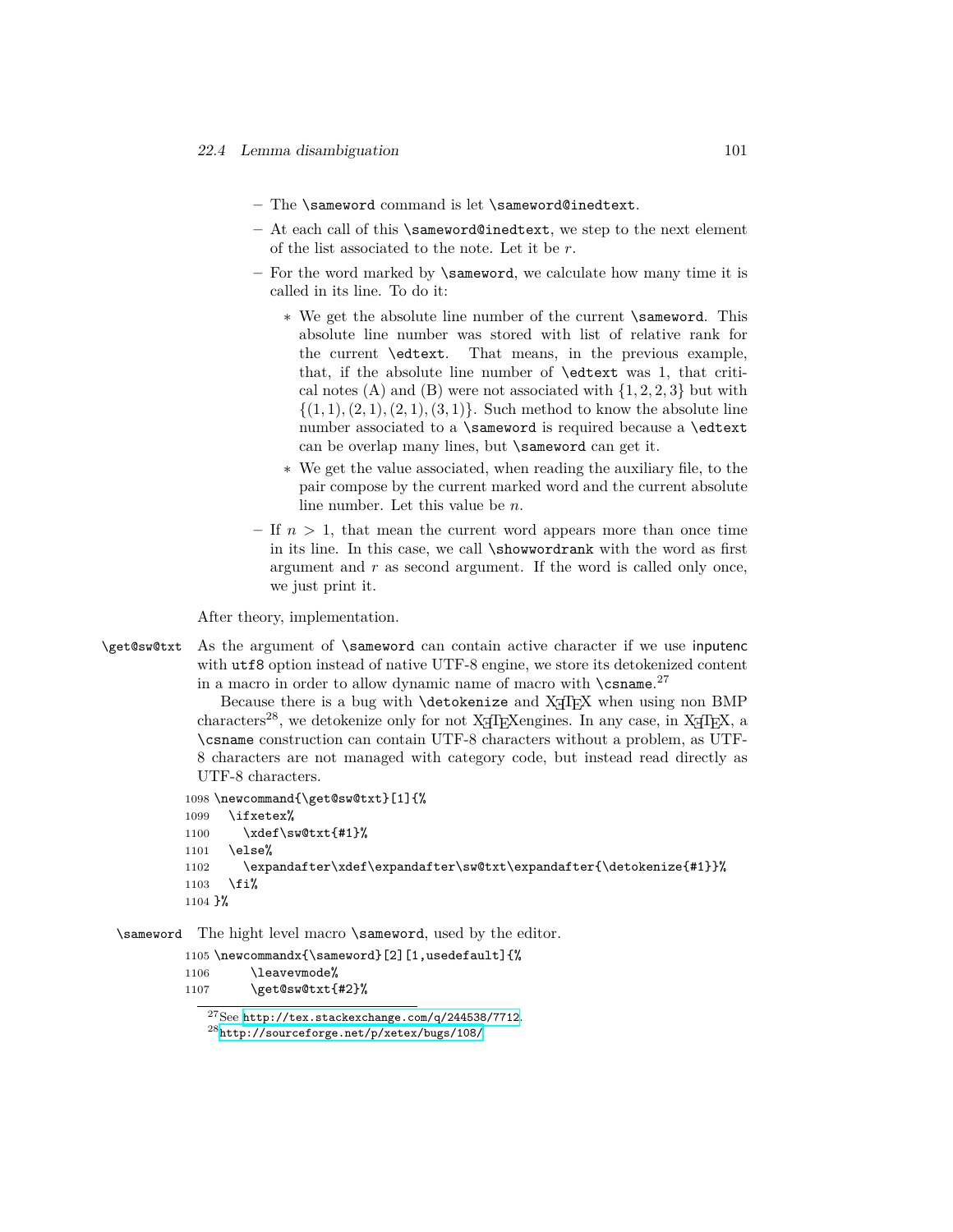Now, the real code. First, increment the counter corresponding to the argument. 1108 \unless\ifledRcol%

```
1109 \csnumgdef{sw@\sw@txt}{\csuse{sw@\sw@txt}+1}%
```
Then, write its value to the numbered file.

1110 \protected@write\linenum@out{}{\string\@sw{\sw@txt}{\csuse{sw@\sw@txt}}{#1}}%

Do the same thing if we are in the right columns.

```
1111 \else%
```

```
1112 \csnumgdef{sw@\sw@txt@R}{\csuse{sw@\sw@txt@R}+1}%
1113 \protected@write\linenum@outR{}{\string\@sw{\sw@txt}{\csuse{sw@\sw@txt@R}}{#1}}%
1114 \fi%
```
And print the word.

1115 #2%

1116 }%

A flag set to true if a \@sw relative rank must be added to the list of ranks for a specific \edtext.

#### \if@addsw

1117 \newif\if@addsw%

\@sw The command printed in the auxiliary files.

```
1118 \newcommand{\@sw}[3]{%
```
1119 \get@sw@txt{#1}%

1120 \unless\ifledRcol%

First, define a counter which store the second argument as value for a each paired absolute line number/first argument

### 1121 \csxdef{sw@\sw@txt @\the\absline@num @\the\section@num}{#2}%

If such argument was not defined for the preceding line, define it.

```
1122 \numdef{\prev@line}{\the\absline@num-1}%
```

```
1123 \ifcsundef{sw@\sw@txt @\prev@line @\the\section@num}{%
```
1124 \csnumgdef{sw@\sw@txt @\prev@line @\the\section@num}{#2-1}%

```
1125 }{}%
```
Then, calculate the position of the word in the line.

1126 \numdef{\the@sw}{#2-\csuse{sw@\sw@txt @\prev@line @\the\section@num}}%

And do the same thing for the right side.

```
1127 \else%
```

```
1128 \csxdef{sw@\sw@txt @\the\absline@numR @\the\section@numR @R}{#2}%
```

```
1129 \numdef{\prev@line}{\the\absline@numR-1}%
```

```
1130 \ifcsundef{sw@\sw@txt @\prev@line @\the\section@numR @R}{%
```

```
1131 \csnumgdef{sw@\sw@txt @\prev@line @\the\section@numR @R}{#2-1}%
```

```
1132 }{}%
```

```
1133 \numdef{\the@sw}{#2-\csuse{sw@\sw@txt @\prev@line @\the\section@numR @R}}%
```

```
1134 \overline{134}
```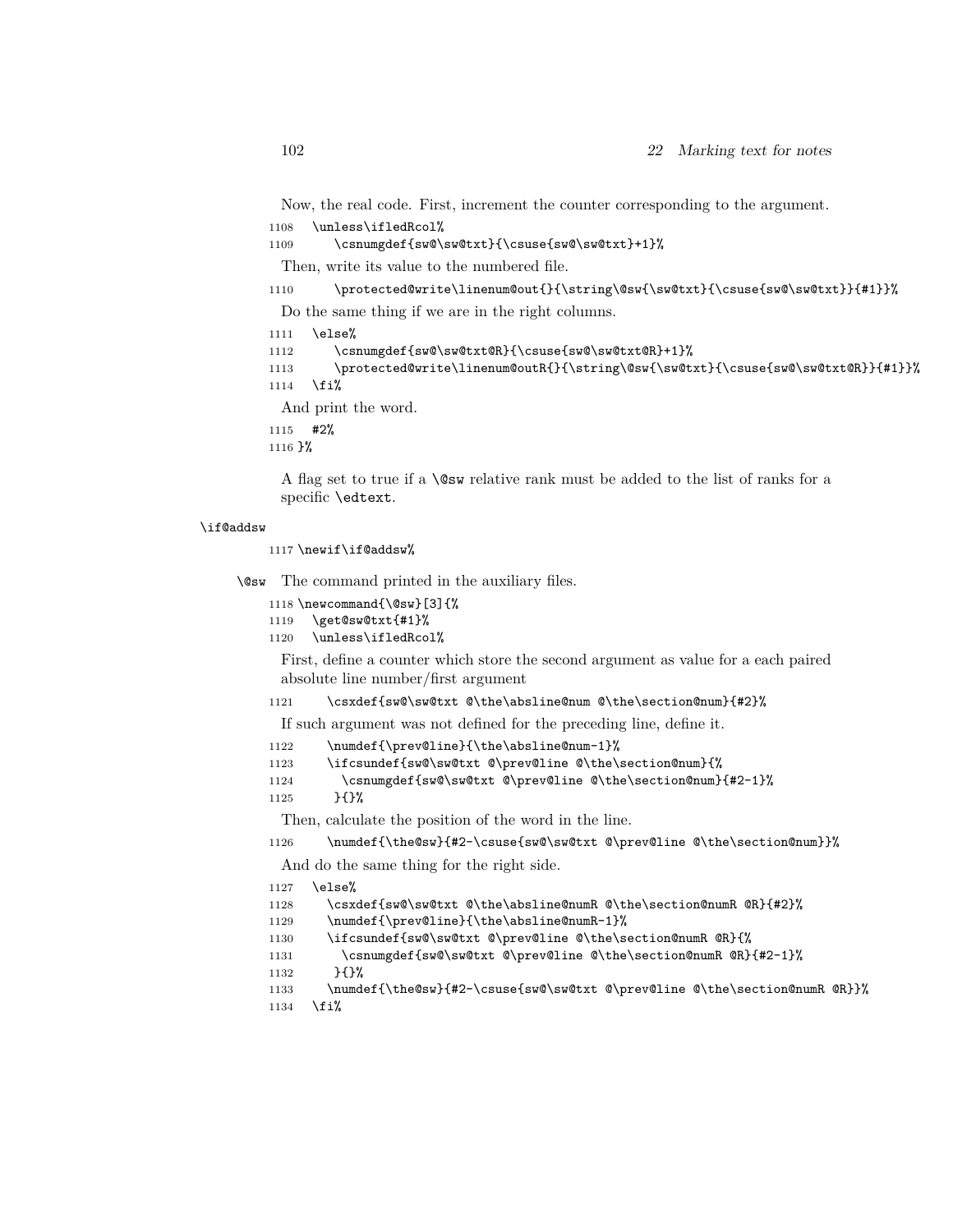And now, add it to the list of  $\cos$  for the current edtext, in all depth.

| 1135      | \@tempcnta=\@edtext@level                                 |
|-----------|-----------------------------------------------------------|
| 1136      | \@whilenum{\@tempcnta>0}\do{%                             |
| 1137      | \ifcsdef{sw@list@edtext@tmp@\the\@tempcnta}%              |
| 1138      | £%                                                        |
| 1139      | \@addswfalse%                                             |
| 1140      | \notbool{lemmacommand@\the\@tempcnta}%                    |
| 1141      | {\@addswtrue}%                                            |
| 1142      | {\IfStrEq{#3}{inlemma}%                                   |
| 1143      | {\@addswtrue}%                                            |
| 1144      | €%                                                        |
| 1145      | \def\do##1{%                                              |
| 1146      | \ifnumequal{##1}{\the\@tempcnta}%                         |
| 1147      | {\@addswtrue\listbreak}%                                  |
| 1148      | $\{$ }%                                                   |
| 1149      | }‰                                                        |
| 1150      | \docsvlist{#3}%                                           |
| 1151      | }%                                                        |
| 1152      | }‰                                                        |
| 1153      | \if@addsw%                                                |
| 1154      | \letcs{\@tmp}{sw@list@edtext@tmp@\the\@tempcnta}%         |
| 1155      | \ifledRcol%                                               |
| 1156      | \xright@appenditem{{\the@sw}{\the\absline@numR}}\to\@tmp% |
| 1157      | \else%                                                    |
| 1158      | \xright@appenditem{{\the@sw}{\the\absline@num}}\to\@tmp%  |
| 1159      | \fi%                                                      |
| 1160      | \cslet{sw@list@edtext@tmp@\the\@tempcnta}{\@tmp}%         |
| 1161      | \fi%                                                      |
| 1162      | }%                                                        |
| 1163      | {}‰                                                       |
| 1164      | \advance\@tempcnta by -1%                                 |
| 1165      | }%                                                        |
| $1166$ }% |                                                           |
|           |                                                           |

\sameword@inedtext The command called when \sameword is called in a edtext.

```
1167 \newcommandx{\sameword@inedtext}[2][1,usedefault]{%
```
- \get@sw@txt{#2}%
- \unless\ifledRcol@%

Just a precaution.

```
1170 \ifx\sw@list@inedtext\empty%
```
- 1171 \def\the@sw{999}%
- 1172 \def\this@absline{-99}%
- 1173 \else%

But in many cases, at this step, we should have some content in the list \sw@list@inedtext, which contains the reference for edtext.

- 1174 \gl@p\sw@list@inedtext\to\@tmp%
- 1175 \edef\the@sw{\expandafter\@firstoftwo\@tmp}%

```
1176 \edef\this@absline{\expandafter\@secondoftwo\@tmp}%
```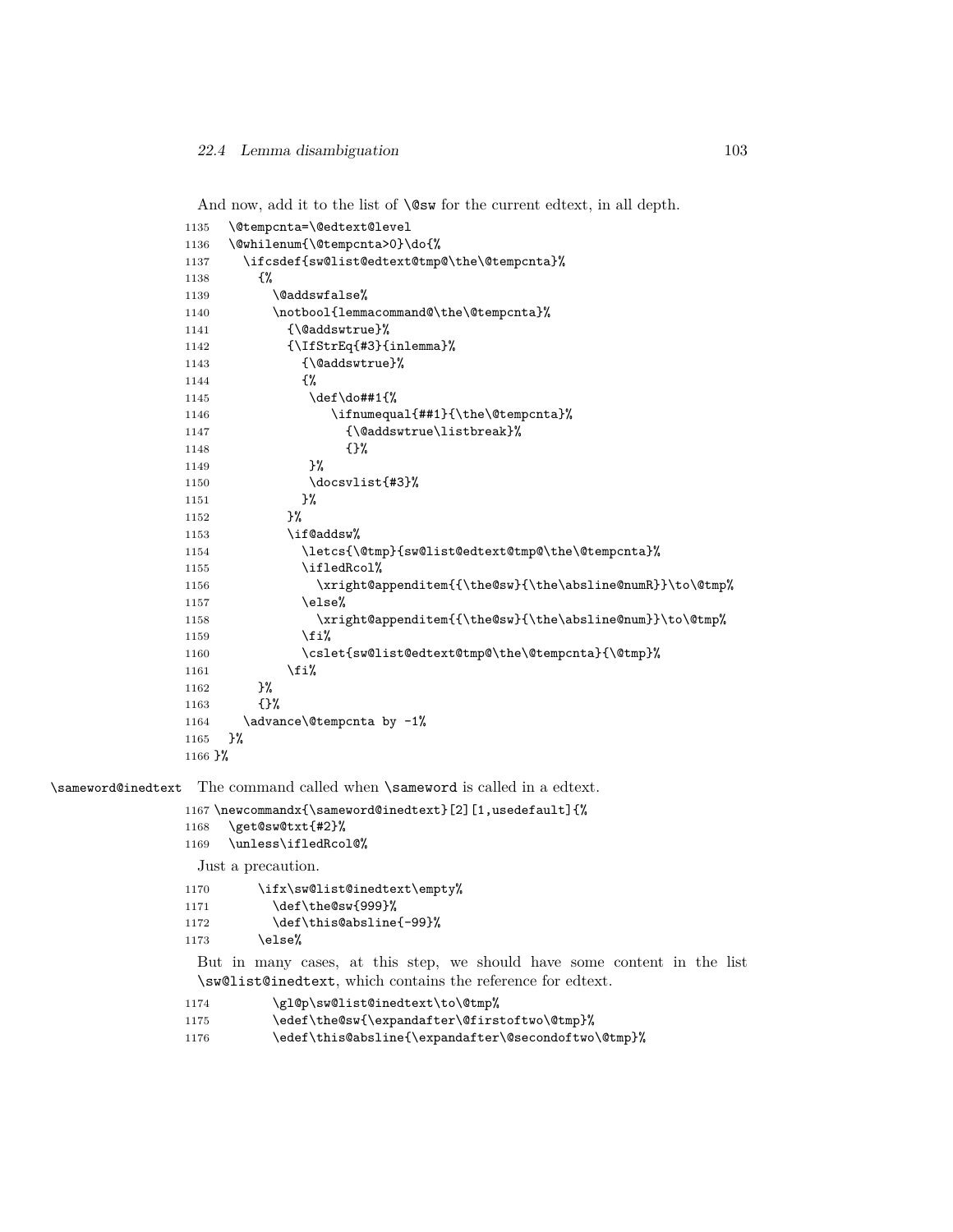```
1177 \{f_i\}First, calculate the number of occurrences of the word in the current line
1178 \ifcsdef{sw@\sw@txt @\this@absline @\the\section@num}{%
1179 \numdef{\prev@line}{\this@absline-1}%
1180 \numdef{\sw@atthisline}{\csuse{sw@\sw@txt @\this@absline @\the\section@num}-\csuse
1181 }%
1182 {\numdef{\sw@atthisline}{0}}%
 Finally, print the rank, but only if there is more than one occurrence of the word
 in the current line.
1183 \ifnumgreater{\sw@atthisline}{1}%
1184 {\showwordrank{#2}{\the@sw}}%
1185 {#2}%
 And the same for right side.
1186 \else%
1187 \ifx\sw@list@inedtext\empty%
1188 \def\the@sw{999}%
1189 \def\this@absline{-99}%
1190 \else%
1191 \gl@p\sw@list@inedtext\to\@tmp%
1192 \edef\the@sw{\expandafter\@firstoftwo\@tmp}%
1193 \edef\this@absline{\expandafter\@secondoftwo\@tmp}%
1194 \fi%
1195 \ifcsdef{sw@\sw@txt @\this@absline @\the\section@numR @R}{%
1196 \numdef{\prev@line}{\this@absline-1}%
1197 \numdef{\sw@atthisline}{\csuse{sw@\sw@txt @\this@absline @\the\section@numR @R}-\e
1198 }%
1199 {\numdef{\sw@atthisline}{0}}%
1200 \ifnumgreater{\sw@atthisline}{1}%
1201 {\showwordrank{#2}{\the@sw}}%
1202 {#2}%
1203 \fi%
1204 }%
```
### \showwordrank

```
1205 % Finally, the way the rank will be printed.
1206 \newcommand{\showwordrank}[2]{%
1207 #1\textsuperscript{#2}%
1208 }%
```
# **23 Paragraph decomposition and reassembly**

In order to be able to count the lines of text and affix line numbers, we add an extra stage of processing for each paragraph. We send the paragraph into a box register, rather than straight onto the vertical list, and when the paragraph ends we slice the paragraph into its component lines; to each line we add any notes or line numbers, add a command to write to the line-list, and then at last send the line to the vertical list. This section contains all the code for this processing.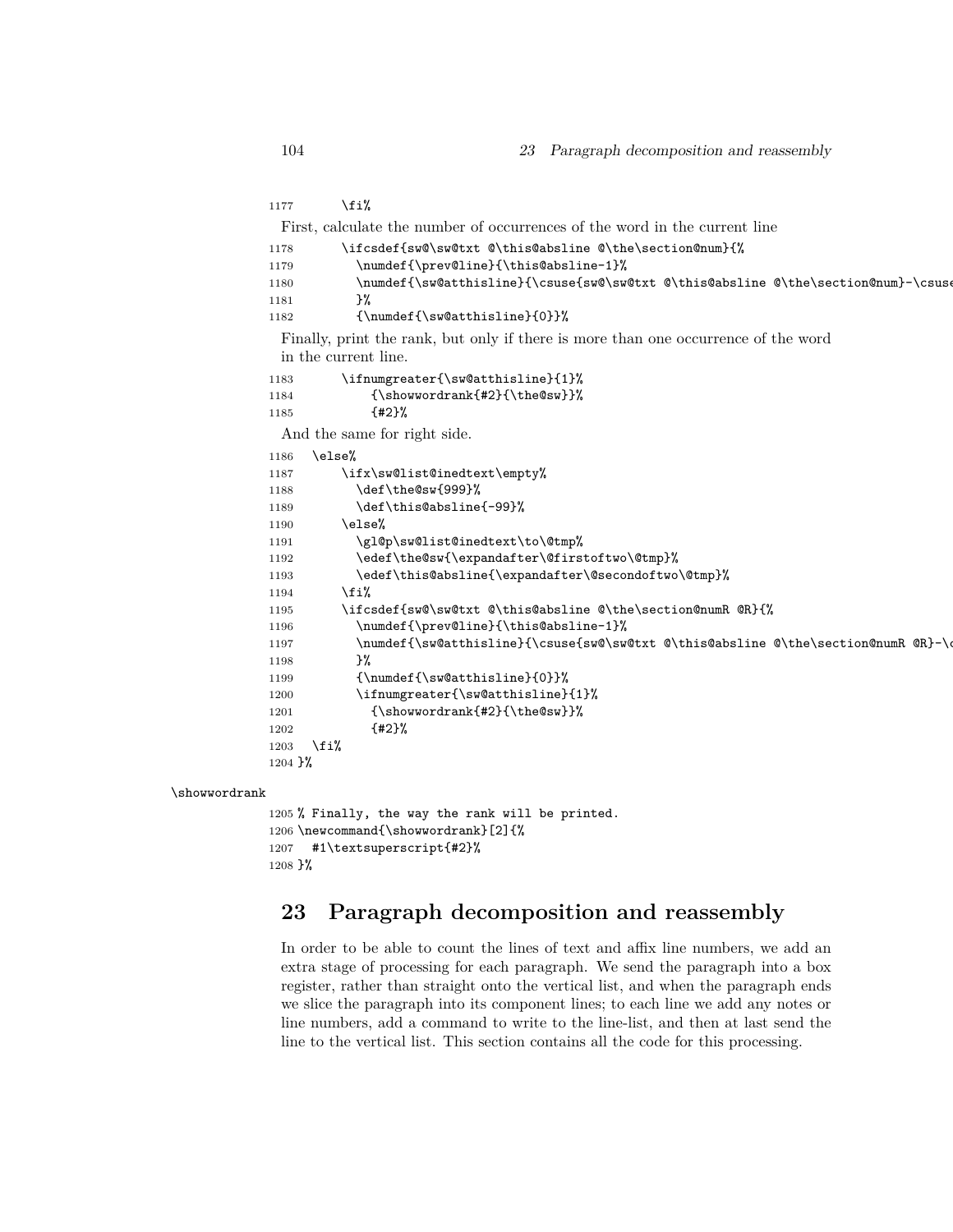### **23.1 Boxes, counters,** \pstart **and** \pend

\raw@text \ifnumberedpar@ \numberedpar@true \numberedpar@false \num@lines \one@line \par@line

Here are numbers and flags that are used internally in the course of the paragraph decomposition.

When we first form the paragraph, it goes into a box register,  $\langle \text{raw@text}, \rangle$ instead of onto the current vertical list. The \ifnumberedpar@ flag will be true while a paragraph is being processed in that way.  $\num@lines$  will store the number of lines in the paragraph when it's complete. When we chop it up into lines, each line in turn goes into the \one@line register, and \par@line will be the number of that line within the paragraph.

```
1209 \newbox\raw@text
```
1210 \newif\ifnumberedpar@ 1211 \newcount\num@lines 1212 \newbox\one@line

1213 \newcount\par@line

\AtEveryPstart \numberpstarttrue \numberpstartfalse \labelpstarttrue \labelpstartfalse

\pstart \pstart starts the paragraph by clearing the \inserts@list list and other relevant variables, and then arranges for the subsequent text to go into the \raw@text box. \pstart needs to appear at the start of every paragraph that's to be numbered; the \autopar command below may be used to insert these commands automatically.

\thepstart within a group; definitions must be global if you want them to survive past the Beware: everything that occurs between \pstart and \pend is happening end of the paragraph.

```
1214
1215 \newcommand{\AtEveryPstart}[1]{%
1216 \ifstrempty{#1}%
1217 {\xdef\at@every@pstart{}}%
1218 {\xdef\at@every@pstart{\noindent\unexpanded{#1}}}%
1219 }%
1220 \xdef\at@every@pstart{}%
1221
1222 \newcounter{pstart}
1223 \renewcommand{\thepstart}{{\bfseries\@arabic\c@pstart}. }
1224 \newif\ifnumberpstart
1225 \numberpstartfalse
1226 \newif\iflabelpstart
1227 \labelpstartfalse
1228 \newcommandx*{\pstart}[1][1]{%
1229 \normal@pars%
1230 \ifstrempty{#1}{\at@every@pstart}{\noindent#1}%
1231 \ifautopar%
1232 \autopar%
1233 \fi%
1234 \ifluatex%
1235 \edef\l@luatextextdir@L{\the\textdir}%
1236 \fi%
1237 \if@nobreak%
```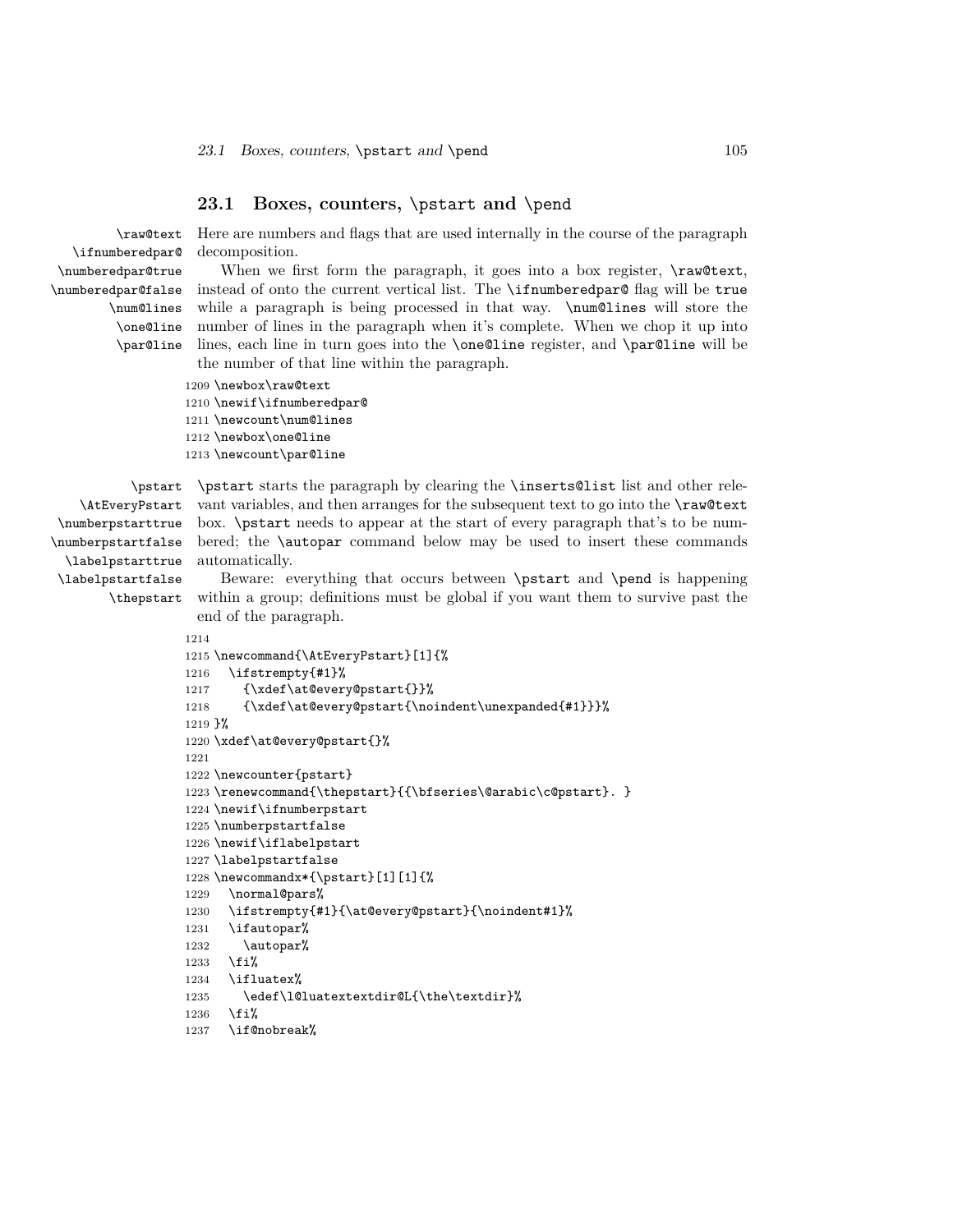```
1238 \let\@oldnobreak\@nobreaktrue%
1239 \else%
1240 \let\@oldnobreak\@nobreakfalse%
1241 \fi%
1242 \@nobreaktrue%
1243 \ifnumbering \else%
1244 \led@err@PstartNotNumbered%
1245 \beginnumbering%
1246 \overline{\text{f}1\text{}}1247 \ifnumberedpar@%
1248 \led@err@PstartInPstart%
1249 \pend%
1250 \fi%
1251 \list@clear{\inserts@list}%
1252 \global\let\next@insert=\empty%
1253 \begingroup\normal@pars%
1254 \global\advance \l@dnumpstartsL\@ne
1255 \global\setbox\raw@text=\vbox\bgroup%
1256 \ifautopar\else%
1257 \ifnumberpstart%
1258 \ifinstanza\else%
1259 \ifsidepstartnum\else%
1260 \thepstart%
1261 \overrightarrow{1261}1262 \overrightarrow{1262}1263 \overrightarrow{1263}1264 \overrightarrow{1264}1265 \numberedpar@true%
1266 \iflabelpstart\protected@edef\@currentlabel%
1267 {\p@pstart\thepstart}
1268 \overline{\text{if}}1269 \l@dzeropenalties%
1270 }
```
\pend \pend must be used to end a numbered paragraph.

```
1271 \newcommandx*{\pend}[1][1]{\ifnumbering \else%
1272 \led@err@PendNotNumbered%
1273 \fi%
1274 \global\l@dskipversenumberfalse%
1275 \ifnumberedpar@ \else%
1276 \led@err@PendNoPstart%
1277 \fi%
```
We set all the usual interline penalties to zero and then immediately call \endgraf to end the paragraph; this ensures that there'll be no large interline penalties to prevent us from slicing the paragraph into pieces. These penalties revert to the values that you set when the group for the \vbox ends. Then we call \do@line to slice a line off the top of the paragraph, add a line number and footnotes, and restore it to the page; we keep doing this until there aren't any more lines left.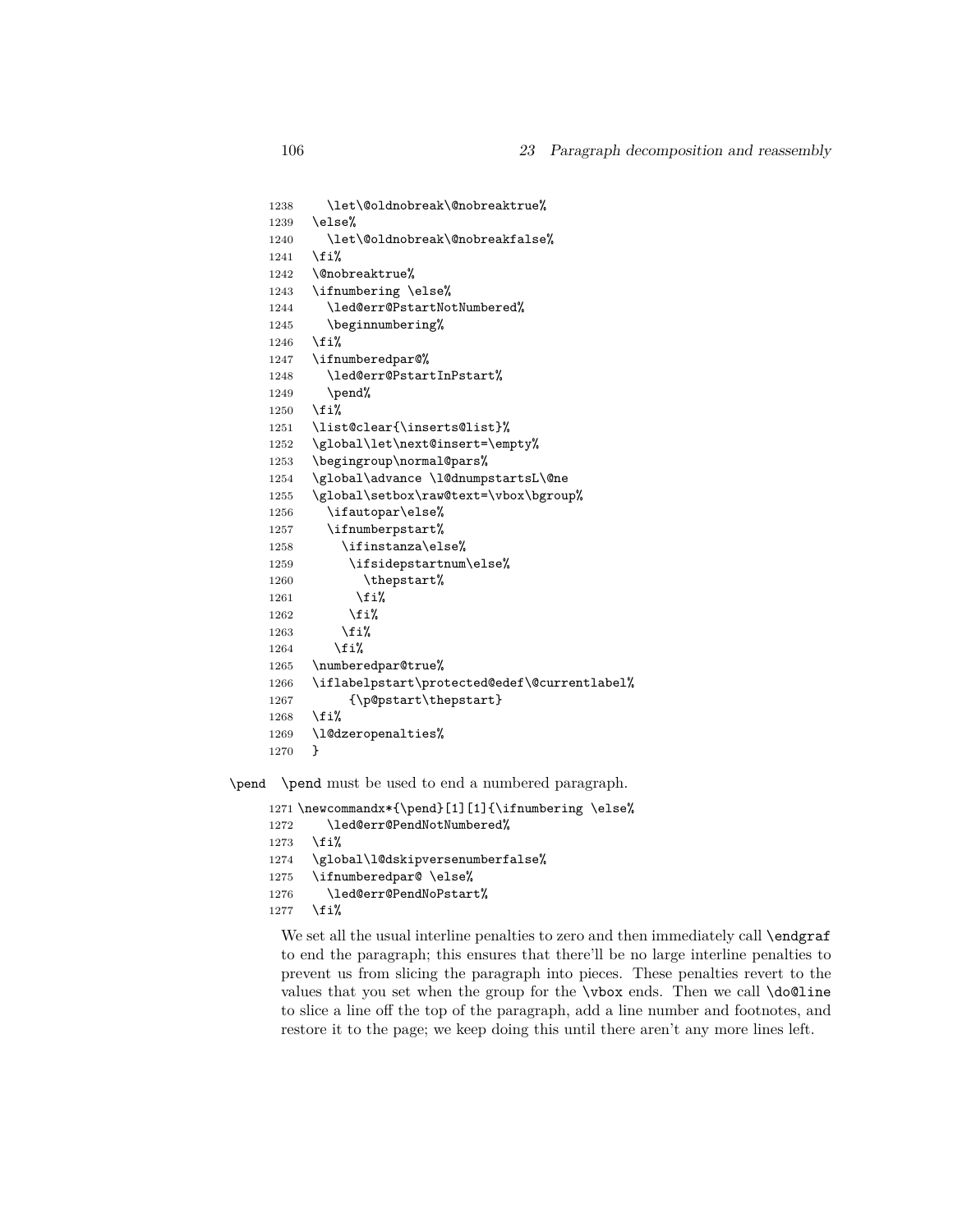```
1278 \l@dzeropenalties%
```

```
1279 \endgraf\global\num@lines=\prevgraf\egroup%
```

```
1280 \global\par@line=0%
```
We check if lineation is by pstart: in this case, we reset line number, but only in the second line of the pstart, to prevent some trouble. We can't reset line number at the beginning of \pstart \setline is parsed at the end of previous \pend, and so, we must do it at the end of first line of pstart.

```
1281 \csnumdef{pstartline}{0}%
1282 \loop\ifvbox\raw@text%
1283 \csnumdef{pstartline}{\pstartline+1}%
1284 \do@line%
1285 \ifbypstart@%
1286 \ifnumequal{\pstartline}{1}{\setline{1}\resetprevline@}{}%
1287 \fi%
1288 \repeat%
```
Deal with any leftover notes, and then end the group that was begun in the \pstart.

```
1289 \flush@notes%
1290 \endgroup%
1291 \ignorespaces%
1292 \ifnumberpstart%
1293 \pstartnumtrue%
1294 \overline{\text{f}i\text{}}1295 \@oldnobreak%
1296 \addtocounter{pstart}{1}%
1297 \normal@pars%
1298 \ifstrempty{#1}{\at@every@pend}{\noindent#1}%
1299 \ifautopar%
1300 \autopar%
1301 \fi%
1302 }
1303
```
### \AtEveryPend

 $\lambda$ at@every@pend  $_{1304}$ 

```
1305 \newcommand{\AtEveryPend}[1]{%
1306 \ifstrempty{#1}%
1307 {\xdef\at@every@pend{}}%
1308 {\xdef\at@every@pend{\noindent\unexpanded{#1}}}%
1309 }%
1310 \xdef\at@every@pend{}%
1311
```
\l@dzeropenalties A macro to zero penalties for \pend or \pstart.

\newcommand\*{\l@dzeropenalties}{%

- \brokenpenalty \z@ \clubpenalty \z@
- \displaywidowpenalty \z@ \interlinepenalty \z@ \predisplaypenalty \z@
- \postdisplaypenalty \z@ \widowpenalty \z@}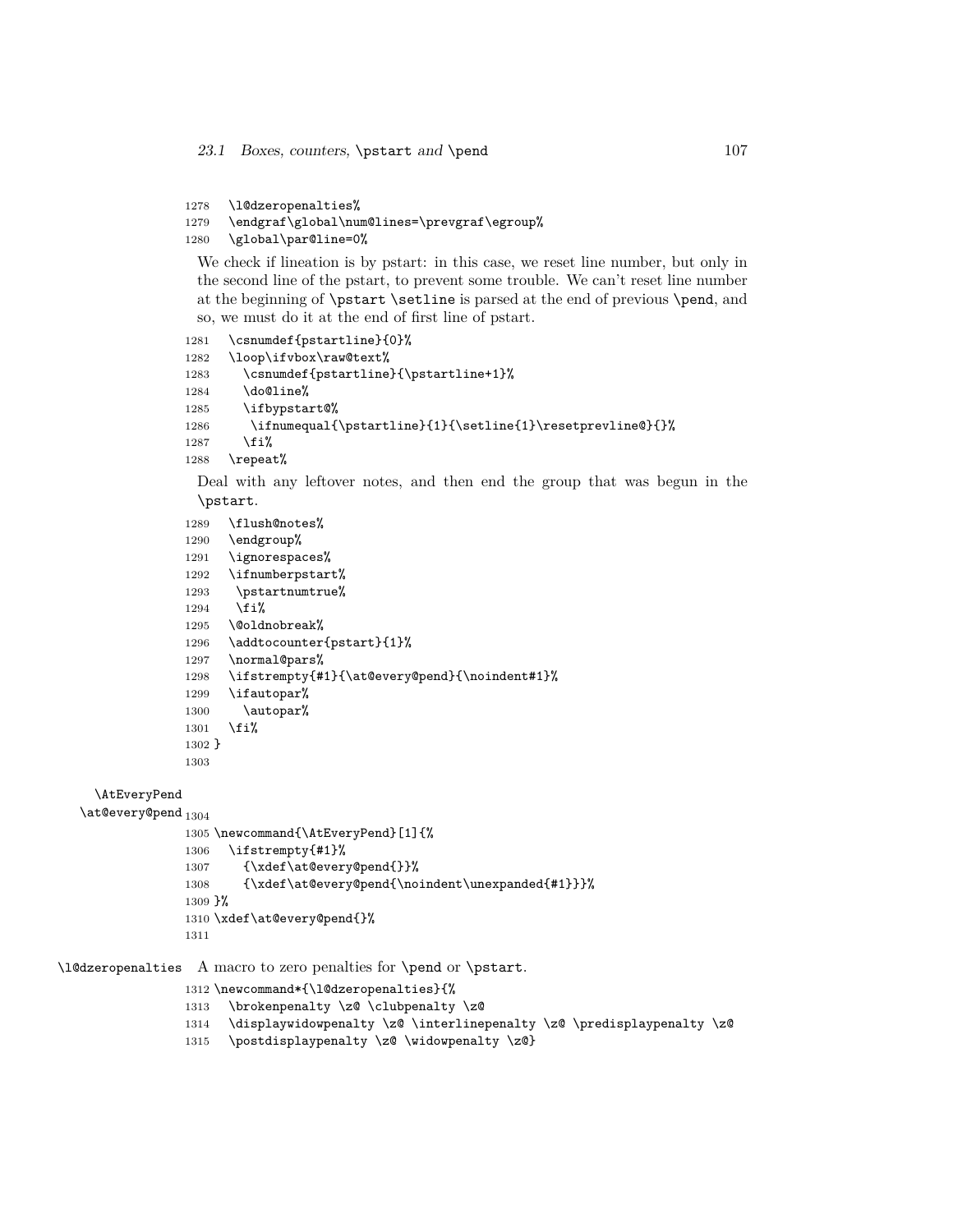1316

\autopar In most cases it's only an annoyance to have to label the paragraphs to be numbered with **\pstart** and **\pend. \autopar** will do that automatically, allowing you to start a paragraph with its first word and no other preliminaries, and to end it with a blank line or a \par command. The command should be issued within a group, after **\beginnumbering** has been used to start the numbering; all paragraphs within the group will be affected.

> A few situations can cause problems. One is a paragraph that begins with a begin-group character or command: \pstart will not get invoked until after such a group beginning is processed; as a result the character that ends the group will be mistaken for the end of the **\vbox** that **\pstart** creates, and the rest of the paragraph will not be numbered. Such paragraphs need to be started explicitly using \indent, \noindent, or \leavevmode—or \pstart, since you can still include your own \pstart and \pend commands even with \autopar on.

> Prematurely ending the group within which **\autopar** is in effect will cause a similar problem. You must either leave a blank line or use \par to end the last paragraph before you end the group.

> The functioning of this macro is more tricky than the usual \everypar: we don't want anything to go onto the vertical list at all, so we have to end the paragraph, erase any evidence that it ever existed, and start it again using \pstart. We remove the paragraph-indentation box using **\lastbox** and save the width, and then skip backwards over the \parskip that's been added for this paragraph. Then we start again with \pstart, restoring the indentation that we saved, and locally change \par so that it'll do our \pend for us.

```
1317 \newif\ifautopar
1318 \autoparfalse
1319 \newcommand*{\autopar}{
1320 \ifledRcol
1321 \ifnumberingR \else
1322 \led@err@AutoparNotNumbered
1323 \beginnumberingR
1324 \fi
1325 \else
1326 \ifnumbering \else
1327 \led@err@AutoparNotNumbered
1328 \beginnumbering
1329 \fi
1330 \fi
1331 \autopartrue
1332 \everypar{\setbox0=\lastbox
1333 \endgraf \vskip-\parskip
1334 \pstart \noindent \kern\wd0 \ifnumberpstart\ifinstanza\else\thepstart\fi\fi
1335 \let\par=\pend}%
```

```
1336 \ignorespaces}
```
\normal@pars We also define a macro which we can rely on to turn off the \autopar definitions at various important places, if they are in force. We'll want to do this within a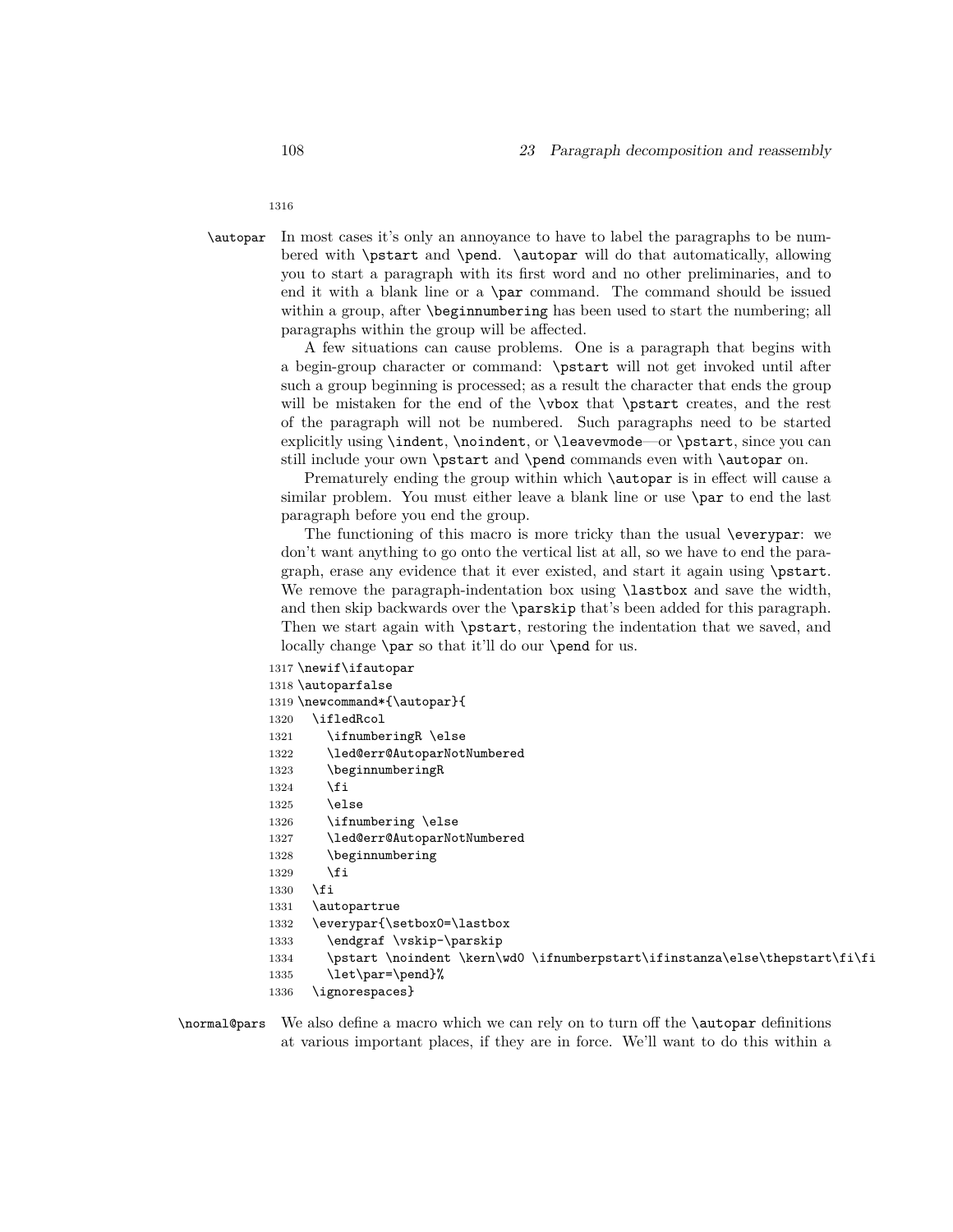23.2 Processing one line 109

footnotes, for example.

```
1337\newcommand*{\normal@pars}{\everypar{}\let\par\endgraf}
1338
```
\ifautopar@pause We define a boolean test switched to true at the beginning of the \pausenumbering command if the autopar is enabled. This boolean will be tested at the beginning of \resumenumbering to continue the autopar if neeeded.

\newif\ifautopar@pause

# **23.2 Processing one line**

\do@line The \do@line macro is called by \pend to do all the processing for a single line \l@dunhbox@line of text.

```
1340 \newcommand*{\l@dunhbox@line}[1]{\unhbox #1}
1341 \newcommand*{\do@line}{%
1342 {\vbadness=10000
1343 \splittopskip=\z@
1344 \do@linehook
1345 \l@demptyd@ta
1346 \global\setbox\one@line=\vsplit\raw@text to\baselineskip}%
1347 \unvbox\one@line \global\setbox\one@line=\lastbox
1348 \getline@num
1349 \IfStrEq{\led@pb@setting}{before}{\led@check@pb\led@check@nopb}{}
1350 \ifnum\@lock>\@ne
1351 \inserthangingsymboltrue
1352 \else
1353 \inserthangingsymbolfalse
1354 \fi
1355 \check@pb@in@verse
1356 \ifl@dhidenumber%
1357 \global\l@dhidenumberfalse%
1358 \f@x@l@cks%
1359 \else%
1360 \affixline@num%
1361 \fi%
 Depending wether a sectioning command is called at this pstart or not we print
 sectioning command or normal line,
```

```
1362 \xifinlist{\the\l@dnumpstartsL}{\eled@sections@@}%
1363 {\print@eledsection}%
1364 {\print@line}%
```

```
1365 \IfStrEq{\led@pb@setting}{after}{\led@check@pb\led@check@nopb}{}
1366 }%
```
\print@line \print@line is for normal line, i. e line without sectioning command.

# \def\print@line{

Insert the pstart number in side, if we are in the first line of a pstart.

\affixpstart@num%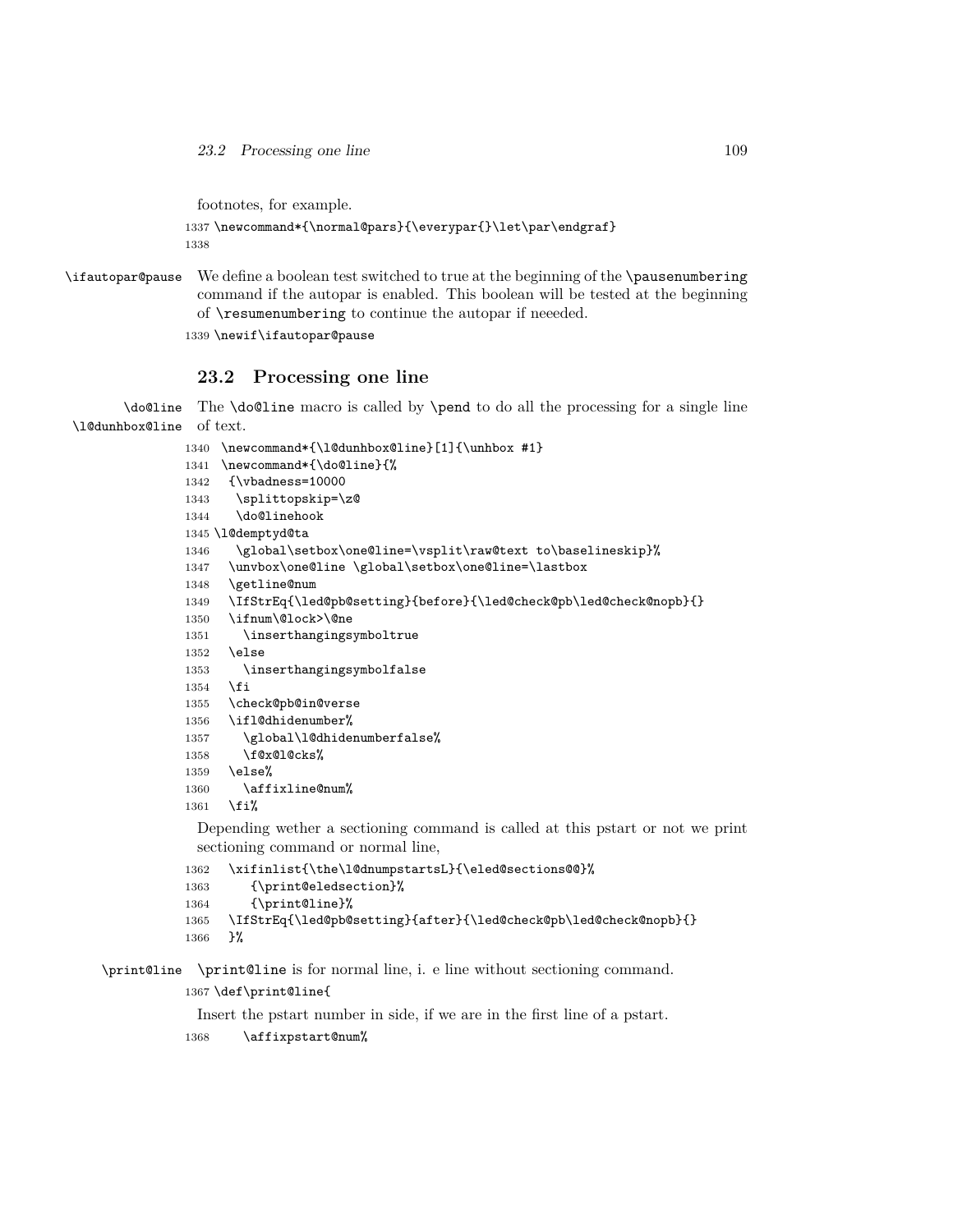```
The line will be boxed, to have the good width.
                  1369 \hb@xt@ \linewidth{%
                   User hook.
                  1370 \do@insidelinehook%
                   Left line number
                  1371 \l@dld@ta%
                   Restore marginal and footnotes.
                  1372 \add@inserts\affixside@note%
                   Print left notes.
                  1373 \l@dlsn@te
                   Boxes the line, writes information about new line in the numbered file.
                  1374 {\ledllfill\hb@xt@ \wd\one@line{\new@line%
                   If we use \textsc{LuaI4T} \texttt{F} \texttt{X} then restore the direction.
                  1375 \ifluatex%
                  1376 \textdir\l@luatextextdir@L%
                  1377 \fi%
                   Insert, if needed, the hanging symbol.
                  1378 \inserthangingsymbol %Space keept for backward compatibility
                    And so, print the line.
                  1379 \l@dunhbox@line{\one@line}}%
                   Right line number
                  1380 \ledrlfill\l@drd@ta%
                   Print right notes.
                  1381 \l@drsn@te
                  1382 }}%
                    And reinsert penalties (for page breaking)...
                  1383 \add@penalties%
                  1384 }
\print@eledsection \print@eledsection to print sectioning command with line number. It sets the
                   correct spacing, depending whether a sectioning command was called at previous
                    \pstart, calls the sectioning command, prints the normal line outside of the paper,
                   to be able to have critical footnotes. Because of how this prints, a vertical spacing
                   correction is added.
                  1385 \def\print@eledsection{%
                  1386 \add@inserts\affixside@note%
```
- 1387 \numdef{\temp@}{\l@dnumpstartsL-1}%
- 1388 \xifinlist{\temp@}{\eled@sections@@}{\@nobreaktrue}{\@nobreakfalse}%
- 1389 \@eled@sectioningtrue%
- 1390 \csuse{eled@sectioning@\the\l@dnumpstartsL}%
- 1391 \@eled@sectioningfalse%
- 1392 \global\csundef{eled@sectioning@\the\l@dnumpstartsL}%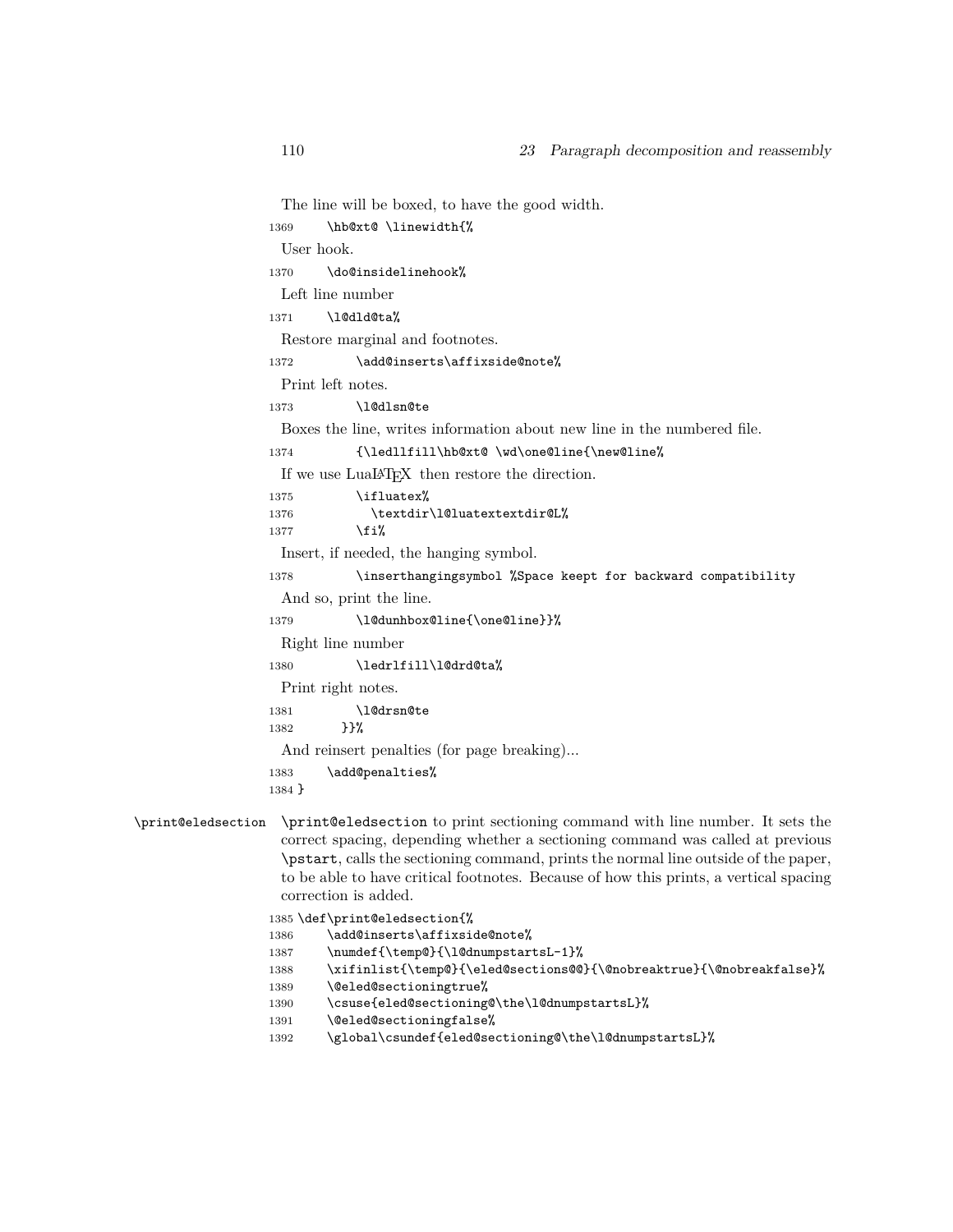```
1393 \if@RTL%
                  1394 \hspace{-3\paperwidth}%
                  1395 {\hbox{\l@dunhbox@line{\one@line}} \new@line}%
                  1396 \else%
                  1397 \hspace{3\paperwidth}%
                  1398 {\new@line \hbox{\l@dunhbox@line{\one@line}}}%
                  1399 \overrightarrow{1399}1400 \vskip-\baselineskip%
                  1401 }
       \dolinehook
These hight level commands just redefine the low level commands. They have to
 \doinsidelinehook
be used be user, without \makeatletter.
                  1402 \newcommand*{\dolinehook}[1]{\gdef\do@linehook{#1}}%
                  1403 \newcommand*{\doinsidelinehook}[1]{\gdef\do@insidelinehook{#1}}%
                  1404
      \do@linehook
Two hooks into \do@line. The first is called at the beginning of \do@line, the
\do@insidelinehook
second is called in the line box. The second can, for example, have a \markboth
                    command inside, the first can't.
                  1405 \newcommand*{\do@linehook}{}
                  1406 \newcommand*{\do@insidelinehook}{}
     \l@demptyd@ta
Nulls the \...d@ta, which may later hold line numbers. Similarly for \l@dcsnotetext,
         \l@dld@ta
\l@dcsnotetext@l, \l@dcsnotetext@r for the texts of the sidenotes, left and
         \l@drd@ta
right notes.
    \l@dcsnotetext<sub>1407</sub> \newcommand*{\l@demptyd@ta}{%
 \l@dcsnotetext@l
 \l@dcsnotetext@r1409
                        \gdef\l@dld@ta{}%
                        \gdef\l@drd@ta{}%
                  1410 \gdef\l@dcsnotetext@l{}%
                  1411 \gdef\l@dcsnotetext@r{}%
                  1412 \gdef\l@dcsnotetext{}}
                  1413
        \l@dlsn@te
Zero width boxes of the left and right side notes, together with their kerns.
        \l@drsn@te<sub>1414</sub> \newcommand{\l@dlsn@te}{%
                  1415 \hb@xt@ \z@{\hss\box\l@dlp@rbox\kern\ledlsnotesep}}
                  1416 \newcommand{\l@drsn@te}{%
                  1417 \hb@xt@ \z@{\kern\ledrsnotesep\box\l@drp@rbox\hss}}
                  1418
        \ledllfill
These macros are called at the left (\ledllfill) and the right (\ledllfill) of
        \ledrlfill
each numbered line. The initial definitions correspond to the original code for
                    \do@line.
```

```
1419 \newcommand*{\ledllfill}{\hfil}
1420 \newcommand*{\ledrlfill}{}
1421
```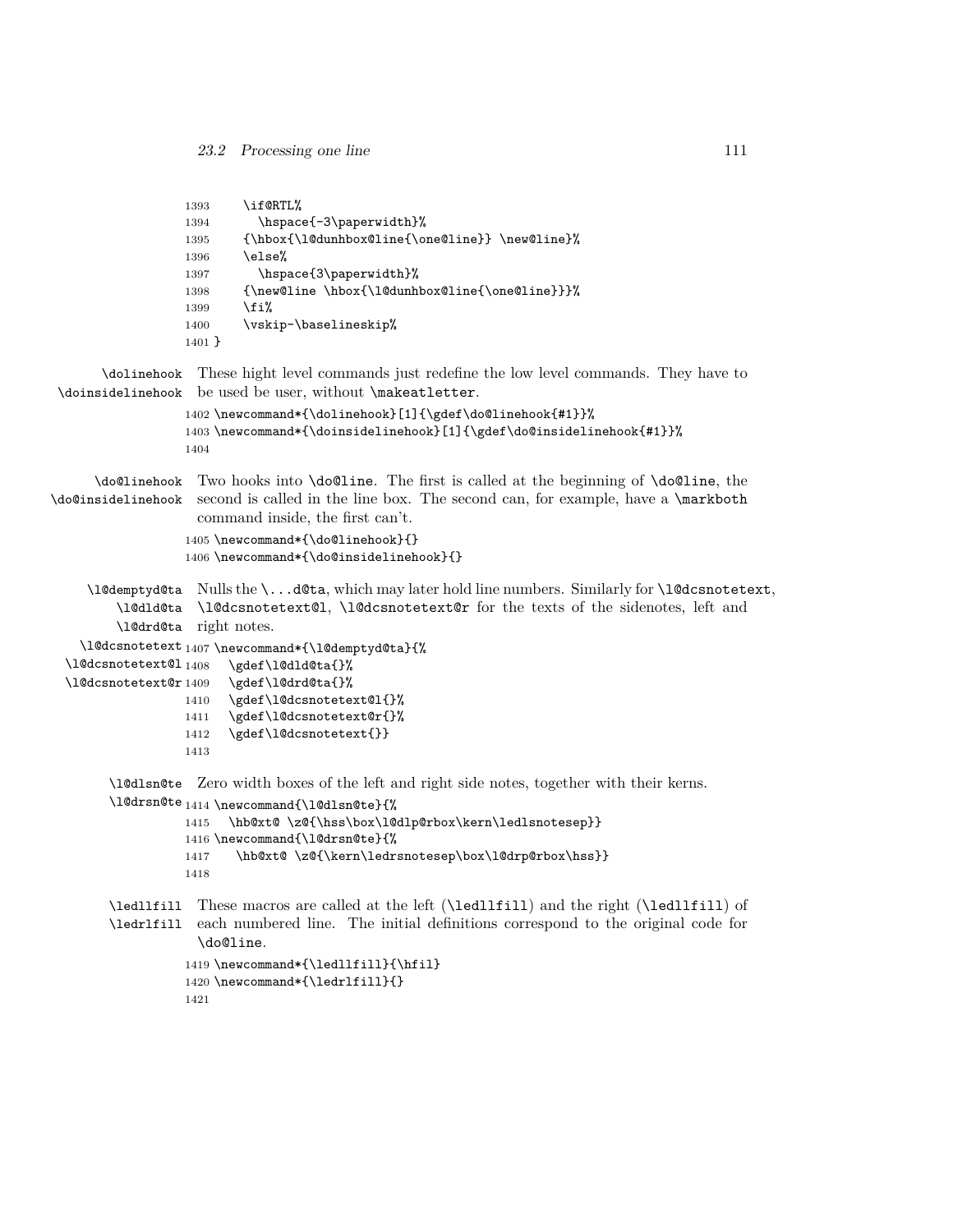# **23.3 Line and page number computation**

\getline@num The \getline@num macro determines the page and line numbers for the line we're about to send to the vertical list.

|          | 1422 \newcommand*{\getline@num}{% |
|----------|-----------------------------------|
| 1423     | \global\advance\absline@num \@ne% |
| 1424     | \do@actions                       |
| 1425     | \do@ballast                       |
| 1426     | \ifnumberline                     |
| 1427     | \ifsublines@                      |
| 1428     | \ifnum\sub@lock<\tw@              |
| 1429     | \global\advance\subline@num \@ne  |
| 1430     | \fi                               |
| 1431     | \else                             |
| 1432     | \ifnum\@lock<\tw@                 |
| 1433     | \global\advance\line@num \@ne     |
| 1434     | \global\subline@num \z@           |
| 1435     | \fi                               |
| 1436     | \fi                               |
| 1437     | \fi                               |
| $1438$ } |                                   |

<span id="page-111-0"></span>\do@ballast The real work in the macro above is done in \do@actions, but before we plunge into that, let's get \do@ballast out of the way. This macro looks to see if there is an action to be performed on the *next* line, and if it is going to be a page break action, \do@ballast decreases the count \ballast@count counter by the amount of ballast. This means, in practice, that when \add@penalties assigns penalties at this point, TEX will be given extra encouragement to break the page here (see [24.3](#page-120-0) p. [121](#page-120-0)).

\ballast@count First we set up the required counters; they are initially set to zero, and will remain \c@ballast so unless you say \setcounter{ballast}{*⟨some figure⟩*} in your document.

```
1439 \newcount\ballast@count
1440 \newcounter{ballast}
1441 \setcounter{ballast}{0}
```
And here is \do@ballast itself. It advances \absline@num within the protection of a group to make its check for what happens on the next line.

```
1442 \newcommand*{\do@ballast}{\global\ballast@count \z@
```

```
1443 \begingroup
```

```
1444 \advance\absline@num \@ne
1445 \ifnum\next@actionline=\absline@num
1446 \ifnum\next@action>-1001\relax
1447 \global\advance\ballast@count by -\c@ballast
1448 \fi
1449 \qquad \qquad \fi
1450 \endgroup}
```
\do@actions The \do@actions macro looks at the list of actions to take at particular absolute \do@actions@next line numbers, and does everything that's specified for the current line.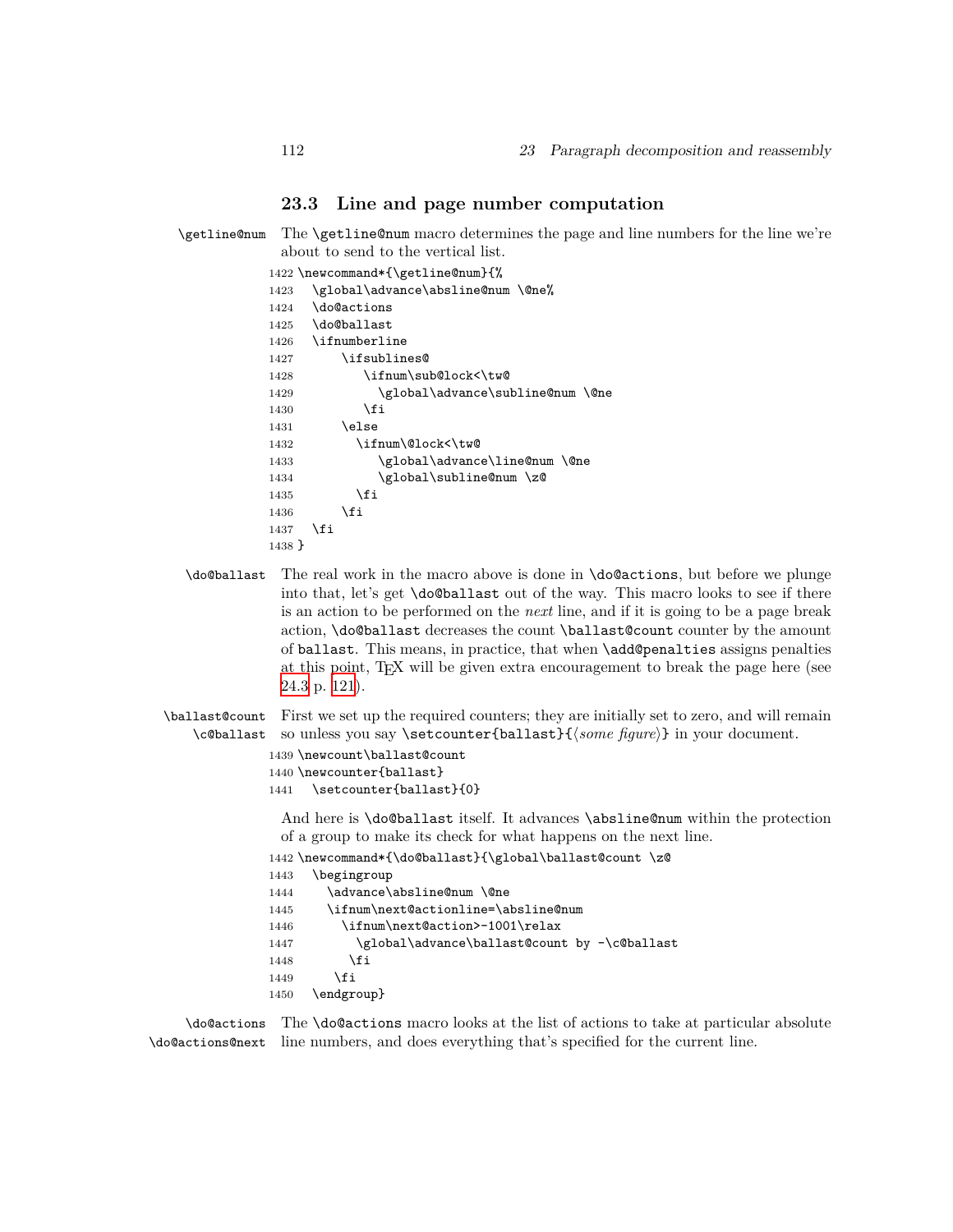It may call itself recursively, and to do this efficiently (using T<sub>E</sub>X's optimization for tail recursion), we define a control-sequence called \do@actions@next that is always the last thing that \do@actions does. If there could be more actions to process for this line, \do@actions@next is set equal to \do@actions; otherwise it's just \relax.

```
1451 \newcommand*{\do@actions}{%
```
1452 \global\let\do@actions@next=\relax

1453 \ifnum\absline@num<\next@actionline\else

First, page number changes, which will generally be the most common actions. If we're restarting lineation on each page, this is where it happens.

| 1454 | \ifnum\next@action>-1001                     |
|------|----------------------------------------------|
| 1455 | \global\page@num=\next@action                |
| 1456 | \ifbypage@                                   |
| 1457 | \global\line@num=\z@ \global\subline@num=\z@ |
| 1458 | \resetprevline@                              |
| 1459 | \fi                                          |
|      |                                              |

Next, we handle commands that change the line-number values. (We subtract 5001 rather than 5000 here because the line number is going to be incremented automatically in \getline@num.)

| \else |
|-------|
|       |

| 1461 | \ifnum\next@action<-4999          |
|------|-----------------------------------|
| 1462 | \@l@dtempcnta=-\next@action       |
| 1463 | \advance\@l@dtempcnta by -5001    |
| 1464 | \ifsublines@                      |
| 1465 | \global\subline@num=\@l@dtempcnta |
| 1466 | \else                             |
| 1467 | \global\line@num=\@l@dtempcnta    |
| 1468 | \fi                               |

It's one of the fixed codes. We rescale the value in \@l@dtempcnta so that we can use a case statement.

```
1469 \else
1470 \@l@dtempcnta=-\next@action
1471 \advance\@l@dtempcnta by -1000
1472 \do@actions@fixedcode
1473 \fi
1474 \fi
```
Now we get information about the next action off the list, and then set \do@actions@next so that we'll call ourself recursively: the next action might also be for this line.

There's no warning if we find \actionlines@list empty, since that will always happen near the end of the section.

```
1475 \ifx\actionlines@list\empty
1476 \gdef\next@actionline{1000000}%
1477 \else
1478 \gl@p\actionlines@list\to\next@actionline
1479 \gl@p\actions@list\to\next@action
```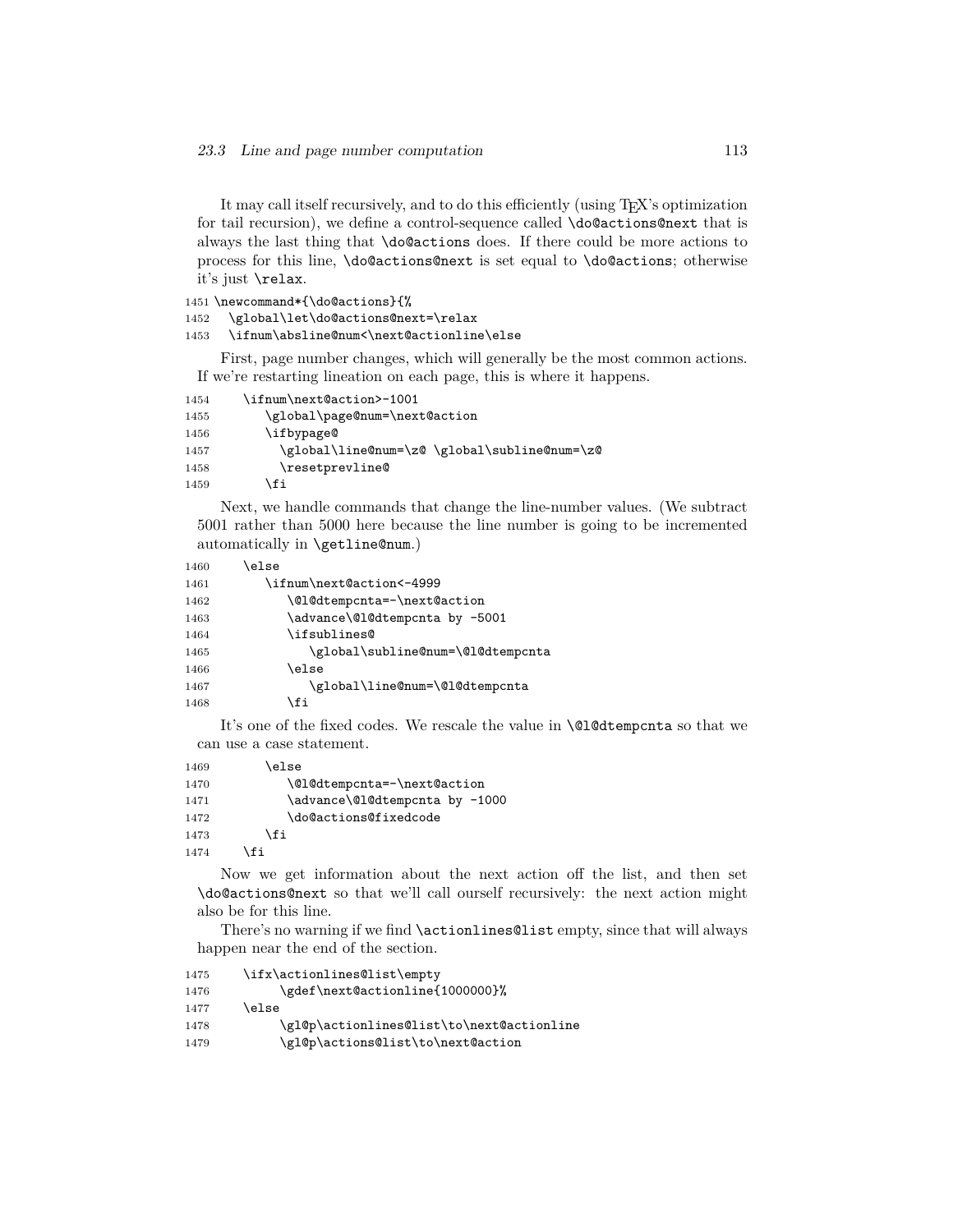```
1480 \global\let\do@actions@next=\do@actions
1481 \fi
1482 \fi
    Make the recursive call, if necessary.
1483 \do@actions@next}
1484
```
\do@actions@fixedcode This macro handles the fixed codes for \do@actions. It is one big case statement.

```
1485 \newcommand*{\do@actions@fixedcode}{%
1486 \ifcase\@l@dtempcnta
1487 \or% % 1001
1488 \global\sublines@true
1489 \or% % 1002
1490 \global\sublines@false
1491 \or% % 1003
1492 \global\@lock=\@ne
1493 \or% % 1004
1494 \ifnum\@lock=\tw@
1495 \global\@lock=\thr@@
1496 \else
1497 \global\@lock=\z@
1498 \fi
1499 \or% % 1005
1500 \global\sub@lock=\@ne
1501 \or% % 1006
1502 \ifnum\sub@lock=\tw@
1503 \global\sub@lock=\thr@@
1504 \else
1505 \global\sub@lock=\z@
1506 \fi
1507 \or% % 1007
1508 \l@dskipnumbertrue
1509 \or% % 1008
1510 \l@dskipversenumbertrue%
1511 \or% % 1009
1512 \l@dhidenumbertrue
1513 \else
1514 \led@warn@BadAction
1515 \fi}
1516
1517
```
# **24 Line number printing**

\affixline@num \affixline@num originally took a single argument, a series of commands for printing the line just split off by \do@line; it put that line back on the vertical list,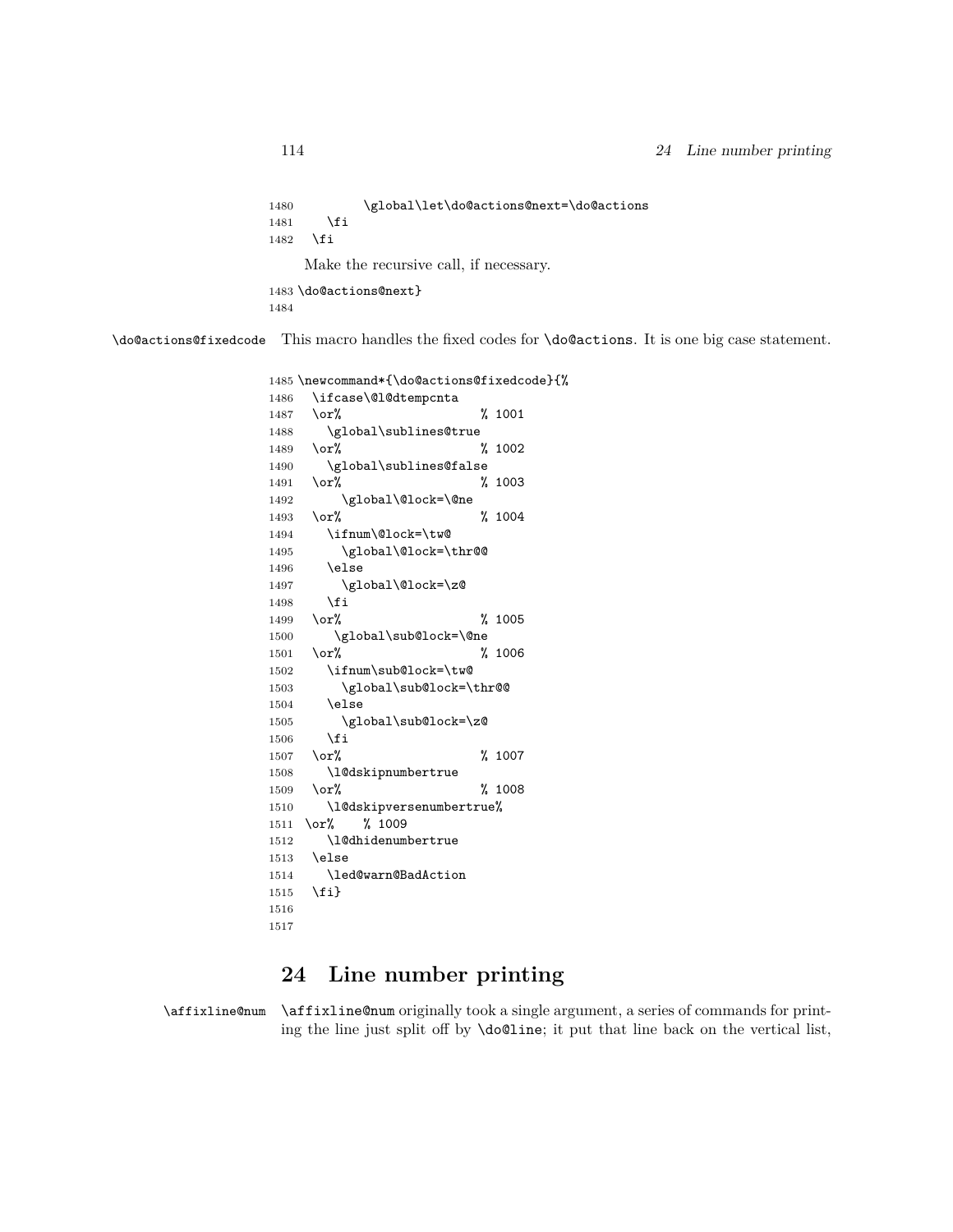and added a line number if necessary. It now just puts a left line number into \l@dld@ta or a right line number into \l@drd@ta if required.

To determine whether we need to affix a line number to this line, we compute the following:

```
n = int((linenum − firstlinenum)/linenumincrement)
m = firstlinenum + (n \times linenumincrement)
```
(where *int* truncates a real number to an integer). *m* will be equal to *linenum* only if we're to paste a number on here. However, the formula breaks down for the first line to number (and any before that), so we check that case separately: if \line@num *≤* \firstlinenum, we compare the two directly instead of making these calculations.

We compute, in the scratch counter **\@l@dtempcnta**, the number of the next line that should be printed with a number (*m* in the above discussion), and move the current line number into the counter  $\Omega$  detempcntb for comparison.

First, the case when we're within a sub-line range.

```
1518 \newcommand*{\affixline@num}{%
```
No number is attached if \ifl@dskipnumber is TRUE (and then it is set to its normal FALSE value). No number is attached if \ifnumberline is FALSE (the normal value is TRUE).

| 1519 | \ifledgroupnotesL@\else                         |
|------|-------------------------------------------------|
| 1520 | \ifnumberline                                   |
| 1521 | \ifl@dskipnumber                                |
| 1522 | \global\1@dskipnumberfalse                      |
| 1523 | \else                                           |
| 1524 | \ifsublines@                                    |
| 1525 | \@l@dtempcntb=\subline@num                      |
| 1526 | \ifnum\subline@num>\c@firstsublinenum           |
| 1527 | \@l@dtempcnta=\subline@num                      |
| 1528 | \advance\@l@dtempcnta by-\c@firstsublinenum     |
| 1529 | \divide\@l@dtempcnta by\c@sublinenumincrement   |
| 1530 | \multiply\@l@dtempcnta by\c@sublinenumincrement |
| 1531 | \advance\@l@dtempcnta by\c@firstsublinenum      |
| 1532 | \else                                           |
| 1533 | \@l@dtempcnta=\c@firstsublinenum                |
| 1534 | \fi                                             |

That takes care of computing the values for comparison, but if line number locking is in effect we have to make a further check. If this check fails, then we disable the line-number display by setting the counters to arbitrary but unequal values.

1535 \ch@cksub@l@ck

Now the line number case, which works the same way.

| 1536 | \else |
|------|-------|
|------|-------|

1537 \ClCdtempcntb=\line@num

Check on the \linenumberlist If it's \empty use the standard algorithm.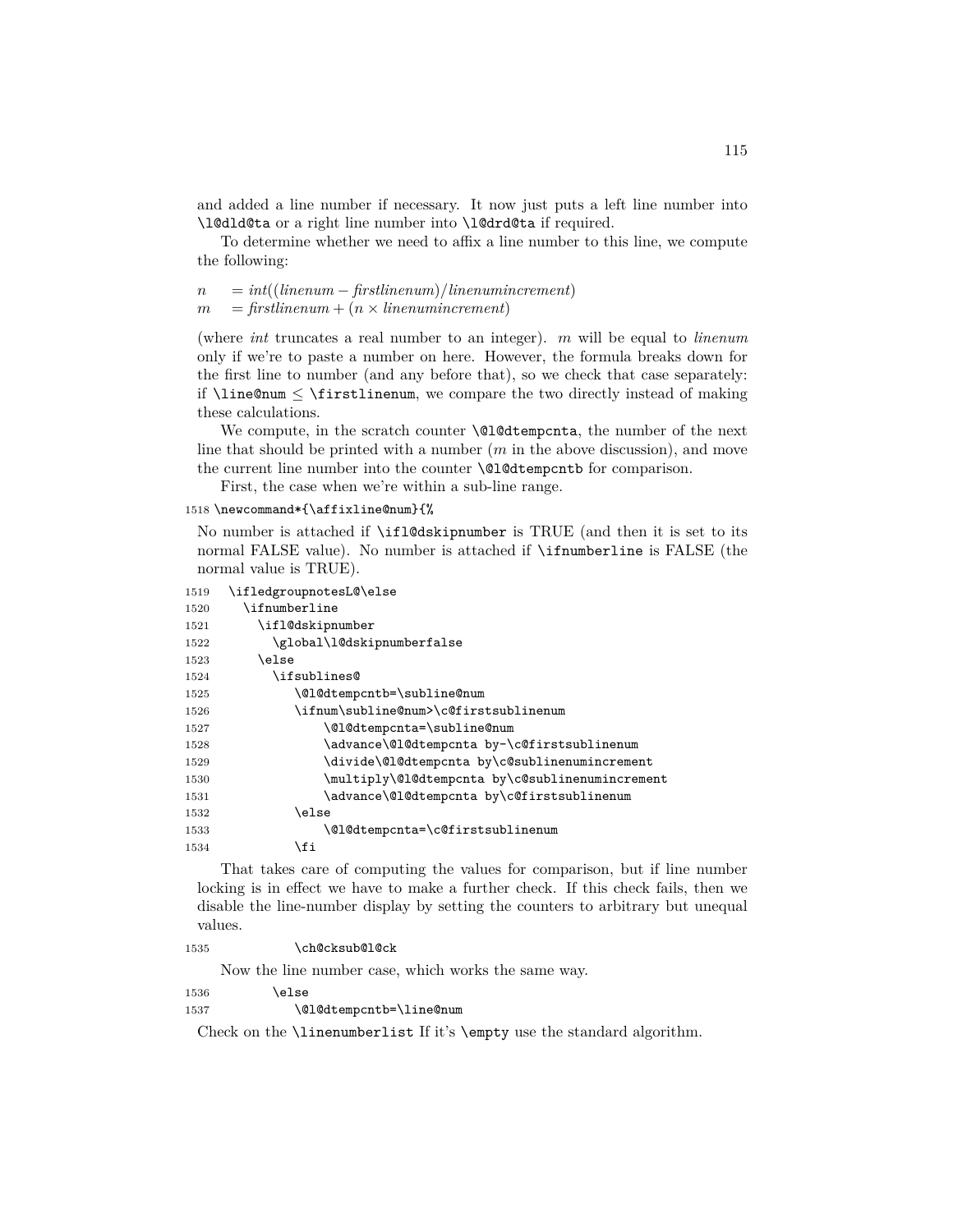| 1538 | \ifx\linenumberlist\empty                    |
|------|----------------------------------------------|
| 1539 | \ifnum\line@num>\c@firstlinenum              |
| 1540 | \@l@dtempcnta=\line@num                      |
| 1541 | \advance\@l@dtempcnta by-\c@firstlinenum     |
| 1542 | \divide\@l@dtempcnta by\c@linenumincrement   |
| 1543 | \multiply\@l@dtempcnta by\c@linenumincrement |
| 1544 | \advance\@l@dtempcnta by\c@firstlinenum      |
| 1545 | \else                                        |
| 1546 | \@l@dtempcnta=\c@firstlinenum                |
| 1547 | \fi                                          |
| 1548 | else)                                        |

The \linenumberlist wasn't \empty, so here's Wayne's numbering mechanism. This takes place in TeX's mouth.

| 1549 | \@1@dtempcnta=\line@num                                              |
|------|----------------------------------------------------------------------|
| 1550 | \edef\rem@inder{,\linenumberlist,\number\line@num,}%                 |
| 1551 | \edef\sc@n@list{\def\noexpand\sc@n@list                              |
| 1552 | #####1,\number\@1@dtempcnta,####2 {\def\noexpand\rem@inder{####2}}}% |
| 1553 | \sc@n@list\expandafter\sc@n@list\rem@inder %                         |
| 1554 | \ifx\rem@inder\empty%                                                |
| 1555 | \advance\@1@dtempcnta\@ne                                            |
| 1556 | \fi                                                                  |
| 1557 | ιfi                                                                  |

A locking check for lines, just like the version for sub-line numbers above.

| \ch@ck@l@ck |
|-------------|
|             |

\fi

The following tests are true if we need to print a line number.

```
1560 \ifnum\@l@dtempcnta=\@l@dtempcntb
1561 \ifl@dskipversenumber\else
```
If we got here, we're going to print a line number; so now we need to calculate a number that will tell us which side of the page will get the line number. We start from \line@margin, which asks for one side always if it's less than 2; and then if the side does depend on the page number, we simply add the page number to this side code—because the values of \line@margin have been devised so that this produces a number that's even for left-margin numbers and odd for right-margin numbers.

For LAT<sub>EX</sub> we have to consider two column documents as well. In this case I think we need to put the numbers at the outside of the column — the left of the first column and the right of the second. Do the twocolumn stuff before going on with the original code.

\l@dld@ta A left line number is stored in \l@dld@ta and a right one in \l@drd@ta.

| $\lambda$ l@drd@ta $_{1562}$ | \if@twocolumn                           |
|------------------------------|-----------------------------------------|
| 1563                         | \if@firstcolumn                         |
| 1564                         | \gdef\10dld@ta{\llap{{\leftlinenum}}}%  |
| 1565                         | \else                                   |
| 1566                         | \gdef\l@drd@ta{\rlap{{\rightlinenum}}}% |
|                              |                                         |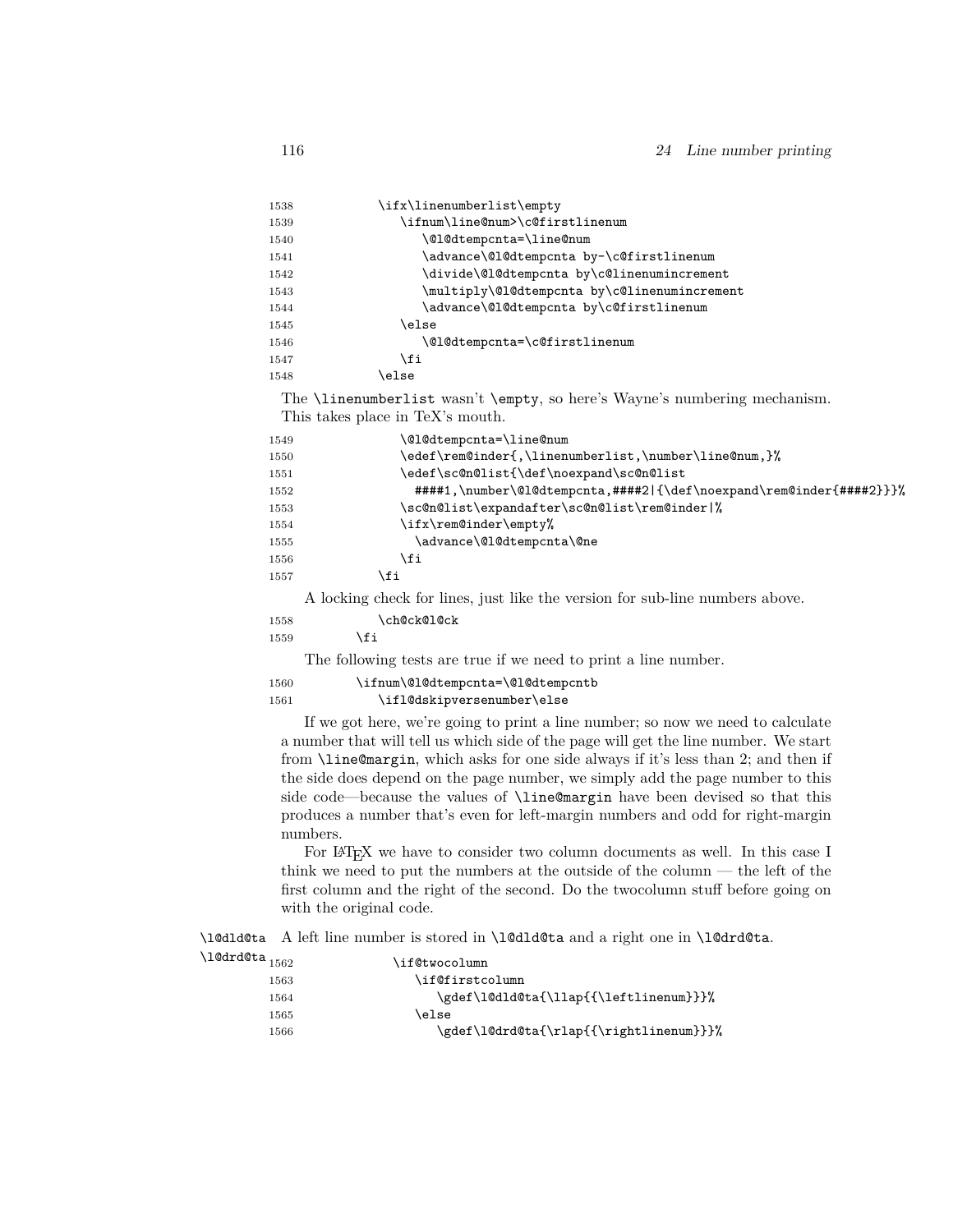| 1567 | \fi                                              |
|------|--------------------------------------------------|
| 1568 | \else                                            |
|      | Continuing the original code                     |
| 1569 | \@1@dtempcntb=\line@margin                       |
| 1570 | \ifnum\@l@dtempcntb>\@ne                         |
| 1571 | \advance\@l@dtempcntb \page@num                  |
| 1572 | \fi                                              |
|      | Now print the line $(\#1)$ with its page number. |
| 1573 | \ifodd\@l@dtempcntb                              |
| 1574 | \gdef\l@drd@ta{\rlap{{\rightlinenum}}}%          |
| 1575 | \else                                            |
| 1576 | \gdef\1@dld@ta{\llap{{\leftlinenum}}}%           |
| 1577 | \fi                                              |
| 1578 | \fi                                              |
| 1579 | \fi                                              |
| 1580 | \fi                                              |

Now fix the lock counters, if necessary. A value of 1 is advanced to 2; 3 advances to 0; other values are unchanged.

```
1581 \f@x@l@cks
1582 \setminusfi<br>1583 \setminusfi
15831584 \fi
1585 }
1586
```
\ch@cksub@l@ck These macros handle line number locking for \affixline@num. \ch@cksub@l@ck \ch@ck@l@ck checks subline locking. If it fails, then we disable the line-number display by setting \f@x@l@cks the counters to arbitrary but unequal values.

```
1587 \newcommand*{\ch@cksub@l@ck}{%
1588 \ifcase\sub@lock
1589 \qquad \qquad \text{or}1590 \ifnum\sublock@disp=\@ne
1591 \@l@dtempcntb=\z@ \@l@dtempcnta=\@ne
1592 \overrightarrow{1}1593 \or
1594 \ifnum\sublock@disp=\tw@ \else
1595 \@l@dtempcntb=\z@ \@l@dtempcnta=\@ne
1596 \fi
1597 \or
1598 \ifnum\sublock@disp=\z@
1599 \@l@dtempcntb=\z@ \@l@dtempcnta=\@ne
1600 \quad \text{if}1601 \fi}
```
Similarly for line numbers.

1602 \newcommand\*{\ch@ck@l@ck}{%

1603 \ifcase\@lock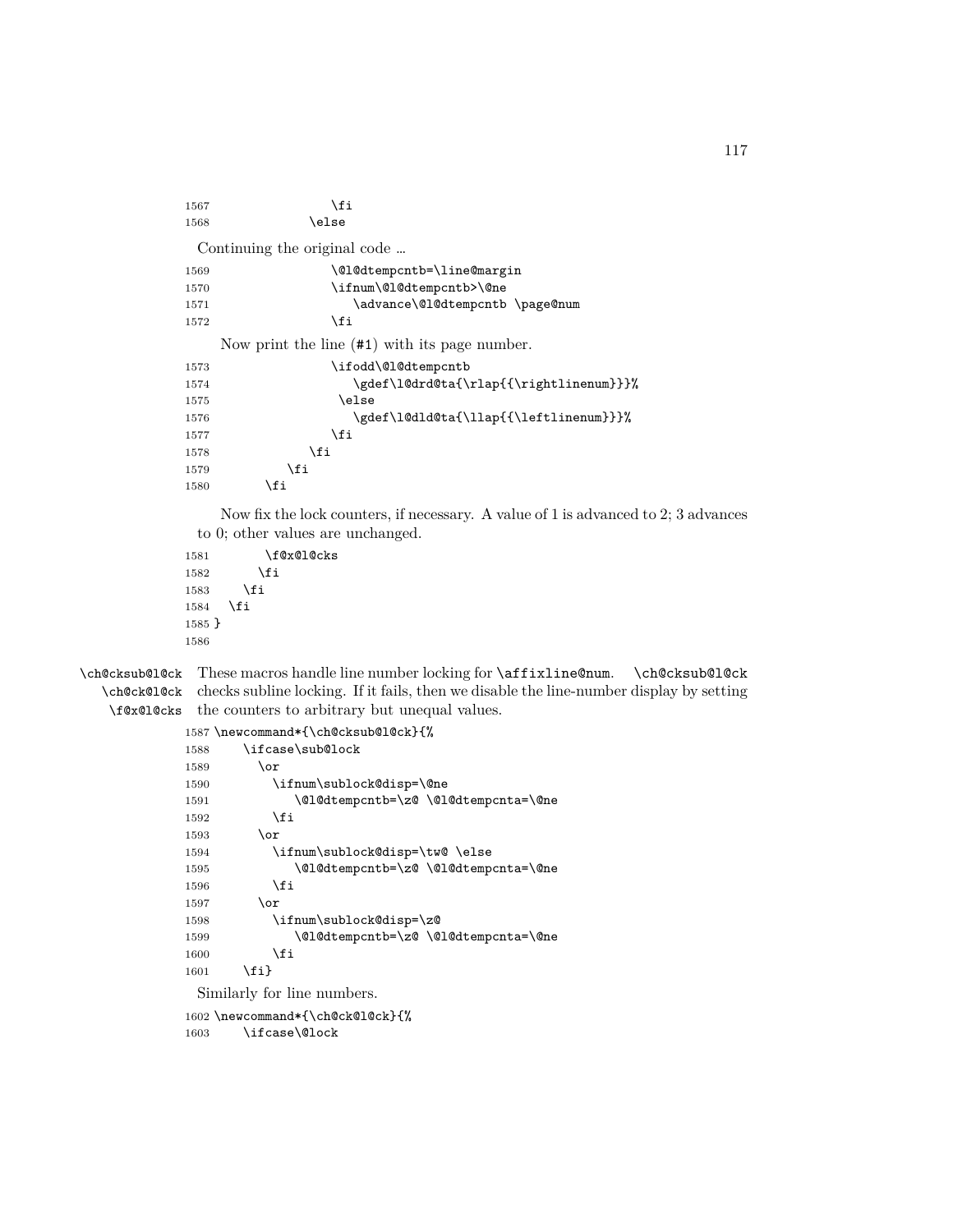```
1604 \or
1605 \ifnum\lock@disp=\@ne
1606 \@l@dtempcntb=\z@ \@l@dtempcnta=\@ne
1607 \fi
1608 \or
1609 \ifnum\lock@disp=\tw@ \else
1610 \@l@dtempcntb=\z@ \@l@dtempcnta=\@ne
1611 \fi
1612 \or
1613 \ifnum\lock@disp=\z@
1614 \@l@dtempcntb=\z@ \@l@dtempcnta=\@ne
1615 \fi
1616 \fi}
 Fix the lock counters. A value of 1 is advanced to 2; 3 advances to 0; other values
 are unchanged.
1617 \newcommand*{\f@x@l@cks}{%
1618 \ifcase\@lock
1619 \or
1620 \global\@lock=\tw@
1621 \or \or1622 \global\@lock=\z@
1623 \fi
1624 \ifcase\sub@lock
1625 \or
1626 \global\sub@lock=\tw@
1627 \or \or
1628 \global\sub@lock=\z@
1629 \fi}
```
\pageparbreak Because of TeX's asynchronous page breaking mechanism we can never be sure juust where it will make a break and, naturally, it has already decided exactly how it will typeset any remainder of a paragraph that crosses the break. This is disconcerting when trying to number lines by the page or put line numbers in different margins. This macro tries to force an invisible paragraph break and a page break.

```
1631 \newcommand{\pageparbreak}{\pend\newpage\pstart\noindent}
1632
```
# **24.1 Pstart number printing in side**

In side, the printing of pstart number is running like the printing of line number. There is only some differences:

\affixpstart@num \pstartnum • The pstarts counter is upgrade in the \pend command. Consequently, the \affixpstart@num command has not to upgrade it, unlike the \affixline@num which upgrades the lines counter.

1630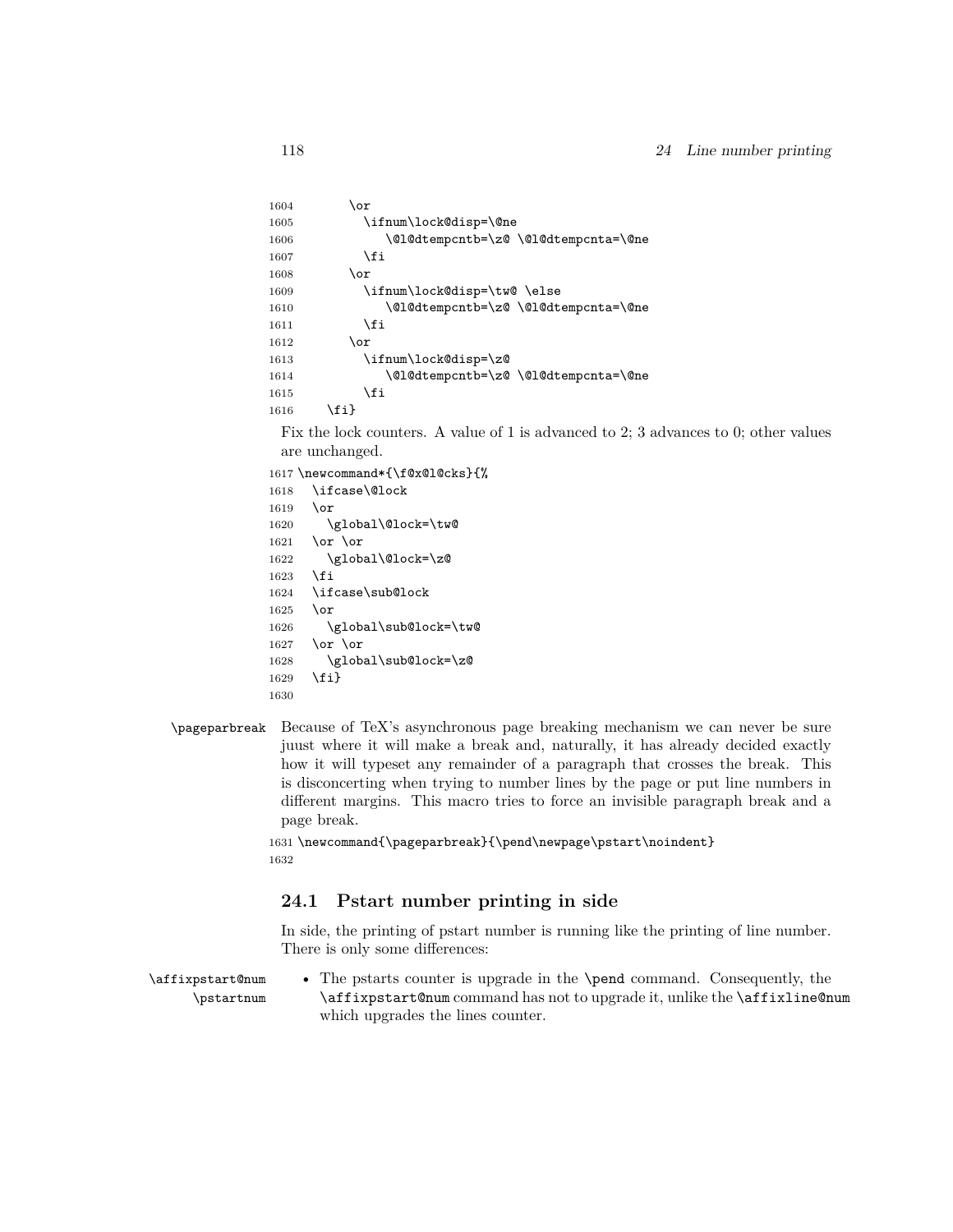\leftpstartnum

1672 }

• To print the pstart number only at the beginning of a pstart, and not in every line, a boolean test is made. The \pstartnum boolean is set to TRUE at every \pend. It's tried in the \leftpstartnum and \rightstartnum commands. After the try, it is set to FALSE.

```
\rightstartnum 1633
\ifsidepstartnum 1634 \newif\ifsidepstartnum
             1635 \newcommand*{\affixpstart@num}{%
             1636 \ifsidepstartnum
             1637 \if@twocolumn
             1638 \if@firstcolumn
             1639 \gdef\l@dld@ta{\llap{{\leftpstartnum}}}%
             1640 \else
             1641 \gdef\l@drd@ta{\rlap{{\rightpstartnum}}}}
             1642 \fi
             1643 \else
             1644 \\@l@dtempcntb=\line@margin
             1645 \ifnum\@l@dtempcntb>\@ne
             1646 \dvance\@l@dtempcntb \page@num
             1647 \fi
             1648 \ifodd\@l@dtempcntb
             1649 \gdef\l@drd@ta{\rlap{{\rightpstartnum}}}%
             1650 \else
             1651 \gdef\l@dld@ta{\llap{{\leftpstartnum}}}%
             1652 \fi
             1653 \fi
             1654 \fi
             1655
             1656 }
             1657 %
             1658
             1659 \newif\ifpstartnum
             1660 \pstartnumtrue
             1661 \newcommand*{\leftpstartnum}{
             1662 \ifpstartnum\thepstart
             1663 \kern\linenumsep\fi
             1664 \global\pstartnumfalse
             1665 }
             1666 \newcommand*{\rightpstartnum}{
             1667 \ifpstartnum
             1668 \kern\linenumsep
             1669 \thepstart
             1670 \fi
             1671 \global\pstartnumfalse
```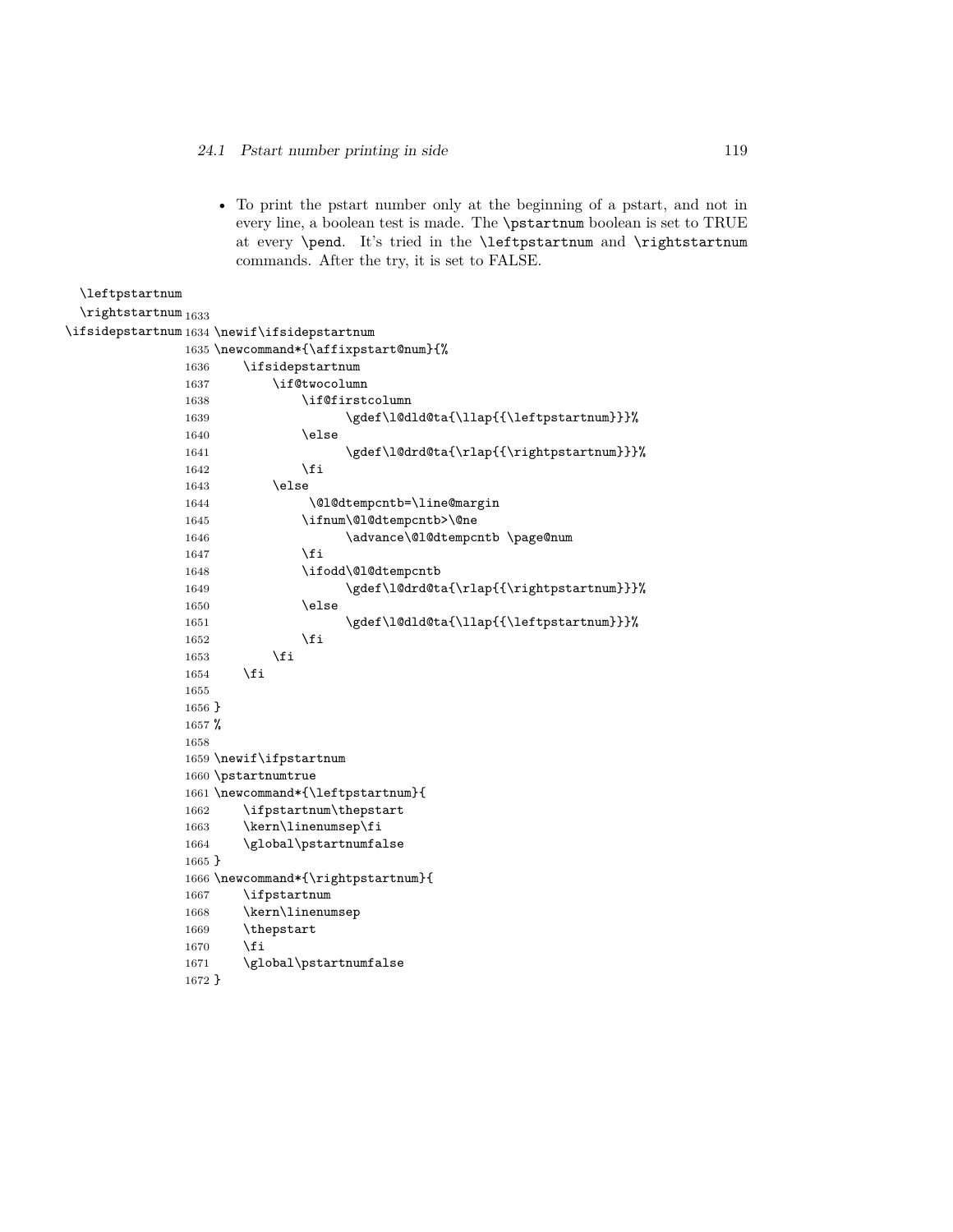# **24.2 Add insertions to the vertical list**

\inserts@list \inserts@list is the list macro that contains the inserts that we save up for one paragraph.

1673 \list@create{\inserts@list}

\add@inserts \add@inserts@next \add@inserts is the penultimate macro used by \do@line; it takes insertions saved in a list macro and sends them onto the vertical list.

It may call itself recursively, and to do this efficiently (using T<sub>E</sub>X's optimization for tail recursion), we define a control-sequence called **\add@inserts@next** that is always the last thing that \add@inserts does. If there could be more inserts to process for this line, \add@inserts@next is set equal to \add@inserts; otherwise it's just \relax.

#### 1674 \newcommand\*{\add@inserts}{% 1675 \global\let\add@inserts@next=\relax

If \inserts@list is empty, there aren't any more notes or insertions for this paragraph, and we needn't waste our time.

1676 \ifx\inserts@list\empty \else

The \next@insert macro records the number of the line that receives the next footnote or other insert; it's empty when we start out, and just after we've affixed a note or insert.

```
1677 \ifx\next@insert\empty
1678 \ifx\insertlines@list\empty
1679 \global\noteschanged@true
1680 \gdef\next@insert{100000}%
1681 \else
1682 \gl@p\insertlines@list\to\next@insert
1683 \fi
1684 \fi
```
If the next insert's for this line, tack it on (and then erase the contents of the insert macro, as it could be quite large). In that case, we also set \add@inserts@next so that we'll call ourself recursively: there might be another insert for this same line.

```
1685 \ifnum\next@insert=\absline@num
1686 \gl@p\inserts@list\to\@insert
1687 \@insert
1688 \global\let\@insert=\undefined
1689 \global\let\next@insert=\empty
1690 \global\let\add@inserts@next=\add@inserts
1691 \quad \text{If}1692 \fi
```
Make the recursive call, if necessary.

```
1693 \add@inserts@next}
1694
```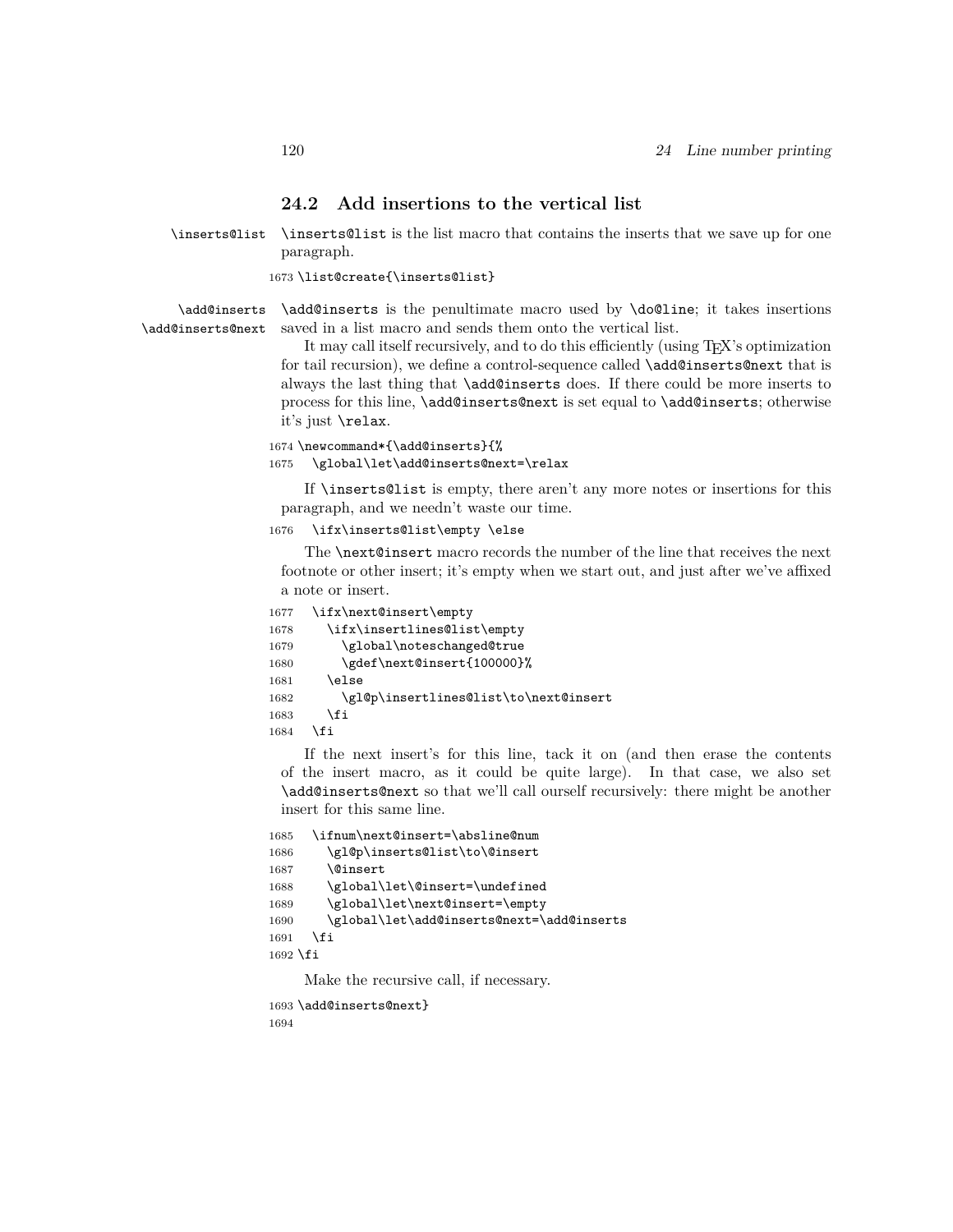# **24.3 Penalties**

\add@penalties \add@penalties is the last macro used by \do@line. It adds up the club, widow, and interline penalties, and puts a single penalty of the appropriate size back into the paragraph; these penalties get removed by the \vsplit operation. \displaywidowpenalty and \brokenpenalty are not restored, since we have no easy way to find out where we should insert them.

> <span id="page-120-0"></span>In this code, \num@lines is the number of lines in the whole paragraph, and \par@line is the line we're working on at the moment. The count \@l@dtempcnta is used to calculate and accumulate the penalty; it is initially set to the value of \ballast@count, which has been worked out in \do@ballast above [\(23.3](#page-111-0) p. [112\)](#page-111-0). Finally, the penalty is checked to see that it doesn't go below *−*10000.

1695 \newcommand\*{\add@penalties}{\@l@dtempcnta=\ballast@count

| 1696 | \ifnum\num@lines>\@ne                              |
|------|----------------------------------------------------|
| 1697 | \global\advance\par@line \@ne                      |
| 1698 | \ifnum\par@line=\@ne                               |
| 1699 | \advance\@l@dtempcnta \clubpenalty                 |
| 1700 | \fi                                                |
| 1701 | \@l@dtempcntb=\par@line \advance\@l@dtempcntb \@ne |
| 1702 | \ifnum\@l@dtempcntb=\num@lines                     |
| 1703 | \advance\@1@dtempcnta \widowpenalty                |
| 1704 | \fi                                                |
| 1705 | \ifnum\par@line<\num@lines                         |
| 1706 | \advance\@1@dtempcnta \interlinepenalty            |
| 1707 | \fi                                                |
| 1708 | \fi                                                |
| 1709 | \ifnum\@l@dtempcnta=\z@                            |
| 1710 | \relax                                             |
| 1711 | \else                                              |
| 1712 | \ifnum\@l@dtempcnta>-10000                         |
| 1713 | \penalty\@l@dtempcnta                              |
| 1714 | \else                                              |
| 1715 | $\penalty -10000$                                  |
| 1716 | \fi                                                |
| 1717 | $\{f_i\}$                                          |
| 1718 |                                                    |

### **24.4 Printing leftover notes**

\flush@notes The \flush@notes macro is called after the entire paragraph has been sliced up and sent on to the vertical list. If the number of notes to this paragraph has increased since the last run of T<sub>E</sub>X, then there can be leftover notes that haven't yet been printed. An appropriate error message will be printed elsewhere; but it's best to go ahead and print these notes somewhere, even if it's not in quite the right place. What we do is dump them all out here, so that they should be printed on the same page as the last line of the paragraph. We can hope that's not too far from the proper location, to which they'll move on the next run.

1719 \newcommand\*{\flush@notes}{%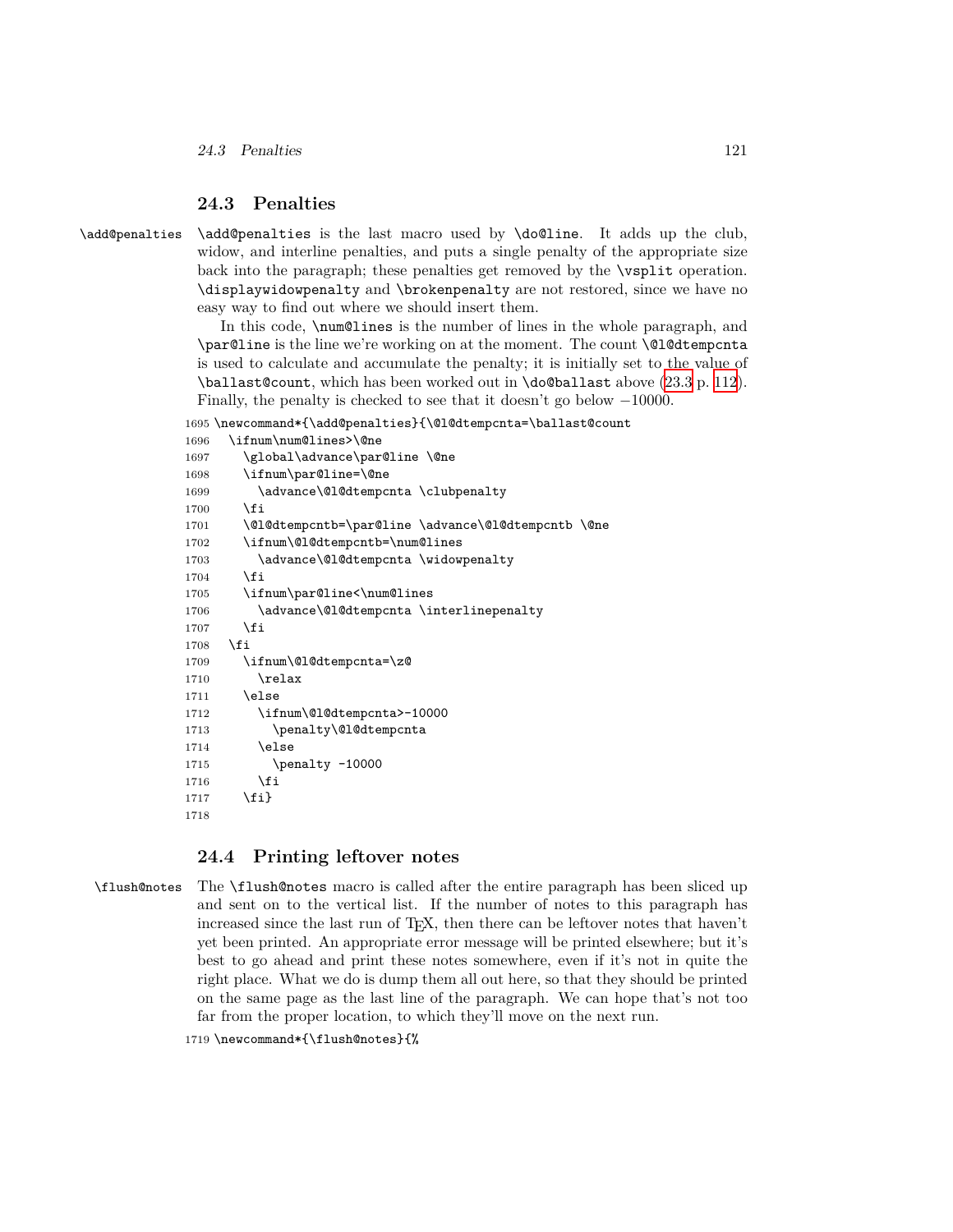```
1720 \@xloop
1721 \ifx\inserts@list\empty \else
1722 \gl@p\inserts@list\to\@insert
1723 \@insert
1724 \global\let\@insert=\undefined
1725 \repeat}
1726
```
\@xloop \@xloop is a variant of the Plain TEX \loop macro, useful when it's hard to construct a positive test using the T<sub>EX</sub> \if commands—as in  $If$ lush@notes above. One says \@xloop ... \if ... \else ... \repeat, and the action following \else is repeated as long as the \if test fails. (This macro will work wherever the PLAIN T<sub>EX</sub> \loop is used, too, so we could just call it \loop; but it seems preferable not to change the definitions of any of the standard macros.)

> This variant of \loop was introduced by Alois Kabelschacht in *TUGboat* **8** (1987), pp. 184–5.

```
1727 \def\@xloop#1\repeat{%
1728 \def\body{#1\expandafter\body\fi}%
1729 \body}
1730
```
# **25 Critical footnotes**

The footnote macros are adapted from those in PLAIN T<sub>EX</sub>, but they differ in these respects: the outer-level commands must add other commands to a list macro rather than doing insertions immediately; there are five separate levels of the footnotes, not just one; and there are options to reformat footnotes into paragraphs or into multiple columns.

# **25.1 Fonts**

Before getting into the details of formatting the notes, we set up some font macros. It is the notes that present the greatest challenge for our font-handling mechanism, because we need to be able to take fragments of our main text and print them in different forms: it is common to reduce the size, for example, without otherwise changing the fonts used.

```
\select@lemmafont
\select@@lemmafont
```
\select@lemmafont is provided to set the right font for the lemma in a note. This macro extracts the font specifier from the line and page number cluster, and issues the associated font-changing command, so that the lemma is printed in its original font.

```
1731 \def\select@lemmafont#1|#2|#3|#4|#5|#6|#7|{\select@@lemmafont#7|}
1732 \def\select@@lemmafont#1/#2/#3/#4|%
```

```
1733 {\fontencoding{#1}\fontfamily{#2}\fontseries{#3}\fontshape{#4}%
```
- 1734 \selectfont}
- 1735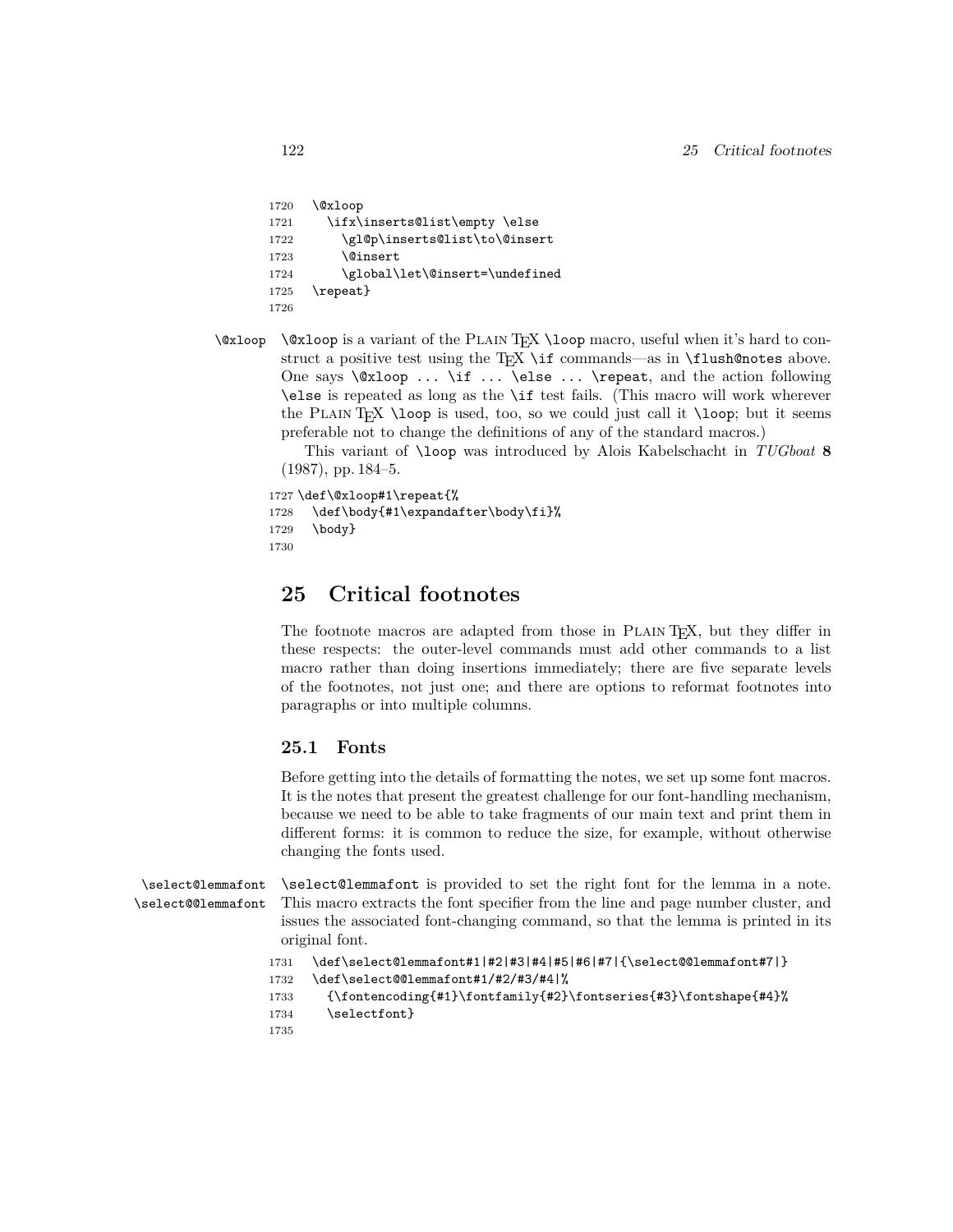# **25.2 Outer-level footnote commands**

```
\footnoteoptions@ The \footnoteoption@[⟨side⟩]{⟨options⟩}{⟨value⟩} change the value of on op-
                   tions of Xfootnote, to switch between true and false.
                 1736 \newcommandx*{\footnoteoptions@}[3][1=L,usedefault]{%
                 1737 \def\do##1{%
                 1738 \ifstrequal{#1}{L}{% In Leftside
                 1739 \xright@appenditem{\global\noexpand\settoggle{##1@}{#3}}\to\inserts@list% Switch toogle, in
                 1740 \global\advance\insert@count \@ne% Increment the left insert counter.
                 1741 }%
                 1742 {%
                 1743 \xright@appenditem{\global\noexpand\settoggle{##1@}{#3}}\to\inserts@listR% Switch toogle, i
                 1744 \global\advance\insert@countR \@ne% Increment the right insert counter insert.
                 1745 }%
                 1746 }%
                 1747 \notblank{#2}{\docsvlist{#2}}{}% Parsing all options
                 1748 }
\footnotelang@lua \footnotelang@lua is called to remember the information about the language of
                   a lemma when LuaLaTeX is used.
                 1749 \newcommandx*{\footnotelang@lua}[1][1=L,usedefault]{%
                 1750 \ifstrequal{#1}{L}{%
                 1751 \xright@appenditem{{\csxdef{footnote@luatextextdir}{\the\textdir}}}\to\inserts@list%Know the dir o
                 1752 \global\advance\insert@count \@ne%
                 1753 \xright@appenditem{{\csxdef{footnote@luatexpardir}{\the\pardir}}}\to\inserts@list%Know the dir of
                 1754 \global\advance\insert@count \@ne%
                 1755 }%
                 1756 {%
                 1757 \xright@appenditem{{\csxdef{footnote@luatextextdir}{\the\textdir}}}\to\inserts@listR%Know the dir
                 1758 \global\advance\insert@countR \@ne%
                 1759 \xright@appenditem{{\csxdef{footnote@luatexpardir}{\the\pardir}}}\to\inserts@listR%Know the dir o
                 1760 \global\advance\insert@countR \@ne%
                 1761 }%
                 1762 }
\footnotelang@poly \footnotelang@poly is called to remember the information about the language
                   of a lemma when Polyglossia is used.
                 1763 \newcommandx*{\footnotelang@poly}[1][1=L,usedefault]{%
                 1764 \ifstrequal{#1}{L}{%
                 1765 \if@RTL%
                 1766 \xright@appenditem{{\csxdef{footnote@dir}{@RTLtrue}}}\to\inserts@list%Know the language used
                 1767 \global\advance\insert@count \@ne%
                 1768 \else
                 1769 \xright@appenditem{{\csxdef{footnote@dir}{@RTLfalse}}}\to\inserts@list%Know the language of
                 1770 \global\advance\insert@count \@ne%
                 1771 \fi%
                 1772 \xright@appenditem{{\csxdef{footnote@lang}{\expandonce\languagename}}}\to\inserts@list%Know the l
                 1773 \global\advance\insert@count \@ne%
                 1774 }%
```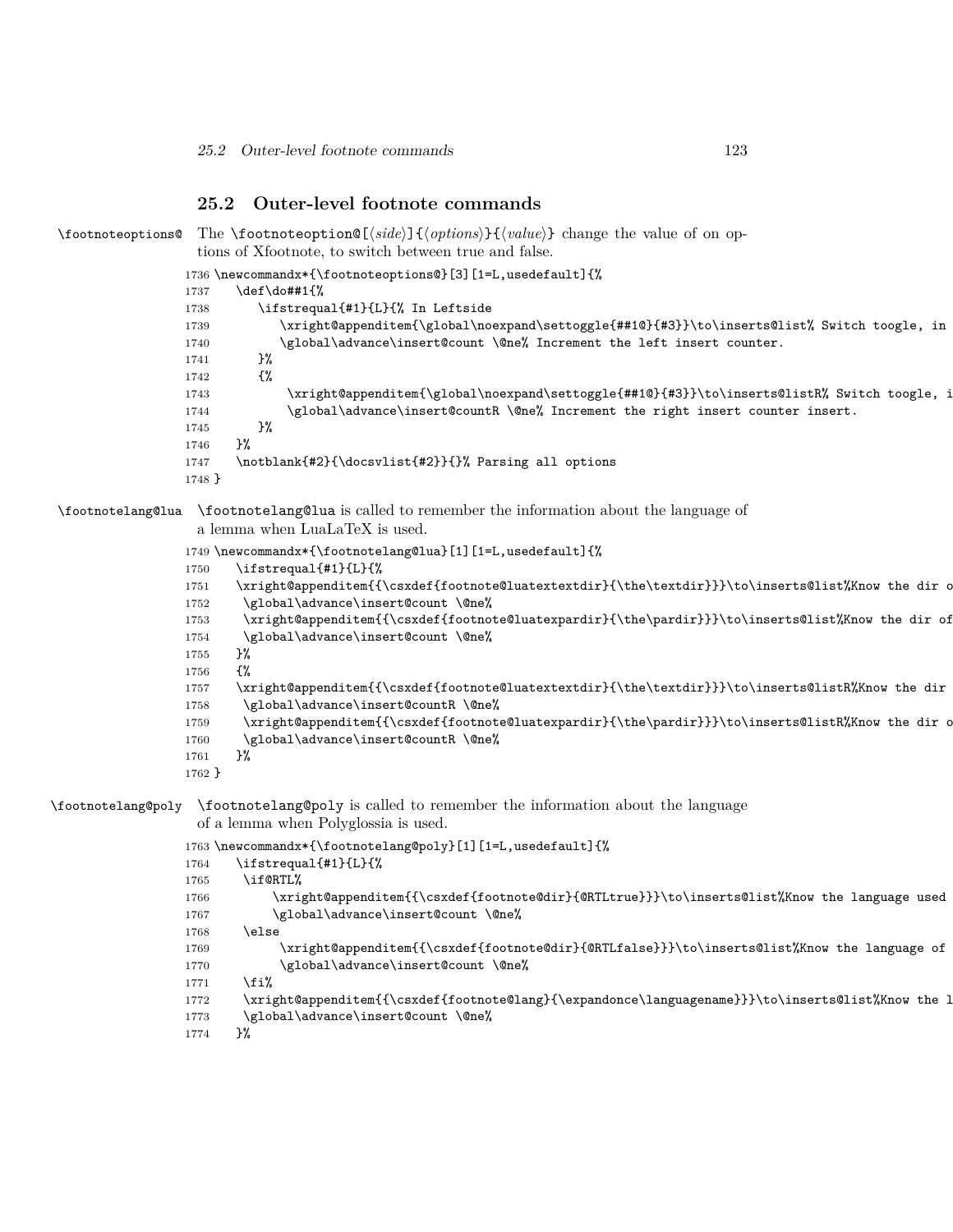```
1775 {%
1776 \if@RTL
1777 \xright@appenditem{{\csxdef{footnote@dir}{@RTLtrue}}}\to\inserts@listR%Know the language of lemmage of lemmage of lemmage of lemmage of lemmage of lemmage of lemmage of lemmage of lemmage of lemmage of lemmage of lemm
1778 \global\advance\insert@countR \@ne%
1779 \else
1780 \xright@appenditem{{\csxdef{footnote@dir}{@RTLfalse}}}\to\inserts@listR%Know the
1781 \global\advance\insert@countR \@ne%
1782 \fi
1783 \xright@appenditem{{\csxdef{footnote@lang}{\expandonce\languagename}}}\to\inserts@listR%Know the language of lemma
1784 \global\advance\insert@countR \@ne%
1785 }%
1786 }
```
# **25.3 Normal footnote formatting**

The processing of each note is done by four principal macros: the \vfootnote macro takes the text of the footnote and does the \insert; it calls on the \footfmt macro to select the right fonts, print the line number and lemma, and do any other formatting needed for that individual note. Within the output routine, the two other macros, \footstart and \footgroup, are called; the first prints extra vertical space and a footnote rule, if desired; the second does any reformatting of the whole set of the footnotes in this series for this page—such as paragraphing or division into columns—and then sends them to the page.

These four macros, and the other macros and parameters shown here, are distinguished by the 'series letter' that indicates which set of the footnotes we're dealing with—A, B, C, D, or E. The series letter always precedes the string foot in macro and parameter names. Hence, for the A series, the four macros are called \vAfootnote, \Afootfmt, \Afootstart, and \Afootgroup.

\normalvfootnote We now begin a series of commands that do 'normal' footnote formatting: a format much like that implemented in Plain TEX, in which each footnote is a separate paragraph.

> \normalvfootnote takes the series letter as #1, and the entire text of the footnote is #2. It does the \insert for this note, calling on the \footfmt macro for this note series to format the text of the note.

1787 \notbool{parapparatus@}{\newcommand\*}{\newcommand}{\normalvfootnote}[2]{%

- 1788 \insert\csname #1footins\endcsname\bgroup
- 1789 \csuse{bhookXnote@#1}
- 1790 \csuse{Xnotefontsize@#1}
- 1791 \footsplitskips
- 1792 \ifl@dpairing\ifl@dpaging\else%
- 1793 \setXnoteswidthliketwocolumns@{#1}%
- $1794$  \fi\fi\
- 1795 \setXnotespositionliketwocolumns@{#1}%
- 1796 \spaceskip=\z@skip \xspaceskip=\z@skip
- 1797 \csname #1footfmt\endcsname #2[#1]\egroup}

\footsplitskips Some setup code that is common for a variety of the footnotes. The setup is for :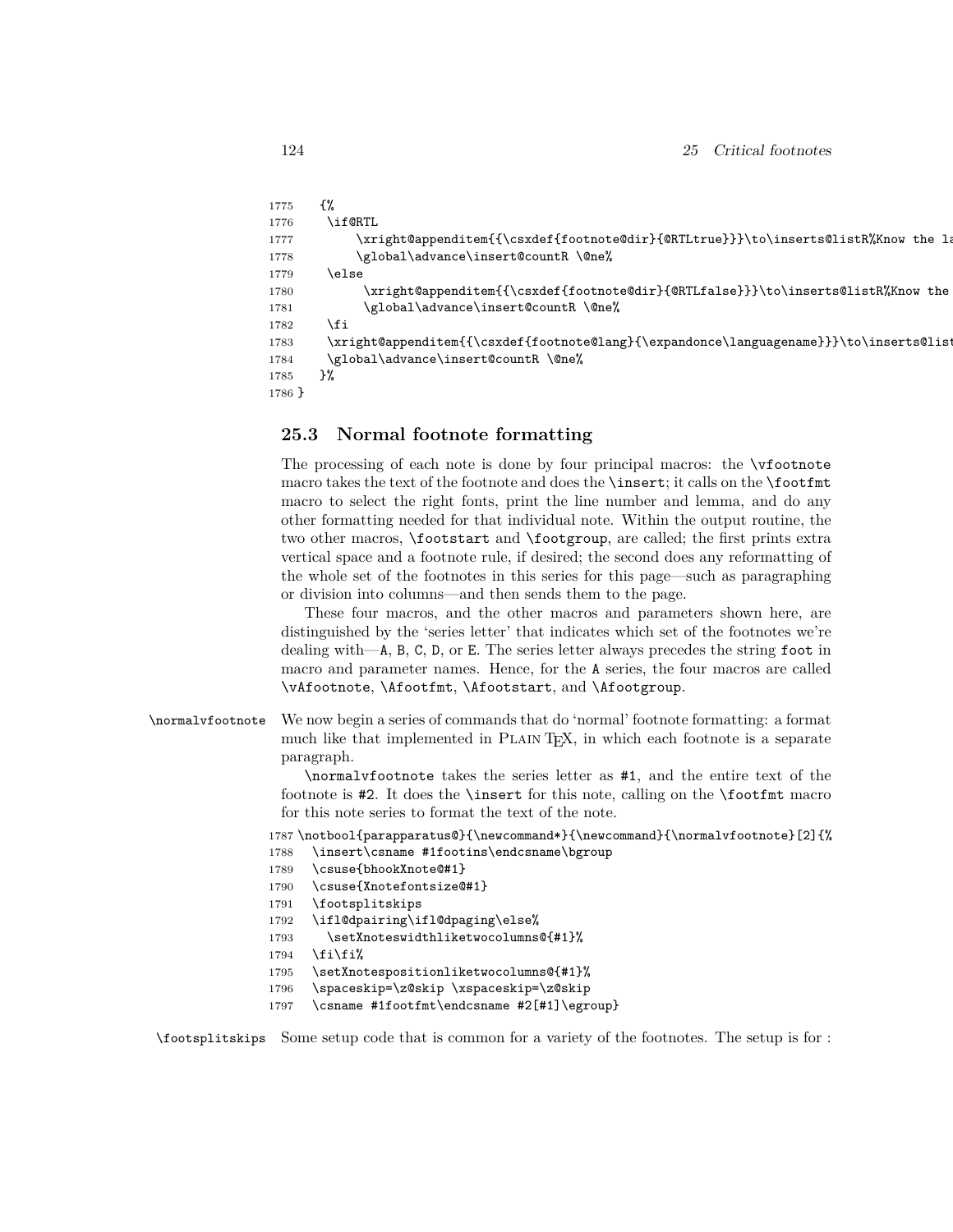- \interlinepenalty.
- \splittopskip (skip before last part of notes that flow from one page to another).
- \splitmaxdepth.
- \floatingpenalty, that is penalty values being added when a long note flows from one page to another. Here, we let it to 0 when we are processing parallel pages in eledpar, in order to allow notes to flow from left to right pages and *vice-versa*. Otherwise, we let it to \@MM, which is the standard LAT<sub>EX</sub> \floatingpenalty.

```
1798 \newcommand*{\footsplitskips}{%
```

```
1799 \interlinepenalty=\interfootnotelinepenalty
1800 \unless\ifl@dprintingpages%
1801 \floatingpenalty=\@MM%
1802 \fi%
1803 \splittopskip=\ht\strutbox \splitmaxdepth=\dp\strutbox
1804 \leftskip=\z@skip \rightskip=\z@skip}
1805
```
\mpnormalvfootnote And a somewhat different version for minipages.

```
1806 \notbool{parapparatus@}{\newcommand*}{\newcommand}{\mpnormalvfootnote}[2]{%
1807 \global\setbox\@nameuse{mp#1footins}\vbox{%
1808 \unvbox\@nameuse{mp#1footins}
1809 \csuse{bhookXnote@#1}
1810 \csuse{Xnotefontsize@#1}
1811 \hsize\columnwidth
1812 \@parboxrestore
1813 \color@begingroup
1814 \csname #1footfmt\endcsname #2[#1]\color@endgroup}}
1815
```
dsetnormalparstuff@common \ledsetnormalparstuff \Xledsetnormalparstuff \ledsetnormalparstuffX \normalfootfmt \normalfootfmt is a 'normal' macro to take the footnote line and page number information (see [21.3](#page-73-0) p. [74](#page-73-0)), and the desired text, and output what's to be printed. Argument #1 contains the line and page number information and lemma font specifier; #2 is the lemma; #3 is the note's text. This version is very rudimentary it uses \printlines to print just the range of line numbers, followed by a square bracket, the lemma, and the note text; it's intended to be copied and modified as necessary.

\par should always be redefined to \endgraf within the format macro (this is what \normal@pars does), to override tricky material in the main text to get the lines numbered automatically (as set up by **\autopar**, for example).

```
1816 \newcommand*{\ledsetnormalparstuff}{%
1817 \led@war@ledsetnormalparstuffDeprecated%
1818 \ifluatex%
1819 \textdir\footnote@luatextextdir%
1820 \pardir\footnote@luatexpardir%
```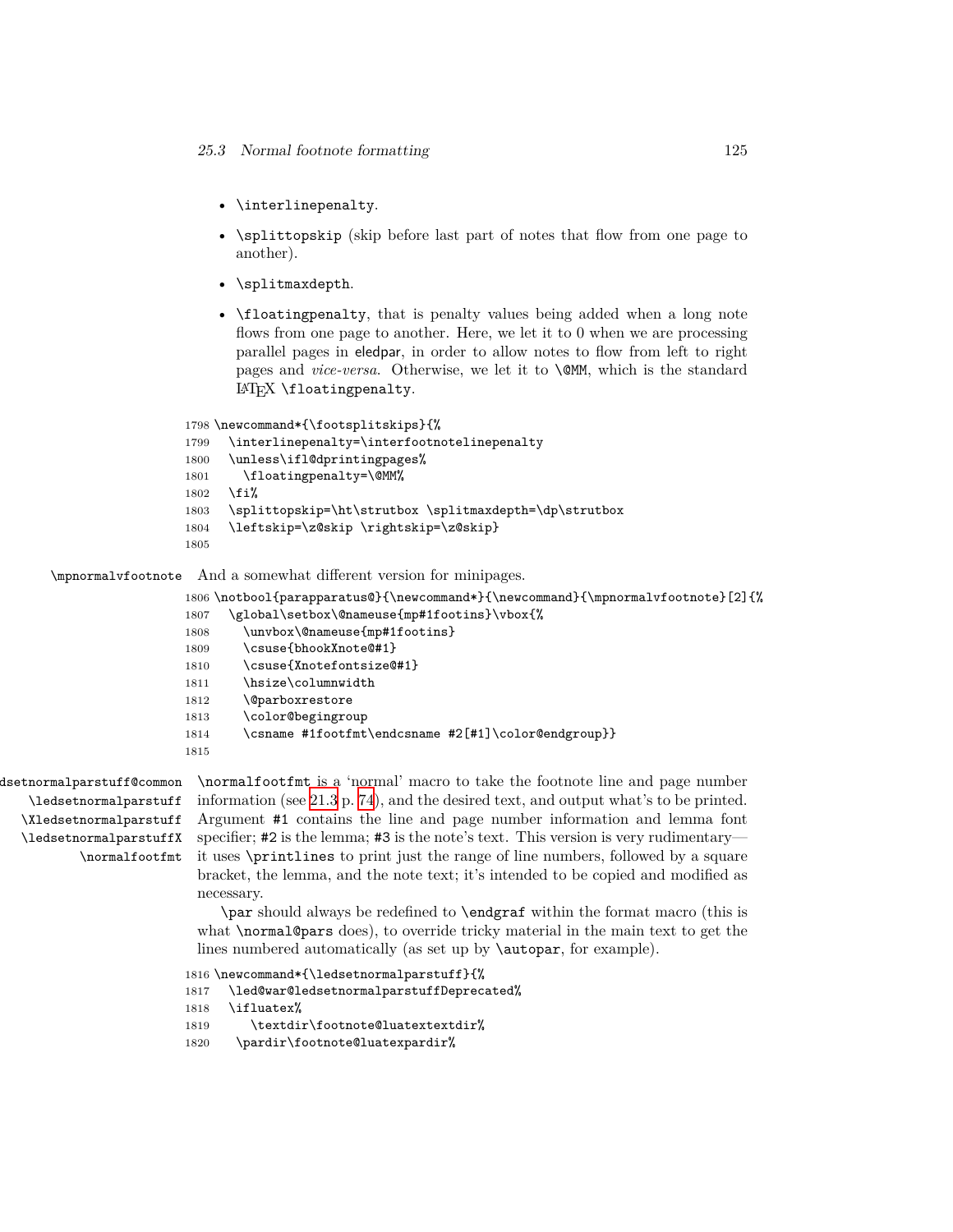```
1821 \fi%
1822 \csuse{\csuse{footnote@dir}}%
1823 \normal@pars%
1824 \noindent \parfillskip \z@ \@plus 1fil}%
1825
1826 \newcommand*{\ledsetnormalparstuff@common}{%
1827 \ifluatex%
1828 \textdir\footnote@luatextextdir%
1829 \pardir\footnote@luatexpardir%
1830 \fi%
1831 \csuse{\csuse{footnote@dir}}%
1832 \normal@pars%
1833 \parfillskip \z@ \@plus 1fil}%
1834
1835 \newcommand*{\Xledsetnormalparstuff}[1]{%
1836 \ledsetnormalparstuff@common%
1837 \nottoggle{Xparindent@#1}{\noindent}{}%\noindent and and not \parindent=0pt to avoid to
1838 }%
1839
1840 \newcommand*{\ledsetnormalparstuffX}[1]{%
1841 \ledsetnormalparstuff@common%
1842 \nottoggle{parindentX@#1}{\noindent}{}%\noindent and and not \parindent=0pt to avoid to
1843 }%
1844
1845 \notbool{parapparatus@}{\newcommandx*}{\newcommandx}{\normalfootfmt}[4][4=Z]{% 4th arg is
1846 \Xledsetnormalparstuff{#4}%
1847 \hangindent=\csuse{Xhangindent@#4}
1848 \strut{\printlinefootnote{#1}{#4}}%
1849 {\nottoggle{Xlemmadisablefontselection@#4}{\select@lemmafont#1|#2}{#2}}%
1850 \iftoggle{nosep@}{\hskip\csuse{inplaceoflemmaseparator@#4}}{\ifcsempty{lemmaseparator@#
1851 {\hskip\csuse{inplaceoflemmaseparator@#4}}%
1852 {\nobreak\hskip\csuse{beforelemmaseparator@#4}\csuse{lemmaseparator@#4}\hskip\csuse{a
1853 }}%
1854 #3\strut\par}
```
\endashchar \fullstop \rbracket The fonts that are used for printing notes might not have the character mapping we expect: for example, the Computer Modern font that contains old-style numerals does not contain an en-dash or square brackets, and its period and comma are in odd locations. To allow use of the standard footnote macros with such fonts, we use the following macros for certain characters.

The \endashchar macro is simply an en-dash from the normal font and is immune to changes in the surrounding font. The same goes for the full stop. These two are used in \printlines. The right bracket macro is the same again; it crops up in \normalfootfmt and the other footnote macros for controlling the format of the footnotes.

With polyglossia, each critical note has a \footnote@lang which shows the language of the lemma, and which can be used to switch the bracket from right to left.

1855 \def\endashchar{\textnormal{--}}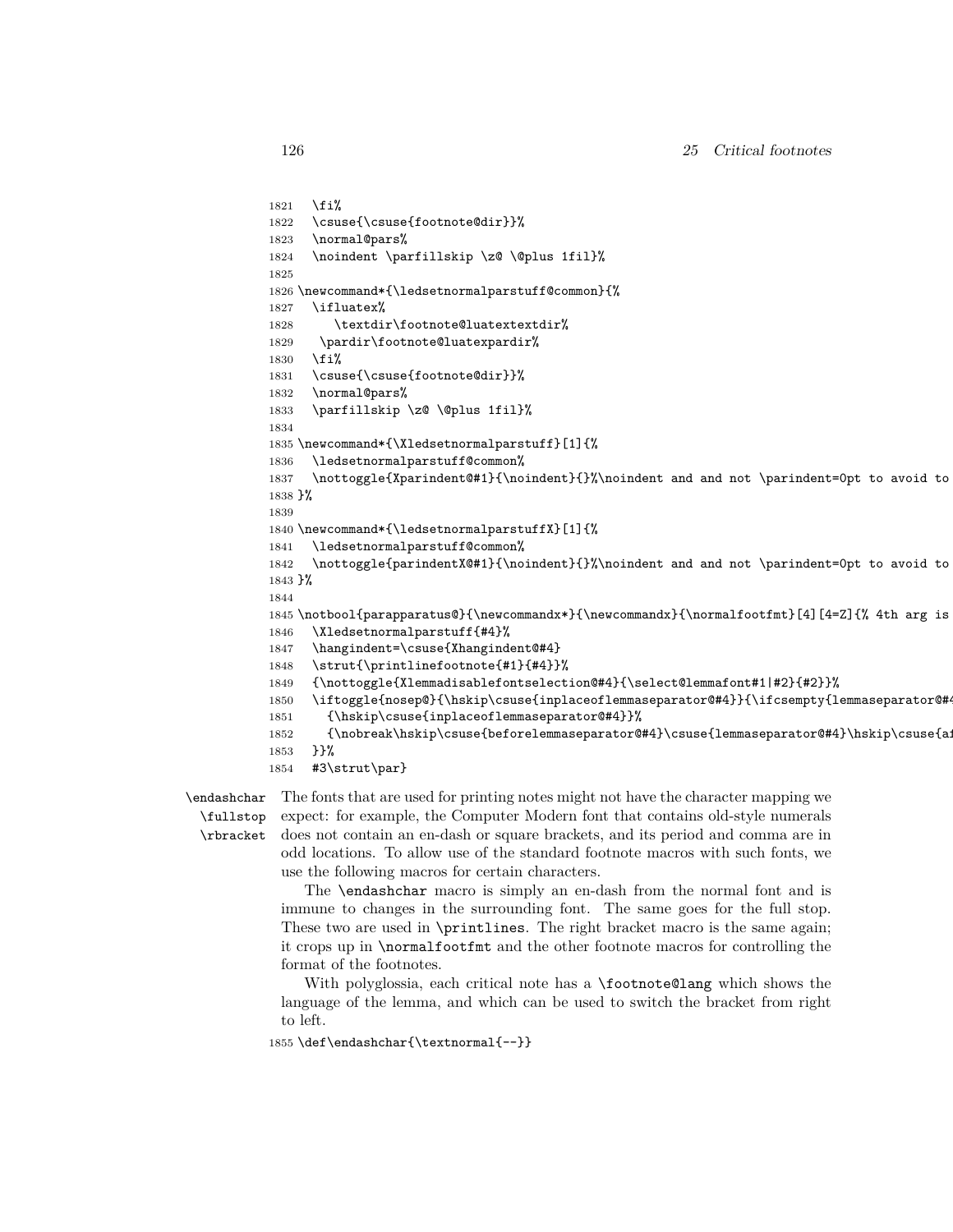```
1856 \newcommand*{\fullstop}{\textnormal{.}}
1857 \newcommand*{\rbracket}{\textnormal{%
1858 \csuse{text\csuse{footnote@lang}}{%
1859 \ifluatex%
1860 \ifdefstring{\footnote@luatextextdir}{TRT}{\thinspace[}{\thinspace]}%
1861 \else%
1862 \thinspace]%
1863 \fi}%
1864 }%
1865 }
1866
```
\printpstart The \printpstart macro prints the pstart number for a note.

```
1867 \newcommand{\printpstart}[0]{%
1868 \ifboolexpr{bool{l@dpairing} or bool{l@dprintingpages} or bool{l@dprintingcolumns}}{%
1869 \ifledRcol%
1870 \thepstartR%
1871 \else%
1872 \thepstartL%
1873 \fi%
1874 }{%
1875 \thepstart%
1876 }%
1877 }
```
The \printlines macro prints the line numbers for a note—which, in the general case, is a rather complicated task. The seven parameters of the argument are the line numbers as stored in  $\ldots$  and  $\ldots$ , in the form described on [21.3](#page-73-0) p. [74:](#page-73-0) the starting page, line, and sub-line numbers, followed by the ending page, line, and sub-line numbers, and then the font specifier for the lemma.

The original EDMAC code used several counters at this point, saying:

To simplify the logic, we use a lot of counters to tell us which numbers need to get printed (using 1 for yes, 0 for no, so that \ifodd tests for 'yes'). The counter assignments are:

- \@pnum for page numbers;
- **\@ssub** for starting sub-line;
- \@elin for ending line;
- **\@es1** for ending sub-line; and
- **\@dash** for the dash between the starting and ending groups.

There's no counter for the line number because it's always printed.

LATEX tends to use a lot of counters and packages should try and minimise the number of new ones they create. In line with this Peter Wilson has reverted to traditional booleans.

Maïeul Rouquette has added \ifl@d@twolines and \ifl@d@morethantwolines to print a symbol which stands for "and subsequent" when there are two, three or more lines.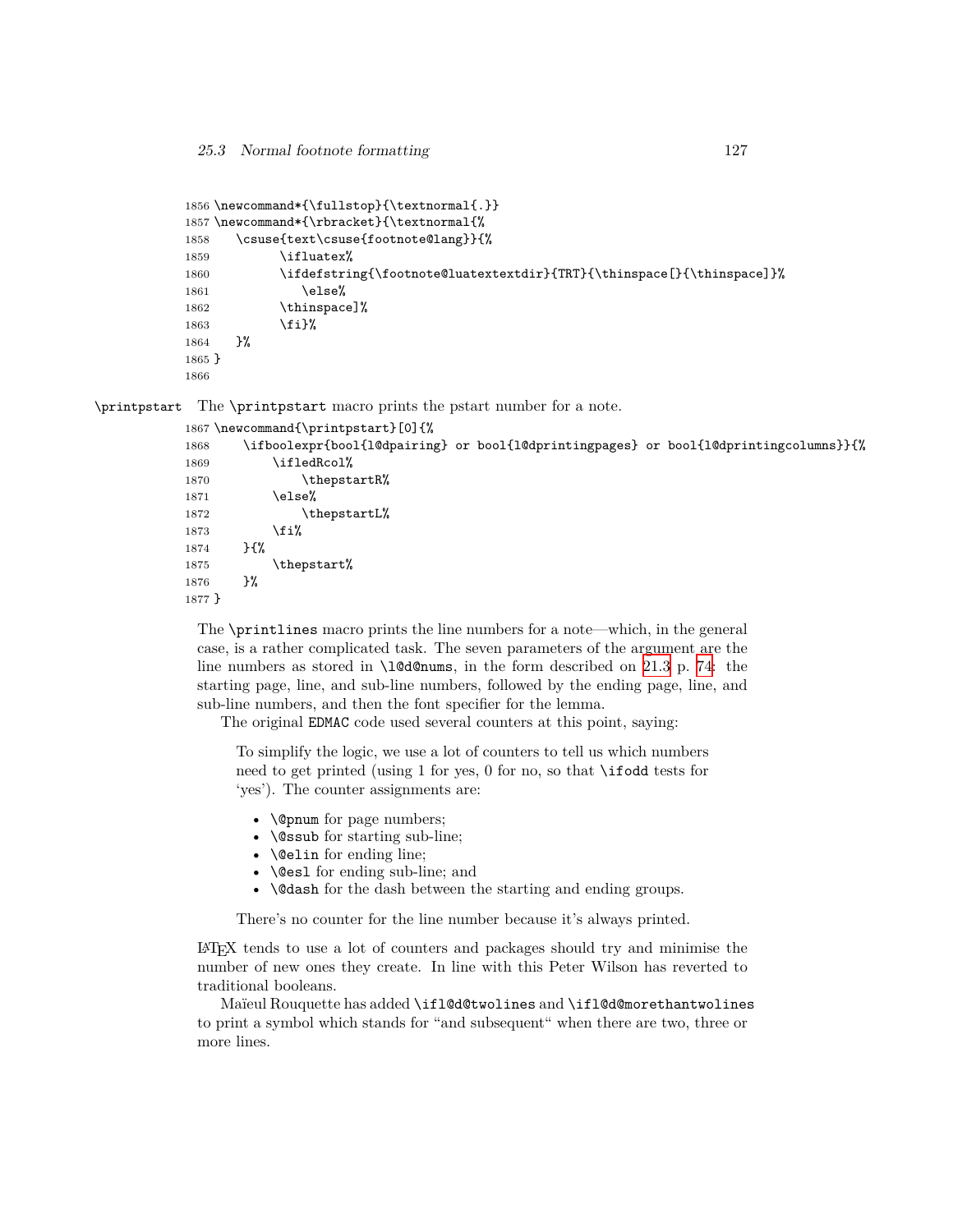```
\ifl@d@pnum
            \ifl@d@ssub<sub>1878</sub> \newif\ifl@d@pnum
            \ifl@d@elin 1879 \newif\ifl@d@ssub
             \ifl@d@esl 1880 \newif\ifl@d@elin
            \ifl@d@dash 1881 \newif\ifl@d@esl
        \ifl@d@twolines 1882 \newif\ifl@d@dash
\ifl@d@morethantwolines
1883 \newif\ifl@d@twolines%
                        1884 \newif\ifl@d@morethantwolines%
      \l@dparsefootspec
\l@dparsefootspec{⟨spec⟩}{⟨lemma⟩}{⟨text⟩} parses a footnote specification.
      \l@dp@rsefootspec
⟨lemma⟩ and ⟨text⟩ are the lemma and text respectively. ⟨spec⟩ is the line and
    \l@dparsedstartpage
    \l@dparsedstartline
is done by \l@dp@rsefootspec which defines macros holding the numeric values.
     \l@dparsedstartsub
1885 \newcommand*{\l@dparsefootspec}[3]{\l@dp@rsefootspec#1|}
      \l@dparsedendpage
1886 \def\l@dp@rsefootspec#1|#2|#3|#4|#5|#6|#7|{%
     \l@dparsedendline 1887
       \l@dparsedendsub 1888
                         page number and lemma font specifier in \l@d@nums style format. The real work
                              \gdef\l@dparsedstartpage{#1}%
                              \gdef\l@dparsedstartline{#2}%
                        1889 \gdef\l@dparsedstartsub{#3}%
                        1890 \gdef\l@dparsedendpage{#4}%
                        1891 \gdef\l@dparsedendline{#5}%
                        1892 \gdef\l@dparsedendsub{#6}%
                        1893 }
                         Initialise the several number value macros.
                        1894 \def\l@dparsedstartpage{0}%
                        1895 \def\l@dparsedstartline{0}%
                        1896 \def\l@dparsedstartsub{0}%
                        1897 \def\l@dparsedendpage{0}%
                        1898 \def\l@dparsedendline{0}%
                        1899 \def\l@dparsedendsub{0}%
                        1900
```
\setistwofollowinglines The \ifistwofollowinglines boolean, used by the \twolines and related tools, is set to true by \setistwofollowinglines. This command takes the following arguments:

- #1 First page number.
- #2 First line number.
- #3 Last page number.
- #4 Last line number.

If  $#3-#2 = 1$ , then that means the two lines are subsequent, and consequently \ifistwofollowinglines is set to true. However, if we use lineation by page, two given lines can be subsequent if:

- The first line number is equal to the last line number of the first page.
- The last line number is equal to 1.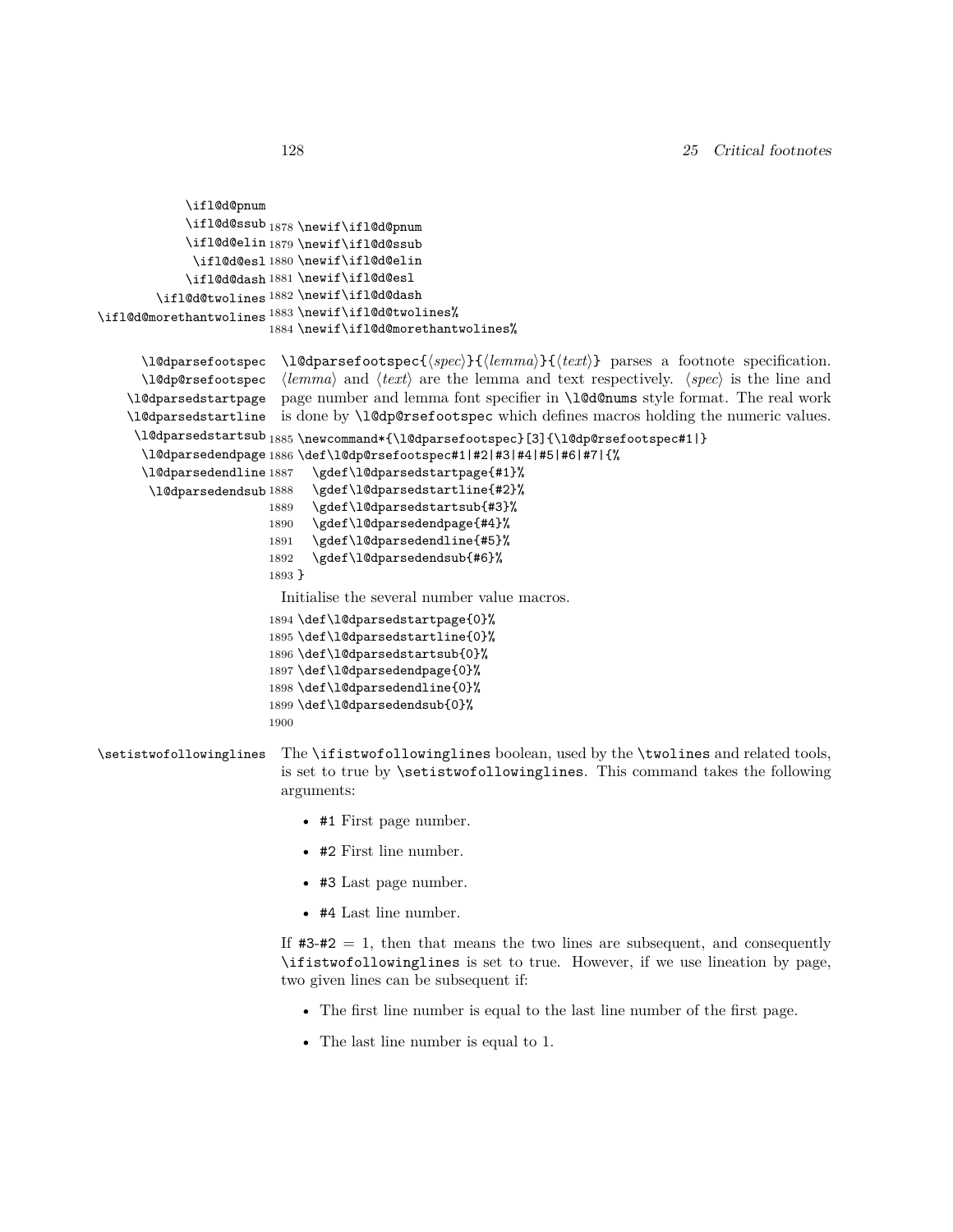```
• #3-#1 is equal to 1.
```

```
1901 \newif\ifistwofollowinglines@%
1902 \newcommand{\setistwofollowinglines}[4]{%
1903 \ifcsdef{lastlinenumberon@#1}%
1904 {\numdef{\tmp}{\csuse{lastlinenumberon@#1}}}%
1905 {\numdef{\tmp}{0}}%
1906 \istwofollowinglines@false%
1907 \ifnumequal{#4-#2}{1}%
1908 {\istwofollowinglines@true}%
1909 {\ifbypage@%
1910 \ifnumequal{#3-#1}{1}%
1911 {%
1912 \ifnumequal{#2}{\tmp}%
1913 {\ifnumequal{#4}{1}{\istwofollowinglines@true}{}}%
1914 {}%
1915 }%
1916 {}%
1917 \fi%
1918 }%
1919 }%
```
\setprintlines We print the page numbers only if: 1) we're doing the lineation by page, and 2) the ending page number is different from the starting page number.

<span id="page-128-0"></span>Just a reminder of the arguments:

```
\printlines #1 | #2 | #3 | #4 | #5 | #6 | #7
\printlines start-page | line | subline | end-page | line | subline | font
  The macro \setprintlines does the work of deciding what numbers should
```
be printed. Its arguments are the same as the first 6 of \printlines.

```
1920 \newcommand*{\setprintlines}[6]{%
1921 \l@d@pnumfalse \l@d@dashfalse
1922 \ifbypage@
1923 \ifnum#4=#1 \else
1924 \l@d@pnumtrue
1925 \l@d@dashtrue
1926 \fi
1927 \fi
```
We print the ending line number if: (1) we're printing the ending page number, or (2) it's different from the starting line number.

```
1928 \ifl@d@pnum \l@d@elintrue \else \l@d@elinfalse \fi
1929 \ifnum#2=#5 \else
1930 \l@d@elintrue
```

```
1931 \l@d@dashtrue
```
1932 \fi

We print the starting sub-line if it's nonzero.

1933 \l@d@ssubfalse

```
1934 \ifnum#3=0 \else
```

```
1935 \l@d@ssubtrue
```

```
1936 \fi
```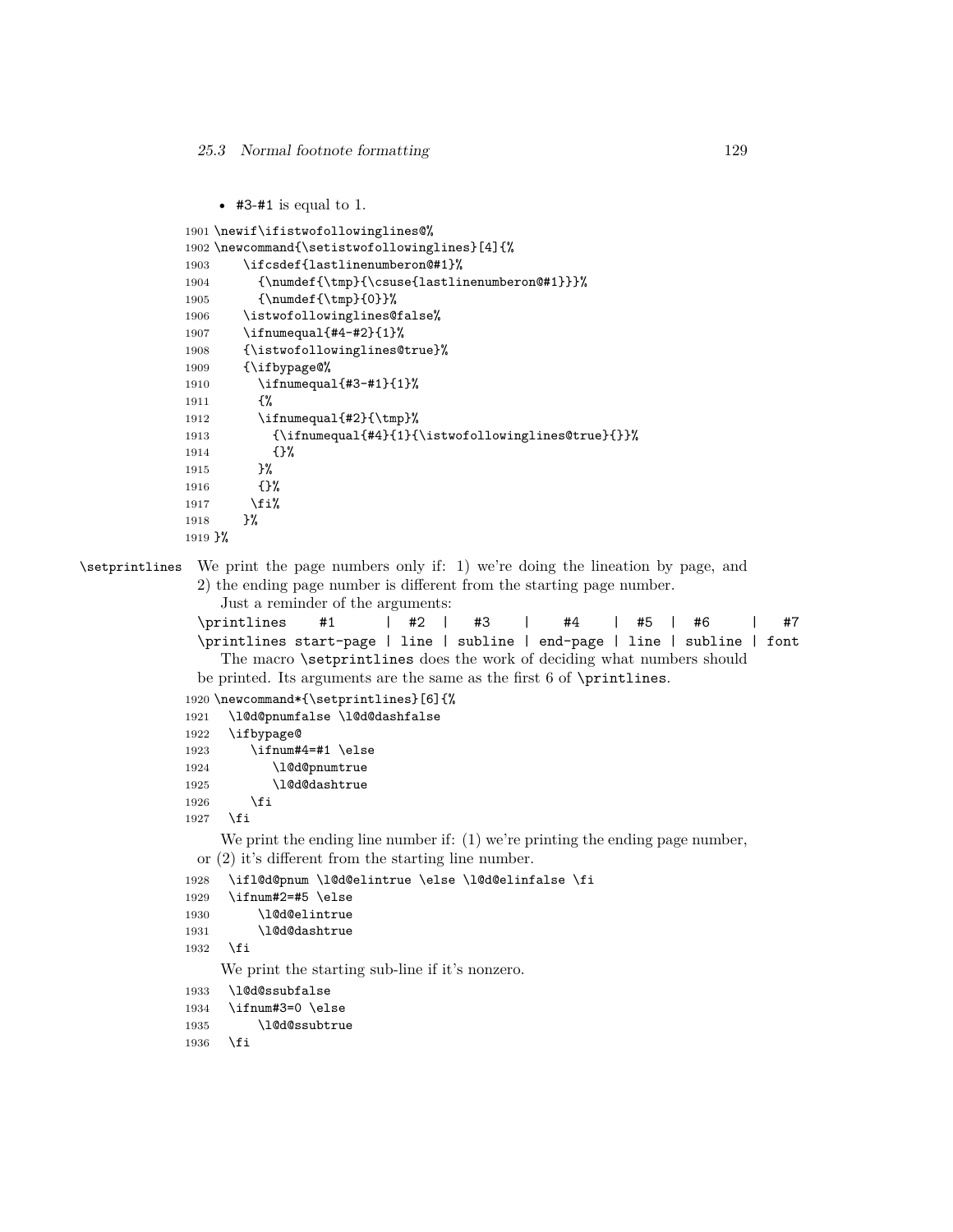We print the ending sub-line if it's nonzero and: (1) it's different from the starting sub-line number, or (2) the ending line number is being printed.

| 1937 | \l@d@eslfalse                                                                                |
|------|----------------------------------------------------------------------------------------------|
| 1938 | \ifnum#6=0 \else                                                                             |
| 1939 | \ifnum#6=#3                                                                                  |
| 1940 | \ifl@d@elin \l@d@esltrue \else \l@d@eslfalse \fi                                             |
| 1941 | \else                                                                                        |
| 1942 | \10d0es1true                                                                                 |
| 1943 | \10d0dashtrue                                                                                |
| 1944 | \fi                                                                                          |
| 1945 | \fi%                                                                                         |
|      | However, if the <b>\twolines</b> is set for the current series, we don't print the last line |
|      | number.                                                                                      |
| 1946 | \ifl@d@dash%                                                                                 |
| 1947 | \ifboolexpr{togl{fulllines@} or test{\ifcsempty{twolines@\@currentseries}}}%                 |
| 1948 | $\{$ }%                                                                                      |
| 1949 | ብ"                                                                                           |
| 1950 | \setistwofollowinglines{#1}{#2}{#4}{#5}%                                                     |
| 1951 | \ifboolexpr{%                                                                                |
| 1952 | $\gamma$                                                                                     |
| 1953 | togl {twolinesbutnotmore@\@currentseries}%                                                   |

```
1953 togl {twolinesbutnotmore@\@currentseries}%
1954 and not%
1955 (%
1956 bool {istwofollowinglines@}%
1957 )%
1958 )%
1959 or%
1960 (%
1961 (not test{\ifnumequal{#1}{#4}})%
1962 and togl{twolinesonlyinsamepage@\@currentseries}%
1963 )%
1964 }%
1965 {}%
1966 {%
1967 \l@d@dashfalse%
1968 \l@d@twolinestrue%
1969 \l@d@elinfalse%
1970 \l@d@eslfalse%
1971 \ifcsempty{morethantwolines@\@currentseries}%
1972 {}%
1973 {\ifistwofollowinglines@\else%
1974 \l@d@morethantwolinestrue%
1975 \overleftrightarrow{12}1976 }%
1977 }%
1978 }%
1979 \fi%
 End of \setprintlines.
```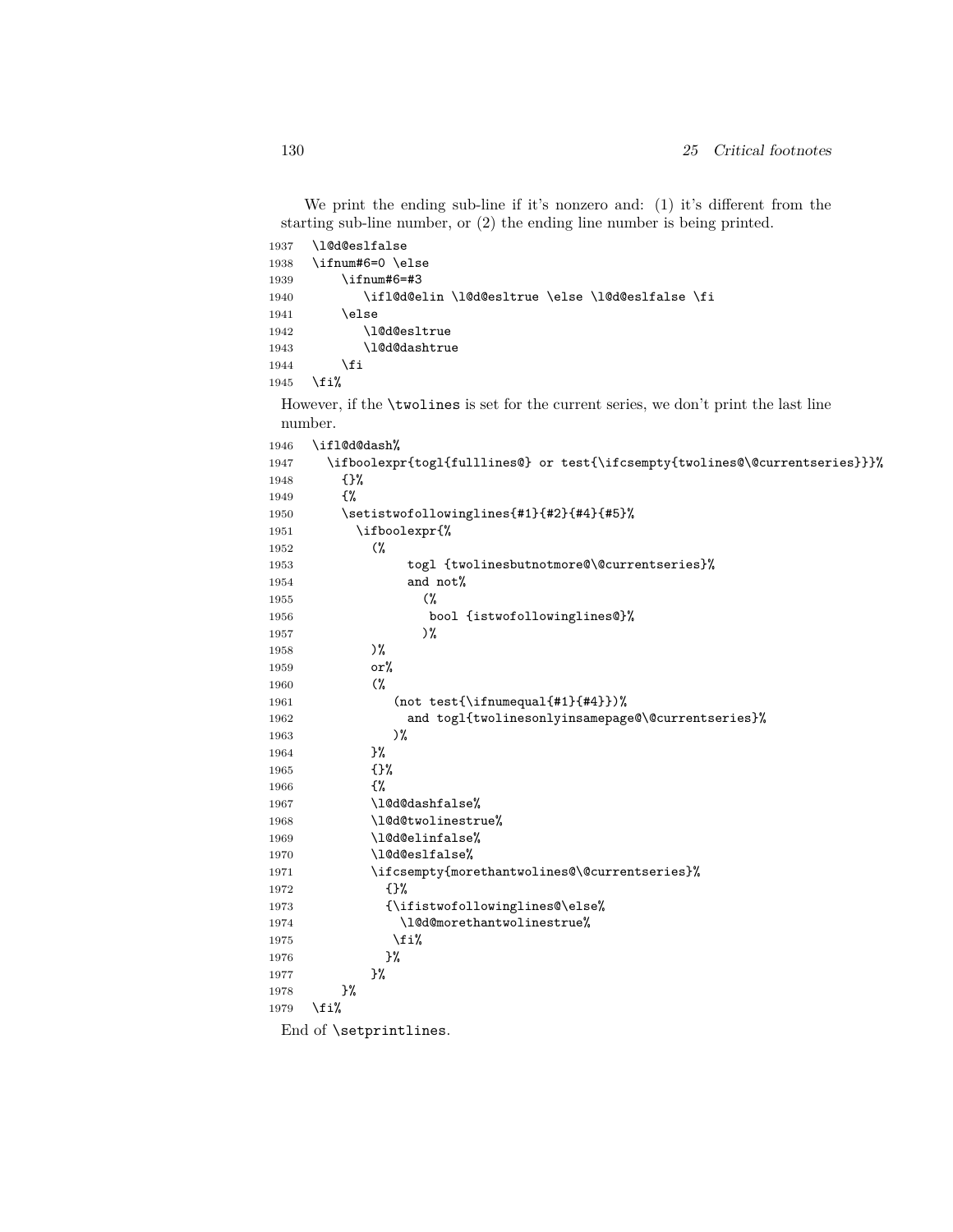}%

\printlines Now we're ready to print it all. If the lineation is by pstart, we print the pstart.

```
1981 \def\printlines#1|#2|#3|#4|#5|#6|#7|{%
1982 \begingroup%
1983 \ifluatex%
1984 \textdir TLT%
1985 \fi%
1986 \setprintlines{#1}{#2}{#3}{#4}{#5}{#6}%
```
One subtlety left here is when to print a period between numbers. But the only instance in which this is tricky is for the ending sub-line number: it could come after the starting sub-line number (in which case we want only the dash) or after an ending line number (in which case we need to insert a period). So, first, print ths start line number.

```
1987 \ifdimequal{\csuse{boxstartlinenum@\@currentseries}}{0pt}%
1988 {\bgroup}%
1989 {\leavevmode\hbox to \csuse{boxstartlinenum@\@currentseries}\bgroup\hfill}%
1990 \ifl@d@pnum #1\fullstop\fi
1991 \linenumrep{#2}
1992 \ifl@d@ssub \fullstop \sublinenumrep{#3}\fi
1993 \egroup%
 Then print the dash + end linuber, or the range symbol.
```
\ifdimequal{\csuse{boxendlinenum@\@currentseries}}{0pt}%

```
1995 {\bgroup}%
1996 {\hbox to \csuse{boxendlinenum@\@currentseries}\bgroup}%
1997 \ifl@d@twolines%
1998 \ifl@d@morethantwolines%
1999 \csuse{morethantwolines@\@currentseries}%
2000 \else%
2001 \csuse{twolines@\@currentseries}%
2002 \fi%
2003 \else%
2004 \ifl@d@dash \endashchar\fi%
2005 \ifl@d@pnum #4\fullstop\fi%
2006 \ifl@d@elin \linenumrep{#5}\fi%
2007 \ifl@d@esl \ifl@d@elin \fullstop\fi \sublinenumrep{#6}\fi%
2008 \fi%
2009 \ifdimequal{\csuse{boxendlinenum@\@currentseries}}{0pt}%
2010 {}%
2011 {\hfill}%Prevent underfull hbox
2012 \egroup%
2013 \endgroup%
2014 \frac{1}{6}
```
\normalfootstart \normalfootstart is a standard footnote-starting macro, called in the output routine whenever there are footnotes of this series to be printed: it skips a bit and then draws a rule.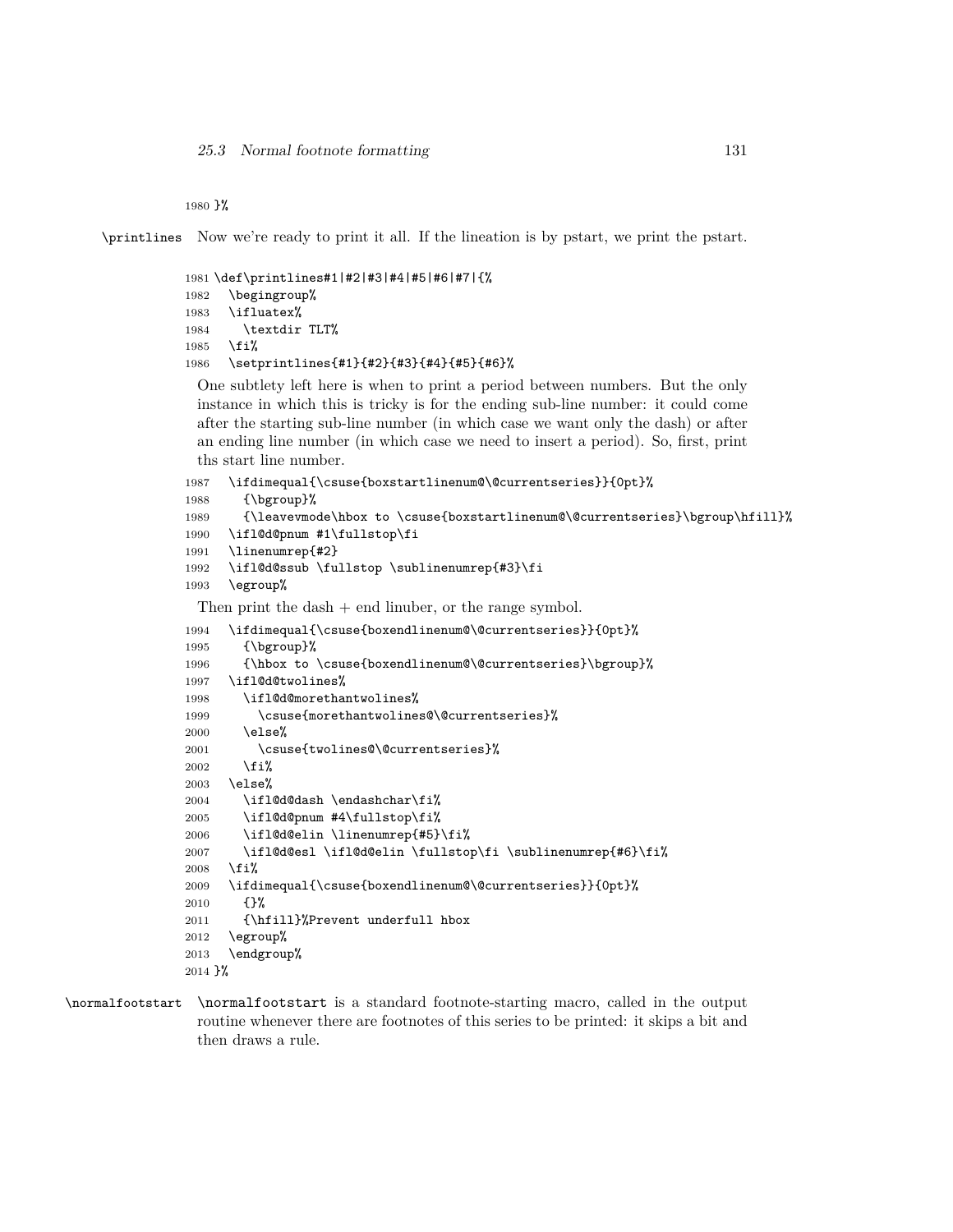Any footstart macro must put onto the page something that takes up space exactly equal to the  $\scriptstyle\backslash$ skip $\scriptstyle\backslash$ footins value for the associated series of notes. TEX makes page computations based on that \skip value, and the output pages will suffer from spacing problems if what you add takes up a different amount of space.

<span id="page-131-0"></span>But if the skip \preXnotes@ is greater than 0 pt, it's used instead of \skip\footins for the first printed series.

The \leftskip and \rightskip values are both zeroed here. Similarly, these skips are cancelled in the vfootnote macros for the various types of notes. Strictly speaking, this is necessary only if you are using paragraphed footnotes, but we have put it here and in the other vfootnote macros too so that the behavior of eledmac in this respect is general across all footnote types (you can change this). What this means is that any \leftskip and \rightskip you specify applies to the main text, but not the footnotes. The footnotes continue to be of width **\hsize**.

\newcommand\*{\normalfootstart}[1]{%

|                     | 2016 | \ifdimequal{0pt}{\preXnotes@}{}%                                                                                                                   |
|---------------------|------|----------------------------------------------------------------------------------------------------------------------------------------------------|
|                     | 2017 | ብ"                                                                                                                                                 |
|                     | 2018 | \iftoggle{preXnotes@}{%                                                                                                                            |
|                     | 2019 | \togglefalse{preXnotes@}%                                                                                                                          |
|                     | 2020 | \skip\csname #1footins\endcsname=%                                                                                                                 |
|                     | 2021 | \dimexpr\csuse{preXnotes@}+\csuse{afterXrule@#1}\relax%                                                                                            |
|                     | 2022 | $\frac{1}{2}$                                                                                                                                      |
|                     | 2023 | {}‰                                                                                                                                                |
|                     | 2024 | $\frac{1}{2}$                                                                                                                                      |
|                     | 2025 | \vskip\skip\csname #1footins\endcsname%                                                                                                            |
|                     | 2026 | \leftskip0pt \rightskip0pt                                                                                                                         |
|                     | 2027 | \ifl@dpairing\else%                                                                                                                                |
|                     | 2028 | \hsize=\old@hsize%                                                                                                                                 |
|                     | 2029 | \fi%                                                                                                                                               |
|                     | 2030 | \setXnoteswidthliketwocolumns@{#1}%                                                                                                                |
|                     | 2031 | \setXnotespositionliketwocolumns@{#1}%                                                                                                             |
|                     | 2032 | \print@Xfootnoterule{#1}%                                                                                                                          |
|                     | 2033 | \noindent\leavevmode}                                                                                                                              |
| \normalfootnoterule |      | \normalfootnoterule is a standard footnote-rule macro, for use by a footstart<br>macro: just the same as the PLAIN T <sub>F</sub> X footnote rule. |
|                     |      | 2034 \let\normalfootnoterule=\footnoterule                                                                                                         |
| \normalfootgroup    |      | \normalfootgroup is a standard footnote-grouping macro: it sends the contents<br>of the footnote-insert box to the output page without alteration. |
|                     |      | 2035 \newcommand*{\normalfootgroup}[1]{%                                                                                                           |
|                     | 2036 | {\csuse{Xnotefontsize@#1}\noindent\csuse{txtbeforeXnotes@#1}}%                                                                                     |
|                     | 2037 | \unvbox\csname #1footins\endcsname%                                                                                                                |
|                     | 2038 | \hsize=\old@hsize%                                                                                                                                 |
|                     | 2039 | }%                                                                                                                                                 |
|                     | 2040 |                                                                                                                                                    |
|                     |      |                                                                                                                                                    |

\mpnormalfootgroup A somewhat different version for minipages.

\newcommand\*{\mpnormalfootgroup}[1]{{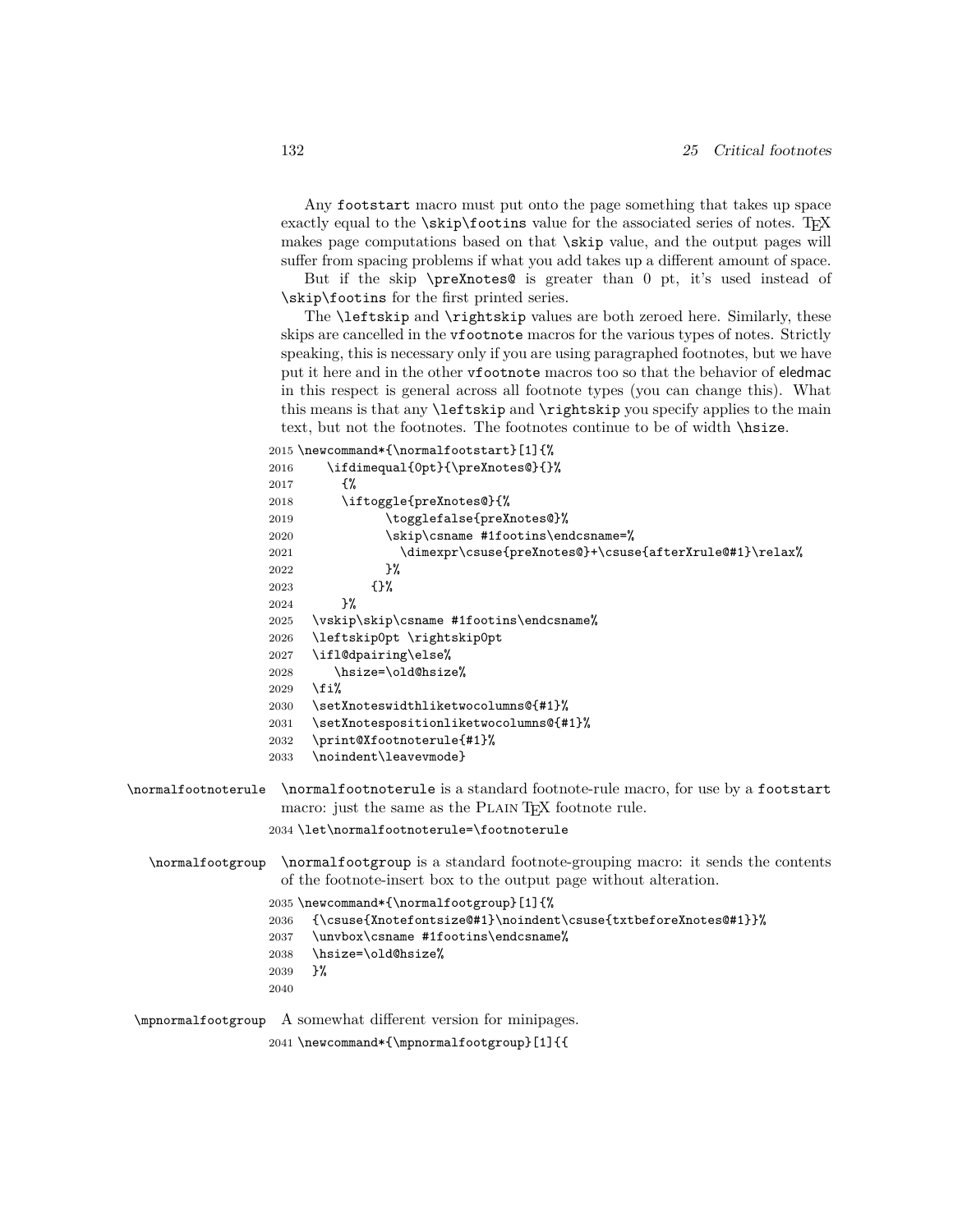```
2042 \vskip\skip\@nameuse{mp#1footins}
2043 \ifl@dpairing\ifparledgroup%
2044 \leavevmode\marks\parledgroup@{begin}%
2045 \marks\parledgroup@series{#1}%
2046 \marks\parledgroup@type{Xfootnote}%
2047 \fi\fi\normalcolor%
2048 \ifparledgroup%
2049 \ifl@dpairing%
2050 \else%
2051 \setXnoteswidthliketwocolumns@{#1}%
2052 \setXnotespositionliketwocolumns@{#1}%
2053 \print@Xfootnoterule{#1}%%
2054 \fi%
2055 \else%
2056 \setXnoteswidthliketwocolumns@{#1}%
2057 \setXnotespositionliketwocolumns@{#1}%
2058 \print@Xfootnoterule{#1}%%
2059 \fi%
2060 \setlength{\parindent}{0pt}
2061 {\csuse{Xnotefontsize@#1}\csuse{txtbeforeXnotes@#1}}
2062 \unvbox\csname mp#1footins\endcsname}}
2063
```
# **25.4 Standard footnote definitions**

\footnormal We can now define all the parameters for the six series of footnotes; initially they use the 'normal' footnote formatting, which is set up by calling \footnormal. You can switch to another type of formatting by using \footparagraph, \foottwocol, or \footthreecol.

> Switching to a variation of 'normal' formatting requires changing the quantities defined in \footnormal. The best way to proceed would be to make a copy of this macro, with a different name, make your desired changes in that copy, and then invoke it, giving it the letter of the footnote series you wish to control.

> (We have not defined baseline skip values like \abaselineskip, since this is one of the quantities set in \notefontsetup.)

> What we want to do here is to say something like the following for each footnote series. (This is an example, not part of the actual eledmac code.)

```
\skip\Afootins=12pt plus5pt minus5pt
\count\Afootins=1000
\dimen\Afootins=0.8\vsize
\let\vAfootnote=\normalvfootnote \let\Afootfmt=\normalfootfmt
\let\Afootstart=\normalfootstart \let\Afootgroup=\normalfootgroup
\let\Afootnoterule=\normalfootnoterule
```
Instead of repeating ourselves, we define a \footnormal macro that makes all these assignments for us, for any given series letter. This also makes it easy to change from any different system of formatting back to the normal setting.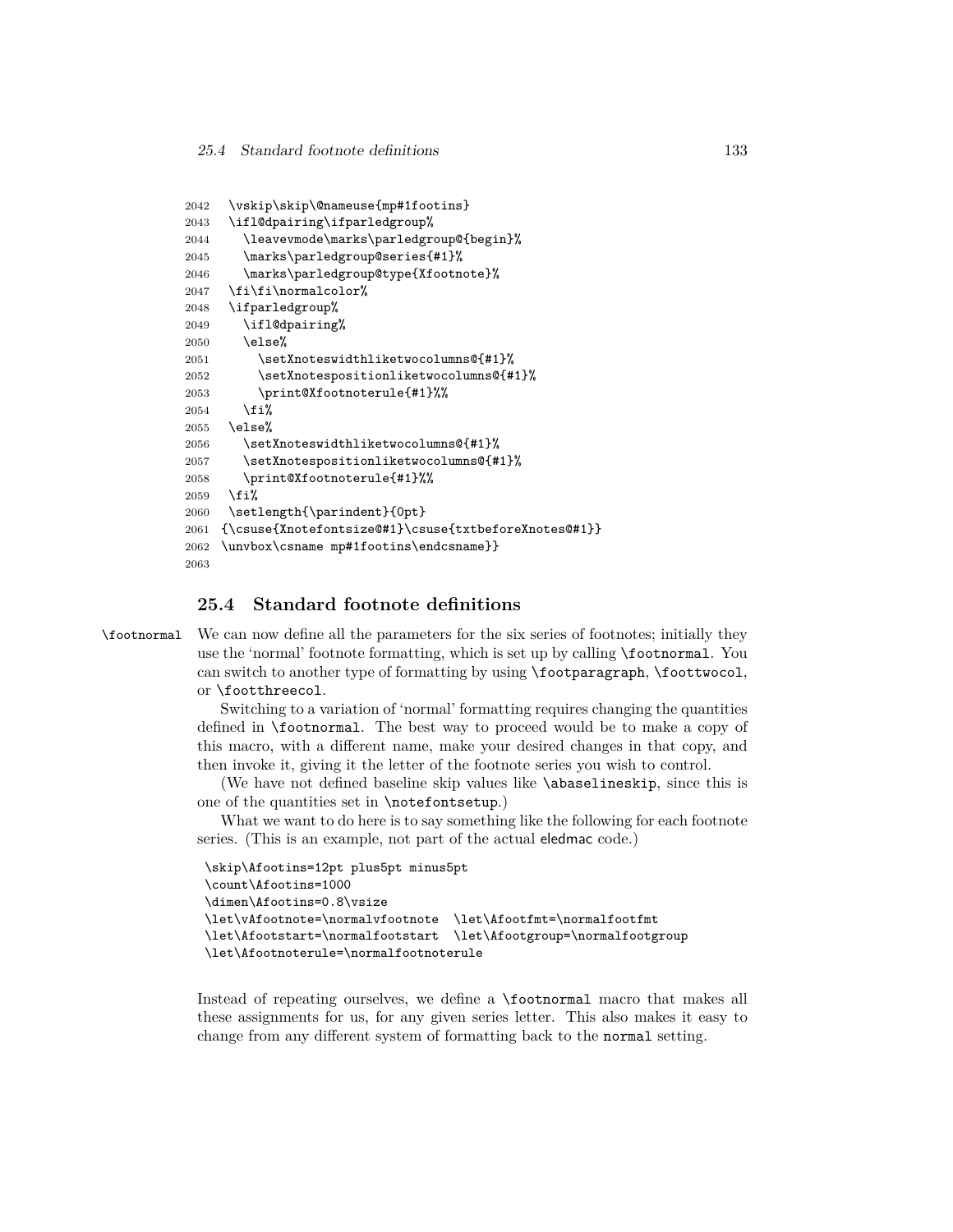#### \ledfootinsdim Have a constant value for the \dimen\footins

2064 \newcommand\*{\ledfootinsdim}{0.8\vsize} % kept for backward compatibility, should'nt be us

\preXnotes@ If user redefines \preXnotes@, via \preXnotes to a value greater than 0 pt, this

\preXnotes skip will be added before first series notes instead of the notes skip.

```
2065 \newtoggle{preXnotes@}
2066 \toggletrue{preXnotes@}
2067 \newcommand{\preXnotes@}{0pt}
2068 \newcommand{\t{1}{\texttt{}}
```
The same, but for familiar footnotes.

# \preXnotes

```
\preXnotes@ 2069 \newtoggle{prenotesX@}
```

```
2070 \toggletrue{prenotesX@}
```

```
2071 \newcommand{\prenotesX@}{0pt}
```

```
2072 \newcommand*{\prenotesX}[1]{\renewcommand{\prenotesX@}{#1}}
```
Now we set up the \footnormal macro itself. It takes one argument: the footnote series letter.

```
2073 \newcommand*{\footnormal}[1]{%
```

```
2074 \csgdef{series@display#1}{normal}
```
2075 \expandafter\let\csname #1footstart\endcsname=\normalfootstart

```
2076 \expandafter\let\csname v#1footnote\endcsname=\normalvfootnote
```

```
2077 \expandafter\let\csname #1footfmt\endcsname=\normalfootfmt
```

```
2078 \expandafter\let\csname #1footgroup\endcsname=\normalfootgroup
```

```
2079 \expandafter\let\csname #1footnoterule\endcsname=%
```

```
2080 \normalfootnoterule
```

```
2081 \count\csname #1footins\endcsname=1000
```
2082 \csxdef{default@#1footins}{1000}%Use this to confine the notes to one side only

```
2083 \dimen\csname #1footins\endcsname=\csuse{maxhXnotes@#1}
```

```
2084 \skip\csname #1footins\endcsname=\csuse{beforeXnotes@#1}%
```

```
2085 \advance\skip\csname #1footins\endcsname by\csuse{afterXrule@#1}%
```
Now do the setup for minipage footnotes. We use as much as possible of the normal setup as we can (so the notes will have a similar layout).

```
2086 \ifnoledgroup@\else%
```

```
2087 \expandafter\let\csname mpv#1footnote\endcsname=\mpnormalvfootnote
2088 \expandafter\let\csname mp#1footgroup\endcsname=\mpnormalfootgroup
2089 \count\csname mp#1footins\endcsname=1000
2090 \dimen\csname mp#1footins\endcsname=\csuse{maxhXnotes@#1}
2091 \skip\csname mp#1footins\endcsname=\csuse{beforeXnotes@#1}%
2092 \advance\skip\csname mp#1footins\endcsname by\csuse{afterXrule@#1}%
2093 \fi
2094 }
2095
```
Some of these values deserve comment: the \dimen setting allows 80% of the page to be occupied by notes; the \skip setting is deliberately flexible, since pages with lots of notes attached to many of the lines can be a bit hard for T<sub>E</sub>X to make.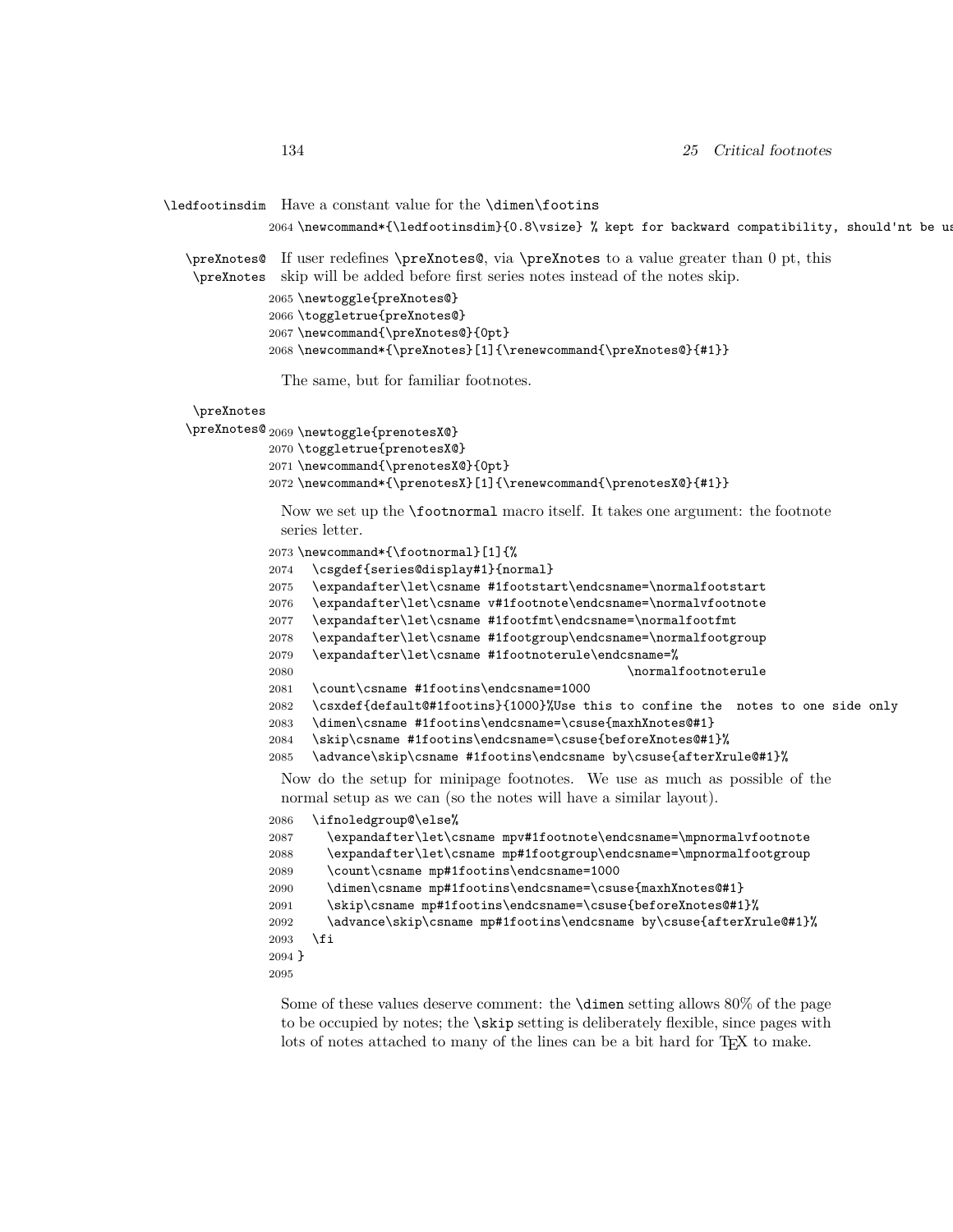# **25.5 Paragraphed footnotes**

The paragraphed-footnote option reformats all the footnotes of one series for a page into a single paragraph; this is especially appropriate when the notes are numerous and brief. The code is based on *The TeXbook*, pp. 398–400, with alterations for our environment. This algorithm uses a considerable amount of save-stack space: a T<sub>EX</sub> of ordinary size may not be able to handle more than about 100 notes of this kind on a page.

\footparagraph The \footparagraph macro sets up everything for one series of the footnotes so that they'll be paragraphed; it takes the series letter as argument. We include the setting of \count\footins to 1000 for the footnote series just in case you are switching to paragraphed footnotes after having columnar ones, since they change this value (see below).

> It is important to call \footparagraph only after \hsize has been set for the pages that use this series of notes; otherwise TEX will try to put too many or too few of these notes on each page. If you need to change the \hsize within the document, call \footparagraph again afterwards to take account of the new value. The argument of  $\footnotesize{\text{footarargraph}}$  is the letter  $(A-E)$  denoting the series of notes to be paragraphed.

```
2096 \newcommand*{\footparagraph}[1]{%
2097 \csgdef{series@display#1}{paragraph}
2098 \expandafter\newcount\csname prevpage#1@num\endcsname
2099 \expandafter\let\csname #1footstart\endcsname=\parafootstart
2100 \expandafter\let\csname v#1footnote\endcsname=\para@vfootnote
2101 \expandafter\let\csname #1footfmt\endcsname=\parafootfmt
2102 \expandafter\let\csname #1footgroup\endcsname=\para@footgroup
2103 \count\csname #1footins\endcsname=1000
2104 \csxdef{default@#1footins}{1000}%Use this to confine the notes to one side only
2105 \dimen\csname #1footins\endcsname=\csuse{maxhXnotes@#1}
2106 \skip\csname #1footins\endcsname=\csuse{beforeXnotes@#1}%
2107 \advance\skip\csname #1footins\endcsname by\csuse{afterXrule@#1}%
2108 \para@footsetup{#1}
 And the extra setup for minipages.
2109 \ifnoledgroup@\else
2110 \expandafter\let\csname mpv#1footnote\endcsname=\mppara@vfootnote
2111 \expandafter\let\csname mp#1footgroup\endcsname=\mppara@footgroup
2112 \count\csname mp#1footins\endcsname=1000
2113 \dimen\csname mp#1footins\endcsname=\csuse{maxhXnotes@#1}
2114 \skip\csname mp#1footins\endcsname=\csuse{beforeXnotes@#1}%
2115 \advance\skip\csname mp#1footins\endcsname by\csuse{afterXrule@#1}%
2116 \fi
2117 }
```
# \footfudgefiddle For paragraphed footnotes TEX has to estimate the amount of space required. If it underestimates this then the notes may get too long and run off the bottom of the text block. \footfudgefiddle can be increased from its default 64 (say to 70) to increase the estimate.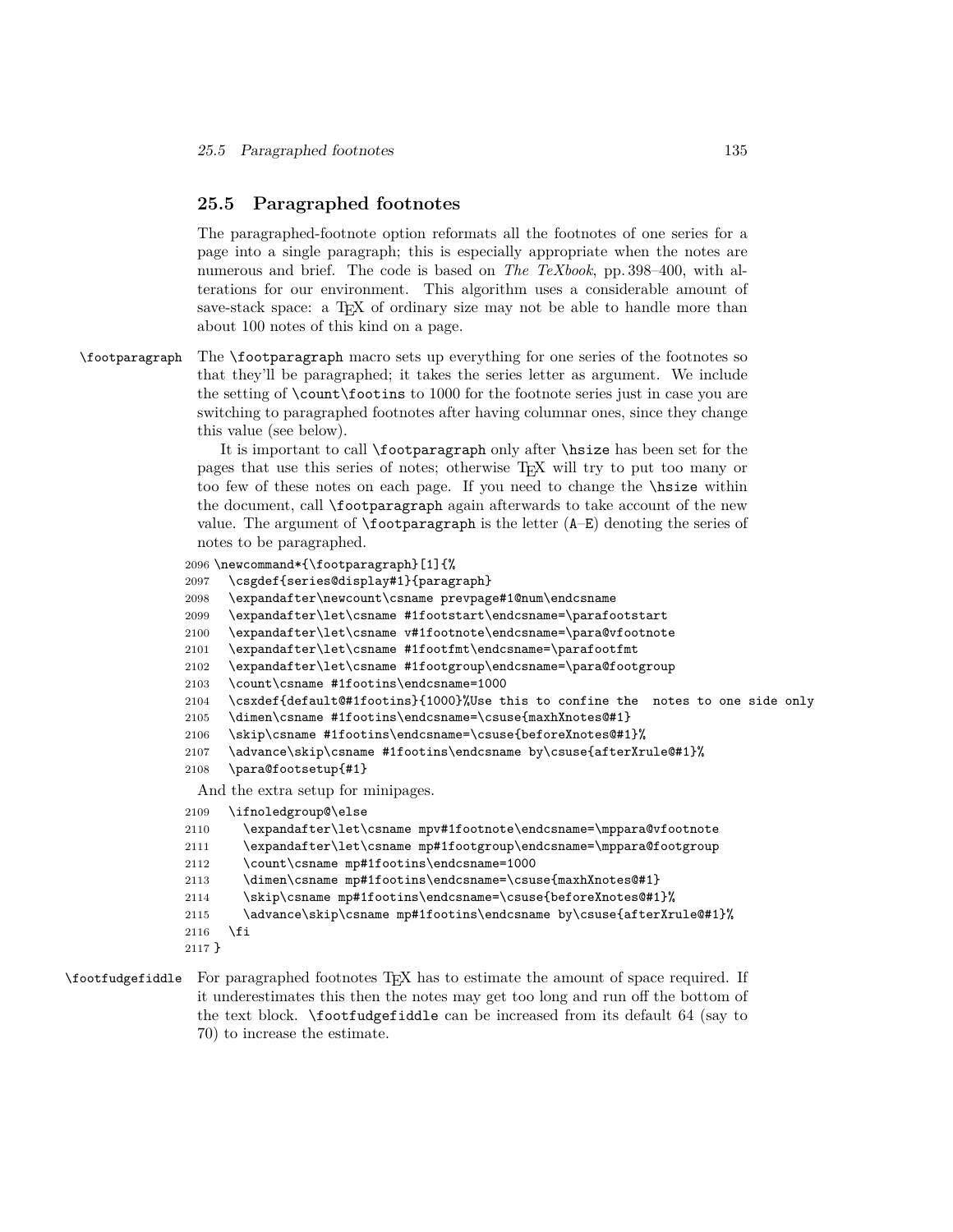#### 2118 \providecommand{\footfudgefiddle}{64}

\para@footsetup \footparagraph calls the \para@footsetup macro to calculate a special fudge factor, which is the ratio of the \baselineskip to the \hsize. We assume that the proper value of \baselineskip for the footnotes (normally 9 pt) has been set already, in \notefontsetup. The argument of the macro is again the note series letter.

> Peter Wilson thinks that \columnwidth should be used here for LATEX not \hsize. I've also included \footfudgefiddle.

```
2119 \newcommand*{\para@footsetup}[1]{{\csuse{Xnotefontsize@#1}
```

```
2120 \setXnoteswidthliketwocolumns@{#1}%
```
- 2121 \dimen0=\baselineskip
- 2122 \multiply\dimen0 by 1024
- 2123 \divide \dimen0 by \columnwidth \multiply\dimen0 by \footfudgefiddle\relax
- 2124 \csxdef{#1footfudgefactor}{%
- 2125 \expandafter\strip@pt\dimen0 }}}

2126

EDMAC defines  $\emptyset$  and  $\emptyset$  which does the same as the LAT<sub>E</sub>X kernel  $\scriptstyle\setminus$ strip $\emptyset$ pt, namely strip the characters pt from a dimen value. Eledmac use  $\strut \text{string}$ .

\parafootstart \parafootstart is the same as \normalfootstart, but we give it again to ensure that \rightskip and \leftskip are zeroed (this needs to be done before \para@footgroup in the output routine). You might have decided to change this for other kinds of note, but here it should stay as it is. The size of paragraphed notes is calculated using a fudge factor which in turn is based on \hsize. So the paragraph of notes needs to be that wide.

The argument of the macro is again the note series letter.

```
2127 \newcommand*{\parafootstart}[1]{%
2128 \rightskip=0pt \leftskip=0pt \parindent=0pt
2129 \ifdimequal{0pt}{\preXnotes@}{}%
2130 \{ \%2131 \iftoggle{preXnotes@}{%
2132 \togglefalse{preXnotes@}%
2133 \skip\csname #1footins\endcsname=%
2134 \dimexpr\csuse{preXnotes@}+\csuse{afterXrule@#1}\relax%
2135 }%
2136 {}%
2137 }%
2138 \vskip\skip\csname #1footins\endcsname%
2139 \setXnoteswidthliketwocolumns@{#1}%
2140 \setXnotespositionliketwocolumns@{#1}%
2141 \print@Xfootnoterule{#1}%
2142 \let\bidi@RTL@everypar\@empty%
2143 \noindent\leavevmode}
```
\para@vfootnote \para@vfootnote is a version of the \vfootnote command that's used for paragraphed notes. It gets appended to the \inserts@list list by an outer-level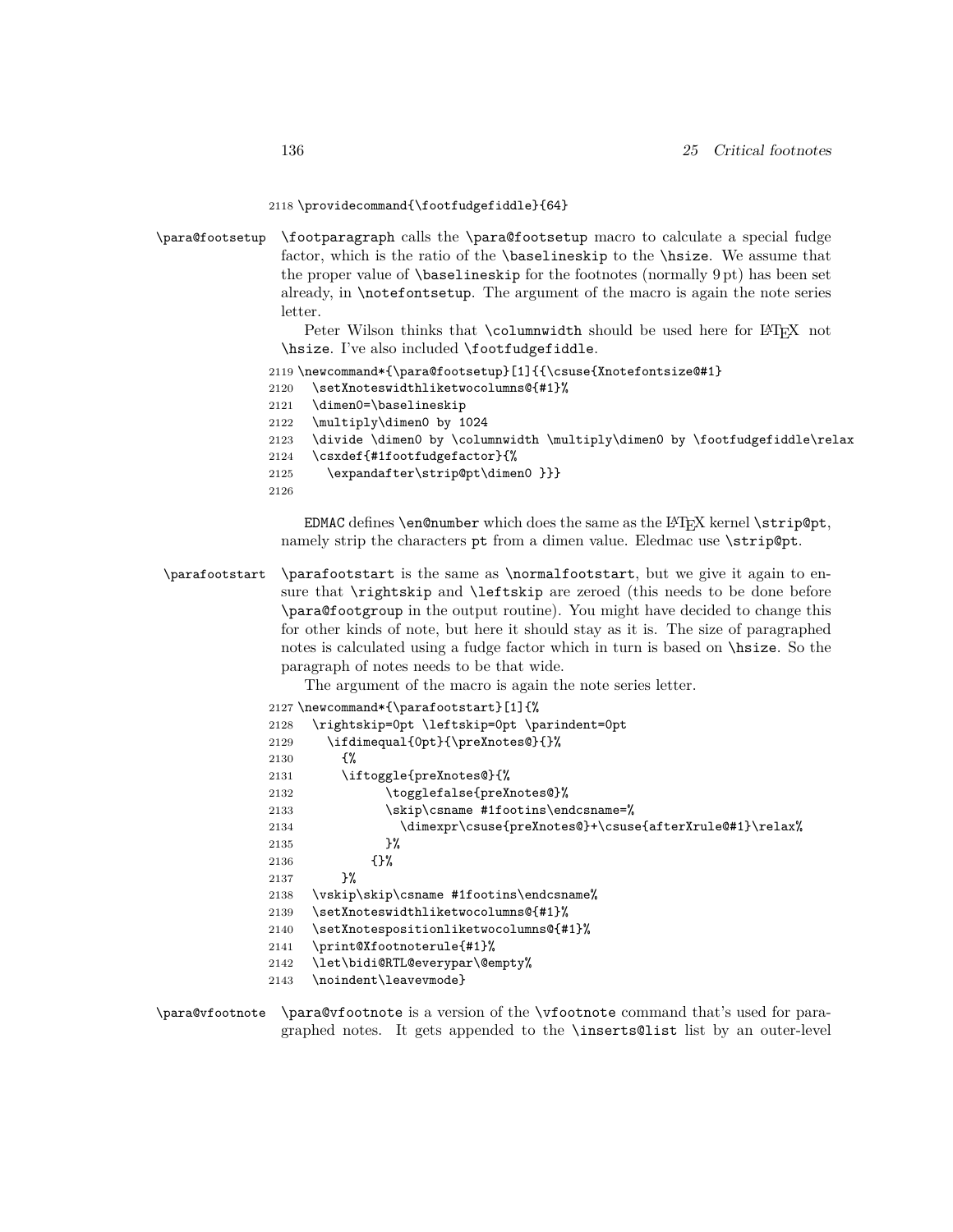#### *25.5 Paragraphed footnotes* 137

footnote command like \Afootnote. The first argument is the note series letter; the second is the full text of the printed note itself, including line numbers, lemmata, and footnote text.

The initial model for this insertion is, of course, the \insert\footins definition in *The TeXbook*, p. 398. There, the footnotes are first collected up in hboxes, and these hboxes are later unpacked and stuck together into a paragraph.

However, Michael Downes has pointed out that because text in hboxes gets typeset in restricted horizontal mode, there are some undesirable side-effects if you later want to break such text across lines. In restricted horizontal mode, where T<sub>E</sub>X does not expect to have to break lines, it does not insert certain items like \discretionarys. If you later unbox these hboxes and stick them together, as the *TeXbook* macros do to make these footnotes, you lose the ability to hyphenate after an explicit hyphen. This can lead to overfull \hboxes when you would not expect to find them, and to the uninitiated it might be very hard to see why the problem had arisen.<sup>29</sup>

Wayne Sullivan pointed out to us another subtle problem that arises from the same cause: T<sub>E</sub>X also leaves the  $\lambda$  anguage what is nodes out of the horizontal list.<sup>30</sup> So changes from one language to another will not invoke the proper hyphenation rules in such footnotes. Since critical editions often do deal with several languages, especially in a footnotes, we really ought to get this bit of code right.

To get around these problems, Wayne suggested emendations to the *TeXbook* versions of these macros which are broadly the same as those described by Michael: the central idea (also suggested by Donald Knuth in a letter to Michael) is to avoid collecting the text in an \hbox in the first place, but instead to collect it in a \vbox whose width is (virtually) infinite. The text is therefore typeset in unrestricted horizontal mode, as a paragraph consisting of a single long line. Later, there is an extra level of unboxing to be done: we have to unpack the \vbox, as well as the hboxes inside it, but that's not too hard. For details, we refer you to Michael's article, where the issues are clearly explained.<sup>31</sup> Michael's unboxing macro is called \unvxh: unvbox, extract the last line, and unhbox it.

Doing things this way has an important consequence: as Michael pointed out, you really can't put an explicit line-break into a note built in a \vbox the way we are doing.<sup>32</sup> In other words, be very careful not to say \break, or \penalty-10000, or any equivalent inside your para-footnote. If you do, most of the note will probably disappear. You *are* allowed to make strong suggestions; in fact \penalty-9999 will be quite okay. Just don't make the break mandatory. We haven't applied any of Michael's solutions here, since we feel that the problem is exiguous, and eledmac is quite baroque enough already. If you think you are having this problem, look up Michael's solutions.

One more thing; we set \leftskip and \rightskip to zero. This has the effect of neutralizing any such skips which may apply to the main text (cf. [25.3](#page-131-0)

<sup>29</sup>Michael Downes, 'Line Breaking in \unhboxed Text', *TUGboat* **11** (1990), pp. 605–612.

<sup>30</sup>See *The TeXbook*, p. 455 (editions after January 1990).

<sup>&</sup>lt;sup>31</sup> Wayne supplied his own macros to do this, but since they were almost identical to Michael's, we have used the latter's \unvxh macro since it is publicly documented.

<sup>32</sup>'Line Breaking', p. 610.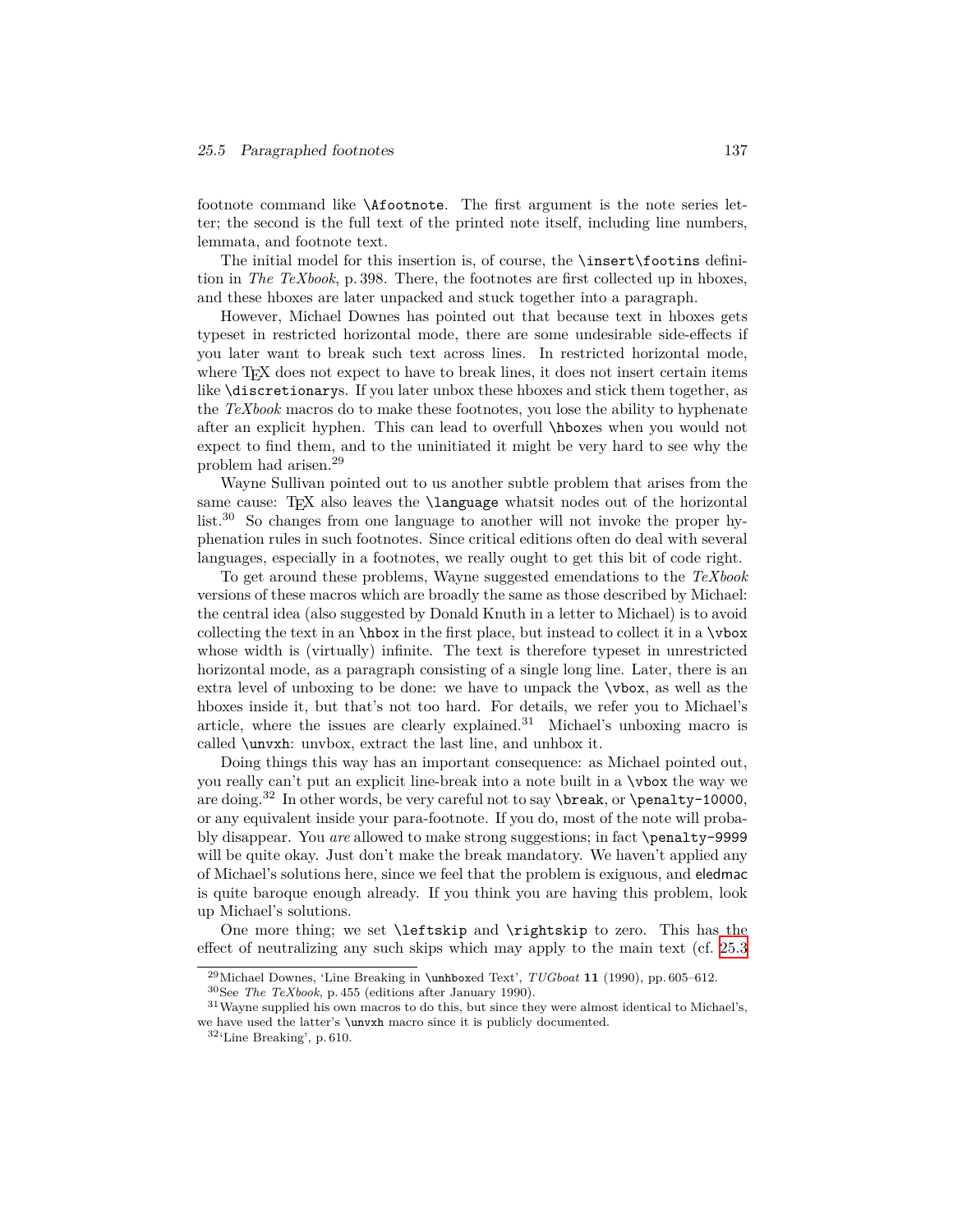p. [132](#page-131-0) above). We need to do this, since footfudgefactor is calculated on the assumption that the notes are \hsize wide.

So, finally, here is the modified foot-paragraph code, which sets the footnote in vertical mode so that language and discretionary nodes are included.

```
2144 \newcommand*{\para@vfootnote}[2]{%
2145 \insert\csname #1footins\endcsname
2146 \bgroup
2147 \csuse{bhookXnote@#1}
2148 \csuse{Xnotefontsize@#1}
2149 \footsplitskips
2150 \setbox0=\vbox{\hsize=\maxdimen%
2151 \let\bidi@RTL@everypar\@empty%
2152 \noindent\csname #1footfmt\endcsname#2[#1]}%
2153 \setbox0=\hbox{\unvxh0[#1]}%
2154 \dp0=0pt
2155 \ht0=\csname #1footfudgefactor\endcsname\wd0
```
Here we produce the contents of the footnote from box 0, and add a penalty of 0 between boxes in this insert.

```
2156 \if@RTL\noindent \leavevmode\fi\box0%
2157 \penalty0
2158 \egroup}
2159
```
The final penalty of 0 was added here at Wayne's suggestion to avoid a weird page-breaking problem, which occurs on those occasions when TEX attempts to split foot paragraphs. After trying out such a split (see *The TeXbook*, p. 124), TEX inserts a penalty of *−*10000 here, which nearly always forces the break at the end of the whole footnote paragraph (since individual notes can't be split) even when this leads to an overfull vbox. The change above results in a penalty of 0 instead which allows, but doesn't force, such breaks. This penalty of 0 is later removed, after page breaks have been decided, by the \unpenalty macro in \makehboxofhboxes. So it does not affect how the footnote paragraphs are typeset (the notes still have a penalty of *−*10 between them, which is added by \parafootfmt).

\mppara@vfootnote This version is for minipages.

2160 \newcommand\*{\mppara@vfootnote}[2]{%

2161 \global\setbox\@nameuse{mp#1footins}\vbox{%

- 2162 \unvbox\@nameuse{mp#1footins}%
- 2163 \csuse{bhookXnote@#1}
- 2164 \csuse{Xnotefontsize@#1}
- 2165 \footsplitskips
- 2166 \setbox0=\vbox{\hsize=\maxdimen%
- 2167 \let\bidi@RTL@everypar\@empty%
- 2168 \noindent\color@begingroup\csname #1footfmt\endcsname #2[#1]\color@endgroup}%
- 2169 \setbox0=\hbox{\unvxh0[#1]}%
- 2170 \dp0=\z@
- 2171 \ht0=\csname #1footfudgefactor\endcsname\wd0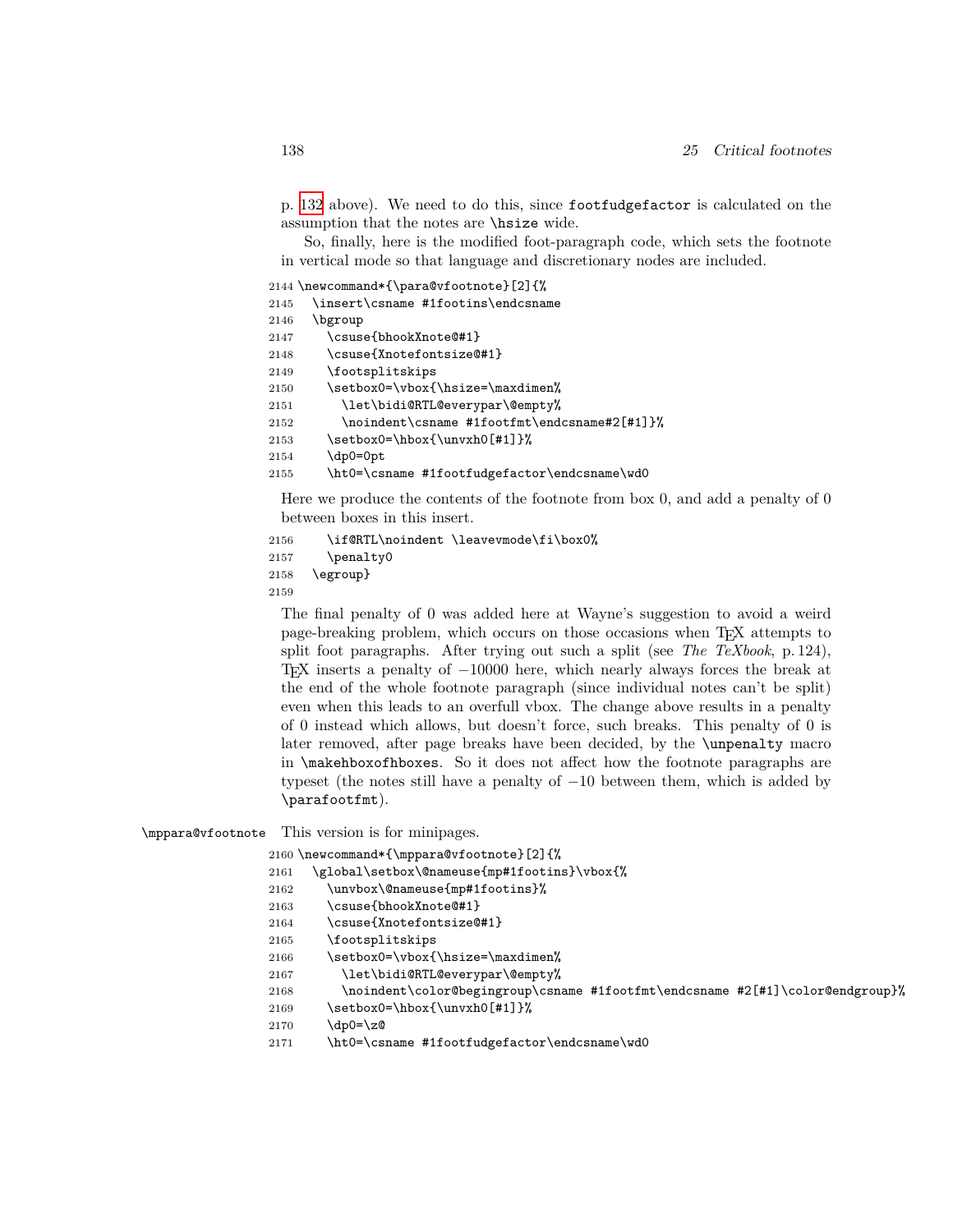```
2172 \box0
2173 \penalty0
2174 }}
2175
```
\unvxh Here is (modified) Michael's definition of \unvxh, used above. Michael's macro also takes care to remove some unwanted penalties and glue that T<sub>EX</sub> automatically attaches to the end of paragraphs. When TEX finishes a paragraph, it throws away any remaining glue, and then tacks on the following items: a \penalty of 10000, a \parfillskip and a \rightskip (*The TeXbook*, pp. 99–100). \unvxh cancels these unwanted paragraph-final items using \unskip and \unpenalty.

```
2176 \newcommandx*{\unvxh}[2][2=Z]{% 2th is optional for retro-compatibility
2177 \setbox0=\vbox{\unvbox#1%
2178 \global\setbox1=\lastbox}%
```

```
2179 \unhbox1
2180 \unskip % remove \rightskip,
2181 \unskip % remove \parfillskip,
2182 \unpenalty % remove \penalty of 10000,
2183 \hskip\csuse{afternote@#2}} % but add the glue to go between the notes
2184
```
\parafootfmt \parafootfmt is \normalfootfmt adapted to do the special stuff needed for paragraphed notes—leaving out the \endgraf at the end, sticking in special penalties and kern, and leaving out the \footstrut. The first argument is the line and page number information, the second is the lemma, the third is the text of the footnote, and the fourth is the series (optional, for backward compatibility).

```
2185 \newcommandx*{\parafootfmt}[4][4=Z]{%
2186 \insertparafootsep{#4}%
2187 \Xledsetnormalparstuff{#4}%
2188 \printlinefootnote{#1}{#4}%
2189 {\nottoggle{Xlemmadisablefontselection@#4}{\select@lemmafont#1|#2}{#2}}%
2190 \iftoggle{nosep@}{\hskip\csuse{inplaceoflemmaseparator@#4}}{\ifcsempty{lemmaseparator@#4}%
2191 {\hskip\csuse{inplaceoflemmaseparator@#4}}%
2192 {\nobreak\hskip\csuse{beforelemmaseparator@#4}\csuse{lemmaseparator@#4}\hskip\csuse{afterlemmasep
2193 }}%
2194 #3\penalty-10 }
```
Note that in the above definition, the penalty of *−*10 encourages a line break between notes, so that notes have a slight tendency to begin on new lines. The \insertparafootsep command is used to insert the \parafootsep@series between each note in the *same* page.

\para@footgroup This footgroup code is modelled on the macros in *The TeXbook*, p. 399. The only difference is the \unpenalty in \makehboxofhboxes, which is there to remove the penalty of  $0$  which was added to the end of each footnote by  $\partial \Omega$  by  $\partial \Omega$ 

> The call to \notefontsetup is to ensure that the correct \baselineskip for the footnotes is used. The argument is the note series letter.

2195 \newcommand\*{\para@footgroup}[1]{%

2196 \unvbox\csname #1footins\endcsname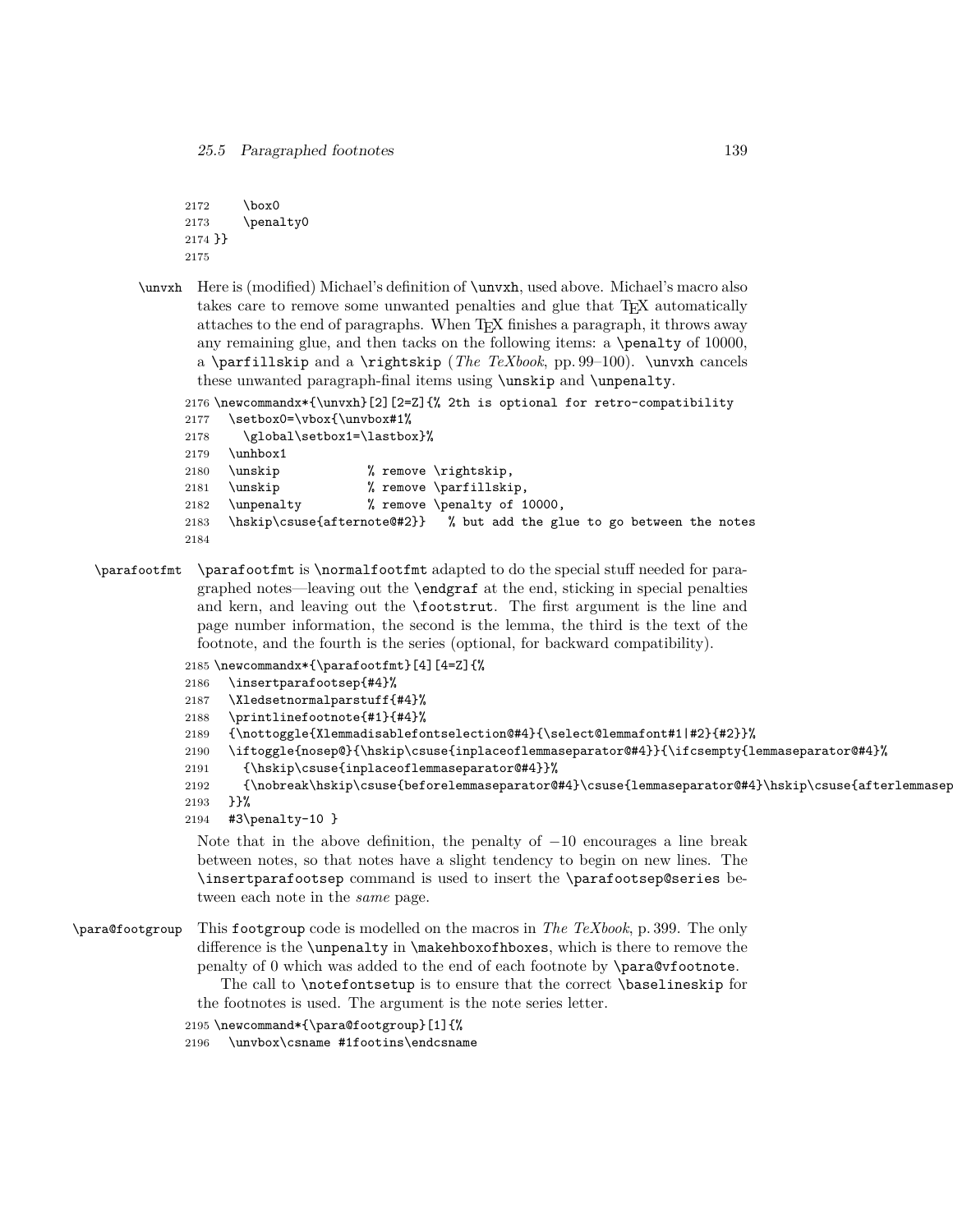```
2197 \ifcsstring{Xragged@#1}{L}{\RaggedLeft}{}%
                2198 \ifcsstring{Xragged@#1}{R}{\RaggedRight}{}%
                2199 \makehboxofhboxes
                2200 \setbox0=\hbox{{\csuse{Xnotefontsize@#1}\csuse{txtbeforeXnotes@#1}}\unhbox0 \removehboxe
                2201 \csuse{Xnotefontsize@#1}
                2202 \noindent\unhbox0\par%
                2203 \global\hsize=\old@hsize%
                2204 }%
                2205
\mppara@footgroup The minipage version.
                2206 \newcommand*{\mppara@footgroup}[1]{{%
                2207 \setXnoteswidthliketwocolumns@{#1}%
                2208 \vskip\skip\@nameuse{mp#1footins}
                2209 \ifl@dpairing\ifparledgroup%
                2210 \leavevmode\marks\parledgroup@{begin}%
                2211 \marks\parledgroup@series{#1}%
                2212 \marks\parledgroup@type{Xfootnote}%
                2213 \fi\fi\normalcolor
                2214 \ifparledgroup%
                2215 \ifl@dpairing%
                2216 \else%
                2217 \setXnoteswidthliketwocolumns@{#1}%
                2218 \setXnotespositionliketwocolumns@{#1}%
                2219 \print@Xfootnoterule{#1}%%
                2220 \overline{\text{f}i}2221 \else%
                2222 \setXnoteswidthliketwocolumns@{#1}%
                2223 \setXnotespositionliketwocolumns@{#1}%
                2224 \print@Xfootnoterule{#1}%
                2225 \overline{\text{if}}2226 \unvbox\csname mp#1footins\endcsname
                2227 \ifcsstring{Xragged@#1}{L}{\RaggedLeft}{}%
                2228 \ifcsstring{Xragged@#1}{R}{\RaggedRight}{}%
                2229 \makehboxofhboxes
                2230 \setbox0=\hbox{{\csuse{Xnotefontsize@#1}\csuse{txtbeforeXnotes@#1}}\unhbox0 \removehboxe
                2231 \csuse{Xnotefontsize@#1}
                2232 \noindent\unhbox0\par}}
                2233
```
#### \makehboxofhboxes

 $\removehboxes$   $2234 \newcommand*{\mathbb{\xleftarrow}{{\sets}}{\setminus}$ 

\loop

 \unpenalty 2237 \setbox2=\lastbox \ifhbox2 2239 \setbox0=\hbox{\box2\unhbox0}% \repeat} \newcommand\*{\removehboxes}{\setbox0=\lastbox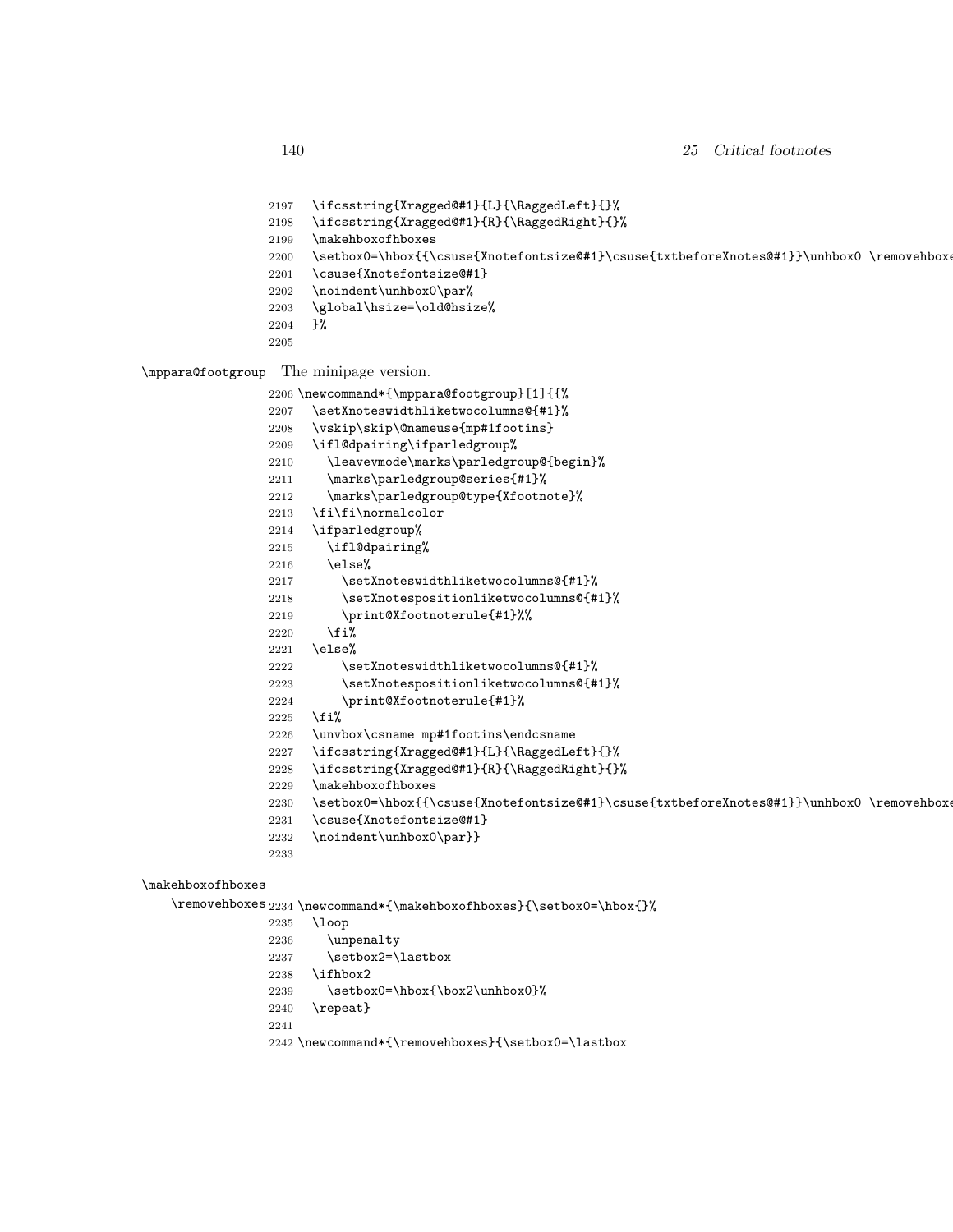```
2243 \ifhbox0{\removehboxes}\unhbox0 \fi}
2244
```
#### **25.5.1 Insertion of the footnotes separator**

The command \insertparafootsep{*⟨series⟩*} must be called at the beginning of \parafootftm (and like commands).

\prevpage@num

2256 }

```
\verb|\insertparafootsep|2245\newcommand{\line{\t{15}}\n1]{{\cal K}}2246 \ifnumequal{\csuse{prevpage#1@num}}{\page@num}%
                 2247 {\ifcsdef{prevline#1}% Be sur \prevline#1 exists.
                 2248 {\ifnumequal{\csuse{prevline#1}}{\line@num}%
                 2249 {\IfStrEq{\csuse{symlinenum@#1}}{\csuse{parafootsep@#1}}{}}%
                 2250 {\csuse{parafootsep@#1}}%
                 2251 }%
                 2252 {\csuse{parafootsep@#1}}%
                 2253 }%
                 2254 {}%
```
2255 \global\csname prevpage#1@num\endcsname=\page@num%

# **25.6 Columnar footnotes**

```
\rigidbalance
    \dosplits
    \splitoff
          \@h
the \vbox. The \rigidbalance macro is taken from The TeXbook, p. 397, with a
          \@k
slight change to the syntax of the arguments so that they don't depend on white
               We will now define macros for three-column notes and two-column notes. Both
               sets of macros will use \rigidbalance, which splits a box (#1) into into a number
               (#2) of columns, each with a space (#3) between the top baseline and the top of
               space. Note also the extra unboxing in \splitoff, which allows the new \vbox
               to have its natural height as it goes into the alignment.
                   The LAT<sub>EX</sub> \line macro has no relationship to the TeX \line. The LAT<sub>EX</sub>
               equivalent is \@@line.
              2257 \newcount\@k \newdimen\@h
              2258 \newcommand*{\rigidbalance}[3]{\setbox0=\box#1 \@k=#2 \@h=#3
              2259 \@@line{\splittopskip=\@h \vbadness=\@M \hfilneg
              2260 \valign{##\vfil\cr\dosplits}}}
              2261
              2262 \newcommand*{\dosplits}{\ifnum\@k>0 \noalign{\hfil}\splitoff
              2263 \global\advance\@k-1\cr\dosplits\fi}
              2264
              2265 \newcommand*{\splitoff}{\dimen0=\ht0
              2266 \divide\dimen0 by\@k \advance\dimen0 by\@h
              2267 \setbox2 \vsplit0 to \dimen0
              2268 \unvbox2 }
              2269
```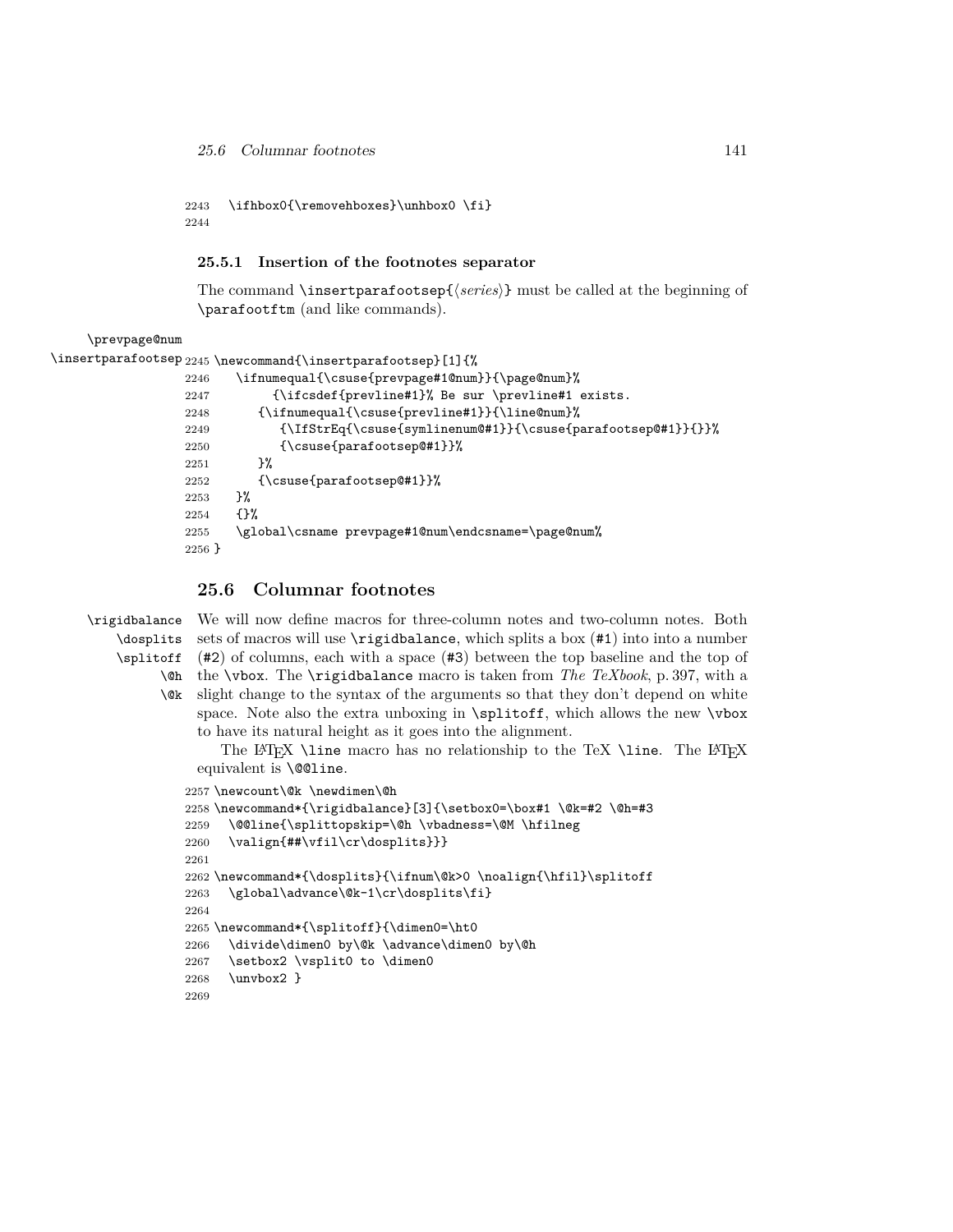#### **25.6.1 Three columns**

\footthreecol You say \footthreecol{A} to have the A series of the footnotes typeset in three columns. It is important to call this only after \hsize has been set for the document. 2270 \newcommand\*{\footthreecol}[1]{% 2271 \csgdef{series@display#1}{threecol} 2272 \expandafter\let\csname v#1footnote\endcsname=\threecolvfootnote 2273 \expandafter\let\csname #1footfmt\endcsname=\threecolfootfmt 2274 \expandafter\let\csname #1footgroup\endcsname=\threecolfootgroup 2275 \dimen\csname #1footins\endcsname=\csuse{maxhXnotes@#1}% 2276 \skip\csname #1footins\endcsname=\csuse{beforeXnotes@#1}% 2277 \advance\skip\csname #1footins\endcsname by\csuse{afterXrule@#1}% 2278 \threecolfootsetup{#1} The additional setup for minipages. 2279 \ifnoledgroup@\else 2280 \expandafter\let\csname mpv#1footnote\endcsname=\mpnormalvfootnote 2281 \expandafter\let\csname mp#1footgroup\endcsname=\mpthreecolfootgroup 2282 \skip\csname mp#1footins\endcsname=\csuse{beforeXnotes@#1}% 2283 \advance\skip\csname mp#1footins\endcsname by\csuse{afterXrule@#1}% 2284 \mpthreecolfootsetup{#1}  $2285$  \fi 2286 } 2287 The \footstart and \footnoterule macros for these notes assume the normal values [\(25.3](#page-128-0) p. [131](#page-128-0) above). \threecolfootsetup The \threecolfootsetup macro calculates and sets some numbers for threecolumn footnotes. We set the \count of the foot insert to 333. Each footnote can be thought of as contributing only one third of its height to the page, since the footnote insertion has been made as a long narrow column, which then gets trisected by

the \rigidbalance routine (inside \threecolfootgroup). These new, shorter columns are saved in a box, and then that box is *put back* into the footnote insert, replacing the original collection of the footnotes. This new box is, therefore, only about a third of the height of the original one.

The \dimen value for this note series has to change in the inverse way: it needs to be three times the actual limit on the amount of space these notes are allowed to fill on the page, because when TEX is accumulating material for the page and checking that limit, it doesn't apply the \count scaling.

 \newcommand\*{\threecolfootsetup}[1]{% \count\csname #1footins\endcsname 333 \csxdef{default@#1footins}{333}%Use this to confine the notes to one side only \multiply\dimen\csname #1footins\endcsname \thr@@}

\mpthreecolfootsetup The setup for minipages.

2292 \newcommand\*{\mpthreecolfootsetup}[1]{%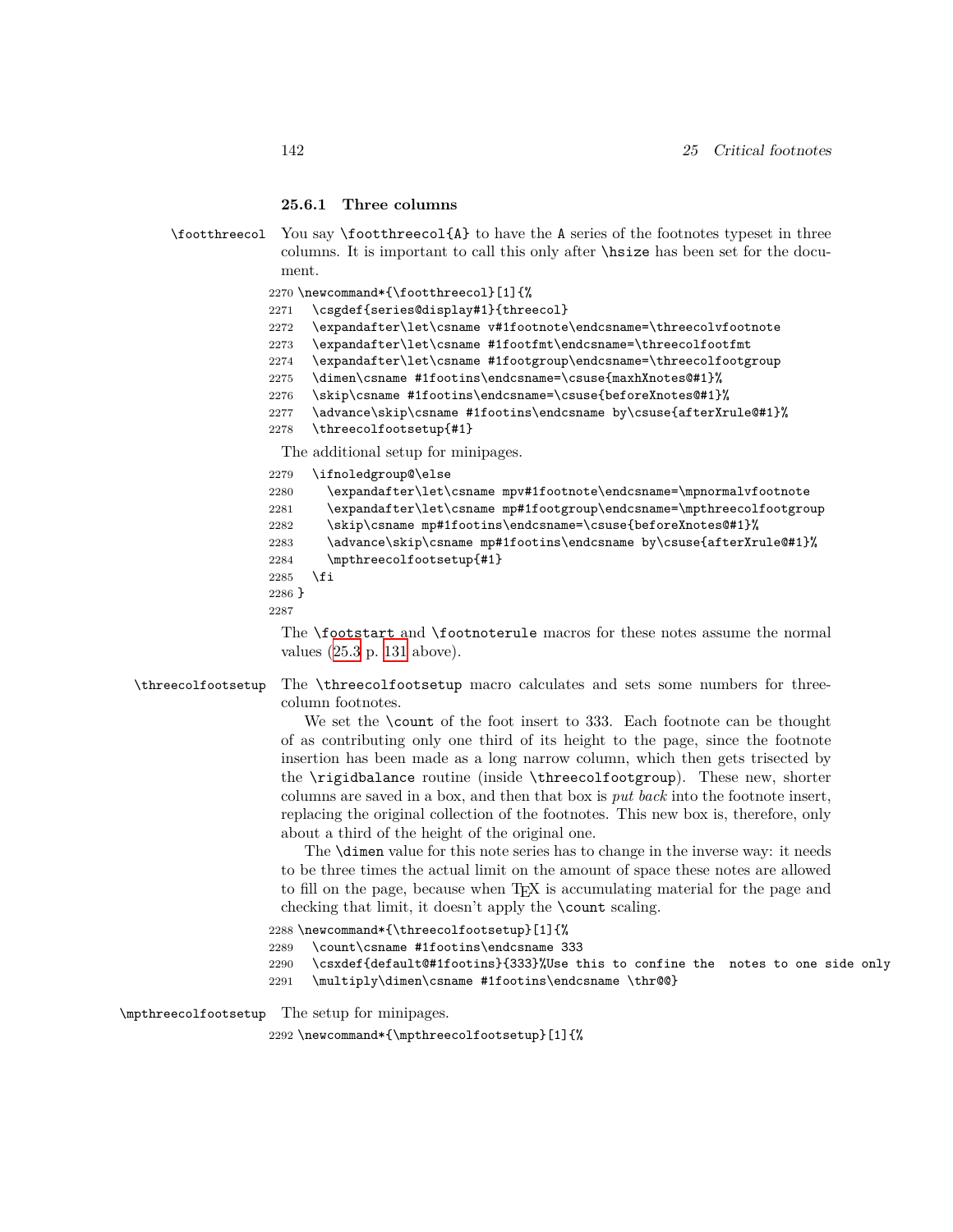```
2293 \count\csname mp#1footins\endcsname 333
```

```
2294 \multiply\dimen\csname mp#1footins\endcsname \thr@@}
```

```
2295
```
\threecolvfootnote \threecolvfootnote is the \vfootnote command for three-column notes. The call to \notefontsetup ensures that the \splittopskip and \splitmaxdepth take their values from the right \strutbox: the one used in a footnotes. Note especially the importance of temporarily reducing the \hsize to 0*.*3 of its normal value. This determines the widths of the individual columns. So if the normal  $\hbar$  is, say, 10 cm, then each column will be  $0.3 \times 10 = 3$  cm wide, leaving a gap of 1 cm spread equally between columns (i.e., .5 cm between each).

The arguments are 1) the note series letter and 2) the full text of the note (including numbers, lemma and text).

```
2296 \notbool{parapparatus@}{\newcommand*}{\newcommand}{\threecolvfootnote}[2]{%
```
- 2297 \insert\csname #1footins\endcsname\bgroup
- 2298 \csuse{Xnotefontsize@#1}
- 2299 \footsplitskips
- 2300 \csname #1footfmt\endcsname #2[#1]\egroup}

\threecolfootfmt \threecolfootfmt is the command that formats one note. It uses \raggedright, which will usually be preferable with such short lines. Setting the **\parindent** to zero means that, within each individual note, the lines begin flush left.

> The arguments are 1) the line numbers, 2) the lemma and 3) the text of the -footnote command 4) optional (for backward compatibility): the series.

- 2301 \notbool{parapparatus@}{\newcommandx\*}{\newcommandx}{\threecolfootfmt}[4][4=Z]{%
- 2302 \normal@pars
- 2303 \hsize \csuse{hsizethreecol@#4}
- 2304 \nottoggle{Xparindent@#4}{\parindent=\z@}{}
- 2305 \tolerance=5000
- 2306 \hangindent=\csuse{Xhangindent@#4}
- 2307 \leavevmode
- 2308 \csuse{Xcolalign@#4}%
- 2309 \strut{\printlinefootnote{#1}{#4}}%
- 2310 {\nottoggle{Xlemmadisablefontselection@#4}{\select@lemmafont#1|#2}{#2}}%
- 2311 \iftoggle{nosep@}{\hskip\csuse{inplaceoflemmaseparator@#4}}{\ifcsempty{lemmaseparator@#4}%
- 2312 {\hskip\csuse{inplaceoflemmaseparator@#4}}%
- 2313 {\nobreak\hskip\csuse{beforelemmaseparator@#4}\csuse{lemmaseparator@#4}\hskip\csuse{afterlemmaseparator@#4}% 2314 }}%
- 2315 #3\strut\par\allowbreak}

\threecolfootgroup And here is the footgroup macro that's called within the output routine to regroup the notes into three columns. Once again, the call to \notefontsetup is there to ensure that it is the right \splittopskip—the one used in footnotes which is used to provide the third argument for  $\rightarrow$  rigidbalance. This third argument  $(\Diamond \phi)$  is the topskip for the box containing the text of the footnotes, and does the job of making sure the top lines of the columns line up horizontally. In *The TeXbook*, p. 398, Donald Knuth suggests retrieving the ouput of \rigidbalance, putting it back into the insertion box, and then printing the box.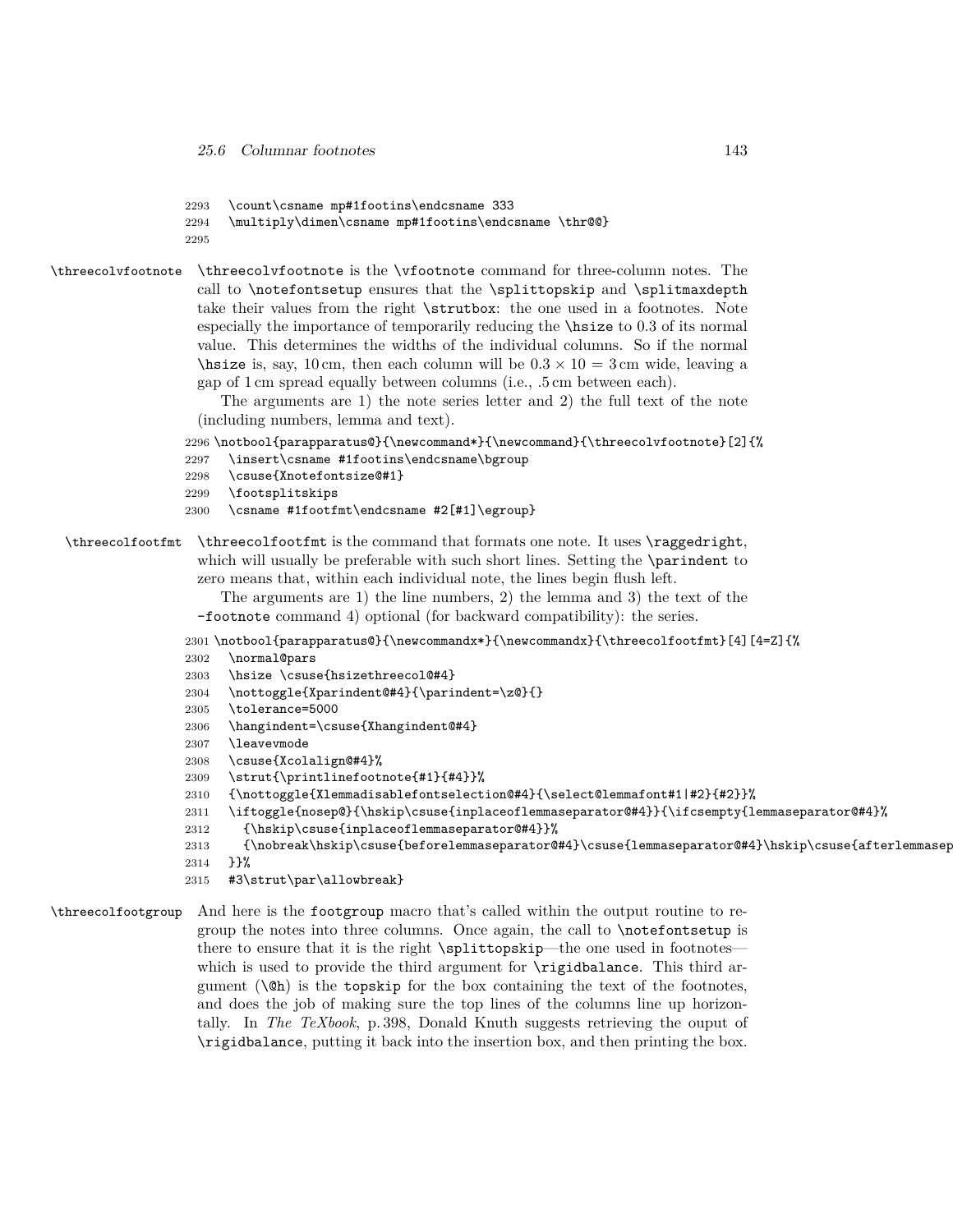Here, we just print the \line which comes out of \rigidbalance directly, without any re-boxing.

\newcommand\*{\threecolfootgroup}[1]{{\csuse{Xnotefontsize@#1}%

- \noindent\csuse{txtbeforeXnotes@#1}\par%
- \splittopskip=\ht\strutbox
- \expandafter
- \rigidbalance\csname #1footins\endcsname \thr@@ \splittopskip}}

\mpthreecolfootgroup The setup for minipages.

```
2321 \newcommand*{\mpthreecolfootgroup}[1]{{%
2322 \vskip\skip\@nameuse{mp#1footins}
2323 \ifl@dpairing\ifparledgroup%
2324 \leavevmode\marks\parledgroup@{begin}%
2325 \marks\parledgroup@series{#1}%
2326 \marks\parledgroup@type{Xfootnote}%
2327 \fi\fi\normalcolor
2328 \ifparledgroup%
2329 \ifl@dpairing%
2330 \else%
2331 \setXnoteswidthliketwocolumns@{#1}%
2332 \setXnotespositionliketwocolumns@{#1}%
2333 \print@Xfootnoterule{#1}%
2334 \{f_i\}2335 \else%
2336 \setXnoteswidthliketwocolumns@{#1}%
2337 \setXnotespositionliketwocolumns@{#1}%
2338 \print@Xfootnoterule{#1}%
2339 \fi%
2340 {\csuse{Xnotefontsize@#1}\noindent\csuse{txtbeforeXnotes@#1}}\par
2341 \splittopskip=\ht\strutbox
```
- \expandafter
- 2343 \rigidbalance\csname mp#1footins\endcsname \thr@@ \splittopskip}}
- 

#### **25.6.2 Two columns**

```
\foottwocol You say \foottwocol{A} to have the A series of the footnotes typeset in two
             columns. It is important to call this only after \hsize has been set for the docu-
             ment.
```
\newcommand\*{\foottwocol}[1]{%

- \csgdef{series@display#1}{twocol}
- \expandafter\let\csname v#1footnote\endcsname=\twocolvfootnote
- \expandafter\let\csname #1footfmt\endcsname=\twocolfootfmt
- \expandafter\let\csname #1footgroup\endcsname=\twocolfootgroup
- \dimen\csname #1footins\endcsname=\csuse{maxhXnotes@#1}%
- \skip\csname #1footins\endcsname=\csuse{beforeXnotes@#1}%
- 2352 \advance\skip\csname #1footins\endcsname by\csuse{afterXrule@#1}%
- \twocolfootsetup{#1}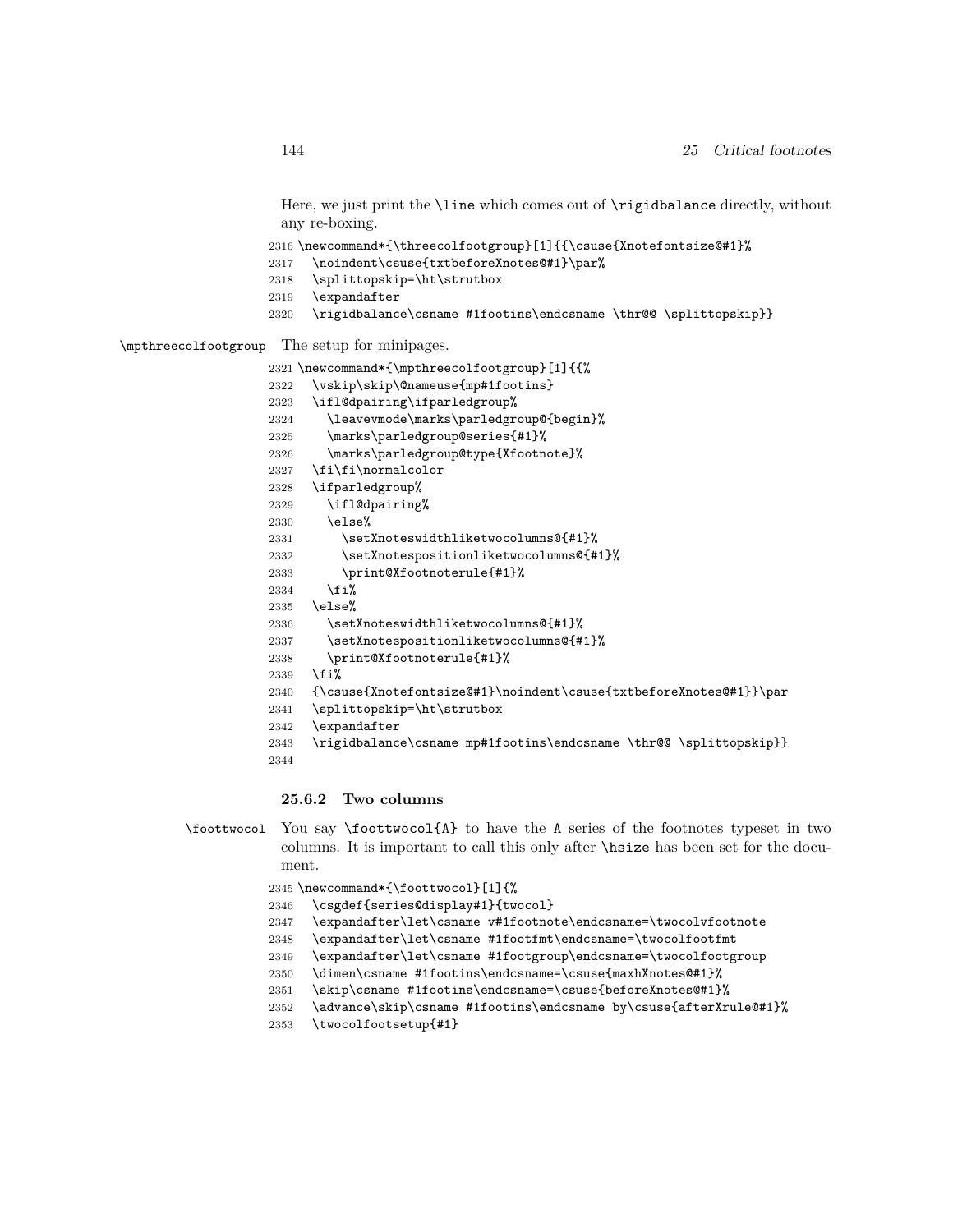The additional setup for minipages.

```
2354 \ifnoledgroup@\else
2355 \expandafter\let\csname mpv#1footnote\endcsname=\mpnormalvfootnote
2356 \expandafter\let\csname mp#1footgroup\endcsname=\mptwocolfootgroup
2357 \skip\csname mp#1footins\endcsname=\csuse{beforeXnotes@#1}%
2358 \advance\skip\csname mp#1footins\endcsname by\csuse{afterXrule@#1}%
2359 \mptwocolfootsetup{#1}
2360 \fi
2361 }
2362
```

```
\twocolfootsetup
Here is a series of macros which are very similar to their three-column counterparts.
\twocolvfootnote
In this case, each note is assumed to contribute only a half a line of text. And the
  \twocolfootfmt
notes are set in columns giving a gap between them of one tenth of the \hsize.
\twocolfootgroup 2363 \newcommand*{\twocolfootsetup}[1]{%
                2364 \count\csname #1footins\endcsname 500
                2365 \csxdef{default@#1footins}{500}%Use this to confine the notes to one side only
                2366 \multiply\dimen\csname #1footins\endcsname \tw@}
                2367\notbool{parapparatus@}{\newcommand*}{\newcommand}{\twocolvfootnote}[2]{\insert\csname #1footins\endc
                2368 \csuse{Xnotefontsize@#1}
                2369 \footsplitskips
                2370 \csname #1footfmt\endcsname #2[#1]\egroup}
                2371 \notbool{parapparatus@}{\newcommandx*}{\newcommandx}{\twocolfootfmt}[4][4=Z]{% 4th arg is optional, f
                2372 \normal@pars
                2373 \hsize \csuse{hsizetwocol@#4}
                2374 \nottoggle{Xparindent@#4}{\parindent=\z@}{}
                2375 \tolerance=5000
                2376 \hangindent=\csuse{Xhangindent@#4}
                2377 \leavevmode
                2378 \csuse{Xcolalign@#4}%
                2379 \strut{\printlinefootnote{#1}{#4}}%
                2380 {\nottoggle{Xlemmadisablefontselection@#4}{\select@lemmafont#1|#2}{#2}}%
                2381 \iftoggle{nosep@}{\hskip\csuse{inplaceoflemmaseparator@#4}}{\ifcsempty{lemmaseparator@#4}%
                2382 {\hskip\csuse{inplaceoflemmaseparator@#4}}%
                2383 {\nobreak\hskip\csuse{beforelemmaseparator@#4}\csuse{lemmaseparator@#4}\hskip\csuse{afterlemmasep
                2384 }}%
                2385 #3\strut\par\allowbreak}
                2386 \newcommand*{\twocolfootgroup}[1]{{\csuse{Xnotefontsize@#1}
                2387 \noindent\csuse{txtbeforeXnotes@#1}\par%
                2388 \splittopskip=\ht\strutbox
                2389 \expandafter
                2390 \rigidbalance\csname #1footins\endcsname \tw@ \splittopskip}}
                2391
```
\mptwocolfootsetup The versions for minipages.

\mptwocolfootgroup 2392 \newcommand\*{\mptwocolfootsetup}[1]{%

- \count\csname mp#1footins\endcsname 500
- \multiply\dimen\csname mp#1footins\endcsname \tw@}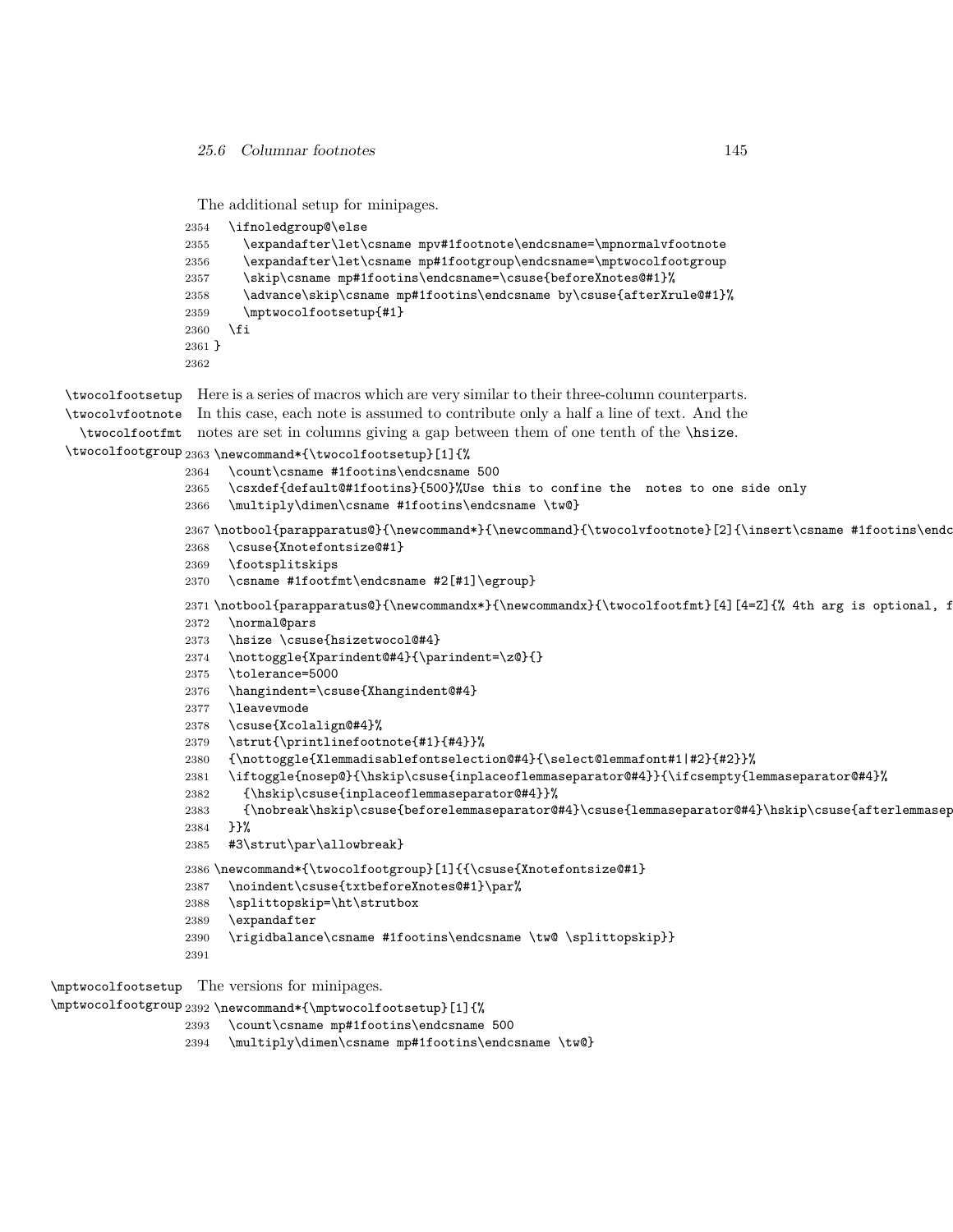```
2395 \newcommand*{\mptwocolfootgroup}[1]{{%
2396 \vskip\skip\@nameuse{mp#1footins}
2397 \ifl@dpairing\ifparledgroup%
2398 \leavevmode\marks\parledgroup@{begin}%
2399 \marks\parledgroup@series{#1}%
2400 \marks\parledgroup@type{Xfootnote}%
2401 \fi\fi\normalcolor
2402 \ifparledgroup%
2403 \ifl@dpairing%
2404 \else%
2405 \setXnoteswidthliketwocolumns@{#1}%
2406 \setXnotespositionliketwocolumns@{#1}%
2407 \print@Xfootnoterule{#1}%
2408 \fi%
2409 \else%
2410 \setXnoteswidthliketwocolumns@{#1}%
2411 \setXnotespositionliketwocolumns@{#1}%
2412 \print@Xfootnoterule{#1}%
2413 \fi%
2414 {\csuse{Xnotefontsize@#1}\noindent\csuse{txtbeforeXnotes@#1}}\par
2415 \splittopskip=\ht\strutbox
2416 \expandafter
2417 \rigidbalance\csname mp#1footins\endcsname \tw@ \splittopskip}}
2418
```
# **26 Familiar footnotes**

### **26.1 Generality**

The original EDMAC provided users with five series of critical footnotes (\Afootnote \Bfootnote \Cfootnote \Dfootnote \Efootnote), and LATEX provides a single numbered footnote. The eledmac package uses the EDMAC mechanism to provide six series of numbered footnotes.

First, though, the footmisc package has an option whereby two or more consecutive \footnotes have their marks separated by commas. This seems such a useful ability that it is provided automatically by eledmac.

```
\multiplefootnotemarker
           \multfootsep
                         These macros may have been defined by the memoir class, are provided by the
                         footmisc package and perhaps by other footnote packages.
```

```
2419 \providecommand*{\multiplefootnotemarker}{3sp}
2420 \providecommand*{\multfootsep}{\textsuperscript{\normalfont,}}
```
2421

\m@mmf@prepare A pair of self-cancelling kerns. This may have been defined in the memoir class.

```
2422 \providecommand*{\m@mmf@prepare}{%
```

```
2423 \kern-\multiplefootnotemarker
```

```
2424 \kern\multiplefootnotemarker\relax}
```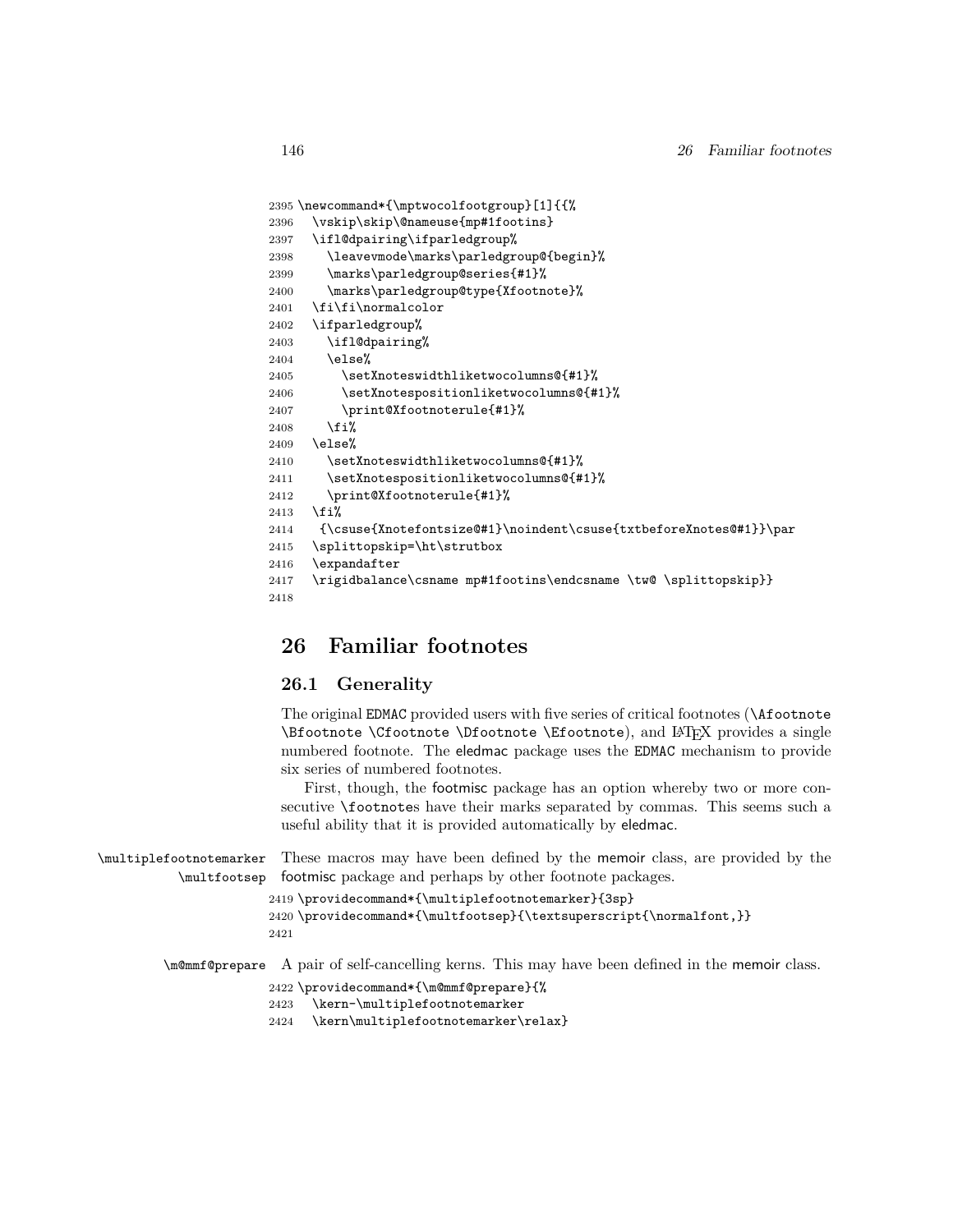- *26.1 Generality* 147
- \m@mmf@check This may have been defined in the memoir class. If it recognises the last kern as \multiplefootnotemarker it typesets \multfootsep.

 \providecommand\*{\m@mmf@check}{% \ifdim\lastkern=\multiplefootnotemarker\relax 2427 \edef\@x@sf{\the\spacefactor}% \unkern \multfootsep \spacefactor\@x@sf\relax \fi}

We have to modify **\@footnotetext** and **\@footnotemark**. However, if memoir is used the modifications have already been made.

```
2433 \@ifclassloaded{memoir}{}{%
```
\@footnotetext Add \m@mmf@prepare at the end of \@footnotetext. \apptocmd{\@footnotetext}{\m@mmf@prepare}{}{}

\@footnotemark Modify \@footnotemark to cater for adjacent \footnotes.

```
2435 \renewcommand*{\@footnotemark}{%
2436 \leavevmode
2437 \ifhmode
2438 \edef\@x@sf{\the\spacefactor}%
2439 \m@mmf@check
2440 \nobreak
2441 \fi
2442 \@makefnmark
2443 \m@mmf@prepare
2444 \ifhmode\spacefactor\@x@sf\fi
2445 \relax}
 Finished the modifications for the non-memoir case.
2446 }
2447
```
\l@doldold@footnotetext In order to enable the regular \footnotes in numbered text we have to play around \@footnotetext with its \@footnotetext, using different forms for when in numbered or regular text.

```
2448 \pretocmd{\@footnotetext}{%
2449 \ifnumberedpar@
2450 \edtext{}{\l@dbfnote{#1}}%
2451 \else
2452 }{}{}
2453 \apptocmd{\@footnotetext}{\fi}{}{}%
```
\l@dbfnote \l@dbfnote adds the footnote to the insert list, and \vl@dbfnote calls the original \vl@dbfnote \@footnotetext.

\newcommand{\l@dbfnote}[1]{%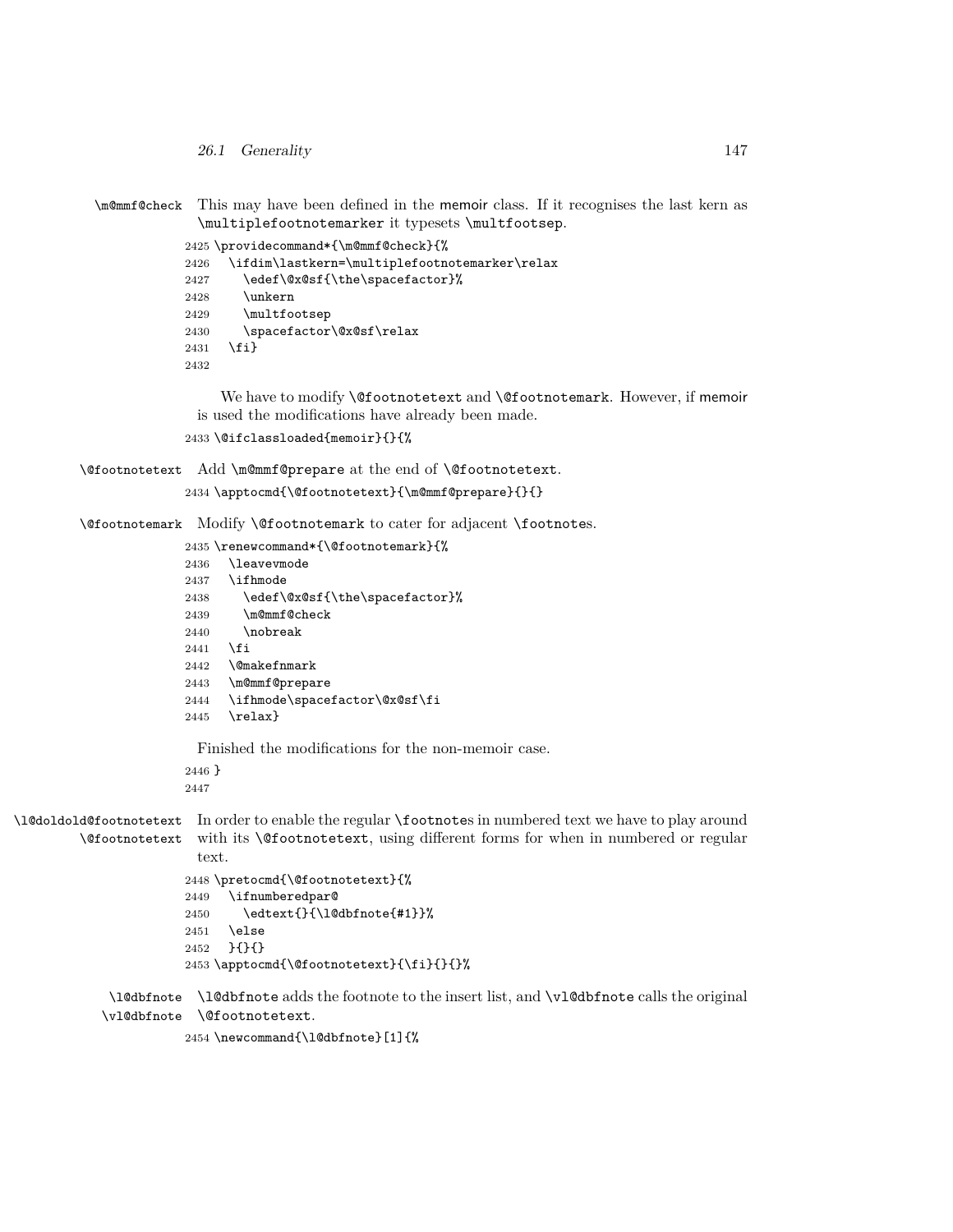```
2455 \ifnumberedpar@
2456 \gdef\@tag{#1\relax}%
2457 \xright@appenditem{\noexpand\vl@dbfnote{{\expandonce\@tag}}{\@thefnmark}}%
2458 \to\inserts@list
2459 \global\advance\insert@count \@ne
2460 \fi\ignorespaces}
2461 \newcommand{\vl@dbfnote}[2]{%
2462 \def\@thefnmark{#2}%
2463 \@footnotetext{#1}%
2464 }%
```
## **26.2 Footnote formats**

Some of the code for the various formats is remarkably similar to that in section [25.3.](#page-123-0)

The following macros generally set things up for the 'standard' footnote format.

```
\prebodyfootmark
Two convenience macros for use by \...@footnotemark... macros.
```

```
\postbodyfootmark 2465 \newcommand*{\prebodyfootmark}{%
                     2466 \leavevmode
                     2467 \ifhmode
                     2468 \edef\@x@sf{\the\spacefactor}%
                     2469 \m@mmf@check
                     2470 \nobreak
                     2471 \fi}
                     2472 \newcommand{\postbodyfootmark}{%
                     2473 \m@mmf@prepare
                     2474 \ifhmode\spacefactor\@x@sf\fi\relax}
                     2475
\normal@footnotemarkX \normal@footnotemarkX{⟨series⟩} sets up the typesetting of the marker at the
                      point where the footnote is called for.
                     2476 \newcommand*{\normal@footnotemarkX}[1]{%
                     2477 \prebodyfootmark
                     2478 \@nameuse{bodyfootmark#1}%
                     2479 \postbodyfootmark}
                     2480
 \normalbodyfootmarkX The \normalbodyfootmarkX{⟨series⟩} really typesets the in-text marker. The
                      style is the normal superscript.
                     2481 \newcommand*{\normalbodyfootmarkX}[1]{%
                     2482 \hbox{\textsuperscript{\normalfont\@nameuse{@thefnmark#1}}}}
   \normalvfootnoteX \normalvfootnoteX{⟨series⟩}{⟨text⟩} does the \insert for the ⟨series⟩ and calls
                       the series' \footfmt... to format the ⟨text⟩.
                     2483 \notbool{parapparatus@}{\newcommand*}{\newcommand}{\normalvfootnoteX}[2]{%
                     2484 \insert\@nameuse{footins#1}\bgroup
                     2485 \csuse{bhooknoteX@#1}
                     2486 \csuse{notefontsizeX@#1}
```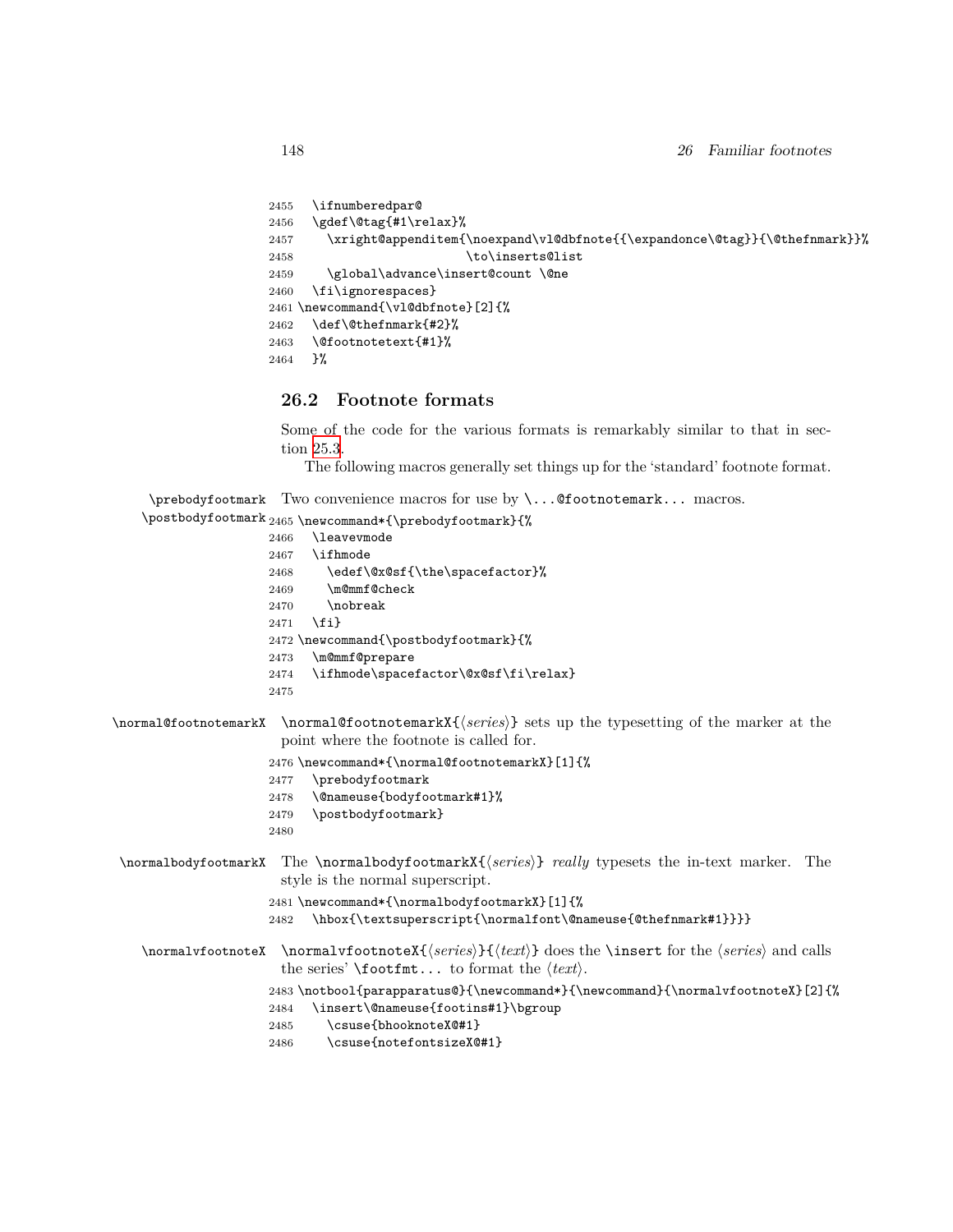| 2487<br>2488<br>2489<br>2490<br>2491<br>2492<br>2493<br>2494                                            | \footsplitskips<br>\ifl@dpairing\ifl@dpaging\else%<br>\setnotesXwidthliketwocolumns@{#1}%<br>$\iota$ i $\iota$<br>\setnotesXpositionliketwocolumns@{#1}%<br>\spaceskip=\z@skip \xspaceskip=\z@skip<br>\csuse{\csuse{footnote@dir}}\@nameuse{footfmt#1}{#1}{#2}\egroup}                                                                                                                                                                                                                                                                     |
|---------------------------------------------------------------------------------------------------------|--------------------------------------------------------------------------------------------------------------------------------------------------------------------------------------------------------------------------------------------------------------------------------------------------------------------------------------------------------------------------------------------------------------------------------------------------------------------------------------------------------------------------------------------|
| \mpnormalvfootnoteX                                                                                     | The minipage version.                                                                                                                                                                                                                                                                                                                                                                                                                                                                                                                      |
|                                                                                                         | 2495 \newcommand*{\mpnormalvfootnoteX}[2]{%                                                                                                                                                                                                                                                                                                                                                                                                                                                                                                |
| 2496                                                                                                    | \global\setbox\@nameuse{mpfootins#1}\vbox{%                                                                                                                                                                                                                                                                                                                                                                                                                                                                                                |
| 2497                                                                                                    | \unvbox\@nameuse{mpfootins#1}                                                                                                                                                                                                                                                                                                                                                                                                                                                                                                              |
| 2498                                                                                                    | \csuse{bhooknoteX@#1}                                                                                                                                                                                                                                                                                                                                                                                                                                                                                                                      |
| 2499                                                                                                    | \csuse{notefontsizeX@#1}                                                                                                                                                                                                                                                                                                                                                                                                                                                                                                                   |
| 2500                                                                                                    | \hsize\columnwidth                                                                                                                                                                                                                                                                                                                                                                                                                                                                                                                         |
| 2501                                                                                                    | <i><u><b>Neparboxrestore</b></u></i>                                                                                                                                                                                                                                                                                                                                                                                                                                                                                                       |
| 2502                                                                                                    | \color@begingroup                                                                                                                                                                                                                                                                                                                                                                                                                                                                                                                          |
| 2503                                                                                                    | \@nameuse{footfmt#1}{#1}{#2}\color@endgroup}}                                                                                                                                                                                                                                                                                                                                                                                                                                                                                              |
| 2504                                                                                                    |                                                                                                                                                                                                                                                                                                                                                                                                                                                                                                                                            |
| \normalfootfmtX<br>2507<br>2508<br>2509<br>2511<br>2512<br>2513<br>2514<br>2515<br>2516<br>2517<br>2518 | $\normal{\normalfont \textsf{series}} {\text{text}}$ were sets the footnote text, prepended by the<br>marker.<br>2505 \notbool{parapparatus@}{\newcommand*}{\newcommand}{\normalfootfmtX}[2]{%<br>2506 \ifluatex%<br>\textdir\footnote@luatextextdir%<br>\pardir\footnote@luatexpardir%<br>\par%<br>$2510$ \fi%<br>\protected@edef\@currentlabel{%<br>\@nameuse{@thefnmark#1}%<br>3%<br>\ledsetnormalparstuffX{#1}%<br>\hangindent=\csuse{hangindentX@#1}%<br>{{\csuse{notenumfontX@#1}\@nameuse{footfootmark#1}}\strut%<br>#2\strut\par}} |
| \normalfootfootmarkX                                                                                    | \normalfootfootmarkX{\series\} is called by \normalfootfmtX to typeset the<br>footnote marker in the footer before the footnote text.                                                                                                                                                                                                                                                                                                                                                                                                      |
| 2520<br>2521                                                                                            | 2519 \newcommand*{\normalfootfootmarkX}[1]{%<br>\textsuperscript{\@nameuse{@thefnmark#1}}}                                                                                                                                                                                                                                                                                                                                                                                                                                                 |
| \normalfootstartX                                                                                       | $\{normalfootstartX {\text{series}}\}$ is the $\langle series \rangle$ footnote starting macro used in the<br>output routine.                                                                                                                                                                                                                                                                                                                                                                                                              |
| 2523                                                                                                    | 2522 \newcommand*{\normalfootstartX}[1]{%<br>\ifdimequal{0pt}{\prenotesX@}{}%                                                                                                                                                                                                                                                                                                                                                                                                                                                              |

{%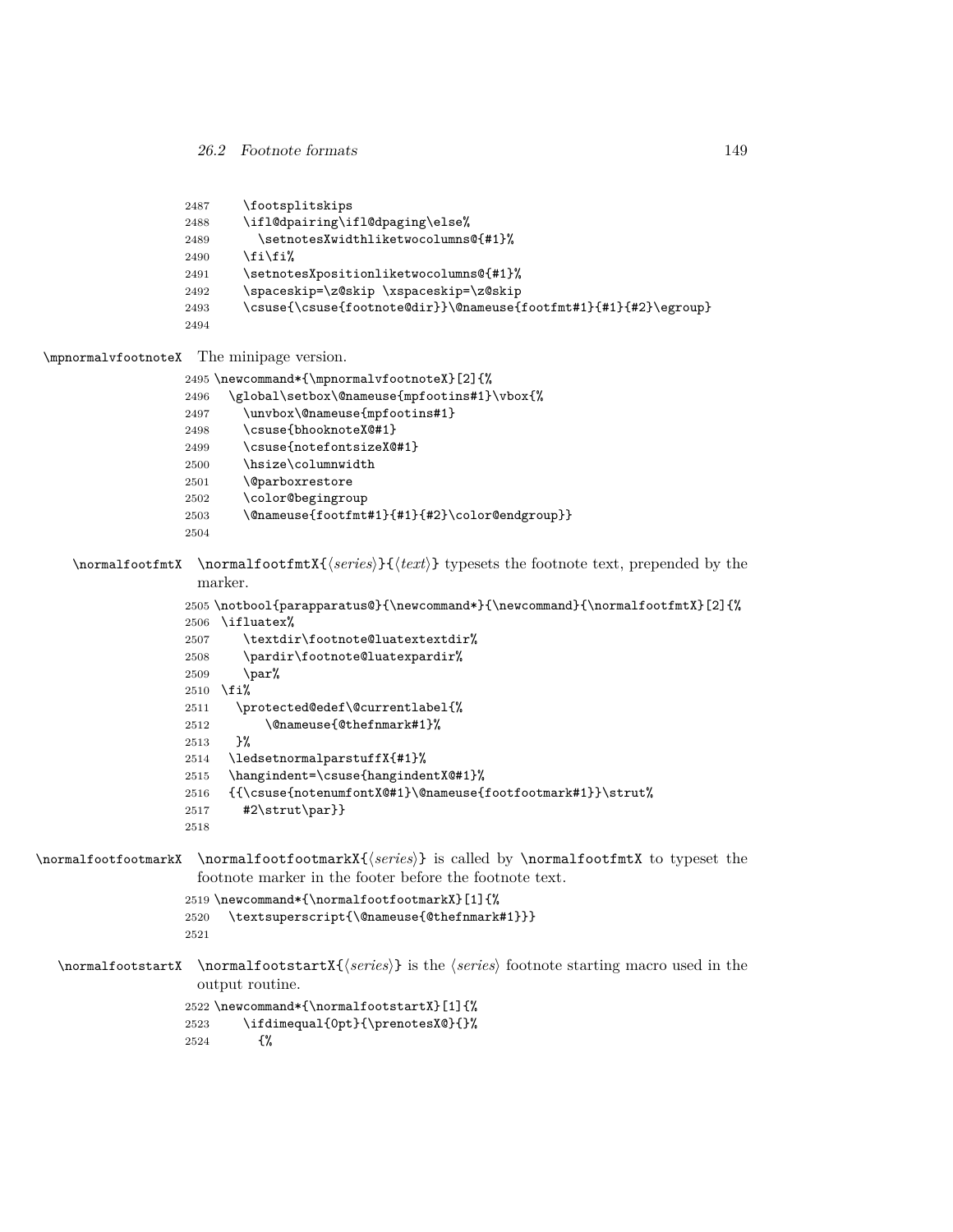```
2525 \iftoggle{prenotesX@}{%
2526 \togglefalse{prenotesX@}%
2527 \skip\csname footins#1\endcsname=%
```

```
2528 \dimexpr\csuse{prenotesX@}+\csuse{afterruleX@#1}\relax%<br>2529 }%
2529\,2530 {}%
2531 }%
2532 \vskip\skip\csname footins#1\endcsname%
2533 \leftskip=\z@
2534 \rightskip=\z@
2535 \ifl@dpairing\else%
2536 \hsize=\old@hsize%
2537 \fi%
2538 \setnotesXwidthliketwocolumns@{#1}%
2539 \setnotesXpositionliketwocolumns@{#1}%
2540 \print@footnoteXrule{#1}%
2541 }%
2542
```
\normalfootnoteruleX The rule drawn before the footnote series group.

```
2543 \let\normalfootnoteruleX=\footnoterule
2544
```
\normalfootgroupX \normalfootgroupX{*⟨series⟩*} sends the contents of the *⟨series⟩* insert box to the output page without alteration.

```
2545 \newcommand*{\normalfootgroupX}[1]{%
2546 \unvbox\@nameuse{footins#1}%
2547 \hsize=\old@hsize%
2548 }%
2549
```
\mpnormalfootgroupX The minipage version.

|      | 2550 \newcommand*{\mpnormalfootgroupX}[1]{% |
|------|---------------------------------------------|
| 2551 | \vskip\skip\@nameuse{mpfootins#1}           |
| 2552 | \ifl@dpairing\ifparledgroup%                |
| 2553 | \leavevmode\marks\parledgroup@{begin}%      |
| 2554 | \marks\parledgroup@series{#1}%              |
| 2555 | \marks\parledgroup@type{footnoteX}%         |
| 2556 | \fi\fi\normalcolor                          |
| 2557 | \ifparledgroup%                             |
| 2558 | \ifl@dpairing%                              |
| 2559 | \else%                                      |
| 2560 | \setnotesXwidthliketwocolumns@{#1}%         |
| 2561 | \setnotesXpositionliketwocolumns@{#1}%      |
| 2562 | \print@footnoteXrule{#1}%                   |
| 2563 | \fi%                                        |
| 2564 | \else%                                      |
| 2565 | \setnotesXwidthliketwocolumns@{#1}%         |
| 2566 | \setnotesXpositionliketwocolumns@{#1}%      |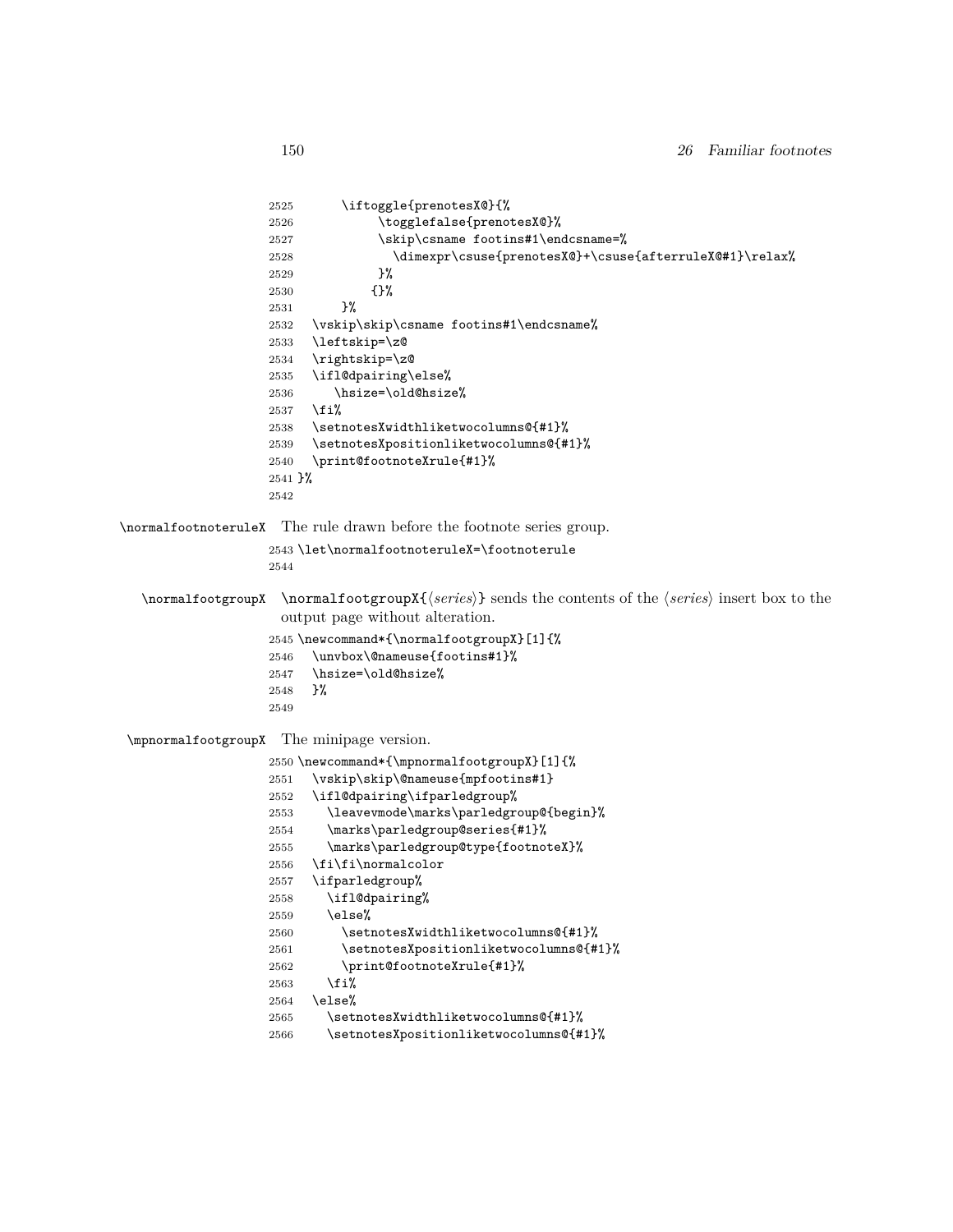```
2567 \print@footnoteXrule{#1}%
2568 \fi%
2569 \unvbox\@nameuse{mpfootins#1}}
2570
```
#### \normalbfnoteX

```
2571 \newcommand{\normalbfnoteX}[2]{%
2572 \ifnumberedpar@
2573 \protected@xdef\thisfootnote{\csuse{thefootnote#1}}%
2574 \xright@appenditem{\noexpand\vbfnoteX{#1}{#2}{\expandonce\thisfootnote}}%
2575 \to\inserts@list
2576 \global\advance\insert@count \@ne
2577 \fi\ignorespaces}
2578
```
#### \vbfnoteX

```
2579 \newcommand{\vbfnoteX}[3]{%
2580 \@namedef{@thefnmark#1}{#3}%
2581 \@nameuse{regvfootnote#1}{#1}{#2}}
2582
```
#### \vnumfootnoteX

```
2583 \newcommand{\vnumfootnoteX}[2]{%
2584 \ifnumberedpar@
2585 \edtext{}{\normalbfnoteX{#1}{#2}}%
2586 \else
2587 \@nameuse{regvfootnote#1}{#1}{#2}%
2588 \fi}
2589
```
\footnormalX \footnormalX{*⟨series⟩*} initialises the settings for the *⟨series⟩* footnotes. This should always be called for each series.

```
2590 \newcommand*{\footnormalX}[1]{%
```
- \csgdef{series@displayX#1}{normalX}
- \expandafter\let\csname footstart#1\endcsname=\normalfootstartX
- \@namedef{@footnotemark#1}{\normal@footnotemarkX{#1}}
- \@namedef{bodyfootmark#1}{\normalbodyfootmarkX{#1}}
- \expandafter\let\csname regvfootnote#1\endcsname=\normalvfootnoteX
- \expandafter\let\csname vfootnote#1\endcsname=\vnumfootnoteX
- \expandafter\let\csname footfmt#1\endcsname=\normalfootfmtX
- \@namedef{footfootmark#1}{\normalfootfootmarkX{#1}}
- \expandafter\let\csname footgroup#1\endcsname=\normalfootgroupX
- \expandafter\let\csname footnoterule#1\endcsname=\normalfootnoteruleX
- \count\csname footins#1\endcsname=1000
- \csxdef{default@footins#1}{1000}%Use to have note only for one side
- \dimen\csname footins#1\endcsname=\csuse{maxhnotesX@#1}
- \skip\csname footins#1\endcsname=\csuse{beforenotesX@#1}%
- \advance\skip\csname footins#1\endcsname by\csuse{afterruleX@#1}%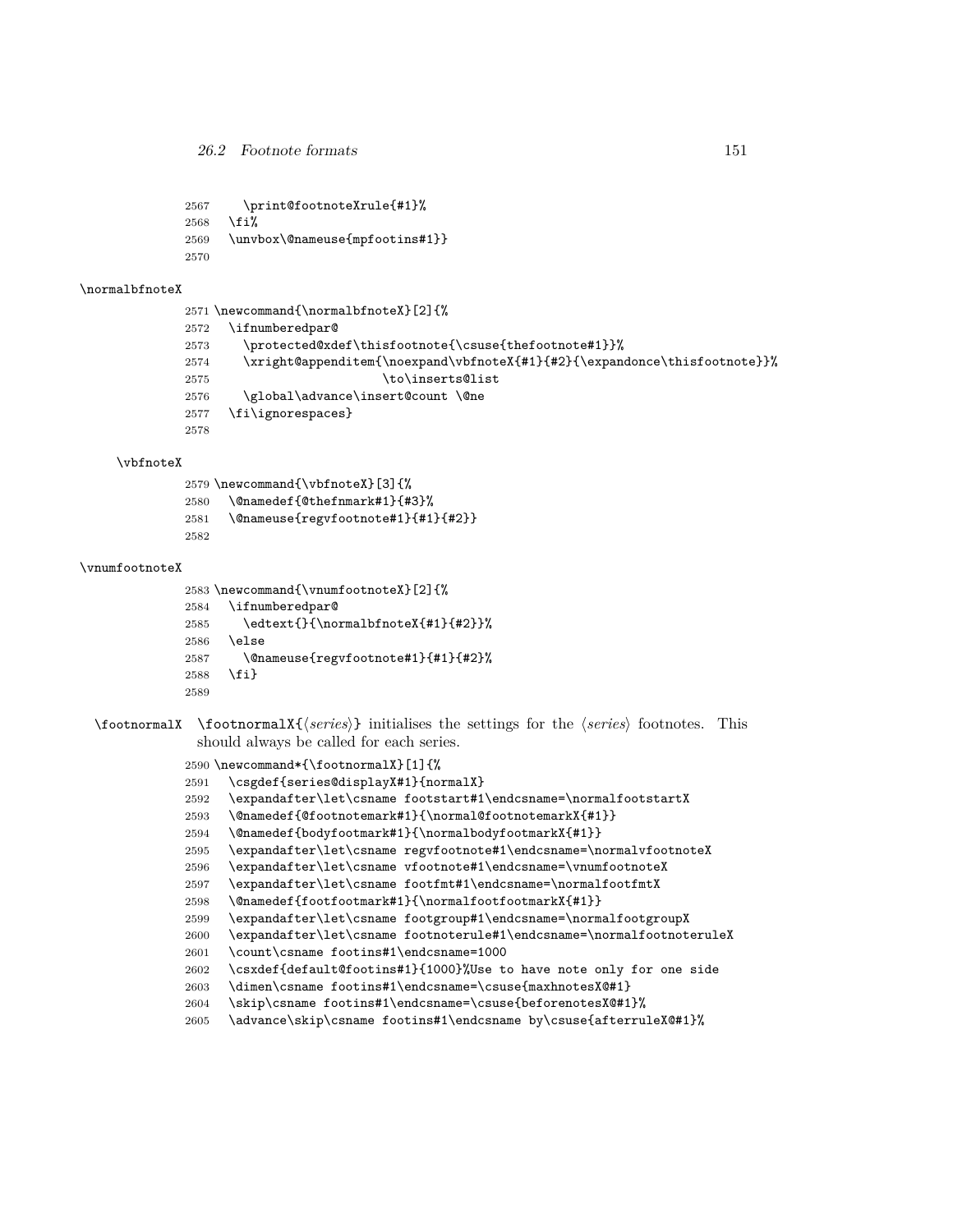Additions for minipages.

| 2606     | \ifnoledgroup@\else%                                                |
|----------|---------------------------------------------------------------------|
| 2607     | \expandafter\let\csname mpvfootnote#1\endcsname=\mpnormalvfootnoteX |
| 2608     | \expandafter\let\csname mpfootgroup#1\endcsname=\mpnormalfootgroupX |
| 2609     | \count\csname mpfootins#1\endcsname=1000                            |
| 2610     | \dimen\csname mpfootins#1\endcsname=\csuse{maxhnotesX@#1}           |
| 2611     | \skip\csname mpfootins#1\endcsname=\csuse{beforenotesX@#1}%         |
| 2612     | \advance\skip\csname mpfootins#1\endcsname by\csuse{afterruleX@#1}% |
| 2613     | \fi                                                                 |
| $2614$ } |                                                                     |
| 2615     |                                                                     |

## **26.3 Two columns footnotes**

The following macros set footnotes in two columns. It is assumed that the length of each footnote is less than the column width.

#### \foottwocoolX \foottwocolX{*⟨series⟩*}

|          | $\setminus$ foottwocoolX $\setminus$ foottwocolX{ $\setminus$ series $\rangle$ } |
|----------|----------------------------------------------------------------------------------|
|          | 2616 \newcommand*{\foottwocolX}[1]{%                                             |
| 2617     | \csgdef{series@displayX#1}{twocolX}                                              |
| 2618     | \expandafter\let\csname regvfootnote#1\endcsname=\twocolvfootnoteX               |
| 2619     | \expandafter\let\csname footfmt#1\endcsname=\twocolfootfmtX                      |
| 2620     | \expandafter\let\csname footgroup#1\endcsname=\twocolfootgroupX                  |
| 2621     | \dimen\csname footins#1\endcsname=\csuse{maxhnotesX@#1}%                         |
| 2622     | \skip\csname footins#1\endcsname=\csuse{beforenotesX@#1}%                        |
| 2623     | \advance\skip\csname footins#1\endcsname by \csuse{afterruleX@#1}\relax%         |
| 2624     | \twocolfootsetupX{#1}                                                            |
| 2625     | \ifnoledgroup@\else%                                                             |
| 2626     | \expandafter\let\csname mpvfootnote#1\endcsname=\mpnormalvfootnoteX              |
| 2627     | \expandafter\let\csname mpfootgroup#1\endcsname=\mptwocolfootgroupX              |
| 2628     | \skip\csname mpfootins#1\endcsname=\csuse{beforenotesX@#1}%                      |
| 2629     | \advance\skip\csname mpfootins#1\endcsname by\csuse{afterruleX@#1}               |
| 2630     | \mptwocolfootsetupX{#1}                                                          |
| 2631     | \fi%                                                                             |
| $2632$ } |                                                                                  |
| 2633     |                                                                                  |
|          | \twocolfootsetupX \twocolfootsetupX{(series)}                                    |
|          | $\verb \mptwocolfootsetupX 2634\newcommand*{{\twocolfootsetupX}[1]{\text{\n%}}$  |
| 2635     | \count\csname footins#1\endcsname 500                                            |
| 2636     | \csxdef{default@footins#1}{500}%Use this to confine the notes to one side only   |
| 2637     | \multiply\dimen\csname footins#1\endcsname by \tw@}                              |
|          | 2638 \newcommand*{\mptwocolfootsetupX}[1]{%                                      |
| 2639     | \count\csname mpfootins#1\endcsname 500                                          |
| 2640     | \multiply\dimen\csname mpfootins#1\endcsname by \tw@}                            |
| 2641     |                                                                                  |
|          |                                                                                  |

\twocolvfootnoteX \twocolvfootnoteX{*⟨series⟩*}

 $2642 \not \o{paramparatus@} {\newcommand*}{{newcommand}}{{\twoadd})}$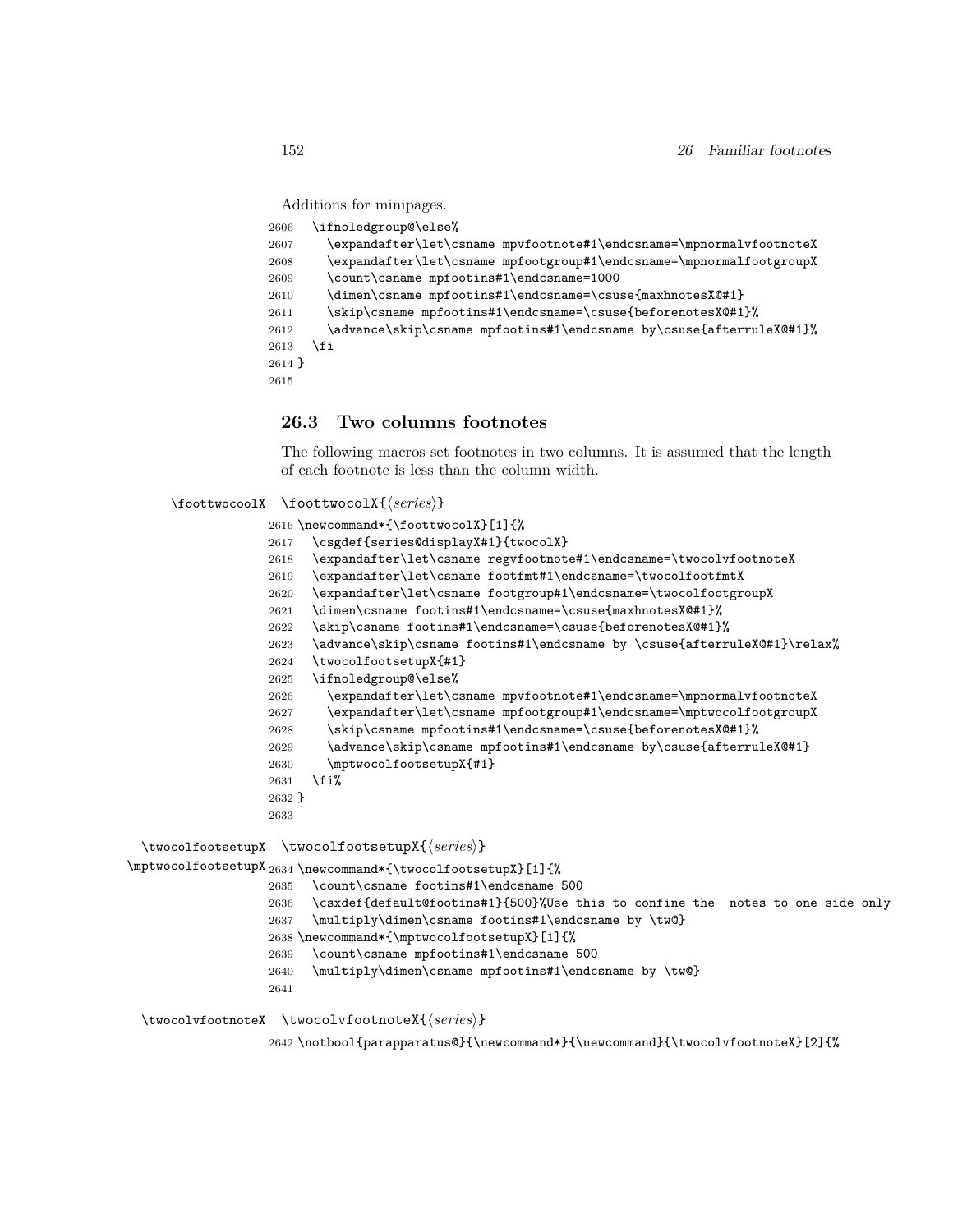```
2643 \insert\csname footins#1\endcsname\bgroup
2644 \csuse{notefontsizeX@#1}
2645 \footsplitskips
2646 \spaceskip=\z@skip \xspaceskip=\z@skip
2647 \@nameuse{footfmt#1}{#1}{#2}\egroup}
2648
```
#### \twocolfootfmtX \twocolfootfmtX{*⟨series⟩*}

```
2649 \notbool{parapparatus@}{\newcommand*}{\newcommand}{\twocolfootfmtX}[2]{%
```

```
2650 \protected@edef\@currentlabel{%
2651 \@nameuse{@thefnmark#1}%
2652 }%
2653 \normal@pars
2654 \hangindent=\csuse{hangindentX@#1}%
2655 \hsize \csuse{hsizetwocolX@#1}
2656 \nottoggle{parindentX@#1}{\parindent=\z@}{}
2657 \tolerance=5000\relax
2658 \leavevmode
2659 \csuse{colalignX@#1}%
2660 {\csuse{notenumfontX@#1}\@nameuse{footfootmark#1}\strut%
2661 #2\strut\par}\allowbreak}
2662
```
#### \twocolfootgroupX \twocolfootgroupX{*⟨series⟩*}

```
\mptwocolfootgroupX 2663 \newcommand*{\twocolfootgroupX}[1]{{\csuse{notefontsizeX@#1}
                  2664 \splittopskip=\ht\strutbox
                  2665 \expandafter
                  2666 \rigidbalance\csname footins#1\endcsname \tw@ \splittopskip}}
                  2667 \newcommand*{\mptwocolfootgroupX}[1]{{%
                  2668 \vskip\skip\@nameuse{mpfootins#1}
                  2669 \ifl@dpairing\ifparledgroup%
                  2670 \leavevmode\marks\parledgroup@{begin}%
                  2671 \marks\parledgroup@series{#1}%
                  2672 \marks\parledgroup@type{footnoteX}%
                  2673 \fi\fi\normalcolor
                  2674 \ifparledgroup%
                  2675 \ifl@dpairing%
                  2676 \else%
                  2677 \setnotesXwidthliketwocolumns@{#1}%
                  2678 \setnotesXpositionliketwocolumns@{#1}%
                  2679 \print@footnoteXrule{#1}%
                  2680 \fi%
                  2681 \else%
                  2682 \setnotesXwidthliketwocolumns@{#1}%
                  2683 \setnotesXpositionliketwocolumns@{#1}%
                  2684 \print@footnoteXrule{#1}%
                  2685 \fi%
                  2686 \splittopskip=\ht\strutbox
                  2687 \expandafter
                  2688 \rigidbalance\csname mpfootins#1\endcsname \tw@ \splittopskip}}
```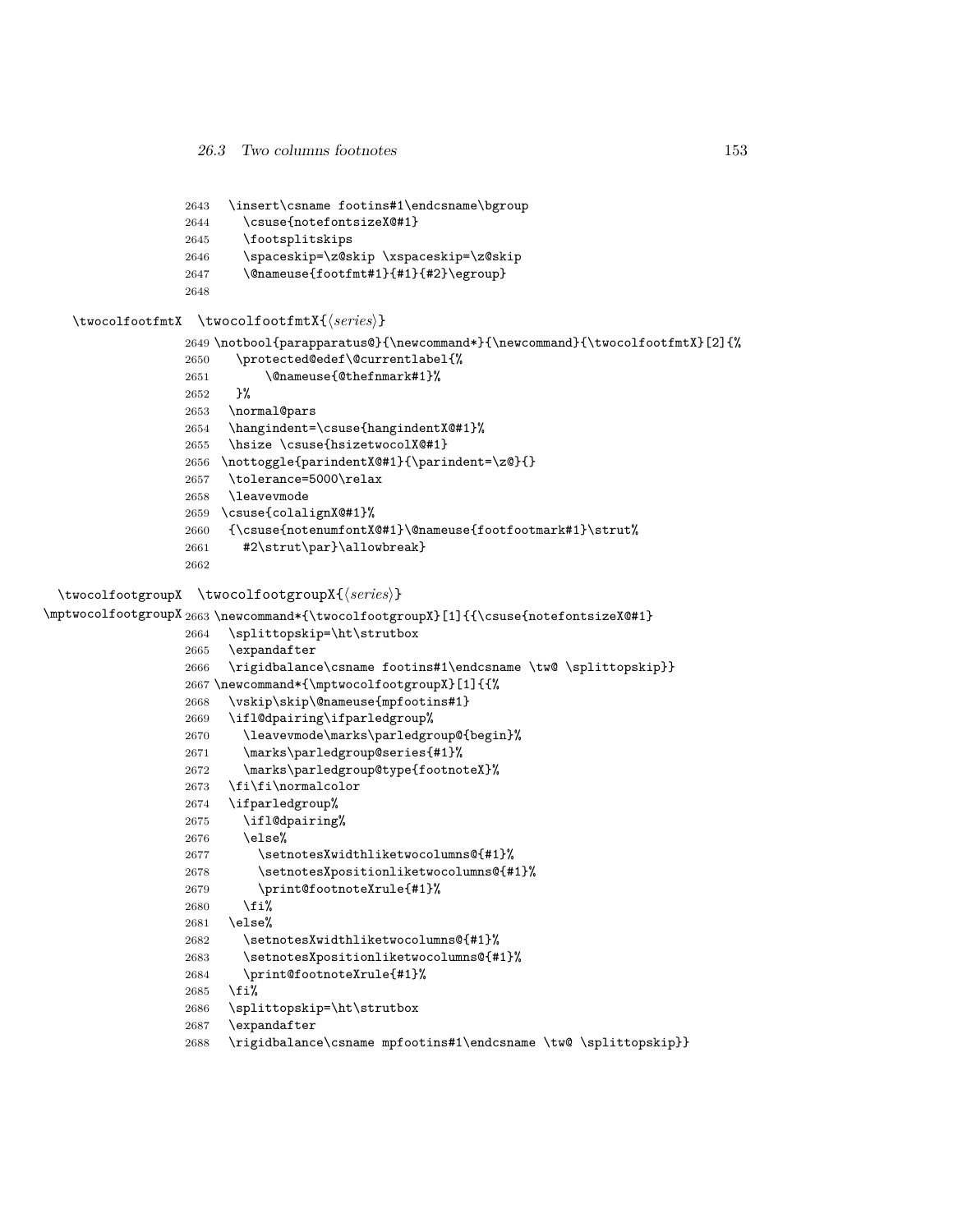### **26.4 Three columns footnotes**

The following macros set footnotes in three columns. It is assumed that the length of each footnote is less than the column width.

### \footthreecolX \footthreecolX{*⟨series⟩*}

|          | 2690 \newcommand*{\footthreecolX}[1]{%                                   |
|----------|--------------------------------------------------------------------------|
| 2691     | \csgdef{series@displayX#1}{threecolX}                                    |
| 2692     | \expandafter\let\csname regvfootnote#1\endcsname=\threecolvfootnoteX     |
| 2693     | \expandafter\let\csname footfmt#1\endcsname=\threecolfootfmtX            |
| 2694     | \expandafter\let\csname footgroup#1\endcsname=\threecolfootgroupX        |
| 2695     | \dimen\csname footins#1\endcsname=\csuse{maxhnotesX@#1}%                 |
| 2696     | \skip\csname footins#1\endcsname=\csuse{beforenotesX@#1}%                |
| 2697     | \advance\skip\csname footins#1\endcsname by \csuse{afterruleX@#1}\relax% |
| 2698     | \threecolfootsetupX{#1}                                                  |
| 2699     | \ifnoledgroup@\else%                                                     |
| 2700     | \expandafter\let\csname mpvfootnote#1\endcsname=\mpnormalvfootnoteX      |
| 2701     | \expandafter\let\csname mpfootgroup#1\endcsname=\mpthreecolfootgroupX    |
| 2702     | \skip\csname mpfootins#1\endcsname=\csuse{beforenotesX@#1}%              |
| 2703     | \advance\skip\csname mpfootins#1\endcsname by\csuse{afterruleX@#1}       |
| 2704     | \mpthreecolfootsetupX{#1}                                                |
| 2705     | \fi%                                                                     |
| $2706$ } |                                                                          |
| 2707     |                                                                          |

\threecolfootsetupX \threecolfootsetupX{*⟨series⟩*}

\mpthreecolfootsetupX 2708 \newcommand\*{\threecolfootsetupX}[1]{%

- \count\csname footins#1\endcsname 333
	- \csxdef{default@footins#1}{333}%Use this to confine the notes to one side only
	- \multiply\dimen\csname footins#1\endcsname by \thr@@}
	- \newcommand\*{\mpthreecolfootsetupX}[1]{%
	- \count\csname mpfootins#1\endcsname 333
	- \multiply\dimen\csname mpfootins#1\endcsname by \thr@@}
- 

\threecolvfootnoteX \threecolvfootnoteX{*⟨series⟩*}{*⟨text⟩*}

\notbool{parapparatus@}{\newcommand\*}{\newcommand}{\threecolvfootnoteX}[2]{%

- \insert\csname footins#1\endcsname\bgroup
- 2718 \csuse{notefontsizeX@#1}
- \footsplitskips
- \@nameuse{footfmt#1}{#1}{#2}\egroup}
- 

#### \threecolfootfmtX \threecolfootfmtX{*⟨series⟩*}

\notbool{parapparatus@}{\newcommand\*}{\newcommand}{\threecolfootfmtX}[2]{%

- \protected@edef\@currentlabel{%
- \@nameuse{@thefnmark#1}%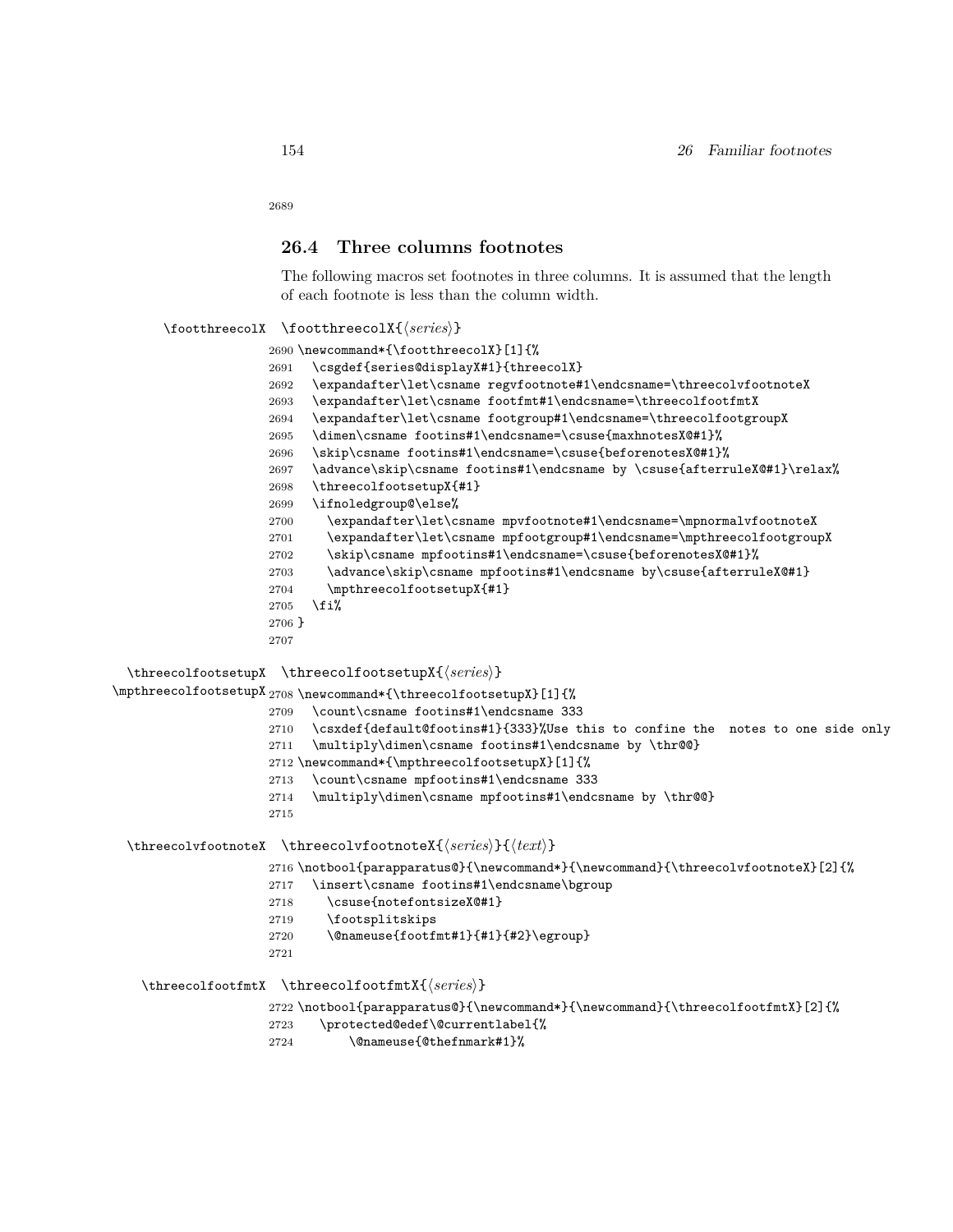```
2725 }%
2726 \hangindent=\csuse{hangindentX@#1}%
2727 \normal@pars
2728 \hsize \csuse{hsizethreecolX@#1}
2729 \nottoggle{parindentX@#1}{\parindent=\z@}{} %
2730 \tolerance=5000\relax
2731 \leavevmode
2732 \csuse{colalignX@#1}%
2733 {\csuse{notenumfontX@#1}\@nameuse{footfootmark#1}\strut%
2734 #2\strut\par}\allowbreak}
2735
```
\threecolfootgroupX \threecolfootgroupX{*⟨series⟩*}

\mpthreecolfootgroupX<sub>2736</sub> \newcommand\*{\threecolfootgroupX}[1]{{\csuse{notefontsizeX@#1}

```
2737 \splittopskip=\ht\strutbox
2738 \expandafter
2739 \rigidbalance\csname footins#1\endcsname \thr@@ \splittopskip}}
2740 \newcommand*{\mpthreecolfootgroupX}[1]{{%
2741 \vskip\skip\@nameuse{mpfootins#1}
2742 \ifl@dpairing\ifparledgroup
2743 \leavevmode\marks\parledgroup@{begin}%
2744 \marks\parledgroup@series{#1}%
2745 \marks\parledgroup@type{footnoteX}%
2746 \fi\fi\normalcolor
2747 \ifparledgroup%
2748 \ifl@dpairing%
2749 \else%
2750 \setnotesXwidthliketwocolumns@{#1}%
2751 \setnotesXpositionliketwocolumns@{#1}%
2752 \print@footnoteXrule{#1}%
2753 \fi%
2754 \else%
2755 \setnotesXwidthliketwocolumns@{#1}%
2756 \setnotesXpositionliketwocolumns@{#1}%
2757 \print@footnoteXrule{#1}%
2758 \fi%
2759 \splittopskip=\ht\strutbox
2760 \expandafter
2761 \rigidbalance\csname mpfootins#1\endcsname \thr@@ \splittopskip}}
2762
```
## **26.5 Paragraphed footnotes**

The following macros set footnotes as one paragraph.

```
\footparagraphX \footparagraphX{⟨series⟩}
```

```
2763 \newcommand*{\footparagraphX}[1]{%
```
- \csgdef{series@displayX#1}{paragraphX}%
- \expandafter\newcount\csname prevpage#1@num\endcsname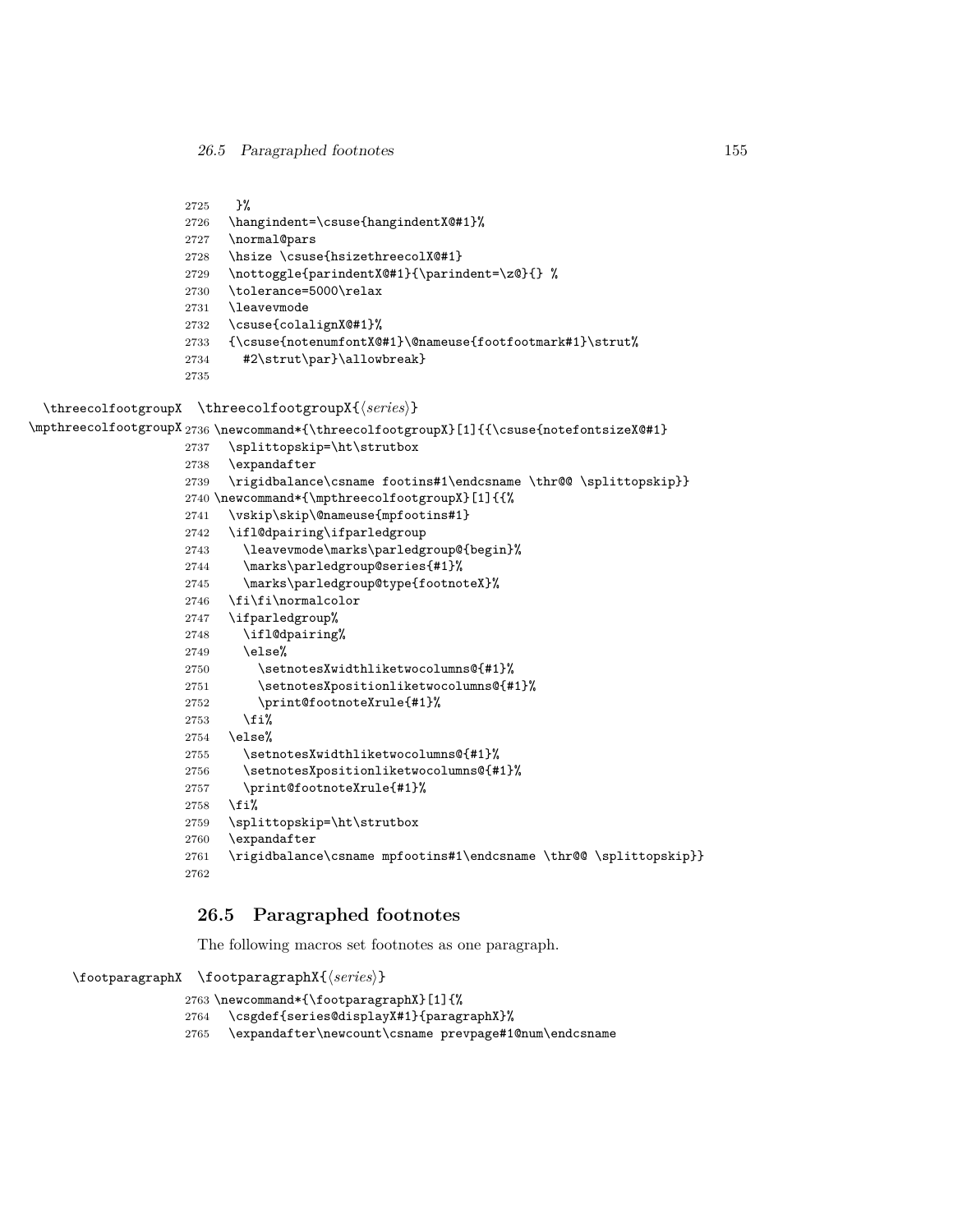- \expandafter\let\csname footstart#1\endcsname=\parafootstartX
- \expandafter\let\csname regvfootnote#1\endcsname=\para@vfootnoteX
- \expandafter\let\csname footfmt#1\endcsname=\parafootfmtX
- \expandafter\let\csname footgroup#1\endcsname=\para@footgroupX
- \expandafter\let\csname footnoterule#1\endcsname=\normalfootnoteruleX
- \count\csname footins#1\endcsname=1000
- \csxdef{default@footins#1}{1000}%Use this to confine the notes to one side only
- \dimen\csname footins#1\endcsname=\csuse{maxhnotesX@#1}
- \skip\csname footins#1\endcsname=\csuse{beforenotesX@#1}%
- \advance\skip\csname footins#1\endcsname by\csuse{afterruleX@#1}%
- \para@footsetupX{#1}
- \ifnoledgroup@\else
- \expandafter\let\csname mpvfootnote#1\endcsname=\mppara@vfootnoteX
- \expandafter\let\csname mpfootgroup#1\endcsname=\mppara@footgroupX
- \count\csname mpfootins#1\endcsname=1000
- \dimen\csname mpfootins#1\endcsname=\csuse{maxhnotesX@#1}
- 2782 \skip\csname mpfootins#1\endcsname=\csuse{beforenotesX@#1}%
- 2783 \advance\skip\csname mpfootins#1\endcsname by\csuse{afterruleX@#1}%
- \fi
- }
- 

#### \para@footsetupX \para@footsetupX{*⟨series⟩*}

\newcommand\*{\para@footsetupX}[1]{{\csuse{notefontsizeX@#1}

- 2788 \setnotesXwidthliketwocolumns@{#1}%
- \dimen0=\baselineskip
- \multiply\dimen0 by 1024
- \divide\dimen0 by \columnwidth \multiply\dimen0 by \footfudgefiddle\relax%
- \expandafter
- \xdef\csname footfudgefactor#1\endcsname{%
- \expandafter\strip@pt\dimen0 }}}
- 

#### \parafootstartX \parafootstartX{*⟨series⟩*}

 \newcommand\*{\parafootstartX}[1]{% \ifdimequal{0pt}{\prenotesX@}{}% {% \iftoggle{prenotesX@}{% 2800 \togglefalse{prenotesX@}% 2801 \skip\csname footins#1\endcsname=% \dimexpr\csuse{prenotesX@}+\csuse{afterruleX@#1}\relax% 2803 }% {}% }% \vskip\skip\csname footins#1\endcsname% \leftskip=\z@ \rightskip=\z@ \parindent=\z@ \vskip\skip\@nameuse{footins#1}% \setnotesXwidthliketwocolumns@{#1}%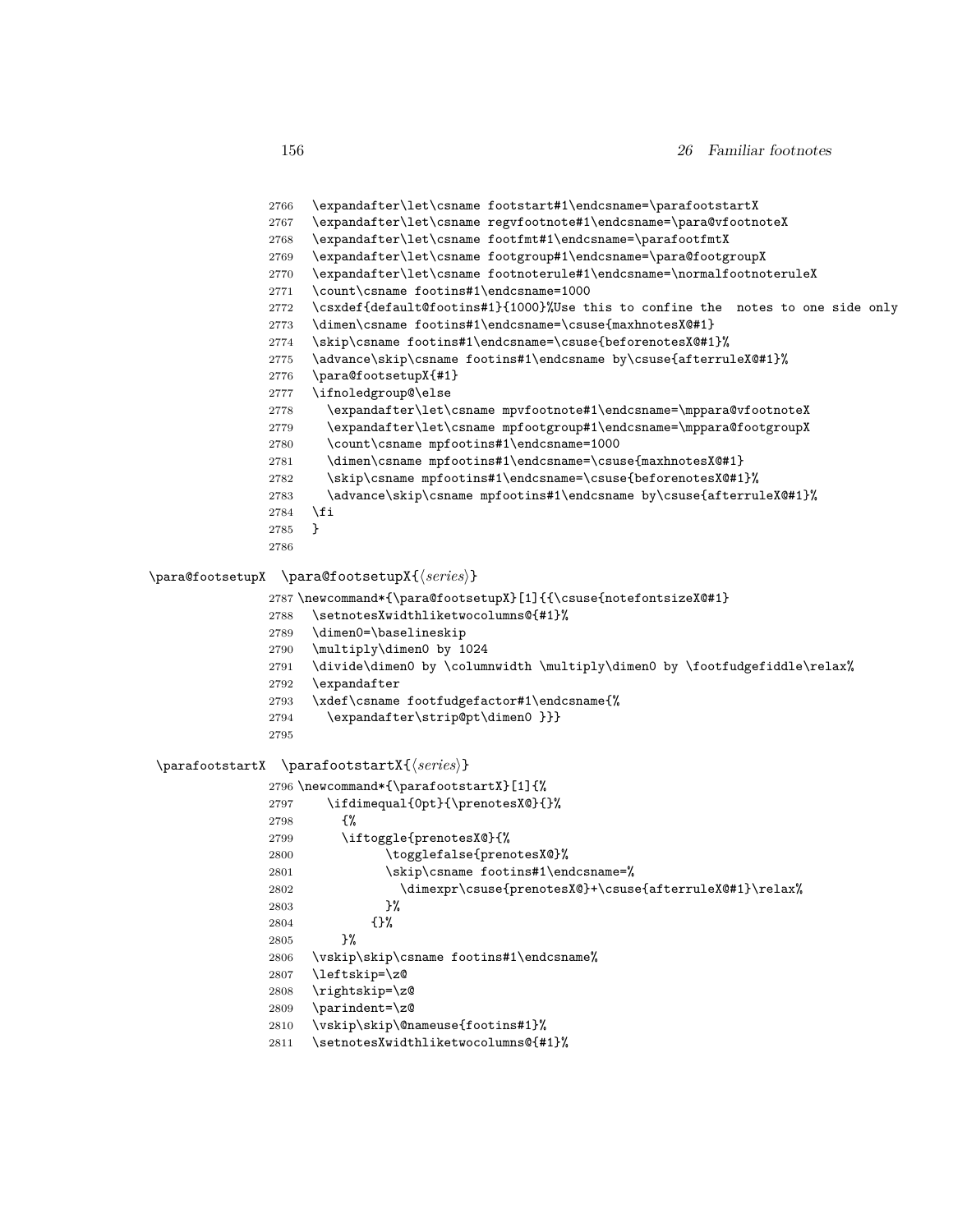```
2812 \setnotesXpositionliketwocolumns@{#1}%
2813 \print@footnoteXrule{#1}%
```

```
2814 }
```

```
2815
```
\para@vfootnoteX \para@vfootnoteX{*⟨series⟩*}{*⟨text⟩*}

```
\mppara@vfootnoteX
2816 \newcommand*{\para@vfootnoteX}[2]{%
```

```
2817 \insert\csname footins#1\endcsname
2818 \bgroup
2819 \csuse{bhooknoteX@#1}
2820 \csuse{notefontsizeX@#1}
2821 \footsplitskips
2822 \setbox0=\vbox{\hsize=\maxdimen%
2823 \let\bidi@RTL@everypar\@empty%
2824 \noindent\@nameuse{footfmt#1}{#1}{#2}}%
2825 \setbox0=\hbox{\unvxh0[#1]}%
2826 \dp0=\z@
2827 \ht0=\csname footfudgefactor#1\endcsname\wd0
2828 \box0
2829 \penalty0
2830 \egroup}
2831 \newcommand*{\mppara@vfootnoteX}[2]{%
2832 \global\setbox\@nameuse{mpfootins#1}\vbox{%
2833 \unvbox\@nameuse{mpfootins#1}
2834 \csuse{bhooknoteX@#1}
2835 \csuse{notefontsizeX@#1}
2836 \footsplitskips
2837 \setbox0=\vbox{\hsize=\maxdimen%
2838 \let\bidi@RTL@everypar\@empty%
2839 \noindent\color@begingroup\@nameuse{footfmt#1}{#1}{#2}\color@endgroup}%
2840 \setbox0=\hbox{\unvxh0[#1]}%
2841 \dp0=\z@
2842 \ht0=\csname footfudgefactor#1\endcsname\wd0
2843 \box0
2844 \penalty0}}
2845
```

```
\parafootfmtX \parafootfmtX{⟨series⟩}
```

```
2846 \newcommand*{\parafootfmtX}[2]{%
2847 \protected@edef\@currentlabel{%
2848 \@nameuse{@thefnmark#1}%
2849 }%
2850 \insertparafootsep{#1}%
2851 \ledsetnormalparstuffX{#1}%
2852 {\csuse{notenumfontX@#1}\csuse{notenumfontX@#1}\@nameuse{footfootmark#1}\strut%
2853 #2\penalty-10}}
2854
```

```
\para@footgroupX
\para@footgroupX{⟨series⟩}
```
\mppara@footgroupX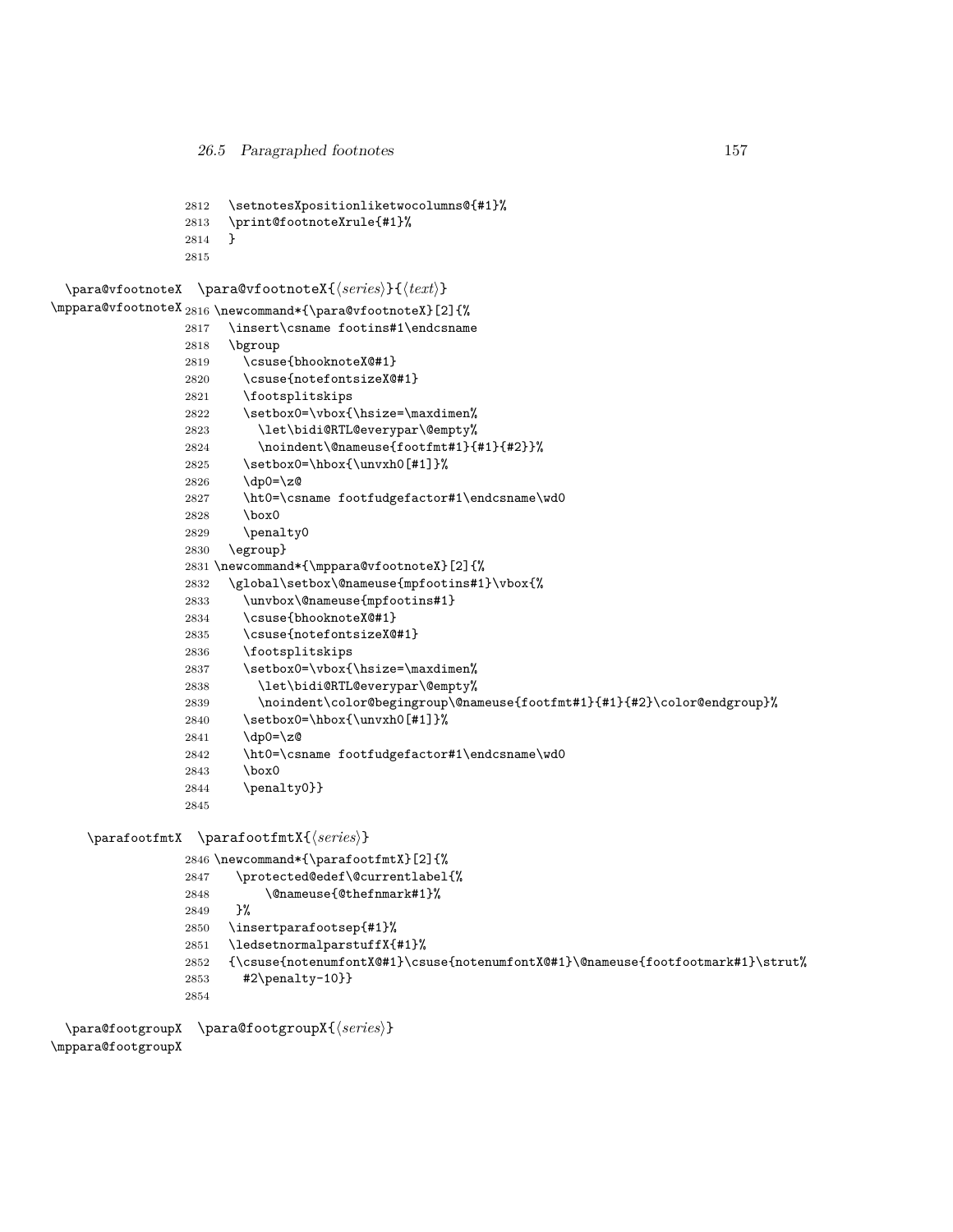```
2855 \newcommand*{\para@footgroupX}[1]{%
2856 \unvbox\csname footins#1\endcsname
2857 \ifcsstring{raggedX@#1}{L}{\RaggedLeft}{}%
2858 \ifcsstring{raggedX@#1}{R}{\RaggedRight}{}%
2859 \makehboxofhboxes
2860 \setbox0=\hbox{\unhbox0 \removehboxes}%
2861 \csuse{notefontsizeX@#1}
2862 \noindent\unhbox0\par}
2863 \newcommand*{\mppara@footgroupX}[1]{{%
2864 \setnotesXwidthliketwocolumns@{#1}%
2865 \vskip\skip\@nameuse{mpfootins#1}
2866 \ifl@dpairing\ifparledgroup
2867 \leavevmode%
2868 \leavevmode\marks\parledgroup@{begin}%
2869 \marks\parledgroup@series{#1}%
2870 \marks\parledgroup@type{footnoteX}%
2871 \fi\fi\normalcolor
2872 \ifparledgroup%
2873 \ifl@dpairing%
2874 \else%
2875 \setnotesXwidthliketwocolumns@{#1}%
2876 \setnotesXpositionliketwocolumns@{#1}%
2877 \print@footnoteXrule{#1}%
2878 \fi%
2879 \else%
2880 \setnotesXwidthliketwocolumns@{#1}%
2881 \setnotesXpositionliketwocolumns@{#1}%
2882 \print@footnoteXrule{#1}%
2883 \fi%
2884 \unvbox\csname mpfootins#1\endcsname
2885 \ifcsstring{raggedX@#1}{L}{\RaggedLeft}{}%
2886 \ifcsstring{raggedX@#1}{R}{\RaggedRight}{}%
2887 \makehboxofhboxes
2888 \setbox0=\hbox{\unhbox0 \removehboxes}%
2889 \csuse{notefontsizeX@#1}
2890 \noindent\unhbox0\par}}
2891
```
# **27 Footnotes' width for two columns**

We define here some commands which make sense only with eledpar, but must be called when defining notes paramaters. These commands change the width of block notes to allow them to have the same size than two parallel columns.

\old@hsize \setXnoteswidthliketwocolumns@ \setnotesXwidthliketwocolumns@

These two commands are called at the beginning of critical or familiar notes groups. They set, if the option is enabled, the \hsize. They are also called at the on the setup for paragraphed notes.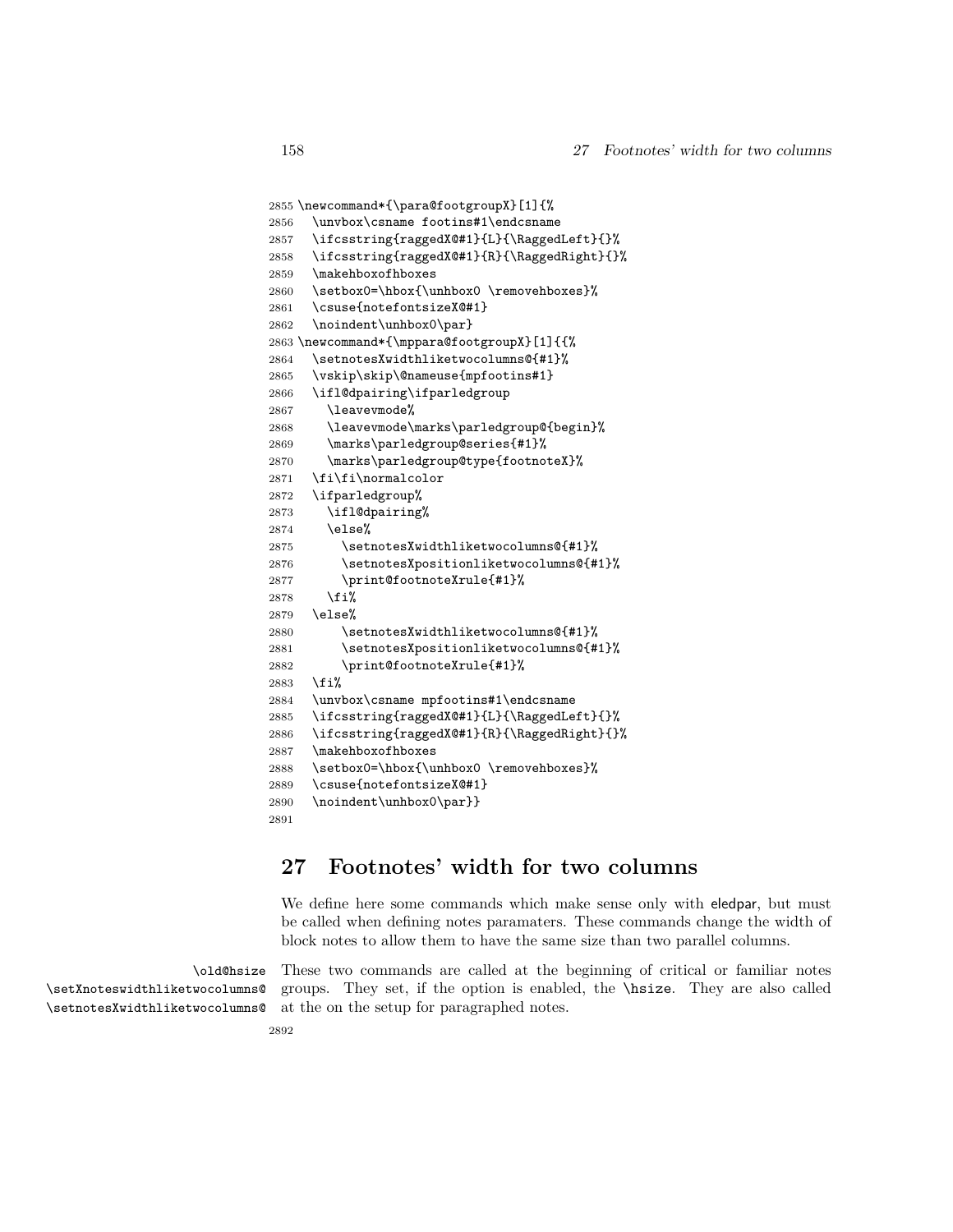```
2893 \newdimen\old@hsize%
                                 2894 \AtBeginDocument{\old@hsize=\hsize}%
                                 2895
                                 2896 \newcommand{\setXnoteswidthliketwocolumns@}[1]{%
                                 2897 \global\let\hsize@fornote=\hsize%
                                 2898 \global\old@hsize=\hsize%
                                 2899 \iftoggle{Xnoteswidthliketwocolumns@#1}%
                                 2900 {%
                                 2901 \csuse{setwidthliketwocolumns@\columns@position}%
                                 2902 \global\let\hsize@fornote=\hsize%
                                 2903 }%
                                 2904 {}%
                                 2905 \let\hsize=\hsize@fornote%
                                 2906 \let\columnwidth=\hsize@fornote%
                                 2907 }%
                                 2908
                                 2909 \newcommand{\setnotesXwidthliketwocolumns@}[1]{%
                                 2910 \global\let\hsize@fornote=\hsize%
                                 2911 \global\old@hsize=\hsize%
                                 2912 \iftoggle{notesXwidthliketwocolumns@#1}%
                                 2913 {%
                                 2914 \csuse{setwidthliketwocolumns@\columns@position}%
                                 2915 \global\let\hsize@fornote=\hsize%
                                 2916 }%
                                 2917 {}%
                                 2918 \let\hsize=\hsize@fornote%
                                 2919 \let\columnwidth=\hsize@fornote%
                                 2920 }%
                                 2921
\epsilonspositionliketwocolumns@ These two commands set the position of the critical / familiar footnotes, depending
        sXpositionliketwocolumns@
                                  on the hooks Xnoteswidthliketwocolumns and notesXwidthliketwocolumns.
                                  They call commands which are defined only in eledpar, because this feature has
                                  no sens without eledpar.
```

```
2922 \newcommand{\setXnotespositionliketwocolumns@}[1]{%
2923 \iftoggle{Xnoteswidthliketwocolumns@#1}{%
2924 \csuse{setnotespositionliketwocolumns@\columns@position}%
2925 }{}%
2926 }%
2927
2928 \newcommand{\setnotesXpositionliketwocolumns@}[1]{%
2929 \iftoggle{notesXwidthliketwocolumns@#1}{%
2930 \csuse{setnotespositionliketwocolumns@\columns@position}%
2931 }{}%
2932 }%
2933
```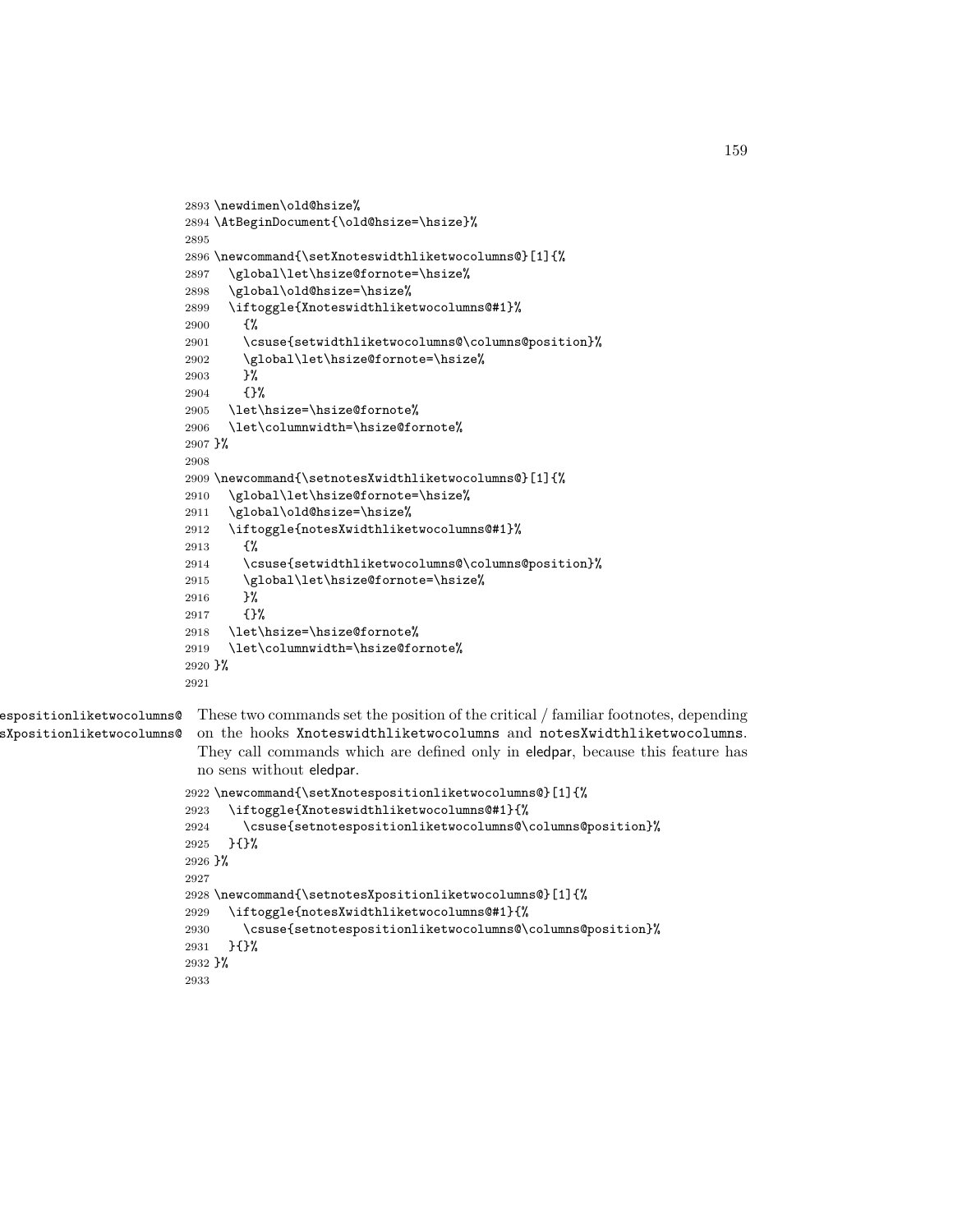## **28 Footnotes' order**

\fnpos \mpfnpos which will be used later in the output routine. The \fnpos and \mpfnpos simply place their arguments in \@fnpos and \@mpfnpos,

```
\@fnpos
2934 \def\@fnpos{familiar-critical}
```

```
\@mpfnpos
2935 \def\@mpfnpos{critical-familiar}
         2936 \newcommand{\fnpos}[1]{\xdef\@fnpos{#1}}
         2937 \newcommand{\mpfnpos}[1]{\xdef\@mpfnpos{#1}}
```
# **29 Footnotes' rule**

Because the footnotes' rules can be shifted to the right when footnotes are set like two columns, we don't print them directly, but we put them in a  $\forall$ box.

```
\print@Xfootnoterule
\print@footnoteXrule 2938 \newcommand{\print@Xfootnoterule}[1]{%
                    2939 \vskip-\csuse{afterXrule@#1}%Because count in \dimen\csuse{#1footins}
                    2940 \nointerlineskip%
                    2941 \moveleft-\leftskip\vbox{\csuse{#1footnoterule}}%
                    2942 \nointerlineskip%
                    2943 \vskip\csuse{afterXrule@#1}%
                    2944 }%
                    2945
                    2946 \newcommand{\print@footnoteXrule}[1]{%
                    2947 \vskip-\csuse{afterruleX@#1}%Because count in \dimen\csuse{footins#1}
                    2948 \nointerlineskip%
                    2949 \moveleft-\leftskip\vbox{\csuse{footnoterule#1}}%
                    2950 \nointerlineskip%
                    2951 \vskip\csuse{afterruleX@#1}%
                    2952 }%
                    2953
```
# **30 Specific skip for first series of footnotes**

\beforeXnotes insert a specific skip for the first series of notes in a page. As we can know in advance which series will be the first, we call \prepare@preXnotes before inserting any critical notes, in order to prevent page number overlapping.

- 1. If it is the first note of the current page, it changes the footnote skip for the series to the value specified to \beforeXnotes. Keeps the series of the note as the first one of the current page.
- 2. If it is not the first note of the current page:
	- If the current series is printed after the series kept as the first of the current page, then nothing happens.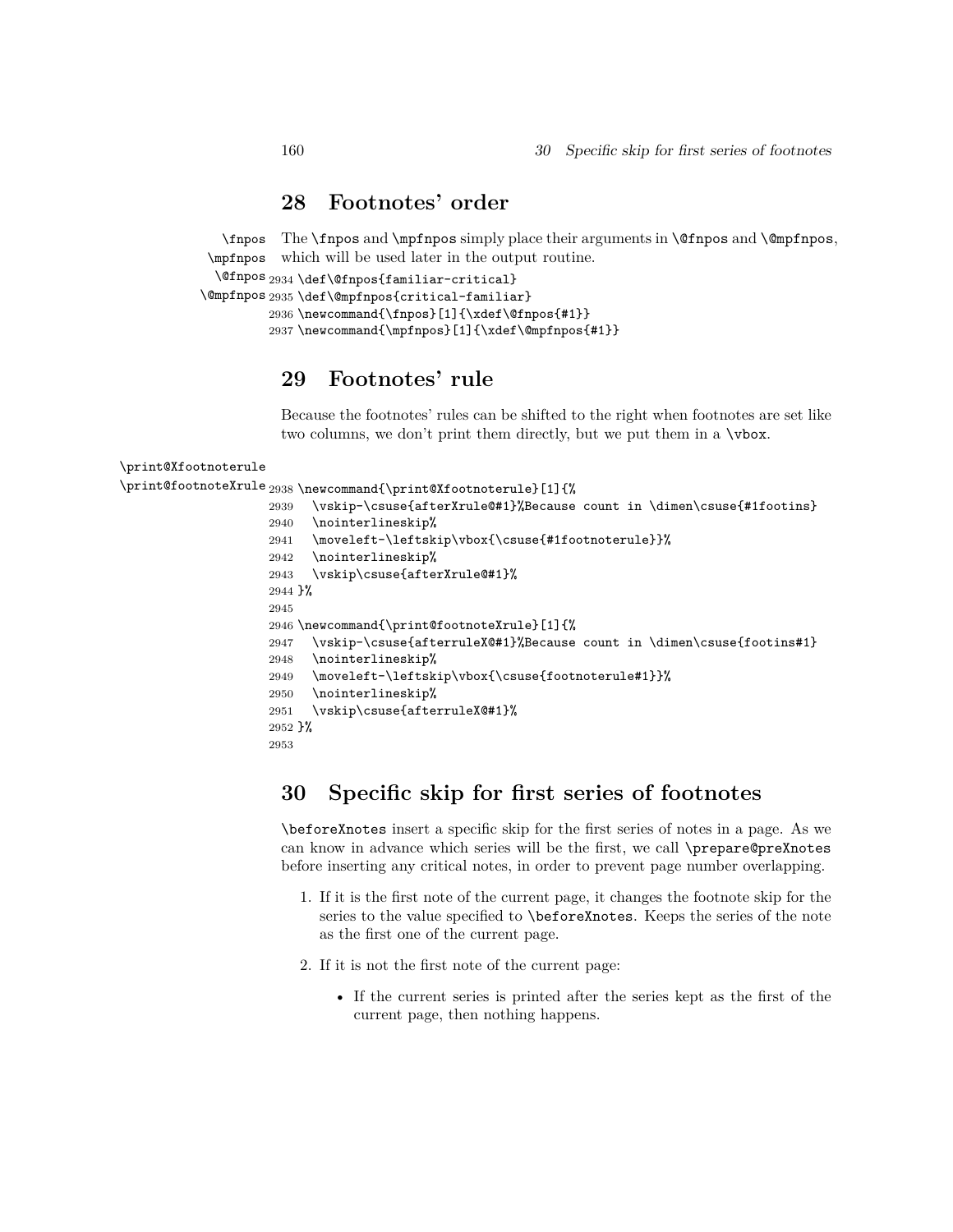• If the current series is printed before the series kept as the first of the current page, then it changes the footnote of the current series to the value normally used by the series which was marked as the first of the page. Keeps the current series as the new first one of the current page.

For example, suppose the series order is A,B. We call first a \Bfootnote and a \Afootnote. The only skips used are, finally, the skip specific to the first series of the page, and the skip for the B series. If we have not called \Afootnote, the only skip used is the skip specific to the first series of the page.

That is perfect.

The series skip and the first series of the current page are reset before the footnotes are printed. Then, the footstart macros manage the problem of the first series of the page.

After the rule, the space which is defined by \afterXrule does not depend on whether the series is the first one of the page or not. So we use its normal value for each series.

#### firstXseries@

```
prepare@preXnotes 2954 \gdef\firstXseries@{}
                 2955 \newcommand{\prepare@preXnotes}[1]{%
                 2956 \ifdimequal{0pt}{\preXnotes@}%
```

```
2957 {}%
2958 {%
2959 \IfStrEq{\firstXseries@}{}{%
2960 \global\skip\csuse{#1footins}=\preXnotes@%
2961 \global\advance\skip\csname #1footins\endcsname by\csuse{afterXrule@#1}%
2962 \gdef\firstXseries@{#1}%
2963 }%
2964 {%
2965 \ifseriesbefore{#1}{\firstXseries@}%
2966 {%
2967 \global\skip\csuse{#1footins}=\csuse{beforeXnotes@\firstXseries@}%
2968 \global\advance\skip\csname #1footins\endcsname by\csuse{afterXrule@#1}%
2969 \gdef\firstXseries@{#1}%
2970 }%
2971 {}%
2972 }%
2973 }%
2974 }
```
The same thing is required for familiar notes and \prenotesX.

#### firstseriesX@

```
prepare@prenotesX 2975 \gdef\firstseriesX@{}
                 2976 \newcommand{\prepare@prenotesX}[1]{%
                 2977 \ifdimequal{0pt}{\prenotesX@}%
                 2978 {}%
                 2979 {%
                 2980 \IfStrEq{\firstseriesX@}{}{%
```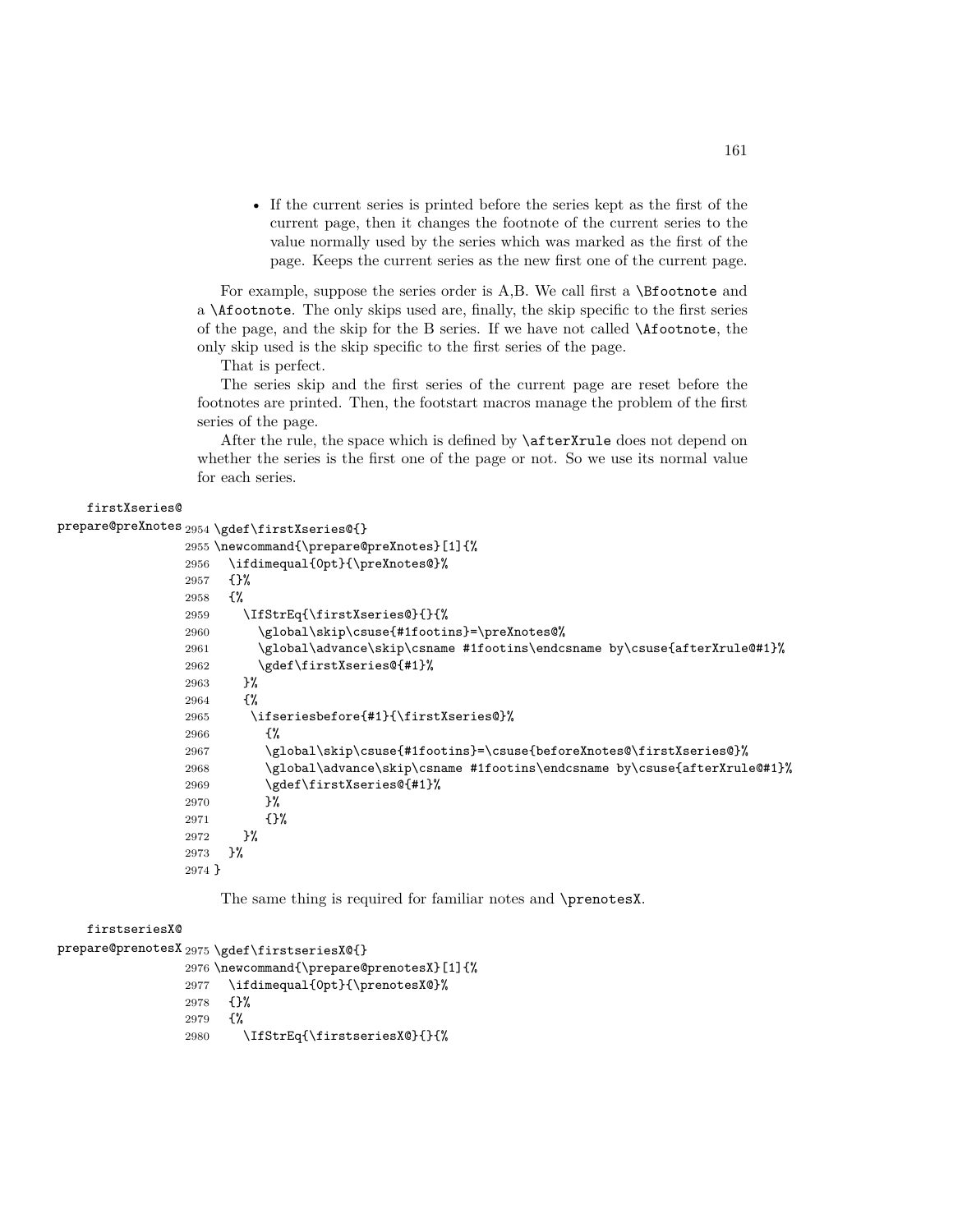```
2981 \global\skip\csuse{footins#1}=\prenotesX@%
2982 \global\advance\skip\csname footins#1\endcsname by\csuse{afterruleX@#1}%
2983 \gdef\firstseriesX@{#1}%
2984 }%
2985 {%
2986 \ifseriesbefore{#1}{\firstseriesX@}%
2987 {%
2988 \global\skip\csuse{footins#1}=\csuse{beforenotesX@\firstseriesX@}%
2989 \global\advance\skip\csname footins#1\endcsname by\csuse{afterruleX@#1}%
2990 \gdef\firstXseries@{#1}%
2991 }%
2992 {}%
2993 }%
2994 }%
2995 }
```
# **31 Footnotes' output**

\print@notesX \doxtrafeeti \doreinxtrafeeti We have to add all the new kinds of familiar footnotes to the output routine. These are the class 1 feet. The normal way to add one series. \print@Xnotes is replaced by eledpar when using \Pages.

```
2996 \newcommand\print@notesX[1]{%
2997 \csuse{footstart#1}{#1}%
2998 \csuse{footgroup#1}{#1}%
2999 }%
```
We print all the series of notes by looping on them. We check before printing them that they are not voided.

```
3000 \newcommand*{\doxtrafeeti}{%
3001 \unless\ifnofamiliar@%
3002 \gdef\firstseriesX@{}%
3003 \setbox\@outputbox \vbox{%
3004 \unvbox\@outputbox%
3005 \def\do##1{%
3006 \ifvoid\csuse{footins##1}\else%
3007 \global\skip\csuse{footins##1}=\csuse{beforenotesX@##1}%
3008 \global\advance\skip\csuse{footins##1} by\csuse{afterruleX@##1}%
3009 \print@notesX{##1}%
3010 \overline{\forall}3011 }%
3012 \dolistloop{\@series}}%
3013 \fi%
3014 }%
3015
3016 \newcommand{\doreinxtrafeeti}{%
3017 \unless\ifnofamiliar@%
3018 \def\do##1{%
3019 \ifvoid\csuse{footins##1}\else
3020 \insert%
```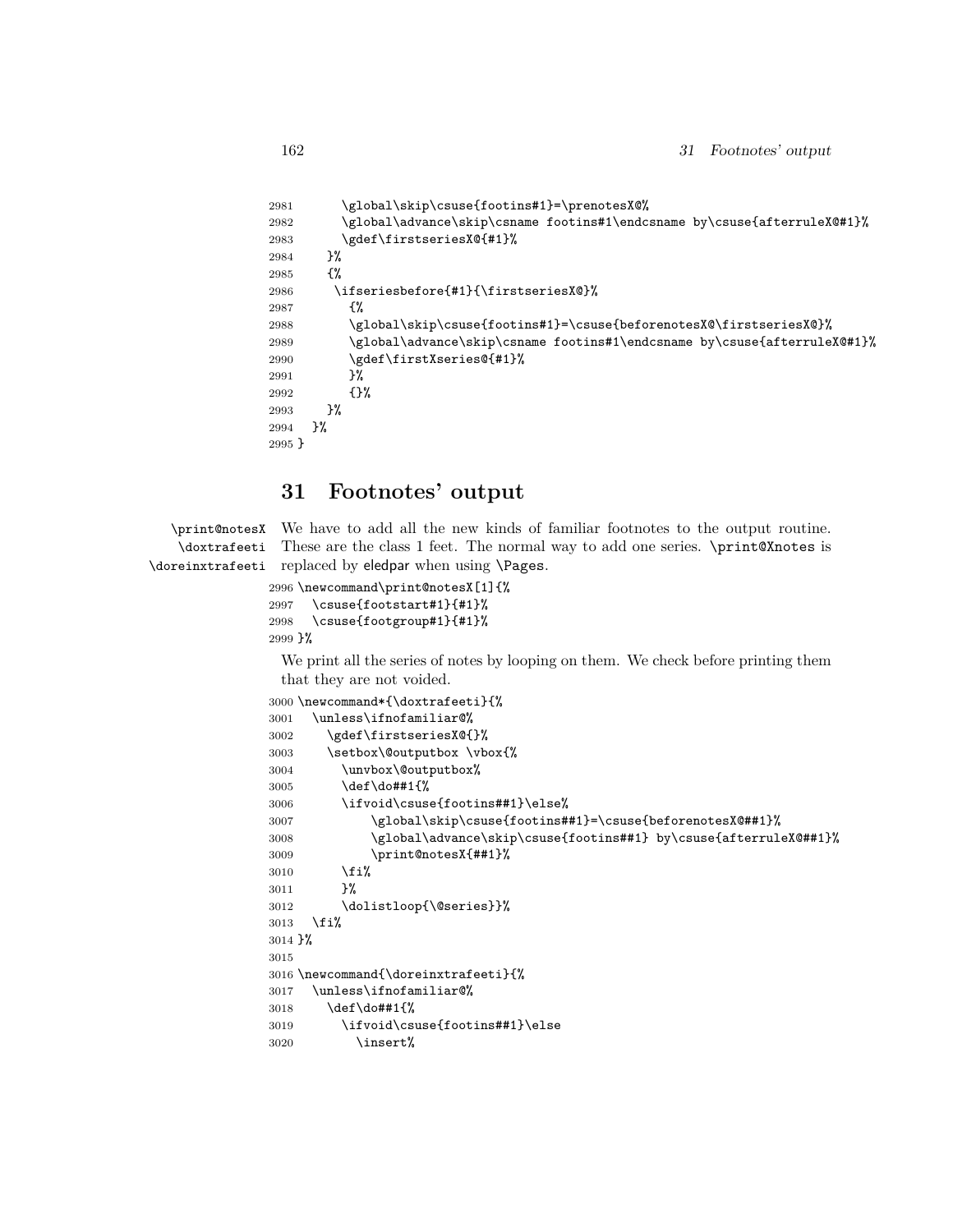```
3021 \csuse{footins##1}
3022 {\unvbox\csuse{footins##1}}%
3023 \{f_i\}3024 }%
3025 \dolistloop{\@series}%
3026 \fi%
3027 }%
3028
```
\addfootinsX Juste for backward compatibility: print a warning message.

```
3029 \newcommand*{\addfootinsX}[1]{%
3030 \led@warn@AddfootinsXObsolete%
3031 \footnormalX{#1}%
3032 \g@addto@macro{\doxtrafeeti}{%
3033 \setbox\@outputbox \vbox{%
3034 \unvbox\@outputbox
3035 \ifvoid\@nameuse{footins#1}\else
3036 \@nameuse{footstart#1}{#1}\@nameuse{footgroup#1}{#1}\fi}}%as
3037 \g@addto@macro{\doreinxtrafeeti}{%
3038 \ifvoid\@nameuse{footins#1}\else
3039 \insert\@nameuse{footins#1}{\unvbox\@nameuse{footins#1}}\fi}%
3040 \g@addto@macro{\l@dfambeginmini}{%
3041 \expandafter\expandafter\expandafter\let\expandafter\expandafter
3042 \csname footnote#1\endcsname \csname mpfootnote#1\endcsname}%
3043 \g@addto@macro{\l@dfamendmini}{%
3044 \ifvoid\@nameuse{mpfootins#1}\else\@nameuse{mpfootgroup#1}{#1}\fi}%
3045 }
```
# **32 Endnotes**

First, check the noend option.

\ifbool{noend@}{}{%Used instead of \ifnoend@ to prevent expansion problem

\l@d@end Endnotes of all varieties are saved up in a file, typically named *⟨jobname⟩*.end. \ifl@dend@ \l@d@end is the output stream number for this file, and \ifl@dend@ is a flag that's \l@dend@true true when the file is open.

```
\l@dend@false
3047 \newwrite\l@d@end
```

```
3048 \newif\ifl@dend@
```
\l@dend@open \l@dend@open and \l@dend@close are the macros that are used to open and close \l@dend@close the endnote file. Note that all our writing to this file is \immediate: all page and line numbers for the endnotes are generated by the same mechanism we use for the footnotes, so that there's no need to defer any writing to catch information from the output routine.

```
3049 \newcommand{\l@dend@open}[1]{\global\l@dend@true\immediate\openout\l@d@end=#1\relax}
3050 \newcommand{\l@dend@close}{\global\l@dend@false\immediate\closeout\l@d@end}
3051
```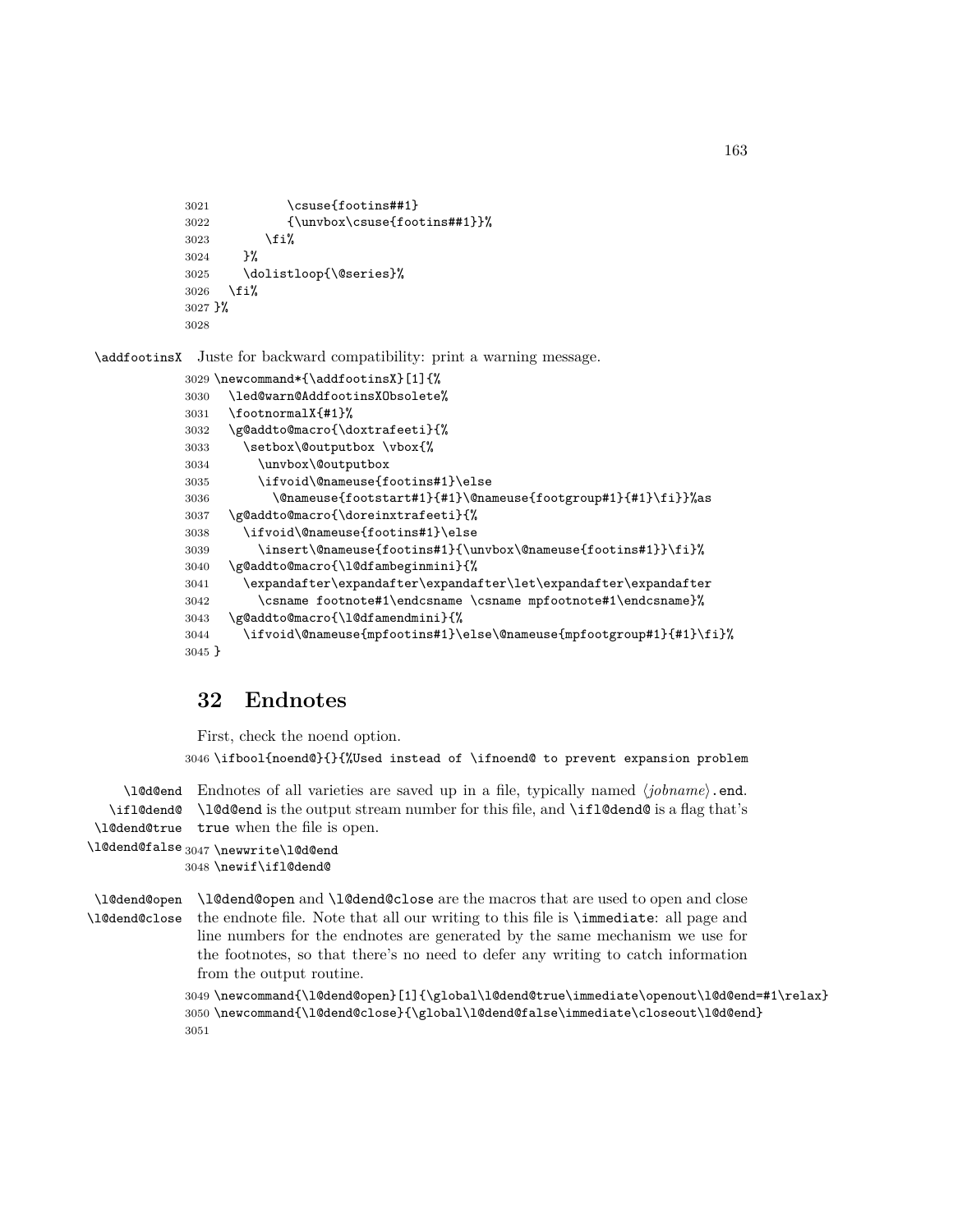\l@dend@stuff \l@dend@stuff is used by \beginnumbering to do everything that's necessary for the endnotes at the start of each section: it opens the **\l@d@end** file, if necessary, and writes the section number to the endnote file.

```
3052 \newcommand{\l@dend@stuff}{%
3053 \ifl@dend@\relax\else
3054 \l@dend@open{\jobname.end}%
3055 \fi
3056 \immediate\write\l@d@end{\string\l@d@section{\the\section@num}}}
3057
```
\endprint The \endprint here is nearly identical in its functioning to \normalfootfmt.

```
\l@d@section
```
The endnote file also contains \l@d@section commands, which supply the section numbers from the main text; standard eledmac does nothing with this information, but it's there if you want to write custom macros to do something with it. Arguments are:

- #1 Line numbers and font selection.
- #2 Lemma.
- #3 Note content.
- #4 Series.
- #5 Optional argument of **\Xendnote**.

```
3058 \global\notbool{parapparatus@}{}{\long}\def\endprint#1#2#3#4#5{{%
3059 \ifXendinsertsep@%
3060 \hskip\csuse{Xendafternote@#4}%
```

```
3061 \csuse{Xendsep@#4}%
3062 \else%
3063 \iftoggle{Xendparagraph@#4}%
3064 {\global\Xendinsertsep@true}%
3065 {}%
3066 \fi%
3067 \xdef\@currentseries{#4}%
3068 \def\do##1{%
3069 \toggletrue{##1@}%
3070 }%
3071 \notblank{#5}{\docsvlist{#5}}{}%
3072 \csuse{bhookXendnote@#4}%
3073 \csuse{Xendnotefontsize@#4}%
3074 {%
3075 \csuse{Xendnotenumfont@#4}%
3076 \ifdimequal{\csuse{boxXendlinenum@#4}}{0pt}%
3077 {\printendlines#1|}%
3078 {\leavevmode%
3079 \hbox to \csuse{boxXendlinenum@#4}%
3080 {%
3081 \IfSubStr{RC}{\csuse{boxXendlinenumalign@#4}}{\hfill}{}%
```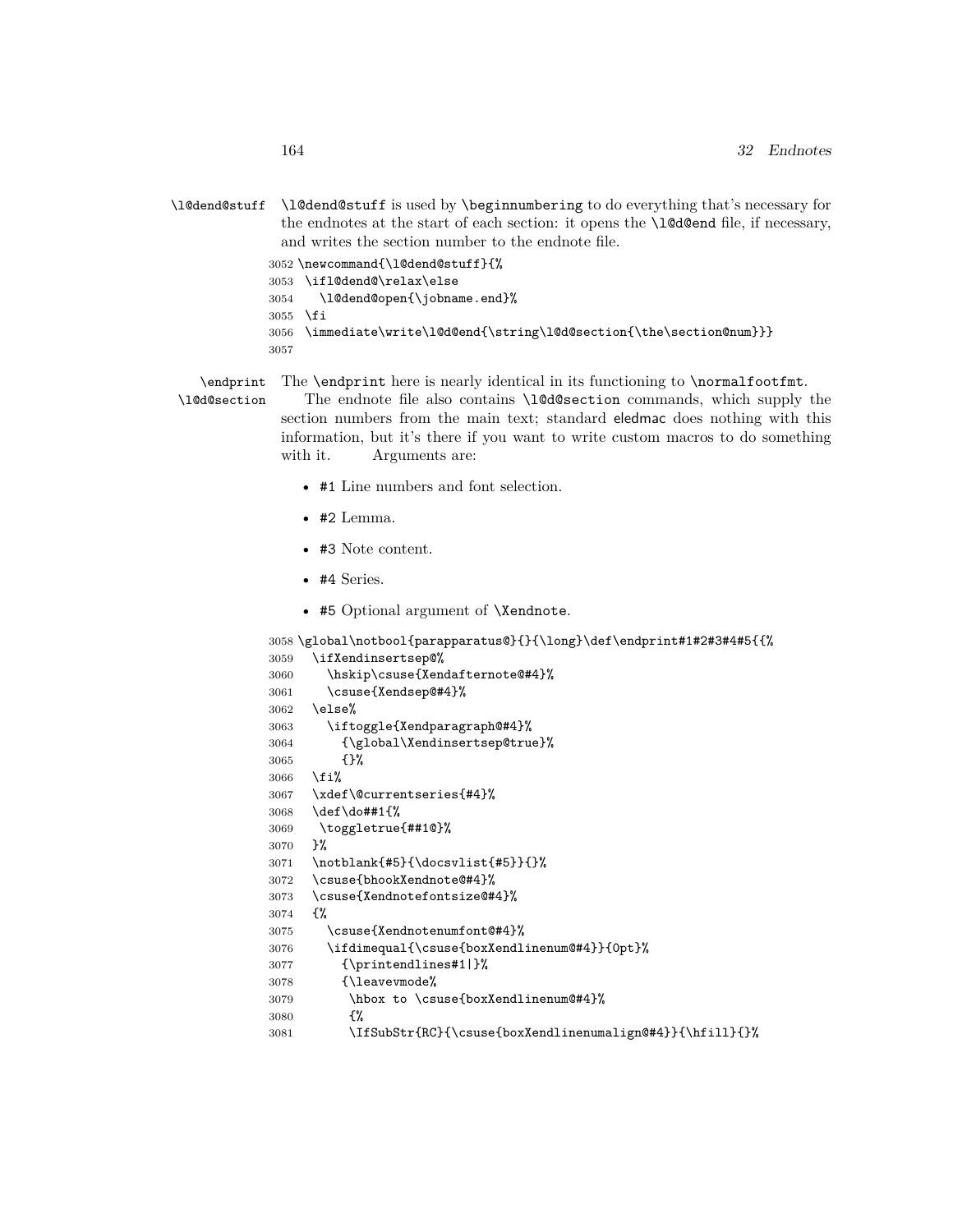```
3082 \printendlines#1|%
3083 \IfSubStr{LC}{\csuse{boxXendlinenumalign@#4}}{\hfill}{}%
3084 }}%
3085 }%
3086 \enspace{%
3087 \nottoggle{Xendlemmadisablefontselection@#4}%
3088 {\select@lemmafont#1|#2}%
3089 {#2}%
3090 }%
3091 \ifboolexpr{%
3092 togl {nosep@}%
3093 or test{\ifcsempty{Xendlemmaseparator@#4}}%
3094 }%
3095 {\hskip\csuse{Xendinplaceoflemmaseparator@#4}}%
3096 {\nobreak%
3097 \hskip\csuse{Xendbeforelemmaseparator@#4}%
3098 \csuse{Xendlemmaseparator@#4}%
3099 \hskip\csuse{Xendafterlemmaseparator@#4}%
3100 }%
3101 #3%
3102 \nottoggle{Xendparagraph@#4}{\par}{}%
3103 \togglefalse{fulllines@}%
3104 \togglefalse{nosep@}%
3105 }}%
3106
3107 \let\l@d@section=\@gobble
3108
```
\setprintendlines The \printendlines macro is similar to \printlines but is for printing endnotes

rather than footnotes.

The principal difference between foot- and endnotes is that footnotes are printed on the page where they are specified but endnotes are printed at a different point in the document. We need an indication of the source of an endnote; \setprintendlines provides this by always printing the page number. The coding is slightly simpler than \setprintlines.

First of all, we print the second page number only if the ending page number is different from the starting page number.

```
3109 \newcommand*{\setprintendlines}[6]{%
```

```
3110 \l@d@pnumfalse \l@d@dashfalse
```
\ifnum#4=#1 \else

```
3112 \l@d@pnumtrue
```

```
3113 \l@d@dashtrue
```

```
3114 \fi
```
We print the ending line number if: (1) we're printing the ending page number, or (2) it's different from the starting line number.

```
3115 \ifl@d@pnum \l@d@elintrue \else \l@d@elinfalse \fi
```

```
3116 \ifnum#2=#5 \else
```

```
3117 \l@d@elintrue
```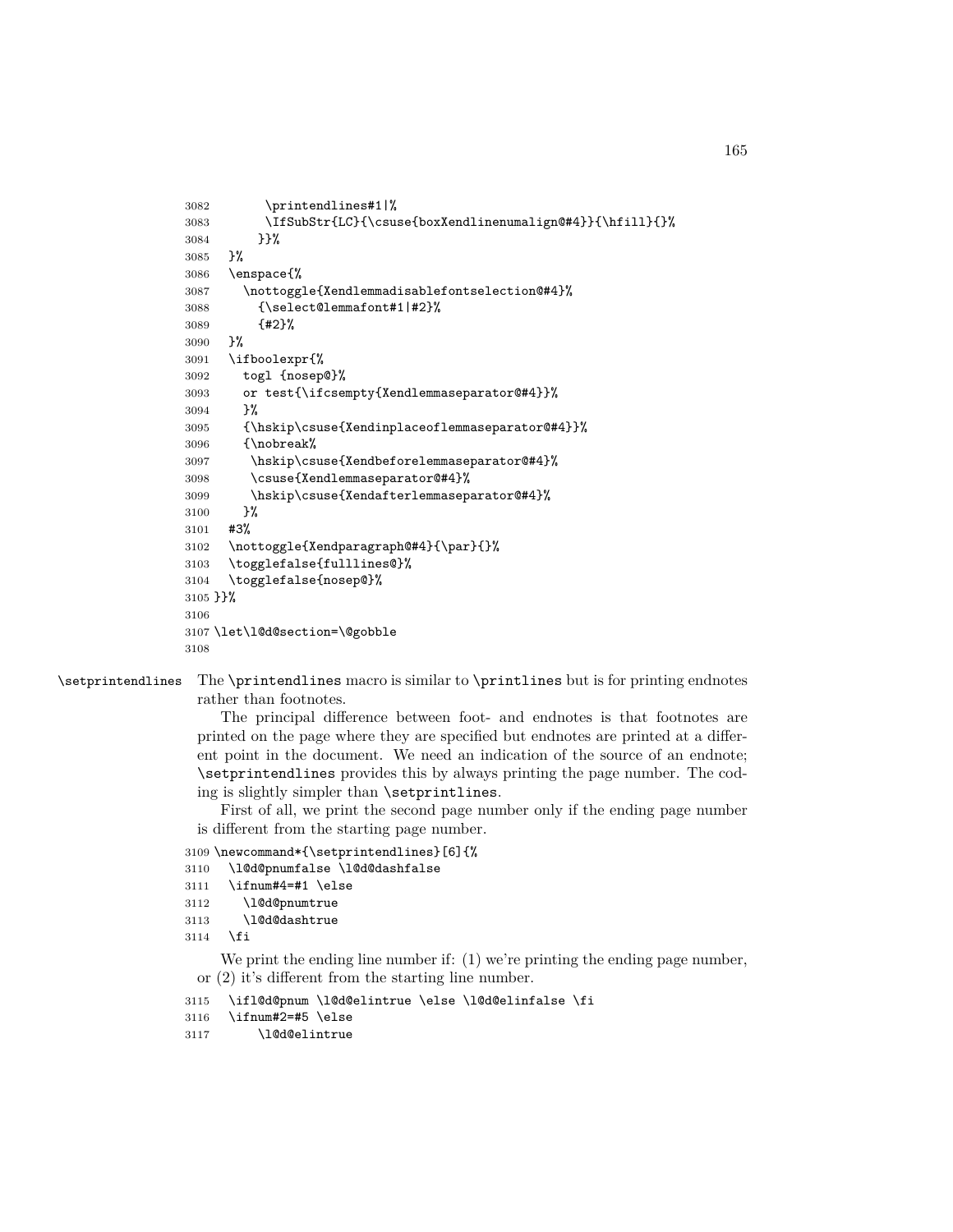\l@d@dashtrue \fi

We print the starting sub-line if it's nonzero.

| 3120 | \l@d@ssubfalse   |  |  |  |
|------|------------------|--|--|--|
| 3121 | \ifnum#3=0 \else |  |  |  |
| 3122 | \1@d@ssubtrue    |  |  |  |
| 3123 | \fi              |  |  |  |

We print the ending sub-line if it's nonzero and: (1) it's different from the starting sub-line number, or (2) the ending line number is being printed.

| 3124 | \1@d@eslfalse                                                                    |
|------|----------------------------------------------------------------------------------|
| 3125 | \ifnum#6=0 \else                                                                 |
| 3126 | \ifnum#6=#3                                                                      |
| 3127 | \ifl@d@elin \l@d@esltrue \else \l@d@eslfalse \fi                                 |
| 3128 | \else                                                                            |
| 3129 | \1@d@esltrue                                                                     |
| 3130 | \10d0dashtrue                                                                    |
| 3131 | \fi                                                                              |
| 3132 | \fi%                                                                             |
| 3133 | \ifl@d@dash%                                                                     |
| 3134 | \ifboolexpr{togl{fulllines@} or test{\ifcsempty{Xendtwolines@\@currentseries}}}% |
| 3135 | $\{$ }%                                                                          |
| 3136 | £%                                                                               |
| 3137 | \setistwofollowinglines{#1}{#2}{#4}{#5}%                                         |
| 3138 | \ifboolexpr{%                                                                    |
| 3139 | $\frac{6}{3}$                                                                    |
| 3140 | togl {Xendtwolinesbutnotmore@\@currentseries}%                                   |
| 3141 | and not%                                                                         |
| 3142 | $\frac{6}{3}$                                                                    |
| 3143 | bool {istwofollowinglines@}%                                                     |
| 3144 | $)\%$                                                                            |
| 3145 | $)\%$                                                                            |
| 3146 | or%                                                                              |
| 3147 | $\gamma$                                                                         |
| 3148 | (not test{\ifnumequal{#1}{#4}})%                                                 |
| 3149 | and togl{Xendtwolinesonlyinsamepage@\@currentseries}%                            |
| 3150 | $)\%$                                                                            |
| 3151 | }‰                                                                               |
| 3152 | $\{ \}$ %                                                                        |
| 3153 | €%                                                                               |
| 3154 | \10d0dashfalse%                                                                  |
| 3155 | \l@d@twolinestrue%                                                               |
| 3156 | \10d0elinfalse%                                                                  |
| 3157 | \10d0eslfalse%                                                                   |
| 3158 | \ifcsempty{Xendmorethantwolines@\@currentseries}%                                |
| 3159 | {}‰                                                                              |
| 3160 | {\ifistwofollowinglines@\else%                                                   |
| 3161 | \10d0morethantwolinestrue%                                                       |
| 3162 | \fi%                                                                             |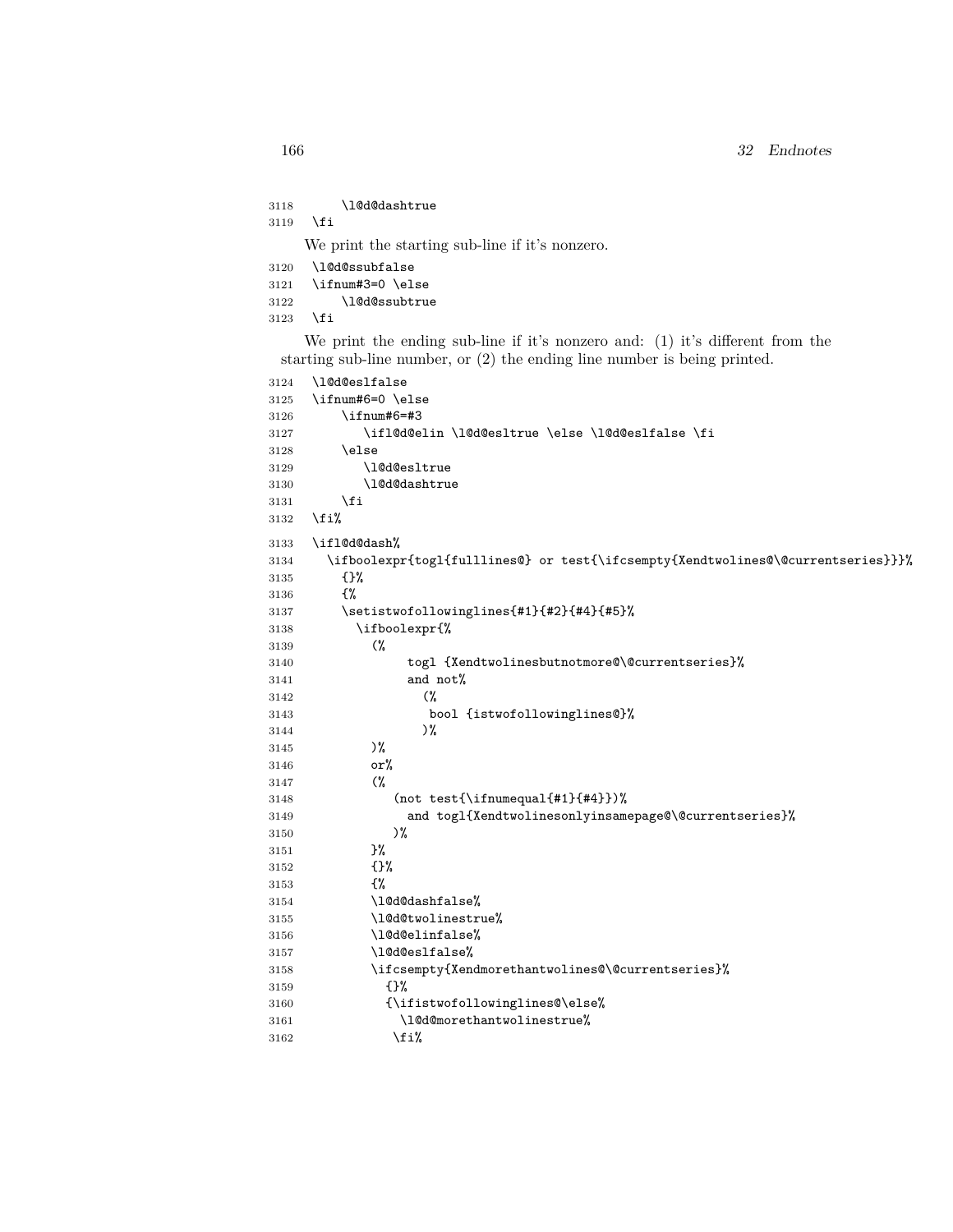```
3163 }%
3164 }%
3165 }%
3166 \fi%
 End of \setprintendlines.
3167 }%
```
\printendlines Now we're ready to print it all.

```
3168 \def\printendlines#1|#2|#3|#4|#5|#6|#7|{\begingroup
3169 \setprintendlines{#1}{#2}{#3}{#4}{#5}{#6}%
```
The only subtlety left here is when to print a period between numbers. But the only instance in which this is tricky is for the ending sub-line number: it could be coming after the starting sub-line number (in which case we want only the dash) or after an ending line number (in which case we need to insert a period).

So, first, print the start lines.

```
3170 \ifdimequal{\csuse{boxXendstartlinenum@\@currentseries}}{0pt}%
```

```
3171 {\bgroup}%
```

```
3172 {\leavevmode\hbox to \csuse{boxXendstartlinenum@\@currentseries}\bgroup\hfill}%
```

```
3173 \printnpnum{#1}%
```

```
3174 \ifoldprintnpnumspace@\space\fi%
```

```
3175 \linenumrep{#2}%
```

```
3176 \ifl@d@ssub \fullstop \sublinenumrep{#3}\fi
```

```
3177 \egroup%
```
And now, print the dash + the end line number, or the line number range symbol.

```
3178 \ifdimequal{\csuse{boxXendendlinenum@\@currentseries}}{0pt}%
3179 {\bgroup}%
3180 {\hbox to \csuse{boxXendendlinenum@\@currentseries}\bgroup}%
3181 \ifl@d@twolines%
3182 \ifl@d@morethantwolines%
3183 \csuse{Xendmorethantwolines@\@currentseries}%
3184 \else%
3185 \csuse{Xendtwolines@\@currentseries}%
3186 \fi%
3187 \else%
3188 \ifl@d@dash \endashchar\fi%
3189 \ifl@d@pnum \printnpnum{#4}\fi%
3190 \ifl@d@elin \linenumrep{#5}\fi%
3191 \ifl@d@esl \ifl@d@elin \fullstop\fi \sublinenumrep{#6}\fi%
3192 \fi%
3193 \ifdimequal{\csuse{boxXendendlinenum@\@currentseries}}{0pt}%
3194 {}%
3195 {\hfill}%Prevent underfull hbox
3196 \egroup%
3197 \endgroup%
3198 }%
3199
```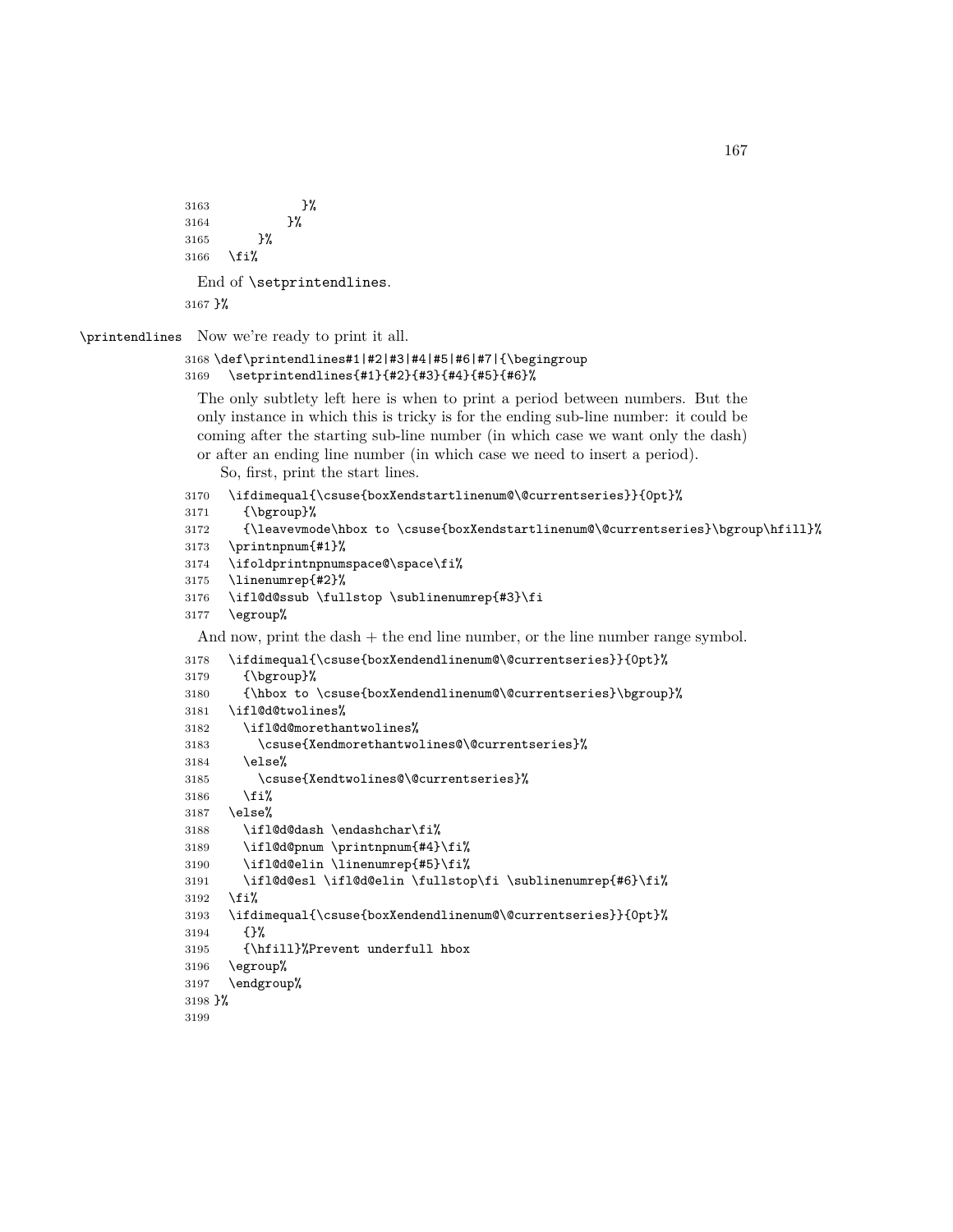```
\printnpnum A macro to print a page number in an endnote.
```

```
3200 \newcommand*{\printnpnum}[1]{p.#1) }
3201
```
\doendnotes \doendnotes is the command you use to print one series of endnotes; it takes one \ifXendinsertsep@ argument: the series letter of the note series you want to print. \Xendinsertsep@ is set to true at the first note of the series, and to false at the last one.

\newif\ifXendinsertsep@%

```
3203 \newcommand*{\doendnotes}[1]{\l@dend@close
```

```
3204 \begingroup
```

```
3205 \makeatletter
```
\expandafter\let\csname #1end\endcsname=\endprint

```
3207 \input\jobname.end
```

```
3208 \global\Xendinsertsep@false%
```
\endgroup}

### \doendnotesbysection \doendnotesbysection is a variant of the previous macro. While \doendnotes print endnotes for all of numbered sections \doendnotesbysection print the endnotes for the first numbered section at its first call for a series, then for the second section at its second call for the same series, then for the third section at its third call for the same series, and so on.

\newcommand\*{\doendnotesbysection}[1]{%

```
3211 \l@dend@close%
```

```
3212 \global\expandafter\advance\csname #1end@bysection\endcsname by 1%
```

```
3213 \begingroup%
```

```
3214 \makeatletter%
```

```
3215 \def\l@d@section##1{%
```

```
3216 \ifnumequal{##1}{\csname #1end@bysection\endcsname}%
```

```
3217 {\cslet{#1end}{\endprint}}%
```

```
3218 {\cslet{#1end}{\@gobblefive}}%
```

```
3219 }%
```

```
3220 \input\jobname.end%
3221 \global\Xendinsertsep@false%
```

```
3222 \endgroup%
```
}%

\noendnotes The \noendnotes command is deprecated. You should prefer noend options.

```
3224 \newcommand*{\noendnotes}{%
3225 \led@war@noendnotesDeprecated%
3226 \global\let\l@dend@stuff=\relax%
3227 \global\chardef\l@d@end=16%
3228 }%
```
End of section for end notes

}%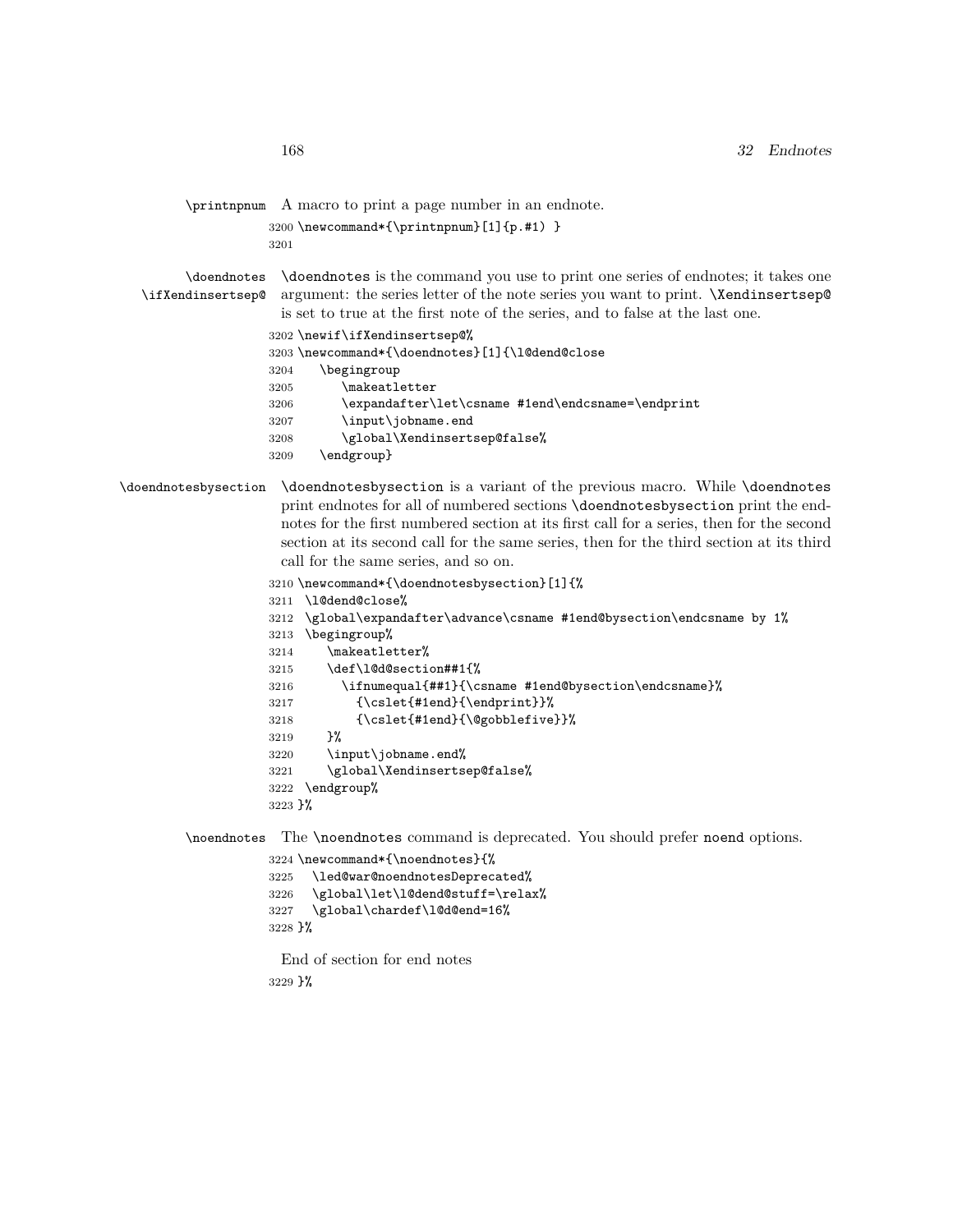# **33 Generate series**

In this section, X means the name of the series (A, B etc.)

\series \series\series creates one more newseries. It's the public command, which just loops on the private command \newseries@.

```
3230 \newcommand{\newseries}[1]{%
3231 \def\do##1{\newseries@{##1}}%
3232 \docsvlist{#1}
3233 }
```
\@series The \series@ macro is an etoolbox list, which contains the name of all series. \newcommand{\@series}{}

The command **\newseries@\series** creates a new series of the footnote.

#### \newseries@

```
3235 \newcommand{\newseries@}[1]{
```
## **33.1 Test if series is still existing**

```
3236 \xifinlist{#1}{\@series}{\led@warn@SeriesStillExist{#1}}%
3237 {%
```
### **33.2 Init specific to eledpar**

When calling \newseries@ after having loaded eledpar

```
3238 \ifdefined\newseries@eledpar%
3239 \newseries@eledpar{#1}%
3240 \fi%
```
### **33.3 For critical footnotes**

Critical footnotes are those which start with letters. We look for the \nocritical option of eledmac.

\unless\ifnocritical@

#### **33.3.1 Options**

| 3242 | \newtoggle{Xparindent@#1}                  |
|------|--------------------------------------------|
| 3243 | \newtoggle{Xlemmadisablefontselection@#1}  |
| 3244 | \csgdef{Xhangindent@#1}{0pt}%              |
| 3245 | \csgdef{Xragged@#1}{}%                     |
| 3246 | \csgdef{hsizetwocol@#1}{0.45 \hsize}%      |
| 3247 | \csgdef{hsizethreecol@#1}{.3 \hsize}%      |
| 3248 | \csgdef{Xcolalign@#1}{\raggedright}%       |
| 3249 | \csgdef{Xnotenumfont@#1}{\notenumfont}%    |
| 3250 | \csgdef{Xnotefontsize@#1}{\notefontsetup}% |
| 3251 | \csgdef{bhookXnote@#1}{}%                  |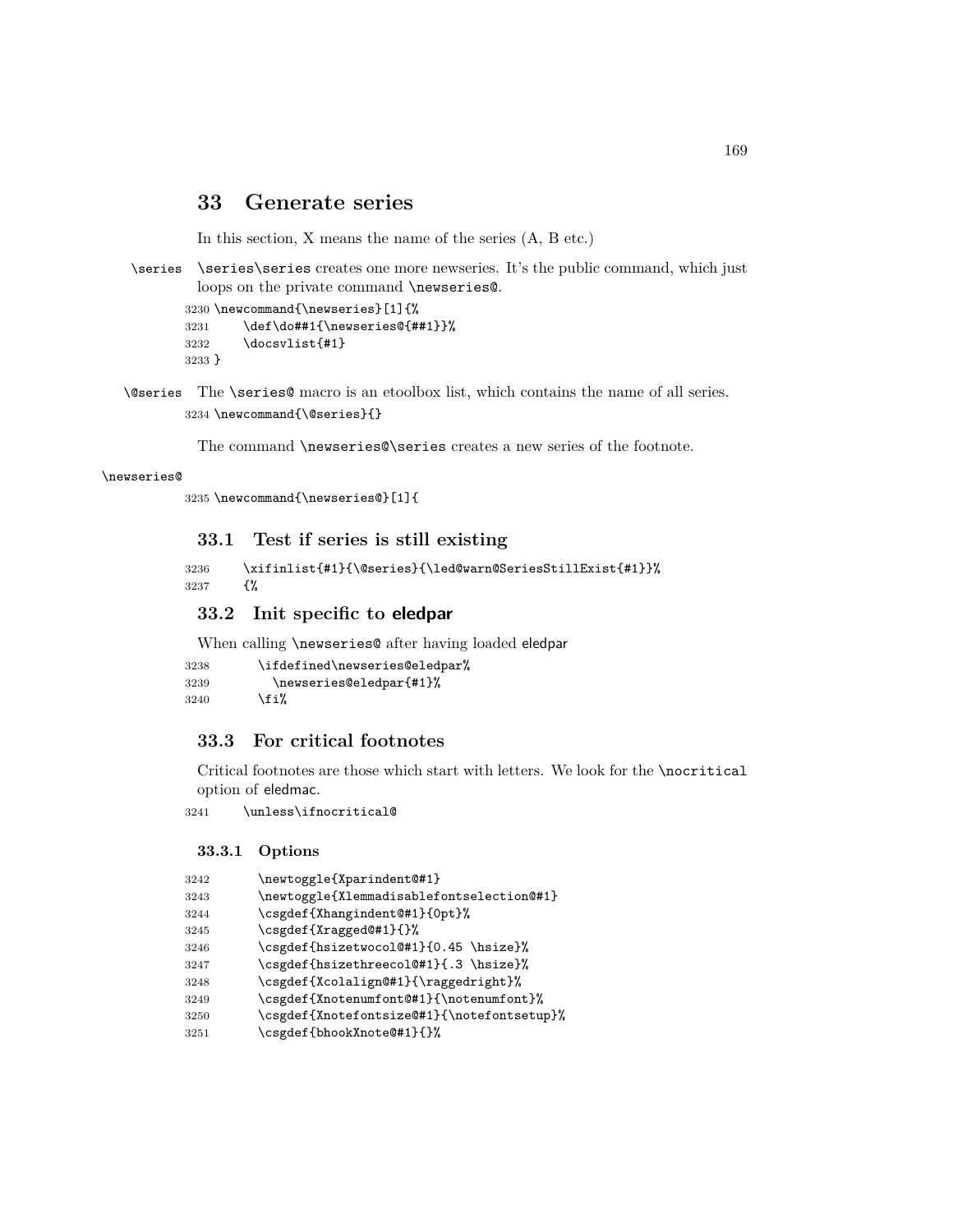| 3252 |                                                                  |
|------|------------------------------------------------------------------|
| 3253 | \csgdef{boxlinenum@#1}{0pt}%                                     |
| 3254 | \csgdef{boxlinenumalign@#1}{L}%                                  |
| 3255 |                                                                  |
| 3256 | \csgdef{boxstartlinenum@#1}{0pt}%                                |
| 3257 | \csgdef{boxendlinenum@#1}{Opt}%                                  |
| 3258 |                                                                  |
| 3259 | \csgdef{boxsymlinenum@#1}{Opt}%                                  |
| 3260 | \newtoggle{numberonlyfirstinline@#1}%                            |
| 3261 | \newtoggle{numberonlyfirstintwolines@#1}%                        |
| 3262 | \csgdef{twolines@#1}{}%                                          |
| 3263 | \csgdef{morethantwolines@#1}{}%                                  |
| 3264 | \newtoggle{twolinesbutnotmore@#1}%                               |
| 3265 | \newtoggle{twolinesonlyinsamepage@#1}%                           |
| 3266 | \newtoggle{onlypstartinfootnote@#1}%                             |
| 3267 | \newtoggle{pstartinfootnoteeverytime@#1}%                        |
| 3268 | \newtoggle{pstartinfootnote@#1}%                                 |
| 3269 | \csgdef{symlinenum@#1}{\symplinenum}%                            |
| 3270 | \newtoggle{nonumberinfootnote@#1}%                               |
| 3271 | \csgdef{beforenumberinfootnote@#1}{0pt}%                         |
| 3272 | \csgdef{afternumberinfootnote@#1}{0.5em}%                        |
| 3273 | \newtoggle{nonbreakableafternumber@#1}%                          |
| 3274 | \csgdef{beforesymlinenum@#1}{\csuse{beforenumberinfootnote@#1}}% |
| 3275 | \csgdef{aftersymlinenum@#1}{\csuse{afternumberinfootnote@#1}}%   |
| 3276 | \csgdef{inplaceofnumber@#1}{1em}%                                |
| 3277 | \global\cslet{lemmaseparator@#1}{\rbracket}%                     |
| 3278 | \csgdef{beforelemmaseparator@#1}{0em}%                           |
| 3279 | \csgdef{afterlemmaseparator@#1}{0.5em}%                          |
| 3280 | \csgdef{inplaceoflemmaseparator@#1}{1em}%                        |
| 3281 | \csgdef{beforeXnotes@#1}{1.2em \@plus .6em \@minus .6em}         |
| 3282 | \csgdef{afterXrule@#1}{0pt}                                      |
| 3283 | \csgdef{txtbeforeXnotes@#1}{}                                    |
| 3284 | \csgdef{maxhXnotes@#1}{\ledfootinsdim}                           |
| 3285 | \newtoggle{Xnoteswidthliketwocolumns@#1}%                        |

### **33.3.2 Create inserts, needed to add notes in foot**

As regards inserts, see chapter 15 of the TeXBook by D. Knuth.

| 3286 | \expandafter\newinsert\csname #1footins\endcsname%   |
|------|------------------------------------------------------|
| 3287 | \unless\ifnoledgroup@%                               |
| 3288 | \expandafter\newinsert\csname mp#1footins\endcsname% |
| 3289 | \fi%                                                 |

### **33.3.3 Create commands for critical apparatus, \Afootnote, \Bfootnote etc.**

Note the double  $\#$  in command: it's because command is made inside another command.

#### $3290 \verb|\global\notbool{parapparatus@}{\expandafter\newcommand{\expandafter*}{\expandafter}$ \ifnum\@edtext@level>0%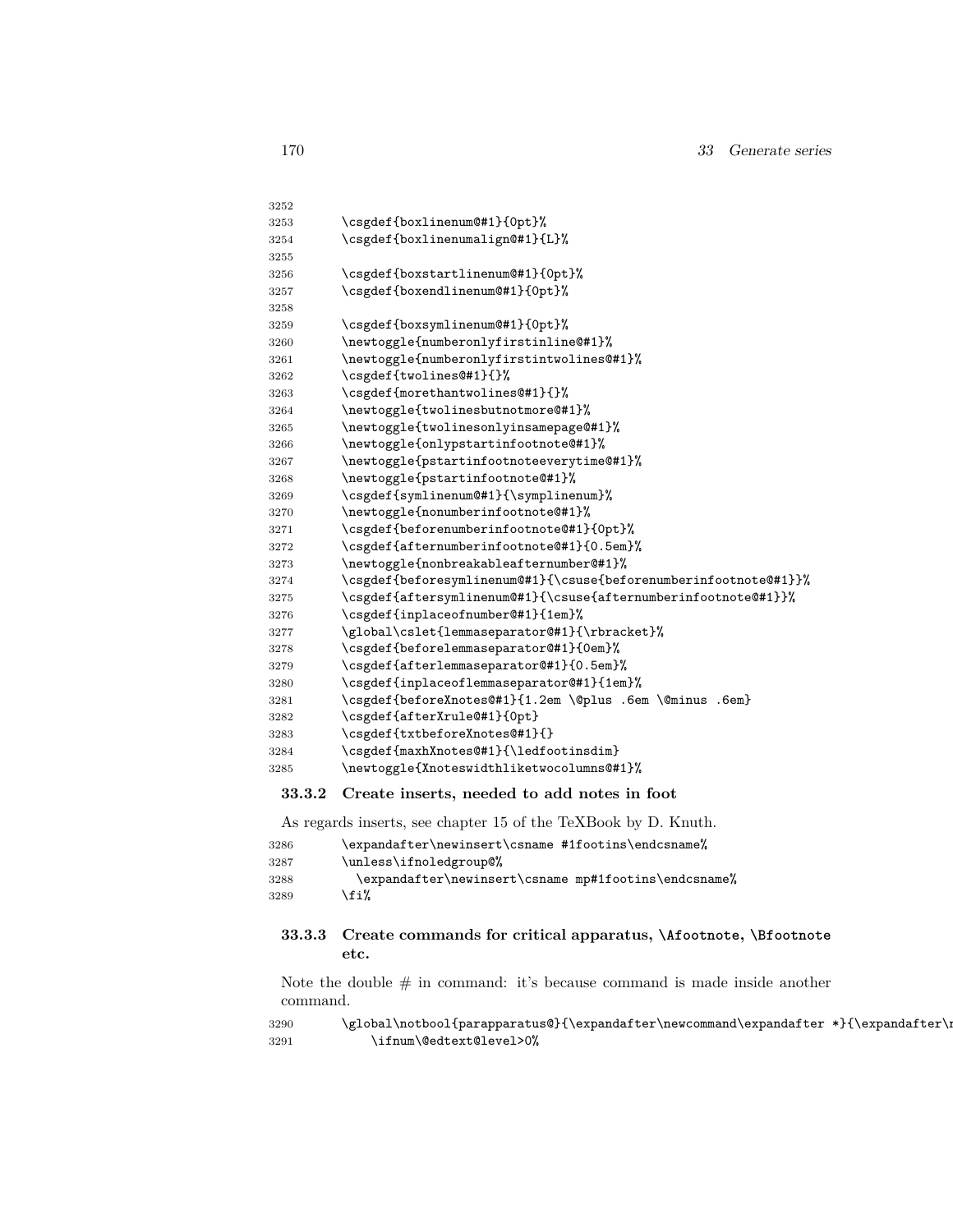| 3292 | \begingroup%                                                                                              |  |
|------|-----------------------------------------------------------------------------------------------------------|--|
| 3293 | \newcommand{\content}{##2}%                                                                               |  |
| 3294 | \ifnumberedpar@%                                                                                          |  |
| 3295 | \ifledRcol%                                                                                               |  |
| 3296 | \ifluatex%                                                                                                |  |
| 3297 | \footnotelang@lua[R]%                                                                                     |  |
| 3298 | ∖fi%                                                                                                      |  |
| 3299 | \@ifundefined{xpg@main@language}%if polyglossia                                                           |  |
| 3300 | $\{ \}$ %                                                                                                 |  |
| 3301 | {\footnotelang@poly[R]}%                                                                                  |  |
| 3302 | \footnoteoptions@[R]{##1}{true}%                                                                          |  |
| 3303 | \xright@appenditem{%                                                                                      |  |
| 3304 | \noexpand\prepare@preXnotes{#1}%                                                                          |  |
| 3305 | \noexpand\prepare@edindex@fornote{\1@d@nums}%                                                             |  |
| 3306 | \unexpanded{\def\sw@list@inedtext}{\expandafter\unexpanded\expandafter{\sw@inth                           |  |
| 3307 | \noexpand\csuse{v#1footnote}{#1}%                                                                         |  |
| 3308 | {{\l@d@nums}{\expandonce\@tag}{\expandonce\content}}%                                                     |  |
| 3309 | }\to\inserts@listR                                                                                        |  |
| 3310 | \footnoteoptions@[R]{##1}{false}%                                                                         |  |
| 3311 | \global\advance\insert@countR \@ne%                                                                       |  |
| 3312 | \else%                                                                                                    |  |
| 3313 | \ifluatex%                                                                                                |  |
| 3314 | \footnotelang@lua%                                                                                        |  |
| 3315 | \fi%                                                                                                      |  |
| 3316 | \@ifundefined{xpg@main@language}%if polyglossia                                                           |  |
| 3317 | $\{ \}$ %                                                                                                 |  |
| 3318 | {\footnotelang@poly}%                                                                                     |  |
| 3319 | \footnoteoptions@{##1}{true}%                                                                             |  |
| 3320 | \xright@appenditem{%                                                                                      |  |
| 3321 | \noexpand\prepare@preXnotes{#1}%                                                                          |  |
| 3322 | \noexpand\prepare@edindex@fornote{\1@d@nums}%                                                             |  |
| 3323 | \unexpanded{\def\sw@list@inedtext}{\expandafter\unexpanded\expandafter{\sw@inth                           |  |
| 3324 | \noexpand\csuse{v#1footnote}{#1}%                                                                         |  |
| 3325 | ${\label{label:main} $$ \{ \l\odot\} {\expandonce\otag} {\expandonce\ototag} \Big\} \quad \text{ and} $$$ |  |
| 3326 | }\to\inserts@list                                                                                         |  |
| 3327 | \global\advance\insert@count \@ne%                                                                        |  |
| 3328 | \footnoteoptions@{##1}{false}%                                                                            |  |
| 3329 | \fi                                                                                                       |  |
| 3330 | \else                                                                                                     |  |
| 3331 | \csuse{v#1footnote}{#1}{{0 0 0 0 0 0}{}{##1}}%                                                            |  |
| 3332 | \fi%                                                                                                      |  |
| 3333 | \endgroup%                                                                                                |  |
| 3334 | \else%                                                                                                    |  |
| 3335 | \led@err@FootnoteWithoutEdtext%                                                                           |  |
| 3336 | \fi%                                                                                                      |  |
| 3337 | \ignorespaces%                                                                                            |  |
| 3338 |                                                                                                           |  |

We need to be able to modify eledmac's footnote macros and restore their

\global\csletcs{#1@@footnote}{#1footnote}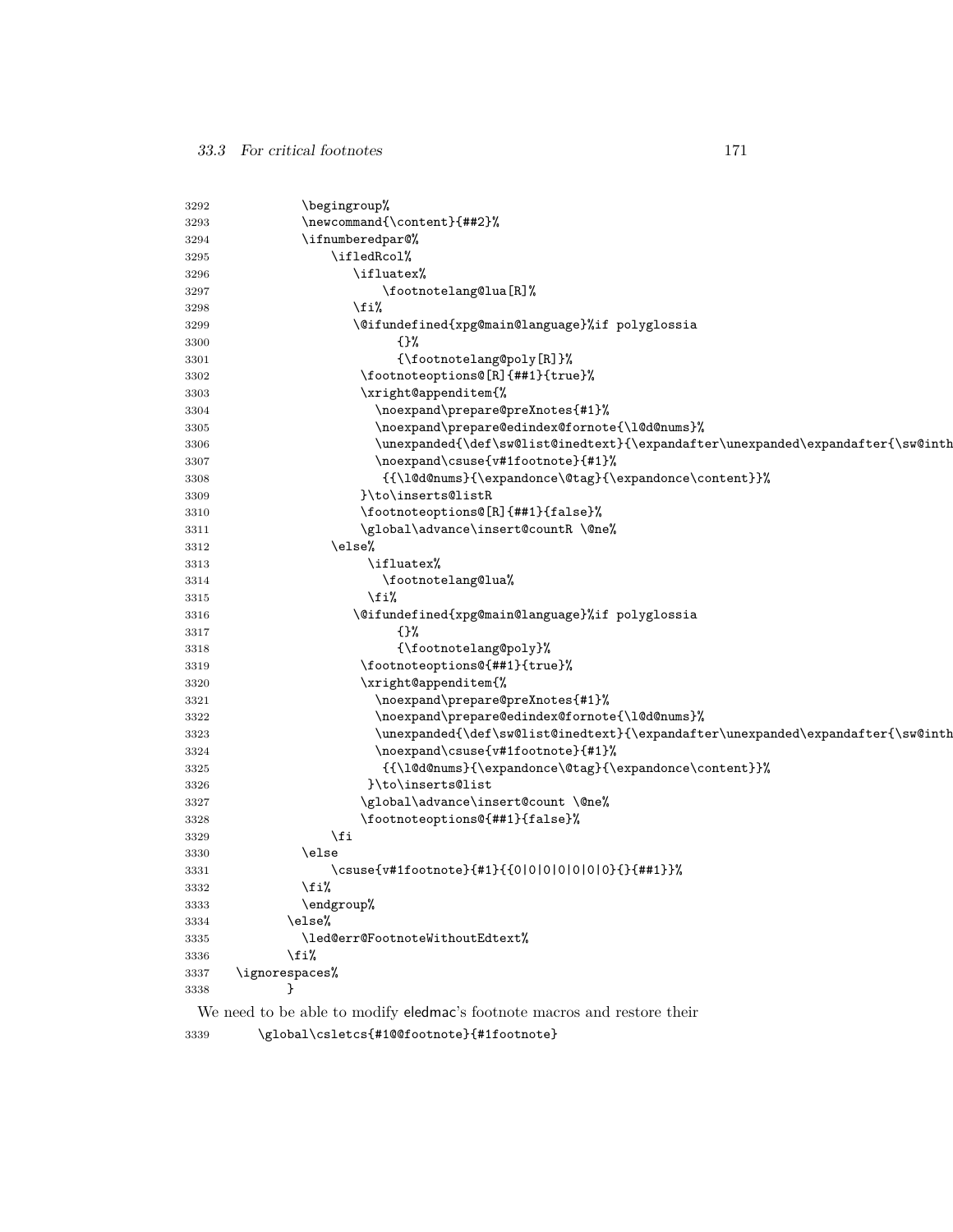### **33.3.4 Set standard display**

\footnormal{#1}

End of for critical footnotes.

\fi

# **33.4 For familiar footnotes**

Familiar footnotes are those which end with letters. We look for the \nofamiliar option of eledmac.

\unless\ifnofamiliar@

### **33.4.1 Options**

| 3343     | \newtoggle{parindentX@#1}                                             |
|----------|-----------------------------------------------------------------------|
| 3344     | \csgdef{hangindentX@#1}{0pt}%                                         |
| 3345     | \csgdef{raggedX@#1}{}%                                                |
| 3346     | \csgdef{hsizetwocolX@#1}{0.45 \hsize}%                                |
| 3347     | \csgdef{hsizethreecolX@#1}{.3 \hsize}%                                |
| 3348     | \csgdef{colalignX@#1}{\raggedright}%                                  |
| 3349     | \csgdef{notenumfontX@#1}{\notenumfont}%                               |
| 3350     | \csgdef{notefontsizeX@#1}{\notefontsetup}%                            |
| 3351     | \csgdef{bhooknoteX@#1}{}%                                             |
| 3352     | \csgdef{afterruleX@#1}{0pt}                                           |
| 3353     | \csgdef{beforenotesX@#1}{1.2em \@plus .6em \@minus .6em}              |
| 3354     | \csgdef{maxhnotesX@#1}{\ledfootinsdim}%                               |
| 3355     | \newtoggle{notesXwidthliketwocolumns@#1}%                             |
|          | 3356 % End of for familiar footnotes.                                 |
|          | 3357 % \subsubsection{Create inserts, needed to add notes in foot}    |
|          | 3358 % As regards inserts, see chapter 15 of the TeXBook by D. Knuth. |
| $3359\%$ | \begin{macrocode}                                                     |
| 3360     | \expandafter\newinsert\csname footins#1\endcsname%                    |
| 3361     | \unless\ifnoledgroup@%                                                |
| 3362     | \expandafter\newinsert\csname mpfootins#1\endcsname%                  |
| 3363     | \fi%                                                                  |

### **33.4.2 Create tools for familiar footnotes (\footnoteX)**

First, create the **\footnoteX** command. Note the double  $\#$  in command: it is because a command is called inside another command.

| 3364 |                                                                              |
|------|------------------------------------------------------------------------------|
| 3365 | \global\expandafter\newcommand\csname footnote#1\endcsname[1]{%              |
| 3366 | \begingroup%                                                                 |
| 3367 | \prepare@prenotesX{#1}%                                                      |
| 3368 | \newcommand{\content}{##1}%                                                  |
| 3369 | \stepcounter{footnote#1}%                                                    |
| 3370 | \protected@csxdef{@thefnmark#1}{\csuse{thefootnote#1}}%                      |
| 3371 | \nottoggle{nomk@}%Nomk is set to true when using \footnoteXnomk with eledpar |
| 3372 | $\{\text{Csuse}(\text{Otootment#1}\}\)$                                      |
| 3373 | {ን‰                                                                          |
| 3374 | \ifluatex%                                                                   |
|      |                                                                              |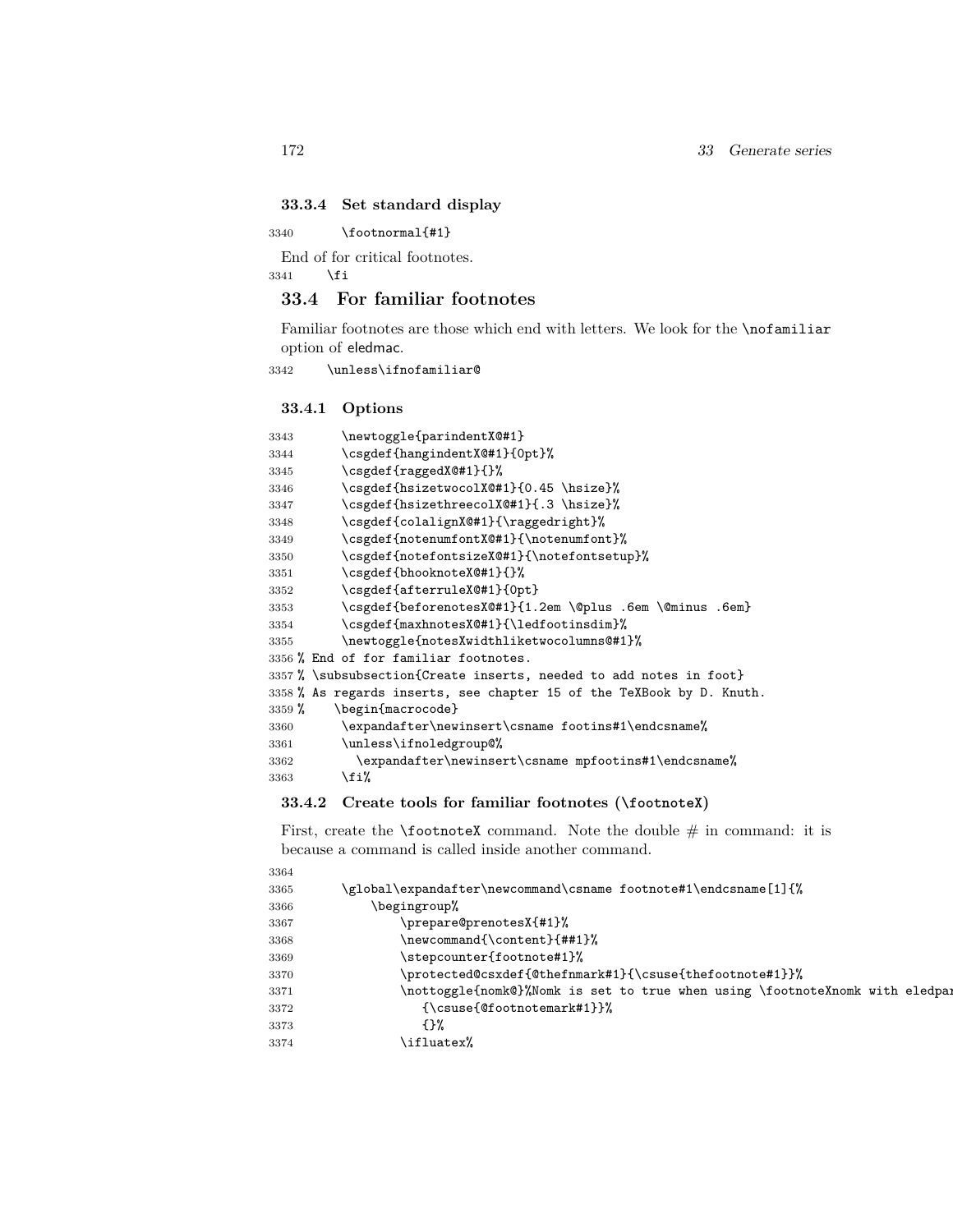| 3375                      | \xdef\footnote@luatextextdir{\the\textdir}%                 |  |  |
|---------------------------|-------------------------------------------------------------|--|--|
| 3376                      | \xdef\footnote@luatexpardir{\the\pardir}%                   |  |  |
| 3377                      | \fi%                                                        |  |  |
| 3378                      | \csuse{vfootnote#1}{#1}{\expandonce\content}\m@mmf@prepare% |  |  |
| 3379                      | \endgroup%                                                  |  |  |
| 3380                      |                                                             |  |  |
| Then define the counters. |                                                             |  |  |
| 3381                      | \newcounter{footnote#1}                                     |  |  |

 \global\expandafter\renewcommand\csname thefootnote#1\endcsname{\arabic{footnote#1}} Don't forget to initialize series

\footnormalX{#1}

\fi

## **33.5 Common options to critical and familiar footnotes**

For historical reasons, parafootsep and afternote hooks are common to critical and familiar footnotes.

```
3385 \csgdef{parafootsep@#1}{\parafootftmsep}%
3386 \csgdef{afternote@#1}{1em plus.4em minus.4em}%
```
## **33.6 The endnotes**

Endnotes are commands like \Xendnote, where X is a series letter. First, we check for the noend options.

\unless\ifnoend@

#### **33.6.1 The main macro**

The **\Xendnote** macro functions to write one endnote to the .end file. We change \newlinechar so that in the file every space becomes the start of a new line; this generally ensures that a long note doesn't exceed restrictions on the length of lines in files.

| 3388 |                                                                               |
|------|-------------------------------------------------------------------------------|
| 3389 | \global\expandafter\newcommandx\csname #1endnote\endcsname[2][1,usedefault]{% |
| 3390 | \bgroup%                                                                      |
| 3391 | \newlinechar='40%                                                             |
| 3392 | \global\@noneed@Footnotetrue%                                                 |
| 3393 | \newcommand{\content}{##2}%                                                   |
| 3394 | \immediate\write\l@d@end{%                                                    |
| 3395 | \expandafter\string\csname #1end\endcsname%                                   |
| 3396 | $\{\ifmmode\text{10d@nums\\fi}\right\}$                                       |
| 3397 | {\ifnumberedpar@\expandonce\@tag\fi}%                                         |
| 3398 | {\expandonce\content}%                                                        |
| 3399 | ${41\%}$                                                                      |
| 3400 | ${4#1}$                                                                       |
| 3401 | <b>\@percentchar%</b>                                                         |
| 3402 | }%                                                                            |
|      |                                                                               |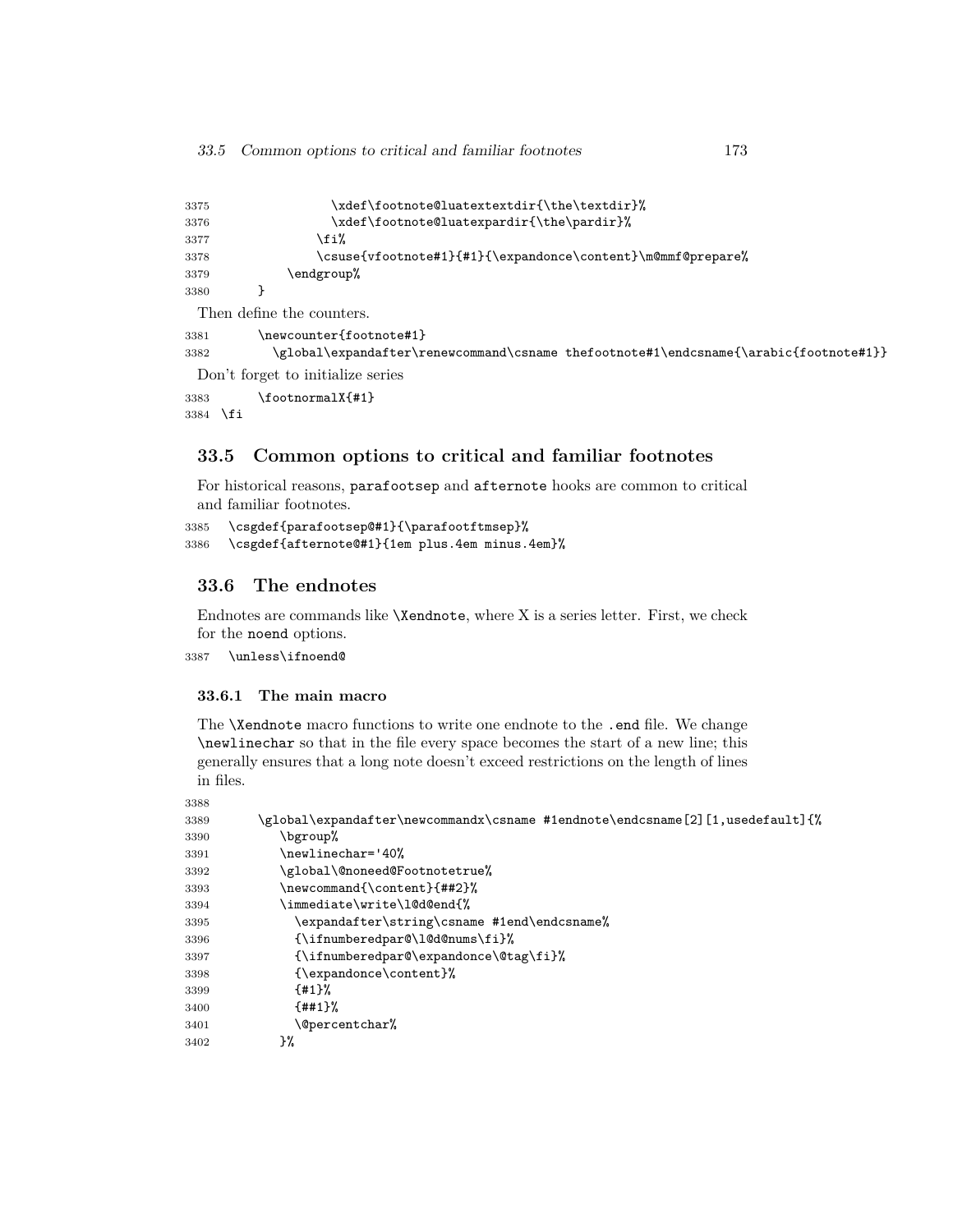```
3403 \egroup%
3404 \ignorespaces%
3405 }%
```
\Xendnote commands called \Xend commands on to the endnote file; these are analogous to the various footfmt commands above, and they take the same arguments. When we process this file, we want to pick out the notes of one series and ignore all the rest. To do that, we equate the end command for the series we want to \endprint, and leave the rest equated to \@gobblefive, which just skips over its five arguments.

```
3406
```
#### 3407 \global\cslet{#1end}{\@gobblefive}

We need to store the number of times \doendnotesbysection is called for one series.

 $3408 \label{10b1} $$$ 

### **33.6.2 The options**

| 3409                      | \csgdef{Xendtwolines@#1}{}%                        |  |
|---------------------------|----------------------------------------------------|--|
| 3410                      | \csgdef{Xendmorethantwolines@#1}{}%                |  |
| 3411                      | \newtoggle{Xendtwolinesbutnotmore@#1}{}%           |  |
| 3412                      | \newtoggle{Xendtwolinesonlyinsamepage@#1}{}%       |  |
| 3413                      | \newtoggle{Xendlemmadisablefontselection@#1}%      |  |
| 3414                      | \csgdef{Xendnotenumfont@#1}{\notenumfont}%         |  |
| 3415                      | \csgdef{Xendnotefontsize@#1}{\notefontsetup}%      |  |
| 3416                      | \csgdef{bhookXendnote@#1}{}%                       |  |
| 3417                      |                                                    |  |
| 3418                      | \csgdef{boxXendlinenum@#1}{0pt}%                   |  |
| 3419                      | \csgdef{boxXendlinenumalign@#1}{L}%                |  |
| 3420                      |                                                    |  |
| 3421                      | \csgdef{boxXendstartlinenum@#1}{0pt}%              |  |
| 3422                      | \csgdef{boxXendendlinenum@#1}{0pt}%                |  |
| 3423                      |                                                    |  |
| 3424                      | \csgdef{Xendlemmaseparator@#1}{}%                  |  |
| 3425                      | \csgdef{Xendbeforelemmaseparator@#1}{0em}%         |  |
| 3426                      | \csgdef{Xendafterlemmaseparator@#1}{0.5em}%        |  |
| 3427                      | \csgdef{Xendinplaceoflemmaseparator@#1}{0.5em}%    |  |
| 3428                      |                                                    |  |
| 3429                      | \newtoggle{Xendparagraph@#1}%                      |  |
| 3430                      | \csgdef{Xendafternote@#1}{1em plus.4em minus.4em}% |  |
| 3431                      | \csgdef{Xendsep@#1}{}%                             |  |
|                           | End of endnotes declaration                        |  |
| \fi%<br>3432              |                                                    |  |
|                           | Dump series in $\Q$ series                         |  |
| 3433                      | \listxadd{\@series}{#1}                            |  |
| ł<br>3434                 |                                                    |  |
| 3435 }% End of \newseries |                                                    |  |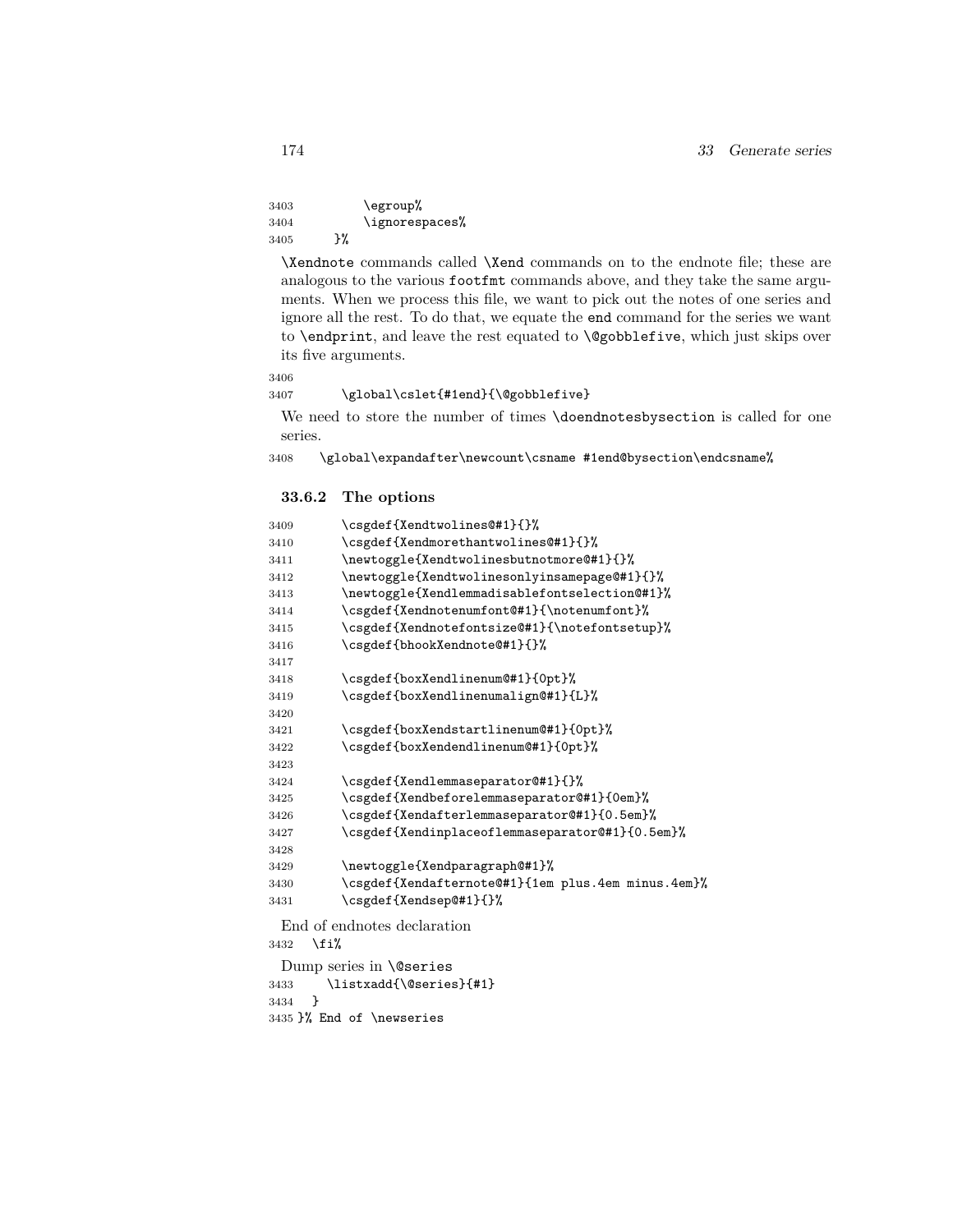## **33.7 Init standards series (A,B,C,D,E,Z)**

3436 \expandafter\newseries\expandafter{\default@series}

# **34 Display**

### **34.1 Change series order**

\seriesatbegin \seriesatbegin{*⟨s⟩*} changes the order of series, to put the series *⟨s⟩* at the beginning of the list. The series can be the result of a command.

```
3437 \newcommand{\seriesatbegin}[1]{%
3438 \StrDel{\@series}{#1}[\@series]%
3439 \edef\@new{}%
3440 \listeadd{\@new}{#1}%
3441 \listeadd{\@new}{\@series}%
3442 \xdef\@series{\@new}%
3443 }
```
\seriesatend And \seriesatend moves the series to the end of the list.

```
3444 \newcommand{\seriesatend}[1]{%
3445 \StrDel{\@series}{#1}[\@series]%
3446 \edef\@new{}%
3447 \listeadd{\@new}{\@series}%
3448 \listeadd{\@new}{#1}%
3449 \xdef\@series{\@new}%
3450 }
```
## **34.2 Test series order**

```
\ifseriesbefore \ifseriesbefore{⟨seriesA⟩}{⟨seriesB⟩}{⟨true⟩}{⟨false⟩} expands <true> if <seriesA>
                 is printed before <seriesB>, expands <false> otherwise.
```

```
3451 \newcommand{\ifseriesbefore}[4]{%
```

```
3452 \StrPosition{\@series}{#1}[\@first]%
```
3453 \StrPosition{\@series}{#2}[\@second]% 3454 \ifnumgreater{\@second}{\@first}{#3}{#4}%

```
3455 }
```
## **34.3 Options**

#### **34.3.1 Tools to set options**

\settoggle@series \settoggle@series{*⟨series⟩*}{*⟨toggle⟩*}{*⟨value⟩*} is a generic command to switch toggles for some series. The arguments are:

- #1 (mandatory): the series for which the hooks should be set. If empty, all the series will be affected.
- #2 (mandatory): the name of the hook.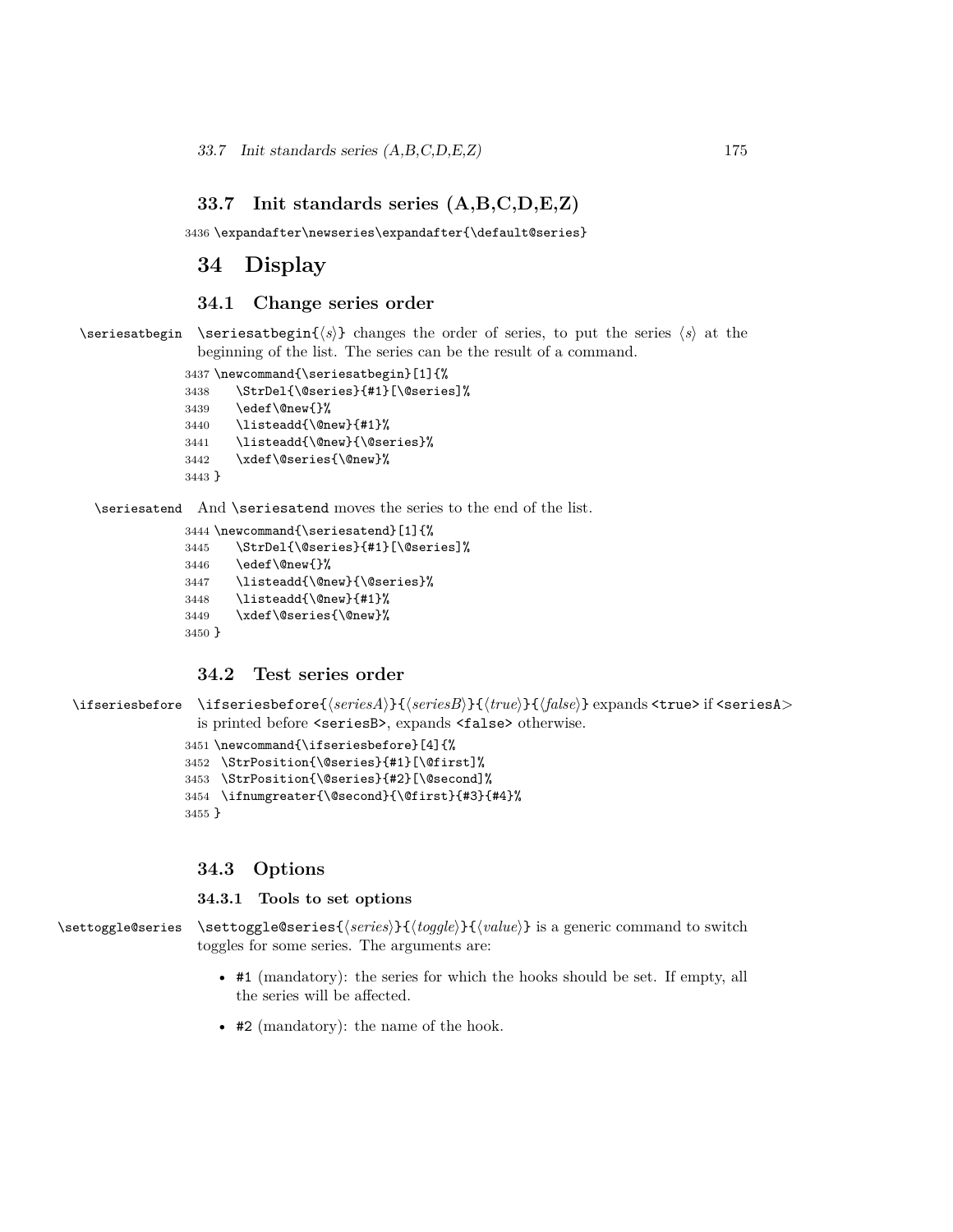- #3 (mandatory): the new value of toggle (true or false).
- #4 (optional): if equal to reload, reload the footnote setting (call \footnormal or \footparagraph or … depending of the footnote display).
- #5 (optional): if not empty, and if #1 is empty, change the hook setting for pseudo-series, as appref.

```
3456 \newcommandx{\settoggle@series}[5][4,5,usedefault]{%
3457 \def\do##1{%
3458 \global\settoggle{#2@##1}{#3}%
3459 \ifstrequal{#4}{reload}%
3460 {%
3461 \csuse{foot\csuse{series@display##1}}{##1}%
3462 \csuse{foot\csuse{series@displayX##1}}{##1}%
3463 }%
3464 \{ \}%
3465
3466 \ifstrempty{#1}{%
3467 \dolistloop{\@series}%
3468 \ifstrempty{#5}{}{%
3469 \docsvlist{#5}%
3470 }<br>3471 }%
3471
3472 {%
3473 \docsvlist{#1}%
3474 }%
3475 }
```

```
\setcommand@series \setcommand@series{⟨series⟩}{⟨command⟩}{⟨value⟩} is a generic command to
                   change hooks into form of commands for some series. The arguments are:
```
- #1 (mandatory): the series for which the hooks should be set. If empty, all the series will be affected.
- #2 (mandatory): the name of the hook.
- #3 (mandatory): the new value of the hook/command.
- #4 (optional): if equal to reload, reload the footnote setting (call \footnormal or \footparagraph or … depending of the footnote display).
- #5 (optional): if not empty, and if #1 is empty, change the hook setting for pseudo-series, as appref.

```
3476 \newcommandx{\setcommand@series}[5][4,5,usedefault]{%
3477 \def\do##1{
3478 \csgdef{#2@##1}{#3}
3479 \ifstrequal{#4}{reload}{
3480 \csuse{foot\csuse{series@display##1}}{##1}
3481 \csuse{foot\csuse{series@displayX##1}}{##1}
```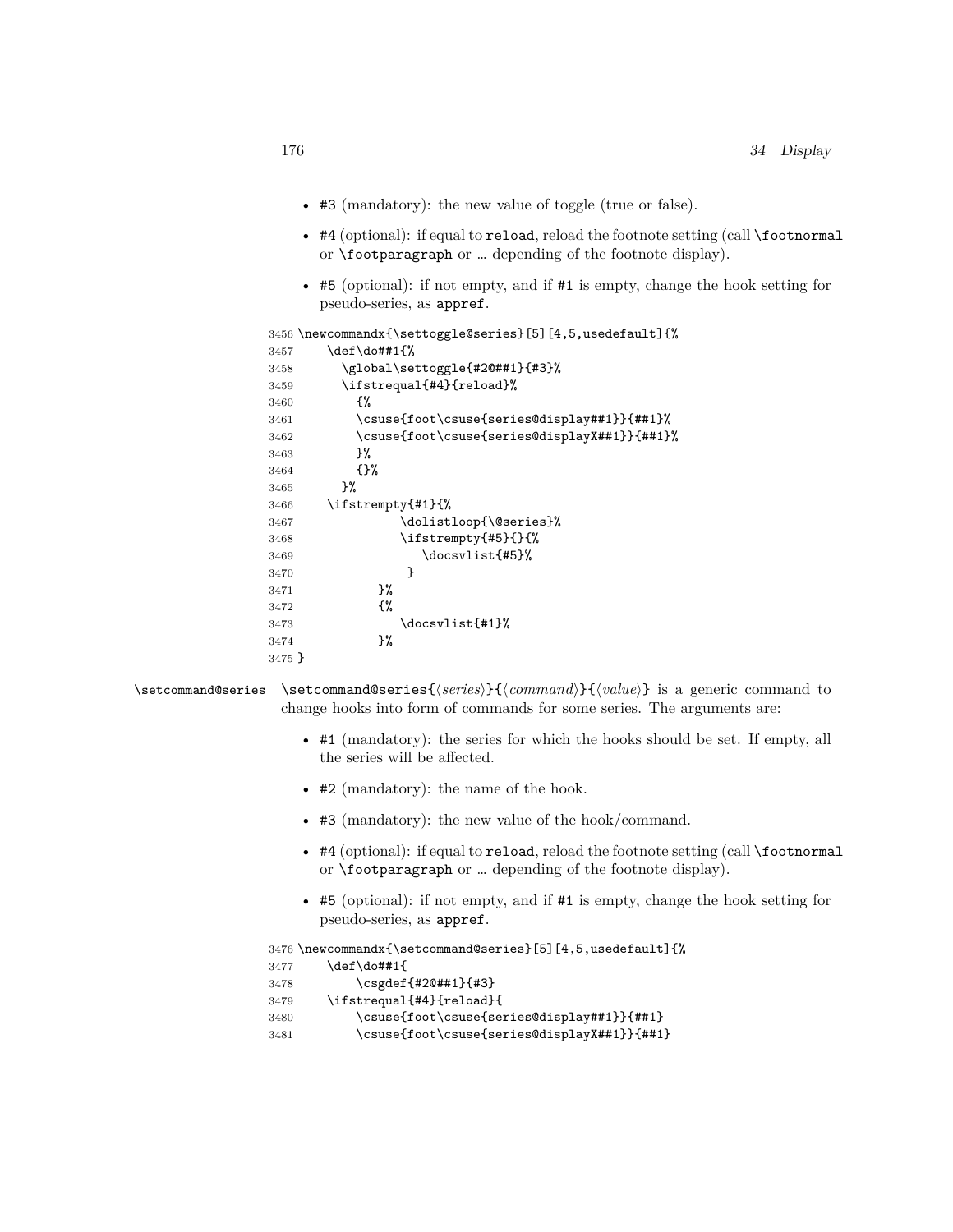```
34.3 Options 177
```

| 3482    | ${+}$                  |
|---------|------------------------|
| 3483    | \ifstrempty{#1}{%      |
| 3484    | \dolistloop{\@series}% |
| 3485    | \ifstrempty{#5}{}{%    |
| 3486    | \docsvlist{#5}         |
| 3487    | ł                      |
| 3488    | ጉ%                     |
| 3489    | ብ"                     |
| 3490    | \docsvlist{#1}%        |
| 3491    | ን%                     |
| 3492 }% |                        |

#### **34.3.2 Tools to generate options commands**

\newhookcommand@series \newhookcommand@series\command names is a generic command to add new commands for hooks, like \hsizetwocol. The first argument is the name of the hook, the second a comma separated list of pseudo-series where the hook can be used, like appref in the case of \twolines. The second argument is also used to create commands named \<hookname><pseudoseries>, like \twolinesappref.

```
3493 \newcommandx{\newhookcommand@series}[2][2,usedefault]{%
3494 \global\expandafter\newcommand\expandafter*\csname #1\endcsname[2][]{%
3495 \setcommand@series{##1}{#1}{##2}[][#2]%
3496 }%
3497 \ifstrempty{#2}{}{%
3498 \def\do##1{%
3499 \global\expandafter\newcommand\expandafter*\csname #1##1\endcsname[1]{%
3500 \csuse{#1}[##1]{####1}%
3501 }%
3502 }%
3503 \docsvlist{#2}%
3504 }%
3505 }
```
\newhooktoggle@series \newhooktoggle@series\command names is a generic command to add new commands for a new toggle hook, like \numberonlyfirstinline. The second argument is also used to create commands named  $\{\text{coms} \}$  seudoseries>, like \twolinesbutnotmoreappref.

```
3506 \newcommandx{\newhooktoggle@series}[2][2,usedefault]{%
3507 \global\expandafter\newcommandx\expandafter*\csname #1\endcsname[2][1,2={true},usedefault]{%
3508 \settoggle@series{##1}{#1}{##2}[][#2]%
3509 }%
3510 \ifstrempty{#2}{}{%
3511 \def\do##1{%
3512 \global\expandafter\newcommand\expandafter*\csname #1##1\endcsname{%
3513 \csuse{#1}[##1]%
3514 }%
3515 }%
3516 \docsvlist{#2}%
3517 }%
```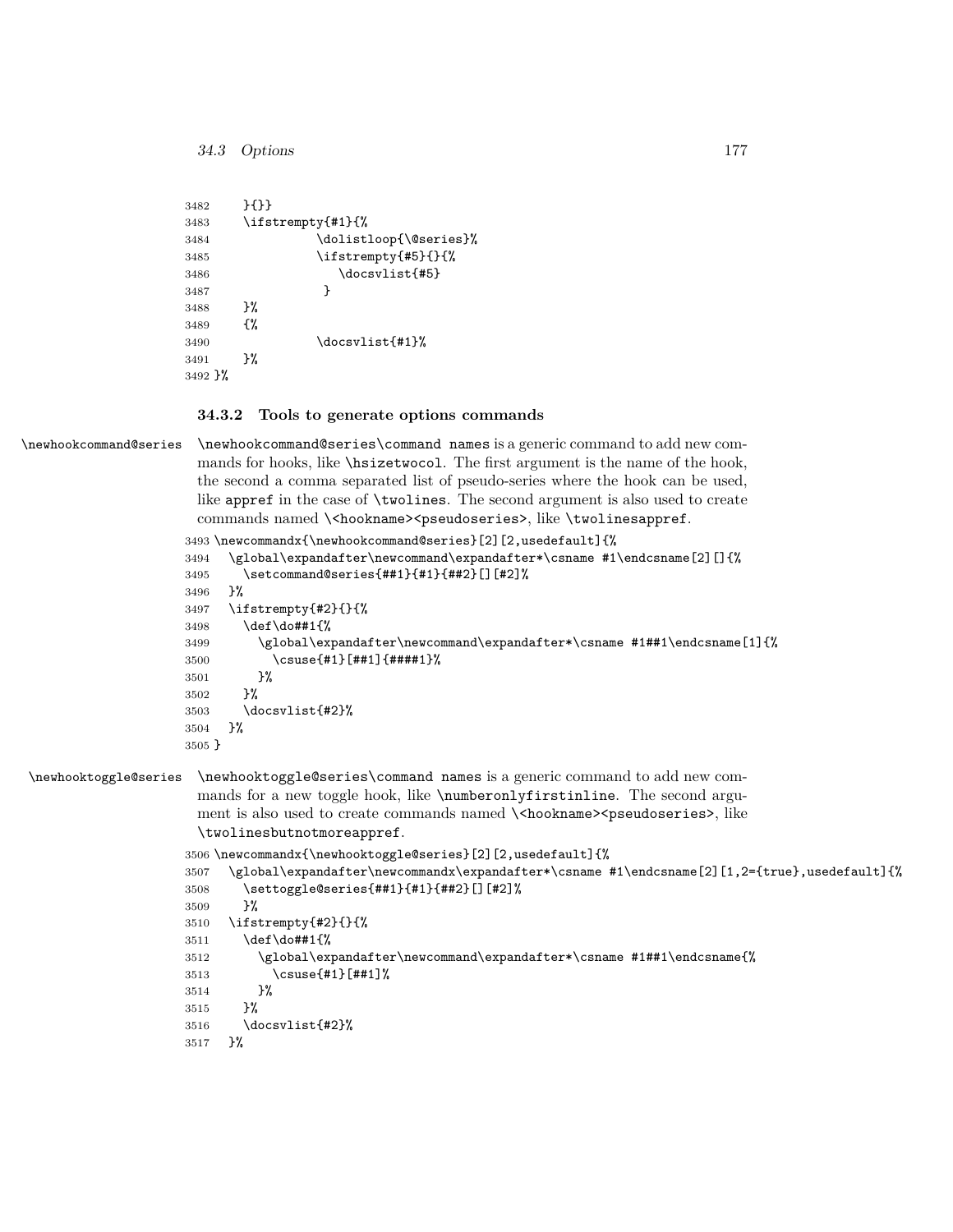}

## \newhooktoggle@series \newhookcommand@toggle@reload does the same thing as \newhooktoggle@series but the commands created by this macro also reload the series which is displayed (normal, paragraph, twocol, threecol). \newcommand{\newhooktoggle@series@reload}[1]{% 3520 \global\expandafter\newcommandx\expandafter\*\csname #1\endcsname [2][1,2={true},usedefault] \settoggle@series{##1}{#1}{##2}[reload]% }% }% \newhookcommand@series@reload \newhookcommand@series@reload does the same thing as \newhookcommand@series

but the commands created by this macro also reload the series which is displayed (normal, paragraph, twocol, threecol).

```
3524 \newcommand{\newhookcommand@series@reload}[1]{%
3525 \global\expandafter\newcommand\expandafter*\csname #1\endcsname[2][]{%
3526 \setcommand@series{##1}{#1}{##2}[reload]%
3527 }%
```

```
3528 }
```
#### **34.3.3 Options for critical notes**

Before generating the commands that are used to set the critical notes, such as \numberonlyfirstinline, \lemmaseparator and the like, we check the nocritical option.

\unless\ifnocritical@

| 3530 | \newhooktoggle@series{Xparindent}                     |
|------|-------------------------------------------------------|
| 3531 | \newhookcommand@series{twolines}[appref]              |
| 3532 | \newhookcommand@series{morethantwolines}[appref]      |
| 3533 | \newhooktoggle@series{twolinesbutnotmore}[appref]     |
| 3534 | \newhooktoggle@series{twolinesonlyinsamepage}[appref] |
| 3535 | \newhookcommand@series{Xhangindent}                   |
| 3536 | \newhookcommand@series{Xragged}                       |
| 3537 | \newhookcommand@series{hsizetwocol}                   |
| 3538 | \newhookcommand@series{hsizethreecol}                 |
| 3539 | \newhookcommand@series{Xcolalign}%                    |
| 3540 | \newhookcommand@series{Xnotenumfont}                  |
| 3541 | \newhookcommand@series{bhookXnote}                    |
| 3542 | \newhookcommand@series{boxsymlinenum}%                |
| 3543 | \newhookcommand@series{symlinenum}                    |
| 3544 | \newhookcommand@series{beforenumberinfootnote}        |
| 3545 | \newhookcommand@series{afternumberinfootnote}         |
| 3546 | \newhookcommand@series{beforesymlinenum}              |
| 3547 | \newhookcommand@series{aftersymlinenum}               |
| 3548 | \newhookcommand@series{inplaceofnumber}               |
| 3549 | \newhookcommand@series{lemmaseparator}                |
| 3550 | \newhookcommand@series{beforelemmaseparator}          |
| 3551 | \newhookcommand@series{afterlemmaseparator}           |
| 3552 | \newhookcommand@series{inplaceoflemmaseparator}       |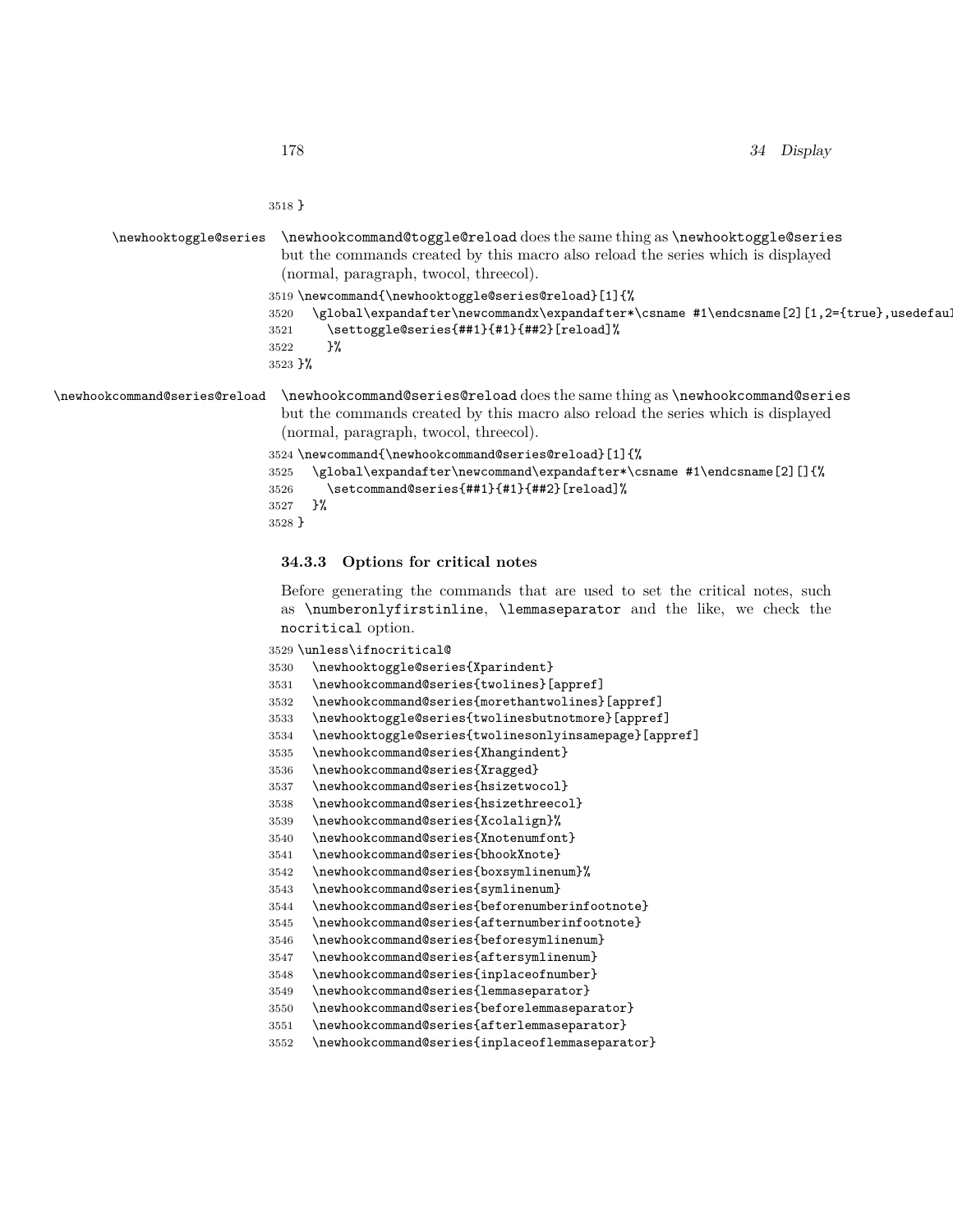```
3553 \newhookcommand@series{txtbeforeXnotes}
3554 \newhookcommand@series@reload{afterXrule}
3555 \newhooktoggle@series{numberonlyfirstinline}
3556 \newhooktoggle@series{numberonlyfirstintwolines}
3557 \newhooktoggle@series{nonumberinfootnote}
3558 \newhooktoggle@series{pstartinfootnote}
3559 \newhooktoggle@series{pstartinfootnoteeverytime}%
3560 \newhooktoggle@series{onlypstartinfootnote}
3561 \newhooktoggle@series{nonbreakableafternumber}
3562 \newhooktoggle@series{Xlemmadisablefontselection}
3563 \newhookcommand@series@reload{maxhXnotes}
3564 \newhookcommand@series@reload{beforeXnotes}
3565 \newhooktoggle@series@reload{Xnoteswidthliketwocolumns}%
3566 \newhookcommand@series{Xnotefontsize}
3567
3568 \newhookcommand@series{boxlinenum}%
3569 \newhookcommand@series{boxlinenumalign}%
3570
3571 \newhookcommand@series{boxstartlinenum}%
3572 \newhookcommand@series{boxendlinenum}%
3573
3574 \fi
```
#### **34.3.4 Options for familiar notes**

Before generating the optional commands for familiar notes, we check the nofamiliar option.

```
3575 \unless\ifnofamiliar@
3576 \newhooktoggle@series{parindentX}
3577 \newhookcommand@series{hangindentX}
3578 \newhookcommand@series{raggedX}
3579 \newhookcommand@series{hsizetwocolX}
3580 \newhookcommand@series{hsizethreecolX}
3581 \newhookcommand@series{colalignX}%
3582 \newhookcommand@series{notenumfontX}
3583 \newhookcommand@series{bhooknoteX}
3584 \newhookcommand@series@reload{beforenotesX}
3585 \newhookcommand@series@reload{maxhnotesX}
3586 \newhooktoggle@series@reload{notesXwidthliketwocolumns}%
3587 \newhookcommand@series@reload{afterruleX}
3588 \newhookcommand@series{notefontsizeX}
3589 \fi
```
#### **34.3.5 Common options to critical and familiar footnotes**

For historical reasons, parafootsep and afternote hooks are common to critical and familiar footnotes.

```
3590 \newhookcommand@series{parafootsep}
```

```
3591 \newhookcommand@series{afternote}
```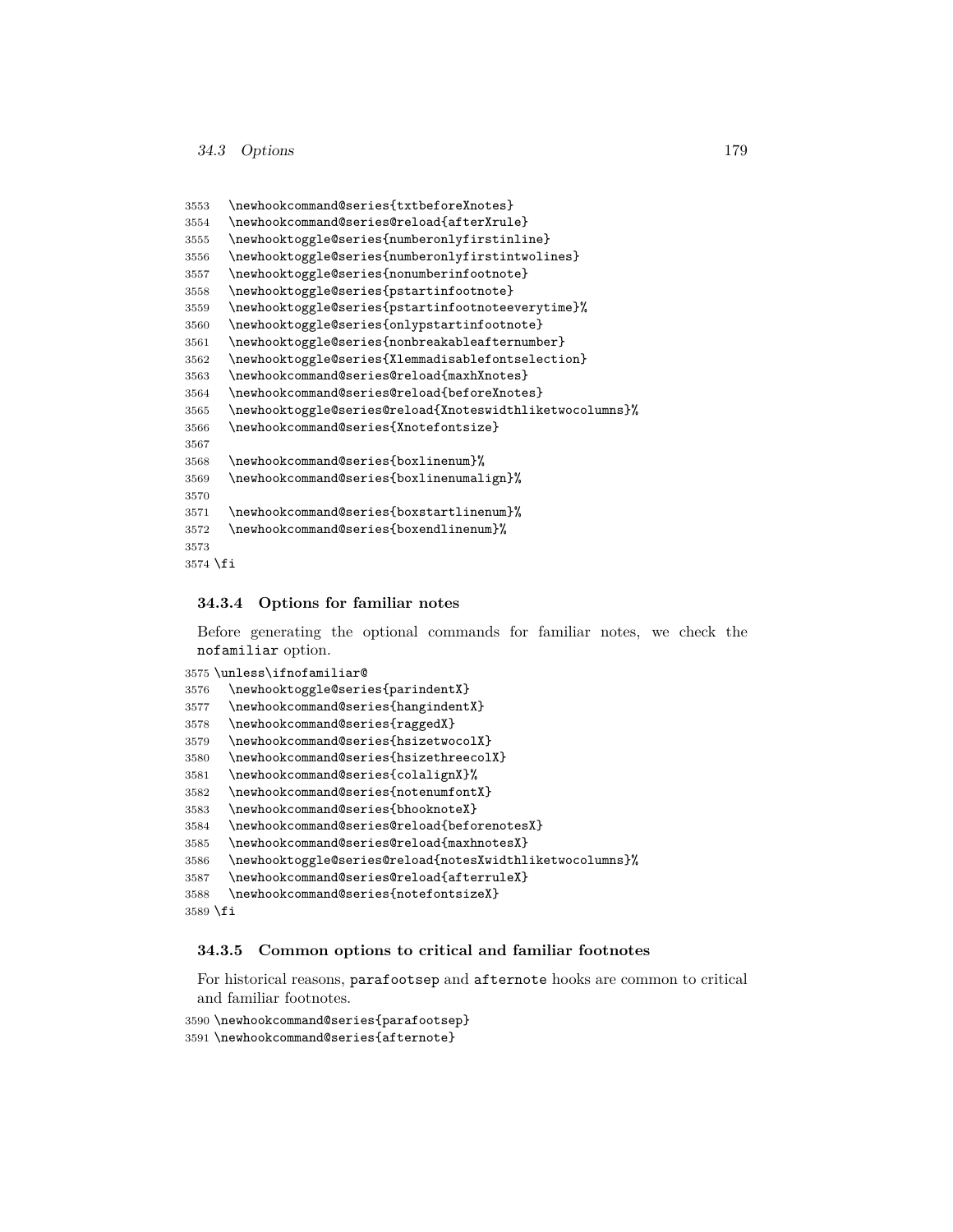#### **34.3.6 Options for endnotes**

Before generating the commands that are used to set the endnotes, such as \numberonlyfirstinline, \lemmaseparator and the like, we check the noend option.

\unless\ifnoend@

| 3593       | \newhookcommand@series{Xendtwolines}[apprefwithpage]              |
|------------|-------------------------------------------------------------------|
| 3594       | \newhookcommand@series{Xendmorethantwolines}[apprefwithpage]      |
| 3595       | \newhooktoggle@series{Xendtwolinesbutnotmore}[apprefwithpage]     |
| 3596       | \newhooktoggle@series{Xendtwolinesonlyinsamepage}[apprefwithpage] |
| 3597       | \newhookcommand@series{Xendnotenumfont}                           |
| 3598       | \newhookcommand@series{bhookXendnote}                             |
| 3599       |                                                                   |
| 3600       | \newhookcommand@series{boxXendlinenum}%                           |
| 3601       | \newhookcommand@series{boxXendlinenumalign}%                      |
| 3602       |                                                                   |
| 3603       | \newhookcommand@series{boxXendstartlinenum}%                      |
| 3604       | \newhookcommand@series{boxXendendlinenum}%                        |
| 3605       |                                                                   |
| 3606       | \newhookcommand@series{Xendnotefontsize}                          |
| 3607       | \newhooktoggle@series{Xendlemmadisablefontselection}              |
| 3608       | \newhookcommand@series{Xendlemmaseparator}                        |
| 3609       | \newhookcommand@series{Xendbeforelemmaseparator}                  |
| 3610       | \newhookcommand@series{Xendafterlemmaseparator}                   |
| 3611       | \newhookcommand@series{Xendinplaceoflemmaseparator}               |
| 3612       |                                                                   |
| 3613       | \newhooktoggle@series{Xendparagraph}                              |
| 3614       | \newhookcommand@series{Xendafternote}                             |
| 3615       | \newhookcommand@series{Xendsep}                                   |
| $3616$ \fi |                                                                   |
|            |                                                                   |

## **34.4 Old commands, kept for backward compatibility**

The next commands are kept for backward compatibility, but should not be used anymore.

```
\notenumfont
\notefontsetup 3617\newcommand*{\notenumfont}{\normalfont}
\ifledplinenum 3618 \newcommand*{\notefontsetup}{\footnotesize}
  \symplinenum
3619 \newif\ifledplinenum
              3620 \ledplinenumtrue
              3621 \newcommand*{\symplinenum}{}
  \textbardbl We need to robustify \textbardbl in order to allow it use in \IfStrEq when using
```

```
as \symlinenum.
```
% \robustify{\textbardbl}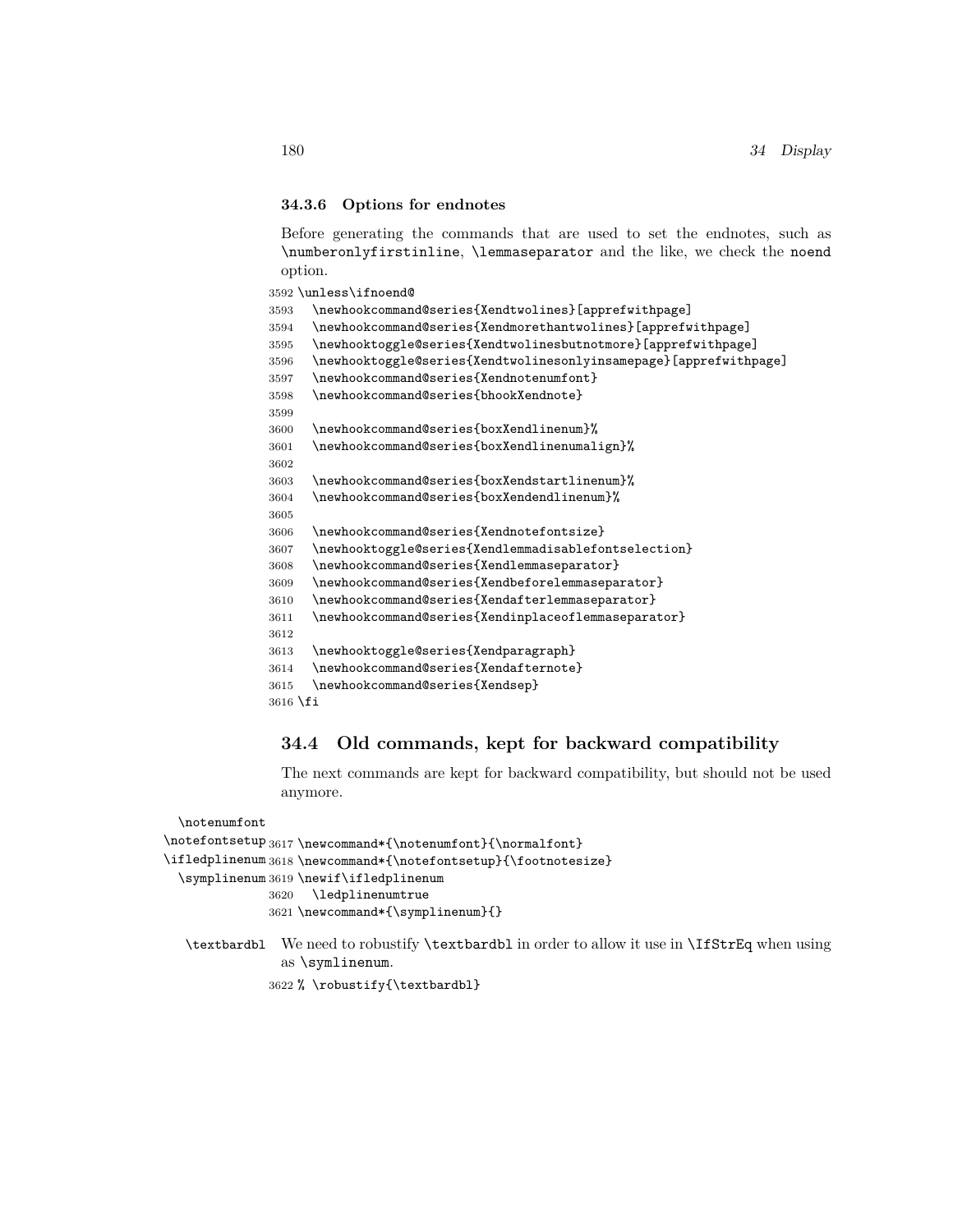#### **34.5 Hooks for a particular footnote**

\fulllines@ \fulllines@ toggle is used to print the fulllines references, and not the abbreviated form defined by \twolines and \morethantwolines.

3623 \newtoggle{fulllines@}%

- \nonum@ \nonum@ toggle is used to disable line number printing in a particular footnote. 3624 \newtoggle{nonum@}
- \nosep@ \nonum@ toggle is used to disable the lemma separator in a particular footnote. 3625 \newtoggle{nosep@}
- \nomk@ \nomk@ toggle is used by eledpar to remove the footnote mark in the text when using \footnoteXmk. Read eledpar handbook. 3626 \newtoggle{nomk@}%

#### **34.6 Alias**

\nolemmaseparator \nolemmaseparator[*⟨series⟩*] is just an alias for \lemmaseparator[*⟨series⟩*]{}. 3627 \newcommandx\*{\nolemmaseparator}[1][1]{\lemmaseparator[#1]{}}

\interparanoteglue The \ipn@skip skip and \interparanoteglue command are kept for backward \ipn@skip compatibility, but should not be used anymore.

```
3628 \newskip\ipn@skip
3629 \newcommand*{\interparanoteglue}[1]{%
3630 {\notefontsetup\global\ipn@skip=#1 \relax}}
3631 \interparanoteglue{1em plus.4em minus.4em}
```
\parafootftmsep The \parafootftmsep macro is kept for backward compatibility. It is default value of \parafootsep@series.

3632 \newcommand{\parafootftmsep}{}

# **35 Line number printing**

\printlinefootnote The \printlinefootnote macro is called in each \<type>footfmt command. It controls whether the line number is printed or not, according to the previous options. Its first argument is the information about lines ; its second is the series of the footnote. The printing of the line number is shared in \printlinefootnotenumbers.

```
3633 \newcommand{\printlinefootnote}[2]{%
3634 \def\extractline@##1|##2|##3|##4|##5|##6|##7|{##2}%
3635 \def\extractsubline@##1|##2|##3|##4|##5|##6|##7|{##3}%
3636 \def\extractendline@##1|##2|##3|##4|##5|##6|##7|{##5}%
3637 \def\extractendsubline@##1|##2|##3|##4|##5|##6|##7|{##6}%
3638 \iftoggle{numberonlyfirstintwolines@#2}{%
3639 \edef\lineinfo@{\extractline@ #1| - \extractsubline@ #1| - \extractendline@ #1| - \extractends
3640 }%
```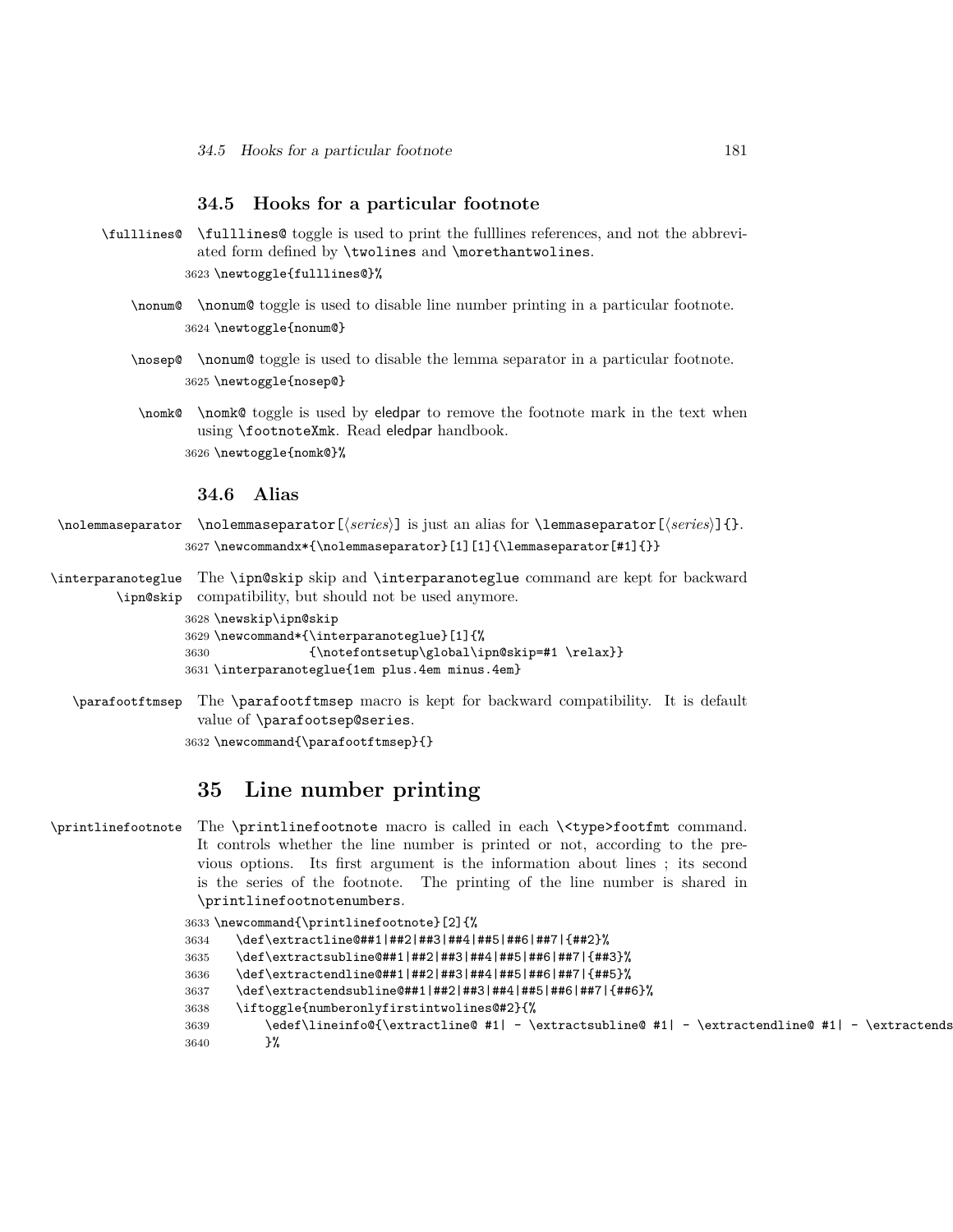| 3641   | ₹%                                                                                      |
|--------|-----------------------------------------------------------------------------------------|
| 3642   | \edef\lineinfo@{\extractline@ #1  - \extractsubline@ #1 }%                              |
| 3643   | }%                                                                                      |
| 3644   | \iftoggle{nonum@}{%Try if the line number must printed for this specific not (by defaul |
| 3645   | \hspace{\csuse{inplaceofnumber@#2}}%                                                    |
| 3646   | }‰                                                                                      |
| 3647   | {%                                                                                      |
|        | $\frac{1}{2}$                                                                           |
| 3648   |                                                                                         |
| 3649   | \iftoggle{nonumberinfootnote@#2}%Try if the line number must printed (by defaul         |
| 3650   | £%                                                                                      |
| 3651   | \hspace{\csuse{inplaceofnumber@#2}}%                                                    |
| 3652   | }%                                                                                      |
| 3653   | {%                                                                                      |
| 3654   | {\iftoggle{numberonlyfirstinline@#2}% If for this series the line number must           |
| 3655   | £%                                                                                      |
| 3656   | \ifcsdef{prevline#2}%                                                                   |
| 3657   | {%Be sure the \prevline exists.                                                         |
| 3658   | \ifcsequal{prevline#2}{lineinfo@}%Try it                                                |
| 3659   | {%                                                                                      |
| 3660   | \IfStrEq{\csuse{symlinenum@#2}}{}%                                                      |
| 3661   | €%                                                                                      |
| 3662   | \hspace{\csuse{inplaceofnumber@#2}}%                                                    |
| 3663   | }%                                                                                      |
| 3664   | {\hspace{\csuse{beforesymlinenum@#2}}\csuse{Xnotenumfont@#2}%                           |
| 3665   | \ifdimequal{\csuse{boxsymlinenum@#2}}{0pt}%                                             |
| 3666   | {\csuse{symlinenum@#2}}%                                                                |
| 3667   | {\hbox to \csuse{boxsymlinenum@#2}{\csuse{symlinenum@#2}\hfil]                          |
| 3668   | \hspace{\csuse{aftersymlinenum@#2}}}%                                                   |
| 3669   | }‰                                                                                      |
| 3670   | ₹%                                                                                      |
| 3671   | \printlinefootnotearea{#1}{#2}%                                                         |
| 3672   | }%                                                                                      |
|        | }‰                                                                                      |
| 3673   | {%                                                                                      |
| 3674   |                                                                                         |
| 3675   | \printlinefootnotearea{#1}{#2}%                                                         |
| 3676   | }%                                                                                      |
| 3677   | }‰                                                                                      |
| 3678   | ₹%                                                                                      |
| 3679   | \printlinefootnotearea{#1}{#2}%                                                         |
| 3680   | }%                                                                                      |
| 3681   | \csxdef{prevline#2}{\lineinfo@}%                                                        |
| 3682   | }%                                                                                      |
| 3683   | 3%                                                                                      |
| 3684   | }‰                                                                                      |
| 3685   | }%                                                                                      |
| 3686 } |                                                                                         |
|        |                                                                                         |

# \printlinefootnotearea This macro prints the space before the line number, changes the font, then prints the line number and the space after it. It is called by \printlinefootnote de-

pending of the options about repeating line numbers. The first argument is line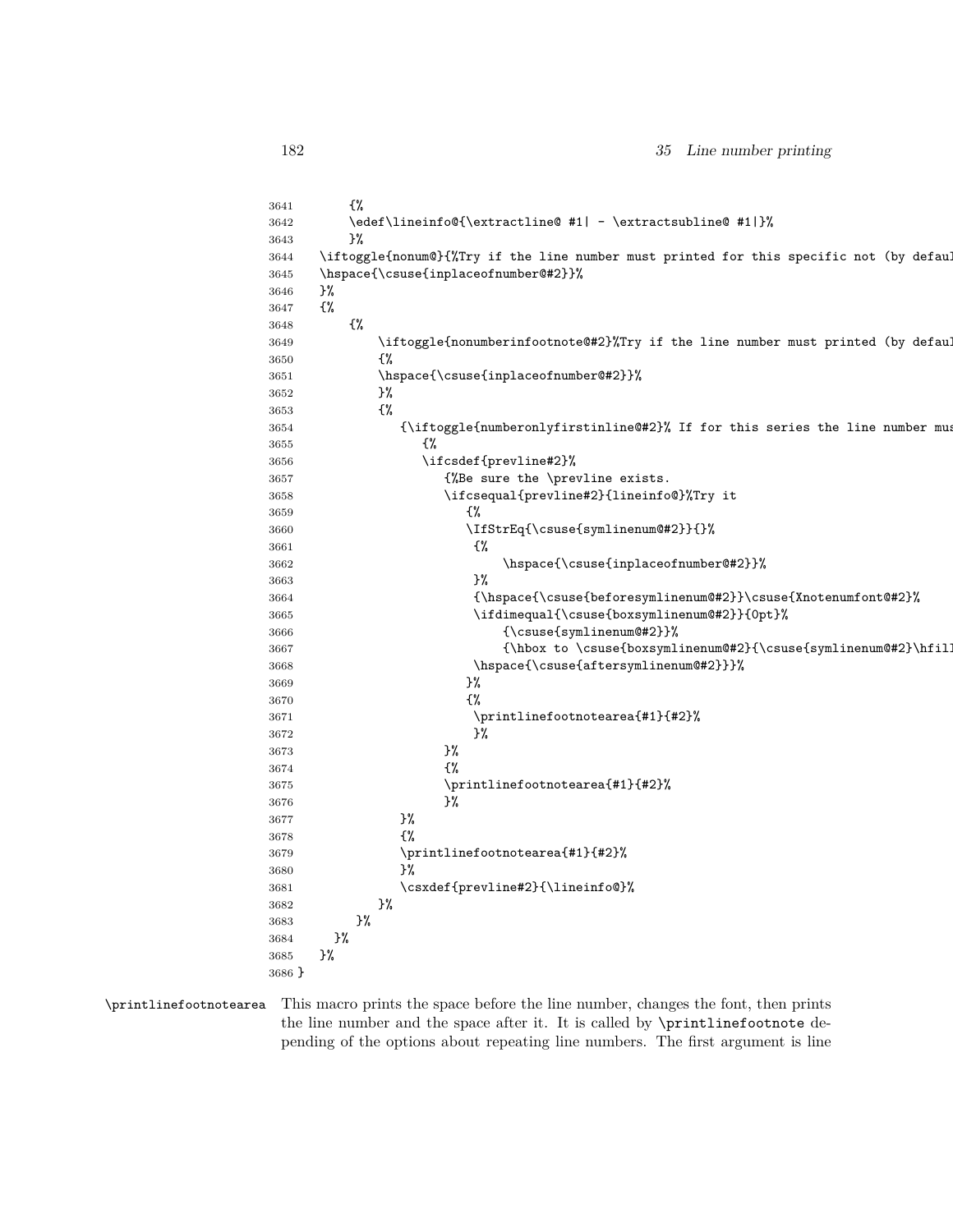```
information, the second is the notes series (A, B, C. etc.)
3687 \newcommand{\printlinefootnotearea}[2]{%
3688 \printbeforenumberinfootnote{#2}%
3689 \csuse{Xnotenumfont@#2}%
3690 \boxfootnotenumbers{#1}{#2}%
3691 \printafternumberinfootnote{#2}%
3692 }%
```
## \boxfootnotenumbers Depending on the user settings, this macro will box line numbers (or not). The first argument is line information, the second is the notes series (A, B, C. etc.) The previous \printlinefootnotearea calls it.

```
3693 \newcommand{\boxfootnotenumbers}[2]{%
3694 \ifdimequal{\csuse{boxlinenum@#2}}{0pt}{%
3695 \printlinefootnotenumbers{#1}{#2}%
3696 }%
3697 {%
3698 \hbox to \csuse{boxlinenum@#2}%
3699 {%
3700 \IfSubStr{RC}{\csuse{boxlinenumalign@#2}}{\hfill}{}%
3701 \printlinefootnotenumbers{#1}{#2}%
3702 \IfSubStr{LC}{\csuse{boxlinenumalign@#2}}{\hfill}{}%
3703 }%
3704 }%
3705 }%
```
\printlinefootnotenumbers This macro prints, if needed, the pstart number and the line number. The first argument is line information, the second is the notes series (A, B, C. etc.) The previous \boxlinefootnote calls it.

```
3706 \newcommand{\printlinefootnotenumbers}[2]{%
3707 \xdef\@currentseries{#2}%
3708 \ifboolexpr{%
3709 (togl{pstartinfootnote@#2} and bool{numberpstart})%
3710 or togl{pstartinfootnoteeverytime@#2}}%
3711 {\printpstart}{}%
3712 \iftoggle{onlypstartinfootnote@#2}{}{\printlines#1|}%
```

```
3713 }%
```
# intbeforenumberinfootnote This macro prints a space (before the line number) in footnote. It is called by \printlinefootnotearea. Its only argument is the series

```
3714 \newcommand{\printbeforenumberinfootnote}[1]{%
3715 \hspace{\csuse{beforenumberinfootnote@#1}}%
3716 }%
```
# $\pi$ intafternumberinfootnote This macro prints the space, adding eventually a \nobreak, after the line number, in footnote. It is called by \printlinefootnotearea. Its only argument is the series

```
3717 \newcommand{\printafternumberinfootnote}[1]{%
3718 \iftoggle{nonbreakableafternumber@#1}{\nobreak}{}%
3719 \hspace{\csuse{afternumberinfootnote@#1}}%
```

```
3720 }%
```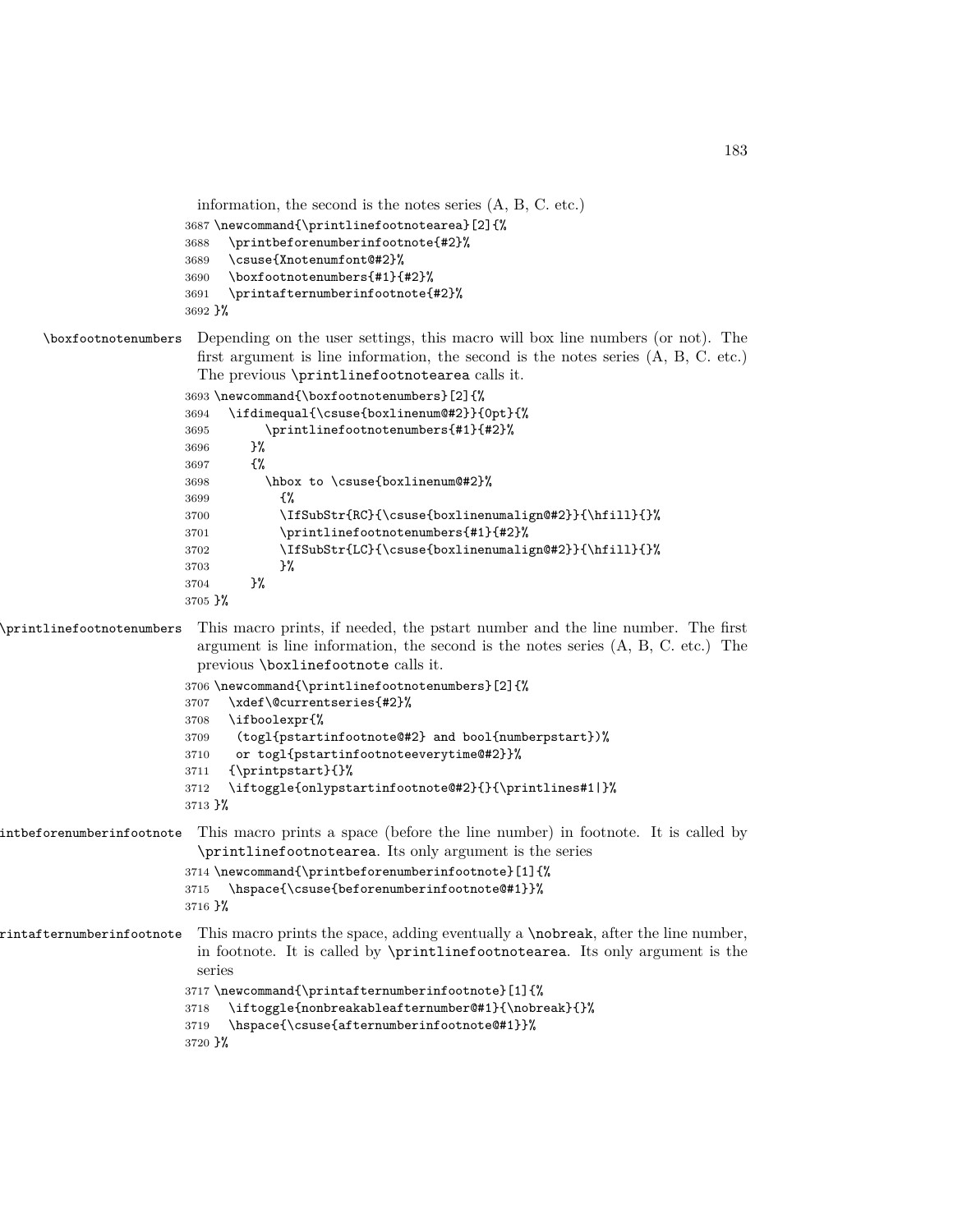# **36 Output routine**

Now we begin the output routine and associated things.

\pageno \advancepageno number. \pageno is a page number, starting at 1, and \advancepageno increments the

```
3721 \countdef\pageno=0 \pageno=1
3722 \newcommand*{\advancepageno}{\ifnum\pageno<\z@ \global\advance\pageno\m@ne
3723 \else\global\advance\pageno\@ne\fi}
3724
```
The next portion is probably the trickiest part of moving from TeX to LATEXṪhe original code is below, but we need something very different.

This is a new output routine, with changes to handle printing all our footnotes. Those changes have not been added directly, but are in macros that get called here: that should make it easier to see what would need to be taken over to a different output routine. We continue to use the \pagebody, \makeheadline,  $\mathcal{A}$  and  $\text{degenerate}$  macros of PLAIN T<sub>EX</sub>; for those macros, and the original version of \output, see *The TeXbook*, p. 364.

```
\output{\edmac@output}
\def\edmac@output{\shipout\vbox{\normal@pars
  \vbox{\makeheadline\pagebody\makefootline}%
}%
\advancepageno
\ifnum\outputpenalty>-\@MM\else\dosupereject\fi}
\def\pagecontents{\page@start
\ifvoid\topins\else\unvbox\topins\fi
\dimen@=\dp\@cclv \unvbox\@cclv % open up \box255
\do@feet
```
\ifr@ggedbottom \kern-\dimen@ \vfil \fi}

\do@feet ships out all the footnotes. Standard EDMAC has only five feet, but there is nothing in principal to prevent you from creating an arachnoid or centipedal edition; straightforward modifications of EDMAC are all that's required. However, the myriapedal edition is ruled out by eTeX limitations: the number of insertion classes is limited to  $2^16$ .

With luck we might only have to change **\@makecol** and **\@reinserts**. The kernel definition of these, and perhaps some other things, is:

```
\gdef \@makecol {%
 \ifvoid\footins
  \setbox\@outputbox \box\@cclv
 \else
  \setbox\@outputbox \vbox {%
    \boxmaxdepth \@maxdepth
    \@tempdima\dp\@cclv
```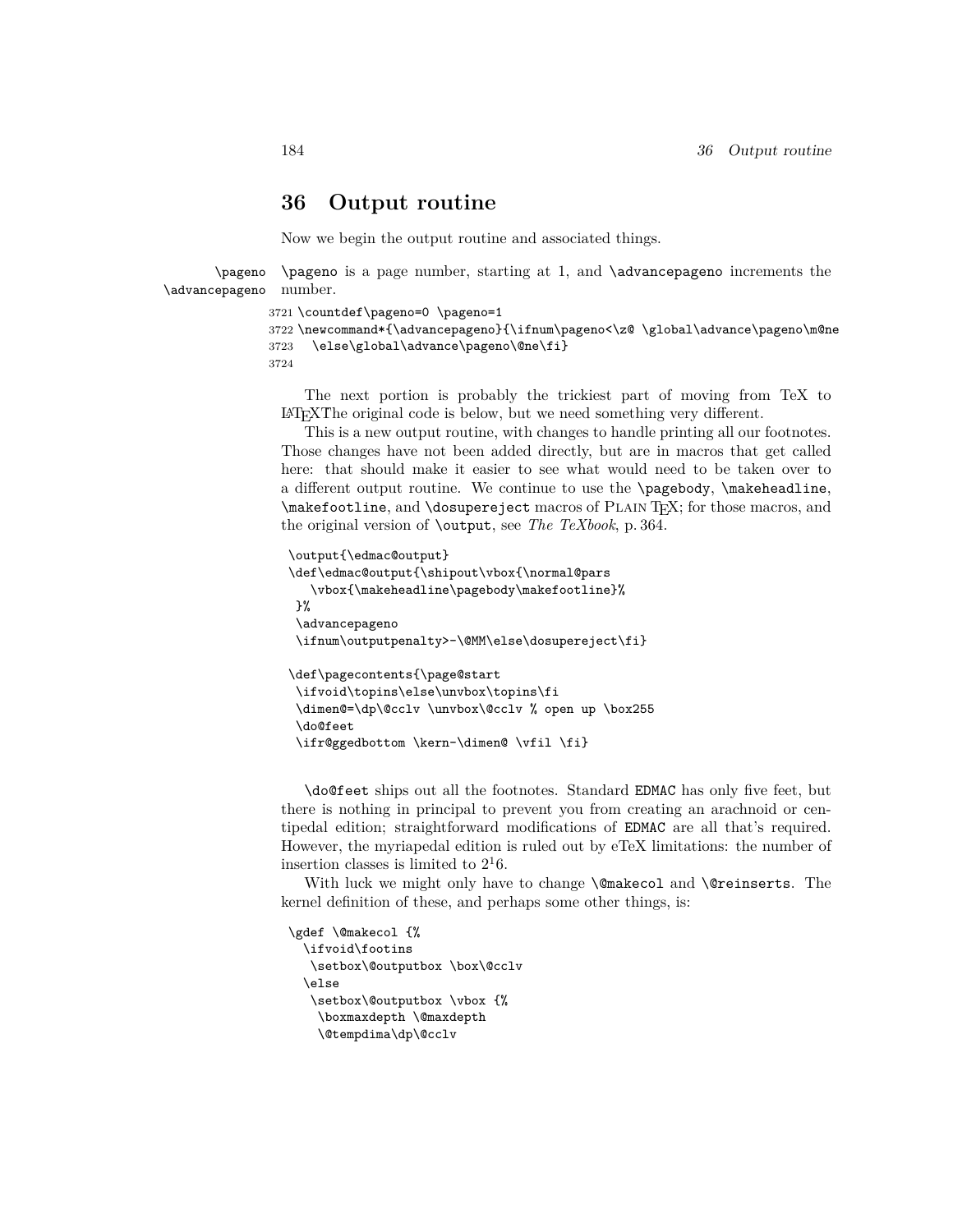```
\unvbox \@cclv
    \vskip \skip\footins
    \color@begingroup
      \normalcolor
      \footnoterule
      \unvbox \footins
    \color@endgroup
   }%
  \fi
  \xdef\@freelist{\@freelist\@midlist}%
  \global \let \@midlist \@empty
  \@combinefloats
  \ifvbox\@kludgeins
   \@makespecialcolbox
  \else
   \setbox\@outputbox \vbox to\@colht {%
    \@texttop
    \dimen@ \dp\@outputbox
    \unvbox\@outputbox
    \vskip -\dimen@
    \@textbottom
   }%
  \fi
  \global \maxdepth \@maxdepth
}
\gdef \@reinserts{%
  \ifvoid\footins\else\insert\footins{\unvbox\footins}\fi
  \ifvbox\@kludgeins\insert\@kludgeins{\unvbox\@kludgeins}\fi
}
```
Now we start actually changing things.

\m@m@makecolfloats These macros are defined in the memoir class and form part of the definition of \m@m@makecoltext \@makecol.

```
\m@m@makecolintro
3725 \providecommand{\m@m@makecolfloats}{%
                3726 \xdef\@freelist{\@freelist\@midlist}%
                3727 \global \let \@midlist \@empty
                3728 \@combinefloats}
                3729 \providecommand{\m@m@makecoltext}{%
                3730 \ifvbox\@kludgeins
                3731 \@makespecialcolbox
                3732 \else
                3733 \setbox\@outputbox \vbox to\@colht {%
                3734 \@texttop
               3735 \dimen@ \dp\@outputbox
                3736 \unvbox\@outputbox
                3737 \vskip -\dimen@
                3738 \@textbottom}%
```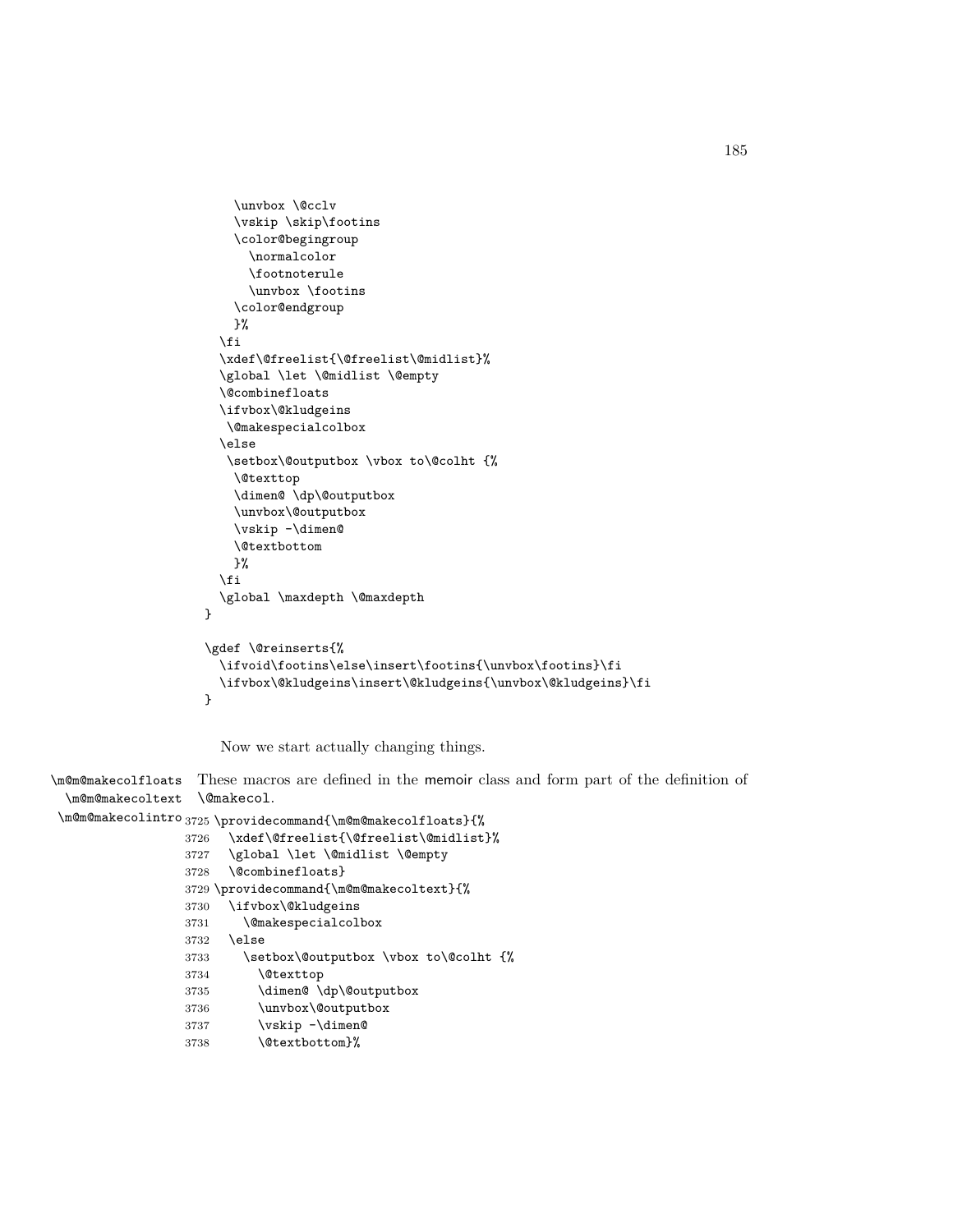```
3739 \fi}
3740 \providecommand{\m@m@makecolintro}{}
3741
```
\l@d@makecol This is a partitioned version of the 'standard' \@makecol, with the initial code put into another macro.

```
3742 \gdef\l@d@makecol{%
3743 \l@ddofootinsert
3744 \m@m@makecolfloats
3745 \m@m@makecoltext
3746 \global \maxdepth \@maxdepth}
3747
```
\ifFN@bottom The \ifFN@bottom macro is defined by the footmisc package. If this package is not loaded, we define it.

\AtBeginDocument{\@ifpackageloaded{footmisc}{}{\newif\ifFN@bottom}}

\l@ddofootinsert This macro essentially holds the initial portion of the kernel \@makecol code.

\newcommand\*{\l@ddofootinsert}{%

| 3750 | \ifvoid\footins                                                                     |
|------|-------------------------------------------------------------------------------------|
| 3751 | \setbox\@outputbox \box\@cclv                                                       |
| 3752 | \else                                                                               |
| 3753 | \setbox\@outputbox \vbox {%                                                         |
| 3754 | \boxmaxdepth \@maxdepth                                                             |
| 3755 | \@tempdima\dp\@cclv                                                                 |
| 3756 | \unvbox \@cclv                                                                      |
| 3757 | \ifFN@bottom\vfill\fi\vskip \skip\footins% If the option bottom of loadmisc package |
| 3758 | \color@begingroup                                                                   |
| 3759 | \normalcolor                                                                        |
| 3760 | \footnoterule                                                                       |
| 3761 | \unvbox \footins                                                                    |
| 3762 | \color@endgroup                                                                     |
| 3763 | }‰                                                                                  |
| 3764 | \fi                                                                                 |
|      | $-1$                                                                                |

That's the end of the copy of the kernel code. We finally call a macro to handle all the additional EDMAC feet.

- \l@ddoxtrafeet }
- \doxtrafeet \doxtrafeet is the code extending \@makecol to cater for the extra eledmac feet. We have two classes of extra footnotes. By default, we order the footnote inserts so that the regular footnotes are first, then class 1 (familiar footnotes) and finally class 2 (critical footnotes).

```
3768 \newcommand*{\l@ddoxtrafeet}{%
3769 \IfStrEq{familiar-critical}{\@fnpos}
3770 {\doxtrafeeti\doxtrafeetii}%
3771 {%
```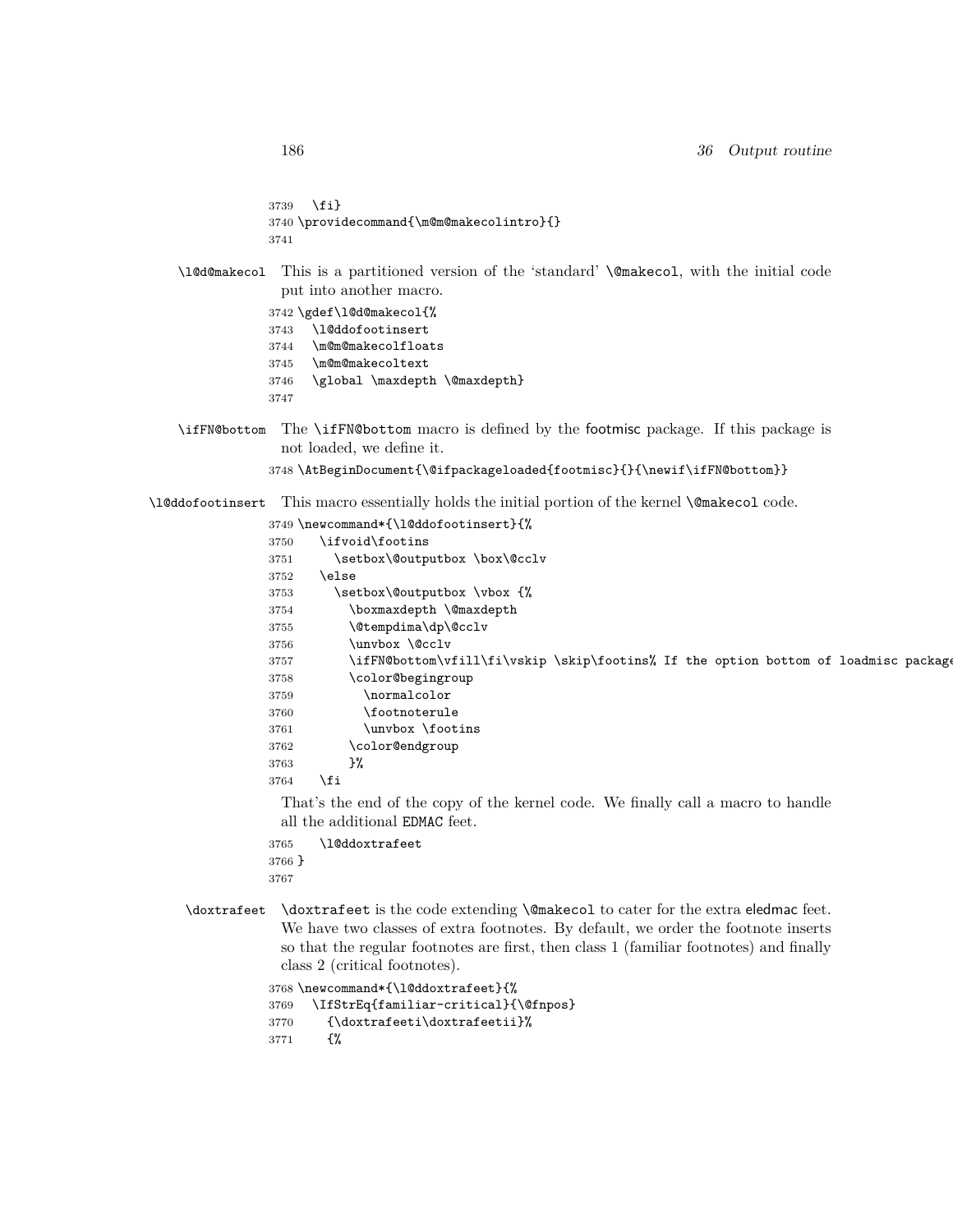```
3772 \IfStrEq{critical-familiar}{\@fnpos}%
3773 {\doxtrafeetii\doxtrafeeti}%
3774 {\doxtrafeeti\doxtrafeetii}%
3775 }%
3776 }%
3777
```

```
\doxtrafeetii \doxtrafeetii is the code extending \@makecol to cater for the extra critical
                feet (class 2 feet). NOTE: the code is likely to be 'featurefull'.
```

```
3778 \newcommand*{\doxtrafeetii}{%
3779 \setbox\@outputbox \vbox{%
3780 \unvbox\@outputbox
3781 \@opxtrafeetii}}
```
\@opxtrafeetii The extra critical feet to be added to the output. The normal way to add one \print@Xnotes series. \print@Xnotes is replaced by eledpar when using \Pages.

```
3782 \newcommand\print@Xnotes[1]{%
3783 \csuse{#1footstart}{#1}%
3784 \csuse{#1footgroup}{#1}%%
3785 }%
```
We print all series of notes by looping on them. We check before printing them that they are not voided.

```
3786 \newcommand*{\@opxtrafeetii}{%
3787 \unless\ifnocritical@%
3788 \gdef\firstXseries@{}%
3789 \def\do##1{%
3790 \ifvoid\csuse{##1footins}\else%
3791 \global\skip\csuse{##1footins}=\csuse{beforeXnotes@##1}%
3792 \global\advance\skip\csuse{##1footins} by\csuse{afterXrule@##1}%
3793 \print@Xnotes{##1}%
3794 \fi%
3795 }%
3796 \dolistloop{\@series}%
3797 \fi%
3798 }%
```
\l@ddodoreinxtrafeet \l@ddodoreinxtrafeet is the code for catering for the extra footnotes within \@reinserts. The implementation may well have to change. We use the same classes and ordering as in \l@ddoxtrafeet.

```
3799 \newcommand*{\l@ddodoreinxtrafeet}{%
3800 \doreinxtrafeeti
3801 \doreinxtrafeetii}
3802
```
\doreinxtrafeetii \doreinxtrafeetii is the code for catering for the class 2 extra critical footnotes within \@reinserts. The implementation may well have to change.

```
3803 \newcommand*{\doreinxtrafeetii}{%
3804 \unless\ifnocritical@%
```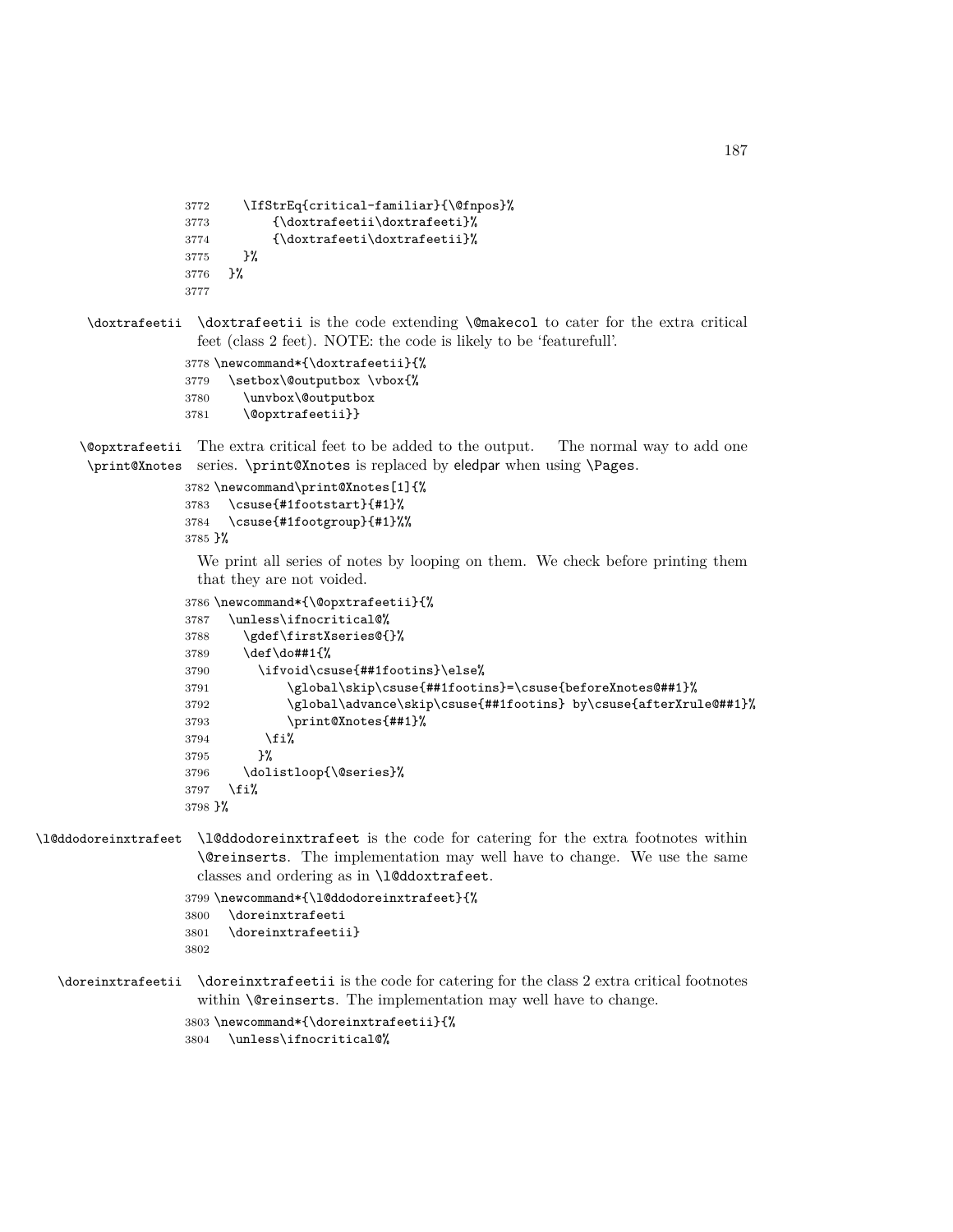```
3805 \def\do##1{%
3806 \ifvoid\csuse{##1footins}\else%
3807 \insert\csuse{##1footins}{\unvbox\csuse{##1footins}}%
3808 \fi}%
3809 \dolistloop{\@series}
3810 \fi%
3811 }
3812
```
\l@d@reinserts And here is the modified version of \@reinserts.

```
3813 \gdef \l@d@reinserts{%
3814 \ifvoid\footins\else\insert\footins{\unvbox\footins}\fi
3815 \l@ddodoreinxtrafeet
3816 \ifvbox\@kludgeins\insert\@kludgeins{\unvbox\@kludgeins}\fi
3817 }
3818
```
The memoir class does not use the 'standard' versions of \@makecol and \@reinserts, due to its sidebar insert. We had better add that code if memoir is used. (It can be awkward dealing with \if code within \if code, so don't use \ifl@dmemoir here.)

```
3819 \@ifclassloaded{memoir}{%
```
memoir is loaded so we use memoir's built in hooks.

```
3820 \g@addto@macro{\m@mdoextrafeet}{\l@ddoxtrafeet}%
```

```
3821 \g@addto@macro{\m@mdodoreinextrafeet}{\l@ddodoreinxtrafeet}%
```
}{%

memoir has not been loaded, so redefine @makecol and @reinserts.

```
3823 \gdef\@makecol{\l@d@makecol}%
```

```
3824 \gdef\@reinserts{\l@d@reinserts}%
```

```
3825 }
```

```
3826
```
\addfootins \addfootins is for backward compatibility, but should'nt be used anymore.

```
3827 \newcommand*{\addfootins}[1]{%
```

```
3828 \led@warn@AddfootinsObsolete%
```
- \footnormal{#1}
- \g@addto@macro{\@opxtrafeetii}{%
- \ifvoid\@nameuse{#1footins}\else

```
3832 \@nameuse{#1footstart{#1}}\@nameuse{#1footgroup}{#1}\fi}
```

```
3833 \g@addto@macro{\doreinxtrafeetii}{%
```
\ifvoid\@nameuse{#1footins}\else

```
3835 \insert\@nameuse{#1footins}{\unvbox\@nameuse{#1footins}}\fi}
```
\g@addto@macro{\l@dedbeginmini}{%

```
3837 \expandafter\let\csname #1footnote\endcsname = \@nameuse{mp#1footnote}}
3838 \g@addto@macro{\l@dedendmini}{%
```

```
3839 \ifvoid\@nameuse{mp#1footins}\else\@nameuse{mpfootgroup#1{#1}}\fi}
```

```
3840 }
```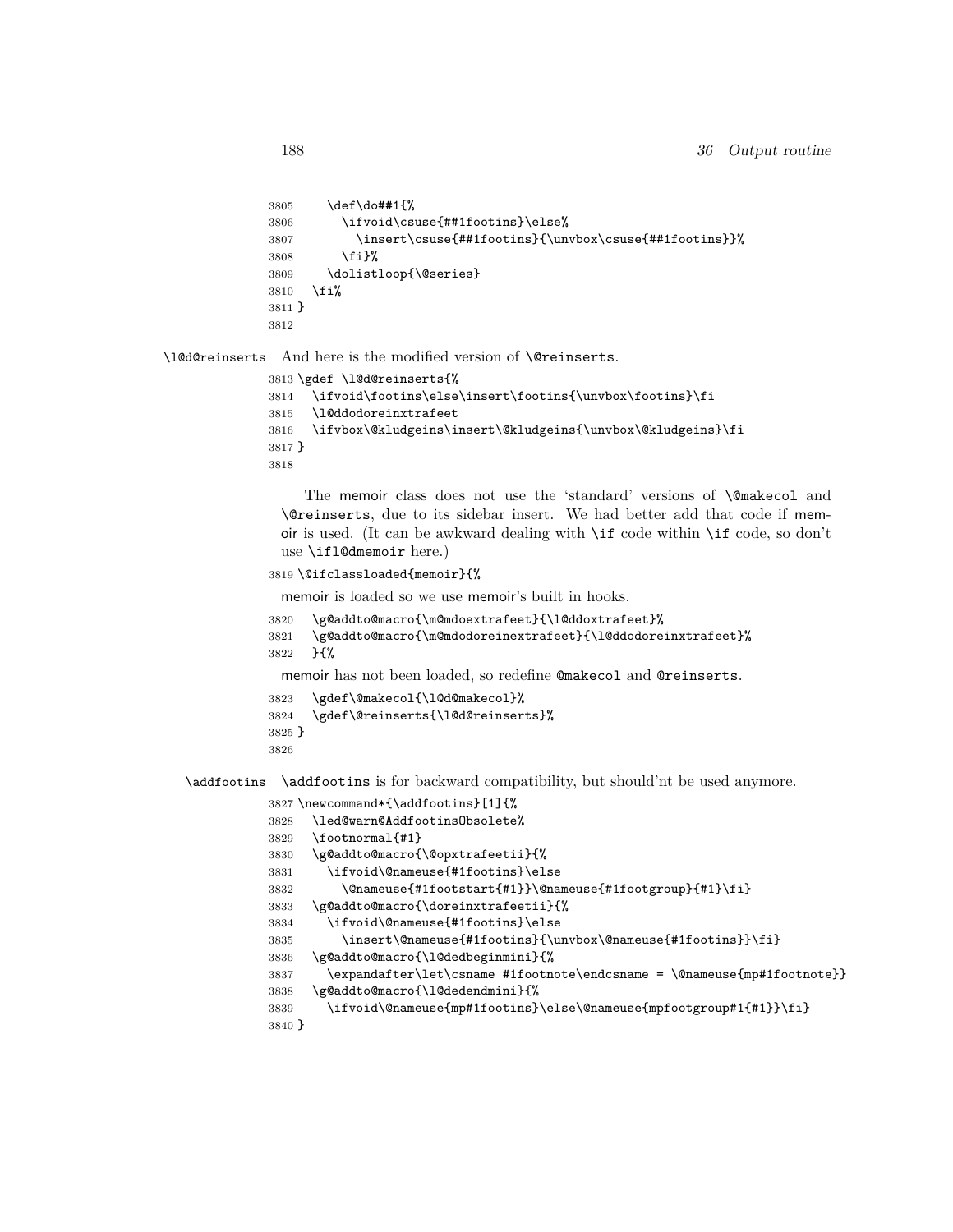It turns out that **\@doclearpage** also needs modifying.

```
\if@led@nofoot
We have to check if there are any leftover feet. \@led@extranofeet is a hook for
\@led@extranofeet
handling further footnotes.
                  3841 \newif\if@led@nofoot
                  3842 \newcommand*{\@led@extranofeet}{}
                  3843
                  3844 \@ifclassloaded{memoir}{%
```
If the memoir class is loaded we hook into its modified \@doclearpage.

#### \@mem@extranofeet

```
3845 \g@addto@macro{\@mem@extranofeet}{%%
3846 \def\do#1{%
3847 \unless\ifnocritical@%
3848 \ifvoid\csuse{#1footins}\else\@mem@nofootfalse\fi%
3849 \fi%
3850 \unless\ifnofamiliar@%
3851 \ifvoid\csuse{footins#1}\else\@mem@nofootfalse\fi%
3852 \fi%
3853 }
3854 \dolistloop{\@series}%
3855 \@led@extranofeet%
3856 }%
3857 }{%
```
As memoir is not loaded we have to do it all here.

#### \@led@testifnofoot

```
\@doclearpage 3858 \newcommand*{\@led@testifnofoot}{%
```

```
3859 \@led@nofoottrue%
3860 \ifvoid\footins\else%
3861 \@led@nofootfalse%
3862 \fi%
3863 \def\do##1{%
3864 \unless\ifnocritical@%
3865 \ifvoid\csuse{##1footins}\else%
3866 \@led@nofootfalse%
3867 \fi%
3868 \fi%
3869 \unless\ifnofamiliar@%
3870 \ifvoid\csuse{footins##1}\else%
3871 \@led@nofootfalse%
3872 \fi%
3873 \fi%
3874 }%
3875 \dolistloop{\@series}%
3876 \@led@extranofeet%
3877 }%
3878
```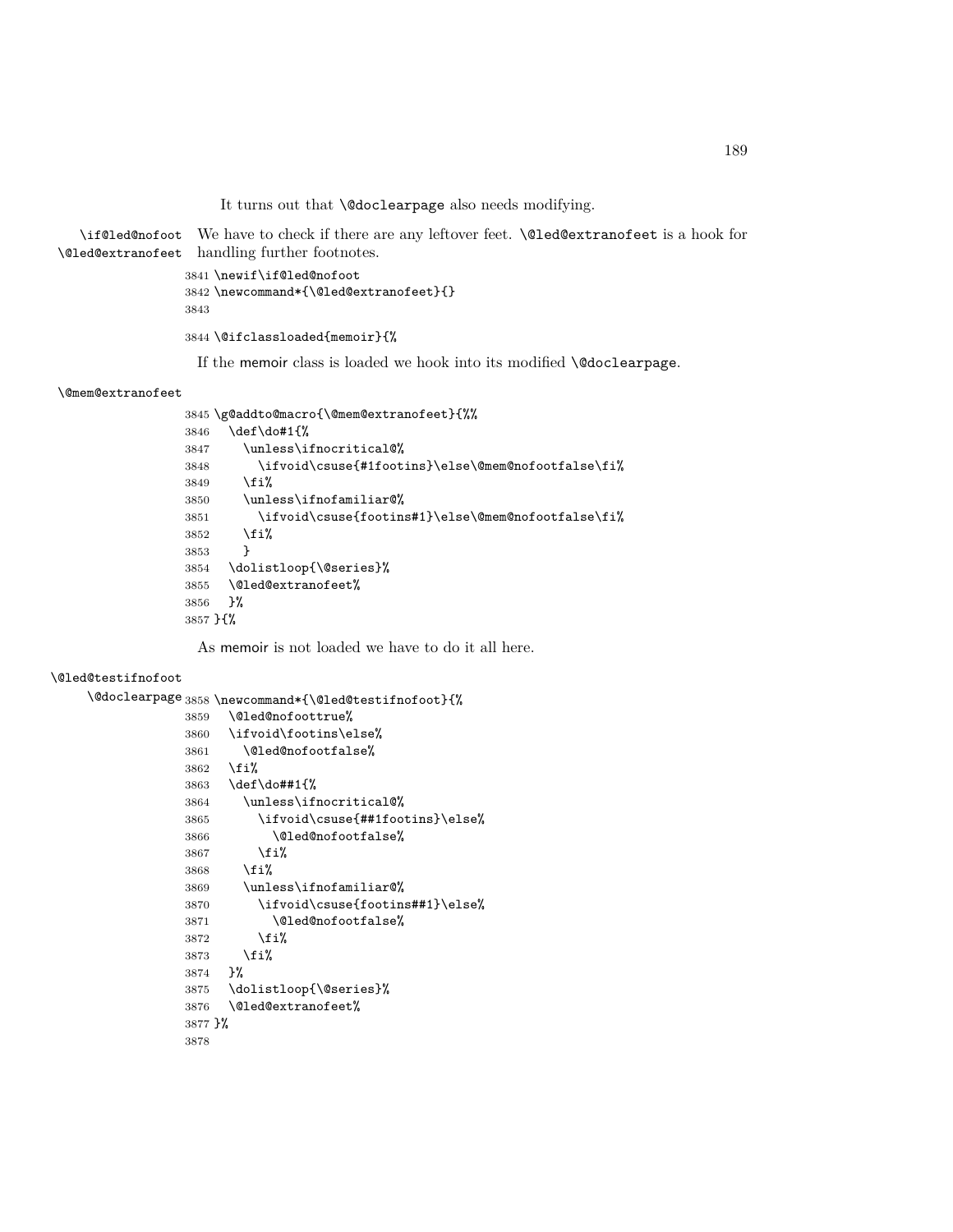```
3879 \renewcommand{\@doclearpage}{%
3880 \@led@testifnofoot
3881 \if@led@nofoot
3882 \setbox\@tempboxa\vsplit\@cclv to\z@ \unvbox\@tempboxa
3883 \setbox\@tempboxa\box\@cclv
3884 \xdef\@deferlist{\@toplist\@botlist\@deferlist}%
3885 \global \let \@toplist \@empty
3886 \global \let \@botlist \@empty
3887 \global \@colroom \@colht
3888 \ifx \@currlist\@empty
3889 \else
3890 \@latexerr{Float(s) lost}\@ehb
3891 \global \let \@currlist \@empty
3892 \fi
3893 \@makefcolumn\@deferlist
3894 \@whilesw\if@fcolmade \fi{\@opcol\@makefcolumn\@deferlist}%
3895 \if@twocolumn
3896 \if@firstcolumn
3897 \xdef\@dbldeferlist{\@dbltoplist\@dbldeferlist}%
3898 \global \let \@dbltoplist \@empty
3899 \global \@colht \textheight
3900 \begingroup
3901 \@dblfloatplacement
3902 \@makefcolumn\@dbldeferlist
3903 \@whilesw\if@fcolmade \fi{\@outputpage
3904 \@makefcolumn\@dbldeferlist}%
3905 \endgroup
3906 \else
3907 \vbox{}\clearpage
3908 \fi
3909 \fi
3910 \else
3911 \setbox\@cclv\vbox{\box\@cclv\vfil}%
3912 \l@d@makecol\@opcol
3913 \clearpage
3914 \fi}
3915 }
3916
```
# **37 Cross referencing**

Peter Wilson has rewritten portions of the code in this section so that the LaTeX .aux file is used. This will also handle \included files.

Further, I have renamed some of the original EDMAC macros so that they do not clash with the LaTeX label/ref commands (EDMAC and LaTeX use very different mechanisms). In particular, the original EDMAC \label and \pageref have been renamed as \edlabel and \edpageref respectively.

You can mark a place in the text using a command of the form \edlabel{foo},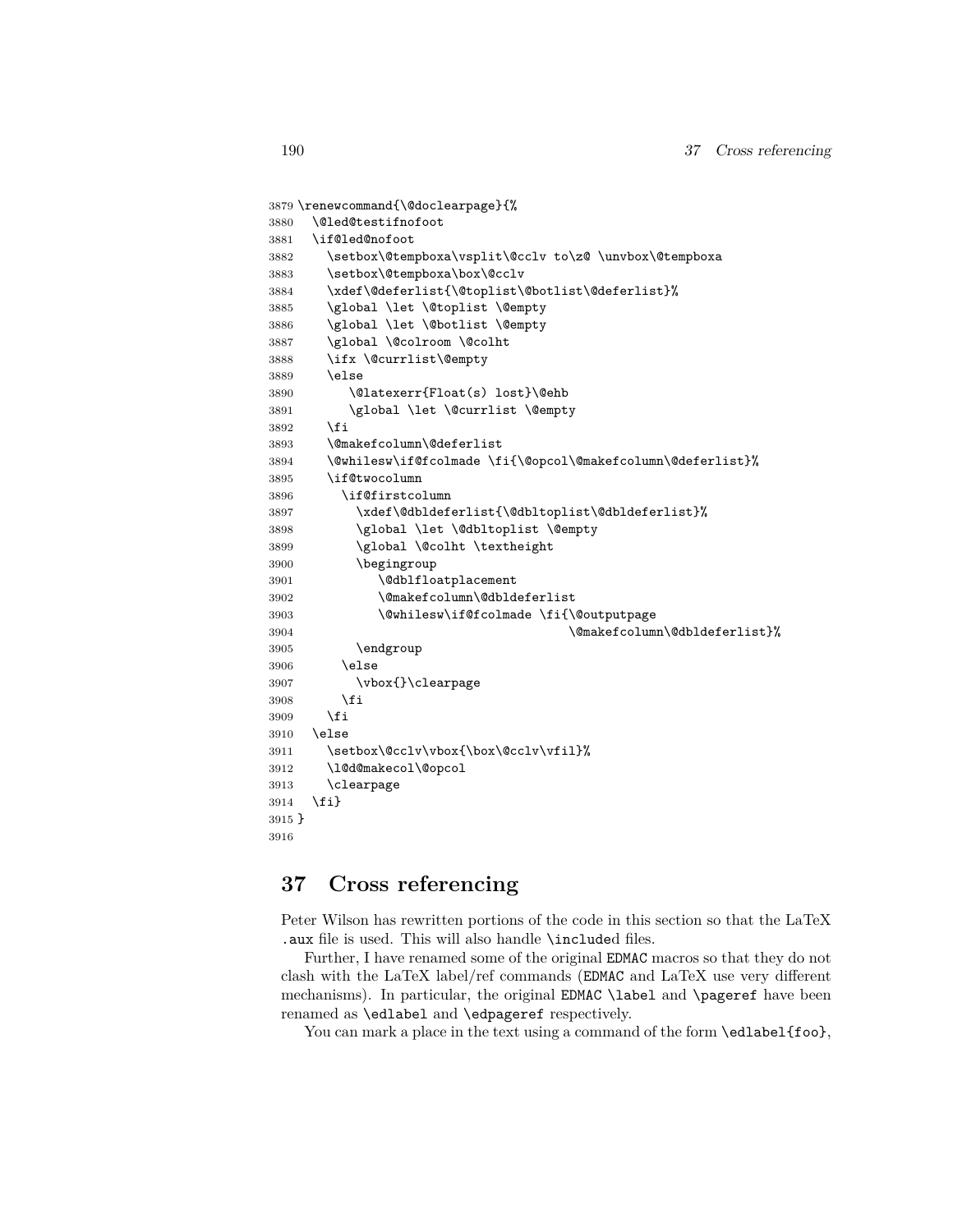and later refer to it using the label foo by saying \edpageref{foo}, or \lineref{foo} or \sublineref{foo}. These reference commands will produce, respectively, the page, line and sub-line on which the \edlabel{foo} command occurred.

The reference macros warn you if a reference is made to an undefined label. If foo has been used as a label before, the \edlabel{foo} command will issue a complaint; subsequent \edpageref and \edlineref commands will refer to the latest occurrence of \label{foo}.

\labelref@list Set up a new list, \labelref@list, to hold the page, line and sub-line numbers for each label.

3917 \list@create{\labelref@list}

\zz@@@ A convenience macro to zero two labeling counters in one go.

3918 %% \newcommand\*{\zz@@@}{000|000|000} % set three counters to zero in one go 3919 \newcommand\*{\zz@@@}{000|000} % set two counters to zero in one go 3920

\edlabel The \edlabel command first writes a \@lab macro to the \linenum@out file. It then checks to see that the \labelref@list actually has something in it (if not, it creates a dummy entry), and pops the next value for the current label, storing it in \label@refs. Finally it defines the label to be \empty so that any future check will turn up the fact that it has been used.<sup>33</sup>

> This version of the original EDMAC \label uses \@bsphack and \@esphack to eliminate extra space problems and also the LaTeX write methods for the .aux file.

> Jesse Billett<sup>34</sup> found that the original code could be off by several pages. This version, hopefully cures that, and also allows for non-arabic page numbering.

```
3921 \newcommand*{\edlabel}[1]{%
3922 \ifl@dpairing\ifautopar%
3923 \strut%
3924 \fi\fi%
3925 \@bsphack%
3926 \ifledRcol%
3927 \write\linenum@outR{\string\@lab}%
3928 \ifx\labelref@listR\empty%
3929 \xdef\label@refs{\zz@@@}%
3930 \else%
3931 \gl@p\labelref@listR\to\label@refs%
3932 \fi%
3933 \ifvmode%
3934 \advancelabel@refs%
3935 \fi%
```
<sup>33</sup>The remaining macros in this section were kindly revised by Wayne Sullivan, who substantially improved their efficiency and flexibility.

 $34$ (<jdb43@cam.ac.uk>) via the ctt thread 'ledmac cross referencing', 25 August 2003.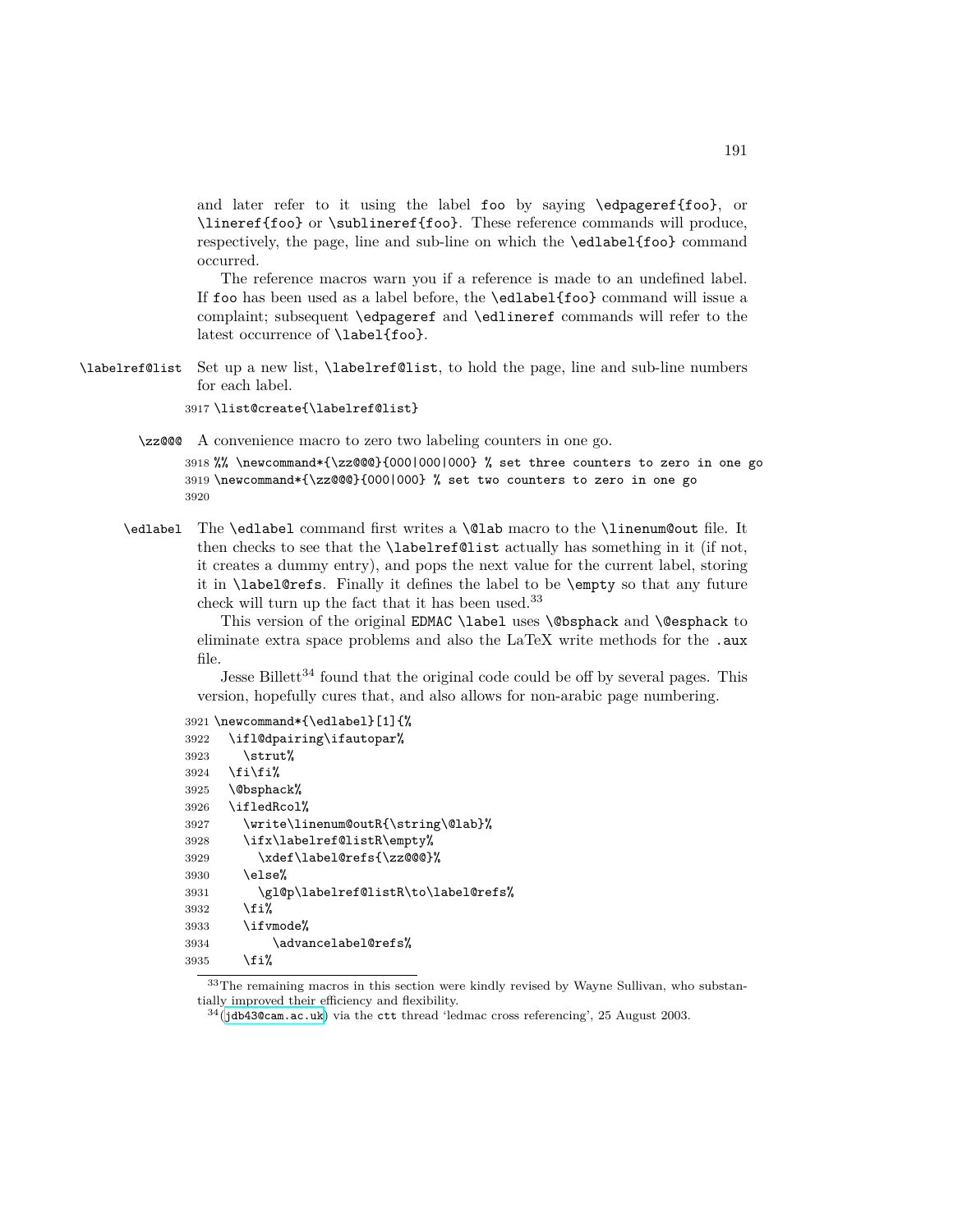Use code from the kernel \label command to write the correct page number (it seems possible that the original EDMAC's \page@num scheme might also have had problems in this area). Also define an hypertarget if hyperref package is loaded.

```
3936 \protected@write\@auxout{}%
                     3937 {\string\l@dmake@labelsR\space\thepage|\label@refs|\the\c@pstartR|{#1}}%
                     3938 \ifdef{\hypertarget}{\Hy@raisedlink{\hypertarget{#1}{}}}{}%
                      3939 \else%
                     3940 \write\linenum@out{\string\@lab}%
                     3941 \ifx\labelref@list\empty%
                     3942 \xdef\label@refs{\zz@@@}%
                     3943 \else%
                     3944 \gl@p\labelref@list\to\label@refs%
                     3945 \{f_i\}3946 \ifvmode%
                     3947 \advancelabel@refs%
                     3948 \fi%
                     3949 \protected@write\@auxout{}%
                     3950 {\string\l@dmake@labels\space\thepage|\label@refs|\the\c@pstart|{#1}}%
                     3951 \ifdef{\hypertarget}{\Hy@raisedlink{\hypertarget{#1}{}}}{}%
                     3952 \fi%
                     3953 \@esphack}%
                     3954
    \advancelabel@refs In cases where \edlabel is the first element in a paragraph, we have a problem
  \labelrefsparseline
\labelrefsparsesubline
                       with line counts, because line counts change only at the first horizontal box of the
                       paragraph. Hence, we need to test \edlabel if it occurs at the start of a paragraph.
                       To do so, we use \ifvmode. If the test is true, we must advance by one unit the
                       amount of text we write into the .aux file. We do so using \advancelabel@refs
                       command.
                     3955 \newcounter{line}%
                     3956 \newcounter{subline}%
                     3957 \newcommand{\advancelabel@refs}{%
                     3958 \setcounter{line}{\expandafter\labelrefsparseline\label@refs}%
                     3959 \stepcounter{line}%
                     3960 \ifsublines@%
                     3961 \setcounter{subline}{\expandafter\labelrefsparsesubline\label@refs}%
                     3962 \stepcounter{subline}{1}%
                     3963 \def\label@refs{\theline|\thesubline}%
                     3964 \else%
                     3965 \def\label@refs{\theline|0}%
                     3966 \fi<sup>9</sup>
                     3967 }
                     3968 \def\labelrefsparseline#1|#2{#1}
                     3969 \def\labelrefsparsesubline#1|#2{#2}
      \l@dmake@labels The \l@dmake@labels macro gets executed when the labels file is read. For each
                       label it defines a macro, whose name is made up partly from the label you supplied,
```
that contains the page, line and sub-line numbers. But first it checks to see whether

the label has already been used (and complains if it has).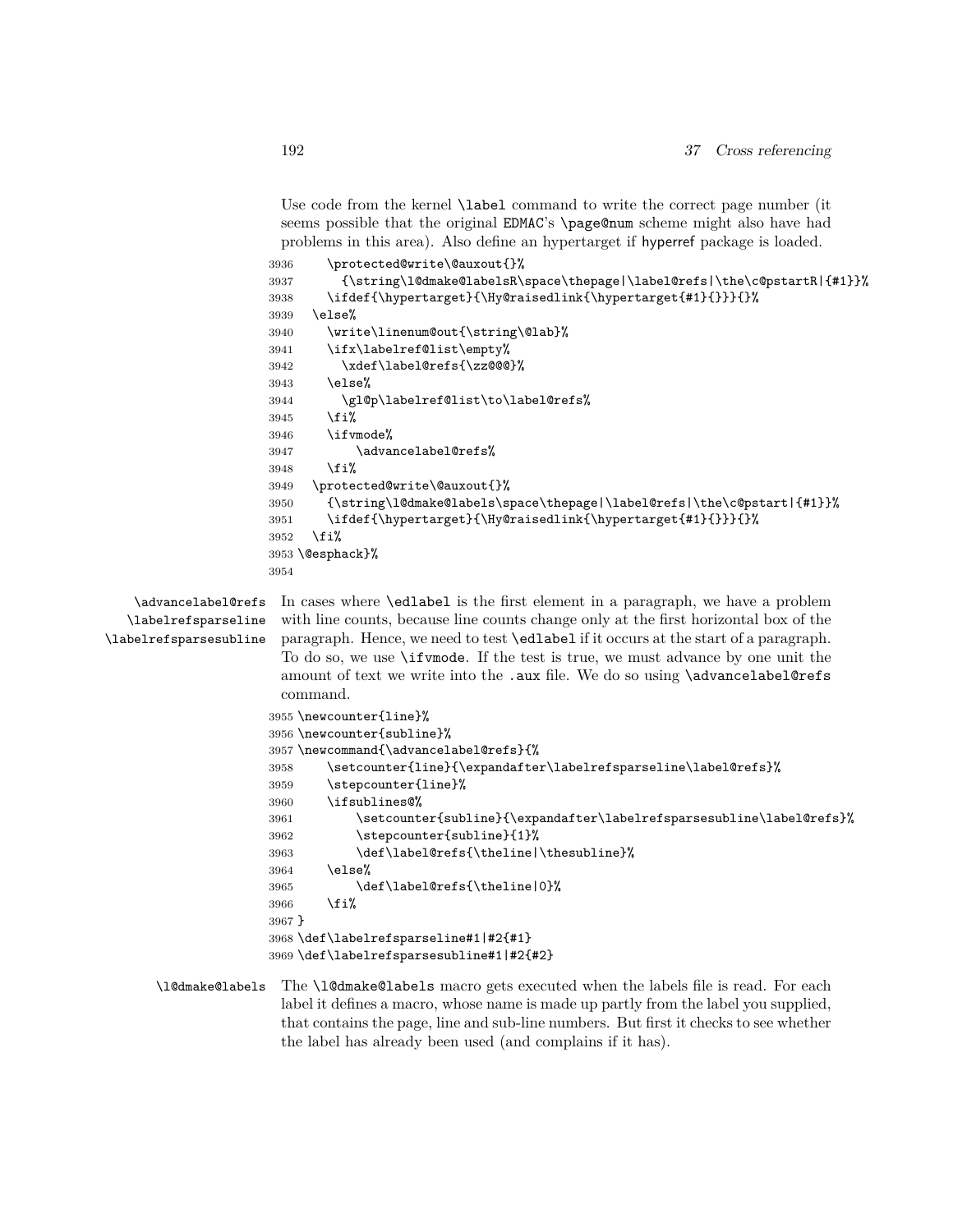The initial use of \newcommand is to catch if \1@dmake@labels has been previously defined (by a class or package).

```
3970 \newcommand*{\l@dmake@labels}{}
3971 \def\l@dmake@labels#1|#2|#3|#4|#5{%
3972 \expandafter\ifx\csname the@label#5\endcsname \relax\else
3973 \led@warn@DuplicateLabel{#5}%
3974 \fi
3975 \expandafter\gdef\csname the@label#5\endcsname{#1|#2|#3|#4}%
3976 \ignorespaces}
3977
```
LaTeX reads the aux file at both the beginning and end of the document, so we have to switch off duplicate label checking after the first time the file is read.

```
3978 \AtBeginDocument{%
3979 \def\l@dmake@labels#1|#2|#3|#4|#5{}%
3980 }
3981
```
\@lab The \@lab command, which appears in the \linenum@out file, appends the current values of page, line and sub-line to the \labelref@list. These values are defined by the earlier \@page, \@nl, and the \sub@on and \sub@off commands appearing in the \linenum@out file.

LaTeX uses the page counter for page numbers. However, it appears that this is not the right place to grab the page number. That task is now done in the \edlabel macro. This version of \@lab appends just the current line and sub-line numbers to \labelref@list.

```
3982 \newcommand*{\@lab}{\xright@appenditem
3983 {\linenumrep{\line@num}|%
3984 \ifsublines@ \sublinenumrep{\subline@num}\else 0\fi}\to\labelref@list}
3985
```
\applabel \applabel, if called in \edtext will insert automatically both a start and an end label for the current edtext lines.

```
3986 \newcommand*{\applabel}[1]{%
3987 \ifnum\@edtext@level>0%
```
Label should not be already defined.

| 3988 | \ifcsundef{the@label#1}{%                |
|------|------------------------------------------|
| 3989 | \csdef{the@label#1}{applabe1}%           |
| 3990 | ጉ%                                       |
| 3991 | ብ"                                       |
| 3992 | \led@warn@DuplicateLabel{#1 (applabel)}% |
| 3993 | ጉ%                                       |
|      |                                          |

Parse the edtext line numbers.

```
3994 \expandafter\l@dp@rsefootspec\l@d@nums|%
```
Use the LAT<sub>E</sub>X<sub>standard</sub> hack for label.

\@bsphack%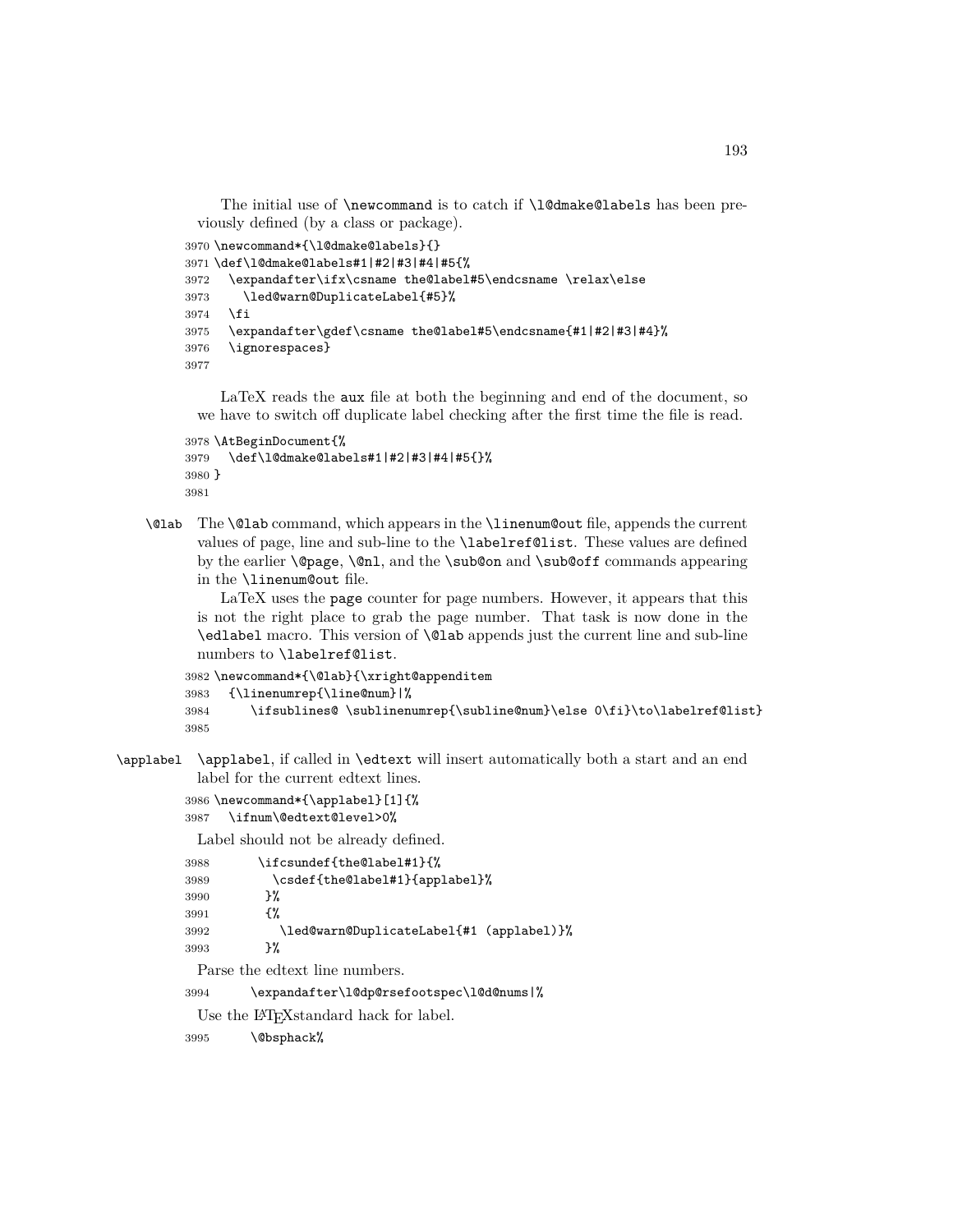And now, write the data in the auxiliary file.

```
3996 \ifledRcol%
               3997 \protected@write\@auxout{}%
               3998 {\string\l@dmake@labelsR\space\l@dparsedstartpage|\l@dparsedstartline|\l@dparsed
               3999 \ifdef{\hypertarget}{\Hy@raisedlink{\hypertarget{#1:start}{}}}{}%
               4000 \protected@write\@auxout{}%
               4001 {\string\l@dmake@labelsR\space\l@dparsedendpage|\l@dparsedendline|\l@dparsedendsub
               4002 \else%
               4003 \protected@write\@auxout{}%
               4004 {\string\l@dmake@labels\space\l@dparsedstartpage|\l@dparsedstartline|\l@dparseds
               4005 \ifdef{\hypertarget}{\Hy@raisedlink{\hypertarget{#1:start}{}}}{}%
               4006 \protected@write\@auxout{}%
               4007 {\string\l@dmake@labels\space\l@dparsedendpage|\l@dparsedendline|\l@dparsedendsub
               4008 \fi%
                 Use the LAT<sub>E</sub>X<sub>standard</sub> hack for label.
               4009 \@esphack%
                 Warning if \edlabel is called outside of edtext.
               4010 \else%
               4011 \led@warn@AppLabelOutEdtext{#1}%
               4012 \fi%
                 End of \applabel
               4013 }%
\wrap@edcrossref \wrap@edcrossref is called around all eledmac crossref commands, except those
                 which start with x. It adds the hyperlink.
               4014 \newrobustcmd{\wrap@edcrossref}[2]{%
               4015 \ifdef{\hyperlink}%
               4016 {\hyperlink{#1}{#2}}%
               4017 {#2}%
               4018 }
     \edpageref
If the specified label exists, \edpageref gives its page number. For this reference
```

```
\xpageref
           command, as for the other two, a special version with prefix x is provided for
           use in places where the command is to be scanned as a number, as in \linenum.
           These special versions have two limitations: they don't print error messages if
           the reference is unknown, and they can't appear as the first label or reference
           command in the file; you must ensure that a \edlabel or a normal reference
           command appears first, or these x-commands will always return zeros. LaTeX
           already defines a \pageref, so changing the name to \edpageref.
```

```
4019 \newcommand*{\edpageref}[1]{\l@dref@undefined{#1}\wrap@edcrossref{#1}{\l@dgetref@num{1}{#1}}}
4020 \newcommand*{\xpageref}[1]{\l@dgetref@num{1}{#1}}
4021
```
\edlineref If the specified label exists, \lineref gives its line number.

\lineref 4022 \newcommand\*{\edlineref}[1]{\l@dref@undefined{#1}\wrap@edcrossref{#1}{\l@dgetref@num{2}{#1}}}% \xlineref 4023 \AtBeginDocument{%

4024 \ifdef\lineref{}{\let\lineref\edlineref}%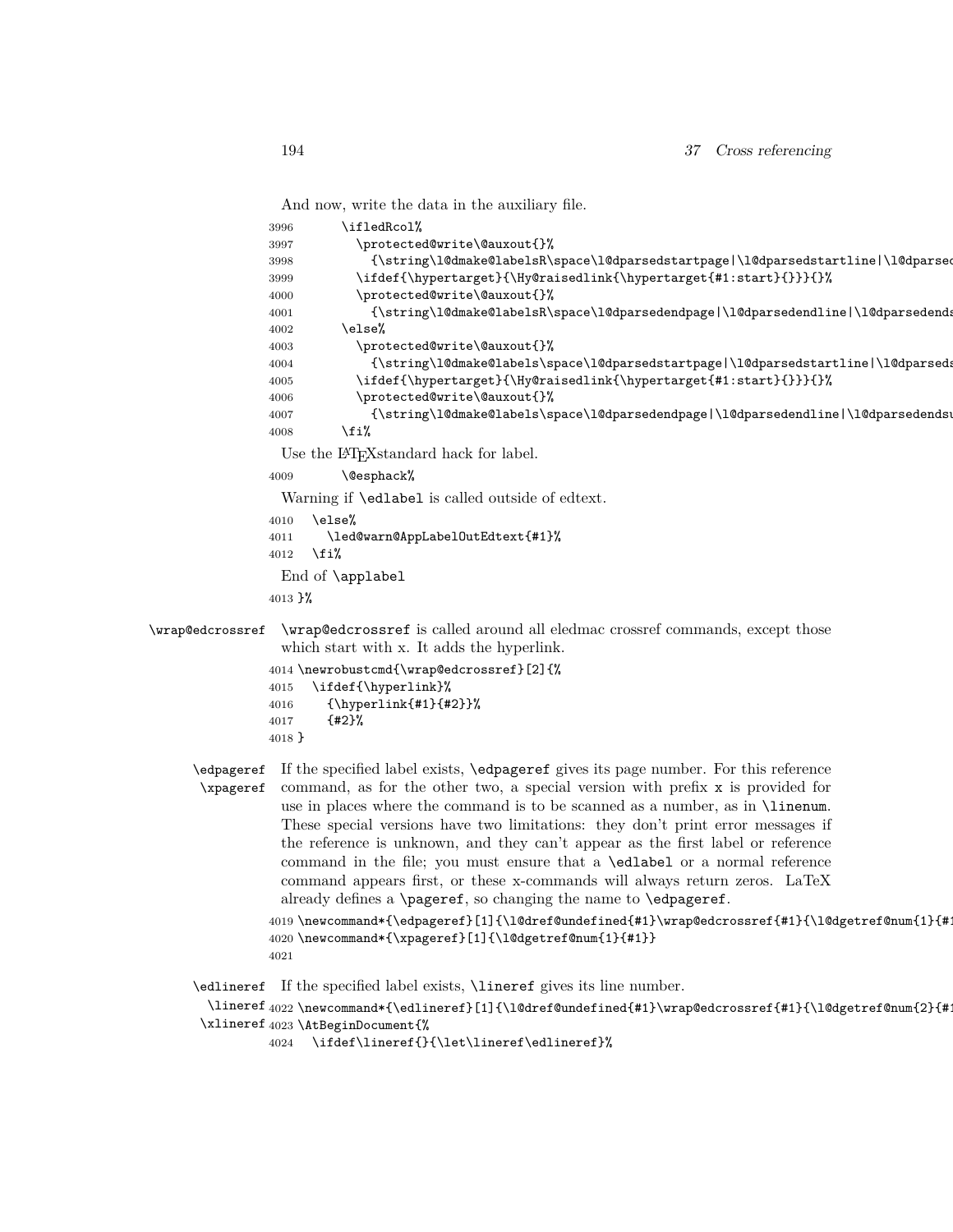```
4025 }%
                  4026 \newcommand*{\xlineref}[1]{\l@dgetref@num{2}{#1}}%
                  4027
      \sublineref
If the specified label exists, \sublineref gives its sub-line number.
     \xsublineref
4028 \newcommand*{\sublineref}[1]{\l@dref@undefined{#1}\wrap@edcrossref{#1}{\l@dgetref@num{3}{#1}}}
                  4029 \newcommand*{\xsublineref}[1]{\l@dgetref@num{3}{#1}}
                  4030
      \pstarteref
If the specified label exists, \pstartref gives its pstart number.
      \xpstartref<sub>4031</sub>\newcommand*{\pstartref}[1]{\l@dref@undefined{#1}\wrap@edcrossref{#1}{\l@dgetref@num{4}{#1}}}
                  4032 \newcommand*{\xpstartref}[1]{\l@dgetref@num{4}{#1}}
                  4033
                   The next three macros are used by the referencing commands above, and do the
                   job of extracting the right numbers from the label macro that contains the page,
                   line, and sub-line number.
\l@dref@undefined The \l@dref@undefined macro is called when you refer to a label with the normal
                   referencing macros. Its argument is a label, and it just checks that the label has
                   been defined.
                  4034 \newcommand*{\l@dref@undefined}[1]{%
                  4035 \expandafter\ifx\csname the@label#1\endcsname\relax
                  4036 \led@warn@RefUndefined{#1}%
                  4037 \fi}
                  4038
   \l@dgetref@num Next, \l@dgetref@num fetches the number we want. It has two arguments: the
                   first is simply a digit, specifying whether to fetch a page (1), line (2) or sub-line
                   (3) number. (This switching is done by calling \l@dlabel@parse.) The second
                   argument is the label-macro, which because of the \@lab macro above is defined
                   to be a string of the type 123|456|789.
                  4039 \newcommand*{\l@dgetref@num}[2]{%
                  4040 \expandafter
                  4041 \ifx\csname the@label#2\endcsname \relax
                  4042 000%
                  4043 \else
                  4044 \expandafter\expandafter\expandafter
                  4045 \l@dlabel@parse\csname the@label#2\endcsname|#1%
                  4046 \fi}
                  4047
  \l@dlabel@parse Notice that we slipped another | delimiter into the penultimate line of \l@dgetref@num,
                   to keep the 'switch-number' separate from the reference numbers. This | is used
```
as another parameter delimiter by \l@dlabel@parse, which extracts the appropriate number from its first arguments. The |-delimited arguments consist of the expanded label-macro (three reference numbers), followed by the switch-number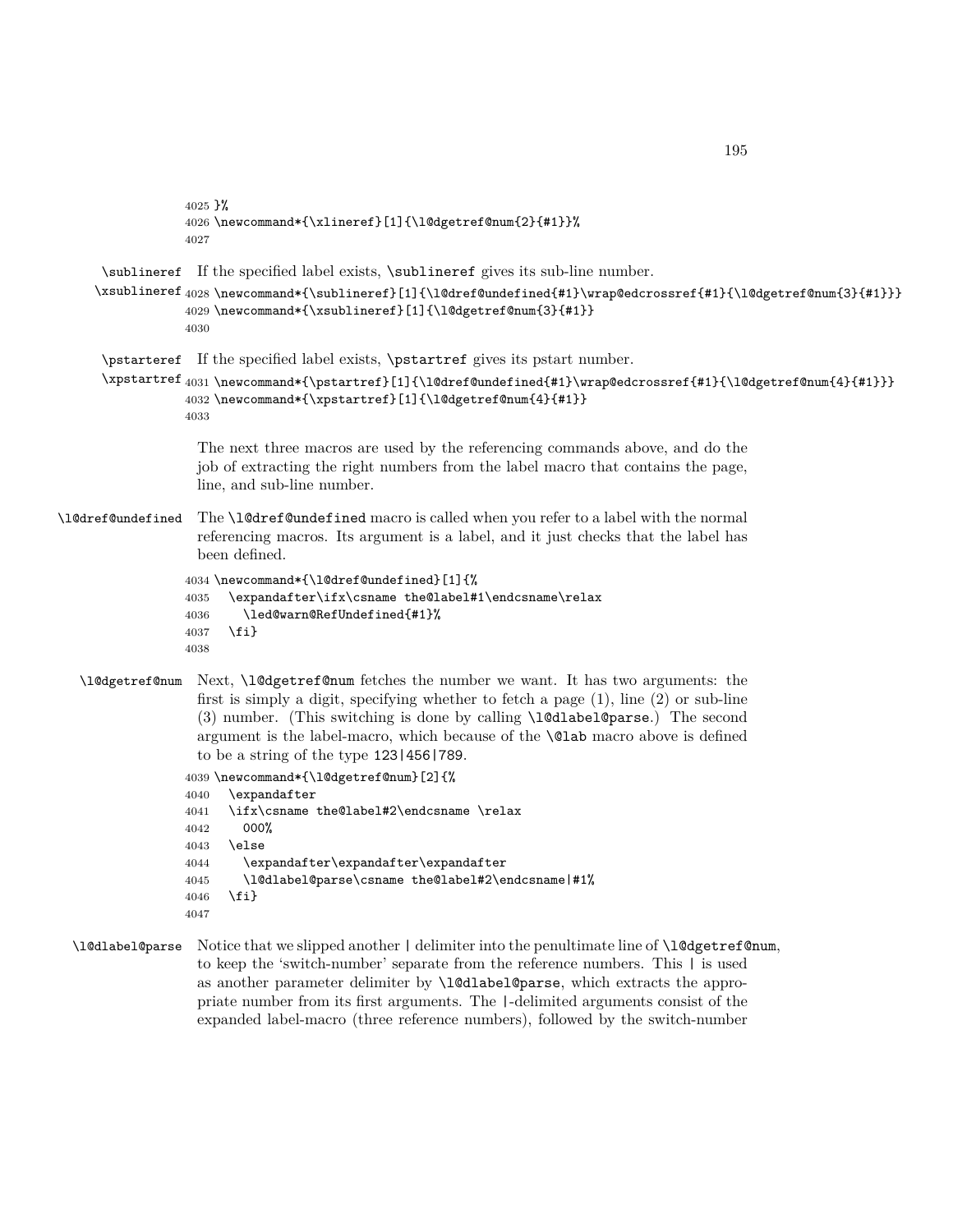```
earlier given as the first argument of \l@dgetref@num.)
4048 \newcommand*{\l@dlabel@parse}{}
4049 \def\l@dlabel@parse#1|#2|#3|#4|#5{%
4050 \ifcase #5%
4051 \or #1%
4052 \or #2%
4053 \or #3%
4054 \or #4%
```

```
4055 \fi}
```
\xxref The \xxref command takes two arguments, both of which are labels, e.g., \xxref{mouse}{elephant}. It first does some checking to make sure that the labels do exist (if one doesn't, those numbers are set to zero). Then it calls \linenum and sets the beginning page, line, and sub-line numbers to those of the place where \label{mouse} was placed, and the ending numbers to those at \label{elephant}. The point of this is to be able to manufacture footnote line references to passages which can't be specified in the normal way as the first argument to \critext for one reason or another. Using \xxref in the second argument of \critext lets you set things up at least semi-automatically.

```
4056 \newcommand*{\xxref}[2]{%
4057 {%
4058 \expandafter\ifx\csname the@label#1\endcsname \relax%
4059 \expandafter\let\csname the@@label#1\endcsname\zz@@@%
4060 \else%
4061 \expandafter\def\csname the@@label#1\endcsname{\l@dgetref@num{1}{#1}|\l@dgetref@num
4062 \fi%
4063 \expandafter\ifx\csname the@label#2\endcsname \relax%
4064 \expandafter\let\csname the@@label#2\endcsname\zz@@@%
4065 \else%
4066 \expandafter\def\csname the@@label#2\endcsname{\l@dgetref@num{1}{#2}|\l@dgetref@num
4067 \fi%
4068 \ifdefined\Rlineflag%
4069 \StrDel{\csuse{the@@label#1}}{\Rlineflag}[\@tempa]%
4070 \StrDel{\csuse{the@@label#2}}{\Rlineflag}[\@tempb]%
4071 \else%
4072 \letcs{\@tempa}{the@@label#1}%
4073 \letcs{\@tempb}{the@@label#2}%
4074 \fi%
4075 \linenum{\@tempa|%
4076 \@tempb}}}%
4077
```

```
\appref
   \apprefwithpage
\apprefprefixsingle
 \apprefprefixmore
```
\appref prints a crossref to some lines of the apparatus defined by \applabel. It prints the lines as they should be printed in the apparatus.

If \apprefprefixsingle is not empty, it prints it before the line number. If \apprefprefixsingles is not empty, it prints it before the line numbers when the first line is not the same as the last line. \apprefwithpage prints a crossref to some lines of the apparatus defined by \applabel. It always prints the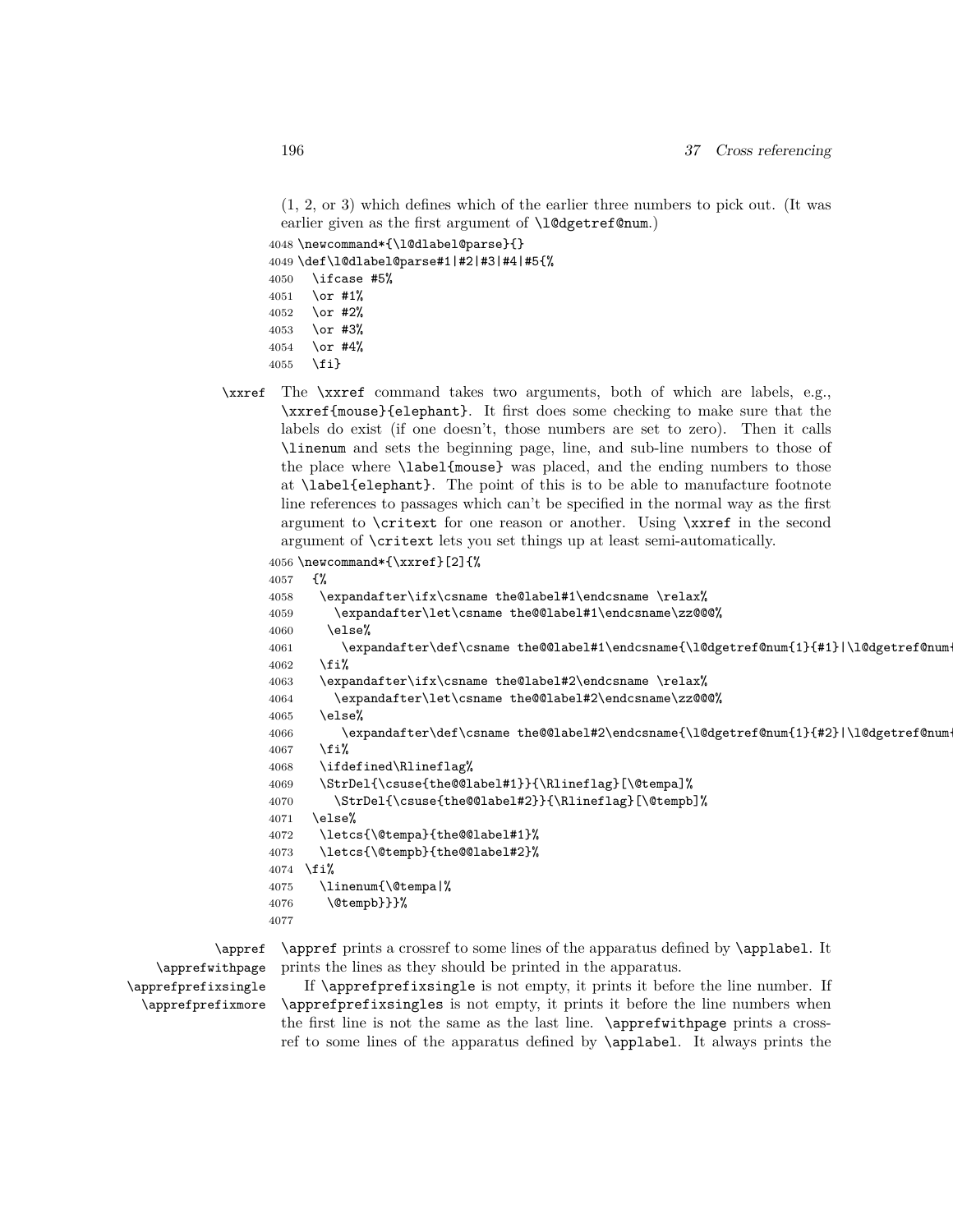page number, as it should be printed in the end notes. The \twolinesappref and \morethantwolinesappref are similar to the footnote hooks and \twolines \morethantwolines.

So, first declare the default value of the hooks for the pseudo-series appref. Also declare the internal toggle which are switch by eledmac.

```
4078 \xdef\twolines@appref{}%
4079 \xdef\morethantwolines@appref{}%
4080 \newtoggle{twolinesbutnotmore@appref}%
4081 \newtoggle{twolinesonlyinsamepage@appref}%
4082
4083 \xdef\Xendtwolines@apprefwithpage{}%
4084 \xdef\Xendmorethantwolines@apprefwithpage{}%
4085 \newtoggle{Xendtwolinesbutnotmore@apprefwithpage}%
4086 \newtoggle{Xendtwolinesonlyinsamepage@apprefwithpage}%
4087
```
Note that some of these hooks are declared but no user command can change their values. Such hooks are not pertinent for appref and apprefwithpage pseudo-series, but their values are nonetheless tested in some macros.

```
4088
4089 \xdef\boxstartlinenum@appref{0pt}
4090 \xdef\boxendlinenum@appref{0pt}
4091
4092 \xdef\boxXendstartlinenum@apprefwithpage{0pt}
4093 \xdef\boxXendendlinenum@apprefwithpage{0pt}
4094
```
Now, declare the default value of \apprefprefixsingle and \apprefprefixmore.

```
4095 \newcommand\apprefprefixsingle{}%
4096 \newcommand\apprefprefixmore{}%
4097
```
And now, the main commands:  $\apph{appref}$  and  $\apph{appref}$  in these commands call \printlines and \printendlines. That is why we have previously declared all hooks values tested inside these last commands.

```
4098 \newcommandx{\appref}[2][1,usedefault]{%
4099 \IfStrEq{#1}{fulllines}%
4100 {\toggletrue{fulllines@}}%
4101 {}%
4102 \xdef\@currentseries{appref}%
4103 \ifdefempty{\apprefprefixmore}%
4104 {\apprefprefixsingle}%
4105 {%
4106 \IfEq{\xlineref{#2:start}}{\xlineref{#2:end}}%
4107 {\apprefprefixsingle}%
4108 {\apprefprefixmore}%
4109 }%
4110 \printlines\xpageref{#2:start}|\xlineref{#2:start}|\xsublineref{#2:start}|\xpageref{#2:end}|\xlineref{#2:end}|\xsublineref{#2:end}||%
4111 \togglefalse{fulllines@}%
4112 }%
```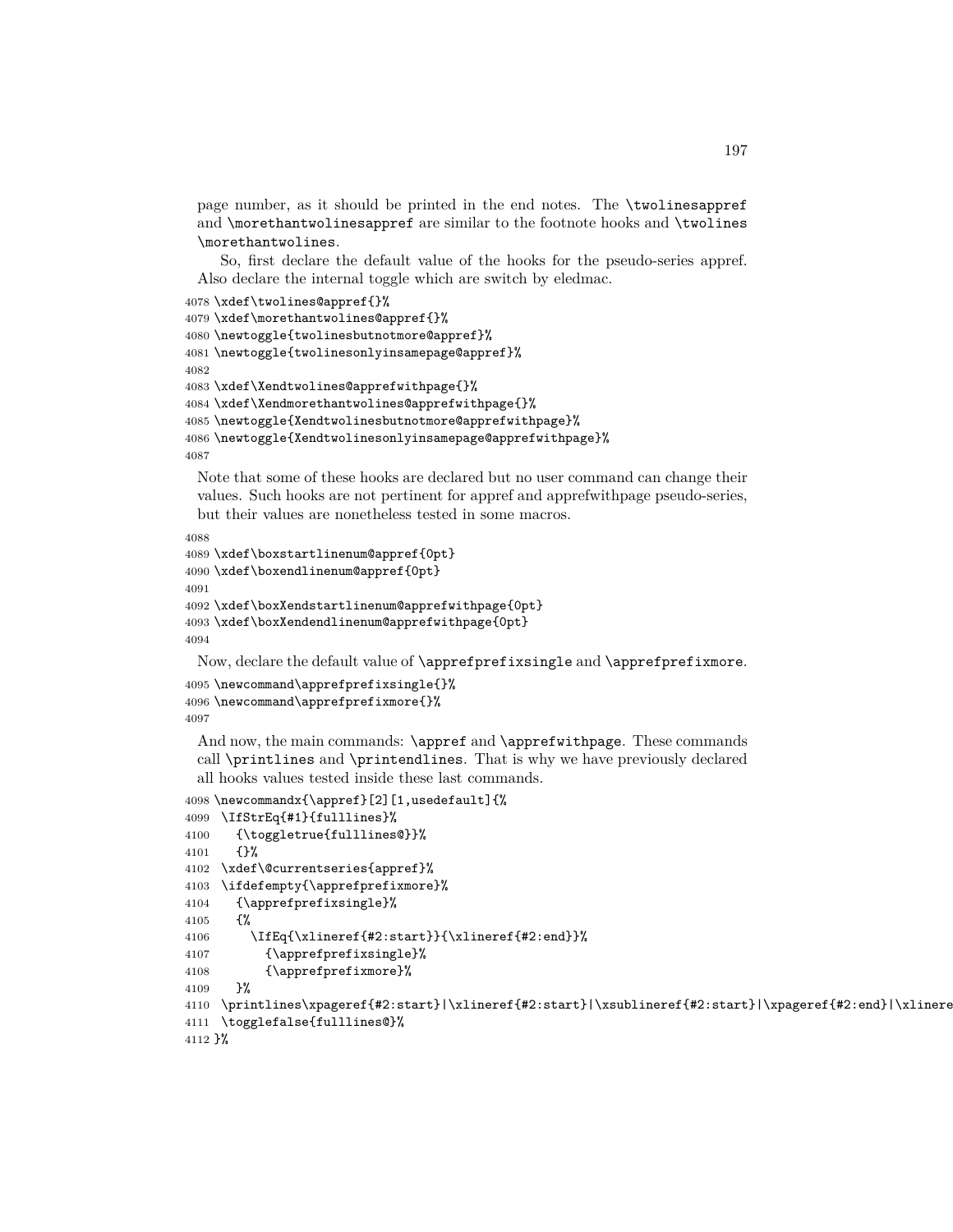```
4113
4114 % \changes{v1.23.0}{2015/05/18}{Debug \cs{Xendtwolines}, \cs{Xendmorethantwolines}, \cs{Xendtwolines}
4115 \newcommandx{\apprefwithpage}[2][1,usedefault]{%
4116 \IfStrEq{#1}{fulllines}%
4117 {\toggletrue{fulllines@}}%
4118 {}%
4119 \xdef\@currentseries{apprefwithpage}%
4120 \printendlines\xpageref{#2:start}|\xlineref{#2:start}|\xsublineref{#2:start}|\xpageref{#
4121 \togglefalse{fulllines@}%
4122 }%
```
\edmakelabel Sometimes the \edlabel command cannot be used to specify exactly the page and line desired; you can use the \edmakelabel macro make your own label. For example, if you say '\edmakelabel{elephant}{10|25|0}' you will have created a new label, and a later call to \edpageref{elephant} would print '10' and \lineref{elephant} would print '25'. The sub-line number here is zero. \edmakelabel takes a label, followed by a page and a line number(s) as arguments. LaTeX defines a \makelabel macro which is used in lists. I've changed the name to \edmakelabel.

> 4123 \newcommand\*{\edmakelabel}[2]{\expandafter\xdef\csname the@label#1\endcsname{#2}} 4124

(If you are only going to refer to such a label using \xxref, then you can omit entries in the same way as with  $\linenum$  (see [22.3](#page-97-0) p. [98](#page-97-0) and [21.3](#page-73-0) p. [74\)](#page-73-0), since \xxref makes a call to \linenum in order to do its work.)

# **38 Side notes**

Regular \marginpars do not work inside numbered text — they don't produce any note but do put an extra unnumbered blank line into the text.

\l@dold@xympar \@xympar Changing \@xympar a little at least ensures that \marginpars in numbered text do not disturb the flow.

|      | 4125 \let\l@dold@xympar\@xympar |
|------|---------------------------------|
|      | 4126 \renewcommand{\@xympar}{%  |
| 4127 | \ifnumberedpar@                 |
| 4128 | \led@warn@NoMarginpars          |
| 4129 | <b>\@esphack</b>                |
| 4130 | \else                           |
| 4131 | \l@dold@xympar                  |
| 4132 | \fi}                            |
| 4133 |                                 |

We provide side notes as replacement for  $\m{marginpar}$  in numbered text.

\sidenote@margin \sidenotemargin \l@dgetsidenote@margin

These are the sidenote equivalents to \line@margin and \linenummargin for specifying which margin. The default is the right margin (opposite to the default for line numbers). \l@dgetsidenote@margin returns the number associated to side note margin: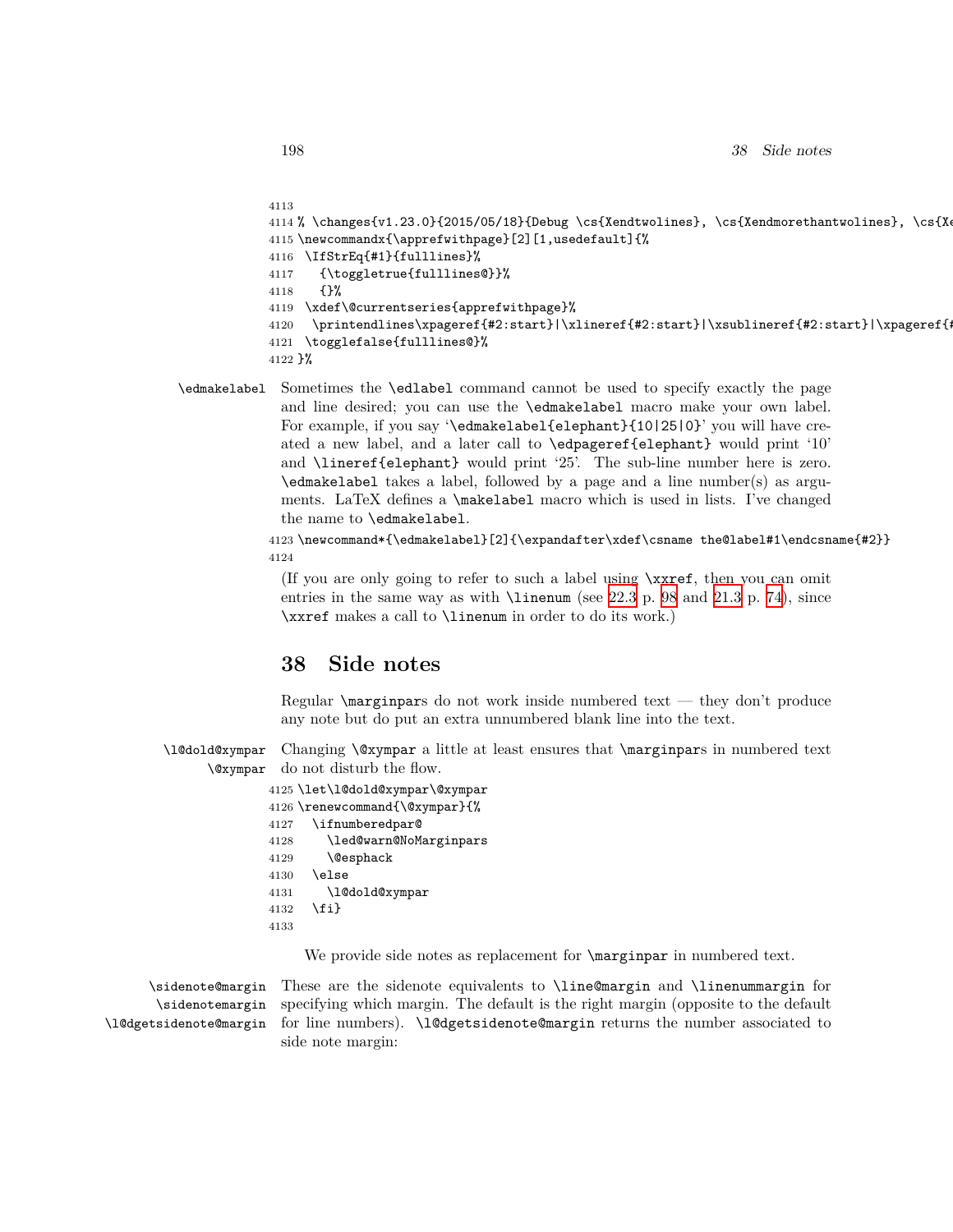```
left : 0
 right : 1
 outer : 2
 inner : 3
4134 \newcount\sidenote@margin
4135 \newcommand*{\sidenotemargin}[1]{{%
4136 \l@dgetsidenote@margin{#1}%
4137 \ifnum\@l@dtempcntb>\m@ne
4138 \ifledRcol
4139 \global\sidenote@marginR=\@l@dtempcntb
4140 \else
4141 \global\sidenote@margin=\@l@dtempcntb
4142 \fi
4143 \fi}}
4144 \newcommand*{\l@dgetsidenote@margin}[1]{%
4145 \def\@tempa{#1}\def\@tempb{left}%
4146 \ifx\@tempa\@tempb
4147 \@l@dtempcntb \z@
4148 \else
4149 \def\@tempb{right}%
4150 \ifx\@tempa\@tempb
4151 \@l@dtempcntb \@ne
4152 \else
4153 \def\@tempb{outer}%
4154 \ifx\@tempa\@tempb
4155 \@l@dtempcntb \tw@
4156 \else
4157 \def\@tempb{inner}%
4158 \ifx\@tempa\@tempb
4159 \@l@dtempcntb \thr@@
4160 \else
4161 \led@warn@BadSidenotemargin
4162 \\Q1@dtempcntb \m@ne
4163 \fi
4164 \fi
4165 \fi
4166 \fi}
4167 \sidenotemargin{right}
4168
```
\l@dlp@rbox We need two boxes to store sidenote texts.

```
\l@drp@rbox
4169 \newbox\l@dlp@rbox
            4170 \newbox\l@drp@rbox
            4171
```
\ledlsnotewidth These specify the width of the left/right boxes (initialised to \marginparwidth, \ledrsnotewidth \ledlsnotesep \ledrsnotesep \ledlsnotefontsetup \ledrsnotefontsetup their distance from the text (initialised to \linenumsep, and the fonts used.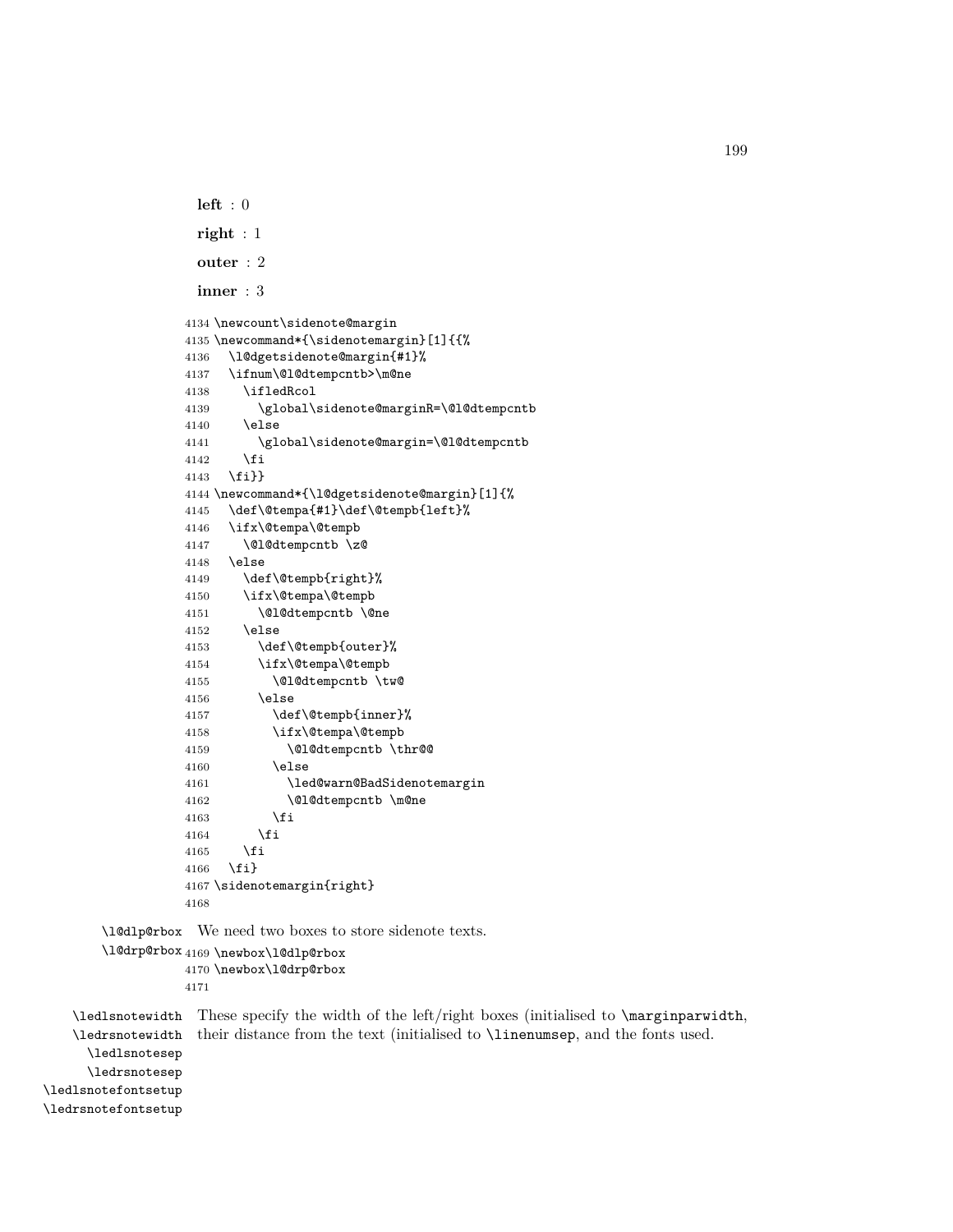```
4172 \newdimen\ledlsnotewidth \ledlsnotewidth=\marginparwidth
             4173 \newdimen\ledrsnotewidth \ledrsnotewidth=\marginparwidth
             4174 \newdimen\ledlsnotesep \ledlsnotesep=\linenumsep
             4175 \newdimen\ledrsnotesep \ledrsnotesep=\linenumsep
             4176 \newcommand*{\ledlsnotefontsetup}{\raggedleft\footnotesize}
             4177 \newcommand*{\ledrsnotefontsetup}{\raggedright\footnotesize}
             4178
 \ledleftnote
\ledleftnote, \ledrightnote, \ledinnernote, \ledouternote are the user
\ledrightnote
commands for left, right, inner and outer sidenotes. The two last one are just
\ledinnernote
 \ledouterote
is the command for a moveable sidenote.
 \ledsidenote
4179 \newcommand*{\ledleftnote}[1]{\edtext{}{\l@dlsnote{#1}}}
              alias for the two first one, depending of the page number. \ledsidenote{⟨text⟩}
             4180 \newcommand*{\ledrightnote}[1]{\edtext{}{\l@drsnote{#1}}}
             4181
             4182 \newcommand*{\ledinnernote}[1]{%
             4183 \ifodd\c@page% Do not use \page@num, because it is not yet calculated when command is called
             4184 \ledleftnote{#1}%
             4185 \else%
             4186 \ledrightnote{#1}%
             4187 \fi%
             4188 }
             4189
             4190 \newcommand*{\ledouternote}[1]{%
             4191 \ifodd\c@page% Do not use \page@num, because it is not yet calculated when command is called
             4192 \ledrightnote{#1}%
             4193 \else%
             4194 \ledleftnote{#1}%
             4195 \fi%
             4196 }
             4197
             4198 \newcommand*{\ledsidenote}[1]{\edtext{}{\l@dcsnote{#1}}}
   \l@dlsnote
. The 'footnotes' for left, right, and moveable sidenotes. The whole scheme is
   \l@drsnote
reminiscent of the critical footnotes code.
   \l@dcsnote
4199 \newif\ifrightnoteup
```

```
4200 \rightnoteuptrue
4201
4202 \newcommand*{\l@dlsnote}[1]{%
4203 \begingroup%
4204 \newcommand{\content}{#1}%
4205 \ifnumberedpar@
4206 \ifledRcol%
4207 \xright@appenditem{\noexpand\vl@dlsnote{\expandonce\content}}%
4208 \to\inserts@listR
4209 \global\advance\insert@countR \@ne%
4210 \else%
4211 \xright@appenditem{\noexpand\vl@dlsnote{\expandonce\content}}%
4212 \to\inserts@list
```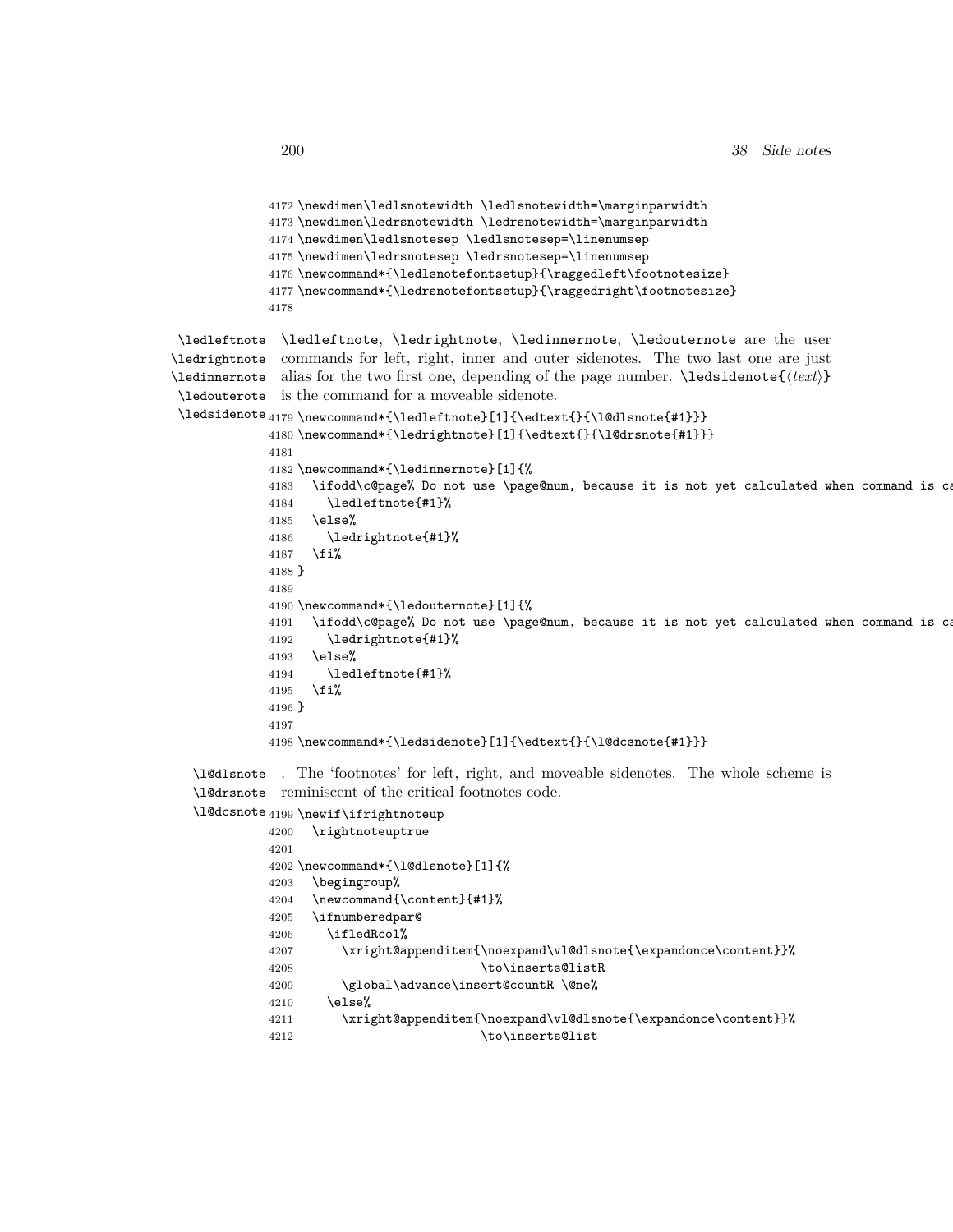```
4213 \global\advance\insert@count \@ne%
4214 \fi
4215 \fi\ignorespaces\endgroup}
4216
4217 \newcommand*{\l@drsnote}[1]{%
4218 \begingroup%
4219 \newcommand{\content}{#1}%
4220 \ifnumberedpar@
4221 \ifledRcol%
4222 \xright@appenditem{\noexpand\vl@drsnote{\expandonce\content}}%
4223 \to\inserts@listR
4224 \global\advance\insert@countR \@ne%
4225 \else%
4226 \xright@appenditem{\noexpand\vl@drsnote{\expandonce\content}}%
4227 \to\inserts@list
4228 \global\advance\insert@count \@ne%
4229 \fi
4230 \fi\ignorespaces\endgroup}
4231
4232 \newcommand*{\l@dcsnote}[1]{%
4233 \begingroup%
4234 \newcommand{\content}{#1}%
4235 \ifnumberedpar@
4236 \ifledRcol%
4237 \xright@appenditem{\noexpand\vl@dcsnote{\expandonce\content}}%
4238 \to\inserts@listR
4239 \global\advance\insert@countR \@ne%
4240 \else%
4241 \xright@appenditem{\noexpand\vl@dcsnote{\expandonce\content}}%
4242 \to\inserts@list
4243 \global\advance\insert@count \@ne%
4244 \fi
4245 \fi\ignorespaces\endgroup}
4246
```
\vl@dlsnote Put the left/right text into boxes, but just save the moveable text. \l@dcsnotetext, \vl@drsnote \l@dcsnotetext@l and \l@dcsnotetext@r are etoolbox lists which will store the \vl@dcsnote content of side notes. We store the content in lists, because we need to loop later on them, in case many sidenote co-exist for the same line. That is there some special test to do, in order to:

- Store the content of \ledsidenote to \l@dcsnotetext in any cases.
- Store the content of \rightsidenote to:
	- **–** \l@dcsnotetext if \ledsidenote is to be put on right.
	- **–** \l@dcsnotetext@r if \ledsidenote is to be put on left.
- Store the content of \leftsidenote to:
	- **–** \l@dcsnotetext if \ledsidenote is to be put on left.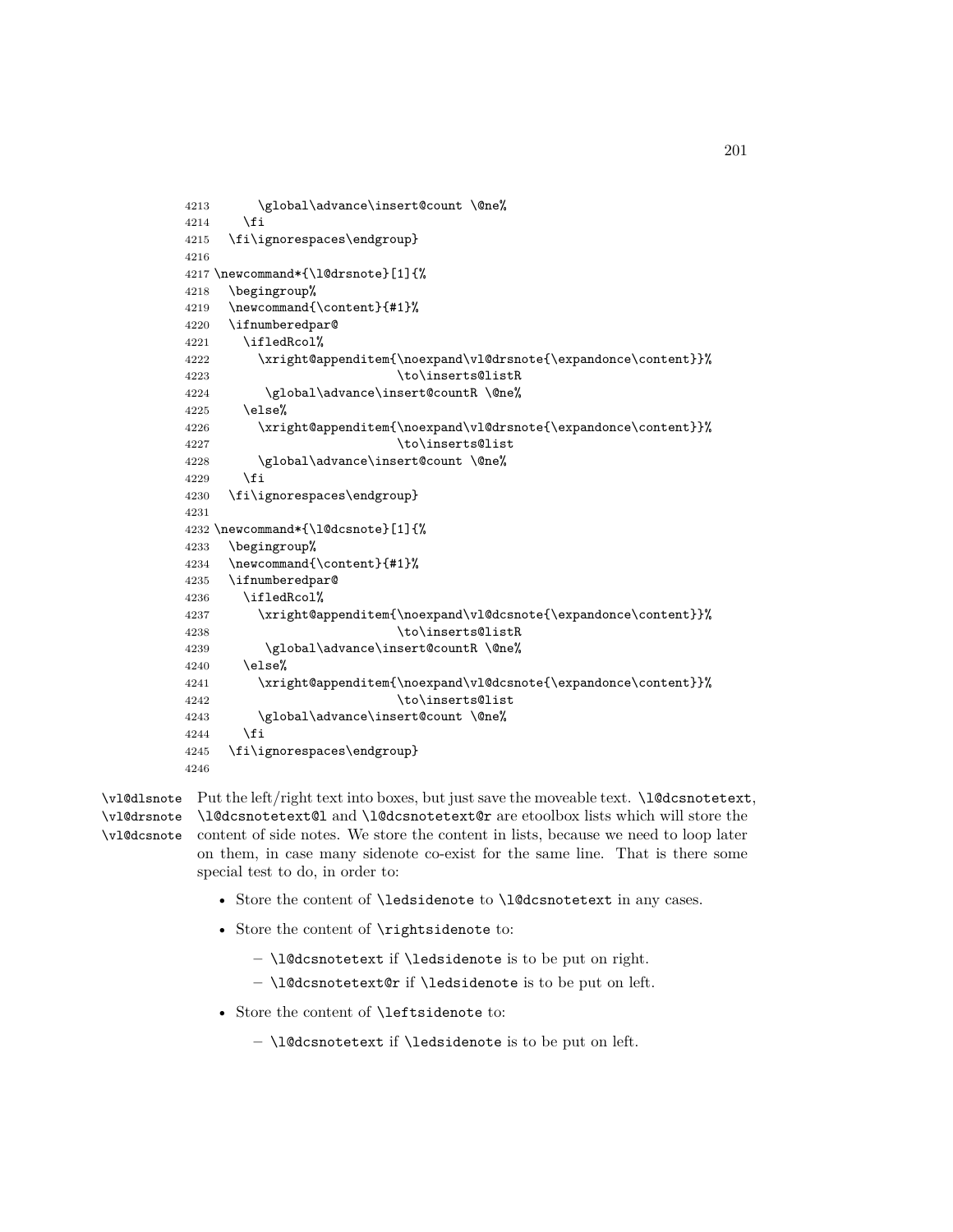```
– \l@dcsnotetext@l if \ledsidenote is to be put on right.
             4247 \newcommand*{\vl@dlsnote}[1]{%
             4248 \ifledRcol@%
             4249 \@l@dtempcntb=\sidenote@marginR%
             4250 \ifnum\@l@dtempcntb>\@ne%
             4251 \advance\@l@dtempcntb by\page@numR%
             4252 \fi%
             4253 \else%
             4254 \@l@dtempcntb=\sidenote@margin%
             4255 \ifnum\@l@dtempcntb>\@ne%
             4256 \advance\@l@dtempcntb by\page@num%
             4257 \fi%
             4258 \fi%
             4259 \ifodd\@l@dtempcntb%
             4260 \listgadd{\l@dcsnotetext@l}{#1}%
             4261 \else%
             4262 \listgadd{\l@dcsnotetext}{#1}%
             4263 \fi
             4264 }
             4265 \newcommand*{\vl@drsnote}[1]{%
             4266 \ifledRcol@%
             4267 \@l@dtempcntb=\sidenote@marginR%
             4268 \ifnum\@l@dtempcntb>\@ne%
             4269 \advance\@l@dtempcntb by\page@numR%
             4270 \{f_i\}4271 \else%
             4272 \@l@dtempcntb=\sidenote@margin%
             4273 \ifnum\@l@dtempcntb>\@ne%
             4274 \advance\@l@dtempcntb by\page@num%
             4275 \{f_i\}4276 \{f_i\}4277 \ifodd\@l@dtempcntb%
             4278 \listgadd{\l@dcsnotetext}{#1}%
             4279 \else%
             4280 \listgadd{\l@dcsnotetext@r}{#1}%
             4281 \fi%
             4282 }
             4283 \newcommand*{\vl@dcsnote}[1]{\listgadd{\l@dcsnotetext}{#1}}
             4284
\setl@dlp@rbox
\setl@dlprbox{⟨lednums⟩}{⟨tag⟩}{⟨text⟩} puts ⟨text⟩ into the \l@dlp@rbox box.
\setl@drpr@box
               And similarly for the right side box. It is these boxes that finally get displayed in
               the margins.
             4285 \newcommand*{\setl@dlp@rbox}[1]{%
             4286 {\parindent\z@\hsize=\ledlsnotewidth\ledlsnotefontsetup
             4287 \global\setbox\l@dlp@rbox
             4288 \ifleftnoteup
             4289 =\vbox to\z\mathcal{C}\\vss #1}%
             4290 \else
```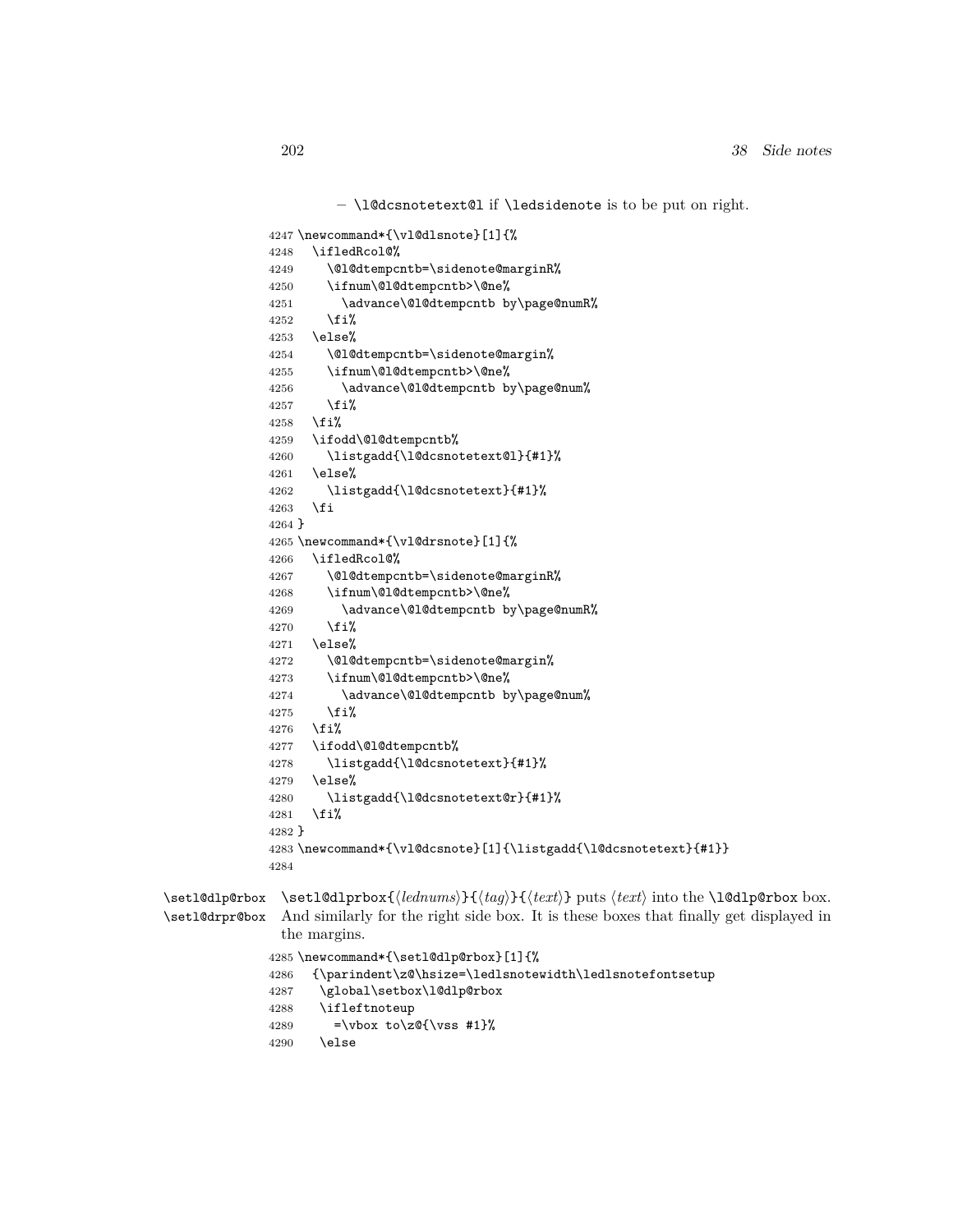```
4291 =\vbox to 0.70\baselineskip{\strut#1\vss}%
4292 \fi}}
4293 \newcommand*{\setl@drp@rbox}[1]{%
4294 {\parindent\z@\hsize=\ledrsnotewidth\ledrsnotefontsetup
4295 \global\setbox\l@drp@rbox
4296 \ifrightnoteup
4297 =\vbox to\zQ{\vss#1}%
4298 \else
4299 =\vbox to0.7\baselineskip{\strut#1\vss}%
4300 \fi}}
4301 \newif\ifleftnoteup
4302 \leftnoteuptrue
```
\sidenotesep This macro is used to separate sidenotes of the same line.

```
4303 \newcommand{\sidenotesep}{, }
```
\affixside@note This macro puts any moveable sidenote text into the left or right sidenote box, depending on which margin it is meant to go in. It's a very much stripped down version of \affixlin@num.

> Before do it, we concatenate all moveable sidenotes of the line, using \sidenotesep as separator. It's the result that we put on the sidenote.

```
4304 \newcommand*{\affixside@note}{%
```

```
4305 \def\sidenotecontent@{}%
4306 \numgdef{\itemcount@}{0}%
4307 \def\do##1{%
4308 \ifnumequal{\itemcount@}{0}%
4309 {%
4310 \appto\sidenotecontent@{##1}}% Not print not separator before the 1st note
4311 {\appto\sidenotecontent@{\sidenotesep ##1}%
4312 }%
4313 \numgdef{\itemcount@}{\itemcount@+1}%
4314 }%
4315 \dolistloop{\l@dcsnotetext}%
4316 \ifnumgreater{\itemcount@}{1}{\led@err@ManySidenotes}{}%
```
And we do the same for left and right notes (not movable).

```
4317 \gdef\@templ@d{}%
4318 \gdef\@templ@n{\l@dcsnotetext\l@dcsnotetext@l\l@dcsnotetext@r}%
4319 \ifx\@templ@d\@templ@n \else%
4320 \if@twocolumn%
4321 \if@firstcolumn%
4322 \setl@dlp@rbox{##1}{\sidenotecontent@}%
4323 \else%
4324 \setl@drp@rbox{\sidenotecontent@}%
4325 \overrightarrow{1\}4326 \else%
4327 \@l@dtempcntb=\sidenote@margin%
4328 \ifnum\@l@dtempcntb>\@ne%
4329 \advance\@l@dtempcntb by\page@num%
4330 \fi%
```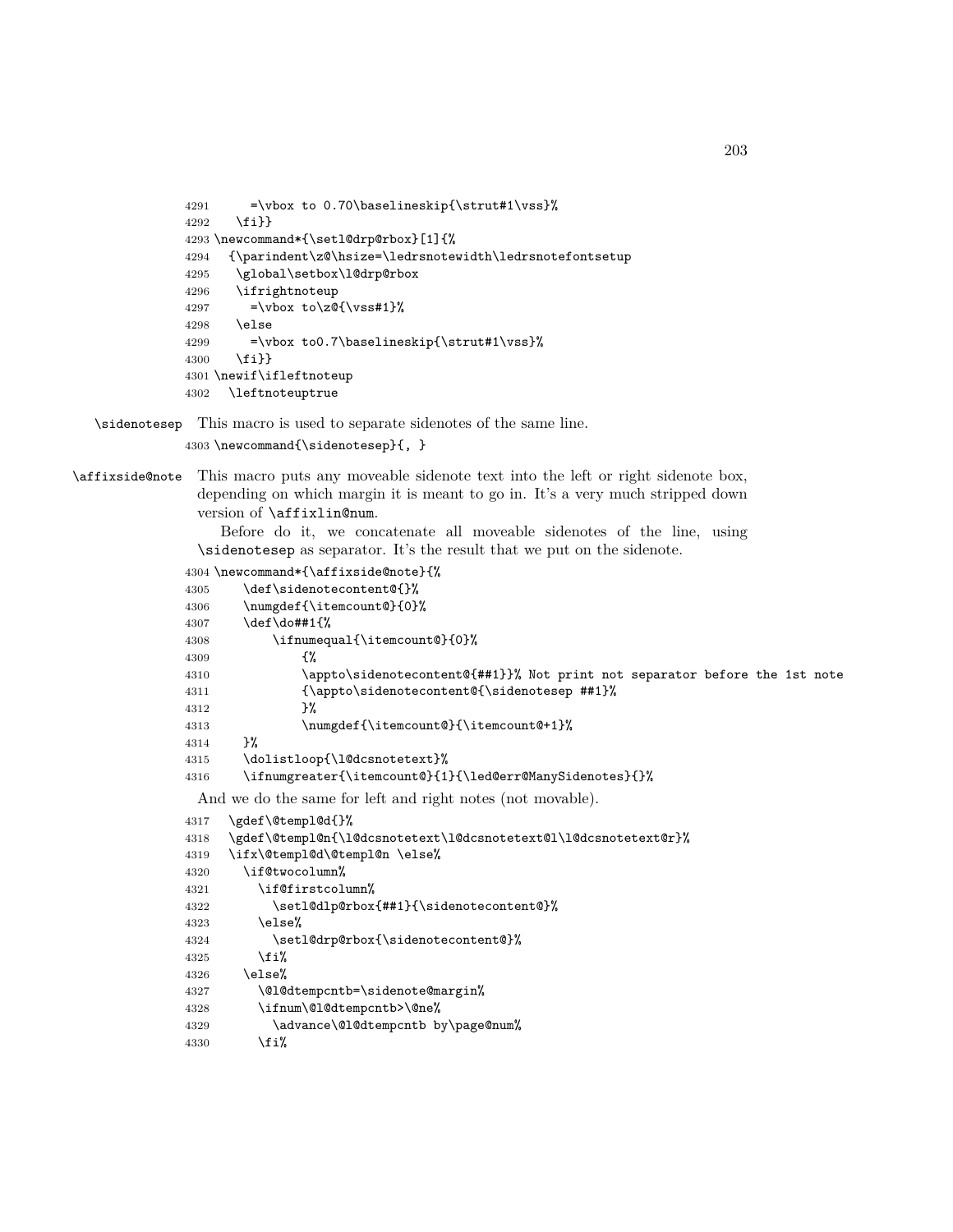```
4331 \ifodd\@l@dtempcntb%
4332 \setl@drp@rbox{\sidenotecontent@}%
4333 \gdef\sidenotecontent@{}%
4334 \numgdef{\itemcount@}{0}%
4335 \dolistloop{\l@dcsnotetext@l}%
4336 \ifnumgreater{\itemcount@}{1}{\led@err@ManyLeftnotes}{}%
4337 \setl@dlp@rbox{\sidenotecontent@}%
4338 \else%
4339 \setl@dlp@rbox{\sidenotecontent@}%
4340 \gdef\sidenotecontent@{}%
4341 \numgdef{\itemcount@}{0}%
4342 \dolistloop{\l@dcsnotetext@r}%
4343 \ifnumgreater{\itemcount@}{1}{\led@err@ManyRightnotes}{}%
4344 \setl@drp@rbox{\sidenotecontent@}%
4345 \fi%
4346 \{f_i\}4347 \fi%
4348 }
```
# **39 Minipages and such**

We can put footnotes into minipages. The preparatory code has been set up earlier, all that remains is to ensure that it is available inside a minipage box. This requires some alteration to the kernel code, specifically the \@iiiminipage and \endminipage macros. We'll arrange this so that additional series can be easily added.

\l@dfeetbeginmini \l@dfeetendmini These will be the hooks in \@iiiminpage and \endminipage They can be extended to handle other things if necessary.

```
4349 \ifnoledgroup@\else%
4350 \newcommand*{\l@dfeetbeginmini}{\l@dedbeginmini\l@dfambeginmini}
4351 \newcommand*{\l@dfeetendmini}{%
4352 \IfStrEq{critical-familiar}{\@mpfnpos}%
4353 {\l@dedendmini\l@dfamendmini}%
4354 {%
4355 \IfStrEq{familiar-critical}{\@mpfnpos}%
4356 {\l@dfamendmini\l@dedendmini}%
4357 {\l@dedendmini\l@dfamendmini}%
4358 }%
4359
```
\l@dedbeginmini These handle the initiation and closure of critical footnotes in a minipage envi-\l@dedendmini ronment.

```
4360 \newcommand*{\l@dedbeginmini}{%
4361 \unless\ifnocritical@%
4362 \def\do##1{\csletcs{v##1footnote}{mpv##1footnote}}%
4363 \dolistloop{\@series}%
4364 \fi%
```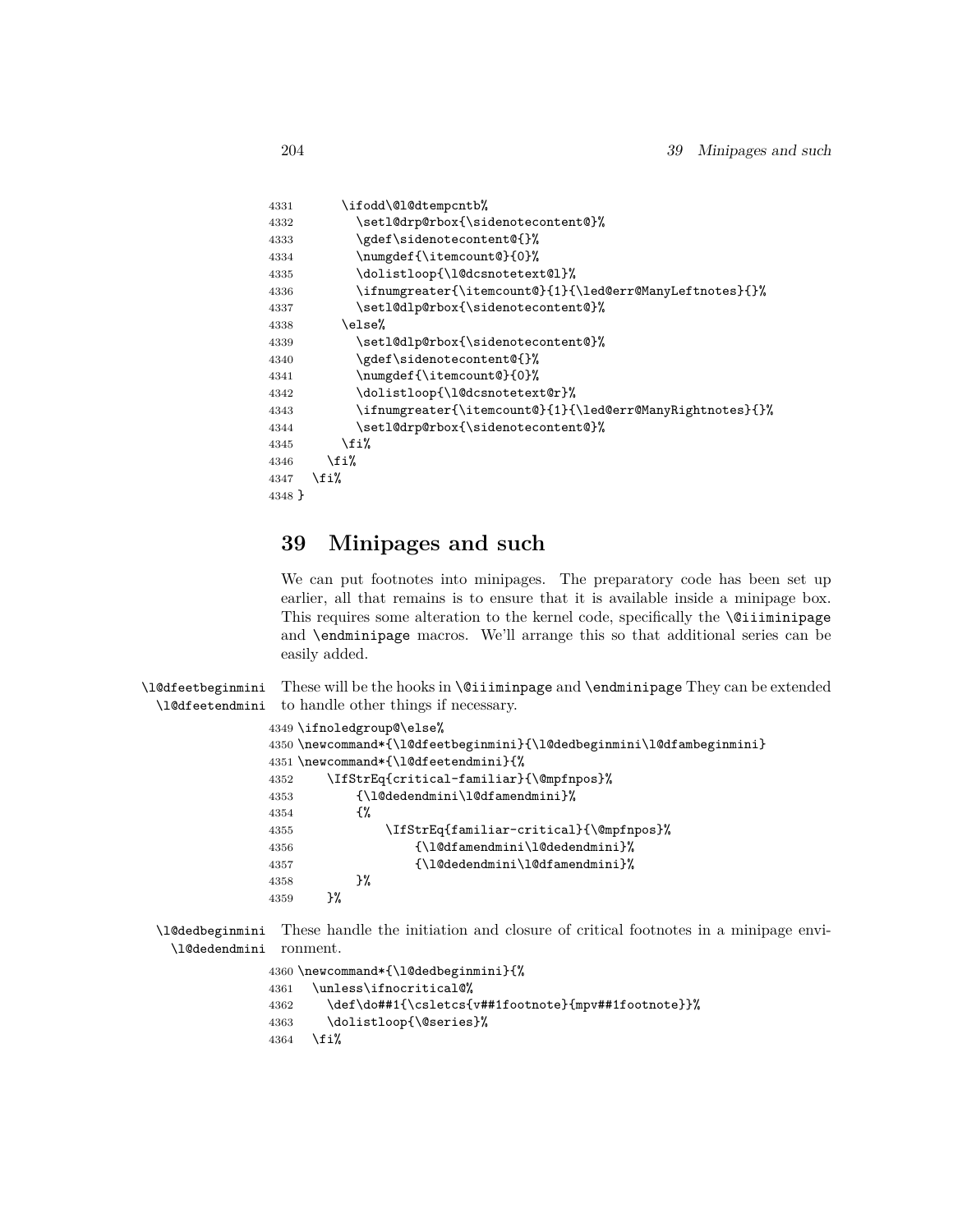```
4365 }
4366 \newcommand*{\l@dedendmini}{%
4367 \unless\ifnocritical@%
4368 \ifl@dpairing%
4369 \ifledRcol%
4370 \flush@notesR%
4371 \else%
4372 \flush@notes%
4373 \fi%
4374 \fi
4375 \def\do##1{%
4376 \ifvoid\csuse{mp##1footins}\else%
4377 \ifl@dpairing\ifparledgroup%
4378 \ifledRcol%
4379 \dimgdef{\parledgroup@beforenotesR}{\parledgroup@beforenotesR+\skip\@nameuse{mp##1footins}}%
4380 \else%
4381 \dimgdef{\parledgroup@beforenotesL}{\parledgroup@beforenotesL+\skip\@nameuse{mp##1footins}}%
4382 \fi%
4383 \overrightarrow{f_1}\4384 \csuse{mp##1footgroup}{##1}%
4385 \fi}%
4386 \dolistloop{\@series}%
4387 \fi%
4388 }%
4389
```
\l@dfambeginmini These handle the initiation and closure of familiar footnotes in a minipage envi-

```
\l@dfamendmini
ronment.
```

```
4390 \newcommand*{\l@dfambeginmini}{%
4391 \unless\ifnofamiliar@%
4392 \def\do##1{\csletcs{vfootnote##1}{mpvfootnote##1}}%
4393 \dolistloop{\@series}%
4394 \fi%
4395 }%
4396
4397 \newcommand*{\l@dfamendmini}{%
4398 \unless\ifnofamiliar@%
4399 \def\do##1{\ifvoid\csuse{mpfootins##1}\else\csuse{mpfootgroup##1}{##1}\fi}%
4400 \dolistloop{\@series}%
4401 \fi%
4402 }%
```
\@iiiminipage This is our extended form of the kernel \@iiiminipage defined in ltboxes.dtx.

```
4403 \def\@iiiminipage#1#2[#3]#4{%
4404 \leavevmode
```

```
4405 \@pboxswfalse
```
- \setlength\@tempdima{#4}%
- \def\@mpargs{{#1}{#2}[#3]{#4}}%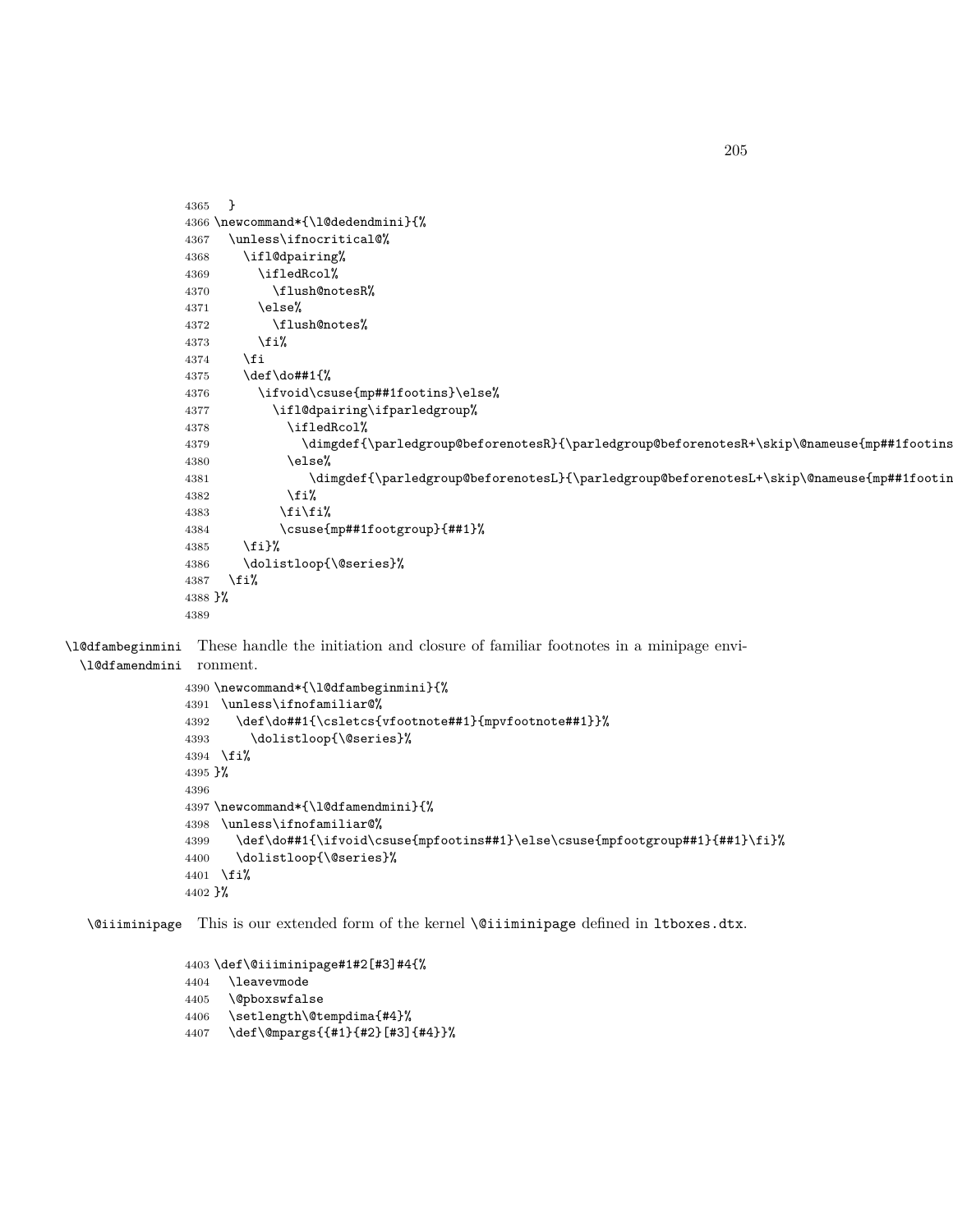- \setbox\@tempboxa\vbox\bgroup
- \color@begingroup
- \hsize\@tempdima
- 4411 \textwidth\hsize \columnwidth\hsize
- \@parboxrestore
- \def\@mpfn{mpfootnote}\def\thempfn{\thempfootnote}\c@mpfootnote\z@
- \let\@footnotetext\@mpfootnotetext

The next line is our addition to the original.

- \l@dfeetbeginmini% added
- \let\@listdepth\@mplistdepth \@mplistdepth\z@
- \@minipagerestore
- \@setminipage}
- 
- \endminipage This is our extended form of the kernel \endminipage defined in ltboxes.dtx.
	- \def\endminipage{% \par \unskip \ifvoid\@mpfootins\else \l@dunboxmpfoot \fi The next line is our addition to the original. \l@dfeetendmini% added \@minipagefalse
	- \color@endgroup
	- \egroup
	- \expandafter\@iiiparbox\@mpargs{\unvbox\@tempboxa}}
	-

#### \l@dunboxmpfoot

- \newcommand\*{\l@dunboxmpfoot}{% 4433 \vskip\skip\@mpfootins \normalcolor \footnoterule \ifparledgroup \ifl@dpairing \ifledRcol \dimgdef{\parledgroup@beforenotesR}{\parledgroup@beforenotesR+\skip\@mpfootins} 4440 \else \dimgdef{\parledgroup@beforenotesL}{\parledgroup@beforenotesL+\skip\@mpfootins} \fi 4443 \fi \fi \unvbox\@mpfootins}
- ledgroup This environment puts footnotes at the end, even if that happens to be in the middle of a page, or crossing a page boundary. It is a sort of unboxed, fixed width minipage.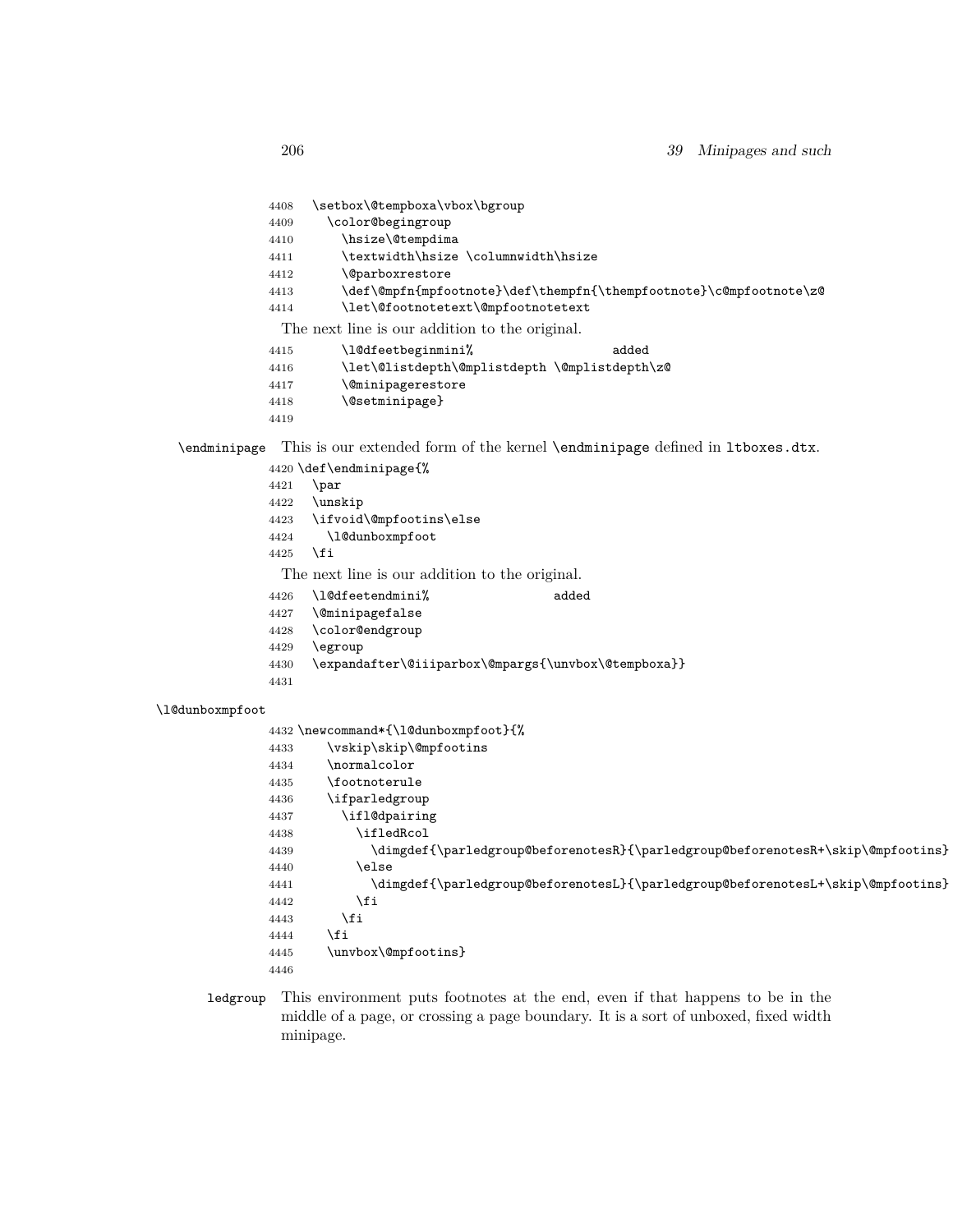```
4447 \newenvironment{ledgroup}{%
4448 \resetprevpage@num%
4449 \def\@mpfn{mpfootnote}\def\thempfn{\thempfootnote}\c@mpfootnote\z@%
4450 \let\@footnotetext\@mpfootnotetext
4451 \l@dfeetbeginmini%
4452 }{%
4453 \par
4454 \unskip
4455 \ifvoid\@mpfootins\else
4456 \l@dunboxmpfoot
4457 \fi
4458 \l@dfeetendmini%
4459 }
4460
```
ledgroupsized \begin{ledgroupsized}[*⟨pos⟩*]{*⟨width⟩*}

This environment puts footnotes at the end, even if that happens to be in the middle of a page, or crossing a page boundary. It is a sort of unboxed, variable *⟨width⟩* minipage. The optional *⟨pos⟩* controls the sideways position of numbered text.

\newenvironment{ledgroupsized}[2][l]{%

Set the various text measures.

```
4462 \hsize #2\relax
4463 %% \textwidth #2\relax
4464 %% \columnwidth #2\relax
```
Initialize fills for centering.

 \let\ledllfill\hfil \let\ledrlfill\hfil \def\@tempa{#1}\def\@tempb{l}%

Left adjusted numbered lines

| 4468 | \ifx\@tempa\@tempb   |
|------|----------------------|
| 4469 | \let\ledllfill\relax |
| 4470 | \else                |
| 4471 | \def\@tempb{r}%      |
| 4472 | \ifx\@tempa\@tempb   |

Right adjusted numbered lines

```
4473 \let\ledrlfill\relax
```

```
4474 \fi
```
\fi

Set up the footnoting.

```
4476 \def\@mpfn{mpfootnote}\def\thempfn{\thempfootnote}\c@mpfootnote\z@
```

```
4477 \let\@footnotetext\@mpfootnotetext
```

```
4478 \l@dfeetbeginmini%
```

```
4479 }{%
```
\par

```
4481 \unskip
```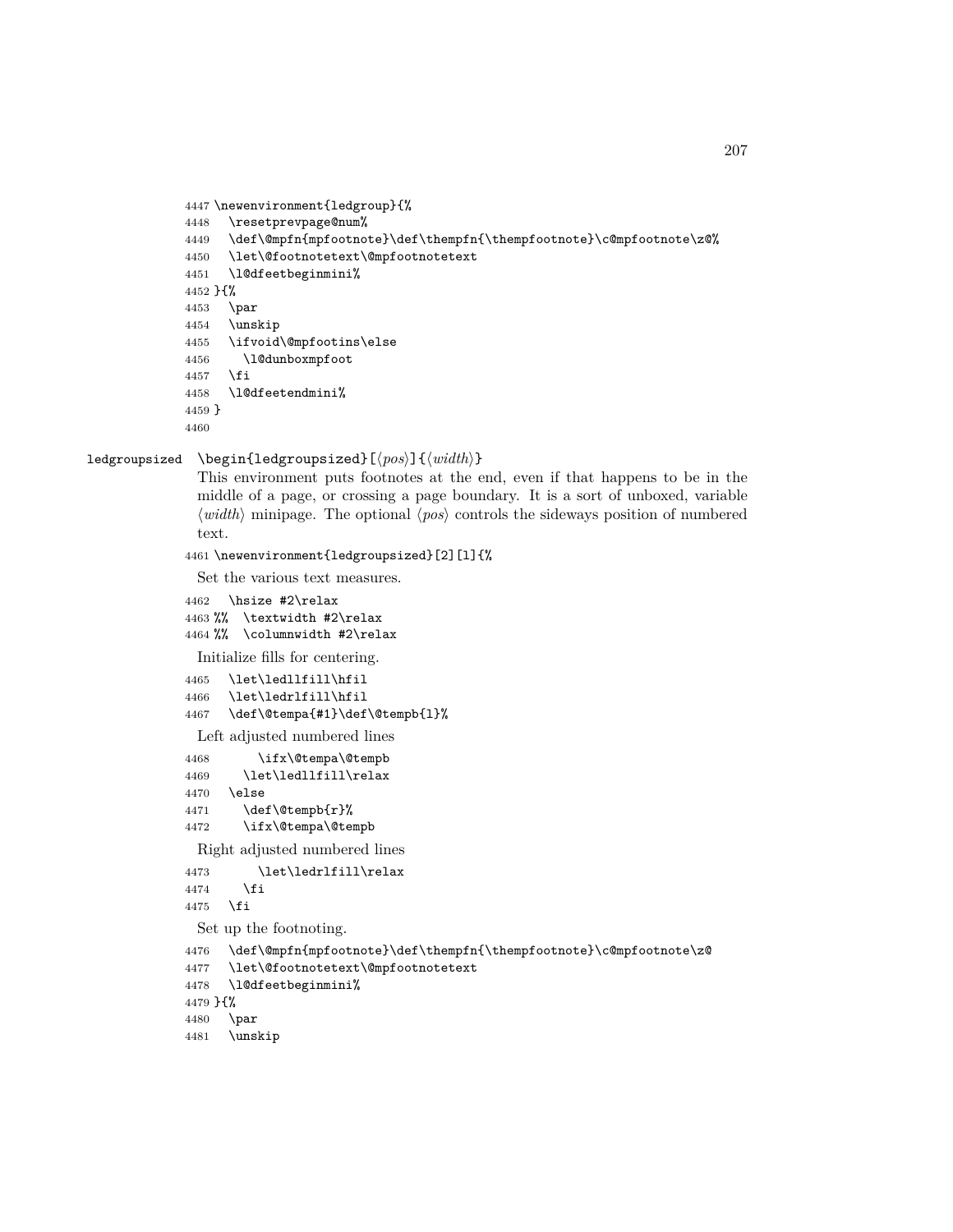```
4482 \ifvoid\@mpfootins\else
4483 \l@dunboxmpfoot
4484 \fi
4485 \l@dfeetendmini%
4486 }
4487
    Close the \ifnoledgroup@\else.
4488 \fi%
```
\ifledgroupnotesL@ These boolean tests check if we are in the notes of a ledgroup. If we are, we don't \ifledgroupnotesR@ number the lines.

```
4489 \newif\ifledgroupnotesL@
4490 \newif\ifledgroupnotesR@
```
# **40 Indexing**

Here's some code for indexing using page & line numbers.

First, ensure that imakeidx or indextools is loaded *before* eledmac.

```
4491 \AtBeginDocument{%
4492 \unless\ifl@imakeidx%
4493 \@ifpackageloaded{imakeidx}{\led@error@ImakeidxAfterEledmac}{}%
4494 \fi%
4495 \unless\ifl@indextools%
4496 \@ifpackageloaded{indextools}{\led@error@indextoolsAfterEledmac}{}%
4497 \fi%
4498 }
```
\pagelinesep In order to get a correct line number we have to use the label/ref mechanism. \edindexlab These macros are for that.

```
\c@labidx 4499 \newcommand{\pagelinesep}{-}
         4500 \newcommand{\edindexlab}{$&}
         4501 \newcounter{labidx}
         4502 \setcounter{labidx}{0}
         4503
```
\doedindexlabel This macro sets an \edlabel.

```
4504 \newcommand{\doedindexlabel}{\stepcounter{labidx}%
4505 \quad \verb|\edlabel{\edindexlab\thelabidx}|4506
```
\thepageline This macro makes up the page/line number combo from the label/ref. \newcommand{\thepageline}{%

\thepage\pagelinesep\xlineref{\edindexlab\thelabidx}}

\thestartpageline These macros make up the page/line start/end number when the \edindex com-\theendpageline mand is called in critical notes.

 \newcommand{\thestartpageline}{\l@dparsedstartpage\pagelinesep\l@dparsedstartline} \newcommand{\theendpageline}{\l@dparsedendpage\pagelinesep\l@dparsedendline}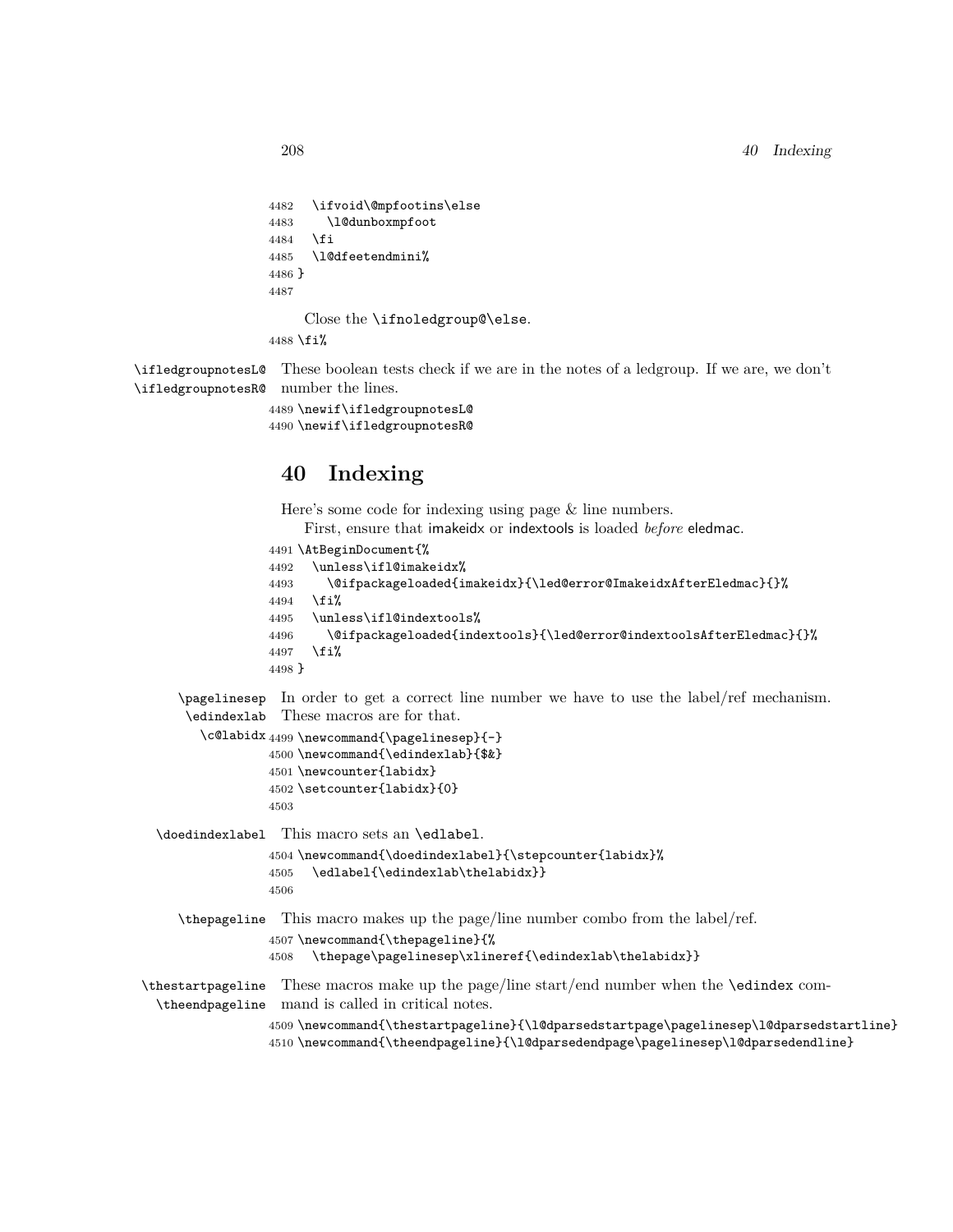```
\if@edindex@fornote@true This boolean test is switching at the beginning of each critical note, to allow
                         indexing in this note.
                       4511 \newif\if@edindex@fornote@
\prepare@edindex@fornote This macro is called at the beginning of each critical note. It switches some
                         parameters, to allow indexing in this note, with reference to page and line number.
                         It also defines \@ledinnote@command which will be printed as an encapsulating
                         command after the |.
                       4512 \newcommand{\prepare@edindex@fornote}[1]{%
                       4513 \l@dp@rsefootspec#1|%
                       4514 \@edindex@fornote@true%
                       4515 }
\get@edindex@ledinnote@command The \get@edindex@ledinnote@command macro defines a \@ledinnote@command
                         command which is added as an attribute (text inserted after |) of the next index
                         entry.
                            Consequently, we write the definition of the location reference attribute in the
                         .xdy file.
                       4516 \newcommand{\get@edindex@ledinnote@command}{%
                       4517 \ifxindy@%
                       4518 \gdef\@ledinnote@command{%
                       4519 ledinnote\thelabidx%
                       4520 }%
                       4521 \ifxindyhyperref@%
                       4522 \immediate\write\eledmac@xindy@out{%
                       4523 (define-attributes ("ledinnote\thelabidx"))^^J
                       4524 \space\space(markup-locref^^J
                       4525 \eledmacmarkuplocrefdepth^^J
                       4526 :open "\string\ledinnote[\edindexlab\thelabidx]{\@index@command}{"^^J
                       4527 :close "}"^^J
                       4528 :attr "ledinnote\thelabidx"^^J
                       4529 )
                       4530 }%
                       4531 \else%
                       4532 \immediate\write\eledmac@xindy@out{%
                       4533 (define-attributes ("ledinnote\thelabidx"))^^J
                       4534 \space\space(markup-locref^^J
                       4535 \eledmacmarkuplocrefdepth^^J
                       4536 :open "\string\ledinnote{\@index@command}{"^^J
                       4537 :close "}"^^J
                       4538 :attr "ledinnote\thelabidx"^^J
                       4539 )
                       4540 }%
                       4541 \fi%
                         If we do not use xindy option, \@ledinnote@command will produce something like
                         ledinnote{formatingcommand}.
                       4542 \else%
                       4543 \gdef\@ledinnote@command{%
```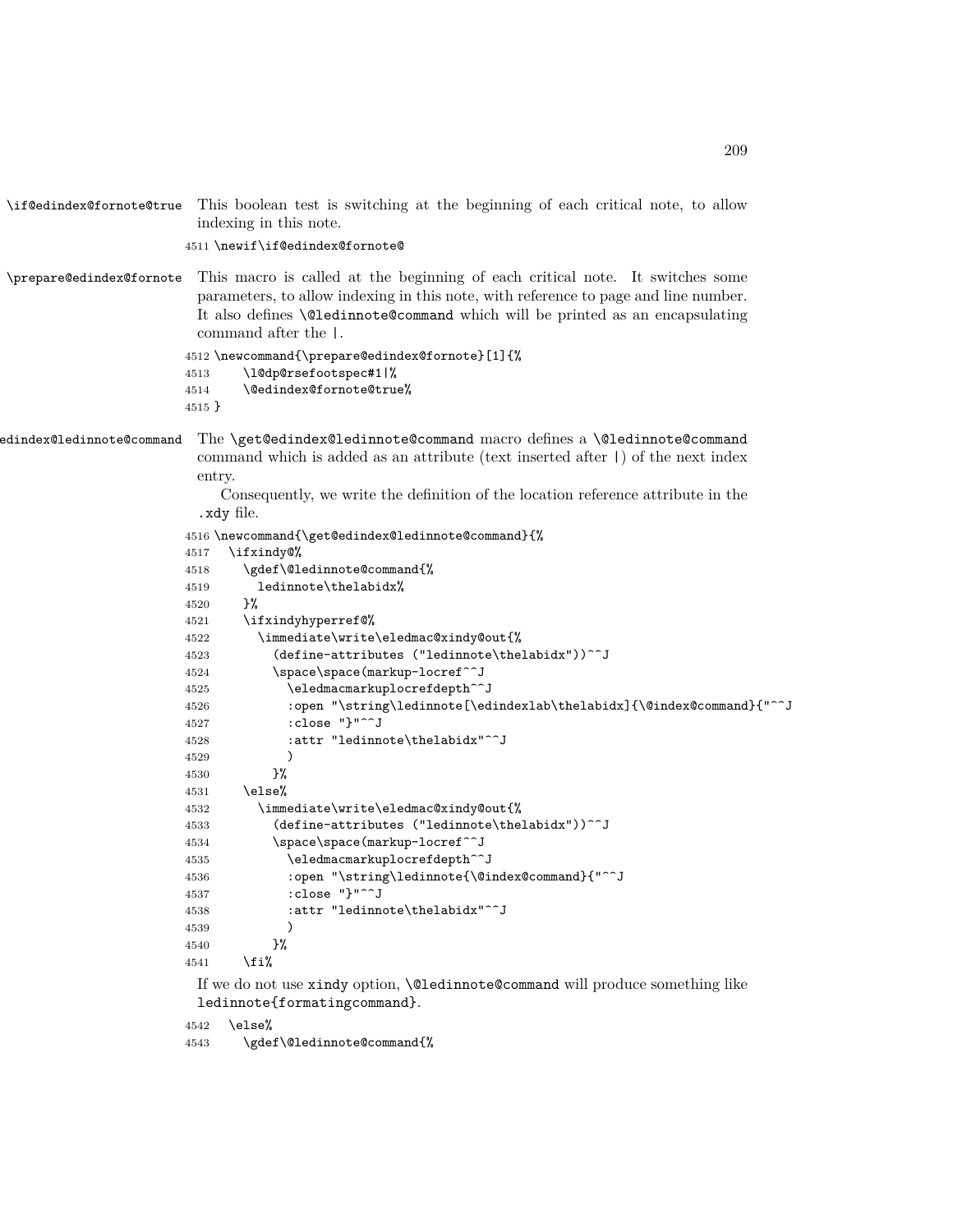```
4544 ledinnote[\edindexlab\thelabidx]{\@index@command}%
                  4545 }%
                 4546 \fi%
                 4547 }
\get@index@command This macro is used to analyse if a text to be indexed has a command after a |.
                 4548 \def\get@index@command#1|#2+{%
                 4549 \gdef\@index@txt{#1}%
                 4550 \gdef\@index@command{#2}%
                 4551 \xdef\@index@parenthesis{}%
                 4552 \IfBeginWith{\@index@command}{(}{%
                 4553 \StrGobbleLeft{\@index@command}{1}[\@index@command@]%
                 4554 \global\let\@index@command\@index@command@%
```
\xdef\@index@parenthesis{(}%

}{}%

\IfBeginWith{\@index@command}{)}{%

\StrGobbleLeft{\@index@command}{1}[\@index@command@]%

\global\let\@index@command\@index@command@%

- \xdef\@index@parenthesis{)}%
- }{}%

}

\ledinnote These macros are used to specifiy that an index reference points to a note. Argu-\ledinnotehyperpage ments of \ledinnote are: #1 (optional): the label for the hyperlink, #2: command \ledinnotemark applied to the number, #3: the number itself.

```
4563 \newcommandx{\ledinnote}[3][1,usedefault]{%
4564 \ifboolexpr{%
4565 test{\ifdefequal{\iftrue}{\ifHy@hyperindex}}%
4566 or
4567 bool {xindyhyperref@}%
4568 }%
4569 {%
4570 \csuse{#2}{\hyperlink{#1}{\ledinnotemark{#3}}}%
4571 }%
4572 {%
4573 \csuse{#2}{\ledinnotemark{#3}}%
```
}%

}%

 \newcommand{\ledinnotehyperpage}[2]{\csuse{#1}{\ledinnotemark{\hyperpage{#2}}}}% \newcommand{\ledinnotemark}[1]{#1\emph{n}}%

The memoir class provides more flexible indexing than the standard classes. We need different code if the memoir class is being used, except if imakeidx or indextools is used.

## \edindex **40.1 Memoir compatibility**

\create@edindex@for@memoir \create@edindex@for@memoir define the \edindex command and related tool when: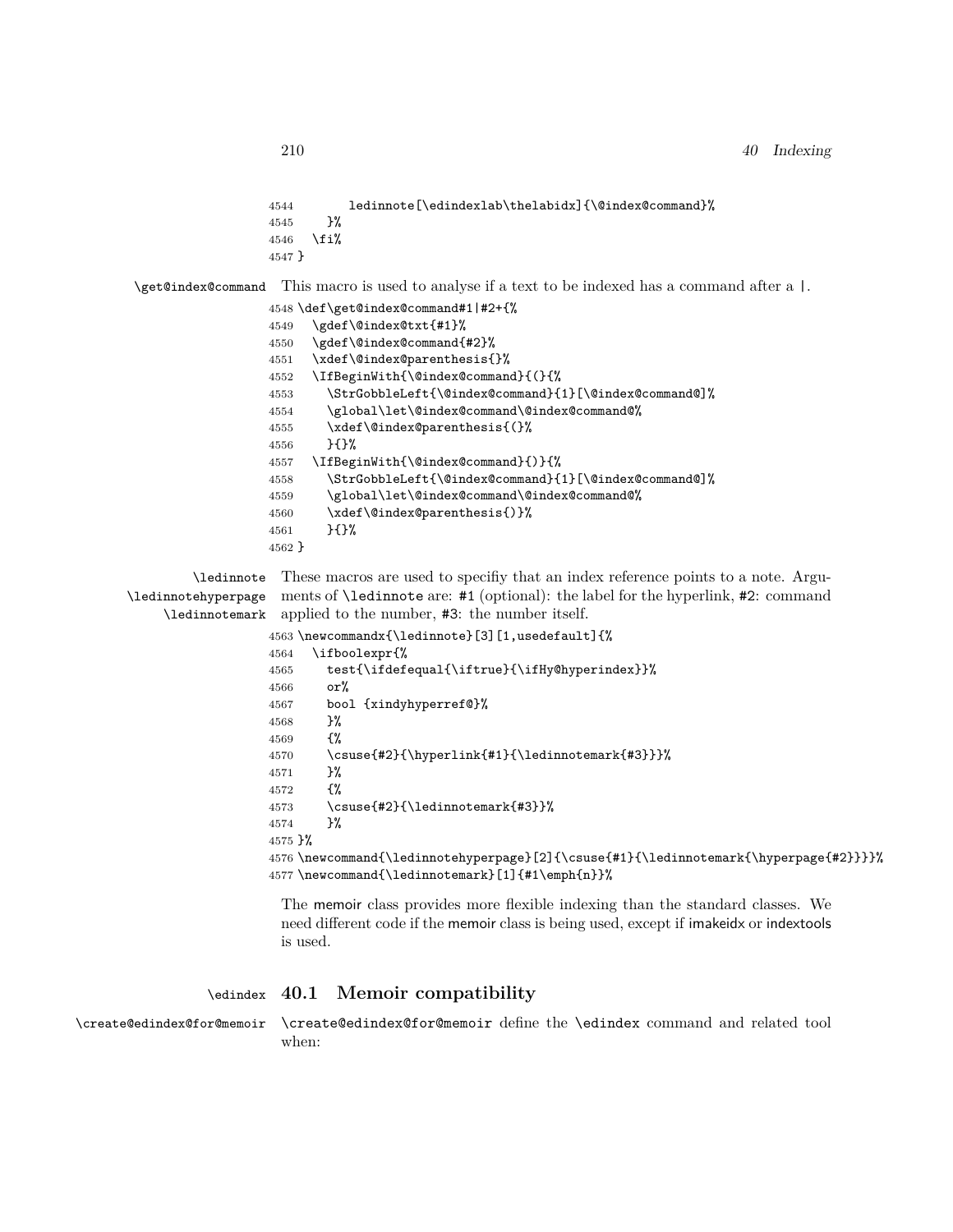- 1. Memoir class is used.
- 2. AND imakeidx is not used.
- 3. AND indextools is not used.

Need to add the definition of \edindex to \makeindex, and initialise \edindex to do nothing. In this case \edindex has an optional argument. We use the hook provided in memoir v1.61.

```
4578 \def\create@edindex@for@memoir{
```

```
4579 \g@addto@macro{\makememindexhook}{%
4580 \def\edindex{\@bsphack%
4581 \@ifnextchar [{\l@d@index}{\l@d@index[\jobname]}}}
4582 \newcommand{\edindex}[2][\jobname]{\@bsphack\@esphack}
```
\l@d@index \l@d@index[file] is the first stage of \edindex, handling the idx file. This a virtually a verbatim copy of memoir's \@index, the change being calling \l@dwrindexm@m instead of \@wrindexm@m.

```
4583 \def\l@d@index[##1]{%
```

```
4584 \@ifundefined{##1@idxfile}%
4585 {\ifreportnoidxfile
4586 \led@warn@NoIndexFile{##1}%
4587 \fi
4588 \begingroup
4589 \@sanitize
4590 \@nowrindex}%
4591 {\def\@idxfile{##1}%
4592 \doedindexlabel
4593 \begingroup
4594 \@sanitize
4595 \l@d@wrindexm@m}}
```
\l@d@wrindexm@m \l@d@wrindexm@m{item} writes the idx file name and the indexed item to the \l@d@@wrindexhyp aux file. These are almost verbatim copies of memoir's \@wrindexm@m and \@@wrindexhyp.

```
4596 \newcommand{\l@d@wrindexm@m}[1]{\l@d@@wrindexhyp##1||\\}
4597 \def\l@d@@wrindexhyp##1|##2|##3\\{%
4598 \ifshowindexmark\@showidx{##1}\fi
4599 \ifx\\##2\\%
4600 \if@edindex@fornote@%
4601 \protected@write\@auxout{}%
4602 {\string\@@wrindexm@m{\@idxfile}{##1|(ledinnotehyperpage}{\thestartpageline}}%
4603 \protected@write\@auxout{}%
4604 {\string\@@wrindexm@m{\@idxfile}{##1|)ledinnotehyperpage}{\theendpageline}}%
4605 \else%
4606 \protected@write\@auxout{}%
4607 {\string\@@wrindexm@m{\@idxfile}{##1|hyperpage}{\thepageline}}%
4608 \fi%
4609 \else
```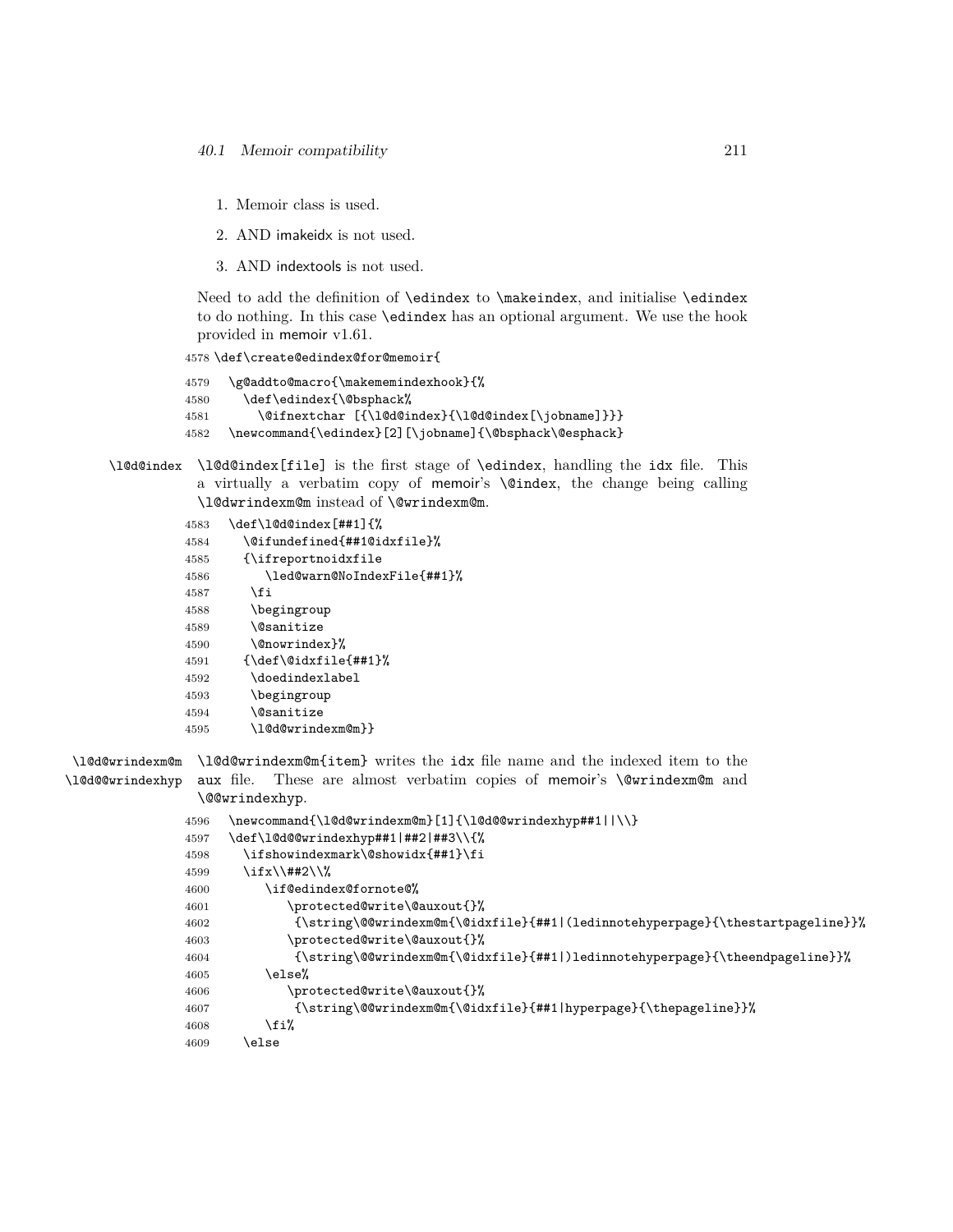| 4610 | \def\Hy@temp@A{##2}%                                                                              |
|------|---------------------------------------------------------------------------------------------------|
| 4611 | \ifx\Hy@temp@A\HyInd@ParenLeft                                                                    |
| 4612 | \if@edindex@fornote@%                                                                             |
| 4613 | \protected@write\@auxout{}%                                                                       |
| 4614 | {\string\@@wrindexm@m{\@idxfile}{##1 (ledinnotehyperpage{##2}}{\thestartpagel:                    |
| 4615 | \protected@write\@auxout{}%                                                                       |
| 4616 | {\string\@@wrindexm@m{\@idxfile}{##1 )ledinnotehyperpage{##2}}{\theendpageline                    |
| 4617 | \else%                                                                                            |
| 4618 | \protected@write\@auxout{}%                                                                       |
| 4619 | {\string\@@wrindexm@m{\@idxfile}{##1 ##2hyperpage}{\thepageline}}%                                |
| 4620 | \fi%                                                                                              |
| 4621 | \else                                                                                             |
| 4622 | \if@edindex@fornote@%                                                                             |
| 4623 | \protected@write\@auxout{}%                                                                       |
| 4624 | {\string\@@wrindexm@m{\@idxfile}{##1 (ledinnote{##2}}{\thestartpageline}}%                        |
| 4625 | \protected@write\@auxout{}%                                                                       |
| 4626 | ${\label{lem:main} $$ {\string\@write{\mathbf{q}_d}f\#1 \text{1} \text{#2}}{\\the endpageline}$$$ |
| 4627 | \else%                                                                                            |
| 4628 | \protected@write\@auxout{}%                                                                       |
| 4629 | ${\scriptstyle\verb (\string\\@wrindexm@m{\@idxfile} {\#1 ##2}{}(\the pageline)}.$                |
| 4630 | \fi%                                                                                              |
| 4631 | \fi                                                                                               |
| 4632 | \fi                                                                                               |
| 4633 | \endgroup                                                                                         |
| 4634 | \@esphack}                                                                                        |

This finishes the memoir-specific code.

}

#### **40.2 Normal setting**

\create@edindex@notfor@memoir \create@edindex@notfor@memoir define the \edindex command and related tool when:

- 1. Memoir class is NOT used.
- 2. OR imakeidx is used.
- 3. OR indextools is used.

\def\create@edindex@notfor@memoir{

\@wredindex Write the index information to the idx file.

- \newcommandx{\@wredindex}[2][1=\expandonce\jobname,usedefault]{%#1 = the index name, #2
- \global\let\old@Rlineflag\Rlineflag%
- 4639 \gdef\Rlineflag{}%
- \ifl@imakeidx%
- \if@edindex@fornote@%
- \IfSubStr[1]{##2}{|}{\get@index@command##2+}{\get@index@command##2|+}%
- \get@edindex@ledinnote@command%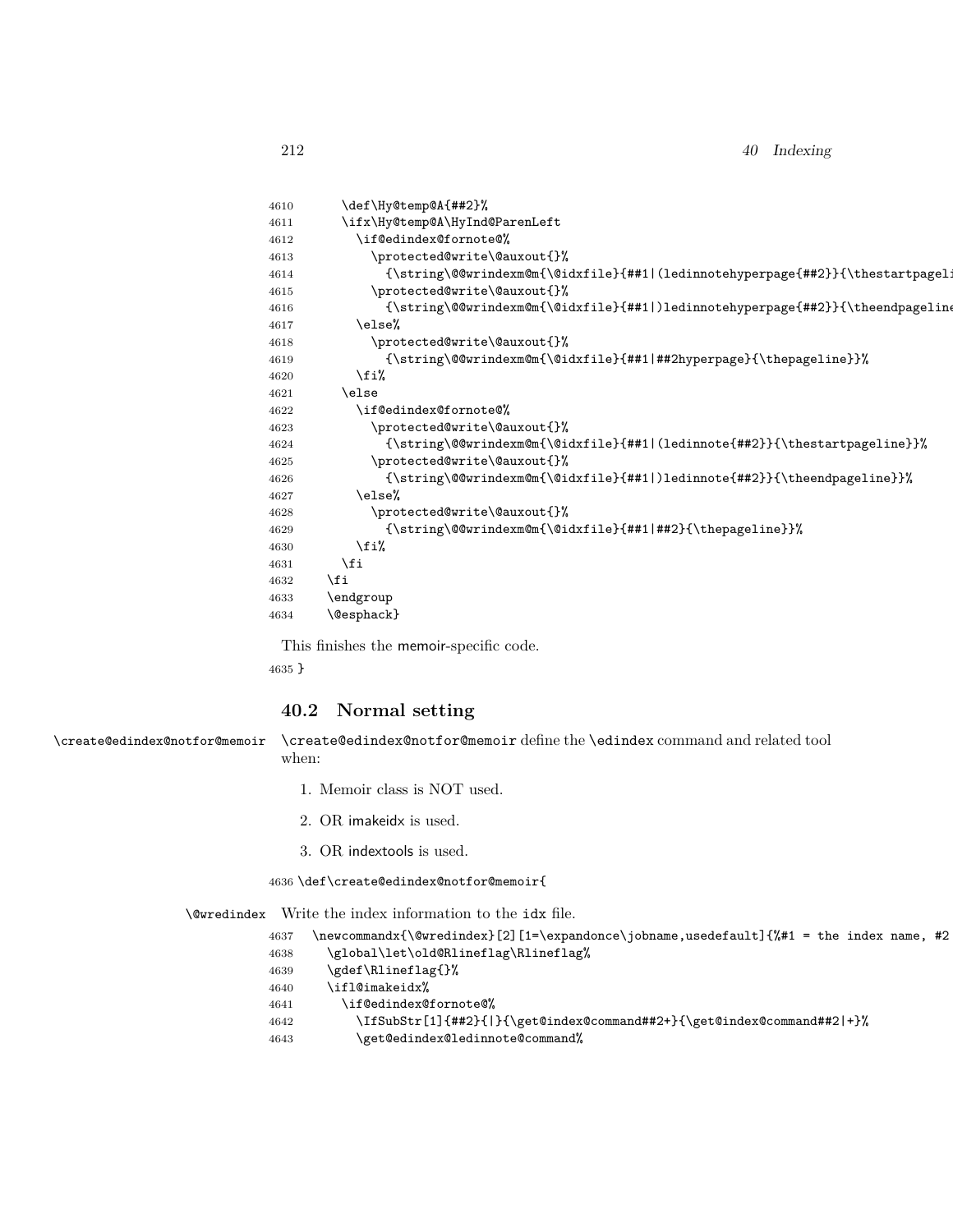```
4644 \expandafter\imki@wrindexentry{##1}{\@index@txt|(\@ledinnote@command}{\thestartpageline}%
4645 \expandafter\imki@wrindexentry{##1}{\@index@txt|)\@ledinnote@command}{\theendpageline}%
4646 \else%
4647 \get@edindex@hyperref{##2}%
4648 \imki@wrindexentry{##1}{\@index@txt\@edindex@hyperref}{\thepageline}%
4649 \fi%
4650 \else%
4651 \if@edindex@fornote@%
4652 \IfSubStr[1]{##2}{|}{\get@index@command##2+}{\get@index@command##2|+}%
4653 \get@edindex@ledinnote@command%
4654 \expandafter\protected@write\@indexfile{}%
4655 {\string\indexentry{\@index@txt|(\@ledinnote@command}{\thestartpageline}
4656 }%
4657 \expandafter\protected@write\@indexfile{}%
4658 {\string\indexentry{\@index@txt|)\@ledinnote@command}{\theendpageline}
4659 }%
4660 \else%
4661 \protected@write\@indexfile{}%
4662 {\string\indexentry{##2}{\thepageline}
4663 }%
4664 \fi%
4665 \fi%
4666 \endgroup
4667 \global\let\Rlineflag\old@Rlineflag%
4668 \@esphack}
```
Need to add the definition of \edindex to \makeindex, and initialise \edindex to do nothing.

```
4669 \pretocmd{\makeindex}{%
4670 \def\edindex{\@bsphack
4671 \doedindexlabel
4672 \begingroup
4673 \@sanitize
4674 \@wredindex}}{}{}
4675 \newcommand{\edindex}[1]{\@bsphack\@esphack}
```

```
4676 % That finishes the non-\Lpack{memoir} index code.
4677 }
```
# **40.3 Choose the right variant**

Then call \create@edindex@for@memoir or \create@edindex@notfor@memoir depending on the use of memoir and imakeidx

```
4678 \@ifclassloaded{memoir}{%
4679 \@ifpackageloaded{imakeidx}%
4680 {\create@edindex@notfor@memoir}%
4681 {%
4682 \@ifpackageloaded{indextools}%
4683 {\create@edindex@notfor@memoir}%
4684 {\create@edindex@for@memoir}%
```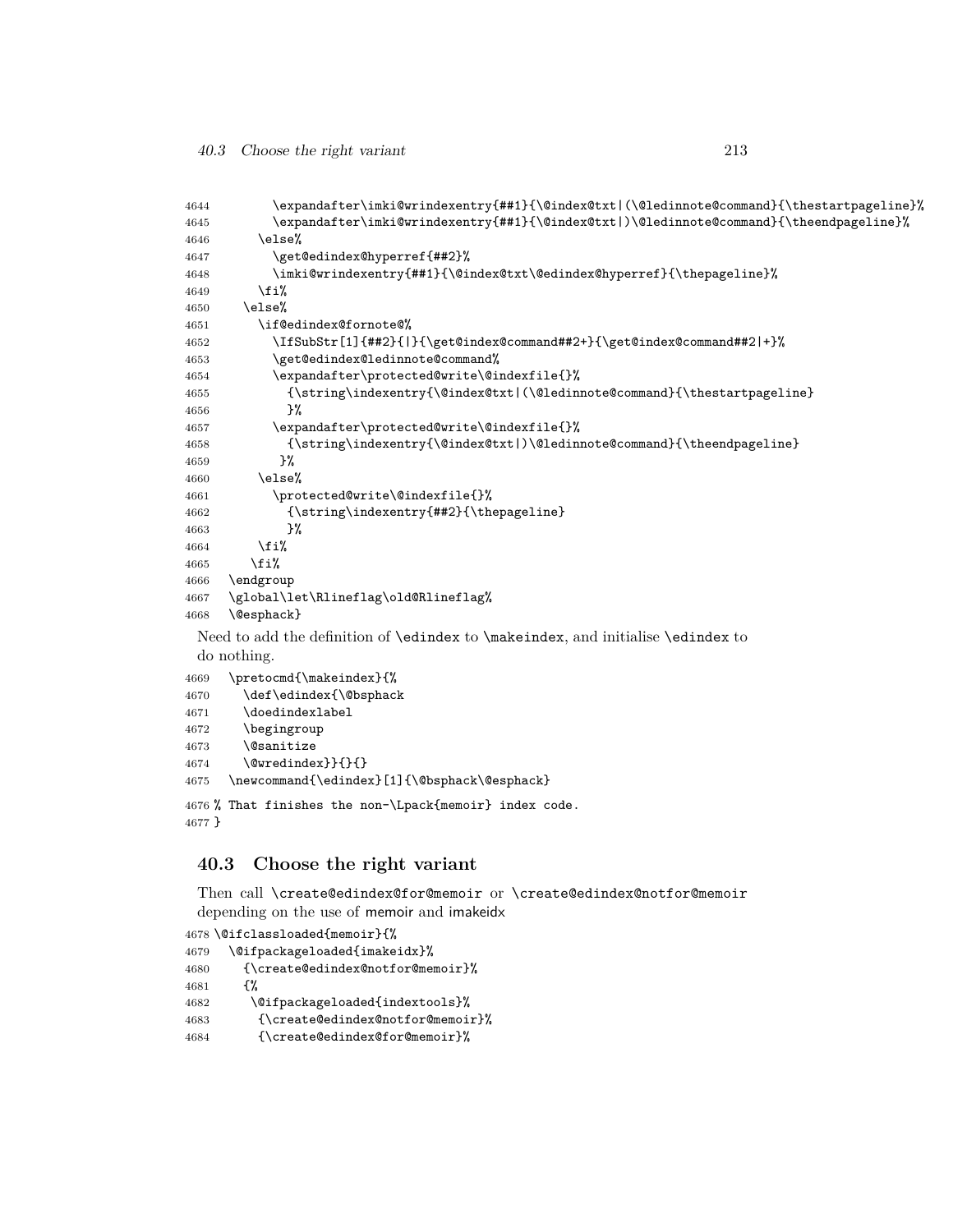}% }% {\create@edindex@notfor@memoir}%

## **40.4 hyperref compatibility**

```
\hyperlinkformat \hyperlinkformat command is to be used to have both a internal hyperlink and
                      a format, when indexing.
                     4688 \newcommand{\hyperlinkformat}[3]{%
                     4689 \ifstrempty{#1}%
                     4690 {\hyperlink{#2}{#3}}%
                     4691 {\csuse{#1}{\hyperlink{#2}{#3}}%
                     4692 }}
         \hyperlinkR \hyperlinkR command is to be used to create a internal hyperlink and \ledRflag,
                      when indexing.
                     4693 \newcommand{\hyperlinkR}[2]{%
                     4694 \hyperlink{#1}{#2\Rlineflag}%
                     4695 }%
                     4696
   \hyperlinkformatR \hyperlinkformatR command is to be used to create a internal hyperlink, a for-
                      mat and a \Rlineflag, when indexing.
                     4697 \newcommand{\hyperlinkformatR}[3]{%
                     4698 \hyperlinkformat{#1}{#2}{#3\Rlineflag}%
                     4699 }%
                     4700
\get@edindex@hyperref
  \@edindex@hyperref
                      \get@edindex@hyperref is to be used to define the \@edindex@hyperref macro,
                      which, in index, links to the point where the index was called (with hyperref.
                    4701 \newcommand{\get@edindex@hyperref}[1]{%
                      We have to disable temporary spaces to work through a x string bug (or feature?)
                    4702 \edef\temp@{%
                     4703 \catcode`\ =9 %space need for catcode
                     4704 #1%
                     4705 \catcode`\ =10 % space need for catcode
                     4706 }%
                      Now, we define \@edindex@hyperref if the hyperindex of hyperref is enabled.
                    4707 \ifdefequal{\iftrue}{\ifHy@hyperindex}{%
                     4708 \IfSubStr{\temp@}{|}%
                     4709 {\get@index@command#1+%
                    4710 \ifledRcol%
                     4711 \gdef\@edindex@hyperref{|\@index@parenthesis %space kept
                     4712 hyperlinkformatR{\@index@command}%
                     4713 {\edindexlab\thelabidx}}%
                     4714 \else%
                     4715 \gdef\@edindex@hyperref{|\@index@parenthesis %space kept
```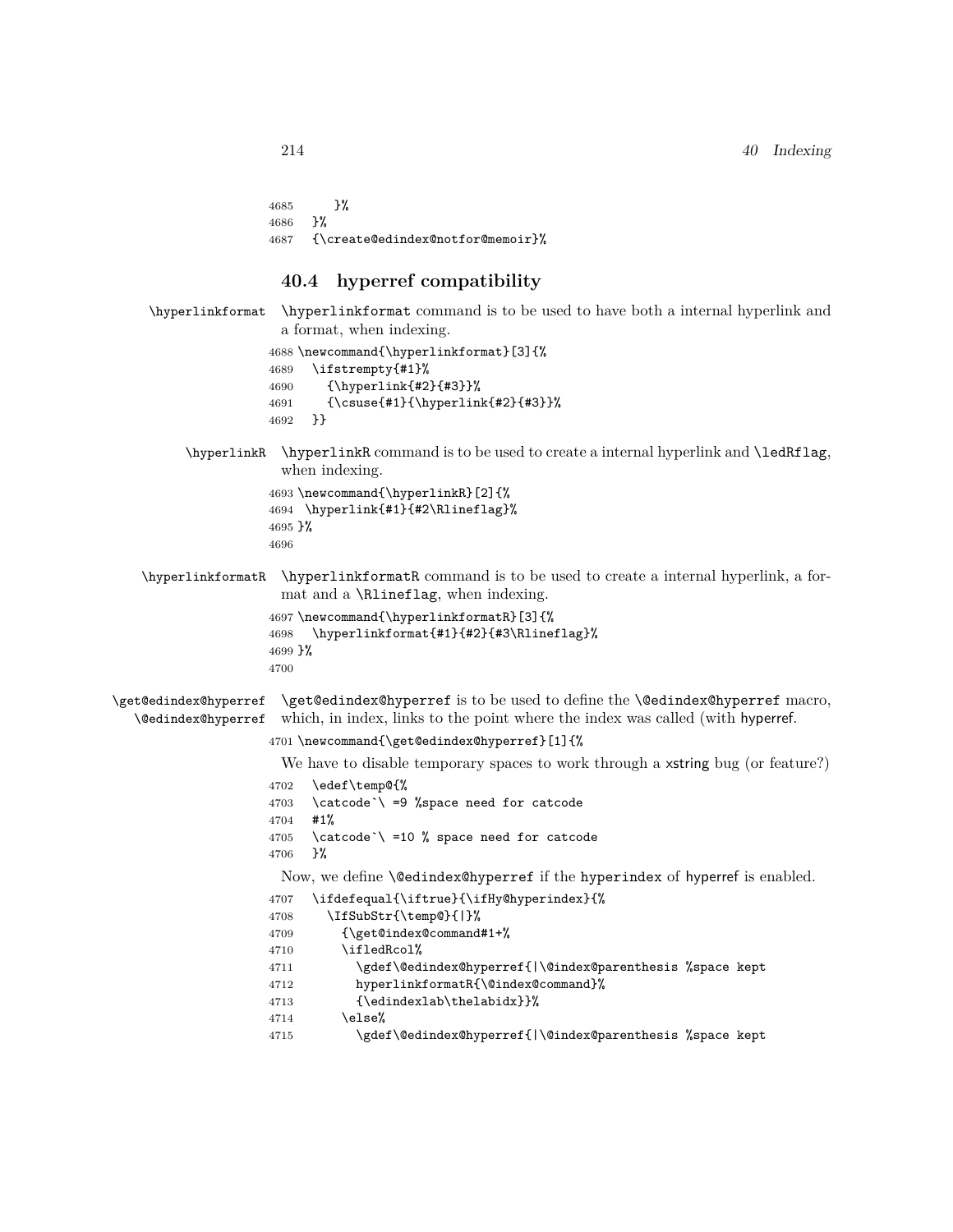```
4716 hyperlinkformat{\@index@command}%
4717 {\edindexlab\thelabidx}}%
4718 \fi%
4719 }%
4720 {\get@index@command#1|+%
4721 \ifledRcol%
4722 \gdef\@edindex@hyperref{|hyperlinkR{\edindexlab\thelabidx}}%
4723 \else%
4724 \gdef\@edindex@hyperref{|hyperlink{\edindexlab\thelabidx}}%
4725 \fi%
4726 }%
4727 }%
4728 % If we use both xindy and hyperref, first get the \cs{index@command} command.
4729 % Then define \cs{@edindex@hyperref} in the form \verb+eledmacXXX+
4730 % \begin{macrocode}
4731 {\ifxindyhyperref@%
4732 \IfSubStr{\temp@}{|}%
4733 {\get@index@command#1+}%
4734 {\get@index@command#1|+}%
4735 \gdef\@edindex@hyperref{|eledmac\thelabidx}%
 If we start a reference range by a opening parenthesis, store the \thelabidx for the
 current \edindex, then define \@edindex@hyperref in the form | (eledmac\thelabidx.
4736 \IfStrEq{\@index@parenthesis}{(}%
4737 {%
4738 \csxdef{xindyparenthesis@\@index@txt}{\thelabidx}%
4739 \gdef\@edindex@hyperref{|(eledmac\thelabidx}%
4740 }%
4741 {}%
 This \thelabidx will be called back at the closing parenthesis, to have the same
 number in \@edindex@hyperref command that we had at the opening parenthesis.
 \@edindex@hyperref start by a closing parenthesis, then followed by eledmacXXX
 where XXX is the \thelabidx of the opening \edindex.
4742 \IfStrEq{\@index@parenthesis}{)}%
4743 {%
4744 \xdef\@edindex@hyperref{|)eledmac\csuse{xindyparenthesis@\@index@txt}}%
4745 \global\csundef{xindyparenthesis@\@index@txt}%
4746 }%
```
Write in the .xdy file the attributes of the location.

| 4747 | {%                                           |
|------|----------------------------------------------|
| 4748 | \immediate\write\eledmac@xindy@out{%         |
| 4749 | (define-attributes ("eledmac\thelabidx"))^^J |
| 4750 | \space\space(markup-locref^^J                |
| 4751 | \eledmacmarkuplocrefdepth^^J                 |
| 4752 | :open "\string\hyperlink%                    |
| 4753 | \ifledRcol R\fi%                             |
| 4754 | $\{ \edindexlab(\theta x) \}$                |
| 4755 | $\{\hat{\cup}\$                              |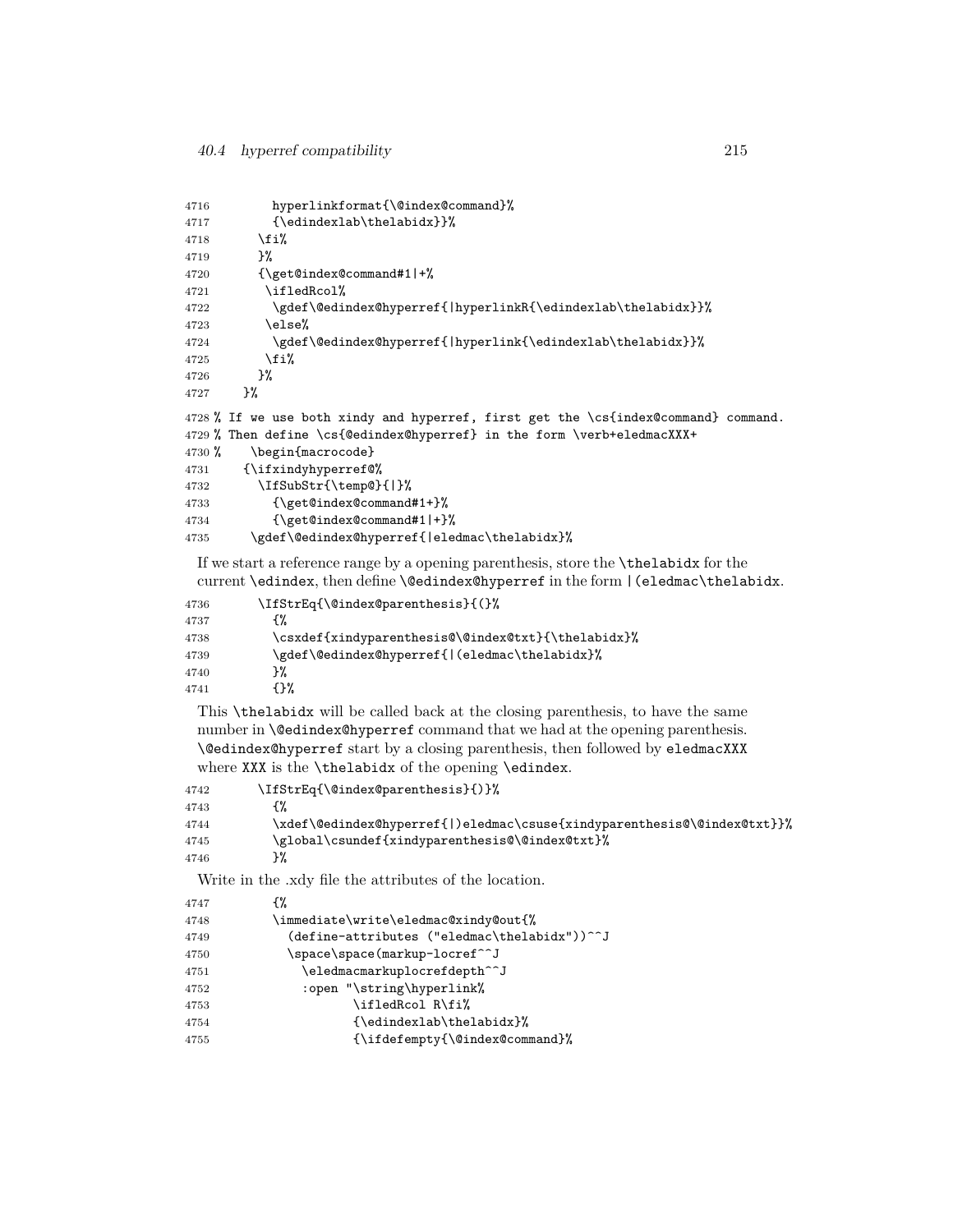```
4756 {}%
4757 {\@backslashchar\@index@command}%
4758 {"^^J
4759 :close "}}"^^J
4760 : attr "eledmac\thelabidx"^^J
4761 )
4762 }%
4763 }%
 And now, in any other case.
4764 \else%
4765 \gdef\@index@txt{#1}%
4766 \gdef\@edindex@hyperref{}%
4767 \fi%
4768 }%
4769 }
```
# **41 Macro as environment**

The following is borrowed, and renamed, from the amsmath package. See also the CTT thread 'eeq and amstex', 1995/08/31, started by Keith Reckdahl and ended definitively by David M. Jones.

Several of the [math] macros scan their body twice. This means we must collect all text in the body of an environment form before calling the macro.

\@emptytoks This is actually defined in the amsgen package.

4770 \newtoks\@emptytoks 4771

The rest is from amsmath.

\l@denvbody A token register to contain the body.

4772 \newtoks\l@denvbody 4773

\addtol@denvbody \addtol@denvdody{arg} adds arg to the token register \l@denvbody.

```
4774 \newcommand{\addtol@denvbody}[1]{%
4775 \global\l@denvbody\expandafter{\the\l@denvbody#1}}
4776
```
\l@dcollect@body The macro \l@dcollect@body starts the scan for the \end{...} command of the current environment. It takes a macro name as argument. This macro is supposed to take the whole body of the environment as its argument. For example, given cenv#1 $\{ \ldots \}$  as a macro that processes #1, then the environment form, \begin{env} would call \l@dcollect@body\cenv.

4777 \newcommand{\l@dcollect@body}[1]{%

4778 \l@denvbody{\expandafter#1\expandafter{\the\l@denvbody}}%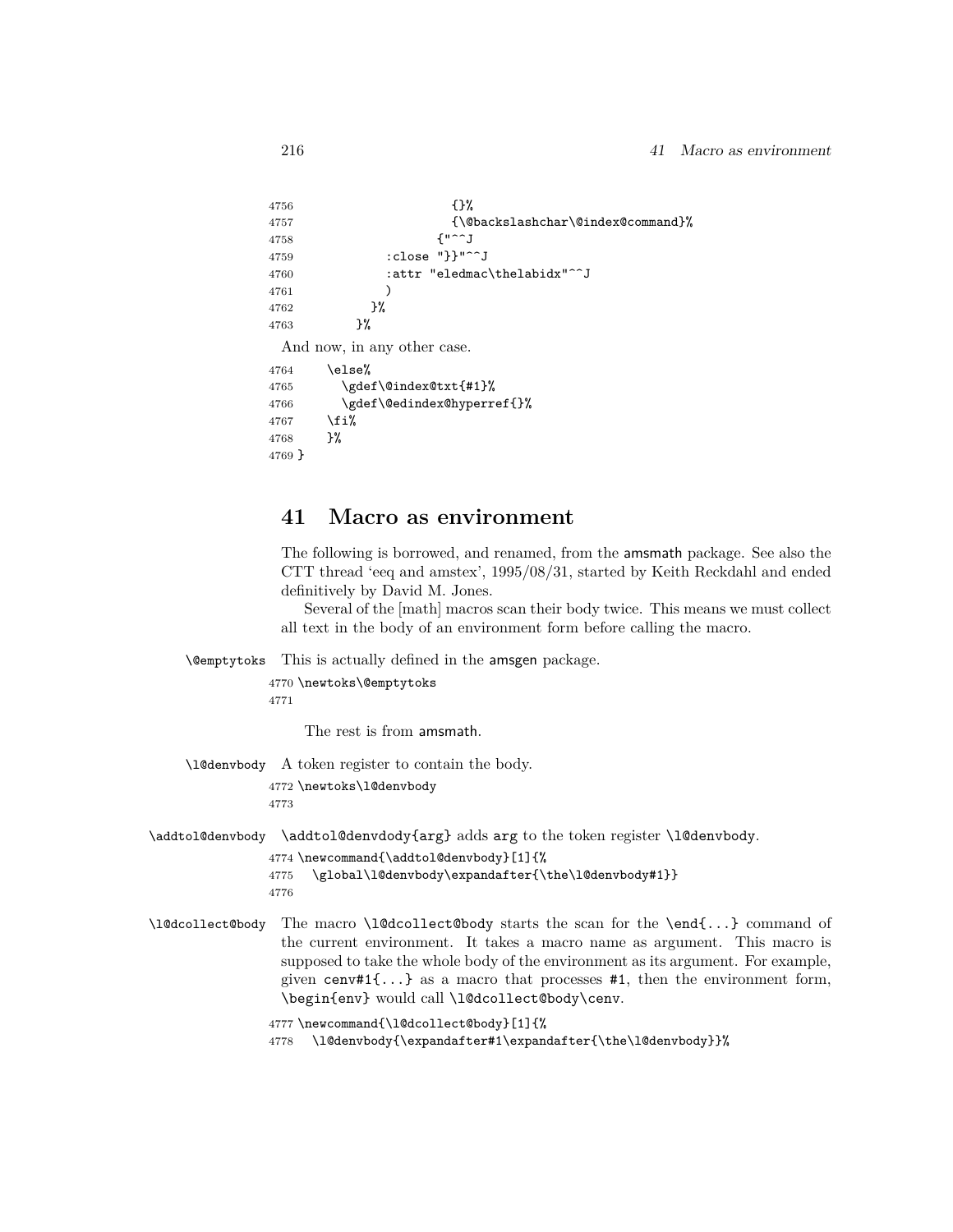```
4779 \edef\processl@denvbody{\the\l@denvbody\noexpand\end{\@currenvir}}%
               4780 \l@denvbody\@emptytoks \def\l@dbegin@stack{b}%
               4781 \begingroup
               4782 \expandafter\let\csname\@currenvir\endcsname\l@dcollect@@body
               4783 \edef\processl@denvbody{\expandafter\noexpand\csname\@currenvir\endcsname}%
               4784 \processl@denvbody%
               4785 }%
               4786
\l@dpush@begins When adding a piece of the current environment's contents to \l@denvbody, we
```
scan it to check for additional \begin tokens, and add a 'b' to the stack for any that we find.

```
4787 \def\l@dpush@begins#1\begin#2{%
4788 \ifx\end#2\else b\expandafter\l@dpush@begins\fi}
4789
```

```
\l@dcollect@@body \l@dcollect@@body takes two arguments: the first will consist of all text up to
                   the next \end command, and the second will be the \end command's argument. If
                   therte are any extra \begin commands in the body text, a marker is pushed onto a
                   stack by the l@dpush@begins function. Empty state for this stack means we have
                   reached the \end that matches our original \begin. Otherwise we need to include
                   the \end and its argument in the material we are adding to the environment body
                   accumulator.
```

```
4790 \def\l@dcollect@@body#1\end#2{%
4791 \edef\l@dbegin@stack{\l@dpush@begins#1\begin\end
4792 \expandafter\@gobble\l@dbegin@stack}%
4793 \ifx\@empty\l@dbegin@stack
4794 \endgroup
4795 \@checkend{#2}%
4796 \addtol@denvbody{#1}%
4797 \else
4798 \addtol@denvbody{#1\end{#2}}%
4799 \fi
4800 \processl@denvbody % A little tricky! Note the grouping
4801 }
4802
```
There was a question on CTT about how to use \collect@body for a macro taking an argument. The following is part of that thread.

```
From: Heiko Oberdiek <oberdiek@uni-freiburg.de>
Newsgroups: comp.text.tex
Subject: Re: Using \collect@body with commands that take >1 argument
Date: Fri, 08 Aug 2003 09:03:20 +0200
eed132@psu.edu (Evan) wrote:
> I'm trying to make a new Latex environment that acts like the>
\colorbox command that is part of the color package. I looked through
> the FAQ and ran across this bit about using the \collect@body command
```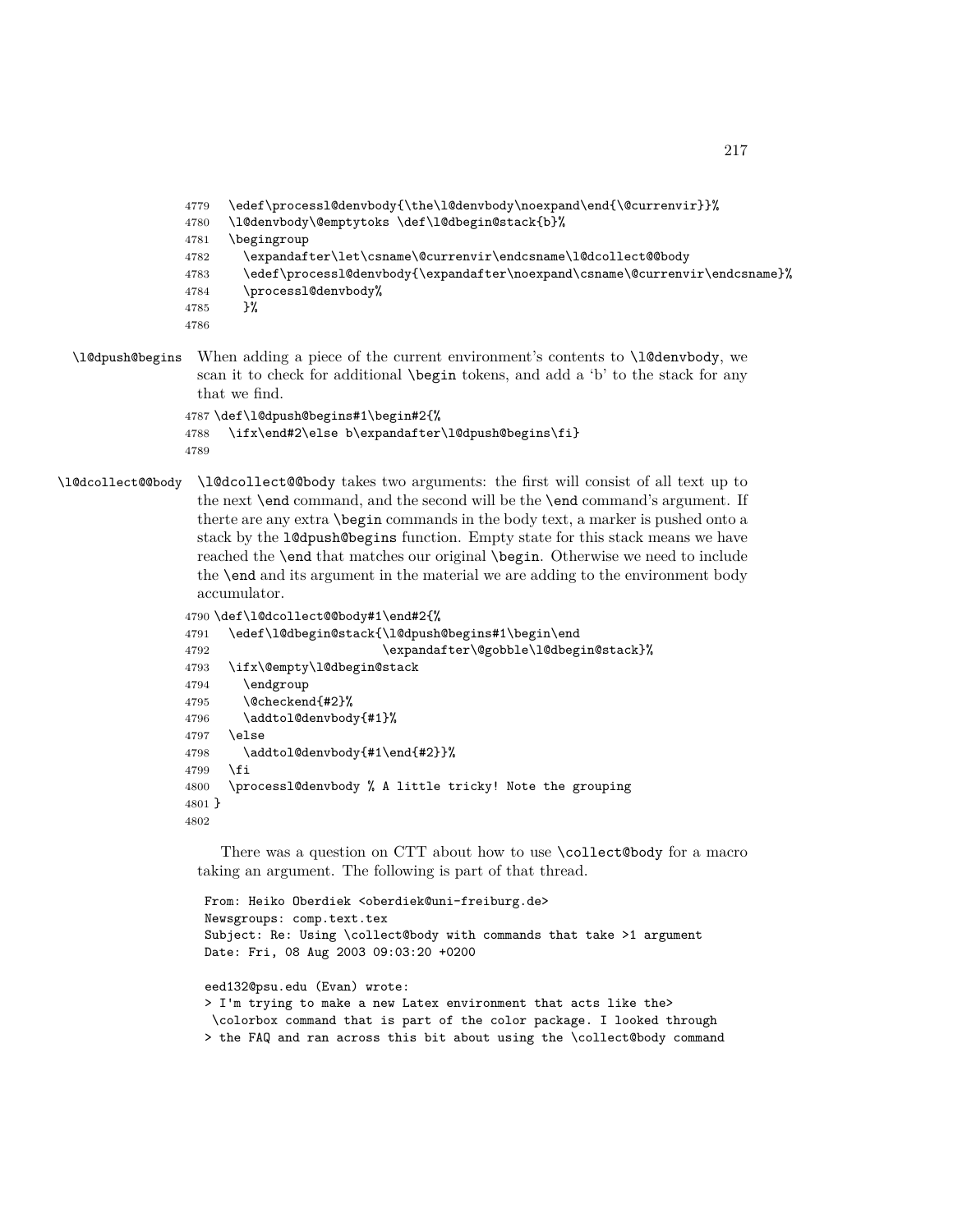```
> that is part of AMSLaTeX:
> http://www.tex.ac.uk/cgi-bin/texfaq2html?label=cmdasenv
>
> It almost works. If I do something like the following:
> \newcommand{\redbox}[1]{\colorbox{red}{#1}}
>
> \makeatletter
> \newenvironment{redbox}{\collect@body \redbox}{}
You will get an error message: Command \redbox already defined.
Thus you must rename either the command \redbox or the environment
name.
> \begin{coloredbox}{blue}
> Yadda yadda yadda... this is on a blue background...
> \end{coloredbox}
> and can't figure out how to make the \collect@body take this.
> \collect@body \colorbox{red}
> \collect@body {\colorbox{red}}
The argument of \collect@body has to be one token exactly.
\documentclass{article}
\usepackage{color}
\usepackage{amsmath}
\newcommand{\redbox}[1]{\colorbox{red}{#1}}
\makeatletter
\newenvironment{coloredbox}[1]{%
  \def\next@{\colorbox{#1}}%
  \collect@body\next@
}{}
% ignore spaces at begin and end of environment
\newenvironment{coloredboxII}[1]{%
  \def\next@{\mycoloredbox{#1}}%
  \collect@body\next@
}{}
\newcommand{\mycoloredbox}[2]{%
  \colorbox{#1}{\ignorespaces#2\unskip}%
}
% support of optional color model argument
\newcommand\coloredboxIII\endcsname{}
\def\coloredboxIII#1#{%
  \@coloredboxIII{#1}%
}
\def\@coloredboxIII#1#2{%
```

```
\def\next@{\mycoloredboxIII{#1}{#2}}%
```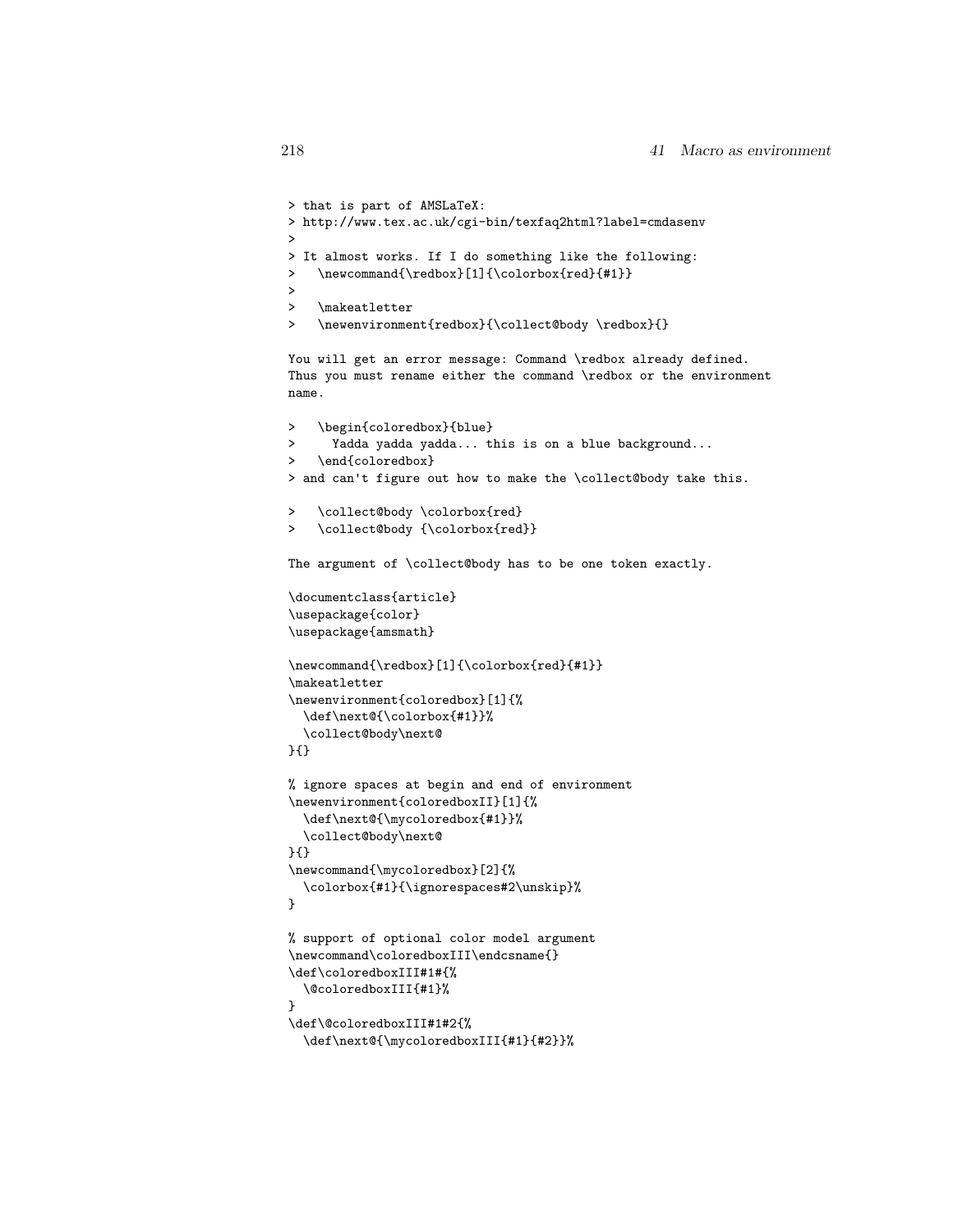```
\collect@body\next@
}
\newcommand{\mycoloredboxIII}[3]{%
  \colorbox#1{#2}{\ignorespaces#3\unskip}%
}
```

```
\makeatother
```
\begin{document} Black text before \begin{coloredbox}{blue} Hello World \end{coloredbox} Black text after

Black text before \begin{coloredboxII}{blue} Hello World \end{coloredboxII} Black text after

```
Black text before
\begin{coloredboxIII}[rgb]{0,0,1}
Hello World
\end{coloredboxIII}
Black text after
```

```
\end{document}
```
Yours sincerely Heiko <oberdiek@uni-freiburg.de>

# **42 Verse**

This is principally Wayne Sullivan's code and commentary from EDSTANZA [\[Sul92\]](#page-263-0).

The macro \hangingsymbol is used to insert a symbol on each hanging of verses. For example, in french typographie the symbol is '['. We obtain it by the next code:

```
\renewcommand{\hangingsymbol}{[\,}
```
The \ifinstanza boolean is used to be sure that we are in a stanza part.

\hangingsymbol

```
\ifinstanza 4803 \newcommand*{\hangingsymbol}{}
            4804 \newif\ifinstanza
```
\inserthangingymbol The boolean \ifinserthangingsymbol is set to TRUE when \@lock is greater \ifinserthangingsymbol than 1, i.e. when we are not in the first line of a verse. The switch of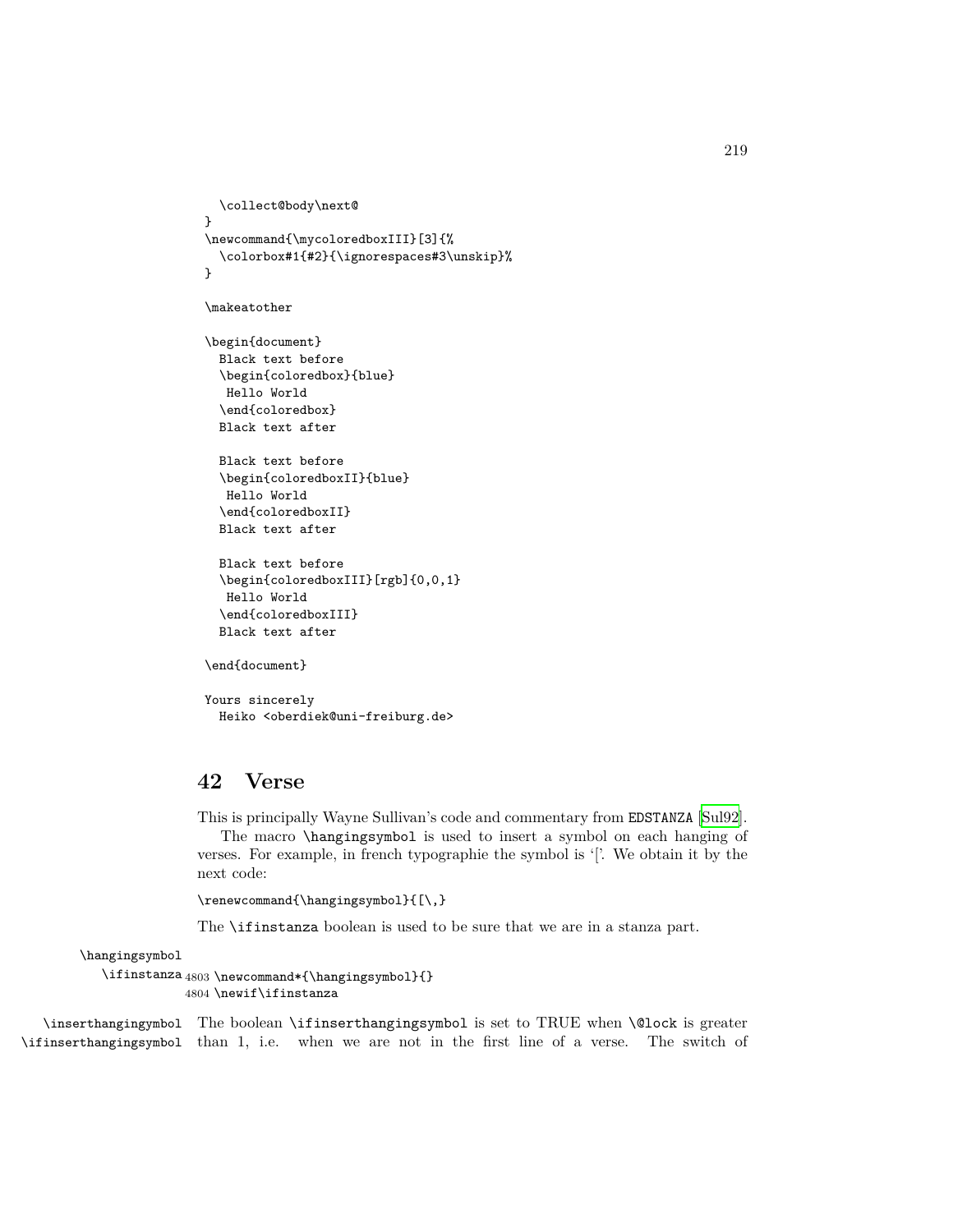\ifinserthangingsymbol is made in \do@line before the printing of line but after the line number calculation.

```
4805 \newif\ifinserthangingsymbol
4806 \newcommand{\inserthangingsymbol}{%
4807 \ifinserthangingsymbol%
4808 \ifinstanza%
4809 \hangingsymbol%
4810 \quad \text{If } i%
4811 \fi%
4812 }
```
 $\langle$  ampersand Within a stanza the  $\&$  macro is going to be usurped. We need an alias in case an & needs to be typeset in a stanza. Define it rather than letting it in case some other package has already defined it.

```
4813 \newcommand*{\ampersand}{\char`\&}
4814
```
\stanza@count Before we can define the main macros we need to save and reset some category \stanzaindentbase codes. To save the current values we use \next and \body from the \loop macro.

- 4815 \chardef\body=\catcode`\@
- 4816 \catcode`\@=11

4817 \chardef\next=\catcode`\&

- 4818 \catcode`\&=\active
- 4819

A count register is allocated for counting lines in a stanza; also allocated is a dimension register which is used to specify the base value for line indentation; all stanza indentations are multiples of this value. The default value of \stanzaindentbase is 20pt.

```
4820 \newcount\stanza@count
```

```
4821 \newlength{\stanzaindentbase}
4822 \setlength{\stanzaindentbase}{20pt}
```
4823

\strip@szacnt \setstanzavalues

The indentations of stanza lines are non-negative integer multiples of the unit called \stanzaindentbase. To make it easier for the user to specify these numbers, some list macros are defined. These take numerical values in a list separated by commas and assign the values to special control sequences using \mathchardef. Though this does limit the range from 0 to 32767, it should suffice for most applications, including *penalties*, which will be discussed below.

```
4824 \def\strip@szacnt#1,#2|{\def\@tempb{#1}\def\@tempa{#2|}}
4825 \newcommand*{\setstanzavalues}[2]{\def\@tempa{#2,,|}%
4826 \stanza@count\z@
4827 \def\next{\expandafter\strip@szacnt\@tempa
4828 \ifx\@tempb\empty\let\next\relax\else
4829 \expandafter\mathchardef\csname #1@\number\stanza@count
4830 @\endcsname\@tempb\relax
4831 \advance\stanza@count\@ne\fi\next}%
```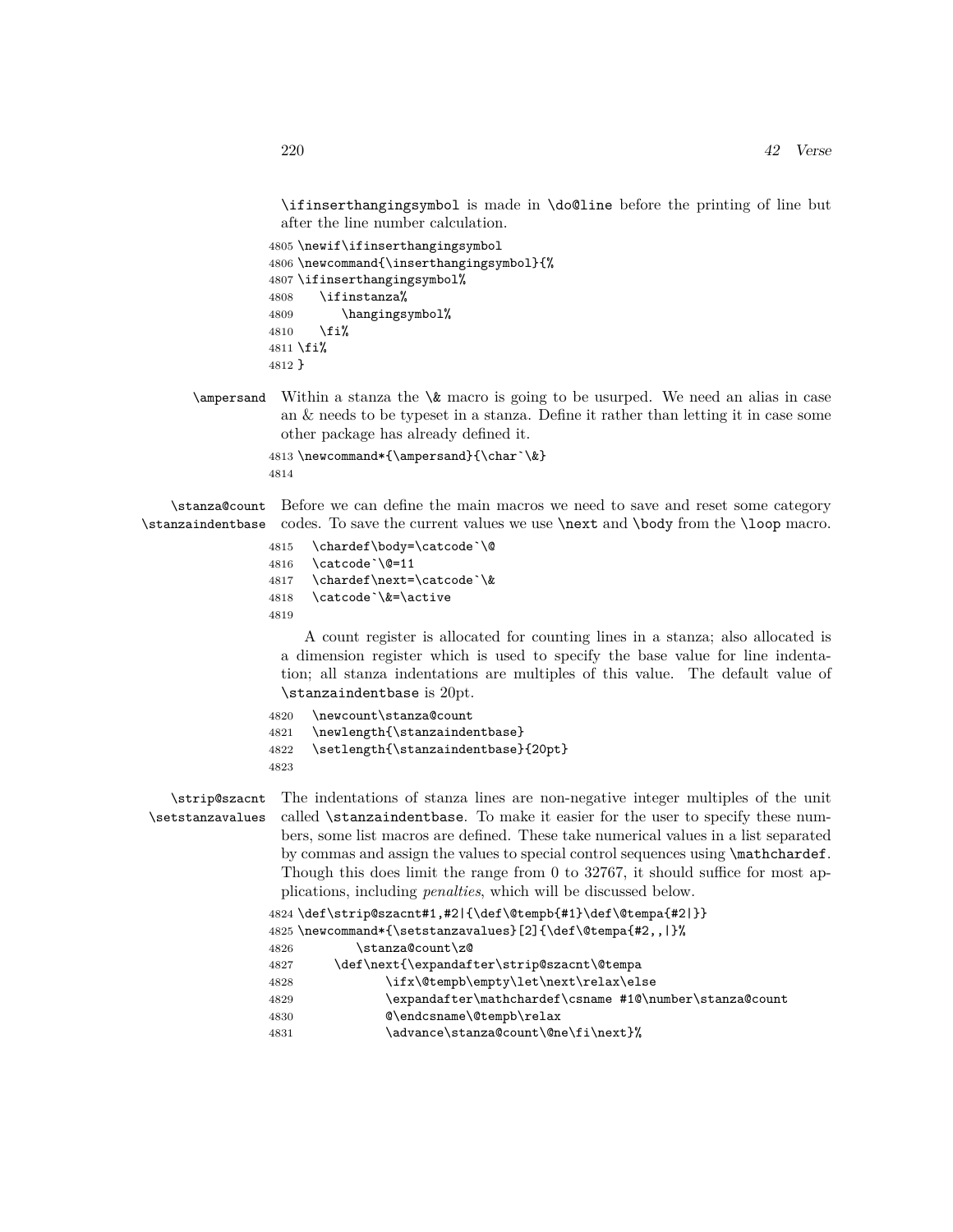```
4832 \next }
4833
```

```
\setstanzaindents
 \setstanzapenalties
\managestanza@modulo
```
In the original  $\text{setsianzavalues}\$ ...} had to be called to set the indents, and similarly **\setstanzavalues{szp}{...}** to set the penalties. These two macros are a convenience to give the user one less thing to worry about (misspelling the first argument). Since version 0.13, the stanzaindentsrepetition counter can be used when the indentation is repeated every n verses. The \managestanza@modulo is a command which modifies the counter stanza@modulo. The command adds 1 to stanza@modulo, but if stanza@modulo is equal to the stanzaindentsrepetition counter, the command restarts it.

```
4834 \newcommand*{\setstanzaindents}[1]{\setstanzavalues{sza}{#1}}
4835 \newcommand*{\setstanzapenalties}[1]{\setstanzavalues{szp}{#1}}
4836
4837 \newcounter{stanzaindentsrepetition}
4838 \newcount\stanza@modulo
4839
4840 \newcommand*{\managestanza@modulo}[0]{
4841 \advance\stanza@modulo\@ne
4842 \ifnum\stanza@modulo>\value{stanzaindentsrepetition}
4843 \stanza@modulo\@ne
4844 \fi
4845 }
```
\stanzaindent The macro \stanzaindent, when called at the beginning of a verse, changes the \stanzaindent\* indentation normally defined for this verse by \setstanzaindent. The starred version skips the current verse for the repetition of stanza indent.

```
4846 \newcommand{\stanzaindent}[1]{%
4847 \hspace{\dimexpr#1\stanzaindentbase-\parindent\relax}%
4848 \ignorespaces%
4849 }%
4850 \WithSuffix\newcommand\stanzaindent*[1]{%
4851 \stanzaindent{#1}%
4852 \global\advance\stanza@modulo-\@ne%
4853 \ifnum\stanza@modulo=0%
4854 \global\stanza@modulo=\value{stanzaindentsrepetition}%
4855 \fi%
4856 \ignorespaces%
4857 }%
```
\stanza@line Now we arrive at the main works. \stanza@line sets the indentation for the \stanza@hang line and starts a numbered paragraph—each line is treated as a paragraph. \sza@penalty \stanza@hang sets the hanging indentation to be used if the stanza line requires more than one print line. If it is known that each stanza line will fit on one print line, it is advisable to set the hanging indentation to zero.  $\s$ za @penalty places the specified penalty following each stanza line. By default, this facility is turned off so that no penalty is included. However, the user may initiate these penalties to indicate good and bad places in the stanza for page breaking.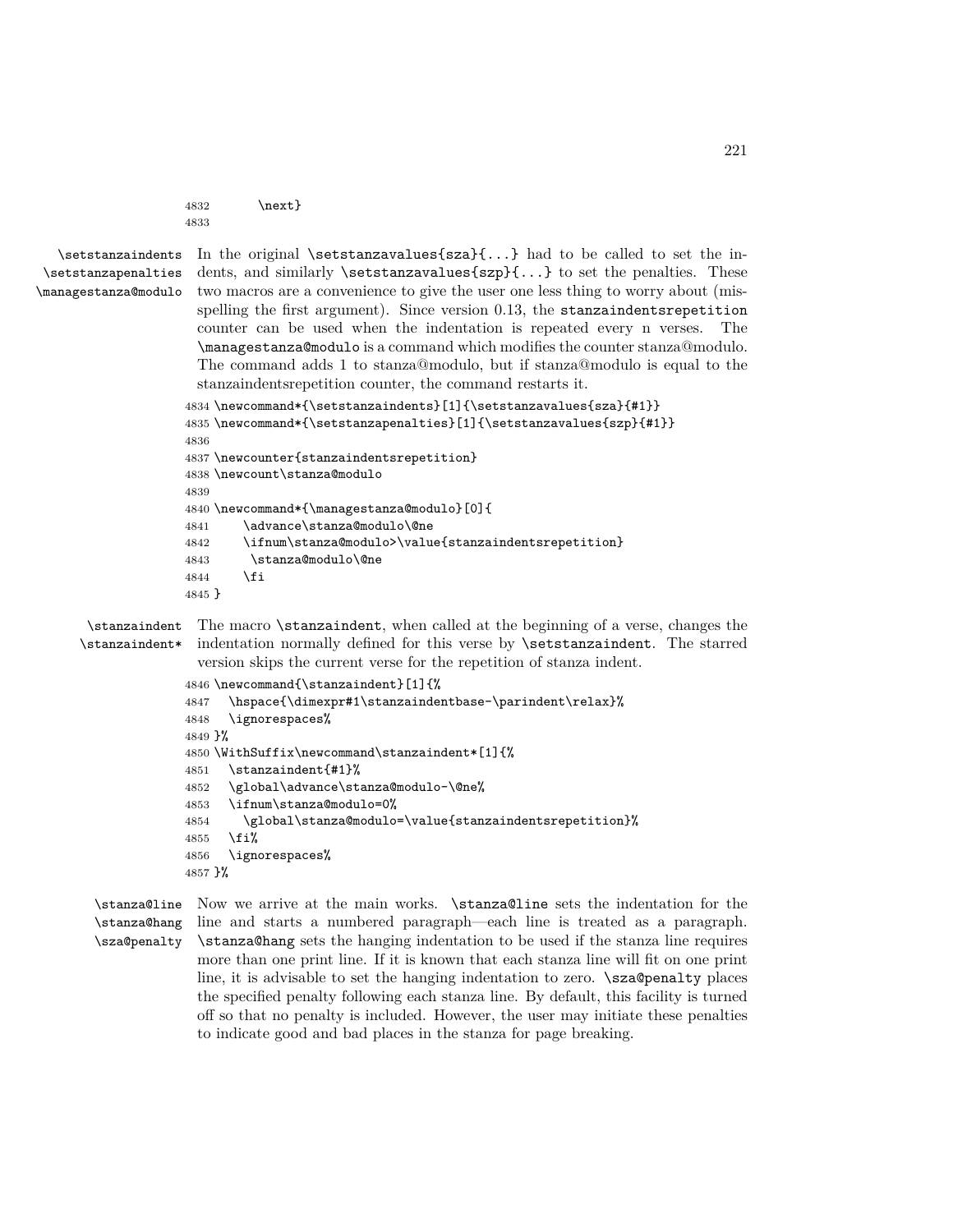```
4858 \newcommandx{\stanza@line}[1][1]{
4859 \ifnum\value{stanzaindentsrepetition}=0
4860 \parindent=\csname sza@\number\stanza@count
4861 @\endcsname\stanzaindentbase
4862 \else
4863 \parindent=\csname sza@\number\stanza@modulo
4864 @\endcsname\stanzaindentbase
4865 \managestanza@modulo
4866 \fi
4867 \pstart[#1]\stanza@hang\ignorespaces}
4868 \xdef\stanza@hang{\noexpand\leavevmode\noexpand\startlock
4869 \hangindent\expandafter
4870 \noexpand\csname sza@0@\endcsname\stanzaindentbase
4871 \hangafter\@ne}
4872 \def\sza@penalty{\count@\csname szp@\number\stanza@count @\endcsname
4873 \ifnum\count@>\@M\advance\count@-\@M\penalty-\else
4874 \penalty\fi\count@}
```
\startstanzahook \endstanzaextra \@startstanza \stanza \@stopstanza \newverse \falseverse

Now we have the components of the \stanza macro, which appears at the start of a group of lines. This macro initializes the count and checks to see if hanging indentation and penalties are to be included. Hanging indentation suspends the line count, so that the enumeration is by verse line rather than by print line. If the print line count is desired, invoke \let\startlock=\relax and do the same for \endlock. Here and above we have used \xdef to make the stored macros take up a bit less space, but it also makes them more obscure to the reader. Lines of the stanza are delimited by ampersands &. The last line of the stanza must end with \&. For convenience the macro \endstanzaextra is included. The user may use this to add vertical space or penalties between stanzas.

As a further convenience, the macro  $\star$  startstanzahook is called at the beginning of a stanza. This can be defined to do something useful.

```
4875 \let\startstanzahook\relax
4876 \let\endstanzaextra\relax
4877 \xdef\@startstanza[#1]{%
4878 \noexpand\instanzatrue\expandafter
4879 \begingroup\startstanzahook%
4880 \catcode`\noexpand\&\active%
4881 \global\stanza@count\@ne\stanza@modulo\@ne
4882 \noexpand\ifnum\expandafter\noexpand
4883 \csname sza@0@\endcsname=\z@\let\noexpand\stanza@hang\relax
4884 \let\noexpand\endlock\relax\noexpand\else\interlinepenalty
4885 \@M\rightskip\z@ plus 1fil\relax\noexpand\fi\noexpand\ifnum
4886 \expandafter\noexpand\csname szp@0@\endcsname=\z@
4887 \let\noexpand\sza@penalty\relax\noexpand\fi%
4888 \def\noexpand\falseverse{%
4889 \noexpand\led@war@FalseverseDeprecated%
4890 \global\advance\stanza@modulo-\@ne%
4891 \global\advance\stanza@count-\@ne%
4892 \relax\noexpand&\leavevmode\skipnumbering}
```

```
4893 \def\noexpand&{%
```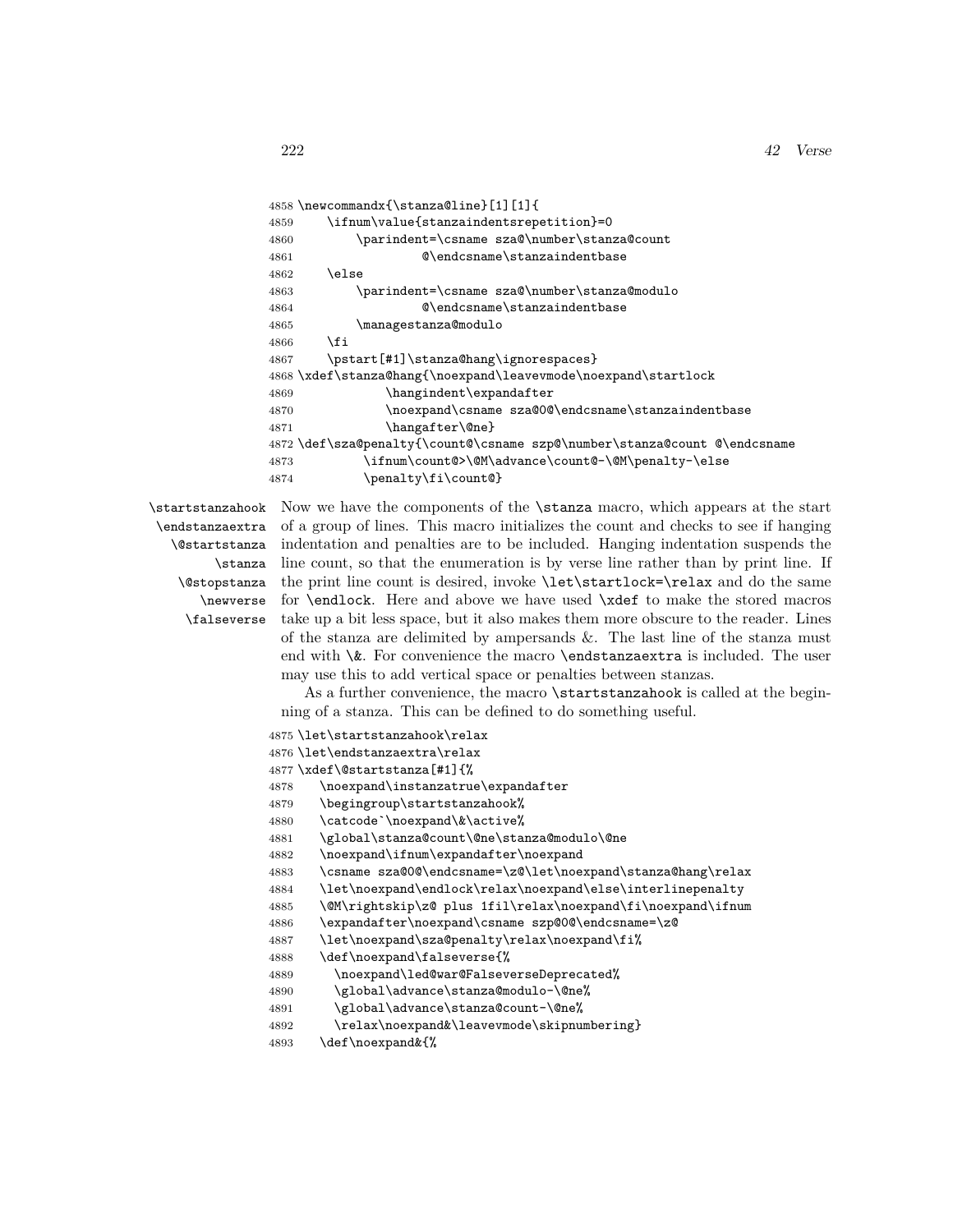```
4894 \noexpand\newverse[][]}%
4895 \def\noexpand\&{\noexpand\@stopstanza}%
4896 \noexpand\stanza@line[#1]}
4897
4898 \newcommandx{\stanza}[1][1,usedefault]{\@startstanza[#1]}
4899
4900 \newcommandx{\@stopstanza}[1][1,usedefault]{%
4901 \unskip%
4902 \endlock%
4903 \pend[#1]%
4904 \endgroup%
4905 \instanzafalse%
4906 \endstanzaextra%
4907 }
4908
4909 \newcommandx*{\newverse}[2][1,2,usedefault]{%
4910 \unskip%
4911 \endlock\pend[#1]\sza@penalty\global%
4912 \advance\stanza@count\@ne\stanza@line[#2]%
4913 }
4914
```
\flagstanza Use \flagstanza[len]{text} at the start of a line to put text a distance len before the start of the line. The default for len is \stanzaindentbase.

```
4915 \newcommand*{\flagstanza}[2][\stanzaindentbase]{%
4916 \hskip -#1\llap{#2}\hskip #1\ignorespaces}
4917
```
The ampersand & is used to mark the end of each stanza line, except the last, which is marked with  $\&$ . This means that  $\hbar$  may not be used directly within a stanza line. This does not affect macros involving alignments defined outside  $\sigma \&.$  Since these macros usurp the control sequence  $\&.$  the replacement \ampersand is defined to be used if this symbol is needed in a stanza. Also we reset the modified category codes and initialize the penalty default.

```
4918 \catcode`\&=\next
4919 \catcode`\@=\body
4920 %% \let\ampersand=\&
4921 \setstanzavalues{szp}{0}
4922
```
# **43 Arrays and tables**

This is based on the work by Herbert Breger in developing tabmac.tex.

```
%%%%%%%%%%%%%%%%%%%%%%%%%%%%%%%%%%%%%%%%%%%%%%%%%%%%%%%%%%%%%%%%%%%%%%%%%
% This is file tabmac.tex 1.0.
```

```
% You find here macros for tabular structures compatible with
```

```
% Edmac (authored by Lavagnino/Wujastyk). The use of the macros is
```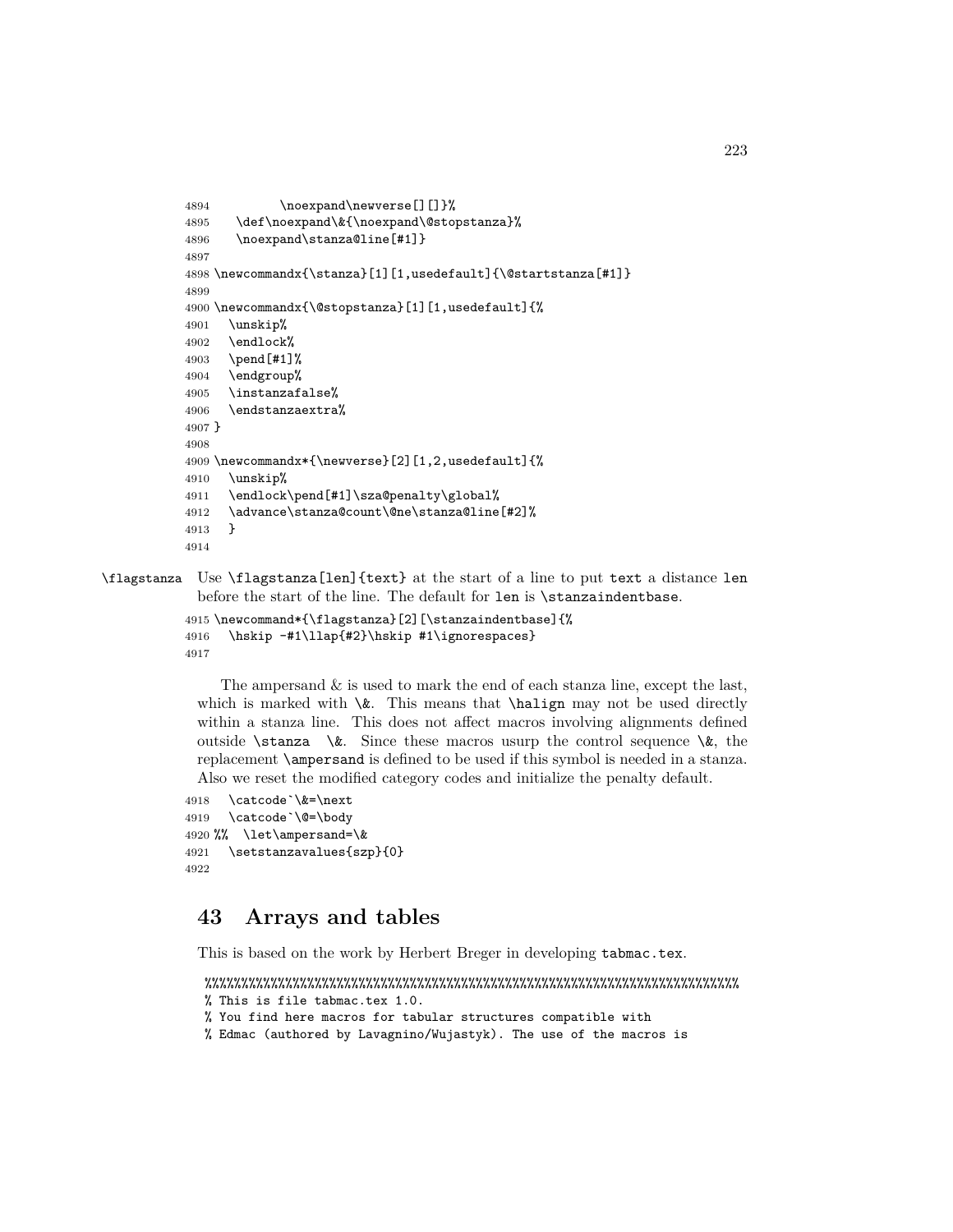```
% explained in German language in file tabanlei.dvi. The macros were
% developed for Edmac 2.3, but this file has been adjusted to Edmac 3.16.
%
% ATTENTION: This file uses some Edmac control sequences (like
% \text, \Afootnote etc.) and redefines \morenoexpands. If you yourself
% redefined some Edmac control sequences, be careful: some adjustements
% might be necessary.
% October 1996
%
% My kind thanks to Nora G^?deke for valuable support. Any hints and
% comments are welcome, please contact Herbert Breger,
% Leibniz-Archiv, Waterloostr. 8, D -- 30169 Hannover, Germany
% Tel.: 511 - 1267 327
%%%%%%%%%%%%%%%%%%%%%%%%%%%%%%%%%%%%%%%%%%%%%%%%%%%%%%%%%%%%%%%%%%%%%%%%%
%%%%%%%%%%%%%%%%%%%%%%%%%%%%%%%%%%%%%%%%%%%%%%%%%%%%%%%%%%%%%%%%%%%%%%%%%
```
The original tabmac.tex file was void of comments or any explanatory text other than the above notice. The algorithm is Breger's. I have made some cosmetic changes to the original code and reimplemented some things so they are more LaTeX-like. All the commentary is mine, as are any mistakes or errors.

\l@dtabnoexpands An extended and modified version of the original additional no expansions..

 \newcommand\*{\l@dtabnoexpands}{% \let\rtab=0% \let\ctab=0% \let\ltab=0% \let\rtabtext=0% \let\ltabtext=0% \let\ctabtext=0% \let\edbeforetab=0% \let\edaftertab=0% \let\edatab=0% \let\edatabell=0% \let\edatleft=0% \let\edatright=0% \let\edvertline=0% \let\edvertdots=0% \let\edrowfill=0% 4939 } 4940

\disable@familiarnotes Macros to disable and restore familiar notes, to prevent them from printing mul-\restore@familiarnotes tiple times in edtabularx and edarrayx environments.

|      | 4941 \newcommand{\disable@familiarnotes}{%                   |
|------|--------------------------------------------------------------|
| 4942 | \unless\ifnofamiliar@%                                       |
| 4943 | \def\do##1{%                                                 |
| 4944 | \csletcs{footnote@@##1}{footnote##1}%                        |
| 4945 | \expandafter\renewcommand \csname footnote##1\endcsname[1]{% |
|      |                                                              |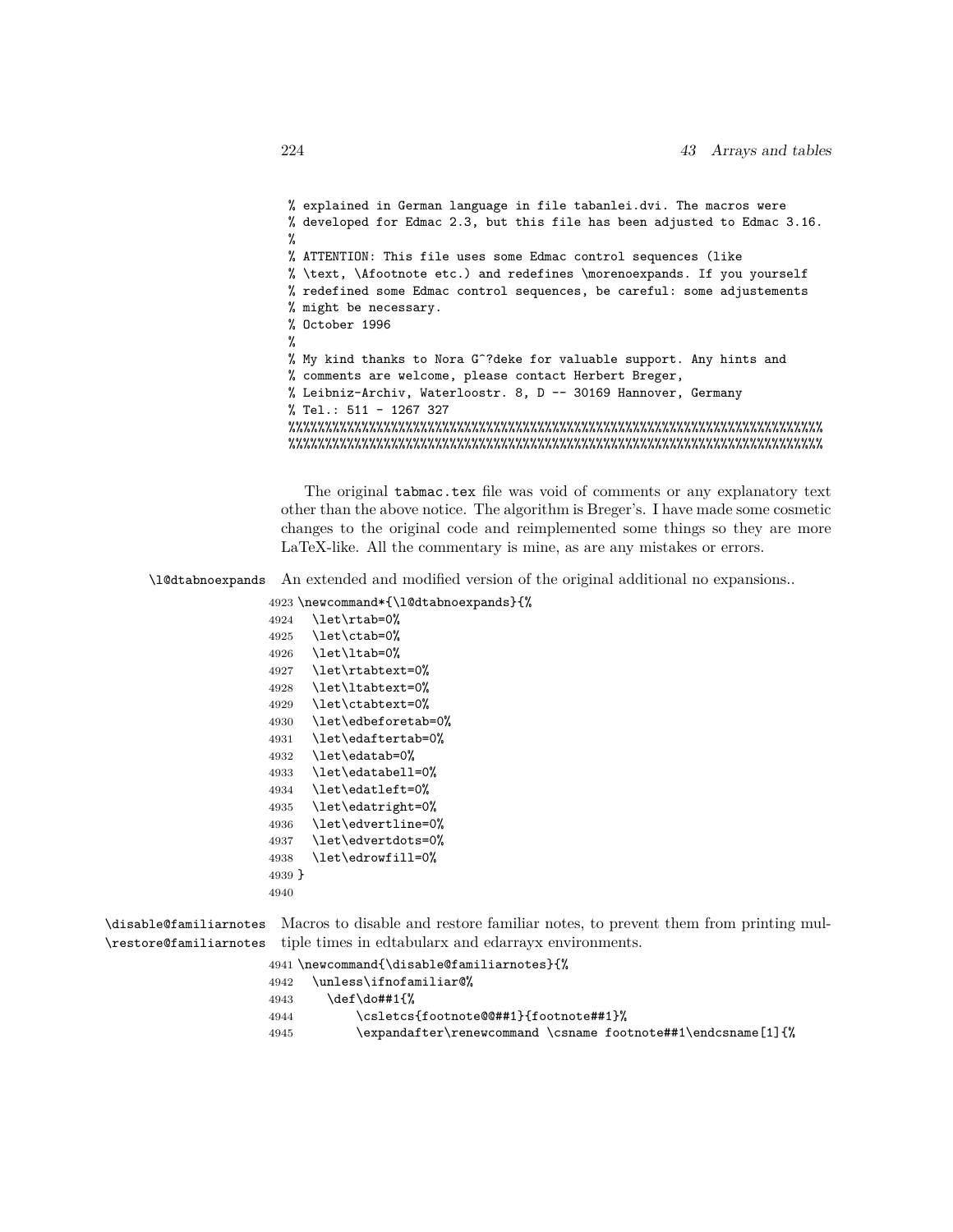```
4946 \protected@csxdef{@thefnmark##1}{\csuse{thefootnote##1}}%
4947 \csuse{@footnotemark##1}%
4948 }%
4949 }%
4950 \dolistloop{\@series}%
4951 \fi%
4952 }%
4953 \newcommand{\restore@familiarnotes}{%
4954 \unless\ifnofamiliar@%
4955 \def\do##1{%
4956 \csletcs{footnote##1}{footnote@@##1}%
4957 }%
4958 \dolistloop{\@series}%
4959 \fi%
4960 }%
4961
```
\disable@sidenotes The sames, for side notes.

```
\restore@sidenotes
4962 \newcommand{\disable@sidenotes}{%
```

```
4963 \let\@@ledrightnote\ledrightnote%
4964 \let\@@ledleftnote\ledleftnote%
4965 \let\@@ledsidenote\ledsidenote%
4966 \let\ledrightnote\@gobble%
4967 \let\ledleftnote\@gobble%
4968 \let\ledsidenote\@gobble%
4969 }%
4970 \newcommand{\restore@sidenotes}{%
4971 \let\ledrightnote\@@ledrightnote%
4972 \let\ledleftnote\@@ledleftnote%
4973 \let\ledsidenote\@@ledsidenote%
4974 }%
```
\disable@notes Disable/restore side and familiar notes.

```
\restore@notes
4975 \newcommand{\disable@notes}{%
              4976 \disable@sidenotes%
              4977 \disable@familiarnotes%
              4978 }%
              4979 \newcommand{\restore@notes}{%
              4980 \restore@sidenotes%
              4981 \restore@familiarnotes%
              4982 }%
```
\l@dampcount \l@dampcount is a counter for the & column dividers and \l@dcolcount is a \l@dcolcount counter for the columns. These were \Undcount and \stellencount respectively.

```
4983 \newcount\l@dampcount
4984 \l@dampcount=1\relax
4985 \newcount\l@dcolcount
4986 \l@dcolcount=0\relax
4987
```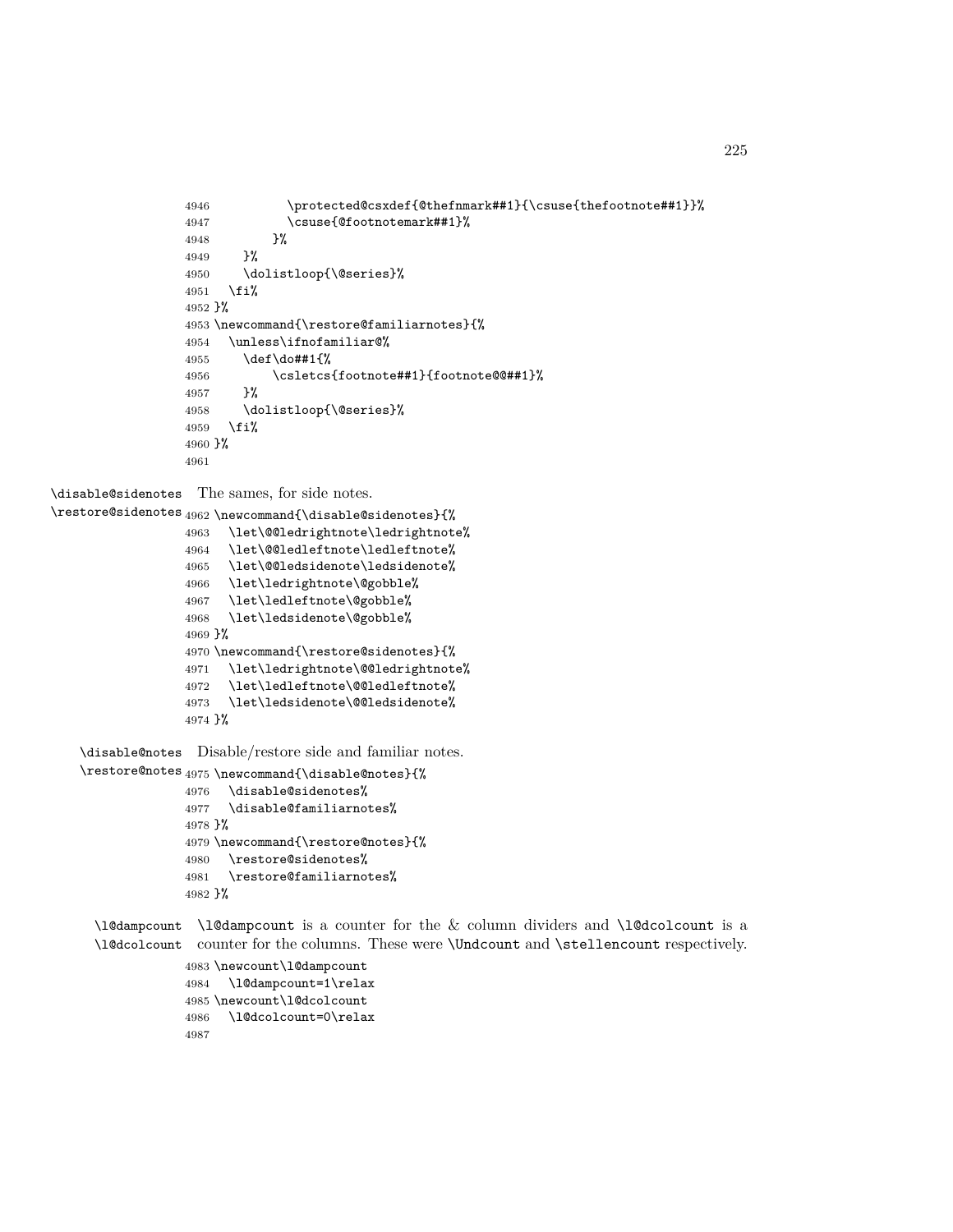```
\hilfsbox
Some (temporary) helper items.
 \hilfsskip
4988 \newbox\hilfsbox
  \Hilfsbox
4989 \newskip\hilfsskip
\hilfscount
4990 \newbox\Hilfsbox
           4991 \newcount\hilfscount
           4992
```
30 columns should be adequate (compared to the original 60). These are the column widths. (Originally these were German spelled numbers e.g., \eins, \zwei, etc).

```
4993 \newdimen\dcoli
4994 \newdimen\dcolii
4995 \newdimen\dcoliii
4996 \newdimen\dcoliv
4997 \newdimen\dcolv
4998 \newdimen\dcolvi
4999 \newdimen\dcolvii
5000 \newdimen\dcolviii
5001 \newdimen\dcolix
5002 \newdimen\dcolx
5003 \newdimen\dcolxi
5004 \newdimen\dcolxii
5005 \newdimen\dcolxiii
5006 \newdimen\dcolxiv
5007 \newdimen\dcolxv
5008 \newdimen\dcolxvi
5009 \newdimen\dcolxvii
5010 \newdimen\dcolxviii
5011 \newdimen\dcolxix
5012 \newdimen\dcolxx
5013 \newdimen\dcolxxi
5014 \newdimen\dcolxxii
5015 \newdimen\dcolxxiii
5016 \newdimen\dcolxxiv
5017 \newdimen\dcolxxv
5018 \newdimen\dcolxxvi
5019 \newdimen\dcolxxvii
5020 \newdimen\dcolxxviii
5021 \newdimen\dcolxxix
5022 \newdimen\dcolxxx
5023 \newdimen\dcolerr % added for error handling
5024
```
#### \l@dcolwidth This is a cunning way of storing the columnwidths indexed by the column number \l@dcolcount, like an array. (was \Dimenzuordnung)

 \newcommand{\l@dcolwidth}{\ifcase \the\l@dcolcount \dcoli %??? \or \dcoli \or \dcolii \or \dcoliii \or \dcoliv \or \dcolv \or \dcolvi \or \dcolvii \or \dcolviii \or \dcolix \or \dcolx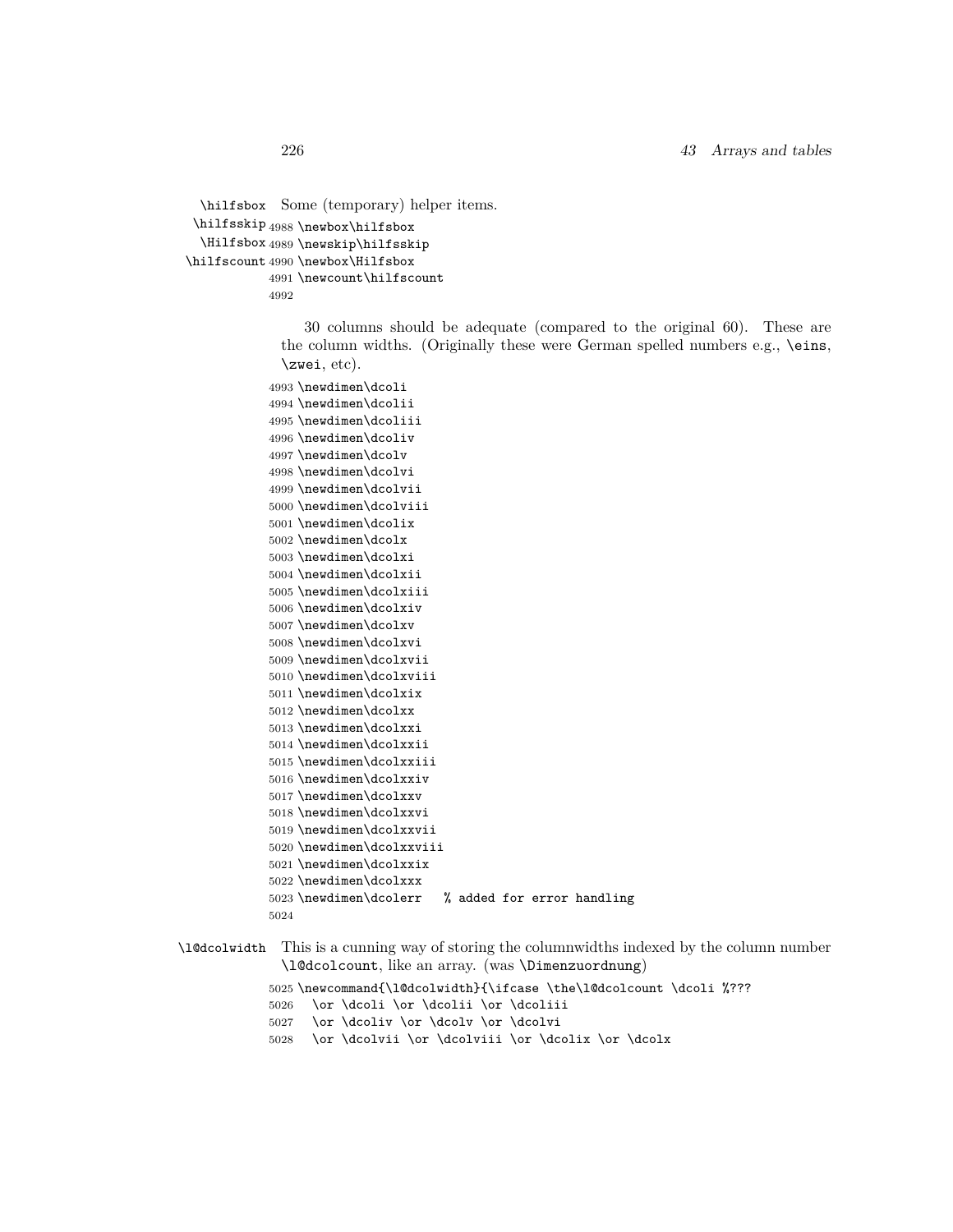```
5029 \or \dcolxi \or \dcolxii \or \dcolxiii
                  5030 \or \dcolxiv \or \dcolxv \or \dcolxvi
                  5031 \or \dcolxvii \or \dcolxviii \or \dcolxix \or \dcolxx
                  5032 \or \dcolxxi \or \dcolxxii \or \dcolxxiii
                  5033 \or \dcolxxiv \or \dcolxxv \or \dcolxxvi
                  5034 \or \dcolxxvii \or \dcolxxviii \or \dcolxxix \or \dcolxxx
                  5035 \else \dcolerr \fi}
                  5036
 \stepl@dcolcount This increments the column counter, and issues an error message if it is too large.
                  5037 \newcommand*{\stepl@dcolcount}{\advance\l@dcolcount\@ne
                  5038 \ifnum\l@dcolcount>30\relax
                  5039 \led@err@TooManyColumns
                  5040 \fi}
                  5041
\l@dsetmaxcolwidth Sets the column width to the maximum value seen so far. (was \dimenzuordnung)
                  5042 \newcommand{\l@dsetmaxcolwidth}{%
                  5043 \ifdim\l@dcolwidth < \wd\hilfsbox
                  5044 \l@dcolwidth = \wd\hilfsbox
                  5045 \else \relax \fi}
                  5046
           \EDTEXT
We need to be able to modify the \edtext and \critext macros and also restore
          \xedtext
their original definitions.
          \CRITEXT 5047 \let\EDTEXT=\edtext
         \xcritext
5048 \newcommand{\xedtext}[2]{\EDTEXT{#1}{#2}}
                  5049 \let\CRITEXT=\critext
                  5050 \long\def\xcritext #1#2/{\CRITEXT{#1}{#2}/}
          \EDLABEL
We need to be able to modify and restore the \edlabel macro.
         \xedlabel<sub>5051</sub>\let\EDLABEL=\edlabel
                  5052 \newcommand*{\xedlabel}[1]{\EDLABEL{#1}}
          \EDINDEX
Macros supporting modification and restoration of \edindex.
         \xedindex 5053 \let\EDINDEX=\edindex
```

```
\nulledindex 5054 \ifl@dmemoir
```

```
5055 \newcommand{\xedindex}{\@bsphack%
5056 \@ifnextchar [{\l@d@index}{\l@d@index[\jobname]}}
5057 \newcommand{\nulledindex}[2][\jobname]{\@bsphack\@esphack}
5058 \else
5059 \newcommand{\xedindex}{\@bsphack%
5060 \doedindexlabel
5061 \begingroup
5062 \@sanitize
5063 \@wredindex}
5064 \newcommand{\nulledindex}[1]{\@bsphack\@esphack}
5065 \fi
5066
```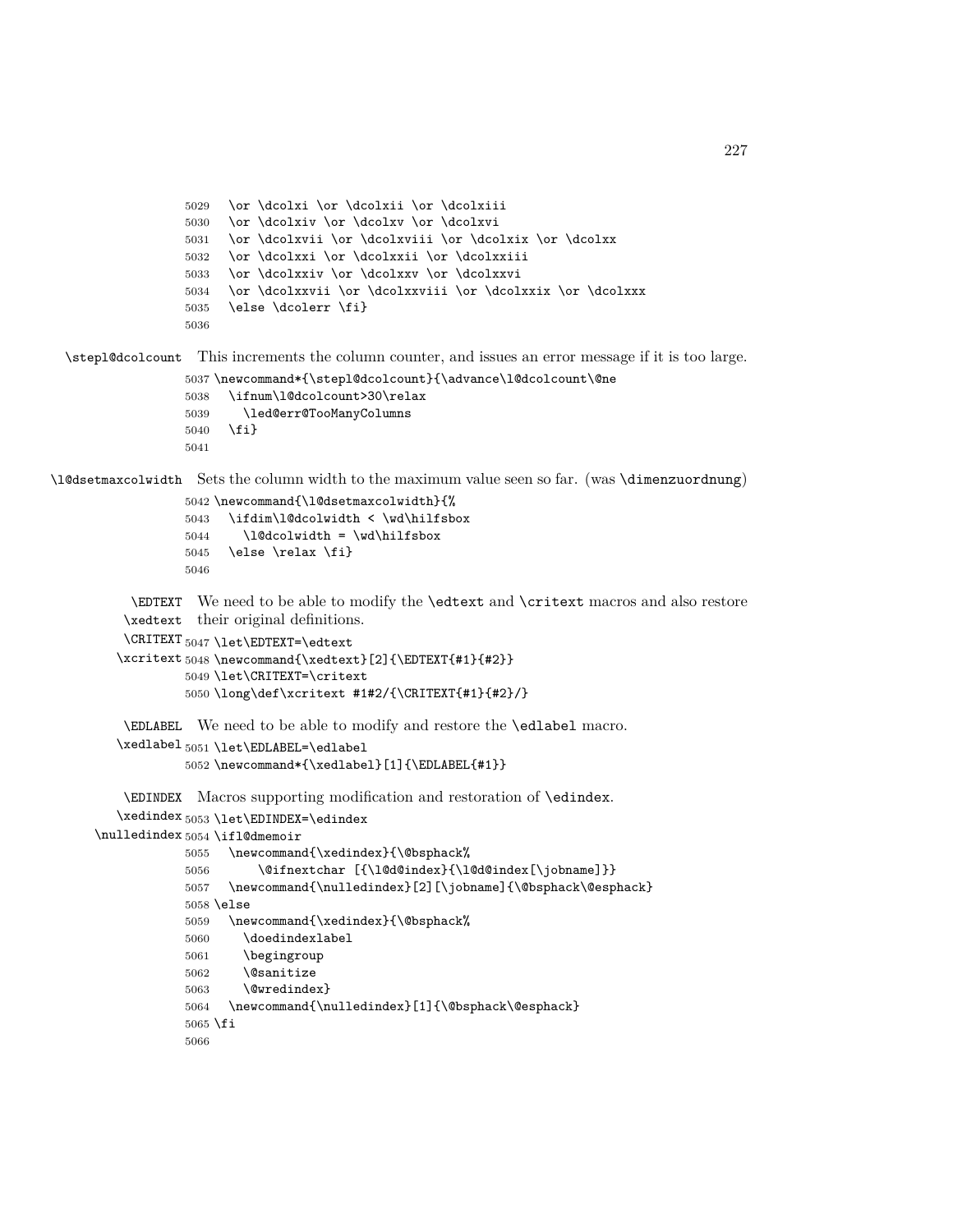```
\@line@@num Macro supporting restoration of \linenum.
            5067 \let\@line@@num=\linenum
\l@dgobbledarg
\l@dgobbledarg replaces its delineated argument by \relax (was \verschwinden).
\l@dgobblearg
\l@dgobbleoptarg[⟨arg⟩]{⟨arg⟩} replaces these two arguments (first is optional)
              by \relax.
             5068 \def\l@dgobbledarg #1/{\relax}
             5069 \newcommand*{\l@dgobbleoptarg}[2][]{\relax}%
             5070
       \Relax
        \NEXT
5071 \let\Relax=\relax
\@hilfs@count
5072 \let\NEXT=\next
             5073 \newcount\@hilfs@count
             5074
\measuremcell Measure (recursively) the width required for a math cell. (was \messen)
            5075 \def\measuremcell #1&{%
            5076 \ifx #1\\ \ifnum\l@dcolcount=0\let\NEXT\relax%
            5077 \else\l@dcheckcols%
            5078 \l@dcolcount=0%
            5079 \let\NEXT\measuremcell%
            5080 \fi%
            5081 \else\setbox\hilfsbox=\hbox{$\displaystyle{#1}$}%
            5082 \stepl@dcolcount%
            5083 \l@dsetmaxcolwidth%
             5084 \let\NEXT\measuremcell%
             5085 \fi\NEXT}
            5086
\measuretcell Measure (recursively) the width required for a text cell. (was \messentext)
            5087 \def\measuretcell #1&{%
            5088 \ifx #1\\ \ifnum\l@dcolcount=0\let\NEXT\relax%
            5089 \else\l@dcheckcols%
             5090 \l@dcolcount=0%
             5091 \let\NEXT\measuretcell%
            5092 \qquad \qquad \text{if } i\text{5093 \else\setbox\hilfsbox=\hbox{#1}%
            5094 \stepl@dcolcount%
             5095 \l@dsetmaxcolwidth%
             5096 \let\NEXT\measuretcell%
             5097 \fi\NEXT}
            5098
 \measuremrow Measure (recursively) the width required for a math row. (was \Messen)
            5099 \def\measuremrow #1\\{%
            5100 \ifx #1&\let\NEXT\relax%
            5101 \else\measuremcell #1&\\&\\&%
            5102 \let\NEXT\measuremrow%
            5103 \fi\NEXT}
```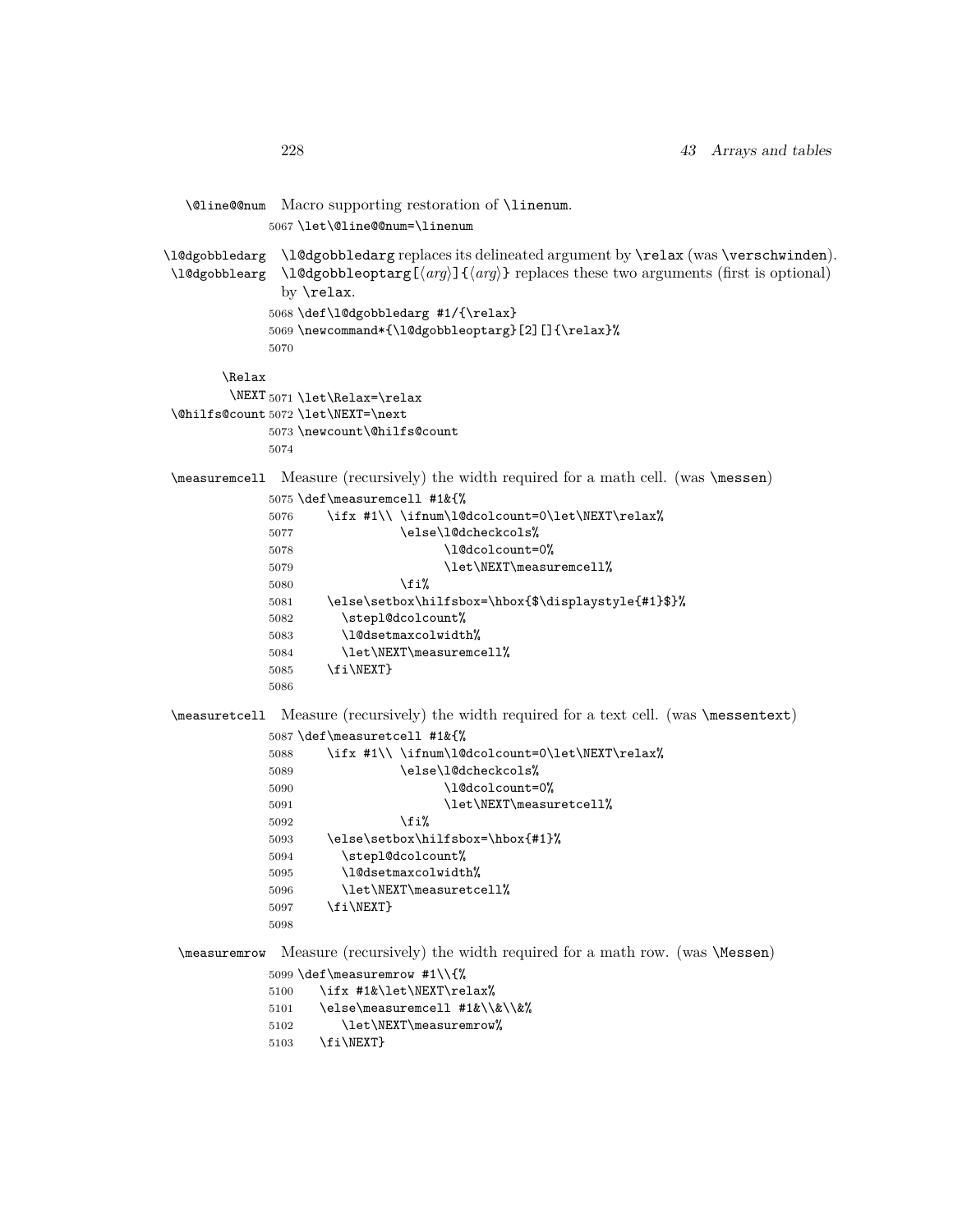\measuretrow Measure (recursively) the width required for a text row. (was \Messentext)

```
5104 \def\measuretrow #1\\{%
5105 \ifx #1&\let\NEXT\relax%
5106 \else\measuretcell #1&\\&\\&%
5107 \let\NEXT\measuretrow%
5108 \fi\NEXT}
5109
```
\edtabcolsep The length \edtabcolsep controls the distance between columns. (was \abstand)

```
5110 \newskip\edtabcolsep
5111 \global\edtabcolsep=10pt
5112
```
#### \NEXT

```
\Next 5113 \let\NEXT\relax
     5114 \let\Next=\next
```
#### \variab

 \newcommand{\variab}{\relax} 

\l@dcheckcols Check that the number of columns is consistent. (was \tabfehlermeldung)

```
5117 \newcommand*{\l@dcheckcols}{%
5118 \ifnum\l@dcolcount=1\relax
5119 \else
5120 \ifnum\l@dampcount=1\relax
5121 \else
5122 \ifnum\l@dcolcount=\l@dampcount\relax
5123 \else
5124 \l@d@err@UnequalColumns
5125 \fi
5126 \fi
5127 \l@dampcount=\l@dcolcount
5128 \fi}
5129
```
\l@dmodforcritext Modify and restore various macros for when \critext is used.

```
\l@drestoreforcritext<sub>5130</sub> \newcommand{\l@dmodforcritext}{%
                     5131 \let\critext\relax%
                     5132 \def\do##1{\global\csletcs{##1footnote}{l@dgobbledarg}}
                     5133 \dolistloop{\@series}%
                     5134 \let\edindex\nulledindex%
                     5135 \let\linenum\@gobble}
                     5136 \newcommand{\l@drestoreforcritext}{%
                     5137 \def\do##1{\csdef{##1footnote}##1##2/{\csuse{##1@@footnote}{##1}{##2}}}
                     5138 \dolistloop{\@series}%
                     5139 \let\edindex\xedindex}
                     5140
```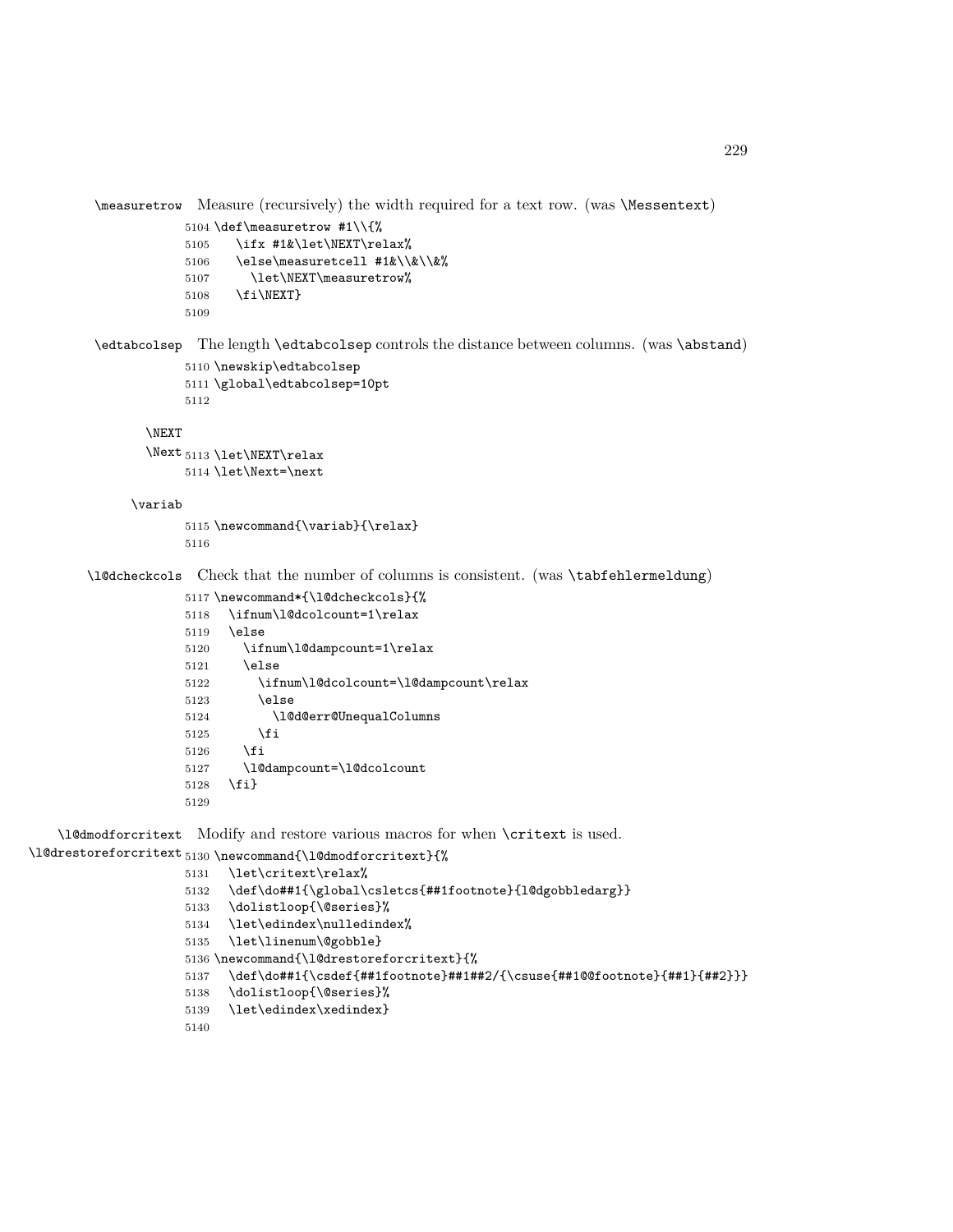```
\l@dmodforedtext
Modify and restore various macros for when \edtext is used.
\l@drestoreforedtext 5141 \newcommand{\l@dmodforedtext}{%
                    5142 \let\edtext\relax
                    5143 \def\do##1{\global\csletcs{##1footnote}{l@dgobbleoptarg}}%
                    5144 \dolistloop{\@series}%
                    5145 \let\edindex\nulledindex
                    5146 \let\linenum\@gobble}
                    5147 \newcommand{\l@drestoreforedtext}{%
                    5148 \def\do##1{\global\csletcs{##1footnote}{##1@@footnote}}
                    5149 \dolistloop{\@series}%
                    5150 \let\edindex\xedindex}
       \l@dnullfills
Nullify and restore some column fillers, etc.
    \l@drestorefills 5151 \newcommand{\l@dnullfills}{%
                    5152 \def\edlabel##1{}%
                    5153 \def\edrowfill##1##2##3{}%
                    5154 }
                    5155 \newcommand{\l@drestorefills}{%
                    5156 \def\edrowfill##1##2##3{\@EDROWFILL@{##1}{##2}{##3}}%
                    5157 }
                    5158
```
The original definition of \rverteilen and friends ('verteilen' is approximately 'distribute') was along the lines:

```
\def\rverteilen #1&{\def\label##1{}%
    \ifx #1! \ifnum\l@dcolcount=0%\removelastskip
                  \let\Next\relax%
              \else\l@dcolcount=0%
                    \let\Next=\rverteilen%
              \fi%
    \else%
        \footnoteverschw%
         \stepl@dcolcount%
         \setbox\hilfsbox=\hbox{$\displaystyle{#1}$}%
         \let\critext=\xcritext\let\Dfootnote=\D@@footnote
         \let\Afootnote=\A@@footnote\let\Bfootnote=\B@@footnote
         \let\Cfootnote=\C@@footnote\let\linenum=\@line@@num%
        \hilfsskip=\Dimenzuordnung%
        \advance\hilfsskip by -\wd\hilfsbox
         \def\label##1{\xlabel{##1}}%
         \hskip\hilfsskip$\displaystyle{#1}$%
        \hskip\edtabcolsep%
        \let\Next=\rverteilen%
     \fi\Next}
```
where the lines

\let\critext=\xcritext\let\Dfootnote=\D@@footnote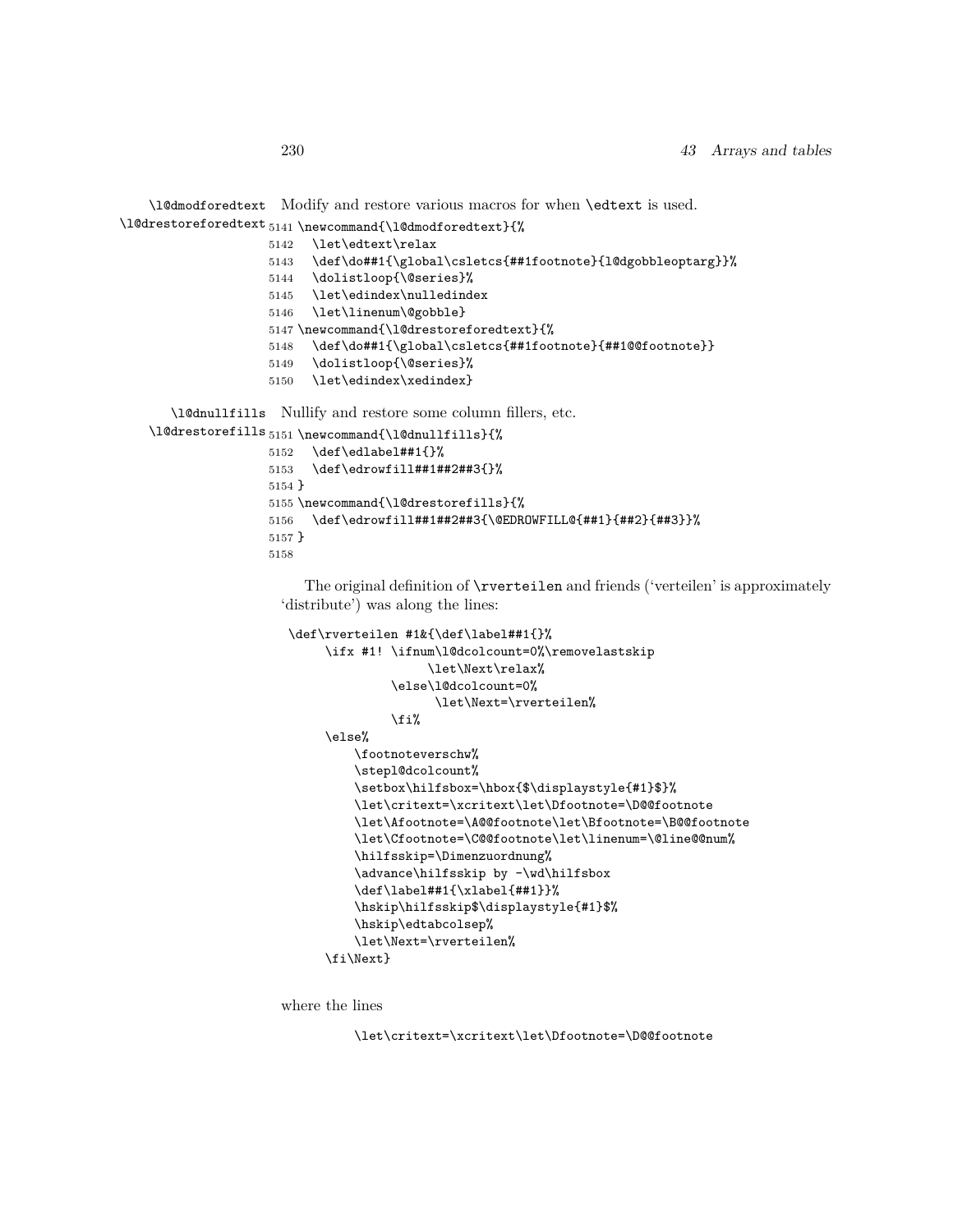```
\let\Afootnote=\A@@footnote\let\Bfootnote=\B@@footnote
\let\Cfootnote=\C@@footnote\let\linenum=\@line@@num%
\hilfsskip=\Dimenzuordnung%
\advance\hilfsskip by -\wd\hilfsbox
\def\label##1{\xlabel{##1}}%
```
were common across the several \*verteilen\* macros, and also

```
\def\footnoteverschw{%
 \let\critext\relax
 \let\Afootnote=\verschwinden
  \let\Bfootnote=\verschwinden
 \let\Cfootnote=\verschwinden
 \let\Dfootnote=\verschwinden
 \let\linenum=\@gobble}
```
\letsforverteilen Gathers some lets and other code that is common to the \*verteilen\* macros.

\newcommand{\letsforverteilen}{%

- \let\critext\xcritext
- \let\edtext\xedtext
- \let\edindex\xedindex
- \def\do##1{\global\csletcs{##1footnote}{##1@@footnote}}
- \dolistloop{\@series}%
- \let\linenum\@line@@num
- \hilfsskip=\l@dcolwidth%
- \advance\hilfsskip by -\wd\hilfsbox
- \def\edlabel##1{\xedlabel{##1}}}

```
5169
```
\setmcellright Typeset (recursively) cells of display math right justified. (was \rverteilen)

#### \def\setmcellright #1&{\def\edlabel##1{}%

| 5171 | \let\edindex\nulledindex                       |  |
|------|------------------------------------------------|--|
| 5172 | \ifx #1\\ \ifnum\l@dcolcount=0%\removelastskip |  |
| 5173 | \let\Next\relax%                               |  |
| 5174 | \else\l@dcolcount=0%                           |  |
| 5175 | \let\Next=\setmcellright%                      |  |
| 5176 | \fi%                                           |  |
| 5177 | \else%                                         |  |
| 5178 | \disablel@dtabfeet%                            |  |
| 5179 | \stepl@dcolcount%                              |  |
| 5180 | \disable@notes%                                |  |
| 5181 | \setbox\hilfsbox=\hbox{\$\displaystyle{#1}\$}% |  |
| 5182 | \restore@notes%                                |  |
| 5183 | \letsforverteilen%                             |  |
| 5184 | \hskip\hilfsskip\$\displaystyle{#1}\$%         |  |
| 5185 | \hskip\edtabcolsep%                            |  |
| 5186 | \let\Next=\setmcellright%                      |  |
| 5187 | \fi\Next}                                      |  |
| 5188 |                                                |  |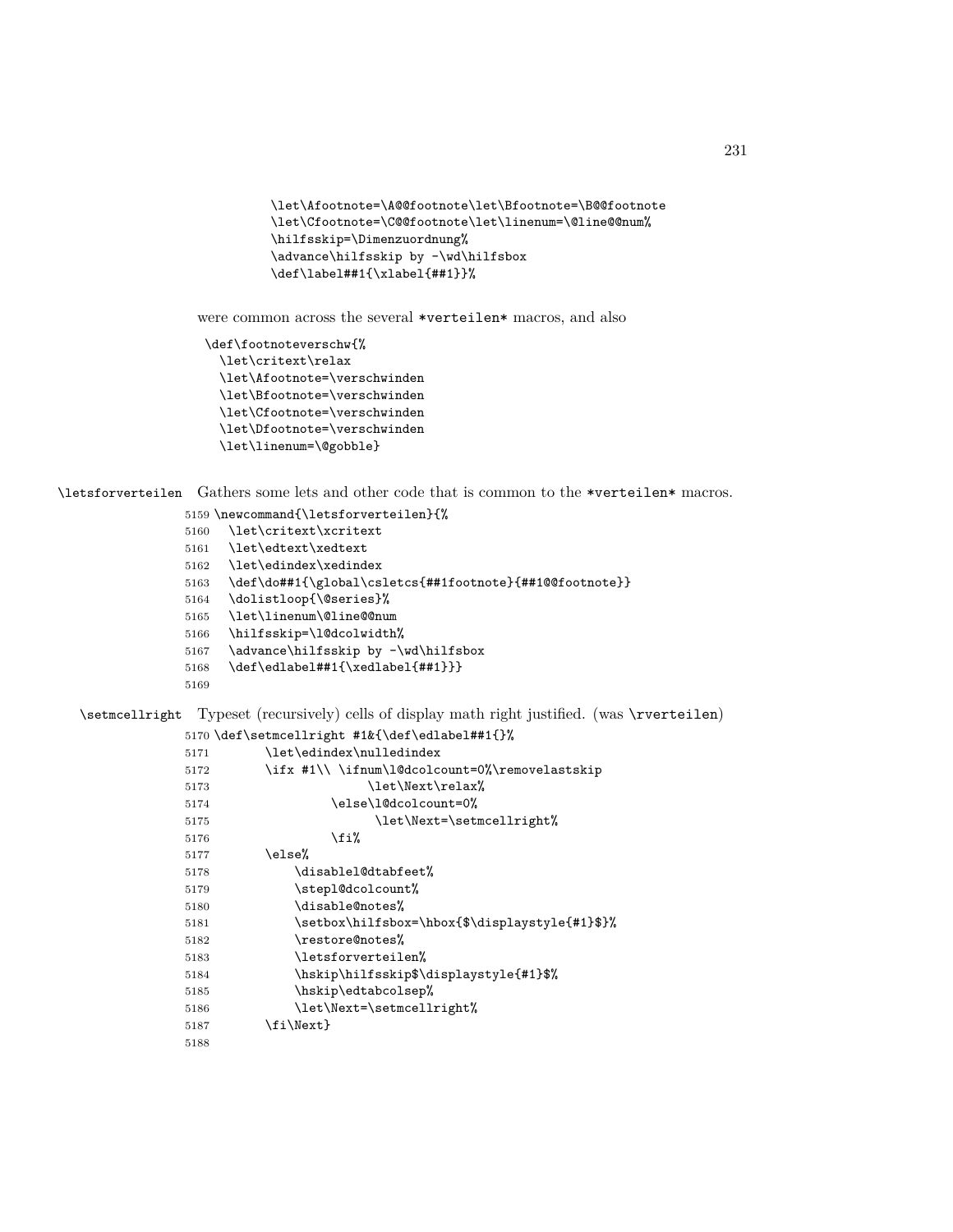### \settcellright Typeset (recursively) cells of text right justified. (was \rverteilentext)

|      | 5189 \def\settcellright #1&{\def\edlabel##1{}% |
|------|------------------------------------------------|
| 5190 | \let\edindex\nulledindex                       |
| 5191 | \ifx #1\\ \ifnum\l@dcolcount=0%\removelastskip |
| 5192 | \let\Next\relax%                               |
| 5193 | \else\1@dcolcount=0%                           |
| 5194 | \let\Next=\settcellright%                      |
| 5195 | \fi%                                           |
| 5196 | \else%                                         |
| 5197 | \disablel@dtabfeet%                            |
| 5198 | \stepl@dcolcount%                              |
| 5199 | \disable@notes%                                |
| 5200 | \setbox\hilfsbox=\hbox{#1}%                    |
| 5201 | \restore@notes%                                |
| 5202 | \letsforverteilen%                             |
| 5203 | \hskip\hilfsskip#1%                            |
| 5204 | \hskip\edtabcolsep%                            |
| 5205 | \let\Next=\settcellright%                      |
| 5206 | \fi\Next}                                      |
|      |                                                |

\setmcellleft Typeset (recursively) cells of display math left justified. (was \lverteilen)

|      |           | 5207\def\setmcellleft #1&{\def\edlabel##1{}%             |
|------|-----------|----------------------------------------------------------|
| 5208 |           | \let\edindex\nulledindex                                 |
| 5209 |           | \ifx #1\\ \ifnum\l@dcolcount=0 \let\Next\relax%          |
| 5210 |           | \else\l@dcolcount=0%                                     |
| 5211 |           | \let\Next=\setmcellleft%                                 |
| 5212 |           | \fi%                                                     |
| 5213 | \else     | \disablel@dtabfeet%                                      |
| 5214 |           | \stepl@dcolcount%                                        |
| 5215 |           | \disable@notes%                                          |
| 5216 |           | \setbox\hilfsbox=\hbox{\$\displaystyle{#1}\$}%           |
| 5217 |           | \restore@notes%                                          |
| 5218 |           | \letsforverteilen%                                       |
| 5219 |           | \$\displaystyle{#1}\$\hskip\hilfsskip\hskip\edtabcolsep% |
| 5220 |           | \let\Next=\setmcellleft%                                 |
| 5221 | \fi\Next} |                                                          |
| 5222 |           |                                                          |

\settcellleft Typeset (recursively) cells of text left justified. (was \lverteilentext)

\def\settcellleft #1&{\def\edlabel##1{}%

| 5224 | \let\edindex\nulledindex |                                                 |  |
|------|--------------------------|-------------------------------------------------|--|
| 5225 |                          | \ifx #1\\ \ifnum\l@dcolcount=0 \let\Next\relax% |  |
| 5226 | \else\1@dcolcount=0%     |                                                 |  |
| 5227 | \let\Next=\settcellleft% |                                                 |  |
| 5228 |                          | \fi%                                            |  |
| 5229 | \else                    | \disablel@dtabfeet%                             |  |
| 5230 |                          | \stepl@dcolcount%                               |  |
| 5231 |                          | \disable@notes%                                 |  |
| 5232 |                          | \setbox\hilfsbox=\hbox{#1}%                     |  |
|      |                          |                                                 |  |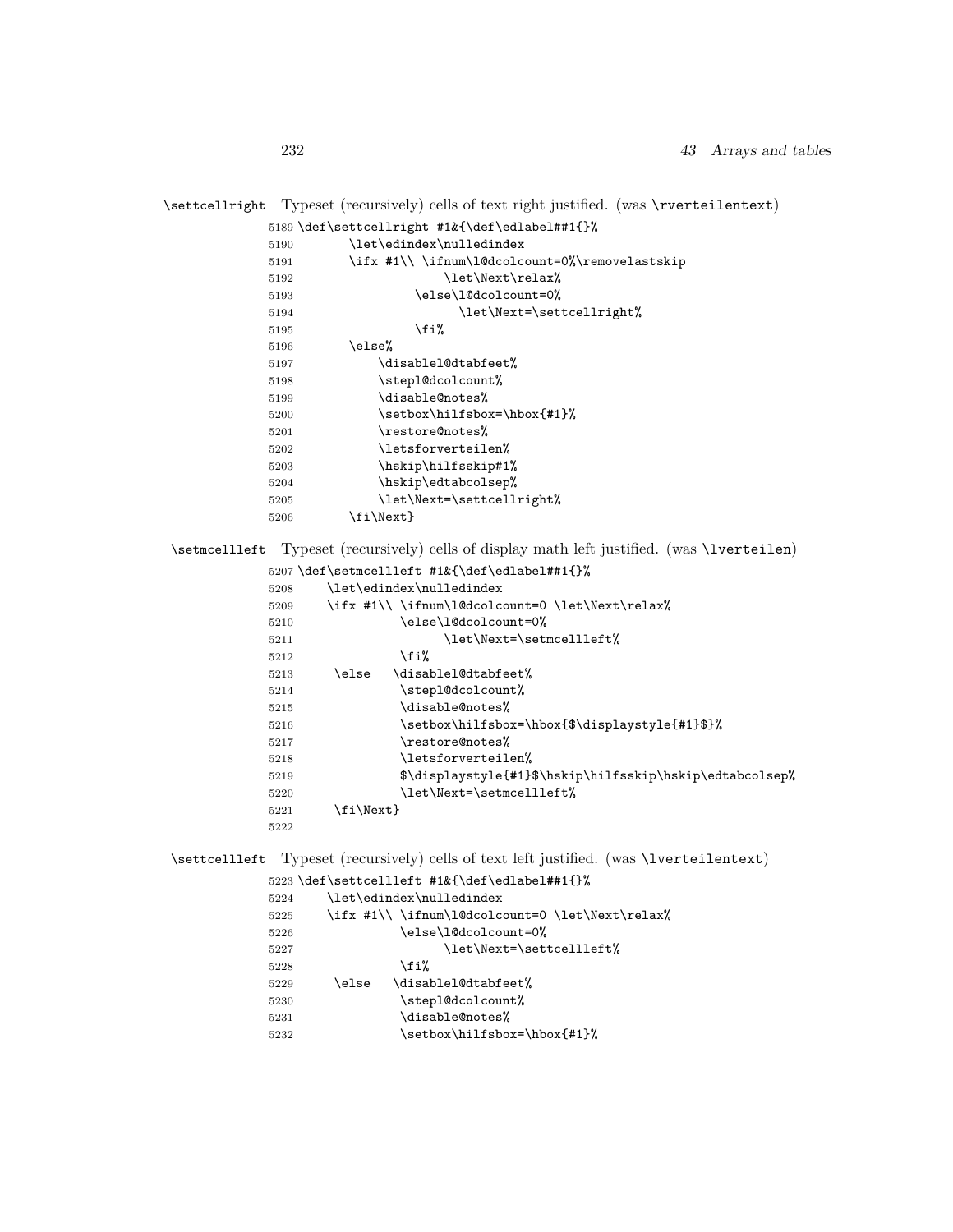```
5233 \restore@notes%
5234 \letsforverteilen%
5235 #1\hskip\hilfsskip\hskip\edtabcolsep%
5236 \let\Next=\settcellleft%
5237 \{fi\Next\}
```
\setmcellcenter Typeset (recursively) cells of display math centered. (was \zverteilen)

```
5238 \def\setmcellcenter #1&{\def\edlabel##1{}%
5239 \let\edindex\nulledindex
5240 \ifx #1\\ \ifnum\l@dcolcount=0\let\Next\relax%
5241 \else\l@dcolcount=0%
5242 \let\Next=\setmcellcenter%
5243 \overrightarrow{1}5244 \else \disablel@dtabfeet%
5245 \stepl@dcolcount%
5246 \disable@notes%
5247 \setbox\hilfsbox=\hbox{$\displaystyle{#1}$}%
5248 \restore@notes%
5249 \letsforverteilen%
5250 \hskip 0.5\hilfsskip$\displaystyle{#1}$\hskip0.5\hilfsskip%
5251 \hskip\edtabcolsep%
5252 \let\Next=\setmcellcenter%
5253 \{fi\Next\}5254
```
\settcellcenter Typeset (recursively) cells of text centered. (new)

```
5255 \def\settcellcenter #1&{\def\edlabel##1{}%
5256 \let\edindex\nulledindex
5257 \ifx #1\\ \ifnum\l@dcolcount=0 \let\Next\relax%
5258 \else\l@dcolcount=0%
5259 \let\Next=\settcellcenter%
5260 \fi%
5261 \else \disablel@dtabfeet%
5262 \stepl@dcolcount%
5263 \disable@notes%
5264 \setbox\hilfsbox=\hbox{#1}%
5265 \restore@notes%
5266 \letsforverteilen%
5267 \hskip 0.5\hilfsskip #1\hskip 0.5\hilfsskip%
5268 \hskip\edtabcolsep%
5269 \let\Next=\settcellcenter%
5270 \fi\Next}
5271
```
#### \NEXT

5272 \let\NEXT=\relax 5273

\setmrowright Typeset (recursively) rows of right justified math. (was \rsetzen)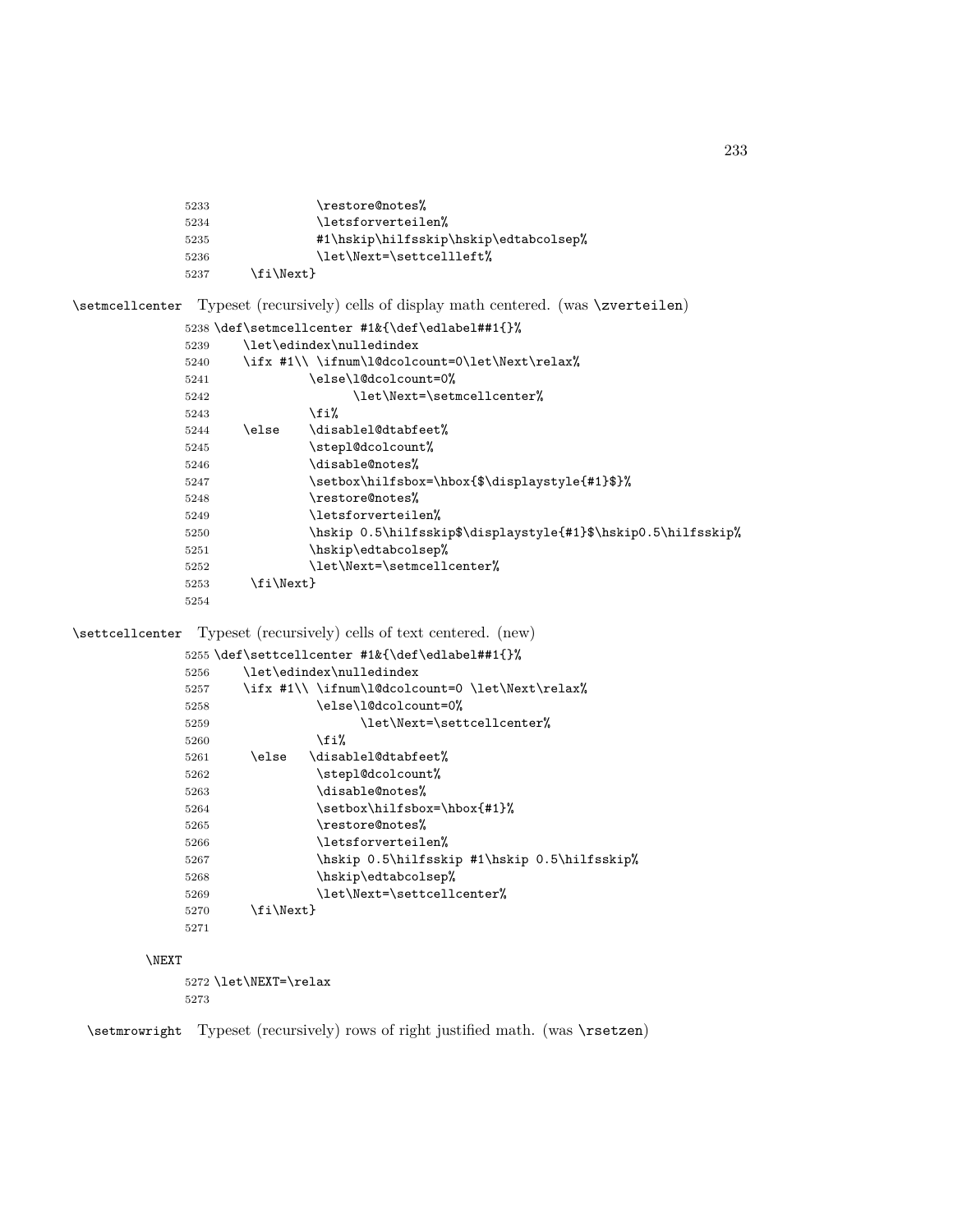\def\setmrowright #1\\{% \ifx #1& \let\NEXT\relax 5276 \else \centerline{\setmcellright #1&\\&\\&} 5277 \let\NEXT=\setmrowright 5278 \fi\NEXT} \settrowright Typeset (recursively) rows of right justified text. (was \rsetzentext) \def\settrowright #1\\{% \ifx #1& \let\NEXT\relax 5281 \else \centerline{\settcellright #1&\\&\\&} 5282 \let\NEXT=\settrowright \fi\NEXT} \setmrowleft Typeset (recursively) rows of left justified math. (was \lsetzen) \def\setmrowleft #1\\{% \ifx #1&\let\NEXT\relax 5287 \else \centerline{\setmcellleft #1&\\&\\&} \let\NEXT=\setmrowleft \fi\NEXT} \settrowleft Typeset (recursively) rows of left justified text. (was \lsetzentext) \def\settrowleft #1\\{% \ifx #1& \let\NEXT\relax 5292 \else \centerline{\settcellleft #1&\\&\\&} 5293 \let\NEXT=\settrowleft \fi\NEXT} \setmrowcenter Typeset (recursively) rows of centered math. (was \zsetzen) \def\setmrowcenter #1\\{% \ifx #1& \let\NEXT\relax% 5298 \else \centerline{\setmcellcenter #1&\\&\\&} 5299 \let\NEXT=\setmrowcenter \fi\NEXT} \settrowcenter Typeset (recursively) rows of centered text. (new) \def\settrowcenter #1\\{% \ifx #1& \let\NEXT\relax 5303 \else \centerline{\settcellcenter #1&\\&\\&} \let\NEXT=\settrowcenter \fi\NEXT} \nullsetzen (was \nullsetzen) \newcommand{\nullsetzen}{% \stepl@dcolcount% \l@dcolwidth=0pt% \ifnum\l@dcolcount=30\let\NEXT\relax%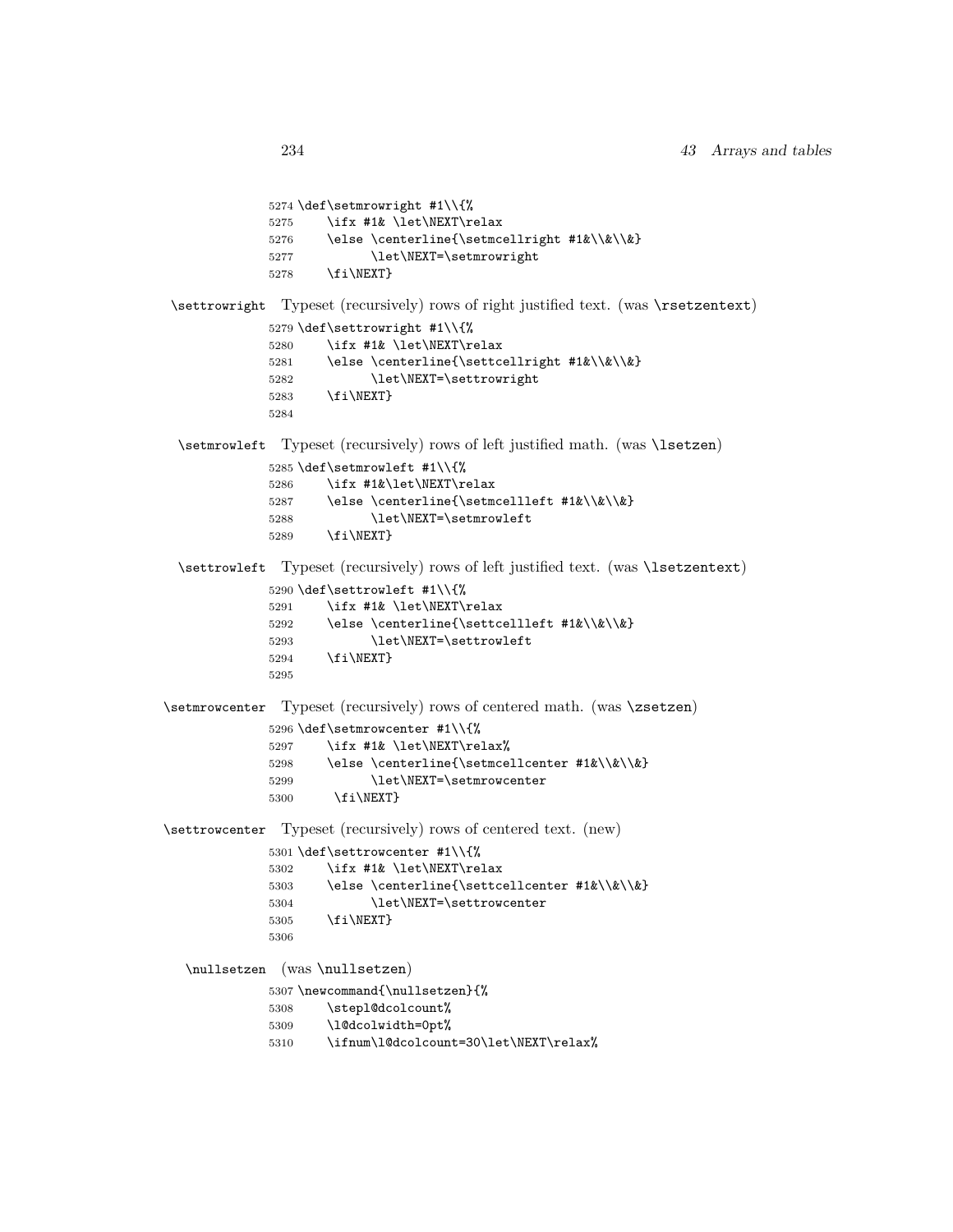```
5311 \l@dcolcount=0\relax
           5312 \else\let\NEXT\nullsetzen%
           5313 \fi\NEXT}
           5314
 \edatleft \edatleft[⟨math⟩]{⟨symbol⟩}{⟨len⟩} (combination and generalisation of origi-
            nal \Seklam and \Seklamgl). Left ⟨symbol⟩, 2⟨len⟩ high with prepended ⟨math⟩
            vertically centered.
           5315 \newcommand{\edatleft}[3][\@empty]{%
           5316 \ifx#1\@empty
           5317 \vbox to 10pt{\vss\hbox{$\left#2\vrule width0pt height #3
           5318 depth 0pt \right. $\hss}\vfil}
           5319 \else
           5320 \vbox to 4pt{\vss\hbox{$#1\left#2\vrule width0pt height #3
           5321 depth 0pt \right. $}\vfil}
           5322 \fi}
\edatright \edatright[⟨math⟩]{⟨symbol⟩}{⟨len⟩} (combination and generalisation of origi-
            nal \seklam and \seklamgl). Right ⟨symbol⟩, 2⟨len⟩ high with appended ⟨math⟩
            vertically centered.
           5323 \newcommand{\edatright}[3][\@empty]{%
           5324 \ifx#1\@empty
           5325 \vbox to 10pt{\vss\hbox{$\left.\vrule width0pt height #3
           5326 depth 0pt \right#2 $\hss}\vfil}
           5327 \else
           5328 \vbox to 4pt{\vss\hbox{$\left.\vrule width0pt height #3
           5329 depth 0pt \right#2 #1 $}\vfil}
           5330 \fi}
           5331
\edvertline \edvertline{⟨len⟩} vertical line ⟨len⟩ high. (was \sestrich)
           5332 \newcommand{\edvertline}[1]{\vbox to 8pt{\vss\hbox{\vrule height #1}\vfil}}
           5333
\edvertdots \edvertdots{⟨len⟩} vertical dotted line ⟨len⟩ high. (was \sepunkte)
           5334 \newcommand{\edvertdots}[1]{\vbox to 1pt{\vss\vbox to #1%
           5335 {\clq\bbox{\hbox{\sf\hbox{\sf.}}bbox\verb{\sf.}}\vbox{ to 0.5em{ }\$}\vfil}5336
               I don't know if this is relevant here, and I haven't tried it, but the following
            appeared on CTT.
             From: mdw@nsict.org (Mark Wooding)
             Newsgroups: comp.text.tex
             Subject: Re: Dotted line
             Date: 13 Aug 2003 13:51:14 GMT
```

```
Alexis Eisenhofer <alexis@eisenhofer.de> wrote:
> Can anyone provide me with the LaTex command for a vertical dotted line?
```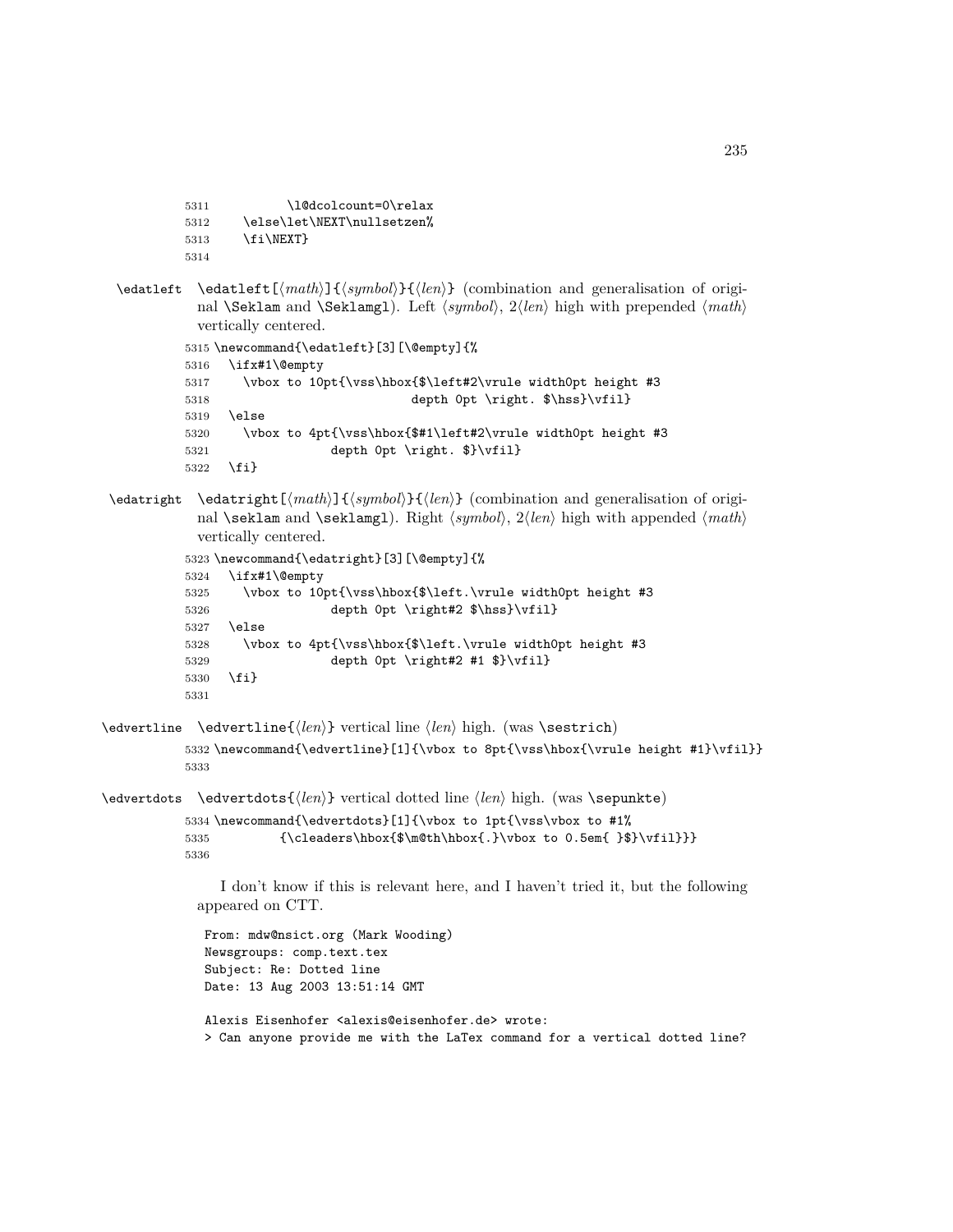```
How dotted? Here's the basic rune.
                   \newbox\linedotbox
                   \setbox\linedotbox=\vbox{...}
                   \leaders\copy\linedotbox\vskip2in
                  For just dots, this works:
                   \setbox\linedotbox=\vbox{\hbox{\normalfont.}\kern2pt}
                 For dashes, something like
                   \setbox\linedotbox=\vbox{\leaders\vrule\vskip2pt\vskip2pt}
                  is what you want. (Adjust the `2pt' values to taste. The first one is
                  the length of the dashes, the second is the length of the gaps.)
                 For dots in mid-paragraph, you need to say something like
                   \lower10pt\vbox{\leaders\copy\linedotbox\vskip2in}
                  which is scungy but works.
                 -- [mdw]
  \edfilldimen A length. (was \klamdimen)
               5337 \newdimen\edfilldimen
               5338 \edfilldimen=0pt
              5339
 \c@addcolcount
A counter to hold the number of a column. We use a roman number so that we
\theaddcolcount
can grab the column dimension from \dcol....
              5340 \newcounter{addcolcount}
               5341 \renewcommand{\theaddcolcount}{\roman{addcolcount}}
\l@dtabaddcols \l@dtabaddcols{⟨startcol⟩}{⟨endcol⟩} adds the widths of the columns ⟨startcol⟩
                through ⟨endcol⟩ to \edfilldimen. It is a LaTeX style reimplementation of the
                original \@add@.
               5342 \newcommand{\l@dtabaddcols}[2]{%
              5343 \l@dcheckstartend{#1}{#2}%
              5344 \ifl@dstartendok
              5345 \setcounter{addcolcount}{#1}%
              5346 \@whilenum \value{addcolcount}<#2\relax \do
              5347 {\advance\edfilldimen by \the \csname dcol\theaddcolcount\endcsname
              5348 \advance\edfilldimen by \edtabcolsep
              5349 \stepcounter{addcolcount}}%
              5350 \advance\edfilldimen by \the \csname dcol\theaddcolcount\endcsname
              5351 \fi
              5352 }
              5353
```
\ifl@dstartendok \l@dcheckstartend{*⟨startcol⟩*}{*⟨endcol⟩*} checks that the values of *⟨startcol⟩* and \l@dcheckstartend *⟨endcol⟩* are sensible. If they are then \ifl@dstartendok is set TRUE, otherwise it is set FALSE.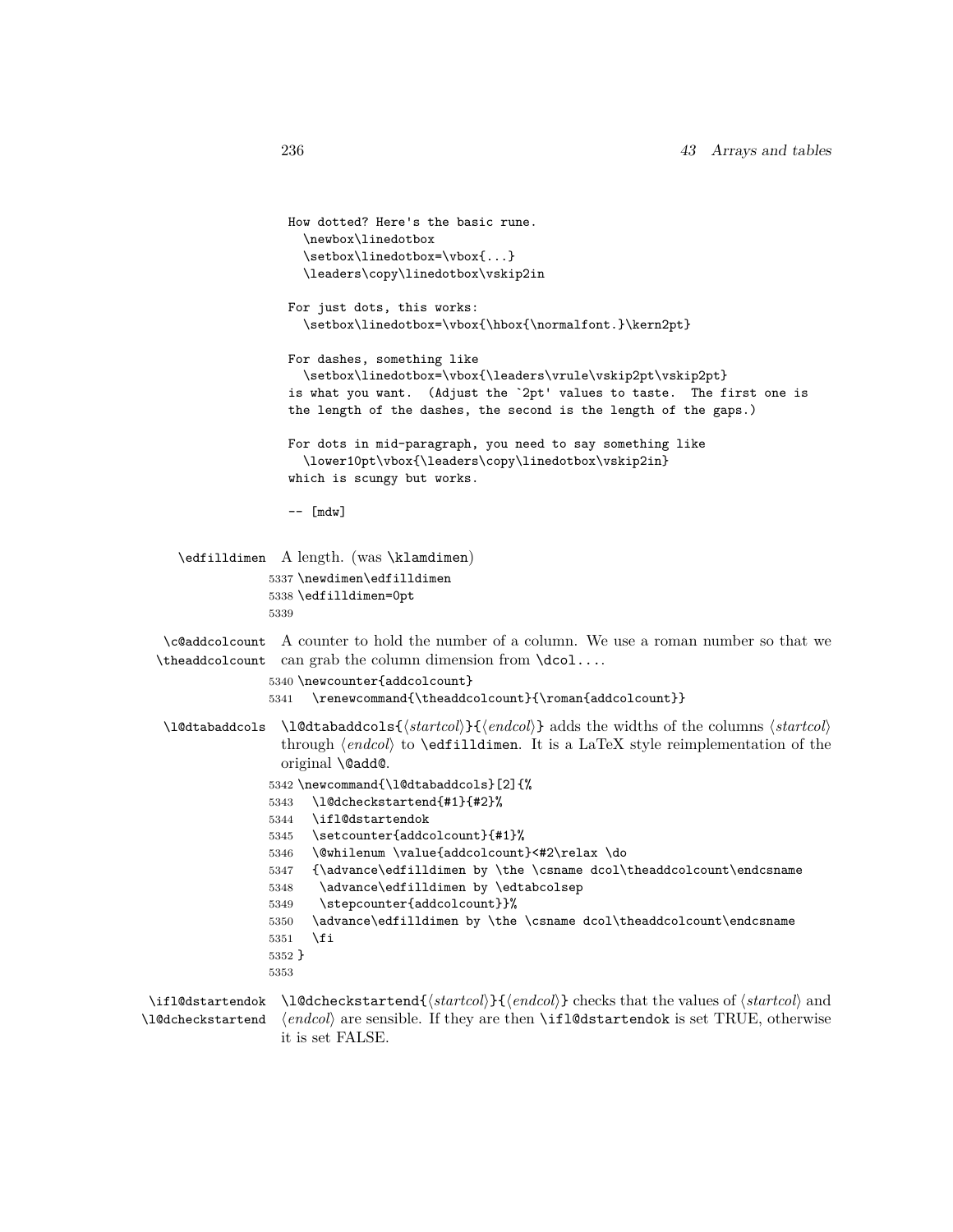```
5354 \newif\ifl@dstartendok
5355 \newcommand{\l@dcheckstartend}[2]{%
5356 \l@dstartendoktrue
5357 \ifnum #1<\@ne
5358 \l@dstartendokfalse
5359 \led@err@LowStartColumn
5360 \fi
5361 \ifnum #2>30\relax
5362 \l@dstartendokfalse
5363 \led@err@HighEndColumn
5364 \fi
5365 \ifnum #1>#2\relax
5366 \l@dstartendokfalse
5367 \led@err@ReverseColumns
5368 \fi
5369 }
5370
```

```
\edrowfill
\edrowfill{⟨startcol⟩}{⟨endcol⟩}fill fills columns ⟨startcol⟩ to ⟨endcol⟩ inclusive
\@edrowfill@
with ⟨fill⟩ (e.g. \hrulefill, \upbracefill). This is a LaTex style reimplementa-
\@EDROWFILL@
tion and generalization of the original \waklam, \Waklam, \waklamec, \wastricht
              and \wapunktel macros.
```

```
5371 \newcommand*{\edrowfill}[3]{%
5372 \l@dtabaddcols{#1}{#2}%
5373 \hb@xt@ \the\l@dcolwidth{\hb@xt@ \the\edfilldimen{#3}\hss}}
5374 \let\@edrowfill@=\edrowfill
5375 \def\@EDROWFILL@#1#2#3{\@edrowfill@{#1}{#2}{#3}}
5376
```
\edbeforetab The macro \edbeforetab{*⟨text⟩*}{*⟨math⟩*} puts *⟨text⟩* at the left margin before \edaftertab array cell entry *⟨math⟩*. Conversely, the macro \edaftertab{*⟨math⟩*}{*⟨text⟩*} puts *⟨text⟩* at the right margin after array cell entry *⟨math⟩*. \edbeforetab should be in the first column and \edaftertab in the last column. The following macros support these.

\leftltab \leftltab{*⟨text⟩*} for \edbeforetab in \ltab. (was \linksltab)

```
5377 \newcommand{\leftltab}[1]{%
5378 \hb@xt@\z@{\vbox{\edtabindent%
5379 \moveleft\Hilfsskip\hbox{\ #1}}\hss}}
5380
```
\leftrtab \leftrtab{*⟨text⟩*}{*⟨math⟩*} for \edbeforetab in \rtab. (was \linksrtab)

```
5381 \newcommand{\leftrtab}[2]{%
5382 #2\hb@xt@\z@{\vbox{\edtabindent%
```

```
5383 \advance\Hilfsskip by\dcoli%
```

```
5384 \moveleft\Hilfsskip\hbox{\ #1}}\hss}}
```

```
5385
```
\leftctab \leftctab{*⟨text⟩*}{*⟨math⟩*} for \edbeforetab in \ctab. (was \linksztab)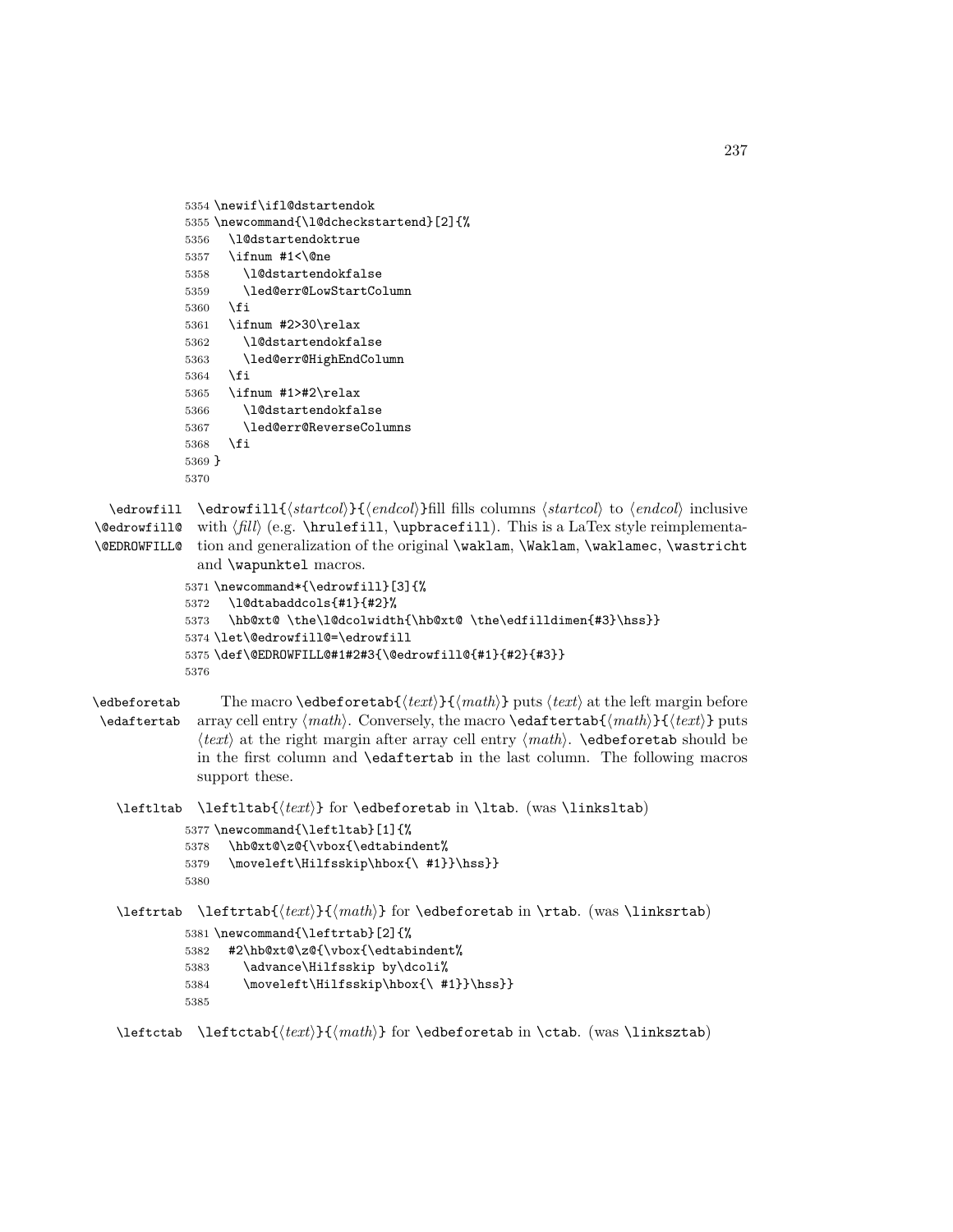|            | 5386 \newcommand{\leftctab}[2]{% |                                                                                    |
|------------|----------------------------------|------------------------------------------------------------------------------------|
|            | 5387                             | \hb@xt@\z@{\vbox{\edtabindent\l@dcolcount=\l@dampcount%                            |
|            | 5388                             | \advance\Hilfsskip by 0.5\dcoli%                                                   |
|            | 5389                             | \setbox\hilfsbox=\hbox{\def\edlabel##1{}%                                          |
|            | 5390                             | \disablel@dtabfeet\$\displaystyle{#2}\$}%                                          |
|            | 5391                             | \advance\Hilfsskip by -0.5\wd\hilfsbox%                                            |
|            | 5392                             | \moveleft\Hilfsskip\hbox{\ #1}}\hss}%                                              |
|            | 5393<br>5394                     | #2}                                                                                |
| \rightctab |                                  | $\rightctab\{\langle math \rangle\}$ for \edaftertab in \ctab. (was \rechtsztab)   |
|            |                                  | 5395 \newcommand{\rightctab}[2]{%                                                  |
|            | 5396                             | \setbox\hilfsbox=\hbox{\def\edlabel##1{}%                                          |
|            | 5397                             | \disablel@dtabfeet#2}\l@dampcount=\l@dcolcount%                                    |
|            | 5398                             | #1\hb@xt@\z@{\vbox{\edtabindent\l@dcolcount=\l@dampcount%                          |
|            | 5399                             | \advance\Hilfsskip by 0.5\l@dcolwidth%                                             |
|            | 5400                             | \advance\Hilfsskip by -\wd\hilfsbox%                                               |
|            | 5401                             | \setbox\hilfsbox=\hbox{\def\edlabel##1{}%                                          |
|            | 5402                             | \disablel@dtabfeet\$\displaystyle{#1}\$}%                                          |
|            | 5403                             | \advance\Hilfsskip by -0.5\wd\hilfsbox%                                            |
|            | 5404                             | \advance\Hilfsskip by \edtabcolsep%                                                |
|            | 5405                             | \moveright\Hilfsskip\hbox{ #2}}\hss}%                                              |
|            | 5406                             | }                                                                                  |
|            | 5407                             |                                                                                    |
| \rightltab |                                  | $\rightl_{\mathcal{H}}({\text{text}})$ for \edaftertab in \ltab. (was \rechtsltab) |
|            |                                  | 5408 \newcommand{\rightltab}[2]{%                                                  |
|            | 5409                             | \setbox\hilfsbox=\hbox{\def\edlabel##1{}%                                          |
|            | 5410                             | \disablel@dtabfeet#2}\l@dampcount=\l@dcolcount%                                    |
|            | 5411                             | #1\hb@xt@\z@{\vbox{\edtabindent\l@dcolcount=\l@dampcount%                          |
|            | 5412                             | \advance\Hilfsskip by\l@dcolwidth%                                                 |
|            | 5413                             | \advance\Hilfsskip by-\wd\hilfsbox%                                                |
|            | 5414                             | \setbox\hilfsbox=\hbox{\def\edlabel##1{}%                                          |
|            | 5415                             | \disablel@dtabfeet\$\displaystyle{#1}\$}%                                          |
|            | 5416                             | \advance\Hilfsskip by-\wd\hilfsbox%                                                |
|            | 5417                             | \advance\Hilfsskip by\edtabcolsep%                                                 |
|            | 5418                             | \moveright\Hilfsskip\hbox{ #2}}\hss}%                                              |
|            | 5419                             | }                                                                                  |
|            | 5420                             |                                                                                    |
| \rightrtab |                                  |                                                                                    |
|            |                                  | 5421 \newcommand{\rightrtab}[2]{%                                                  |
|            | 5422                             | \setbox\hilfsbox=\hbox{\def\edlabel##1{}%                                          |
|            | 5423                             | \disablel@dtabfeet#2}%                                                             |
|            | 5424                             | #1\hb@xt@\z@{\vbox{\edtabindent%                                                   |
|            | 5425                             | \advance\Hilfsskip by-\wd\hilfsbox%                                                |
|            | 5426                             | \advance\Hilfsskip by\edtabcolsep%                                                 |
|            |                                  | \moveright\Hilfsskip\hbox{ #2}}\hss}%                                              |
|            | 5427                             |                                                                                    |

5429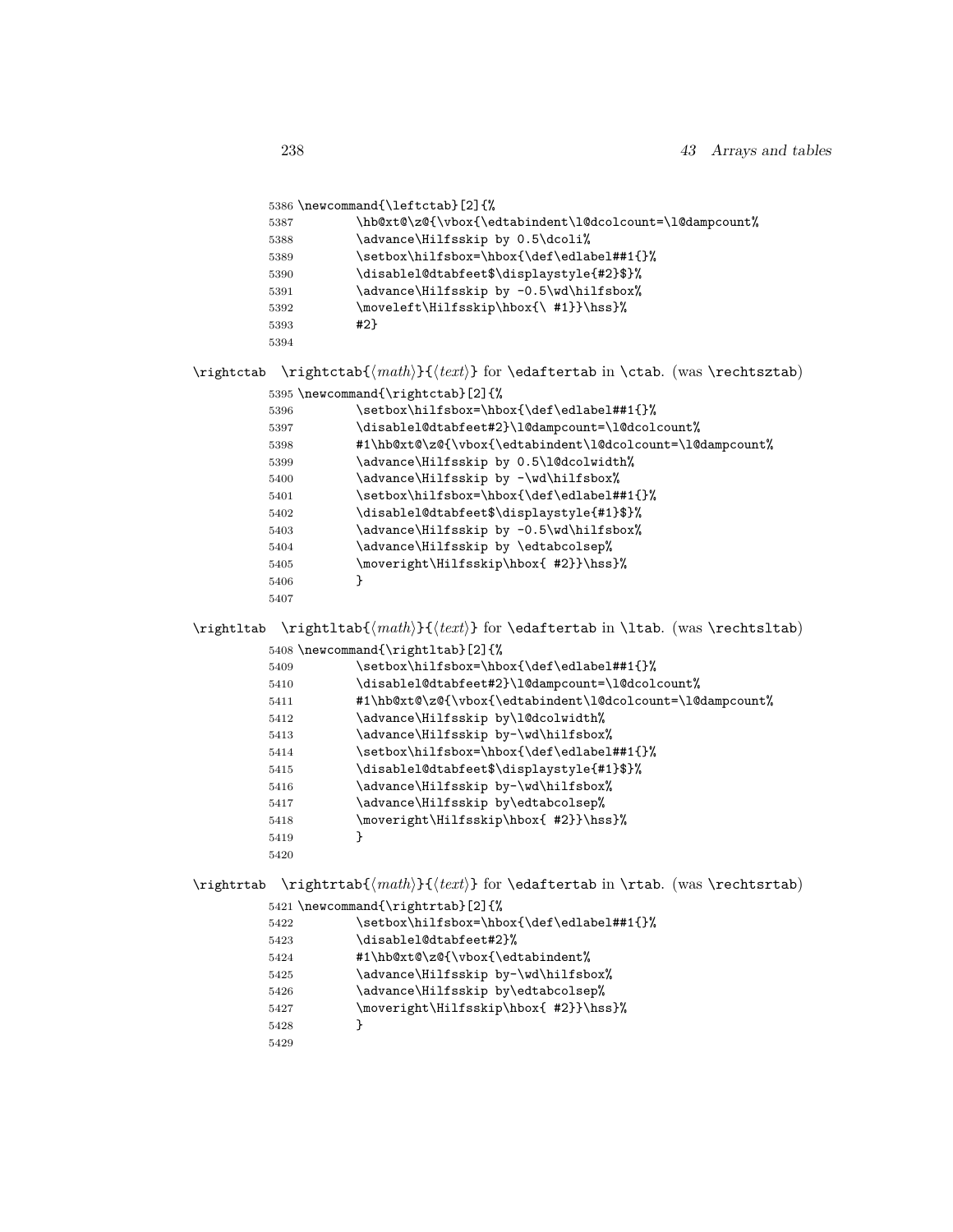\edbeforetab \edaftertab

\rtab \rtab{*⟨body⟩*} typesets *⟨body⟩* as an array with the entries right justified. (was \rtab) (Here and elsewhere, \edbeforetab and \edaftertab were originally \davor and \danach) The original \rtab and friends included a fair bit of common code which I have extracted into macros.

The process is first to measure the *⟨body⟩* to get the column widths, and then in a second pass to typeset the body.

```
5430 \newcommand{\rtab}[1]{%
5431 \l@dnullfills
5432 \det\cdot\det\{2\frac{1\cdot\frac{1\cdot\frac{1\cdot\frac{1\cdot\frac{1}{1\cdot\frac{1}{1\cdot\frac{1}{1\cdot\frac{1}{1\cdot\frac{1}{1\cdot\frac{1}{1\cdot\frac{1}{1\cdot\frac{1}{1\cdot\frac{1}{1\cdot\frac{1}{1\cdot\frac{1}{1\cdot\frac{1}{1\cdot\frac{1}{1\cdot\frac{1}{1\cdot\frac{1}{1\cdot\frac{1}{1\cdot\frac{1}{1\cdot\frac{1}{1\cdot\frac{1}{1\cdot\frac{1}{1\cdot\frac{1}{1\cdot\frac{1}{1\cdot\frac{1}{15433 \def\edaftertab##1##2{\rightrtab{##1}{##2}}%
5434 \measurembody{#1}%
5435 \l@drestorefills
5436 \variab
5437 \setmrowright #1\\&\\%
5438 \enablel@dtabfeet}
5439
```
\measurembody \measurembody{*⟨body⟩*} measures the array *⟨body⟩*.

```
5440 \newcommand{\measurembody}[1]{%
```

```
5441 \disablel@dtabfeet%
```
- \l@dcolcount=0%
- \nullsetzen%
- \l@dcolcount=0
- 5445 \measuremrow  $#1\\\&\\'\%$ \global\l@dampcount=1}
- 
- \rtabtext \rtabtext{*⟨body⟩*} typesets *⟨body⟩* as a tabular with the entries right justified. (was \rtabtext)

```
5448 \newcommand{\rtabtext}[1]{%
5449 \l@dnullfills
5450 \measuretbody{#1}%
5451 \l@drestorefills
5452 \variab
5453 \settrowright #1\\&\\%
5454 \enablel@dtabfeet}
5455
```
\measuretbody \measuretbody{*⟨body⟩*} measures the tabular *⟨body⟩*.

```
5456 \newcommand{\measuretbody}[1]{%
```

```
5457 \disable@notes%
5458 \disablel@dtabfeet%
5459 \l@dcolcount=0%
5460 \nullsetzen%
5461 \l@dcolcount=0
5462 \measuretrow \{1\}\&\\\%5463 \restore@notes%
5464 \global\l@dampcount=1}
5465
```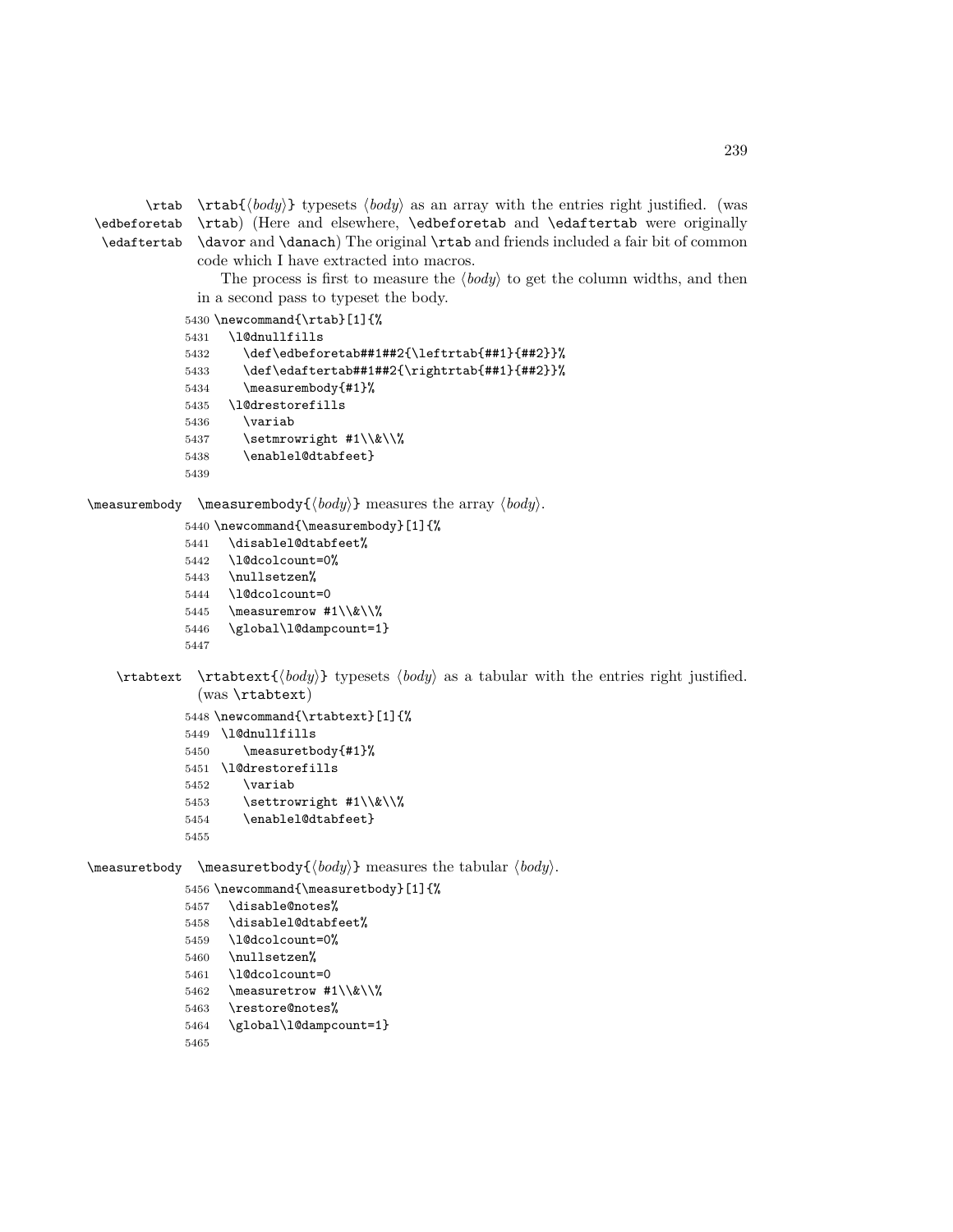```
\ltab
Array with entries left justified. (was \ltab)
\edbeforetab 5466 \newcommand{\ltab}[1]{%
\edaftertab 5467 \l@dnullfills
           5468 \def\edbeforetab##1##2{\leftltab{##1}{##2}}%
           5469 \def\edaftertab##1##2{\rightltab{##1}{##2}}%
           5470 \measurembody{#1}%
           5471 \l@drestorefills
           5472 \variab
           5473 \setmrowleft \sharp 1\backslash \&\backslash \%5474 \enablel@dtabfeet}
           5475
  \ltabtext Tabular with entries left justified. (was \ltabtext)
           5476 \newcommand{\ltabtext}[1]{%
           5477 \l@dnullfills
           5478 \measuretbody{#1}%
           5479 \l@drestorefills
           5480 \variab
           5481 \settrowleft #1\\&\\%
           5482 \enablel@dtabfeet}
           5483
      \ctab
Array with centered entries. (was \ztab)
\edbeforetab 5484 \newcommand{\ctab}[1]{%
\edaftertab 5485 \l@dnullfills
           5486 \def\edbeforetab##1##2{\leftctab{##1}{##2}}%
           5487 \def\edaftertab##1##2{\rightctab{##1}{##2}}%
           5488 \measurembody{#1}%
           5489 \l@drestorefills
           5490 \variab
           5491 \setmrowcenter \{1\}\&\\\%5492 \enablel@dtabfeet}
           5493
  \ctabtext Tabular with entries centered. (new)
           5494 \newcommand{\ctabtext}[1]{%
           5495 \l@dnullfills
           5496 \measuretbody{#1}%
           5497 \l@drestorefills
           5498 \variab
           5499 \settrowcenter \{1\}\&\\\%5500 \enablel@dtabfeet}
           5501
\spreadtext (was \breitertext)
           5502 \newcommand{\spreadtext}[1]{%\l@dcolcount=\l@dampcount%
           5503 \hb@xt@ \the\l@dcolwidth{\hbox{#1}\hss}}
\spreadmath (was \breiter, 'breiter' = 'broadly')
```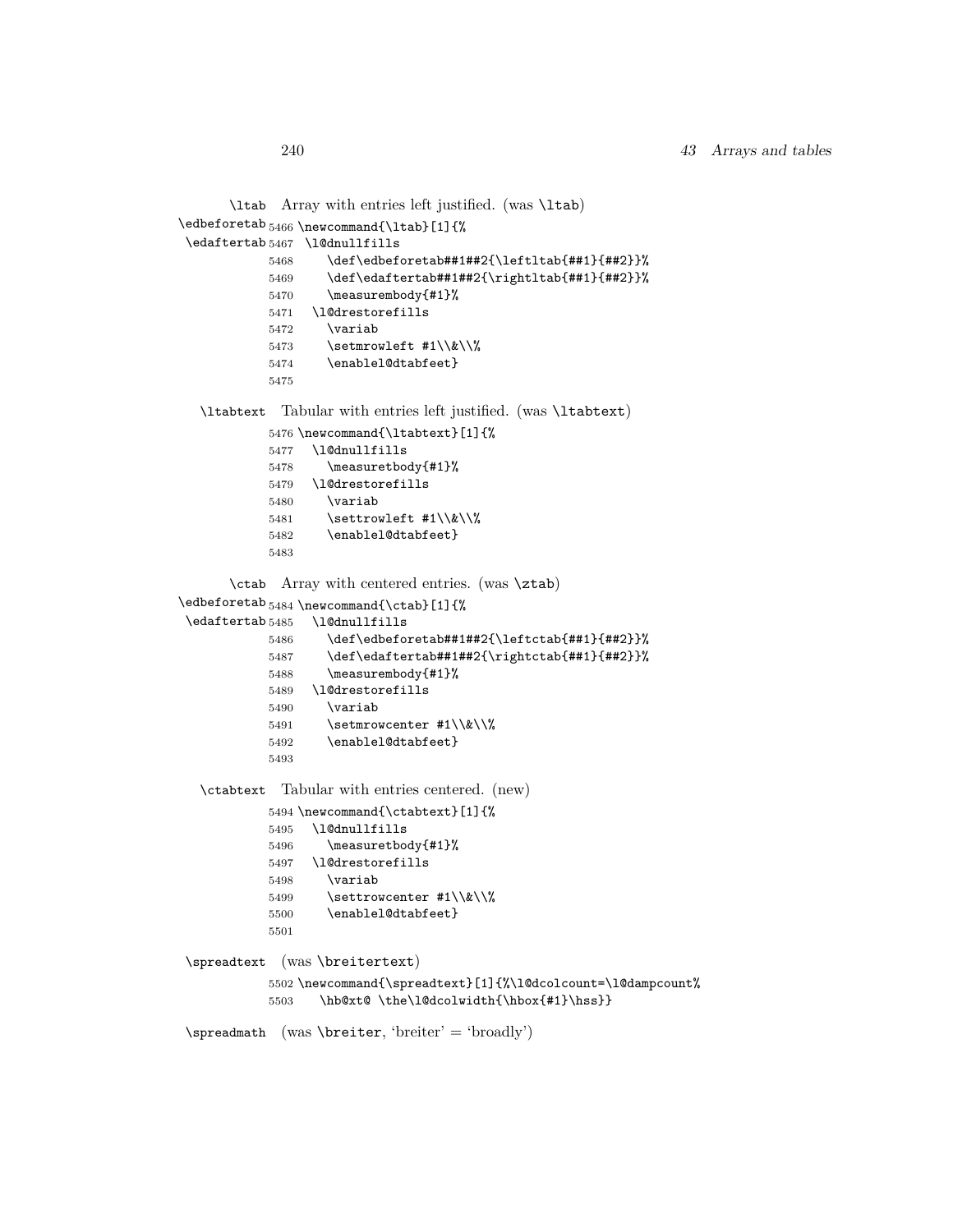```
5504 \newcommand{\spreadmath}[1]{%
5505 \hb@xt@ \the\l@dcolwidth{\hbox{$\displaystyle{#1}$}\hss}}
5506
```
I have left the remaining TABMAC alone, apart from changing some names. I'm not yet sure what they do or how they do it. Authors should not use any of these as they are likely to be mutable.

```
\tabellzwischen (was \tabellzwischen)
              5507 \def\tabellzwischen #1&{%
              5508 \ifx #1\\ \let\NEXT\relax \l@dcolcount=0
              5509 \else \stepl@dcolcount%
              5510 \ldots \l@dcolwidth = #1 mm
              5511 \let\NEXT=\tabellzwischen
              5512 \fi \NEXT }
              5513
    \edatabell For example \edatabell 4 & 19 & 8 \\ specifies 3 columns with widths of 4,
               19, and 8mm. (was \atabell)
              5514 \def\edatabell #1\\{%
              5515 \tabellzwischen #1&\\&}
       \Setzen (was \Setzen, 'setzen' = 'set')
              5516 \def\Setzen #1&{%
              5517 \ifx #1\relax \let\NEXT=\relax
              5518 \else \stepl@dcolcount%
              5519 \let\tabelskip=\l@dcolwidth
              5520 \EDTAB #1|
              5521 \let\NEXT=\Setzen
              5522 \fi\NEXT}
              5523
       \EDATAB (was \ATAB)
              5524 \def\EDATAB #1\\{%
              5525 \ifx #1\Relax \centerline{\Setzen #1\relax&}
              5526 \let\Next\relax
              5527 \else \centerline{\Setzen #1&\relax&}
              5528 \let\Next=\EDATAB
              5529 \fi\Next}
       \edatab (was \atab)
              5530 \newcommand{\edatab}[1]{%
              5531 \variab%
              5532 \EDATAB #1\\\Relax\\}
              5533
    \HILFSskip
More helpers.
    \Hilfsskip
5534 \newskip\HILFSskip
              5535 \newskip\Hilfsskip
              5536
```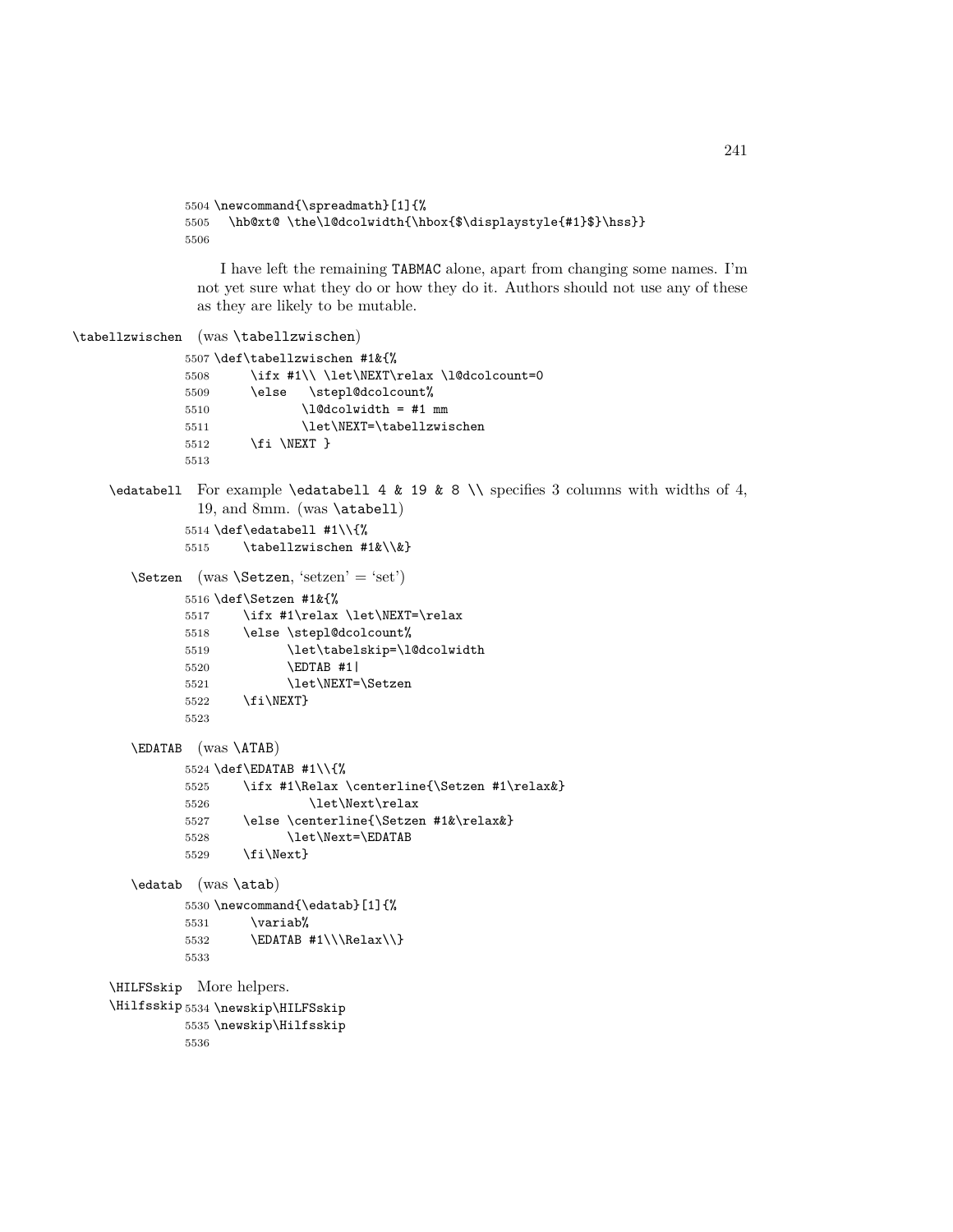\EDTABINDENT (was \TABINDENT)

```
5538 \ifnum\l@dcolcount=30\let\NEXT\relax\l@dcolcount=0%
           5539 \else\stepl@dcolcount%
           5540 \advance\Hilfsskip by\l@dcolwidth%
           5541 \ifdim\l@dcolwidth=0pt\advance\hilfscount\@ne
           5542 \else\advance\Hilfsskip by \the\hilfscount\edtabcolsep%
           5543 \hilfscount=1\fi%
           5544 \let\NEXT=\EDTABINDENT%
           5545 \fi\NEXT}%
\edtabindent (was \tabindent)
           5546 \newcommand{\edtabindent}{%
           5547 \l@dcolcount=0\relax
           5548 \Hilfsskip=0pt%
           5549 \hilfscount=1\relax
           5550 \EDTABINDENT%
           5551 \hilfsskip=\hsize%
           5552 \advance\hilfsskip -\Hilfsskip%
           5553 \Hilfsskip=0.5\hilfsskip%
           5554 }%
           5555
     \EDTAB (was \TAB)
           5556 \def\EDTAB #1|#2|{%
           5557 \setbox\tabhilfbox=\hbox{$\displaystyle{#1}$}%
           5558 \setbox\tabHilfbox=\hbox{$\displaystyle{#2}$}%
           5559 \advance\tabelskip -\wd\tabhilfbox%
           5560 \advance\tabelskip -\wd\tabHilfbox%
           5561 \unhbox\tabhilfbox\hskip\tabelskip%
           5562 \unhbox\tabHilfbox}%
           5563
 \EDTABtext (was \TABtext)
           5564 \def\EDTABtext #1|#2|{%
           5565 \setbox\tabhilfbox=\hbox{#1}%
           5566 \setbox\tabHilfbox=\hbox{#2}%
           5567 \advance\tabelskip -\wd\tabhilfbox%
           5568 \advance\tabelskip -\wd\tabHilfbox%
           5569 \unhbox\tabhilfbox\hskip\tabelskip%
           5570 \unhbox\tabHilfbox}%
 \tabhilfbox
Further helpers.
 \tabHilfbox 5571 \newbox\tabhilfbox
           5572 \newbox\tabHilfbox
           5573
              %%%%%%%%%%%%%%%%%%%%%%%%%%%%%%%%%%%%%%%%%%%%%%%%%%%%%%%%%%%%%%%%%%%%%%%%%
              % That finishes tabmac
```
5537 \newcommand{\EDTABINDENT}{%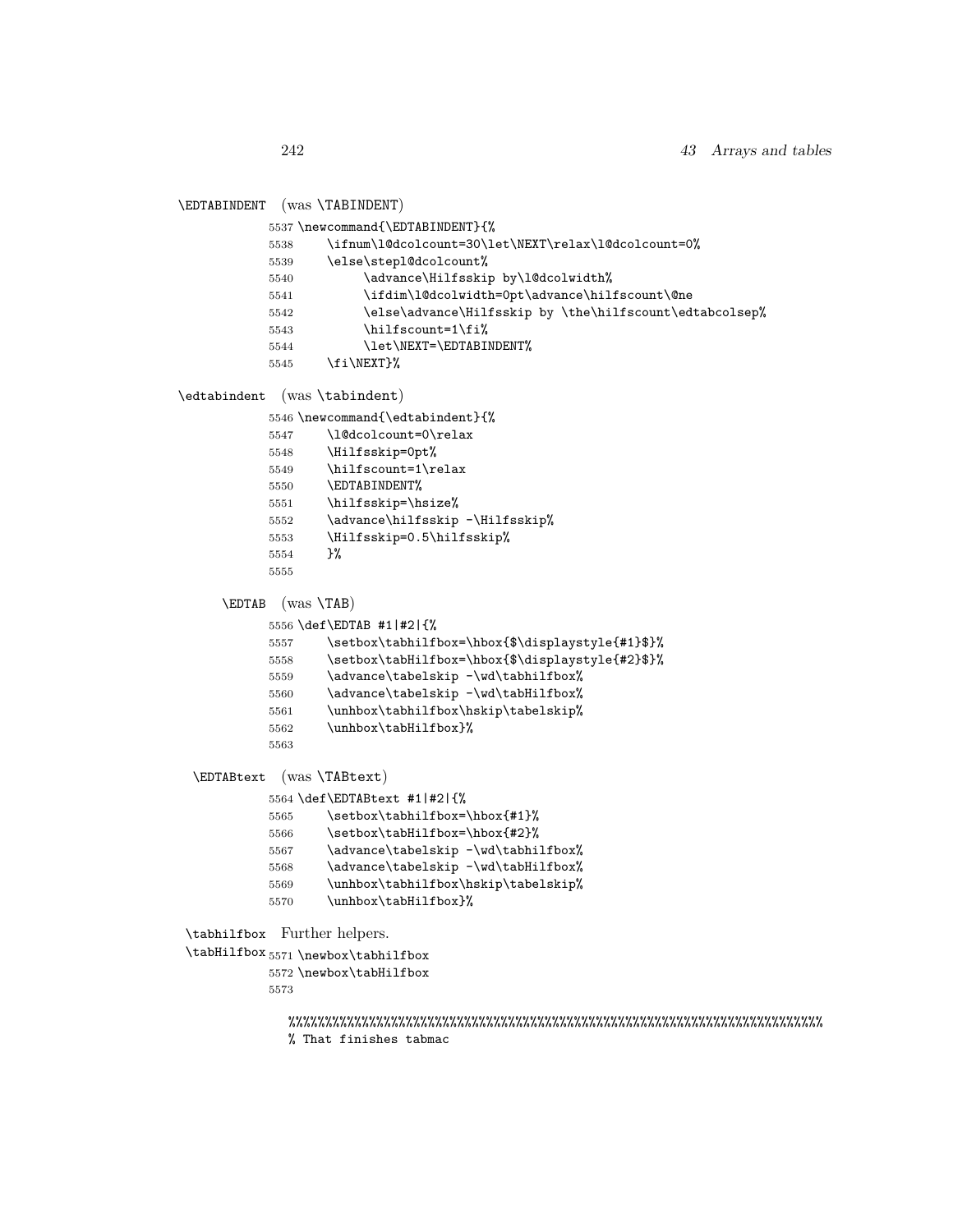%%%%%%%%%%%%%%%%%%%%%%%%%%%%%%%%%%%%%%%%%%%%%%%%%%%%%%%%%%%%%%%%%%%%%%%%%

```
edarrayl
The 'environment' forms for \ltab, \ctab and \rtab.
          edarrayc<sub>5574</sub> \newenvironment{edarray1}{\l@dcollect@body\ltab}{}
          edarrayr 5575 \newenvironment{edarrayc}{\l@dcollect@body\ctab}{}
                   5576 \newenvironment{edarrayr}{\l@dcollect@body\rtab}{}
                   5577
        edtabularl
The 'environment' forms for \ltabtext, \ctabtext and \rtabtext.
        edtabularc<sub>5578</sub>\newenvironment{edtabularl}{\l@dcollect@body\ltabtext}{}
        edtabularr 5579 \newenvironment{edtabularc}{\l@dcollect@body\ctabtext}{}
                   5580 \newenvironment{edtabularr}{\l@dcollect@body\rtabtext}{}
                   5581
                       Here's the code for enabling \edtext (instead of \critext).
     \usingcritext
Declarations for using \critext{}.../ or using \edtext{}{} inside tabulars.
\disablel@dtabfeet
The default at this point is for \edtext.
 \enablel@dtabfeet 5582 \newcommand{\usingcritext}{%
      \usingedtext 5583 \def\disablel@dtabfeet{\l@dmodforcritext}%
                   5584 \def\enablel@dtabfeet{\l@drestoreforcritext}}
                   5585 \newcommand{\usingedtext}{%
                   5586 \def\disablel@dtabfeet{\l@dmodforedtext}%
                   5587 \def\enablel@dtabfeet{\l@drestoreforedtext}}
                   5588
                   5589 \usingedtext
                   5590
```
# **44 Section's title commands**

### **44.1 Deprecated commands**

```
\initnumbering@sectcmd
\initnumbering@sectcmd defines \ledxxx commands. These commands are dep-
             \ledsection
recated. It also defines quotation environment. Note: this assumes that the user
            \ledsection*
didn't change \chapter. If he did, he should redefine \initnumbering@sectcmd.
         \ledsubsection 5591 \newcommand{\initnumbering@sectcmd}{
        \ledsubsection* 5592
     \ledsubsubsection 5593
    \ledsubsubsection* 5594
            \ledchapter 5595
           \ledchapter* 5596\verb+\@patchforledchapter+^{5597}\begin{array}{c}\n\text{Quotation} \end{array}\text{equation} \begin{array}{c} 5599 \\ \text{endquotation} \end{array}\label{eq:qubit} \begin{array}{l} \hspace{-0.5cm} \textbf{quote}_{5601} \end{array}\lambdaendquote _{5602}\newcommand{\ledsection}[2][]{%
                                         \led@war@ledxxxDeprecated{section}%
                                         5594 \leavevmode\pend\vspace{3.5ex \@plus 1ex \@minus .2ex}\ifl@dpairing\else\skipnumbering\fi%%
                                         \pstart%
                                         \leavevmode\ifledsecnolinenumber\skipnumbering\fi\section[##1]{##2}\leavevmode\vspace{2.3ex \
                                         \vspace{-2\parskip}\vspace{-2\baselineskip}%
                                         \ifautopar\else\pstart\fi
                                    5600 \WithSuffix\newcommand\ledsection*[1]{%
                                         \led@war@ledxxxDeprecated{section*}%
                                         5602 \leavevmode\pend\vspace{3.5ex \@plus 1ex \@minus .2ex}\ifl@dpairing\else\skipnumbering\fi%
```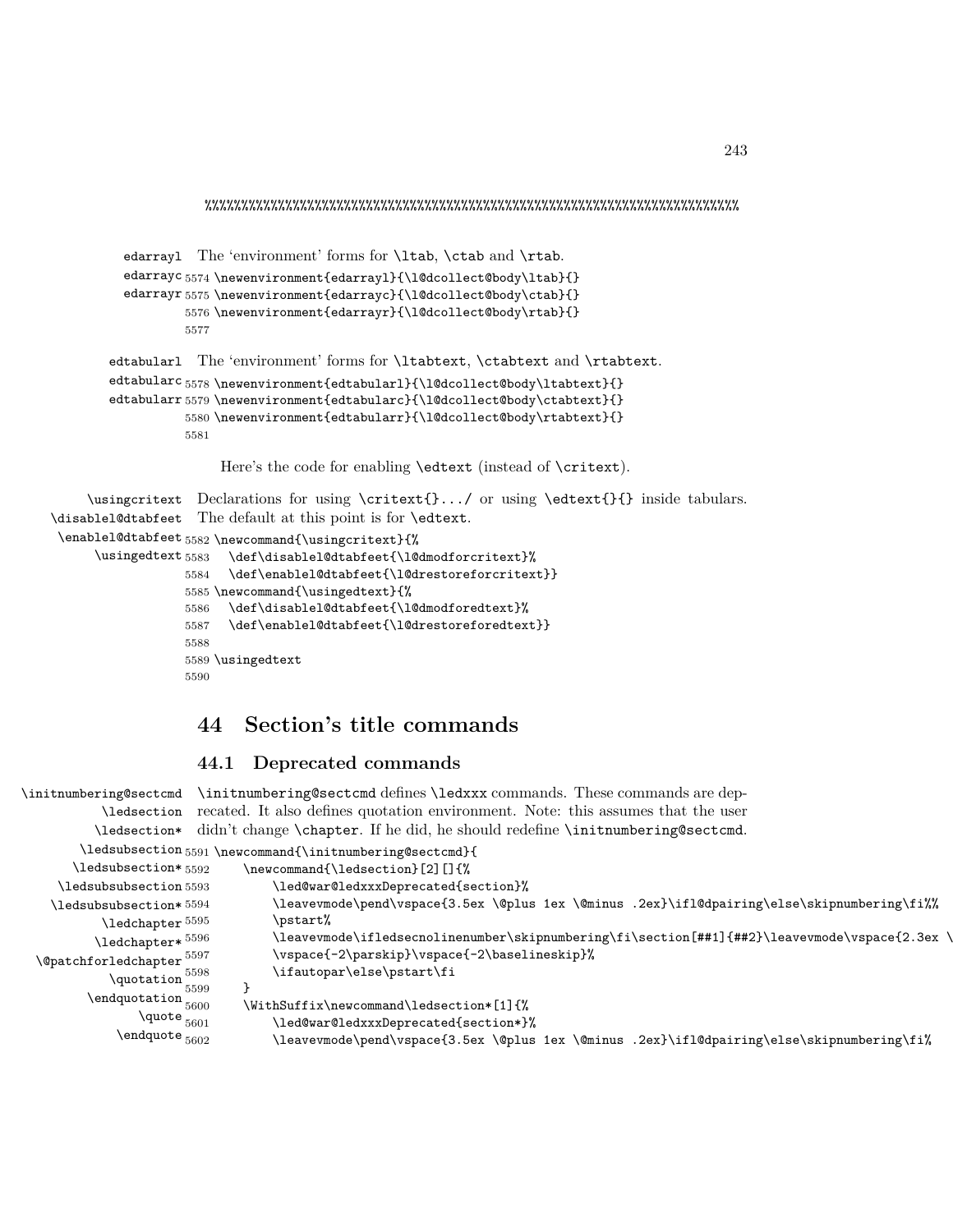```
5603 \pstart%
5604 \leavevmode\ifledsecnolinenumber\skipnumbering\fi\section*{##1}\leavevmode\vspace
5605 \vspace{-2\parskip}\vspace{-2\baselineskip}%
5606 \ifautopar\else\pstart\fi
5607 }
5608 \newcommand{\ledsubsection}[2][]{%
5609 \led@war@ledxxxDeprecated{subsection}%
5610 \leavevmode\pend\vspace{3.5ex \@plus 1ex \@minus .2ex}\ifl@dpairing\else\skipnumbering\else\skipnumbering\else\skipnumbering\else\skipnumbering\else\skipnumbering\else\skipnumbering\else\skipnumbering\else\skipnumberi
5611 \pstart%
5612 \leavevmode\ifledsecnolinenumber\skipnumbering\fi\subsection[##1]{##2}\leavevmode\
5613 \vspace{-2\parskip}\vspace{-2\baselineskip}%
5614 \ifautopar\else\pstart\fi
5615 }
5616 \WithSuffix\newcommand\ledsubsection*[1]{%
5617 \led@war@ledxxxDeprecated{subsection*}%
5618 \leavevmode\pend\vspace{3.5ex \@plus 1ex \@minus .2ex}\ifl@dpairing\else\skipnumbering\else\skipnumbering\else\skipnumbering\else\skipnumbering\else\skipnumbering\else\skipnumbering\else\skipnumbering\else\skipnumber
5619 \pstart%
5620 \leavevmode\ifledsecnolinenumber\skipnumbering\fi\subsection*{##1}\leavevmode\vspace{1.5ex \end{1.5ex \end{1.5ex \end{1.5ex \end{1.5ex \end{1.5ex \end{1.5ex \end{1.5ex \end{1.5ex \end{1.5ex \end{1.5ex \end{1.5ex \end{
5621 \vspace{-2\parskip}\vspace{-2\baselineskip}%
5622 \ifautopar\else\pstart\fi
5623 }
5624 \newcommand{\ledsubsubsection}[2][]{%
5625 \led@war@ledxxxDeprecated{subsubsection}%
5626 \leavevmode\pend\vspace{3.5ex \@plus 1ex \@minus .2ex}\ifl@dpairing\else\skipnumbering\else\skipnumbering\else\skipnumbering\else\skipnumbering\else\skipnumbering\else\skipnumbering\else\skipnumbering\else\skipnumber
5627 \pstart%
5628 \leavevmode\ifledsecnolinenumber\skipnumbering\fi\subsubsection[##1]{##2}\leavevmode\ifledsecnolinenumber\skipnumbering\fi\subsubsection[##1]{##2}\leavevmo
5629 \vspace{-2\parskip}\vspace{-2\baselineskip}%
5630 \ifautopar\else\pstart\fi
5631 }
5632 \WithSuffix\newcommand\ledsubsubsection*[1]{%
5633 \led@war@ledxxxDeprecated{subsubsection*}%
5634 \leavevmode\pend\vspace{3.5ex \@plus 1ex \@minus .2ex}\ifl@dpairing\else\skipnumbe
5635 \pstart%
5636 \leavevmode\ifledsecnolinenumber\skipnumbering\fi\subsubsection*{##1}\leavevmode\
5637 \vspace{-2\parskip}\vspace{-2\baselineskip}%
5638 \ifautopar\else\pstart\fi
5639 }
5640 \newcommand\ledchapter[2][]{%
5641 \led@war@ledxxxDeprecated{chapter}%
5642 \ifl@dmemoir%
5643 \gdef\ch@pt@c{##1}%
5644 \fi%
5645 ~\pend\skipnumbering%
5646 \pstart%
5647 \@patchforledchapter\chapter[##1]{##2}%
5648 \pend\pstart}
5649 \WithSuffix\newcommand\ledchapter*[1]{%
5650 \led@war@ledxxxDeprecated{chapter*}%
5651 ~\pend\skipnumbering%
5652 \pstart%
```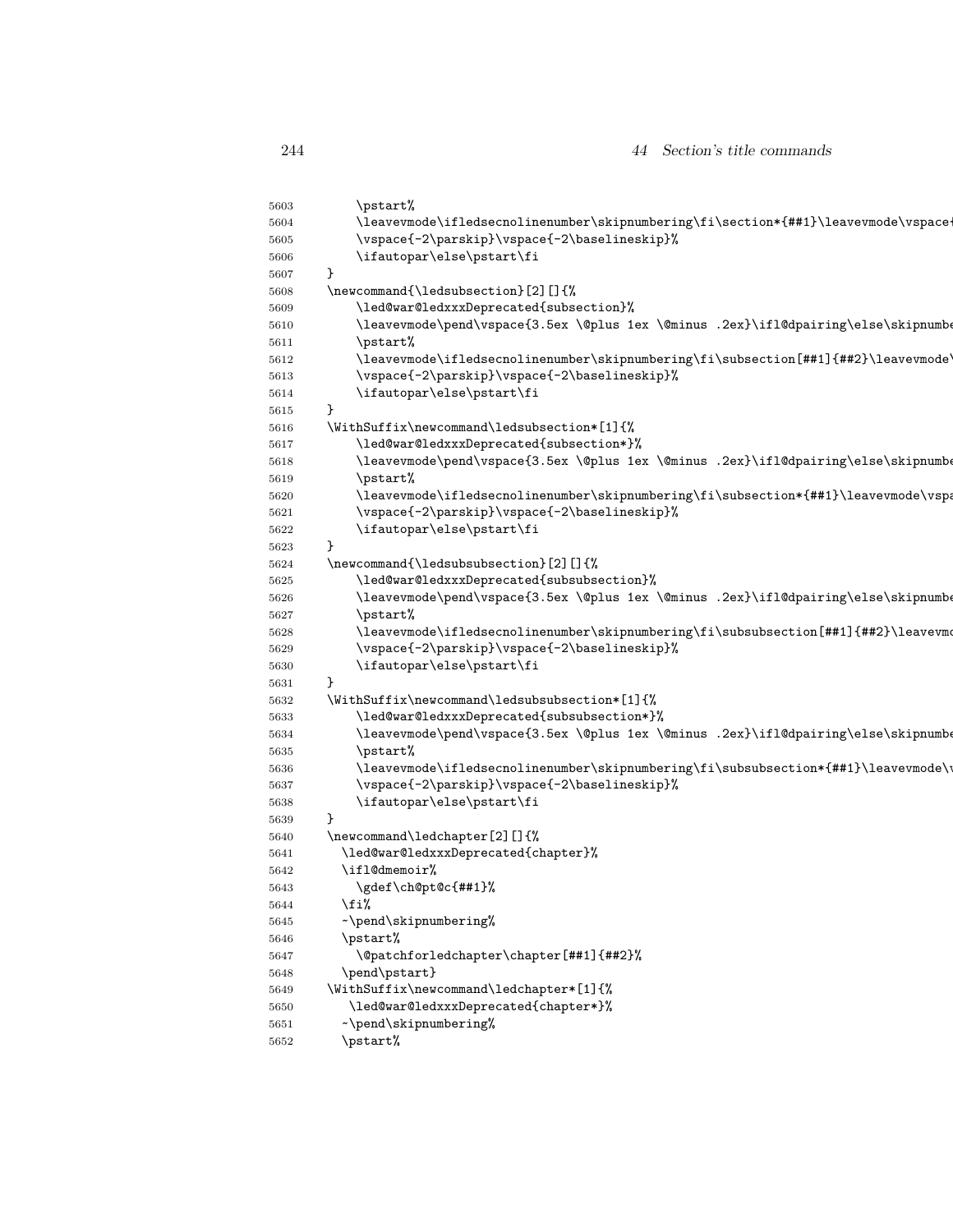| 5653 | \@patchforledchapter\chapter*{##1}\pend%                                |  |  |
|------|-------------------------------------------------------------------------|--|--|
| 5654 | \pstart}                                                                |  |  |
| 5655 | \def\@patchforledchapter{                                               |  |  |
| 5656 | \patchcmd{\@makeschapterhead}{1\par}{1}{}{}                             |  |  |
| 5657 | \pretocmd{\@makeschapterhead}{\par}{}{}                                 |  |  |
| 5658 | \apptocmd{\@makeschapterhead}{\par}{}{}                                 |  |  |
| 5659 | \patchcmd{\@makeschapterhead}{\vskip 40\p@}{}{}{}                       |  |  |
| 5660 | \patchcmd{\@makechapterhead}{1\par}{1}{}{}                              |  |  |
| 5661 | \pretocmd{\@makechapterhead}{\par}{}{}                                  |  |  |
| 5662 | \apptocmd{\@makechapterhead}{\par}{}{}                                  |  |  |
| 5663 | \patchcmd{\@makechapterhead}{\vskip 40\p@}{}{}{}                        |  |  |
| 5664 | \apptocmd{\@chapter}{\par\leavevmode\vspace{40 \p@}\skipnumbering}{}{}  |  |  |
| 5665 | \apptocmd{\@schapter}{\par\leavevmode\vspace{40 \p@}\skipnumbering}{}{} |  |  |
| 5666 | \newcommand\beforeledchapter{\pend\cleardoublepage\pstart}              |  |  |
| 5667 | \patchcmd{\chapter}{\cleardoublepage}{\relax}{}{}                       |  |  |
| 5668 | \patchcmd{\chapter}{\clearpage}{\relax}{}{}                             |  |  |
| 5669 | }                                                                       |  |  |
| 5670 | \ifnoquotation@\else                                                    |  |  |
| 5671 | \renewcommand{\quotation}{\par\leavevmode%                              |  |  |
| 5672 | \parindent=1.5em%                                                       |  |  |
| 5673 | \skipnumbering%                                                         |  |  |
| 5674 | \ifautopar%                                                             |  |  |
| 5675 | \vskip-\parskip%                                                        |  |  |
| 5676 | \else%                                                                  |  |  |
| 5677 | \vskip\topsep%                                                          |  |  |
| 5678 | \fi%                                                                    |  |  |
| 5679 | \global\leftskip=\leftmargin%                                           |  |  |
| 5680 | \global\rightskip=\leftmargin%                                          |  |  |
| 5681 | }                                                                       |  |  |
| 5682 | \renewcommand{\endquotation}{\par%                                      |  |  |
| 5683 | \global\leftskip=0pt%                                                   |  |  |
| 5684 | \global\rightskip=0pt%                                                  |  |  |
| 5685 | \leavevmode%                                                            |  |  |
| 5686 | \skipnumbering%                                                         |  |  |
| 5687 | \ifautopar%                                                             |  |  |
| 5688 | \vskip-\parskip%                                                        |  |  |
| 5689 | \else%                                                                  |  |  |
| 5690 | \vskip\topsep%                                                          |  |  |
| 5691 | \fi%                                                                    |  |  |
| 5692 | ł                                                                       |  |  |
| 5693 | \renewcommand{\quote}{\par\leavevmode%                                  |  |  |
| 5694 | \parindent=0pt%                                                         |  |  |
| 5695 | \skipnumbering%                                                         |  |  |
| 5696 | \ifautopar%                                                             |  |  |
| 5697 | $\verb \vskip- \paralskip $                                             |  |  |
| 5698 | \else%                                                                  |  |  |
| 5699 | \vskip\topsep%                                                          |  |  |
| 5700 | \fi%                                                                    |  |  |
| 5701 | \global\leftskip=\leftmargin%                                           |  |  |
| 5702 | \global\rightskip=\leftmargin%                                          |  |  |
|      |                                                                         |  |  |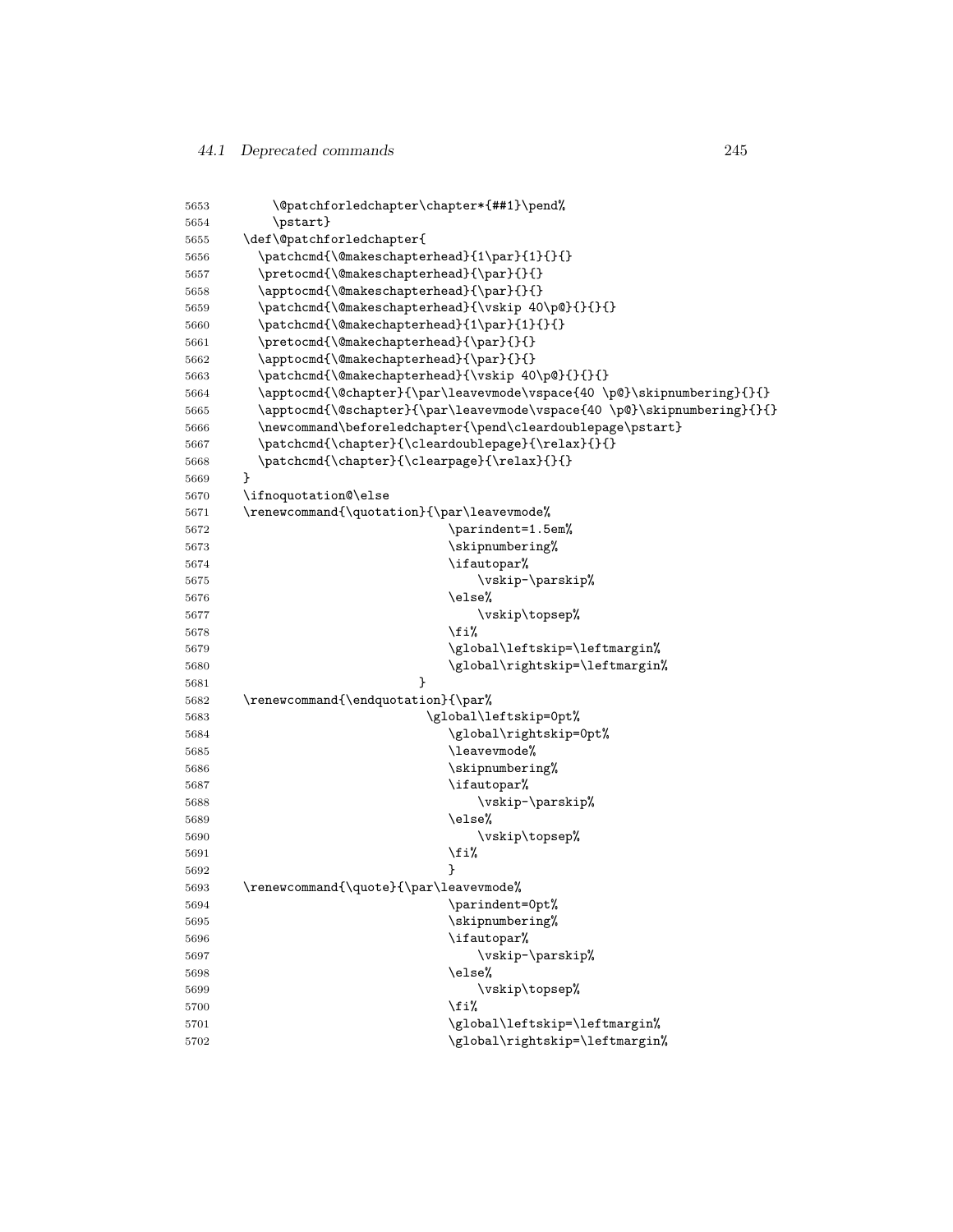| 5703   | λ                              |                        |
|--------|--------------------------------|------------------------|
| 5704   | \renewcommand{\endquote}{\par% |                        |
| 5705   |                                | \global\leftskip=0pt%  |
| 5706   |                                | \global\rightskip=0pt% |
| 5707   |                                | \leavevmode%           |
| 5708   |                                | \skipnumbering%        |
| 5709   |                                | \ifautopar%            |
| 5710   |                                | \vskip-\parskip%       |
| 5711   |                                | \else%                 |
| 5712   |                                | \vskip\topsep%         |
| 5713   |                                | \fi%                   |
| 5714   |                                | ł                      |
| 5715   | \fi                            |                        |
| 5716 } |                                |                        |
|        |                                |                        |

\ledsectnotoc The \ledsectnotoc only disables the \addcontentsline macro.

5717 \newcommand{\ledsectnotoc}{\let\addcontentsline\@gobblethree}

\ledsectnomark The \ledsectnomark only disables the \chaptermark, \sectionmark and \subsectionmark macros.

```
5718 \newcommand{\ledsectnomark}{%
5719 \let\chaptermark\@gobble%
5720 \let\sectionmark\@gobble%
5721 \let\subsectionmark\@gobble%
5722 }
```
### **44.2 New commands : \eledxxx**

The new system of \eledxxxx commands to section text work like this:

- 1. When one of these commands is called, eledmac writes to an auxiliary files:
	- The section level.
	- The section title.
	- The side (when eledpar is used).
	- The pstart where the command is called.
	- If we have starred version or not.
- 2. eledmac adds the title of the section to pstart, as normal content. This is to enable critical notes.
- 3. When LAT<sub>E</sub>X is run a other time, this file is read. That:
	- Adds the pstart number to a list of pstarts where a sectioning command is used.
	- Defines a command, the name of which contains the pstart number, and which calls the normal LAT<sub>E</sub>X sectioning command.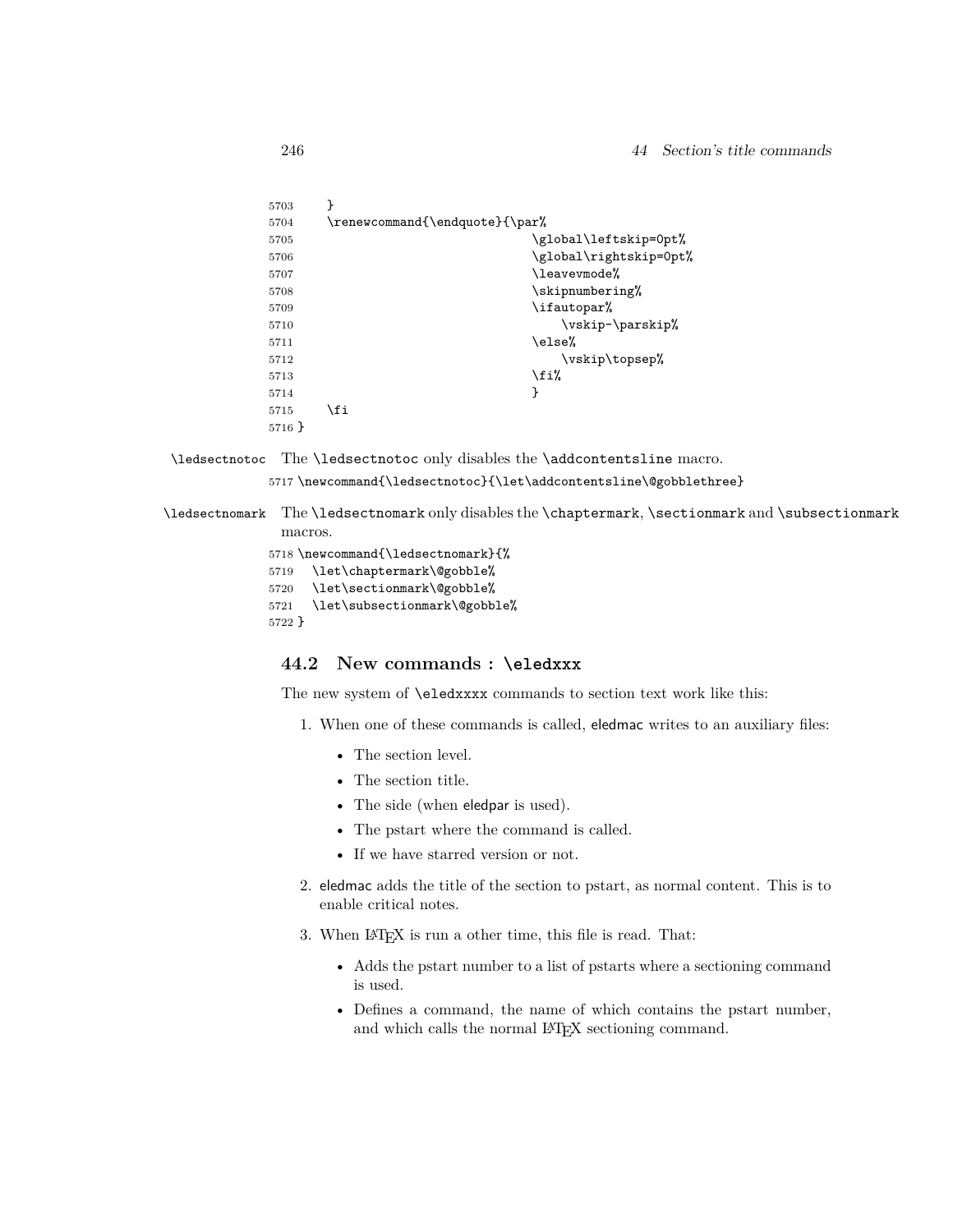4. This last command is called when the pstart is effectively printed.

We do not define commands for \eledsection and related if the noeledsec option is loaded. We use etoolbox tests and not the \ifxxx…\else…\fi structure to prevent problem of expansions with command after the \ifxxx which contains fi. As we patch command inside this test, we need to change the category code of # character *before* \notbool statement, because the second argument is read with the standard catcode (read *The TeXbook*to understand when the catcode's change has effect).

```
5723 \catcode`\#=12
5724 \notbool{@noeled@sec}{%
```
\beforeeledchapter For technical reasons, not yet solved, page-breaking before chapters can't be made automatically by eledmac. Users have to use \beforeeledchapter.

```
5725 \ifl@dmemoir
5726 \newcommand\beforeeledchapter{\clearforchapter}
5727 \else
5728 \newcommand\beforeeledchapter{\if@openright\cleardoublepage\else\clearpage\fi}
5729 \fi
```
\if@eled@sectioning The boolean \if@eled@sectioning is set to true when a sectioning command is called by a \eledxxx command, and set to false after. It is used to enable/disable line number printing.

5730 \newif\if@eled@sectioning

```
nt@leftmargin@eledsection
t@rightmargin@eledsection
                          \print@leftmargin@eledsection and \print@rightmargin@eledsection are
                         added by eledmac inside the code of sectioning command, in order to affix lines
                          numbers. They include tests for RTL languages.
```

```
5731 \def\print@rightmargin@eledsection{%
5732 \if@eled@sectioning%
5733 \begingroup%
5734 \if@RTL%
5735 \let\llap\rlap%
5736 \let\leftlinenum\rightlinenum%
5737 \let\leftlinenumR\rightlinenumR%
5738 \let\l@drd@ta\l@dld@ta%
5739 \let\l@drsn@te\l@dlsn@te%
5740 \fi%
5741 \hfill\l@drd@ta \csuse{LR}{\l@drsn@te}%
5742 \endgroup%
5743 \fi%
5744 }%
5745
5746 \def\print@leftmargin@eledsection{%
5747 \if@eled@sectioning%
5748 \leavevmode%
5749 \begingroup%
5750 \if@RTL%
```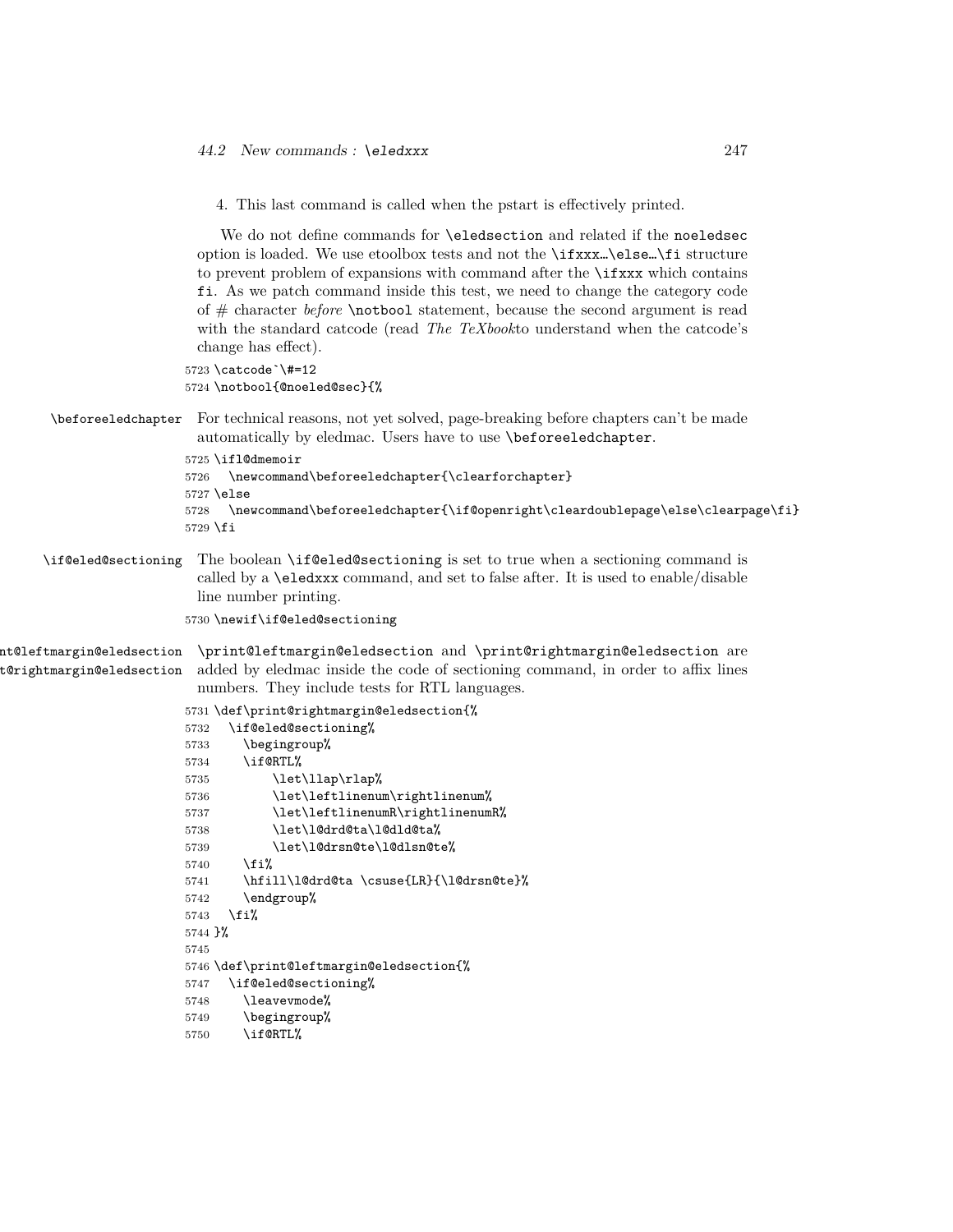```
5751 \let\rlap\llap%
5752 \let\rightlinenum\leftlinenum%
5753 \let\rightlinenumR\leftlinenumR%
5754 \let\l@dld@ta\l@drd@ta%
5755 \let\l@dlsn@te\l@drsn@te%
5756 \{f_i\}5757 \l@dld@ta\csuse{LR}{\l@dlsn@te}%
5758 \endgroup%
5759 \fi%
5760 }%
5761
```
\chapter We have to patch LAT<sub>E</sub>X, book and memoir sectioning commands in order to:

\M@sect

• Disable \edtext inside.

\@mem@old@ssect \@makechapterhead

• Disable page breaking (for \chapter).

\@makechapterhead \@makeschapterhead

\@sect

```
\@ssect
```
• Add line numbers and sidenotes.

Unfortunately, Maïeul Rouquette was not able to try if memoir is loaded. That is why eledmac tries to define for both standard class and memoir class.

```
5762 \AtBeginDocument{%
5763 \patchcmd{\chapter}{\clearforchapter}{%
5764 \if@eled@sectioning\else%
5765 \ifl@dprintingpages\else%
5766 \clearforchapter%
5767 \fi%
5768 \fi%
5769 }
5770 {}
5771 {}
5772
5773 \pretocmd{\M@sect}
5774 {\let\old@edtext=\edtext%
5775 \let\edtext=\dummy@edtext@showlemma%
5776 }
5777 {}
5778 {}
5779
5780 \apptocmd{\M@sect}
5781 {\let\edtext=\old@edtext}
5782 {}
5783 {}
5784
5785 \patchcmd{\M@sect}
5786 { #9}
```

```
5787 { #9%
```

```
5788 \print@rightmargin@eledsection%
```

```
5789 }
```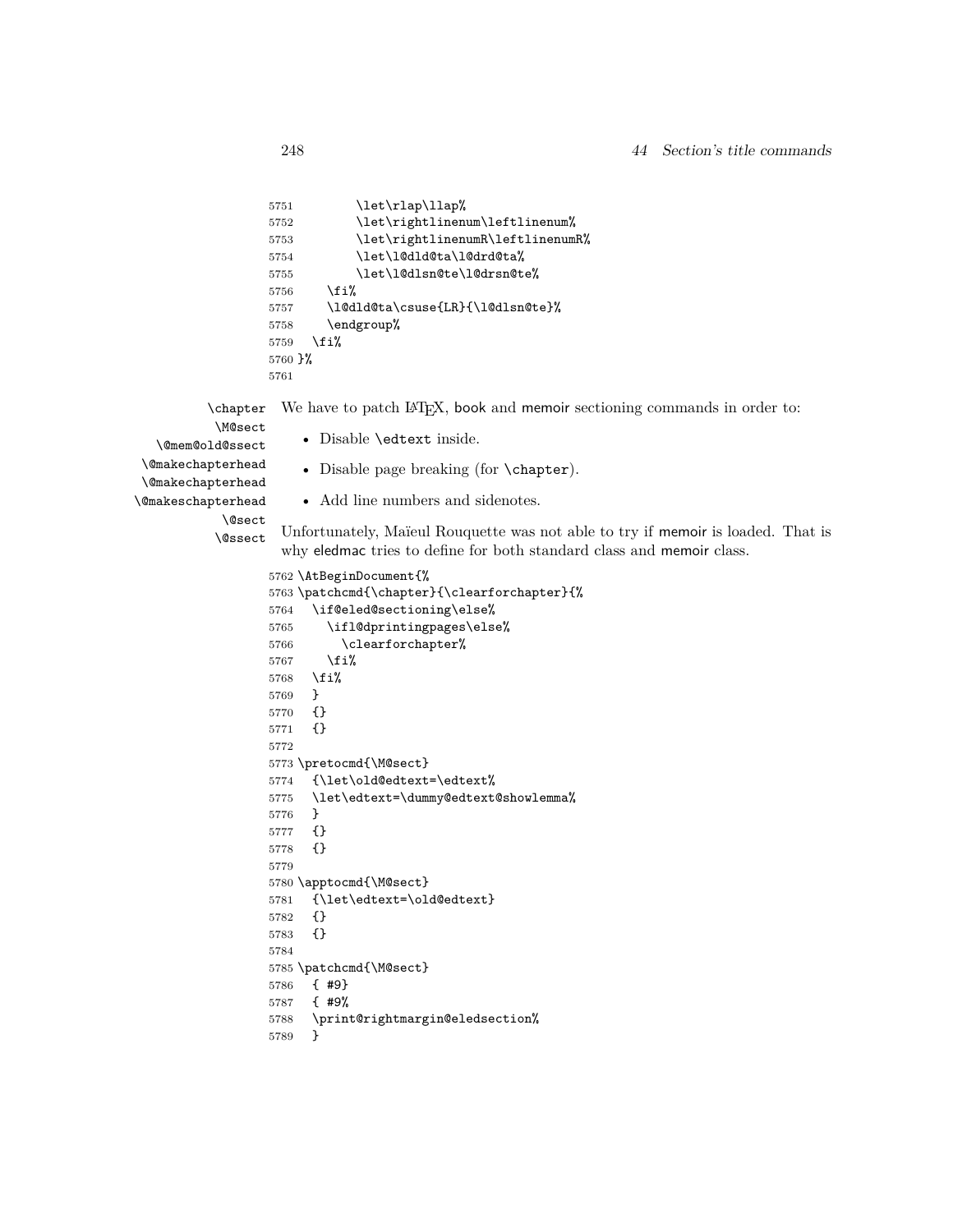{} {} \patchcmd{\M@sect} {\hskip #3\relax} {\hskip #3\relax% \print@leftmargin@eledsection% } {} {} \patchcmd{\@mem@old@ssect} {#5} {#5% \print@leftmargin@eledsection% } {} {} \patchcmd{\@mem@old@ssect} {\hskip #1} {\hskip #1% \print@rightmargin@eledsection% } {} {} \patchcmd{\chapter}{\if@openright\cleardoublepage\else\clearpage\fi}{% \if@eled@sectioning\else% \ifl@dprintingpages\else% 5823 \if@openright\cleardoublepage\else\clearpage\fi%No clearpage inside a \eledsection: will keep o \fi% \fi% }% {}% {}% \patchcmd{\@makechapterhead} {#1} {\print@leftmargin@eledsection% #1% \print@rightmargin@eledsection% } {} {} \patchcmd{\@makechapterhead}% For BIDI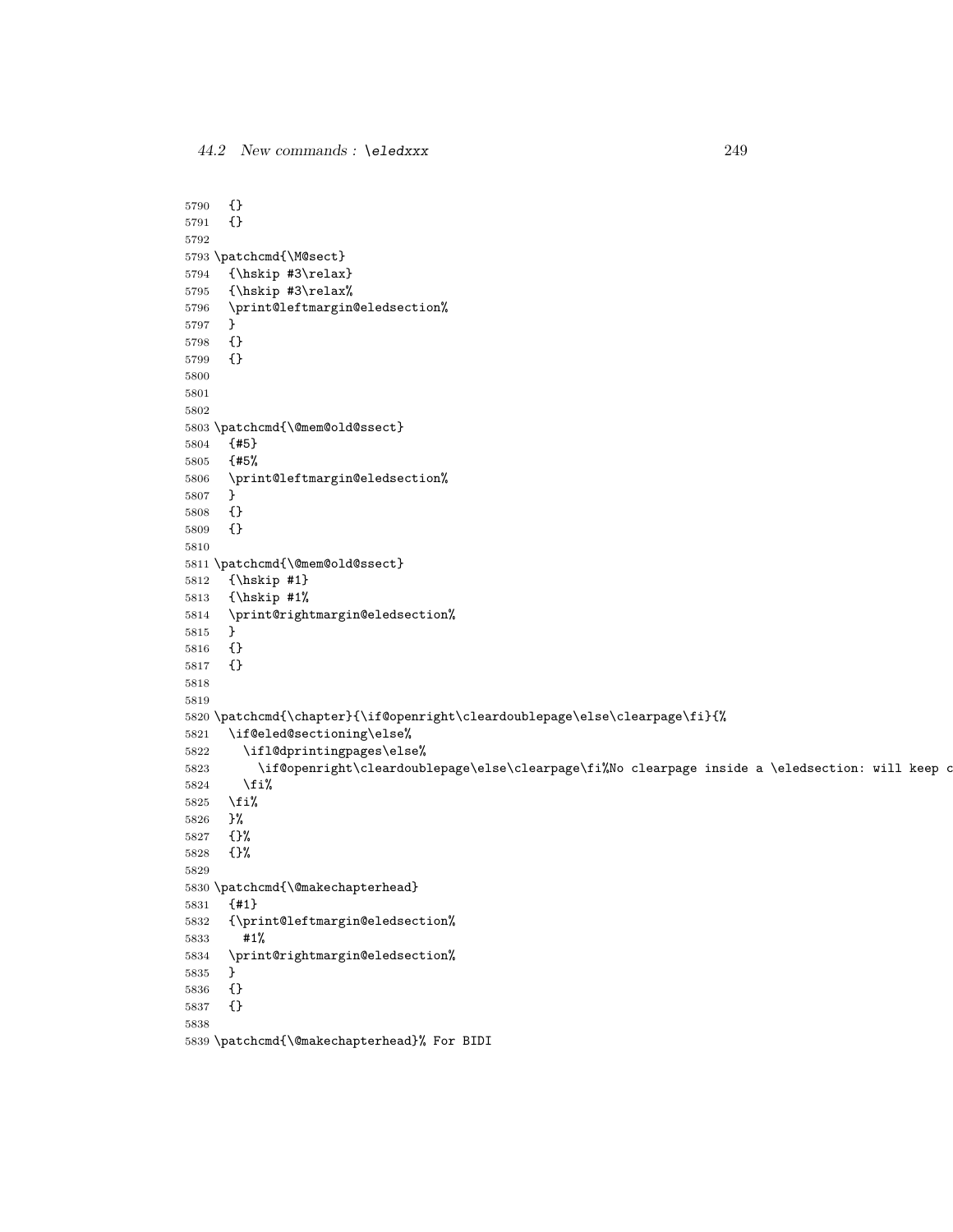```
5840 {\if@RTL\raggedleft\else\raggedright\fi}%
5841 {\if@eled@sectioning\else%
5842 \if@RTL\raggedleft\else\raggedright\fi%
5843 \fi%
5844 }%
5845 {}%
5846 {}%
5847
5848 \patchcmd{\@makeschapterhead}
5849 {#1}
5850 {\print@leftmargin@eledsection%
5851 #1%
5852 \print@rightmargin@eledsection%
5853 }
5854 {}
5855 {}
5856
5857 \pretocmd{\@sect}
5858 {\let\old@edtext=\edtext
5859 \let\edtext=\dummy@edtext@showlemma%
5860 }
5861 {}
5862 {}
5863
5864 \apptocmd{\@sect}
5865 {\let\edtext=\old@edtext}
5866 {}
5867 {}
5868
5869 \pretocmd{\@ssect}
5870 {\let\old@edtext=\edtext%
5871 \let\edtext=\dummy@edtext@showlemma%
5872 }
5873 {}
5874 {}
5875
5876 \apptocmd{\@ssect}
5877 {\let\edtext=\old@edtext}
5878 {}
5879 {}
5880
```
hyperref also redefines \@sect. That's why, when manipulating arguments, we patch \@sect and the same only if hyperref is not used. If it is, we patch the \NR commands.

```
5881 \@ifpackageloaded{nameref}{
5882
5883 \patchcmd{\NR@sect}
5884 {#8}
5885 {#8%
```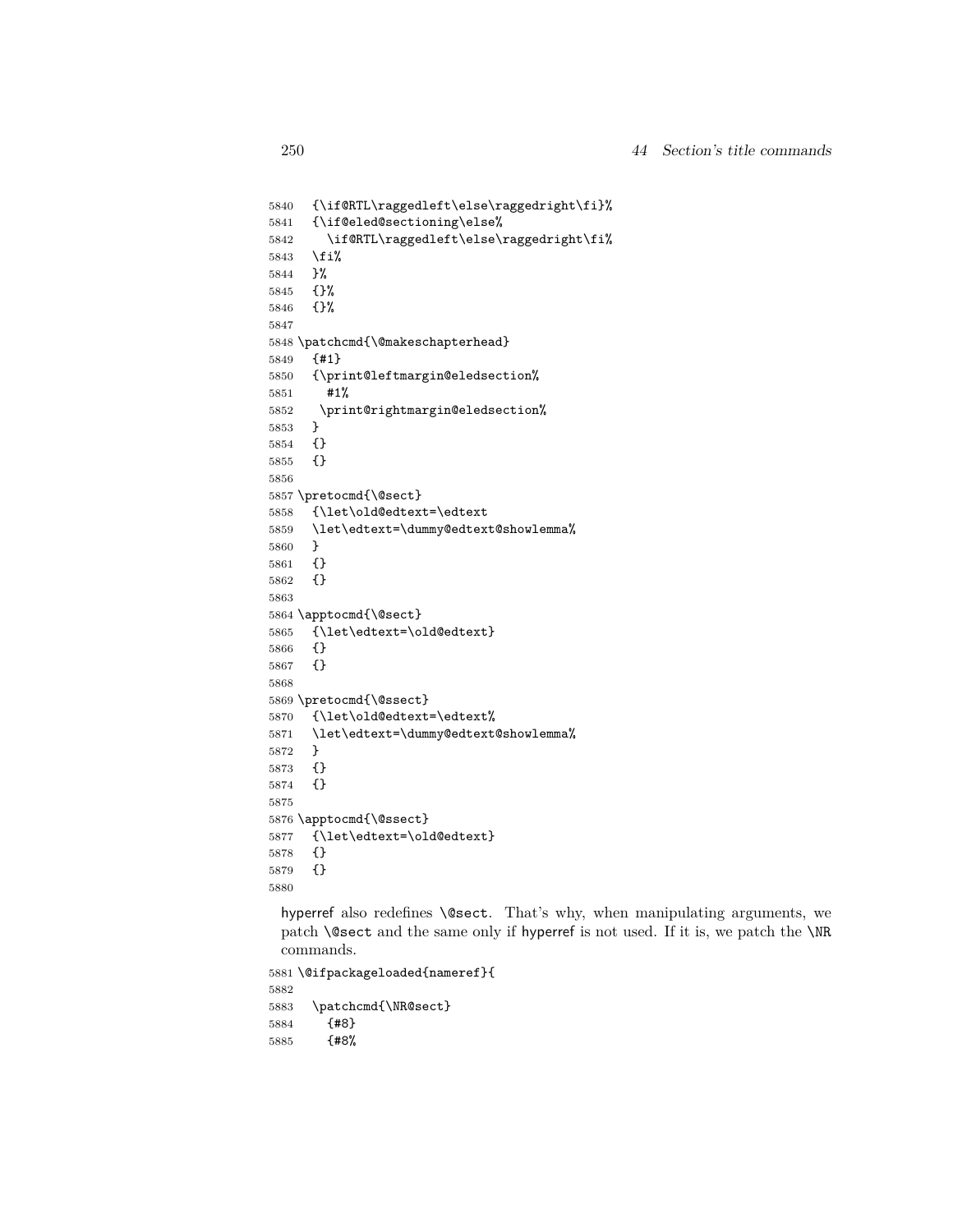```
5886 \print@rightmargin@eledsection%
5887
       }
5888 {}
5889 {}
5890
5891 \patchcmd{\NR@sect}
5892 {\hskip #3\relax}
5893 {\hskip #3\relax%
5894 \print@leftmargin@eledsection%
5895
       }
5896 {}
5897 {}
5898
5899 \patchcmd{\NR@ssect}
5900 {#5}
5901 {#5%
5902 \print@rightmargin@eledsection%
5903
       }
5904 {}
5905 {}
5906
5907 \patchcmd{\NR@ssect}
5908 {\hskip #1}
5909 {\hskip #1%
5910 \print@leftmargin@eledsection%
5911
       }
5912 {}
5913 {}
5914 }%
5915
     {
5916 \patchcmd{\@sect}
5917 {#8}
5918 {#8%
5919 \print@rightmargin@eledsection%
5920
       }
5921 {}
5922 {}
5923
5924 \patchcmd{\@sect}
5925 {\hskip #3\relax}
5926 {\hskip #3\relax%
5927 \print@leftmargin@eledsection%
5928
       }
5929 {}
5930 {}
5931
5932 \patchcmd{\@ssect}
5933 {#5}
5934 {#5%
5935 \print@rightmargin@eledsection%
```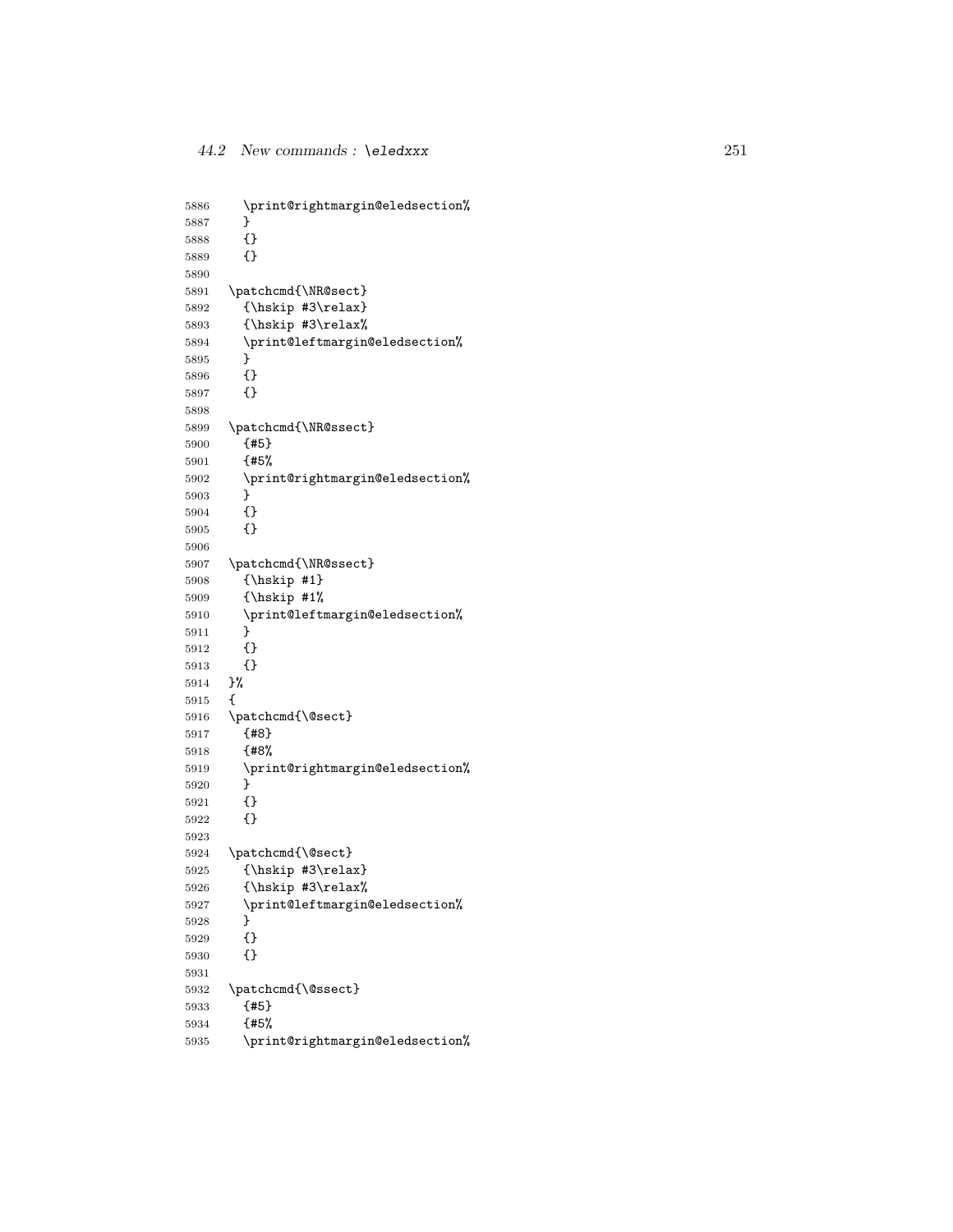```
5936 }
                    5937 {}
                    5938 {}
                    5939
                    5940 \patchcmd{\@ssect}
                    5941 {\hskip #1}
                    5942 {\hskip #1%
                    5943 \print@leftmargin@eledsection%
                    5944 }
                    5945 {}
                    5946 {}
                    5947 }%
                    5948 }
                      Now, we have finished to patch the commands, using # with a catcode equals to
                      12. We close the \notbool{@noeled@sec} statement, restore the normal catcode
                      for # and reopen a new \notbool{@noeled@sec} statement.
                    5949 {}}%
                    5950 \protect\catcode`\#=6 %Space NEEDS by \catcode
                    5951 \notbool{@noeled@sec}{%
\eled@sectioning@out \eled@sectioning@out is the output file, to dump the pstarts where a sectioning
                      command is used.
                    5952 \newwrite\eled@sectioning@out
          \noeledsec The \noeledsec command is deprecated, people should use the noeledsec pack-
                      age option.
                    5953 \newcommand{\noeledsec}{%
                    5954 \led@war@noeledsecDeprecated%
                    5955 \global\@noeled@sectrue%
                    5956 }%
        \eledchapter
And now, the user sectioning commands, which write to the file, and also add
        \eledsection
content as a "normal" line.
     \eledsubsection
5957 \newcommand{\eledchapter}[2][]{%
  \eledsubsubsection 5958 #2%
       \eledchapter*5959
       \eledsection* 5960
    \text{elesubsection*}<sup>5961</sup>
 \texttt{\textbackslash}eledsubsubsection* ^{5962} }%
                          \ifledRcol%
                            5960 \immediate\write\eled@sectioningR@out{%
                               \string\eled@chapter{#1}{\unexpanded{#2}}{\the\l@dnumpstartsR}{}{R}
                    5963 \else%
                    5964 \immediate\write\eled@sectioning@out{%
                    5965 \string\eled@chapter{#1}{\unexpanded{#2}}{\the\l@dnumpstartsL}{}{}
                    5966 }%
                    5967 \fi%
                    5968 }
                    5969
                    5970 \newcommand{\eledsection}[2][]{%
                    5971 #2%
```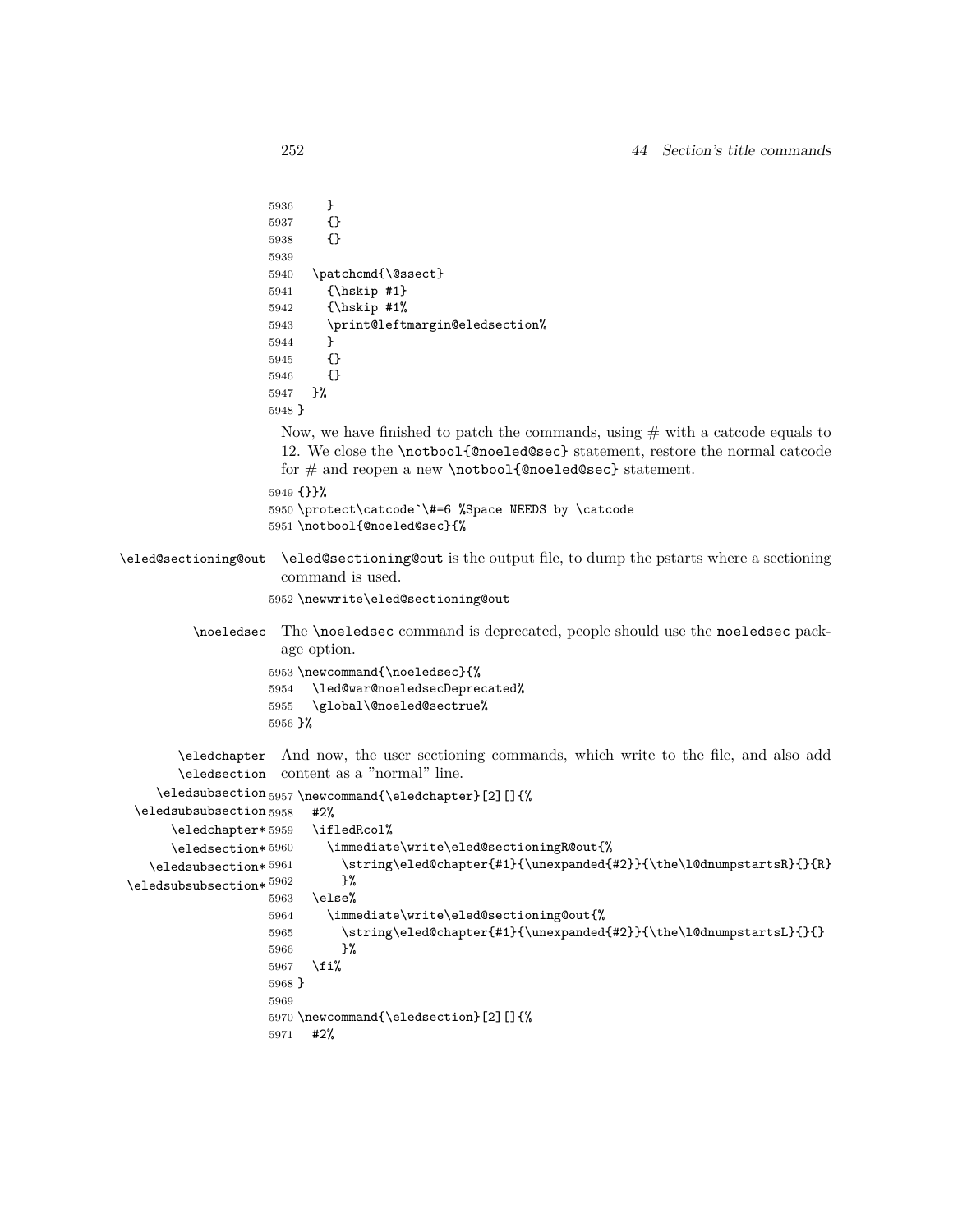```
5972 \ifledRcol%
5973 \immediate\write\eled@sectioningR@out{%
5974 \string\eled@section{#1}{\unexpanded{#2}}{\the\l@dnumpstartsR}{}{R}
5975 }%
5976 \else%
5977 \immediate\write\eled@sectioning@out{%
5978 \string\eled@section{#1}{\unexpanded{#2}}{\the\l@dnumpstartsL}{}{}
5979 }%
5980 \fi%
5981 }
5982
5983 \newcommand{\eledsubsection}[2][]{%
5984 #2%
5985 \ifledRcol%
5986 \immediate\write\eled@sectioningR@out{%
5987 \string\eled@subsection{#1}{\unexpanded{#2}}{\the\l@dnumpstartsR}{}{R}
5988 }%
5989 \else%
5990 \immediate\write\eled@sectioning@out{%
5991 \string\eled@subsection{#1}{\unexpanded{#2}}{\the\l@dnumpstartsL}{}{}
5992 }%
5993 \fi%
5994 }
5995 \newcommand{\eledsubsubsection}[2][]{%
5996 #2%
5997 \ifledRcol%
5998 \immediate\write\eled@sectioningR@out{%
5999 \string\eled@subsubsection{#1}{\unexpanded{#2}}{\the\l@dnumpstartsR}{}{R}
6000 }%
6001 \else%
6002 \immediate\write\eled@sectioning@out{%
6003 \string\eled@subsubsection{#1}{\unexpanded{#2}}{\the\l@dnumpstartsL}{}{}
6004 }%
6005 \fi%
6006 }
6007
6008
6009 \WithSuffix\newcommand\eledchapter*[2][]{%
6010 #2%
6011 \ifledRcol%
6012 \immediate\write\eled@sectioningR@out{%
6013 \string\eled@chapter{#1}{\unexpanded{#2}}{\the\l@dnumpstartsR}{*}{R}
6014 }%
6015 \else%
6016 \immediate\write\eled@sectioning@out{%
6017 \string\eled@chapter{#1}{\unexpanded{#2}}{\the\l@dnumpstartsL}{*}{}
6018 }%
6019 \fi%
6020 }
6021
```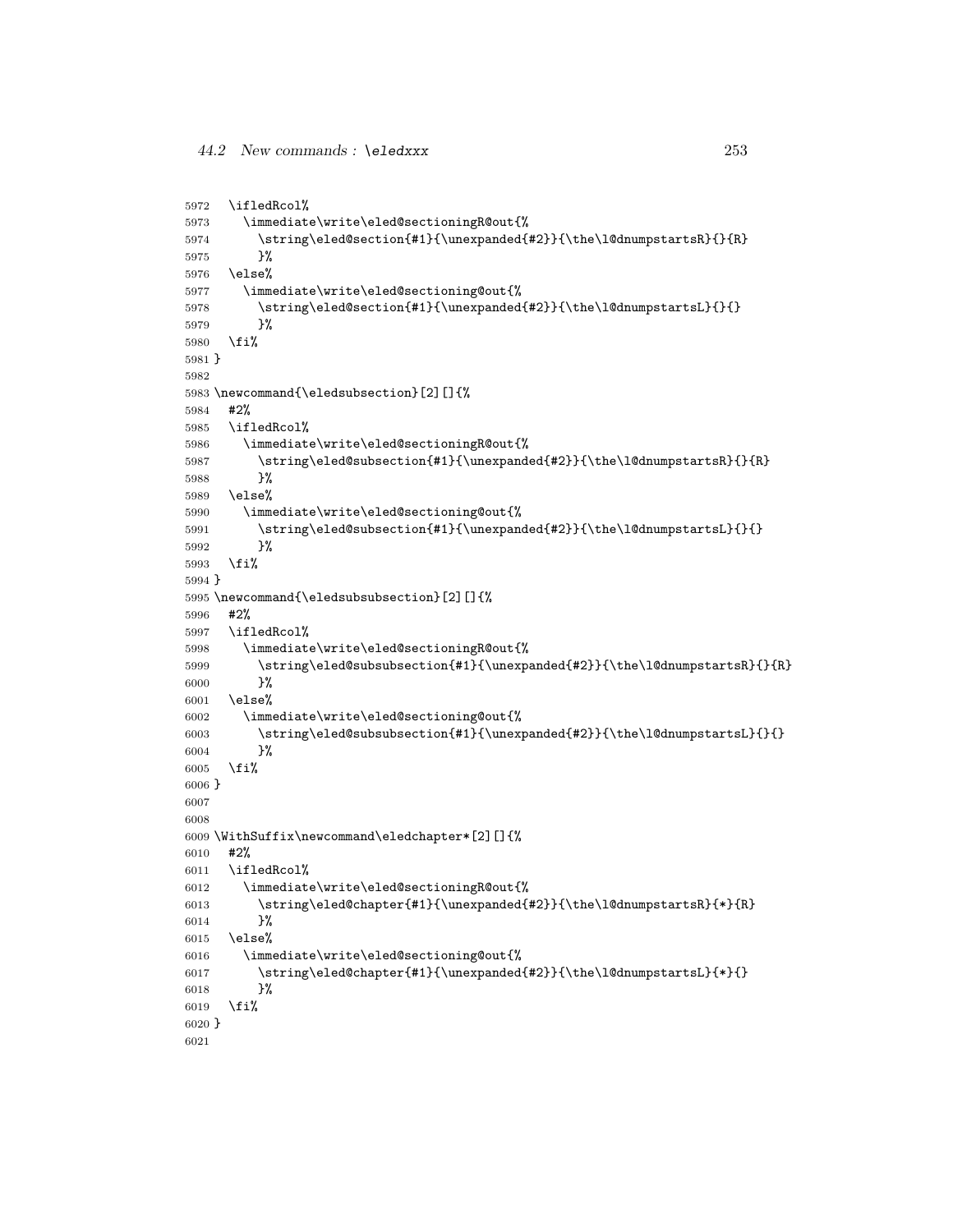```
6022 \WithSuffix\newcommand\eledsection*[2][]{%
6023 #2%
6024 \ifledRcol%
6025 \immediate\write\eled@sectioningR@out{%
6026 \label{c:1} $$6027 }%
6028 \else%
6029 \immediate\write\eled@sectioning@out{%
6030 \label{t:main} $$6031 }%
6032 \fi%
6033 }
6034
6035 \WithSuffix\newcommand\eledsubsection*[2][]{%
6036 #2%
6037 \ifledRcol%
6038 \immediate\write\eled@sectioningR@out{%
6039 \string\eled@subsection{#1}{\unexpanded{#2}}{\the\l@dnumpstartsR}{*}{R}
6040 }%
6041 \else%
6042 \immediate\write\eled@sectioning@out{%
6043 \label{eq:3.1} $$6044 }%
6045 \fi%
6046 }
6047
6048 \WithSuffix\newcommand\eledsubsubsection*[2][]{%
6049 #2%
6050 \ifledRcol%
6051 \immediate\write\eled@sectioningR@out{%
6052 \string\eled@subsubsection{#1}{\unexpanded{#2}}{\the\l@dnumpstartsR}{*}{R}
6053 }%
6054 \else%
6055 \immediate\write\eled@sectioning@out{%
6056 \string\eled@subsubsection{#1}{\unexpanded{#2}}{\the\l@dnumpstartsL}{*}{}
6057 }%
6058 \fi%
6059 }
```

| \eled@chapter                     | The sectioning macros, called in the auxiliary file. They have five arguments: |
|-----------------------------------|--------------------------------------------------------------------------------|
| \eled@section<br>eled@subsection\ | 1. Optional arguments of LAT <sub>F</sub> X sectioning command.                |
| \eled@subsubsection               | 2. Mandatory arguments of LAT <sub>F</sub> X sectioning command.               |
|                                   | 3. Pstart number.                                                              |
|                                   | 4. Side: R if right, nothing if left.                                          |

5. Starred or not.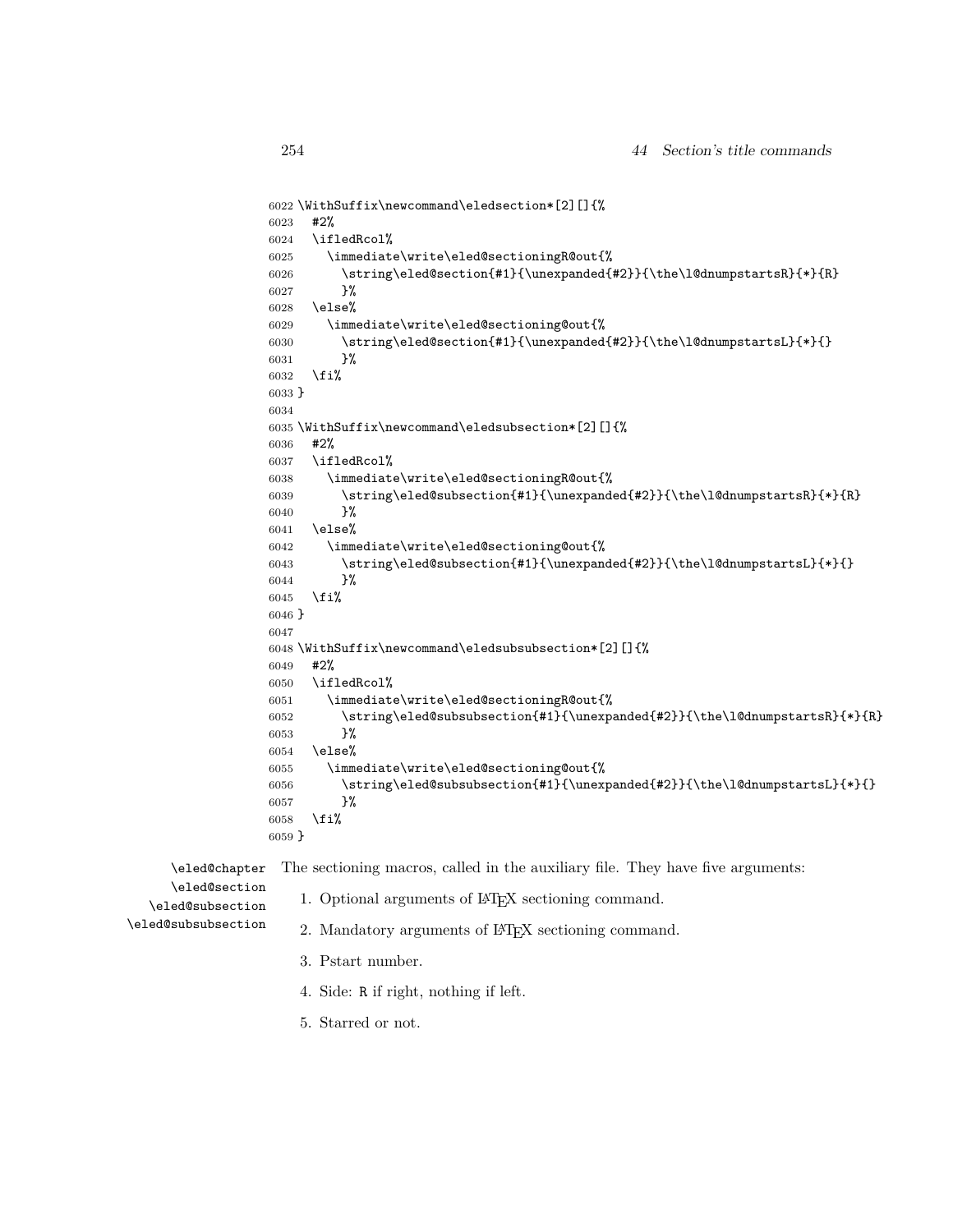```
6060 \def\eled@chapter#1#2#3#4#5{%
6061 \ifstrempty{#4}%
6062 {%
6063 \ifstrempty{#1}%
6064 {%
6065 \global\csdef{eled@sectioning@#3#5}{\let\edtext=\dummy@edtext@showlemma\chapter{#2}}%
6066 \global\csdef{eled@sectmark@#3#5}{\let\edtext=\dummy@edtext{}\chaptermark{#2}}%
6067   \%Need for \pairs, because of using parbox.
6068 {%
6069 \global\csdef{eled@sectioning@#3#5}{\let\edtext=\dummy@edtext@showlemma\chapter[#1]{#2}}%
6070 \global\csdef{eled@sectmark@#3#5}{\let\edtext=\dummy@edtext{}\chaptermark{#2}}%Need for \pair
6071 }%
6072 }%
6073 {%
6074 \ifstrempty{#1}%
6075 {\global\csdef{eled@sectioning@#3#5}{\let\edtext=\dummy@edtext@showlemma\chapter*{#2}}}%
6076 {\global\csdef{eled@sectioning@#3#5}{\let\edtext=\dummy@edtext@showlemma\chapter*[#1]{#2}}}%B
6077 }%
6078 \listcsgadd{eled@sections#5@@}{#3}%
6079 }
6080 \def\eled@section#1#2#3#4#5{%
6081 \ifstrempty{#4}%
6082 {\ifstrempty{#1}%
6083 {%
6084 \global\csdef{eled@sectioning@#3#5}{\section{#2}}%
6085 \global\csdef{eled@sectmark@#3#5}{\let\edtext=\dummy@edtext{}\sectionmark{#2}}%Need for \pair
6086 }%
6087 {%
6088 \global\csdef{eled@sectioning@#3#5}{\section[#1]{#2}}%
6089 \global\csdef{eled@sectmark@#3#5}{\let\edtext=\dummy@edtext{}\sectionmark{#1}}%Need for \pair
6090 }%
6091 }%
6092 {\ifstrempty{#1}%
6093 {\global\csdef{eled@sectioning@#3#5}{\section*{#2}}}%
6094 {\global\csdef{eled@sectioning@#3#5}{\section*[#1]{#2}}}%Bug in LaTeX!
6095 }
6096 \listcsgadd{eled@sections#5@@}{#3}%
6097 }
6098 \def\eled@subsection#1#2#3#4#5{%
6099 \ifstrempty{#4}%
6100 {\ifstrempty{#1}%
6101 \{%
6102 \global\csdef{eled@sectioning@#3#5}{\subsection{#2}}%
6103 \global\csdef{eled@sectmark@#3#5}{\let\edtext=\dummy@edtext{}\csuse{subsectionmark}{#2}}%Need for \pairs, because of using parbox. \csuse in case of \subsectionmark is not defined (book)
6104 }%
6105 {%
6106 \global\csdef{eled@sectioning@#3#5}{\subsection[#1]{#2}}%
% \begin{equation} \label{thm:co} \begin{array}{ll} \verb|d| = \verb|d| = \verb|d| = \verb|d| = \verb|d| = \verb|d| = \verb|d| = \verb|d| = \verb|d| = \verb|d| = \verb|d| = \verb|d| = \verb|d| = \verb|d| = \verb|d| = \verb|d| = \verb|d| = \verb|d| = \verb|d| = \verb|d| = \verb|d| = \verb|d| = \verb|d| = \verb|d| = \verb|d| = \verb|d| = \verb|d| = \verb|d| = \verb|d| = \verb|d| = \verb|d| = \verb|d| = \verb|d| =6108 }%
6109 }%
```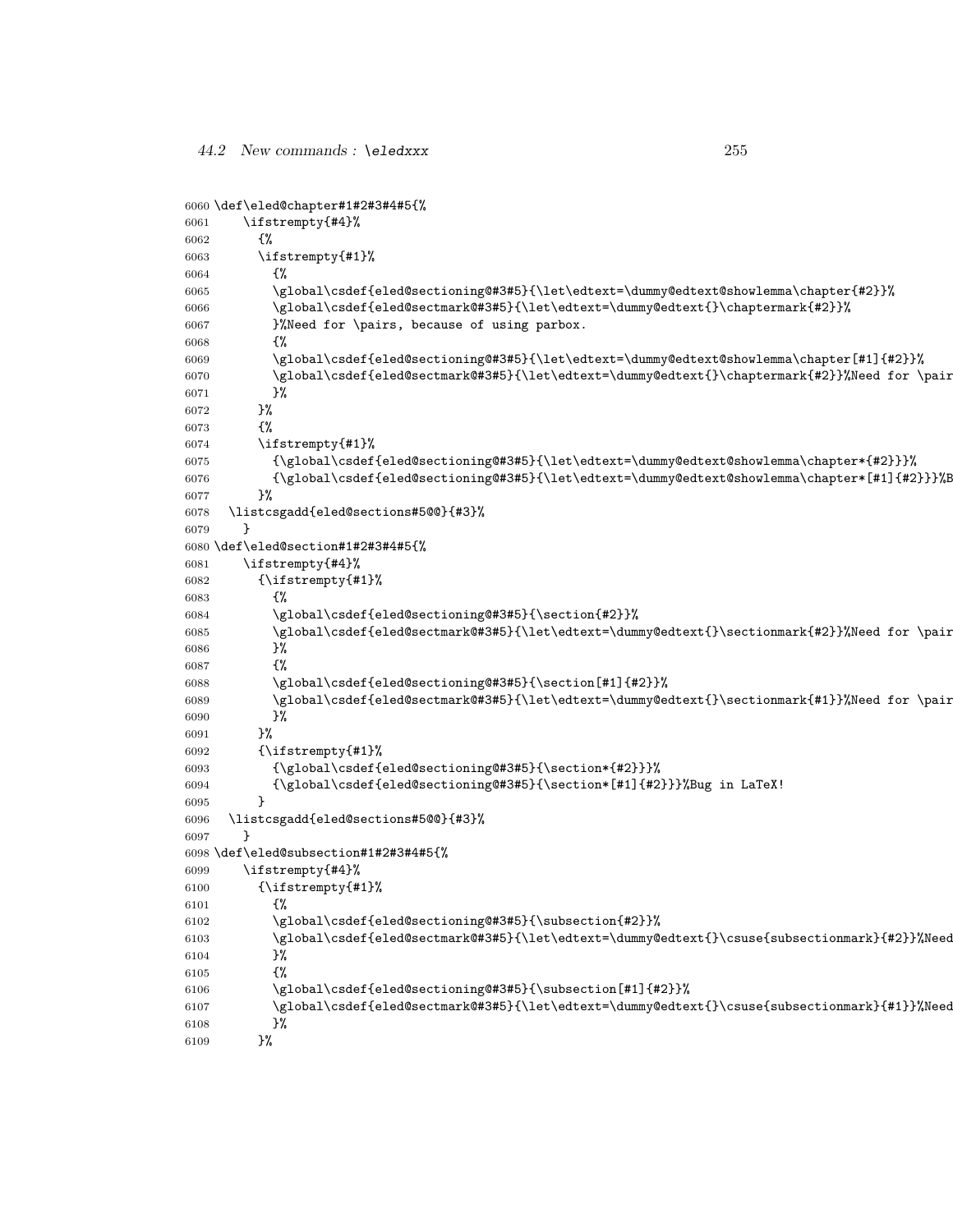256 *45 Page breaking or no page breaking depending of specific lines*

```
6110 {\ifstrempty{#1}%
6111 {\global\csdef{eled@sectioning@#3#5}{\subsection*{#2}}}%
6112 {\global\csdef{eled@sectioning@#3#5}{\subsection*[#1]{#2}}}%Bug in LaTeX!
6113 }
6114 \listcsgadd{eled@sections#5@@}{#3}%
6115 }
6116 \def\eled@subsubsection#1#2#3#4#5{%
6117 \ifstrempty{#4}%
6118 {\ifstrempty{#1}%
6119 {\global\csdef{eled@sectioning@#3#5}{\subsubsection{#2}}}%
6120 {\global\csdef{eled@sectioning@#3#5}{\subsubsection[#1]{#2}}}%
6121 }%
6122 {\ifstrempty{#1}%
6123 {\global\csdef{eled@sectioning@#3#5}{\subsubsection*{#2}}}%
6124 {\global\csdef{eled@sectioning@#3#5}{\subsubsection*[#1]{#2}}}%Bug in LaTeX!
6125 }
6126 \listcsgadd{eled@sections#5@@}{#3}%
6127 }
6128
```
End of the conditional test about noeledsec option. 6129 }{}

# **45 Page breaking or no page breaking depending of specific lines**

By default, page breaks are automatic. However, the user can define lines which will force page breaks, or prevent page breaks around one specific line. On the first run, the line-list file records the line number of where the page break is being changed (either forced, or prevented). On the next run, page breaks occur either before or after this line, depending on how the user sets the command. The default setting is after the line.

\normal@page@break \normal@page@break is an etoolbox list which contains the absolute line number of the last line, for each page.

6130 \def\normal@page@break{}

\prev@pb \prev@nopb The \l@prev@pb macro is a etoolbox list, which contains the lines in which page breaks occur (before or after). The \l@prev@nopb macro is a etoolbox list, which contains the lines with NO page break before or after.

```
6131 \def\l@prev@pb{}
6132 \def\l@prev@nopb{}
```
\ledpb \ledpbnum \lednopb \lednopbnum The \ledpb macro writes the call to \led@pb in line-list file. The \ledpbnum macro writes the call to \led@pbnum in line-list file. The \lednopb macro writes the call to \led@nopb in line-list file. The \lednopbnum macro writes the call to \led@nopbnum in line-list file.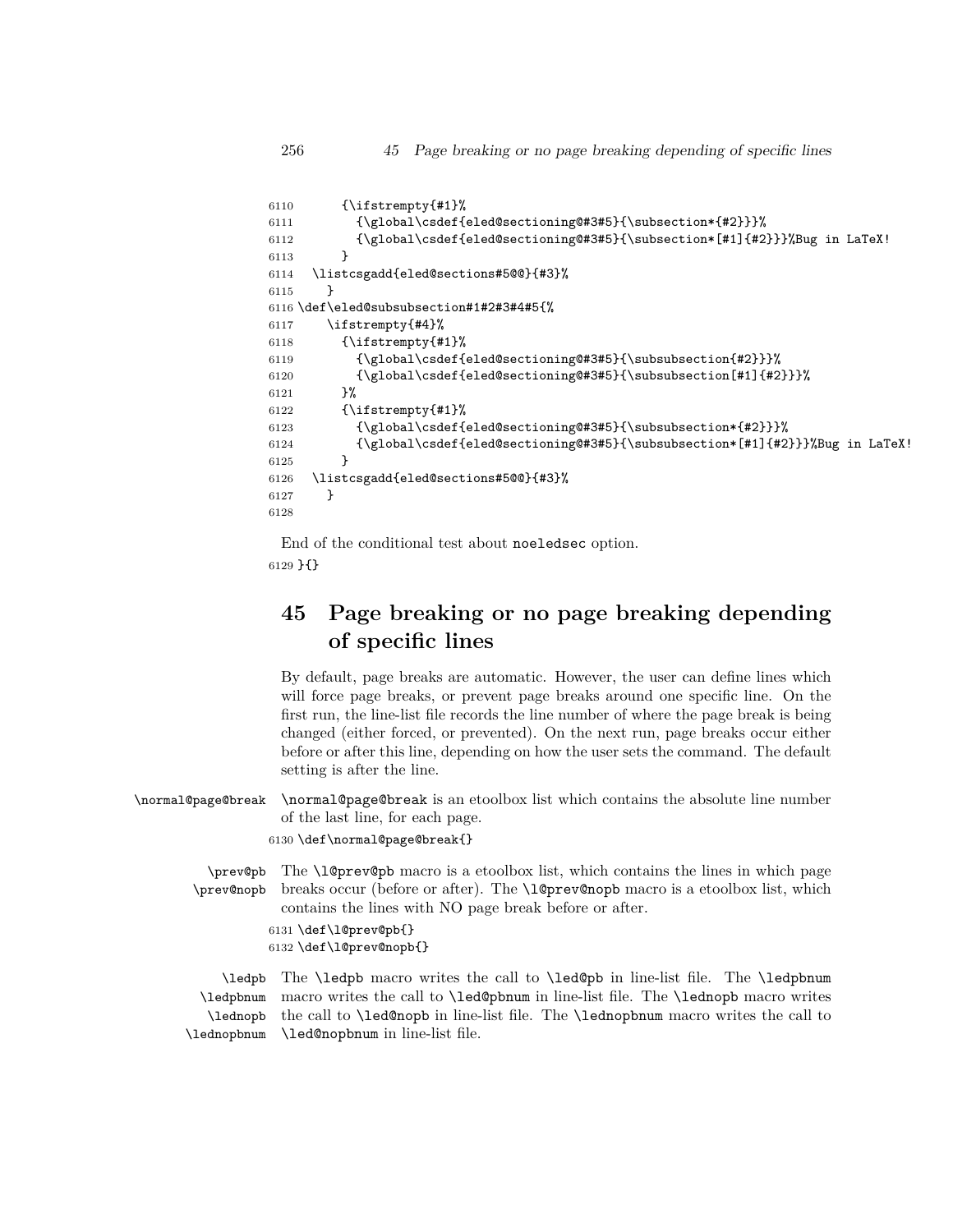```
6133 \newcommand{\ledpb}{\write\linenum@out{\string\led@pb}}
              6134 \newcommand{\ledpbnum}[1]{\write\linenum@out{\string\led@pbnum{#1}}}
              6135 \newcommand{\lednopb}{\write\linenum@out{\string\led@nopb}}
              6136 \newcommand{\lednopbnum}[1]{\write\linenum@out{\string\led@nopbnum{#1}}}
       \led@pb
The \led@pb adds the absolute line number in the \prev@pb list. The \led@pbnum
    \led@pbnum
     \led@nopb
  \led@nopbnum
               adds the argument in the \prev@pb list. The \led@nopb adds the absolute line
               number in the \prev@nopb list. The \led@nopbnum adds the argument in the
                \prev@nopb list.
              6137 \newcommand{\led@pb}{\listxadd{\l@prev@pb}{\the\absline@num}}
              6138 \newcommand{\led@pbnum}[1]{\listxadd{\l@prev@pb}{#1}}
              6139 \newcommand{\led@nopb}{\listxadd{\l@prev@nopb}{\the\absline@num}}
              6140 \newcommand{\led@nopbnum}[1]{\listxadd{\l@prev@nopb}{#1}}
  \ledpbsetting
The \ledpbsetting macro only changes the value of \led@pb@macro, for which
\led@pb@setting
the default value is before.
              6141 \def\led@pb@setting{before}
              6142 \newcommand{\ledpbsetting}[1]{\gdef\led@pb@setting{#1}}
  \led@check@pb
The \led@check@pb and \led@check@nopb are called before or after each line.
\led@check@nopb
               They check if a page break must occur, depending on the current line and on the
                content of \l@pb.
              6143 \newcommand{\led@check@pb}{\xifinlist{\the\absline@num}{\l@prev@pb}{\pagebreak[4]}{}}
              6144 \newcommand{\led@check@nopb}{%
              6145 \IfStrEq{\led@pb@setting}{before}{%
              6146 \xifinlist{\the\absline@num}{\l@prev@nopb}%
              6147 {\numdef{\abs@prevline}{\the\absline@num-1}%
              6148 \xifinlist{\abs@prevline}{\normal@page@break}%
              6149 {\nopagebreak[4]\enlargethispage{\baselineskip}}%
              6150 {}}%
              6151 {}}%
              6152 {}%
              6153 {}%
              6154 \IfStrEq{\led@pb@setting}{after}{%
              6155 \xifinlist{\the\absline@num}{\l@prev@nopb}{%
              6156 \xifinlist{\the\absline@num}{\normal@page@break}%
              6157 {\nopagebreak[4]\enlargethispage{\baselineskip}}%
              6158 {}%
              6159 }%
              6160 {}}%
              6161 {}%
              6162 {}%
              6163 }
```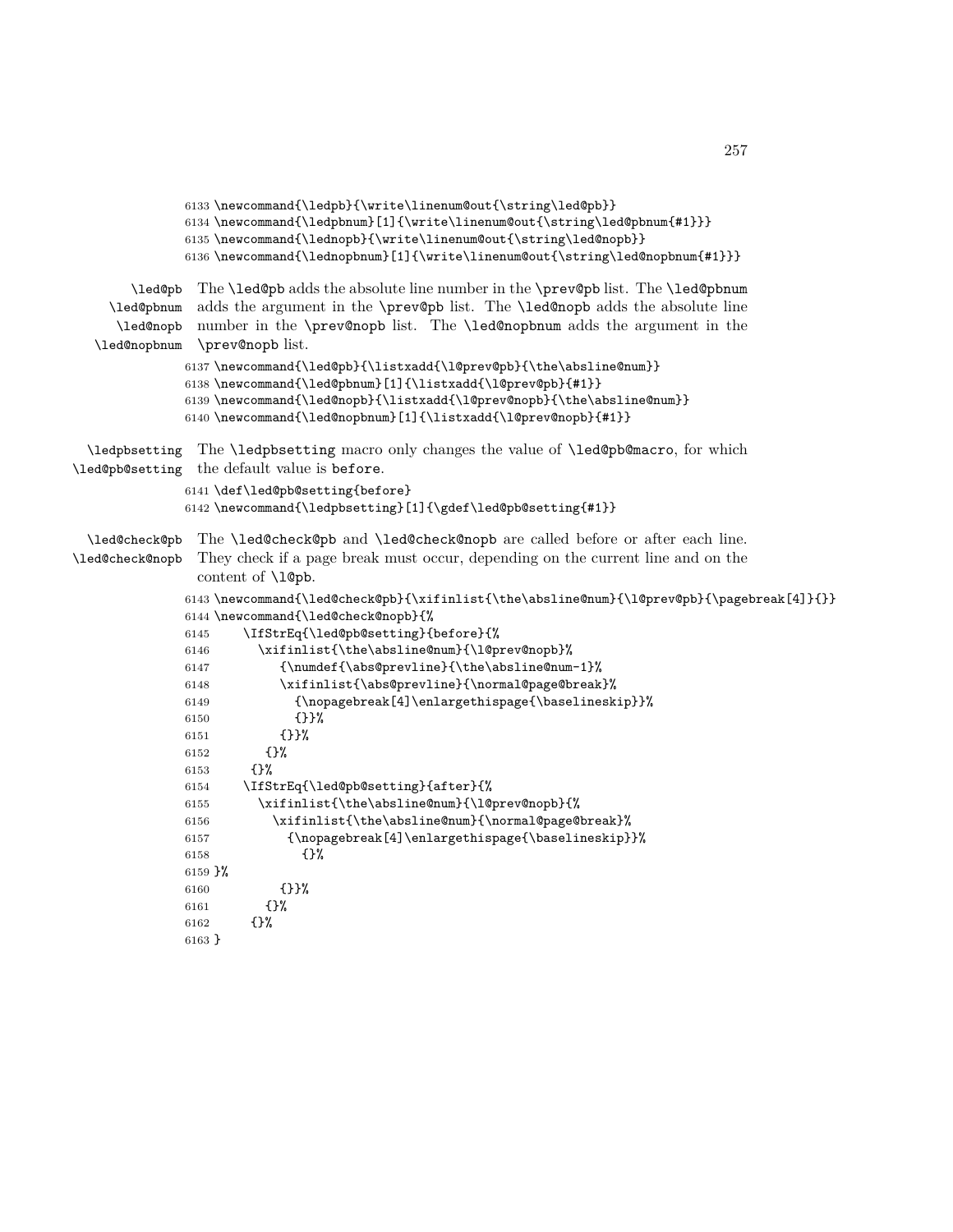# **46 Long verse: prevents being separated by a page break**

\iflednopbinverse The \lednopbinverse boolean is set to false by default. If set to true, eledmac will automatically prevent page breaks inside verse. The declaration is made at the beginning of the file, because it is used as a package option.

\check@pb@in@verse The \check@pb@in@verse checks if a verse is broken in two page. If true, it adds:

- The absolute line number of the first line of the verse -1 in the \led@pb list, if the page break must occur before the verse.
- The absolute line number of the first line of the verse -1 in the \led@nopb list, if the page break must occur after the verse.

```
6164 \newcommand{\check@pb@in@verse}{%
6165 \ifinstanza\iflednopbinverse\ifinserthangingsymbol% Using stanzas and enabling page b:
6166 \ifnum\page@num=\last@page@num\else%If we have change page
6167 \IfStrEq{\led@pb@setting}{before}{%
6168 \numgdef{\abs@line@verse}{\the\absline@num-1}%
6169 \ledpbnum{\abs@line@verse}%
6170 }{}%
6171 \IfStrEq{\led@pb@setting}{after}{%
6172 \numgdef{\abs@line@verse}{\the\absline@num-1}%
6173 \lednopbnum{\abs@line@verse}%
6174 }{}%
6175 \fi%
6176 \if{\tilde{i}\6177 }
```
# **47 The End**

 $\langle \text{code}\rangle$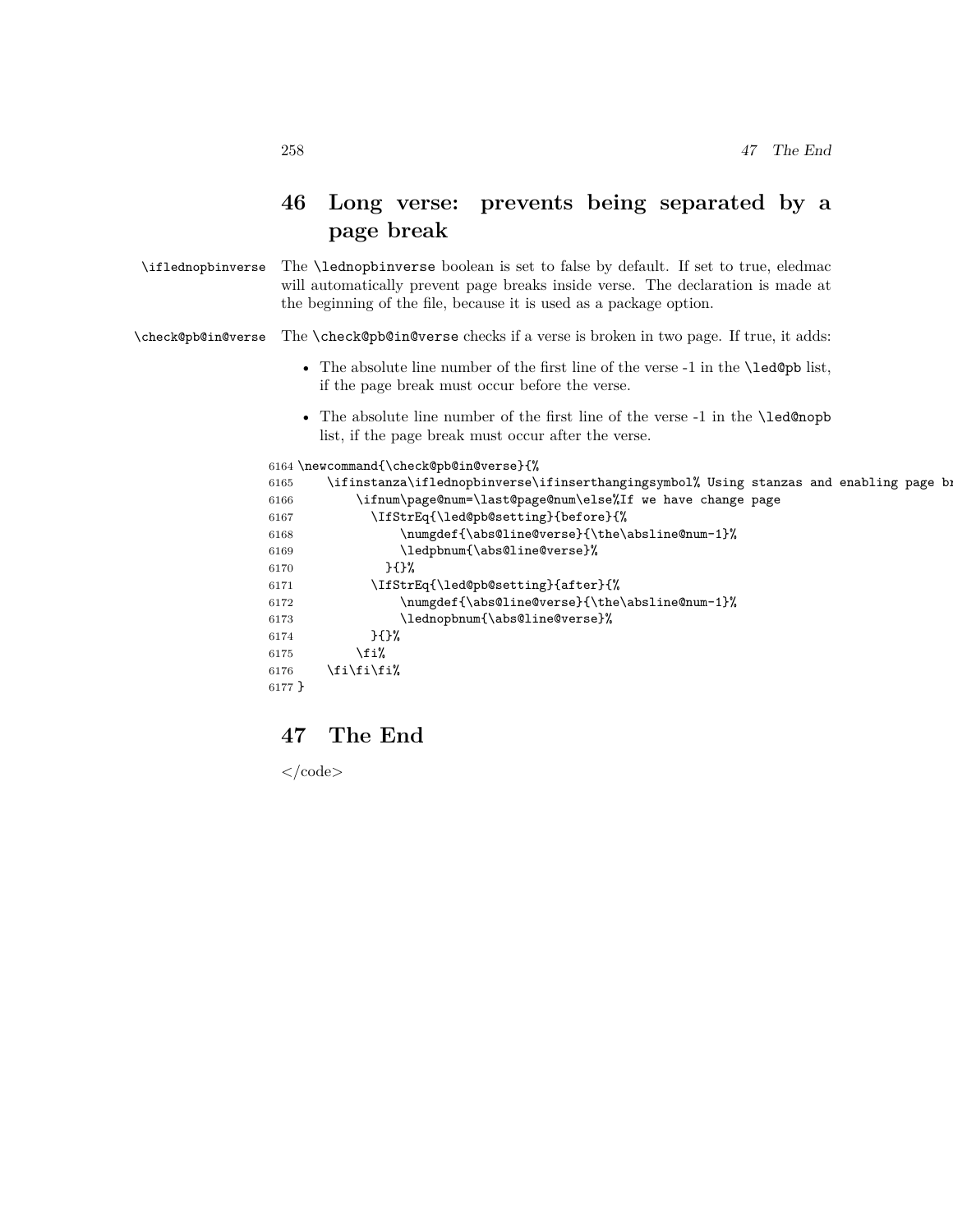# **Appendix A Some things to do when changing version**

## **Appendix A.1 Migrating from edmac**

If you have never used EDMAC, ignore this section. If you have used EDMAC and are starting on a completely new document, ignore this section. Only read this section if you are converting an original EDMAC document to use eledmac.

The package still provides the original \text command, but it is (a) deprecated, and (b) its name has been changed<sup>35</sup> to \critext; use the \edtext macro instead. However, if you do use \critext (the new name for \text), the following is a reminder.

\critext Within numbered paragraphs, footnotes and endnotes are generated by forms of the \critext macro:

#### \critext{*⟨lemma⟩*}*⟨commands⟩*/

The *⟨lemma⟩* argument is the lemma in the main text: \critext both prints this as part of the text, and makes it available to the *⟨commands⟩* you specify to generate notes. The / at the end terminates the command; it is part of the macro's definition so that spaces after the macro will be treated as significant.

For example:

| I saw my friend \critext{Smith} | 1 I saw my friend   |
|---------------------------------|---------------------|
| \Afootnote{Jones C, D.}/        | 2 Smith on Tuesday. |
| on Tuesday.                     | 2 Smith Jones C, D. |

The lemma Smith is printed as part of this sentence in the text, and is also made available to the footnote that specifies a variant, Jones C, D. The footnote macro is supplied with the line number at which the lemma appears in the main text.

The *⟨lemma⟩* may contain further \critext commands. Nesting makes it possible to print an explanatory note on a long passage together with notes on variants for individual words within the passage. For example:

| \critext{I saw my friend                   | 1 I saw my friend          |
|--------------------------------------------|----------------------------|
| \critext{Smith}{\Afootnote{Jones           | 2 Smith on Tuesday.        |
| $C, D.$ on Tuesday. $}$                    | 2 Smith Jones C, D.        |
| \Bfootnote{The date was<br>July 16, 1954.} | $1-2$ I saw my friend      |
|                                            | Smith on Tuesday. The      |
|                                            | date was July 16, $1954$ . |

However, \critext cannot handle overlapping but unnested notes—for example, one note covering lines  $10-15$ , and another covering  $12-18$ ; a \critext that starts in the *⟨lemma⟩* argument of another \critext must end there, too. (The \lemma and \linenum commands may be used to generate overlapping notes if necessary.)

<sup>&</sup>lt;sup>35</sup>A name like **\text** is likely to be defined by other LAT<sub>E</sub>X packages (it certainly is by the AMS packages) and it seems sensible to try and avoid clashes with other definitions.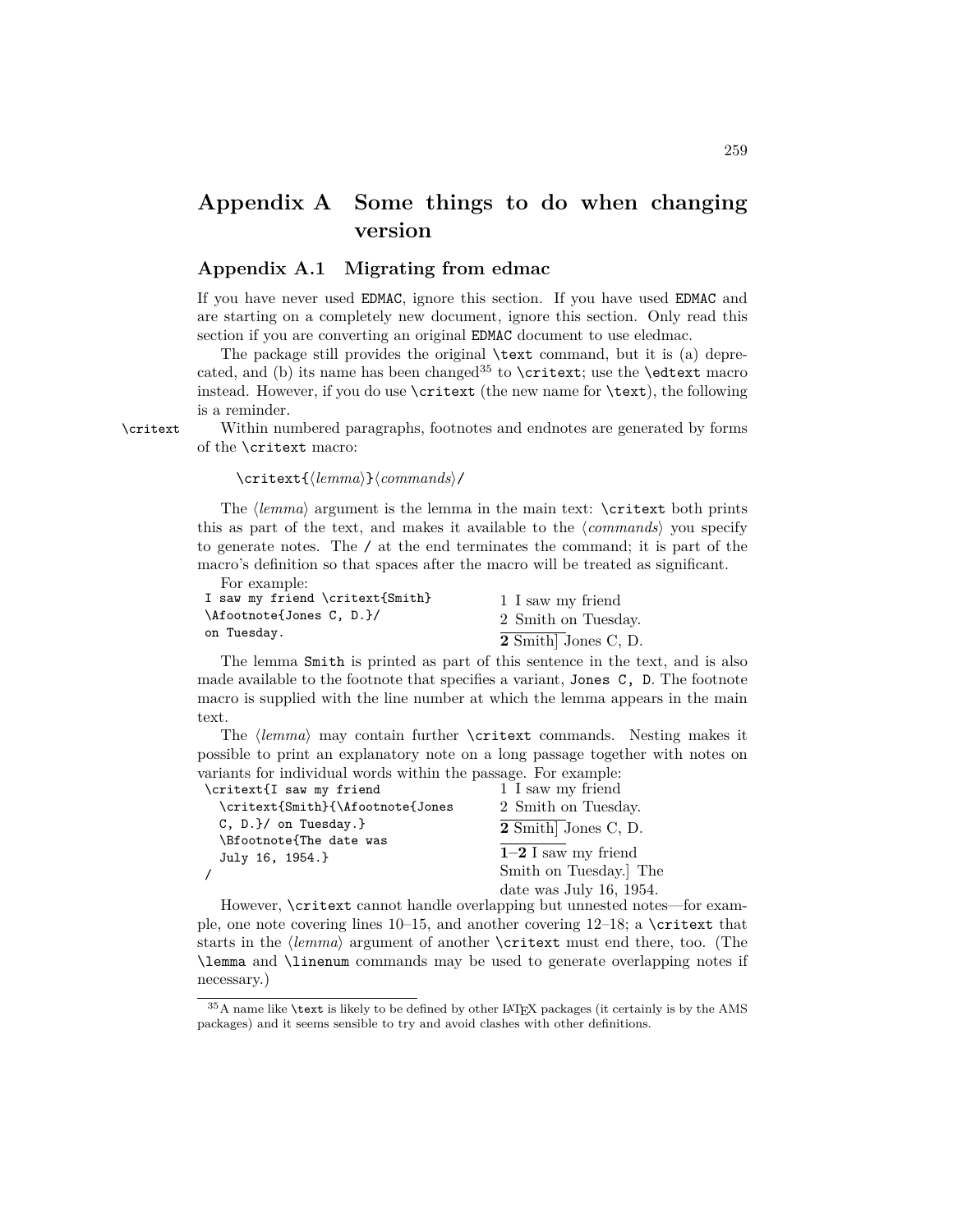The second argument of the \critext macro, *⟨commands⟩*, is the same as the second argument to the \edtext macro.

It is possible to define aliases for \critext, which can be easier to type. You can make a single character substitute for \critext by saying this:

\catcode`\<=\active \let<=\critext

Then you might say <{Smith}\variant{Jones}/. This of course destroys the ability to use < in any new macro definitions, so long as it remains in effect; hence it should be used with care.

Changing the character at the end of the command requires more work:

```
\catcode`\<=\active
\def\xtext#1#2>{\critext{#1}{#2}/}
\let<=\xtext
```
This allows you to say <{Smith}\Afootnote{Jones}>.

Aliases for \critext of the first kind shown here also can't be nested—that is, you can't use the alias in the text that forms the first argument to \critext. (See section [22](#page-90-0) to find out why.) Aliases of the second kind may be nested without any problem.

If you really have to use \critext in any of the tabular or array environments, then **\edtext** must not be used in the same environment. If you use **\critext** in one of these environments then you have to issue the declaration \usingcritext beforehand. The declaration \usingedtext must be issued to revert to the default assumption that \edtext will be used.

## **Appendix A.2 Migration from ledmac to eledmac**

In eledmac, some changes were made in the code to allow for easy customization. This can cause problems for people who have made their own customizations. The next sections explain how to correct this.

If you have created your own series using \addfootins and \addfootinsX, you should use instead the **\newseries** command (see [5.7.1](#page-33-0) p. [34](#page-33-0)). You must remove your \Xfootnote command.

If you have customized the **\XXXXXXfmt** command, you should check if commands for display options  $(5.4 \text{ p. } 25)$  $(5.4 \text{ p. } 25)$  $(5.4 \text{ p. } 25)$  $(5.4 \text{ p. } 25)$  $(5.4 \text{ p. } 25)$  and options in  $\X$ footnote  $(5.1.2 \text{ p. } 19)$  $(5.1.2 \text{ p. } 19)$  $(5.1.2 \text{ p. } 19)$  $(5.1.2 \text{ p. } 19)$  $(5.1.2 \text{ p. } 19)$ cannot do the same thing. If not, you can add a new ticket in Github to request a new function for doing this.<sup>36</sup>

If for some reason you do not want to make the modifications to use eledmac new functions, you can continue using your own \XXXXXfmt command, but you must replace:

\renewcommand\*{XXXXfmt}[3]

 $^{36}\mathrm{https://github.com/maieul/ledmac/issues}$  $^{36}\mathrm{https://github.com/maieul/ledmac/issues}$  $^{36}\mathrm{https://github.com/maieul/ledmac/issues}$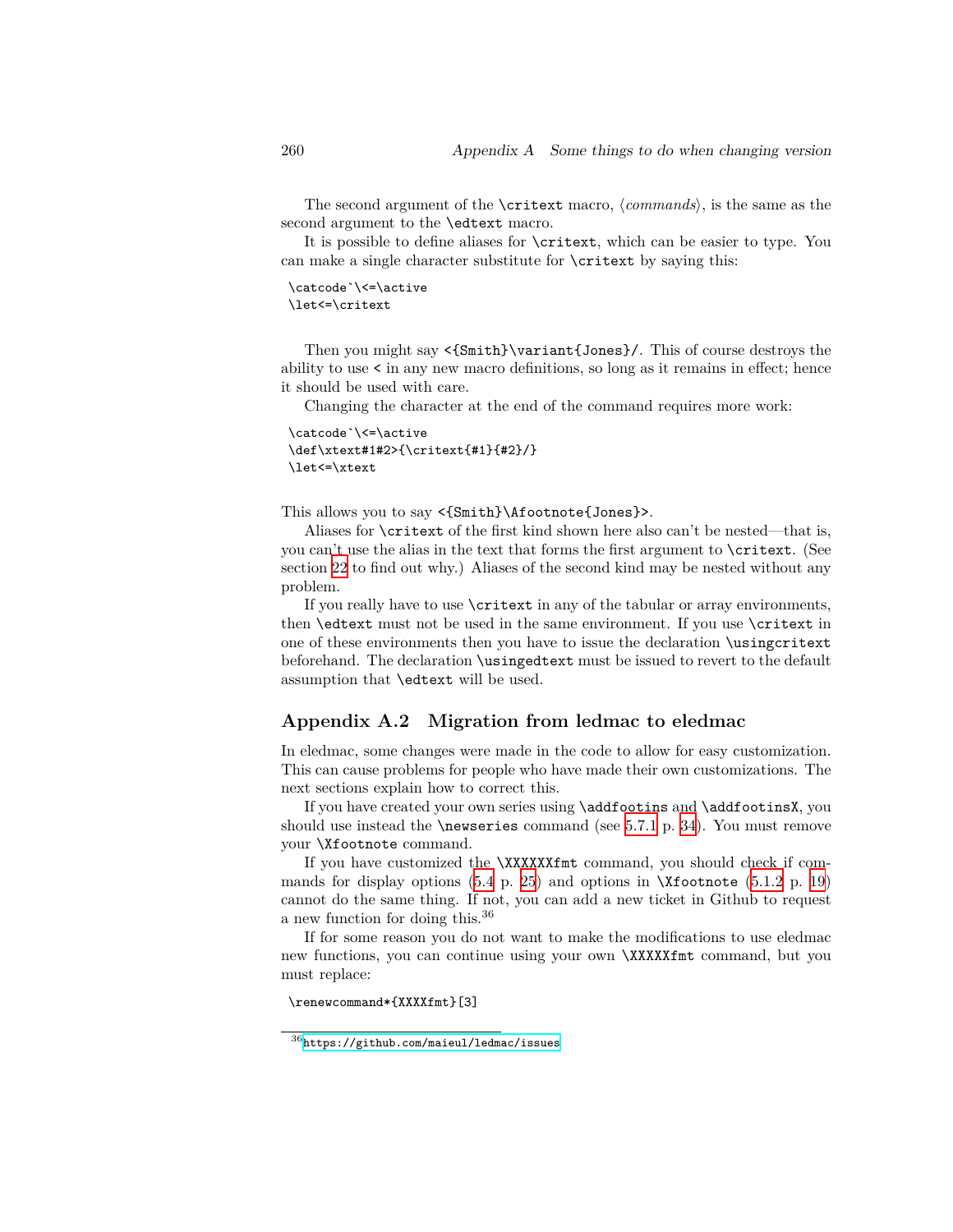with

\renewcommandx\*{XXXXfmt}[4][4=Z]

If you dont' do that, you will see a spurious [X], where X is series letter.

If you used a \protect command inside a \footnote command inside a numbered section, you must change the \protect to \noexpand. If you don't, the command after the \protect won't be displayed.

## **Appendix A.3 Migration to eledmac 1.5.1**

The version 1.5.1 corrects a bug with stanzaindentsrepetition (cf. [6.1](#page-34-0) p. [35\)](#page-34-0). This bug had two consequences:

1. stanzaindentsrepetition didn't work when its value was greater than 2.

2. stanzaindentsrepetition worked wrong when its value was equal to 2.

So, if you used stanzaindentsrepetition with value equal to 2, you must change your \setstanzaindents. Explanation:

```
\setcounter{stanzaindentsrepetition}{2}
\setstanzaindents{5,1,0}
```
This code, in a version older than 1.5.1, made that the first verse had an indent of 0, the secund verse of 1, the third verse of 0, the fourth verse of 1 etc.

But instead the code should have assigned the reverse: the first verse had an indent of 1, the secund verse of 0, the third verse of 1, the fourth verse of 0 etc.

So version 1.5.1 corrected this bug. If you want to keep the older presentation, you must change:

```
\setcounter{stanzaindentsrepetition}{2}
\setstanzaindents{5,1,0}
```
by:

```
\setcounter{stanzaindentsrepetition}{2}
\setstanzaindents{5,0,1}
```
## **Appendix A.4 Migration to eledmac 1.12.0**

The migration to eledmac 1.12.0 is easy:

- You must delete all the auxiliary files, and so one, make the normal three runs.
- If you have modified **\l@reg**, which is not advisable, you must rename it to \@nl@reg.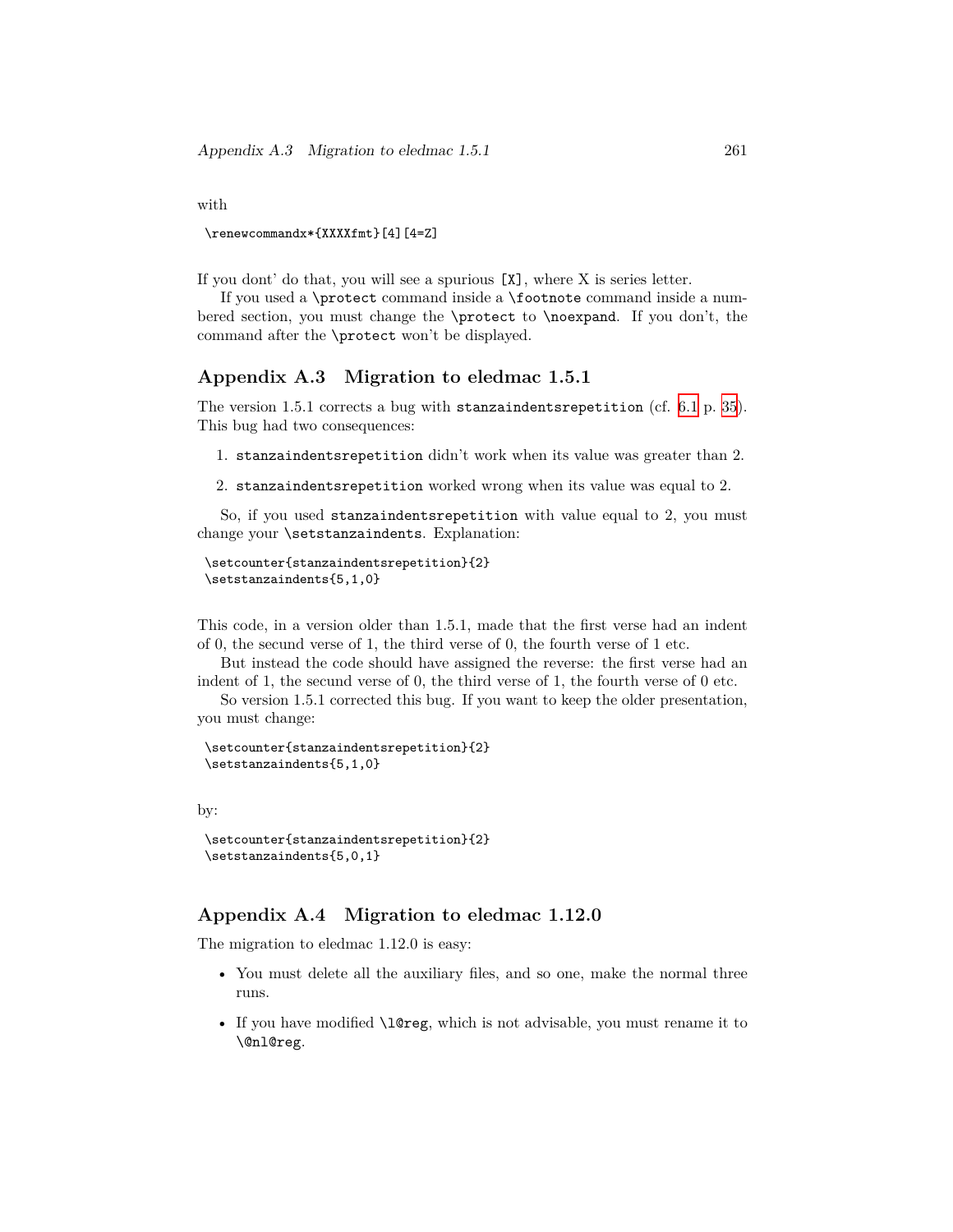Anyway, there is another problem. If you have text in brackets just after \pstart or \pend, the text will be considered an optional argument of \pstart or  $\pend$  (see [4.2.2](#page-13-0) p. [14](#page-13-0)). In this case, just add a  $\relax$  between  $\pstart/\pend$ and the brackets.

The version 1.12.0 adds a new better way to manage section titles inside numbered text. Please read § [14.2](#page-48-0) [\(14.2](#page-48-0) p. [49](#page-48-0)).

## **Appendix A.5 Migration to eledmac 17.1**

The version change the default behavior of \pstartinfootnote. Henceforth, the pstart will be printed if footnote only for the section of text where you have called \numberpstarttrue.

We don't see any reason to print it in other section. However, if you want to print the pstart number in all footnote, with or without \numberpstarttrue, you can use \pstartinfootnoteeverytime.

## **Appendix A.6 Migration to eledmac 1.21.0**

### **Appendix A.6.1 \Xledsetnormalparstuff and \ledsetnormalparstuffX**

The \ledsetnormalparstuff has been split in two different commands:

- **\Xledsetnormalparstuff** for critical notes;
- \ledsetnormalparstuffX for familiar notes.

The new commands take an optional argument which is the series letter. If you have redefined \ledsetnormalparstuff or commands which call them, you must make the appropriate change

### **Appendix A.6.2 Endnotes**

In any case, clean the .end file before the next run.

The previous version of eledmac had a bug: there were two spaces between the start page number and the start line number, but only one space between the end page number and the end line number.

Indeed, a spurious space was added after the first \printnpnum. This spurious space has been deleted. However, if you want to keep the previous spurious space, just load the package with the oldprintnpnumspace option.

If you have redefined \endprint, you must:

- Contact us to ask for the feature that required your hack, in order to avoid such a hack in the future.
- Use the new fifth argument.
- Add \xdef\@currentseries{#4} at the beginning of your own command.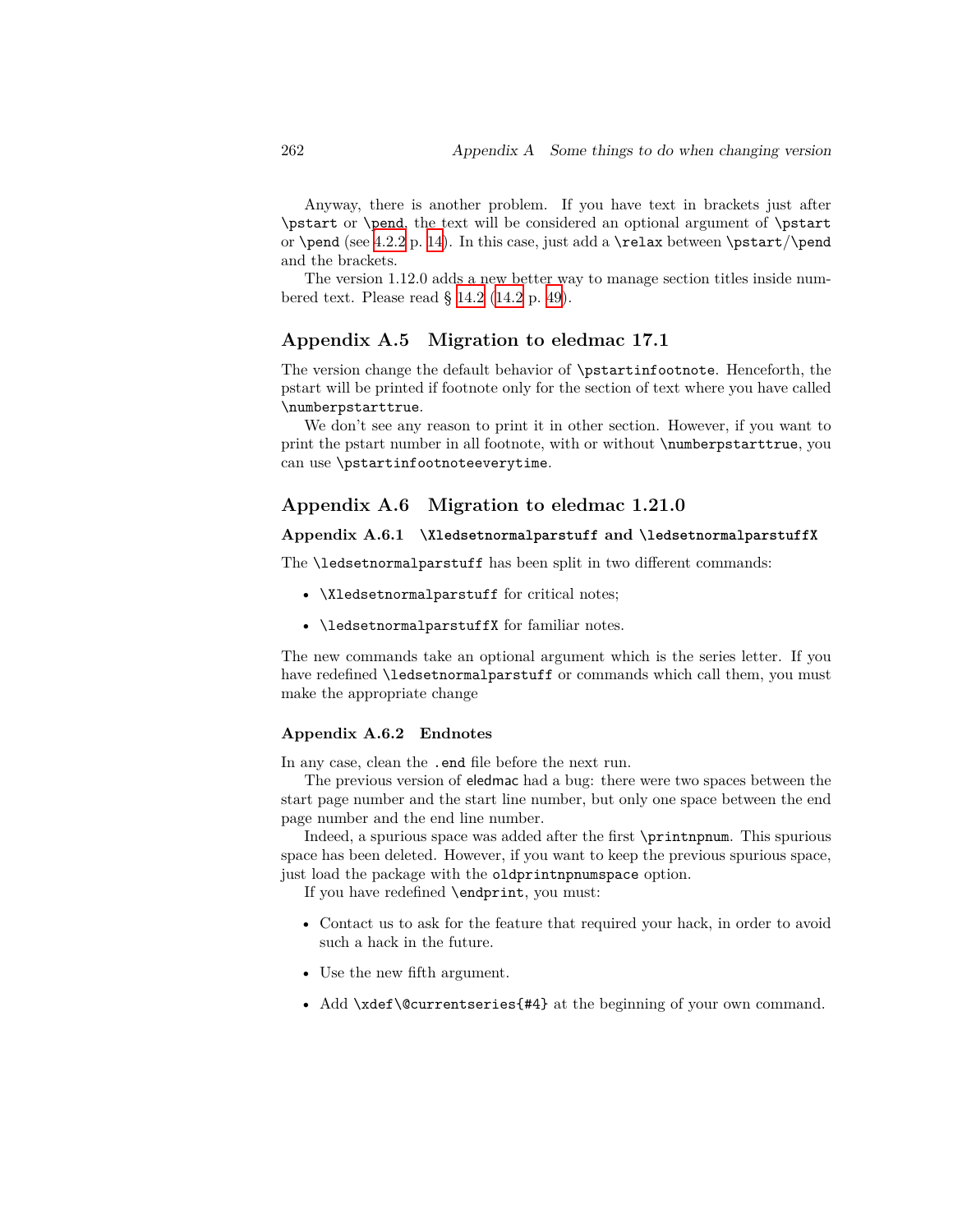# **Appendix A.7 Migration to eledmac 1.22.0**

The \ledinnote commands takes now a first optional argument, which is the label for the hyperreference. If you have redefined it, change your redefinition, and check if you can avoid this redefinition by redefining only **\ledinnotemark**.

# **Appendix A.8 Migration to eledmac 1.23.0**

People must delete the numbered auxiliary file before new run after update of eledmac.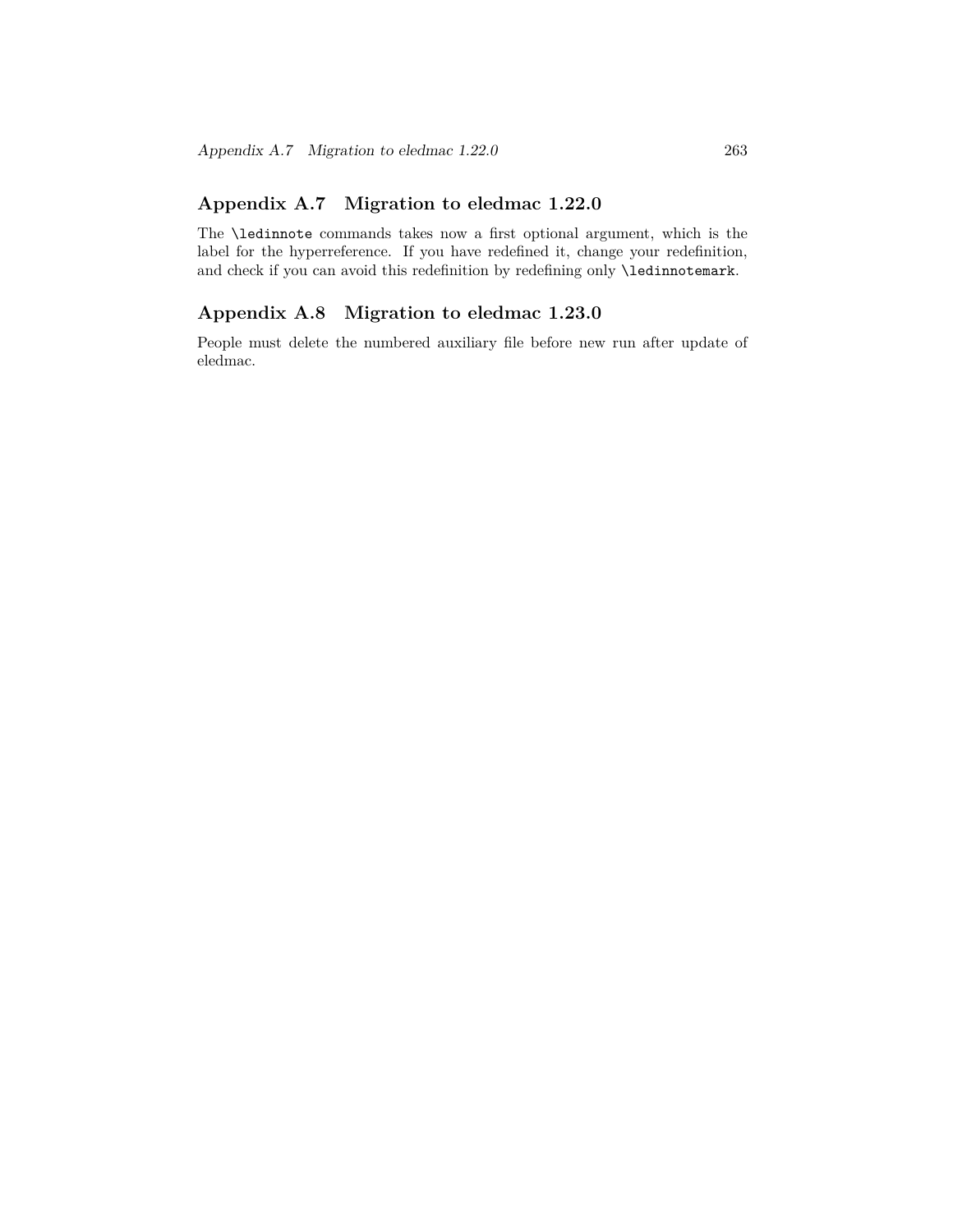# **References**

- [Bre96] Herbert Breger. TABMAC. October 1996. (Available from CTAN in macros/plain/contrib/tabmac)
- [Bur01] John Burt. 'Typesetting critical editions of poetry'. *TUGboat*, **22**, 4, pp 353–361, December 2001. (Code available from CTAN in macros/latex/contrib/poemscol)
- [Eck03] Matthias Eckermann. *The Parallel-Package*. April 2003. (Available from CTAN in macros/latex/contrib/parallel)
- [Fai03] Robin Fairbairns. *footmisc a portmanteau package for customising footnotes in LATEX*. February 2003. (Available from CTAN in macros/latex/contrib/footmisc)
- [LW90] John Lavagnino and Dominik Wujastyk. 'An overview of EDMAC: a Plain TeX format for critical editions'. *TUGboat*, **11**, 4, pp. 623–643, November 1990. (Code available from CTAN in macros/plain/contrib/edmac)
- [Lüc03] Uwe Lück. 'ednotes critical edition typesetting with LaTeX'. *TUGboat*, **24**, 2, pp. 224–236, 2003. (Code available from CTAN in macros/latex/contrib/ednotes)
- [Sul92] Wayne G. Sullivan. *The file edstanza.doc*. June 1992. (Available from CTAN in macros/plain/contrib/edmac)
- [Wil02] Peter Wilson. *The memoir class for configurable typesetting*. November 2002. (Available from CTAN in macros/latex/contrib/memoir)
- [Wil04] Peter Wilson and Maïeul Rouquette. *Parallel typesetting for critical editions: the eledpar package*. December 2004. (Available from CTAN in macros/latex/contrib/ledmmac)

| Numbers written in italic refer to the page where the corresponding entry is                                                                  |  |
|-----------------------------------------------------------------------------------------------------------------------------------------------|--|
| described; numbers underlined refer to the code line of the definition; numbers                                                               |  |
| in roman refer to the code lines where the entry is used. Symbols                                                                             |  |
|                                                                                                                                               |  |
|                                                                                                                                               |  |
| $\texttt{\textbackslash}\texttt{\textbackslash}\texttt{QQ1ed}$                                                                                |  |
| $\text{Q@ledright}$ $t$ and $t$ . $\ldots$ . $\ldots$ . $\ldots$ . $\ldots$ . $\ldots$ . $\ldots$ . $\ldots$ . $\ldots$ . $\ldots$ 4963, 4971 |  |
|                                                                                                                                               |  |
|                                                                                                                                               |  |
| $\text{QQwrindexm@m} \dots \dots \dots \dots \ 4602, 4604, 4607, 4614, 4616, 4619, 4624, 4626, 4629$                                          |  |
|                                                                                                                                               |  |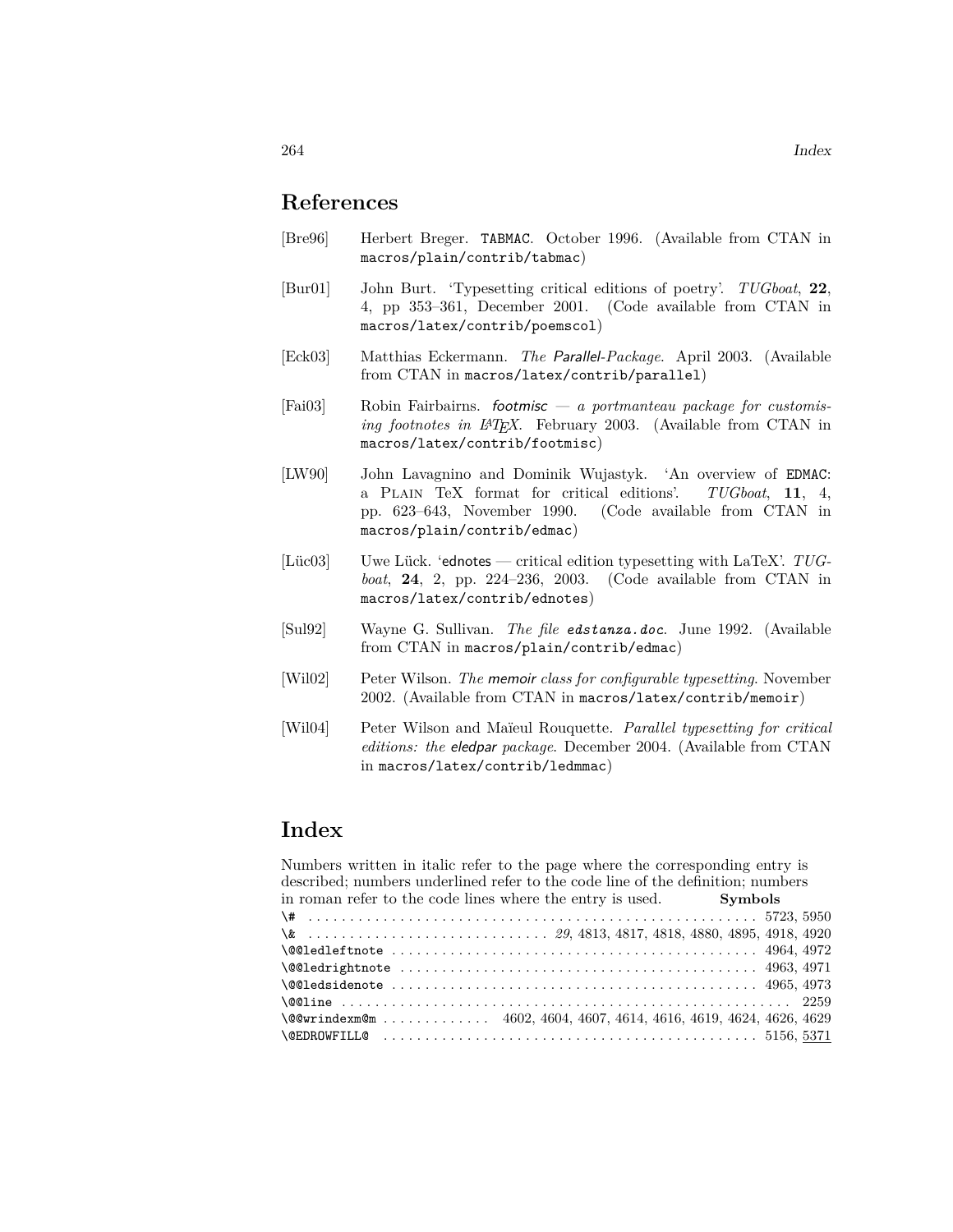| \@M                                                                                 |              |
|-------------------------------------------------------------------------------------|--------------|
| \@MM                                                                                | 1801         |
|                                                                                     | 1139         |
|                                                                                     |              |
|                                                                                     | 673, 930     |
|                                                                                     | 279          |
|                                                                                     | 1223         |
|                                                                                     |              |
| 3997, 4000, 4003, 4006, 4601, 4603, 4606, 4613, 4615, 4618, 4623, 4625, 4628        |              |
|                                                                                     | 4757         |
|                                                                                     |              |
|                                                                                     |              |
|                                                                                     | 5664         |
|                                                                                     | 4795         |
| $\sqrt{3733, 3887, 3899}$                                                           |              |
|                                                                                     | 3887         |
|                                                                                     | 3728         |
|                                                                                     |              |
|                                                                                     |              |
| 1947, 1953, 1962, 1971, 1987, 1989, 1994, 1996, 1999, 2001, 2009, 3067,<br>$\cdots$ |              |
| 3134, 3140, 3149, 3158, 3170, 3172, 3178, 3180, 3183, 3185, 3193, 3707, 4102, 4119  |              |
|                                                                                     |              |
|                                                                                     |              |
|                                                                                     |              |
|                                                                                     | 3901         |
|                                                                                     |              |
|                                                                                     |              |
|                                                                                     | 3858         |
|                                                                                     | 4514         |
|                                                                                     |              |
|                                                                                     | 5371         |
|                                                                                     |              |
| 846, 848, 987, 992, 996, 998, 1000, 1003, 1005, 1007, 1040, 1077, 1135, 3291, 3987  |              |
|                                                                                     | 3890         |
|                                                                                     |              |
|                                                                                     |              |
|                                                                                     | 1391<br>1389 |
|                                                                                     |              |
|                                                                                     |              |
|                                                                                     |              |
| 1175, 1192                                                                          |              |
| 2934, 3769, 3772                                                                    |              |
|                                                                                     | 2435         |
|                                                                                     |              |
| <b>\@freelist</b>                                                                   | 3726         |
| \@gobble  27, 819, 977, 978, 3107, 4792, 4966-4968, 5135, 5146, 5719-5721           |              |
|                                                                                     |              |
|                                                                                     | 237          |
|                                                                                     |              |
| \@h                                                                                 | 2257         |
|                                                                                     | 5071         |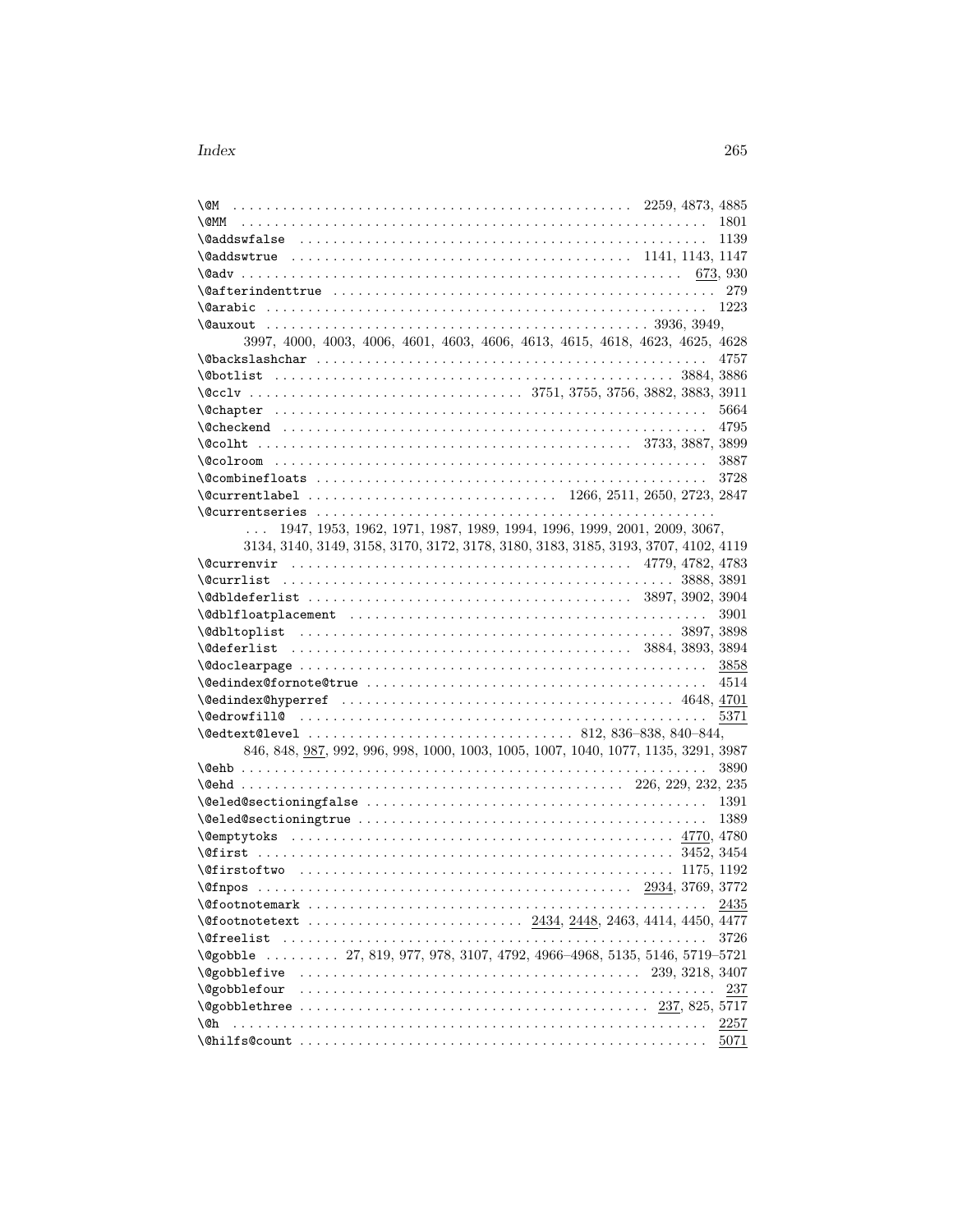|                   | \@idxfile  4591, 4602, 4604, 4607, 4614, 4616, 4619, 4624, 4626, 4629                |      |
|-------------------|--------------------------------------------------------------------------------------|------|
|                   |                                                                                      |      |
|                   |                                                                                      |      |
|                   |                                                                                      |      |
|                   | \@ifpackageloaded  84, 86, 3748, 4493, 4496, 4679, 4682, 5881                        |      |
|                   | $\text{1403}$                                                                        |      |
|                   |                                                                                      |      |
|                   | \@index@command 4526, 4536, 4544, 4550, 4552-4554, 4557-4559, 4712, 4716, 4755, 4757 |      |
|                   |                                                                                      |      |
|                   | \@index@parenthesis  4551, 4555, 4560, 4711, 4715, 4736, 4742                        |      |
|                   | \@index@txt  4549, 4644, 4645, 4648, 4655, 4658, 4738, 4744, 4745, 4765              |      |
|                   |                                                                                      |      |
|                   |                                                                                      |      |
|                   |                                                                                      |      |
|                   |                                                                                      |      |
|                   |                                                                                      |      |
|                   | \@l@dtempcnta  248, 707, 709, 711, 712, 1462, 1463, 1465, 1467,                      |      |
|                   | 1470, 1471, 1486, 1527-1531, 1533, 1540-1544, 1546, 1549, 1552, 1555, 1560,          |      |
|                   | 1591, 1595, 1599, 1606, 1610, 1614, 1695, 1699, 1703, 1706, 1709, 1712, 1713         |      |
|                   | \@1@dtempcntb 248, 406, 407, 412, 416, 420, 424, 427, 450, 451, 458, 462, 466, 468,  |      |
|                   | 476, 477, 1525, 1537, 1560, 1569-1571, 1573, 1591, 1595, 1599, 1606, 1610,           |      |
|                   | 1614, 1644-1646, 1648, 1701, 1702, 4137, 4139, 4141, 4147, 4151, 4155, 4159,         |      |
|                   | 4162, 4249-4251, 4254-4256, 4259, 4267-4269, 4272-4274, 4277, 4327-4329, 4331        |      |
|                   |                                                                                      |      |
|                   |                                                                                      | 3890 |
|                   |                                                                                      |      |
|                   |                                                                                      |      |
|                   |                                                                                      |      |
|                   |                                                                                      |      |
|                   |                                                                                      | 3858 |
|                   | \@ledinnote@command  4518, 4543, 4644, 4645, 4655, 4658                              |      |
|                   |                                                                                      |      |
|                   |                                                                                      |      |
|                   |                                                                                      | 1070 |
|                   |                                                                                      |      |
|                   |                                                                                      |      |
|                   |                                                                                      |      |
|                   | 744, 760, 761, 763, 1350, 1432, 1492, 1494, 1495, 1497, 1603, 1618, 1620, 1622       |      |
|                   |                                                                                      |      |
|                   |                                                                                      | 657  |
|                   |                                                                                      |      |
|                   |                                                                                      |      |
|                   |                                                                                      |      |
|                   | 5656-5659, 5762                                                                      |      |
|                   |                                                                                      | 3731 |
| <b>\@maxdepth</b> |                                                                                      |      |
|                   |                                                                                      | 3845 |
|                   |                                                                                      |      |
|                   |                                                                                      | 5762 |
| <b>\@midlist</b>  |                                                                                      |      |
|                   |                                                                                      |      |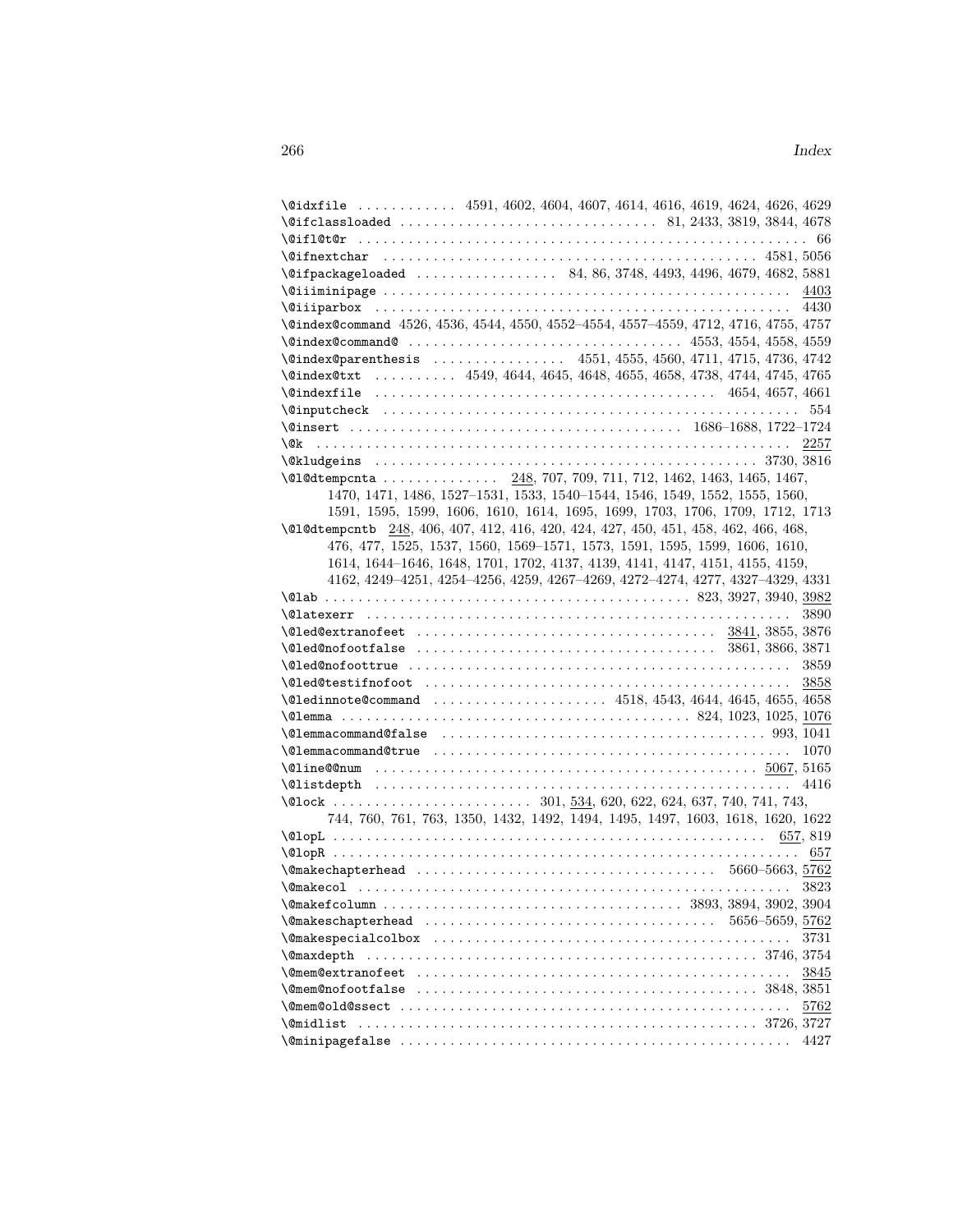| 4417                                                                                                                                     |
|------------------------------------------------------------------------------------------------------------------------------------------|
|                                                                                                                                          |
|                                                                                                                                          |
|                                                                                                                                          |
|                                                                                                                                          |
|                                                                                                                                          |
|                                                                                                                                          |
|                                                                                                                                          |
| $\texttt{\textcircled{an}+133, 485}$                                                                                                     |
| 1807, 1808, 2042, 2161, 2162, 2208, 2322, 2396, 2478, 2482, 2484, 2493, 2496,                                                            |
| 2497, 2503, 2512, 2516, 2520, 2546, 2551, 2569, 2581, 2587, 2647, 2651, 2660,                                                            |
| 2668, 2720, 2724, 2733, 2741, 2810, 2824, 2832, 2833, 2839, 2848, 2852, 2865,                                                            |
| 3035, 3036, 3038, 3039, 3044, 3831, 3832, 3834, 3835, 3837, 3839, 4379, 4381                                                             |
|                                                                                                                                          |
| 874, 875                                                                                                                                 |
|                                                                                                                                          |
|                                                                                                                                          |
|                                                                                                                                          |
|                                                                                                                                          |
|                                                                                                                                          |
|                                                                                                                                          |
|                                                                                                                                          |
|                                                                                                                                          |
|                                                                                                                                          |
| $\qquad \qquad \text{Qopcol} \ldots \ldots \ldots \ldots \ldots \ldots \ldots \ldots \ldots \ldots \qquad \qquad \text{3894, 3912}$      |
|                                                                                                                                          |
|                                                                                                                                          |
| \@outputbox  3003, 3004, 3033, 3034, 3733, 3735, 3736, 3751, 3753, 3779, 3780                                                            |
| 3903                                                                                                                                     |
|                                                                                                                                          |
|                                                                                                                                          |
| $\qquad$                                                                                                                                 |
|                                                                                                                                          |
|                                                                                                                                          |
| $\verb \@percentchar \dots .\dots .\dots .\dots .\dots .\dots .\dots .\dots .\dots .\dots .\dots .$<br>3401                              |
| $\qquad \qquad \text{Qplus} \quad \ldots \ldots \ldots \ldots \ldots \ldots \ldots \ldots \ldots \ldots \qquad \qquad 1824, 1833, 3281,$ |
| 3353, 5594, 5596, 5602, 5604, 5610, 5612, 5618, 5620, 5626, 5628, 5634, 5636                                                             |
|                                                                                                                                          |
|                                                                                                                                          |
|                                                                                                                                          |
| 5665                                                                                                                                     |
|                                                                                                                                          |
|                                                                                                                                          |
| 5762                                                                                                                                     |
| \@series<br>548, 552, 3012, 3025, 3234, 3236,                                                                                            |
| 3433, 3438, 3441, 3442, 3445, 3447, 3449, 3452, 3453, 3467, 3484, 3796, 3809,                                                            |
| 3854, 3875, 4363, 4386, 4393, 4400, 4950, 4958, 5133, 5138, 5144, 5149, 5164                                                             |
| 688, 935                                                                                                                                 |
| 4418                                                                                                                                     |
| 4598                                                                                                                                     |
| 5762                                                                                                                                     |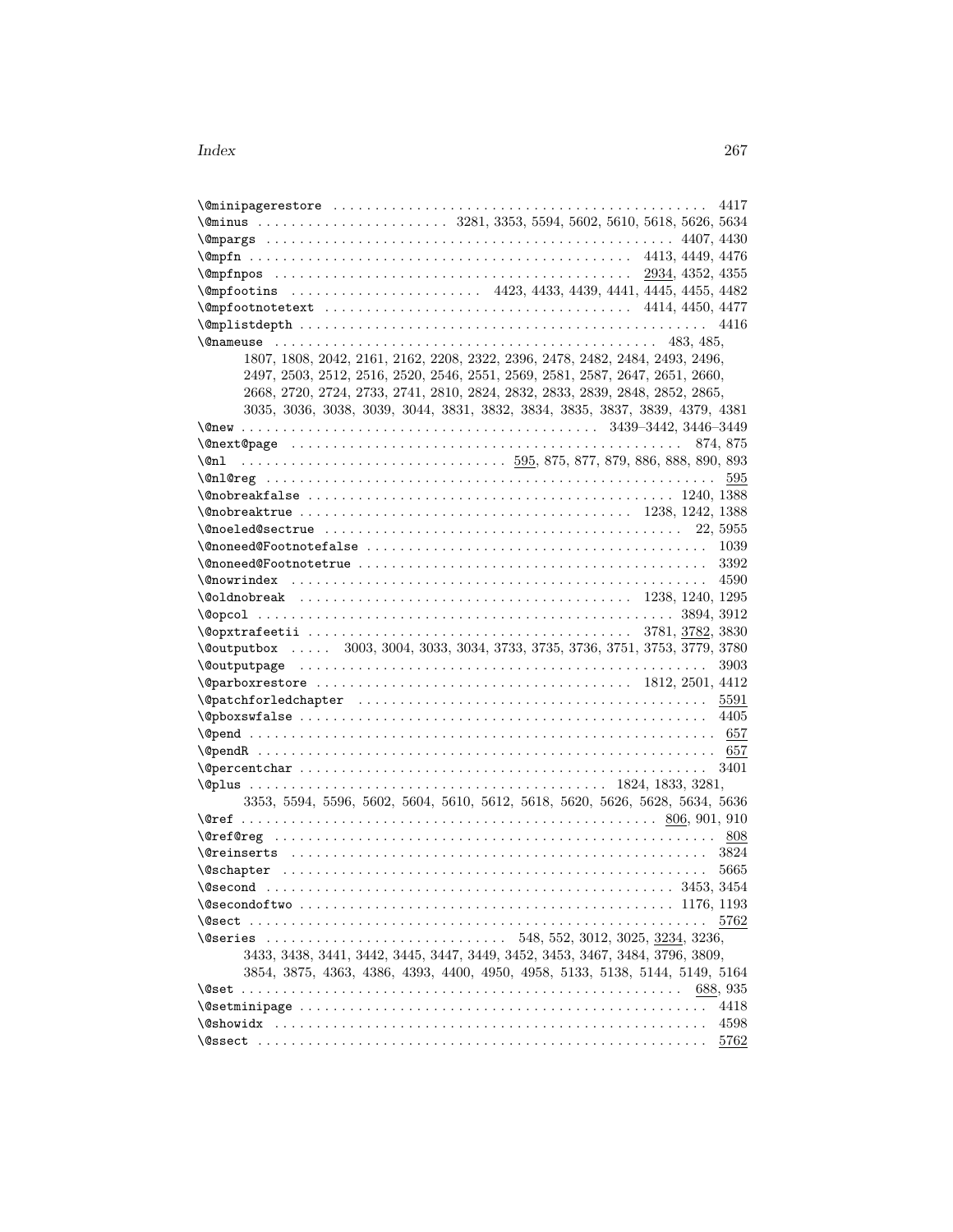| $\text{\&temp}.$ 843, 845, 846, 1154, 1156, 1158, 1160, 1174-1176, 1191-1193 |  |
|------------------------------------------------------------------------------|--|
|                                                                              |  |
|                                                                              |  |
|                                                                              |  |
|                                                                              |  |
|                                                                              |  |
|                                                                              |  |
|                                                                              |  |
|                                                                              |  |
|                                                                              |  |
|                                                                              |  |

# \␣ . . . . . . . . . . . . . . . . . . . . . . . . . . . . . . . . . . . . . . . . 4703, 4705, 5379, 5384, 5392

## **A**

|                                                                                          | 714, 728, 750, 775, 785, 802, 814, 872, 873, 882, 884, 1121, 1122, 1158, 1423, |
|------------------------------------------------------------------------------------------|--------------------------------------------------------------------------------|
|                                                                                          | 1444, 1445, 1453, 1685, 6137, 6139, 6143, 6146, 6147, 6155, 6156, 6168, 6172   |
|                                                                                          |                                                                                |
|                                                                                          |                                                                                |
| \actionlines@list 536, 560, 563, 570, 702, 705, 714, 728, 750, 775, 785, 802, 1475, 1478 |                                                                                |
|                                                                                          |                                                                                |
| \actions@list 536, 564, 571, 703, 712, 716, 718, 730, 739, 752, 759, 776, 786, 803, 1479 |                                                                                |
|                                                                                          |                                                                                |
|                                                                                          |                                                                                |
|                                                                                          | 1674                                                                           |
|                                                                                          |                                                                                |
| $\addcontentsline \ldots \ldots \ldots \ldots \ldots \ldots$                             | 5717                                                                           |
|                                                                                          | 3827                                                                           |
|                                                                                          |                                                                                |
|                                                                                          | 1296                                                                           |
|                                                                                          |                                                                                |
|                                                                                          |                                                                                |
|                                                                                          |                                                                                |
|                                                                                          |                                                                                |
|                                                                                          |                                                                                |
|                                                                                          |                                                                                |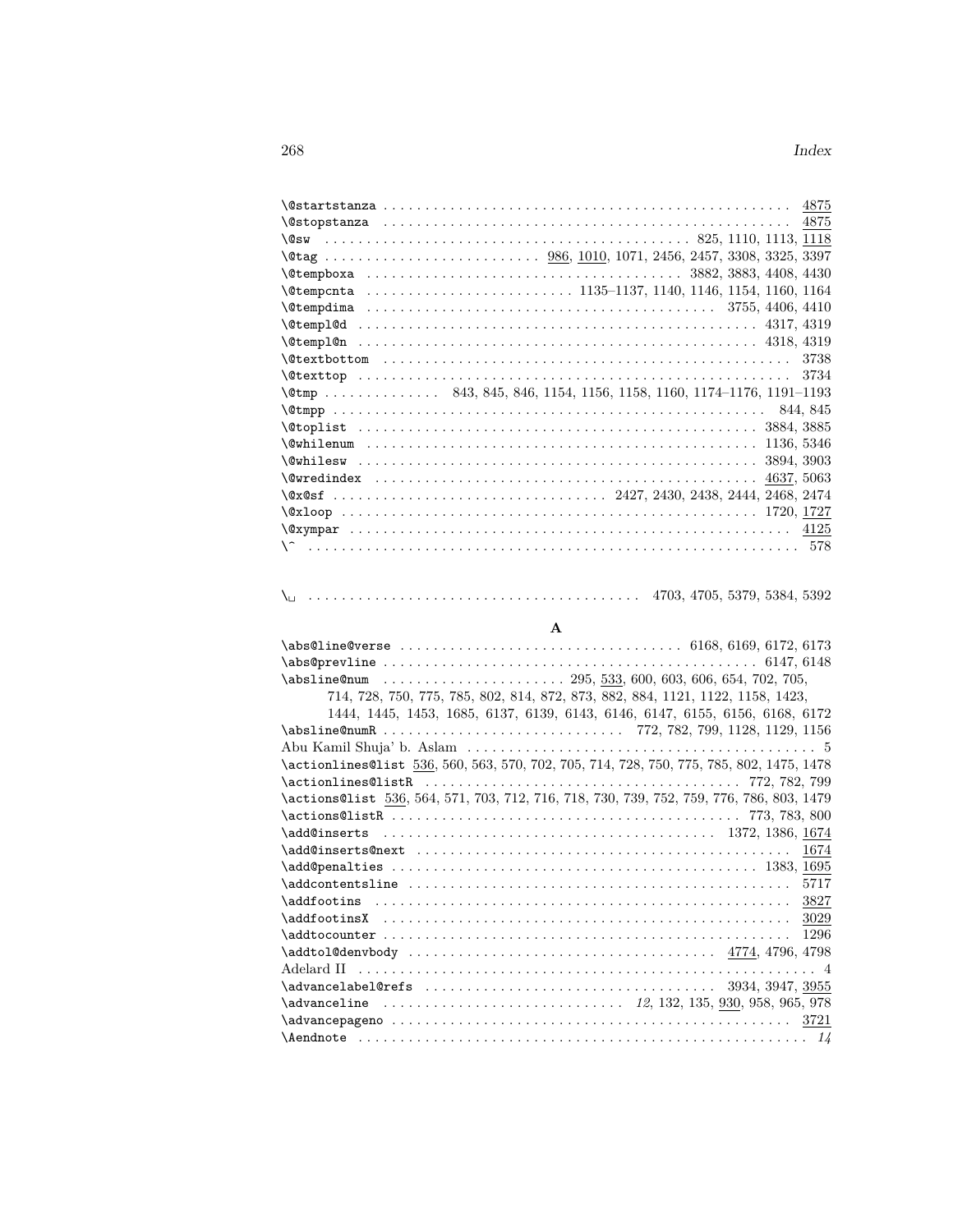| \afterlemmaseparator $\dots\dots\dots\dots\dots\dots\dots\dots\dots\dots\dots$                                                         |  |  |  |            |          |
|----------------------------------------------------------------------------------------------------------------------------------------|--|--|--|------------|----------|
|                                                                                                                                        |  |  |  |            |          |
|                                                                                                                                        |  |  |  |            |          |
|                                                                                                                                        |  |  |  |            |          |
| $\texttt{Aftersymlinenum} \dots \dots \dots \dots \dots \dots \dots \dots \dots \dots \dots \dots \dots \dots \dots \dots \dots \dots$ |  |  |  |            |          |
| \afterXrule $\dots\dots\dots\dots\dots\dots\dots\dots\dots\dots$                                                                       |  |  |  |            |          |
|                                                                                                                                        |  |  |  |            |          |
|                                                                                                                                        |  |  |  |            |          |
|                                                                                                                                        |  |  |  |            |          |
|                                                                                                                                        |  |  |  |            | 35, 4078 |
|                                                                                                                                        |  |  |  |            | 35, 4078 |
|                                                                                                                                        |  |  |  |            | 35, 4078 |
|                                                                                                                                        |  |  |  |            | 35, 4078 |
|                                                                                                                                        |  |  |  |            |          |
| \apptocmd  2434, 2453, 5658, 5662, 5664, 5665, 5780, 5864, 5876                                                                        |  |  |  |            |          |
|                                                                                                                                        |  |  |  | 1298, 1304 |          |
|                                                                                                                                        |  |  |  |            |          |
| \AtBeginDocument  43, 2894, 3748, 3978, 4023, 4491, 5762                                                                               |  |  |  |            |          |
|                                                                                                                                        |  |  |  |            |          |
|                                                                                                                                        |  |  |  |            | 9, 1304  |
|                                                                                                                                        |  |  |  |            | 9, 1214  |
|                                                                                                                                        |  |  |  |            |          |
|                                                                                                                                        |  |  |  |            | 343      |
|                                                                                                                                        |  |  |  |            |          |
|                                                                                                                                        |  |  |  |            | 1331     |
|                                                                                                                                        |  |  |  |            |          |

## $\, {\bf B}$

| $\bf \beta$ of oreled chapter $\cdots \cdots \cdots \cdots \cdots \cdots \cdots$                                                                                                                                                                                                                                                                                                                                                                                |
|-----------------------------------------------------------------------------------------------------------------------------------------------------------------------------------------------------------------------------------------------------------------------------------------------------------------------------------------------------------------------------------------------------------------------------------------------------------------|
|                                                                                                                                                                                                                                                                                                                                                                                                                                                                 |
| $\texttt{\texttt{before} \texttt{of} \texttt{of} \texttt{of} \texttt{of} \texttt{of} \texttt{of} \texttt{of} \texttt{of} \texttt{of} \texttt{of} \texttt{of} \texttt{of} \texttt{of} \texttt{of} \texttt{of} \texttt{of} \texttt{of} \texttt{of} \texttt{of} \texttt{of} \texttt{of} \texttt{of} \texttt{of} \texttt{of} \texttt{of} \texttt{of} \texttt{of} \texttt{of} \texttt{of} \texttt{of} \texttt{of} \texttt{of} \texttt{of} \texttt{of} \texttt{of} \$ |
|                                                                                                                                                                                                                                                                                                                                                                                                                                                                 |
|                                                                                                                                                                                                                                                                                                                                                                                                                                                                 |
|                                                                                                                                                                                                                                                                                                                                                                                                                                                                 |
|                                                                                                                                                                                                                                                                                                                                                                                                                                                                 |
| $\begin{array}{ccc} \texttt{\textbackslash} \texttt{begin} \texttt{num} \texttt{begin} \ldots \ldots \ldots \ldots \ldots \ldots \ldots \ldots \end{array} \end{array}$                                                                                                                                                                                                                                                                                         |
|                                                                                                                                                                                                                                                                                                                                                                                                                                                                 |
|                                                                                                                                                                                                                                                                                                                                                                                                                                                                 |
|                                                                                                                                                                                                                                                                                                                                                                                                                                                                 |
|                                                                                                                                                                                                                                                                                                                                                                                                                                                                 |
|                                                                                                                                                                                                                                                                                                                                                                                                                                                                 |
|                                                                                                                                                                                                                                                                                                                                                                                                                                                                 |
| \bidi@RTL@everypar  2142, 2151, 2167, 2823, 2838                                                                                                                                                                                                                                                                                                                                                                                                                |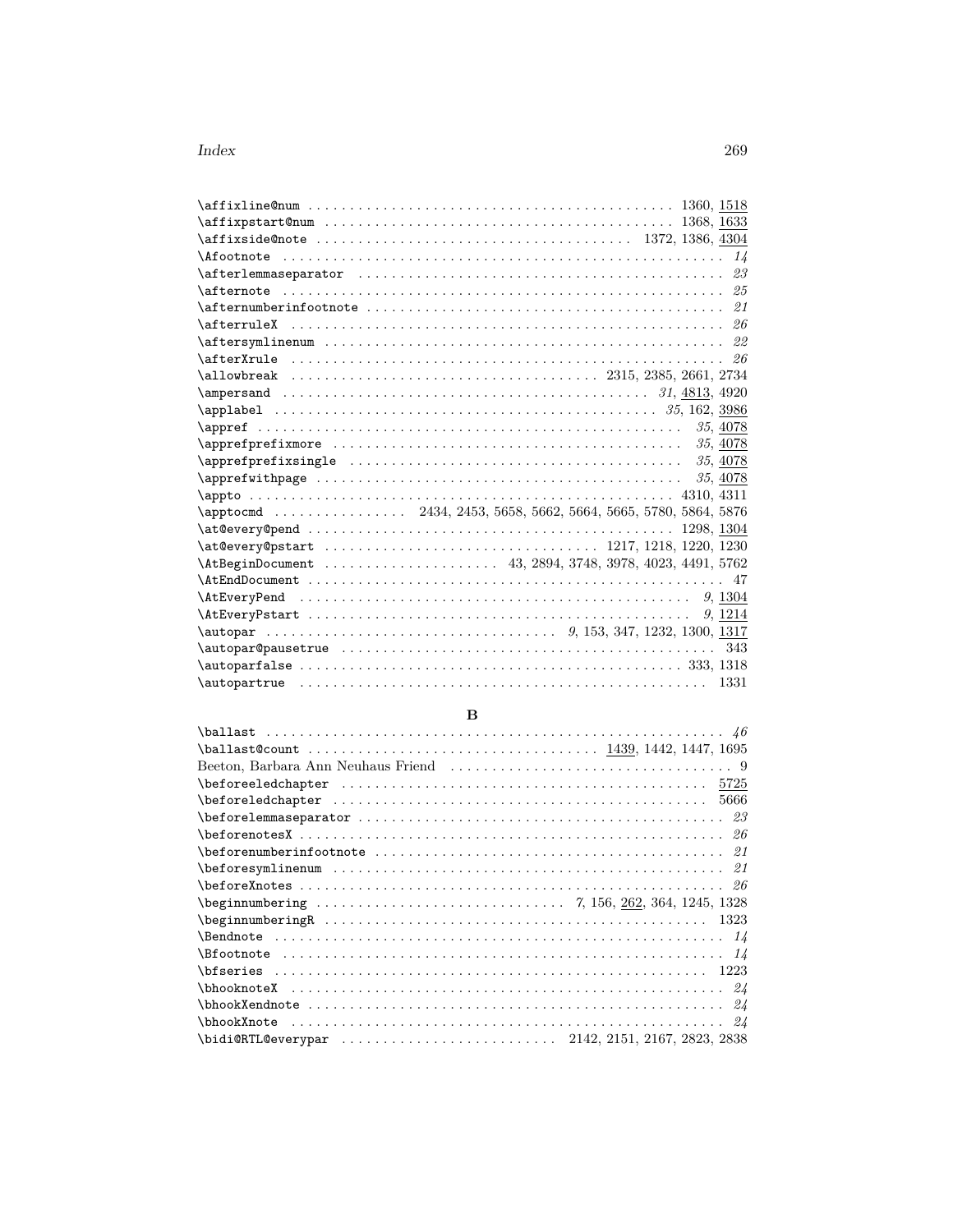| \box  1415, 1417, 2156, 2172, 2239, 2258, 2828, 2843, 3751, 3883, 3911                                                                                                                                                                                                                                                                                                                                                        |
|-------------------------------------------------------------------------------------------------------------------------------------------------------------------------------------------------------------------------------------------------------------------------------------------------------------------------------------------------------------------------------------------------------------------------------|
| 4090                                                                                                                                                                                                                                                                                                                                                                                                                          |
|                                                                                                                                                                                                                                                                                                                                                                                                                               |
|                                                                                                                                                                                                                                                                                                                                                                                                                               |
|                                                                                                                                                                                                                                                                                                                                                                                                                               |
|                                                                                                                                                                                                                                                                                                                                                                                                                               |
|                                                                                                                                                                                                                                                                                                                                                                                                                               |
|                                                                                                                                                                                                                                                                                                                                                                                                                               |
|                                                                                                                                                                                                                                                                                                                                                                                                                               |
|                                                                                                                                                                                                                                                                                                                                                                                                                               |
|                                                                                                                                                                                                                                                                                                                                                                                                                               |
| \boxXendlinenumalign $\ldots \ldots \ldots \ldots \ldots \ldots \ldots \ldots \ldots$                                                                                                                                                                                                                                                                                                                                         |
| $\{boxXendstartlinenum@apprefixithpage \dots \dots \dots \dots \dots \dots \dots$                                                                                                                                                                                                                                                                                                                                             |
|                                                                                                                                                                                                                                                                                                                                                                                                                               |
|                                                                                                                                                                                                                                                                                                                                                                                                                               |
|                                                                                                                                                                                                                                                                                                                                                                                                                               |
|                                                                                                                                                                                                                                                                                                                                                                                                                               |
|                                                                                                                                                                                                                                                                                                                                                                                                                               |
|                                                                                                                                                                                                                                                                                                                                                                                                                               |
|                                                                                                                                                                                                                                                                                                                                                                                                                               |
| $\b{bypage}$ of also $\dots \dots \dots \dots \dots \dots \dots \dots$                                                                                                                                                                                                                                                                                                                                                        |
| 368, 376                                                                                                                                                                                                                                                                                                                                                                                                                      |
| $\begin{array}{ccc} \textbf{b} \textbf{y} \textbf{p} \textbf{z} \textbf{z} \textbf{z} \textbf{z} \textbf{z} \textbf{z} \textbf{z} \textbf{z} \textbf{z} \textbf{z} \textbf{z} \textbf{z} \textbf{z} \textbf{z} \textbf{z} \textbf{z} \textbf{z} \textbf{z} \textbf{z} \textbf{z} \textbf{z} \textbf{z} \textbf{z} \textbf{z} \textbf{z} \textbf{z} \textbf{z} \textbf{z} \textbf{z} \textbf{z} \textbf{z} \textbf{z} \textbf$ |
| $\b{bypstart@true$<br>368, 385                                                                                                                                                                                                                                                                                                                                                                                                |

# **C**

| $\cosh 1$ as the set of the set of the set of the set of the set of the set of the set of the set of the set of the set of the set of the set of the set of the set of the set of the set of the set of the set of the set of t          |      |
|------------------------------------------------------------------------------------------------------------------------------------------------------------------------------------------------------------------------------------------|------|
|                                                                                                                                                                                                                                          |      |
| $\texttt{\textcirc}$ 437, 1526, 1528, 1531, 1533, 1533, 1531, 1533, 1586, 1598, 1598, 1598, 1598, 1598, 1598, 1598, 1598, 1598, 1598, 1598, 1598, 1598, 1598, 1598, 1598, 1598, 1598, 1598, 1599, 1599, 1599, 169, 169, 169, 169, 169, 1 |      |
|                                                                                                                                                                                                                                          |      |
|                                                                                                                                                                                                                                          |      |
| $\texttt{\textbackslashc@mpfootnote\; } \dots\dots\dots\dots\dots\dots\dots\dots\dots\dots \ 4413,\ 4449,\ 4476$                                                                                                                         |      |
| \c@page  877, 879, 885, 888, 890, 893, 4183, 4191                                                                                                                                                                                        |      |
|                                                                                                                                                                                                                                          |      |
|                                                                                                                                                                                                                                          |      |
|                                                                                                                                                                                                                                          |      |
|                                                                                                                                                                                                                                          |      |
| \centerline 5276, 5281, 5287, 5292, 5298, 5303, 5525, 5527                                                                                                                                                                               |      |
|                                                                                                                                                                                                                                          |      |
|                                                                                                                                                                                                                                          |      |
|                                                                                                                                                                                                                                          |      |
|                                                                                                                                                                                                                                          | 5643 |
|                                                                                                                                                                                                                                          |      |
| $\text{Chapter} \dots \dots \dots \dots \dots \ 5647, 5653, 5667, 5668, 5762, 6065, 6069, 6075, 6076$                                                                                                                                    |      |
|                                                                                                                                                                                                                                          |      |
|                                                                                                                                                                                                                                          |      |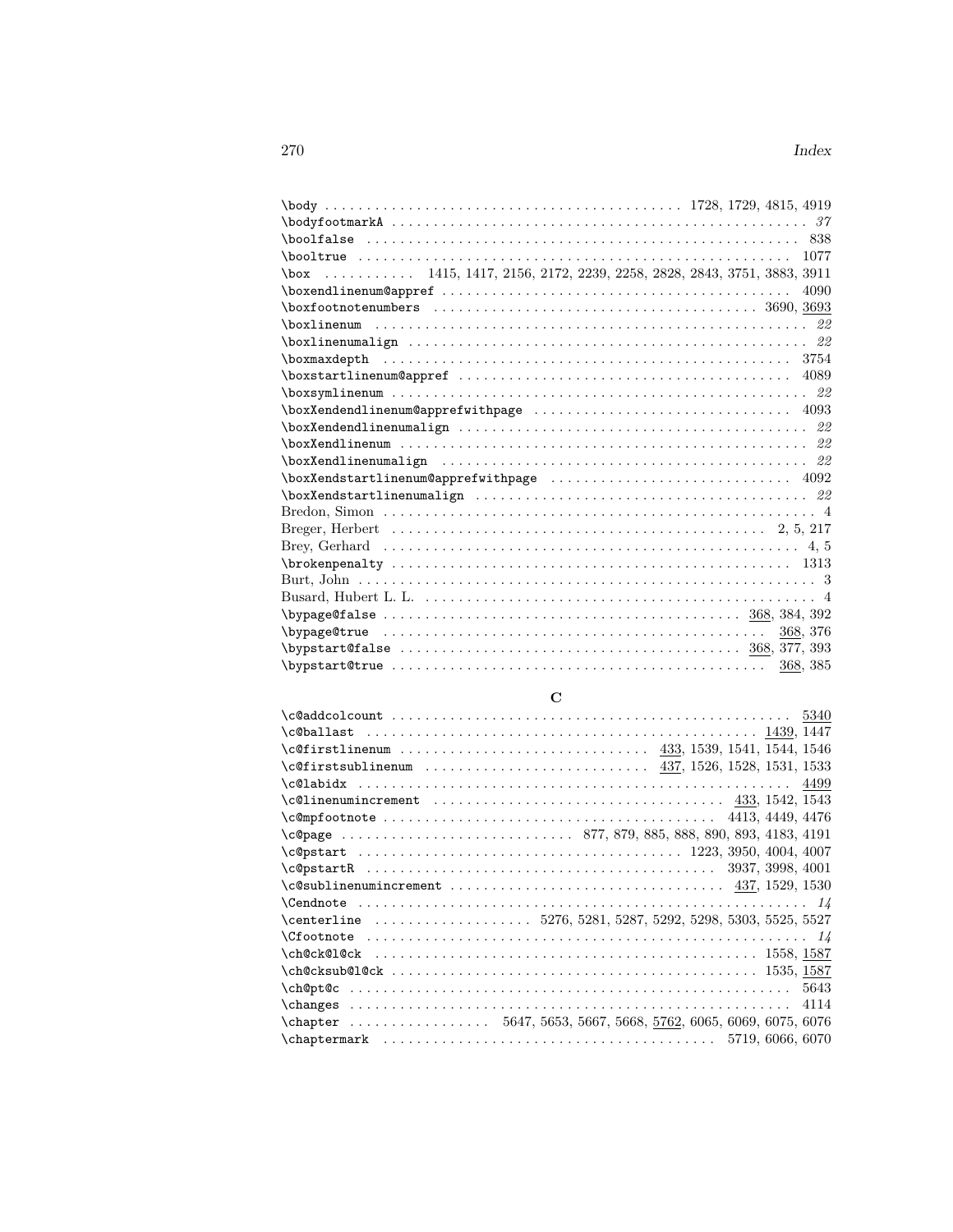| 4813                                                                                                                                                       |  |
|------------------------------------------------------------------------------------------------------------------------------------------------------------|--|
|                                                                                                                                                            |  |
|                                                                                                                                                            |  |
|                                                                                                                                                            |  |
|                                                                                                                                                            |  |
|                                                                                                                                                            |  |
|                                                                                                                                                            |  |
| 5335                                                                                                                                                       |  |
|                                                                                                                                                            |  |
|                                                                                                                                                            |  |
|                                                                                                                                                            |  |
|                                                                                                                                                            |  |
|                                                                                                                                                            |  |
|                                                                                                                                                            |  |
|                                                                                                                                                            |  |
|                                                                                                                                                            |  |
|                                                                                                                                                            |  |
| 3368, 3378, 3393, 3398, 4204, 4207, 4211, 4219, 4222, 4226, 4234, 4237, 4241                                                                               |  |
|                                                                                                                                                            |  |
|                                                                                                                                                            |  |
| 2112, 2289, 2293, 2364, 2393, 2601, 2609, 2635, 2639, 2709, 2713, 2771, 2780                                                                               |  |
|                                                                                                                                                            |  |
|                                                                                                                                                            |  |
|                                                                                                                                                            |  |
| $\text{Create@edindex@notfor@memoir  \dots   4636, 4680, 4683, 4687}$                                                                                      |  |
|                                                                                                                                                            |  |
| 5047                                                                                                                                                       |  |
|                                                                                                                                                            |  |
|                                                                                                                                                            |  |
| \csdef  3989, 5137, 6065, 6066, 6069, 6070, 6075, 6076, 6084, 6085, 6088,                                                                                  |  |
| 6089, 6093, 6094, 6102, 6103, 6106, 6107, 6111, 6112, 6119, 6120, 6123, 6124                                                                               |  |
|                                                                                                                                                            |  |
| 2097, 2271, 2346, 2591, 2617, 2691, 2764, 3244-3251, 3253, 3254, 3256, 3257,                                                                               |  |
| 3259, 3262, 3263, 3269, 3271, 3272, 3274-3276, 3278-3284, 3344-3354, 3385,                                                                                 |  |
| 3386, 3409, 3410, 3414-3416, 3418, 3419, 3421, 3422, 3424-3427, 3430, 3431, 3478                                                                           |  |
|                                                                                                                                                            |  |
|                                                                                                                                                            |  |
| \csletcs  3339, 4362, 4392, 4944, 4956, 5132, 5143, 5148, 5163                                                                                             |  |
| $\texttt{{{}} 1281, 1283$                                                                                                                                  |  |
| $\sum_{1109, 1112, 1124, 1131}$                                                                                                                            |  |
|                                                                                                                                                            |  |
|                                                                                                                                                            |  |
|                                                                                                                                                            |  |
| 1113, 1126, 1133, 1180, 1197, 1390, 1789, 1790, 1809, 1810, 1822, 1831, 1847,                                                                              |  |
| 1850–1852, 1858, 1904, 1987, 1989, 1994, 1996, 1999, 2001, 2009, 2021, 2036,                                                                               |  |
| 2061, 2083–2085, 2090–2092, 2105–2107, 2113–2115, 2119, 2134, 2147, 2148,                                                                                  |  |
| 2163, 2164, 2183, 2190-2192, 2200, 2201, 2230, 2231, 2246, 2248-2250, 2252,                                                                                |  |
| 2275-2277, 2282, 2283, 2298, 2303, 2306, 2308, 2311-2313, 2316, 2317, 2340,                                                                                |  |
| 2350–2352, 2357, 2358, 2368, 2373, 2376, 2378, 2381–2383, 2386, 2387, 2414,                                                                                |  |
| 2485, 2486, 2493, 2498, 2499, 2515, 2516, 2528, 2573, 2603–2605, 2610–2612,<br>2621-2623, 2628, 2629, 2644, 2654, 2655, 2659, 2660, 2663, 2695-2697, 2702, |  |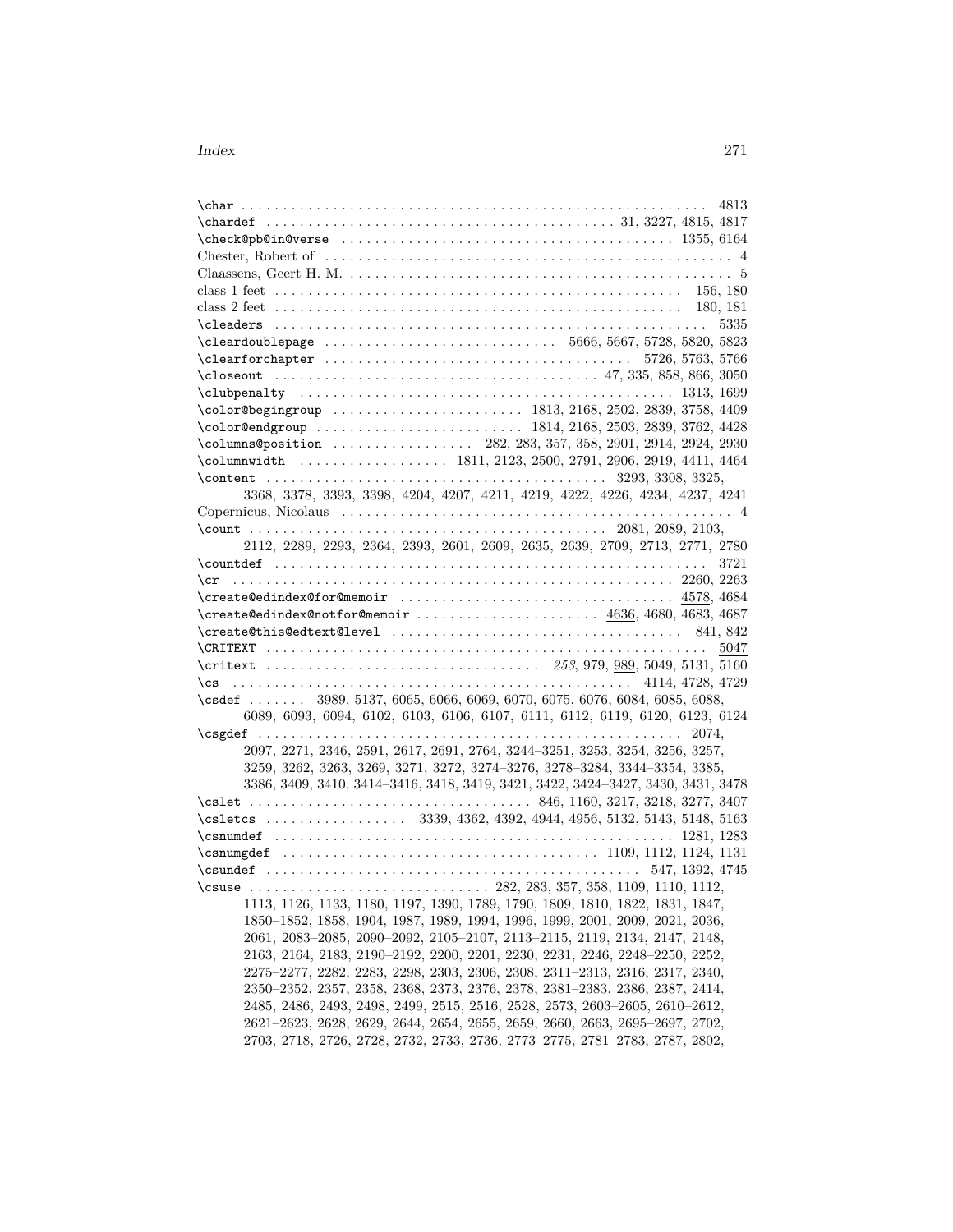2819, 2820, 2834, 2835, 2852, 2861, 2889, 2901, 2914, 2924, 2930, 2939, 2941, 2943, 2947, 2949, 2951, 2960, 2961, 2967, 2968, 2981, 2982, 2988, 2989, 2997, 2998, 3006–3008, 3019, 3021, 3022, 3060, 3061, 3072, 3073, 3075, 3076, 3079, 3081, 3083, 3095, 3097–3099, 3170, 3172, 3178, 3180, 3183, 3185, 3193, 3274, 3275, 3307, 3324, 3331, 3370, 3372, 3378, 3461, 3462, 3480, 3481, 3500, 3513, 3645, 3651, 3660, 3662, 3664–3668, 3689, 3694, 3698, 3700, 3702, 3715, 3719, 3783, 3784, 3790–3792, 3806, 3807, 3848, 3851, 3865, 3870, 4069, 4070, 4376, 4384, 4399, 4570, 4573, 4576, 4691, 4744, 4946, 4947, 5137, 5741, 5757, 6103, 6107 \csxdef ...... 648, 1121, 1128, 1751, 1753, 1757, 1759, 1766, 1769, 1772, 1777, 1780, 1783, 2082, 2104, 2124, 2290, 2365, 2602, 2636, 2710, 2772, 3681, 4738 \ctab . . . . . . . . . . . . . . . . . . . . . . . . . . . . . . . . . . . . . . . . . . . . . . . 4925, 5484, 5575 \ctabtext . . . . . . . . . . . . . . . . . . . . . . . . . . . . . . . . . . . . . . . . . . . 4929, 5494, 5579

|  | ٥            |  |
|--|--------------|--|
|  | I<br>I<br>۰. |  |

| $\frac{400}{\text{4998}}, \frac{5027}{\text{4998}}$ |  |
|-----------------------------------------------------|--|
|                                                     |  |
| $\frac{1}{1000}$                                    |  |
|                                                     |  |
| $\frac{5003, 5029}{\text{3.5029}}$                  |  |
|                                                     |  |
| $\frac{1}{3005,5029}$                               |  |
|                                                     |  |
| $\frac{1}{3011, 5011, 5031}$                        |  |
|                                                     |  |
|                                                     |  |
| $\frac{1}{3009,5031}$                               |  |
|                                                     |  |
|                                                     |  |
| $\frac{5013}{5032}$                                 |  |
| $\frac{1}{3014,5032}$                               |  |
| $\frac{5015}{5032}$                                 |  |
|                                                     |  |
|                                                     |  |
|                                                     |  |
| $\frac{5018}{5033}$                                 |  |
|                                                     |  |
|                                                     |  |
|                                                     |  |
| $\Delta 21-26, 34-42, 49, 55$                       |  |
|                                                     |  |
|                                                     |  |
|                                                     |  |
|                                                     |  |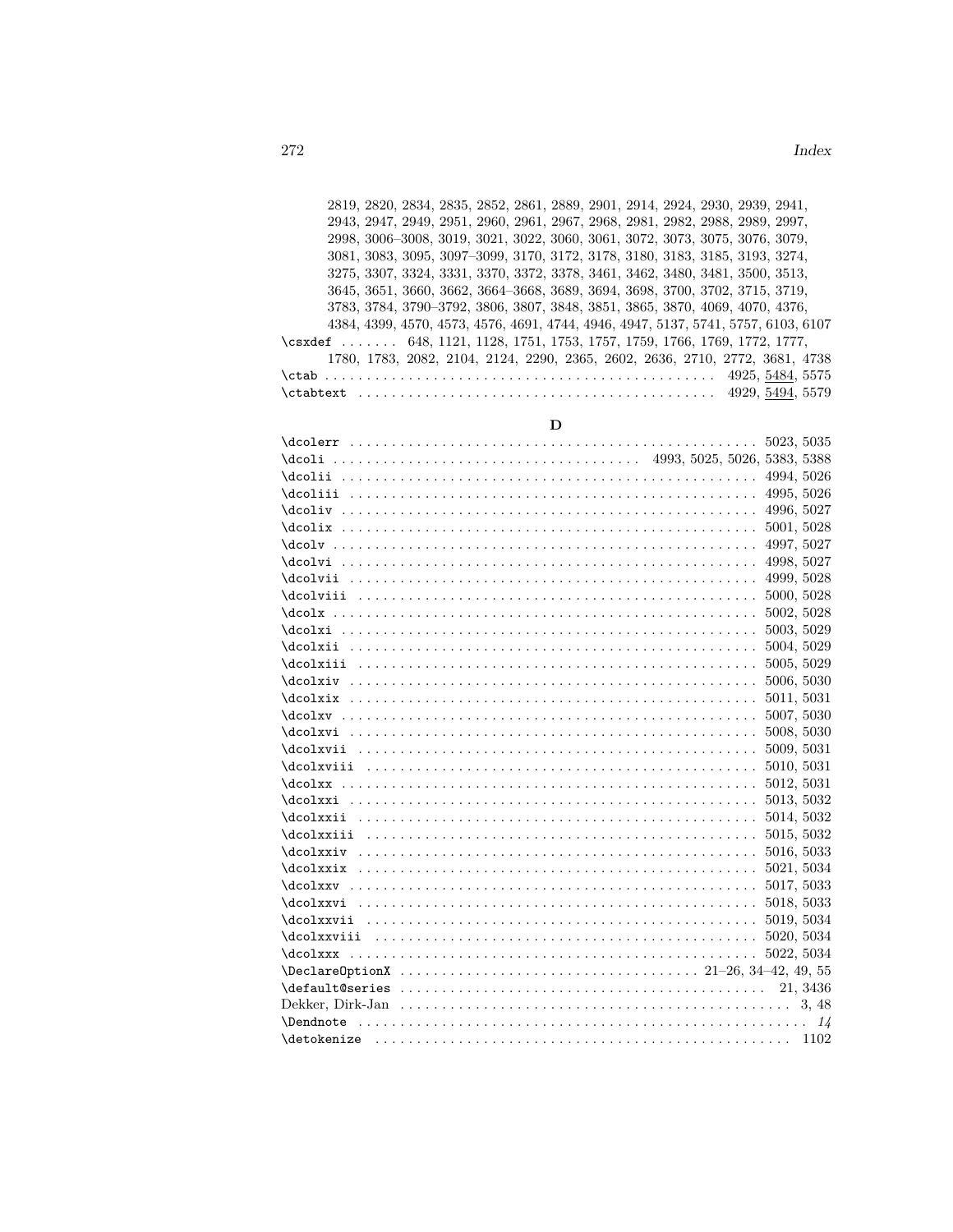|                                                                              | 2113, 2121-2123, 2125, 2265-2267, 2275, 2291, 2294, 2350, 2366, 2394, 2603,                                      |
|------------------------------------------------------------------------------|------------------------------------------------------------------------------------------------------------------|
|                                                                              | 2610, 2621, 2637, 2640, 2695, 2711, 2714, 2773, 2781, 2789-2791, 2794, 2939, 2947                                |
|                                                                              |                                                                                                                  |
|                                                                              |                                                                                                                  |
|                                                                              |                                                                                                                  |
|                                                                              |                                                                                                                  |
|                                                                              |                                                                                                                  |
| \disable@notes  4975, 5180, 5199, 5215, 5231, 5246, 5263, 5457               |                                                                                                                  |
|                                                                              |                                                                                                                  |
|                                                                              |                                                                                                                  |
|                                                                              | 5213, 5229, 5244, 5261, 5390, 5397, 5402, 5410, 5415, 5423, 5441, 5458, 5582                                     |
|                                                                              |                                                                                                                  |
| $\ddotsc$                                                                    | 5081, 5181, 5184, 5216, 5219, 5247, 5250, 5390, 5402, 5415, 5505, 5557, 5558                                     |
|                                                                              | 1314                                                                                                             |
|                                                                              |                                                                                                                  |
|                                                                              |                                                                                                                  |
|                                                                              |                                                                                                                  |
|                                                                              |                                                                                                                  |
|                                                                              |                                                                                                                  |
|                                                                              |                                                                                                                  |
|                                                                              |                                                                                                                  |
| $\delta$ . 1344, 1402, 1405                                                  |                                                                                                                  |
|                                                                              |                                                                                                                  |
|                                                                              |                                                                                                                  |
|                                                                              |                                                                                                                  |
|                                                                              |                                                                                                                  |
| \docsvlist  1150, 1747, 3071, 3232, 3469, 3473, 3486, 3490, 3503, 3516       |                                                                                                                  |
|                                                                              |                                                                                                                  |
|                                                                              | 3202                                                                                                             |
|                                                                              |                                                                                                                  |
|                                                                              |                                                                                                                  |
|                                                                              | - 1402                                                                                                           |
| \dolistloop  548, 552, 3012, 3025, 3467, 3484, 3796, 3809, 3854, 3875, 4315, |                                                                                                                  |
|                                                                              | 4335, 4342, 4363, 4386, 4393, 4400, 4950, 4958, 5133, 5138, 5144, 5149, 5164                                     |
|                                                                              |                                                                                                                  |
|                                                                              |                                                                                                                  |
|                                                                              | 2257                                                                                                             |
|                                                                              | 3768                                                                                                             |
|                                                                              |                                                                                                                  |
|                                                                              |                                                                                                                  |
|                                                                              | $\ldots \ldots \ldots \ldots \ldots \ldots \ldots \ldots \ldots \ldots$ 1803, 2154, 2170, 2826, 2841, 3735, 3755 |
| \dp                                                                          |                                                                                                                  |
| \dummy@edtext@showlemma  972, 5775, 5859, 5871, 6065, 6069, 6075, 6076       |                                                                                                                  |
|                                                                              | 807, 818                                                                                                         |
|                                                                              | 970, 979                                                                                                         |
|                                                                              |                                                                                                                  |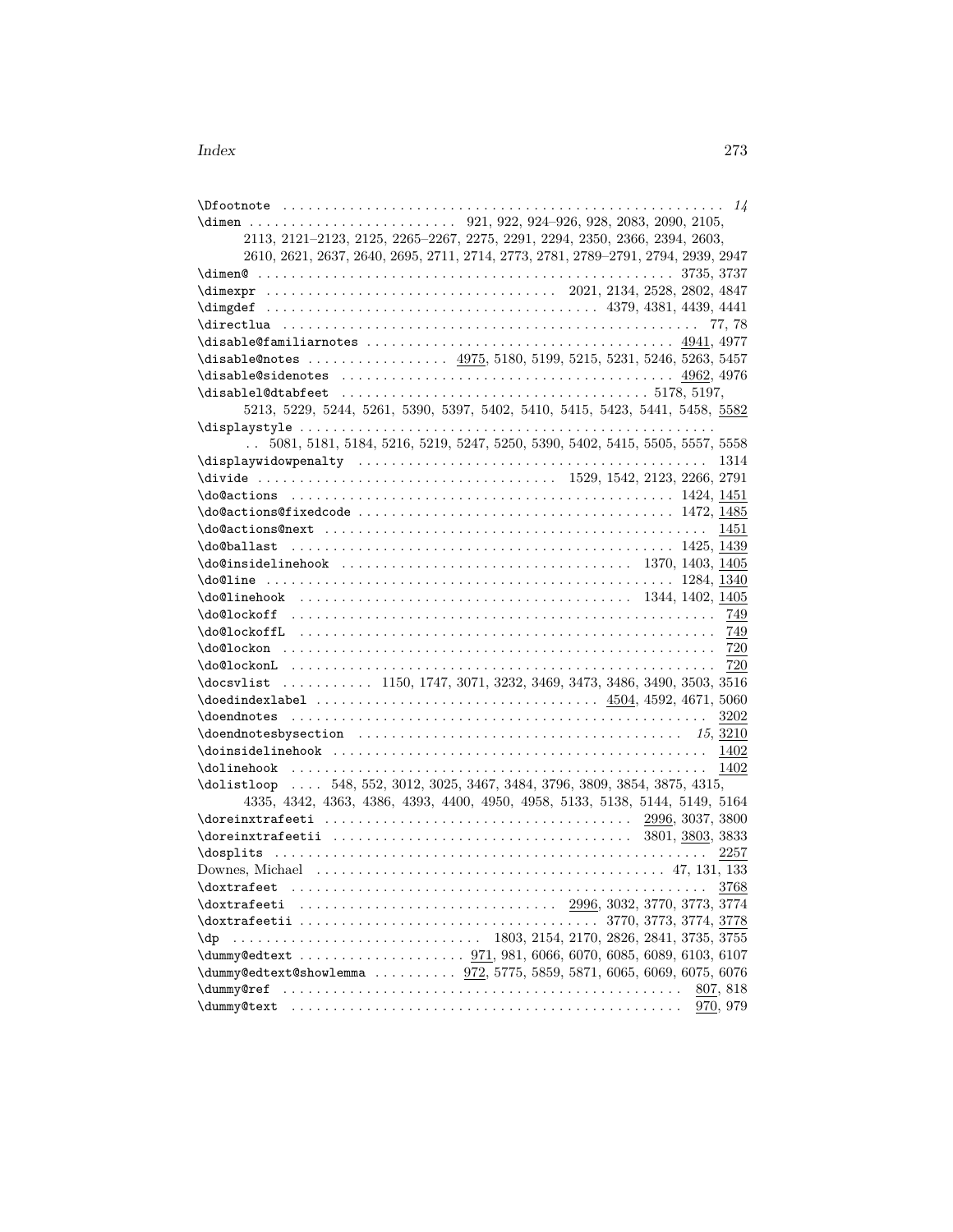|--|--|

| E                                                                                                                                |          |
|----------------------------------------------------------------------------------------------------------------------------------|----------|
|                                                                                                                                  |          |
|                                                                                                                                  | 40,5574  |
|                                                                                                                                  | 40,5574  |
|                                                                                                                                  | 40,5574  |
|                                                                                                                                  |          |
|                                                                                                                                  |          |
|                                                                                                                                  |          |
|                                                                                                                                  |          |
|                                                                                                                                  |          |
|                                                                                                                                  |          |
|                                                                                                                                  |          |
|                                                                                                                                  |          |
|                                                                                                                                  |          |
|                                                                                                                                  |          |
| 4578, 5053, 5134, 5139, 5145, 5150, 5162, 5171, 5190, 5208, 5224, 5239, 5256                                                     |          |
| \edindexlab  39, 4499, 4505, 4508, 4526, 4544, 4713, 4717, 4722, 4724, 4754                                                      |          |
|                                                                                                                                  | 5051     |
|                                                                                                                                  |          |
| 5168, 5170, 5189, 5207, 5223, 5238, 5255, 5389, 5396, 5401, 5409, 5414, 5422                                                     |          |
|                                                                                                                                  |          |
|                                                                                                                                  |          |
|                                                                                                                                  | 33, 4019 |
|                                                                                                                                  |          |
|                                                                                                                                  |          |
| \edtabcolsep 41, 5110, 5185, 5204, 5219, 5235, 5251, 5268, 5348, 5404, 5417, 5426, 5542                                          |          |
|                                                                                                                                  |          |
| \edtabindent  5378, 5382, 5387, 5398, 5411, 5424, 5546                                                                           |          |
|                                                                                                                                  | 5564     |
|                                                                                                                                  |          |
|                                                                                                                                  |          |
|                                                                                                                                  |          |
|                                                                                                                                  |          |
|                                                                                                                                  |          |
| 2585, 4179, 4180, 4198, 5047, 5142, 5161, 5774, 5775, 5781, 5858, 5859, 5865,                                                    |          |
| 5870, 5871, 5877, 6065, 6066, 6069, 6070, 6075, 6076, 6085, 6089, 6103, 6107                                                     |          |
|                                                                                                                                  |          |
|                                                                                                                                  |          |
|                                                                                                                                  |          |
| $\texttt{Efootnote} \dots \dots \dots \dots \dots \dots \dots \dots \dots \dots \dots \dots \dots \dots \dots \dots \dots \dots$ |          |
|                                                                                                                                  |          |
|                                                                                                                                  |          |
| \eled@sectioning@out 289, 335, 5952, 5964, 5977, 5990, 6002, 6016, 6029, 6042, 6055                                              |          |
| \eled@sectioningR@out  5960, 5973, 5986, 5998, 6012, 6025, 6038, 6051                                                            |          |
| $\text{Q}_5$ , $1362, 1388$                                                                                                      |          |
|                                                                                                                                  |          |
| $\text{Qe} = 599, 6003, 6052, 6056, 6060$                                                                                        |          |
|                                                                                                                                  | 5957     |
|                                                                                                                                  | 5957     |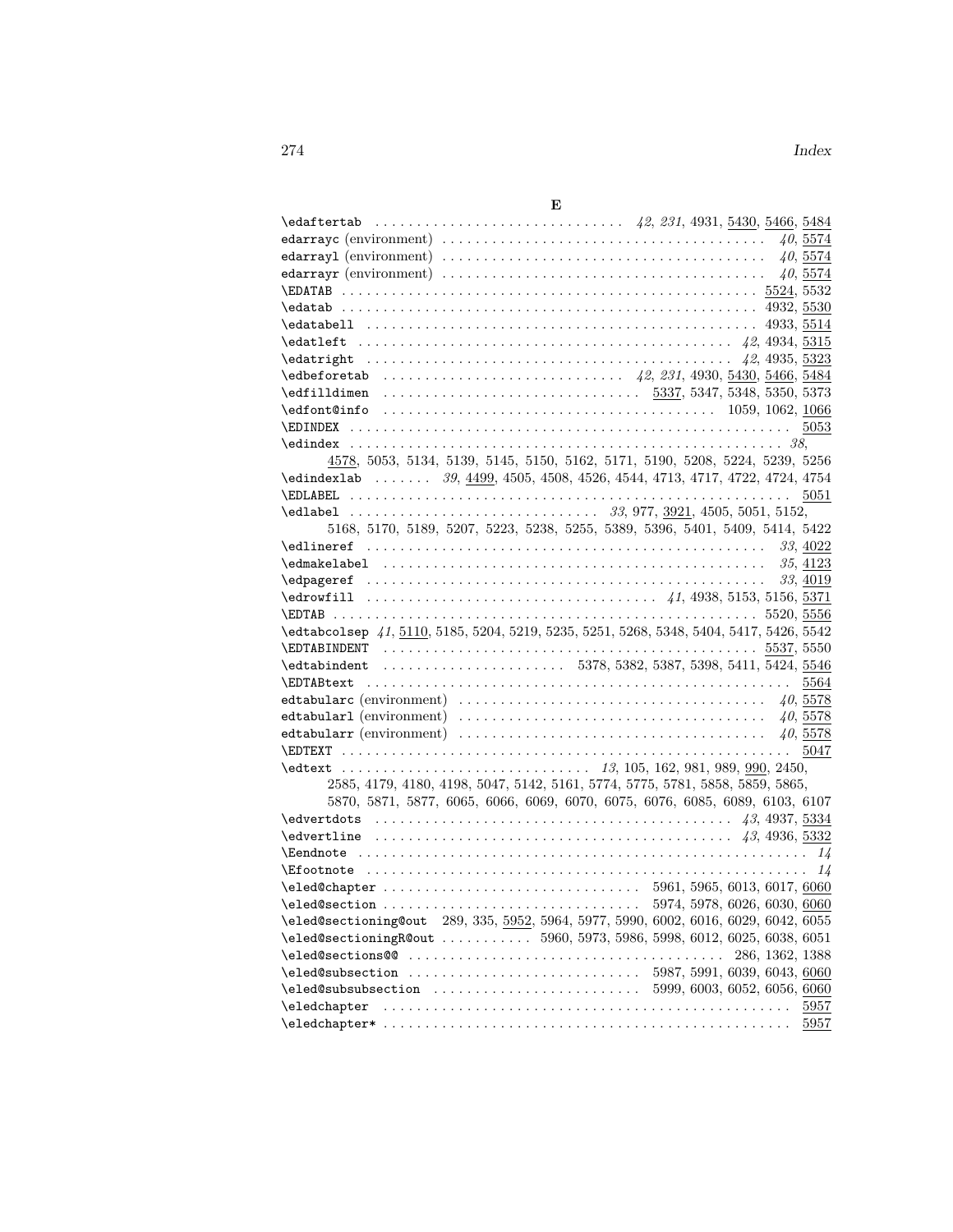| 105, 117, 142, 145, 148, 151, 153, 156, 215, 217, 220, 222, 224, 226, 229, 232, 235                                                   |          |
|---------------------------------------------------------------------------------------------------------------------------------------|----------|
| \eledmac@warning 93, 120, 122, 124, 126, 128, 130, 132, 135, 138, 140, 158, 160, 162,                                                 |          |
| 164, 167, 169, 171, 173, 176, 179, 183, 185, 190, 192, 197, 199, 203, 206, 209, 212                                                   |          |
|                                                                                                                                       |          |
|                                                                                                                                       |          |
|                                                                                                                                       |          |
|                                                                                                                                       |          |
|                                                                                                                                       |          |
| $\texttt{dedsubsection*} \dots \dots \dots \dots \dots \dots \dots \dots \dots \dots \dots \dots \dots \dots \dots \dots \dots \dots$ |          |
| $\texttt{\leq}\$                                                                                                                      |          |
|                                                                                                                                       |          |
|                                                                                                                                       |          |
|                                                                                                                                       |          |
| 251, 320, 323, 515, 516, 560, 997, 999, 1004, 1006, 1030, 1057, 1083, 1087,                                                           |          |
| 1093, 1170, 1187, 1252, 1475, 1538, 1554, 1676-1678, 1689, 1721, 3928, 3941, 4828                                                     |          |
| \enable1@dtabfeet  5438, 5454, 5474, 5482, 5492, 5500, 5582                                                                           |          |
|                                                                                                                                       |          |
| $\end{subscript{27,1855,2004,3188}$                                                                                                   |          |
|                                                                                                                                       |          |
|                                                                                                                                       |          |
|                                                                                                                                       |          |
|                                                                                                                                       | 4420     |
|                                                                                                                                       |          |
|                                                                                                                                       |          |
|                                                                                                                                       |          |
|                                                                                                                                       |          |
|                                                                                                                                       |          |
|                                                                                                                                       | 5591     |
| $\end{t}$ $31, 4875$                                                                                                                  |          |
|                                                                                                                                       |          |
| $\end{subline}$ $0$ and $1, 829, 835$                                                                                                 |          |
|                                                                                                                                       |          |
|                                                                                                                                       | 3086     |
| environments:                                                                                                                         |          |
|                                                                                                                                       | 40,5574  |
|                                                                                                                                       | 40,5574  |
|                                                                                                                                       | 40,5574  |
|                                                                                                                                       | 40,5578  |
|                                                                                                                                       | 40,5578  |
| edtabularr                                                                                                                            | 40,5578  |
|                                                                                                                                       | 33, 4447 |
|                                                                                                                                       | 33, 4461 |
|                                                                                                                                       |          |
| Euclid                                                                                                                                |          |
|                                                                                                                                       |          |
|                                                                                                                                       |          |
| 2574, 3308, 3325, 3378, 3397, 3398, 4207, 4211, 4222, 4226, 4237, 4241, 4637                                                          |          |
|                                                                                                                                       |          |
|                                                                                                                                       |          |
| $\texttt{Textractendsubline@  \dots  \dots  \dots  \dots 3637, 3639}$                                                                 |          |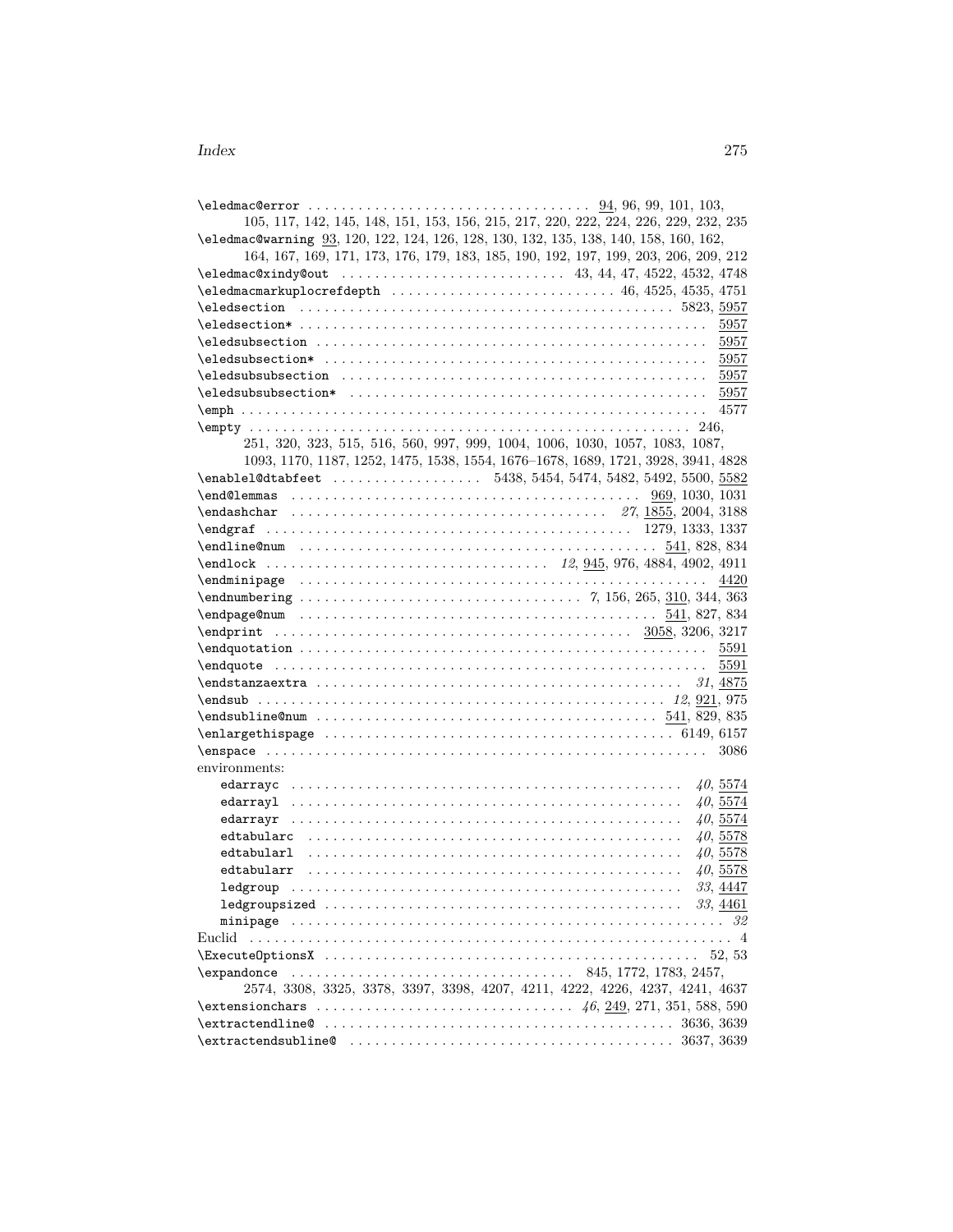| $\texttt{textline@ } \dots \dots \dots \dots \dots \dots \dots \dots \dots \dots \dots \ 3634, 3639, 3642$                                                                                                                                                                                                          |   |  |          |
|---------------------------------------------------------------------------------------------------------------------------------------------------------------------------------------------------------------------------------------------------------------------------------------------------------------------|---|--|----------|
|                                                                                                                                                                                                                                                                                                                     |   |  |          |
|                                                                                                                                                                                                                                                                                                                     |   |  |          |
|                                                                                                                                                                                                                                                                                                                     | F |  |          |
|                                                                                                                                                                                                                                                                                                                     |   |  | 1066     |
|                                                                                                                                                                                                                                                                                                                     |   |  | 1066     |
|                                                                                                                                                                                                                                                                                                                     |   |  | 1066     |
|                                                                                                                                                                                                                                                                                                                     |   |  | 1066     |
|                                                                                                                                                                                                                                                                                                                     |   |  |          |
|                                                                                                                                                                                                                                                                                                                     |   |  |          |
|                                                                                                                                                                                                                                                                                                                     |   |  |          |
| $\frac{852}{359}$                                                                                                                                                                                                                                                                                                   |   |  |          |
|                                                                                                                                                                                                                                                                                                                     |   |  |          |
|                                                                                                                                                                                                                                                                                                                     |   |  |          |
|                                                                                                                                                                                                                                                                                                                     |   |  |          |
| $\frac{11,442}{11,442}$                                                                                                                                                                                                                                                                                             |   |  |          |
| $\frac{1}{1}$ $\frac{1}{2}$ $\frac{1}{2}$ $\frac{1}{2}$ $\frac{1}{2}$ $\frac{1}{2}$ $\frac{1}{2}$ $\frac{1}{2}$ $\frac{1}{2}$ $\frac{1}{2}$ $\frac{1}{2}$ $\frac{1}{2}$ $\frac{1}{2}$ $\frac{1}{2}$ $\frac{1}{2}$ $\frac{1}{2}$ $\frac{1}{2}$ $\frac{1}{2}$ $\frac{1}{2}$ $\frac{1}{2}$ $\frac{1}{2}$ $\frac{1}{2}$ |   |  |          |
|                                                                                                                                                                                                                                                                                                                     |   |  | 596, 642 |
|                                                                                                                                                                                                                                                                                                                     |   |  |          |
|                                                                                                                                                                                                                                                                                                                     |   |  |          |
|                                                                                                                                                                                                                                                                                                                     |   |  |          |
| $\theta$ at ingreduces the set of the set of the set of the set of the set of the set of the set of the set of the set of the set of the set of the set of the set of the set of the set of the set of the set of the set of the                                                                                    |   |  |          |
|                                                                                                                                                                                                                                                                                                                     |   |  |          |
|                                                                                                                                                                                                                                                                                                                     |   |  |          |
|                                                                                                                                                                                                                                                                                                                     |   |  |          |
|                                                                                                                                                                                                                                                                                                                     |   |  |          |
|                                                                                                                                                                                                                                                                                                                     |   |  |          |
|                                                                                                                                                                                                                                                                                                                     |   |  |          |
|                                                                                                                                                                                                                                                                                                                     |   |  |          |
|                                                                                                                                                                                                                                                                                                                     |   |  |          |
|                                                                                                                                                                                                                                                                                                                     |   |  |          |
|                                                                                                                                                                                                                                                                                                                     |   |  |          |
|                                                                                                                                                                                                                                                                                                                     |   |  |          |
|                                                                                                                                                                                                                                                                                                                     |   |  |          |
|                                                                                                                                                                                                                                                                                                                     |   |  |          |
|                                                                                                                                                                                                                                                                                                                     |   |  |          |
|                                                                                                                                                                                                                                                                                                                     |   |  |          |
|                                                                                                                                                                                                                                                                                                                     |   |  |          |
|                                                                                                                                                                                                                                                                                                                     |   |  |          |
|                                                                                                                                                                                                                                                                                                                     |   |  |          |
|                                                                                                                                                                                                                                                                                                                     |   |  |          |
|                                                                                                                                                                                                                                                                                                                     |   |  |          |
| \footnoteD                                                                                                                                                                                                                                                                                                          |   |  | 37       |
| \footnoteE                                                                                                                                                                                                                                                                                                          |   |  | -37      |
|                                                                                                                                                                                                                                                                                                                     |   |  |          |
|                                                                                                                                                                                                                                                                                                                     |   |  |          |
| $\{footnotesize\!footnotesize\hspace{0.5mm}of onto teoptions@ \ldots  \ldots  \ldots  \ldots  \ldots  \ldots  \ldots  \ldots  \quad 1736, 3302, 3310, 3319, 3328\}$                                                                                                                                                 |   |  |          |
|                                                                                                                                                                                                                                                                                                                     |   |  |          |
| $\text{13618}, 4176, 4177$                                                                                                                                                                                                                                                                                          |   |  |          |
|                                                                                                                                                                                                                                                                                                                     |   |  | 3371     |
|                                                                                                                                                                                                                                                                                                                     |   |  |          |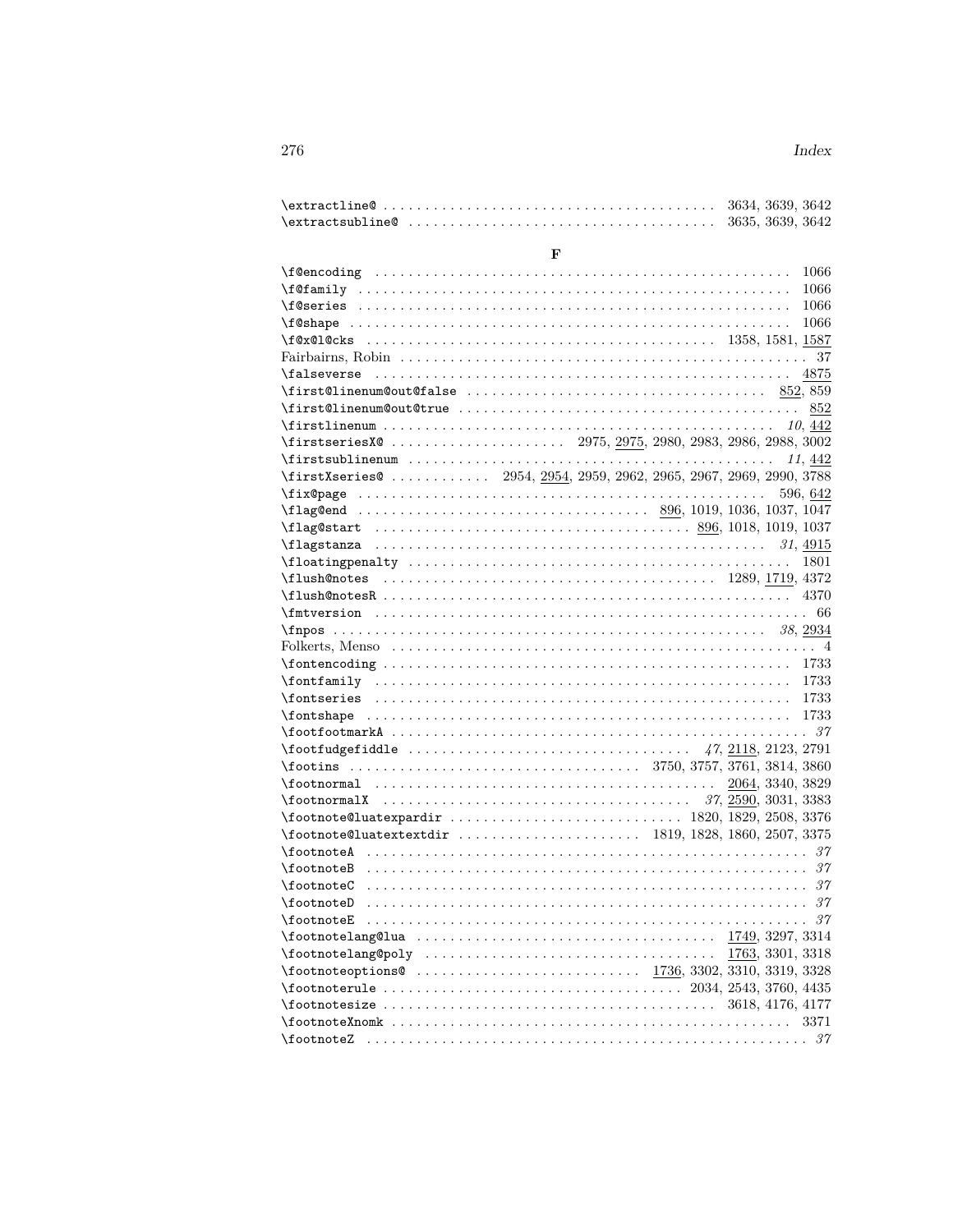| \footsplitskips  1791, 1798, 2149, 2165, 2299, 2369, 2487, 2645, 2719, 2821, 2836 |  |
|-----------------------------------------------------------------------------------|--|
|                                                                                   |  |
|                                                                                   |  |
|                                                                                   |  |
|                                                                                   |  |
|                                                                                   |  |
|                                                                                   |  |
|                                                                                   |  |

# **G**

| \g@addto@macro 3032, 3037, 3040, 3043, 3820, 3821, 3830, 3833, 3836, 3838, 3845, 4579                                              |
|------------------------------------------------------------------------------------------------------------------------------------|
|                                                                                                                                    |
|                                                                                                                                    |
|                                                                                                                                    |
| \get@index@command  4548, 4642, 4652, 4709, 4720, 4733, 4734                                                                       |
|                                                                                                                                    |
|                                                                                                                                    |
|                                                                                                                                    |
|                                                                                                                                    |
| 564, 1000, 1007, 1031, 1061, 1174, 1191, 1478, 1479, 1682, 1686, 1722, 3931, 3944                                                  |
| $\qquad \qquad \texttt{q1@poff} \quad \ldots \ldots \ldots \ldots \ldots \ldots \ldots \ldots \ldots \ldots \qquad \qquad 527,528$ |

# **H**

| \hb@xt@.1369, 1374, 1415, 1417, 5373, 5378, 5382, 5387, 5398, 5411, 5424, 5503, 5505 |
|--------------------------------------------------------------------------------------|
| 2259                                                                                 |
|                                                                                      |
|                                                                                      |
|                                                                                      |
| \hilfsbox  4988, 5043, 5044, 5081, 5093, 5167, 5181, 5200, 5216, 5232, 5247,         |
| 5264, 5389, 5391, 5396, 5400, 5401, 5403, 5409, 5413, 5414, 5416, 5422, 5425         |
|                                                                                      |
|                                                                                      |
| \Hilfsskip  5379, 5383, 5384, 5388, 5391, 5392, 5399, 5400,                          |
| 5403-5405, 5412, 5413, 5416-5418, 5425-5427, 5534, 5540, 5542, 5548, 5552, 5553      |
| \hilfsskip  4988, 5166, 5167, 5184, 5203, 5219, 5235, 5250, 5267, 5551-5553          |
|                                                                                      |
|                                                                                      |
|                                                                                      |
|                                                                                      |
|                                                                                      |
|                                                                                      |
|                                                                                      |
| 4611                                                                                 |
|                                                                                      |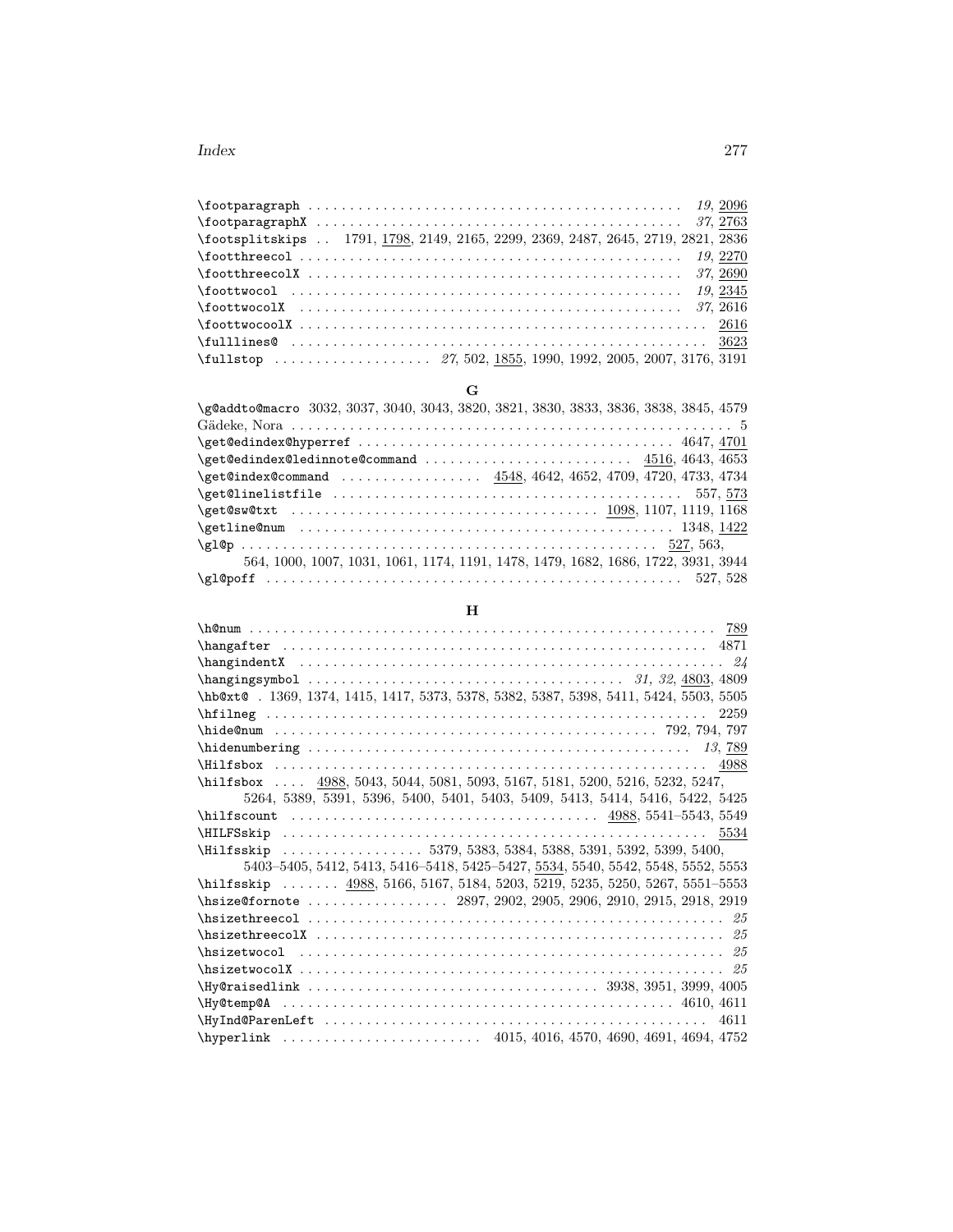|                                                                                                                                                                                                                                                                                                                                        | 4576                                                                         |
|----------------------------------------------------------------------------------------------------------------------------------------------------------------------------------------------------------------------------------------------------------------------------------------------------------------------------------------|------------------------------------------------------------------------------|
|                                                                                                                                                                                                                                                                                                                                        |                                                                              |
|                                                                                                                                                                                                                                                                                                                                        |                                                                              |
| $\mathbf I$                                                                                                                                                                                                                                                                                                                            |                                                                              |
|                                                                                                                                                                                                                                                                                                                                        |                                                                              |
| \if@edindex@fornote@4511,4600,4612,4622,4641,4651                                                                                                                                                                                                                                                                                      |                                                                              |
|                                                                                                                                                                                                                                                                                                                                        |                                                                              |
|                                                                                                                                                                                                                                                                                                                                        |                                                                              |
|                                                                                                                                                                                                                                                                                                                                        |                                                                              |
|                                                                                                                                                                                                                                                                                                                                        |                                                                              |
|                                                                                                                                                                                                                                                                                                                                        |                                                                              |
|                                                                                                                                                                                                                                                                                                                                        |                                                                              |
|                                                                                                                                                                                                                                                                                                                                        |                                                                              |
|                                                                                                                                                                                                                                                                                                                                        |                                                                              |
|                                                                                                                                                                                                                                                                                                                                        |                                                                              |
|                                                                                                                                                                                                                                                                                                                                        |                                                                              |
| \if@RTL  91, 92, 1019, 1037, 1393, 1765, 1776, 2156, 5734, 5750, 5840, 5842                                                                                                                                                                                                                                                            |                                                                              |
|                                                                                                                                                                                                                                                                                                                                        |                                                                              |
|                                                                                                                                                                                                                                                                                                                                        | 1299, 1317, 3922, 5598, 5606, 5614, 5622, 5630, 5638, 5674, 5687, 5696, 5709 |
|                                                                                                                                                                                                                                                                                                                                        |                                                                              |
|                                                                                                                                                                                                                                                                                                                                        |                                                                              |
|                                                                                                                                                                                                                                                                                                                                        | 3046                                                                         |
|                                                                                                                                                                                                                                                                                                                                        |                                                                              |
|                                                                                                                                                                                                                                                                                                                                        |                                                                              |
|                                                                                                                                                                                                                                                                                                                                        |                                                                              |
|                                                                                                                                                                                                                                                                                                                                        |                                                                              |
| \ifcsempty  998, 1005, 1850, 1947, 1971, 2190, 2311, 2381, 3093, 3134, 3158                                                                                                                                                                                                                                                            |                                                                              |
|                                                                                                                                                                                                                                                                                                                                        | 3658                                                                         |
|                                                                                                                                                                                                                                                                                                                                        |                                                                              |
|                                                                                                                                                                                                                                                                                                                                        |                                                                              |
| $\{\text{ifdef} \dots \dots \dots \dots \dots \dots \dots \quad 91, 92, 3938, 3951, 3999, 4005, 4015, 4024\}$                                                                                                                                                                                                                          |                                                                              |
|                                                                                                                                                                                                                                                                                                                                        |                                                                              |
|                                                                                                                                                                                                                                                                                                                                        |                                                                              |
|                                                                                                                                                                                                                                                                                                                                        |                                                                              |
|                                                                                                                                                                                                                                                                                                                                        |                                                                              |
|                                                                                                                                                                                                                                                                                                                                        |                                                                              |
|                                                                                                                                                                                                                                                                                                                                        |                                                                              |
|                                                                                                                                                                                                                                                                                                                                        | 2009, 2016, 2129, 2523, 2797, 2956, 2977, 3076, 3170, 3178, 3193, 3665, 3694 |
|                                                                                                                                                                                                                                                                                                                                        | 4106                                                                         |
|                                                                                                                                                                                                                                                                                                                                        | 852, 857                                                                     |
| \ifFN@bottom                                                                                                                                                                                                                                                                                                                           |                                                                              |
|                                                                                                                                                                                                                                                                                                                                        |                                                                              |
|                                                                                                                                                                                                                                                                                                                                        |                                                                              |
|                                                                                                                                                                                                                                                                                                                                        | 4565, 4707                                                                   |
|                                                                                                                                                                                                                                                                                                                                        | 4805, 6165                                                                   |
|                                                                                                                                                                                                                                                                                                                                        |                                                                              |
| $\left\{ \frac{1901}{1973}, \frac{3160}{1973}, \frac{3160}{1973}, \frac{3160}{1973}, \frac{3160}{1973}, \frac{3160}{1973}, \frac{3160}{1973}, \frac{3160}{1973}, \frac{3160}{1973}, \frac{3160}{1973}, \frac{3160}{1973}, \frac{3160}{1973}, \frac{3160}{1973}, \frac{3160}{1973}, \frac{3160}{1973}, \frac{3160}{1973}, \frac{3160}{$ |                                                                              |
|                                                                                                                                                                                                                                                                                                                                        |                                                                              |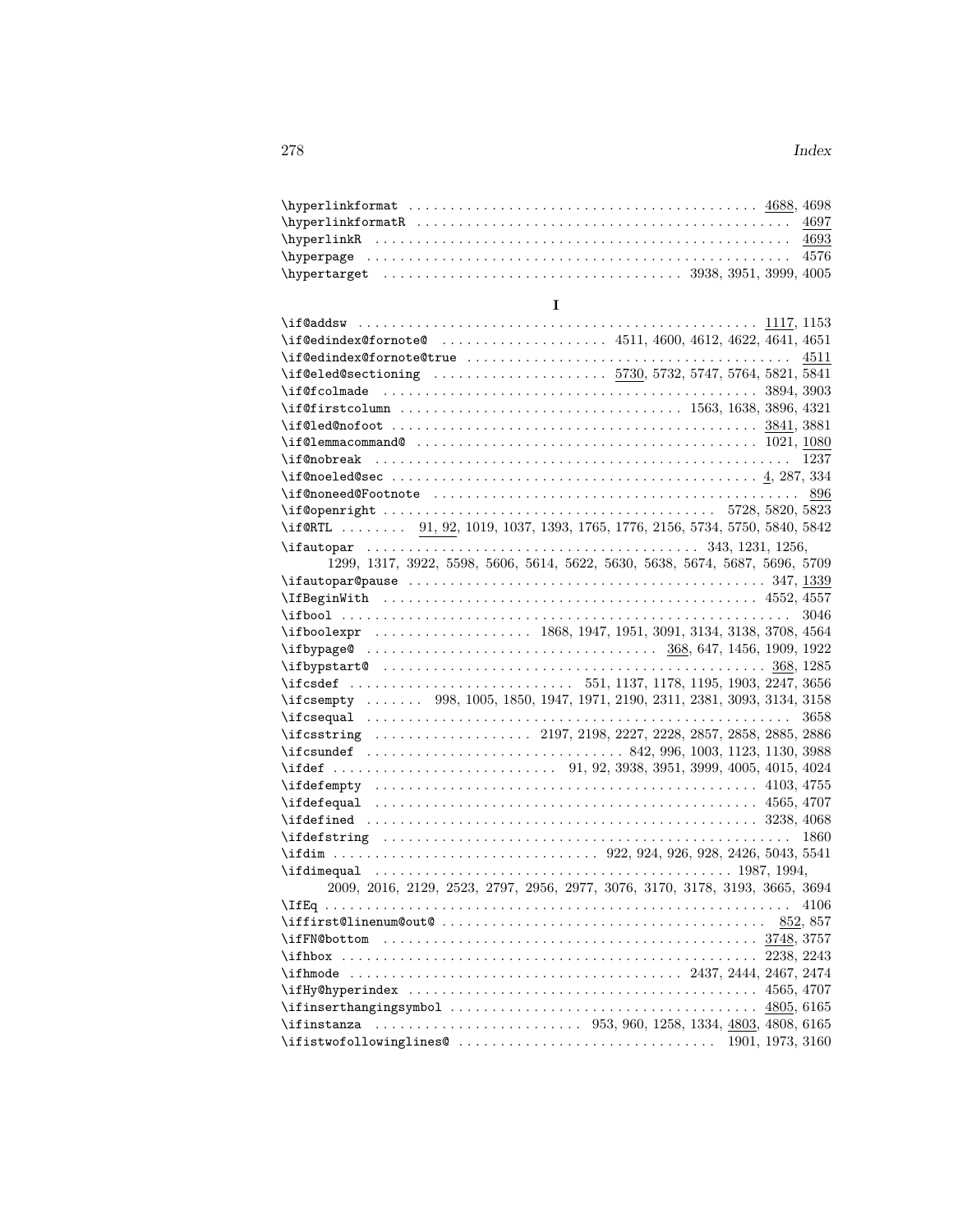| \if1@d@elin  1878, 1940, 2006, 2007, 3127, 3190, 3191                                          |                                                                              |
|------------------------------------------------------------------------------------------------|------------------------------------------------------------------------------|
|                                                                                                |                                                                              |
|                                                                                                |                                                                              |
|                                                                                                |                                                                              |
|                                                                                                |                                                                              |
|                                                                                                |                                                                              |
|                                                                                                |                                                                              |
|                                                                                                |                                                                              |
|                                                                                                |                                                                              |
|                                                                                                |                                                                              |
| \ifl@dpairing  253, 274, 317, 337, 353, 1792, 2027, 2043, 2049,                                |                                                                              |
| 2209, 2215, 2323, 2329, 2397, 2403, 2488, 2535, 2552, 2558, 2669, 2675, 2742,                  |                                                                              |
|                                                                                                | 2748, 2866, 2873, 3922, 4368, 4377, 4437, 5594, 5602, 5610, 5618, 5626, 5634 |
|                                                                                                |                                                                              |
|                                                                                                |                                                                              |
|                                                                                                |                                                                              |
|                                                                                                |                                                                              |
|                                                                                                |                                                                              |
|                                                                                                |                                                                              |
|                                                                                                |                                                                              |
|                                                                                                |                                                                              |
| $\theta$ . 4, 46, 240                                                                          |                                                                              |
|                                                                                                |                                                                              |
|                                                                                                |                                                                              |
|                                                                                                |                                                                              |
|                                                                                                |                                                                              |
|                                                                                                |                                                                              |
| \ifledRcol  253, 587, 771, 781, 791, 798, 899, 952, 995, 1014, 1022, 1048,                     |                                                                              |
| 1108, 1120, 1155, 1320, 1869, 3295, 3926, 3996, 4138, 4206, 4221, 4236, 4369,                  |                                                                              |
|                                                                                                | 4378, 4438, 4710, 4721, 4753, 5959, 5972, 5985, 5997, 6011, 6024, 6037, 6050 |
|                                                                                                |                                                                              |
| \ifledsecnolinenumber  4, 5596, 5604, 5612, 5620, 5628, 5636                                   |                                                                              |
|                                                                                                |                                                                              |
| \ifluatex  496, 1234, 1375, 1818, 1827, 1859, 1983, 2506, 3296, 3313, 3374                     |                                                                              |
| \ifnocritical@ 4, 378, 386, 394, 1068, 3241, 3529, 3787, 3804, 3847, 3864, 4361, 4367          |                                                                              |
|                                                                                                |                                                                              |
| $\if{infnofamiliar@4,3001,3017,3342,3575,3850,3869,4391,4398,4942,4954$                        |                                                                              |
| \ifnoledgroup@  4, 2086, 2109, 2279, 2354, 2606, 2625, 2699, 2777, 3287, 3361, 4349            |                                                                              |
| $\binom{1}{1}$ if noquotation $\frac{4}{5}$ , $\frac{5670}{1}$                                 |                                                                              |
|                                                                                                |                                                                              |
|                                                                                                |                                                                              |
| $\ifmmode\big\{\text{ifnumberedpar@ } \ldots \ldots \ldots \ldots \ldots \ldots \ldots \big\}$ | 991, 1209,                                                                   |
|                                                                                                | 1247, 1275, 2449, 2455, 2572, 2584, 3294, 3396, 3397, 4127, 4205, 4220, 4235 |
|                                                                                                |                                                                              |
| $\ifnum \neq 253, 1321$                                                                        |                                                                              |
| $\mathcal{S}$ . 1054, 1426, 1520                                                               |                                                                              |
|                                                                                                |                                                                              |
| \ifnumequal . 1146, 1286, 1907, 1910, 1912, 1913, 1961, 2246, 2248, 3148, 3216, 4308           |                                                                              |
|                                                                                                |                                                                              |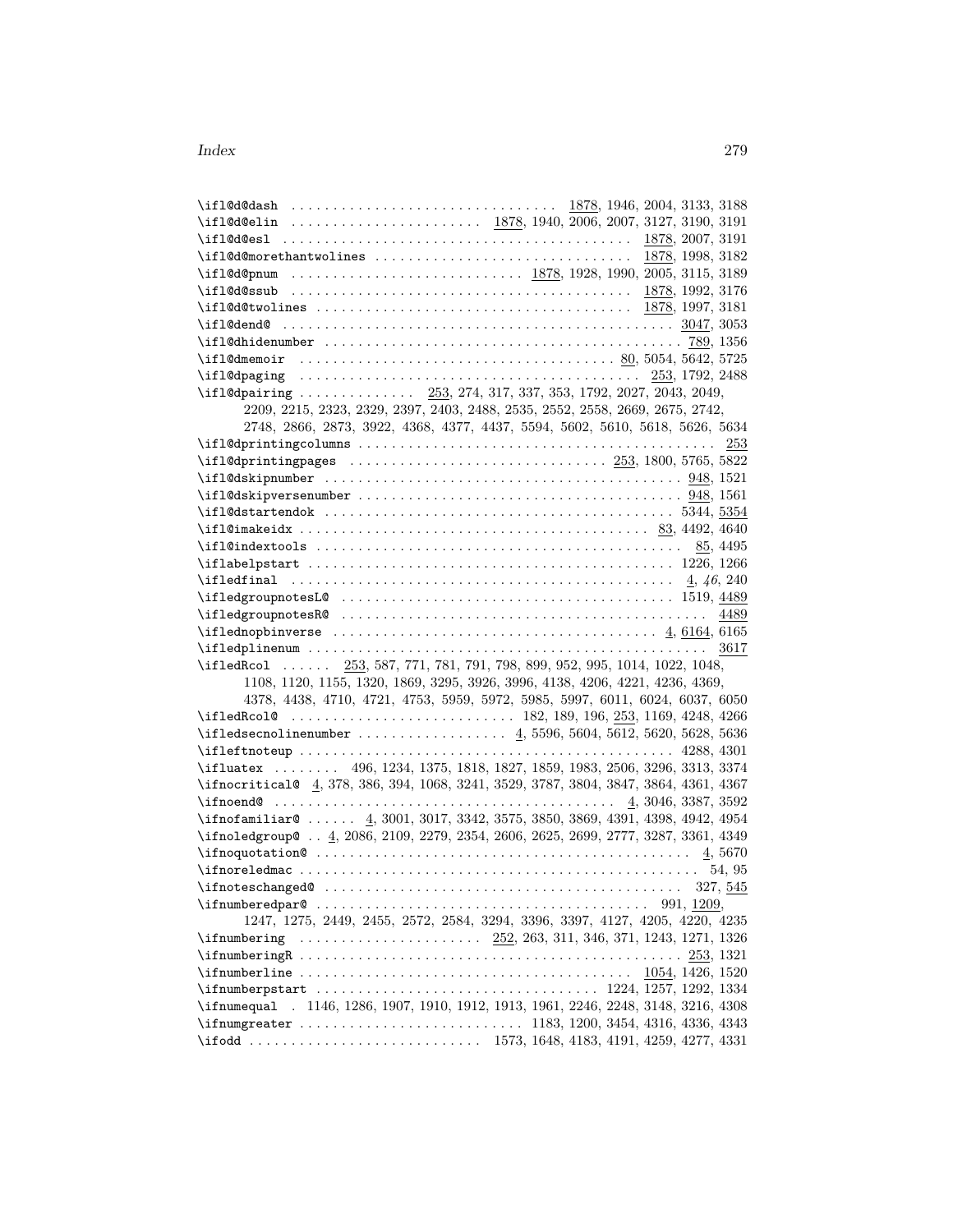| $\left\{ \text{ifparapparatus@ } \ldots \ldots \ldots \ldots \ldots \ldots \ldots \ldots \ldots \ldots \ldots \ldots \right. \right.$ |
|---------------------------------------------------------------------------------------------------------------------------------------|
|                                                                                                                                       |
| 2328, 2397, 2402, 2552, 2557, 2669, 2674, 2742, 2747, 2866, 2872, 4377, 4436                                                          |
|                                                                                                                                       |
|                                                                                                                                       |
| $\{ \text{ifreportnoid} \$<br>4585                                                                                                    |
| $\iff$ 4199, 4296                                                                                                                     |
| $\{ \text{if} \$                                                                                                                      |
|                                                                                                                                       |
| $\text{iside}$ at $1259, 1633$                                                                                                        |
| \ifstrempty  1216, 1230, 1298, 1306, 3466, 3468, 3483, 3485, 3497, 3510,                                                              |
| 4689, 6061, 6063, 6074, 6081, 6082, 6092, 6099, 6100, 6110, 6117, 6118, 6122                                                          |
| \IfStrEq 585, 871, 881, 1142, 1349, 1365, 2249, 2959, 2980,                                                                           |
| 3660, 3769, 3772, 4099, 4116, 4352, 4355, 4736, 4742, 6145, 6154, 6167, 6171                                                          |
|                                                                                                                                       |
|                                                                                                                                       |
|                                                                                                                                       |
| 632, 662, 667, 673, 688, 706, 715, 729, 751, 833, 835, 1427, 1464, 1524, 3960, 3984                                                   |
|                                                                                                                                       |
|                                                                                                                                       |
| 2525, 2799, 2899, 2912, 2923, 2929, 3063, 3638, 3644, 3649, 3654, 3712, 3718                                                          |
|                                                                                                                                       |
| $\{ifvbox \dots \dots \dots \dots \dots \dots \dots \dots \dots \dots \dots \ 1282, 3730, 3816$                                       |
|                                                                                                                                       |
|                                                                                                                                       |
|                                                                                                                                       |
| \ifvoid  3006, 3019, 3035, 3038, 3044, 3750, 3790, 3806, 3814,                                                                        |
| 3831, 3834, 3839, 3848, 3851, 3860, 3865, 3870, 4376, 4399, 4423, 4455, 4482                                                          |
|                                                                                                                                       |
|                                                                                                                                       |
|                                                                                                                                       |
|                                                                                                                                       |
|                                                                                                                                       |
| $\{imki@wrindexentry \ldots \ldots \ldots \ldots \ldots \ldots \}$ 89, 90, 4644, 4645, 4648                                           |
|                                                                                                                                       |
|                                                                                                                                       |
| 262                                                                                                                                   |
| $\infty$ . 280, 355, 5591                                                                                                             |
| $\verb+\implaceoflemmaseparator + \dots + \dots + \dots + \dots + \dots + \dots + 23$                                                 |
|                                                                                                                                       |
|                                                                                                                                       |
|                                                                                                                                       |
| 2145, 2297, 2367, 2484, 2643, 2717, 2817, 3020, 3039, 3807, 3814, 3816, 3835                                                          |
| $\infty$ SO5, 806, 910,                                                                                                               |
| 912, 1015, 1740, 1752, 1754, 1767, 1770, 1773, 2459, 2576, 3327, 4213, 4228, 4243                                                     |
|                                                                                                                                       |
| 901, 903, 1014, 1744, 1758, 1760, 1778, 1781, 1784, 3311, 4209, 4224, 4239                                                            |
| $\{inserthangingsymbol \dots \dots \dots \dots \dots \dots \dots \dots \ 1378, 4806$                                                  |
| 1353                                                                                                                                  |
| 1351<br>4805                                                                                                                          |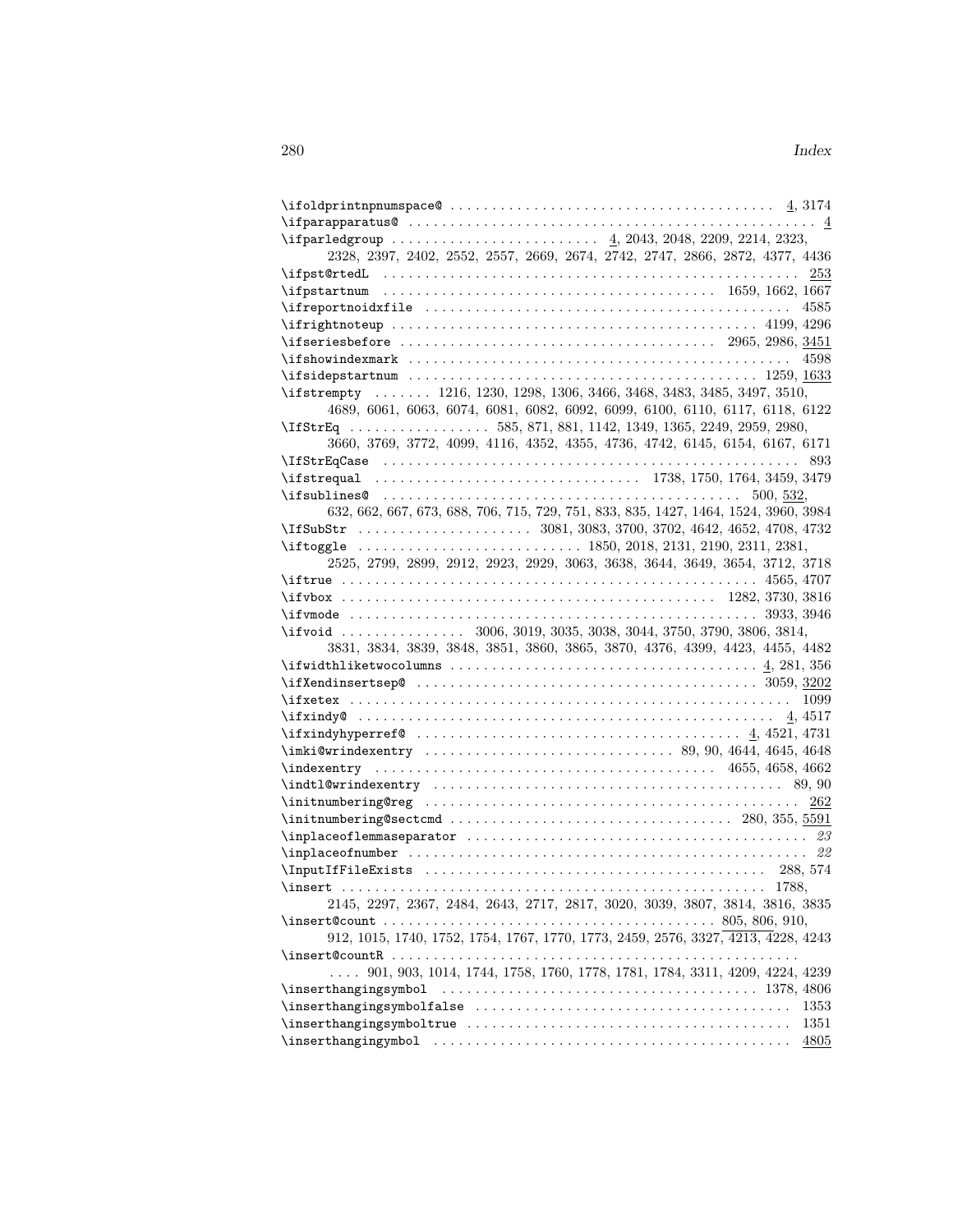| $\infty$ 2245, 2850                                                                                                       |
|---------------------------------------------------------------------------------------------------------------------------|
| $\{in \texttt{S0list} \dots \dots \dots \dots \dots \dots \ 1251, 1673, 1676, 1686, 1721, \dots \$                        |
| 1722, 1739, 1751, 1753, 1766, 1769, 1772, 2458, 2575, 3326, 4212, 4227, 4242                                              |
| \inserts@listR  1743, 1757, 1759, 1777, 1780, 1783, 3309, 4208, 4223, 4238                                                |
| 4905<br>$\in$ $\in$ $\in$ $\in$ $\ldots$ $\ldots$ $\ldots$ $\ldots$ $\ldots$ $\ldots$ $\ldots$ $\ldots$ $\ldots$ $\ldots$ |
|                                                                                                                           |
| 1799                                                                                                                      |
|                                                                                                                           |
| 3628                                                                                                                      |
|                                                                                                                           |
| $\text{distwofollowinglines}\$ $\ldots \ldots \ldots \ldots \ldots \ldots$<br>-1906                                       |
|                                                                                                                           |
| \itemcount@ 183, 185, 190, 192, 197, 199, 4306, 4308, 4313, 4316, 4334, 4336, 4341, 4343                                  |
|                                                                                                                           |
| J.                                                                                                                        |
|                                                                                                                           |

## **L**

| $\lceil 28, 31, 3047, 3049, 3050, 3056, 3227, 3394 \rceil$                          |
|-------------------------------------------------------------------------------------|
| 5124                                                                                |
|                                                                                     |
|                                                                                     |
|                                                                                     |
|                                                                                     |
|                                                                                     |
| \1@d@nums  1013, 1059, 1062, 1082, 1083, 1096, 3305, 3308, 3322, 3325, 3396, 3994   |
|                                                                                     |
|                                                                                     |
|                                                                                     |
|                                                                                     |
|                                                                                     |
|                                                                                     |
|                                                                                     |
|                                                                                     |
|                                                                                     |
| \1@dampcount 4983, 5120, 5122, 5127, 5387, 5397, 5398, 5410, 5411, 5446, 5464, 5502 |
| $\lceil \cdot \cdot \cdot \rceil$ 4780, 4791-4793                                   |
|                                                                                     |
|                                                                                     |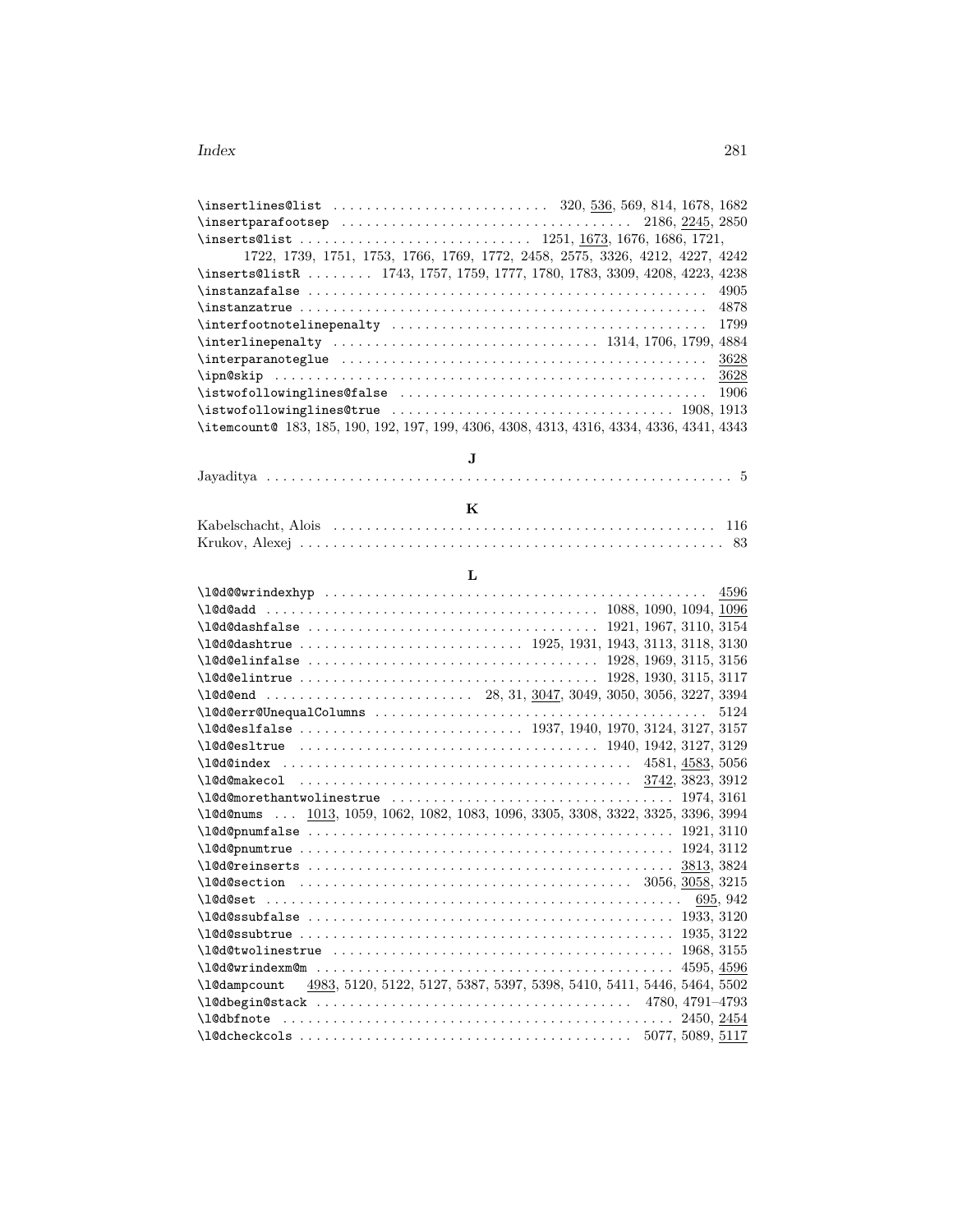| $\texttt{\textbackslash 1@dcheckstartend \dots \dots \dots \dots \dots \dots \dots \dots \dots \dots \dots \dots \dots \dots \dots 5343, 5354}$ |      |
|-------------------------------------------------------------------------------------------------------------------------------------------------|------|
|                                                                                                                                                 |      |
| \1@dcolcount . 4983, 5025, 5037, 5038, 5076, 5078, 5088, 5090, 5118, 5122, 5127,                                                                |      |
| 5172, 5174, 5191, 5193, 5209, 5210, 5225, 5226, 5240, 5241, 5257, 5258, 5310,                                                                   |      |
| 5311, 5387, 5397, 5398, 5410, 5411, 5442, 5444, 5459, 5461, 5502, 5508, 5538, 5547                                                              |      |
|                                                                                                                                                 |      |
| \l@dcollect@body  4777, 5574-5576, 5578-5580                                                                                                    |      |
|                                                                                                                                                 |      |
| 5043, 5044, 5166, 5309, 5373, 5399, 5412, 5503, 5505, 5510, 5519, 5540, 5541                                                                    |      |
|                                                                                                                                                 |      |
|                                                                                                                                                 |      |
|                                                                                                                                                 |      |
|                                                                                                                                                 |      |
|                                                                                                                                                 |      |
|                                                                                                                                                 |      |
|                                                                                                                                                 |      |
|                                                                                                                                                 |      |
|                                                                                                                                                 |      |
|                                                                                                                                                 |      |
|                                                                                                                                                 |      |
|                                                                                                                                                 |      |
|                                                                                                                                                 |      |
|                                                                                                                                                 |      |
|                                                                                                                                                 |      |
|                                                                                                                                                 |      |
|                                                                                                                                                 |      |
|                                                                                                                                                 |      |
|                                                                                                                                                 |      |
|                                                                                                                                                 |      |
|                                                                                                                                                 |      |
|                                                                                                                                                 |      |
|                                                                                                                                                 |      |
| \l@dgetref@num  4019, 4020, 4022, 4026, 4028, 4029, 4031, 4032, 4039, 4061, 4066                                                                |      |
|                                                                                                                                                 | 4134 |
|                                                                                                                                                 | 5068 |
|                                                                                                                                                 | 5068 |
|                                                                                                                                                 | 5069 |
|                                                                                                                                                 | 1357 |
| $\label{thm:main} \texttt{\textbf{10}}\texttt{\textbf{d}th}$                                                                                    | 1512 |
|                                                                                                                                                 |      |
| \l@dld@ta  1371, 1407, 1562, 1639, 1651, 5738, 5754, 5757                                                                                       |      |
|                                                                                                                                                 |      |
|                                                                                                                                                 |      |
|                                                                                                                                                 |      |
|                                                                                                                                                 |      |
|                                                                                                                                                 |      |
|                                                                                                                                                 |      |
|                                                                                                                                                 | 81   |
| $\lceil \cdot \cdot \rceil$ 530, 5583                                                                                                           |      |
|                                                                                                                                                 |      |
|                                                                                                                                                 |      |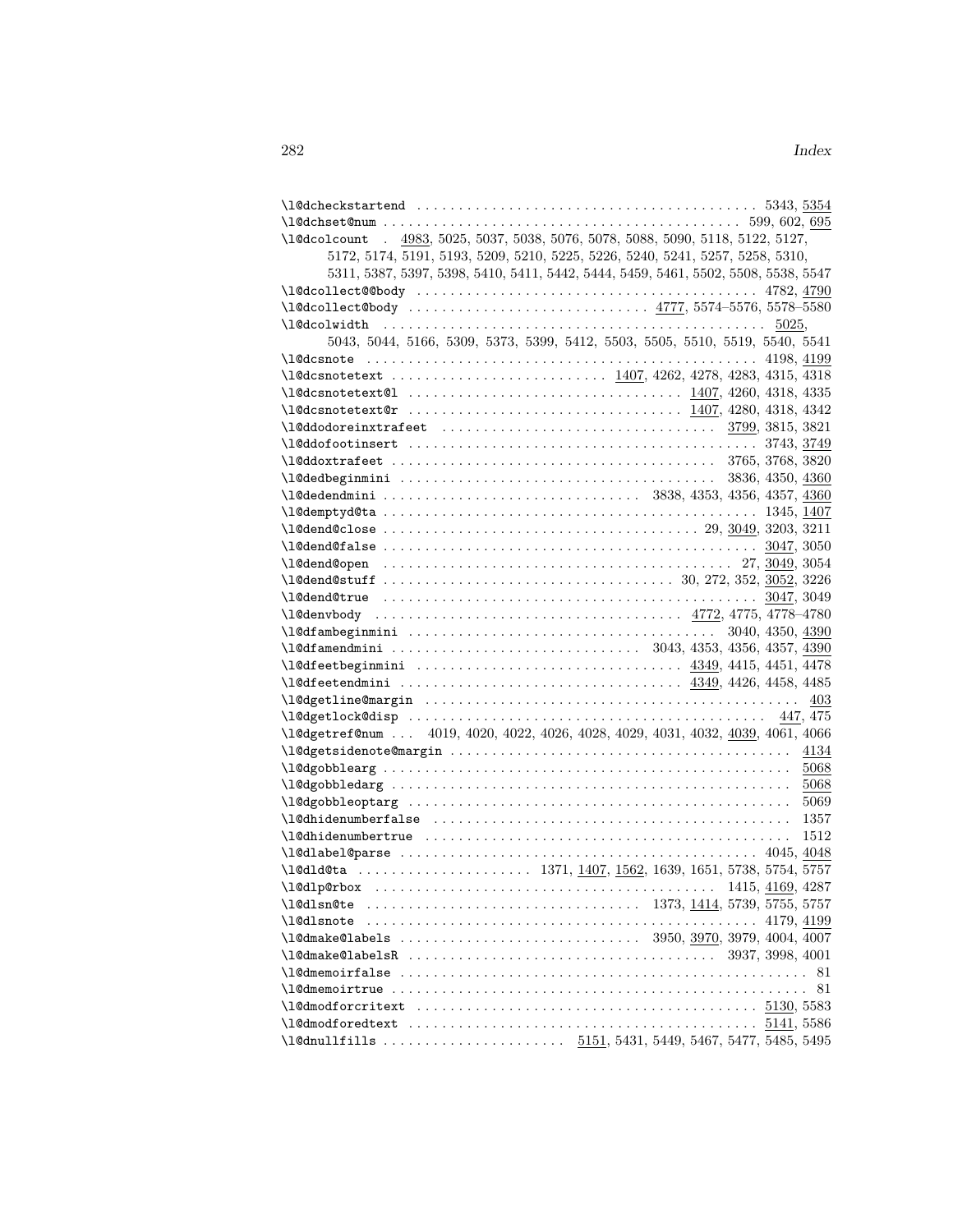| 338, 1254, 1362, 1387, 1390, 1392, 5965, 5978, 5991, 6003, 6017, 6030, 6043, 6056                                                                                                                                                                                                                                                                               |  |  |  |                  |      |
|-----------------------------------------------------------------------------------------------------------------------------------------------------------------------------------------------------------------------------------------------------------------------------------------------------------------------------------------------------------------|--|--|--|------------------|------|
| \1@dnumpstartsR  5961, 5974, 5987, 5999, 6013, 6026, 6039, 6052                                                                                                                                                                                                                                                                                                 |  |  |  |                  |      |
|                                                                                                                                                                                                                                                                                                                                                                 |  |  |  |                  | 4125 |
|                                                                                                                                                                                                                                                                                                                                                                 |  |  |  |                  | 2448 |
|                                                                                                                                                                                                                                                                                                                                                                 |  |  |  |                  |      |
| $\lceil \frac{\text{log} \cdot 253 \rceil}{\text{log} \cdot 253 \rceil} \rceil$                                                                                                                                                                                                                                                                                 |  |  |  |                  |      |
| $\lceil \frac{\text{log} \cdot 253}{\text{log} \cdot 253 \rceil} \rceil$                                                                                                                                                                                                                                                                                        |  |  |  |                  |      |
|                                                                                                                                                                                                                                                                                                                                                                 |  |  |  |                  |      |
|                                                                                                                                                                                                                                                                                                                                                                 |  |  |  |                  |      |
|                                                                                                                                                                                                                                                                                                                                                                 |  |  |  |                  |      |
|                                                                                                                                                                                                                                                                                                                                                                 |  |  |  |                  |      |
|                                                                                                                                                                                                                                                                                                                                                                 |  |  |  | 1885, 4001, 4007 |      |
|                                                                                                                                                                                                                                                                                                                                                                 |  |  |  |                  |      |
|                                                                                                                                                                                                                                                                                                                                                                 |  |  |  |                  |      |
|                                                                                                                                                                                                                                                                                                                                                                 |  |  |  |                  |      |
|                                                                                                                                                                                                                                                                                                                                                                 |  |  |  |                  |      |
|                                                                                                                                                                                                                                                                                                                                                                 |  |  |  |                  |      |
|                                                                                                                                                                                                                                                                                                                                                                 |  |  |  |                  |      |
|                                                                                                                                                                                                                                                                                                                                                                 |  |  |  |                  |      |
|                                                                                                                                                                                                                                                                                                                                                                 |  |  |  |                  |      |
|                                                                                                                                                                                                                                                                                                                                                                 |  |  |  |                  |      |
|                                                                                                                                                                                                                                                                                                                                                                 |  |  |  |                  |      |
|                                                                                                                                                                                                                                                                                                                                                                 |  |  |  |                  |      |
|                                                                                                                                                                                                                                                                                                                                                                 |  |  |  |                  |      |
|                                                                                                                                                                                                                                                                                                                                                                 |  |  |  |                  |      |
|                                                                                                                                                                                                                                                                                                                                                                 |  |  |  |                  |      |
|                                                                                                                                                                                                                                                                                                                                                                 |  |  |  |                  |      |
|                                                                                                                                                                                                                                                                                                                                                                 |  |  |  |                  |      |
|                                                                                                                                                                                                                                                                                                                                                                 |  |  |  |                  |      |
|                                                                                                                                                                                                                                                                                                                                                                 |  |  |  |                  |      |
|                                                                                                                                                                                                                                                                                                                                                                 |  |  |  |                  |      |
| $\lceil \cdot \rceil$ and $\lceil \cdot \rceil$ . The set of $\lceil \cdot \rceil$ . The set of $\lceil \cdot \rceil$ . The set of $\lceil \cdot \rceil$ set of $\lceil \cdot \rceil$ set of $\lceil \cdot \rceil$ set of $\lceil \cdot \rceil$ set of $\lceil \cdot \rceil$ set of $\lceil \cdot \rceil$ set of $\lceil \cdot \rceil$ set of $\lceil \cdot \r$ |  |  |  |                  |      |
|                                                                                                                                                                                                                                                                                                                                                                 |  |  |  |                  |      |
|                                                                                                                                                                                                                                                                                                                                                                 |  |  |  |                  |      |
|                                                                                                                                                                                                                                                                                                                                                                 |  |  |  |                  |      |
|                                                                                                                                                                                                                                                                                                                                                                 |  |  |  |                  | 5356 |
|                                                                                                                                                                                                                                                                                                                                                                 |  |  |  |                  |      |
|                                                                                                                                                                                                                                                                                                                                                                 |  |  |  |                  |      |
|                                                                                                                                                                                                                                                                                                                                                                 |  |  |  |                  |      |
|                                                                                                                                                                                                                                                                                                                                                                 |  |  |  |                  |      |
|                                                                                                                                                                                                                                                                                                                                                                 |  |  |  |                  |      |
|                                                                                                                                                                                                                                                                                                                                                                 |  |  |  |                  |      |
|                                                                                                                                                                                                                                                                                                                                                                 |  |  |  |                  | 87   |
|                                                                                                                                                                                                                                                                                                                                                                 |  |  |  |                  |      |
|                                                                                                                                                                                                                                                                                                                                                                 |  |  |  |                  |      |
| $\lceil \frac{297}{6131}, \frac{6137}{6138}, \frac{6133}{6133}, \frac{6133}{6133}, \frac{6133}{6133}, \frac{6133}{6133}, \frac{6133}{6133}, \frac{6133}{6133}, \frac{6133}{6133}, \frac{6133}{6133}, \frac{6133}{6133}, \frac{6133}{6133}, \frac{6133}{6133}, \frac{6133}{6133}, \frac{6133}{6133}, \frac{6133}{6133}, \frac{6133}{61$                          |  |  |  |                  |      |
|                                                                                                                                                                                                                                                                                                                                                                 |  |  |  |                  |      |
|                                                                                                                                                                                                                                                                                                                                                                 |  |  |  |                  |      |
| \label@refs  3929, 3931, 3937, 3942, 3944, 3950, 3958, 3961, 3963, 3965                                                                                                                                                                                                                                                                                         |  |  |  |                  |      |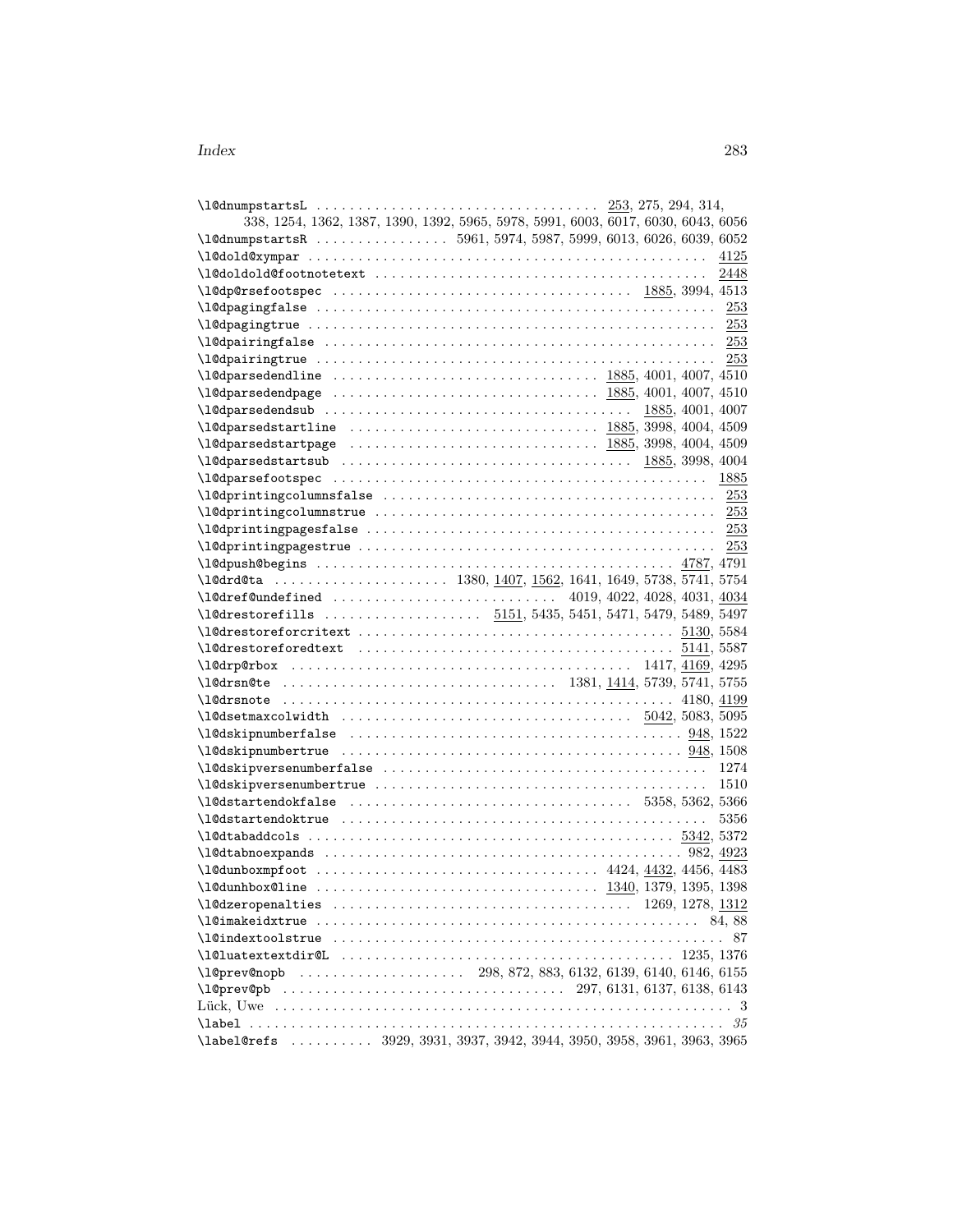|                                                                                                                                                                                                                                                                    |  | 3955         |
|--------------------------------------------------------------------------------------------------------------------------------------------------------------------------------------------------------------------------------------------------------------------|--|--------------|
|                                                                                                                                                                                                                                                                    |  | 3955         |
|                                                                                                                                                                                                                                                                    |  |              |
|                                                                                                                                                                                                                                                                    |  |              |
|                                                                                                                                                                                                                                                                    |  |              |
|                                                                                                                                                                                                                                                                    |  | 2426         |
|                                                                                                                                                                                                                                                                    |  |              |
|                                                                                                                                                                                                                                                                    |  |              |
|                                                                                                                                                                                                                                                                    |  |              |
|                                                                                                                                                                                                                                                                    |  |              |
|                                                                                                                                                                                                                                                                    |  |              |
|                                                                                                                                                                                                                                                                    |  |              |
|                                                                                                                                                                                                                                                                    |  |              |
| \led@err@AutoparNotNumbered  141, 1322, 1327                                                                                                                                                                                                                       |  |              |
|                                                                                                                                                                                                                                                                    |  |              |
| \led@err@EdtextWithoutFootnote  225, 905, 914                                                                                                                                                                                                                      |  |              |
|                                                                                                                                                                                                                                                                    |  |              |
|                                                                                                                                                                                                                                                                    |  |              |
|                                                                                                                                                                                                                                                                    |  |              |
|                                                                                                                                                                                                                                                                    |  |              |
|                                                                                                                                                                                                                                                                    |  |              |
|                                                                                                                                                                                                                                                                    |  |              |
|                                                                                                                                                                                                                                                                    |  |              |
|                                                                                                                                                                                                                                                                    |  |              |
|                                                                                                                                                                                                                                                                    |  |              |
|                                                                                                                                                                                                                                                                    |  |              |
|                                                                                                                                                                                                                                                                    |  |              |
| $\leq$ $\leq$ $\leq$ $\leq$ $\leq$ $\leq$ $\leq$ $\leq$ $\leq$ $\leq$ $\leq$ $\leq$ $\leq$ $\leq$ $\leq$ $\leq$ $\leq$ $\leq$ $\leq$ $\leq$ $\leq$ $\leq$ $\leq$ $\leq$ $\leq$ $\leq$ $\leq$ $\leq$ $\leq$ $\leq$ $\leq$ $\leq$ $\leq$ $\leq$ $\leq$ $\leq$ $\leq$ |  |              |
|                                                                                                                                                                                                                                                                    |  |              |
| $\lceil \text{led@err@PstartInPstart         141, 1248 \rceil$                                                                                                                                                                                                     |  |              |
|                                                                                                                                                                                                                                                                    |  |              |
|                                                                                                                                                                                                                                                                    |  |              |
|                                                                                                                                                                                                                                                                    |  |              |
|                                                                                                                                                                                                                                                                    |  | 214          |
|                                                                                                                                                                                                                                                                    |  |              |
|                                                                                                                                                                                                                                                                    |  |              |
| \led@error@indextoolsAfterEledmac  4496                                                                                                                                                                                                                            |  |              |
|                                                                                                                                                                                                                                                                    |  | 106, 328     |
|                                                                                                                                                                                                                                                                    |  | 114, 350     |
| \led@nopb                                                                                                                                                                                                                                                          |  |              |
|                                                                                                                                                                                                                                                                    |  | 6136, 6137   |
|                                                                                                                                                                                                                                                                    |  | 6133, 6137   |
| \led@pb@setting  871, 881, 893, 1349, 1365, 6141, 6145, 6154, 6167, 6171                                                                                                                                                                                           |  |              |
| \led@pbnum                                                                                                                                                                                                                                                         |  |              |
| \led@toksa                                                                                                                                                                                                                                                         |  | $517,\,525$  |
| \led@toksb                                                                                                                                                                                                                                                         |  | 517, 524–526 |
|                                                                                                                                                                                                                                                                    |  |              |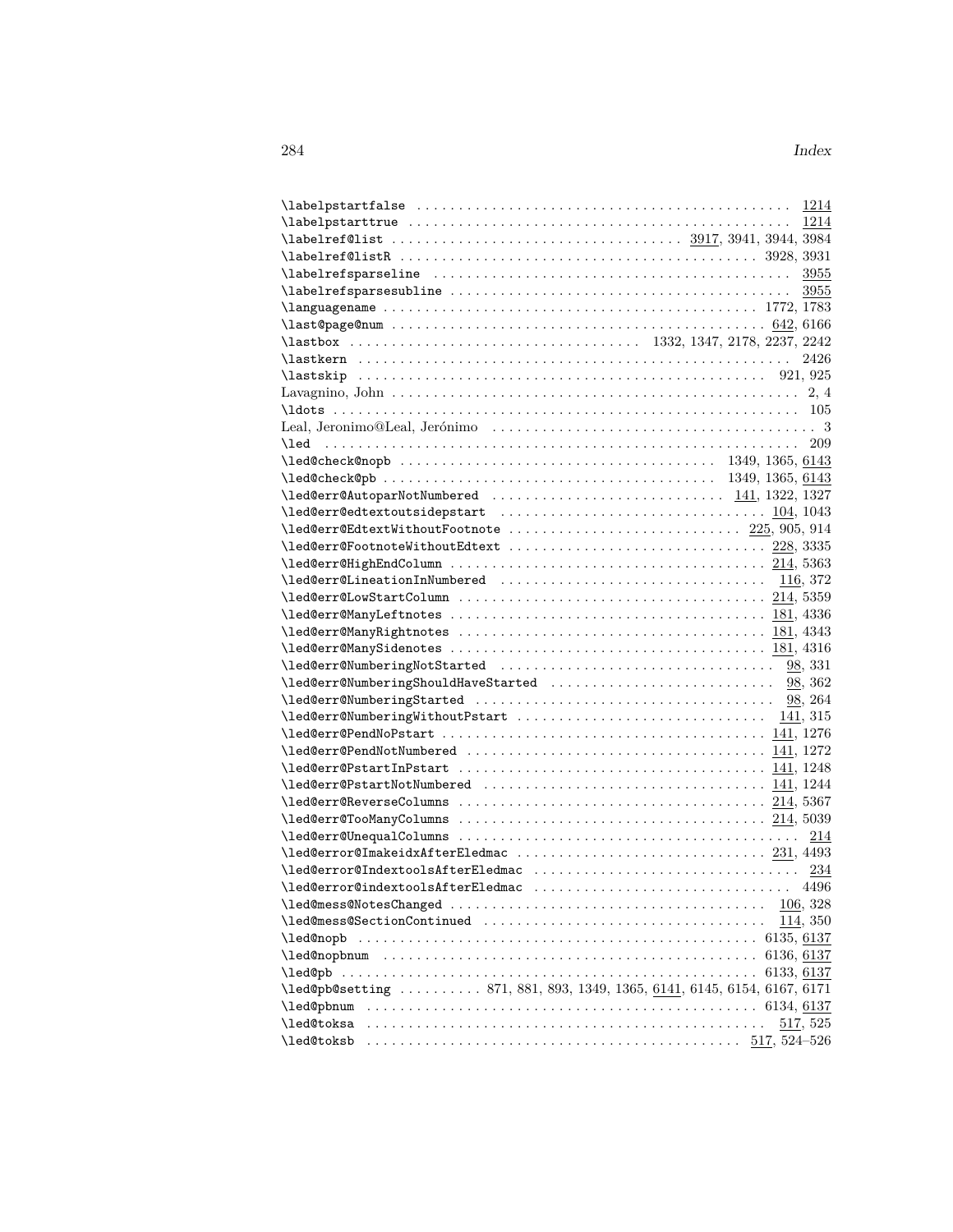| $\verb+\leq@war@ledsetnormalparstuffDeprecated \dots \dots \dots \ 202, 1817$                                                                                                                                                                                      |  |  |  |  |           |
|--------------------------------------------------------------------------------------------------------------------------------------------------------------------------------------------------------------------------------------------------------------------|--|--|--|--|-----------|
| \led@war@ledxxxDeprecated  202, 5593, 5601, 5609, 5617, 5625, 5633, 5641, 5650                                                                                                                                                                                     |  |  |  |  |           |
|                                                                                                                                                                                                                                                                    |  |  |  |  |           |
|                                                                                                                                                                                                                                                                    |  |  |  |  |           |
|                                                                                                                                                                                                                                                                    |  |  |  |  |           |
|                                                                                                                                                                                                                                                                    |  |  |  |  | 172       |
|                                                                                                                                                                                                                                                                    |  |  |  |  |           |
|                                                                                                                                                                                                                                                                    |  |  |  |  |           |
|                                                                                                                                                                                                                                                                    |  |  |  |  |           |
|                                                                                                                                                                                                                                                                    |  |  |  |  |           |
|                                                                                                                                                                                                                                                                    |  |  |  |  |           |
| \led@warn@BadAdvancelineSubline                                                                                                                                                                                                                                    |  |  |  |  | 131, 676  |
|                                                                                                                                                                                                                                                                    |  |  |  |  | 119, 398  |
|                                                                                                                                                                                                                                                                    |  |  |  |  | 119, 426  |
|                                                                                                                                                                                                                                                                    |  |  |  |  | 119, 453  |
|                                                                                                                                                                                                                                                                    |  |  |  |  | 137, 933  |
|                                                                                                                                                                                                                                                                    |  |  |  |  | 137, 940  |
|                                                                                                                                                                                                                                                                    |  |  |  |  | 168, 4161 |
|                                                                                                                                                                                                                                                                    |  |  |  |  | 119, 479  |
| \led@warn@DuplicateLabel  159, 3973, 3992                                                                                                                                                                                                                          |  |  |  |  |           |
|                                                                                                                                                                                                                                                                    |  |  |  |  |           |
| $\leq$ $\leq$ $\leq$ $\leq$ $\leq$ $\leq$ $\leq$ $\leq$ $\leq$ $\leq$ $\leq$ $\leq$ $\leq$ $\leq$ $\leq$ $\leq$ $\leq$ $\leq$ $\leq$ $\leq$ $\leq$ $\leq$ $\leq$ $\leq$ $\leq$ $\leq$ $\leq$ $\leq$ $\leq$ $\leq$ $\leq$ $\leq$ $\leq$ $\leq$ $\leq$ $\leq$ $\leq$ |  |  |  |  |           |
|                                                                                                                                                                                                                                                                    |  |  |  |  |           |
|                                                                                                                                                                                                                                                                    |  |  |  |  |           |
|                                                                                                                                                                                                                                                                    |  |  |  |  |           |
|                                                                                                                                                                                                                                                                    |  |  |  |  |           |
|                                                                                                                                                                                                                                                                    |  |  |  |  |           |
|                                                                                                                                                                                                                                                                    |  |  |  |  |           |
|                                                                                                                                                                                                                                                                    |  |  |  |  |           |
|                                                                                                                                                                                                                                                                    |  |  |  |  |           |
|                                                                                                                                                                                                                                                                    |  |  |  |  |           |
|                                                                                                                                                                                                                                                                    |  |  |  |  |           |
|                                                                                                                                                                                                                                                                    |  |  |  |  |           |
|                                                                                                                                                                                                                                                                    |  |  |  |  | 33, 4461  |
|                                                                                                                                                                                                                                                                    |  |  |  |  | 36, 4179  |
|                                                                                                                                                                                                                                                                    |  |  |  |  |           |
|                                                                                                                                                                                                                                                                    |  |  |  |  |           |
|                                                                                                                                                                                                                                                                    |  |  |  |  | 4563      |
| $\lambda = 36, 4179, 4964, 4967, 4972$                                                                                                                                                                                                                             |  |  |  |  |           |
|                                                                                                                                                                                                                                                                    |  |  |  |  | 491       |
|                                                                                                                                                                                                                                                                    |  |  |  |  |           |
|                                                                                                                                                                                                                                                                    |  |  |  |  |           |
|                                                                                                                                                                                                                                                                    |  |  |  |  |           |
|                                                                                                                                                                                                                                                                    |  |  |  |  |           |
| \lednopb                                                                                                                                                                                                                                                           |  |  |  |  | 45,6133   |
|                                                                                                                                                                                                                                                                    |  |  |  |  | 39, 45    |
|                                                                                                                                                                                                                                                                    |  |  |  |  |           |
|                                                                                                                                                                                                                                                                    |  |  |  |  | 36, 4190  |
|                                                                                                                                                                                                                                                                    |  |  |  |  | 4179      |
|                                                                                                                                                                                                                                                                    |  |  |  |  |           |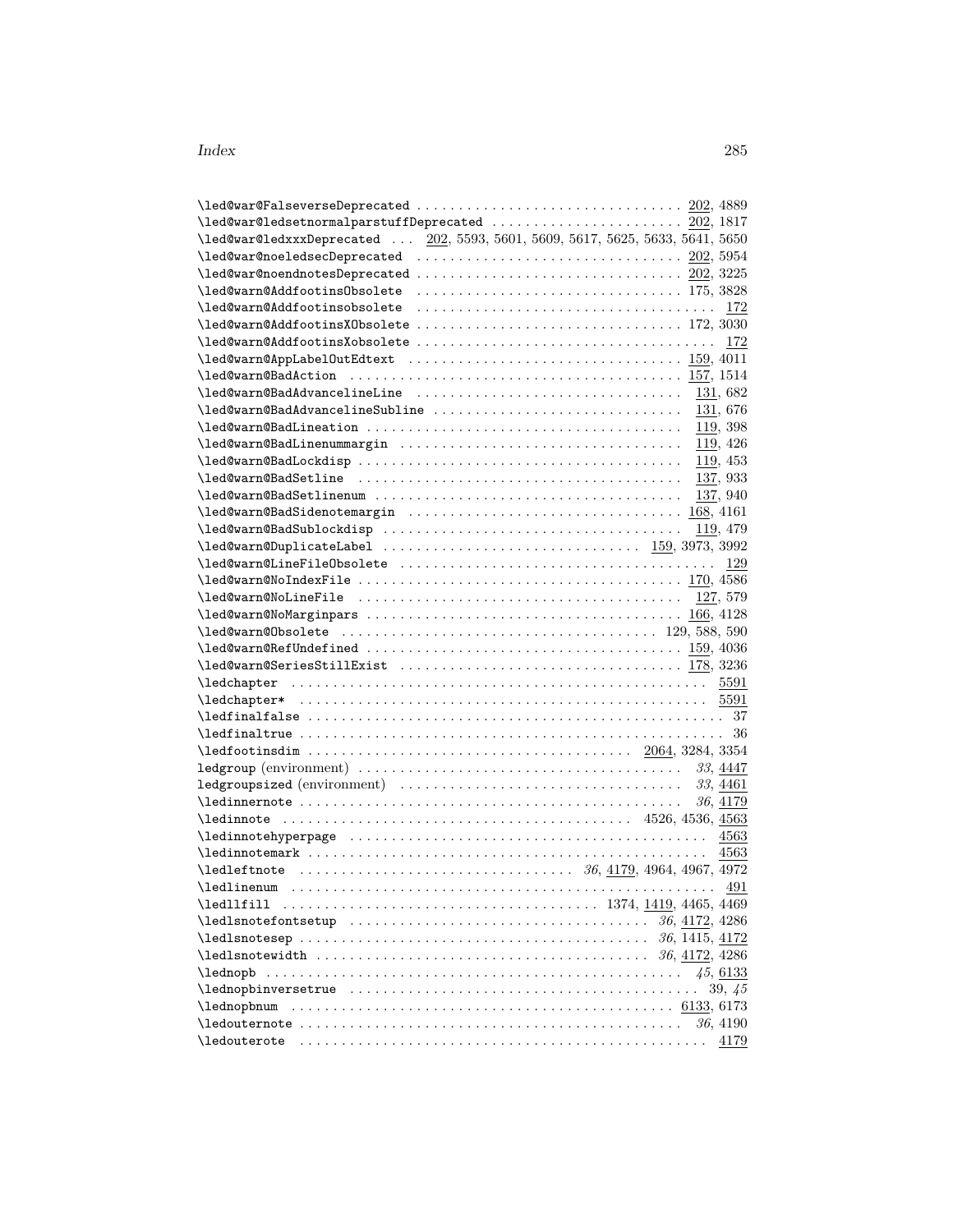| $\leq$ $(45, 6133)$                                                                                                                                                                                                                                                                                                                                                                                                                                                                                                                                                   |      |
|-----------------------------------------------------------------------------------------------------------------------------------------------------------------------------------------------------------------------------------------------------------------------------------------------------------------------------------------------------------------------------------------------------------------------------------------------------------------------------------------------------------------------------------------------------------------------|------|
|                                                                                                                                                                                                                                                                                                                                                                                                                                                                                                                                                                       |      |
| $\leq$ $\leq$ $\leq$ $\leq$ $\leq$ $\leq$ $\leq$ $\leq$ $\leq$ $\leq$ $\leq$ $\leq$ $\leq$ $\leq$ $\leq$ $\leq$ $\leq$ $\leq$ $\leq$ $\leq$ $\leq$ $\leq$ $\leq$ $\leq$ $\leq$ $\leq$ $\leq$ $\leq$ $\leq$ $\leq$ $\leq$ $\leq$ $\leq$ $\leq$ $\leq$ $\leq$ $\leq$                                                                                                                                                                                                                                                                                                    |      |
|                                                                                                                                                                                                                                                                                                                                                                                                                                                                                                                                                                       | 3620 |
|                                                                                                                                                                                                                                                                                                                                                                                                                                                                                                                                                                       |      |
|                                                                                                                                                                                                                                                                                                                                                                                                                                                                                                                                                                       |      |
|                                                                                                                                                                                                                                                                                                                                                                                                                                                                                                                                                                       |      |
|                                                                                                                                                                                                                                                                                                                                                                                                                                                                                                                                                                       |      |
|                                                                                                                                                                                                                                                                                                                                                                                                                                                                                                                                                                       |      |
|                                                                                                                                                                                                                                                                                                                                                                                                                                                                                                                                                                       |      |
|                                                                                                                                                                                                                                                                                                                                                                                                                                                                                                                                                                       |      |
|                                                                                                                                                                                                                                                                                                                                                                                                                                                                                                                                                                       |      |
|                                                                                                                                                                                                                                                                                                                                                                                                                                                                                                                                                                       |      |
|                                                                                                                                                                                                                                                                                                                                                                                                                                                                                                                                                                       |      |
|                                                                                                                                                                                                                                                                                                                                                                                                                                                                                                                                                                       |      |
|                                                                                                                                                                                                                                                                                                                                                                                                                                                                                                                                                                       | 1816 |
|                                                                                                                                                                                                                                                                                                                                                                                                                                                                                                                                                                       |      |
|                                                                                                                                                                                                                                                                                                                                                                                                                                                                                                                                                                       |      |
|                                                                                                                                                                                                                                                                                                                                                                                                                                                                                                                                                                       | 5591 |
|                                                                                                                                                                                                                                                                                                                                                                                                                                                                                                                                                                       |      |
|                                                                                                                                                                                                                                                                                                                                                                                                                                                                                                                                                                       |      |
|                                                                                                                                                                                                                                                                                                                                                                                                                                                                                                                                                                       | 5591 |
|                                                                                                                                                                                                                                                                                                                                                                                                                                                                                                                                                                       |      |
|                                                                                                                                                                                                                                                                                                                                                                                                                                                                                                                                                                       |      |
|                                                                                                                                                                                                                                                                                                                                                                                                                                                                                                                                                                       |      |
|                                                                                                                                                                                                                                                                                                                                                                                                                                                                                                                                                                       |      |
|                                                                                                                                                                                                                                                                                                                                                                                                                                                                                                                                                                       |      |
|                                                                                                                                                                                                                                                                                                                                                                                                                                                                                                                                                                       |      |
|                                                                                                                                                                                                                                                                                                                                                                                                                                                                                                                                                                       |      |
| $\left\{ \text{left} \right. \right. \left. \left. \right. \right. \left. \left. \right. \right. \left. \left. \right. \left. \right. \right. \left. \left. \right. \right. \left. \left. \right. \right. \left. \right. \left. \right. \left. \right. \left. \right. \right. \left. \left. \right. \right. \left. \left. \right. \right. \left. \left. \right. \right. \left. \left. \right. \right. \left. \left. \right. \right. \left. \left. \right. \right. \left. \left. \right. \right. \left. \left. \right. \right. \left. \right. \right. \left. \left. \$ |      |
|                                                                                                                                                                                                                                                                                                                                                                                                                                                                                                                                                                       |      |
|                                                                                                                                                                                                                                                                                                                                                                                                                                                                                                                                                                       |      |
|                                                                                                                                                                                                                                                                                                                                                                                                                                                                                                                                                                       |      |
|                                                                                                                                                                                                                                                                                                                                                                                                                                                                                                                                                                       |      |
|                                                                                                                                                                                                                                                                                                                                                                                                                                                                                                                                                                       |      |
| 23, 3627                                                                                                                                                                                                                                                                                                                                                                                                                                                                                                                                                              |      |
|                                                                                                                                                                                                                                                                                                                                                                                                                                                                                                                                                                       |      |
| \letsforverteilen  5159, 5183, 5202, 5218, 5234, 5249, 5266                                                                                                                                                                                                                                                                                                                                                                                                                                                                                                           |      |
|                                                                                                                                                                                                                                                                                                                                                                                                                                                                                                                                                                       |      |
|                                                                                                                                                                                                                                                                                                                                                                                                                                                                                                                                                                       |      |
| 584, 861                                                                                                                                                                                                                                                                                                                                                                                                                                                                                                                                                              |      |
|                                                                                                                                                                                                                                                                                                                                                                                                                                                                                                                                                                       |      |
| \line@num 185, 192, 199, 299, 499, 530, 604, 638, 648, 649, 680, 681, 683, 691, 696,                                                                                                                                                                                                                                                                                                                                                                                                                                                                                  |      |
| 697, 709, 828, 832, 1433, 1457, 1467, 1537, 1539, 1540, 1549, 1550, 2248, 3983                                                                                                                                                                                                                                                                                                                                                                                                                                                                                        |      |
| <b>\line@numR</b>                                                                                                                                                                                                                                                                                                                                                                                                                                                                                                                                                     |      |
|                                                                                                                                                                                                                                                                                                                                                                                                                                                                                                                                                                       |      |
|                                                                                                                                                                                                                                                                                                                                                                                                                                                                                                                                                                       |      |
| 3639, 3642, 3681                                                                                                                                                                                                                                                                                                                                                                                                                                                                                                                                                      |      |
| $\ldots \ldots \ldots \ldots \ldots \ldots \ldots \ldots \ldots \ldots \ldots \ldots 16, 1081, 4075, 5067, 5135, 5146, 5165$<br>\linenum                                                                                                                                                                                                                                                                                                                                                                                                                              |      |
| 794, 851, 858, 860, 861, 866, 867, 875, 877, 879, 886, 888, 890, 893,<br>\linenum@out                                                                                                                                                                                                                                                                                                                                                                                                                                                                                 |      |
| 909, 923, 927, 930, 935, 942, 945, 946, 961, 963, 1025, 1051, 1110, 3940, 6133–6136                                                                                                                                                                                                                                                                                                                                                                                                                                                                                   |      |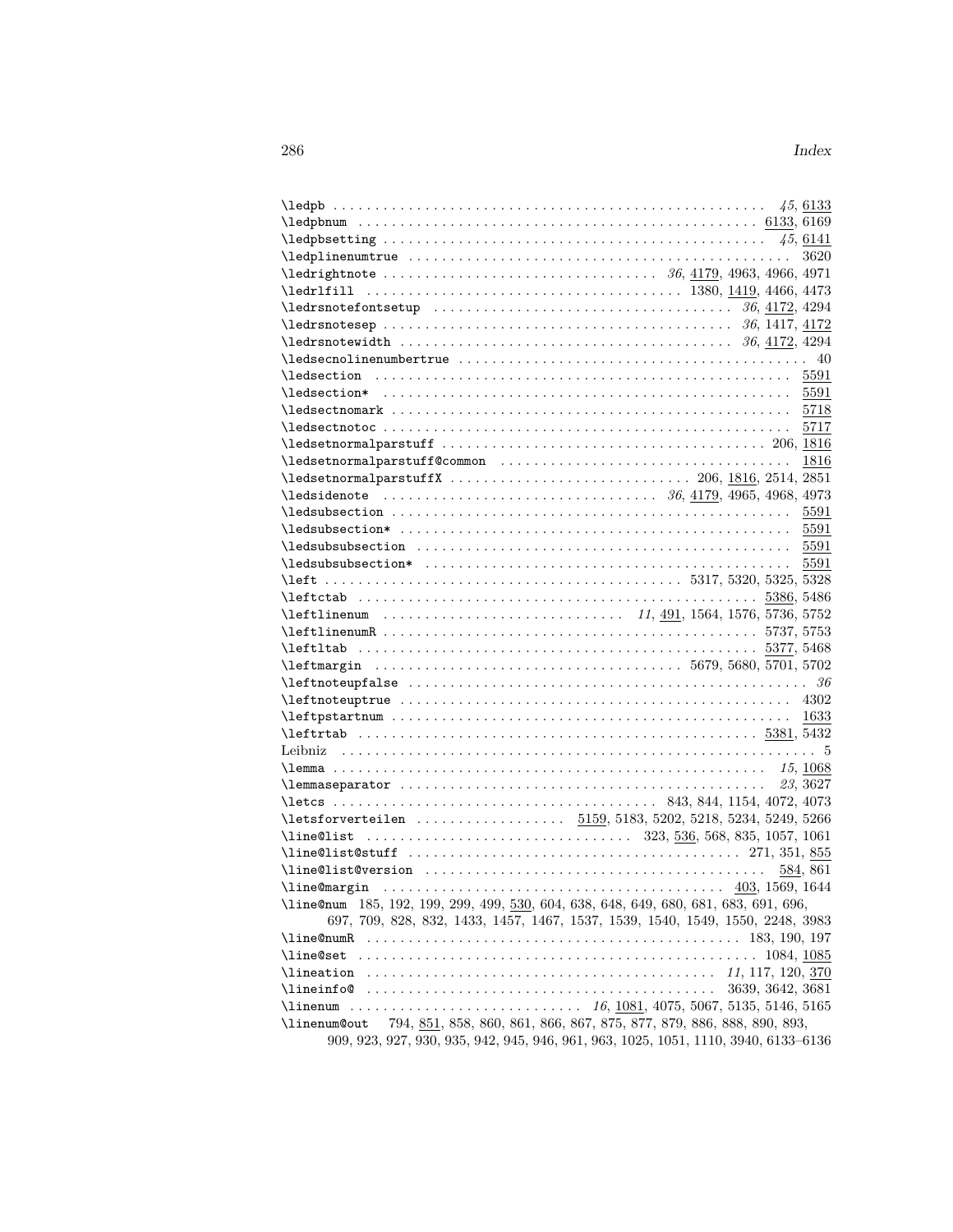| $\{1, 246, 1538, 1550$ |          |
|------------------------|----------|
|                        |          |
|                        |          |
|                        |          |
|                        |          |
|                        |          |
|                        |          |
|                        |          |
|                        | 1369     |
|                        |          |
|                        | 556, 567 |
|                        |          |
|                        | 1147     |
|                        |          |
|                        |          |
|                        |          |
|                        |          |
|                        |          |
|                        |          |
|                        | 720, 945 |
|                        |          |
|                        |          |
|                        | 4676     |
|                        |          |
|                        |          |

## **M**

| $\{\texttt{m@m@make} \hspace{0.1cm} \texttt{com@make} \hspace{0.1cm} \texttt{colfloats} \hspace{0.1cm} \dots \ldots \ldots \ldots \ldots \ldots \texttt{1} \}$ |
|----------------------------------------------------------------------------------------------------------------------------------------------------------------|
|                                                                                                                                                                |
|                                                                                                                                                                |
| 3821                                                                                                                                                           |
| 3820                                                                                                                                                           |
|                                                                                                                                                                |
|                                                                                                                                                                |
| 5762                                                                                                                                                           |
| 5335                                                                                                                                                           |
|                                                                                                                                                                |
| $\mathcal{L}$ $\mathcal{L}$<br>4579                                                                                                                            |
|                                                                                                                                                                |
|                                                                                                                                                                |
|                                                                                                                                                                |
| $2210-2212, 2324-2326, 2398-2400, 2553-2555, 2670-2672, 2743-2745, 2868-2870$                                                                                  |
| 4829                                                                                                                                                           |
| 3746                                                                                                                                                           |
|                                                                                                                                                                |
|                                                                                                                                                                |
|                                                                                                                                                                |
|                                                                                                                                                                |
|                                                                                                                                                                |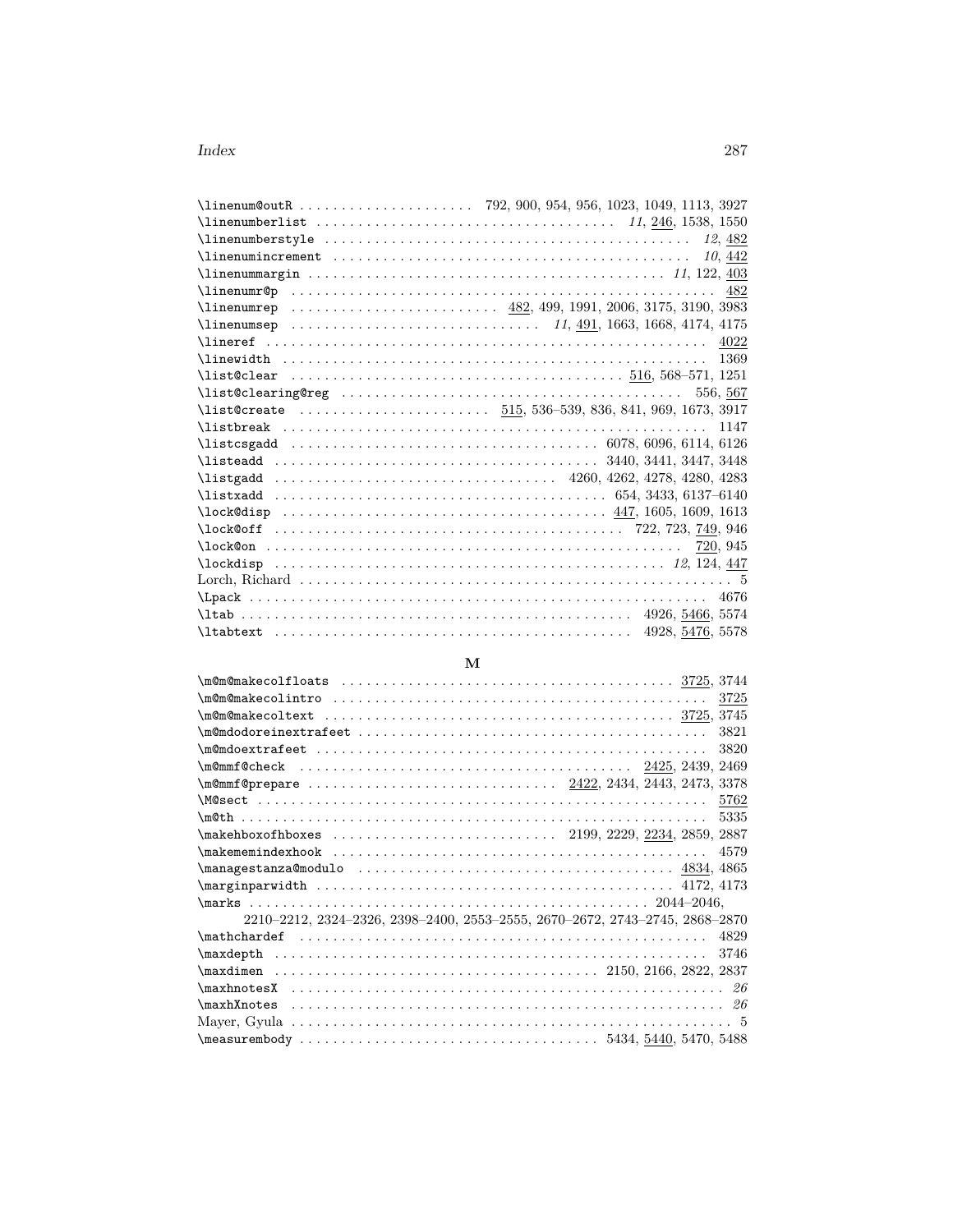| $\texttt{1}$ 5104, 5462                                                                  |
|------------------------------------------------------------------------------------------|
|                                                                                          |
|                                                                                          |
|                                                                                          |
|                                                                                          |
|                                                                                          |
|                                                                                          |
|                                                                                          |
|                                                                                          |
|                                                                                          |
|                                                                                          |
|                                                                                          |
|                                                                                          |
|                                                                                          |
|                                                                                          |
|                                                                                          |
|                                                                                          |
|                                                                                          |
|                                                                                          |
|                                                                                          |
|                                                                                          |
|                                                                                          |
|                                                                                          |
|                                                                                          |
|                                                                                          |
| $\mathcal{L}$ = 2356, 2392                                                               |
|                                                                                          |
|                                                                                          |
|                                                                                          |
|                                                                                          |
| $\{\text{multiplefootnotemarker} \dots \dots \dots \dots \dots 2419, 2423, 2424, 2426\}$ |

# **N**

| $\{nc@page \ldots \ldots \ldots \ldots \ldots \}$                                 |
|-----------------------------------------------------------------------------------|
|                                                                                   |
|                                                                                   |
|                                                                                   |
| $\neq$ $1105, 1167,$                                                              |
| 1228, 1271, 1736, 1749, 1763, 1845, 2176, 2185, 2301, 2371, 3389, 3456, 3476,     |
| 3493, 3506, 3507, 3520, 3627, 4098, 4115, 4563, 4637, 4858, 4898, 4900, 4909      |
| \newcounter  433, 435, 437, 439, 1222, 1440, 3381, 3955, 3956, 4501, 4837, 5340   |
| $\{\n\{newhook} \$                                                                |
| 3531, 3532, 3535–3553, 3566, 3568, 3569, 3571, 3572, 3577–3583, 3588, 3590,       |
| 3591, 3593, 3594, 3597, 3598, 3600, 3601, 3603, 3604, 3606, 3608–3611, 3614, 3615 |
|                                                                                   |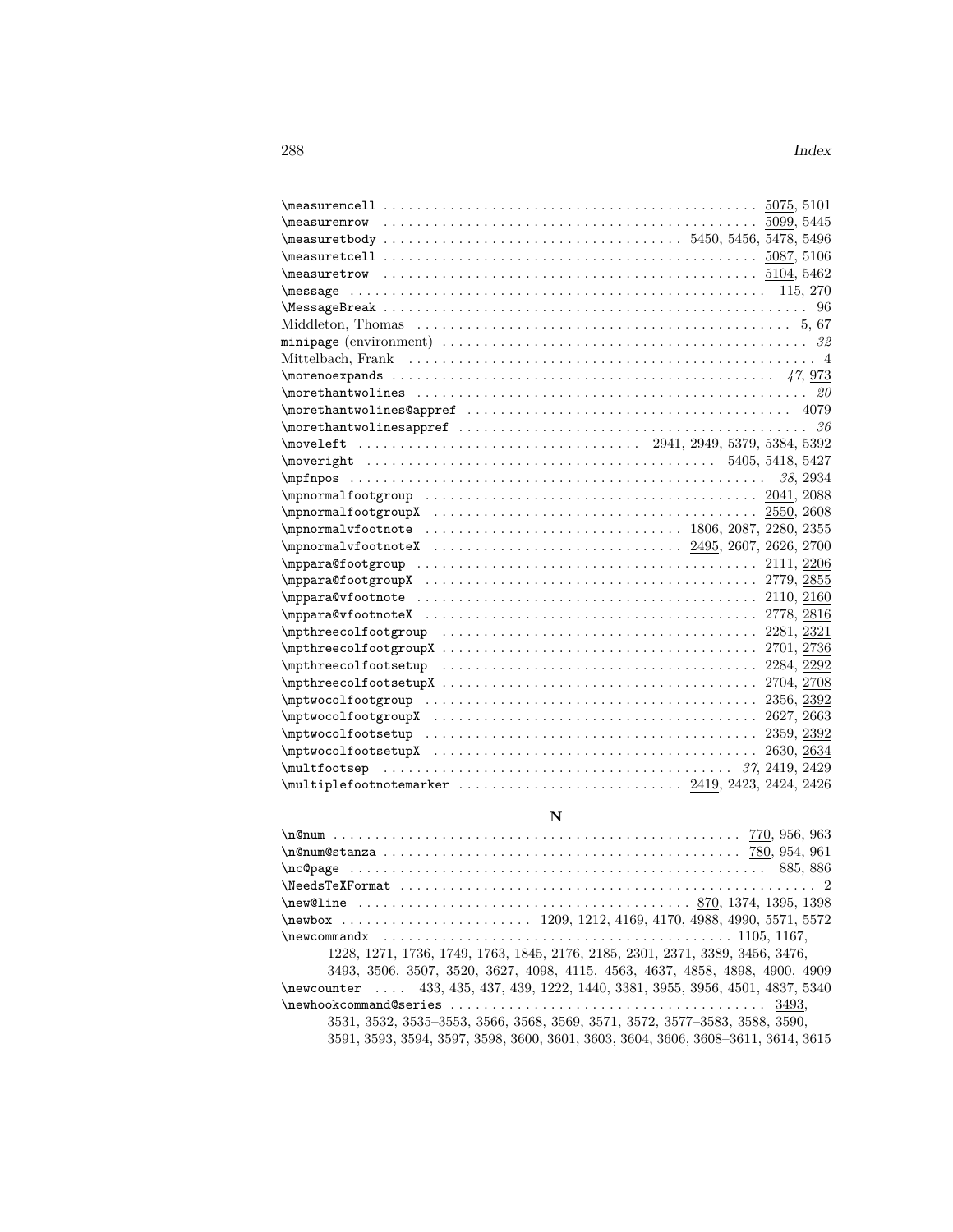$\neq$  \newhookcommand@series@reload .......  $3524, 3554, 3563, 3564, 3584, 3585, 3587$  $\texttt{newhook} \label{eq:ex1}$ . . . . . . . 3506, 3519, 3530, 3533, 3534, 3555–3562, 3576, 3595, 3596, 3607, 3613 \newhooktoggle@series@reload . . . . . . . . . . . . . . . . . . . . . . . . . . 3519, 3565, 3586 \newif . . . . . . . . . . . . . . . . . . . . . . . . . . . . . . . . . . . . . . . . . . . . . . 4–18, 54, 80, 83, 85, 91, 92, 252–257, 259–261, 368, 369, 532, 545, 789, 852, 896, 948, 949, 1054, 1080, 1117, 1210, 1224, 1226, 1317, 1339, 1634, 1659, 1878–1884, 1901, 3048, 3202, 3619, 3748, 3841, 4199, 4301, 4489, 4490, 4511, 4804, 4805, 5354, 5730 \newinsert . . . . . . . . . . . . . . . . . . . . . . . . . . . . . . . . . . . . . . 3286, 3288, 3360, 3362 \newlength . . . . . . . . . . . . . . . . . . . . . . . . . . . . . . . . . . . . . . . . . . . . . . . . 491, 4821 \newlinechar . . . . . . . . . . . . . . . . . . . . . . . . . . . . . . . . . . . . . . . . . . . . . . . . . 3391 \newread . . . . . . . . . . . . . . . . . . . . . . . . . . . . . . . . . . . . . . . . . . . . . . . . . . . . . . 554 \newrobustcmd . . . . . . . . . . . . . . . . . . . . . . . . . . . . . . . . . . . . . . . . . . . . . . . . . 4014 \newseries . . . . . . . . . . . . . . . . . . . . . . . . . . . . . . . . . . . . . . . . . . 3230, 3435, 3436 \newseries@ . . . . . . . . . . . . . . . . . . . . . . . . . . . . . . . . . . . . . . . . . . . . . . 3231, 3235 \newseries@eledpar . . . . . . . . . . . . . . . . . . . . . . . . . . . . . . . . . . . . . . . . 3238, 3239 \newtoggle . . . . . . . . . . . . . . . . . 2065, 2069, 3242, 3243, 3260, 3261, 3264–3268, 3270, 3273, 3285, 3343, 3355, 3411–3413, 3429, 3623–3626, 4080, 4081, 4085, 4086 \newverse . . . . . . . . . . . . . . . . . . . . . . . . . . . . . . . . . . . . . . . . . . . . . . . . . . . . 4875 \newwrite . . . . . . . . . . . . . . . . . . . . . . . . . . . . . . . . . . . . . . . . . 44, 851, 3047, 5952 \NEXT . . . . . . . . . . . . . . . . . . . . . . 5071, 5076, 5079, 5084, 5085, 5088, 5091, 5096, 5097, 5100, 5102, 5103, 5105, 5107, 5108, 5113, 5272, 5275, 5277, 5278, 5280, 5282, 5283, 5286, 5288, 5289, 5291, 5293, 5294, 5297, 5299, 5300, 5302, 5304, 5305, 5310, 5312, 5313, 5508, 5511, 5512, 5517, 5521, 5522, 5538, 5544, 5545 \Next . . . . . . . . . . . . . . . . . . . . . . . . . . . . . . . . . . . . . . . . . . . . . . . . . 5113, 5173, 5175, 5186, 5187, 5192, 5194, 5205, 5206, 5209, 5211, 5220, 5221, 5225, 5227, 5236, 5237, 5240, 5242, 5252, 5253, 5257, 5259, 5269, 5270, 5526, 5528, 5529 \next@absline . . . . . . . . . . . . . . . . . . . . . . . . . . . . . . . . . . . . . . . . . . . . . . 882, 883 \next@action . . . . . . . . . . . . . . 158, 564, 1446, 1454, 1455, 1461, 1462, 1470, 1479 \next@actionline . . . . . . . . . . . . . . . . . . . . . . . . . . 561, 563, 1445, 1453, 1476, 1478 \next@insert .................................. 1252, 1677, 1680, 1682, 1685, 1689 \next@page@num . . . . . . . . . . . . . . . . . . . . . . . . . . . . . . . . . . . 304, 607, 609, 653, 703 \no@expands . . . . . . . . . . . . . . . . . . . . . . . . . . . . . . . . . . . . . . . . . . 973, 1011, 1072 \noalign . . . . . . . . . . . . . . . . . . . . . . . . . . . . . . . . . . . . . . . . . . . . . . . . . . . . . 2262 \nocritical@true . . . . . . . . . . . . . . . . . . . . . . . . . . . . . . . . . . . . . . . . . . . . . . . . 23 \noeledsec . . . . . . . . . . . . . . . . . . . . . . . . . . . . . . . . . . . . . . . . . . . . . *44*, 203, 5953 \noend@true . . . . . . . . . . . . . . . . . . . . . . . . . . . . . . . . . . . . . . . . . . . . . . . . . . . . 32 \noendnotes . . . . . . . . . . . . . . . . . . . . . . . . . . . . . . . . . . . . . . . . . . . . . . . 212, 3224  $\texttt{normaliar@true} \dots \dots \dots \dots \dots \dots \dots \dots \dots \dots \dots \dots \ 24$ \noindent 1218, 1230, 1298, 1308, 1334, 1631, 1824, 1837, 1842, 2033, 2036, 2143, 2152, 2156, 2168, 2202, 2232, 2317, 2340, 2387, 2414, 2824, 2839, 2862, 2890 \nointerlineskip . . . . . . . . . . . . . . . . . . . . . . . . . . . . . . . . . 2940, 2942, 2948, 2950 \noledgroup@true . . . . . . . . . . . . . . . . . . . . . . . . . . . . . . . . . . . . . . . . . . . . . . . . 25 \nolemmaseparator . . . . . . . . . . . . . . . . . . . . . . . . . . . . . . . . . . . . . . . . . . *23*, 3627 \nomk@ . . . . . . . . . . . . . . . . . . . . . . . . . . . . . . . . . . . . . . . . . . . . . . . . . . . . . . . 3626 \nonbreakableafternumber . . . . . . . . . . . . . . . . . . . . . . . . . . . . . . . . . . . . . . . . . *21* \nonum@ . . . . . . . . . . . . . . . . . . . . . . . . . . . . . . . . . . . . . . . . . . . . . . . . . . . . . . 3624 \nonumberinfootnote . . . . . . . . . . . . . . . . . . . . . . . . . . . . . . . . . . . . . . . . . . . . . *21*  $\noindent \textbf{134}$ \noreledmactrue . . . . . . . . . . . . . . . . . . . . . . . . . . . . . . . . . . . . . . . . . . . . . . . . . 55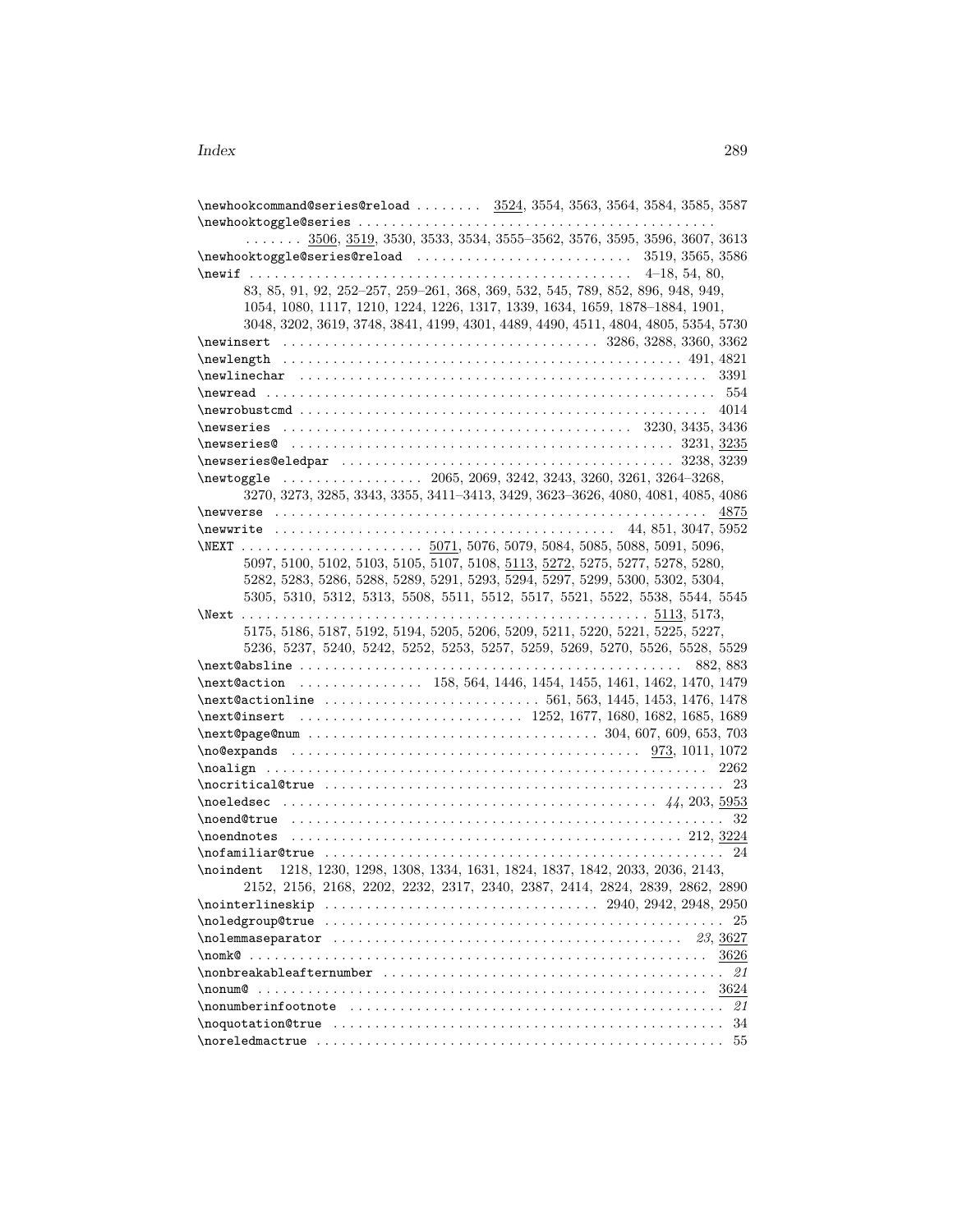| \normal@page@break  296, 654, 873, 884, 6130, 6148, 6156                                                                                                                                                                                                                             |                                                                                                        |  |         |
|--------------------------------------------------------------------------------------------------------------------------------------------------------------------------------------------------------------------------------------------------------------------------------------|--------------------------------------------------------------------------------------------------------|--|---------|
| \normal@pars  313, 1229, 1253, 1297, 1337, 1823, 1832, 2302, 2372, 2653, 2727                                                                                                                                                                                                        |                                                                                                        |  |         |
|                                                                                                                                                                                                                                                                                      |                                                                                                        |  |         |
|                                                                                                                                                                                                                                                                                      |                                                                                                        |  |         |
| \normalcolor  2047, 2213, 2327, 2401, 2556, 2673, 2746, 2871, 3759, 4434                                                                                                                                                                                                             |                                                                                                        |  |         |
|                                                                                                                                                                                                                                                                                      |                                                                                                        |  |         |
|                                                                                                                                                                                                                                                                                      |                                                                                                        |  |         |
|                                                                                                                                                                                                                                                                                      |                                                                                                        |  |         |
|                                                                                                                                                                                                                                                                                      |                                                                                                        |  |         |
| $\{normalfootgroup \dots \dots \dots \dots \dots \dots \dots \dots \dots \dots \dots \dots \ 2035, 2078$                                                                                                                                                                             |                                                                                                        |  |         |
|                                                                                                                                                                                                                                                                                      |                                                                                                        |  |         |
| $\{normalfootnot \newline  \ldots \ldots \ldots \ldots \ldots \ldots \ldots \}$ 2034, 2080                                                                                                                                                                                           |                                                                                                        |  |         |
|                                                                                                                                                                                                                                                                                      |                                                                                                        |  |         |
| $\{normalfootstart \dots \dots \dots \dots \dots \dots \dots \dots \dots \ 2015, 2075$                                                                                                                                                                                               |                                                                                                        |  |         |
|                                                                                                                                                                                                                                                                                      |                                                                                                        |  |         |
|                                                                                                                                                                                                                                                                                      |                                                                                                        |  |         |
|                                                                                                                                                                                                                                                                                      |                                                                                                        |  |         |
|                                                                                                                                                                                                                                                                                      |                                                                                                        |  |         |
|                                                                                                                                                                                                                                                                                      |                                                                                                        |  |         |
|                                                                                                                                                                                                                                                                                      |                                                                                                        |  |         |
| 2301, 2367, 2371, 2483, 2505, 2642, 2649, 2716, 2722, 3058, 3290, 5724, 5951                                                                                                                                                                                                         |                                                                                                        |  |         |
|                                                                                                                                                                                                                                                                                      |                                                                                                        |  |         |
|                                                                                                                                                                                                                                                                                      |                                                                                                        |  |         |
|                                                                                                                                                                                                                                                                                      |                                                                                                        |  |         |
|                                                                                                                                                                                                                                                                                      |                                                                                                        |  |         |
| $\mathcal{A}$ subsetting the set of $\mathcal{A}$ and $\mathcal{A}$ are $\mathcal{A}$ . The set of $\mathcal{A}$ is a set of $\mathcal{A}$ is a set of $\mathcal{A}$ is a set of $\mathcal{A}$ is a set of $\mathcal{A}$ is a set of $\mathcal{A}$ is a set of $\mathcal{A}$ is a se |                                                                                                        |  |         |
| \noteschanged@true  321, 324, 545, 580, 1058, 1679                                                                                                                                                                                                                                   |                                                                                                        |  |         |
|                                                                                                                                                                                                                                                                                      |                                                                                                        |  |         |
| \nottoggle 1837, 1842, 1849, 2189, 2304, 2310, 2374, 2380, 2656, 2729, 3087, 3102, 3371                                                                                                                                                                                              |                                                                                                        |  |         |
|                                                                                                                                                                                                                                                                                      |                                                                                                        |  |         |
|                                                                                                                                                                                                                                                                                      |                                                                                                        |  |         |
| $\lceil \nu \cdot 5234, 5239, 5256 \rceil$                                                                                                                                                                                                                                           |                                                                                                        |  |         |
| $\mathcal{S}307, 5443, 5460$                                                                                                                                                                                                                                                         |                                                                                                        |  |         |
|                                                                                                                                                                                                                                                                                      |                                                                                                        |  |         |
|                                                                                                                                                                                                                                                                                      |                                                                                                        |  |         |
|                                                                                                                                                                                                                                                                                      |                                                                                                        |  |         |
|                                                                                                                                                                                                                                                                                      |                                                                                                        |  |         |
|                                                                                                                                                                                                                                                                                      |                                                                                                        |  |         |
|                                                                                                                                                                                                                                                                                      | $\{\text{numberingtrue} \dots \dots \dots \dots \dots \dots \dots \dots \dots \dots \ 252, 267, 344\}$ |  |         |
| $\verb \numberlinefalse   , , , , , , , , , , , , , , , , , , , , , , , , , , , , , , , , ,$                                                                                                                                                                                         |                                                                                                        |  |         |
|                                                                                                                                                                                                                                                                                      |                                                                                                        |  |         |
| $\verb \numberonlyfirstinline         20$                                                                                                                                                                                                                                            |                                                                                                        |  |         |
|                                                                                                                                                                                                                                                                                      |                                                                                                        |  | 20      |
|                                                                                                                                                                                                                                                                                      |                                                                                                        |  | 9, 1214 |
|                                                                                                                                                                                                                                                                                      |                                                                                                        |  | 9, 1214 |
|                                                                                                                                                                                                                                                                                      |                                                                                                        |  |         |
| 1126, 1129, 1133, 1179, 1180, 1182, 1196, 1197, 1199, 1387, 1904, 1905, 6147                                                                                                                                                                                                         |                                                                                                        |  |         |
|                                                                                                                                                                                                                                                                                      |                                                                                                        |  | 27, 491 |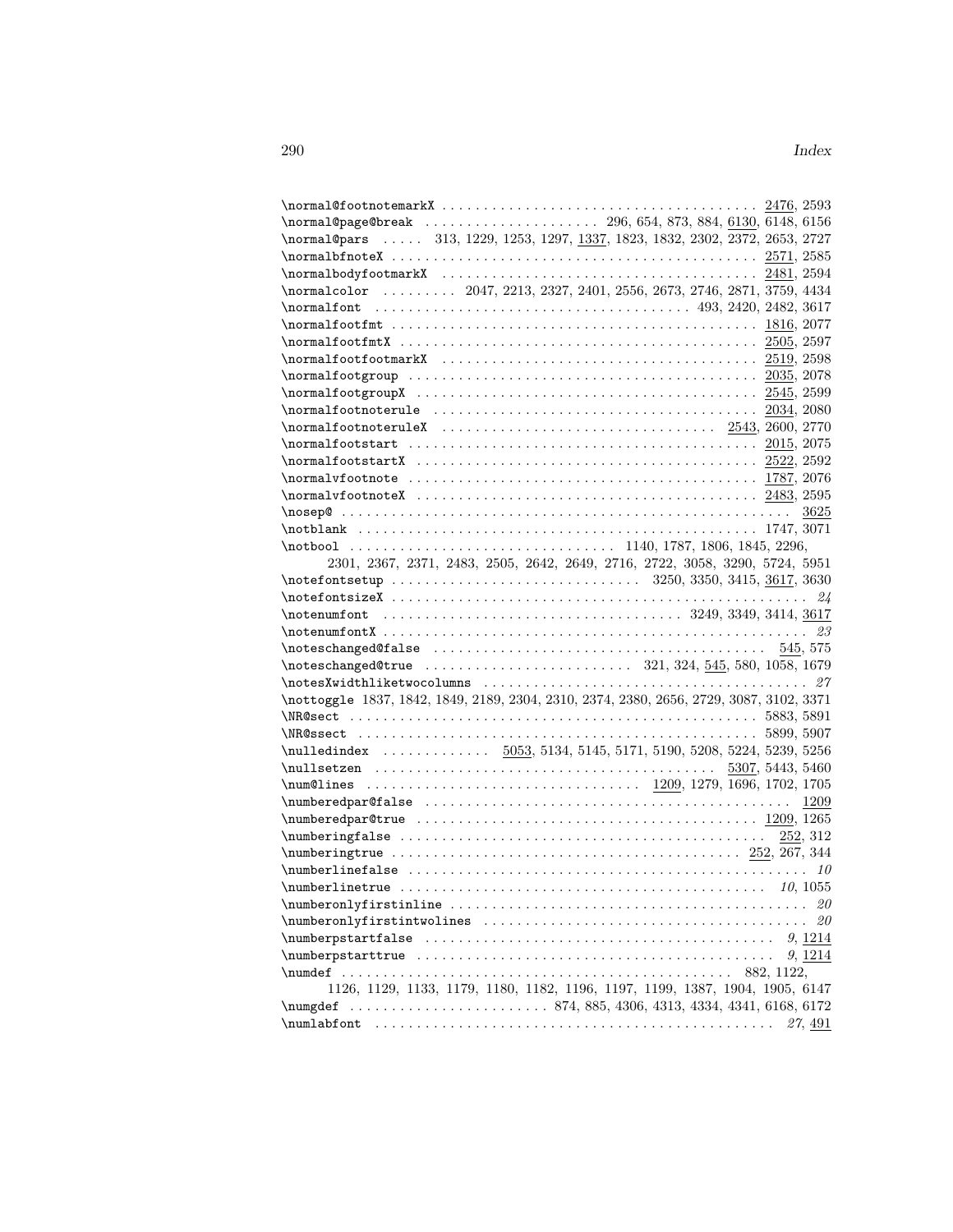| \old@edtext 5774,5781,5858,5865,5870,5877 |  |
|-------------------------------------------|--|
|                                           |  |
|                                           |  |
|                                           |  |
|                                           |  |
|                                           |  |
|                                           |  |

# **P**

| \p@pstart                                                                       |
|---------------------------------------------------------------------------------|
|                                                                                 |
|                                                                                 |
|                                                                                 |
|                                                                                 |
| 651, 827, 832, 1455, 1571, 1646, 2246, 2255, 4183, 4191, 4256, 4274, 4329, 6166 |
|                                                                                 |
|                                                                                 |
| 6143                                                                            |
|                                                                                 |
|                                                                                 |
|                                                                                 |
|                                                                                 |
|                                                                                 |
| $\epsilon$ .<br>1394, 1397                                                      |
|                                                                                 |
|                                                                                 |
|                                                                                 |
|                                                                                 |
|                                                                                 |
|                                                                                 |
| $\parbox{ 1.1\textwidth}{0.1.1\textwidth}$                                      |
|                                                                                 |
|                                                                                 |
|                                                                                 |
|                                                                                 |
|                                                                                 |
|                                                                                 |
|                                                                                 |
|                                                                                 |
|                                                                                 |
| 24                                                                              |
|                                                                                 |
|                                                                                 |
|                                                                                 |
| \parledgroup@series  2045, 2211, 2325, 2399, 2554, 2671, 2744, 2869             |
| \parledgroup@type  2046, 2212, 2326, 2400, 2555, 2672, 2745, 2870               |
| \patchcmd  5656, 5659, 5660, 5663, 5667, 5668, 5763, 5785, 5793, 5803,          |
| 5811, 5820, 5830, 5839, 5848, 5883, 5891, 5899, 5907, 5916, 5924, 5932, 5940    |
| 10, 342                                                                         |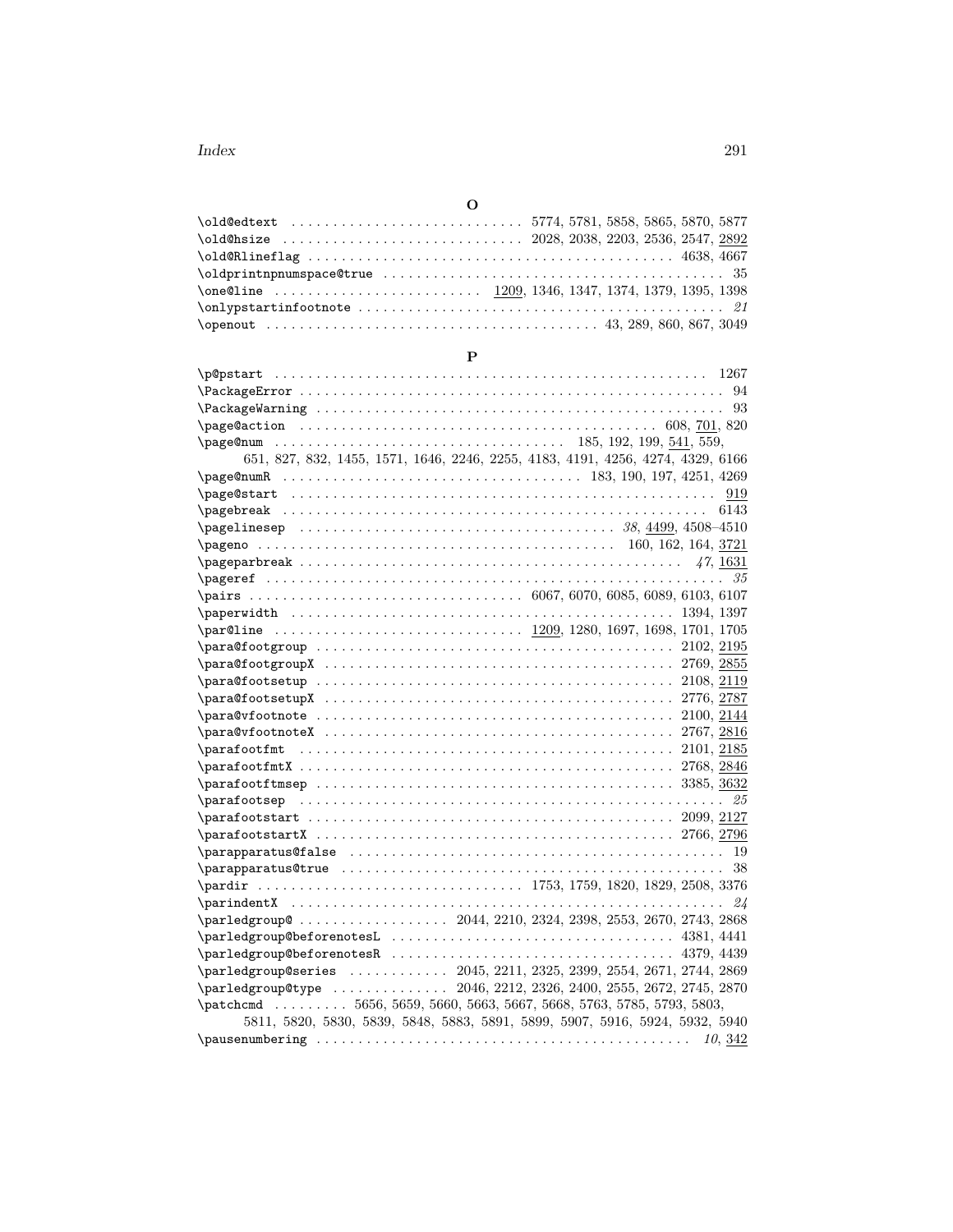| \pend 8, 105, 148, 151, 1249, 1271, 1335, 1631, 4903, 4911, 5594, 5596, 5602, 5604,   |
|---------------------------------------------------------------------------------------|
| 5610, 5612, 5618, 5620, 5626, 5628, 5634, 5636, 5645, 5648, 5651, 5653, 5666          |
|                                                                                       |
|                                                                                       |
|                                                                                       |
|                                                                                       |
|                                                                                       |
|                                                                                       |
|                                                                                       |
|                                                                                       |
|                                                                                       |
|                                                                                       |
|                                                                                       |
| \prev@line  1122-1124, 1126, 1129-1131, 1133, 1179, 1180, 1196, 1197                  |
|                                                                                       |
|                                                                                       |
|                                                                                       |
|                                                                                       |
| 2245                                                                                  |
|                                                                                       |
|                                                                                       |
|                                                                                       |
| \print@footnoteXrule 2540, 2562, 2567, 2679, 2684, 2752, 2757, 2813, 2877, 2882, 2938 |
| \print@leftmargin@eledsection 5731, 5796, 5806, 5832, 5850, 5894, 5910, 5927, 5943    |
|                                                                                       |
| 2996                                                                                  |
| \print@rightmargin@eledsection 5731, 5788, 5814, 5834, 5852, 5886, 5902, 5919, 5935   |
| \print@Xfootnoterule 2032, 2053, 2058, 2141, 2219, 2224, 2333, 2338, 2407, 2412, 2938 |
|                                                                                       |
| 3782                                                                                  |
|                                                                                       |
|                                                                                       |
|                                                                                       |
|                                                                                       |
|                                                                                       |
|                                                                                       |
|                                                                                       |
|                                                                                       |
|                                                                                       |
|                                                                                       |
|                                                                                       |
|                                                                                       |
| 3370, 4946                                                                            |
|                                                                                       |
| \protected@write  1110, 1113, 3936, 3949, 3997, 4000, 4003,                           |
| 4006, 4601, 4603, 4606, 4613, 4615, 4618, 4623, 4625, 4628, 4654, 4657, 4661          |
| 2573                                                                                  |
| \providebool                                                                          |
|                                                                                       |
|                                                                                       |
| 253, 348                                                                              |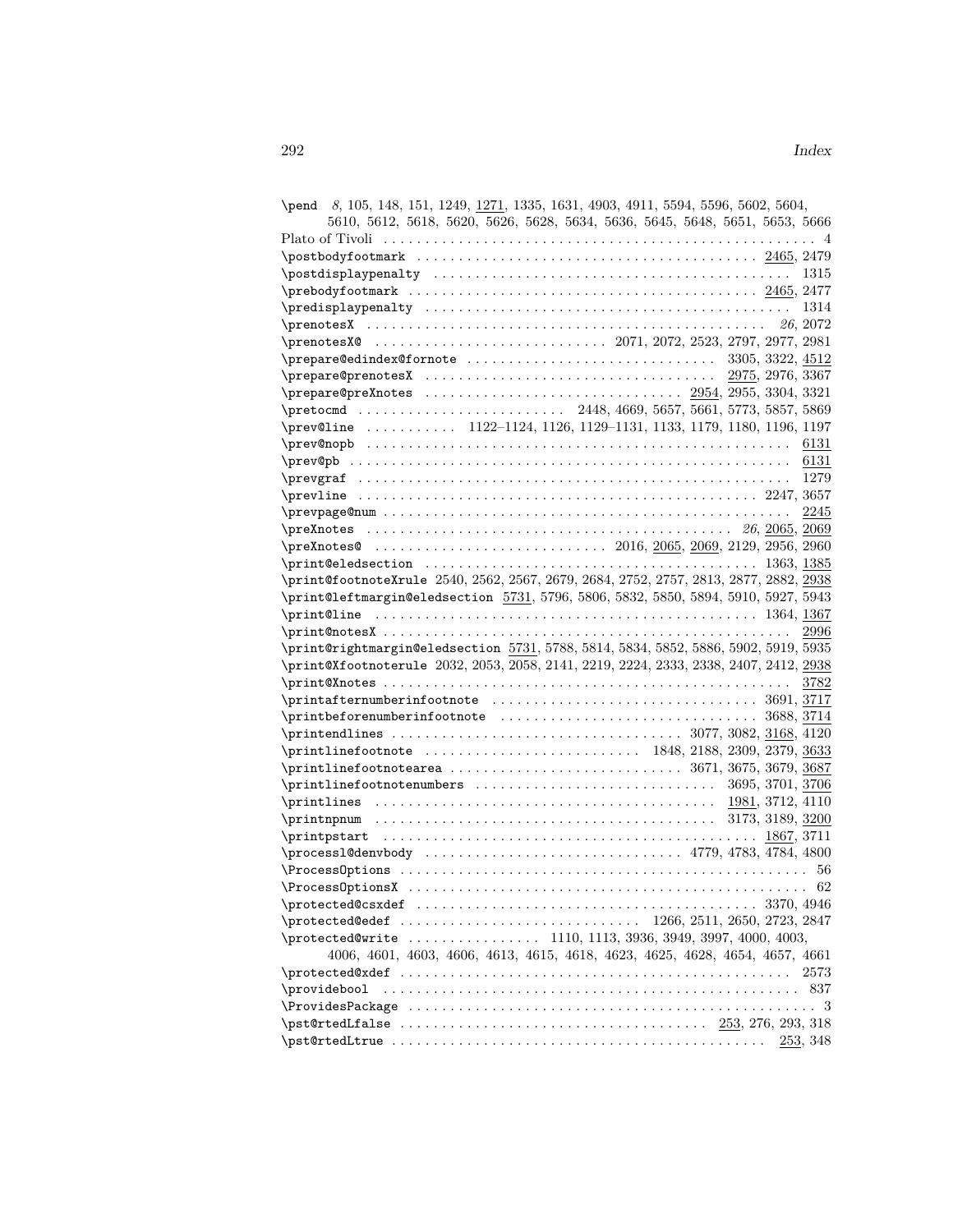| \pstart . 8, 105, 142, 145, 146, 151, 156, 1214, 1334, 1631, 4867, 5595, 5598, 5603, |
|--------------------------------------------------------------------------------------|
| 5606, 5611, 5614, 5619, 5622, 5627, 5630, 5635, 5638, 5646, 5648, 5652, 5654, 5666   |
|                                                                                      |
|                                                                                      |
| $\texttt{\${}$                                                                       |
|                                                                                      |
|                                                                                      |
|                                                                                      |
|                                                                                      |
|                                                                                      |

# **Q**

| $\qquad$ |  |
|----------|--|
| $\qquad$ |  |

# **R**

| $\texttt{Testprevalue@ 70, 306, 546, 1286, 1458}$                                                                                                                                                                                                                                                                                                                                                                                                                                        |
|------------------------------------------------------------------------------------------------------------------------------------------------------------------------------------------------------------------------------------------------------------------------------------------------------------------------------------------------------------------------------------------------------------------------------------------------------------------------------------------|
|                                                                                                                                                                                                                                                                                                                                                                                                                                                                                          |
|                                                                                                                                                                                                                                                                                                                                                                                                                                                                                          |
|                                                                                                                                                                                                                                                                                                                                                                                                                                                                                          |
| \restore@notes  4975, 5182, 5201, 5217, 5233, 5248, 5265, 5463                                                                                                                                                                                                                                                                                                                                                                                                                           |
|                                                                                                                                                                                                                                                                                                                                                                                                                                                                                          |
|                                                                                                                                                                                                                                                                                                                                                                                                                                                                                          |
|                                                                                                                                                                                                                                                                                                                                                                                                                                                                                          |
| $\right. \quad \ldots \quad \text{5318, 5321, 5326, 5329}$                                                                                                                                                                                                                                                                                                                                                                                                                               |
| $\rightarrow$ 5395, 5487                                                                                                                                                                                                                                                                                                                                                                                                                                                                 |
|                                                                                                                                                                                                                                                                                                                                                                                                                                                                                          |
| $\rightarrow$ 5737, 5753                                                                                                                                                                                                                                                                                                                                                                                                                                                                 |
|                                                                                                                                                                                                                                                                                                                                                                                                                                                                                          |
| $\rightarrow$ 86 $\rightarrow$ 86 $\rightarrow$ 86 $\rightarrow$ 86 $\rightarrow$ 86 $\rightarrow$ 86 $\rightarrow$ 86 $\rightarrow$ 86 $\rightarrow$ 86 $\rightarrow$ 86 $\rightarrow$ 86 $\rightarrow$ 86 $\rightarrow$ 86 $\rightarrow$ 86 $\rightarrow$ 86 $\rightarrow$ 86 $\rightarrow$ 86 $\rightarrow$ 86 $\rightarrow$ 86 $\rightarrow$ 86 $\rightarrow$ 86 $\rightarrow$ 86 $\rightarrow$ 86 $\rightarrow$ 86 $\rightarrow$ 86 $\rightarrow$ 86 $\rightarrow$ 86 $\rightarrow$ |
|                                                                                                                                                                                                                                                                                                                                                                                                                                                                                          |
| $\rightarrow$ 1641, 1649, 1666                                                                                                                                                                                                                                                                                                                                                                                                                                                           |
|                                                                                                                                                                                                                                                                                                                                                                                                                                                                                          |
| 1633                                                                                                                                                                                                                                                                                                                                                                                                                                                                                     |
| \rigidbalance  2257, 2320, 2343, 2390, 2417, 2666, 2688, 2739, 2761                                                                                                                                                                                                                                                                                                                                                                                                                      |
|                                                                                                                                                                                                                                                                                                                                                                                                                                                                                          |
|                                                                                                                                                                                                                                                                                                                                                                                                                                                                                          |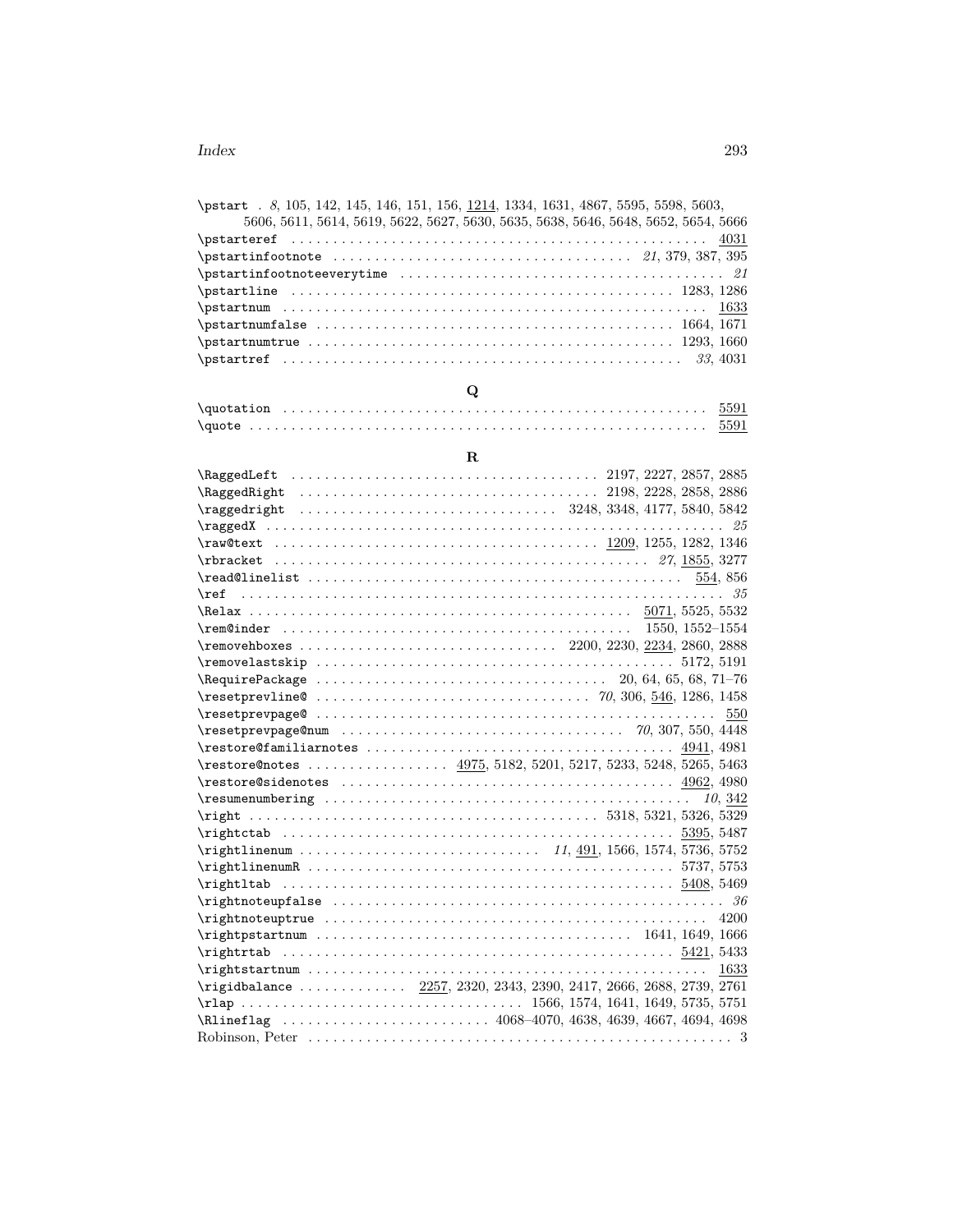## **S** Sacrobosco . . . . . . . . . . . . . . . . . . . . . . . . . . . . . . . . . . . . . . . . . . . . . . . . . . . . . . . 5 \sameword . . . . . . . . . . . . . . . . . . . . . . . . . . . . . . . . . . . . . . . . . . . . . . *17*, 980, 1105 \sameword@inedtext \\cdots\\sameword@inedtext \\cdots\\sameword@inedtext \times\\same\\sameword@inedtext \times\\same\\same\\same\\same\\same\\same\\same\\same\\same\\same\\same\\same\\same\\same\\same\\same\\same\\same\\s \sc@n@list . . . . . . . . . . . . . . . . . . . . . . . . . . . . . . . . . . . . . . . . . . . . . . . 1551, 1553 Schöpf, Rainer . . . . . . . . . . . . . . . . . . . . . . . . . . . . . . . . . . . . . . . . . . . . . . . . . . . . 4 \section@num . . . . . . . . . . . . . . . . . . . . . . . . . . . . . . . . . . . . . . . . . . . 249, 268, 270, 271, 288, 289, 349–351, 588, 590, 1121, 1123, 1124, 1126, 1178, 1180, 3056 \section@numR . . . . . . . . . . . . . . . . . . . . . . . . . . . 1128, 1130, 1131, 1133, 1195, 1197 \sectionmark . . . . . . . . . . . . . . . . . . . . . . . . . . . . . . . . . . . . . . . . 5720, 6085, 6089 \select@@lemmafont . . . . . . . . . . . . . . . . . . . . . . . . . . . . . . . . . . . . . . . . . 974, 1731 \select@lemmafont . . . . . . . . . . . . . . . . . . . . *28*, 1731, 1849, 2189, 2310, 2380, 3088 \series . . . . . . . . . . . . . . . . . . . . . . . . . . . . . . . . . . . . . . . . . . . . . . . . . . . . . . 3230 \seriesatbegin . . . . . . . . . . . . . . . . . . . . . . . . . . . . . . . . . . . . . . . . . . . . . *29*, 3437 \seriesatend . . . . . . . . . . . . . . . . . . . . . . . . . . . . . . . . . . . . . . . . . . . . . . *29*, 3444 \set@line . . . . . . . . . . . . . . . . . . . . . . . . . . . . . . . . . . . . . . . . . . . . . . . . 1013, 1056 \set@line@action . . . . . . . . . . . . . . . . . . . . . . . . . . . . . . . . . 601, 686, 693, 704, 822 \setcommand@series . . . . . . . . . . . . . . . . . . . . . . . . . . . . . . . . . . . 3476, 3495, 3526 \setistwofollowinglines . . . . . . . . . . . . . . . . . . . . . . . . . . . . . . . 1901, 1950, 3137 \setl@dlp@rbox . . . . . . . . . . . . . . . . . . . . . . . . . . . . . . . . . . . 4285, 4322, 4337, 4339 \setl@drp@rbox . . . . . . . . . . . . . . . . . . . . . . . . . . . . . . . . . . . 4293, 4324, 4332, 4344 \setl@drpr@box . . . . . . . . . . . . . . . . . . . . . . . . . . . . . . . . . . . . . . . . . . . . . . . . 4285 \setline . . . . . . . . . . . . . . . . . . . . . . . . . . . . . . . . . . . . . . . . *12*, 138, 931, 978, 1286 \setlinenum . . . . . . . . . . . . . . . . . . . . . . . . . . . . . . . . . . . . . . . . . . . . . *12*, 140, 938 \setmcellcenter . . . . . . . . . . . . . . . . . . . . . . . . . . . . . . . . . . . . . . . . . . . 5238, 5298 \setmcellleft . . . . . . . . . . . . . . . . . . . . . . . . . . . . . . . . . . . . . . . . . . . . . 5207, 5287 \setmcellright . . . . . . . . . . . . . . . . . . . . . . . . . . . . . . . . . . . . . . . . . . . . 5170, 5276 \setmrowcenter . . . . . . . . . . . . . . . . . . . . . . . . . . . . . . . . . . . . . . . . . . . . 5296, 5491 \setmrowleft . . . . . . . . . . . . . . . . . . . . . . . . . . . . . . . . . . . . . . . . . . . . . 5285, 5473 \setmrowright . . . . . . . . . . . . . . . . . . . . . . . . . . . . . . . . . . . . . . . . . . . . . 5274, 5437 \setnotesXpositionliketwocolumns@ . . . . . . . . . . . . . . . . . . . . . . . . . . . . . . . . . . . . . . 2491, 2539, 2561, 2566, 2678, 2683, 2751, 2756, 2812, 2876, 2881, 2922 \setnotesXwidthliketwocolumns@ .................................. 2489, 2538, 2560, 2565, 2677, 2682, 2750, 2755, 2788, 2811, 2864, 2875, 2880, 2892  $\setminus$ setprintendlines  $\ldots \ldots \ldots \ldots \ldots \ldots \ldots \ldots \ldots \ldots \frac{3109}{3169}$ \setprintlines . . . . . . . . . . . . . . . . . . . . . . . . . . . . . . . . . . . . . . . . . . . . 1920, 1986 \setstanzaindents . . . . . . . . . . . . . . . . . . . . . . . . . . . . . . . . . . . . . . . . . . *29*, 4834 \setstanzapenalties . . . . . . . . . . . . . . . . . . . . . . . . . . . . . . . . . . . . . . . . *30*, 4834 \setstanzavalues . . . . . . . . . . . . . . . . . . . . . . . . . . . . . . . . . 4824, 4834, 4835, 4921 \settcellcenter . . . . . . . . . . . . . . . . . . . . . . . . . . . . . . . . . . . . . . . . . . . 5255, 5303 \settcellleft . . . . . . . . . . . . . . . . . . . . . . . . . . . . . . . . . . . . . . . . . . . . . 5223, 5292 \settcellright . . . . . . . . . . . . . . . . . . . . . . . . . . . . . . . . . . . . . . . . . . . . 5189, 5281 \settoggle . . . . . . . . . . . . . . . . . . . . . . . . . . . . . . . . . . . . . . . . . . 1739, 1743, 3458 \settoggle@series . . . . . . . . . . . . . . . . . . . . . . . . . . . . . . . . . . . . 3456, 3508, 3521 \settrowcenter . . . . . . . . . . . . . . . . . . . . . . . . . . . . . . . . . . . . . . . . . . . . 5301, 5499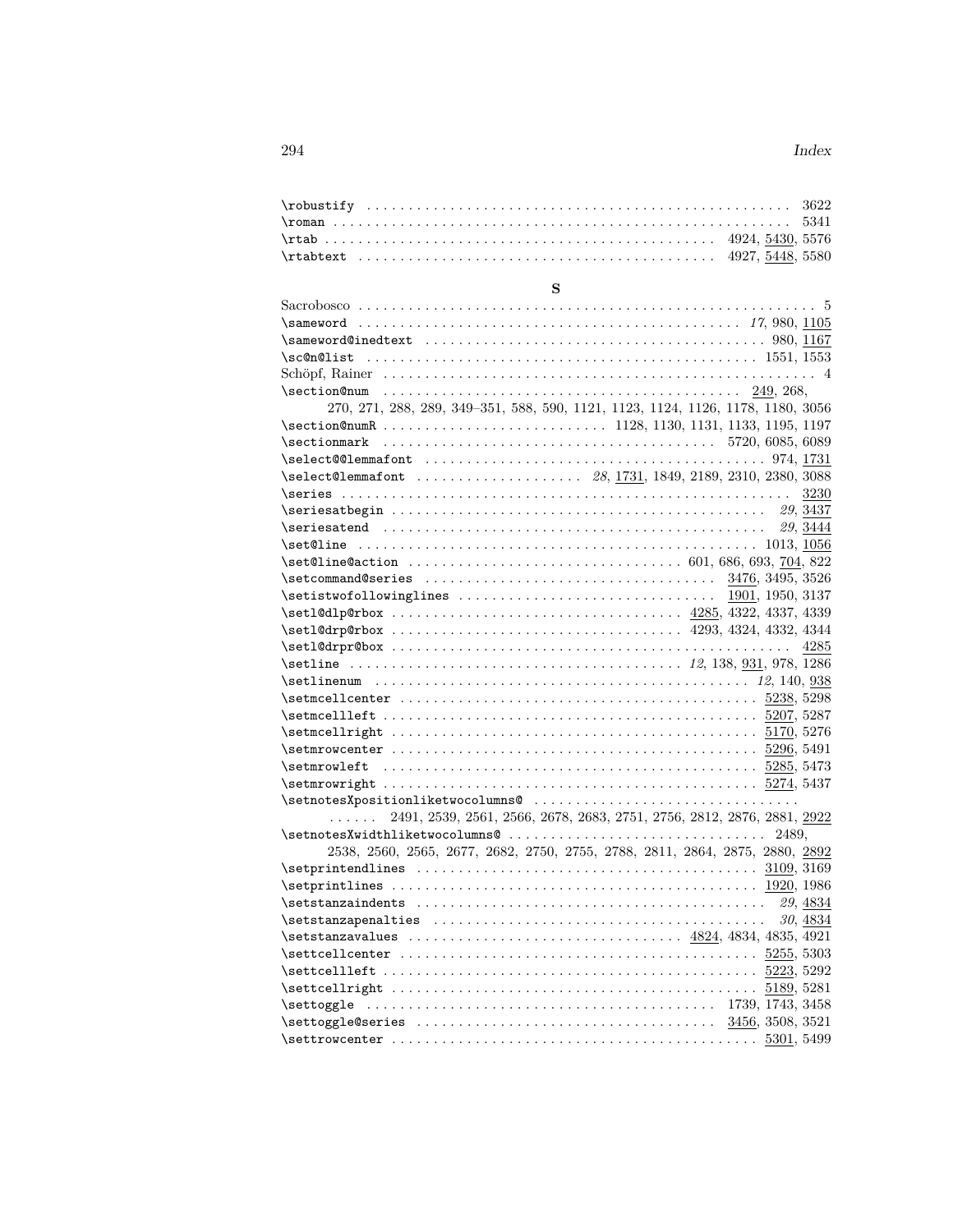| \setXnotespositionliketwocolumns@                                                  |                                                                              |
|------------------------------------------------------------------------------------|------------------------------------------------------------------------------|
| .                                                                                  | 1795, 2031, 2052, 2057, 2140, 2218, 2223, 2332, 2337, 2406, 2411, 2922       |
| \setXnoteswidthliketwocolumns@ 1793,                                               |                                                                              |
| 2030, 2051, 2056, 2120, 2139, 2207, 2217, 2222, 2331, 2336, 2405, 2410, 2892       |                                                                              |
|                                                                                    |                                                                              |
|                                                                                    |                                                                              |
|                                                                                    |                                                                              |
|                                                                                    |                                                                              |
| $\simeq 4139, 4249, 4267$                                                          |                                                                              |
| \sidenotecontent@ 4305, 4310, 4311, 4322, 4324, 4332, 4333, 4337, 4339, 4340, 4344 |                                                                              |
|                                                                                    |                                                                              |
|                                                                                    | 169                                                                          |
|                                                                                    |                                                                              |
|                                                                                    |                                                                              |
| 2042, 2084, 2085, 2091, 2092, 2106, 2107, 2114, 2115, 2133, 2138, 2208, 2276,      |                                                                              |
| 2277, 2282, 2283, 2322, 2351, 2352, 2357, 2358, 2396, 2527, 2532, 2551, 2604,      |                                                                              |
| 2605, 2611, 2612, 2622, 2623, 2628, 2629, 2668, 2696, 2697, 2702, 2703, 2741,      |                                                                              |
| 2774, 2775, 2782, 2783, 2801, 2806, 2810, 2865, 2960, 2961, 2967, 2968, 2981,      |                                                                              |
| 2982, 2988, 2989, 3007, 3008, 3757, 3791, 3792, 4379, 4381, 4433, 4439, 4441       |                                                                              |
|                                                                                    |                                                                              |
| \skipnumbering  13, 948, 4892, 5594, 5596, 5602, 5604, 5610, 5612, 5618,           |                                                                              |
| 5620, 5626, 5628, 5634, 5636, 5645, 5651, 5664, 5665, 5673, 5686, 5695, 5708       |                                                                              |
|                                                                                    |                                                                              |
| $\simeq 1796, 2492, 2646$                                                          |                                                                              |
| $\square$                                                                          |                                                                              |
|                                                                                    |                                                                              |
|                                                                                    |                                                                              |
| 2343, 2388, 2390, 2415, 2417, 2664, 2666, 2686, 2688, 2737, 2739, 2759, 2761       |                                                                              |
| $\simeq$                                                                           | 41,5504                                                                      |
| $\sp{spreadtext  \dots  \dots  \dots  \dots  \dots  \dots  \dots  }$               | 41, 5502                                                                     |
|                                                                                    | 29, 4875                                                                     |
| \stanza@count  4815, 4826, 4829, 4831, 4860, 4872, 4881, 4891, 4912                |                                                                              |
|                                                                                    |                                                                              |
| $\frac{1}{858,4896,4912}$                                                          |                                                                              |
| \stanza@modulo  4838, 4841-4843, 4852-4854, 4863, 4881, 4890                       |                                                                              |
|                                                                                    | 30, 4846                                                                     |
| $\frac{1}{\sigma}$                                                                 | 30, 4846                                                                     |
|                                                                                    |                                                                              |
|                                                                                    |                                                                              |
|                                                                                    | 31, 4875                                                                     |
| \startsub                                                                          |                                                                              |
|                                                                                    |                                                                              |
|                                                                                    |                                                                              |
| $\ddotsc$                                                                          | 5037, 5082, 5094, 5179, 5198, 5214, 5230, 5245, 5262, 5308, 5509, 5518, 5539 |
|                                                                                    |                                                                              |
|                                                                                    |                                                                              |
| \strip@pt                                                                          |                                                                              |
|                                                                                    | 4824                                                                         |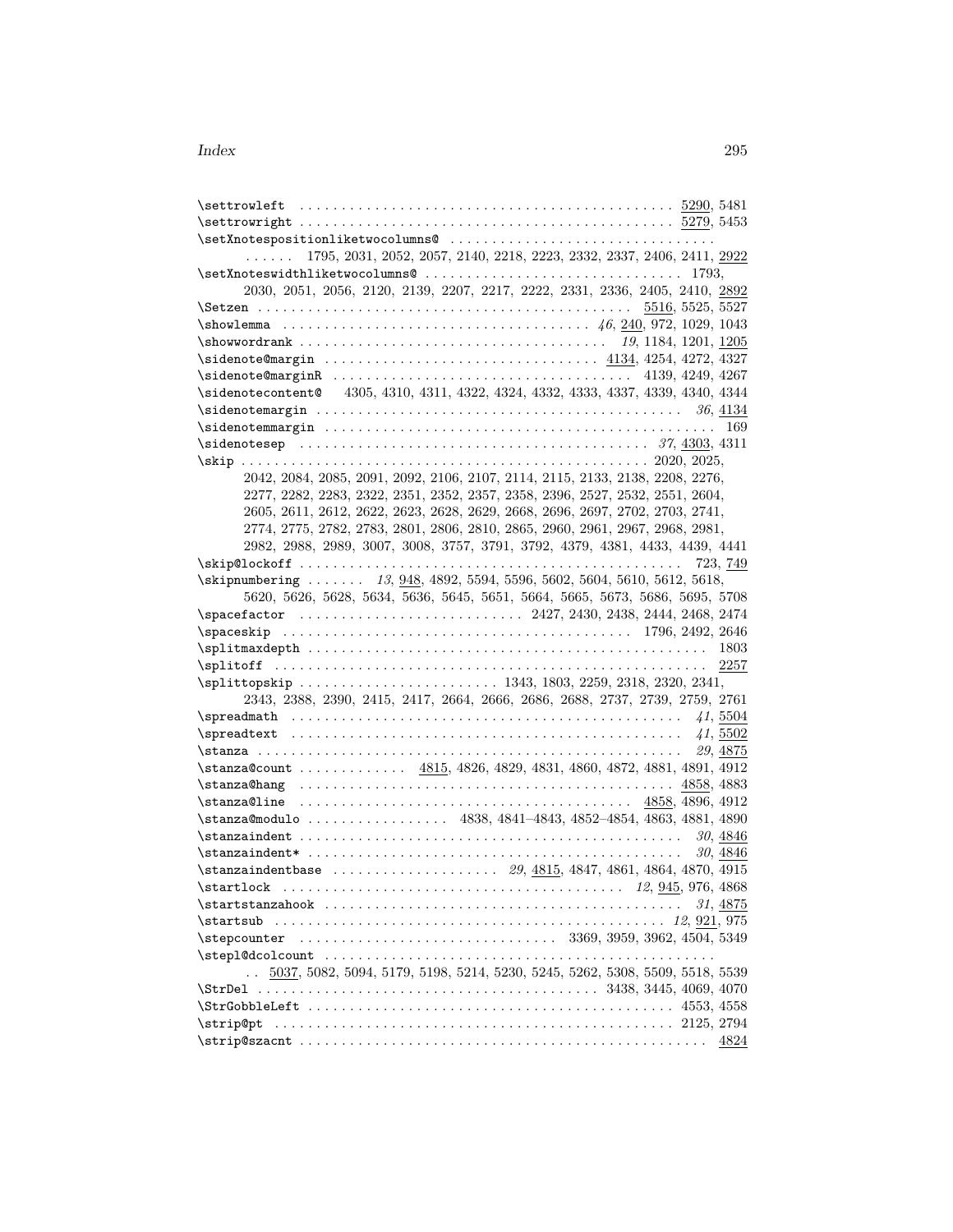# **T**

| \tabHilfbox  5558, 5560, 5562, 5566, 5568, 5570, 5571                                                |      |
|------------------------------------------------------------------------------------------------------|------|
| $\{\text{tabhilfbox} \dots \dots \dots \dots \dots \dots 5557, 5559, 5561, 5565, 5567, 5569, 5571\}$ |      |
|                                                                                                      |      |
|                                                                                                      |      |
|                                                                                                      |      |
|                                                                                                      | 1043 |
| \textdir  497, 1235, 1376, 1751, 1757, 1819, 1828, 1984, 2507, 3375                                  |      |
| $\text{the}$                                                                                         | 3899 |
|                                                                                                      |      |
|                                                                                                      |      |
|                                                                                                      |      |
|                                                                                                      |      |
|                                                                                                      |      |
| $\theta s$ 1126, 1133, 1156, 1158, 1171, 1175, 1184, 1188, 1192, 1201                                |      |
|                                                                                                      |      |
|                                                                                                      |      |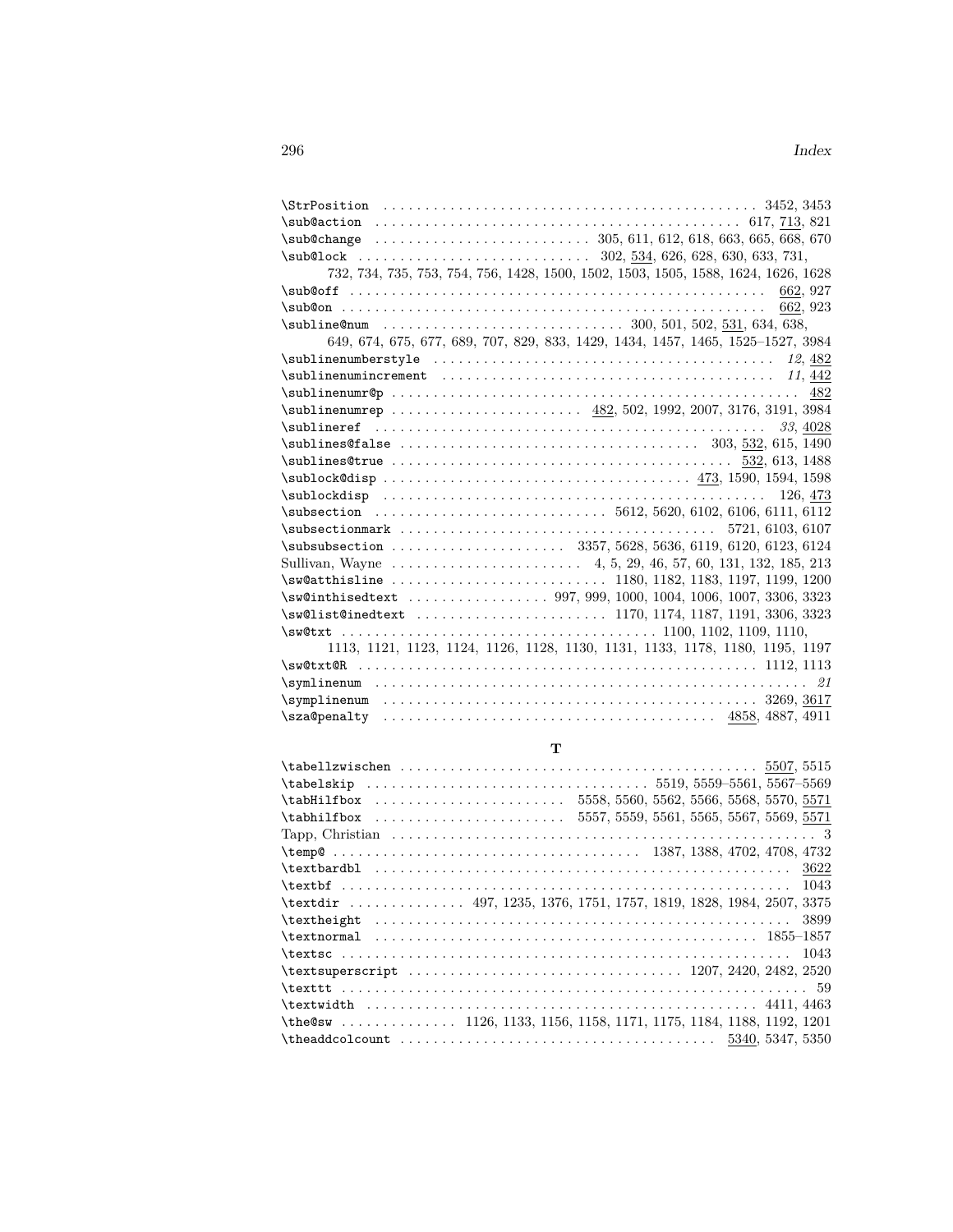| \the endpageline $\ldots \ldots \ldots \ldots \ldots \ldots$ 4509, 4604, 4616, 4626, 4645, 4658                |      |
|----------------------------------------------------------------------------------------------------------------|------|
|                                                                                                                |      |
|                                                                                                                |      |
| 4533, 4538, 4544, 4713, 4717, 4722, 4724, 4735, 4738, 4739, 4749, 4754, 4760                                   |      |
|                                                                                                                |      |
| $\theta$ , 1449, 4476                                                                                          |      |
| $\theta$ . 4413, 4449, 4476                                                                                    |      |
|                                                                                                                |      |
|                                                                                                                |      |
|                                                                                                                |      |
|                                                                                                                |      |
| $\theta$                                                                                                       |      |
|                                                                                                                | 1870 |
| \thestartpageline  4509, 4602, 4614, 4624, 4644, 4655                                                          |      |
|                                                                                                                | 3963 |
|                                                                                                                |      |
|                                                                                                                |      |
|                                                                                                                |      |
| $\{\text{thisfootnote} \dots \dots \dots \dots \dots \dots \dots \dots \dots \dots \dots \dots \ 2573, 2574\}$ |      |
|                                                                                                                |      |
| 743, 754, 761, 1495, 1503, 2291, 2294, 2320, 2343, 2711, 2714, 2739, 2761, 4159                                |      |
|                                                                                                                |      |
|                                                                                                                |      |
|                                                                                                                |      |
|                                                                                                                |      |
|                                                                                                                |      |
|                                                                                                                |      |
| $\hbox{\tt \therefore 2272, 2296}$                                                                             |      |
| $\theta$ . 2692, 2716                                                                                          |      |
| \tmp                                                                                                           |      |
|                                                                                                                |      |
|                                                                                                                |      |
|                                                                                                                |      |
|                                                                                                                |      |
|                                                                                                                |      |
|                                                                                                                |      |
|                                                                                                                |      |
|                                                                                                                |      |
|                                                                                                                |      |
|                                                                                                                |      |
|                                                                                                                |      |
|                                                                                                                |      |
|                                                                                                                |      |
| \twolinesappref $\ldots \ldots \ldots \ldots \ldots \ldots \ldots \ldots$                                      |      |
|                                                                                                                |      |
|                                                                                                                |      |
|                                                                                                                |      |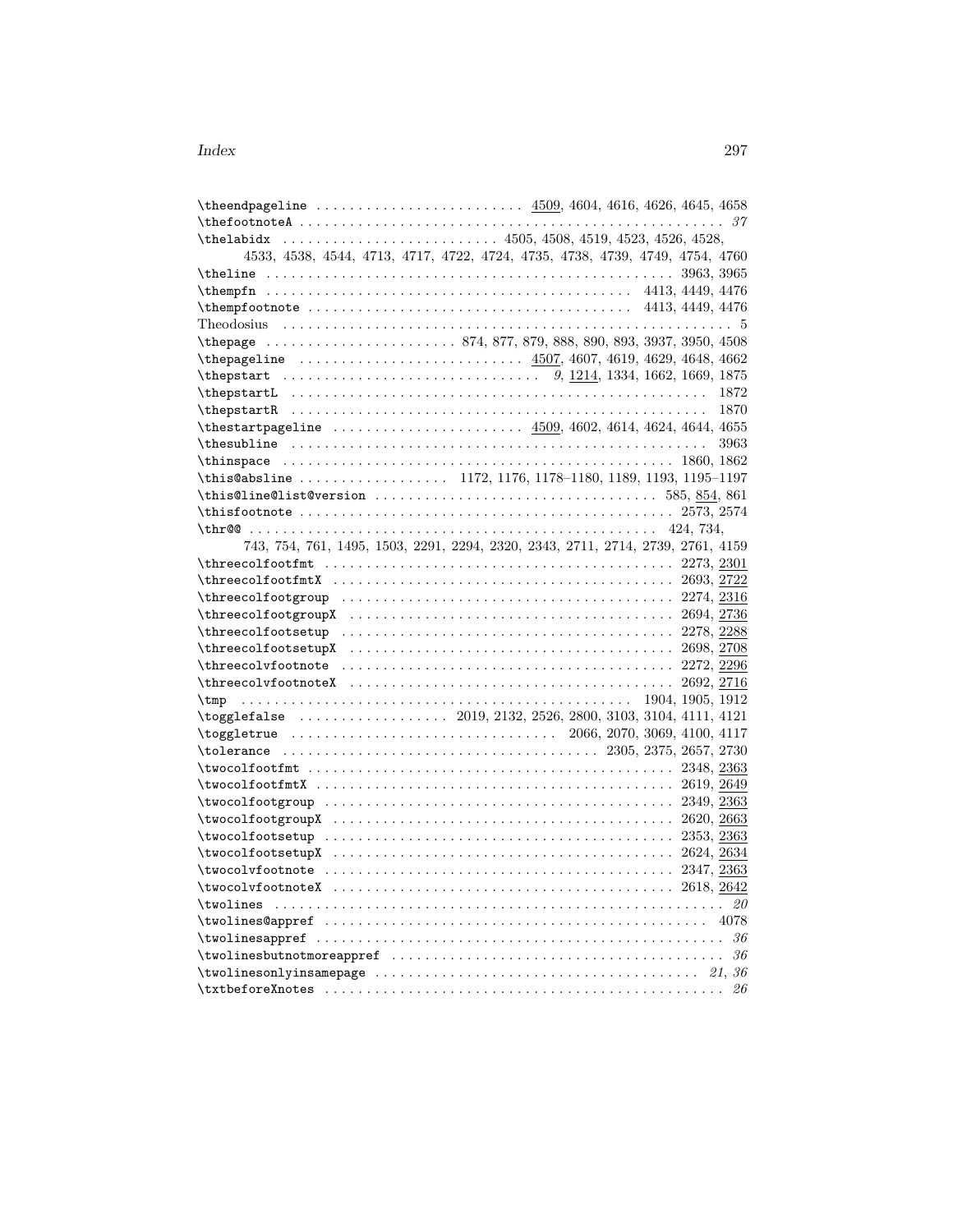| U                                                                             |  |
|-------------------------------------------------------------------------------|--|
| $\mu$ expanded  1218, 1308, 3306, 3323, 5961, 5965, 5974,                     |  |
| 5978, 5987, 5991, 5999, 6003, 6013, 6017, 6026, 6030, 6039, 6043, 6052, 6056  |  |
|                                                                               |  |
| 2202, 2230, 2232, 2239, 2243, 2860, 2862, 2888, 2890, 5561, 5562, 5569, 5570  |  |
|                                                                               |  |
|                                                                               |  |
| 1169, 1800, 3001, 3017, 3241, 3287, 3342, 3361, 3387, 3529, 3575, 3592, 3787, |  |
| 3804, 3847, 3850, 3864, 3869, 4361, 4367, 4391, 4398, 4492, 4495, 4942, 4954  |  |
|                                                                               |  |
|                                                                               |  |
| 2162, 2177, 2196, 2226, 2268, 2497, 2546, 2569, 2833, 2856, 2884, 3004, 3022, |  |
| 3034, 3039, 3736, 3756, 3761, 3780, 3807, 3814, 3816, 3835, 3882, 4430, 4445  |  |
|                                                                               |  |
|                                                                               |  |
|                                                                               |  |

| $\bf V$                                                                       |  |
|-------------------------------------------------------------------------------|--|
|                                                                               |  |
|                                                                               |  |
|                                                                               |  |
|                                                                               |  |
| $\verb \vbadness   \dots 1342, 2259$                                          |  |
|                                                                               |  |
| \vbox  1255, 1807, 2150, 2161, 2166, 2177, 2496, 2822, 2832, 2837, 2941,      |  |
| 2949, 3003, 3033, 3733, 3753, 3779, 3907, 3911, 4289, 4291, 4297, 4299, 4408, |  |
| 5317, 5320, 5325, 5328, 5332, 5334, 5335, 5378, 5382, 5387, 5398, 5411, 5424  |  |
| \vfil  2260, 3911, 5318, 5321, 5326, 5329, 5332, 5335                         |  |
|                                                                               |  |
|                                                                               |  |
|                                                                               |  |
|                                                                               |  |
|                                                                               |  |
|                                                                               |  |
|                                                                               |  |

# \vsplit . . . . . . . . . . . . . . . . . . . . . . . . . . . . . . . . . . . . . . . . . . . . . 1346, 2267, 3882 **W**

\vsize . . . . . . . . . . . . . . . . . . . . . . . . . . . . . . . . . . . . . . . . . . . . . . . . . . . . . . . 2064

| 5043, 5044, 5167, 5391, 5400, 5403, 5413, 5416, 5425, 5559, 5560, 5567, 5568 |
|------------------------------------------------------------------------------|
|                                                                              |
| $\widetilde{1315}$ , 1703                                                    |
|                                                                              |
| \WithSuffix  4850, 5600, 5616, 5632, 5649, 6009, 6022, 6035, 6048            |
| $\varphi = 4014, 4019, 4022, 4028, 4031$                                     |
|                                                                              |
|                                                                              |

# **X**

|--|--|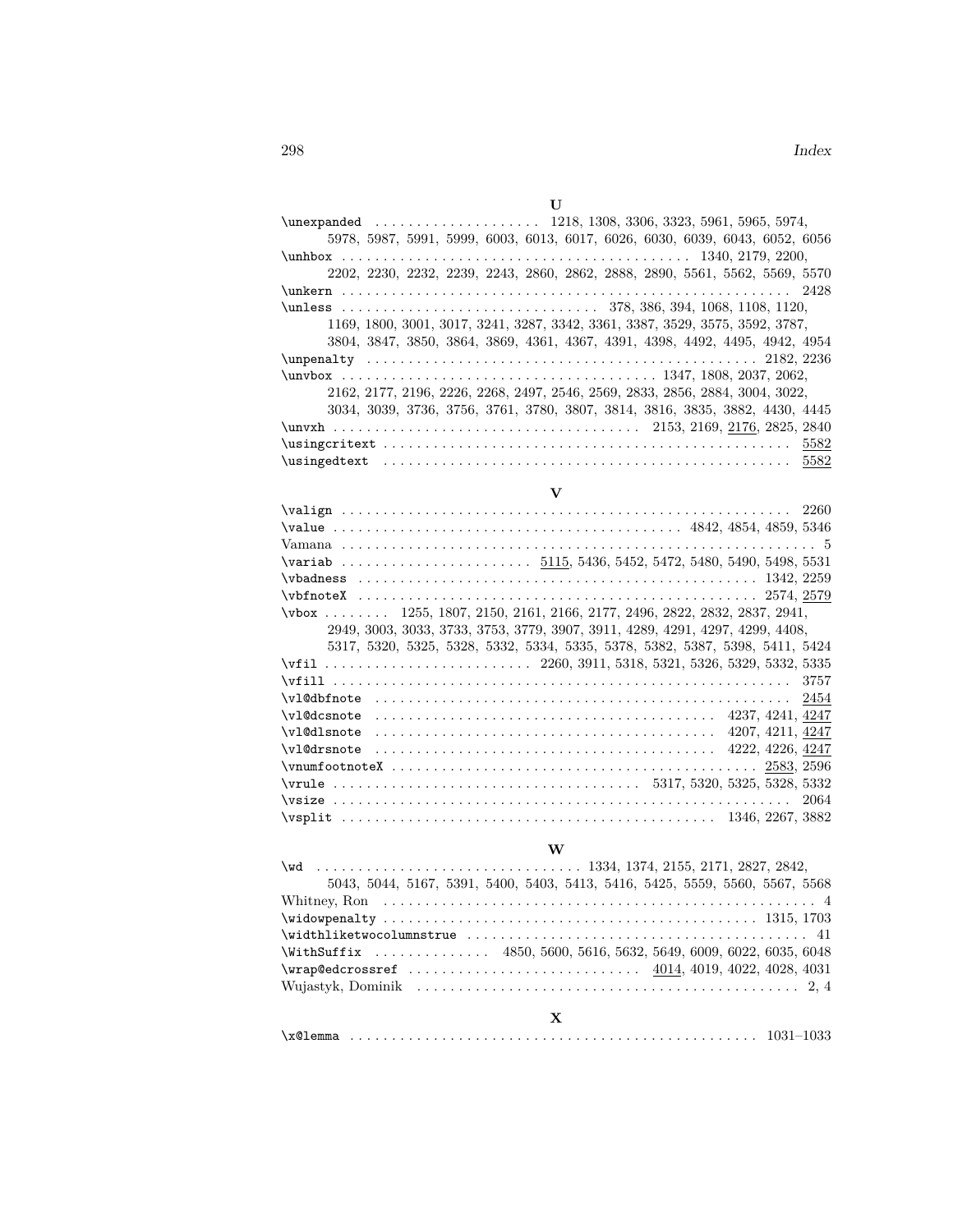| $\verb \Xendafterlemma* \verb equator   \verb .\dots \verb .\dots \verb .\dots \verb .\dots \verb . 23 $                                                                                                                                                                                        |                  |  |
|-------------------------------------------------------------------------------------------------------------------------------------------------------------------------------------------------------------------------------------------------------------------------------------------------|------------------|--|
|                                                                                                                                                                                                                                                                                                 |                  |  |
|                                                                                                                                                                                                                                                                                                 |                  |  |
|                                                                                                                                                                                                                                                                                                 |                  |  |
| $\verb+\Xendinsertsep@false + \verb+\+\+ \verb+\+\+ \verb+\+\+ \verb+\+\+ \verb+\+3208, 3221$                                                                                                                                                                                                   |                  |  |
|                                                                                                                                                                                                                                                                                                 |                  |  |
|                                                                                                                                                                                                                                                                                                 |                  |  |
| \Xendlemmaseparator $\ldots \ldots \ldots \ldots \ldots \ldots \ldots \ldots \ldots \ldots$                                                                                                                                                                                                     |                  |  |
| $\verb+\Xendmorethantwolines \dots .\dots .\dots .\dots .\dots .\dots .\dots .\dots .\dots .\ 21$                                                                                                                                                                                               |                  |  |
|                                                                                                                                                                                                                                                                                                 |                  |  |
|                                                                                                                                                                                                                                                                                                 |                  |  |
| $\lambda$ and $\lambda$ to the set of $\lambda$ is the set of $\lambda$ is the set of $\lambda$ is the set of $\lambda$ is the set of $\lambda$ is the set of $\lambda$ is the set of $\lambda$ is the set of $\lambda$ is the set of $\lambda$ is the set of $\lambda$ is the set of $\lambda$ |                  |  |
|                                                                                                                                                                                                                                                                                                 |                  |  |
|                                                                                                                                                                                                                                                                                                 |                  |  |
|                                                                                                                                                                                                                                                                                                 |                  |  |
|                                                                                                                                                                                                                                                                                                 |                  |  |
|                                                                                                                                                                                                                                                                                                 |                  |  |
| \Xendtwolinesapprefwithpage $\ldots \ldots \ldots \ldots \ldots \ldots \ldots \ldots \ldots \ldots$                                                                                                                                                                                             |                  |  |
| \Xendtwolinesbutnotmore $\ldots \ldots \ldots \ldots \ldots \ldots \ldots \ldots \ldots \ldots \ldots$                                                                                                                                                                                          |                  |  |
|                                                                                                                                                                                                                                                                                                 |                  |  |
|                                                                                                                                                                                                                                                                                                 |                  |  |
|                                                                                                                                                                                                                                                                                                 |                  |  |
| \xifinlist  872, 873, 883, 884, 1362, 1388, 3236, 6143, 6146, 6148, 6155, 6156                                                                                                                                                                                                                  |                  |  |
|                                                                                                                                                                                                                                                                                                 |                  |  |
|                                                                                                                                                                                                                                                                                                 |                  |  |
|                                                                                                                                                                                                                                                                                                 |                  |  |
|                                                                                                                                                                                                                                                                                                 |                  |  |
|                                                                                                                                                                                                                                                                                                 |                  |  |
|                                                                                                                                                                                                                                                                                                 |                  |  |
|                                                                                                                                                                                                                                                                                                 |                  |  |
|                                                                                                                                                                                                                                                                                                 |                  |  |
|                                                                                                                                                                                                                                                                                                 |                  |  |
|                                                                                                                                                                                                                                                                                                 |                  |  |
|                                                                                                                                                                                                                                                                                                 |                  |  |
|                                                                                                                                                                                                                                                                                                 |                  |  |
|                                                                                                                                                                                                                                                                                                 |                  |  |
| \xright@appenditem  517, 702, 703, 705, 712, 714, 716, 718, 728, 730, 739, 750,                                                                                                                                                                                                                 |                  |  |
| 752, 759, 772, 773, 775, 776, 782, 783, 785, 786, 799, 800, 802, 803, 814, 831,                                                                                                                                                                                                                 |                  |  |
| 845, 1156, 1158, 1739, 1743, 1751, 1753, 1757, 1759, 1766, 1769, 1772, 1777,                                                                                                                                                                                                                    |                  |  |
| 1780, 1783, 2457, 2574, 3303, 3320, 3982, 4207, 4211, 4222, 4226, 4237, 4241                                                                                                                                                                                                                    |                  |  |
|                                                                                                                                                                                                                                                                                                 | 1796, 2492, 2646 |  |
|                                                                                                                                                                                                                                                                                                 |                  |  |
|                                                                                                                                                                                                                                                                                                 |                  |  |
|                                                                                                                                                                                                                                                                                                 |                  |  |
| z                                                                                                                                                                                                                                                                                               |                  |  |

\z@skip . . . . . . . . . . . . . . . . . . . . . . . . . . . . . . . . . . . . . . . . . 1796, 1804, 2492, 2646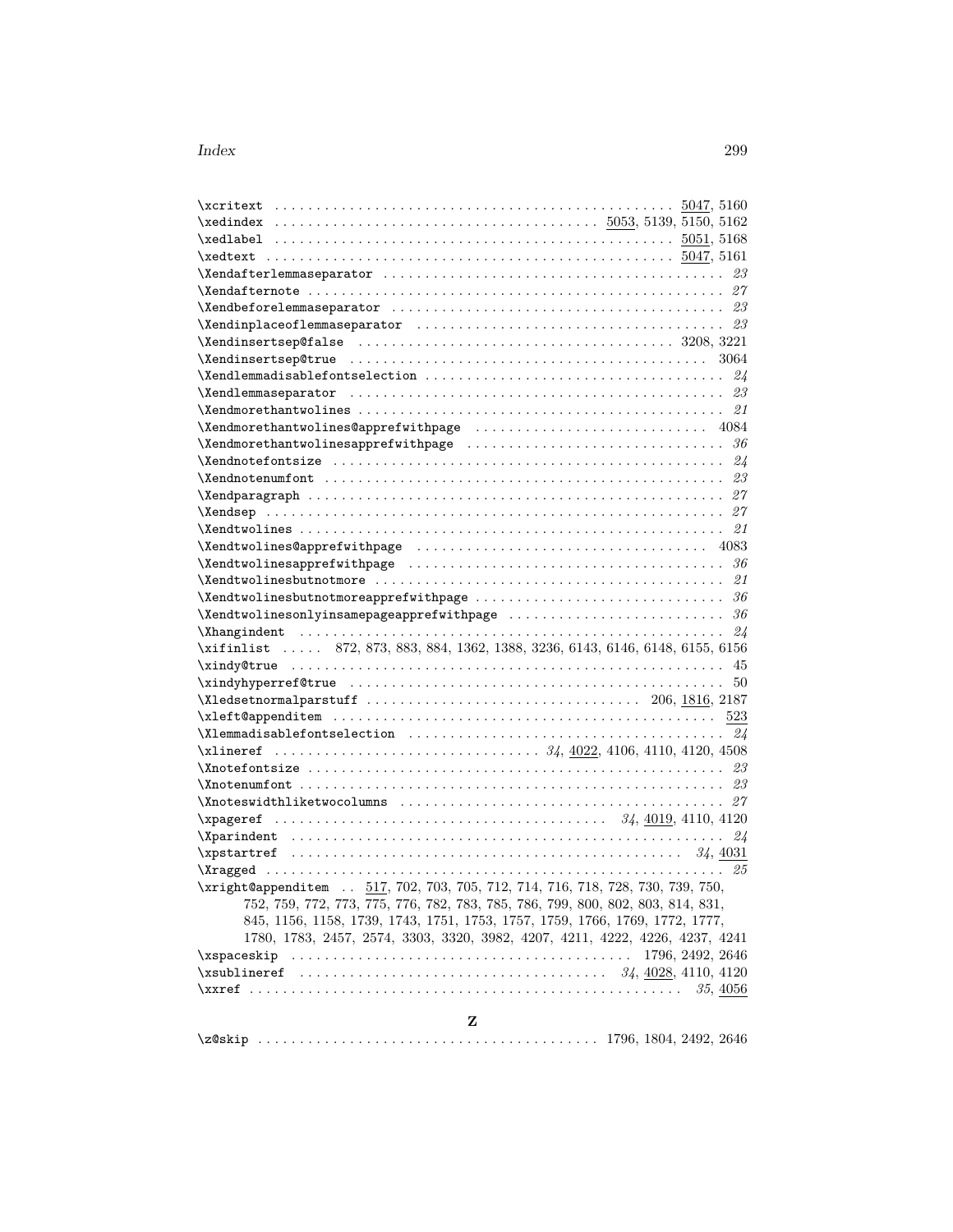$300\,$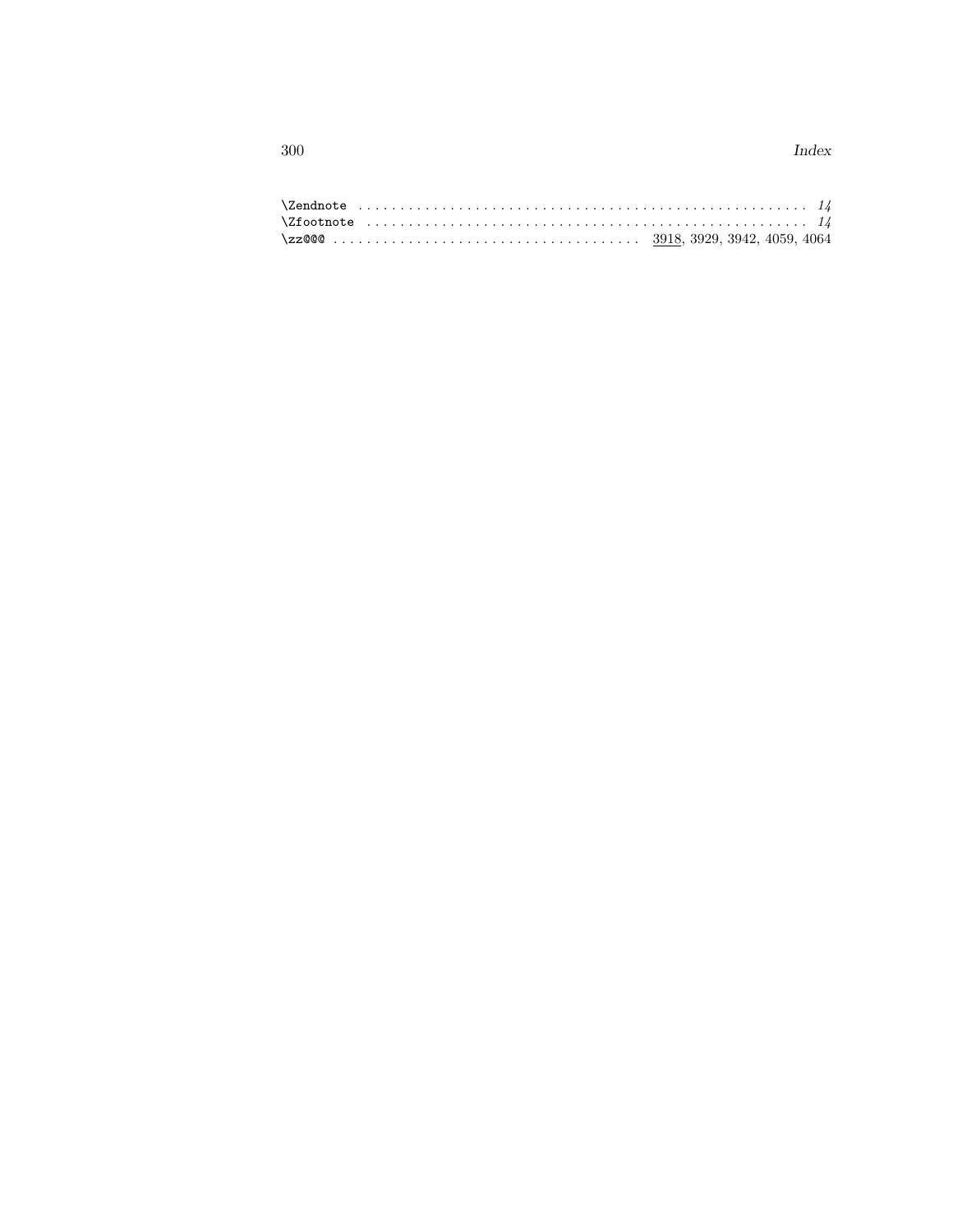| v0.1.0.                                                                                                                           |
|-----------------------------------------------------------------------------------------------------------------------------------|
|                                                                                                                                   |
| v(0.2.0.                                                                                                                          |
| \eledmac@error: Added \eledmac@error and replaced error messages<br>52                                                            |
| \ifl@dmemoir: Added \ifl@dmemoir for memoir class having been used<br>51                                                          |
| \morenoexpands: Added \1@dtabnoexpands to \no@expands  88                                                                         |
|                                                                                                                                   |
| v(0.2.1.                                                                                                                          |
| 187                                                                                                                               |
| \doxtrafeet: Renamed \doxtrafeet to \l@ddoxtrafeet \\doxtrafeet \\doxtrafeet \\doxtrafeet \\doxtrafeet \\doxtrafeet \times<br>180 |
| \edlabel: Tweaked \edlabel to get correct page numbers<br>185                                                                     |
| \10d@makeco1: Rewrote \@makeco1, calling it \10d@makeco1<br>180                                                                   |
| \l@ddodoreinxtrafeet: Renamed \dodoreinxtrafeet to                                                                                |
| \l@ddodoreinxtrafeet                                                                                                              |
| \1@ddofootinsert: Renamed \dofootinsert as \1@ddofootinsert<br>180                                                                |
| \m@m@makecolintro: Added \m@m@makecolfloats, \m@m@makecoltext and                                                                 |
|                                                                                                                                   |
| \morenoexpands: Removed some \lets from \no@expands. These were in EDMAC                                                          |
| but I feel that they should not have been as they disabled page/line refs in a                                                    |
| 88                                                                                                                                |
| $\zeta$ zz@@c: Minor change to $\zeta$ zz@@qtistation is in its in its interesting in its interesting in the $\zeta$<br>185       |
|                                                                                                                                   |
|                                                                                                                                   |
|                                                                                                                                   |
| v(0.2.2.                                                                                                                          |
| \footfudgefiddle: Added \footfudgefiddle<br>129                                                                                   |
| \line@list@stuff: Added initial write of page number in \line@list@stuff . 81                                                     |
| \para@footsetup: Added \footfudgefiddle to \para@footsetup<br>130                                                                 |
| \para@footsetupX: Added \footfudgefiddle to \para@footsetupX<br>150                                                               |
|                                                                                                                                   |
|                                                                                                                                   |
| Used \providecommand for \@gobblethree to avoid clash with the amsfonts                                                           |
| 56                                                                                                                                |
| v(0.3.0.                                                                                                                          |
| \@lab: Replaced \the\line@num by \linenumr@p\line@num in \@lab, and                                                               |
|                                                                                                                                   |
| \@nl@reg: Added a bunch of code to \@nl for handling \setlinenum<br>73                                                            |
| \ledlinenum: Added \linenumr@p and \sublinenum@rep to \leftlinenum and                                                            |
| 65                                                                                                                                |
| \linenumberlist: Added \linenumberlist mechanism<br>57                                                                            |
| \printendlines: Added \linenumr@p and \sublinenumr@p to \printendlines 161                                                        |
| \printlines: Added \linenumr@p and \sublinenumr@p to \printlines<br>125                                                           |
| \sublinenumr@p: Added \linenumberstyle and \sublinenumberstyle  64                                                                |
|                                                                                                                                   |
| v(0.3.1.                                                                                                                          |
|                                                                                                                                   |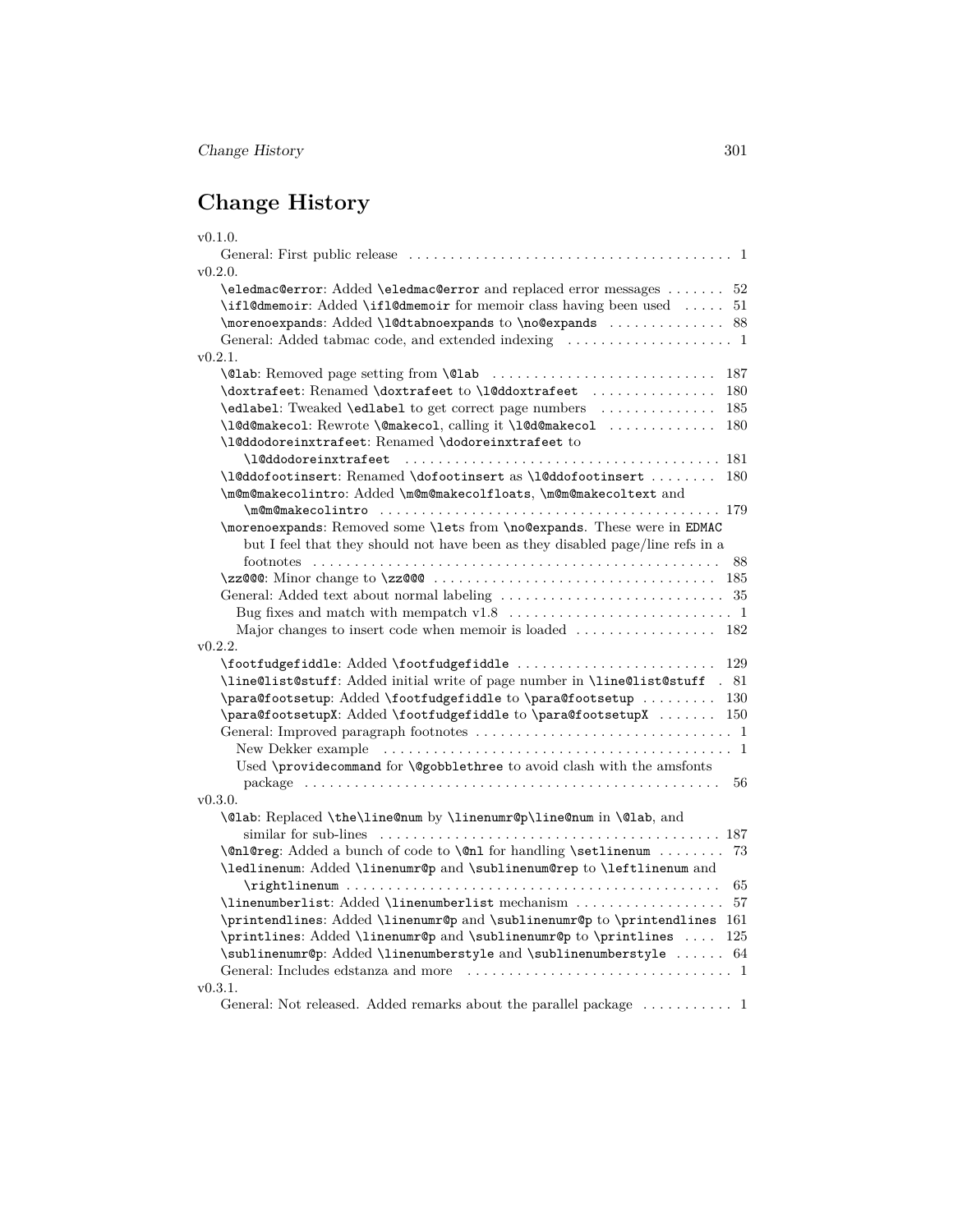| I |  |
|---|--|

|          | \@iiiminipage: Modified kernel \@iiiminipage and \endminipage to cater for                                                                 |
|----------|--------------------------------------------------------------------------------------------------------------------------------------------|
|          |                                                                                                                                            |
|          | \edtext: Added \showlemma to \edtext (and \critext)  88                                                                                    |
|          | \footnormal: Added minpage footnote setup to \footnormal  128                                                                              |
|          | \1@dfeetendmini: Added \1@dfeetbeginmini, \1@dfeetendmini and all their                                                                    |
|          |                                                                                                                                            |
|          | \mpnormalfootgroup: Added \mpnormalfootgroup<br>126                                                                                        |
|          | \mpnormalvfootnote: Added \mpnormalvfootnote<br>119                                                                                        |
|          |                                                                                                                                            |
|          |                                                                                                                                            |
|          |                                                                                                                                            |
|          |                                                                                                                                            |
|          |                                                                                                                                            |
| v0.4.1.  |                                                                                                                                            |
|          | \doxtrafeetii: Changed \doxtrafeetii code for easier extensions<br>181<br>\edindex: Let eledmac take advantage of memoir's indexing<br>204 |
|          | \print@Xnotes: Added \@opxtrafeetii<br>181                                                                                                 |
|          |                                                                                                                                            |
|          | Not released. Minor editorial improvements and code tweaks  1                                                                              |
|          | Only change <b>\@footnotetext</b> and <b>\@footnotemark</b> if memoir not used<br>141                                                      |
| v0.5.0.  |                                                                                                                                            |
|          | <b>\@footnotetext:</b> Enabled regular <b>\footnote</b> in numbered text<br>141                                                            |
|          | 192                                                                                                                                        |
|          |                                                                                                                                            |
|          |                                                                                                                                            |
| v(0.5.1. |                                                                                                                                            |
|          | \affixline@num: Changed \affixline@num to cater for sidenotes<br>109                                                                       |
|          | \l@dgetsidenote@margin: Added \sidenotemargin and \sidenote@margin .<br>193                                                                |
|          |                                                                                                                                            |
|          |                                                                                                                                            |
|          | ledgroupsized: Only change \hsize in ledgroupsized environment otherwise                                                                   |
|          |                                                                                                                                            |
| v0.6.0.  |                                                                                                                                            |
|          | \@lopR: Added \@pend,\@pendR, \@lopL and \@lopR in anticipation of parallel                                                                |
|          | 75                                                                                                                                         |
|          | 73                                                                                                                                         |
|          | 73                                                                                                                                         |
|          | \fix@page: Added \last@page@num and \fix@page<br>74                                                                                        |
|          | \new@line: Extended \new@line to output page numbers<br>81                                                                                 |
|          | \page@start: Made \page@start a no-op<br>83                                                                                                |
|          | \v1@dbfnote: Changed \1@dbfnote and \v1@dbfnote as originals could give                                                                    |
|          |                                                                                                                                            |
|          |                                                                                                                                            |
|          |                                                                                                                                            |
|          |                                                                                                                                            |
| v(0.7.0. |                                                                                                                                            |
|          | 73                                                                                                                                         |
|          | 79                                                                                                                                         |
|          | \affixline@num: Added skipnumering to \affixline@num  109                                                                                  |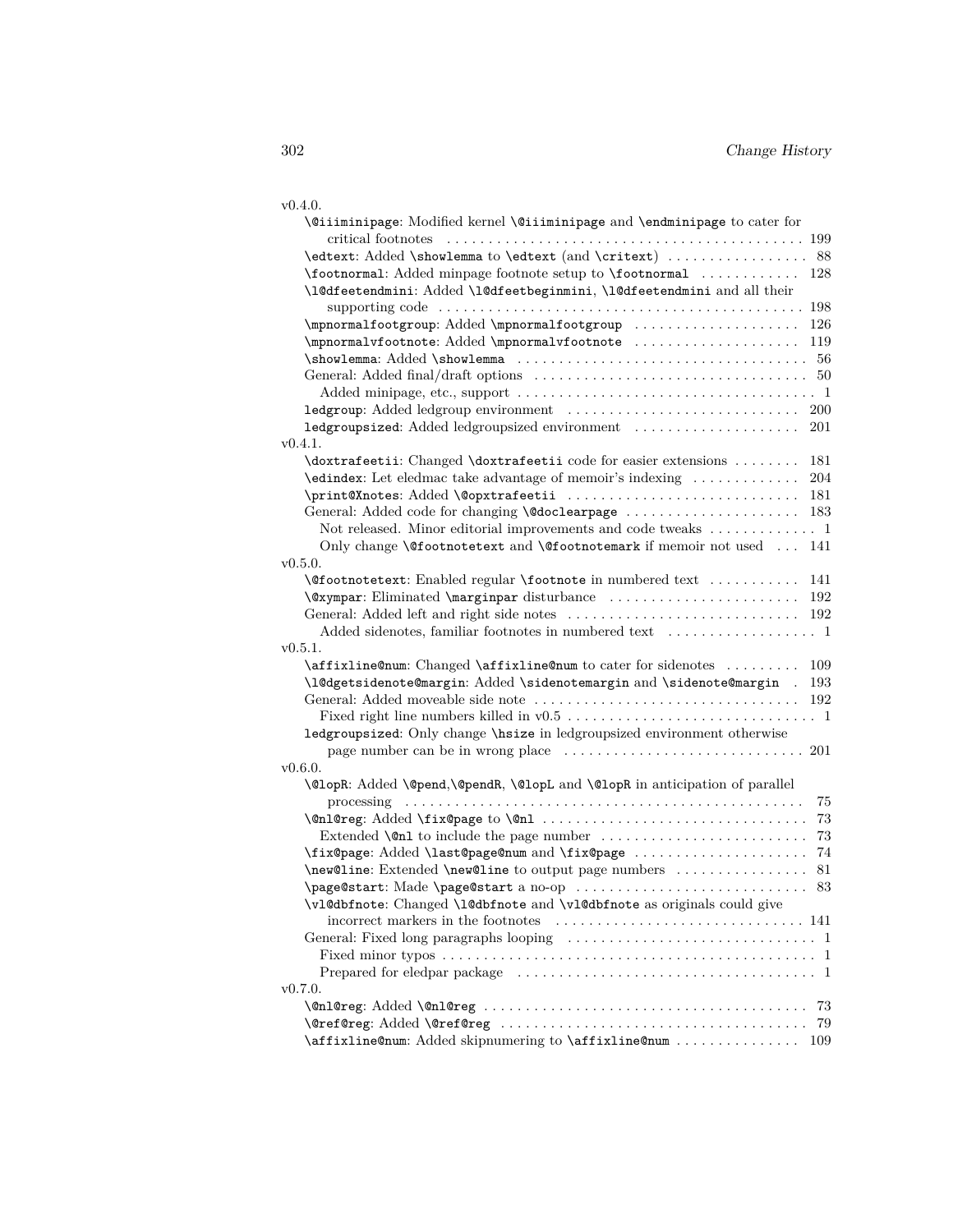| \do@actions@next: Added number skipping to \do@actions                                 | 107 |
|----------------------------------------------------------------------------------------|-----|
| \do@insidelinehook: Added \do@linehook for use in \do@line                             | 105 |
|                                                                                        |     |
| \f@x@l@cks: Added \ch@cksub@l@ck, \ch@ck@l@ck and \f@x@l@cks                           | 111 |
| \footsplitskips: Added \footsplitskips for use in many footnote styles                 | 119 |
| \get@linelistfile: Added \get@linelistfile                                             | 72  |
| \ifledRcol@: Added \l@dnumpstartsL, \ifl@dpairing and \ifpst@rted                      |     |
|                                                                                        | 58  |
| \initnumbering@reg: Added \initnumbering@reg  58                                       |     |
| \1@dcsnotetext@r: Added \1@demptyd@ta  105                                             |     |
| \1@ddofootinsert: Deleted \page@start from \1@ddofootinsert  180                       |     |
| \1@dgetline@margin: Added \1@dgetline@margin  62                                       |     |
|                                                                                        |     |
| \1@dgetsidenote@margin: Added \1@dgetsidenote@margin  193                              |     |
| \l@drsn@te: Added \l@dlsn@te and \l@drsn@te for use in \do@line                        | 105 |
| \l@dunboxmpfoot: Added \l@dunboxmpfoot containing some common code                     | 200 |
| \10dzeropenalties: Added \10dzeropenalties                                             | 101 |
| \ledlinenum: Added \ledlinenum for use by \leftlinenum and \rightlinenum 65            |     |
| \line@list@stuff: Deleted \page@start from \line@list@stuff  81                        |     |
|                                                                                        |     |
| \normalbfnoteX: Removed extraneous space from \normalbfnoteX  145                      |     |
| \resumenumbering: Changed \resumenumbering for eledpar  60                             |     |
| \setprintendlines: Added \setprintendlines for use by \printendlines . 159             |     |
| \setprintlines: Added \setprintlines for use by \printlines                            | 123 |
| \skipnumbering: Added \skipnumbering and supports  84                                  |     |
| \sublinenumincrement: Added \firstlinenum, \linenumincrement,                          |     |
| \firstsublinenum and \linenumincrement  63                                             |     |
| \sublinenumr@p: Using \linenumrep instead of \linenumr@p  64                           |     |
|                                                                                        |     |
| \vnumfootnoteX: Removed extraneous space from \vnumfootnoteX  145                      |     |
| General: eledmac having been available for 2 years, deleted the commented out          |     |
|                                                                                        |     |
|                                                                                        |     |
|                                                                                        |     |
| Replaced all \interAfootnotelinepenalty, etc., by just                                 |     |
| $\left\{ \frac{1}{1} \right\}$                                                         |     |
| Tidying up for eledpar and ledarab packages $\dots\dots\dots\dots\dots\dots\dots\dots$ |     |
| v0.8.0.                                                                                |     |
| General: Bug on endnotes fixed: in a $//$ text, all endnotes will print and be         |     |
|                                                                                        |     |
| v0.8.1.                                                                                |     |
| General: Bug on \edtext; \critex; \lemma fixed: we can now us                          |     |
|                                                                                        |     |
| v0.9.0.                                                                                |     |
| General: No more ledpatch. All patches are now in the main file. $\dots \dots \dots$ 1 |     |
| v0.9.1.                                                                                |     |
| General: Fix some bugs linked to integrating ledpatch on the main file. 1              |     |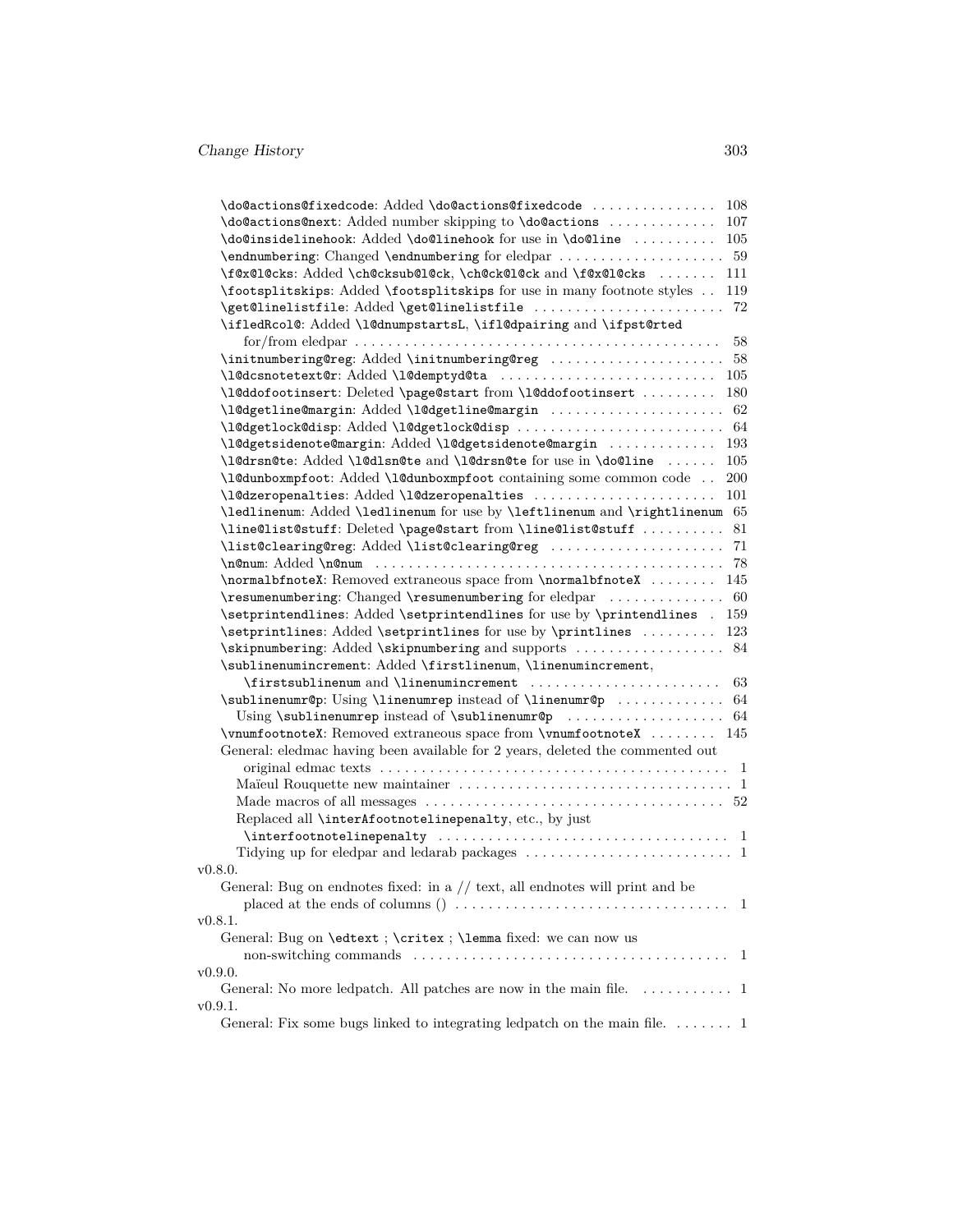| v0.10.0.                                                                                                                                                         |
|------------------------------------------------------------------------------------------------------------------------------------------------------------------|
| General: Corrections to <b>\section</b> and other titles in numbered sections $\dots$ 1                                                                          |
| v0.11.0.                                                                                                                                                         |
| General: Makes it possible to add a symbol on each verse's hanging, as in French<br>typography. Redefines the command \hangingsymbol to define the character. 1  |
| v0.12.0.                                                                                                                                                         |
| \ifledRcol@: Added \ifledRcol and \ifnumberingR for/from eledpar  58<br>General: For compatibility with eledpar, possibility to use <b>\autopar</b> on the right |
| Possibility to number the pstart with the commands \numberpstarttrue 1                                                                                           |
| v0.12.1.                                                                                                                                                         |
| The numbering of $\beta$ \that poster is restarts on each $\begin{bmatrix} 1 & 2 \\ 3 & 4 \end{bmatrix}$                                                         |
| v0.13.0.                                                                                                                                                         |
| \managestanza@modulo: New stanzaindentsrepetition counter to repeat stanza                                                                                       |
| General: New stanzaindents<br>repetition counter to repeat stanza indents every $n$                                                                              |
| 30                                                                                                                                                               |
| New stanzaindents repetition counter: to repeat stanzaindents every $n$ verses.<br>-1                                                                            |
| v0.13.1.                                                                                                                                                         |
| General: \thepstartL and \thepstartR use now \bfseries and not \bf, which                                                                                        |
| is deprecated and makes conflicts with memoir class.<br>1                                                                                                        |
| v0.14.0.                                                                                                                                                         |
| \edlabel: Tweaked \edlabel to get correct line number if the command is first                                                                                    |
| General: Tweaked \edlabel to get correct line number if the command is first                                                                                     |
| element of a paragraph. $\dots \dots \dots \dots \dots \dots \dots \dots \dots \dots \dots \dots \dots \dots \dots \dots$                                        |
| v0.15.0.                                                                                                                                                         |
| \affixline@num: Line numbering can be disabled.<br>109                                                                                                           |
| \ifinserthangingsymbol: New management of hangingsymbol insertion,                                                                                               |
|                                                                                                                                                                  |
|                                                                                                                                                                  |
|                                                                                                                                                                  |
| v0.17.0.                                                                                                                                                         |
| \ifinserthangingsymbol: New new management of hangingsymbol insertion,                                                                                           |
|                                                                                                                                                                  |
| v1.0.0.                                                                                                                                                          |
|                                                                                                                                                                  |
|                                                                                                                                                                  |
| -11                                                                                                                                                              |
|                                                                                                                                                                  |
| 14                                                                                                                                                               |
| 117                                                                                                                                                              |
| 36                                                                                                                                                               |
| Some compatibility break with eledmac. Change of name: eledmac. 1                                                                                                |
| v1.0.1.                                                                                                                                                          |
| General: Correction on \numberonlyfirstinline with lineation by pstart or by                                                                                     |
| 20                                                                                                                                                               |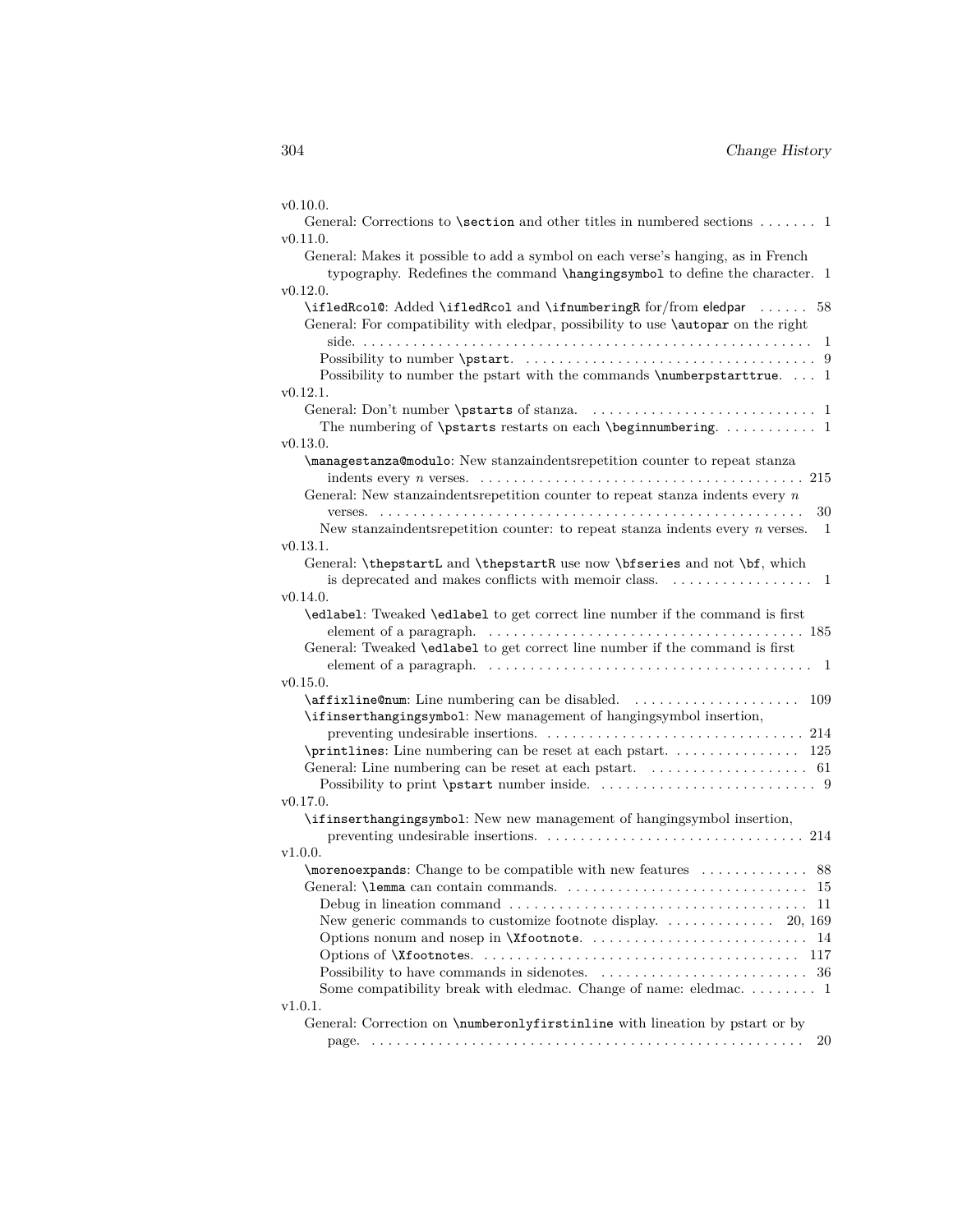| v1.1.0.                                                                                                       |
|---------------------------------------------------------------------------------------------------------------|
| \ledfootinsdim: Deprecated \ledfootinsdim<br>128                                                              |
| 128                                                                                                           |
| \settoggle@series: \settoggle@series switch the global value of the toggle,                                   |
|                                                                                                               |
|                                                                                                               |
|                                                                                                               |
| Add \pstartinfootnote and \onlypstartinfootnote  21                                                           |
| New hook to add arbitrary code at the beginning of the notes $\dots \dots \dots 24$                           |
|                                                                                                               |
|                                                                                                               |
|                                                                                                               |
|                                                                                                               |
| v1.2.0.                                                                                                       |
| \endquote: Compatibility of \ledchapter with the memoir class.<br>237                                         |
| <b>\preXnotes:</b> Debug in familiar footnotes (but introduced by v1.1).<br>128                               |
| v1.3.0.                                                                                                       |
| $\end{$ endquote: <i>Quotation</i> and quote environment inside numbered sections.<br>237                     |
| v1.4.0.                                                                                                       |
| \edtext: Compatibility of \edtext (and \critext) with the right-to-left                                       |
| direction (with Polyglossia). $\dots \dots \dots \dots \dots \dots \dots \dots \dots \dots \dots \dots$<br>88 |
| \newseries@: Remembers the language of the lemma, in order to create a                                        |
|                                                                                                               |
| \normalfootfmt: Direction of footnotes with polyglossia.<br>119                                               |
| <b>\rbracket</b> : Switch the right bracket to a left bracket when the lemma is RTL                           |
|                                                                                                               |
|                                                                                                               |
| v1.4.1.                                                                                                       |
|                                                                                                               |
| 237                                                                                                           |
| \labelrefsparsesubline: Fix bug with \edlabel.  186                                                           |
| \v1@dbfnote: Compatibil-                                                                                      |
| ity of standard footnotes with eledmac when these footnotes contain any commands.                             |
|                                                                                                               |
| v1.4.2.                                                                                                       |
|                                                                                                               |
| v1.4.3.                                                                                                       |
|                                                                                                               |
|                                                                                                               |
| v1.4.4.                                                                                                       |
|                                                                                                               |
| v1.4.5.                                                                                                       |
| General: Bug with komasscript + eledpar + chapter. $\dots \dots \dots \dots \dots \dots$                      |
| v1.4.6.                                                                                                       |
|                                                                                                               |
| v1.4.7.                                                                                                       |
| \endquote: Compatibility of sectioning commands with \autopar.  237                                           |
| v1.4.8.<br>General: Corrects a bug with parallel texts introduced by 1.1. 1                                   |
|                                                                                                               |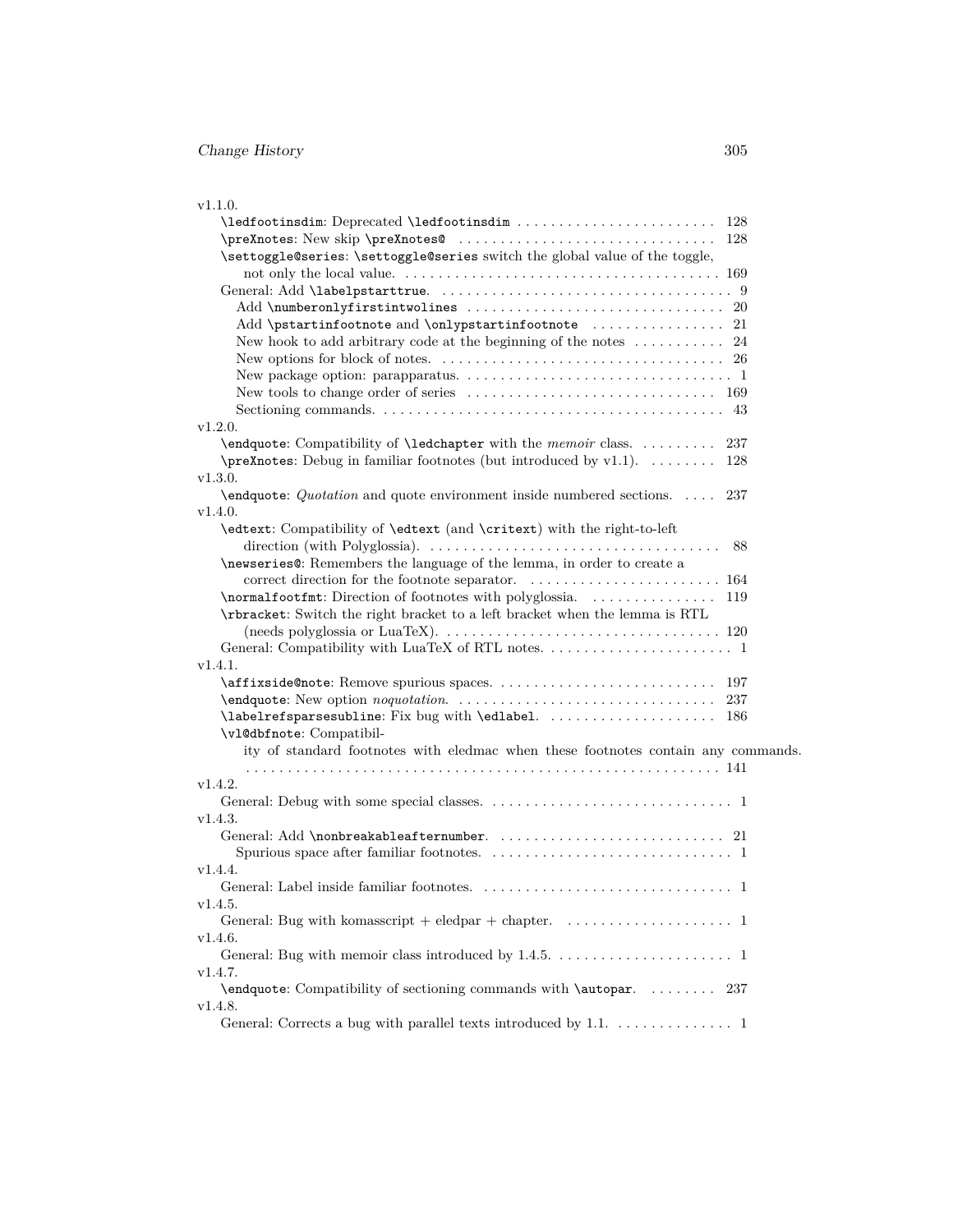| v1.4.9.                                                                                                                                                |           |
|--------------------------------------------------------------------------------------------------------------------------------------------------------|-----------|
| \normalbfnoteX: Allow to redefine \thefootnoteX with alph when some                                                                                    |           |
|                                                                                                                                                        |           |
| v1.5.0.                                                                                                                                                |           |
| \do@insidelinehook: Added \do@insidelinehook for use in \do@line<br>\edindex: Compatibility with imakeidx package, and possibility to use multiple     | 105       |
|                                                                                                                                                        | 204       |
| \ifFN@bottom: Use the bottom option of footmisc package.                                                                                               | 180       |
| General: Correct indexing when the call is made in critical notes.                                                                                     | 202       |
| v1.5.1.                                                                                                                                                |           |
| \managestanza@modulo: Correct stanzaindentsrepetition counter                                                                                          | 215       |
| \normalvfootnoteX: Fix bug with normal familiar footnotes when mixing RTL                                                                              | 142       |
| v1.6.0.                                                                                                                                                |           |
|                                                                                                                                                        | 216       |
| v1.6.1.                                                                                                                                                |           |
| \ifinserthangingsymbol: Hang verse is now not automatically flush right.<br>\l@dunhbox@line: Move the call to \inserthangingsymbol to allow use \hfill | 99<br>214 |
|                                                                                                                                                        | 103       |
|                                                                                                                                                        | 100       |
| General: Corrects a false hanging verse when a verse is exactly the length of a                                                                        |           |
|                                                                                                                                                        | - 1       |
| v1.7.0.                                                                                                                                                |           |
| General: New features for managing page breaks.                                                                                                        | 45        |
| v1.8.0.                                                                                                                                                |           |
| \endquote: Correction of sectioning commands in parallel texts.<br>\get@index@command: Debug \get@index@command and compatibility with                 | 237       |
|                                                                                                                                                        |           |
| \newhookcommand@series@reload: Debug \beforenotesX and \maxhnotesX                                                                                     |           |
|                                                                                                                                                        |           |
| \prevpage@num: Correct \parafootsep when using with ledgroup.  135                                                                                     |           |
| General: Compatibility with parledgroup option of eledpar package. $\dots \dots \dots$ 1                                                               |           |
| If imakeidx and hyperref are loaded, adds hyperref in the index.  202                                                                                  |           |
| v1.8.1.                                                                                                                                                |           |
| General: Debug endnotes when more than one series is used (change the                                                                                  |           |
| v1.8.2.                                                                                                                                                |           |
| General: Debug compatibility problem with hebrew option of babel package. 1                                                                            |           |
| v1.8.3.                                                                                                                                                |           |
|                                                                                                                                                        |           |
| v1.8.5.                                                                                                                                                |           |
| General: Debug indexing in right column, with eledpar.                                                                                                 | 202       |
| v1.9.0.                                                                                                                                                |           |
| \doxtrafeet: Add \fnpos to choice the order of footnotes.                                                                                              | 180       |
| \l@dfeetendmini: Add \mpfnpos to choice the order of footnotes in minipage $\slash$                                                                    |           |
|                                                                                                                                                        | 198       |
| v1.10.0.                                                                                                                                               |           |
| \endquote: Correction of sectioning commands in parallel texts.                                                                                        | 237       |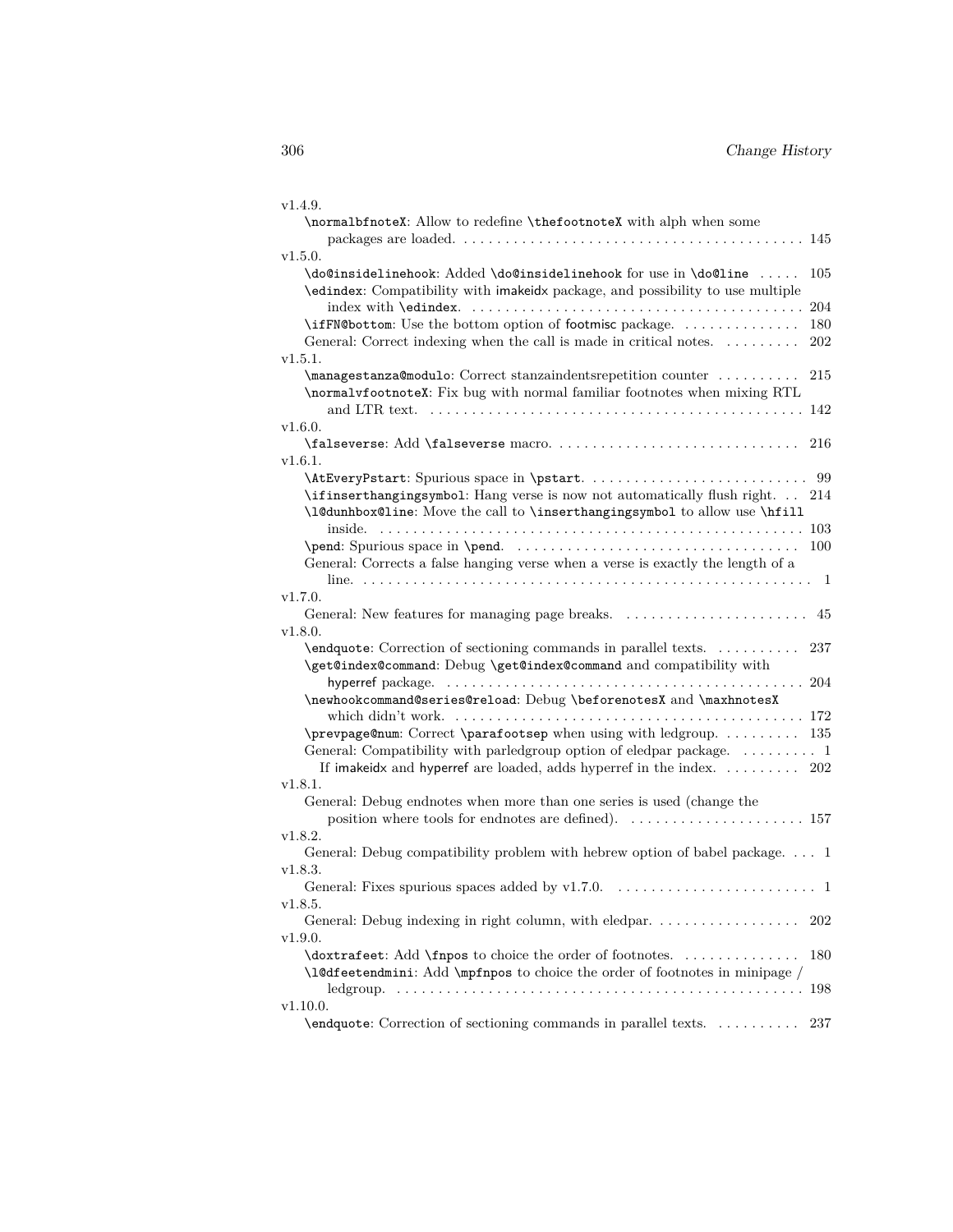| General: Add \pstartref and \xpstartref to refer to a pstart number<br>$(extension of \text{`edlabel)}.$                                                   | - 1        |
|------------------------------------------------------------------------------------------------------------------------------------------------------------|------------|
| v1.10.1.                                                                                                                                                   |            |
| General: Compatibility with clever<br>ef. $\ldots \ldots \ldots \ldots \ldots \ldots \ldots \ldots \ldots \ldots \ldots \ldots \ldots$                     |            |
| v1.10.2.                                                                                                                                                   |            |
| General: Compatibility of stanza with v1.8a of babel-greek. 1                                                                                              |            |
| v1.10.3.                                                                                                                                                   |            |
|                                                                                                                                                            |            |
| v1.10.4.                                                                                                                                                   |            |
| General: Debug of critical notes in edtabular environment.<br>$\hfill\ldots\ldots\ldots\ldots\ldots\ldots\ldots\quad 1$                                    |            |
| v1.10.5.                                                                                                                                                   |            |
|                                                                                                                                                            |            |
|                                                                                                                                                            |            |
| v1.10.6.                                                                                                                                                   |            |
| General: Debug of interaction between \autopar and\pausenumbering.  1                                                                                      |            |
| v1.11.0.                                                                                                                                                   |            |
| General: Add hooks to disable the font selection for lemma in footnote. 24                                                                                 |            |
| v1.11.1.                                                                                                                                                   |            |
| General: Correct a bug when a critical note starts with plus or minus. 1                                                                                   |            |
| v1.12.0.                                                                                                                                                   |            |
| \@nl@reg: To ensure compatibility with \musixtex, \@l becomes \@l.                                                                                         |            |
| Consequently, \@1@reg becomes \@n1@reg.                                                                                                                    | 73         |
| \AtEveryPstart: New optional argument for \pstart, to execute code before it. 99                                                                           |            |
| \edindex: Use correctly default index when imakeidx is loaded.                                                                                             | 204        |
| \endquote: \ledxxx sectioning commands are deprecated and replaced by                                                                                      |            |
|                                                                                                                                                            |            |
|                                                                                                                                                            |            |
| \initnumbering@reg: \beginnumbering is defined only on eledmac, not on                                                                                     |            |
| eledpar.                                                                                                                                                   | 58         |
| \l@dcsnote: \l@dlsnote,\l@drsnote and \l@dcsnote defined only one time, in                                                                                 |            |
|                                                                                                                                                            |            |
| \l@dgetsidenote@margin: \sidenotemargin is now directly defined in eledmac                                                                                 |            |
|                                                                                                                                                            |            |
| \1@dunhbox@line: \do@line is split in more little commands.                                                                                                | 103        |
| \newhookcommand@series@reload: Debug \beforenotesX and \maxhnotesX                                                                                         |            |
| which didn't work when called after \footparagraphX 172                                                                                                    |            |
| Debug \beforeXnotes and \maxhXnotes which didn't work when called after                                                                                    |            |
| \footparagraph.                                                                                                                                            |            |
| $\pend: New optional argument for \pend, to execute code after it.$<br>$\sigma$ . Extensor $\sigma$ are an optional argument: content to be printed after. | 100<br>216 |
| \Stanza can have an optional argument: content to be printed before.                                                                                       | 216        |
| Add \newverse macro, \falseverse deprecated.                                                                                                               |            |
| General: Add \ledinnernote and \ledouternote commands.                                                                                                     | 216<br>36  |
|                                                                                                                                                            | 27         |
|                                                                                                                                                            |            |
|                                                                                                                                                            |            |
| Debug eledmac sectioning command after using $\$ resumenumbering 1                                                                                         |            |
|                                                                                                                                                            |            |
|                                                                                                                                                            |            |
| New options for ragged-paragraph notes $\ldots \ldots \ldots \ldots \ldots \ldots \ldots \ldots$ 25                                                        |            |
|                                                                                                                                                            |            |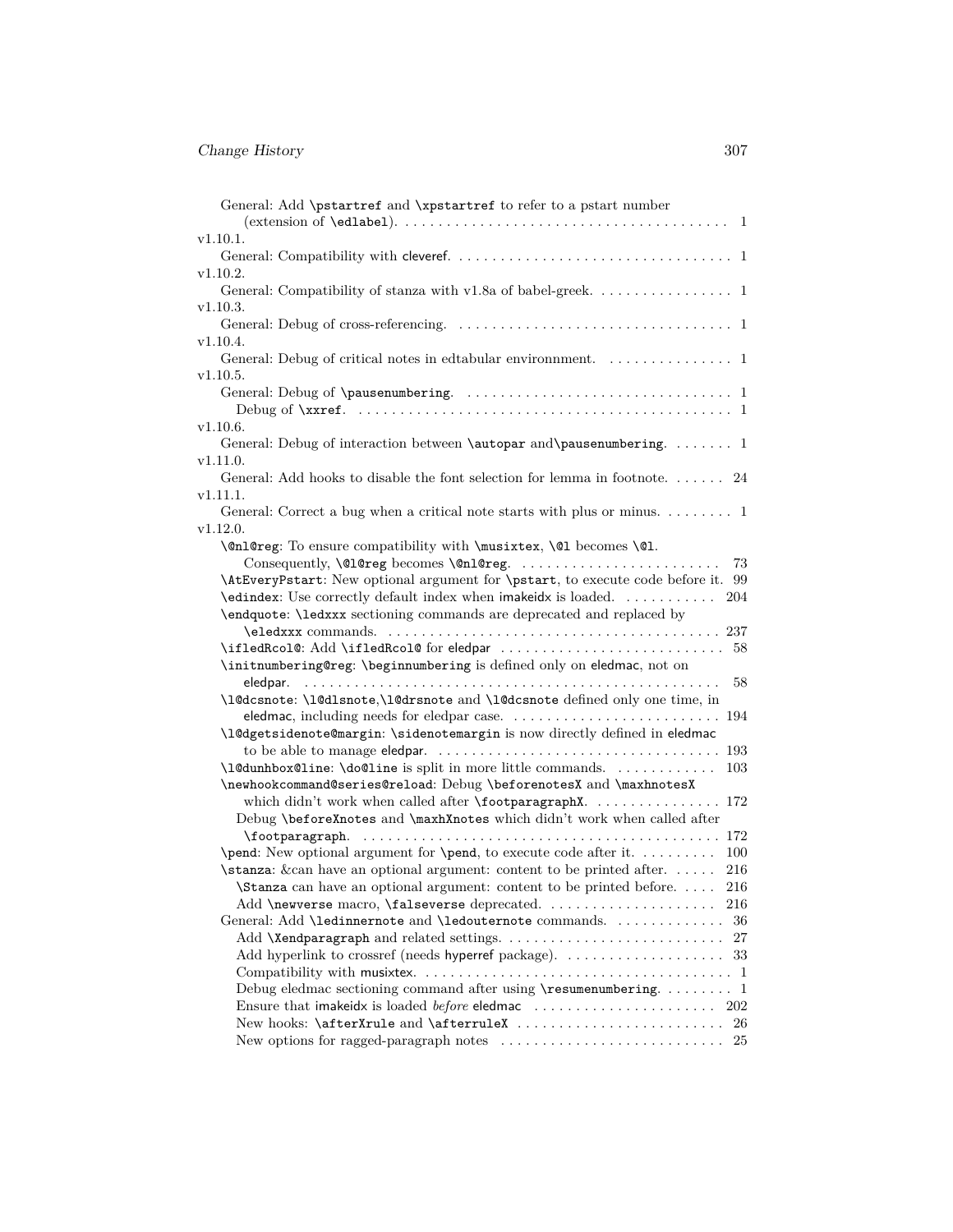| New sectioning commands. $\dots \dots \dots \dots \dots \dots \dots \dots \dots \dots \dots \dots \dots \dots$                                                                                                                                                                                                                                                                                                                                                                                                             |
|----------------------------------------------------------------------------------------------------------------------------------------------------------------------------------------------------------------------------------------------------------------------------------------------------------------------------------------------------------------------------------------------------------------------------------------------------------------------------------------------------------------------------|
|                                                                                                                                                                                                                                                                                                                                                                                                                                                                                                                            |
| v1.12.1.                                                                                                                                                                                                                                                                                                                                                                                                                                                                                                                   |
| 188                                                                                                                                                                                                                                                                                                                                                                                                                                                                                                                        |
| v1.12.2.                                                                                                                                                                                                                                                                                                                                                                                                                                                                                                                   |
| \l@dunhbox@line: Fix a bug with critical notes at the tops of pages (added by                                                                                                                                                                                                                                                                                                                                                                                                                                              |
| 103                                                                                                                                                                                                                                                                                                                                                                                                                                                                                                                        |
| v1.12.3.                                                                                                                                                                                                                                                                                                                                                                                                                                                                                                                   |
| \eledmac@error: Replaced error messages<br>52                                                                                                                                                                                                                                                                                                                                                                                                                                                                              |
| \flag@end: \flag@start and \flag@end are now defined only one time for                                                                                                                                                                                                                                                                                                                                                                                                                                                     |
| 82                                                                                                                                                                                                                                                                                                                                                                                                                                                                                                                         |
| \flag@start send a error message when a \edtext is done without insert                                                                                                                                                                                                                                                                                                                                                                                                                                                     |
| 82                                                                                                                                                                                                                                                                                                                                                                                                                                                                                                                         |
|                                                                                                                                                                                                                                                                                                                                                                                                                                                                                                                            |
| Correct bug with side and familiar notes in tabular environments. $\dots \dots \dots 1$                                                                                                                                                                                                                                                                                                                                                                                                                                    |
|                                                                                                                                                                                                                                                                                                                                                                                                                                                                                                                            |
| Debug \ledinnernote and \ledouternote commands in the top of pages. 36                                                                                                                                                                                                                                                                                                                                                                                                                                                     |
| Underline lemma in <b>\eledxxx</b> when using draft mode. 1                                                                                                                                                                                                                                                                                                                                                                                                                                                                |
| v1.12.4.                                                                                                                                                                                                                                                                                                                                                                                                                                                                                                                   |
| General: Debug spurious page breaks before \chapter (bug added in 1.12.0) 1                                                                                                                                                                                                                                                                                                                                                                                                                                                |
| v1.12.5.                                                                                                                                                                                                                                                                                                                                                                                                                                                                                                                   |
| \@edindex@hyperref: Debug \edindex when hyperref is not loaded<br>208                                                                                                                                                                                                                                                                                                                                                                                                                                                      |
| \@ssect: Debug \eledchapter in parallel with memoir<br>242                                                                                                                                                                                                                                                                                                                                                                                                                                                                 |
| \doinsidelinehook: Added \dolinehook and \doinsidelinehook<br>105                                                                                                                                                                                                                                                                                                                                                                                                                                                          |
| \endnumbering: Allow to mix parallel columns and normal text when using                                                                                                                                                                                                                                                                                                                                                                                                                                                    |
| 59                                                                                                                                                                                                                                                                                                                                                                                                                                                                                                                         |
| \l@dgobblearg:\l@dgobblearg becomes\l@dgobbeloptarg<br>222                                                                                                                                                                                                                                                                                                                                                                                                                                                                 |
| \l@drestoreforedtext: Debug optional arguments of \Xfootnote in tabular                                                                                                                                                                                                                                                                                                                                                                                                                                                    |
| 224<br>context                                                                                                                                                                                                                                                                                                                                                                                                                                                                                                             |
|                                                                                                                                                                                                                                                                                                                                                                                                                                                                                                                            |
| v1.12.6.                                                                                                                                                                                                                                                                                                                                                                                                                                                                                                                   |
| 246                                                                                                                                                                                                                                                                                                                                                                                                                                                                                                                        |
| v1.12.7.                                                                                                                                                                                                                                                                                                                                                                                                                                                                                                                   |
| \wrap@edcrossref:\wrap@edcrossref is now robust<br>188                                                                                                                                                                                                                                                                                                                                                                                                                                                                     |
| v1.12.8.                                                                                                                                                                                                                                                                                                                                                                                                                                                                                                                   |
| \flag@end: \flag@start don't send a error message when a \edtext is done                                                                                                                                                                                                                                                                                                                                                                                                                                                   |
| without insert (note) but have a endnote $\dots \dots \dots \dots \dots \dots \dots \dots$<br>82                                                                                                                                                                                                                                                                                                                                                                                                                           |
| v1.13.0.                                                                                                                                                                                                                                                                                                                                                                                                                                                                                                                   |
| \newhooktoggle@series: Add \newhookcommand@toggle@reload<br>172                                                                                                                                                                                                                                                                                                                                                                                                                                                            |
| \para@footsetupX: In \para@footsetupX, use \columnwidth instead of \hsize<br>- 150                                                                                                                                                                                                                                                                                                                                                                                                                                         |
| \settoggle@series: \settoggle@series can take an optional arguments to                                                                                                                                                                                                                                                                                                                                                                                                                                                     |
| General: Add \Xnoteswidthliketwocolumns and \notesXwidthliketwocolumns<br>27                                                                                                                                                                                                                                                                                                                                                                                                                                               |
| Added widthliketwocolumns option<br>50                                                                                                                                                                                                                                                                                                                                                                                                                                                                                     |
| v1.13.1.                                                                                                                                                                                                                                                                                                                                                                                                                                                                                                                   |
| $\label{th:rel} $$\the \mathbf{r}: \operatorname{Ad} \lhd \mathbf{r}: \operatorname{R} \lhd \mathbf{r}: \operatorname{R} \lhd \mathbf{r}: \operatorname{R} \lhd \mathbf{r}: \operatorname{R} \lhd \mathbf{r}: \operatorname{R} \lhd \mathbf{r}: \operatorname{R} \lhd \mathbf{r}: \operatorname{R} \lhd \mathbf{r}: \operatorname{R} \lhd \mathbf{r}: \operatorname{R} \lhd \mathbf{r}: \operatorname{R} \lhd \mathbf{r}: \operatorname{R} \lhd \mathbf{r}: \operatorname{R} \lhd \mathbf{r}: \operatorname{R} \lhd$<br>99 |
| General: Coming back of page and line breaking penalties's management,                                                                                                                                                                                                                                                                                                                                                                                                                                                     |
|                                                                                                                                                                                                                                                                                                                                                                                                                                                                                                                            |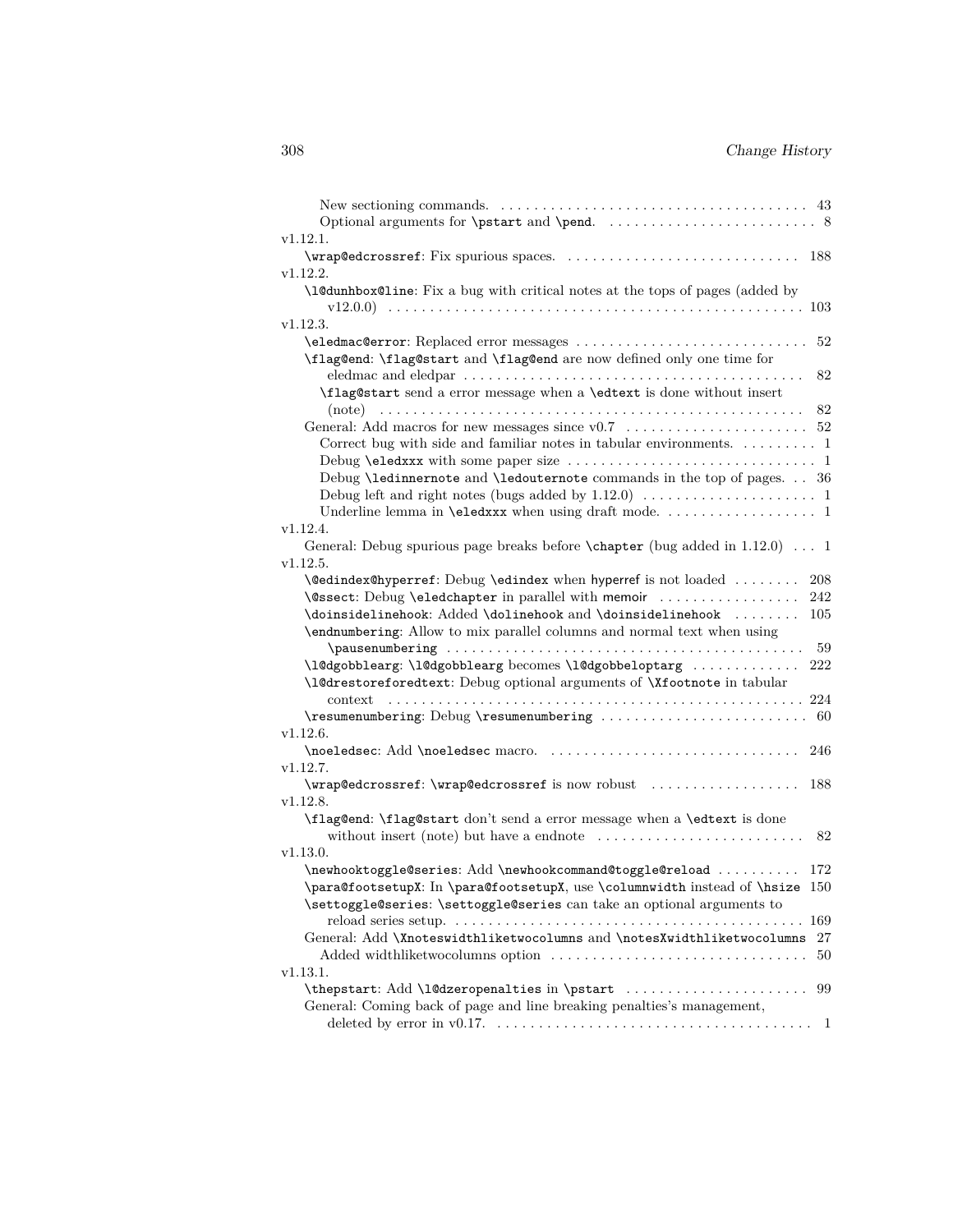| Debug quotation environment inside of a \pstart preceded by a sectioning<br>command.        |
|---------------------------------------------------------------------------------------------|
| v1.13.2.                                                                                    |
|                                                                                             |
|                                                                                             |
| v1.13.3.                                                                                    |
| General: Fix extra spaces with paragraphed footnotes, added by $v1.13.0.$ 1                 |
| v1.13.4.                                                                                    |
|                                                                                             |
| General: Fix bug with index when memoir class is used without hyperref  1                   |
| v1.14.0.                                                                                    |
| \edindex: Let eledmac take advantage of imakeidx even when memoir class is                  |
|                                                                                             |
| General: Debug spurious characters before endnotes.<br>157                                  |
| Delete previous override of \10d00wrindexhyp at the beginning of a                          |
|                                                                                             |
|                                                                                             |
|                                                                                             |
| v1.14.1.                                                                                    |
| \@ssect: Debug sectioning commands when using both handout and hyperref                     |
|                                                                                             |
| v1.14.2.                                                                                    |
| \@ssect: Debug \edtext after starred sectioning commands when using memoir                  |
|                                                                                             |
| v1.15.0.                                                                                    |
|                                                                                             |
| 83                                                                                          |
| \footparagraphX: Correct bug with paragraphed familiar footnotes setting. . 149             |
|                                                                                             |
| General: Fix bug with footnotes layout when using some options of the                       |
|                                                                                             |
|                                                                                             |
| New tools to prevent ambiguous references in lemma $\dots \dots \dots \dots \dots \dots$ 16 |
| v1.15.1.                                                                                    |
| \line@list@stuff: Revert modification of 1.5.2 which makes bug with                         |
| numbering. Leave vertical mode to solve spurious space before minipage. .<br>81             |
| v1.16.0.                                                                                    |
| \critext: \critext and \edtext are now defined only in eledmac, not in                      |
| eledpar. Debug wrong numbering when using $\simeq + \eled$ par + $\tag{1}$                  |
| command.                                                                                    |
|                                                                                             |
| General: Compatibility of standard footnotes with some biblatex styles.  1                  |
|                                                                                             |
| v1.16.1.                                                                                    |
| \lineref: \lineref is not defined if defined by some other package, like lineno.            |
|                                                                                             |
| v1.17.0.                                                                                    |
| \critext: The historical \critext now just refers to \edtext (code refactoring). 88         |
| \edtext: Error message when calling \edtext outside of a numbered paragraph. 88             |
| v1.18.0.                                                                                    |
| \@edindex@hyperref: Fix spurious space with \edindex when using                             |
|                                                                                             |
|                                                                                             |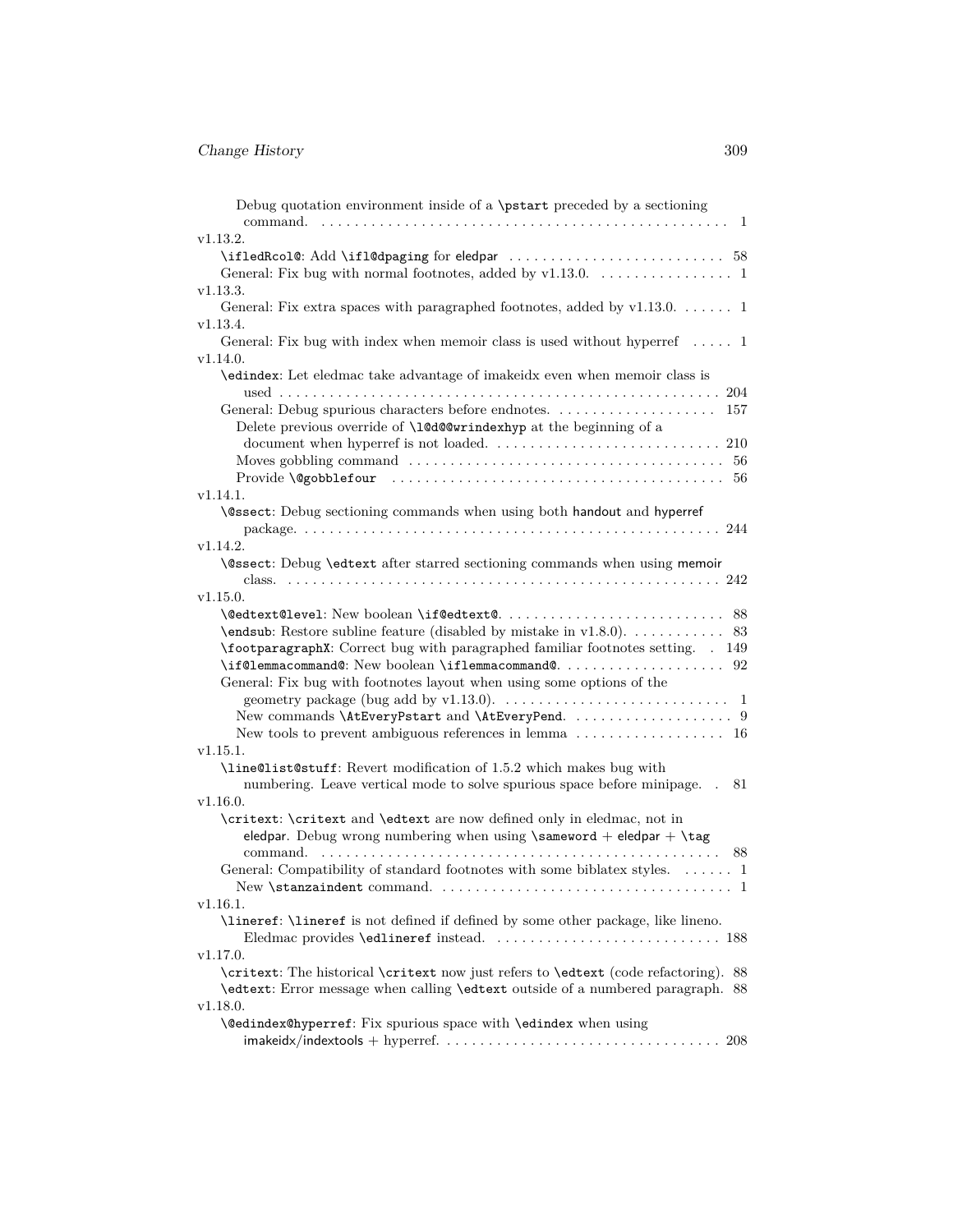| \edlabel: \edlabel is now defined only one time for both eledmac and eledpar 185                                         |
|--------------------------------------------------------------------------------------------------------------------------|
| \ifledRcol@: Add \ifl@dprintingpages and \@dprintingcolumns for eledpar<br>58                                            |
| \10d0section: Option parapparatus works for endnotes.<br>158                                                             |
| \print@line: Compatibility with Lual4TFX RTL languages.<br>103                                                           |
| \printlinefootnote: Code refactoring in \printlinefootnote: the printing of                                              |
| the numbers are factorized in \printlinefootnotearea $\ldots \ldots \ldots$ 175                                          |
| \printpstart: Debug \pstartinfootnote with parallel pages and columns                                                    |
|                                                                                                                          |
|                                                                                                                          |
|                                                                                                                          |
| Debug \onlypstartinfootnote when using \numberonlyfirstinline and                                                        |
| 21                                                                                                                       |
| v1.19.0.                                                                                                                 |
| \footsplitskips: \footsplitskips doesn't set \floatingpenalty to \@MM                                                    |
| when processing parallel pages. $\ldots \ldots \ldots \ldots \ldots \ldots \ldots \ldots \ldots \ldots 119$              |
| \xxref: \xxref works also with right side numbers, when \Rlineflag is not                                                |
| General: \maxhXnotes and \maxhnotesX work now for both two-columns and                                                   |
| three-columns setting. $\dots \dots \dots \dots \dots \dots \dots \dots \dots \dots \dots \dots \dots \dots \dots \dots$ |
|                                                                                                                          |
| v1.19.1.                                                                                                                 |
| General: Call \correct@footinsX@box and \correct@Xfootins@box directly in                                                |
| \print@notesX@forpages and \print@Xnotes@forpages, that is in eledpar. . 1                                               |
| v1.20.0.                                                                                                                 |
| \printlines: Added \if1@d@morethantwolines and \if1@d@morethantwolines                                                   |
|                                                                                                                          |
|                                                                                                                          |
| \xxref: Debug \xxref when not loading eledpar (fix bug added in 1.19.0). 190                                             |
|                                                                                                                          |
|                                                                                                                          |
|                                                                                                                          |
|                                                                                                                          |
| Explicit error message when calling \Xfootnote outside of \edtext.  1                                                    |
| Fix bug with line number typesetting direction when using <b>\eledsection</b> and                                        |
|                                                                                                                          |
|                                                                                                                          |
|                                                                                                                          |
| The <b>\newiffe</b> are not followed by boolean values set to false, because it is the                                   |
|                                                                                                                          |
| v1.21.0.                                                                                                                 |
| \@edindex@hyperref: Look at the hyperindex option of hyperref before                                                     |
| 208<br>\10d0section: \endnotes take five arguments.<br>158                                                               |
| \ledinnotemark: Add \ledinnotemark.<br>204                                                                               |
| 78                                                                                                                       |
| \n©num defined only one time for both eledmac and eledpar<br>78                                                          |
| \newhookcommand@series: \newhookcommand@series can take an optional                                                      |
| argument.                                                                                                                |
| \newhooktoggle@series: \newhooktoggle@series can take an optional                                                        |
|                                                                                                                          |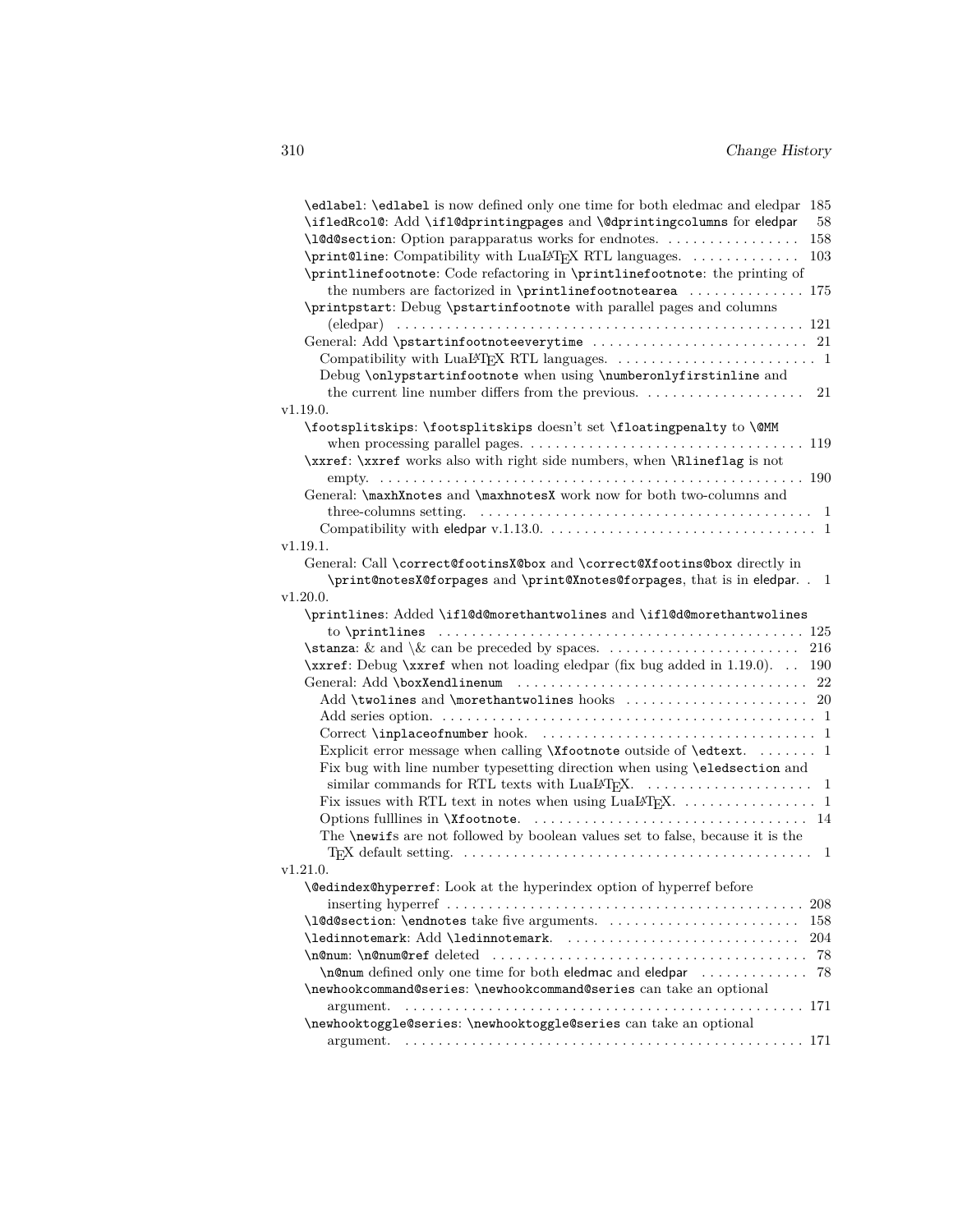| \normalfootfmt: \ledsetnormalparstuff is deprecated and becomes                                           |                |
|-----------------------------------------------------------------------------------------------------------|----------------|
| \ledsetnormalparstuffX and \Xledsetnormalparstuff.  119                                                   |                |
| \print@footnoteXrule: Code refactoring: the spaces after the footnote rules are                           |                |
| directly managed in \print@Xfootnoterule and \print@footnoteXrule  154                                    |                |
| \seriesatend: Fix spurious space in \seriesatend                                                          | 169            |
| \skipnumbering: \skipnumbering defined only one time for both eledmac and                                 |                |
|                                                                                                           |                |
|                                                                                                           |                |
|                                                                                                           |                |
| General: \AtEveryPstart and \AtEveryPend are now compatible with \autopar                                 | $\overline{1}$ |
| \afterXrule and \afterruleX features no longer create problems of                                         |                |
|                                                                                                           |                |
| \chapter inside optional argument of \pstart works when typesetting                                       |                |
|                                                                                                           |                |
| \preXnotes and \prenotesX features no longer create problems of                                           |                |
| overflowing at the bottom of the page. $\dots \dots \dots \dots \dots \dots \dots \dots \dots \dots$      |                |
| \seriesatbegin and \seriesatbegin more efficient  169                                                     |                |
|                                                                                                           |                |
| Add \beforenotesX and \beforeXnotes features for notes set in two and                                     |                |
|                                                                                                           |                |
|                                                                                                           |                |
| Add \twolinesbutnotmore and \twolinesonlyinsamepage.  1                                                   |                |
|                                                                                                           |                |
| Add \Xendtwolines, \Xendmorethantwolines, \Xendtwolinesbutnotmore<br>and \Xendtwolinesonlyinsamepage.  21 |                |
|                                                                                                           |                |
| Add nocritical, noend, nofamiliar and noledgroup options. 1                                               |                |
|                                                                                                           |                |
| Debug \beforenotesX \maxhnotesX \notesXwidthliketwocolumns and                                            |                |
| $\{\text{afterruleX with footnotes set in two and three columns. \dots \dots \dots \dots \quad 1\}$       |                |
| Fix bug when a <b>\Xfootnote</b> follows a <b>\Xendnote</b> in the second argument of                     |                |
|                                                                                                           |                |
| Fix bug with \maxhnotesX when using \foottwocolX or \footthreecolX.  1                                    |                |
| Fix bug with space between columns with notes in two columns (bug added                                   |                |
|                                                                                                           |                |
| Fix spurious space after first page number in <b>\doendnotes</b> .                                        |                |
| oldprintnpnumspace option allows to come back to previous setting $\dots \dots 1$                         |                |
| parapparatus option works now with familiar footnotes. $\dots \dots \dots \dots \dots$                    |                |
|                                                                                                           |                |
| v1.22.0.                                                                                                  |                |
| \ledinnote: \ledinnote takes a fisrt optional argument, which is the label for                            |                |
|                                                                                                           |                |
| General: Add \doendnotesbysection command.  15                                                            |                |
|                                                                                                           |                |
|                                                                                                           |                |
| Fix conflict between noend package option and edtabularx environments $\ldots$ 1                          |                |
|                                                                                                           |                |
|                                                                                                           |                |
|                                                                                                           |                |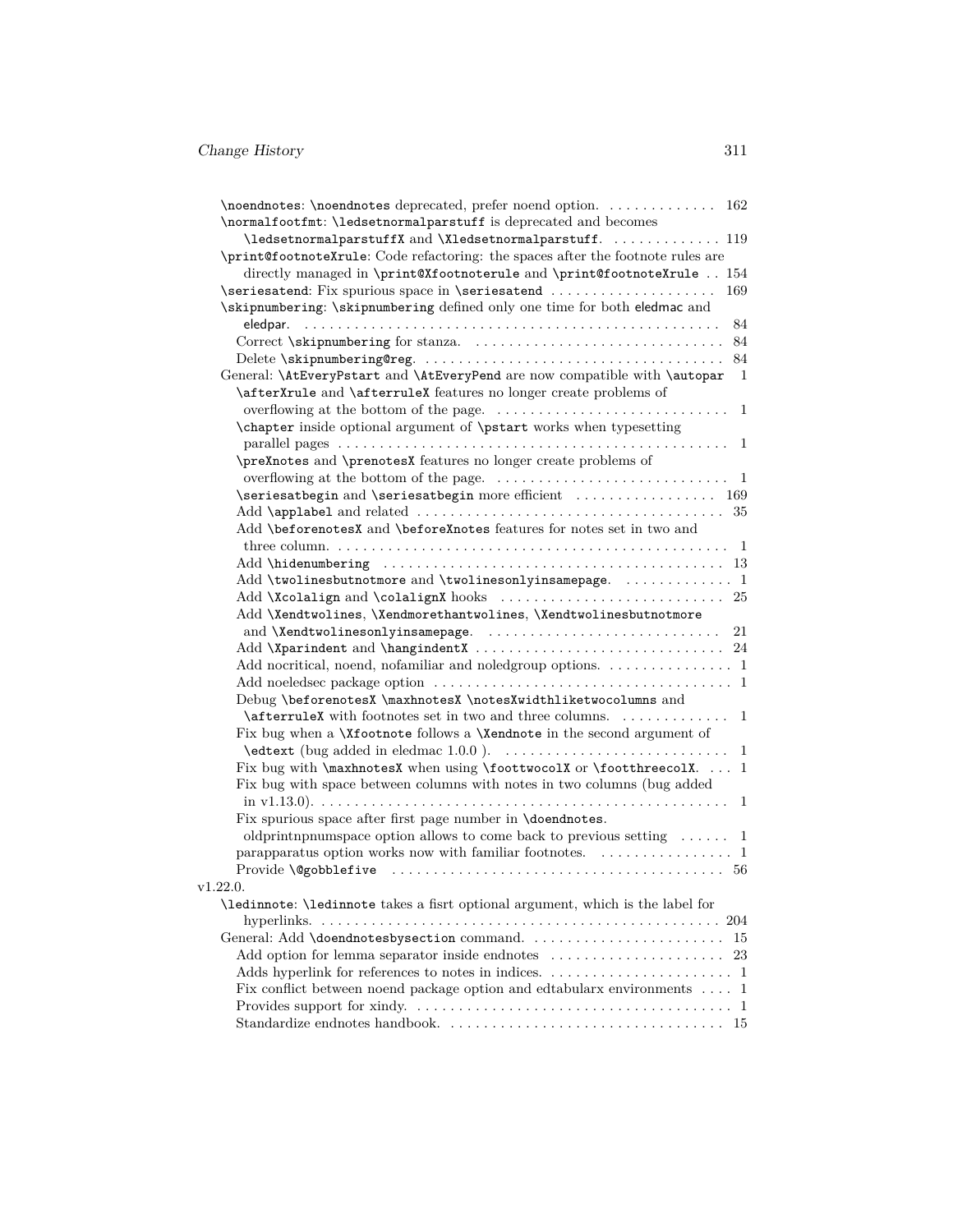| When using hyperref package, internal links in index or with \edlineref are                                                      |
|----------------------------------------------------------------------------------------------------------------------------------|
| now targeted to the top and not longer to the bottom of the lines they refer                                                     |
|                                                                                                                                  |
| v1.22.1.                                                                                                                         |
| \prevpage@num: Correct double symbol when using both \parafootsep and                                                            |
|                                                                                                                                  |
| \textbardbl: Robustify \textbardbl  174                                                                                          |
| General: Fix bug (added on $v1.22.0$ ) with <b>\inplaceofnumber</b> hook.  1                                                     |
| v1.23.0.                                                                                                                         |
| <b>\@edtext@level:</b> The boolean <b>\if@edtext@</b> becomes the counter                                                        |
| 88                                                                                                                               |
| 92                                                                                                                               |
| \newseries@: Prevent spurious spaces when \Afootnote and similar commands                                                        |
|                                                                                                                                  |
| \sameword: In order to allow use of \sameword with inputenc, we detokenize its                                                   |
| mandatory argument before using it in control sequence names.<br>95                                                              |
| General: Add \boxlinenumalign and \boxXendlinenumalign.<br>22                                                                    |
| Add \boxstartlinenum, \boxXendstartlinenum, \boxendlinenum,                                                                      |
| 22                                                                                                                               |
| Allow use of <b>\sameword</b> with inputenc managing of UTF-8. 1                                                                 |
| Compatibility between nofamiliar/nocriticals option and minipage/ledgroup. . 1                                                   |
| Error message when using \beginnumbering\endnumbering without                                                                    |
|                                                                                                                                  |
| Fix bug with <b>\sameword</b> when the lemma overlaps multiple line. $\dots \dots \dots$ 16                                      |
| Fix bug with <b>\sameword</b> when the same lemma is used for multiple notes or                                                  |
| 16                                                                                                                               |
| Fix bug with \skipnumbering called immediately after a \pstart.  1                                                               |
|                                                                                                                                  |
| Fix spurious space with $\skipnumbering$ (bug added on v1.21.0).  1                                                              |
| New tools to ensure the line-list file uses the right version of commands when                                                   |
| upgrading the eledmac version. $\dots \dots \dots \dots \dots \dots \dots \dots \dots \dots \dots \dots \dots \dots \dots \dots$ |
| Optional argument of \sameword can be a comma separated list of \edtext                                                          |
| 16                                                                                                                               |
| v1.23.1.                                                                                                                         |
|                                                                                                                                  |
| v1.23.2.                                                                                                                         |
|                                                                                                                                  |
| v1.24.0.                                                                                                                         |
| General: We can reinitialize \AtEveryPstart and \AtEveryPend providing to it                                                     |
| an empty argument. $\dots \dots \dots \dots \dots \dots \dots \dots \dots \dots \dots \dots \dots \dots$<br>1                    |
| v1.24.1.                                                                                                                         |
|                                                                                                                                  |
| v1.24.10.                                                                                                                        |
|                                                                                                                                  |
| v1.24.11.                                                                                                                        |
|                                                                                                                                  |
| v1.24.12.                                                                                                                        |
|                                                                                                                                  |
| v1.24.2.                                                                                                                         |
| General: Fix incompatibility between 'nofamiliar' option and 'memoir' package.<br>1                                              |
|                                                                                                                                  |